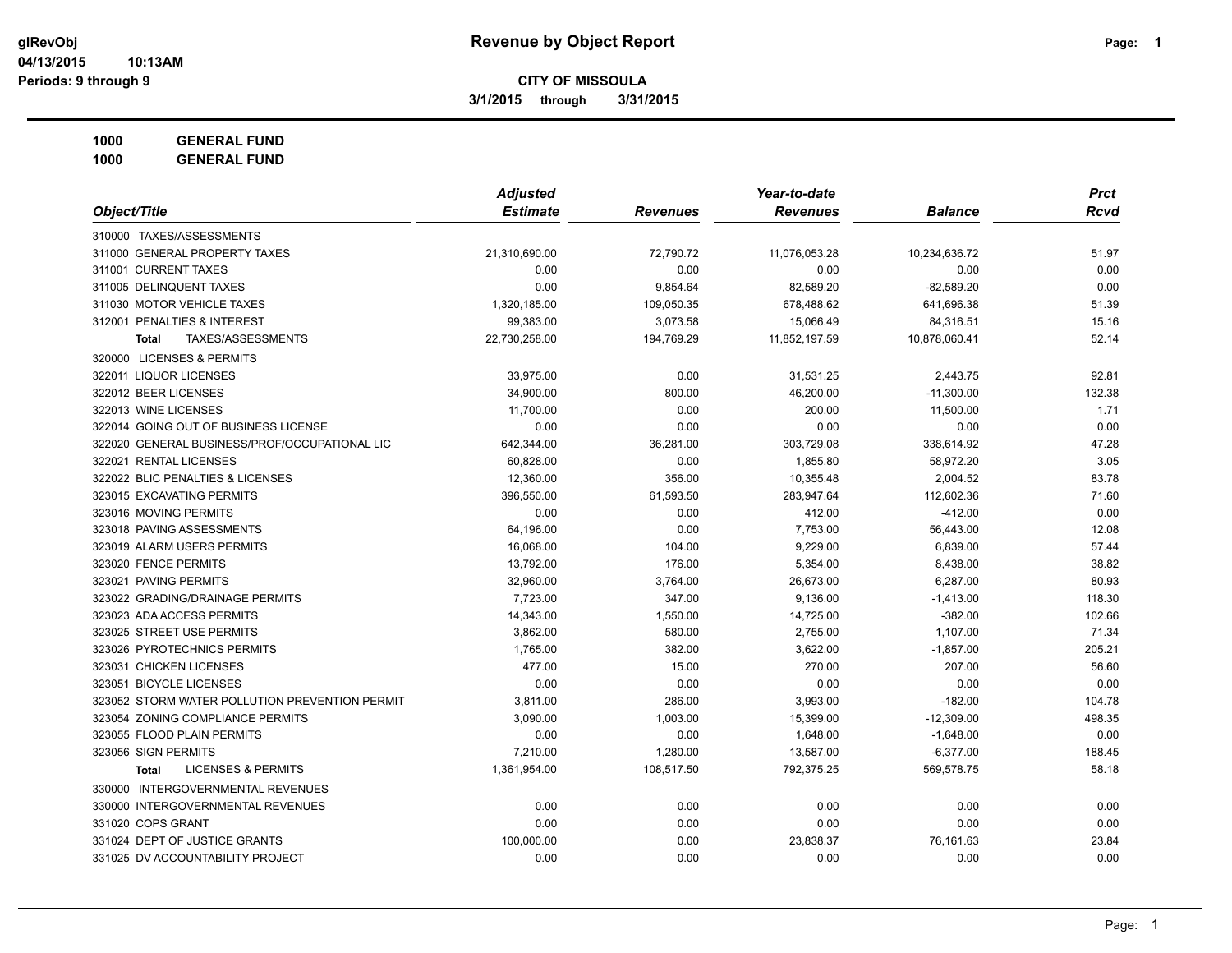**3/1/2015 through 3/31/2015**

|                                                   | <b>Adjusted</b> |                 | Year-to-date    |                | Prct  |
|---------------------------------------------------|-----------------|-----------------|-----------------|----------------|-------|
| Object/Title                                      | <b>Estimate</b> | <b>Revenues</b> | <b>Revenues</b> | <b>Balance</b> | Rcvd  |
| 331050 ISTEA/CTEP GRANT                           | 0.00            | 0.00            | 0.00            | 0.00           | 0.00  |
| 331054 FHWA PL GRANT                              | 0.00            | 0.00            | 0.00            | 0.00           | 0.00  |
| 331055 FTA GRANT                                  | 0.00            | 0.00            | 0.00            | 0.00           | 0.00  |
| 331056 MDT FEDERAL CMAQ                           | 0.00            | 0.00            | 0.00            | 0.00           | 0.00  |
| 331057 TRANSIT-MUTD CMAQ                          | 0.00            | 0.00            | 0.00            | 0.00           | 0.00  |
| 331091 US DOT HMEP GRANT                          | 0.00            | 0.00            | 0.00            | 0.00           | 0.00  |
| 331112 SAFER GRANT                                | 0.00            | 0.00            | 0.00            | 0.00           | 0.00  |
| 331113 FEMA GRANT                                 | 0.00            | 0.00            | 0.00            | 0.00           | 0.00  |
| 331114 TITLE III GRANT-MSLA CO                    | 0.00            | 0.00            | 14,500.00       | $-14,500.00$   | 0.00  |
| 331160 SAFE ROUTES TO SCHOOLS fY08 \$82,500       | 0.00            | 0.00            | 0.00            | 0.00           | 0.00  |
| 331170 HISTORICAL PRESERVATION GRANT              | 0.00            | 0.00            | 5,225.00        | $-5,225.00$    | 0.00  |
| 331178 DUI TASK FORCE                             | 240,000.00      | 0.00            | 0.00            | 240,000.00     | 0.00  |
| 334017 SCHOOL RESOURCE OFFICER                    | 0.00            | 0.00            | 248,850.00      | $-248,850.00$  | 0.00  |
| 335075 STATE GAMBLING/VIDEO/KENO/BINGO FEES       | 127,650.00      | 0.00            | 108,325.00      | 19,325.00      | 84.86 |
| 335076 STATE GAMBLING LICENSE FEES                | 0.00            | 0.00            | 0.00            | 0.00           | 0.00  |
| 335077 STATE KENO/BINGO PROCEEDS TAX              | 0.00            | 0.00            | 0.00            | 0.00           | 0.00  |
| 335210 PERSONAL PROPERTY TAX REIMBURSEMENT        | 428,686.00      | 0.00            | 0.00            | 428,686.00     | 0.00  |
| 335230 HB 124 REVENUE                             | 7,300,985.00    | 1,993,952.67    | 5,981,858.01    | 1,319,126.99   | 81.93 |
| 336021 STATE CONTRIB - POLICE RETIREMENT          | 2,180,799.00    | 170,131.02      | 1,604,372.91    | 576,426.09     | 73.57 |
| 336022 STATE CONTRIB. - FIRE RETIREMENT           | 2,262,024.00    | 173,703.18      | 1,633,030.51    | 628,993.49     | 72.19 |
| 336023 STATE CONTRIB. - PERS                      | 9,986.00        | 785.18          | 8,942.17        | 1,043.83       | 89.55 |
| 336030 COUNTY CONTRIBUTION                        | 9,900.00        | 0.00            | 0.00            | 9,900.00       | 0.00  |
| 337012 LEGAL SERVICES-CONTRACTED/REIMB.           | 0.00            | 0.00            | 6,075.00        | $-6,075.00$    | 0.00  |
| 337013 MUTD SIGN MAINTENANCE AGREEMENT            | 3,000.00        | 0.00            | 0.00            | 3,000.00       | 0.00  |
| 338000 LOCAL SHARING OF TAX INCREMENT             | 0.00            | 0.00            | 0.00            | 0.00           | 0.00  |
| 338100 PLANNING MILLS PASSED THRU COUNTY          | 0.00            | 0.00            | 192,956.91      | $-192,956.91$  | 0.00  |
| 339000 PAYMENT IN LIEU OF TAXES                   | 34,056.00       | 0.00            | 14,678.00       | 19,378.00      | 43.10 |
| <b>INTERGOVERNMENTAL REVENUES</b><br><b>Total</b> | 12,697,086.00   | 2,338,572.05    | 9,842,651.88    | 2,854,434.12   | 77.52 |
| 340000 CHARGES FOR SERVICES                       |                 |                 |                 |                |       |
| 341009 BLDG ADMIN FEES                            | 245,008.00      | 0.00            | 122,504.00      | 122,504.00     | 50.00 |
| 341010 MISCELLANEOUS COLLECTIONS                  | 350.00          | 0.00            | 106.75          | 243.25         | 30.50 |
| 341011 TRANSPORTATION ADMIN FEES                  | 24,000.00       | 0.00            | 0.00            | 24,000.00      | 0.00  |
| 341012 MAYORS PROCLAMATION FEES                   | 100.00          | 0.00            | 40.00           | 60.00          | 40.00 |
| 341013 AIR FUND FEES                              | 250.00          | 0.00            | 55.00           | 195.00         | 22.00 |
| 341015 SEWER ADMINISTRATION FEES                  | 1,173,327.00    | 0.00            | 586,663.50      | 586,663.50     | 50.00 |
| 341016 MRA ADMINISTRATION FEES                    | 117,053.00      | 0.00            | 58,526.50       | 58,526.50      | 50.00 |
| 341017 LIGHTING ADMINISTRATION FEES               | 15,002.00       | 0.00            | 0.00            | 15,002.00      | 0.00  |
| 341018 PARKING COMM ADMIN FEES                    | 173,680.00      | 0.00            | 86,840.00       | 86,840.00      | 50.00 |
| 341021 SID ADMINISTRATION FEES                    | 0.00            | 0.00            | 0.00            | 0.00           | 0.00  |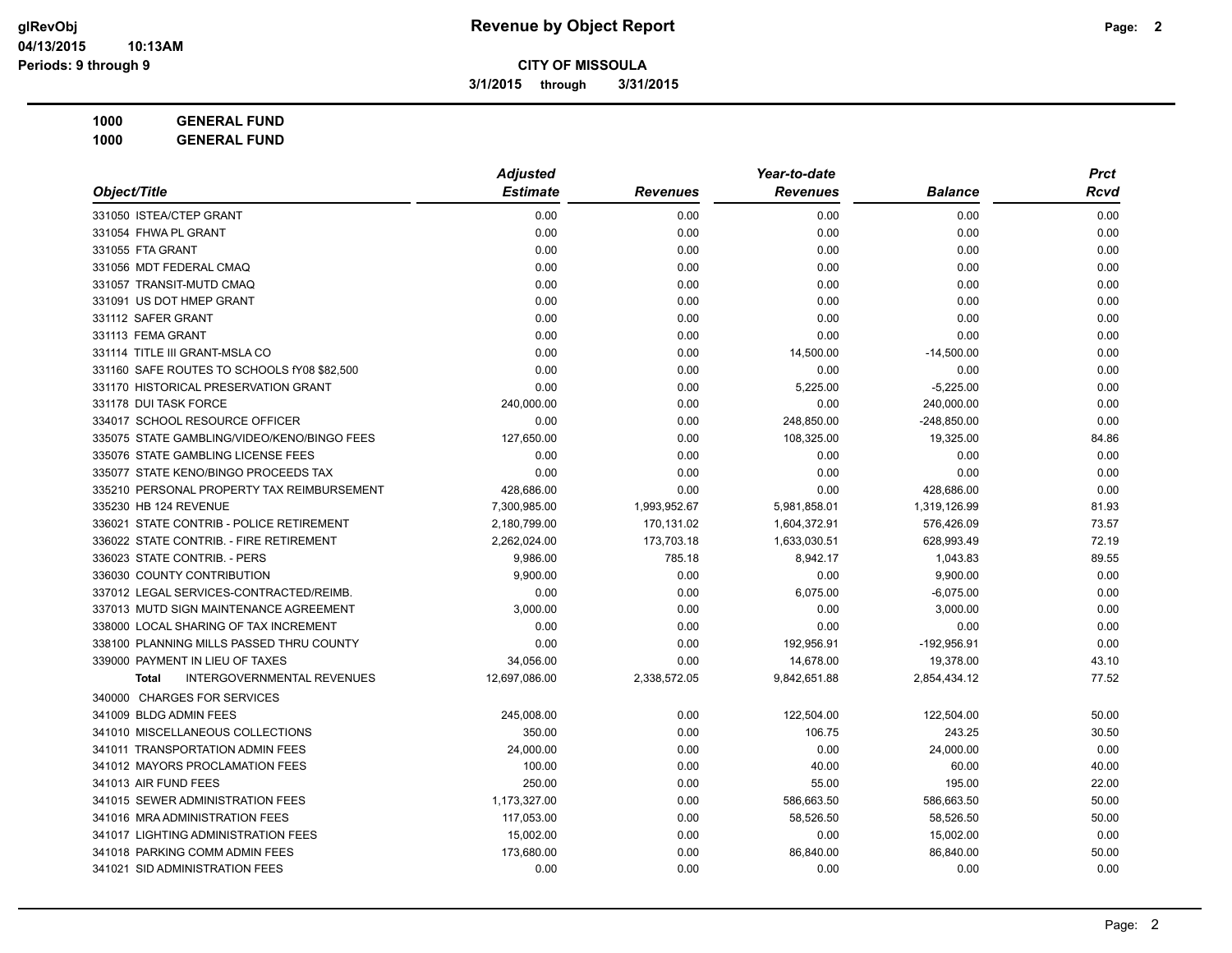**3/1/2015 through 3/31/2015**

| Object/Title                             | <b>Adjusted</b> |                 | Year-to-date    |                |        |  |
|------------------------------------------|-----------------|-----------------|-----------------|----------------|--------|--|
|                                          | <b>Estimate</b> | <b>Revenues</b> | <b>Revenues</b> | <b>Balance</b> | Rcvd   |  |
| 341022 PROJECT ADMIN FEES                | 0.00            | 0.00            | 0.00            | 0.00           | 0.00   |  |
| 341023 PLANNING ADMIN FEES               | 24,000.00       | 0.00            | 0.00            | 24,000.00      | 0.00   |  |
| 341031 STATE REIMB MUNI COURT            | 0.00            | 0.00            | 0.00            | 0.00           | 0.00   |  |
| 341041 SEWER EXTENSION RECORDING FEES    | 4,500.00        | 113.00          | 2,234.00        | 2,266.00       | 49.64  |  |
| 341052 MUNICIPAL COURT FILING FEES       | 283,400.00      | 40,106.65       | 209,370.00      | 74,030.00      | 73.88  |  |
| 341055 CRIME VICTIM SURCHARGE            | 2,500.00        | 344.23          | 1,199.94        | 1,300.06       | 48.00  |  |
| 341067 SUBDIVISION EXEMPTION AFFIDAVITS  | 0.00            | 1,200.00        | 5,000.00        | $-5,000.00$    | 0.00   |  |
| 341068 SUBDIVISON FEES                   | 5,000.00        | 1,213.00        | 5,368.00        | $-368.00$      | 107.36 |  |
| 341069 REZONING FEES                     | 5,000.00        | 0.00            | 0.00            | 5,000.00       | 0.00   |  |
| 341070 DESIGN REVIEW BOARD               | 15,000.00       | 5,801.40        | 27,105.32       | $-12,105.32$   | 180.70 |  |
| 341071 BOARD OF ADJUST. ZONING, SIGNS    | 58,400.00       | 0.00            | 0.00            | 58,400.00      | 0.00   |  |
| 341072 FLOOD PLAIN-0THER FEES            | 0.00            | 0.00            | 0.00            | 0.00           | 0.00   |  |
| 341073 FIRE PLAN CHECK FEES              | 27,981.00       | 3,031.00        | 23,393.00       | 4,588.00       | 83.60  |  |
| 341074 FIRE INSPECTION FEES              | 0.00            | 5,212.00        | 44,755.99       | $-44,755.99$   | 0.00   |  |
| 341076 ENGINEERING PLAN CHECK FEES       | 33,478.00       | 4,012.00        | 31,834.00       | 1,644.00       | 95.09  |  |
| 341077 ZONING COMPLIANCE INSPECTIONS     | 0.00            | 0.00            | 0.00            | 0.00           | 0.00   |  |
| 341078 ENGINEERING MAP FEES              | 120.00          | 5.00            | 65.00           | 55.00          | 54.17  |  |
| 341079 GREASE INTERCEPTOR APPEAL FEES    | 2,000.00        | 154.50          | 762.50          | 1,237.50       | 38.13  |  |
| 341090 STREET VACATION PETITION FEES     | 0.00            | 0.00            | 1,923.00        | $-1,923.00$    | 0.00   |  |
| 341091 INSPECTION CODE BOOKS & COPIES    | 0.00            | 0.00            | 0.00            | 0.00           | 0.00   |  |
| 341100 GRANT ADMINISTRATION SERVICE FEES | 0.00            | 0.00            | 0.00            | 0.00           | 0.00   |  |
| 342010 POLICE/BID AGREEMENT              | 0.00            | 0.00            | 0.00            | 0.00           | 0.00   |  |
| 342012 PD REIMBURSABLE SERVICES          | 0.00            | 0.00            | 0.00            | 0.00           | 0.00   |  |
| 342013 SECURITY INVEST FEES              | 11,000.00       | 605.50          | 7,740.50        | 3,259.50       | 70.37  |  |
| 342014 POLICE DEPARTMENT SERVICE FEES    | 15,000.00       | 1,759.00        | 13,748.00       | 1,252.00       | 91.65  |  |
| 342015 POLICE OVERTIME FEES              | 84,000.00       | 6,959.49        | 82,855.30       | 1,144.70       | 98.64  |  |
| 342016 POLICE TRAINING FEES              | 36,000.00       | 1,207.67        | 6,459.97        | 29,540.03      | 17.94  |  |
| 342017 CATERING FEES                     | 7,200.00        | 245.00          | 11,534.56       | $-4,334.56$    | 160.20 |  |
| 342018 DESK REPORTS                      | 20,000.00       | 1,851.00        | 17,613.00       | 2,387.00       | 88.07  |  |
| 342019 ABANDONED VEHICLE REVENUE FEES    | 32,500.00       | 0.00            | 10,217.50       | 22,282.50      | 31.44  |  |
| 342020 FIRE DEPARTMENT FEES              | 100.00          | 94.50           | 325.50          | $-225.50$      | 325.50 |  |
| 342021 CPR EDUCATION PROGRAM             | 7,435.00        | 455.00          | 6,375.00        | 1,060.00       | 85.74  |  |
| 342022 OUTSIDE HIRES                     | 524,890.00      | 898.44          | 409,820.78      | 115,069.22     | 78.08  |  |
| 342060 BIKE PROGRAM SALES & FEES         | 2,700.00        | 0.00            | 1,229.37        | 1,470.63       | 45.53  |  |
| 343000 PW REIMBURSABLE SERVICES          | 31,258.00       | 0.00            | 3,355.00        | 27,903.00      | 10.73  |  |
| 343001 SIGN FABRICATION & CONTRACTS      | 500.00          | 0.00            | 0.00            | 500.00         | 0.00   |  |
| 343002 OTHER AGENCIES - VEH MAINT        | 48,000.00       | 12,356.72       | 30,458.48       | 17,541.52      | 63.46  |  |
| 343003 STATE PAYMENT - TRAFFIC COUNTS    | 4,450.00        | 0.00            | 0.00            | 4,450.00       | 0.00   |  |
| 343004 SPECIAL STATE CONTRACTS           | 80,000.00       | 0.00            | 0.00            | 80,000.00      | 0.00   |  |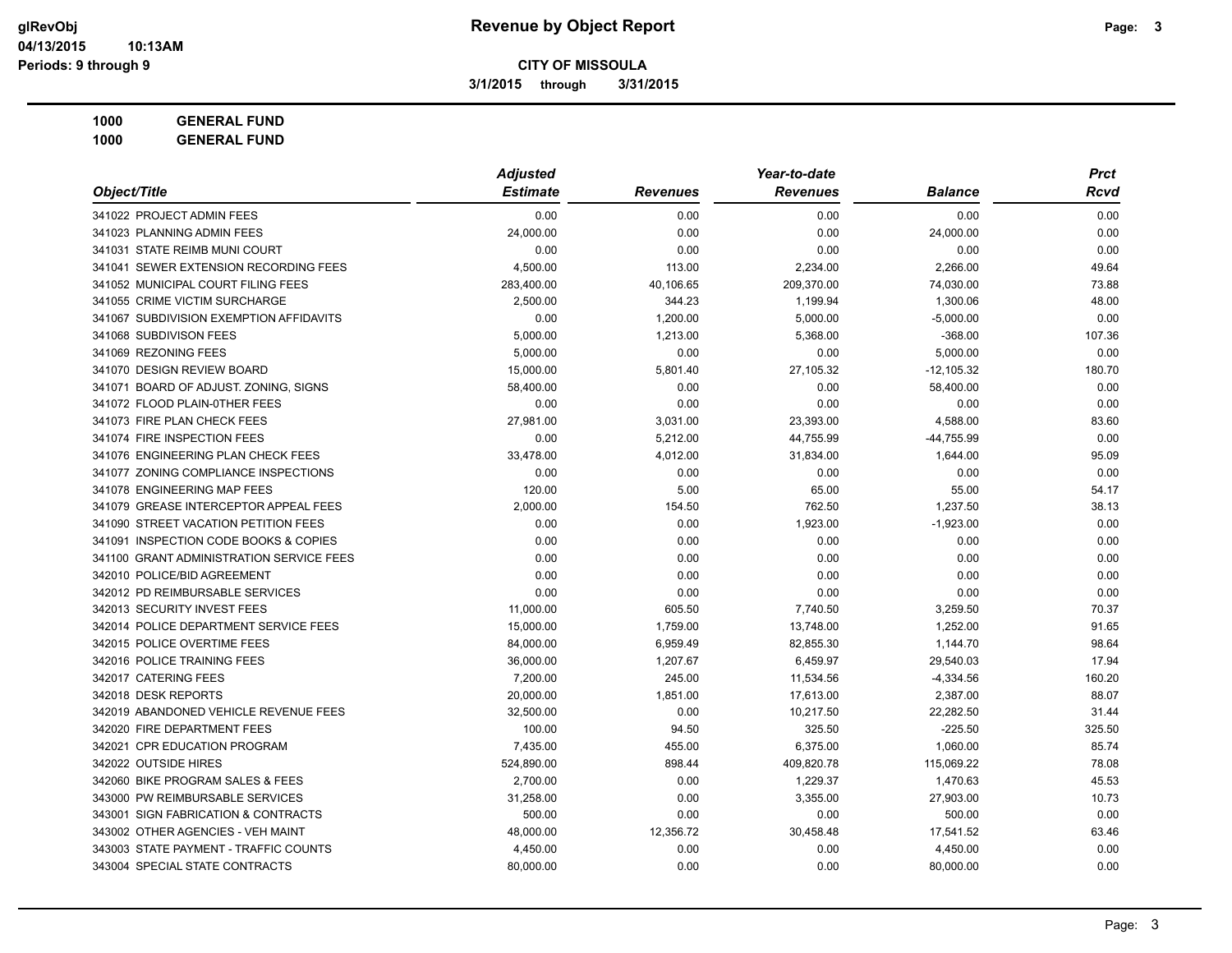**3/1/2015 through 3/31/2015**

|                                                | <b>Adjusted</b> |                 | Year-to-date    |                | <b>Prct</b> |
|------------------------------------------------|-----------------|-----------------|-----------------|----------------|-------------|
| Object/Title                                   | <b>Estimate</b> | <b>Revenues</b> | <b>Revenues</b> | <b>Balance</b> | Rcvd        |
| 343006 OTHER GOVT AGENCY-STREET PROJECTS       | 98,318.00       | 0.00            | 171,329.85      | $-73,011.85$   | 174.26      |
| 343008 PRIVATE COMPANY STREET PAYMENTS         | 0.00            | 0.00            | 0.00            | 0.00           | 0.00        |
| 343010 STREET DEPT SALES & SERVICES            | 19,195.00       | 0.00            | 0.00            | 19,195.00      | 0.00        |
| 343013 SNOW REMOVAL FEES                       | 1,500.00        | 354.00          | 1,038.50        | 461.50         | 69.23       |
| 343080 STATE MAINTENANCE CONTRACT              | 530,082.00      | 0.00            | 333,619.27      | 196,462.73     | 62.94       |
| 343082 MDT URBAN PROJECTS                      | 0.00            | 0.00            | 0.00            | 0.00           | 0.00        |
| 343083 CONTRACT SEWER APPLICATIONS             | 0.00            | 0.00            | 0.00            | 0.00           | 0.00        |
| 343084 STREET MAINTENANCE MATERIALS REIMB      | 55,500.00       | 0.00            | 39,722.64       | 15,777.36      | 71.57       |
| 343097 SIDEWALK AND CURB FEES                  | 340,000.00      | 13,148.50       | 195,876.55      | 144,123.45     | 57.61       |
| 343311 SALE OF NICHES                          | 3,200.00        | 0.00            | 0.00            | 3,200.00       | 0.00        |
| 343320 CEMETERY - SALE OF PLOTS                | 12,870.00       | 700.00          | 6,550.00        | 6,320.00       | 50.89       |
| 343321 CEMETERY FOUNDATIONS                    | 1,570.00        | 0.00            | 2,945.00        | $-1,375.00$    | 187.58      |
| 343322 CEMETERY FLOWER CARE                    | 4,250.00        | 2,430.00        | 2,890.00        | 1,360.00       | 68.00       |
| 343323 CEMETERY - LINER INSTALL FEES           | 5,580.00        | 100.00          | 8,000.00        | $-2,420.00$    | 143.37      |
| 343324 OTHER CEMETERY FEES                     | 1,500.00        | 150.00          | 1,350.00        | 150.00         | 90.00       |
| 343325 2ND INTERMENT RIGHT                     | 0.00            | 0.00            | 1,600.00        | $-1,600.00$    | 0.00        |
| 343340 CEMETERY - OPENINGS & CLOSINGS          | 10,950.00       | 175.00          | 8,350.00        | 2,600.00       | 76.26       |
| 343350 CEMETERY CARE, FEES                     | 24,000.00       | 0.00            | 0.00            | 24,000.00      | 0.00        |
| 343360 WEED CONTROL                            | 3,000.00        | 0.00            | 2,086.00        | 914.00         | 69.53       |
| 346029 PARKS PETTY CASH FUND                   | 0.00            | 0.00            | 0.00            | 0.00           | 0.00        |
| 346031 RECREATION FEES                         | 243,088.00      | 26,295.10       | 93,446.79       | 149,641.21     | 38.44       |
| 346033 PARK FEES/FACILITY RENTALS              | 85,000.00       | 7,569.19        | 53,074.64       | 31,925.36      | 62.44       |
| 346034 GROUNDS MAINTENANCE CONTRACT            | 85,000.00       | 0.00            | 0.00            | 85,000.00      | 0.00        |
| 346036 PARK CONCESSION FEES                    | 3,000.00        | 53.00           | 812.62          | 2,187.38       | 27.09       |
| 346037 YOUTH DRUG COURT CONTRACT               | 11,700.00       | 0.00            | 0.00            | 11,700.00      | 0.00        |
| 346050 COUNTY PLAYGROUND CONTRACT              | 3,150.00        | 0.00            | 0.00            | 3,150.00       | 0.00        |
| 346051 MONTANA PARKS/REC CONFERENCE 2012       | 4,500.00        | 619.18          | 1,089.52        | 3,410.48       | 24.21       |
| 346070 RECREATION GENERAL MERCHANDISE          | 0.00            | 0.00            | 0.00            | 0.00           | 0.00        |
| <b>CHARGES FOR SERVICES</b><br><b>Total</b>    | 4,662,135.00    | 139,219.07      | 2,733,260.84    | 1,928,874.16   | 58.63       |
| 350000 FINES & FORFEITURES                     |                 |                 |                 |                |             |
| 351022 LAW ENFORCEMENT ACADEMY SURCHARGE #5    | 0.00            | 11,157.54       | 11,157.54       | $-11, 157.54$  | 0.00        |
| 351031 TRAFFIC FINES                           | 1,386,857.00    | 171,753.66      | 719,922.11      | 666.934.89     | 51.91       |
| 351032 SURCHARGE ON FINES                      | 129,089.00      | 15,717.44       | 64,357.57       | 64,731.43      | 49.86       |
| 351034 CELLULAR PHONE FINES                    | 62,000.00       | 7,168.00        | 69,656.50       | $-7,656.50$    | 112.35      |
| 351035 CELL PHONE FINES: EDUCATION             | 0.00            | 0.00            | 14,089.50       | $-14,089.50$   | 0.00        |
| 355000 FALSE ALARM PENALTY                     | 20,000.00       | 156.00          | 2,080.00        | 17,920.00      | 10.40       |
| <b>FINES &amp; FORFEITURES</b><br><b>Total</b> | 1,597,946.00    | 205,952.64      | 881,263.22      | 716,682.78     | 55.15       |
| 360000 MISCELLANEOUS REVENUES                  |                 |                 |                 |                |             |
| 360000 MISCELLANEOUS REVENUES                  | 0.00            | 0.00            | 0.00            | 0.00           | 0.00        |
|                                                |                 |                 |                 |                |             |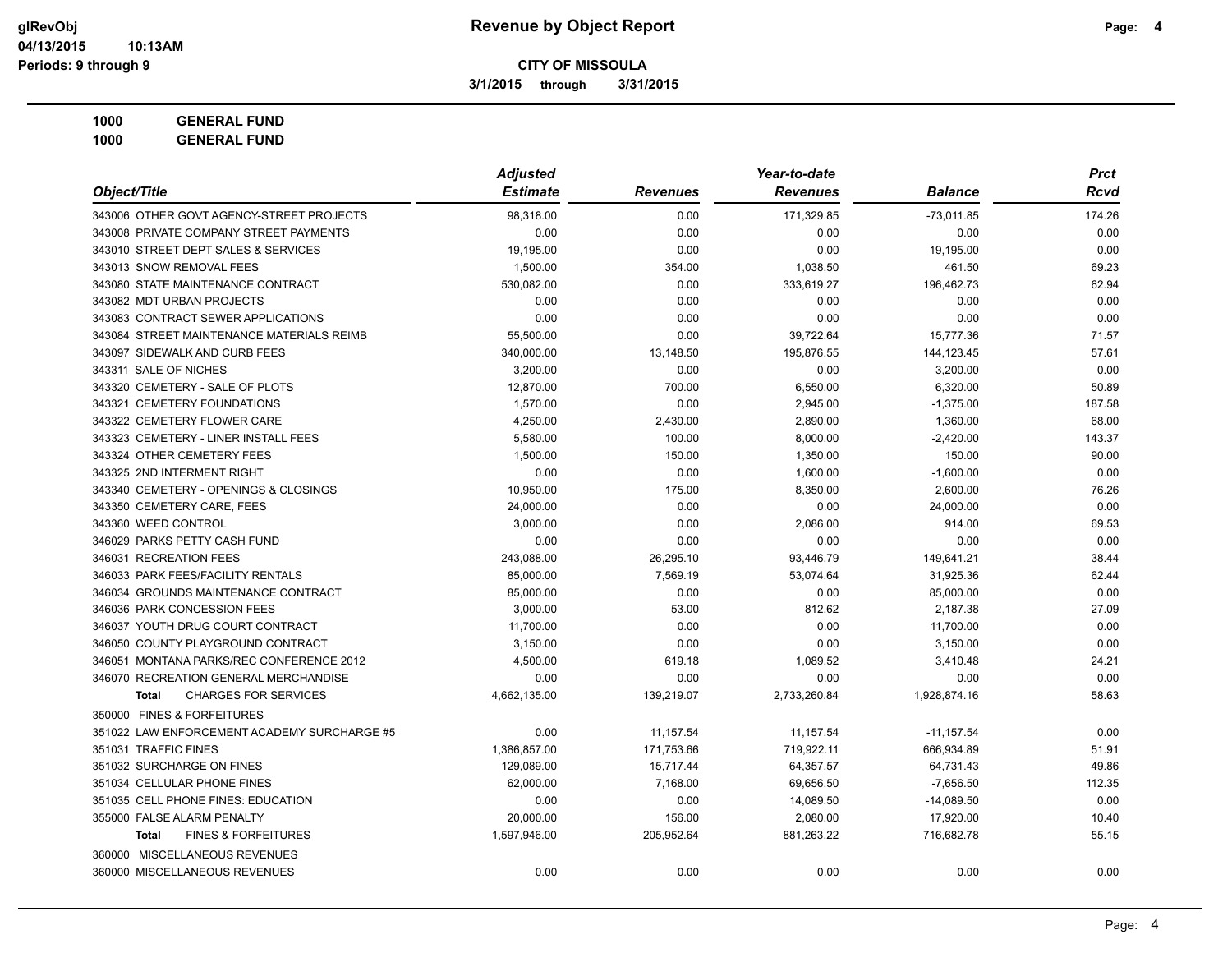*Prct* 

**CITY OF MISSOULA**

*Year-to-date* 

**3/1/2015 through 3/31/2015**

 *Adjusted* 

| טטטו         | <b>UENERAL FUND</b> |  |
|--------------|---------------------|--|
|              |                     |  |
| Object/Title |                     |  |

| Object/Title                                | <b>Estimate</b> | <b>Revenues</b> | <b>Revenues</b> | <b>Balance</b> | Rcvd     |
|---------------------------------------------|-----------------|-----------------|-----------------|----------------|----------|
| 360001 COPIES                               | 2.200.00        | 172.00          | 951.75          | 1,248.25       | 43.26    |
| 360002 PHONES                               | 0.00            | 0.00            | 0.00            | 0.00           | 0.00     |
| 360003 MMIA REIMBURSEMENT-ATTORNEY          | 0.00            | 0.00            | 0.00            | 0.00           | 0.00     |
| 360010 MISCELLANEOUS                        | 15,000.00       | 357.90          | $-9,889.05$     | 24,889.05      | $-65.93$ |
| 360011 ENERGY REBATES FOR COMPUTER UPGRADES | 0.00            | 0.00            | 0.00            | 0.00           | 0.00     |
| 360050 OVER/SHORT                           | 0.00            | 0.00            | 104.00          | $-104.00$      | 0.00     |
| 360100 REFUNDS                              | 200.00          | 0.00            | 0.00            | 200.00         | 0.00     |
| 362000 OTHER MISCELLANEOUS REVENUE          | 8,000.00        | 0.00            | 0.00            | 8,000.00       | 0.00     |
| 362001 MUNICIPAL COURT BAD CHECK CHARGES    | 0.00            | 0.00            | 0.00            | 0.00           | 0.00     |
| 362002 BAD CHECK CHARGES                    | 500.00          | 0.00            | 120.00          | 380.00         | 24.00    |
| 362003 US BANK FEE REIMBURSEMENT            | 0.00            | 0.00            | 0.00            | 0.00           | 0.00     |
| 362004 URD III FACADE IMPROVEMENT LOAN REC  | 0.00            | 405.14          | 405.14          | $-405.14$      | 0.00     |
| 362011 SALE OF UNCLAIMED PROPERTY           | 0.00            | 0.00            | 0.00            | 0.00           | 0.00     |
| 362012 REC/GREEN TAG PROGRAM                | 300.00          | 0.00            | 0.00            | 300.00         | 0.00     |
| 364012 SALE OF SURPLUS PROPERTY             | 40,000.00       | 0.00            | 4,000.00        | 36,000.00      | 10.00    |
| 364040 INSURANCE AND DAMAGE RECOVERY        | 40,000.00       | 852.48          | 19,631.98       | 20,368.02      | 49.08    |
| 364041 WORKERS COMPENSATION REIMBURSEMENT   | 2,500.00        | 0.00            | 0.00            | 2,500.00       | 0.00     |
| 364042 EXPENDITURE REIMBURSEMENTS           | 1,200.00        | 0.00            | 326.96          | 873.04         | 27.25    |
| 364043 RATTLESNAKE CORRIDOR REIMBURSEMENT   | 10,000.00       | 1,716.00        | 5,148.00        | 4,852.00       | 51.48    |
| 364044 EMERGENCY RESPONSE REIMBURSEMENT     | 50.000.00       | 0.00            | 0.00            | 50,000.00      | 0.00     |
| 364047 MMIA EXPENDITURE REIMBURSEMENT       | 0.00            | 0.00            | 0.00            | 0.00           | 0.00     |
| 364051 DOT RADAR GRANT                      | 0.00            | 0.00            | 0.00            | 0.00           | 0.00     |
| 364053 EXPENDITURE REIMB-FIRE SERVICES      | 0.00            | 0.00            | 0.00            | 0.00           | 0.00     |
| 364060 REIMB LETTER OF CREDIT-709 PARKVIEW  | 0.00            | 0.00            | $-4,195.00$     | 4,195.00       | 0.00     |
| 364061 REIMB LETTER OF CREDIT-LINNEA LANE   | 0.00            | 0.00            | 0.00            | 0.00           | 0.00     |
| 365000 DONATIONS                            | 0.00            | 0.00            | 0.00            | 0.00           | 0.00     |
| 365003 DONATIONS - SMOKE ALARMS             | 0.00            | 0.00            | 0.00            | 0.00           | 0.00     |
| 365004 GRANT CR TRAIL ASSN DONATION         | 0.00            | 0.00            | 0.00            | 0.00           | 0.00     |
| 365015 DONATIONS - COMBAT CHALLENGE         | 0.00            | 0.00            | 0.00            | 0.00           | 0.00     |
| 365016 LOCAL MATCH MDT                      | 0.00            | 0.00            | 0.00            | 0.00           | 0.00     |
| 365017 LOCAL MATCH TRANSIT                  | 0.00            | 0.00            | 0.00            | 0.00           | 0.00     |
| 365018 DONATIONS - THERMAL IMAGING          | 0.00            | 0.00            | 0.00            | 0.00           | 0.00     |
| 365021 COMBAT CHALLENGE DONATIONS           | 0.00            | 0.00            | 0.00            | 0.00           | 0.00     |
| 365022 NEIGHBORHOOD COUNCIL DONATIONS       | 0.00            | 0.00            | 0.00            | 0.00           | 0.00     |
| 368000 SALE OF COINS                        | 0.00            | 0.00            | 0.00            | 0.00           | 0.00     |
| 368001 SALE OF POLICE PROMOTIONS            | 0.00            | 0.00            | 0.00            | 0.00           | 0.00     |
| 368002 SALE OF FIRE PROMOTIONS              | 0.00            | 0.00            | 0.00            | 0.00           | 0.00     |
| MISCELLANEOUS REVENUES<br><b>Total</b>      | 169,900.00      | 3,503.52        | 16,603.78       | 153,296.22     | 9.77     |
| 370000 INVESTMENTS & ROYALTY EARNINGS       |                 |                 |                 |                |          |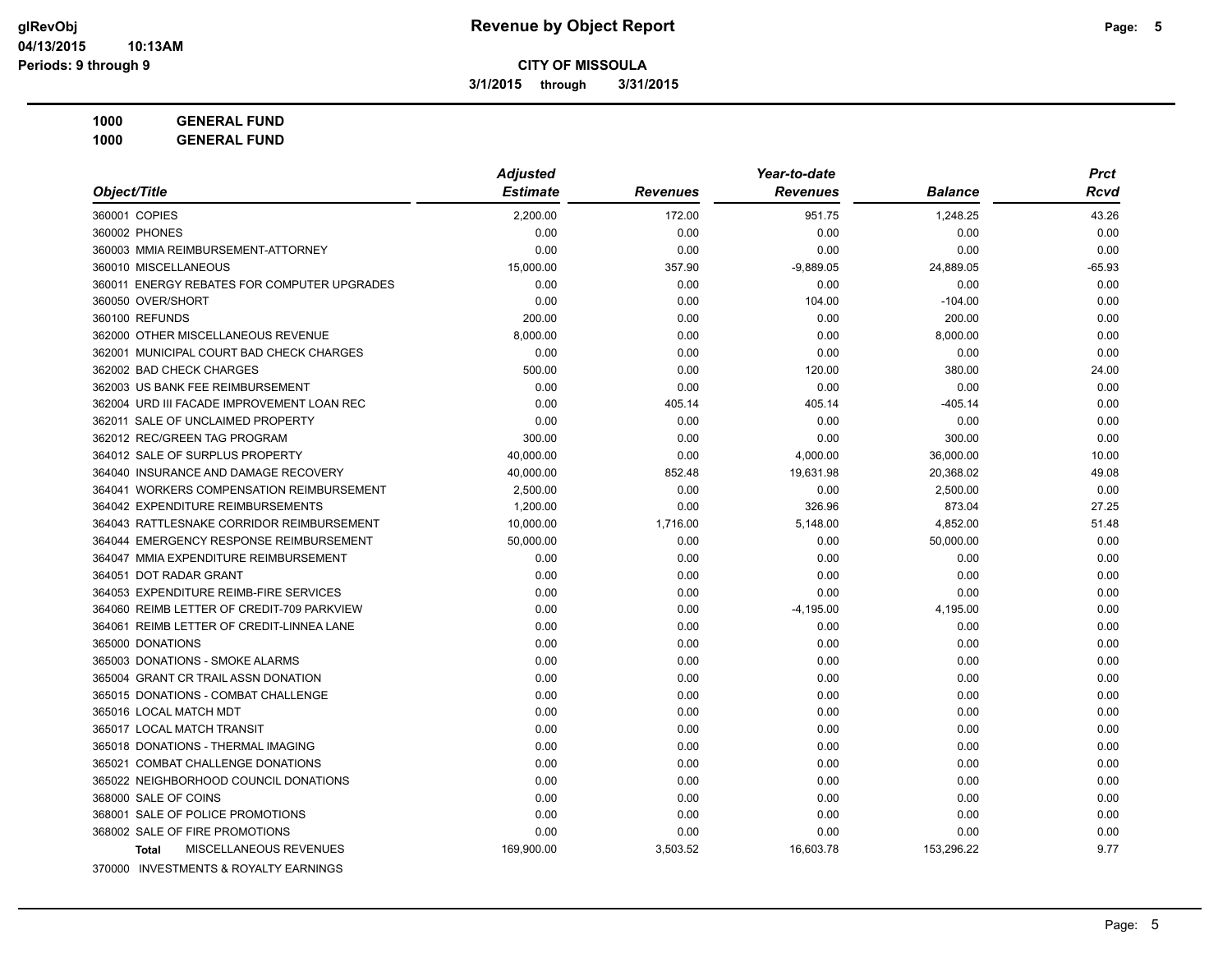**3/1/2015 through 3/31/2015**

|                                                    | <b>Adjusted</b> |                 | Year-to-date    |                | <b>Prct</b> |
|----------------------------------------------------|-----------------|-----------------|-----------------|----------------|-------------|
| Object/Title                                       | <b>Estimate</b> | <b>Revenues</b> | <b>Revenues</b> | <b>Balance</b> | <b>Rcvd</b> |
| 371010 INTEREST ON INVESTMENTS                     | 3.500.00        | 0.00            | 1,505.90        | 1.994.10       | 43.03       |
| 371020 GAIN/LOSS IN MARKET VALUE OF INVESTMENTS    | 0.00            | 0.00            | 0.00            | 0.00           | 0.00        |
| <b>INVESTMENTS &amp; ROYALTY EARNINGS</b><br>Total | 3,500.00        | 0.00            | 1,505.90        | 1,994.10       | 43.03       |
| 380000 OTHER FINANCING SOURCES                     |                 |                 |                 |                |             |
| 381070 PROCEEDS FROM NOTES/LOANS/INTERCAP          | 0.00            | 0.00            | 0.00            | 0.00           | 0.00        |
| 381090 PROCEEDS FROM CAPITAL LEASE                 | 0.00            | 0.00            | 587,997.00      | -587,997.00    | 0.00        |
| 382010 SALE OF FIXED ASSETS                        | 0.00            | 0.00            | 0.00            | 0.00           | 0.00        |
| 383000 OPERATING TRANSFERS                         | 0.00            | 0.00            | 0.00            | 0.00           | 0.00        |
| 383001 TRANS FR FLUSHING DISTRICT                  | 27,281.00       | 0.00            | 13,640.50       | 13,640.50      | 50.00       |
| 383002 TRANS FR GAS TAX                            | 564,000.00      | 0.00            | 282,000.00      | 282,000.00     | 50.00       |
| 383003 TRANS FR COMPREHENSIVE INSURANCE LEVY       | 0.00            | 0.00            | 0.00            | 0.00           | 0.00        |
| 383004 TRANS FR EMPLOYEE HEALTH INSURANCE LEVY     | 4,296,467.00    | 0.00            | 2,148,233.50    | 2,148,233.50   | 50.00       |
| 383007 TRANS FR CABLE FRANCHISE                    | 244,110.00      | 0.00            | 122,055.00      | 122,055.00     | 50.00       |
| 383008 TRANS FR RUSSELL PARK DISTRICT              | 0.00            | 0.00            | 0.00            | 0.00           | 0.00        |
| 383009 TRANS FR TITLE I                            | 0.00            | 0.00            | 0.00            | 0.00           | 0.00        |
| 383010 TRANS FR CIP                                | 0.00            | 0.00            | 0.00            | 0.00           | 0.00        |
| 383011 TRANS FR SID REVOLVING                      | 100,000.00      | 0.00            | 0.00            | 100,000.00     | 0.00        |
| 383014 TRANS FR MRA                                | 0.00            | 0.00            | 0.00            | 0.00           | 0.00        |
| 383015 TRANS FR MPC                                | 0.00            | 0.00            | 0.00            | 0.00           | 0.00        |
| 383017 TRANS FR BUILDING                           | 0.00            | 0.00            | 0.00            | 0.00           | 0.00        |
| 383018 TRANS FR WILLOWWOOD PARK DISTRICT           | 0.00            | 0.00            | 0.00            | 0.00           | 0.00        |
| 383020 TRANS FR CEMETERY CARE                      | 9,545.00        | 0.00            | 0.00            | 9,545.00       | 0.00        |
| 383021 TRANS FR P&R TRAILS DEVLP                   | 50,000.00       | 0.00            | 0.00            | 50,000.00      | 0.00        |
| 383024 TRANS FR SEWER CLEARING                     | 0.00            | 0.00            | 0.00            | 0.00           | 0.00        |
| 383027 TRANS FR URD                                | 0.00            | 0.00            | 0.00            | 0.00           | 0.00        |
| 383028 TRANS FROM GF FOR HEALTH RESERVE            | 0.00            | 0.00            | 0.00            | 0.00           | 0.00        |
| 383046 TRANS FR PARKS MAINTENANCE DIST             | 0.00            | 0.00            | 0.00            | 0.00           | 0.00        |
| 383047 TRANS FR STREET MAINTENANCE DISTRICT        | 0.00            | 0.00            | 0.00            | 0.00           | 0.00        |
| 383050 TRANSFER FROM IMPACT FEES                   | 0.00            | 0.00            | 0.00            | 0.00           | 0.00        |
| 383065 TRANSFER FROM WWTF                          | 0.00            | 0.00            | 0.00            | 0.00           | 0.00        |
| OTHER FINANCING SOURCES<br><b>Total</b>            | 5,291,403.00    | 0.00            | 3,153,926.00    | 2,137,477.00   | 59.60       |
| 390000 INTERNAL SERVICES                           |                 |                 |                 |                |             |
| 399999 NEW REQUESTS FUNDING                        | 0.00            | 0.00            | 0.00            | 0.00           | 0.00        |
| <b>INTERNAL SERVICES</b><br><b>Total</b>           | 0.00            | 0.00            | 0.00            | 0.00           | 0.00        |
| <b>GENERAL FUND</b><br><b>Total</b>                | 48,514,182.00   | 2,990,534.07    | 29,273,784.46   | 19,240,397.54  | 60.34       |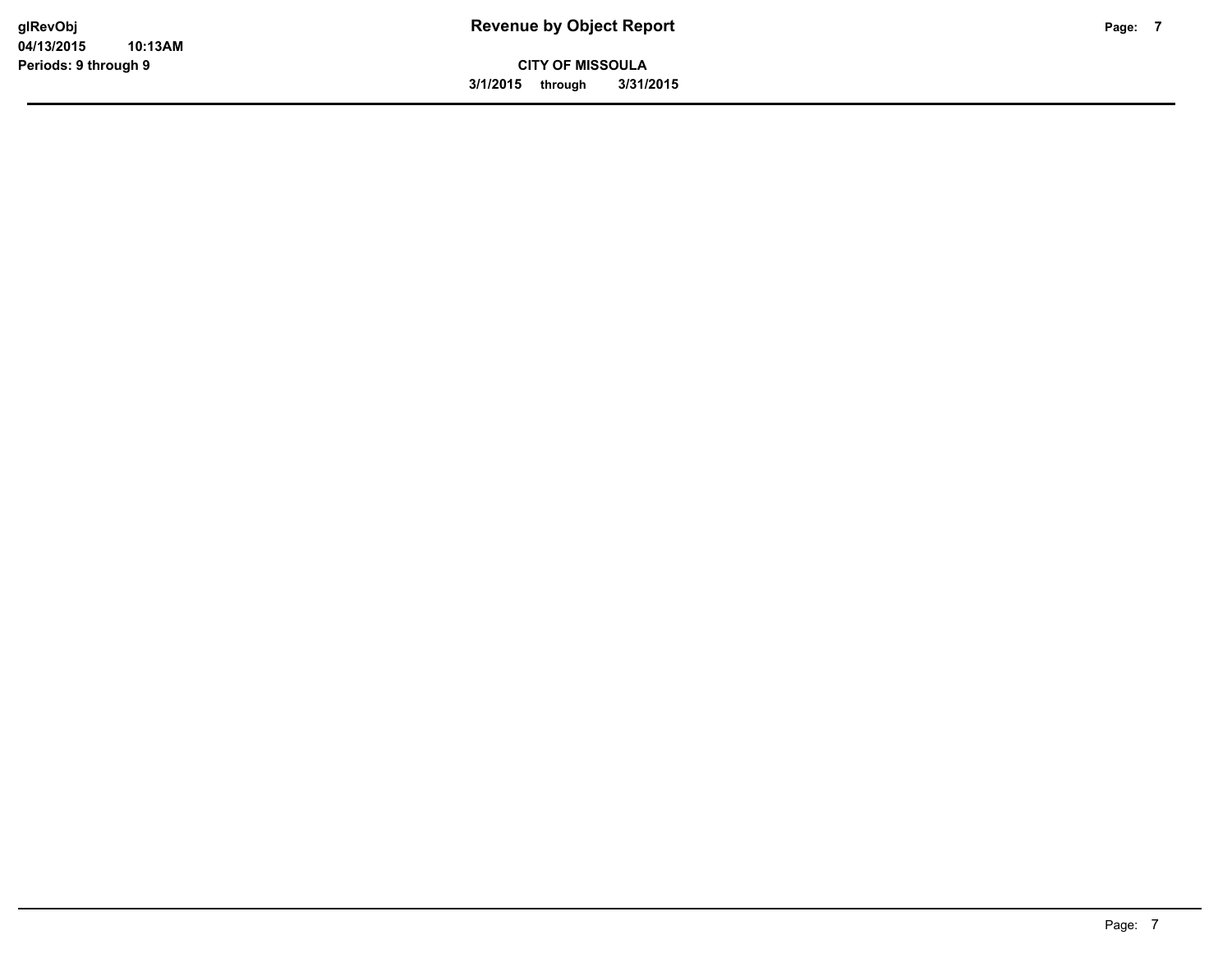**3/1/2015 through 3/31/2015**

|                                               | <b>Adjusted</b> |            | Year-to-date    | <b>Prct</b>    |             |
|-----------------------------------------------|-----------------|------------|-----------------|----------------|-------------|
| Object/Title                                  | <b>Estimate</b> | Revenues   | <b>Revenues</b> | <b>Balance</b> | <b>Rcvd</b> |
| 310000 TAXES/ASSESSMENTS                      |                 |            |                 |                |             |
| 311000 GENERAL PROPERTY TAXES                 | 21,310,690.00   | 72,790.72  | 11,076,053.28   | 10,234,636.72  | 51.97       |
| 311001 CURRENT TAXES                          | 0.00            | 0.00       | 0.00            | 0.00           | 0.00        |
| 311005 DELINQUENT TAXES                       | 0.00            | 9,854.64   | 82,589.20       | $-82,589.20$   | 0.00        |
| 311030 MOTOR VEHICLE TAXES                    | 1,320,185.00    | 109,050.35 | 678,488.62      | 641,696.38     | 51.39       |
| 312001 PENALTIES & INTEREST                   | 99,383.00       | 3,073.58   | 15,066.49       | 84,316.51      | 15.16       |
| TAXES/ASSESSMENTS<br><b>Total</b>             | 22,730,258.00   | 194,769.29 | 11,852,197.59   | 10,878,060.41  | 52.14       |
| 320000 LICENSES & PERMITS                     |                 |            |                 |                |             |
| 322011 LIQUOR LICENSES                        | 33,975.00       | 0.00       | 31,531.25       | 2,443.75       | 92.81       |
| 322012 BEER LICENSES                          | 34,900.00       | 800.00     | 46,200.00       | $-11,300.00$   | 132.38      |
| 322013 WINE LICENSES                          | 11,700.00       | 0.00       | 200.00          | 11,500.00      | 1.71        |
| 322014 GOING OUT OF BUSINESS LICENSE          | 0.00            | 0.00       | 0.00            | 0.00           | 0.00        |
| 322020 GENERAL BUSINESS/PROF/OCCUPATIONAL LIC | 642,344.00      | 36,281.00  | 303,729.08      | 338,614.92     | 47.28       |
| 322021 RENTAL LICENSES                        | 60,828.00       | 0.00       | 1,855.80        | 58,972.20      | 3.05        |
| 322022 BLIC PENALTIES & LICENSES              | 12,360.00       | 356.00     | 10,355.48       | 2,004.52       | 83.78       |
| 323015 EXCAVATING PERMITS                     | 396,550.00      | 61,593.50  | 283,947.64      | 112,602.36     | 71.60       |
| 323016 MOVING PERMITS                         | 0.00            | 0.00       | 412.00          | $-412.00$      | 0.00        |
| 323018 PAVING ASSESSMENTS                     | 64,196.00       | 0.00       | 7,753.00        | 56,443.00      | 12.08       |
| 323019 ALARM USERS PERMITS                    | 16,068.00       | 104.00     | 9,229.00        | 6,839.00       | 57.44       |
| 323020 FENCE PERMITS                          | 13,792.00       | 176.00     | 5,354.00        | 8,438.00       | 38.82       |
| 323021 PAVING PERMITS                         | 32,960.00       | 3,764.00   | 26,673.00       | 6,287.00       | 80.93       |
| 323022 GRADING/DRAINAGE PERMITS               | 7,723.00        | 347.00     | 9,136.00        | $-1,413.00$    | 118.30      |
| 323023 ADA ACCESS PERMITS                     | 14,343.00       | 1,550.00   | 14,725.00       | $-382.00$      | 102.66      |
| 323025 STREET USE PERMITS                     | 3,862.00        | 580.00     | 2,755.00        | 1,107.00       | 71.34       |
| 323026 PYROTECHNICS PERMITS                   | 1,765.00        | 382.00     | 3,622.00        | $-1,857.00$    | 205.21      |
| 323031 CHICKEN LICENSES                       | 477.00          | 15.00      | 270.00          | 207.00         | 56.60       |
| 323051 BICYCLE LICENSES                       | 0.00            | 0.00       | 0.00            | 0.00           | 0.00        |
| 323052 STORM WATER POLLUTION PREVENTION PERM  | 3,811.00        | 286.00     | 3,993.00        | $-182.00$      | 104.78      |
| 323054 ZONING COMPLIANCE PERMITS              | 3,090.00        | 1,003.00   | 15,399.00       | $-12,309.00$   | 498.35      |
| 323055 FLOOD PLAIN PERMITS                    | 0.00            | 0.00       | 1,648.00        | $-1,648.00$    | 0.00        |
| 323056 SIGN PERMITS                           | 7,210.00        | 1,280.00   | 13,587.00       | $-6,377.00$    | 188.45      |
| <b>LICENSES &amp; PERMITS</b><br><b>Total</b> | 1,361,954.00    | 108,517.50 | 792,375.25      | 569,578.75     | 58.18       |
| 330000 INTERGOVERNMENTAL REVENUES             |                 |            |                 |                |             |
| 330000 INTERGOVERNMENTAL REVENUES             | 0.00            | 0.00       | 0.00            | 0.00           | 0.00        |
| 331020 COPS GRANT                             | 0.00            | 0.00       | 0.00            | 0.00           | 0.00        |
| 331024 DEPT OF JUSTICE GRANTS                 | 100,000.00      | 0.00       | 23,838.37       | 76,161.63      | 23.84       |
| 331025 DV ACCOUNTABILITY PROJECT              | 0.00            | 0.00       | 0.00            | 0.00           | 0.00        |
| 331050 ISTEA/CTEP GRANT                       | 0.00            | 0.00       | 0.00            | 0.00           | 0.00        |
| 331054 FHWA PL GRANT                          | 0.00            | 0.00       | 0.00            | 0.00           | 0.00        |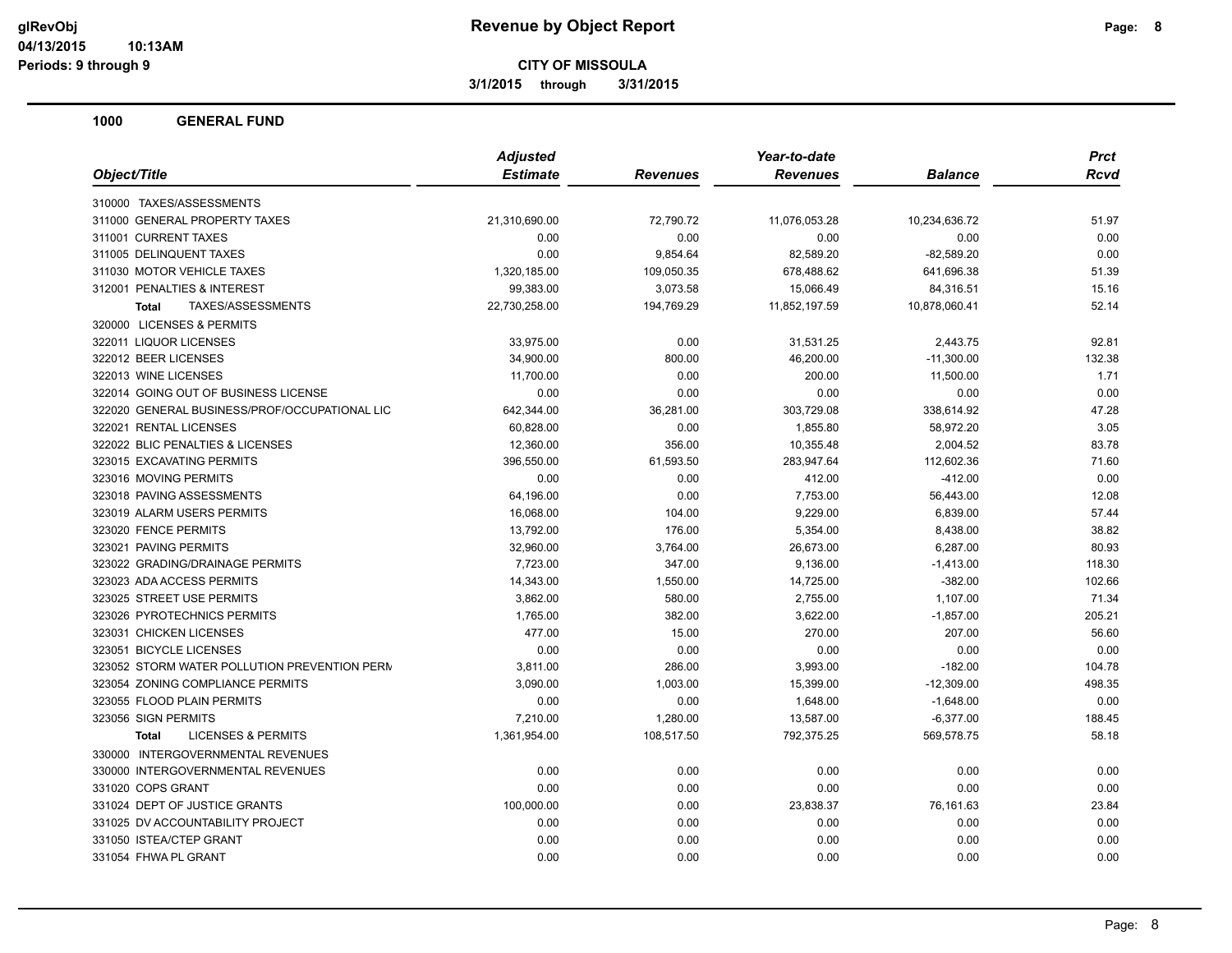**3/1/2015 through 3/31/2015**

| Object/Title                                | <b>Adjusted</b> |                 | Year-to-date    |                | <b>Prct</b> |
|---------------------------------------------|-----------------|-----------------|-----------------|----------------|-------------|
|                                             | <b>Estimate</b> | <b>Revenues</b> | <b>Revenues</b> | <b>Balance</b> | Rcvd        |
| 331055 FTA GRANT                            | 0.00            | 0.00            | 0.00            | 0.00           | 0.00        |
| 331056 MDT FEDERAL CMAQ                     | 0.00            | 0.00            | 0.00            | 0.00           | 0.00        |
| 331057 TRANSIT-MUTD CMAQ                    | 0.00            | 0.00            | 0.00            | 0.00           | 0.00        |
| 331091 US DOT HMEP GRANT                    | 0.00            | 0.00            | 0.00            | 0.00           | 0.00        |
| 331112 SAFER GRANT                          | 0.00            | 0.00            | 0.00            | 0.00           | 0.00        |
| 331113 FEMA GRANT                           | 0.00            | 0.00            | 0.00            | 0.00           | 0.00        |
| 331114 TITLE III GRANT-MSLA CO              | 0.00            | 0.00            | 14,500.00       | $-14,500.00$   | 0.00        |
| 331160 SAFE ROUTES TO SCHOOLS fY08 \$82,500 | 0.00            | 0.00            | 0.00            | 0.00           | 0.00        |
| 331170 HISTORICAL PRESERVATION GRANT        | 0.00            | 0.00            | 5,225.00        | $-5,225.00$    | 0.00        |
| 331178 DUI TASK FORCE                       | 240,000.00      | 0.00            | 0.00            | 240,000.00     | 0.00        |
| 334017 SCHOOL RESOURCE OFFICER              | 0.00            | 0.00            | 248,850.00      | $-248,850.00$  | 0.00        |
| 335075 STATE GAMBLING/VIDEO/KENO/BINGO FEES | 127,650.00      | 0.00            | 108,325.00      | 19,325.00      | 84.86       |
| 335076 STATE GAMBLING LICENSE FEES          | 0.00            | 0.00            | 0.00            | 0.00           | 0.00        |
| 335077 STATE KENO/BINGO PROCEEDS TAX        | 0.00            | 0.00            | 0.00            | 0.00           | 0.00        |
| 335210 PERSONAL PROPERTY TAX REIMBURSEMENT  | 428,686.00      | 0.00            | 0.00            | 428,686.00     | 0.00        |
| 335230 HB 124 REVENUE                       | 7,300,985.00    | 1,993,952.67    | 5,981,858.01    | 1,319,126.99   | 81.93       |
| 336021 STATE CONTRIB - POLICE RETIREMENT    | 2,180,799.00    | 170.131.02      | 1.604.372.91    | 576.426.09     | 73.57       |
| 336022 STATE CONTRIB. - FIRE RETIREMENT     | 2,262,024.00    | 173,703.18      | 1,633,030.51    | 628,993.49     | 72.19       |
| 336023 STATE CONTRIB. - PERS                | 9,986.00        | 785.18          | 8,942.17        | 1,043.83       | 89.55       |
| 336030 COUNTY CONTRIBUTION                  | 9,900.00        | 0.00            | 0.00            | 9,900.00       | 0.00        |
| 337012 LEGAL SERVICES-CONTRACTED/REIMB.     | 0.00            | 0.00            | 6,075.00        | $-6,075.00$    | 0.00        |
| 337013 MUTD SIGN MAINTENANCE AGREEMENT      | 3,000.00        | 0.00            | 0.00            | 3,000.00       | 0.00        |
| 338000 LOCAL SHARING OF TAX INCREMENT       | 0.00            | 0.00            | 0.00            | 0.00           | 0.00        |
| 338100 PLANNING MILLS PASSED THRU COUNTY    | 0.00            | 0.00            | 192,956.91      | $-192,956.91$  | 0.00        |
| 339000 PAYMENT IN LIEU OF TAXES             | 34,056.00       | 0.00            | 14,678.00       | 19,378.00      | 43.10       |
| INTERGOVERNMENTAL REVENUES<br><b>Total</b>  | 12,697,086.00   | 2,338,572.05    | 9,842,651.88    | 2,854,434.12   | 77.52       |
| 340000 CHARGES FOR SERVICES                 |                 |                 |                 |                |             |
| 341009 BLDG ADMIN FEES                      | 245,008.00      | 0.00            | 122,504.00      | 122,504.00     | 50.00       |
| 341010 MISCELLANEOUS COLLECTIONS            | 350.00          | 0.00            | 106.75          | 243.25         | 30.50       |
| 341011 TRANSPORTATION ADMIN FEES            | 24,000.00       | 0.00            | 0.00            | 24,000.00      | 0.00        |
| 341012 MAYORS PROCLAMATION FEES             | 100.00          | 0.00            | 40.00           | 60.00          | 40.00       |
| 341013 AIR FUND FEES                        | 250.00          | 0.00            | 55.00           | 195.00         | 22.00       |
| 341015 SEWER ADMINISTRATION FEES            | 1,173,327.00    | 0.00            | 586,663.50      | 586,663.50     | 50.00       |
| 341016 MRA ADMINISTRATION FEES              | 117,053.00      | 0.00            | 58,526.50       | 58,526.50      | 50.00       |
| 341017 LIGHTING ADMINISTRATION FEES         | 15,002.00       | 0.00            | 0.00            | 15,002.00      | 0.00        |
| 341018 PARKING COMM ADMIN FEES              | 173,680.00      | 0.00            | 86,840.00       | 86,840.00      | 50.00       |
| 341021 SID ADMINISTRATION FEES              | 0.00            | 0.00            | 0.00            | 0.00           | 0.00        |
| 341022 PROJECT ADMIN FEES                   | 0.00            | 0.00            | 0.00            | 0.00           | 0.00        |
| 341023 PLANNING ADMIN FEES                  | 24,000.00       | 0.00            | 0.00            | 24,000.00      | 0.00        |
| 341031 STATE REIMB MUNI COURT               | 0.00            | 0.00            | 0.00            | 0.00           | 0.00        |
|                                             |                 |                 |                 |                |             |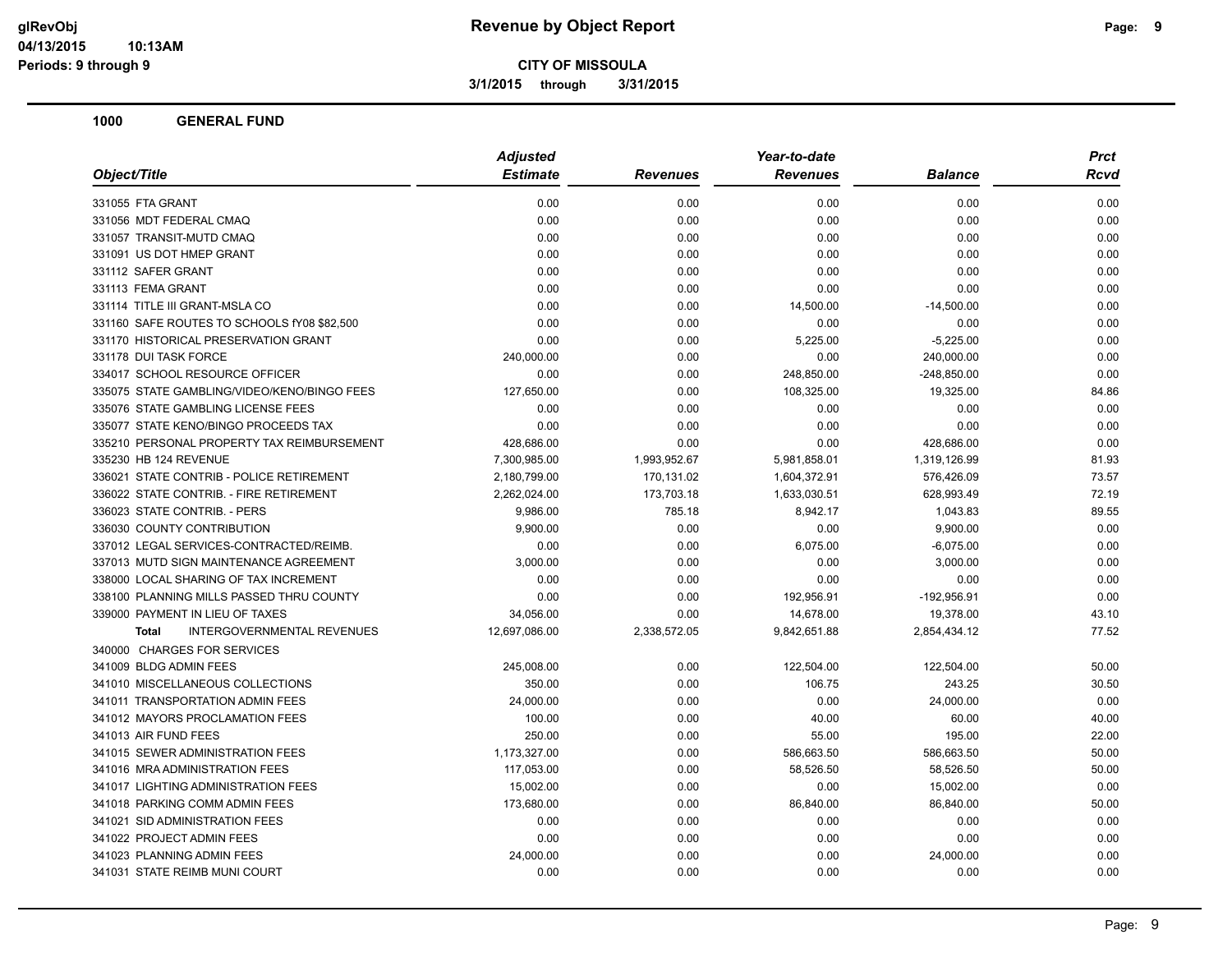**3/1/2015 through 3/31/2015**

| Object/Title                             | <b>Adjusted</b> |                 | Year-to-date    |                | <b>Prct</b> |
|------------------------------------------|-----------------|-----------------|-----------------|----------------|-------------|
|                                          | <b>Estimate</b> | <b>Revenues</b> | <b>Revenues</b> | <b>Balance</b> | <b>Rcvd</b> |
| 341041 SEWER EXTENSION RECORDING FEES    | 4,500.00        | 113.00          | 2,234.00        | 2,266.00       | 49.64       |
| 341052 MUNICIPAL COURT FILING FEES       | 283,400.00      | 40,106.65       | 209,370.00      | 74,030.00      | 73.88       |
| 341055 CRIME VICTIM SURCHARGE            | 2,500.00        | 344.23          | 1,199.94        | 1,300.06       | 48.00       |
| 341067 SUBDIVISION EXEMPTION AFFIDAVITS  | 0.00            | 1,200.00        | 5,000.00        | $-5,000.00$    | 0.00        |
| 341068 SUBDIVISON FEES                   | 5,000.00        | 1,213.00        | 5,368.00        | $-368.00$      | 107.36      |
| 341069 REZONING FEES                     | 5,000.00        | 0.00            | 0.00            | 5,000.00       | 0.00        |
| 341070 DESIGN REVIEW BOARD               | 15,000.00       | 5,801.40        | 27,105.32       | $-12,105.32$   | 180.70      |
| 341071 BOARD OF ADJUST. ZONING, SIGNS    | 58,400.00       | 0.00            | 0.00            | 58,400.00      | 0.00        |
| 341072 FLOOD PLAIN-0THER FEES            | 0.00            | 0.00            | 0.00            | 0.00           | 0.00        |
| 341073 FIRE PLAN CHECK FEES              | 27,981.00       | 3,031.00        | 23,393.00       | 4,588.00       | 83.60       |
| 341074 FIRE INSPECTION FEES              | 0.00            | 5,212.00        | 44,755.99       | $-44,755.99$   | 0.00        |
| 341076 ENGINEERING PLAN CHECK FEES       | 33,478.00       | 4,012.00        | 31,834.00       | 1,644.00       | 95.09       |
| 341077 ZONING COMPLIANCE INSPECTIONS     | 0.00            | 0.00            | 0.00            | 0.00           | 0.00        |
| 341078 ENGINEERING MAP FEES              | 120.00          | 5.00            | 65.00           | 55.00          | 54.17       |
| 341079 GREASE INTERCEPTOR APPEAL FEES    | 2,000.00        | 154.50          | 762.50          | 1,237.50       | 38.13       |
| 341090 STREET VACATION PETITION FEES     | 0.00            | 0.00            | 1,923.00        | $-1,923.00$    | 0.00        |
| 341091 INSPECTION CODE BOOKS & COPIES    | 0.00            | 0.00            | 0.00            | 0.00           | 0.00        |
| 341100 GRANT ADMINISTRATION SERVICE FEES | 0.00            | 0.00            | 0.00            | 0.00           | 0.00        |
| 342010 POLICE/BID AGREEMENT              | 0.00            | 0.00            | 0.00            | 0.00           | 0.00        |
| 342012 PD REIMBURSABLE SERVICES          | 0.00            | 0.00            | 0.00            | 0.00           | 0.00        |
| 342013 SECURITY INVEST FEES              | 11,000.00       | 605.50          | 7,740.50        | 3,259.50       | 70.37       |
| 342014 POLICE DEPARTMENT SERVICE FEES    | 15,000.00       | 1,759.00        | 13,748.00       | 1,252.00       | 91.65       |
| 342015 POLICE OVERTIME FEES              | 84,000.00       | 6,959.49        | 82,855.30       | 1,144.70       | 98.64       |
| 342016 POLICE TRAINING FEES              | 36,000.00       | 1,207.67        | 6,459.97        | 29,540.03      | 17.94       |
| 342017 CATERING FEES                     | 7,200.00        | 245.00          | 11,534.56       | $-4,334.56$    | 160.20      |
| 342018 DESK REPORTS                      | 20,000.00       | 1,851.00        | 17,613.00       | 2,387.00       | 88.07       |
| 342019 ABANDONED VEHICLE REVENUE FEES    | 32,500.00       | 0.00            | 10,217.50       | 22,282.50      | 31.44       |
| 342020 FIRE DEPARTMENT FEES              | 100.00          | 94.50           | 325.50          | $-225.50$      | 325.50      |
| 342021 CPR EDUCATION PROGRAM             | 7,435.00        | 455.00          | 6,375.00        | 1,060.00       | 85.74       |
| 342022 OUTSIDE HIRES                     | 524,890.00      | 898.44          | 409,820.78      | 115,069.22     | 78.08       |
| 342060 BIKE PROGRAM SALES & FEES         | 2,700.00        | 0.00            | 1,229.37        | 1,470.63       | 45.53       |
| 343000 PW REIMBURSABLE SERVICES          | 31,258.00       | 0.00            | 3,355.00        | 27,903.00      | 10.73       |
| 343001 SIGN FABRICATION & CONTRACTS      | 500.00          | 0.00            | 0.00            | 500.00         | 0.00        |
| 343002 OTHER AGENCIES - VEH MAINT        | 48,000.00       | 12,356.72       | 30,458.48       | 17,541.52      | 63.46       |
| 343003 STATE PAYMENT - TRAFFIC COUNTS    | 4,450.00        | 0.00            | 0.00            | 4,450.00       | 0.00        |
| 343004 SPECIAL STATE CONTRACTS           | 80,000.00       | 0.00            | 0.00            | 80,000.00      | 0.00        |
| 343006 OTHER GOVT AGENCY-STREET PROJECTS | 98,318.00       | 0.00            | 171,329.85      | $-73,011.85$   | 174.26      |
| 343008 PRIVATE COMPANY STREET PAYMENTS   | 0.00            | 0.00            | 0.00            | 0.00           | 0.00        |
| 343010 STREET DEPT SALES & SERVICES      | 19,195.00       | 0.00            | 0.00            | 19,195.00      | 0.00        |
| 343013 SNOW REMOVAL FEES                 | 1,500.00        | 354.00          | 1,038.50        | 461.50         | 69.23       |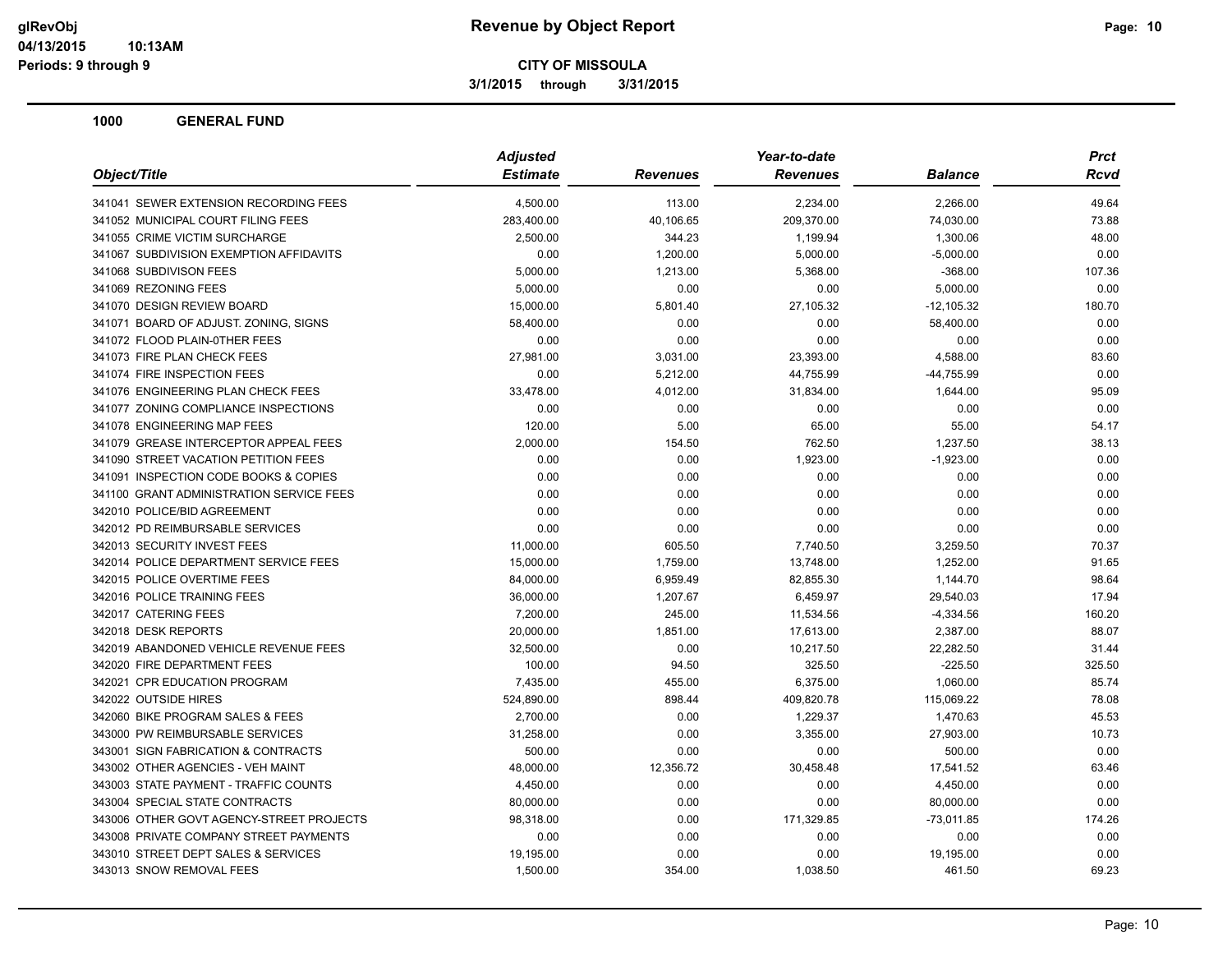**3/1/2015 through 3/31/2015**

| Object/Title                                   | <b>Adjusted</b><br><b>Estimate</b> | <b>Revenues</b> | Year-to-date<br><b>Revenues</b> | <b>Balance</b> | <b>Prct</b><br>Rcvd |
|------------------------------------------------|------------------------------------|-----------------|---------------------------------|----------------|---------------------|
| 343080 STATE MAINTENANCE CONTRACT              | 530,082.00                         | 0.00            | 333,619.27                      | 196,462.73     | 62.94               |
| 343082 MDT URBAN PROJECTS                      | 0.00                               | 0.00            | 0.00                            | 0.00           | 0.00                |
| 343083 CONTRACT SEWER APPLICATIONS             | 0.00                               | 0.00            | 0.00                            | 0.00           | 0.00                |
| 343084 STREET MAINTENANCE MATERIALS REIMB      | 55,500.00                          | 0.00            | 39,722.64                       | 15,777.36      | 71.57               |
| 343097 SIDEWALK AND CURB FEES                  | 340,000.00                         | 13,148.50       | 195,876.55                      | 144,123.45     | 57.61               |
| 343311 SALE OF NICHES                          | 3,200.00                           | 0.00            | 0.00                            | 3,200.00       | 0.00                |
| 343320 CEMETERY - SALE OF PLOTS                | 12,870.00                          | 700.00          | 6,550.00                        | 6,320.00       | 50.89               |
| 343321 CEMETERY FOUNDATIONS                    | 1,570.00                           | 0.00            | 2,945.00                        | $-1,375.00$    | 187.58              |
| 343322 CEMETERY FLOWER CARE                    | 4,250.00                           | 2,430.00        | 2,890.00                        | 1,360.00       | 68.00               |
| 343323 CEMETERY - LINER INSTALL FEES           | 5,580.00                           | 100.00          | 8,000.00                        | $-2,420.00$    | 143.37              |
| 343324 OTHER CEMETERY FEES                     | 1,500.00                           | 150.00          | 1,350.00                        | 150.00         | 90.00               |
| 343325 2ND INTERMENT RIGHT                     | 0.00                               | 0.00            | 1,600.00                        | $-1,600.00$    | 0.00                |
| 343340 CEMETERY - OPENINGS & CLOSINGS          | 10,950.00                          | 175.00          | 8,350.00                        | 2,600.00       | 76.26               |
| 343350 CEMETERY CARE, FEES                     | 24,000.00                          | 0.00            | 0.00                            | 24,000.00      | 0.00                |
| 343360 WEED CONTROL                            | 3,000.00                           | 0.00            | 2,086.00                        | 914.00         | 69.53               |
| 346029 PARKS PETTY CASH FUND                   | 0.00                               | 0.00            | 0.00                            | 0.00           | 0.00                |
| 346031 RECREATION FEES                         | 243,088.00                         | 26,295.10       | 93,446.79                       | 149,641.21     | 38.44               |
| 346033 PARK FEES/FACILITY RENTALS              | 85,000.00                          | 7,569.19        | 53,074.64                       | 31,925.36      | 62.44               |
| 346034 GROUNDS MAINTENANCE CONTRACT            | 85,000.00                          | 0.00            | 0.00                            | 85,000.00      | 0.00                |
| 346036 PARK CONCESSION FEES                    | 3,000.00                           | 53.00           | 812.62                          | 2,187.38       | 27.09               |
| 346037 YOUTH DRUG COURT CONTRACT               | 11,700.00                          | 0.00            | 0.00                            | 11,700.00      | 0.00                |
| 346050 COUNTY PLAYGROUND CONTRACT              | 3,150.00                           | 0.00            | 0.00                            | 3,150.00       | 0.00                |
| 346051 MONTANA PARKS/REC CONFERENCE 2012       | 4,500.00                           | 619.18          | 1,089.52                        | 3,410.48       | 24.21               |
| 346070 RECREATION GENERAL MERCHANDISE          | 0.00                               | 0.00            | 0.00                            | 0.00           | 0.00                |
| <b>CHARGES FOR SERVICES</b><br><b>Total</b>    | 4,662,135.00                       | 139,219.07      | 2,733,260.84                    | 1,928,874.16   | 58.63               |
| 350000 FINES & FORFEITURES                     |                                    |                 |                                 |                |                     |
| 351022 LAW ENFORCEMENT ACADEMY SURCHARGE #!    | 0.00                               | 11,157.54       | 11,157.54                       | $-11, 157.54$  | 0.00                |
| 351031 TRAFFIC FINES                           | 1,386,857.00                       | 171,753.66      | 719,922.11                      | 666,934.89     | 51.91               |
| 351032 SURCHARGE ON FINES                      | 129,089.00                         | 15,717.44       | 64,357.57                       | 64,731.43      | 49.86               |
| 351034 CELLULAR PHONE FINES                    | 62,000.00                          | 7,168.00        | 69,656.50                       | $-7,656.50$    | 112.35              |
| 351035 CELL PHONE FINES: EDUCATION             | 0.00                               | 0.00            | 14,089.50                       | $-14,089.50$   | 0.00                |
| 355000 FALSE ALARM PENALTY                     | 20,000.00                          | 156.00          | 2,080.00                        | 17,920.00      | 10.40               |
| <b>FINES &amp; FORFEITURES</b><br><b>Total</b> | 1,597,946.00                       | 205,952.64      | 881,263.22                      | 716,682.78     | 55.15               |
| 360000 MISCELLANEOUS REVENUES                  |                                    |                 |                                 |                |                     |
| 360000 MISCELLANEOUS REVENUES                  | 0.00                               | 0.00            | 0.00                            | 0.00           | 0.00                |
| 360001 COPIES                                  | 2,200.00                           | 172.00          | 951.75                          | 1,248.25       | 43.26               |
| 360002 PHONES                                  | 0.00                               | 0.00            | 0.00                            | 0.00           | 0.00                |
| 360003 MMIA REIMBURSEMENT-ATTORNEY             | 0.00                               | 0.00            | 0.00                            | 0.00           | 0.00                |
| 360010 MISCELLANEOUS                           | 15,000.00                          | 357.90          | $-9,889.05$                     | 24,889.05      | $-65.93$            |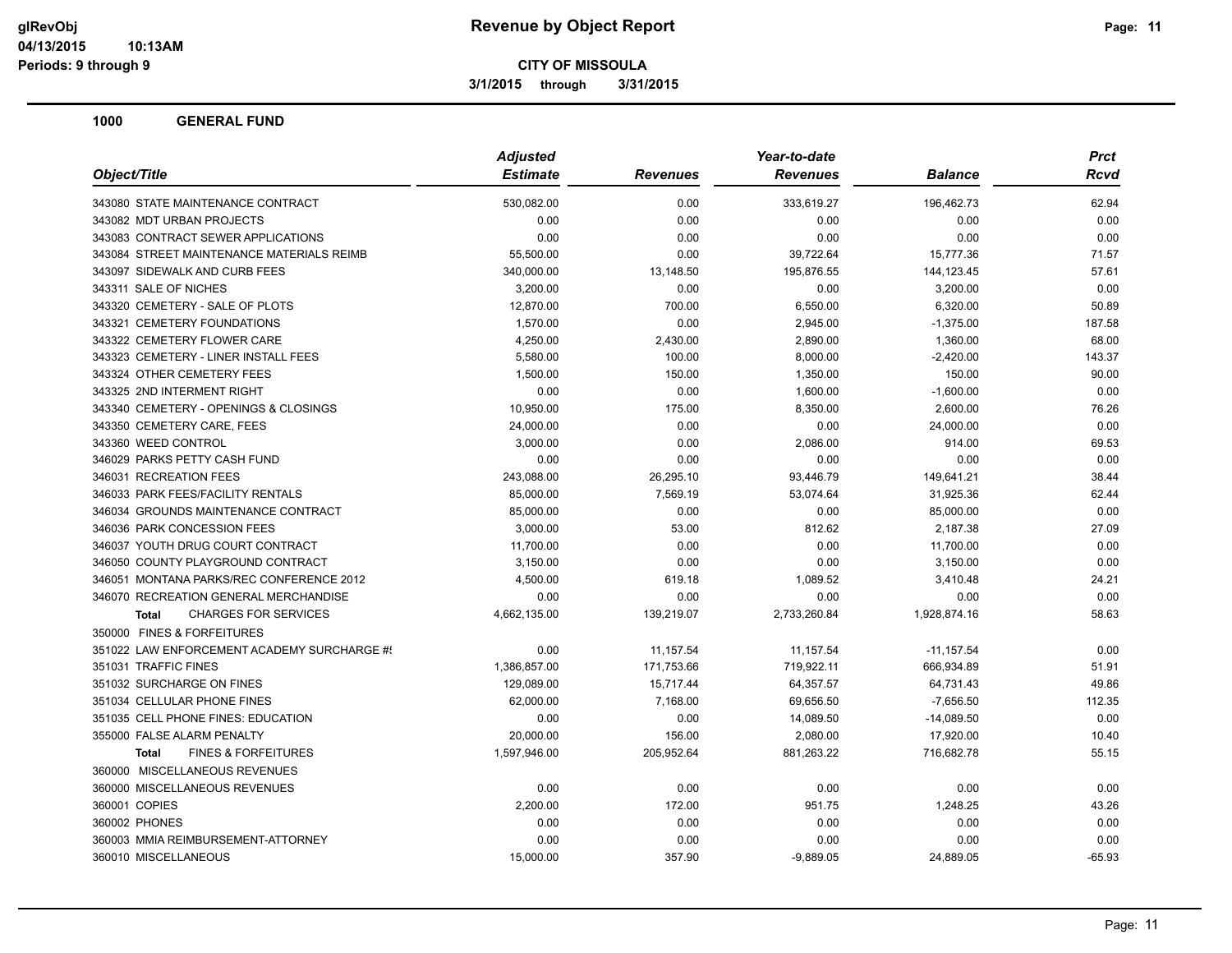**3/1/2015 through 3/31/2015**

|                                                           | <b>Adjusted</b> | Year-to-date    |                 |                | Prct        |
|-----------------------------------------------------------|-----------------|-----------------|-----------------|----------------|-------------|
| Object/Title                                              | <b>Estimate</b> | <b>Revenues</b> | <b>Revenues</b> | <b>Balance</b> | <b>Rcvd</b> |
| 360011 ENERGY REBATES FOR COMPUTER UPGRADES               | 0.00            | 0.00            | 0.00            | 0.00           | 0.00        |
| 360050 OVER/SHORT                                         | 0.00            | 0.00            | 104.00          | $-104.00$      | 0.00        |
| 360100 REFUNDS                                            | 200.00          | 0.00            | 0.00            | 200.00         | 0.00        |
| 362000 OTHER MISCELLANEOUS REVENUE                        | 8,000.00        | 0.00            | 0.00            | 8,000.00       | 0.00        |
| 362001 MUNICIPAL COURT BAD CHECK CHARGES                  | 0.00            | 0.00            | 0.00            | 0.00           | 0.00        |
| 362002 BAD CHECK CHARGES                                  | 500.00          | 0.00            | 120.00          | 380.00         | 24.00       |
| 362003 US BANK FEE REIMBURSEMENT                          | 0.00            | 0.00            | 0.00            | 0.00           | 0.00        |
| 362004 URD III FACADE IMPROVEMENT LOAN REC                | 0.00            | 405.14          | 405.14          | $-405.14$      | 0.00        |
| 362011 SALE OF UNCLAIMED PROPERTY                         | 0.00            | 0.00            | 0.00            | 0.00           | 0.00        |
| 362012 REC/GREEN TAG PROGRAM                              | 300.00          | 0.00            | 0.00            | 300.00         | 0.00        |
| 364012 SALE OF SURPLUS PROPERTY                           | 40,000.00       | 0.00            | 4,000.00        | 36,000.00      | 10.00       |
| 364040 INSURANCE AND DAMAGE RECOVERY                      | 40,000.00       | 852.48          | 19,631.98       | 20,368.02      | 49.08       |
| 364041 WORKERS COMPENSATION REIMBURSEMENT                 | 2,500.00        | 0.00            | 0.00            | 2,500.00       | 0.00        |
| 364042 EXPENDITURE REIMBURSEMENTS                         | 1,200.00        | 0.00            | 326.96          | 873.04         | 27.25       |
| 364043 RATTLESNAKE CORRIDOR REIMBURSEMENT                 | 10,000.00       | 1,716.00        | 5,148.00        | 4,852.00       | 51.48       |
| 364044 EMERGENCY RESPONSE REIMBURSEMENT                   | 50,000.00       | 0.00            | 0.00            | 50,000.00      | 0.00        |
| 364047 MMIA EXPENDITURE REIMBURSEMENT                     | 0.00            | 0.00            | 0.00            | 0.00           | 0.00        |
| 364051 DOT RADAR GRANT                                    | 0.00            | 0.00            | 0.00            | 0.00           | 0.00        |
| 364053 EXPENDITURE REIMB-FIRE SERVICES                    | 0.00            | 0.00            | 0.00            | 0.00           | 0.00        |
| 364060 REIMB LETTER OF CREDIT-709 PARKVIEW                | 0.00            | 0.00            | $-4,195.00$     | 4,195.00       | 0.00        |
| 364061 REIMB LETTER OF CREDIT-LINNEA LANE                 | 0.00            | 0.00            | 0.00            | 0.00           | 0.00        |
| 365000 DONATIONS                                          | 0.00            | 0.00            | 0.00            | 0.00           | 0.00        |
| 365003 DONATIONS - SMOKE ALARMS                           | 0.00            | 0.00            | 0.00            | 0.00           | 0.00        |
| 365004 GRANT CR TRAIL ASSN DONATION                       | 0.00            | 0.00            | 0.00            | 0.00           | 0.00        |
| 365015 DONATIONS - COMBAT CHALLENGE                       | 0.00            | 0.00            | 0.00            | 0.00           | 0.00        |
| 365016 LOCAL MATCH MDT                                    | 0.00            | 0.00            | 0.00            | 0.00           | 0.00        |
| 365017 LOCAL MATCH TRANSIT                                | 0.00            | 0.00            | 0.00            | 0.00           | 0.00        |
| 365018 DONATIONS - THERMAL IMAGING                        | 0.00            | 0.00            | 0.00            | 0.00           | 0.00        |
| 365021 COMBAT CHALLENGE DONATIONS                         | 0.00            | 0.00            | 0.00            | 0.00           | 0.00        |
| 365022 NEIGHBORHOOD COUNCIL DONATIONS                     | 0.00            | 0.00            | 0.00            | 0.00           | 0.00        |
| 368000 SALE OF COINS                                      | 0.00            | 0.00            | 0.00            | 0.00           | 0.00        |
| 368001 SALE OF POLICE PROMOTIONS                          | 0.00            | 0.00            | 0.00            | 0.00           | 0.00        |
| 368002 SALE OF FIRE PROMOTIONS                            | 0.00            | 0.00            | 0.00            | 0.00           | 0.00        |
| <b>MISCELLANEOUS REVENUES</b><br><b>Total</b>             | 169.900.00      | 3,503.52        | 16,603.78       | 153,296.22     | 9.77        |
| 370000 INVESTMENTS & ROYALTY EARNINGS                     |                 |                 |                 |                |             |
| 371010 INTEREST ON INVESTMENTS                            | 3,500.00        | 0.00            | 1,505.90        | 1,994.10       | 43.03       |
| 371020 GAIN/LOSS IN MARKET VALUE OF INVESTMENT            | 0.00            | 0.00            | 0.00            | 0.00           | 0.00        |
| <b>INVESTMENTS &amp; ROYALTY EARNINGS</b><br><b>Total</b> | 3,500.00        | 0.00            | 1,505.90        | 1,994.10       | 43.03       |
| 380000 OTHER FINANCING SOURCES                            |                 |                 |                 |                |             |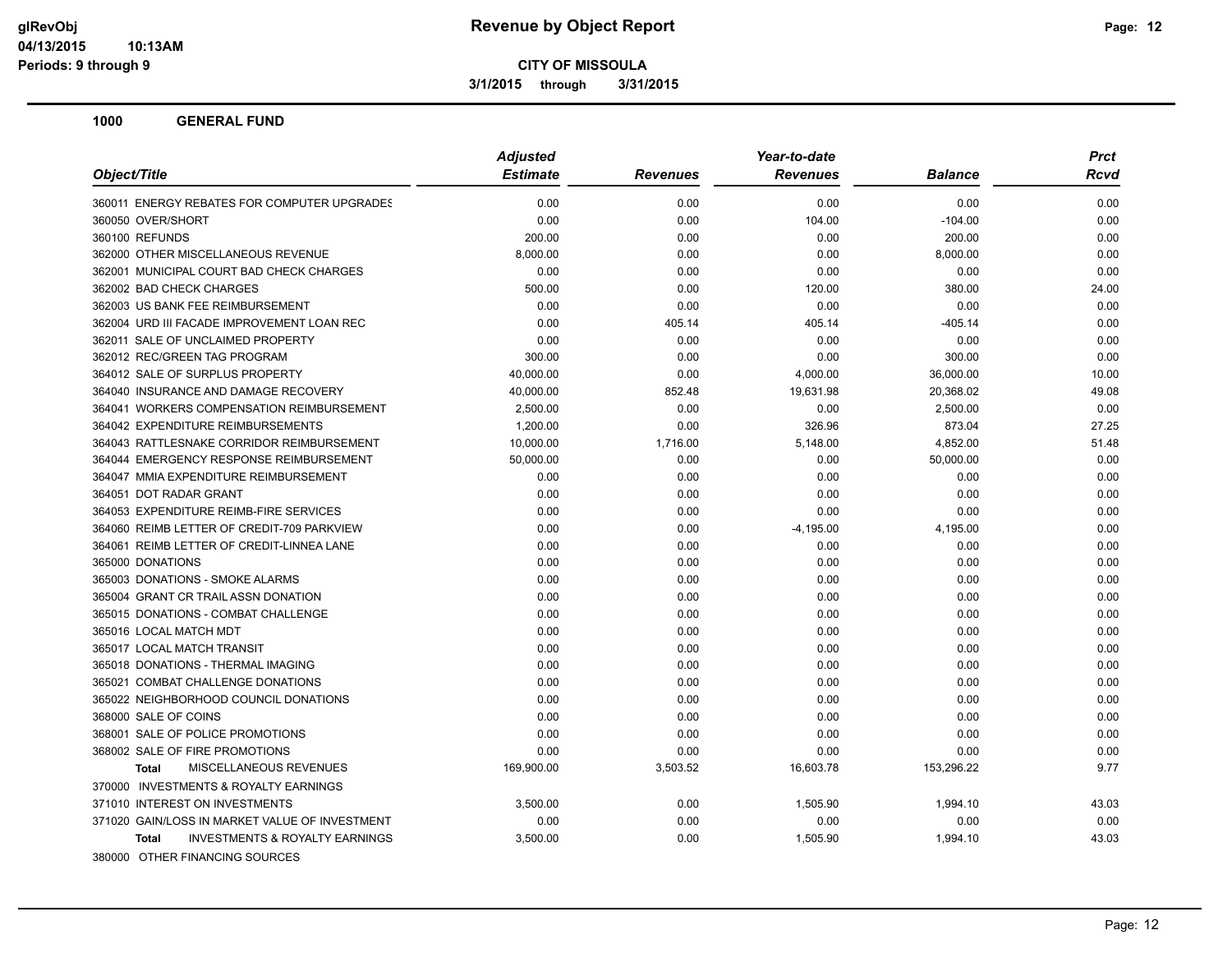**3/1/2015 through 3/31/2015**

|                                               | <b>Adjusted</b> |                 | Year-to-date    |                | <b>Prct</b> |
|-----------------------------------------------|-----------------|-----------------|-----------------|----------------|-------------|
| Object/Title                                  | <b>Estimate</b> | <b>Revenues</b> | <b>Revenues</b> | <b>Balance</b> | <b>Rcvd</b> |
| 381070 PROCEEDS FROM NOTES/LOANS/INTERCAP     | 0.00            | 0.00            | 0.00            | 0.00           | 0.00        |
| 381090 PROCEEDS FROM CAPITAL LEASE            | 0.00            | 0.00            | 587,997.00      | -587,997.00    | 0.00        |
| 382010 SALE OF FIXED ASSETS                   | 0.00            | 0.00            | 0.00            | 0.00           | 0.00        |
| 383000 OPERATING TRANSFERS                    | 0.00            | 0.00            | 0.00            | 0.00           | 0.00        |
| 383001 TRANS FR FLUSHING DISTRICT             | 27,281.00       | 0.00            | 13,640.50       | 13,640.50      | 50.00       |
| 383002 TRANS FR GAS TAX                       | 564,000.00      | 0.00            | 282,000.00      | 282,000.00     | 50.00       |
| 383003 TRANS FR COMPREHENSIVE INSURANCE LEVY  | 0.00            | 0.00            | 0.00            | 0.00           | 0.00        |
| 383004 TRANS FR EMPLOYEE HEALTH INSURANCE LEV | 4,296,467.00    | 0.00            | 2,148,233.50    | 2,148,233.50   | 50.00       |
| 383007 TRANS FR CABLE FRANCHISE               | 244,110.00      | 0.00            | 122,055.00      | 122,055.00     | 50.00       |
| 383008 TRANS FR RUSSELL PARK DISTRICT         | 0.00            | 0.00            | 0.00            | 0.00           | 0.00        |
| 383009 TRANS FR TITLE I                       | 0.00            | 0.00            | 0.00            | 0.00           | 0.00        |
| 383010 TRANS FR CIP                           | 0.00            | 0.00            | 0.00            | 0.00           | 0.00        |
| 383011 TRANS FR SID REVOLVING                 | 100,000.00      | 0.00            | 0.00            | 100,000.00     | 0.00        |
| 383014 TRANS FR MRA                           | 0.00            | 0.00            | 0.00            | 0.00           | 0.00        |
| 383015 TRANS FR MPC                           | 0.00            | 0.00            | 0.00            | 0.00           | 0.00        |
| 383017 TRANS FR BUILDING                      | 0.00            | 0.00            | 0.00            | 0.00           | 0.00        |
| 383018 TRANS FR WILLOWWOOD PARK DISTRICT      | 0.00            | 0.00            | 0.00            | 0.00           | 0.00        |
| 383020 TRANS FR CEMETERY CARE                 | 9,545.00        | 0.00            | 0.00            | 9,545.00       | 0.00        |
| 383021 TRANS FR P&R TRAILS DEVLP              | 50,000.00       | 0.00            | 0.00            | 50,000.00      | 0.00        |
| 383024 TRANS FR SEWER CLEARING                | 0.00            | 0.00            | 0.00            | 0.00           | 0.00        |
| 383027 TRANS FR URD                           | 0.00            | 0.00            | 0.00            | 0.00           | 0.00        |
| 383028 TRANS FROM GF FOR HEALTH RESERVE       | 0.00            | 0.00            | 0.00            | 0.00           | 0.00        |
| 383046 TRANS FR PARKS MAINTENANCE DIST        | 0.00            | 0.00            | 0.00            | 0.00           | 0.00        |
| 383047 TRANS FR STREET MAINTENANCE DISTRICT   | 0.00            | 0.00            | 0.00            | 0.00           | 0.00        |
| 383050 TRANSFER FROM IMPACT FEES              | 0.00            | 0.00            | 0.00            | 0.00           | 0.00        |
| 383065 TRANSFER FROM WWTF                     | 0.00            | 0.00            | 0.00            | 0.00           | 0.00        |
| OTHER FINANCING SOURCES<br>Total              | 5,291,403.00    | 0.00            | 3,153,926.00    | 2,137,477.00   | 59.60       |
| 390000 INTERNAL SERVICES                      |                 |                 |                 |                |             |
| 399999 NEW REQUESTS FUNDING                   | 0.00            | 0.00            | 0.00            | 0.00           | 0.00        |
| <b>INTERNAL SERVICES</b><br>Total             | 0.00            | 0.00            | 0.00            | 0.00           | 0.00        |
| <b>GENERAL FUND</b><br><b>Total</b>           | 48,514,182.00   | 2,990,534.07    | 29,273,784.46   | 19,240,397.54  | 60.34       |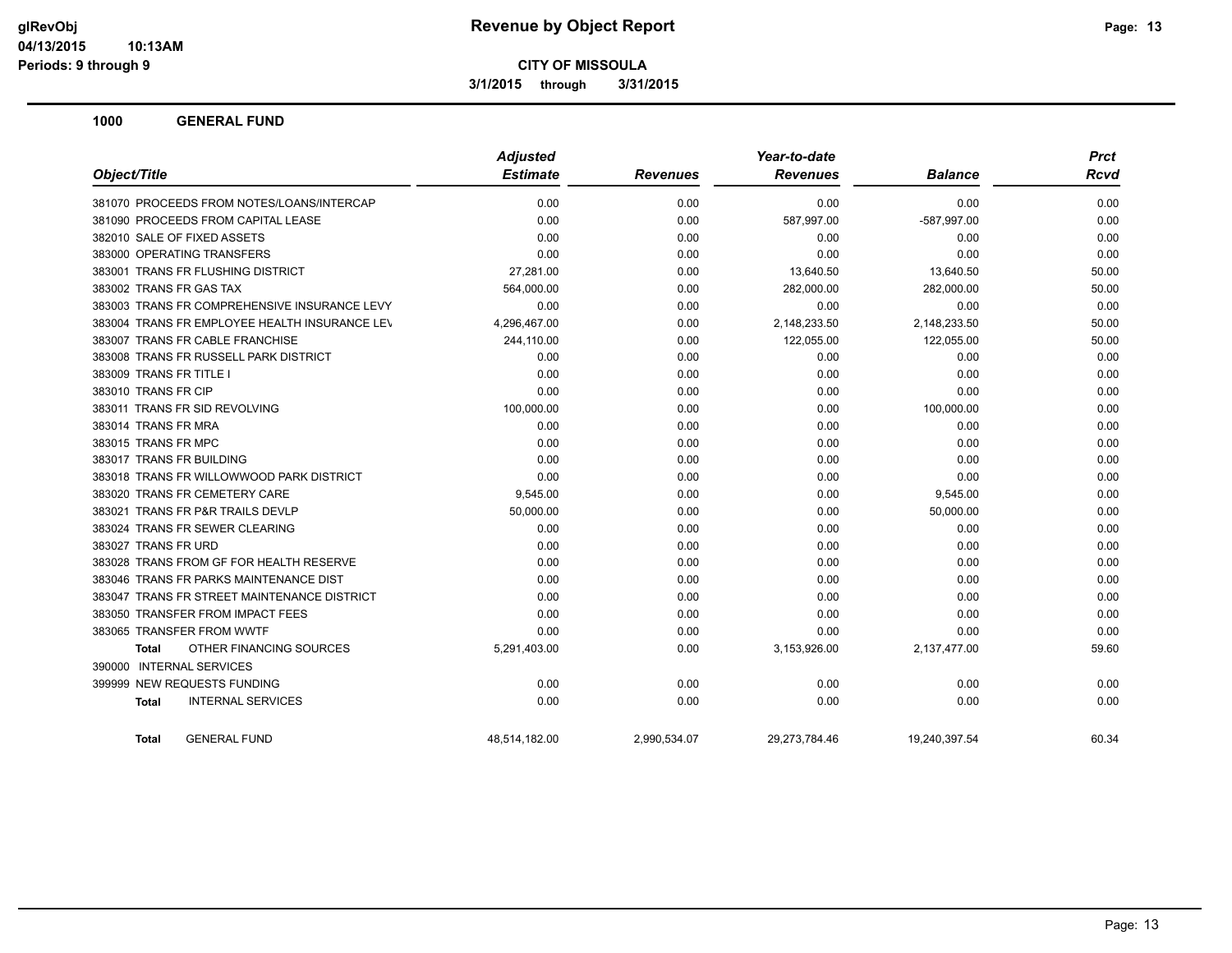**3/1/2015 through 3/31/2015**

# **1211 PARK ACQUISITION & DEVELOPMENT**

#### **1211 PARK ACQUISITION & DEVELOPMENT**

|                                                           | <b>Adjusted</b> |                 | Year-to-date    |                | <b>Prct</b> |
|-----------------------------------------------------------|-----------------|-----------------|-----------------|----------------|-------------|
| Object/Title                                              | <b>Estimate</b> | <b>Revenues</b> | <b>Revenues</b> | <b>Balance</b> | Rcvd        |
| 340000 CHARGES FOR SERVICES                               |                 |                 |                 |                |             |
| 346080 PAYMENT IN LIEU OF PARKS                           | 288,120.00      | 0.00            | 6.654.46        | 281,465.54     | 2.31        |
| 346082 HIGH PARK EASEMENT EXCHANGE                        | 0.00            | 0.00            | 0.00            | 0.00           | 0.00        |
| <b>CHARGES FOR SERVICES</b><br><b>Total</b>               | 288,120.00      | 0.00            | 6,654.46        | 281,465.54     | 2.31        |
| MISCELLANEOUS REVENUES<br>360000                          |                 |                 |                 |                |             |
| 360010 MISCELLANEOUS                                      | 0.00            | 0.00            | 302.20          | $-302.20$      | 0.00        |
| 360016 LAFRAY PARK DONATIONS                              | 0.00            | 0.00            | 0.00            | 0.00           | 0.00        |
| 360017 PARK PLANS FORFEITURE                              | 0.00            | 0.00            | 20.00           | $-20.00$       | 0.00        |
| 360020 GREENOUGH PARK ENCROACHMENTS                       | 0.00            | 0.00            | 0.00            | 0.00           | 0.00        |
| 365102 RECREATION YOUTH & ADULT SPORTS                    | 0.00            | 0.00            | 0.00            | 0.00           | 0.00        |
| MISCELLANEOUS REVENUES<br><b>Total</b>                    | 0.00            | 0.00            | 322.20          | $-322.20$      | 0.00        |
| <b>INVESTMENTS &amp; ROYALTY EARNINGS</b><br>370000       |                 |                 |                 |                |             |
| 371010 INTEREST ON INVESTMENTS                            | 0.00            | 0.00            | 0.00            | 0.00           | 0.00        |
| 371020 GAIN/LOSS IN MARKET VALUE OF INVESTMENTS           | 0.00            | 0.00            | 0.00            | 0.00           | 0.00        |
| <b>INVESTMENTS &amp; ROYALTY EARNINGS</b><br><b>Total</b> | 0.00            | 0.00            | 0.00            | 0.00           | 0.00        |
| OTHER FINANCING SOURCES<br>380000                         |                 |                 |                 |                |             |
| 383000 OPERATING TRANSFERS                                | 0.00            | 0.00            | 0.00            | 0.00           | 0.00        |
| 383029 TRANS FR GENERAL                                   | 0.00            | 0.00            | 0.00            | 0.00           | 0.00        |
| OTHER FINANCING SOURCES<br><b>Total</b>                   | 0.00            | 0.00            | 0.00            | 0.00           | 0.00        |
| PARK ACQUISITION & DEVELOPMENT<br><b>Total</b>            | 288.120.00      | 0.00            | 6.976.66        | 281.143.34     | 2.42        |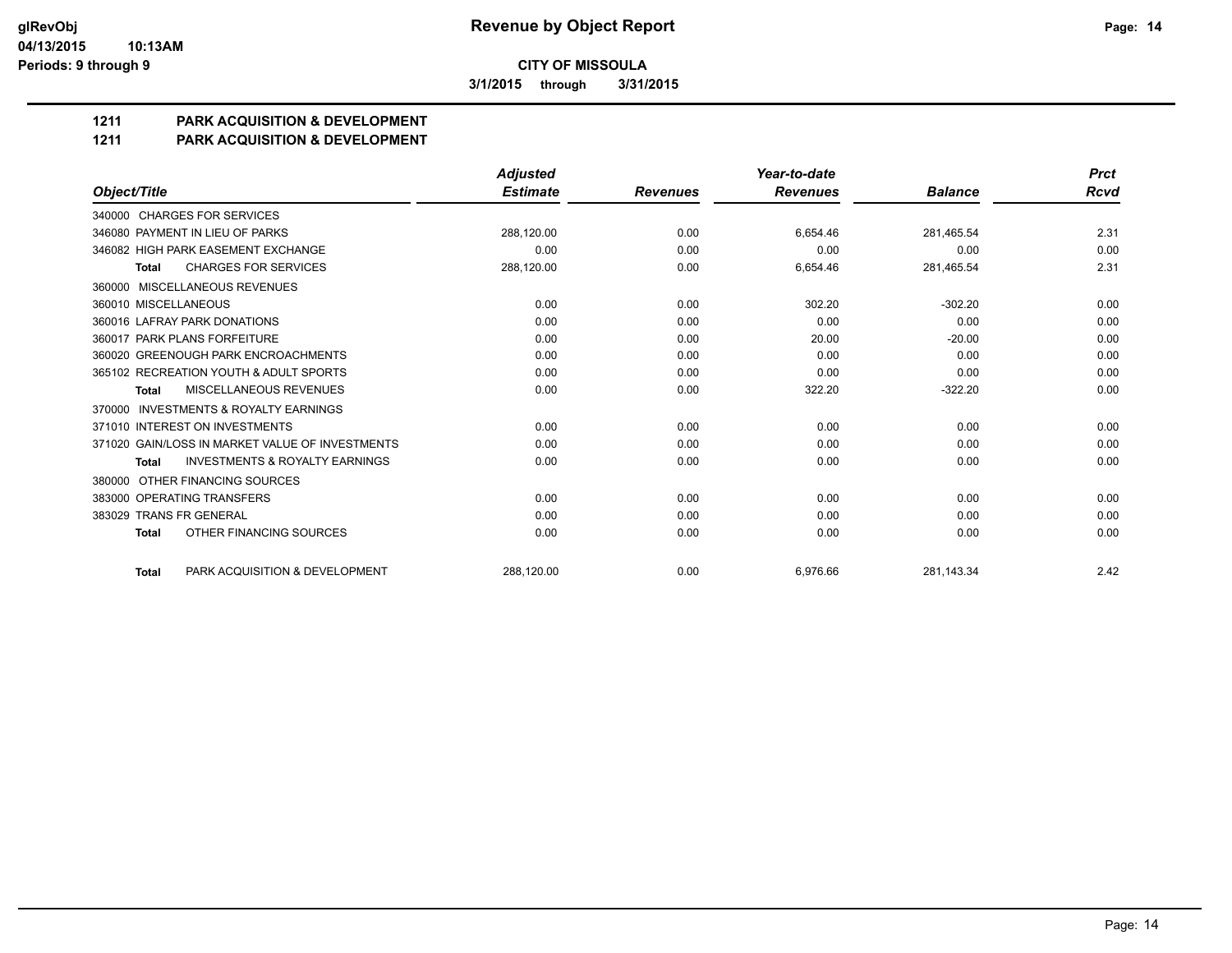**3/1/2015 through 3/31/2015**

## **1211 PARK ACQUISITION & DEVELOPMENT**

|                                                           | <b>Adjusted</b> |                 | Year-to-date    |                | <b>Prct</b> |
|-----------------------------------------------------------|-----------------|-----------------|-----------------|----------------|-------------|
| Object/Title                                              | <b>Estimate</b> | <b>Revenues</b> | <b>Revenues</b> | <b>Balance</b> | Rcvd        |
| 340000 CHARGES FOR SERVICES                               |                 |                 |                 |                |             |
| 346080 PAYMENT IN LIEU OF PARKS                           | 288,120.00      | 0.00            | 6,654.46        | 281,465.54     | 2.31        |
| 346082 HIGH PARK EASEMENT EXCHANGE                        | 0.00            | 0.00            | 0.00            | 0.00           | 0.00        |
| <b>CHARGES FOR SERVICES</b><br><b>Total</b>               | 288,120.00      | 0.00            | 6,654.46        | 281,465.54     | 2.31        |
| 360000 MISCELLANEOUS REVENUES                             |                 |                 |                 |                |             |
| 360010 MISCELLANEOUS                                      | 0.00            | 0.00            | 302.20          | $-302.20$      | 0.00        |
| 360016 LAFRAY PARK DONATIONS                              | 0.00            | 0.00            | 0.00            | 0.00           | 0.00        |
| 360017 PARK PLANS FORFEITURE                              | 0.00            | 0.00            | 20.00           | $-20.00$       | 0.00        |
| 360020 GREENOUGH PARK ENCROACHMENTS                       | 0.00            | 0.00            | 0.00            | 0.00           | 0.00        |
| 365102 RECREATION YOUTH & ADULT SPORTS                    | 0.00            | 0.00            | 0.00            | 0.00           | 0.00        |
| <b>MISCELLANEOUS REVENUES</b><br><b>Total</b>             | 0.00            | 0.00            | 322.20          | $-322.20$      | 0.00        |
| <b>INVESTMENTS &amp; ROYALTY EARNINGS</b><br>370000       |                 |                 |                 |                |             |
| 371010 INTEREST ON INVESTMENTS                            | 0.00            | 0.00            | 0.00            | 0.00           | 0.00        |
| 371020 GAIN/LOSS IN MARKET VALUE OF INVESTMENT            | 0.00            | 0.00            | 0.00            | 0.00           | 0.00        |
| <b>INVESTMENTS &amp; ROYALTY EARNINGS</b><br><b>Total</b> | 0.00            | 0.00            | 0.00            | 0.00           | 0.00        |
| OTHER FINANCING SOURCES<br>380000                         |                 |                 |                 |                |             |
| 383000 OPERATING TRANSFERS                                | 0.00            | 0.00            | 0.00            | 0.00           | 0.00        |
| 383029 TRANS FR GENERAL                                   | 0.00            | 0.00            | 0.00            | 0.00           | 0.00        |
| OTHER FINANCING SOURCES<br><b>Total</b>                   | 0.00            | 0.00            | 0.00            | 0.00           | 0.00        |
| PARK ACQUISITION & DEVELOPMENT<br><b>Total</b>            | 288,120.00      | 0.00            | 6,976.66        | 281,143.34     | 2.42        |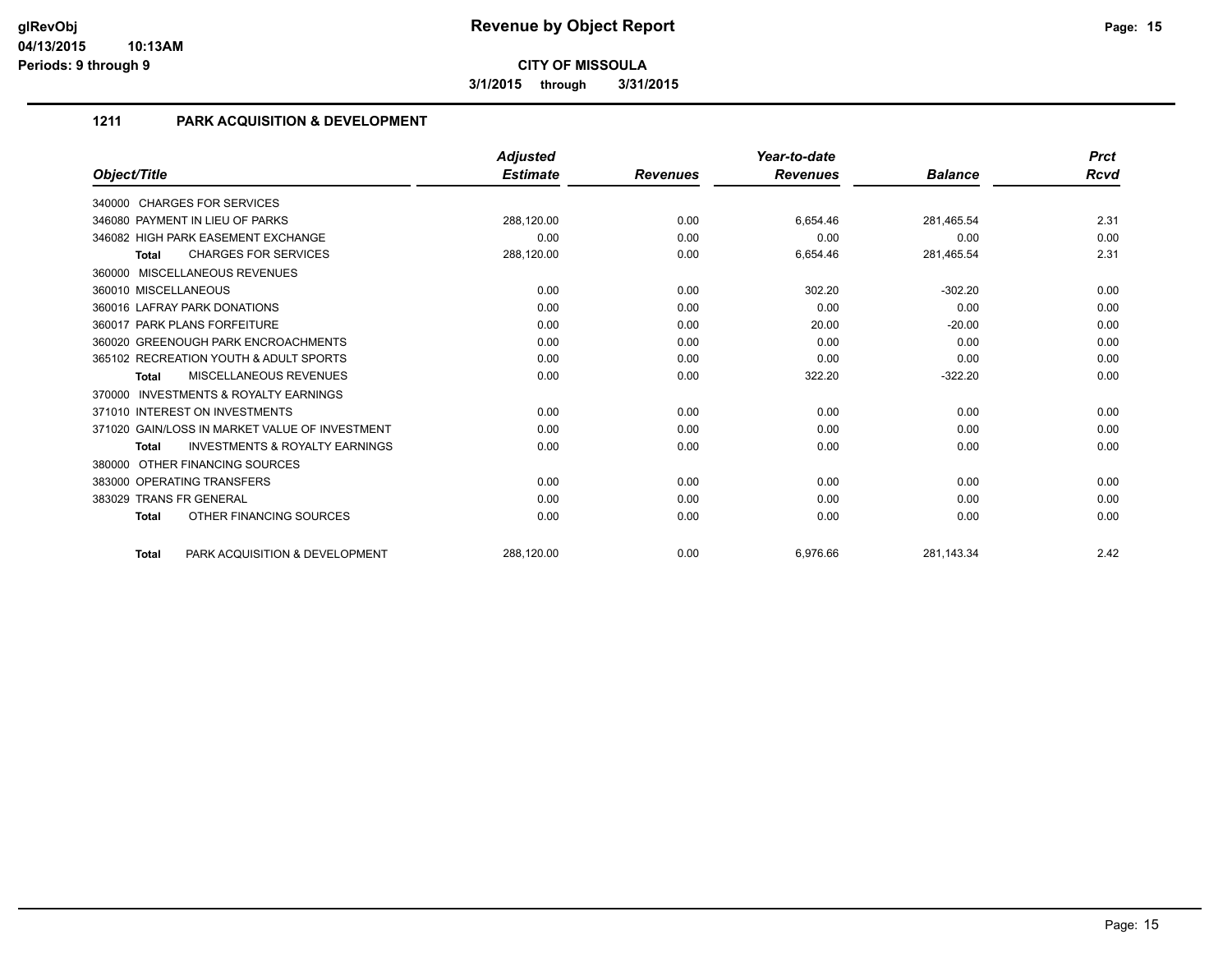**3/1/2015 through 3/31/2015**

**1212 PARK ENTERPRISE FUND**

**1212 PARK ENTERPRISE FUND**

|                                                           | <b>Adjusted</b> |                 | Year-to-date    |                | <b>Prct</b> |
|-----------------------------------------------------------|-----------------|-----------------|-----------------|----------------|-------------|
| Object/Title                                              | <b>Estimate</b> | <b>Revenues</b> | <b>Revenues</b> | <b>Balance</b> | Rcvd        |
| 340000 CHARGES FOR SERVICES                               |                 |                 |                 |                |             |
| 346000 FEES                                               | 220,000.00      | 2,980.46        | 20,091.63       | 199,908.37     | 9.13        |
| 346001 TENNIS FEE                                         | 0.00            | 0.00            | 503.14          | $-503.14$      | 0.00        |
| 346030 SWIMMING POOL FEES                                 | 0.00            | 0.00            | 750.00          | $-750.00$      | 0.00        |
| 346040 MCCORMICK SWIMMING POOL                            | 0.00            | 0.00            | 0.00            | 0.00           | 0.00        |
| 346060 CURRENTS SWIMMING FACILITY                         | 0.00            | 0.00            | 5.00            | $-5.00$        | 0.00        |
| <b>CHARGES FOR SERVICES</b><br><b>Total</b>               | 220,000.00      | 2,980.46        | 21,349.77       | 198,650.23     | 9.70        |
| MISCELLANEOUS REVENUES<br>360000                          |                 |                 |                 |                |             |
| 360010 MISCELLANEOUS                                      | 0.00            | 0.00            | 0.00            | 0.00           | 0.00        |
| <b>MISCELLANEOUS REVENUES</b><br><b>Total</b>             | 0.00            | 0.00            | 0.00            | 0.00           | 0.00        |
| INVESTMENTS & ROYALTY EARNINGS<br>370000                  |                 |                 |                 |                |             |
| 371010 INTEREST ON INVESTMENTS                            | 0.00            | 0.00            | 0.00            | 0.00           | 0.00        |
| 371020 GAIN/LOSS IN MARKET VALUE OF INVESTMENTS           | 0.00            | 0.00            | 0.00            | 0.00           | 0.00        |
| <b>INVESTMENTS &amp; ROYALTY EARNINGS</b><br><b>Total</b> | 0.00            | 0.00            | 0.00            | 0.00           | 0.00        |
| PARK ENTERPRISE FUND<br><b>Total</b>                      | 220,000.00      | 2,980.46        | 21,349.77       | 198,650.23     | 9.70        |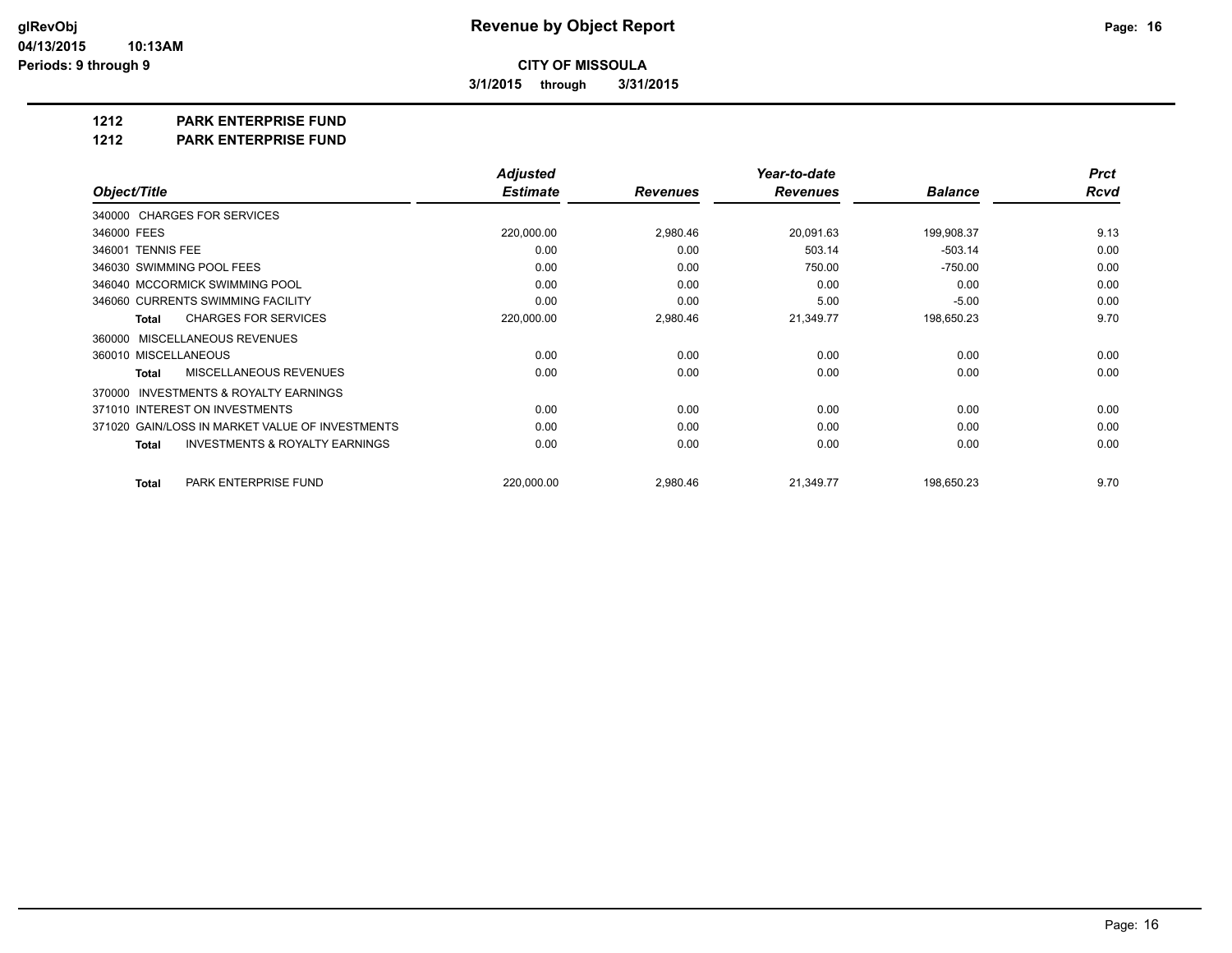**3/1/2015 through 3/31/2015**

#### **1212 PARK ENTERPRISE FUND**

|                                                           | <b>Adjusted</b> |                 | Year-to-date    |                | <b>Prct</b> |
|-----------------------------------------------------------|-----------------|-----------------|-----------------|----------------|-------------|
| Object/Title                                              | <b>Estimate</b> | <b>Revenues</b> | <b>Revenues</b> | <b>Balance</b> | <b>Rcvd</b> |
| 340000 CHARGES FOR SERVICES                               |                 |                 |                 |                |             |
| 346000 FEES                                               | 220,000.00      | 2,980.46        | 20,091.63       | 199,908.37     | 9.13        |
| 346001 TENNIS FEE                                         | 0.00            | 0.00            | 503.14          | $-503.14$      | 0.00        |
| 346030 SWIMMING POOL FEES                                 | 0.00            | 0.00            | 750.00          | $-750.00$      | 0.00        |
| 346040 MCCORMICK SWIMMING POOL                            | 0.00            | 0.00            | 0.00            | 0.00           | 0.00        |
| 346060 CURRENTS SWIMMING FACILITY                         | 0.00            | 0.00            | 5.00            | $-5.00$        | 0.00        |
| <b>CHARGES FOR SERVICES</b><br>Total                      | 220,000.00      | 2,980.46        | 21,349.77       | 198,650.23     | 9.70        |
| 360000 MISCELLANEOUS REVENUES                             |                 |                 |                 |                |             |
| 360010 MISCELLANEOUS                                      | 0.00            | 0.00            | 0.00            | 0.00           | 0.00        |
| <b>MISCELLANEOUS REVENUES</b><br>Total                    | 0.00            | 0.00            | 0.00            | 0.00           | 0.00        |
| <b>INVESTMENTS &amp; ROYALTY EARNINGS</b><br>370000       |                 |                 |                 |                |             |
| 371010 INTEREST ON INVESTMENTS                            | 0.00            | 0.00            | 0.00            | 0.00           | 0.00        |
| 371020 GAIN/LOSS IN MARKET VALUE OF INVESTMENT            | 0.00            | 0.00            | 0.00            | 0.00           | 0.00        |
| <b>INVESTMENTS &amp; ROYALTY EARNINGS</b><br><b>Total</b> | 0.00            | 0.00            | 0.00            | 0.00           | 0.00        |
| PARK ENTERPRISE FUND<br><b>Total</b>                      | 220,000.00      | 2,980.46        | 21,349.77       | 198,650.23     | 9.70        |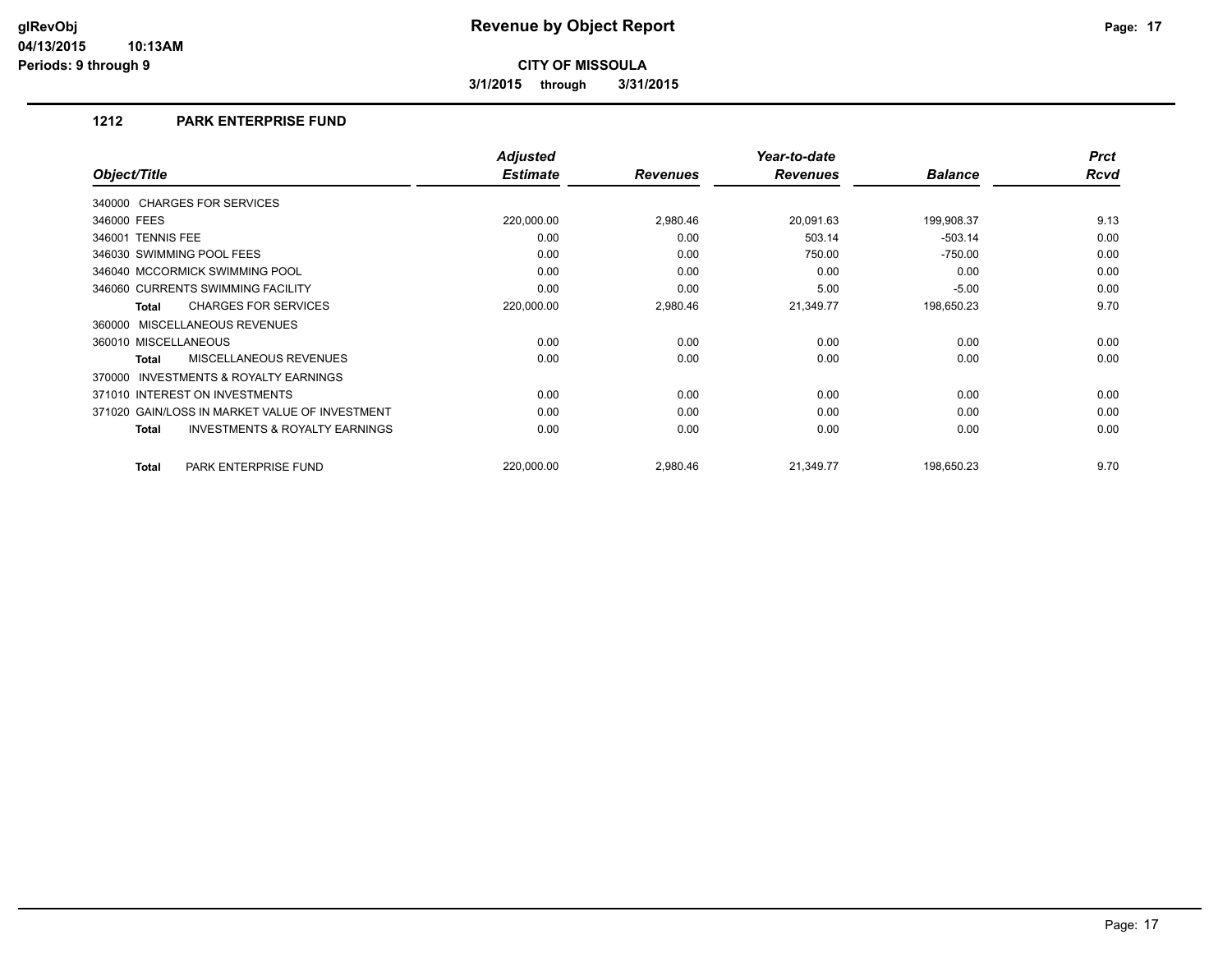**3/1/2015 through 3/31/2015**

**1216 PARKS & REC TRAILS, DEV 1216 PARKS & REC TRAILS, DEV**

|                                                   | <b>Adjusted</b> |                 | Year-to-date    |                | <b>Prct</b> |
|---------------------------------------------------|-----------------|-----------------|-----------------|----------------|-------------|
| Object/Title                                      | <b>Estimate</b> | <b>Revenues</b> | <b>Revenues</b> | <b>Balance</b> | Rcvd        |
| 330000 INTERGOVERNMENTAL REVENUES                 |                 |                 |                 |                |             |
| 331013 NORTHSIDE PED BRIDGE ARRA GRANT            | 0.00            | 0.00            | 0.00            | 0.00           | 0.00        |
| 331014 WHITE PINE PLAYGROUND-CDBG GRANT           | 0.00            | 0.00            | 0.00            | 0.00           | 0.00        |
| 334025 COUNTY WEED                                | 13,200.00       | 0.00            | 5,998.68        | 7,201.32       | 45.44       |
| 334026 FOREST HEALTH GRANT                        | 0.00            | 0.00            | 0.00            | 0.00           | 0.00        |
| 334028 DEPT OF AG INTERN GRANT                    | 0.00            | 0.00            | 0.00            | 0.00           | 0.00        |
| 334121 DNRC GRANT                                 | 0.00            | 192,562.11      | 166,517.93      | $-166,517.93$  | 0.00        |
| 334125 FWP GRANT                                  | 15,000.00       | 0.00            | 0.00            | 15,000.00      | 0.00        |
| 336023 STATE CONTRIB. - PERS                      | 0.00            | 0.08            | 4.38            | $-4.38$        | 0.00        |
| <b>INTERGOVERNMENTAL REVENUES</b><br><b>Total</b> | 28,200.00       | 192,562.19      | 172,520.99      | $-144,320.99$  | 611.78      |
| 340000 CHARGES FOR SERVICES                       |                 |                 |                 |                |             |
| 343036 *** Title Not Found ***                    | 0.00            | 0.00            | 0.00            | 0.00           | 0.00        |
| 343302 PARKS SOIL PROJECT                         | 0.00            | 6,610.00        | 15,810.00       | $-15,810.00$   | 0.00        |
| 346034 GROUNDS MAINTENANCE CONTRACT               | 0.00            | 0.00            | 0.00            | 0.00           | 0.00        |
| 346052 PLAYGROUND SAFETY TRAINING                 | 0.00            | 0.00            | 0.00            | 0.00           | 0.00        |
| 346055 COUNTY PARK SUPPORT                        | 0.00            | 0.00            | 0.00            | 0.00           | 0.00        |
| <b>CHARGES FOR SERVICES</b><br><b>Total</b>       | 0.00            | 6,610.00        | 15,810.00       | $-15,810.00$   | 0.00        |
| 360000 MISCELLANEOUS REVENUES                     |                 |                 |                 |                |             |
| 360000 MISCELLANEOUS REVENUES                     | 0.00            | 0.00            | 0.00            | 0.00           | 0.00        |
| 360010 MISCELLANEOUS                              | 0.00            | 0.00            | 0.00            | 0.00           | 0.00        |
| 361000 RATTLESNAKE LAND LEASES                    | 0.00            | 1,000.00        | 1,100.00        | $-1,100.00$    | 0.00        |
| 361003 CARAS PARK CONCERT REVENUE                 | 0.00            | 0.00            | 0.00            | 0.00           | 0.00        |
| 364040 INSURANCE AND DAMAGE RECOVERY              | 0.00            | 0.00            | 3,814.19        | $-3,814.19$    | 0.00        |
| 365000 DONATIONS                                  | 0.00            | 0.00            | 0.00            | 0.00           | 0.00        |
| 365001 *** Title Not Found ***                    | 10,000.00       | 0.00            | 10,250.00       | $-250.00$      | 102.50      |
| 365002 OTHER RECREATION DONATIONS                 | 50,000.00       | 0.00            | 6,912.18        | 43,087.82      | 13.82       |
| 365003 DONATIONS - SMOKE ALARMS                   | 25,000.00       | 0.00            | 0.00            | 25,000.00      | 0.00        |
| 365004 GRANT CR TRAIL ASSN DONATION               | 0.00            | 0.00            | 0.00            | 0.00           | 0.00        |
| 365005 DONATIONS - ARCO                           | 0.00            | 0.00            | 0.00            | 0.00           | 0.00        |
| 365009 DONATIONS - BASKETBALL/TENNIS COURT        | 65,000.00       | 0.00            | 6,650.58        | 58,349.42      | 10.23       |
| 365019 PARKS DONATIONS                            | 251,100.00      | 164.69          | 22,738.83       | 228,361.17     | 9.06        |
| 365020 OPEN SPACE DONATIONS                       | 5,000.00        | 0.00            | 25.00           | 4,975.00       | 0.50        |
| 365100 RECREATION OUTDOOR                         | 25,000.00       | 4,000.00        | 7,191.80        | 17,808.20      | 28.77       |
| 365101 RECREATION SCHOLARSHIP                     | 35,000.00       | $-126.34$       | 12,114.23       | 22,885.77      | 34.61       |
| 365102 RECREATION YOUTH & ADULT SPORTS            | 25,000.00       | 0.00            | 6,765.00        | 18,235.00      | 27.06       |
| 365103 URBAN FORESTRY PROGRAMS                    | 55,000.00       | 302.00          | 4,161.17        | 50,838.83      | 7.57        |
| 365109 CONSERVATION LANDS DONATIONS               | 0.00            | 0.00            | 0.00            | 0.00           | 0.00        |
| MISCELLANEOUS REVENUES<br><b>Total</b>            | 546,100.00      | 5,340.35        | 81,722.98       | 464,377.02     | 14.96       |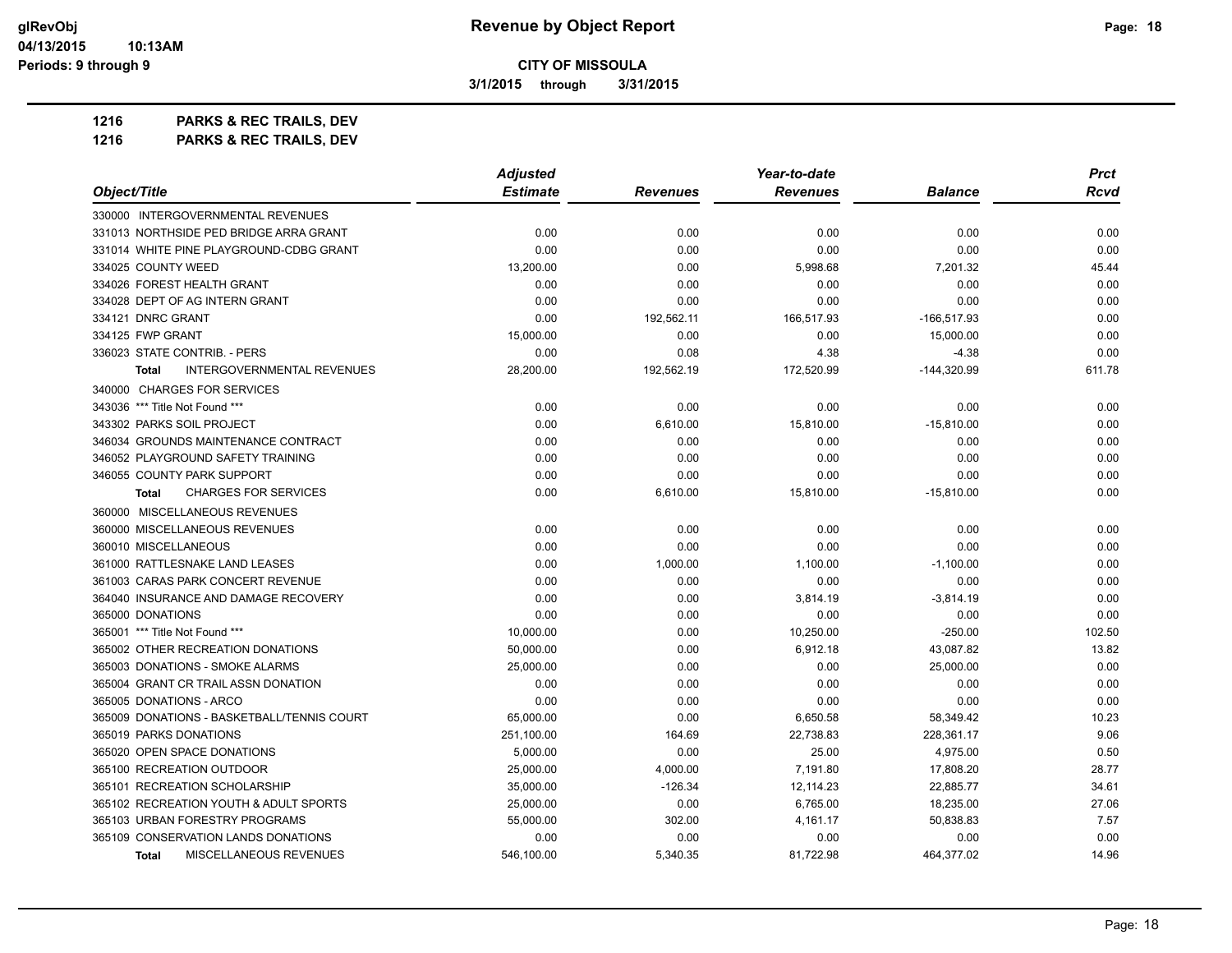*Prct Rcvd*

**CITY OF MISSOULA**

**3/1/2015 through 3/31/2015**

**1216 PARKS & REC TRAILS, DEV 1216 PARKS & REC TRAILS, DEV**

|                      |                                                 | <b>Adjusted</b> |                 | Year-to-date    |                | <b>Prct</b> |
|----------------------|-------------------------------------------------|-----------------|-----------------|-----------------|----------------|-------------|
| Object/Title         |                                                 | <b>Estimate</b> | <b>Revenues</b> | <b>Revenues</b> | <b>Balance</b> | Rcva        |
| 370000               | INVESTMENTS & ROYALTY EARNINGS                  |                 |                 |                 |                |             |
|                      | 371010 INTEREST ON INVESTMENTS                  | 0.00            | 0.00            | 0.00            | 0.00           | 0.00        |
|                      | 371020 GAIN/LOSS IN MARKET VALUE OF INVESTMENTS | 0.00            | 0.00            | 0.00            | 0.00           | 0.00        |
| Total                | <b>INVESTMENTS &amp; ROYALTY EARNINGS</b>       | 0.00            | 0.00            | 0.00            | 0.00           | 0.00        |
|                      | 380000 OTHER FINANCING SOURCES                  |                 |                 |                 |                |             |
|                      | 383000 OPERATING TRANSFERS                      | 335.000.00      | 0.00            | 10.000.00       | 325,000.00     | 2.99        |
|                      | 383001 TRANS FR FLUSHING DISTRICT               | 0.00            | 0.00            | 0.00            | 0.00           | 0.00        |
| 383026 TRANS FR CDBG |                                                 | 0.00            | 0.00            | 75.000.00       | $-75,000.00$   | 0.00        |
|                      | 383043 TRANSFERS FROM IMPACT FEES               | 0.00            | 0.00            | 0.00            | 0.00           | 0.00        |
| Total                | OTHER FINANCING SOURCES                         | 335,000.00      | 0.00            | 85.000.00       | 250,000.00     | 25.37       |
| <b>Total</b>         | PARKS & REC TRAILS, DEV                         | 909,300.00      | 204,512.54      | 355,053.97      | 554,246.03     | 39.05       |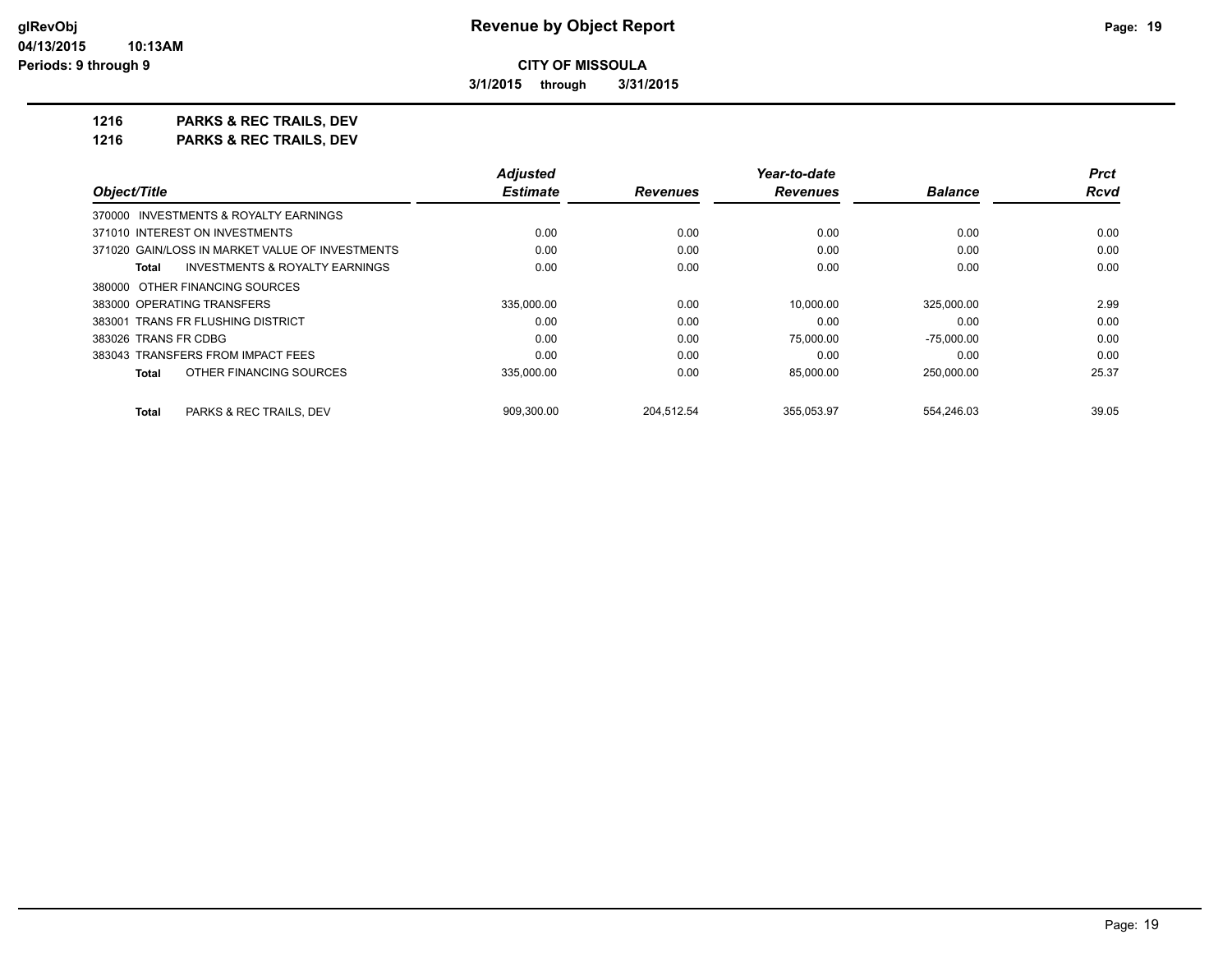**3/1/2015 through 3/31/2015**

#### **1216 PARKS & REC TRAILS, DEV**

| <b>Estimate</b><br>Object/Title<br><b>Revenues</b><br><b>Balance</b><br>Revenues<br>330000 INTERGOVERNMENTAL REVENUES<br>331013 NORTHSIDE PED BRIDGE ARRA GRANT<br>0.00<br>0.00<br>0.00<br>0.00<br>331014 WHITE PINE PLAYGROUND-CDBG GRANT<br>0.00<br>0.00<br>0.00<br>0.00<br>334025 COUNTY WEED<br>13,200.00<br>0.00<br>5,998.68<br>7,201.32<br>334026 FOREST HEALTH GRANT<br>0.00<br>0.00<br>0.00<br>0.00<br>334028 DEPT OF AG INTERN GRANT<br>0.00<br>0.00<br>0.00<br>0.00<br>334121 DNRC GRANT<br>0.00<br>192,562.11<br>166,517.93<br>$-166,517.93$<br>334125 FWP GRANT<br>15,000.00<br>0.00<br>0.00<br>15,000.00<br>336023 STATE CONTRIB. - PERS<br>0.00<br>0.08<br>4.38<br>$-4.38$<br>$-144,320.99$<br><b>INTERGOVERNMENTAL REVENUES</b><br>28,200.00<br>192,562.19<br>172,520.99<br><b>Total</b><br>340000 CHARGES FOR SERVICES<br>343036 *** Title Not Found ***<br>0.00<br>0.00<br>0.00<br>0.00<br>343302 PARKS SOIL PROJECT<br>0.00<br>6,610.00<br>15,810.00<br>$-15,810.00$<br>0.00<br>346034 GROUNDS MAINTENANCE CONTRACT<br>0.00<br>0.00<br>0.00<br>346052 PLAYGROUND SAFETY TRAINING<br>0.00<br>0.00<br>0.00<br>0.00<br>346055 COUNTY PARK SUPPORT<br>0.00<br>0.00<br>0.00<br>0.00<br><b>CHARGES FOR SERVICES</b><br>0.00<br>6,610.00<br>15,810.00<br>$-15,810.00$<br><b>Total</b><br>360000 MISCELLANEOUS REVENUES<br>360000 MISCELLANEOUS REVENUES<br>0.00<br>0.00<br>0.00<br>0.00<br>0.00<br>360010 MISCELLANEOUS<br>0.00<br>0.00<br>0.00<br>361000 RATTLESNAKE LAND LEASES<br>0.00<br>1,000.00<br>1,100.00<br>$-1,100.00$<br>361003 CARAS PARK CONCERT REVENUE<br>0.00<br>0.00<br>0.00<br>0.00<br>364040 INSURANCE AND DAMAGE RECOVERY<br>0.00<br>0.00<br>3,814.19<br>$-3,814.19$<br>365000 DONATIONS<br>0.00<br>0.00<br>0.00<br>0.00<br>10,000.00<br>10,250.00<br>$-250.00$<br>365001 *** Title Not Found ***<br>0.00<br>6,912.18<br>43,087.82<br>365002 OTHER RECREATION DONATIONS<br>50,000.00<br>0.00<br>365003 DONATIONS - SMOKE ALARMS<br>0.00<br>0.00<br>25,000.00<br>25,000.00<br>365004 GRANT CR TRAIL ASSN DONATION<br>0.00<br>0.00<br>0.00<br>0.00<br>365005 DONATIONS - ARCO<br>0.00<br>0.00<br>0.00<br>0.00<br>365009 DONATIONS - BASKETBALL/TENNIS COURT<br>65,000.00<br>0.00<br>6,650.58<br>58,349.42<br>365019 PARKS DONATIONS<br>251,100.00<br>164.69<br>22,738.83<br>228,361.17<br>365020 OPEN SPACE DONATIONS<br>5,000.00<br>0.00<br>25.00<br>4,975.00<br>365100 RECREATION OUTDOOR<br>25,000.00<br>4,000.00<br>7,191.80<br>17,808.20<br>365101 RECREATION SCHOLARSHIP<br>35,000.00<br>$-126.34$<br>12,114.23<br>22,885.77<br>365102 RECREATION YOUTH & ADULT SPORTS<br>25,000.00<br>0.00<br>6,765.00<br>18,235.00<br>365103 URBAN FORESTRY PROGRAMS<br>55,000.00<br>302.00<br>4,161.17<br>50,838.83<br>365109 CONSERVATION LANDS DONATIONS<br>0.00<br>0.00<br>0.00<br>0.00 |                                        | <b>Adjusted</b> |          | Year-to-date |            | <b>Prct</b> |
|------------------------------------------------------------------------------------------------------------------------------------------------------------------------------------------------------------------------------------------------------------------------------------------------------------------------------------------------------------------------------------------------------------------------------------------------------------------------------------------------------------------------------------------------------------------------------------------------------------------------------------------------------------------------------------------------------------------------------------------------------------------------------------------------------------------------------------------------------------------------------------------------------------------------------------------------------------------------------------------------------------------------------------------------------------------------------------------------------------------------------------------------------------------------------------------------------------------------------------------------------------------------------------------------------------------------------------------------------------------------------------------------------------------------------------------------------------------------------------------------------------------------------------------------------------------------------------------------------------------------------------------------------------------------------------------------------------------------------------------------------------------------------------------------------------------------------------------------------------------------------------------------------------------------------------------------------------------------------------------------------------------------------------------------------------------------------------------------------------------------------------------------------------------------------------------------------------------------------------------------------------------------------------------------------------------------------------------------------------------------------------------------------------------------------------------------------------------------------------------------------------------------------------------------------------------------------------------------------------------------------------------------------------------------------------------------------------------------------------------------------------------------------------------------------------------|----------------------------------------|-----------------|----------|--------------|------------|-------------|
|                                                                                                                                                                                                                                                                                                                                                                                                                                                                                                                                                                                                                                                                                                                                                                                                                                                                                                                                                                                                                                                                                                                                                                                                                                                                                                                                                                                                                                                                                                                                                                                                                                                                                                                                                                                                                                                                                                                                                                                                                                                                                                                                                                                                                                                                                                                                                                                                                                                                                                                                                                                                                                                                                                                                                                                                                  |                                        |                 |          |              |            | <b>Rcvd</b> |
|                                                                                                                                                                                                                                                                                                                                                                                                                                                                                                                                                                                                                                                                                                                                                                                                                                                                                                                                                                                                                                                                                                                                                                                                                                                                                                                                                                                                                                                                                                                                                                                                                                                                                                                                                                                                                                                                                                                                                                                                                                                                                                                                                                                                                                                                                                                                                                                                                                                                                                                                                                                                                                                                                                                                                                                                                  |                                        |                 |          |              |            |             |
|                                                                                                                                                                                                                                                                                                                                                                                                                                                                                                                                                                                                                                                                                                                                                                                                                                                                                                                                                                                                                                                                                                                                                                                                                                                                                                                                                                                                                                                                                                                                                                                                                                                                                                                                                                                                                                                                                                                                                                                                                                                                                                                                                                                                                                                                                                                                                                                                                                                                                                                                                                                                                                                                                                                                                                                                                  |                                        |                 |          |              |            | 0.00        |
|                                                                                                                                                                                                                                                                                                                                                                                                                                                                                                                                                                                                                                                                                                                                                                                                                                                                                                                                                                                                                                                                                                                                                                                                                                                                                                                                                                                                                                                                                                                                                                                                                                                                                                                                                                                                                                                                                                                                                                                                                                                                                                                                                                                                                                                                                                                                                                                                                                                                                                                                                                                                                                                                                                                                                                                                                  |                                        |                 |          |              |            | 0.00        |
|                                                                                                                                                                                                                                                                                                                                                                                                                                                                                                                                                                                                                                                                                                                                                                                                                                                                                                                                                                                                                                                                                                                                                                                                                                                                                                                                                                                                                                                                                                                                                                                                                                                                                                                                                                                                                                                                                                                                                                                                                                                                                                                                                                                                                                                                                                                                                                                                                                                                                                                                                                                                                                                                                                                                                                                                                  |                                        |                 |          |              |            | 45.44       |
|                                                                                                                                                                                                                                                                                                                                                                                                                                                                                                                                                                                                                                                                                                                                                                                                                                                                                                                                                                                                                                                                                                                                                                                                                                                                                                                                                                                                                                                                                                                                                                                                                                                                                                                                                                                                                                                                                                                                                                                                                                                                                                                                                                                                                                                                                                                                                                                                                                                                                                                                                                                                                                                                                                                                                                                                                  |                                        |                 |          |              |            | 0.00        |
|                                                                                                                                                                                                                                                                                                                                                                                                                                                                                                                                                                                                                                                                                                                                                                                                                                                                                                                                                                                                                                                                                                                                                                                                                                                                                                                                                                                                                                                                                                                                                                                                                                                                                                                                                                                                                                                                                                                                                                                                                                                                                                                                                                                                                                                                                                                                                                                                                                                                                                                                                                                                                                                                                                                                                                                                                  |                                        |                 |          |              |            | 0.00        |
|                                                                                                                                                                                                                                                                                                                                                                                                                                                                                                                                                                                                                                                                                                                                                                                                                                                                                                                                                                                                                                                                                                                                                                                                                                                                                                                                                                                                                                                                                                                                                                                                                                                                                                                                                                                                                                                                                                                                                                                                                                                                                                                                                                                                                                                                                                                                                                                                                                                                                                                                                                                                                                                                                                                                                                                                                  |                                        |                 |          |              |            | 0.00        |
|                                                                                                                                                                                                                                                                                                                                                                                                                                                                                                                                                                                                                                                                                                                                                                                                                                                                                                                                                                                                                                                                                                                                                                                                                                                                                                                                                                                                                                                                                                                                                                                                                                                                                                                                                                                                                                                                                                                                                                                                                                                                                                                                                                                                                                                                                                                                                                                                                                                                                                                                                                                                                                                                                                                                                                                                                  |                                        |                 |          |              |            | 0.00        |
|                                                                                                                                                                                                                                                                                                                                                                                                                                                                                                                                                                                                                                                                                                                                                                                                                                                                                                                                                                                                                                                                                                                                                                                                                                                                                                                                                                                                                                                                                                                                                                                                                                                                                                                                                                                                                                                                                                                                                                                                                                                                                                                                                                                                                                                                                                                                                                                                                                                                                                                                                                                                                                                                                                                                                                                                                  |                                        |                 |          |              |            | 0.00        |
|                                                                                                                                                                                                                                                                                                                                                                                                                                                                                                                                                                                                                                                                                                                                                                                                                                                                                                                                                                                                                                                                                                                                                                                                                                                                                                                                                                                                                                                                                                                                                                                                                                                                                                                                                                                                                                                                                                                                                                                                                                                                                                                                                                                                                                                                                                                                                                                                                                                                                                                                                                                                                                                                                                                                                                                                                  |                                        |                 |          |              |            | 611.78      |
|                                                                                                                                                                                                                                                                                                                                                                                                                                                                                                                                                                                                                                                                                                                                                                                                                                                                                                                                                                                                                                                                                                                                                                                                                                                                                                                                                                                                                                                                                                                                                                                                                                                                                                                                                                                                                                                                                                                                                                                                                                                                                                                                                                                                                                                                                                                                                                                                                                                                                                                                                                                                                                                                                                                                                                                                                  |                                        |                 |          |              |            |             |
|                                                                                                                                                                                                                                                                                                                                                                                                                                                                                                                                                                                                                                                                                                                                                                                                                                                                                                                                                                                                                                                                                                                                                                                                                                                                                                                                                                                                                                                                                                                                                                                                                                                                                                                                                                                                                                                                                                                                                                                                                                                                                                                                                                                                                                                                                                                                                                                                                                                                                                                                                                                                                                                                                                                                                                                                                  |                                        |                 |          |              |            | 0.00        |
|                                                                                                                                                                                                                                                                                                                                                                                                                                                                                                                                                                                                                                                                                                                                                                                                                                                                                                                                                                                                                                                                                                                                                                                                                                                                                                                                                                                                                                                                                                                                                                                                                                                                                                                                                                                                                                                                                                                                                                                                                                                                                                                                                                                                                                                                                                                                                                                                                                                                                                                                                                                                                                                                                                                                                                                                                  |                                        |                 |          |              |            | 0.00        |
|                                                                                                                                                                                                                                                                                                                                                                                                                                                                                                                                                                                                                                                                                                                                                                                                                                                                                                                                                                                                                                                                                                                                                                                                                                                                                                                                                                                                                                                                                                                                                                                                                                                                                                                                                                                                                                                                                                                                                                                                                                                                                                                                                                                                                                                                                                                                                                                                                                                                                                                                                                                                                                                                                                                                                                                                                  |                                        |                 |          |              |            | 0.00        |
|                                                                                                                                                                                                                                                                                                                                                                                                                                                                                                                                                                                                                                                                                                                                                                                                                                                                                                                                                                                                                                                                                                                                                                                                                                                                                                                                                                                                                                                                                                                                                                                                                                                                                                                                                                                                                                                                                                                                                                                                                                                                                                                                                                                                                                                                                                                                                                                                                                                                                                                                                                                                                                                                                                                                                                                                                  |                                        |                 |          |              |            | 0.00        |
|                                                                                                                                                                                                                                                                                                                                                                                                                                                                                                                                                                                                                                                                                                                                                                                                                                                                                                                                                                                                                                                                                                                                                                                                                                                                                                                                                                                                                                                                                                                                                                                                                                                                                                                                                                                                                                                                                                                                                                                                                                                                                                                                                                                                                                                                                                                                                                                                                                                                                                                                                                                                                                                                                                                                                                                                                  |                                        |                 |          |              |            | 0.00        |
|                                                                                                                                                                                                                                                                                                                                                                                                                                                                                                                                                                                                                                                                                                                                                                                                                                                                                                                                                                                                                                                                                                                                                                                                                                                                                                                                                                                                                                                                                                                                                                                                                                                                                                                                                                                                                                                                                                                                                                                                                                                                                                                                                                                                                                                                                                                                                                                                                                                                                                                                                                                                                                                                                                                                                                                                                  |                                        |                 |          |              |            | 0.00        |
|                                                                                                                                                                                                                                                                                                                                                                                                                                                                                                                                                                                                                                                                                                                                                                                                                                                                                                                                                                                                                                                                                                                                                                                                                                                                                                                                                                                                                                                                                                                                                                                                                                                                                                                                                                                                                                                                                                                                                                                                                                                                                                                                                                                                                                                                                                                                                                                                                                                                                                                                                                                                                                                                                                                                                                                                                  |                                        |                 |          |              |            |             |
|                                                                                                                                                                                                                                                                                                                                                                                                                                                                                                                                                                                                                                                                                                                                                                                                                                                                                                                                                                                                                                                                                                                                                                                                                                                                                                                                                                                                                                                                                                                                                                                                                                                                                                                                                                                                                                                                                                                                                                                                                                                                                                                                                                                                                                                                                                                                                                                                                                                                                                                                                                                                                                                                                                                                                                                                                  |                                        |                 |          |              |            | 0.00        |
|                                                                                                                                                                                                                                                                                                                                                                                                                                                                                                                                                                                                                                                                                                                                                                                                                                                                                                                                                                                                                                                                                                                                                                                                                                                                                                                                                                                                                                                                                                                                                                                                                                                                                                                                                                                                                                                                                                                                                                                                                                                                                                                                                                                                                                                                                                                                                                                                                                                                                                                                                                                                                                                                                                                                                                                                                  |                                        |                 |          |              |            | 0.00        |
|                                                                                                                                                                                                                                                                                                                                                                                                                                                                                                                                                                                                                                                                                                                                                                                                                                                                                                                                                                                                                                                                                                                                                                                                                                                                                                                                                                                                                                                                                                                                                                                                                                                                                                                                                                                                                                                                                                                                                                                                                                                                                                                                                                                                                                                                                                                                                                                                                                                                                                                                                                                                                                                                                                                                                                                                                  |                                        |                 |          |              |            | 0.00        |
|                                                                                                                                                                                                                                                                                                                                                                                                                                                                                                                                                                                                                                                                                                                                                                                                                                                                                                                                                                                                                                                                                                                                                                                                                                                                                                                                                                                                                                                                                                                                                                                                                                                                                                                                                                                                                                                                                                                                                                                                                                                                                                                                                                                                                                                                                                                                                                                                                                                                                                                                                                                                                                                                                                                                                                                                                  |                                        |                 |          |              |            | 0.00        |
|                                                                                                                                                                                                                                                                                                                                                                                                                                                                                                                                                                                                                                                                                                                                                                                                                                                                                                                                                                                                                                                                                                                                                                                                                                                                                                                                                                                                                                                                                                                                                                                                                                                                                                                                                                                                                                                                                                                                                                                                                                                                                                                                                                                                                                                                                                                                                                                                                                                                                                                                                                                                                                                                                                                                                                                                                  |                                        |                 |          |              |            | 0.00        |
|                                                                                                                                                                                                                                                                                                                                                                                                                                                                                                                                                                                                                                                                                                                                                                                                                                                                                                                                                                                                                                                                                                                                                                                                                                                                                                                                                                                                                                                                                                                                                                                                                                                                                                                                                                                                                                                                                                                                                                                                                                                                                                                                                                                                                                                                                                                                                                                                                                                                                                                                                                                                                                                                                                                                                                                                                  |                                        |                 |          |              |            | 0.00        |
|                                                                                                                                                                                                                                                                                                                                                                                                                                                                                                                                                                                                                                                                                                                                                                                                                                                                                                                                                                                                                                                                                                                                                                                                                                                                                                                                                                                                                                                                                                                                                                                                                                                                                                                                                                                                                                                                                                                                                                                                                                                                                                                                                                                                                                                                                                                                                                                                                                                                                                                                                                                                                                                                                                                                                                                                                  |                                        |                 |          |              |            | 102.50      |
|                                                                                                                                                                                                                                                                                                                                                                                                                                                                                                                                                                                                                                                                                                                                                                                                                                                                                                                                                                                                                                                                                                                                                                                                                                                                                                                                                                                                                                                                                                                                                                                                                                                                                                                                                                                                                                                                                                                                                                                                                                                                                                                                                                                                                                                                                                                                                                                                                                                                                                                                                                                                                                                                                                                                                                                                                  |                                        |                 |          |              |            | 13.82       |
|                                                                                                                                                                                                                                                                                                                                                                                                                                                                                                                                                                                                                                                                                                                                                                                                                                                                                                                                                                                                                                                                                                                                                                                                                                                                                                                                                                                                                                                                                                                                                                                                                                                                                                                                                                                                                                                                                                                                                                                                                                                                                                                                                                                                                                                                                                                                                                                                                                                                                                                                                                                                                                                                                                                                                                                                                  |                                        |                 |          |              |            | 0.00        |
|                                                                                                                                                                                                                                                                                                                                                                                                                                                                                                                                                                                                                                                                                                                                                                                                                                                                                                                                                                                                                                                                                                                                                                                                                                                                                                                                                                                                                                                                                                                                                                                                                                                                                                                                                                                                                                                                                                                                                                                                                                                                                                                                                                                                                                                                                                                                                                                                                                                                                                                                                                                                                                                                                                                                                                                                                  |                                        |                 |          |              |            | 0.00        |
|                                                                                                                                                                                                                                                                                                                                                                                                                                                                                                                                                                                                                                                                                                                                                                                                                                                                                                                                                                                                                                                                                                                                                                                                                                                                                                                                                                                                                                                                                                                                                                                                                                                                                                                                                                                                                                                                                                                                                                                                                                                                                                                                                                                                                                                                                                                                                                                                                                                                                                                                                                                                                                                                                                                                                                                                                  |                                        |                 |          |              |            | 0.00        |
|                                                                                                                                                                                                                                                                                                                                                                                                                                                                                                                                                                                                                                                                                                                                                                                                                                                                                                                                                                                                                                                                                                                                                                                                                                                                                                                                                                                                                                                                                                                                                                                                                                                                                                                                                                                                                                                                                                                                                                                                                                                                                                                                                                                                                                                                                                                                                                                                                                                                                                                                                                                                                                                                                                                                                                                                                  |                                        |                 |          |              |            | 10.23       |
|                                                                                                                                                                                                                                                                                                                                                                                                                                                                                                                                                                                                                                                                                                                                                                                                                                                                                                                                                                                                                                                                                                                                                                                                                                                                                                                                                                                                                                                                                                                                                                                                                                                                                                                                                                                                                                                                                                                                                                                                                                                                                                                                                                                                                                                                                                                                                                                                                                                                                                                                                                                                                                                                                                                                                                                                                  |                                        |                 |          |              |            | 9.06        |
|                                                                                                                                                                                                                                                                                                                                                                                                                                                                                                                                                                                                                                                                                                                                                                                                                                                                                                                                                                                                                                                                                                                                                                                                                                                                                                                                                                                                                                                                                                                                                                                                                                                                                                                                                                                                                                                                                                                                                                                                                                                                                                                                                                                                                                                                                                                                                                                                                                                                                                                                                                                                                                                                                                                                                                                                                  |                                        |                 |          |              |            | 0.50        |
|                                                                                                                                                                                                                                                                                                                                                                                                                                                                                                                                                                                                                                                                                                                                                                                                                                                                                                                                                                                                                                                                                                                                                                                                                                                                                                                                                                                                                                                                                                                                                                                                                                                                                                                                                                                                                                                                                                                                                                                                                                                                                                                                                                                                                                                                                                                                                                                                                                                                                                                                                                                                                                                                                                                                                                                                                  |                                        |                 |          |              |            | 28.77       |
|                                                                                                                                                                                                                                                                                                                                                                                                                                                                                                                                                                                                                                                                                                                                                                                                                                                                                                                                                                                                                                                                                                                                                                                                                                                                                                                                                                                                                                                                                                                                                                                                                                                                                                                                                                                                                                                                                                                                                                                                                                                                                                                                                                                                                                                                                                                                                                                                                                                                                                                                                                                                                                                                                                                                                                                                                  |                                        |                 |          |              |            | 34.61       |
|                                                                                                                                                                                                                                                                                                                                                                                                                                                                                                                                                                                                                                                                                                                                                                                                                                                                                                                                                                                                                                                                                                                                                                                                                                                                                                                                                                                                                                                                                                                                                                                                                                                                                                                                                                                                                                                                                                                                                                                                                                                                                                                                                                                                                                                                                                                                                                                                                                                                                                                                                                                                                                                                                                                                                                                                                  |                                        |                 |          |              |            | 27.06       |
|                                                                                                                                                                                                                                                                                                                                                                                                                                                                                                                                                                                                                                                                                                                                                                                                                                                                                                                                                                                                                                                                                                                                                                                                                                                                                                                                                                                                                                                                                                                                                                                                                                                                                                                                                                                                                                                                                                                                                                                                                                                                                                                                                                                                                                                                                                                                                                                                                                                                                                                                                                                                                                                                                                                                                                                                                  |                                        |                 |          |              |            | 7.57        |
|                                                                                                                                                                                                                                                                                                                                                                                                                                                                                                                                                                                                                                                                                                                                                                                                                                                                                                                                                                                                                                                                                                                                                                                                                                                                                                                                                                                                                                                                                                                                                                                                                                                                                                                                                                                                                                                                                                                                                                                                                                                                                                                                                                                                                                                                                                                                                                                                                                                                                                                                                                                                                                                                                                                                                                                                                  |                                        |                 |          |              |            | 0.00        |
|                                                                                                                                                                                                                                                                                                                                                                                                                                                                                                                                                                                                                                                                                                                                                                                                                                                                                                                                                                                                                                                                                                                                                                                                                                                                                                                                                                                                                                                                                                                                                                                                                                                                                                                                                                                                                                                                                                                                                                                                                                                                                                                                                                                                                                                                                                                                                                                                                                                                                                                                                                                                                                                                                                                                                                                                                  | MISCELLANEOUS REVENUES<br><b>Total</b> | 546,100.00      | 5,340.35 | 81,722.98    | 464,377.02 | 14.96       |
| 370000 INVESTMENTS & ROYALTY EARNINGS                                                                                                                                                                                                                                                                                                                                                                                                                                                                                                                                                                                                                                                                                                                                                                                                                                                                                                                                                                                                                                                                                                                                                                                                                                                                                                                                                                                                                                                                                                                                                                                                                                                                                                                                                                                                                                                                                                                                                                                                                                                                                                                                                                                                                                                                                                                                                                                                                                                                                                                                                                                                                                                                                                                                                                            |                                        |                 |          |              |            |             |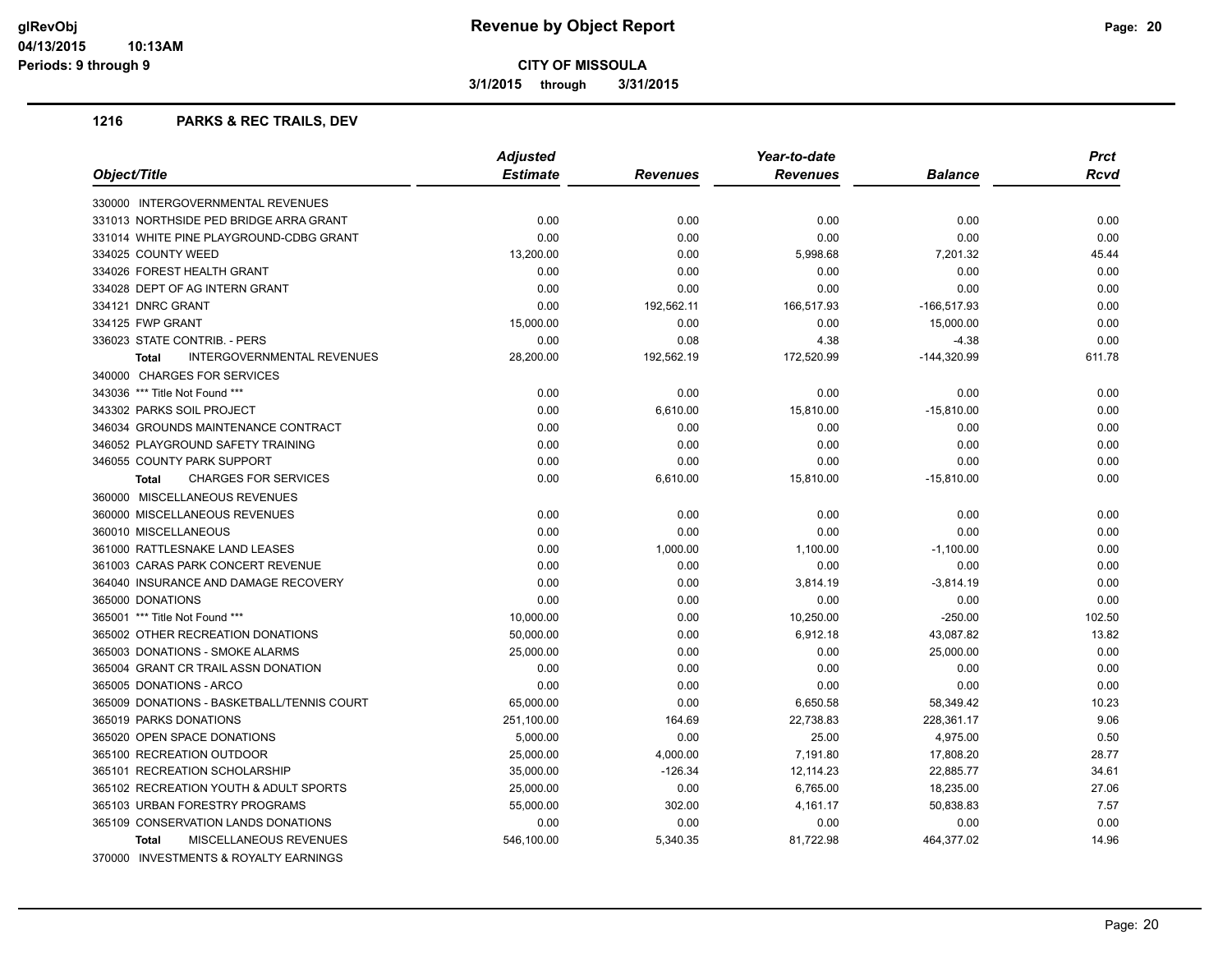**3/1/2015 through 3/31/2015**

## **1216 PARKS & REC TRAILS, DEV**

|                                                | <b>Adjusted</b> |                 | Year-to-date    |                | <b>Prct</b> |
|------------------------------------------------|-----------------|-----------------|-----------------|----------------|-------------|
| Object/Title                                   | <b>Estimate</b> | <b>Revenues</b> | <b>Revenues</b> | <b>Balance</b> | <b>Rcvd</b> |
| 371010 INTEREST ON INVESTMENTS                 | 0.00            | 0.00            | 0.00            | 0.00           | 0.00        |
| 371020 GAIN/LOSS IN MARKET VALUE OF INVESTMENT | 0.00            | 0.00            | 0.00            | 0.00           | 0.00        |
| INVESTMENTS & ROYALTY EARNINGS<br>Total        | 0.00            | 0.00            | 0.00            | 0.00           | 0.00        |
| 380000 OTHER FINANCING SOURCES                 |                 |                 |                 |                |             |
| 383000 OPERATING TRANSFERS                     | 335,000.00      | 0.00            | 10.000.00       | 325,000.00     | 2.99        |
| 383001 TRANS FR FLUSHING DISTRICT              | 0.00            | 0.00            | 0.00            | 0.00           | 0.00        |
| 383026 TRANS FR CDBG                           | 0.00            | 0.00            | 75.000.00       | $-75.000.00$   | 0.00        |
| 383043 TRANSFERS FROM IMPACT FEES              | 0.00            | 0.00            | 0.00            | 0.00           | 0.00        |
| OTHER FINANCING SOURCES<br>Total               | 335.000.00      | 0.00            | 85.000.00       | 250.000.00     | 25.37       |
| PARKS & REC TRAILS, DEV<br><b>Total</b>        | 909.300.00      | 204.512.54      | 355.053.97      | 554.246.03     | 39.05       |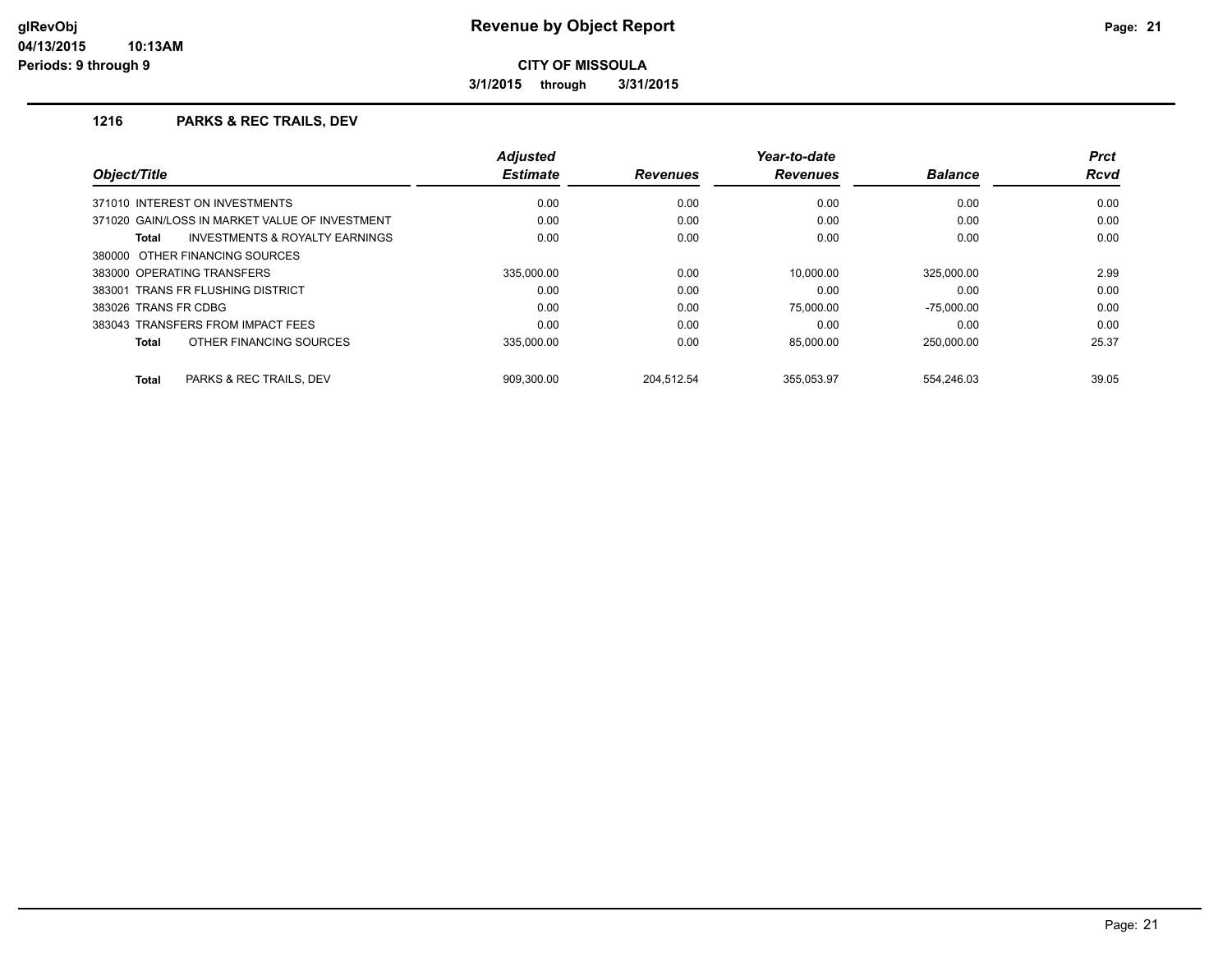**3/1/2015 through 3/31/2015**

## **1217 PARKS CITY LIFE GYM LEASE**

**1217 PARKS CITY LIFE GYM LEASE**

|                                            | Adjusted        |                 | Year-to-date    |                | <b>Prct</b> |
|--------------------------------------------|-----------------|-----------------|-----------------|----------------|-------------|
| Object/Title                               | <b>Estimate</b> | <b>Revenues</b> | <b>Revenues</b> | <b>Balance</b> | <b>Rcvd</b> |
| 330000 INTERGOVERNMENTAL REVENUES          |                 |                 |                 |                |             |
| 336023 STATE CONTRIB. - PERS               | 0.00            | 0.00            | 0.00            | 0.00           | 0.00        |
| INTERGOVERNMENTAL REVENUES<br><b>Total</b> | 0.00            | 0.00            | 0.00            | 0.00           | 0.00        |
| 340000 CHARGES FOR SERVICES                |                 |                 |                 |                |             |
| 346031 RECREATION FEES                     | 30,900.00       | 328.75          | 33,618.55       | $-2,718.55$    | 108.80      |
| 346032 PRESCHOOL PROGRAMS                  | 0.00            | 0.00            | 0.00            | 0.00           | 0.00        |
| 346053 CITY LIFE PROGRAMS                  | 12,500.00       | 885.00          | 7,713.00        | 4,787.00       | 61.70       |
| <b>CHARGES FOR SERVICES</b><br>Total       | 43,400.00       | 1,213.75        | 41,331.55       | 2,068.45       | 95.23       |
| 360000 MISCELLANEOUS REVENUES              |                 |                 |                 |                |             |
| 365019 PARKS DONATIONS                     | 0.00            | 0.00            | 0.00            | 0.00           | 0.00        |
| MISCELLANEOUS REVENUES<br><b>Total</b>     | 0.00            | 0.00            | 0.00            | 0.00           | 0.00        |
| <b>Total</b><br>PARKS CITY LIFE GYM LEASE  | 43.400.00       | 1.213.75        | 41,331.55       | 2.068.45       | 95.23       |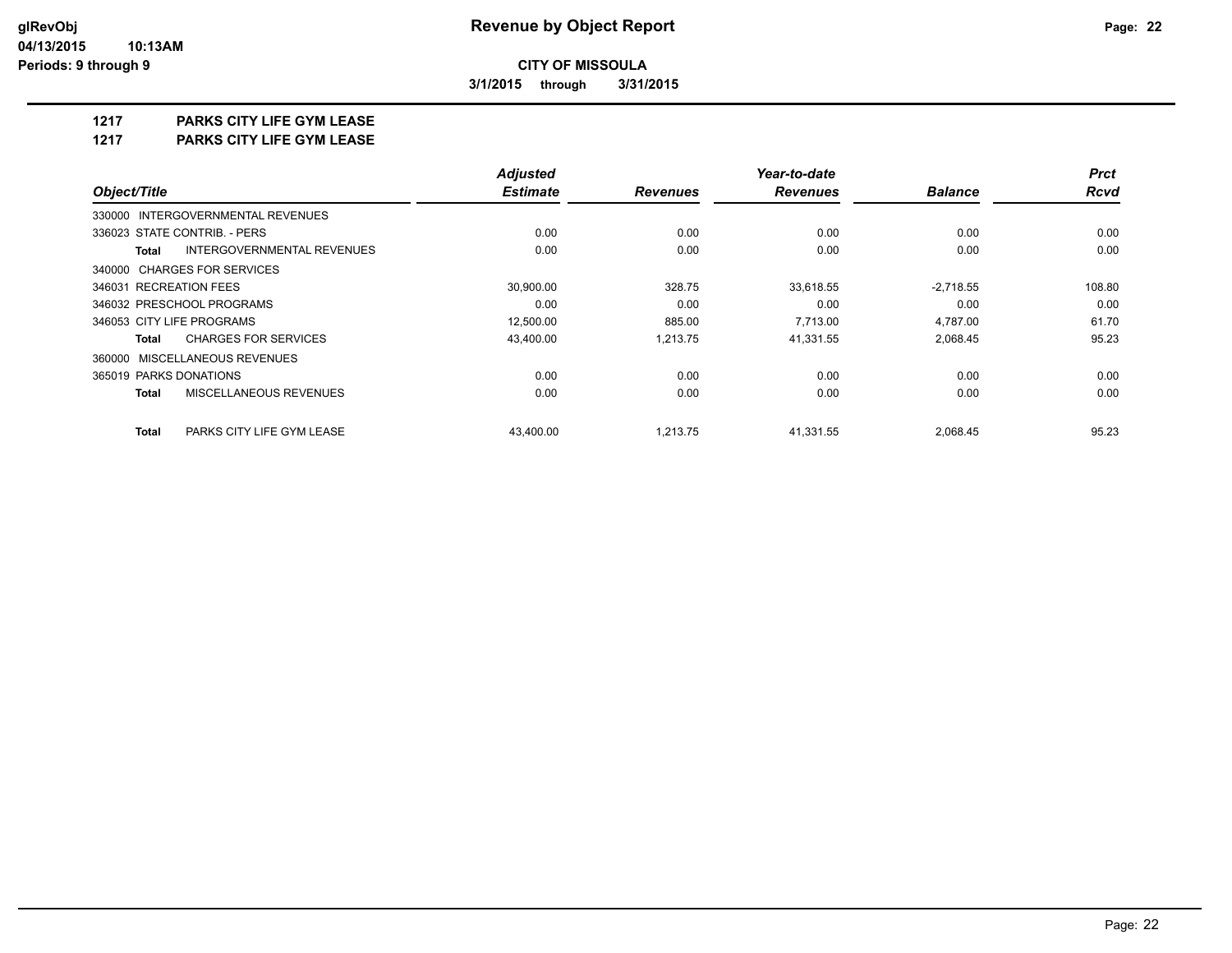**3/1/2015 through 3/31/2015**

## **1217 PARKS CITY LIFE GYM LEASE**

| Object/Title                                  | <b>Adjusted</b><br><b>Estimate</b> | <b>Revenues</b> | Year-to-date<br><b>Revenues</b> | <b>Balance</b> | <b>Prct</b><br><b>Rcvd</b> |
|-----------------------------------------------|------------------------------------|-----------------|---------------------------------|----------------|----------------------------|
| INTERGOVERNMENTAL REVENUES<br>330000          |                                    |                 |                                 |                |                            |
| 336023 STATE CONTRIB. - PERS                  | 0.00                               | 0.00            | 0.00                            | 0.00           | 0.00                       |
| INTERGOVERNMENTAL REVENUES<br>Total           | 0.00                               | 0.00            | 0.00                            | 0.00           | 0.00                       |
| 340000 CHARGES FOR SERVICES                   |                                    |                 |                                 |                |                            |
| 346031 RECREATION FEES                        | 30.900.00                          | 328.75          | 33,618.55                       | $-2,718.55$    | 108.80                     |
| 346032 PRESCHOOL PROGRAMS                     | 0.00                               | 0.00            | 0.00                            | 0.00           | 0.00                       |
| 346053 CITY LIFE PROGRAMS                     | 12,500.00                          | 885.00          | 7.713.00                        | 4.787.00       | 61.70                      |
| <b>CHARGES FOR SERVICES</b><br>Total          | 43.400.00                          | 1.213.75        | 41,331.55                       | 2,068.45       | 95.23                      |
| 360000 MISCELLANEOUS REVENUES                 |                                    |                 |                                 |                |                            |
| 365019 PARKS DONATIONS                        | 0.00                               | 0.00            | 0.00                            | 0.00           | 0.00                       |
| <b>MISCELLANEOUS REVENUES</b><br><b>Total</b> | 0.00                               | 0.00            | 0.00                            | 0.00           | 0.00                       |
| <b>Total</b><br>PARKS CITY LIFE GYM LEASE     | 43.400.00                          | 1.213.75        | 41,331.55                       | 2.068.45       | 95.23                      |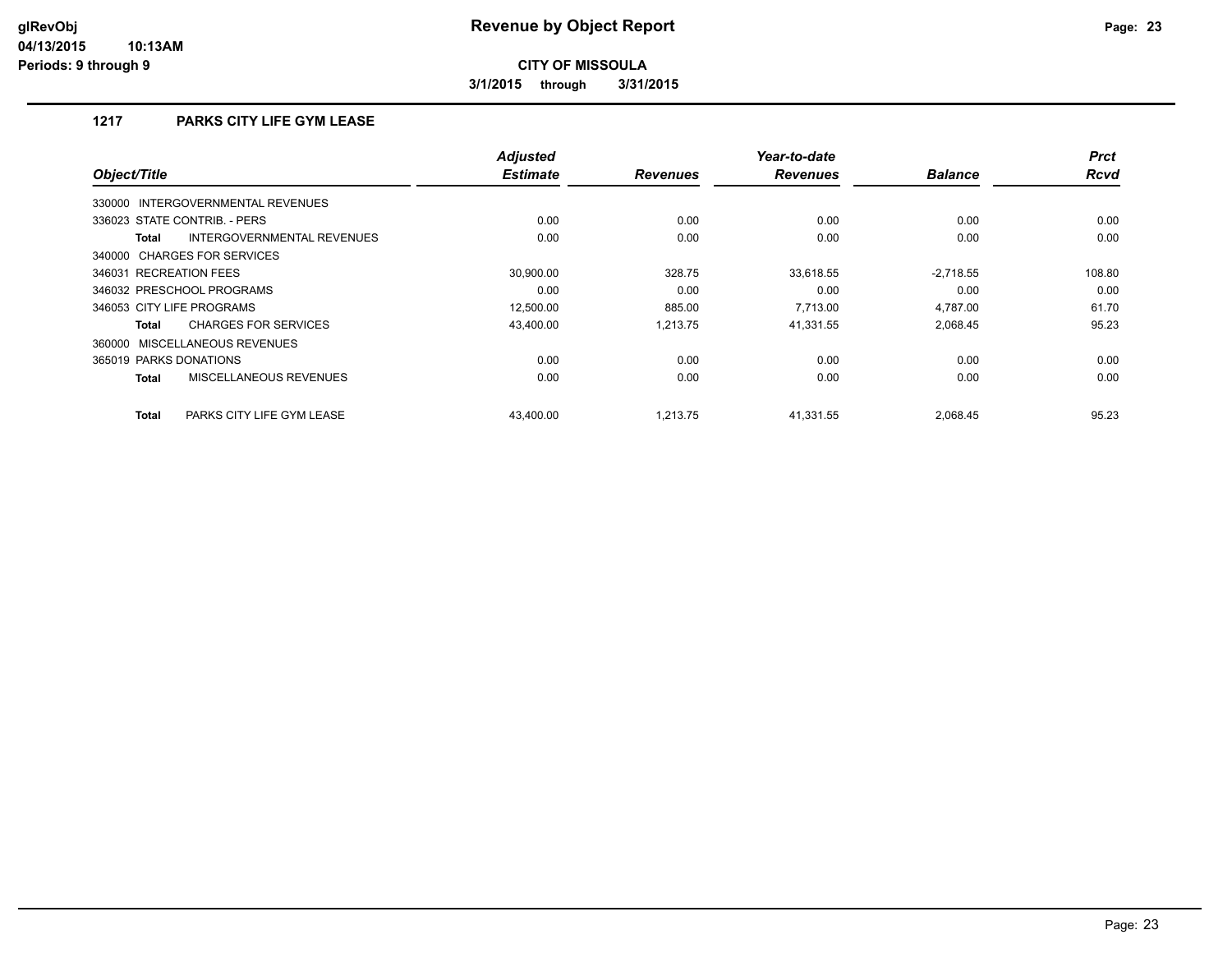**3/1/2015 through 3/31/2015**

#### **1218 ALL ABILITIES PLAYGROUND**

**1218 ALL ABILITIES PLAYGROUND**

|                                               | <b>Adjusted</b> |                 | Year-to-date    |                | <b>Prct</b> |
|-----------------------------------------------|-----------------|-----------------|-----------------|----------------|-------------|
| Object/Title                                  | <b>Estimate</b> | <b>Revenues</b> | <b>Revenues</b> | <b>Balance</b> | <b>Rcvd</b> |
| 360000 MISCELLANEOUS REVENUES                 |                 |                 |                 |                |             |
| 365019 PARKS DONATIONS                        | 671,346.00      | 0.00            | 136.000.00      | 535.346.00     | 20.26       |
| <b>MISCELLANEOUS REVENUES</b><br><b>Total</b> | 671,346.00      | 0.00            | 136.000.00      | 535,346.00     | 20.26       |
| 380000 OTHER FINANCING SOURCES                |                 |                 |                 |                |             |
| 383010 TRANS FR CIP                           | 0.00            | 0.00            | 0.00            | 0.00           | 0.00        |
| OTHER FINANCING SOURCES<br><b>Total</b>       | 0.00            | 0.00            | 0.00            | 0.00           | 0.00        |
|                                               |                 |                 |                 |                |             |
| ALL ABILITIES PLAYGROUND<br><b>Total</b>      | 671.346.00      | 0.00            | 136.000.00      | 535.346.00     | 20.26       |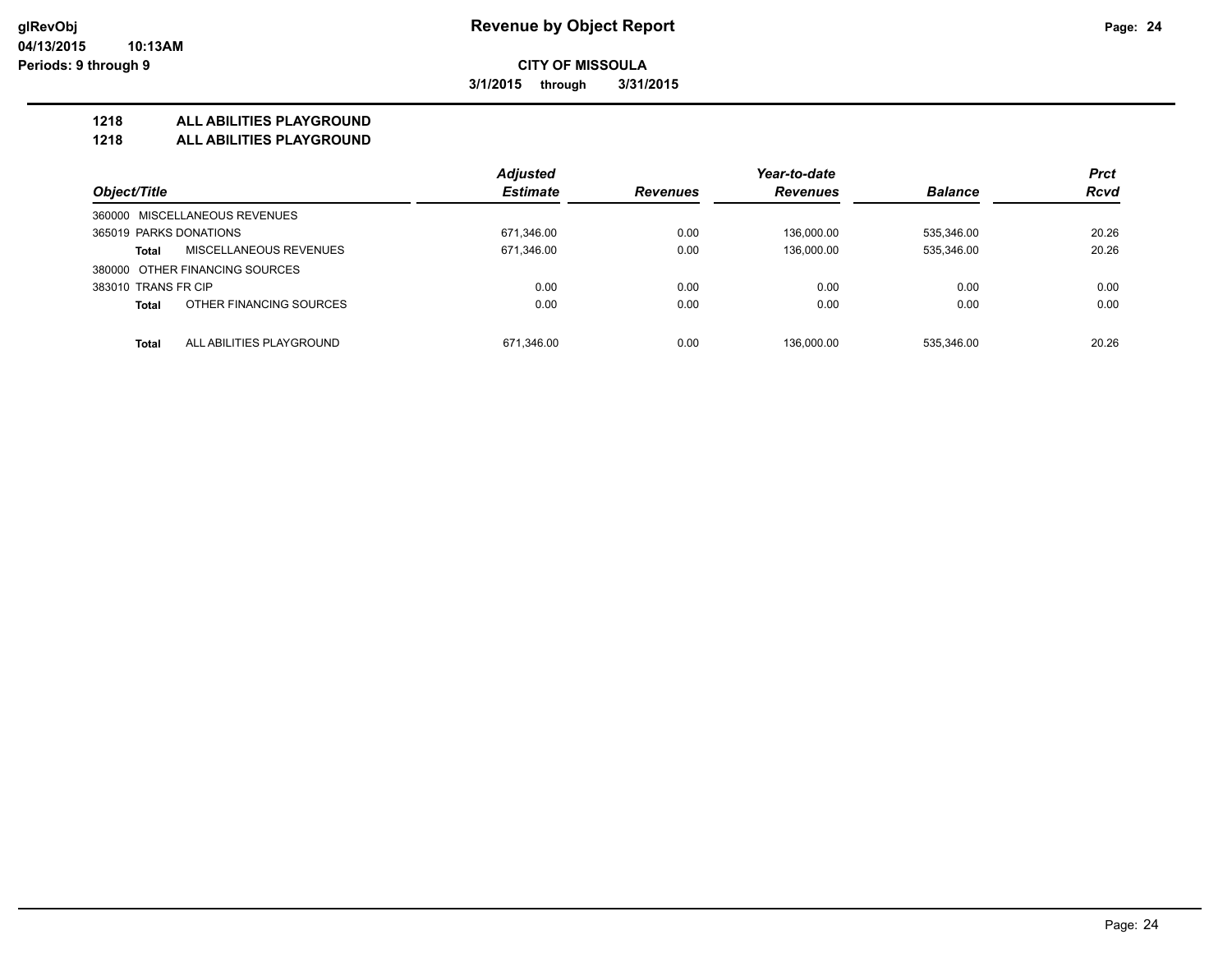**3/1/2015 through 3/31/2015**

## **1218 ALL ABILITIES PLAYGROUND**

|                        |                                | <b>Adjusted</b><br><b>Estimate</b> |                 | Year-to-date    | <b>Balance</b> | <b>Prct</b><br><b>Rcvd</b> |
|------------------------|--------------------------------|------------------------------------|-----------------|-----------------|----------------|----------------------------|
| Object/Title           |                                |                                    | <b>Revenues</b> | <b>Revenues</b> |                |                            |
| 360000                 | MISCELLANEOUS REVENUES         |                                    |                 |                 |                |                            |
| 365019 PARKS DONATIONS |                                | 671,346.00                         | 0.00            | 136.000.00      | 535.346.00     | 20.26                      |
| Total                  | <b>MISCELLANEOUS REVENUES</b>  | 671,346.00                         | 0.00            | 136,000.00      | 535,346.00     | 20.26                      |
|                        | 380000 OTHER FINANCING SOURCES |                                    |                 |                 |                |                            |
| 383010 TRANS FR CIP    |                                | 0.00                               | 0.00            | 0.00            | 0.00           | 0.00                       |
| <b>Total</b>           | OTHER FINANCING SOURCES        | 0.00                               | 0.00            | 0.00            | 0.00           | 0.00                       |
| Total                  | ALL ABILITIES PLAYGROUND       | 671.346.00                         | 0.00            | 136.000.00      | 535.346.00     | 20.26                      |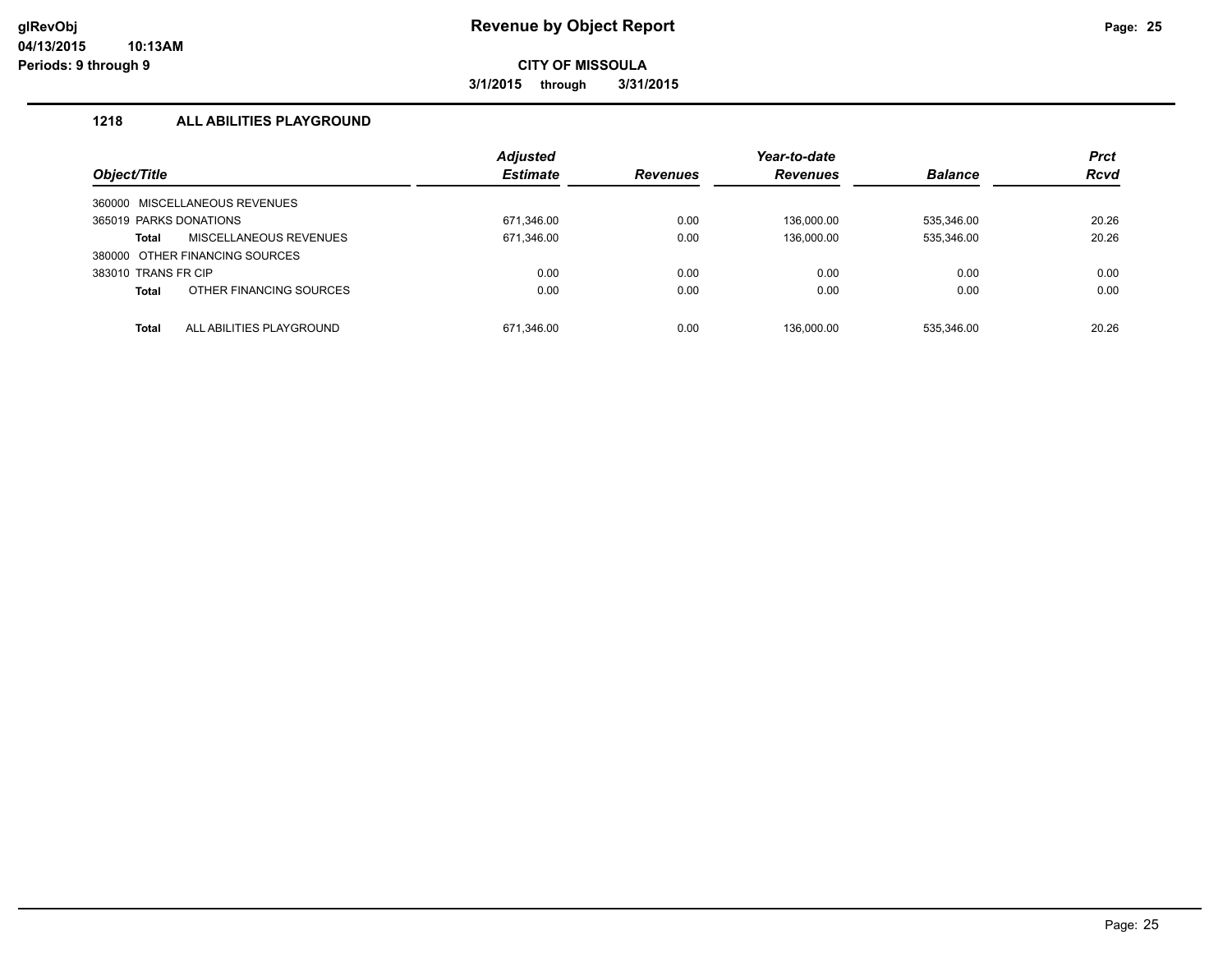**3/1/2015 through 3/31/2015**

**1219 FY14 PARK & TRAIL BOND**

**1219 FY14 PARK & TRAIL BOND**

|                                         | <b>Adjusted</b> |                 | Year-to-date    |                | Prct        |
|-----------------------------------------|-----------------|-----------------|-----------------|----------------|-------------|
| Object/Title                            | <b>Estimate</b> | <b>Revenues</b> | <b>Revenues</b> | <b>Balance</b> | <b>Rcvd</b> |
| 380000 OTHER FINANCING SOURCES          |                 |                 |                 |                |             |
| 381010 BOND PROCEEDS                    | 0.00            | 0.00            | 0.00            | 0.00           | 0.00        |
| 383050 TRANSFER FROM IMPACT FEES        | 0.00            | 0.00            | 0.00            | 0.00           | 0.00        |
| OTHER FINANCING SOURCES<br><b>Total</b> | 0.00            | 0.00            | 0.00            | 0.00           | 0.00        |
| <b>Total</b><br>FY14 PARK & TRAIL BOND  | 0.00            | 0.00            | 0.00            | 0.00           | 0.00        |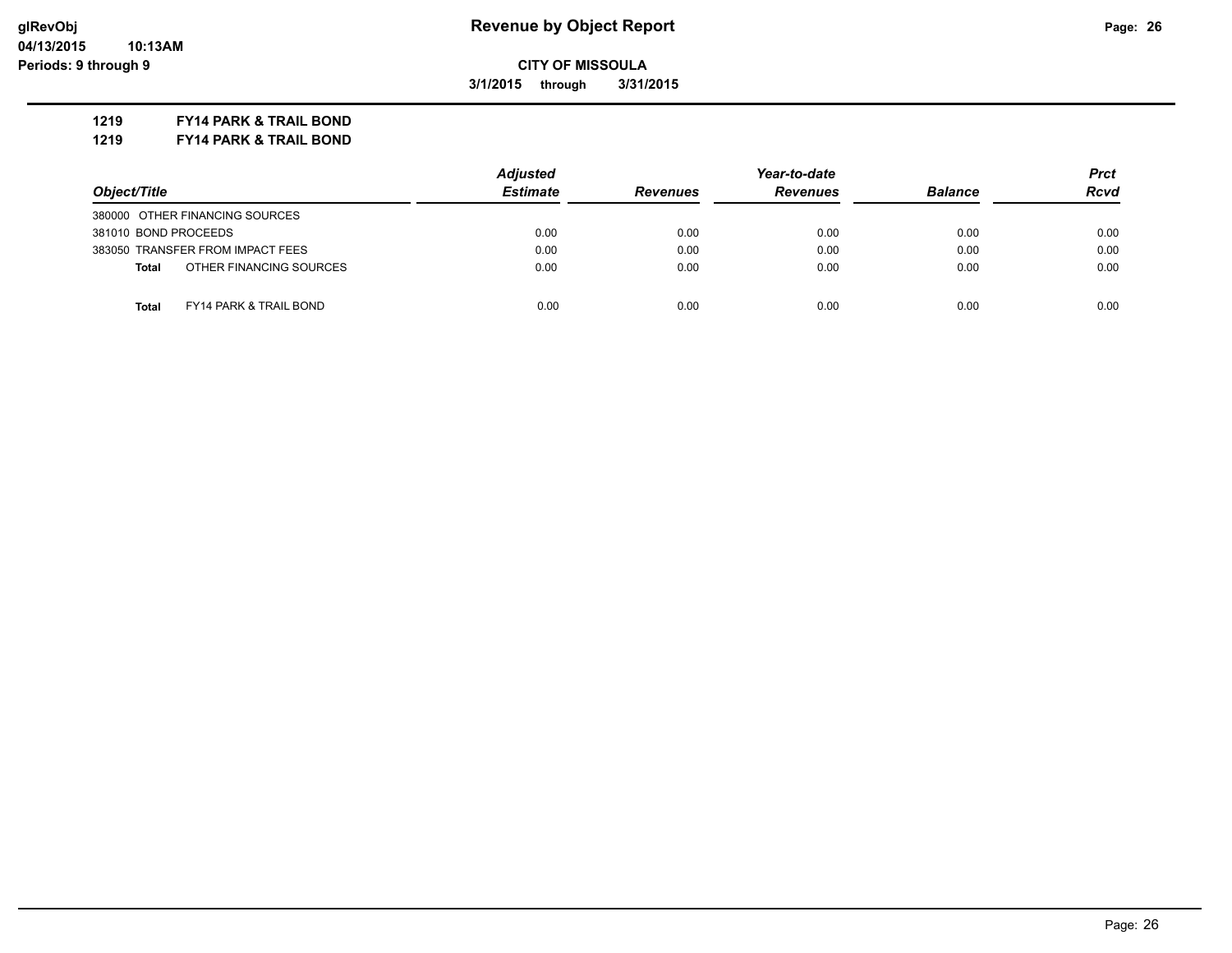## **glRevObj Revenue by Object Report Page: 27**

**CITY OF MISSOULA**

**3/1/2015 through 3/31/2015**

#### **1219 FY14 PARK & TRAIL BOND**

| Object/Title         |                                  | <b>Adjusted</b><br><b>Estimate</b> | <b>Revenues</b> | Year-to-date<br><b>Revenues</b> | <b>Balance</b> | <b>Prct</b><br><b>Rcvd</b> |
|----------------------|----------------------------------|------------------------------------|-----------------|---------------------------------|----------------|----------------------------|
|                      | 380000 OTHER FINANCING SOURCES   |                                    |                 |                                 |                |                            |
| 381010 BOND PROCEEDS |                                  | 0.00                               | 0.00            | 0.00                            | 0.00           | 0.00                       |
|                      | 383050 TRANSFER FROM IMPACT FEES | 0.00                               | 0.00            | 0.00                            | 0.00           | 0.00                       |
| <b>Total</b>         | OTHER FINANCING SOURCES          | 0.00                               | 0.00            | 0.00                            | 0.00           | 0.00                       |
|                      |                                  |                                    |                 |                                 |                |                            |
| <b>Total</b>         | FY14 PARK & TRAIL BOND           | 0.00                               | 0.00            | 0.00                            | 0.00           | 0.00                       |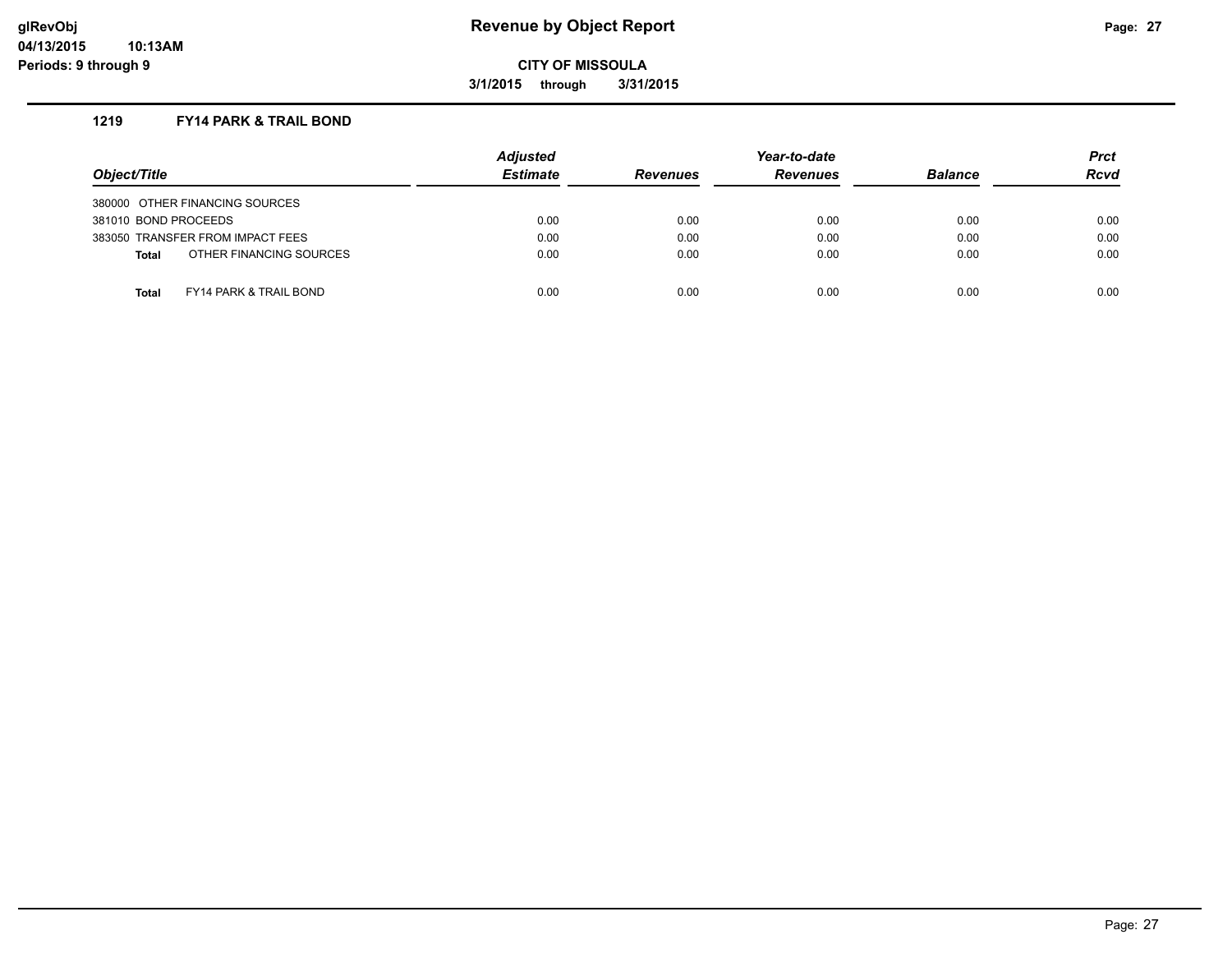**3/1/2015 through 3/31/2015**

# **1241 CREMAIN WALL & CEMETERY DONATIONS FUND**

## **1241 CREMAIN WALL & CEMETERY DONATIONS FUND**

|                                                         | <b>Adjusted</b> |                 | Year-to-date    |                | <b>Prct</b> |
|---------------------------------------------------------|-----------------|-----------------|-----------------|----------------|-------------|
| Object/Title                                            | <b>Estimate</b> | <b>Revenues</b> | <b>Revenues</b> | <b>Balance</b> | <b>Rcvd</b> |
| <b>CHARGES FOR SERVICES</b><br>340000                   |                 |                 |                 |                |             |
| 343310 SALE OF NICHE NAMEPLATES & VASES                 | 0.00            | 1,000.00        | 11,200.00       | $-11,200.00$   | 0.00        |
| 343311 SALE OF NICHES                                   | 0.00            | 0.00            | 0.00            | 0.00           | 0.00        |
| <b>CHARGES FOR SERVICES</b><br>Total                    | 0.00            | 1,000.00        | 11,200.00       | $-11,200.00$   | 0.00        |
| MISCELLANEOUS REVENUES<br>360000                        |                 |                 |                 |                |             |
| 360010 MISCELLANEOUS                                    | 0.00            | 0.00            | 0.00            | 0.00           | 0.00        |
| 365000 DONATIONS                                        | 0.00            | 0.00            | 0.00            | 0.00           | 0.00        |
| MISCELLANEOUS REVENUES<br><b>Total</b>                  | 0.00            | 0.00            | 0.00            | 0.00           | 0.00        |
| INVESTMENTS & ROYALTY EARNINGS<br>370000                |                 |                 |                 |                |             |
| 371010 INTEREST ON INVESTMENTS                          | 0.00            | 0.00            | 0.00            | 0.00           | 0.00        |
| 371020 GAIN/LOSS IN MARKET VALUE OF INVESTMENTS         | 0.00            | 0.00            | 0.00            | 0.00           | 0.00        |
| <b>INVESTMENTS &amp; ROYALTY EARNINGS</b><br>Total      | 0.00            | 0.00            | 0.00            | 0.00           | 0.00        |
| <b>CREMAIN WALL &amp; CEMETERY DONATIONS F</b><br>Total | 0.00            | 1,000.00        | 11,200.00       | $-11,200.00$   | 0.00        |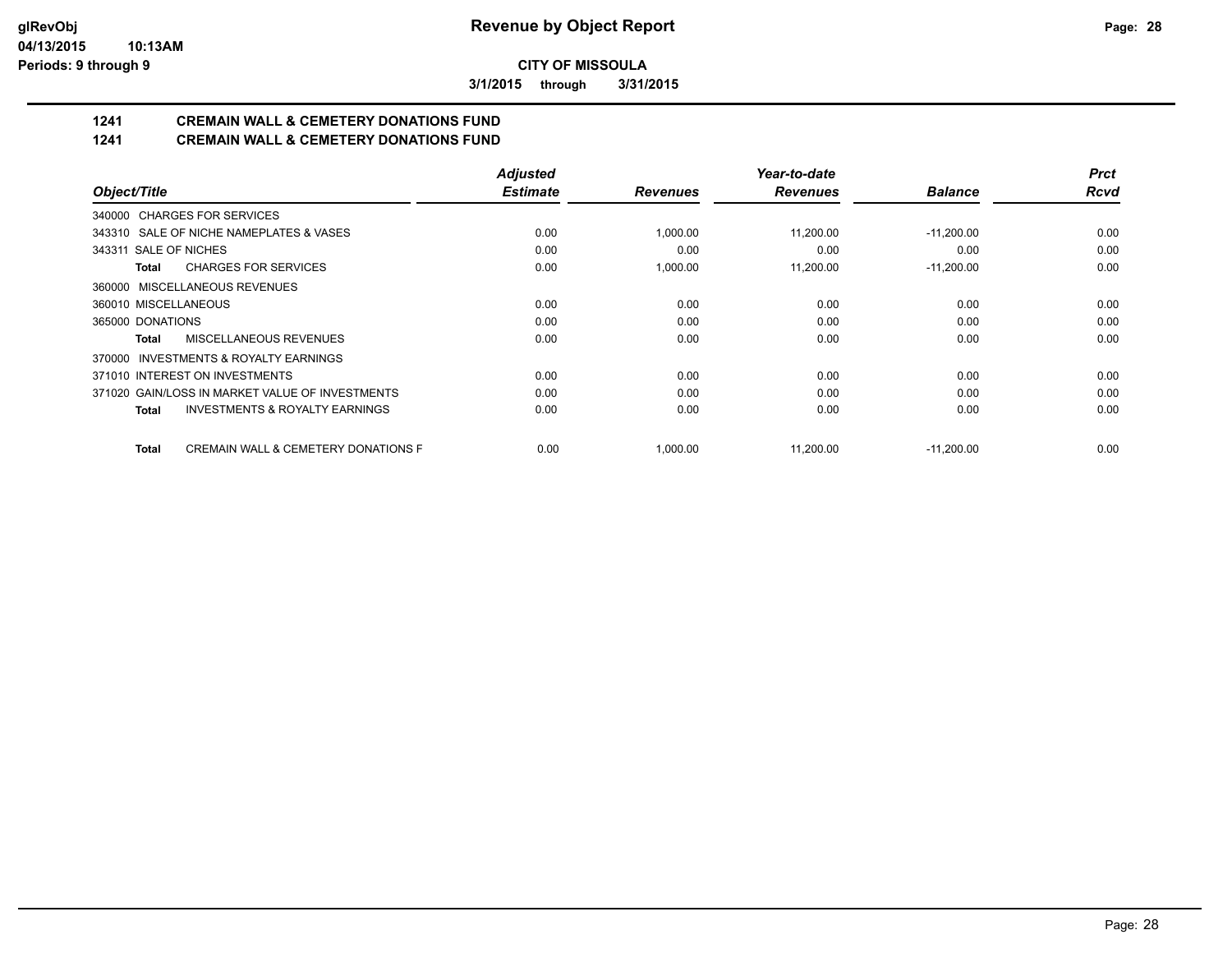**3/1/2015 through 3/31/2015**

#### **1241 CREMAIN WALL & CEMETERY DONATIONS FUND**

| Object/Title                                            | <b>Adjusted</b><br><b>Estimate</b> | <b>Revenues</b> | Year-to-date<br><b>Revenues</b> | <b>Balance</b> | <b>Prct</b><br><b>Rcvd</b> |
|---------------------------------------------------------|------------------------------------|-----------------|---------------------------------|----------------|----------------------------|
|                                                         |                                    |                 |                                 |                |                            |
| 340000 CHARGES FOR SERVICES                             |                                    |                 |                                 |                |                            |
| 343310 SALE OF NICHE NAMEPLATES & VASES                 | 0.00                               | 1,000.00        | 11,200.00                       | $-11,200.00$   | 0.00                       |
| 343311 SALE OF NICHES                                   | 0.00                               | 0.00            | 0.00                            | 0.00           | 0.00                       |
| <b>CHARGES FOR SERVICES</b><br>Total                    | 0.00                               | 1,000.00        | 11,200.00                       | $-11,200.00$   | 0.00                       |
| 360000 MISCELLANEOUS REVENUES                           |                                    |                 |                                 |                |                            |
| 360010 MISCELLANEOUS                                    | 0.00                               | 0.00            | 0.00                            | 0.00           | 0.00                       |
| 365000 DONATIONS                                        | 0.00                               | 0.00            | 0.00                            | 0.00           | 0.00                       |
| MISCELLANEOUS REVENUES<br>Total                         | 0.00                               | 0.00            | 0.00                            | 0.00           | 0.00                       |
| <b>INVESTMENTS &amp; ROYALTY EARNINGS</b><br>370000     |                                    |                 |                                 |                |                            |
| 371010 INTEREST ON INVESTMENTS                          | 0.00                               | 0.00            | 0.00                            | 0.00           | 0.00                       |
| 371020 GAIN/LOSS IN MARKET VALUE OF INVESTMENT          | 0.00                               | 0.00            | 0.00                            | 0.00           | 0.00                       |
| <b>INVESTMENTS &amp; ROYALTY EARNINGS</b><br>Total      | 0.00                               | 0.00            | 0.00                            | 0.00           | 0.00                       |
| <b>CREMAIN WALL &amp; CEMETERY DONATIONS F</b><br>Total | 0.00                               | 1,000.00        | 11,200.00                       | $-11,200.00$   | 0.00                       |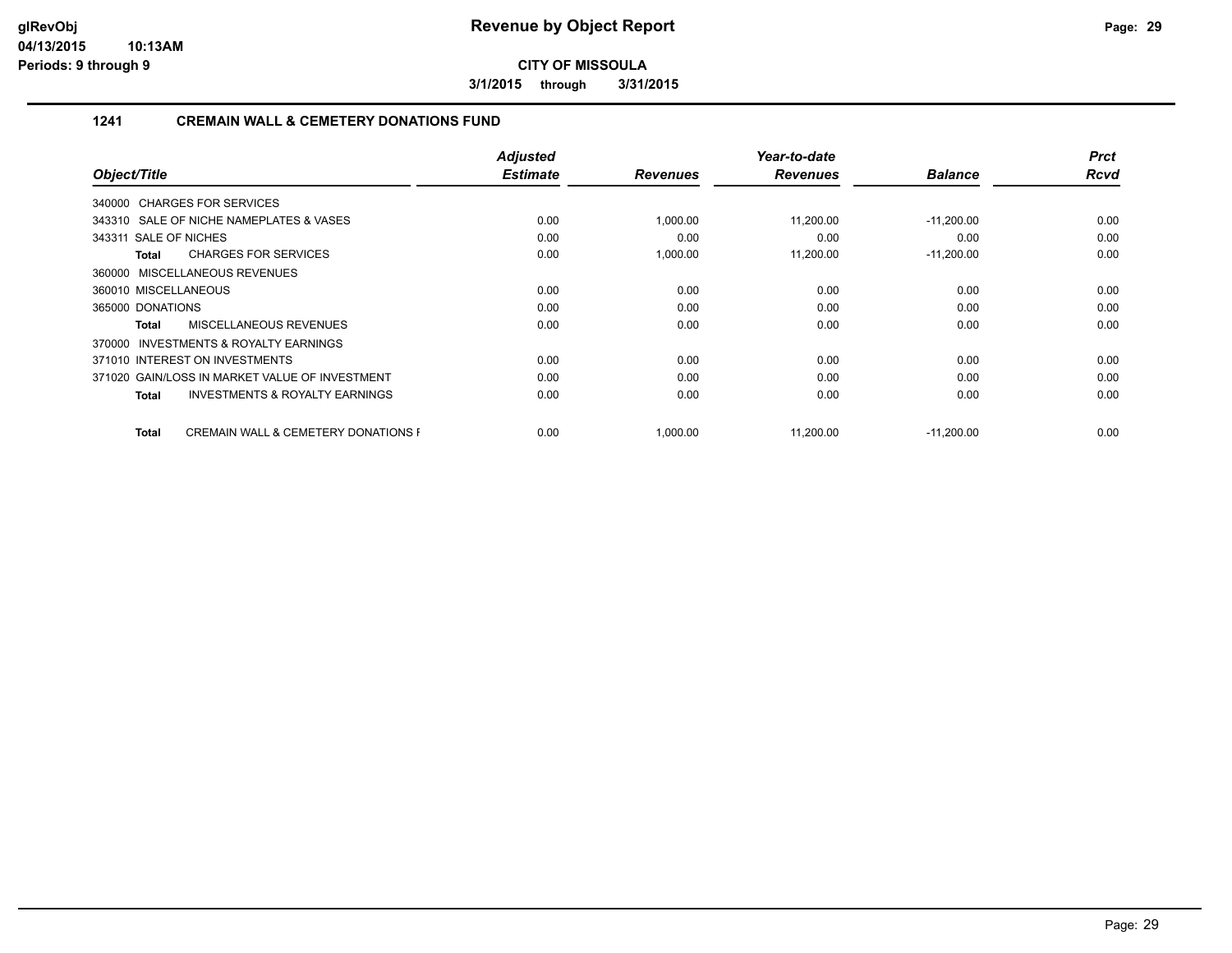**3/1/2015 through 3/31/2015**

## **1242 CEMETERY CARE FUND**

**1242 CEMETERY CARE FUND**

|                                                           | <b>Adjusted</b> |                 | Year-to-date    |                | <b>Prct</b> |
|-----------------------------------------------------------|-----------------|-----------------|-----------------|----------------|-------------|
| Object/Title                                              | <b>Estimate</b> | <b>Revenues</b> | <b>Revenues</b> | <b>Balance</b> | Rcvd        |
| 340000 CHARGES FOR SERVICES                               |                 |                 |                 |                |             |
| 343320 CEMETERY - SALE OF PLOTS                           | 0.00            | 700.00          | 6,550.00        | $-6,550.00$    | 0.00        |
| 343321 CEMETERY FOUNDATIONS                               | 0.00            | 0.00            | 2.945.00        | $-2.945.00$    | 0.00        |
| 343322 CEMETERY FLOWER CARE                               | 0.00            | 2,430.00        | 2,890.00        | $-2,890.00$    | 0.00        |
| 343323 CEMETERY - LINER INSTALL FEES                      | 0.00            | 100.00          | 8,000.00        | $-8,000.00$    | 0.00        |
| 343324 OTHER CEMETERY FEES                                | 0.00            | 150.00          | 1.350.00        | $-1,350.00$    | 0.00        |
| 343325 2ND INTERMENT RIGHT                                | 0.00            | 0.00            | 1.600.00        | $-1,600.00$    | 0.00        |
| 343340 CEMETERY - OPENINGS & CLOSINGS                     | 0.00            | 175.00          | 8,350.00        | $-8,350.00$    | 0.00        |
| 343350 CEMETERY CARE, FEES                                | 75,000.00       | 0.00            | 0.00            | 75,000.00      | 0.00        |
| <b>CHARGES FOR SERVICES</b><br><b>Total</b>               | 75,000.00       | 3,555.00        | 31,685.00       | 43,315.00      | 42.25       |
| MISCELLANEOUS REVENUES<br>360000                          |                 |                 |                 |                |             |
| 360010 MISCELLANEOUS                                      | 0.00            | 0.00            | 0.00            | 0.00           | 0.00        |
| MISCELLANEOUS REVENUES<br><b>Total</b>                    | 0.00            | 0.00            | 0.00            | 0.00           | 0.00        |
| <b>INVESTMENTS &amp; ROYALTY EARNINGS</b><br>370000       |                 |                 |                 |                |             |
| 371010 INTEREST ON INVESTMENTS                            | 0.00            | 0.00            | 0.00            | 0.00           | 0.00        |
| 371020 GAIN/LOSS IN MARKET VALUE OF INVESTMENTS           | 0.00            | 0.00            | 0.00            | 0.00           | 0.00        |
| <b>INVESTMENTS &amp; ROYALTY EARNINGS</b><br><b>Total</b> | 0.00            | 0.00            | 0.00            | 0.00           | 0.00        |
| OTHER FINANCING SOURCES<br>380000                         |                 |                 |                 |                |             |
| 382010 SALE OF FIXED ASSETS                               | 0.00            | 0.00            | 0.00            | 0.00           | 0.00        |
| OTHER FINANCING SOURCES<br><b>Total</b>                   | 0.00            | 0.00            | 0.00            | 0.00           | 0.00        |
| <b>CEMETERY CARE FUND</b><br><b>Total</b>                 | 75.000.00       | 3,555.00        | 31.685.00       | 43.315.00      | 42.25       |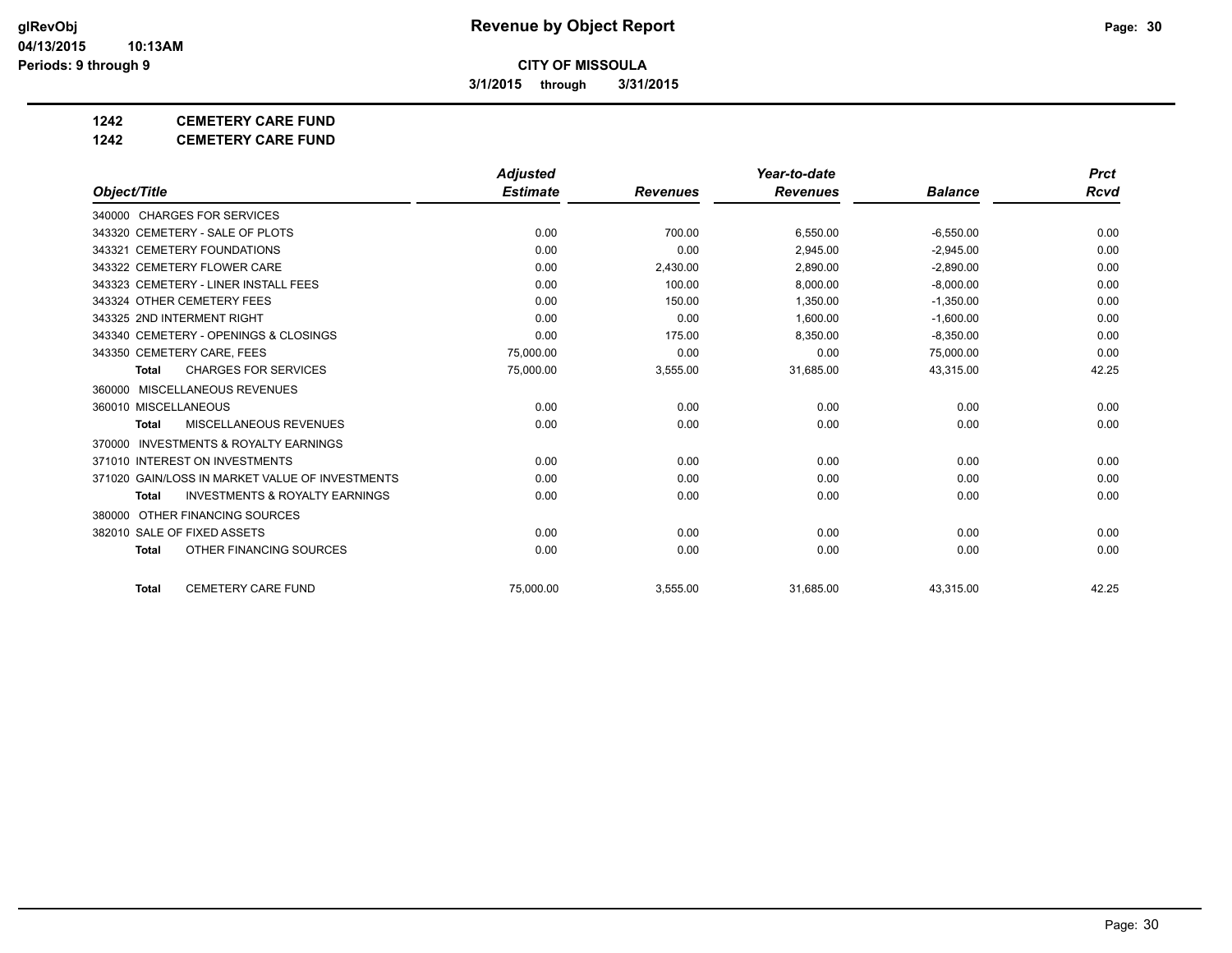**3/1/2015 through 3/31/2015**

#### **1242 CEMETERY CARE FUND**

|                                                    | <b>Adjusted</b> |                 | Year-to-date    |                | <b>Prct</b> |
|----------------------------------------------------|-----------------|-----------------|-----------------|----------------|-------------|
| Object/Title                                       | <b>Estimate</b> | <b>Revenues</b> | <b>Revenues</b> | <b>Balance</b> | Rcvd        |
| 340000 CHARGES FOR SERVICES                        |                 |                 |                 |                |             |
| 343320 CEMETERY - SALE OF PLOTS                    | 0.00            | 700.00          | 6,550.00        | $-6,550.00$    | 0.00        |
| 343321 CEMETERY FOUNDATIONS                        | 0.00            | 0.00            | 2,945.00        | $-2,945.00$    | 0.00        |
| 343322 CEMETERY FLOWER CARE                        | 0.00            | 2,430.00        | 2,890.00        | $-2,890.00$    | 0.00        |
| 343323 CEMETERY - LINER INSTALL FEES               | 0.00            | 100.00          | 8.000.00        | $-8,000.00$    | 0.00        |
| 343324 OTHER CEMETERY FEES                         | 0.00            | 150.00          | 1.350.00        | $-1,350.00$    | 0.00        |
| 343325 2ND INTERMENT RIGHT                         | 0.00            | 0.00            | 1,600.00        | $-1,600.00$    | 0.00        |
| 343340 CEMETERY - OPENINGS & CLOSINGS              | 0.00            | 175.00          | 8,350.00        | $-8,350.00$    | 0.00        |
| 343350 CEMETERY CARE, FEES                         | 75,000.00       | 0.00            | 0.00            | 75,000.00      | 0.00        |
| <b>CHARGES FOR SERVICES</b><br><b>Total</b>        | 75,000.00       | 3,555.00        | 31,685.00       | 43,315.00      | 42.25       |
| 360000 MISCELLANEOUS REVENUES                      |                 |                 |                 |                |             |
| 360010 MISCELLANEOUS                               | 0.00            | 0.00            | 0.00            | 0.00           | 0.00        |
| <b>MISCELLANEOUS REVENUES</b><br><b>Total</b>      | 0.00            | 0.00            | 0.00            | 0.00           | 0.00        |
| 370000 INVESTMENTS & ROYALTY EARNINGS              |                 |                 |                 |                |             |
| 371010 INTEREST ON INVESTMENTS                     | 0.00            | 0.00            | 0.00            | 0.00           | 0.00        |
| 371020 GAIN/LOSS IN MARKET VALUE OF INVESTMENT     | 0.00            | 0.00            | 0.00            | 0.00           | 0.00        |
| <b>INVESTMENTS &amp; ROYALTY EARNINGS</b><br>Total | 0.00            | 0.00            | 0.00            | 0.00           | 0.00        |
| 380000 OTHER FINANCING SOURCES                     |                 |                 |                 |                |             |
| 382010 SALE OF FIXED ASSETS                        | 0.00            | 0.00            | 0.00            | 0.00           | 0.00        |
| OTHER FINANCING SOURCES<br><b>Total</b>            | 0.00            | 0.00            | 0.00            | 0.00           | 0.00        |
| <b>CEMETERY CARE FUND</b><br><b>Total</b>          | 75.000.00       | 3,555.00        | 31.685.00       | 43,315.00      | 42.25       |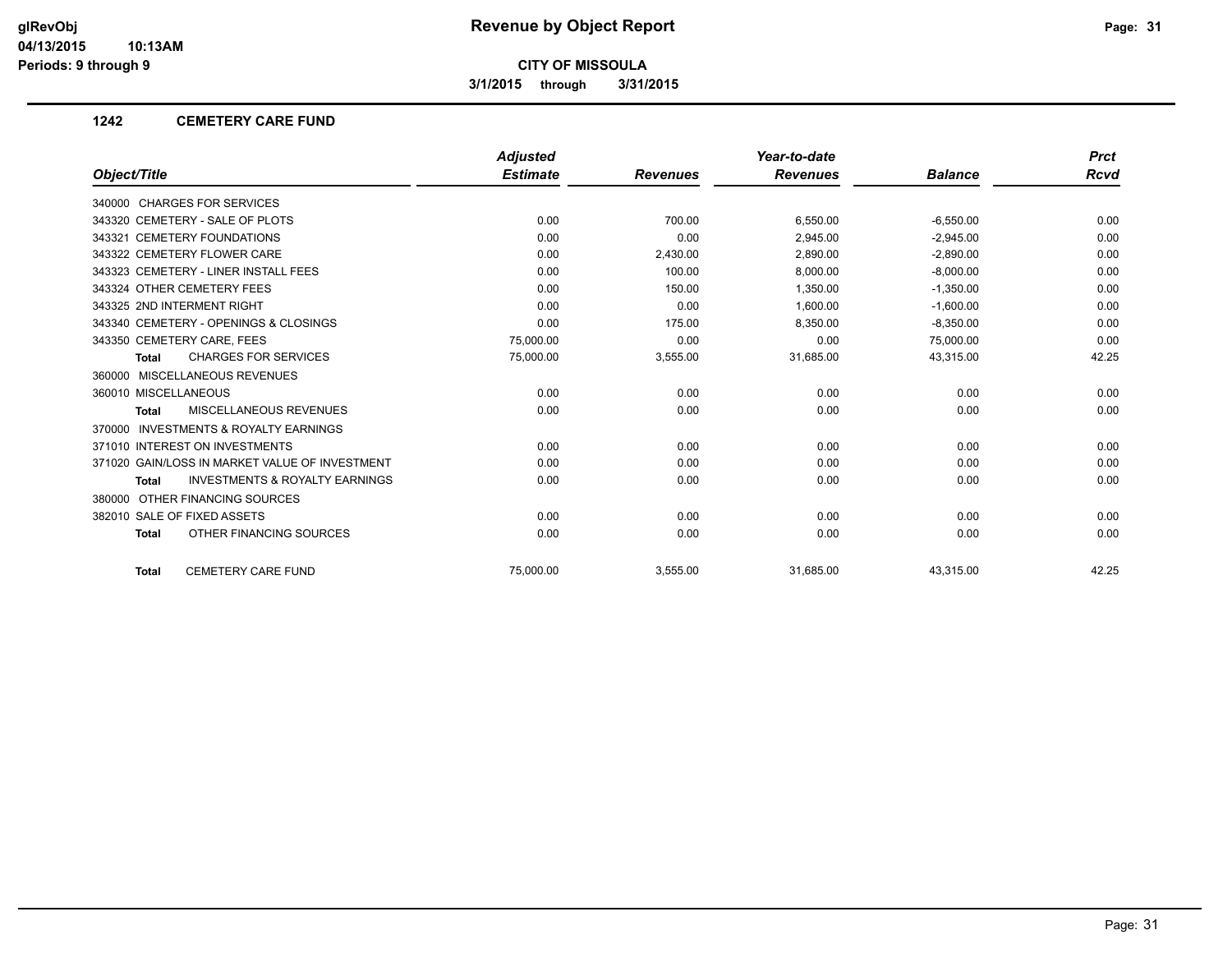**3/1/2015 through 3/31/2015**

## **1243 CEMETERY MEMORIAL FUND**

**1243 CEMETERY MEMORIAL FUND**

|                      |                                                 | <b>Adjusted</b> |                 | Year-to-date    |                | <b>Prct</b> |
|----------------------|-------------------------------------------------|-----------------|-----------------|-----------------|----------------|-------------|
| Object/Title         |                                                 | <b>Estimate</b> | <b>Revenues</b> | <b>Revenues</b> | <b>Balance</b> | <b>Rcvd</b> |
|                      | 360000 MISCELLANEOUS REVENUES                   |                 |                 |                 |                |             |
| 360010 MISCELLANEOUS |                                                 | 0.00            | 0.00            | 0.00            | 0.00           | 0.00        |
| 365000 DONATIONS     |                                                 | 1.500.00        | 120.70          | 1.103.99        | 396.01         | 73.60       |
| Total                | MISCELLANEOUS REVENUES                          | 1.500.00        | 120.70          | 1.103.99        | 396.01         | 73.60       |
|                      | 370000 INVESTMENTS & ROYALTY EARNINGS           |                 |                 |                 |                |             |
|                      | 371010 INTEREST ON INVESTMENTS                  | 0.00            | 0.00            | 0.00            | 0.00           | 0.00        |
|                      | 371020 GAIN/LOSS IN MARKET VALUE OF INVESTMENTS | 0.00            | 0.00            | 0.00            | 0.00           | 0.00        |
| Total                | INVESTMENTS & ROYALTY EARNINGS                  | 0.00            | 0.00            | 0.00            | 0.00           | 0.00        |
| Total                | <b>CEMETERY MEMORIAL FUND</b>                   | 1.500.00        | 120.70          | 1.103.99        | 396.01         | 73.60       |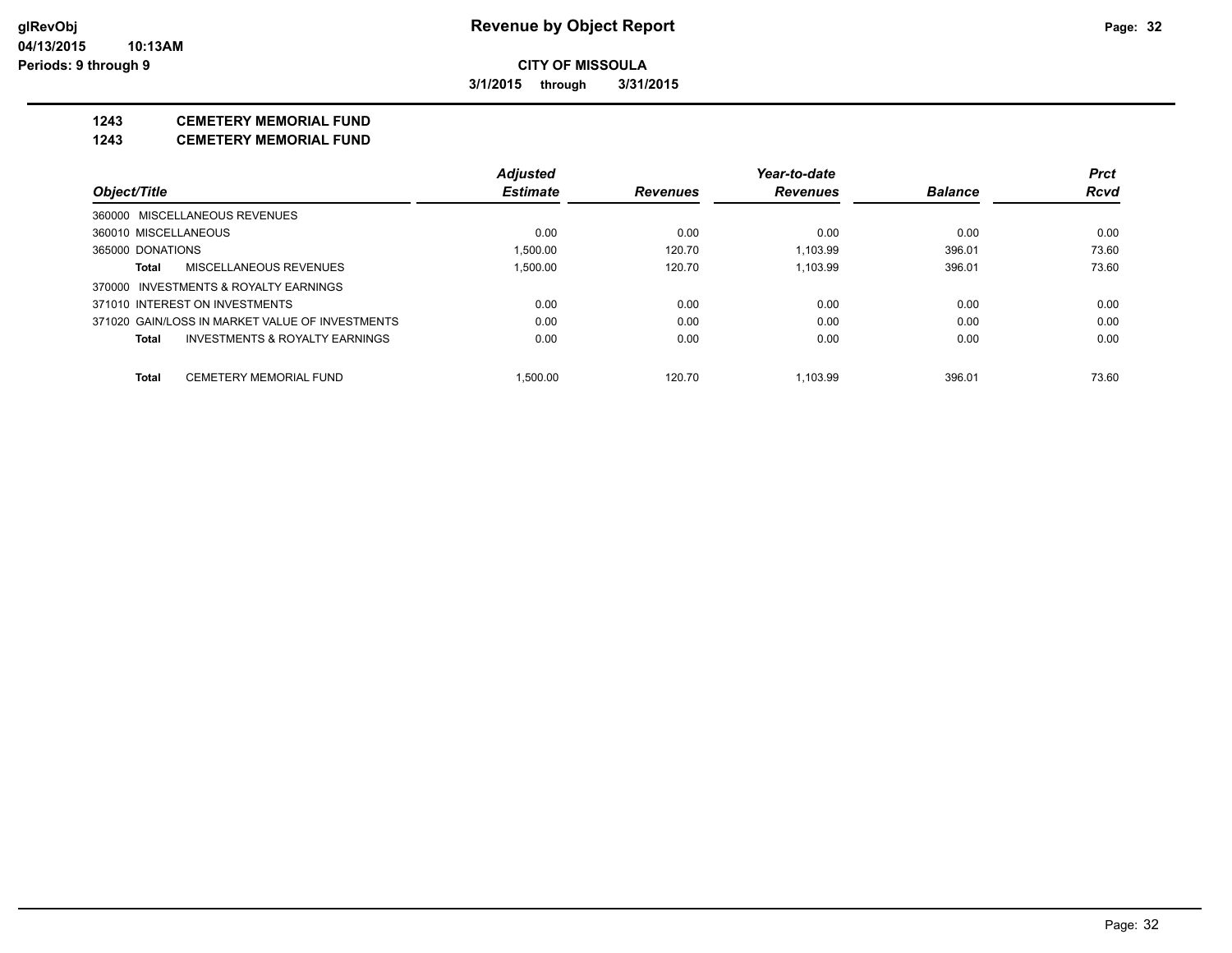**3/1/2015 through 3/31/2015**

## **1243 CEMETERY MEMORIAL FUND**

|                                                | <b>Adjusted</b> |                 | Year-to-date    |                | <b>Prct</b> |
|------------------------------------------------|-----------------|-----------------|-----------------|----------------|-------------|
| Object/Title                                   | <b>Estimate</b> | <b>Revenues</b> | <b>Revenues</b> | <b>Balance</b> | <b>Rcvd</b> |
| 360000 MISCELLANEOUS REVENUES                  |                 |                 |                 |                |             |
| 360010 MISCELLANEOUS                           | 0.00            | 0.00            | 0.00            | 0.00           | 0.00        |
| 365000 DONATIONS                               | 1.500.00        | 120.70          | 1.103.99        | 396.01         | 73.60       |
| MISCELLANEOUS REVENUES<br>Total                | 1.500.00        | 120.70          | 1.103.99        | 396.01         | 73.60       |
| INVESTMENTS & ROYALTY EARNINGS<br>370000       |                 |                 |                 |                |             |
| 371010 INTEREST ON INVESTMENTS                 | 0.00            | 0.00            | 0.00            | 0.00           | 0.00        |
| 371020 GAIN/LOSS IN MARKET VALUE OF INVESTMENT | 0.00            | 0.00            | 0.00            | 0.00           | 0.00        |
| INVESTMENTS & ROYALTY EARNINGS<br><b>Total</b> | 0.00            | 0.00            | 0.00            | 0.00           | 0.00        |
| CEMETERY MEMORIAL FUND<br><b>Total</b>         | 1.500.00        | 120.70          | 1.103.99        | 396.01         | 73.60       |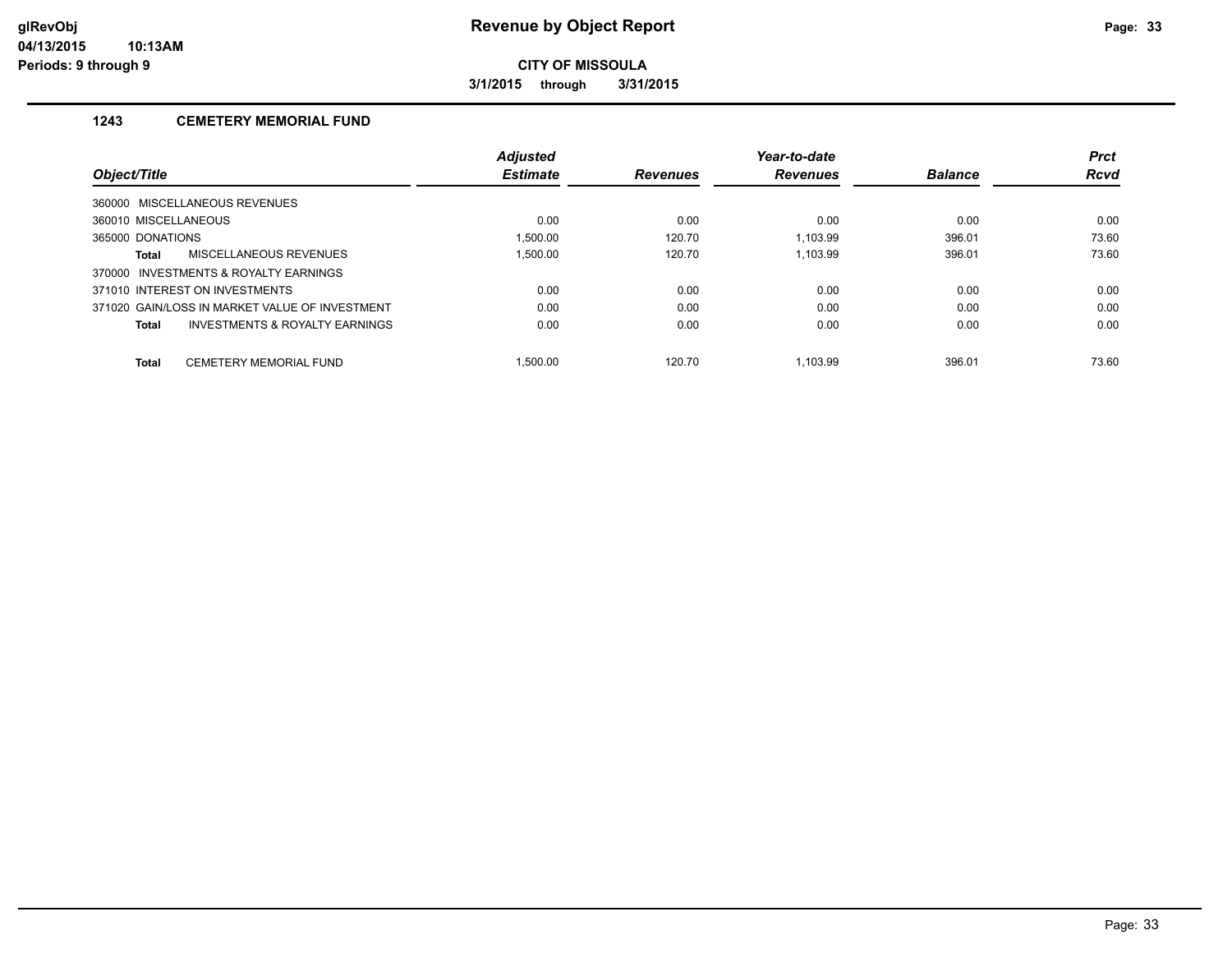**3/1/2015 through 3/31/2015**

**1265 TITLE 1 PROJECTS FUND**

**1265 TITLE 1 PROJECTS FUND**

|                                         | Adjusted        |                 | Year-to-date    |                | <b>Prct</b> |
|-----------------------------------------|-----------------|-----------------|-----------------|----------------|-------------|
| Object/Title                            | <b>Estimate</b> | <b>Revenues</b> | <b>Revenues</b> | <b>Balance</b> | Rcvd        |
| 360000 MISCELLANEOUS REVENUES           |                 |                 |                 |                |             |
| 360010 MISCELLANEOUS                    | 0.00            | 0.00            | 0.00            | 0.00           | 0.00        |
| MISCELLANEOUS REVENUES<br>Total         | 0.00            | 0.00            | 0.00            | 0.00           | 0.00        |
| 370000 INVESTMENTS & ROYALTY EARNINGS   |                 |                 |                 |                |             |
| 371010 INTEREST ON INVESTMENTS          | 0.00            | 0.00            | 0.00            | 0.00           | 0.00        |
| 373002 LOAN REPAYMENT - FAMILY SERVICES | 20.000.00       | 0.00            | 0.00            | 20.000.00      | 0.00        |
| 373006 BURNS ST COMMONS                 | 0.00            | 0.00            | 60.000.00       | $-60.000.00$   | 0.00        |
| INVESTMENTS & ROYALTY EARNINGS<br>Total | 20.000.00       | 0.00            | 60.000.00       | $-40.000.00$   | 300.00      |
| TITLE 1 PROJECTS FUND<br><b>Total</b>   | 20.000.00       | 0.00            | 60.000.00       | $-40.000.00$   | 300.00      |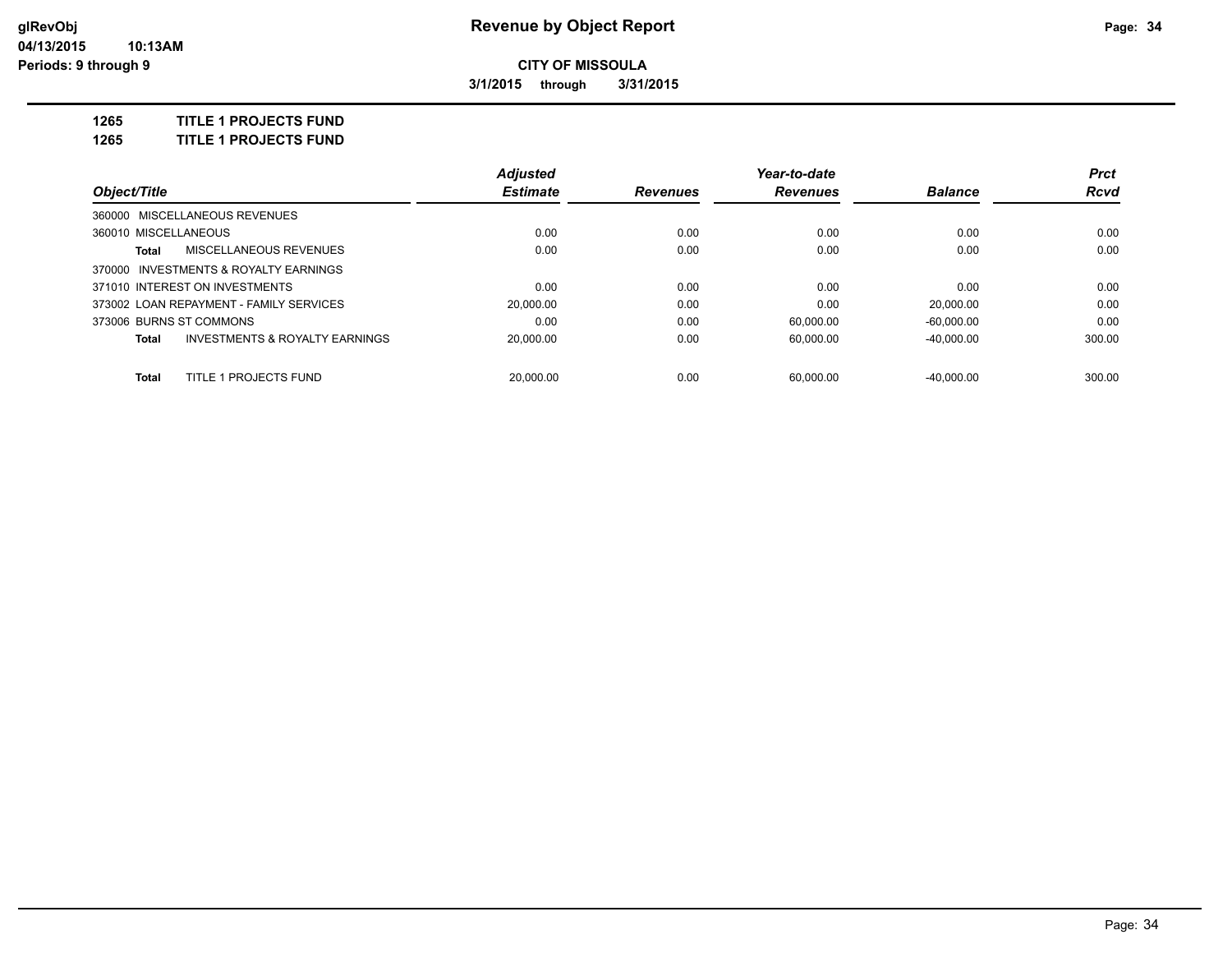**3/1/2015 through 3/31/2015**

## **1265 TITLE 1 PROJECTS FUND**

|                                                | <b>Adjusted</b> |                 | Year-to-date    |                | <b>Prct</b> |
|------------------------------------------------|-----------------|-----------------|-----------------|----------------|-------------|
| Object/Title                                   | <b>Estimate</b> | <b>Revenues</b> | <b>Revenues</b> | <b>Balance</b> | <b>Rcvd</b> |
| 360000 MISCELLANEOUS REVENUES                  |                 |                 |                 |                |             |
| 360010 MISCELLANEOUS                           | 0.00            | 0.00            | 0.00            | 0.00           | 0.00        |
| MISCELLANEOUS REVENUES<br><b>Total</b>         | 0.00            | 0.00            | 0.00            | 0.00           | 0.00        |
| 370000 INVESTMENTS & ROYALTY EARNINGS          |                 |                 |                 |                |             |
| 371010 INTEREST ON INVESTMENTS                 | 0.00            | 0.00            | 0.00            | 0.00           | 0.00        |
| 373002 LOAN REPAYMENT - FAMILY SERVICES        | 20.000.00       | 0.00            | 0.00            | 20.000.00      | 0.00        |
| 373006 BURNS ST COMMONS                        | 0.00            | 0.00            | 60.000.00       | $-60.000.00$   | 0.00        |
| INVESTMENTS & ROYALTY EARNINGS<br><b>Total</b> | 20.000.00       | 0.00            | 60.000.00       | $-40,000.00$   | 300.00      |
| TITLE 1 PROJECTS FUND<br><b>Total</b>          | 20.000.00       | 0.00            | 60.000.00       | $-40.000.00$   | 300.00      |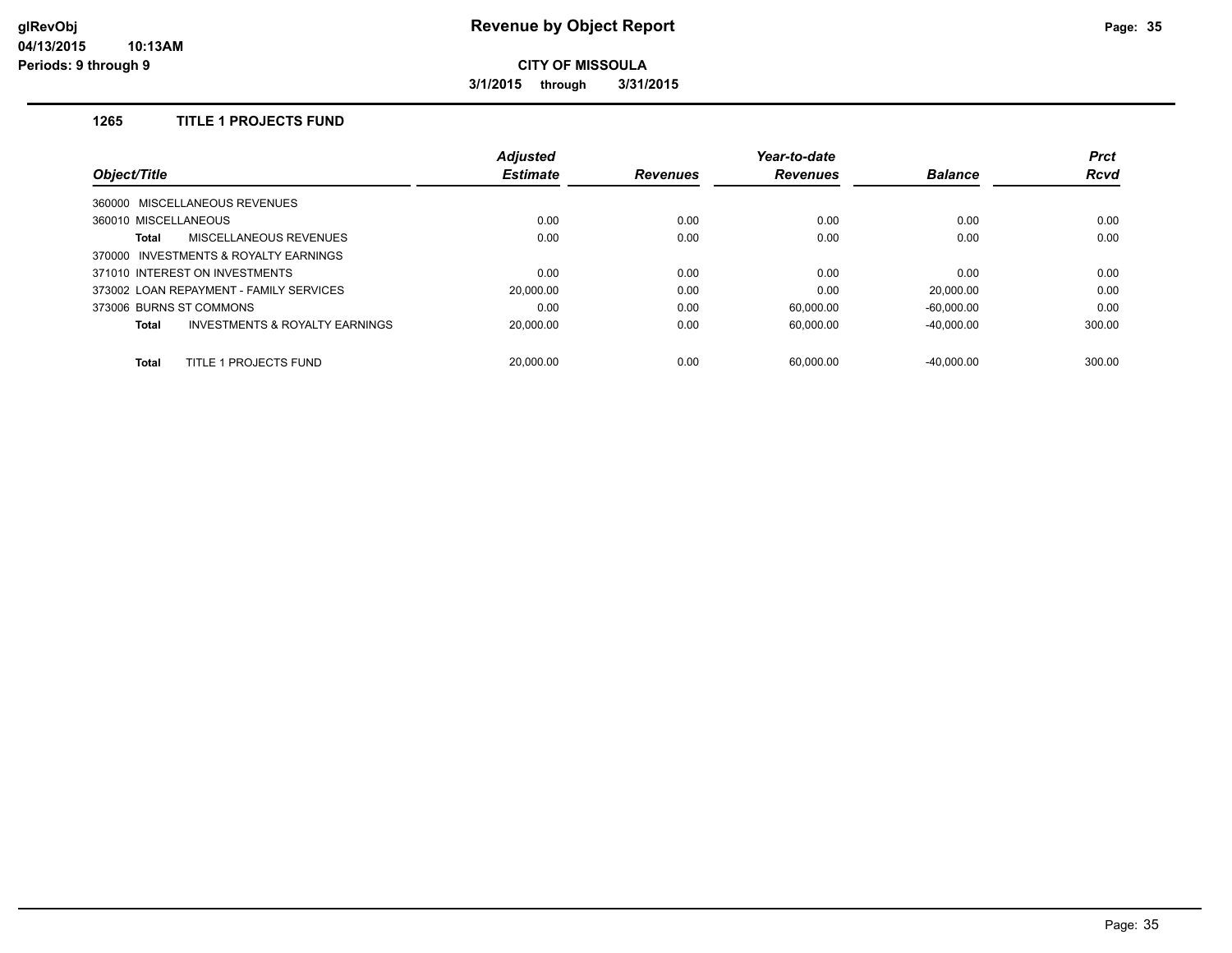*Prct Rcvd*

**CITY OF MISSOULA**

**3/1/2015 through 3/31/2015**

#### **1396 PROGRAM INCOME REVOLVING LOAN PROGRAM 1396 PROGRAM INCOME REVOLVING LOAN PROGRAM**

|                                                           | <b>Adjusted</b> |                 | Year-to-date    |                | <b>Prct</b> |
|-----------------------------------------------------------|-----------------|-----------------|-----------------|----------------|-------------|
| Object/Title                                              | <b>Estimate</b> | <b>Revenues</b> | <b>Revenues</b> | <b>Balance</b> | Rcvd        |
| INTERGOVERNMENTAL REVENUES<br>330000                      |                 |                 |                 |                |             |
| 331010 ENTITLEMENT - CDBG                                 | 0.00            | 0.00            | 0.00            | 0.00           | 0.00        |
| 331037 ELOCAL.COM LOAN REPAYMENT                          | 0.00            | 0.00            | 0.00            | 0.00           | 0.00        |
| <b>INTERGOVERNMENTAL REVENUES</b><br><b>Total</b>         | 0.00            | 0.00            | 0.00            | 0.00           | 0.00        |
| MISCELLANEOUS REVENUES<br>360000                          |                 |                 |                 |                |             |
| 360005 LOAN REPAYMENTS                                    | 0.00            | 0.00            | 0.00            | 0.00           | 0.00        |
| 360010 MISCELLANEOUS                                      | 0.00            | 0.00            | 0.00            | 0.00           | 0.00        |
| 360013 REPAYMENT OF SEWER GRANT                           | 7.000.00        | 9,866.00        | 11,926.00       | $-4,926.00$    | 170.37      |
| 360014 REPAYMENT OF LOAN/MHA                              | 0.00            | 0.00            | 0.00            | 0.00           | 0.00        |
| 361013 CLOSED GRANT REPAYMENTS                            | 0.00            | 0.00            | 0.00            | 0.00           | 0.00        |
| MISCELLANEOUS REVENUES<br><b>Total</b>                    | 7,000.00        | 9,866.00        | 11,926.00       | $-4,926.00$    | 170.37      |
| <b>INVESTMENTS &amp; ROYALTY EARNINGS</b><br>370000       |                 |                 |                 |                |             |
| 371010 INTEREST ON INVESTMENTS                            | 0.00            | 0.00            | 0.00            | 0.00           | 0.00        |
| 371020 GAIN/LOSS IN MARKET VALUE OF INVESTMENTS           | 0.00            | 0.00            | 0.00            | 0.00           | 0.00        |
| <b>INVESTMENTS &amp; ROYALTY EARNINGS</b><br><b>Total</b> | 0.00            | 0.00            | 0.00            | 0.00           | 0.00        |
| OTHER FINANCING SOURCES<br>380000                         |                 |                 |                 |                |             |
| 383026 TRANS FR CDBG                                      | 0.00            | 0.00            | 0.00            | 0.00           | 0.00        |
| OTHER FINANCING SOURCES<br><b>Total</b>                   | 0.00            | 0.00            | 0.00            | 0.00           | 0.00        |
| PROGRAM INCOME REVOLVING LOAN PRO<br><b>Total</b>         | 7,000.00        | 9,866.00        | 11,926.00       | $-4,926.00$    | 170.37      |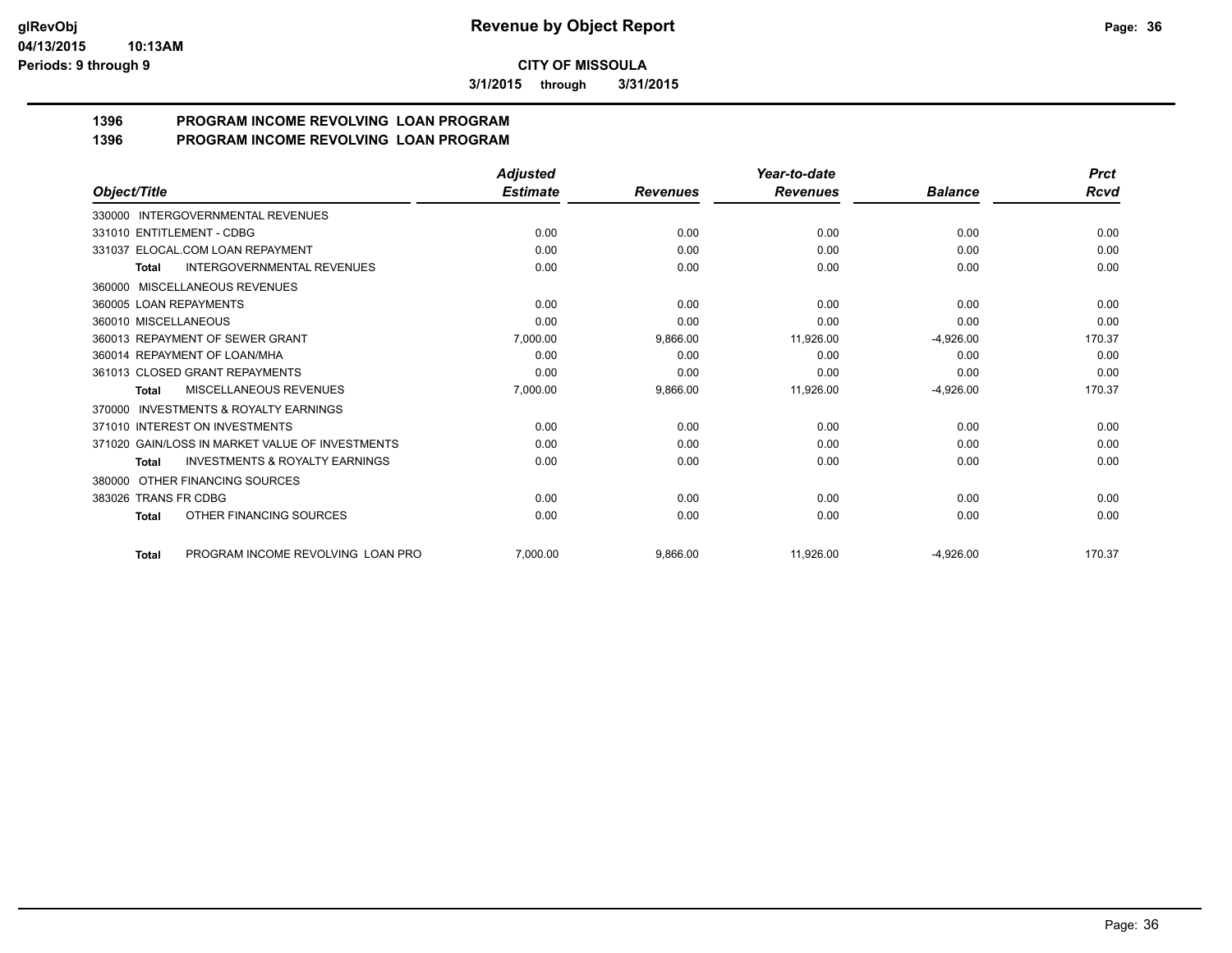**3/1/2015 through 3/31/2015**

## **1396 PROGRAM INCOME REVOLVING LOAN PROGRAM**

|                                                           | <b>Adjusted</b> |                 | Year-to-date    |                | <b>Prct</b> |
|-----------------------------------------------------------|-----------------|-----------------|-----------------|----------------|-------------|
| Object/Title                                              | <b>Estimate</b> | <b>Revenues</b> | <b>Revenues</b> | <b>Balance</b> | Rcvd        |
| <b>INTERGOVERNMENTAL REVENUES</b><br>330000               |                 |                 |                 |                |             |
| 331010 ENTITLEMENT - CDBG                                 | 0.00            | 0.00            | 0.00            | 0.00           | 0.00        |
| 331037 ELOCAL.COM LOAN REPAYMENT                          | 0.00            | 0.00            | 0.00            | 0.00           | 0.00        |
| <b>INTERGOVERNMENTAL REVENUES</b><br>Total                | 0.00            | 0.00            | 0.00            | 0.00           | 0.00        |
| MISCELLANEOUS REVENUES<br>360000                          |                 |                 |                 |                |             |
| 360005 LOAN REPAYMENTS                                    | 0.00            | 0.00            | 0.00            | 0.00           | 0.00        |
| 360010 MISCELLANEOUS                                      | 0.00            | 0.00            | 0.00            | 0.00           | 0.00        |
| 360013 REPAYMENT OF SEWER GRANT                           | 7,000.00        | 9,866.00        | 11,926.00       | $-4,926.00$    | 170.37      |
| 360014 REPAYMENT OF LOAN/MHA                              | 0.00            | 0.00            | 0.00            | 0.00           | 0.00        |
| 361013 CLOSED GRANT REPAYMENTS                            | 0.00            | 0.00            | 0.00            | 0.00           | 0.00        |
| MISCELLANEOUS REVENUES<br>Total                           | 7,000.00        | 9,866.00        | 11,926.00       | $-4,926.00$    | 170.37      |
| <b>INVESTMENTS &amp; ROYALTY EARNINGS</b><br>370000       |                 |                 |                 |                |             |
| 371010 INTEREST ON INVESTMENTS                            | 0.00            | 0.00            | 0.00            | 0.00           | 0.00        |
| 371020 GAIN/LOSS IN MARKET VALUE OF INVESTMENT            | 0.00            | 0.00            | 0.00            | 0.00           | 0.00        |
| <b>INVESTMENTS &amp; ROYALTY EARNINGS</b><br><b>Total</b> | 0.00            | 0.00            | 0.00            | 0.00           | 0.00        |
| OTHER FINANCING SOURCES<br>380000                         |                 |                 |                 |                |             |
| 383026 TRANS FR CDBG                                      | 0.00            | 0.00            | 0.00            | 0.00           | 0.00        |
| OTHER FINANCING SOURCES<br><b>Total</b>                   | 0.00            | 0.00            | 0.00            | 0.00           | 0.00        |
| PROGRAM INCOME REVOLVING LOAN PRC<br><b>Total</b>         | 7.000.00        | 9.866.00        | 11,926.00       | $-4,926.00$    | 170.37      |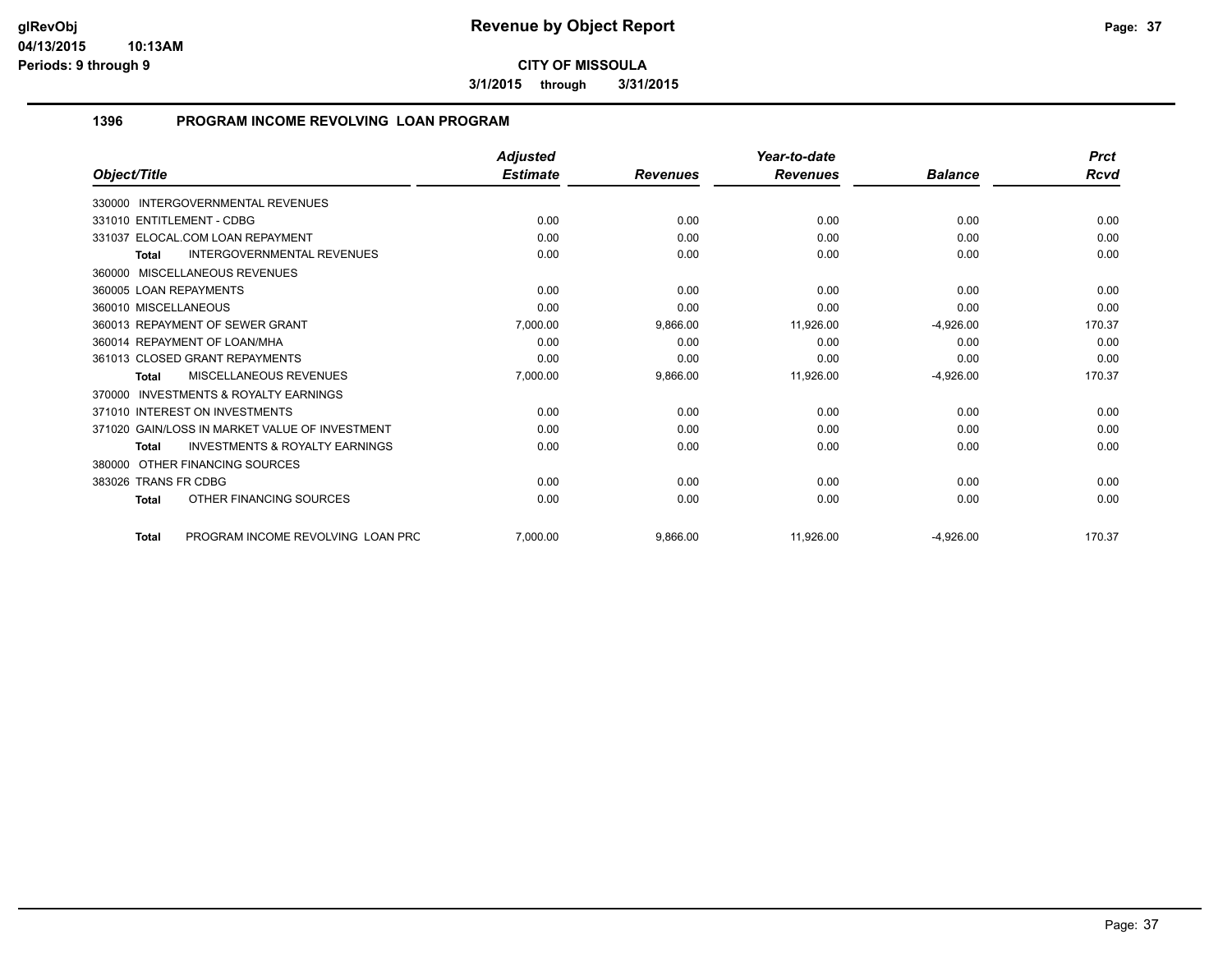**3/1/2015 through 3/31/2015**

#### **1397 STATE HOME PROGRAM INCOME**

**1397 STATE HOME PROGRAM INCOME**

|                                                           | <b>Adjusted</b> |                 | Year-to-date    |                | <b>Prct</b> |
|-----------------------------------------------------------|-----------------|-----------------|-----------------|----------------|-------------|
| Object/Title                                              | <b>Estimate</b> | <b>Revenues</b> | <b>Revenues</b> | <b>Balance</b> | <b>Rcvd</b> |
| 330000 INTERGOVERNMENTAL REVENUES                         |                 |                 |                 |                |             |
| 331003 STATE HOME PROGRAM INCOME                          | 186.489.00      | 0.00            | 0.00            | 186.489.00     | 0.00        |
| INTERGOVERNMENTAL REVENUES<br><b>Total</b>                | 186.489.00      | 0.00            | 0.00            | 186.489.00     | 0.00        |
| 370000 INVESTMENTS & ROYALTY EARNINGS                     |                 |                 |                 |                |             |
| 371010 INTEREST ON INVESTMENTS                            | 0.00            | 0.00            | 0.00            | 0.00           | 0.00        |
| <b>INVESTMENTS &amp; ROYALTY EARNINGS</b><br><b>Total</b> | 0.00            | 0.00            | 0.00            | 0.00           | 0.00        |
|                                                           |                 |                 |                 |                |             |
| STATE HOME PROGRAM INCOME<br><b>Total</b>                 | 186.489.00      | 0.00            | 0.00            | 186.489.00     | 0.00        |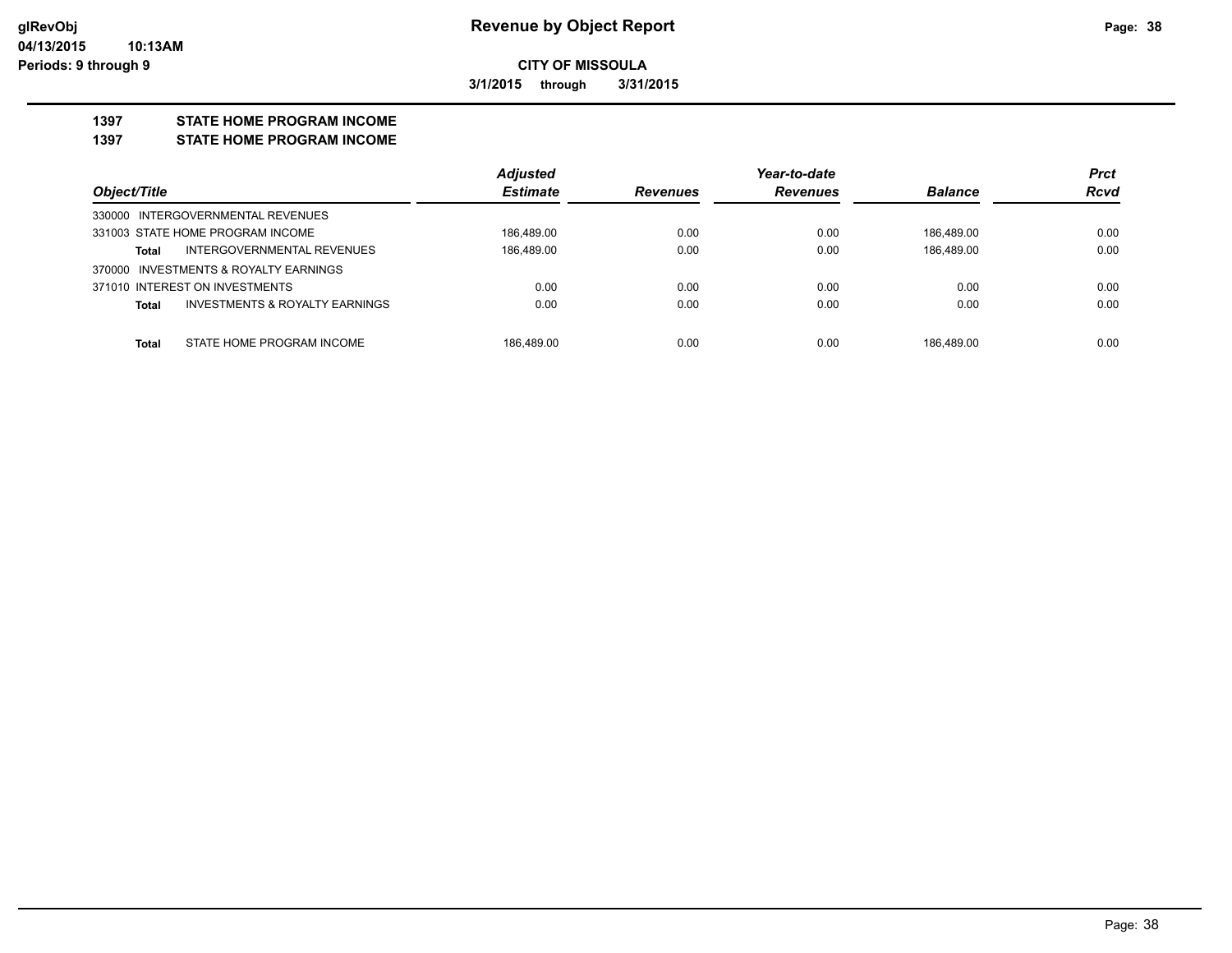**3/1/2015 through 3/31/2015**

## **1397 STATE HOME PROGRAM INCOME**

| Object/Title |                                           | <b>Adjusted</b><br><b>Estimate</b> | <b>Revenues</b> | Year-to-date<br><b>Revenues</b> | <b>Balance</b> | <b>Prct</b><br><b>Rcvd</b> |
|--------------|-------------------------------------------|------------------------------------|-----------------|---------------------------------|----------------|----------------------------|
| 330000       | INTERGOVERNMENTAL REVENUES                |                                    |                 |                                 |                |                            |
|              | 331003 STATE HOME PROGRAM INCOME          | 186.489.00                         | 0.00            | 0.00                            | 186.489.00     | 0.00                       |
| Total        | INTERGOVERNMENTAL REVENUES                | 186.489.00                         | 0.00            | 0.00                            | 186,489.00     | 0.00                       |
| 370000       | INVESTMENTS & ROYALTY EARNINGS            |                                    |                 |                                 |                |                            |
|              | 371010 INTEREST ON INVESTMENTS            | 0.00                               | 0.00            | 0.00                            | 0.00           | 0.00                       |
| <b>Total</b> | <b>INVESTMENTS &amp; ROYALTY EARNINGS</b> | 0.00                               | 0.00            | 0.00                            | 0.00           | 0.00                       |
|              |                                           |                                    |                 |                                 |                |                            |
| Total        | STATE HOME PROGRAM INCOME                 | 186.489.00                         | 0.00            | 0.00                            | 186.489.00     | 0.00                       |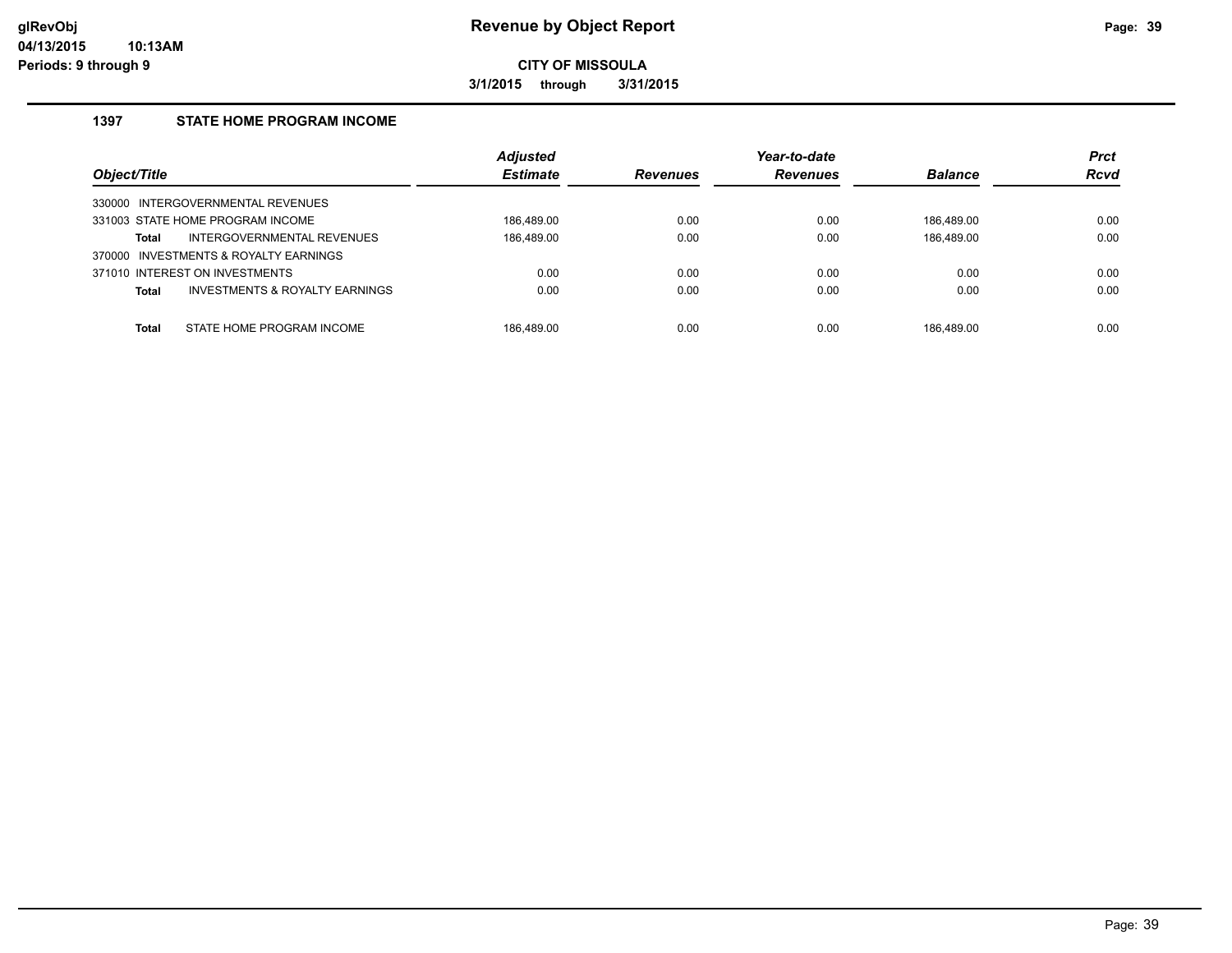**3/1/2015 through 3/31/2015**

**2250 PLANNING FUND**

**2250 PLANNING FUND**

|                                                           | <b>Adjusted</b> |                 | Year-to-date    |                | <b>Prct</b> |
|-----------------------------------------------------------|-----------------|-----------------|-----------------|----------------|-------------|
| Object/Title                                              | <b>Estimate</b> | <b>Revenues</b> | <b>Revenues</b> | <b>Balance</b> | Rcvd        |
| 330000 INTERGOVERNMENTAL REVENUES                         |                 |                 |                 |                |             |
| 331054 FHWA PL GRANT                                      | 0.00            | 0.00            | 0.00            | 0.00           | 0.00        |
| 331055 FTA GRANT                                          | 0.00            | 0.00            | 0.00            | 0.00           | 0.00        |
| 331056 MDT FEDERAL CMAQ                                   | 0.00            | 0.00            | 0.00            | 0.00           | 0.00        |
| 331057 TRANSIT-MUTD CMAQ                                  | 0.00            | 0.00            | 0.00            | 0.00           | 0.00        |
| 331170 HISTORICAL PRESERVATION GRANT                      | 5,500.00        | 2,025.00        | 2,025.00        | 3,475.00       | 36.82       |
| 336023 STATE CONTRIB. - PERS                              | 0.00            | 17.99           | 284.01          | $-284.01$      | 0.00        |
| 336030 COUNTY CONTRIBUTION                                | 0.00            | 0.00            | 0.00            | 0.00           | 0.00        |
| 338100 PLANNING MILLS PASSED THRU COUNTY                  | 329,157.00      | 0.00            | 0.00            | 329,157.00     | 0.00        |
| INTERGOVERNMENTAL REVENUES<br><b>Total</b>                | 334,657.00      | 2,042.99        | 2,309.01        | 332,347.99     | 0.69        |
| MISCELLANEOUS REVENUES<br>360000                          |                 |                 |                 |                |             |
| 365016 LOCAL MATCH MDT                                    | 0.00            | 0.00            | 0.00            | 0.00           | 0.00        |
| 365017 LOCAL MATCH TRANSIT                                | 0.00            | 0.00            | 0.00            | 0.00           | 0.00        |
| <b>MISCELLANEOUS REVENUES</b><br><b>Total</b>             | 0.00            | 0.00            | 0.00            | 0.00           | 0.00        |
| <b>INVESTMENTS &amp; ROYALTY EARNINGS</b><br>370000       |                 |                 |                 |                |             |
| 371010 INTEREST ON INVESTMENTS                            | 0.00            | 0.00            | 0.00            | 0.00           | 0.00        |
| <b>INVESTMENTS &amp; ROYALTY EARNINGS</b><br><b>Total</b> | 0.00            | 0.00            | 0.00            | 0.00           | 0.00        |
| OTHER FINANCING SOURCES<br>380000                         |                 |                 |                 |                |             |
| 383000 OPERATING TRANSFERS                                | 0.00            | 0.00            | 0.00            | 0.00           | 0.00        |
| 383029 TRANS FR GENERAL                                   | 80,128.00       | 0.00            | 0.00            | 80,128.00      | 0.00        |
| OTHER FINANCING SOURCES<br><b>Total</b>                   | 80,128.00       | 0.00            | 0.00            | 80,128.00      | 0.00        |
| <b>PLANNING FUND</b><br><b>Total</b>                      | 414.785.00      | 2.042.99        | 2.309.01        | 412.475.99     | 0.56        |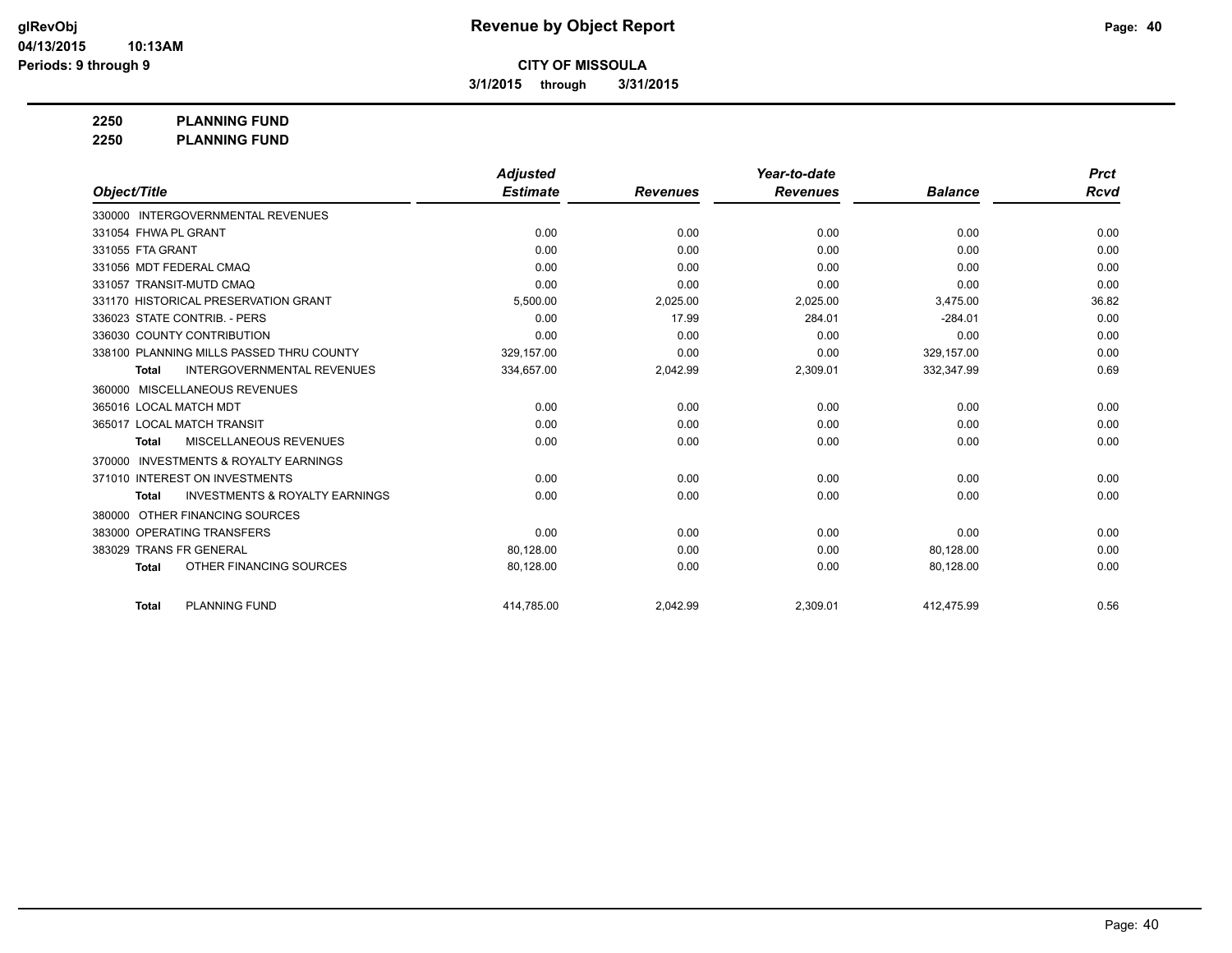**3/1/2015 through 3/31/2015**

#### **2250 PLANNING FUND**

|                                                           | <b>Adjusted</b> |                 | Year-to-date    |                | <b>Prct</b> |
|-----------------------------------------------------------|-----------------|-----------------|-----------------|----------------|-------------|
| Object/Title                                              | <b>Estimate</b> | <b>Revenues</b> | <b>Revenues</b> | <b>Balance</b> | Rcvd        |
| 330000 INTERGOVERNMENTAL REVENUES                         |                 |                 |                 |                |             |
| 331054 FHWA PL GRANT                                      | 0.00            | 0.00            | 0.00            | 0.00           | 0.00        |
| 331055 FTA GRANT                                          | 0.00            | 0.00            | 0.00            | 0.00           | 0.00        |
| 331056 MDT FEDERAL CMAQ                                   | 0.00            | 0.00            | 0.00            | 0.00           | 0.00        |
| 331057 TRANSIT-MUTD CMAQ                                  | 0.00            | 0.00            | 0.00            | 0.00           | 0.00        |
| 331170 HISTORICAL PRESERVATION GRANT                      | 5,500.00        | 2,025.00        | 2,025.00        | 3,475.00       | 36.82       |
| 336023 STATE CONTRIB. - PERS                              | 0.00            | 17.99           | 284.01          | $-284.01$      | 0.00        |
| 336030 COUNTY CONTRIBUTION                                | 0.00            | 0.00            | 0.00            | 0.00           | 0.00        |
| 338100 PLANNING MILLS PASSED THRU COUNTY                  | 329,157.00      | 0.00            | 0.00            | 329,157.00     | 0.00        |
| <b>INTERGOVERNMENTAL REVENUES</b><br><b>Total</b>         | 334,657.00      | 2,042.99        | 2,309.01        | 332,347.99     | 0.69        |
| 360000 MISCELLANEOUS REVENUES                             |                 |                 |                 |                |             |
| 365016 LOCAL MATCH MDT                                    | 0.00            | 0.00            | 0.00            | 0.00           | 0.00        |
| 365017 LOCAL MATCH TRANSIT                                | 0.00            | 0.00            | 0.00            | 0.00           | 0.00        |
| <b>MISCELLANEOUS REVENUES</b><br><b>Total</b>             | 0.00            | 0.00            | 0.00            | 0.00           | 0.00        |
| 370000 INVESTMENTS & ROYALTY EARNINGS                     |                 |                 |                 |                |             |
| 371010 INTEREST ON INVESTMENTS                            | 0.00            | 0.00            | 0.00            | 0.00           | 0.00        |
| <b>INVESTMENTS &amp; ROYALTY EARNINGS</b><br><b>Total</b> | 0.00            | 0.00            | 0.00            | 0.00           | 0.00        |
| 380000 OTHER FINANCING SOURCES                            |                 |                 |                 |                |             |
| 383000 OPERATING TRANSFERS                                | 0.00            | 0.00            | 0.00            | 0.00           | 0.00        |
| 383029 TRANS FR GENERAL                                   | 80,128.00       | 0.00            | 0.00            | 80,128.00      | 0.00        |
| OTHER FINANCING SOURCES<br><b>Total</b>                   | 80,128.00       | 0.00            | 0.00            | 80,128.00      | 0.00        |
| <b>PLANNING FUND</b><br><b>Total</b>                      | 414.785.00      | 2.042.99        | 2,309.01        | 412.475.99     | 0.56        |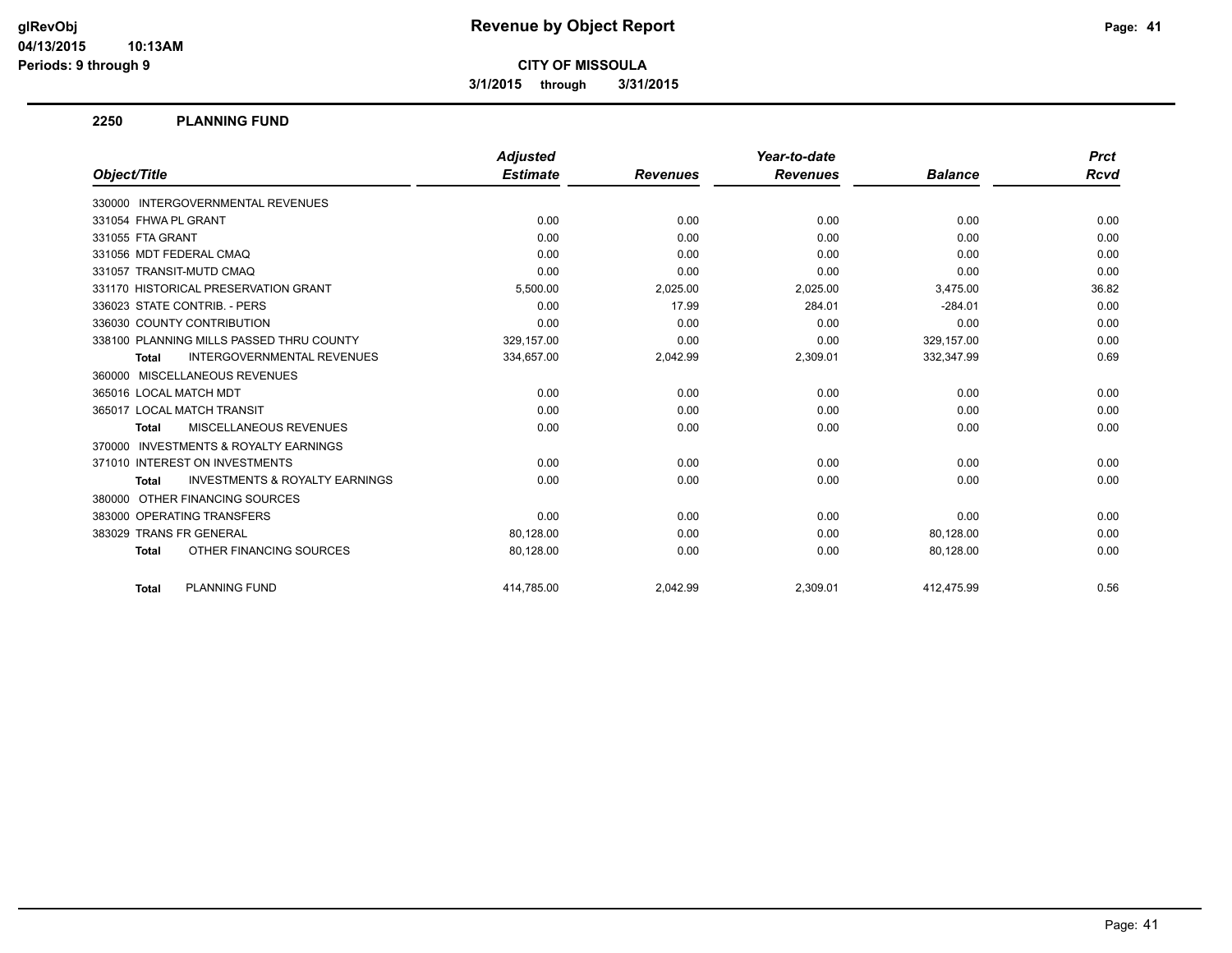**3/1/2015 through 3/31/2015**

#### **2310 PUBLIC SAFETY INFORMATION SYSTEMS 2310 PUBLIC SAFETY INFORMATION SYSTEMS**

|                                            | <b>Adjusted</b> |                 | Year-to-date    |                | <b>Prct</b> |
|--------------------------------------------|-----------------|-----------------|-----------------|----------------|-------------|
| Object/Title                               | <b>Estimate</b> | <b>Revenues</b> | <b>Revenues</b> | <b>Balance</b> | <b>Rcvd</b> |
| 330000 INTERGOVERNMENTAL REVENUES          |                 |                 |                 |                |             |
| 330000 INTERGOVERNMENTAL REVENUES          | 12.000.00       | 0.00            | 18.000.00       | $-6.000.00$    | 150.00      |
| INTERGOVERNMENTAL REVENUES<br>Total        | 12,000.00       | 0.00            | 18,000.00       | $-6,000.00$    | 150.00      |
| 360000 MISCELLANEOUS REVENUES              |                 |                 |                 |                |             |
| 363000 ASSESSMENTS PAID                    | 0.00            | 0.00            | 0.00            | 0.00           | 0.00        |
| MISCELLANEOUS REVENUES<br>Total            | 0.00            | 0.00            | 0.00            | 0.00           | 0.00        |
| 380000 OTHER FINANCING SOURCES             |                 |                 |                 |                |             |
| 383029 TRANS FR GENERAL                    | 12.000.00       | 0.00            | 0.00            | 12.000.00      | 0.00        |
| OTHER FINANCING SOURCES<br><b>Total</b>    | 12.000.00       | 0.00            | 0.00            | 12.000.00      | 0.00        |
| PUBLIC SAFETY INFORMATION SYSTEMS<br>Total | 24.000.00       | 0.00            | 18.000.00       | 6.000.00       | 75.00       |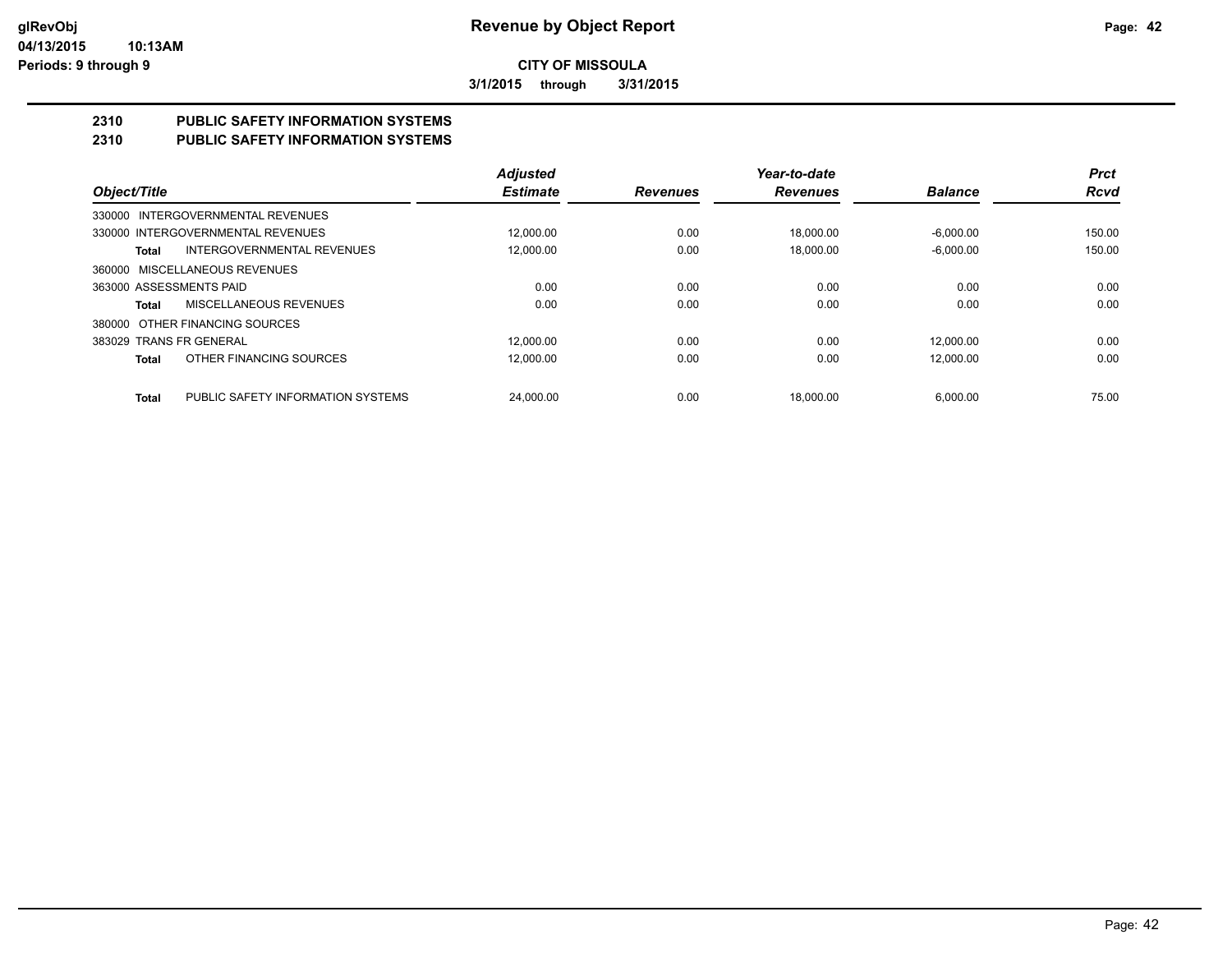**3/1/2015 through 3/31/2015**

## **2310 PUBLIC SAFETY INFORMATION SYSTEMS**

| Object/Title                                      | <b>Adjusted</b><br><b>Estimate</b> | <b>Revenues</b> | Year-to-date<br><b>Revenues</b> | <b>Balance</b> | <b>Prct</b><br><b>Rcvd</b> |
|---------------------------------------------------|------------------------------------|-----------------|---------------------------------|----------------|----------------------------|
| 330000 INTERGOVERNMENTAL REVENUES                 |                                    |                 |                                 |                |                            |
| 330000 INTERGOVERNMENTAL REVENUES                 | 12.000.00                          | 0.00            | 18.000.00                       | $-6.000.00$    | 150.00                     |
| INTERGOVERNMENTAL REVENUES<br><b>Total</b>        | 12.000.00                          | 0.00            | 18.000.00                       | $-6.000.00$    | 150.00                     |
| 360000 MISCELLANEOUS REVENUES                     |                                    |                 |                                 |                |                            |
| 363000 ASSESSMENTS PAID                           | 0.00                               | 0.00            | 0.00                            | 0.00           | 0.00                       |
| MISCELLANEOUS REVENUES<br><b>Total</b>            | 0.00                               | 0.00            | 0.00                            | 0.00           | 0.00                       |
| 380000 OTHER FINANCING SOURCES                    |                                    |                 |                                 |                |                            |
| 383029 TRANS FR GENERAL                           | 12.000.00                          | 0.00            | 0.00                            | 12.000.00      | 0.00                       |
| OTHER FINANCING SOURCES<br><b>Total</b>           | 12.000.00                          | 0.00            | 0.00                            | 12.000.00      | 0.00                       |
| PUBLIC SAFETY INFORMATION SYSTEMS<br><b>Total</b> | 24.000.00                          | 0.00            | 18.000.00                       | 6.000.00       | 75.00                      |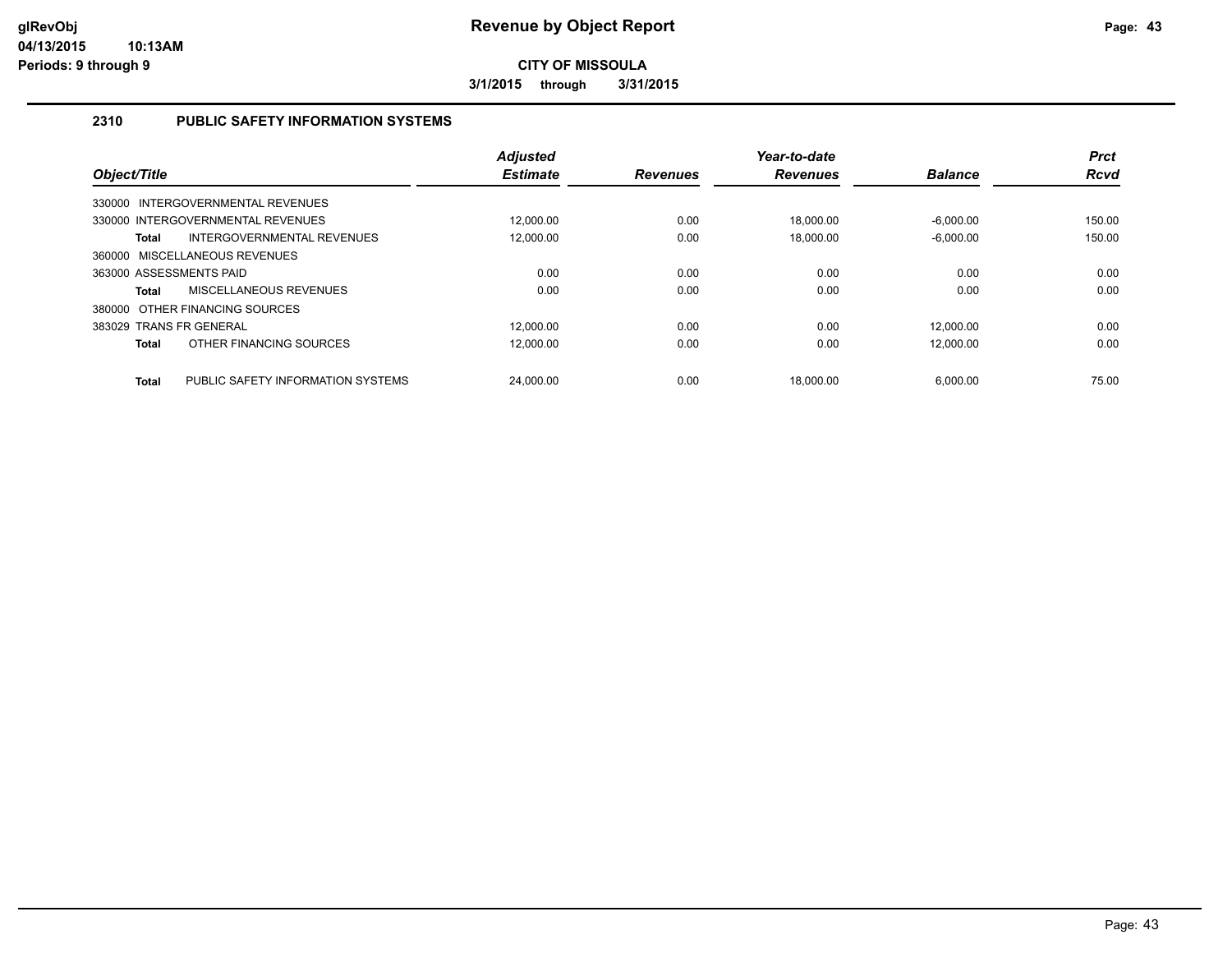**3/1/2015 through 3/31/2015**

**2321 IMPACT FEE FUND**

**2321 IMPACT FEE FUND**

|                                                           | <b>Adjusted</b> |                 | Year-to-date    |                | <b>Prct</b> |
|-----------------------------------------------------------|-----------------|-----------------|-----------------|----------------|-------------|
| Object/Title                                              | <b>Estimate</b> | <b>Revenues</b> | <b>Revenues</b> | <b>Balance</b> | Rcvd        |
| 340000 CHARGES FOR SERVICES                               |                 |                 |                 |                |             |
| 341032 IMPACT FEE CLEARING ACCOUNT                        | 900,000.00      | 168,035.27      | 916.646.86      | $-16,646.86$   | 101.85      |
| 341033 IMPACT FEES-PARKS SHARE                            | 0.00            | 0.00            | 0.00            | 0.00           | 0.00        |
| 341034 IMPACT FEES-FIRE SHARE                             | 0.00            | 0.00            | 0.00            | 0.00           | 0.00        |
| 341035 IMPACT FEES-POLICE SHARE                           | 0.00            | 0.00            | 0.00            | 0.00           | 0.00        |
| 341036 IMPACT FEES-COMMUNITY SERVICE SHARE                | 0.00            | 0.00            | 0.00            | 0.00           | 0.00        |
| 341037 IMPACT FEE-ROAD SHARE                              | 0.00            | 0.00            | 0.00            | 0.00           | 0.00        |
| <b>CHARGES FOR SERVICES</b><br>Total                      | 900,000.00      | 168,035.27      | 916,646.86      | $-16.646.86$   | 101.85      |
| 370000 INVESTMENTS & ROYALTY EARNINGS                     |                 |                 |                 |                |             |
| 371010 INTEREST ON INVESTMENTS                            | 0.00            | 0.00            | 0.00            | 0.00           | 0.00        |
| <b>INVESTMENTS &amp; ROYALTY EARNINGS</b><br><b>Total</b> | 0.00            | 0.00            | 0.00            | 0.00           | 0.00        |
| <b>IMPACT FEE FUND</b><br><b>Total</b>                    | 900.000.00      | 168.035.27      | 916.646.86      | $-16.646.86$   | 101.85      |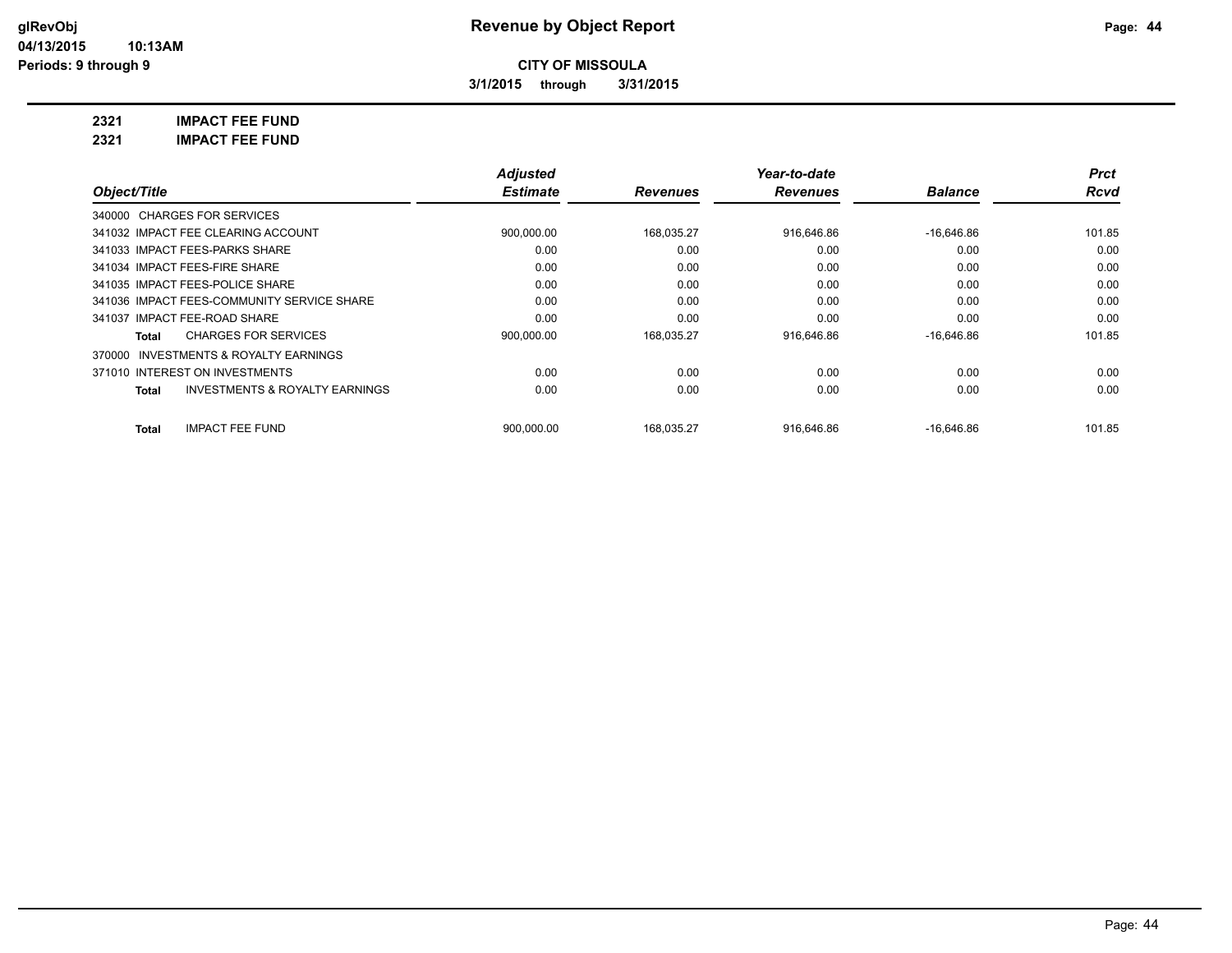**3/1/2015 through 3/31/2015**

#### **2321 IMPACT FEE FUND**

|                                                     | <b>Adjusted</b> |                 | Year-to-date    |                | <b>Prct</b> |
|-----------------------------------------------------|-----------------|-----------------|-----------------|----------------|-------------|
| Object/Title                                        | <b>Estimate</b> | <b>Revenues</b> | <b>Revenues</b> | <b>Balance</b> | <b>Rcvd</b> |
| 340000 CHARGES FOR SERVICES                         |                 |                 |                 |                |             |
| 341032 IMPACT FEE CLEARING ACCOUNT                  | 900,000.00      | 168,035.27      | 916,646.86      | $-16,646.86$   | 101.85      |
| 341033 IMPACT FEES-PARKS SHARE                      | 0.00            | 0.00            | 0.00            | 0.00           | 0.00        |
| 341034 IMPACT FEES-FIRE SHARE                       | 0.00            | 0.00            | 0.00            | 0.00           | 0.00        |
| 341035 IMPACT FEES-POLICE SHARE                     | 0.00            | 0.00            | 0.00            | 0.00           | 0.00        |
| 341036 IMPACT FEES-COMMUNITY SERVICE SHARE          | 0.00            | 0.00            | 0.00            | 0.00           | 0.00        |
| 341037 IMPACT FEE-ROAD SHARE                        | 0.00            | 0.00            | 0.00            | 0.00           | 0.00        |
| <b>CHARGES FOR SERVICES</b><br>Total                | 900,000.00      | 168,035.27      | 916,646.86      | $-16,646.86$   | 101.85      |
| <b>INVESTMENTS &amp; ROYALTY EARNINGS</b><br>370000 |                 |                 |                 |                |             |
| 371010 INTEREST ON INVESTMENTS                      | 0.00            | 0.00            | 0.00            | 0.00           | 0.00        |
| <b>INVESTMENTS &amp; ROYALTY EARNINGS</b><br>Total  | 0.00            | 0.00            | 0.00            | 0.00           | 0.00        |
| <b>IMPACT FEE FUND</b><br><b>Total</b>              | 900.000.00      | 168.035.27      | 916.646.86      | $-16.646.86$   | 101.85      |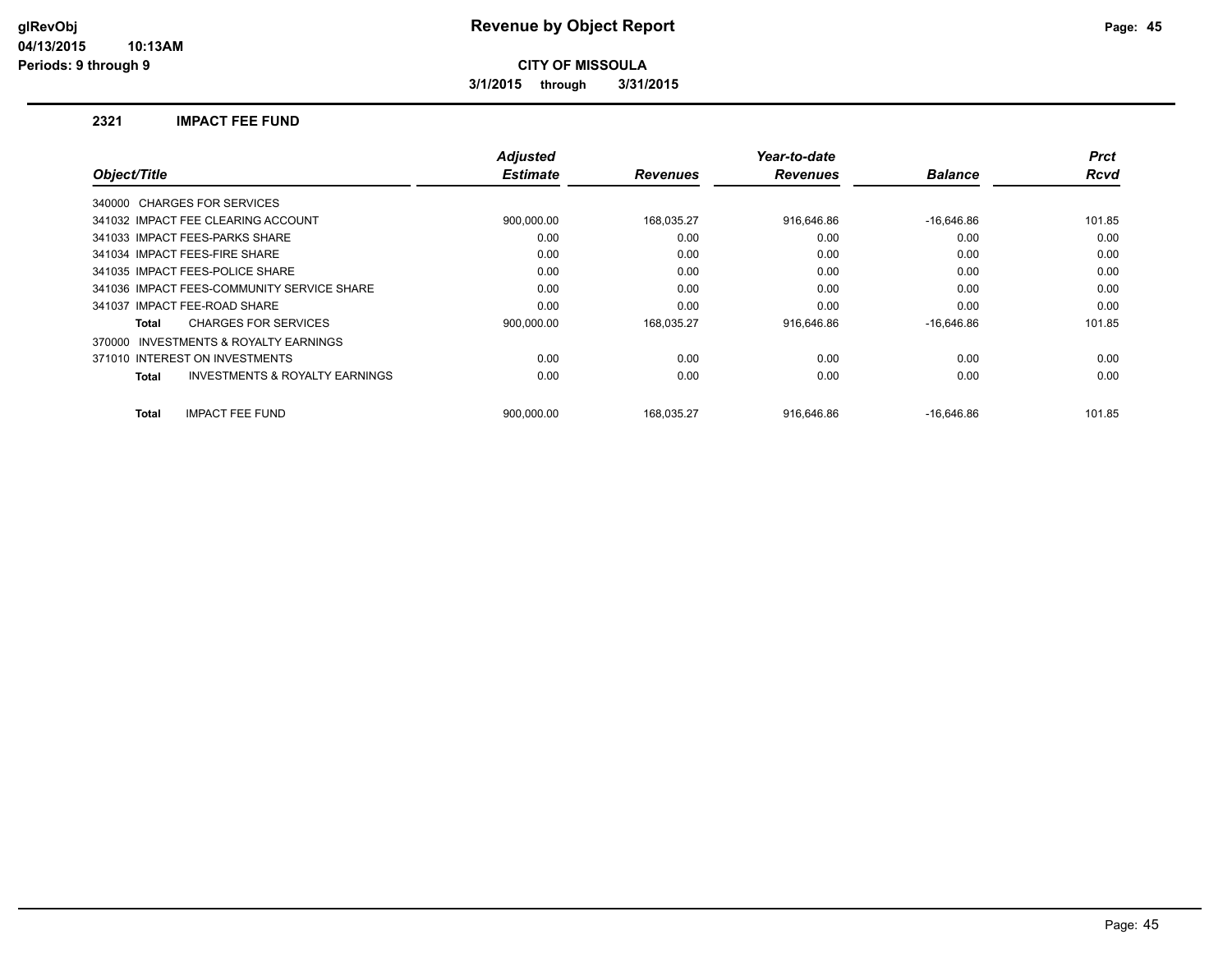**3/1/2015 through 3/31/2015**

# **2322 GEORGE ELMER/CATTLE DR INTERSECTION**

## **2322 GEORGE ELMER/CATTLE DR INTERSECTION**

|                                                            | <b>Adjusted</b> |                 | Year-to-date    |                | <b>Prct</b> |
|------------------------------------------------------------|-----------------|-----------------|-----------------|----------------|-------------|
| Object/Title                                               | <b>Estimate</b> | <b>Revenues</b> | <b>Revenues</b> | <b>Balance</b> | <b>Rcvd</b> |
| 310000 TAXES/ASSESSMENTS                                   |                 |                 |                 |                |             |
| 312001 PENALTIES & INTEREST                                | 0.00            | 0.00            | 0.00            | 0.00           | 0.00        |
| TAXES/ASSESSMENTS<br>Total                                 | 0.00            | 0.00            | 0.00            | 0.00           | 0.00        |
| MISCELLANEOUS REVENUES<br>360000                           |                 |                 |                 |                |             |
| 365000 DEVELOPER CONRIBUTIONS                              | 15.000.00       | 0.00            | 0.00            | 15.000.00      | 0.00        |
| MISCELLANEOUS REVENUES<br>Total                            | 15,000.00       | 0.00            | 0.00            | 15,000.00      | 0.00        |
| INVESTMENTS & ROYALTY EARNINGS<br>370000                   |                 |                 |                 |                |             |
| 371010 INTEREST ON INVESTMENTS                             | 0.00            | 0.00            | 0.00            | 0.00           | 0.00        |
| 371020 GAIN/LOSS IN MARKET VALUE OF INVESTMENTS            | 0.00            | 0.00            | 0.00            | 0.00           | 0.00        |
| <b>INVESTMENTS &amp; ROYALTY EARNINGS</b><br>Total         | 0.00            | 0.00            | 0.00            | 0.00           | 0.00        |
| <b>GEORGE ELMER/CATTLE DR INTERSECTION</b><br><b>Total</b> | 15.000.00       | 0.00            | 0.00            | 15.000.00      | 0.00        |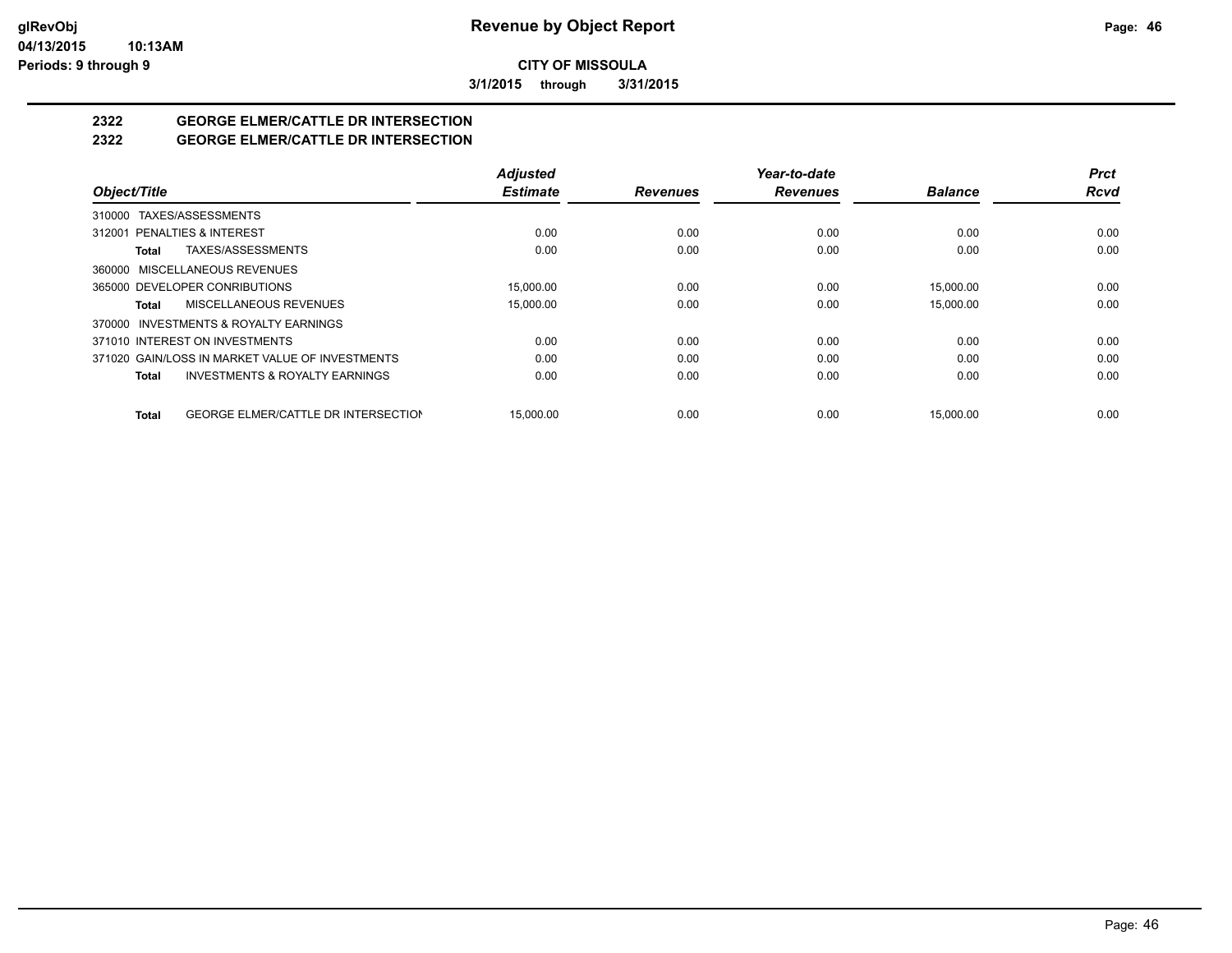**3/1/2015 through 3/31/2015**

## **2322 GEORGE ELMER/CATTLE DR INTERSECTION**

| Object/Title                                               | <b>Adjusted</b><br><b>Estimate</b> | <b>Revenues</b> | Year-to-date<br><b>Revenues</b> | <b>Balance</b> | <b>Prct</b><br><b>Rcvd</b> |
|------------------------------------------------------------|------------------------------------|-----------------|---------------------------------|----------------|----------------------------|
|                                                            |                                    |                 |                                 |                |                            |
| TAXES/ASSESSMENTS<br>310000                                |                                    |                 |                                 |                |                            |
| 312001 PENALTIES & INTEREST                                | 0.00                               | 0.00            | 0.00                            | 0.00           | 0.00                       |
| TAXES/ASSESSMENTS<br><b>Total</b>                          | 0.00                               | 0.00            | 0.00                            | 0.00           | 0.00                       |
| 360000 MISCELLANEOUS REVENUES                              |                                    |                 |                                 |                |                            |
| 365000 DEVELOPER CONRIBUTIONS                              | 15.000.00                          | 0.00            | 0.00                            | 15.000.00      | 0.00                       |
| MISCELLANEOUS REVENUES<br><b>Total</b>                     | 15.000.00                          | 0.00            | 0.00                            | 15,000.00      | 0.00                       |
| 370000 INVESTMENTS & ROYALTY EARNINGS                      |                                    |                 |                                 |                |                            |
| 371010 INTEREST ON INVESTMENTS                             | 0.00                               | 0.00            | 0.00                            | 0.00           | 0.00                       |
| 371020 GAIN/LOSS IN MARKET VALUE OF INVESTMENT             | 0.00                               | 0.00            | 0.00                            | 0.00           | 0.00                       |
| INVESTMENTS & ROYALTY EARNINGS<br><b>Total</b>             | 0.00                               | 0.00            | 0.00                            | 0.00           | 0.00                       |
|                                                            |                                    |                 |                                 |                |                            |
| <b>GEORGE ELMER/CATTLE DR INTERSECTIOL</b><br><b>Total</b> | 15.000.00                          | 0.00            | 0.00                            | 15.000.00      | 0.00                       |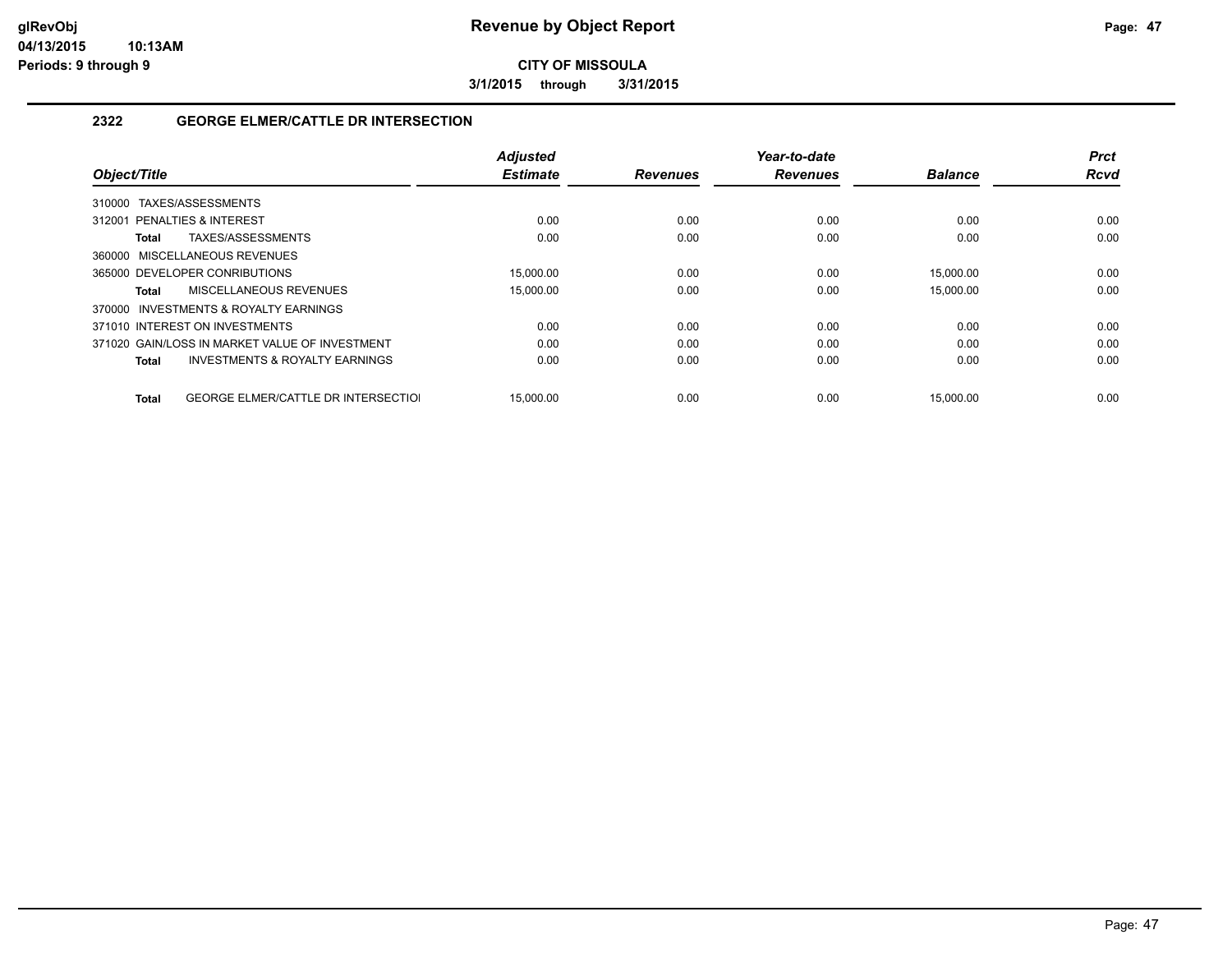**3/1/2015 through 3/31/2015**

**2365 PUBLIC ART FUND**

**2365 PUBLIC ART FUND**

|                                                           | <b>Adjusted</b> |                 | Year-to-date    |                | <b>Prct</b> |
|-----------------------------------------------------------|-----------------|-----------------|-----------------|----------------|-------------|
| Object/Title                                              | <b>Estimate</b> | <b>Revenues</b> | <b>Revenues</b> | <b>Balance</b> | Rcvd        |
| 330000 INTERGOVERNMENTAL REVENUES                         |                 |                 |                 |                |             |
| 337000 LOCAL GRANTS                                       | 0.00            | 0.00            | 0.00            | 0.00           | 0.00        |
| 337002 MRA GRANT                                          | 0.00            | 0.00            | 15.000.00       | $-15,000.00$   | 0.00        |
| <b>INTERGOVERNMENTAL REVENUES</b><br><b>Total</b>         | 0.00            | 0.00            | 15,000.00       | $-15,000.00$   | 0.00        |
| 360000 MISCELLANEOUS REVENUES                             |                 |                 |                 |                |             |
| 360010 MISCELLANEOUS                                      | 0.00            | 0.00            | 18,000.00       | $-18,000.00$   | 0.00        |
| 364040 INSURANCE AND DAMAGE RECOVERY                      | 0.00            | 0.00            | 0.00            | 0.00           | 0.00        |
| 365000 DONATIONS                                          | 0.00            | 0.00            | 7,500.00        | $-7,500.00$    | 0.00        |
| 368010 SALE OF T-SHIRTS                                   | 0.00            | 0.00            | 0.00            | 0.00           | 0.00        |
| <b>MISCELLANEOUS REVENUES</b><br><b>Total</b>             | 0.00            | 0.00            | 25,500.00       | $-25,500.00$   | 0.00        |
| <b>INVESTMENTS &amp; ROYALTY EARNINGS</b><br>370000       |                 |                 |                 |                |             |
| 371010 INTEREST ON INVESTMENTS                            | 0.00            | 0.00            | 0.00            | 0.00           | 0.00        |
| 371020 GAIN/LOSS IN MARKET VALUE OF INVESTMENTS           | 0.00            | 0.00            | 0.00            | 0.00           | 0.00        |
| <b>INVESTMENTS &amp; ROYALTY EARNINGS</b><br><b>Total</b> | 0.00            | 0.00            | 0.00            | 0.00           | 0.00        |
| OTHER FINANCING SOURCES<br>380000                         |                 |                 |                 |                |             |
| 383000 OPERATING TRANSFERS                                | 0.00            | 0.00            | 0.00            | 0.00           | 0.00        |
| 383029 TRANS FR GENERAL                                   | 0.00            | 0.00            | 0.00            | 0.00           | 0.00        |
| OTHER FINANCING SOURCES<br><b>Total</b>                   | 0.00            | 0.00            | 0.00            | 0.00           | 0.00        |
| PUBLIC ART FUND<br><b>Total</b>                           | 0.00            | 0.00            | 40,500.00       | $-40,500.00$   | 0.00        |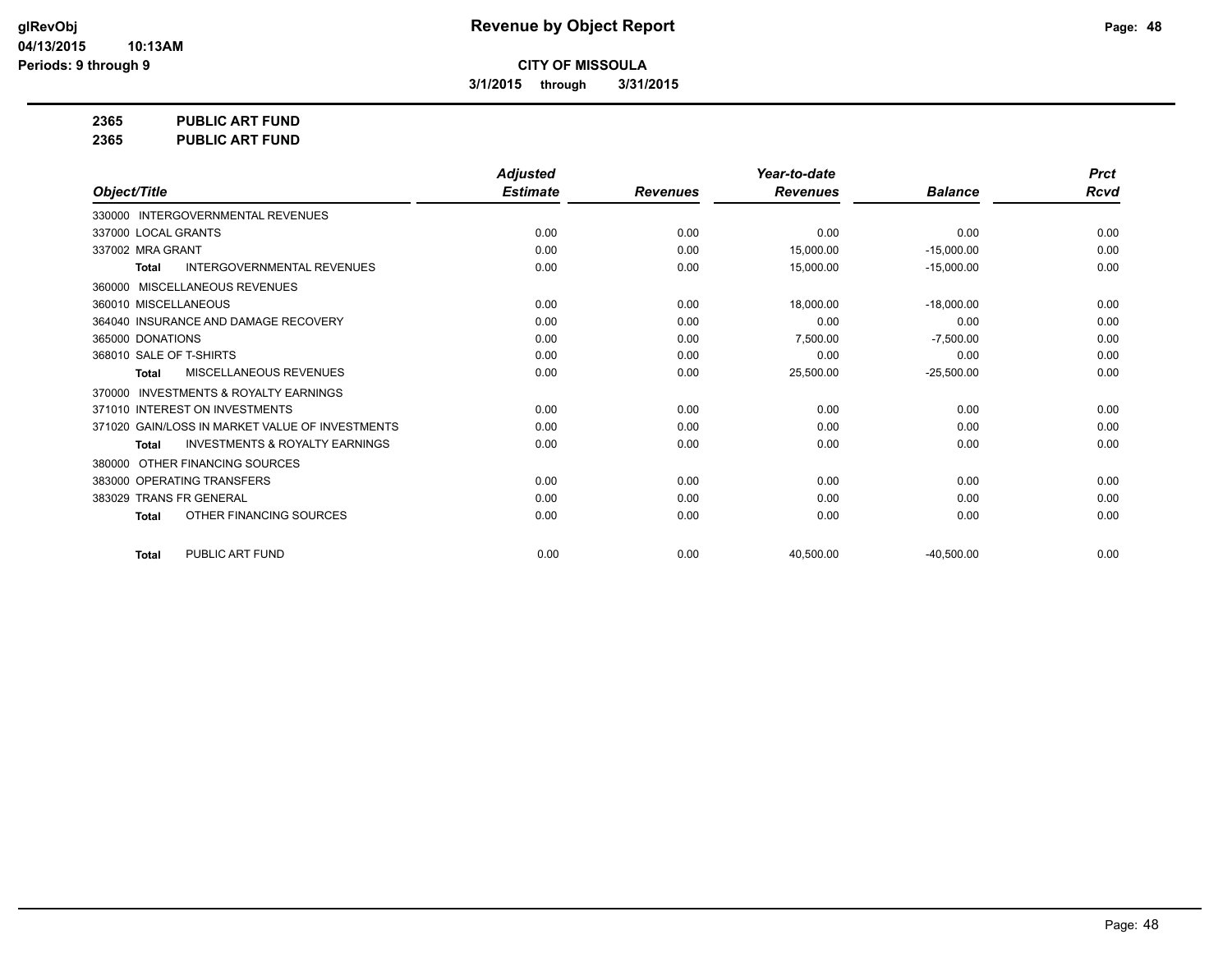**3/1/2015 through 3/31/2015**

#### **2365 PUBLIC ART FUND**

|                                                           | <b>Adjusted</b> |                 | Year-to-date    |                | <b>Prct</b> |
|-----------------------------------------------------------|-----------------|-----------------|-----------------|----------------|-------------|
| Object/Title                                              | <b>Estimate</b> | <b>Revenues</b> | <b>Revenues</b> | <b>Balance</b> | Rcvd        |
| 330000 INTERGOVERNMENTAL REVENUES                         |                 |                 |                 |                |             |
| 337000 LOCAL GRANTS                                       | 0.00            | 0.00            | 0.00            | 0.00           | 0.00        |
| 337002 MRA GRANT                                          | 0.00            | 0.00            | 15,000.00       | $-15,000.00$   | 0.00        |
| <b>INTERGOVERNMENTAL REVENUES</b><br><b>Total</b>         | 0.00            | 0.00            | 15,000.00       | $-15,000.00$   | 0.00        |
| MISCELLANEOUS REVENUES<br>360000                          |                 |                 |                 |                |             |
| 360010 MISCELLANEOUS                                      | 0.00            | 0.00            | 18,000.00       | $-18,000.00$   | 0.00        |
| 364040 INSURANCE AND DAMAGE RECOVERY                      | 0.00            | 0.00            | 0.00            | 0.00           | 0.00        |
| 365000 DONATIONS                                          | 0.00            | 0.00            | 7,500.00        | $-7,500.00$    | 0.00        |
| 368010 SALE OF T-SHIRTS                                   | 0.00            | 0.00            | 0.00            | 0.00           | 0.00        |
| <b>MISCELLANEOUS REVENUES</b><br><b>Total</b>             | 0.00            | 0.00            | 25,500.00       | $-25,500.00$   | 0.00        |
| <b>INVESTMENTS &amp; ROYALTY EARNINGS</b><br>370000       |                 |                 |                 |                |             |
| 371010 INTEREST ON INVESTMENTS                            | 0.00            | 0.00            | 0.00            | 0.00           | 0.00        |
| 371020 GAIN/LOSS IN MARKET VALUE OF INVESTMENT            | 0.00            | 0.00            | 0.00            | 0.00           | 0.00        |
| <b>INVESTMENTS &amp; ROYALTY EARNINGS</b><br><b>Total</b> | 0.00            | 0.00            | 0.00            | 0.00           | 0.00        |
| OTHER FINANCING SOURCES<br>380000                         |                 |                 |                 |                |             |
| 383000 OPERATING TRANSFERS                                | 0.00            | 0.00            | 0.00            | 0.00           | 0.00        |
| 383029 TRANS FR GENERAL                                   | 0.00            | 0.00            | 0.00            | 0.00           | 0.00        |
| OTHER FINANCING SOURCES<br><b>Total</b>                   | 0.00            | 0.00            | 0.00            | 0.00           | 0.00        |
| PUBLIC ART FUND<br><b>Total</b>                           | 0.00            | 0.00            | 40,500.00       | $-40,500.00$   | 0.00        |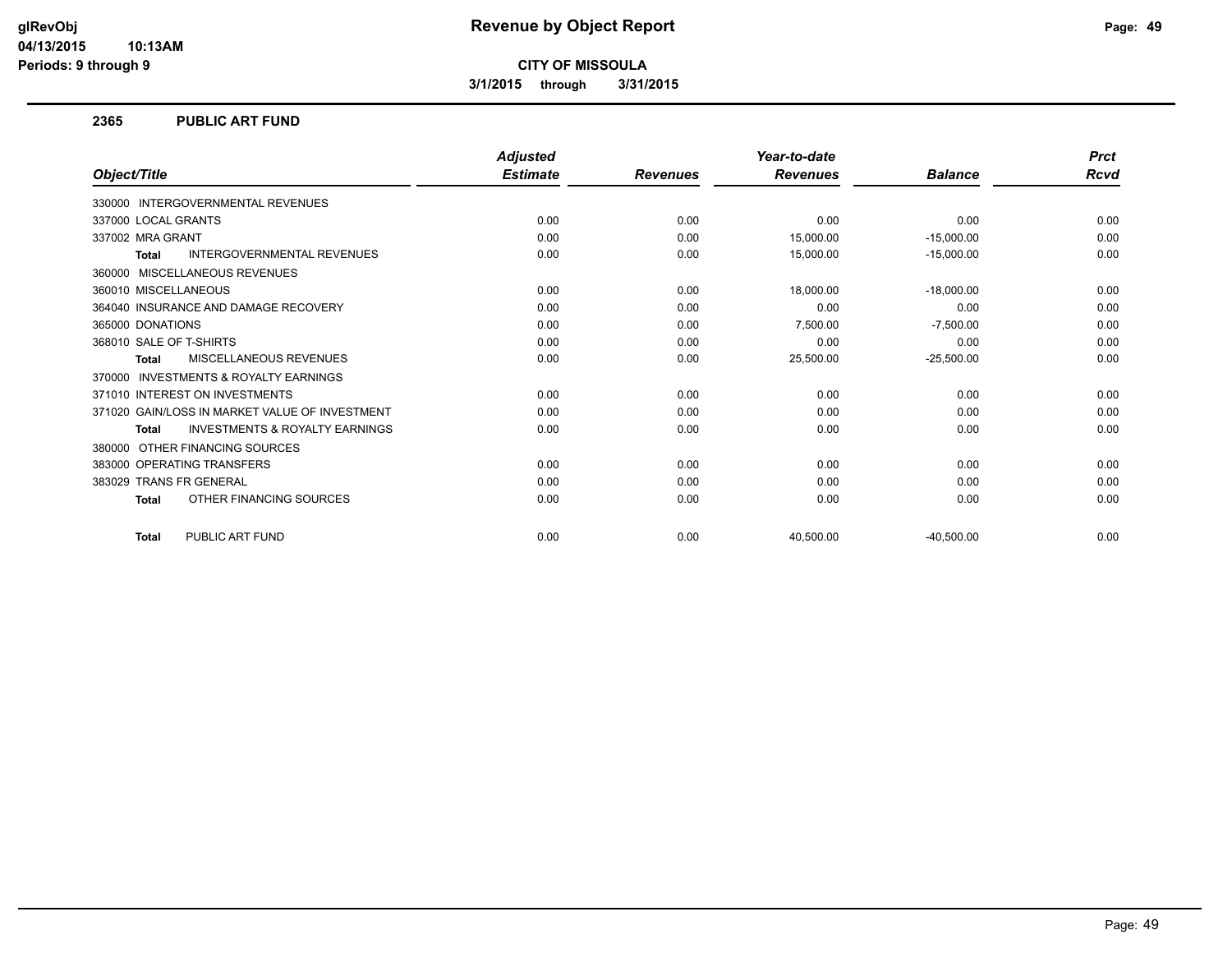**3/1/2015 through 3/31/2015**

## **2371 EMPLOYEE HEALTH INSURANCE LEVY FUND**

**2371 EMPLOYEE HEALTH INSURANCE LEVY FUND**

|                                                           | <b>Adjusted</b> |                 | Year-to-date    |                | <b>Prct</b> |
|-----------------------------------------------------------|-----------------|-----------------|-----------------|----------------|-------------|
| Object/Title                                              | <b>Estimate</b> | <b>Revenues</b> | <b>Revenues</b> | <b>Balance</b> | Rcvd        |
| 310000 TAXES/ASSESSMENTS                                  |                 |                 |                 |                |             |
| 311000 GENERAL PROPERTY TAXES                             | 1.324.945.00    | 4,051.57        | 526.603.69      | 798,341.31     | 39.75       |
| 311030 MOTOR VEHICLE TAXES                                | 0.00            | 0.00            | 0.00            | 0.00           | 0.00        |
| 312001 PENALTIES & INTEREST                               | 0.00            | 171.77          | 638.37          | $-638.37$      | 0.00        |
| <b>TAXES/ASSESSMENTS</b><br>Total                         | 1,324,945.00    | 4,223.34        | 527,242.06      | 797,702.94     | 39.79       |
| <b>INTERGOVERNMENTAL REVENUES</b><br>330000               |                 |                 |                 |                |             |
| 334055 BANK CORP. LIC. TAX (CURRENT)                      | 0.00            | 0.00            | 0.00            | 0.00           | 0.00        |
| 335210 PERSONAL PROPERTY TAX REIMBURSEMENT                | 0.00            | 0.00            | 0.00            | 0.00           | 0.00        |
| 335230 HB 124 REVENUE                                     | 0.00            | 0.00            | 0.00            | 0.00           | 0.00        |
| 335250 STATE REIMB - SB #184                              | 0.00            | 0.00            | 0.00            | 0.00           | 0.00        |
| INTERGOVERNMENTAL REVENUES<br><b>Total</b>                | 0.00            | 0.00            | 0.00            | 0.00           | 0.00        |
| MISCELLANEOUS REVENUES<br>360000                          |                 |                 |                 |                |             |
| 360010 MISCELLANEOUS                                      | 0.00            | 0.00            | 0.00            | 0.00           | 0.00        |
| MISCELLANEOUS REVENUES<br><b>Total</b>                    | 0.00            | 0.00            | 0.00            | 0.00           | 0.00        |
| INVESTMENTS & ROYALTY EARNINGS<br>370000                  |                 |                 |                 |                |             |
| 371010 INTEREST ON INVESTMENTS                            | 0.00            | 0.00            | 0.00            | 0.00           | 0.00        |
| 371020 GAIN/LOSS IN MARKET VALUE OF INVESTMENTS           | 0.00            | 0.00            | 0.00            | 0.00           | 0.00        |
| <b>INVESTMENTS &amp; ROYALTY EARNINGS</b><br><b>Total</b> | 0.00            | 0.00            | 0.00            | 0.00           | 0.00        |
| EMPLOYEE HEALTH INSURANCE LEVY FUNI<br><b>Total</b>       | 1,324,945.00    | 4,223.34        | 527.242.06      | 797,702.94     | 39.79       |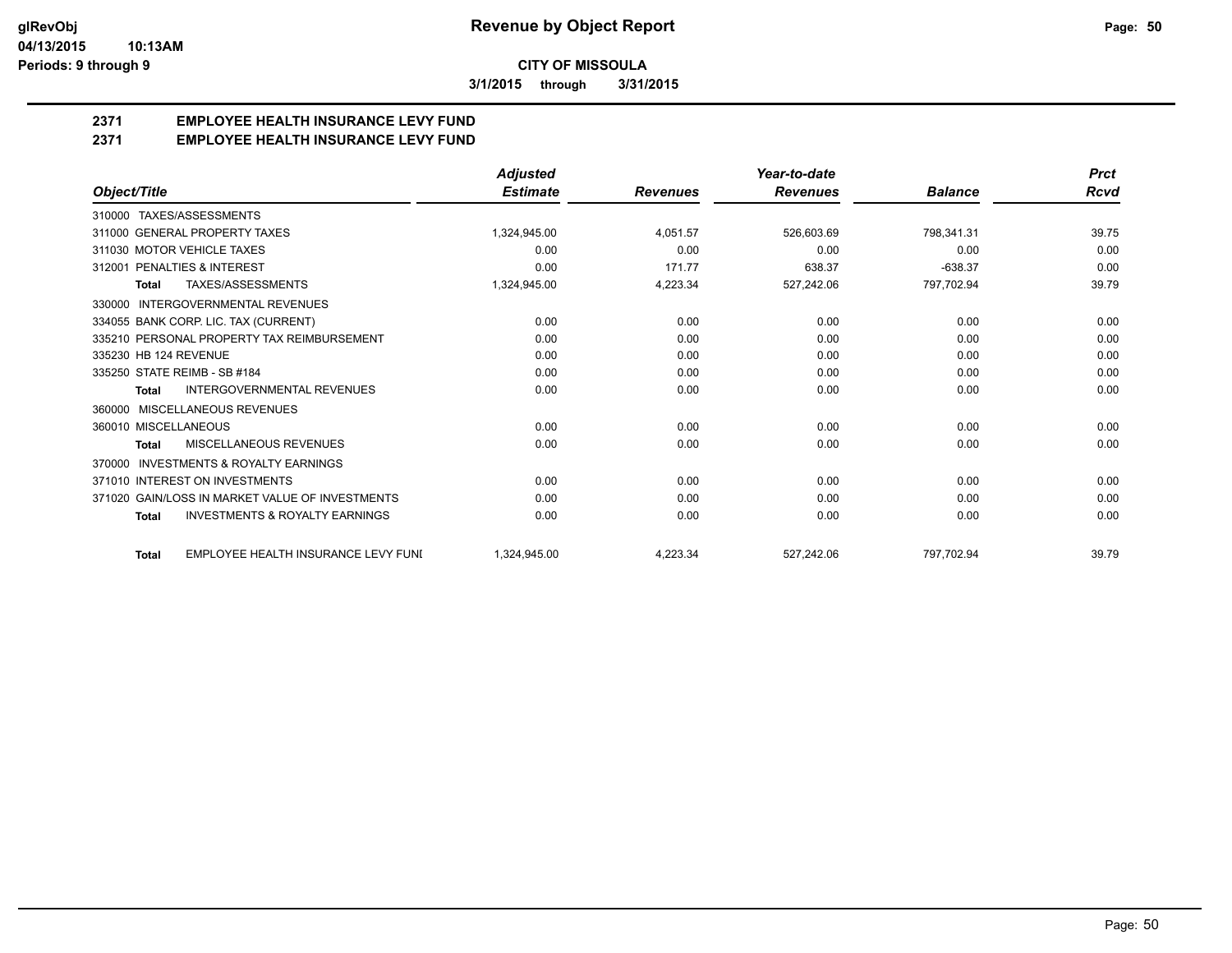**3/1/2015 through 3/31/2015**

## **2371 EMPLOYEE HEALTH INSURANCE LEVY FUND**

|                                                           | <b>Adjusted</b> |                 | Year-to-date    |                | <b>Prct</b> |
|-----------------------------------------------------------|-----------------|-----------------|-----------------|----------------|-------------|
| Object/Title                                              | <b>Estimate</b> | <b>Revenues</b> | <b>Revenues</b> | <b>Balance</b> | Rcvd        |
| TAXES/ASSESSMENTS<br>310000                               |                 |                 |                 |                |             |
| 311000 GENERAL PROPERTY TAXES                             | 1.324.945.00    | 4.051.57        | 526,603.69      | 798,341.31     | 39.75       |
| 311030 MOTOR VEHICLE TAXES                                | 0.00            | 0.00            | 0.00            | 0.00           | 0.00        |
| 312001 PENALTIES & INTEREST                               | 0.00            | 171.77          | 638.37          | $-638.37$      | 0.00        |
| TAXES/ASSESSMENTS<br><b>Total</b>                         | 1,324,945.00    | 4,223.34        | 527,242.06      | 797,702.94     | 39.79       |
| INTERGOVERNMENTAL REVENUES<br>330000                      |                 |                 |                 |                |             |
| 334055 BANK CORP. LIC. TAX (CURRENT)                      | 0.00            | 0.00            | 0.00            | 0.00           | 0.00        |
| 335210 PERSONAL PROPERTY TAX REIMBURSEMENT                | 0.00            | 0.00            | 0.00            | 0.00           | 0.00        |
| 335230 HB 124 REVENUE                                     | 0.00            | 0.00            | 0.00            | 0.00           | 0.00        |
| 335250 STATE REIMB - SB #184                              | 0.00            | 0.00            | 0.00            | 0.00           | 0.00        |
| <b>INTERGOVERNMENTAL REVENUES</b><br><b>Total</b>         | 0.00            | 0.00            | 0.00            | 0.00           | 0.00        |
| MISCELLANEOUS REVENUES<br>360000                          |                 |                 |                 |                |             |
| 360010 MISCELLANEOUS                                      | 0.00            | 0.00            | 0.00            | 0.00           | 0.00        |
| MISCELLANEOUS REVENUES<br><b>Total</b>                    | 0.00            | 0.00            | 0.00            | 0.00           | 0.00        |
| INVESTMENTS & ROYALTY EARNINGS<br>370000                  |                 |                 |                 |                |             |
| 371010 INTEREST ON INVESTMENTS                            | 0.00            | 0.00            | 0.00            | 0.00           | 0.00        |
| 371020 GAIN/LOSS IN MARKET VALUE OF INVESTMENT            | 0.00            | 0.00            | 0.00            | 0.00           | 0.00        |
| <b>INVESTMENTS &amp; ROYALTY EARNINGS</b><br><b>Total</b> | 0.00            | 0.00            | 0.00            | 0.00           | 0.00        |
| EMPLOYEE HEALTH INSURANCE LEVY FUN<br><b>Total</b>        | 1.324.945.00    | 4.223.34        | 527.242.06      | 797,702.94     | 39.79       |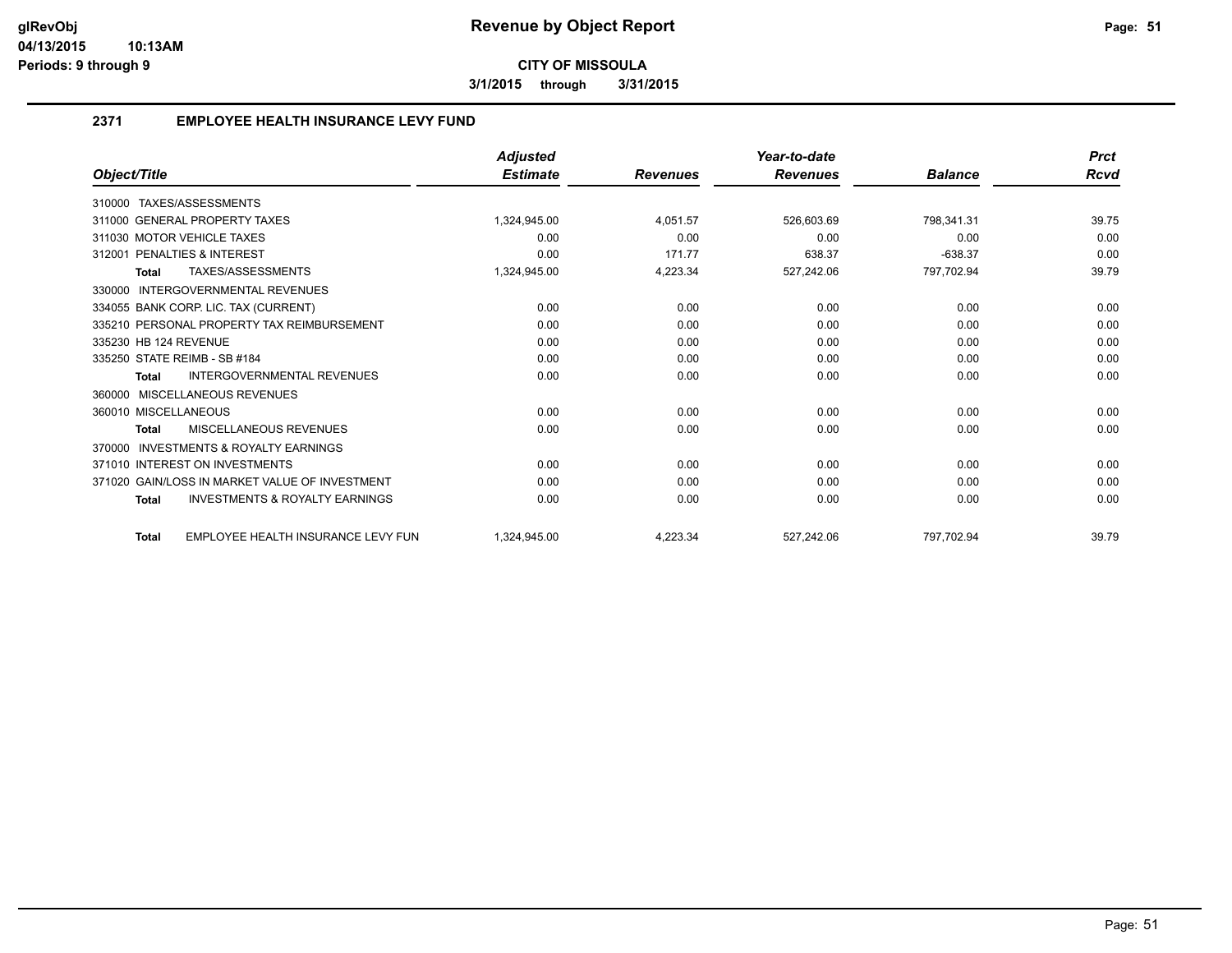**3/1/2015 through 3/31/2015**

**2372 PERMISSIVE MEDICAL LEVY**

**2372 PERMISSIVE MEDICAL LEVY**

|                                                     | <b>Adjusted</b> |                 | Year-to-date    |                | <b>Prct</b> |
|-----------------------------------------------------|-----------------|-----------------|-----------------|----------------|-------------|
| Object/Title                                        | <b>Estimate</b> | <b>Revenues</b> | <b>Revenues</b> | <b>Balance</b> | <b>Rcvd</b> |
| TAXES/ASSESSMENTS<br>310000                         |                 |                 |                 |                |             |
| 311000 GENERAL PROPERTY TAXES                       | 2,971,522.00    | 12,744.65       | 1,743,529.17    | 1,227,992.83   | 58.67       |
| 311030 MOTOR VEHICLE TAXES                          | 0.00            | 0.00            | 0.00            | 0.00           | 0.00        |
| PENALTIES & INTEREST<br>312001                      | 0.00            | 420.13          | 1,795.57        | $-1,795.57$    | 0.00        |
| TAXES/ASSESSMENTS<br>Total                          | 2,971,522.00    | 13,164.78       | 1,745,324.74    | 1,226,197.26   | 58.74       |
| INTERGOVERNMENTAL REVENUES<br>330000                |                 |                 |                 |                |             |
| 334055 BANK CORP. LIC. TAX (CURRENT)                | 0.00            | 0.00            | 0.00            | 0.00           | 0.00        |
| 335210 PERSONAL PROPERTY TAX REIMBURSEMENT          | 0.00            | 0.00            | 0.00            | 0.00           | 0.00        |
| 335230 HB 124 REVENUE                               | 0.00            | 0.00            | 0.00            | 0.00           | 0.00        |
| 335250 STATE REIMB - SB #184                        | 0.00            | 0.00            | 0.00            | 0.00           | 0.00        |
| <b>INTERGOVERNMENTAL REVENUES</b><br>Total          | 0.00            | 0.00            | 0.00            | 0.00           | 0.00        |
| <b>INVESTMENTS &amp; ROYALTY EARNINGS</b><br>370000 |                 |                 |                 |                |             |
| 371010 INTEREST ON INVESTMENTS                      | 0.00            | 0.00            | 0.00            | 0.00           | 0.00        |
| 371020 GAIN/LOSS IN MARKET VALUE OF INVESTMENTS     | 0.00            | 0.00            | 0.00            | 0.00           | 0.00        |
| <b>INVESTMENTS &amp; ROYALTY EARNINGS</b><br>Total  | 0.00            | 0.00            | 0.00            | 0.00           | 0.00        |
| PERMISSIVE MEDICAL LEVY<br>Total                    | 2,971,522.00    | 13,164.78       | 1,745,324.74    | 1,226,197.26   | 58.74       |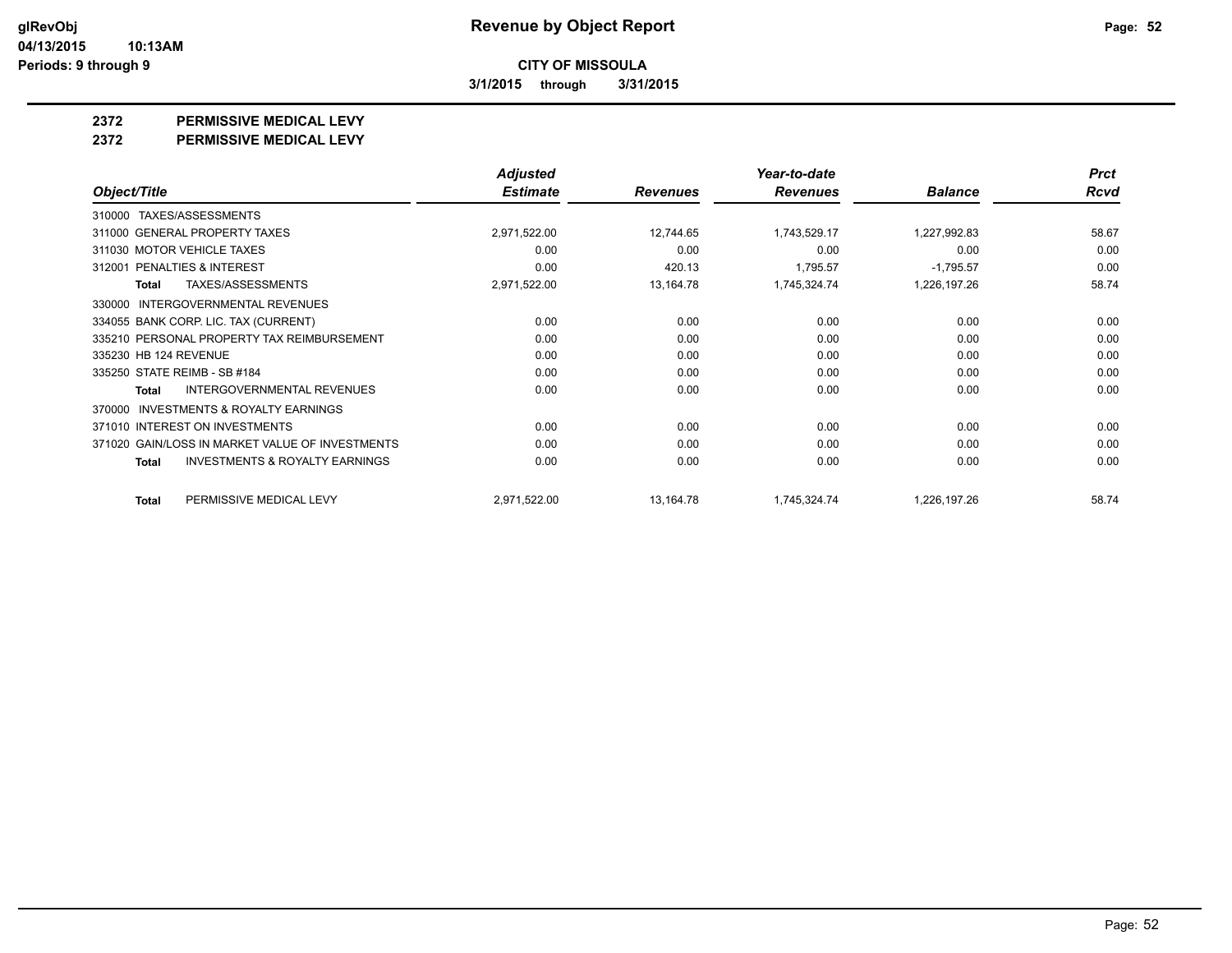**3/1/2015 through 3/31/2015**

## **2372 PERMISSIVE MEDICAL LEVY**

|                                                           | <b>Adjusted</b> |                 | Year-to-date    |                | <b>Prct</b> |
|-----------------------------------------------------------|-----------------|-----------------|-----------------|----------------|-------------|
| Object/Title                                              | <b>Estimate</b> | <b>Revenues</b> | <b>Revenues</b> | <b>Balance</b> | <b>Rcvd</b> |
| 310000 TAXES/ASSESSMENTS                                  |                 |                 |                 |                |             |
| 311000 GENERAL PROPERTY TAXES                             | 2,971,522.00    | 12,744.65       | 1,743,529.17    | 1,227,992.83   | 58.67       |
| 311030 MOTOR VEHICLE TAXES                                | 0.00            | 0.00            | 0.00            | 0.00           | 0.00        |
| 312001 PENALTIES & INTEREST                               | 0.00            | 420.13          | 1,795.57        | $-1,795.57$    | 0.00        |
| TAXES/ASSESSMENTS<br>Total                                | 2,971,522.00    | 13,164.78       | 1,745,324.74    | 1,226,197.26   | 58.74       |
| 330000 INTERGOVERNMENTAL REVENUES                         |                 |                 |                 |                |             |
| 334055 BANK CORP. LIC. TAX (CURRENT)                      | 0.00            | 0.00            | 0.00            | 0.00           | 0.00        |
| 335210 PERSONAL PROPERTY TAX REIMBURSEMENT                | 0.00            | 0.00            | 0.00            | 0.00           | 0.00        |
| 335230 HB 124 REVENUE                                     | 0.00            | 0.00            | 0.00            | 0.00           | 0.00        |
| 335250 STATE REIMB - SB #184                              | 0.00            | 0.00            | 0.00            | 0.00           | 0.00        |
| <b>INTERGOVERNMENTAL REVENUES</b><br>Total                | 0.00            | 0.00            | 0.00            | 0.00           | 0.00        |
| <b>INVESTMENTS &amp; ROYALTY EARNINGS</b><br>370000       |                 |                 |                 |                |             |
| 371010 INTEREST ON INVESTMENTS                            | 0.00            | 0.00            | 0.00            | 0.00           | 0.00        |
| 371020 GAIN/LOSS IN MARKET VALUE OF INVESTMENT            | 0.00            | 0.00            | 0.00            | 0.00           | 0.00        |
| <b>INVESTMENTS &amp; ROYALTY EARNINGS</b><br><b>Total</b> | 0.00            | 0.00            | 0.00            | 0.00           | 0.00        |
| PERMISSIVE MEDICAL LEVY<br><b>Total</b>                   | 2,971,522.00    | 13,164.78       | 1,745,324.74    | 1,226,197.26   | 58.74       |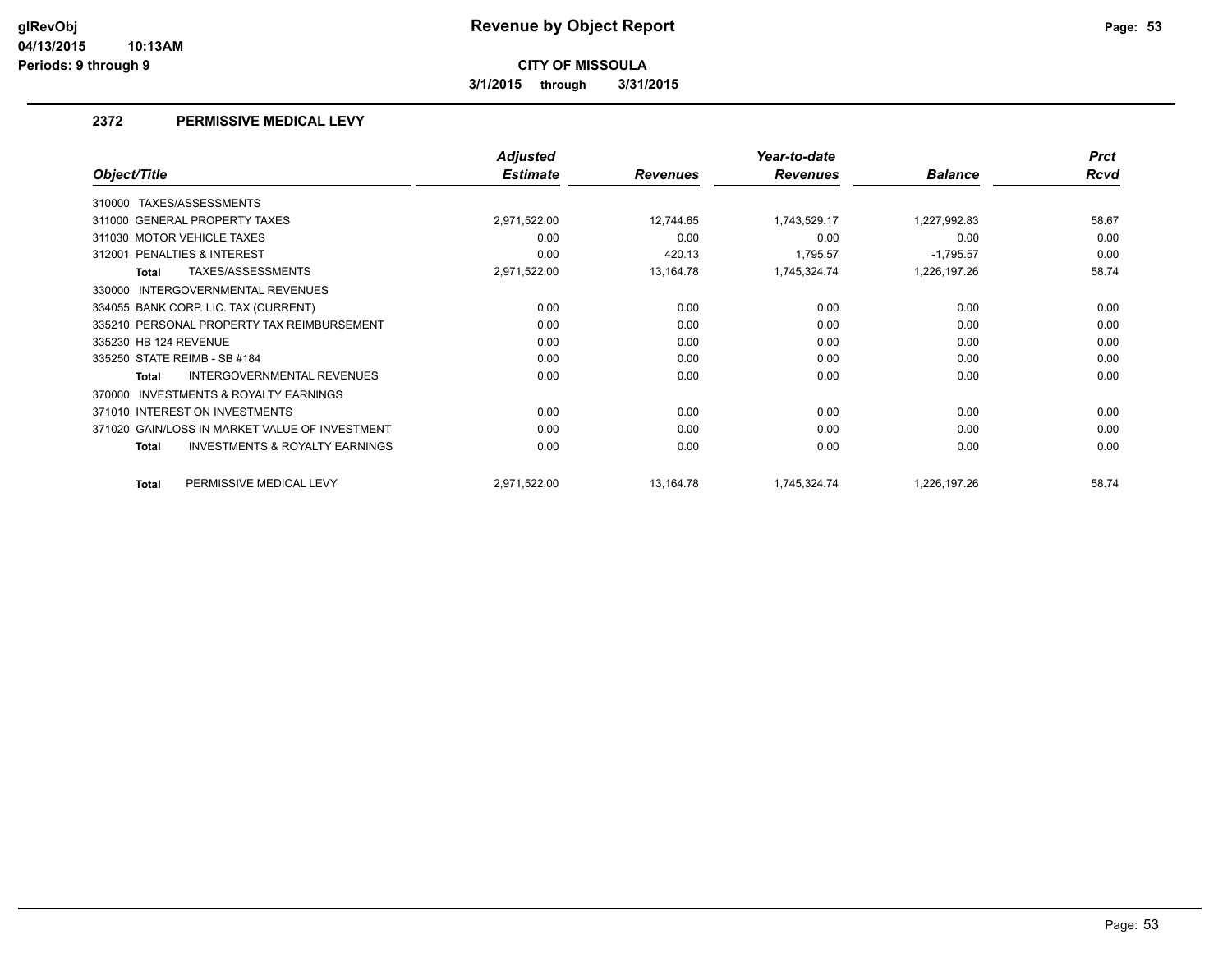**3/1/2015 through 3/31/2015**

## **2389 CABLE TELEVISION FRANCHISE FUND**

#### **2389 CABLE TELEVISION FRANCHISE FUND**

|                                                     | <b>Adjusted</b> |                 | Year-to-date    |                | <b>Prct</b> |
|-----------------------------------------------------|-----------------|-----------------|-----------------|----------------|-------------|
| Object/Title                                        | <b>Estimate</b> | <b>Revenues</b> | <b>Revenues</b> | <b>Balance</b> | Rcvd        |
| 320000 LICENSES & PERMITS                           |                 |                 |                 |                |             |
| 322030 FRANCHISE FEES                               | 0.00            | 0.00            | 0.00            | 0.00           | 0.00        |
| 322031 FRANCHISE FEE - AT&T                         | 680,000.00      | 0.00            | 504,203.49      | 175,796.51     | 74.15       |
| 322032 FRANCHISE FEE - FIBERVISION                  | 0.00            | 0.00            | 0.00            | 0.00           | 0.00        |
| 322033 FRANCHISE FEE - MASADA                       | 0.00            | 0.00            | 0.00            | 0.00           | 0.00        |
| 322034 PEG ACCESS                                   | 56,000.00       | 0.00            | 31,729.19       | 24,270.81      | 56.66       |
| <b>LICENSES &amp; PERMITS</b><br>Total              | 736,000.00      | 0.00            | 535,932.68      | 200,067.32     | 72.82       |
| 360000 MISCELLANEOUS REVENUES                       |                 |                 |                 |                |             |
| 360010 MISCELLANEOUS                                | 0.00            | 0.00            | 0.00            | 0.00           | 0.00        |
| 365000 DONATIONS                                    | 0.00            | 0.00            | 0.00            | 0.00           | 0.00        |
| MISCELLANEOUS REVENUES<br>Total                     | 0.00            | 0.00            | 0.00            | 0.00           | 0.00        |
| <b>INVESTMENTS &amp; ROYALTY EARNINGS</b><br>370000 |                 |                 |                 |                |             |
| 371010 INTEREST ON INVESTMENTS                      | 0.00            | 0.00            | 0.00            | 0.00           | 0.00        |
| 371020 GAIN/LOSS IN MARKET VALUE OF INVESTMENTS     | 0.00            | 0.00            | 0.00            | 0.00           | 0.00        |
| <b>INVESTMENTS &amp; ROYALTY EARNINGS</b><br>Total  | 0.00            | 0.00            | 0.00            | 0.00           | 0.00        |
| CABLE TELEVISION FRANCHISE FUND<br>Total            | 736,000.00      | 0.00            | 535,932.68      | 200,067.32     | 72.82       |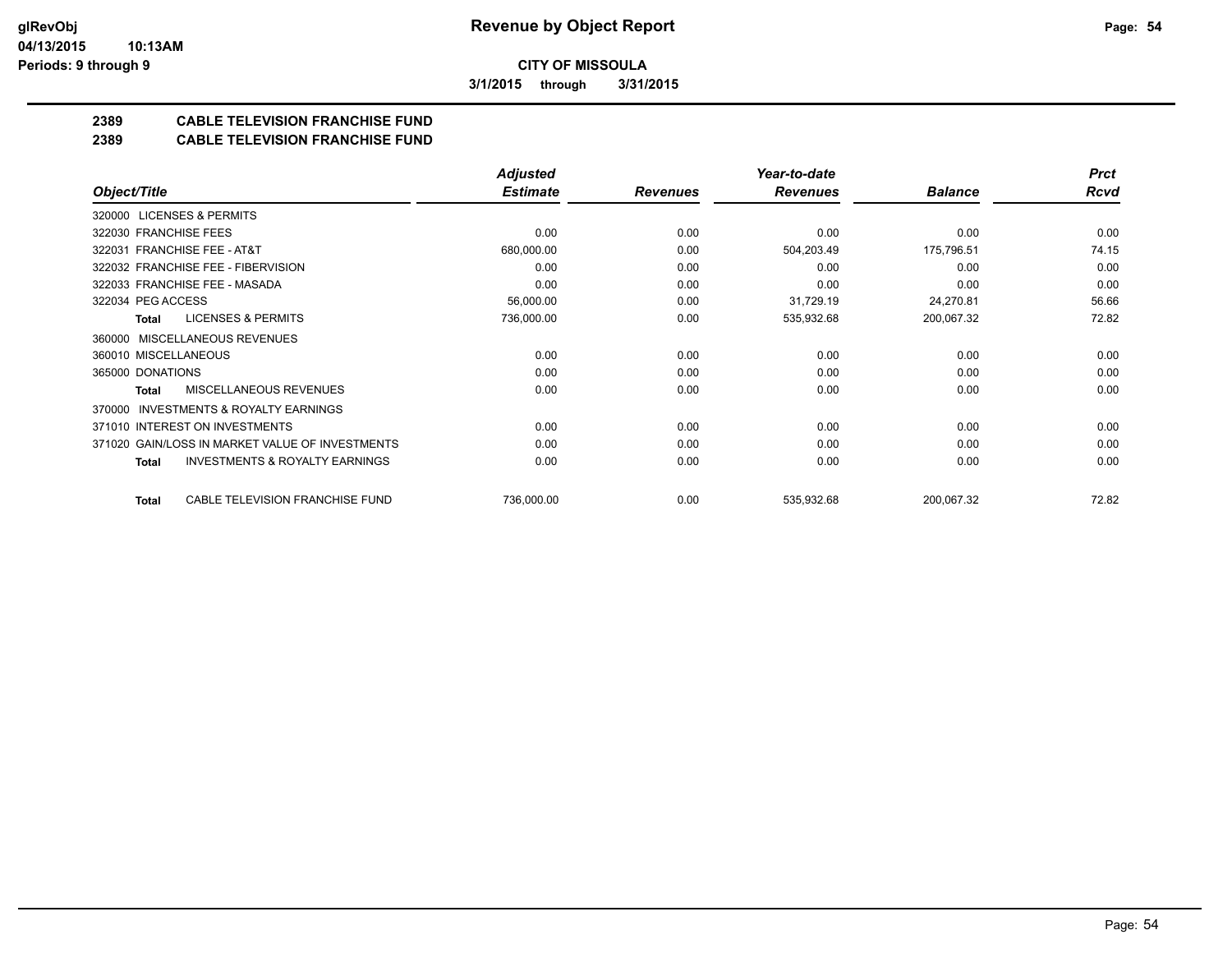**3/1/2015 through 3/31/2015**

## **2389 CABLE TELEVISION FRANCHISE FUND**

|                                                           | <b>Adjusted</b> |                 | Year-to-date    |                | <b>Prct</b> |
|-----------------------------------------------------------|-----------------|-----------------|-----------------|----------------|-------------|
| Object/Title                                              | <b>Estimate</b> | <b>Revenues</b> | <b>Revenues</b> | <b>Balance</b> | Rcvd        |
| 320000 LICENSES & PERMITS                                 |                 |                 |                 |                |             |
| 322030 FRANCHISE FEES                                     | 0.00            | 0.00            | 0.00            | 0.00           | 0.00        |
| 322031 FRANCHISE FEE - AT&T                               | 680,000.00      | 0.00            | 504,203.49      | 175,796.51     | 74.15       |
| 322032 FRANCHISE FEE - FIBERVISION                        | 0.00            | 0.00            | 0.00            | 0.00           | 0.00        |
| 322033 FRANCHISE FEE - MASADA                             | 0.00            | 0.00            | 0.00            | 0.00           | 0.00        |
| 322034 PEG ACCESS                                         | 56,000.00       | 0.00            | 31,729.19       | 24,270.81      | 56.66       |
| <b>LICENSES &amp; PERMITS</b><br><b>Total</b>             | 736,000.00      | 0.00            | 535,932.68      | 200,067.32     | 72.82       |
| 360000 MISCELLANEOUS REVENUES                             |                 |                 |                 |                |             |
| 360010 MISCELLANEOUS                                      | 0.00            | 0.00            | 0.00            | 0.00           | 0.00        |
| 365000 DONATIONS                                          | 0.00            | 0.00            | 0.00            | 0.00           | 0.00        |
| MISCELLANEOUS REVENUES<br><b>Total</b>                    | 0.00            | 0.00            | 0.00            | 0.00           | 0.00        |
| <b>INVESTMENTS &amp; ROYALTY EARNINGS</b><br>370000       |                 |                 |                 |                |             |
| 371010 INTEREST ON INVESTMENTS                            | 0.00            | 0.00            | 0.00            | 0.00           | 0.00        |
| 371020 GAIN/LOSS IN MARKET VALUE OF INVESTMENT            | 0.00            | 0.00            | 0.00            | 0.00           | 0.00        |
| <b>INVESTMENTS &amp; ROYALTY EARNINGS</b><br><b>Total</b> | 0.00            | 0.00            | 0.00            | 0.00           | 0.00        |
| CABLE TELEVISION FRANCHISE FUND<br><b>Total</b>           | 736,000.00      | 0.00            | 535,932.68      | 200,067.32     | 72.82       |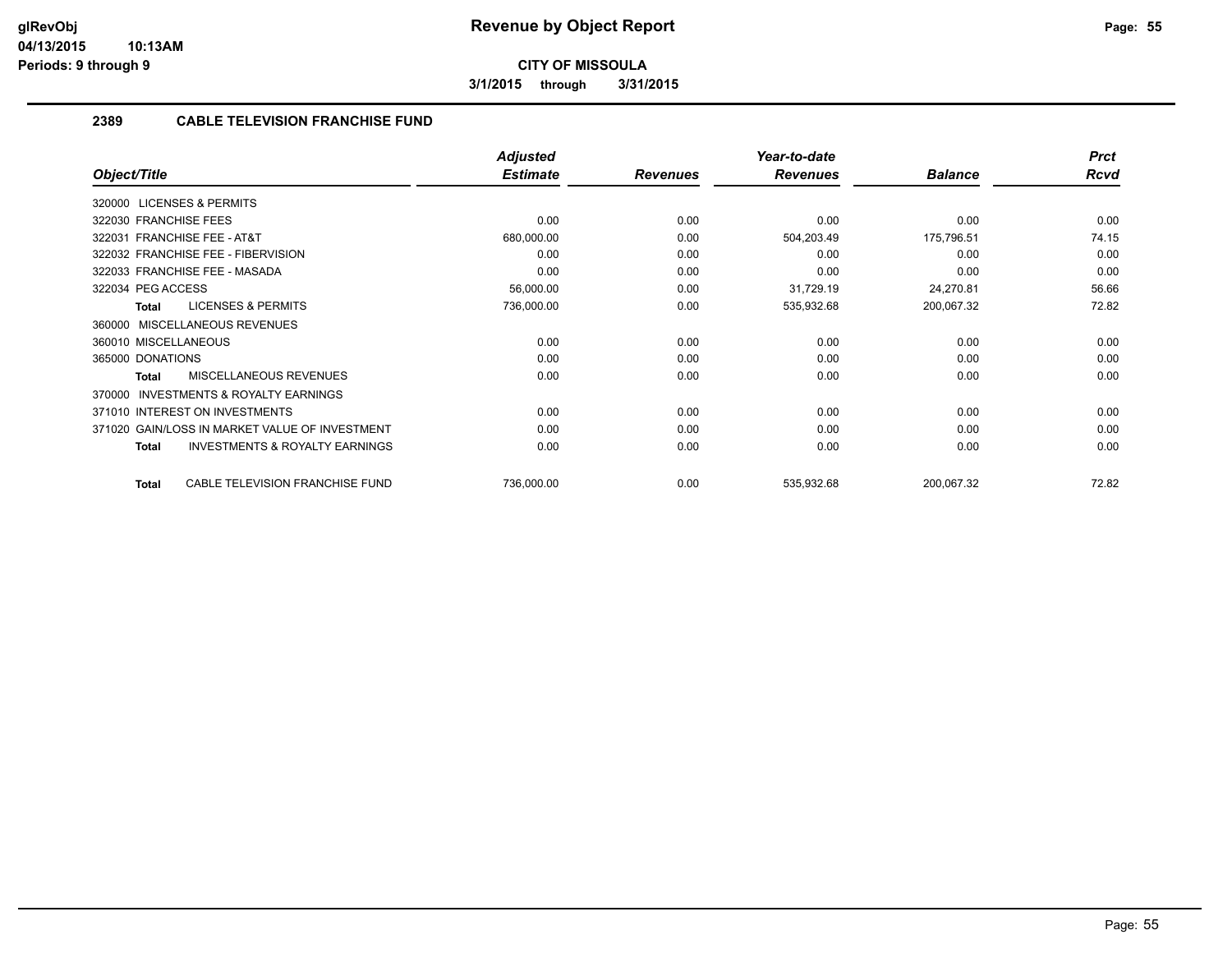**3/1/2015 through 3/31/2015**

### **2390 DRUG FORFEITURE FUND**

**2390 DRUG FORFEITURE FUND**

|                                                           | <b>Adjusted</b> |                 | Year-to-date    |                | <b>Prct</b> |
|-----------------------------------------------------------|-----------------|-----------------|-----------------|----------------|-------------|
| Object/Title                                              | <b>Estimate</b> | <b>Revenues</b> | <b>Revenues</b> | <b>Balance</b> | <b>Rcvd</b> |
| 350000 FINES & FORFEITURES                                |                 |                 |                 |                |             |
| 351013 DRUG FORFEITURES                                   | 16,800.00       | 3,726.57        | 11,346.84       | 5,453.16       | 67.54       |
| <b>FINES &amp; FORFEITURES</b><br><b>Total</b>            | 16,800.00       | 3,726.57        | 11,346.84       | 5,453.16       | 67.54       |
| 360000 MISCELLANEOUS REVENUES                             |                 |                 |                 |                |             |
| 360010 MISCELLANEOUS                                      | 0.00            | 0.00            | 0.00            | 0.00           | 0.00        |
| 364012 SALE OF SURPLUS PROPERTY                           | 0.00            | 0.00            | 0.00            | 0.00           | 0.00        |
| <b>MISCELLANEOUS REVENUES</b><br><b>Total</b>             | 0.00            | 0.00            | 0.00            | 0.00           | 0.00        |
| 370000 INVESTMENTS & ROYALTY EARNINGS                     |                 |                 |                 |                |             |
| 371010 INTEREST ON INVESTMENTS                            | 0.00            | 0.00            | 0.00            | 0.00           | 0.00        |
| 371020 GAIN/LOSS IN MARKET VALUE OF INVESTMENTS           | 0.00            | 0.00            | 0.00            | 0.00           | 0.00        |
| <b>INVESTMENTS &amp; ROYALTY EARNINGS</b><br><b>Total</b> | 0.00            | 0.00            | 0.00            | 0.00           | 0.00        |
| OTHER FINANCING SOURCES<br>380000                         |                 |                 |                 |                |             |
| 382010 SALE OF FIXED ASSETS                               | 0.00            | 0.00            | 0.00            | 0.00           | 0.00        |
| OTHER FINANCING SOURCES<br><b>Total</b>                   | 0.00            | 0.00            | 0.00            | 0.00           | 0.00        |
| DRUG FORFEITURE FUND<br><b>Total</b>                      | 16,800.00       | 3,726.57        | 11,346.84       | 5,453.16       | 67.54       |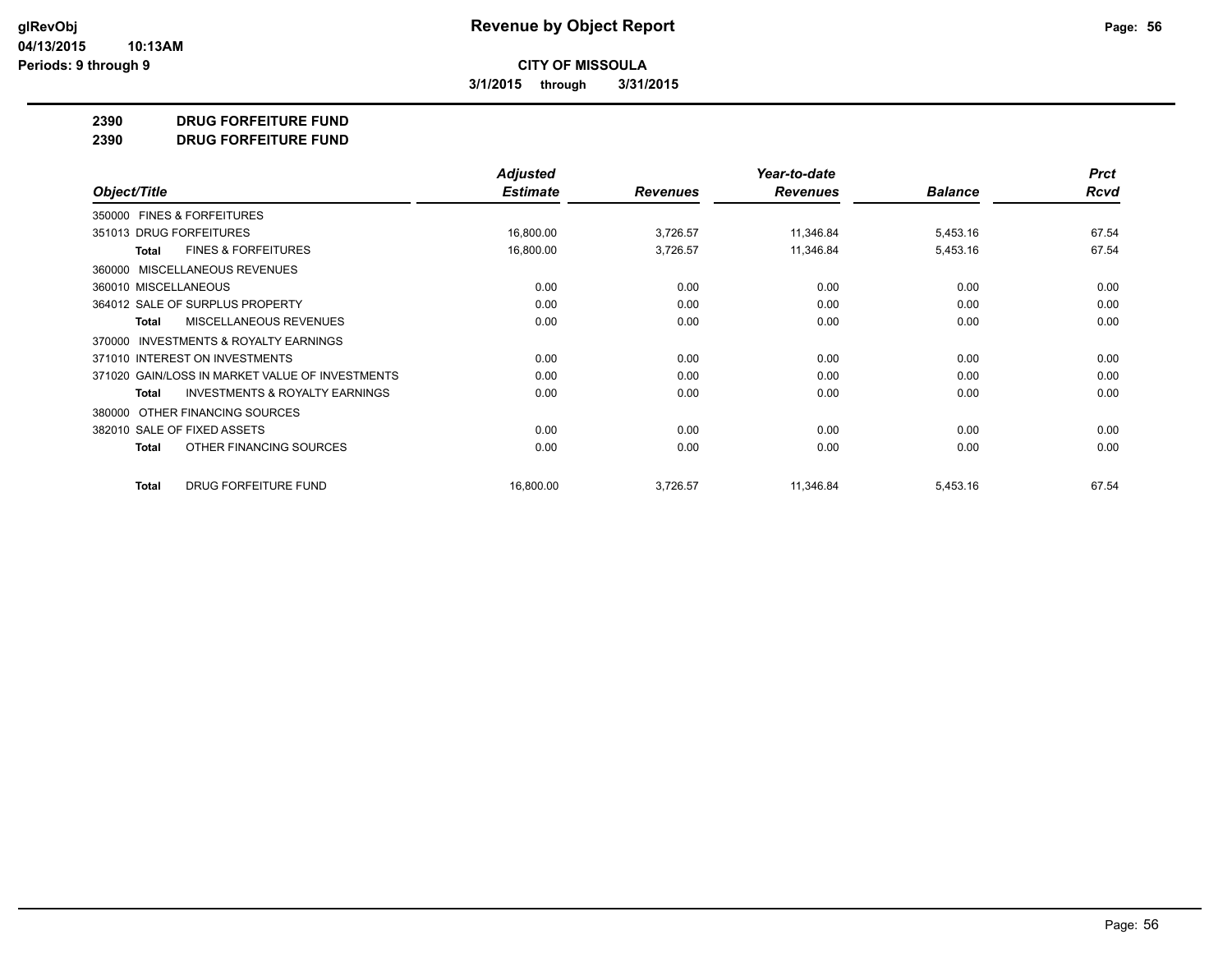**3/1/2015 through 3/31/2015**

## **2390 DRUG FORFEITURE FUND**

|                                                           | <b>Adjusted</b> |                 | Year-to-date    |                | <b>Prct</b> |
|-----------------------------------------------------------|-----------------|-----------------|-----------------|----------------|-------------|
| Object/Title                                              | <b>Estimate</b> | <b>Revenues</b> | <b>Revenues</b> | <b>Balance</b> | Rcvd        |
| 350000 FINES & FORFEITURES                                |                 |                 |                 |                |             |
| 351013 DRUG FORFEITURES                                   | 16,800.00       | 3,726.57        | 11,346.84       | 5,453.16       | 67.54       |
| <b>FINES &amp; FORFEITURES</b><br><b>Total</b>            | 16,800.00       | 3,726.57        | 11,346.84       | 5,453.16       | 67.54       |
| 360000 MISCELLANEOUS REVENUES                             |                 |                 |                 |                |             |
| 360010 MISCELLANEOUS                                      | 0.00            | 0.00            | 0.00            | 0.00           | 0.00        |
| 364012 SALE OF SURPLUS PROPERTY                           | 0.00            | 0.00            | 0.00            | 0.00           | 0.00        |
| <b>MISCELLANEOUS REVENUES</b><br><b>Total</b>             | 0.00            | 0.00            | 0.00            | 0.00           | 0.00        |
| <b>INVESTMENTS &amp; ROYALTY EARNINGS</b><br>370000       |                 |                 |                 |                |             |
| 371010 INTEREST ON INVESTMENTS                            | 0.00            | 0.00            | 0.00            | 0.00           | 0.00        |
| 371020 GAIN/LOSS IN MARKET VALUE OF INVESTMENT            | 0.00            | 0.00            | 0.00            | 0.00           | 0.00        |
| <b>INVESTMENTS &amp; ROYALTY EARNINGS</b><br><b>Total</b> | 0.00            | 0.00            | 0.00            | 0.00           | 0.00        |
| OTHER FINANCING SOURCES<br>380000                         |                 |                 |                 |                |             |
| 382010 SALE OF FIXED ASSETS                               | 0.00            | 0.00            | 0.00            | 0.00           | 0.00        |
| OTHER FINANCING SOURCES<br><b>Total</b>                   | 0.00            | 0.00            | 0.00            | 0.00           | 0.00        |
| DRUG FORFEITURE FUND<br><b>Total</b>                      | 16,800.00       | 3,726.57        | 11,346.84       | 5,453.16       | 67.54       |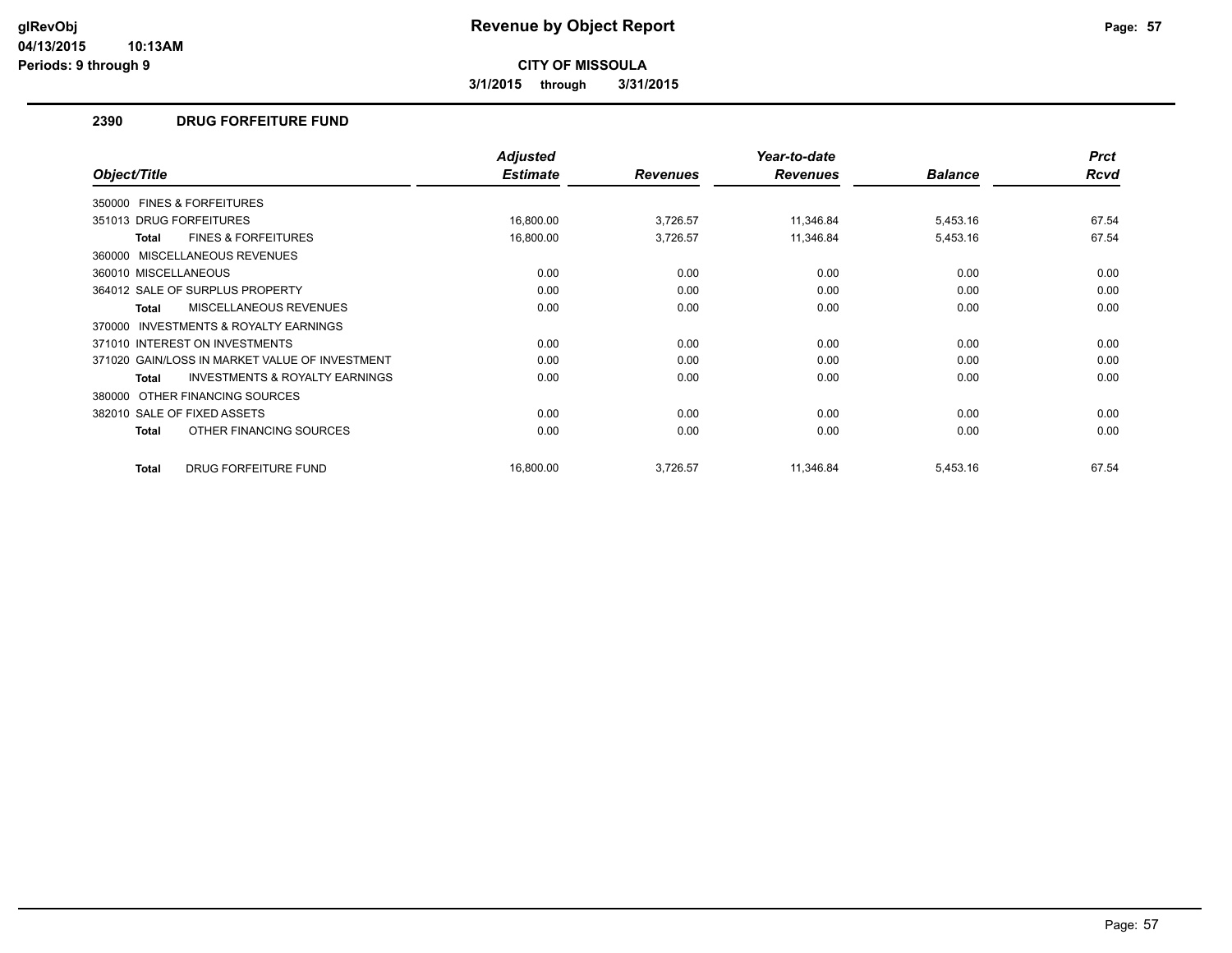**3/1/2015 through 3/31/2015**

## **2394 BUILDING INSPECTION FUND**

#### **2394 BUILDING INSPECTION FUND**

|                                                           | <b>Adjusted</b> |                 | Year-to-date    |                | <b>Prct</b> |
|-----------------------------------------------------------|-----------------|-----------------|-----------------|----------------|-------------|
| Object/Title                                              | <b>Estimate</b> | <b>Revenues</b> | <b>Revenues</b> | <b>Balance</b> | <b>Rcvd</b> |
| 320000 LICENSES & PERMITS                                 |                 |                 |                 |                |             |
| 323011 BUILDING PERMITS                                   | 671,560.00      | 125,814.26      | 712,661.56      | $-41, 101.56$  | 106.12      |
| 323012 ELECTRICAL PERMITS                                 | 193,640.00      | 21,356.95       | 163,840.26      | 29,799.74      | 84.61       |
| 323013 PLUMBING PERMITS                                   | 111,240.00      | 15,865.00       | 96,090.00       | 15,150.00      | 86.38       |
| 323014 BLDG PERMIT REVIEW FEE                             | 0.00            | 0.00            | 0.00            | 0.00           | 0.00        |
| 323016 MOVING PERMITS                                     | 6.644.00        | 0.00            | 0.00            | 6,644.00       | 0.00        |
| 323017 MECHANICAL PERMITS                                 | 81,370.00       | 8,006.00        | 71,134.80       | 10,235.20      | 87.42       |
| <b>LICENSES &amp; PERMITS</b><br><b>Total</b>             | 1,064,454.00    | 171,042.21      | 1,043,726.62    | 20,727.38      | 98.05       |
| <b>INTERGOVERNMENTAL REVENUES</b><br>330000               |                 |                 |                 |                |             |
| 336023 STATE CONTRIB. - PERS                              | 0.00            | 37.18           | 314.84          | $-314.84$      | 0.00        |
| <b>INTERGOVERNMENTAL REVENUES</b><br><b>Total</b>         | 0.00            | 37.18           | 314.84          | $-314.84$      | 0.00        |
| 340000 CHARGES FOR SERVICES                               |                 |                 |                 |                |             |
| 341091 INSPECTION CODE BOOKS & COPIES                     | 515.00          | 25.00           | 526.00          | $-11.00$       | 102.14      |
| <b>CHARGES FOR SERVICES</b><br>Total                      | 515.00          | 25.00           | 526.00          | $-11.00$       | 102.14      |
| 360000 MISCELLANEOUS REVENUES                             |                 |                 |                 |                |             |
| 360010 MISCELLANEOUS                                      | 0.00            | 0.00            | 0.00            | 0.00           | 0.00        |
| 360015 CONFERENCE REVENUES - BUILDING                     | 0.00            | 0.00            | 0.00            | 0.00           | 0.00        |
| MISCELLANEOUS REVENUES<br><b>Total</b>                    | 0.00            | 0.00            | 0.00            | 0.00           | 0.00        |
| 370000 INVESTMENTS & ROYALTY EARNINGS                     |                 |                 |                 |                |             |
| 371010 INTEREST ON INVESTMENTS                            | 0.00            | 0.00            | 0.00            | 0.00           | 0.00        |
| 371020 GAIN/LOSS IN MARKET VALUE OF INVESTMENTS           | 0.00            | 0.00            | 0.00            | 0.00           | 0.00        |
| <b>INVESTMENTS &amp; ROYALTY EARNINGS</b><br><b>Total</b> | 0.00            | 0.00            | 0.00            | 0.00           | 0.00        |
| 380000 OTHER FINANCING SOURCES                            |                 |                 |                 |                |             |
| 382010 SALE OF FIXED ASSETS                               | 0.00            | 0.00            | 0.00            | 0.00           | 0.00        |
| 383000 OPERATING TRANSFERS                                | 0.00            | 0.00            | 0.00            | 0.00           | 0.00        |
| OTHER FINANCING SOURCES<br><b>Total</b>                   | 0.00            | 0.00            | 0.00            | 0.00           | 0.00        |
| <b>BUILDING INSPECTION FUND</b><br>Total                  | 1,064,969.00    | 171,104.39      | 1,044,567.46    | 20,401.54      | 98.08       |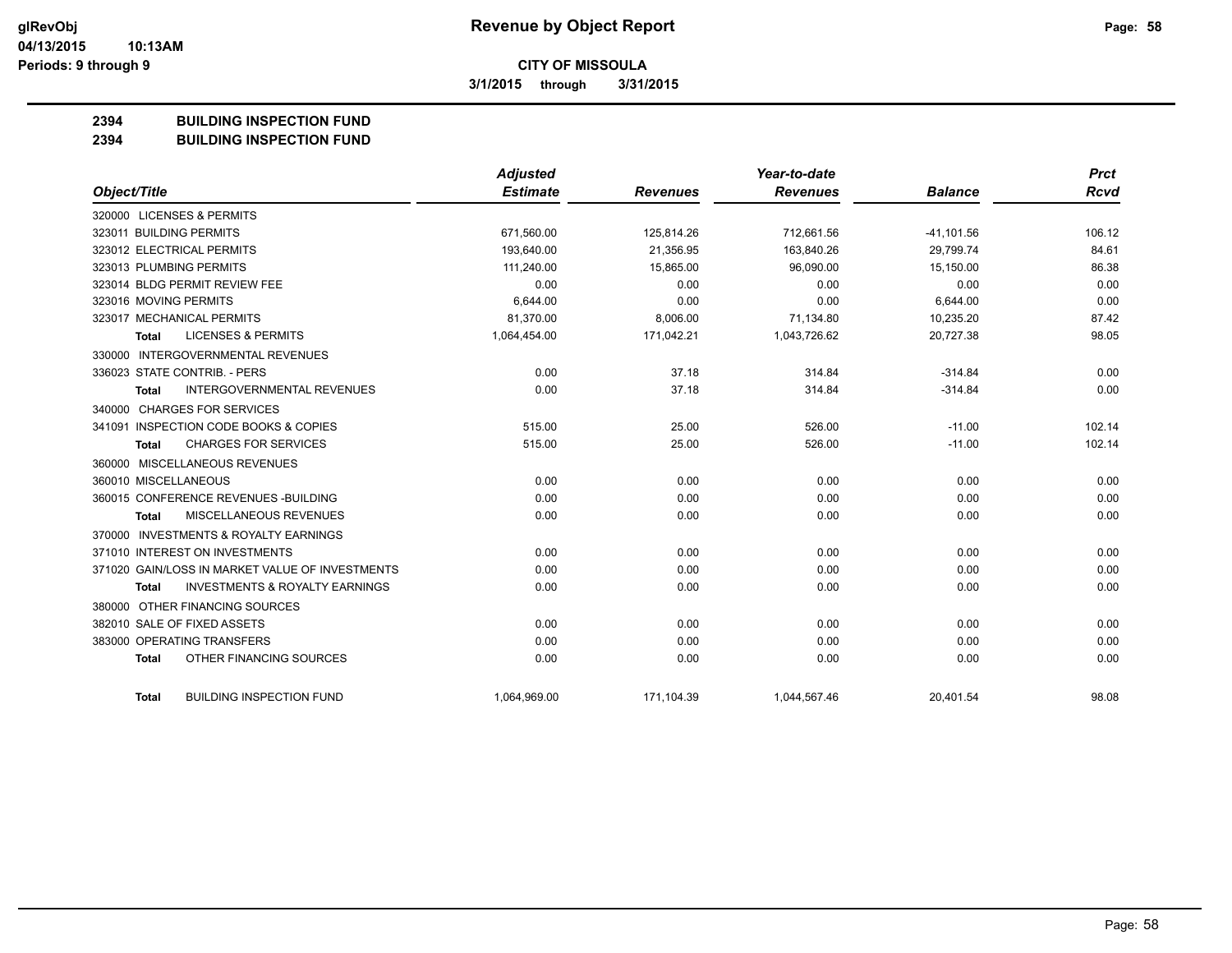**3/1/2015 through 3/31/2015**

## **2394 BUILDING INSPECTION FUND**

|                                                           | <b>Adjusted</b> |                 | Year-to-date    |                | <b>Prct</b> |
|-----------------------------------------------------------|-----------------|-----------------|-----------------|----------------|-------------|
| Object/Title                                              | <b>Estimate</b> | <b>Revenues</b> | <b>Revenues</b> | <b>Balance</b> | Rcvd        |
| 320000 LICENSES & PERMITS                                 |                 |                 |                 |                |             |
| 323011 BUILDING PERMITS                                   | 671,560.00      | 125,814.26      | 712,661.56      | $-41,101.56$   | 106.12      |
| 323012 ELECTRICAL PERMITS                                 | 193.640.00      | 21.356.95       | 163.840.26      | 29.799.74      | 84.61       |
| 323013 PLUMBING PERMITS                                   | 111,240.00      | 15,865.00       | 96,090.00       | 15,150.00      | 86.38       |
| 323014 BLDG PERMIT REVIEW FEE                             | 0.00            | 0.00            | 0.00            | 0.00           | 0.00        |
| 323016 MOVING PERMITS                                     | 6,644.00        | 0.00            | 0.00            | 6,644.00       | 0.00        |
| 323017 MECHANICAL PERMITS                                 | 81,370.00       | 8,006.00        | 71,134.80       | 10,235.20      | 87.42       |
| <b>LICENSES &amp; PERMITS</b><br><b>Total</b>             | 1,064,454.00    | 171,042.21      | 1,043,726.62    | 20,727.38      | 98.05       |
| 330000 INTERGOVERNMENTAL REVENUES                         |                 |                 |                 |                |             |
| 336023 STATE CONTRIB. - PERS                              | 0.00            | 37.18           | 314.84          | $-314.84$      | 0.00        |
| <b>INTERGOVERNMENTAL REVENUES</b><br><b>Total</b>         | 0.00            | 37.18           | 314.84          | $-314.84$      | 0.00        |
| 340000 CHARGES FOR SERVICES                               |                 |                 |                 |                |             |
| 341091 INSPECTION CODE BOOKS & COPIES                     | 515.00          | 25.00           | 526.00          | $-11.00$       | 102.14      |
| <b>CHARGES FOR SERVICES</b><br><b>Total</b>               | 515.00          | 25.00           | 526.00          | $-11.00$       | 102.14      |
| 360000 MISCELLANEOUS REVENUES                             |                 |                 |                 |                |             |
| 360010 MISCELLANEOUS                                      | 0.00            | 0.00            | 0.00            | 0.00           | 0.00        |
| 360015 CONFERENCE REVENUES - BUILDING                     | 0.00            | 0.00            | 0.00            | 0.00           | 0.00        |
| MISCELLANEOUS REVENUES<br><b>Total</b>                    | 0.00            | 0.00            | 0.00            | 0.00           | 0.00        |
| 370000 INVESTMENTS & ROYALTY EARNINGS                     |                 |                 |                 |                |             |
| 371010 INTEREST ON INVESTMENTS                            | 0.00            | 0.00            | 0.00            | 0.00           | 0.00        |
| 371020 GAIN/LOSS IN MARKET VALUE OF INVESTMENT            | 0.00            | 0.00            | 0.00            | 0.00           | 0.00        |
| <b>INVESTMENTS &amp; ROYALTY EARNINGS</b><br><b>Total</b> | 0.00            | 0.00            | 0.00            | 0.00           | 0.00        |
| 380000 OTHER FINANCING SOURCES                            |                 |                 |                 |                |             |
| 382010 SALE OF FIXED ASSETS                               | 0.00            | 0.00            | 0.00            | 0.00           | 0.00        |
| 383000 OPERATING TRANSFERS                                | 0.00            | 0.00            | 0.00            | 0.00           | 0.00        |
| OTHER FINANCING SOURCES<br><b>Total</b>                   | 0.00            | 0.00            | 0.00            | 0.00           | 0.00        |
|                                                           |                 |                 |                 |                |             |
| <b>BUILDING INSPECTION FUND</b><br><b>Total</b>           | 1,064,969.00    | 171,104.39      | 1,044,567.46    | 20,401.54      | 98.08       |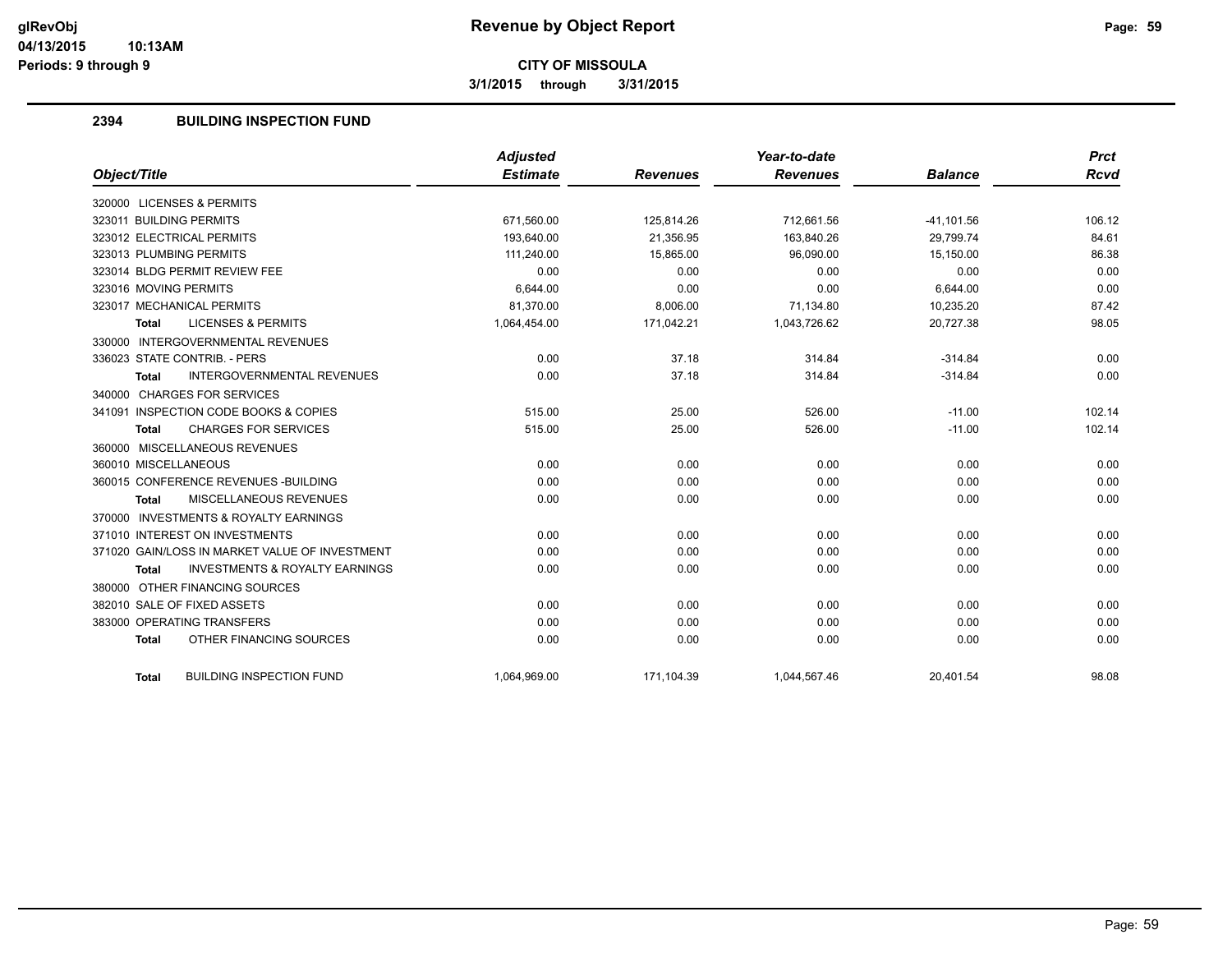**3/1/2015 through 3/31/2015**

## **2395 CITY GRANTS & PROGRAM INCOME FUND**

**2395 CITY GRANTS & PROGRAM INCOME FUND**

|                                                           | <b>Adjusted</b> |                 | Year-to-date    |                | <b>Prct</b> |
|-----------------------------------------------------------|-----------------|-----------------|-----------------|----------------|-------------|
| Object/Title                                              | <b>Estimate</b> | <b>Revenues</b> | <b>Revenues</b> | <b>Balance</b> | <b>Rcvd</b> |
| 330000 INTERGOVERNMENTAL REVENUES                         |                 |                 |                 |                |             |
| 331010 ENTITLEMENT - CDBG                                 | 0.00            | 0.00            | 0.00            | 0.00           | 0.00        |
| 331037 ELOCAL.COM LOAN REPAYMENT                          | 0.00            | 0.00            | 0.00            | 0.00           | 0.00        |
| <b>INTERGOVERNMENTAL REVENUES</b><br><b>Total</b>         | 0.00            | 0.00            | 0.00            | 0.00           | 0.00        |
| MISCELLANEOUS REVENUES<br>360000                          |                 |                 |                 |                |             |
| 360005 LOAN REPAYMENTS                                    | 0.00            | 0.00            | 0.00            | 0.00           | 0.00        |
| 360010 MISCELLANEOUS                                      | 0.00            | 0.00            | 0.00            | 0.00           | 0.00        |
| 360013 REPAYMENT OF SEWER GRANT                           | 0.00            | 0.00            | 0.00            | 0.00           | 0.00        |
| 360014 REPAYMENT OF LOAN/MHA                              | 0.00            | 0.00            | 0.00            | 0.00           | 0.00        |
| 362000 OTHER MISCELLANEOUS REVENUE                        | 0.00            | 0.00            | 0.00            | 0.00           | 0.00        |
| MISCELLANEOUS REVENUES<br><b>Total</b>                    | 0.00            | 0.00            | 0.00            | 0.00           | 0.00        |
| <b>INVESTMENTS &amp; ROYALTY EARNINGS</b><br>370000       |                 |                 |                 |                |             |
| 371010 INTEREST ON INVESTMENTS                            | 0.00            | 0.00            | 0.00            | 0.00           | 0.00        |
| 371020 GAIN/LOSS IN MARKET VALUE OF INVESTMENTS           | 0.00            | 0.00            | 0.00            | 0.00           | 0.00        |
| <b>INVESTMENTS &amp; ROYALTY EARNINGS</b><br><b>Total</b> | 0.00            | 0.00            | 0.00            | 0.00           | 0.00        |
| OTHER FINANCING SOURCES<br>380000                         |                 |                 |                 |                |             |
| 383026 TRANS FR CDBG                                      | 0.00            | 0.00            | 0.00            | 0.00           | 0.00        |
| OTHER FINANCING SOURCES<br>Total                          | 0.00            | 0.00            | 0.00            | 0.00           | 0.00        |
| CITY GRANTS & PROGRAM INCOME FUND<br><b>Total</b>         | 0.00            | 0.00            | 0.00            | 0.00           | 0.00        |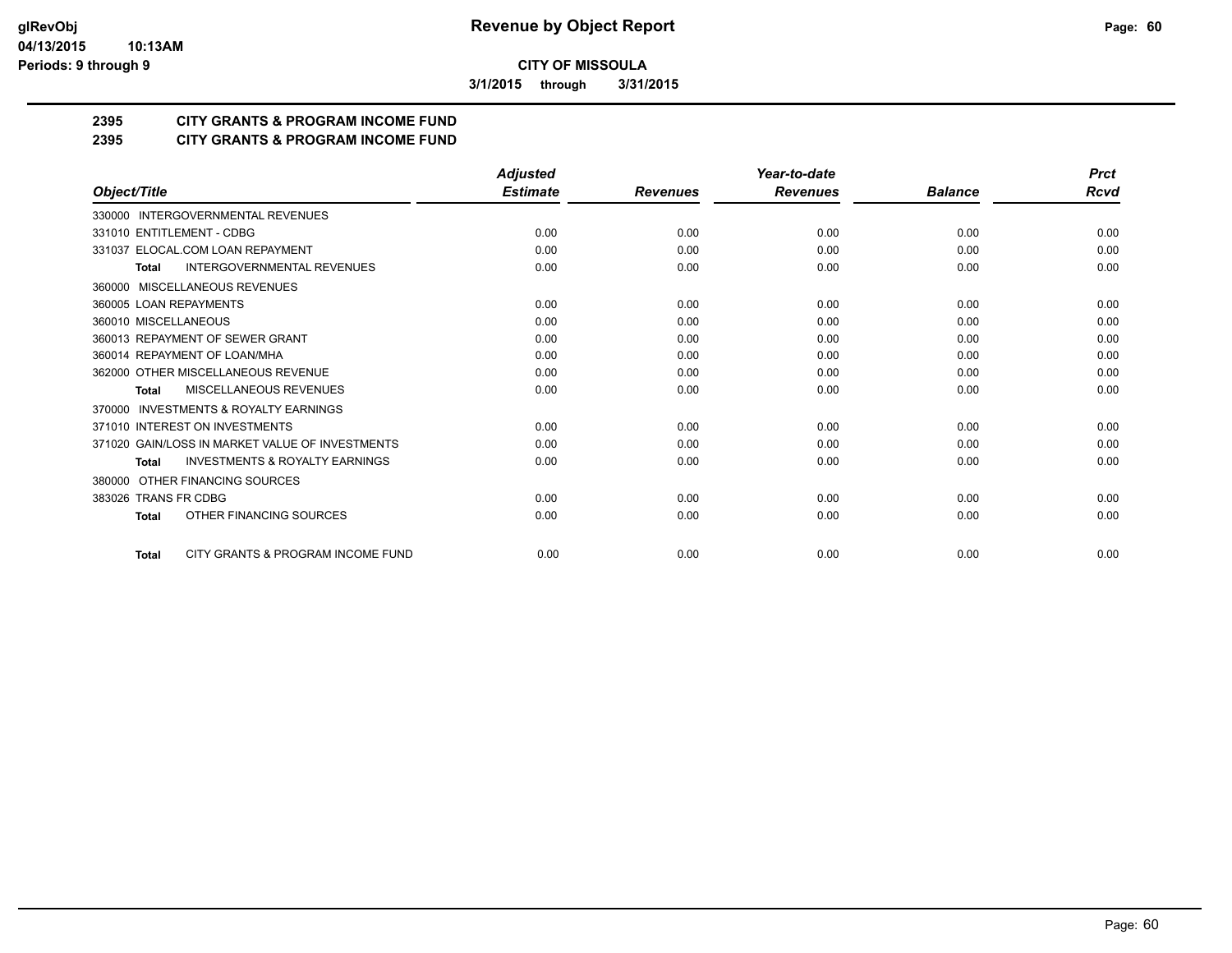**3/1/2015 through 3/31/2015**

## **2395 CITY GRANTS & PROGRAM INCOME FUND**

|                                                     | <b>Adjusted</b> |                 | Year-to-date    |                | <b>Prct</b> |
|-----------------------------------------------------|-----------------|-----------------|-----------------|----------------|-------------|
| Object/Title                                        | <b>Estimate</b> | <b>Revenues</b> | <b>Revenues</b> | <b>Balance</b> | Rcvd        |
| 330000 INTERGOVERNMENTAL REVENUES                   |                 |                 |                 |                |             |
| 331010 ENTITLEMENT - CDBG                           | 0.00            | 0.00            | 0.00            | 0.00           | 0.00        |
| 331037 ELOCAL.COM LOAN REPAYMENT                    | 0.00            | 0.00            | 0.00            | 0.00           | 0.00        |
| <b>INTERGOVERNMENTAL REVENUES</b><br>Total          | 0.00            | 0.00            | 0.00            | 0.00           | 0.00        |
| 360000 MISCELLANEOUS REVENUES                       |                 |                 |                 |                |             |
| 360005 LOAN REPAYMENTS                              | 0.00            | 0.00            | 0.00            | 0.00           | 0.00        |
| 360010 MISCELLANEOUS                                | 0.00            | 0.00            | 0.00            | 0.00           | 0.00        |
| 360013 REPAYMENT OF SEWER GRANT                     | 0.00            | 0.00            | 0.00            | 0.00           | 0.00        |
| 360014 REPAYMENT OF LOAN/MHA                        | 0.00            | 0.00            | 0.00            | 0.00           | 0.00        |
| 362000 OTHER MISCELLANEOUS REVENUE                  | 0.00            | 0.00            | 0.00            | 0.00           | 0.00        |
| MISCELLANEOUS REVENUES<br>Total                     | 0.00            | 0.00            | 0.00            | 0.00           | 0.00        |
| <b>INVESTMENTS &amp; ROYALTY EARNINGS</b><br>370000 |                 |                 |                 |                |             |
| 371010 INTEREST ON INVESTMENTS                      | 0.00            | 0.00            | 0.00            | 0.00           | 0.00        |
| 371020 GAIN/LOSS IN MARKET VALUE OF INVESTMENT      | 0.00            | 0.00            | 0.00            | 0.00           | 0.00        |
| <b>INVESTMENTS &amp; ROYALTY EARNINGS</b><br>Total  | 0.00            | 0.00            | 0.00            | 0.00           | 0.00        |
| OTHER FINANCING SOURCES<br>380000                   |                 |                 |                 |                |             |
| 383026 TRANS FR CDBG                                | 0.00            | 0.00            | 0.00            | 0.00           | 0.00        |
| OTHER FINANCING SOURCES<br>Total                    | 0.00            | 0.00            | 0.00            | 0.00           | 0.00        |
|                                                     |                 |                 |                 |                |             |
| CITY GRANTS & PROGRAM INCOME FUND<br>Total          | 0.00            | 0.00            | 0.00            | 0.00           | 0.00        |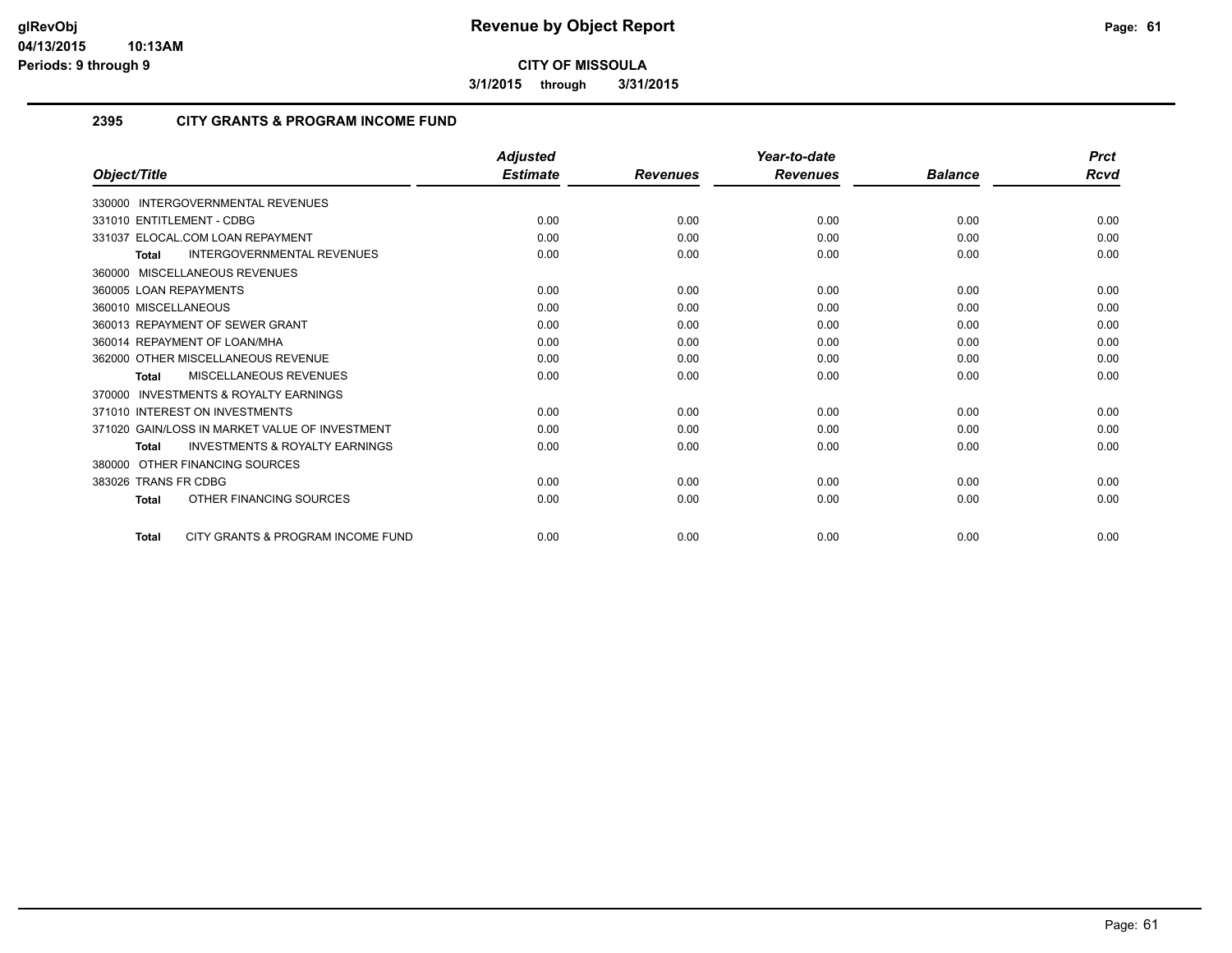**3/1/2015 through 3/31/2015**

#### **2396 ENERGY EFFICIENCY REVOLVING LOAN FUND 2396 ENERGY EFFICIENCY REVOLVING LOAN FUND**

|                                                    | <b>Adjusted</b> |                 | Year-to-date    |                | <b>Prct</b> |
|----------------------------------------------------|-----------------|-----------------|-----------------|----------------|-------------|
| Object/Title                                       | <b>Estimate</b> | <b>Revenues</b> | <b>Revenues</b> | <b>Balance</b> | <b>Rcvd</b> |
| 330000 INTERGOVERNMENTAL REVENUES                  |                 |                 |                 |                |             |
| 331031 EECBG REVOLVING LOAN                        | 0.00            | 0.00            | 0.00            | 0.00           | 0.00        |
| INTERGOVERNMENTAL REVENUES<br>Total                | 0.00            | 0.00            | 0.00            | 0.00           | 0.00        |
| 370000 INVESTMENTS & ROYALTY EARNINGS              |                 |                 |                 |                |             |
| 371010 INTEREST ON INVESTMENTS                     | 0.00            | 0.00            | 0.00            | 0.00           | 0.00        |
| <b>INVESTMENTS &amp; ROYALTY EARNINGS</b><br>Total | 0.00            | 0.00            | 0.00            | 0.00           | 0.00        |
| ENERGY EFFICIENCY REVOLVING LOAN FUI<br>Total      | 0.00            | 0.00            | 0.00            | 0.00           | 0.00        |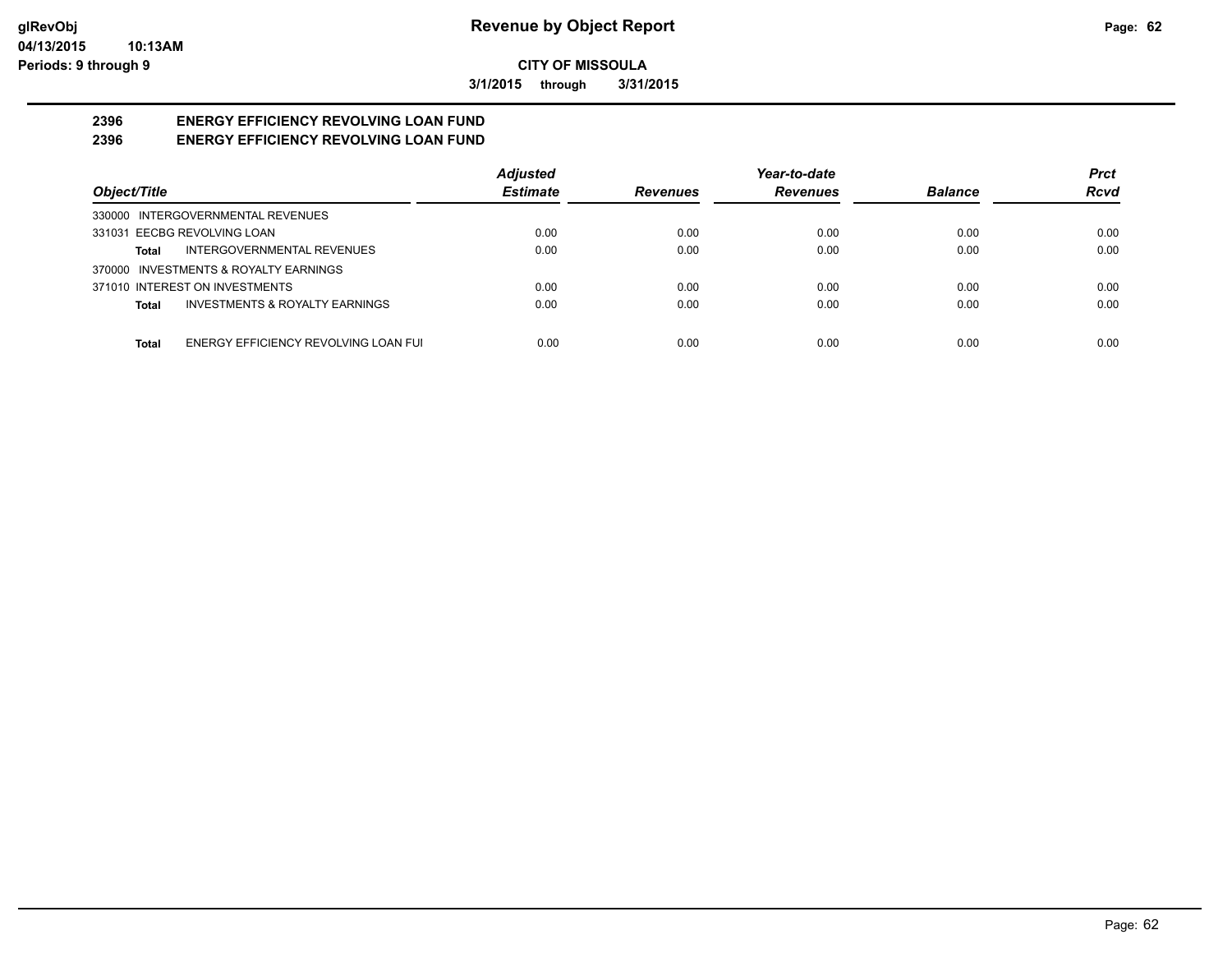**3/1/2015 through 3/31/2015**

## **2396 ENERGY EFFICIENCY REVOLVING LOAN FUND**

| Object/Title                                   | <b>Adjusted</b><br><b>Estimate</b> | <b>Revenues</b> | Year-to-date<br><b>Revenues</b> | <b>Balance</b> | <b>Prct</b><br><b>Rcvd</b> |
|------------------------------------------------|------------------------------------|-----------------|---------------------------------|----------------|----------------------------|
| INTERGOVERNMENTAL REVENUES<br>330000           |                                    |                 |                                 |                |                            |
| 331031 EECBG REVOLVING LOAN                    | 0.00                               | 0.00            | 0.00                            | 0.00           | 0.00                       |
| INTERGOVERNMENTAL REVENUES<br>Total            | 0.00                               | 0.00            | 0.00                            | 0.00           | 0.00                       |
| 370000 INVESTMENTS & ROYALTY EARNINGS          |                                    |                 |                                 |                |                            |
| 371010 INTEREST ON INVESTMENTS                 | 0.00                               | 0.00            | 0.00                            | 0.00           | 0.00                       |
| INVESTMENTS & ROYALTY EARNINGS<br><b>Total</b> | 0.00                               | 0.00            | 0.00                            | 0.00           | 0.00                       |
|                                                |                                    |                 |                                 |                |                            |
| ENERGY EFFICIENCY REVOLVING LOAN FU<br>Total   | 0.00                               | 0.00            | 0.00                            | 0.00           | 0.00                       |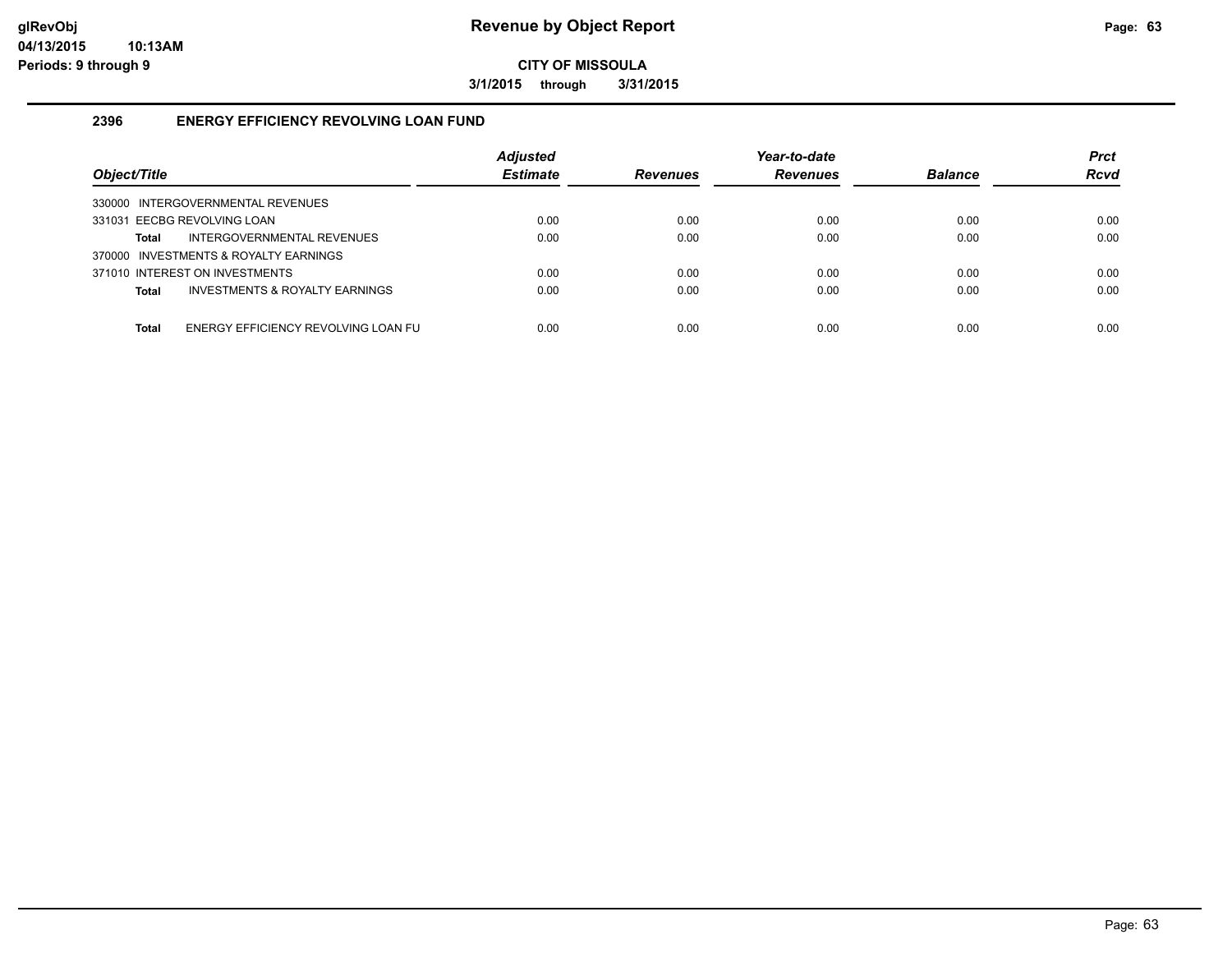**3/1/2015 through 3/31/2015**

#### **2399 DANGEROUS BUILDING DEMOLITION & REPAIR F 2399 DANGEROUS BUILDING DEMOLITION & REPAIR F**

|                                                      | <b>Adjusted</b> |                 | Year-to-date    |                | Prct |
|------------------------------------------------------|-----------------|-----------------|-----------------|----------------|------|
| Object/Title                                         | <b>Estimate</b> | <b>Revenues</b> | <b>Revenues</b> | <b>Balance</b> | Rcvd |
| 360000 MISCELLANEOUS REVENUES                        |                 |                 |                 |                |      |
| 363000 ASSESSMENTS PAID                              | 15.000.00       | 0.00            | 0.00            | 15,000.00      | 0.00 |
| MISCELLANEOUS REVENUES<br>Total                      | 15.000.00       | 0.00            | 0.00            | 15,000.00      | 0.00 |
| DANGEROUS BUILDING DEMOLITION & REP.<br><b>Total</b> | 15.000.00       | 0.00            | 0.00            | 15,000.00      | 0.00 |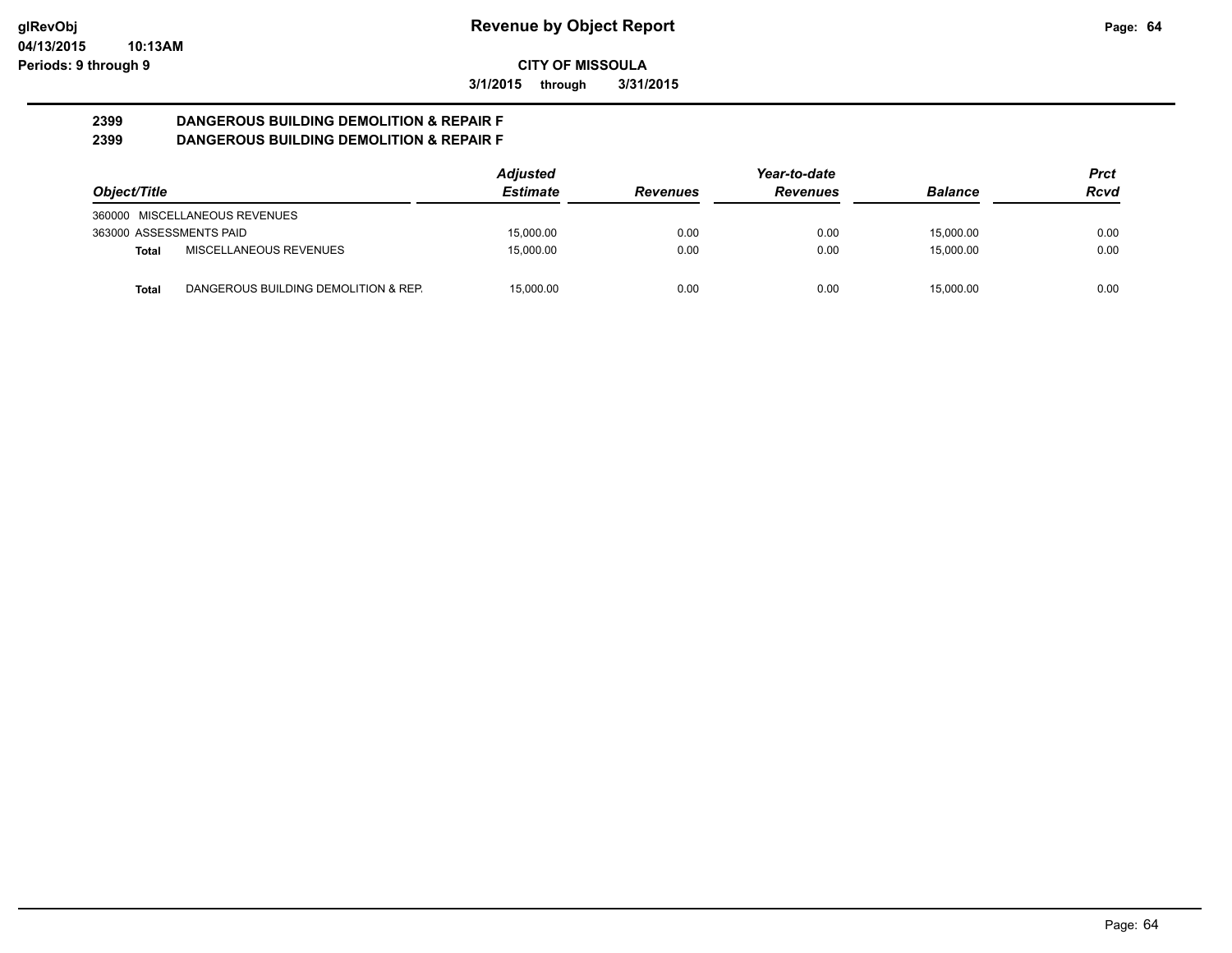**3/1/2015 through 3/31/2015**

#### **2399 DANGEROUS BUILDING DEMOLITION & REPAIR F**

| Object/Title            |                                     | <b>Adjusted</b><br><b>Estimate</b> | <b>Revenues</b> | Year-to-date<br><b>Revenues</b> | <b>Balance</b> | <b>Prct</b><br><b>Rcvd</b> |
|-------------------------|-------------------------------------|------------------------------------|-----------------|---------------------------------|----------------|----------------------------|
|                         | 360000 MISCELLANEOUS REVENUES       |                                    |                 |                                 |                |                            |
| 363000 ASSESSMENTS PAID |                                     | 15.000.00                          | 0.00            | 0.00                            | 15.000.00      | 0.00                       |
| <b>Total</b>            | MISCELLANEOUS REVENUES              | 15.000.00                          | 0.00            | 0.00                            | 15.000.00      | 0.00                       |
| Total                   | DANGEROUS BUILDING DEMOLITION & REF | 15.000.00                          | 0.00            | 0.00                            | 15.000.00      | 0.00                       |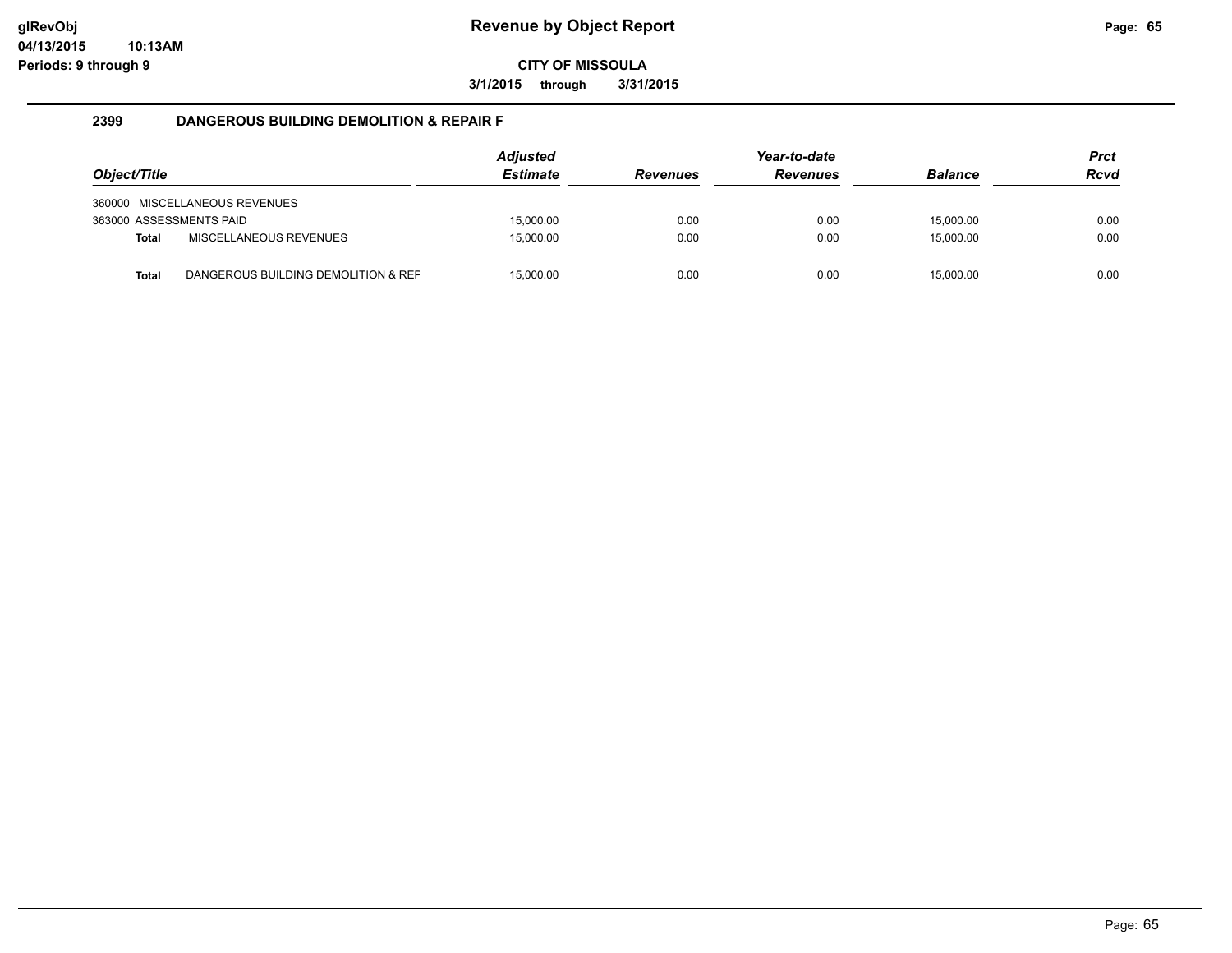**3/1/2015 through 3/31/2015**

#### **2400 STREET LIGHTING ASSESSMENTS FUND 2400 STREET LIGHTING ASSESSMENTS FUND**

|                                                    | <b>Adjusted</b> |                 | Year-to-date    |                | <b>Prct</b> |
|----------------------------------------------------|-----------------|-----------------|-----------------|----------------|-------------|
| Object/Title                                       | <b>Estimate</b> | <b>Revenues</b> | <b>Revenues</b> | <b>Balance</b> | <b>Rcvd</b> |
| 360000 MISCELLANEOUS REVENUES                      |                 |                 |                 |                |             |
| 360010 MISCELLANEOUS                               | 0.00            | 0.00            | 0.00            | 0.00           | 0.00        |
| 363010 LIGHTING ASSESSMENTS                        | 345.357.00      | 1.094.97        | 307,233.07      | 38.123.93      | 88.96       |
| 363040 PENALTY AND INTEREST                        | 0.00            | 42.35           | 311.13          | $-311.13$      | 0.00        |
| MISCELLANEOUS REVENUES<br>Total                    | 345.357.00      | 1.137.32        | 307.544.20      | 37.812.80      | 89.05       |
| 370000 INVESTMENTS & ROYALTY EARNINGS              |                 |                 |                 |                |             |
| 371010 INTEREST ON INVESTMENTS                     | 0.00            | 0.00            | 0.00            | 0.00           | 0.00        |
| 371020 GAIN/LOSS IN MARKET VALUE OF INVESTMENTS    | 0.00            | 0.00            | 0.00            | 0.00           | 0.00        |
| <b>INVESTMENTS &amp; ROYALTY EARNINGS</b><br>Total | 0.00            | 0.00            | 0.00            | 0.00           | 0.00        |
| STREET LIGHTING ASSESSMENTS FUND<br><b>Total</b>   | 345.357.00      | 1.137.32        | 307.544.20      | 37.812.80      | 89.05       |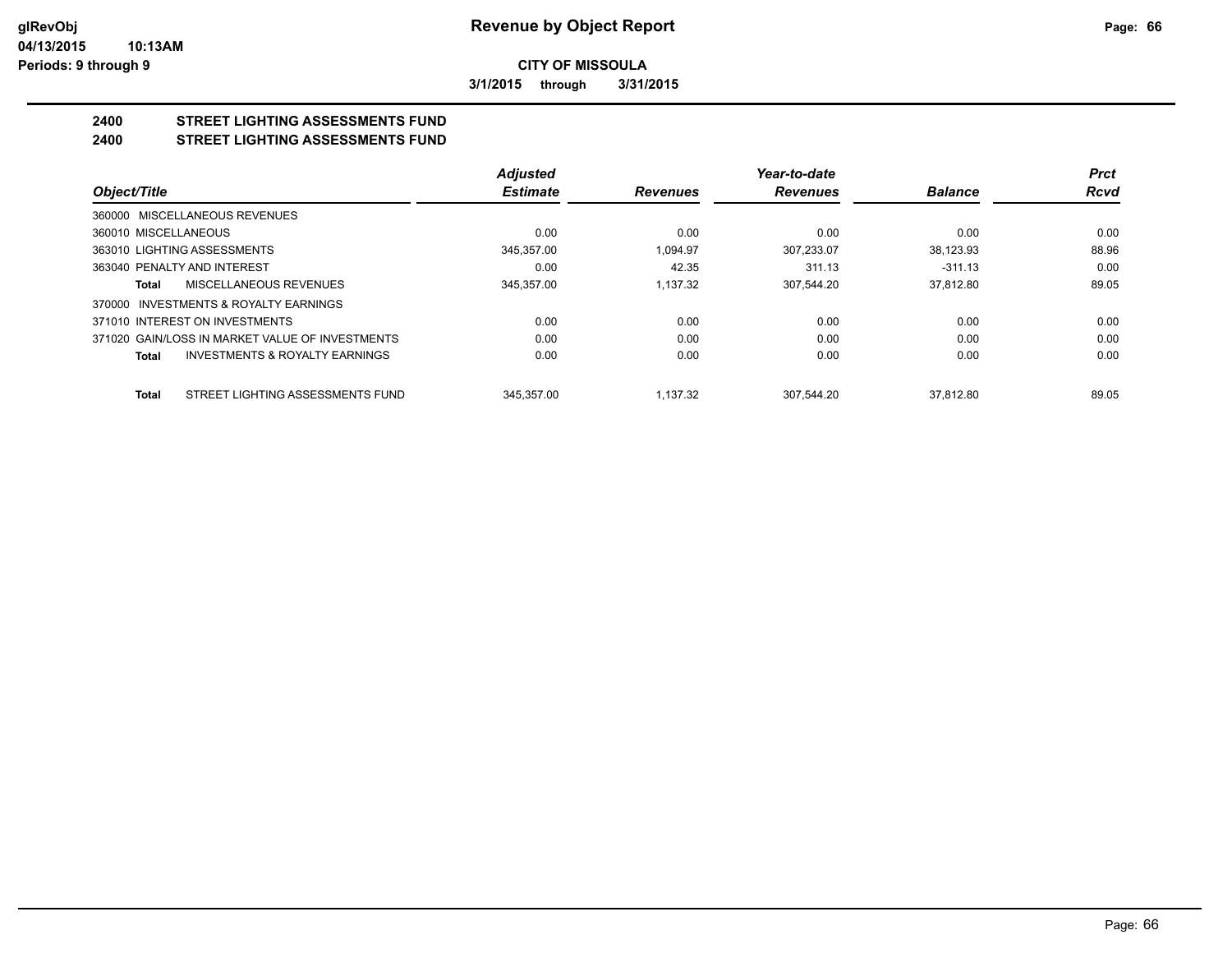**3/1/2015 through 3/31/2015**

## **2400 STREET LIGHTING ASSESSMENTS FUND**

| Object/Title                                     | <b>Adjusted</b><br><b>Estimate</b> | <b>Revenues</b> | Year-to-date<br><b>Revenues</b> | <b>Balance</b> | <b>Prct</b><br><b>Rcvd</b> |
|--------------------------------------------------|------------------------------------|-----------------|---------------------------------|----------------|----------------------------|
| 360000 MISCELLANEOUS REVENUES                    |                                    |                 |                                 |                |                            |
| 360010 MISCELLANEOUS                             | 0.00                               | 0.00            | 0.00                            | 0.00           | 0.00                       |
| 363010 LIGHTING ASSESSMENTS                      | 345,357.00                         | 1.094.97        | 307.233.07                      | 38.123.93      | 88.96                      |
| 363040 PENALTY AND INTEREST                      | 0.00                               | 42.35           | 311.13                          | $-311.13$      | 0.00                       |
| MISCELLANEOUS REVENUES<br>Total                  | 345,357.00                         | 1.137.32        | 307,544.20                      | 37.812.80      | 89.05                      |
| 370000 INVESTMENTS & ROYALTY EARNINGS            |                                    |                 |                                 |                |                            |
| 371010 INTEREST ON INVESTMENTS                   | 0.00                               | 0.00            | 0.00                            | 0.00           | 0.00                       |
| 371020 GAIN/LOSS IN MARKET VALUE OF INVESTMENT   | 0.00                               | 0.00            | 0.00                            | 0.00           | 0.00                       |
| INVESTMENTS & ROYALTY EARNINGS<br>Total          | 0.00                               | 0.00            | 0.00                            | 0.00           | 0.00                       |
|                                                  |                                    |                 |                                 |                |                            |
| STREET LIGHTING ASSESSMENTS FUND<br><b>Total</b> | 345.357.00                         | 1.137.32        | 307.544.20                      | 37.812.80      | 89.05                      |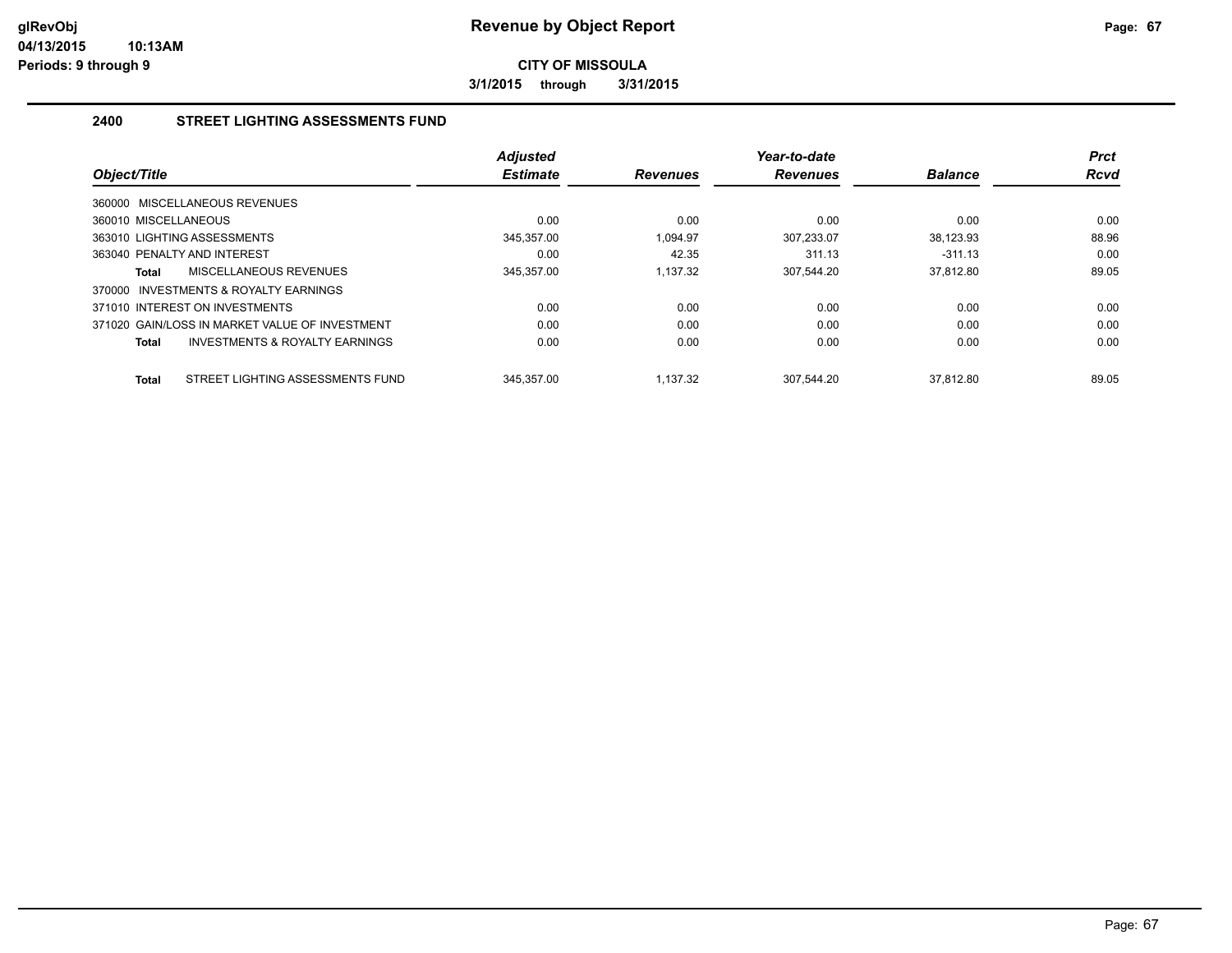**3/1/2015 through 3/31/2015**

## **2500 STREET MAINTENANCE ASSESSMENT FUND**

**2500 STREET MAINTENANCE ASSESSMENT FUND**

|                                                           | <b>Adjusted</b> |                 | Year-to-date    |                | <b>Prct</b> |
|-----------------------------------------------------------|-----------------|-----------------|-----------------|----------------|-------------|
| Object/Title                                              | <b>Estimate</b> | <b>Revenues</b> | <b>Revenues</b> | <b>Balance</b> | <b>Rcvd</b> |
| 360000 MISCELLANEOUS REVENUES                             |                 |                 |                 |                |             |
| 363010 LIGHTING ASSESSMENTS                               | 59,295.00       | 67.76           | 35,497.31       | 23,797.69      | 59.87       |
| 363040 PENALTY AND INTEREST                               | 0.00            | 2.81            | 235.06          | $-235.06$      | 0.00        |
| MISCELLANEOUS REVENUES<br>Total                           | 59,295.00       | 70.57           | 35,732.37       | 23,562.63      | 60.26       |
| INVESTMENTS & ROYALTY EARNINGS<br>370000                  |                 |                 |                 |                |             |
| 371010 INTEREST ON INVESTMENTS                            | 0.00            | 0.00            | 0.00            | 0.00           | 0.00        |
| 371020 GAIN/LOSS IN MARKET VALUE OF INVESTMENTS           | 0.00            | 0.00            | 0.00            | 0.00           | 0.00        |
| <b>INVESTMENTS &amp; ROYALTY EARNINGS</b><br><b>Total</b> | 0.00            | 0.00            | 0.00            | 0.00           | 0.00        |
| OTHER FINANCING SOURCES<br>380000                         |                 |                 |                 |                |             |
| 383000 OPERATING TRANSFERS                                | 0.00            | 0.00            | 0.00            | 0.00           | 0.00        |
| OTHER FINANCING SOURCES<br><b>Total</b>                   | 0.00            | 0.00            | 0.00            | 0.00           | 0.00        |
| STREET MAINTENANCE ASSESSMENT FUNI<br><b>Total</b>        | 59.295.00       | 70.57           | 35.732.37       | 23.562.63      | 60.26       |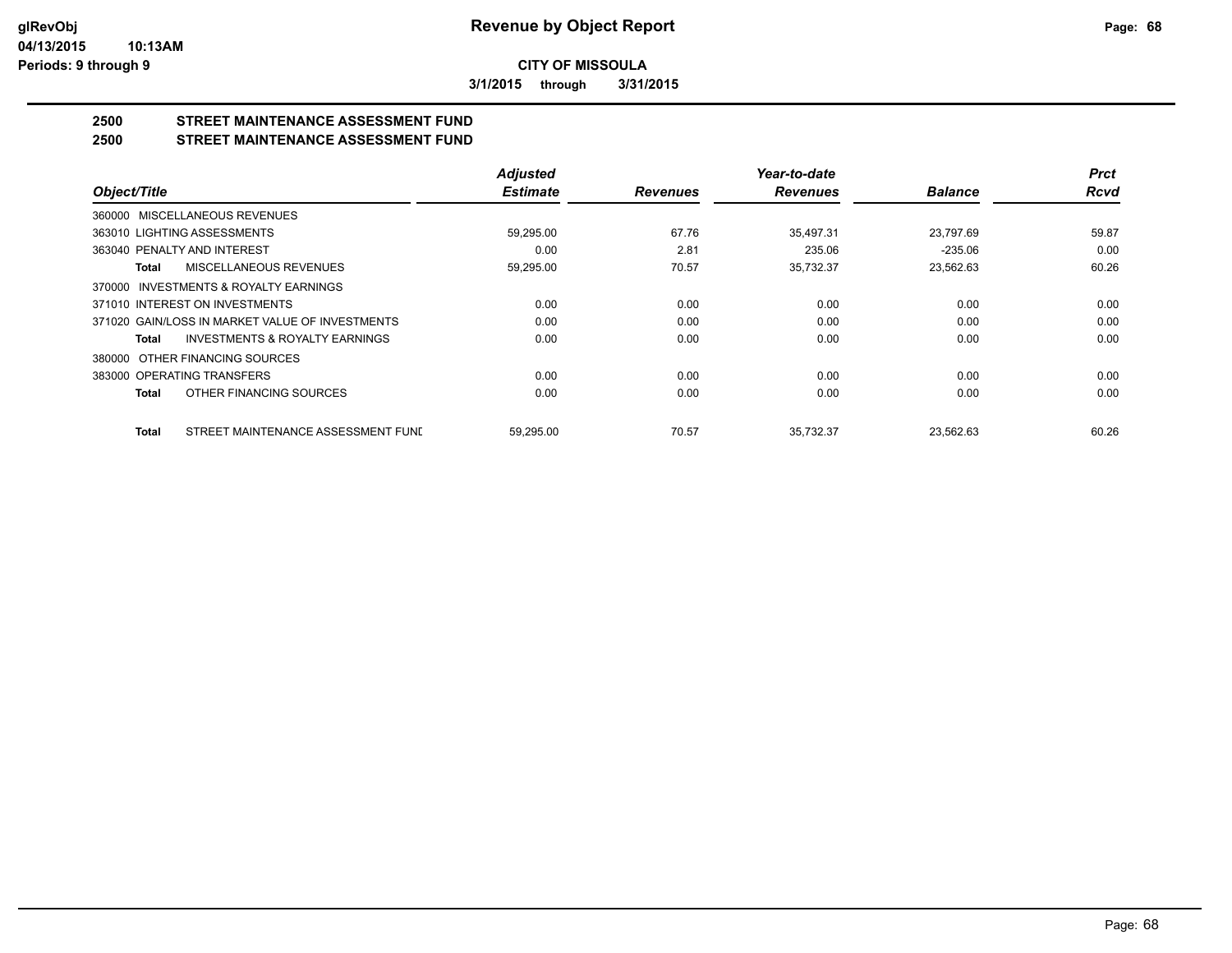**3/1/2015 through 3/31/2015**

## **2500 STREET MAINTENANCE ASSESSMENT FUND**

| Object/Title                                        | <b>Adjusted</b><br><b>Estimate</b> | <b>Revenues</b> | Year-to-date<br><b>Revenues</b> | <b>Balance</b> | <b>Prct</b><br><b>Rcvd</b> |
|-----------------------------------------------------|------------------------------------|-----------------|---------------------------------|----------------|----------------------------|
| 360000 MISCELLANEOUS REVENUES                       |                                    |                 |                                 |                |                            |
| 363010 LIGHTING ASSESSMENTS                         | 59,295.00                          | 67.76           | 35.497.31                       | 23.797.69      | 59.87                      |
| 363040 PENALTY AND INTEREST                         | 0.00                               | 2.81            | 235.06                          | $-235.06$      | 0.00                       |
| MISCELLANEOUS REVENUES<br>Total                     | 59,295.00                          | 70.57           | 35,732.37                       | 23,562.63      | 60.26                      |
| <b>INVESTMENTS &amp; ROYALTY EARNINGS</b><br>370000 |                                    |                 |                                 |                |                            |
| 371010 INTEREST ON INVESTMENTS                      | 0.00                               | 0.00            | 0.00                            | 0.00           | 0.00                       |
| 371020 GAIN/LOSS IN MARKET VALUE OF INVESTMENT      | 0.00                               | 0.00            | 0.00                            | 0.00           | 0.00                       |
| <b>INVESTMENTS &amp; ROYALTY EARNINGS</b><br>Total  | 0.00                               | 0.00            | 0.00                            | 0.00           | 0.00                       |
| 380000 OTHER FINANCING SOURCES                      |                                    |                 |                                 |                |                            |
| 383000 OPERATING TRANSFERS                          | 0.00                               | 0.00            | 0.00                            | 0.00           | 0.00                       |
| OTHER FINANCING SOURCES<br>Total                    | 0.00                               | 0.00            | 0.00                            | 0.00           | 0.00                       |
|                                                     |                                    |                 |                                 |                |                            |
| STREET MAINTENANCE ASSESSMENT FUNI<br>Total         | 59,295.00                          | 70.57           | 35,732.37                       | 23,562.63      | 60.26                      |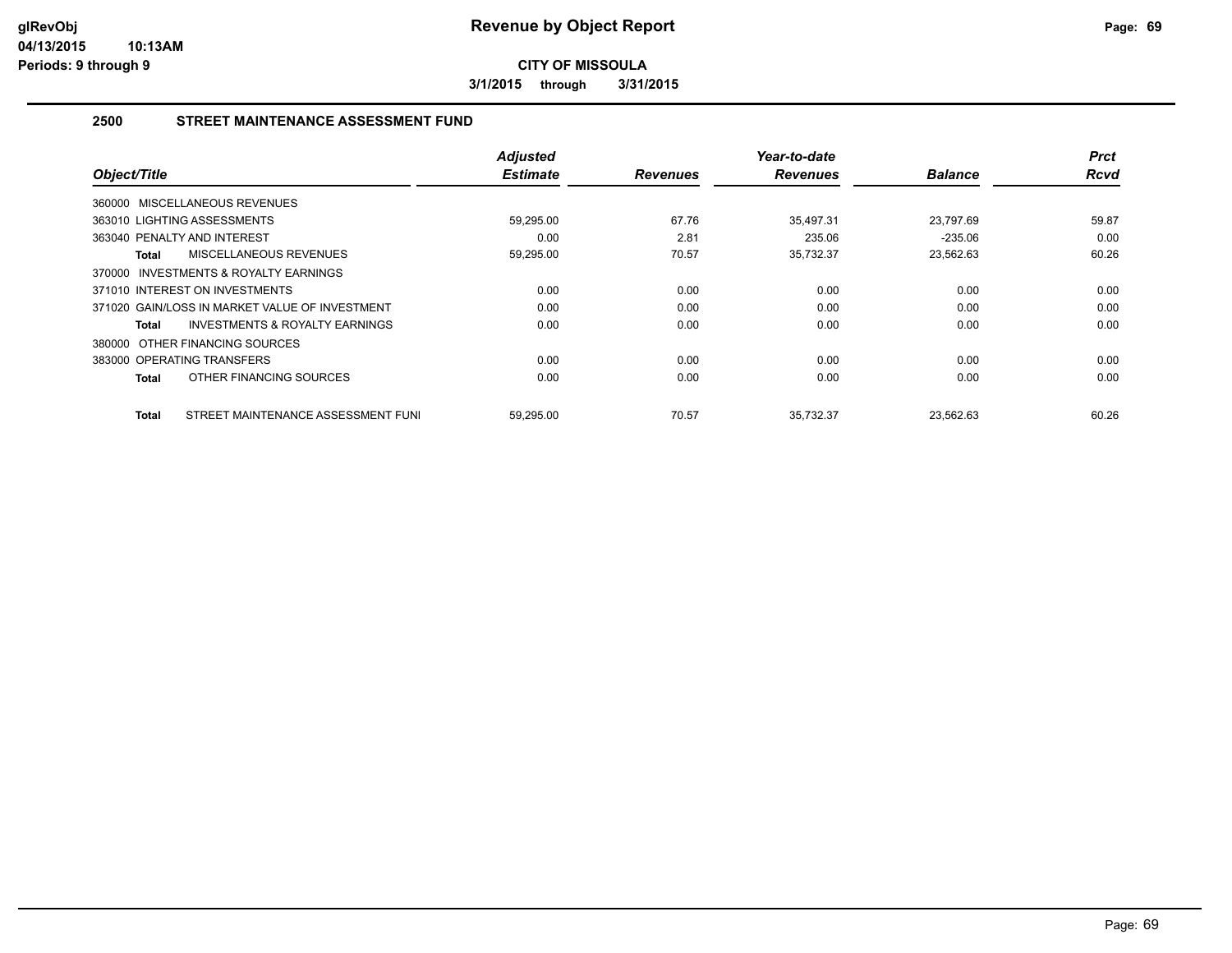**3/1/2015 through 3/31/2015**

# **2510 RUSSELL PARK MAINTENANCE ASSESSMENT FUND**

| 2510 | <b>RUSSELL PARK MAINTENANCE ASSESSMENT FUND</b> |  |
|------|-------------------------------------------------|--|
|      |                                                 |  |

|                                                           | <b>Adjusted</b> |                 | Year-to-date    |                | <b>Prct</b> |
|-----------------------------------------------------------|-----------------|-----------------|-----------------|----------------|-------------|
| Object/Title                                              | <b>Estimate</b> | <b>Revenues</b> | <b>Revenues</b> | <b>Balance</b> | <b>Rcvd</b> |
| 360000 MISCELLANEOUS REVENUES                             |                 |                 |                 |                |             |
| 360010 MISCELLANEOUS                                      | 0.00            | 0.00            | 0.00            | 0.00           | 0.00        |
| 363010 LIGHTING ASSESSMENTS                               | 0.00            | 0.00            | 0.00            | 0.00           | 0.00        |
| 363020 PROPERTY ASSESSMENTS                               | 0.00            | 0.00            | 0.00            | 0.00           | 0.00        |
| 363040 PENALTY AND INTEREST                               | 0.00            | 0.00            | 0.00            | 0.00           | 0.00        |
| MISCELLANEOUS REVENUES<br><b>Total</b>                    | 0.00            | 0.00            | 0.00            | 0.00           | 0.00        |
| INVESTMENTS & ROYALTY EARNINGS<br>370000                  |                 |                 |                 |                |             |
| 371010 INTEREST ON INVESTMENTS                            | 0.00            | 0.00            | 0.00            | 0.00           | 0.00        |
| 371020 GAIN/LOSS IN MARKET VALUE OF INVESTMENTS           | 0.00            | 0.00            | 0.00            | 0.00           | 0.00        |
| <b>INVESTMENTS &amp; ROYALTY EARNINGS</b><br><b>Total</b> | 0.00            | 0.00            | 0.00            | 0.00           | 0.00        |
| OTHER FINANCING SOURCES<br>380000                         |                 |                 |                 |                |             |
| 383000 OPERATING TRANSFERS                                | 0.00            | 0.00            | 0.00            | 0.00           | 0.00        |
| OTHER FINANCING SOURCES<br>Total                          | 0.00            | 0.00            | 0.00            | 0.00           | 0.00        |
| RUSSELL PARK MAINTENANCE ASSESSMEN<br><b>Total</b>        | 0.00            | 0.00            | 0.00            | 0.00           | 0.00        |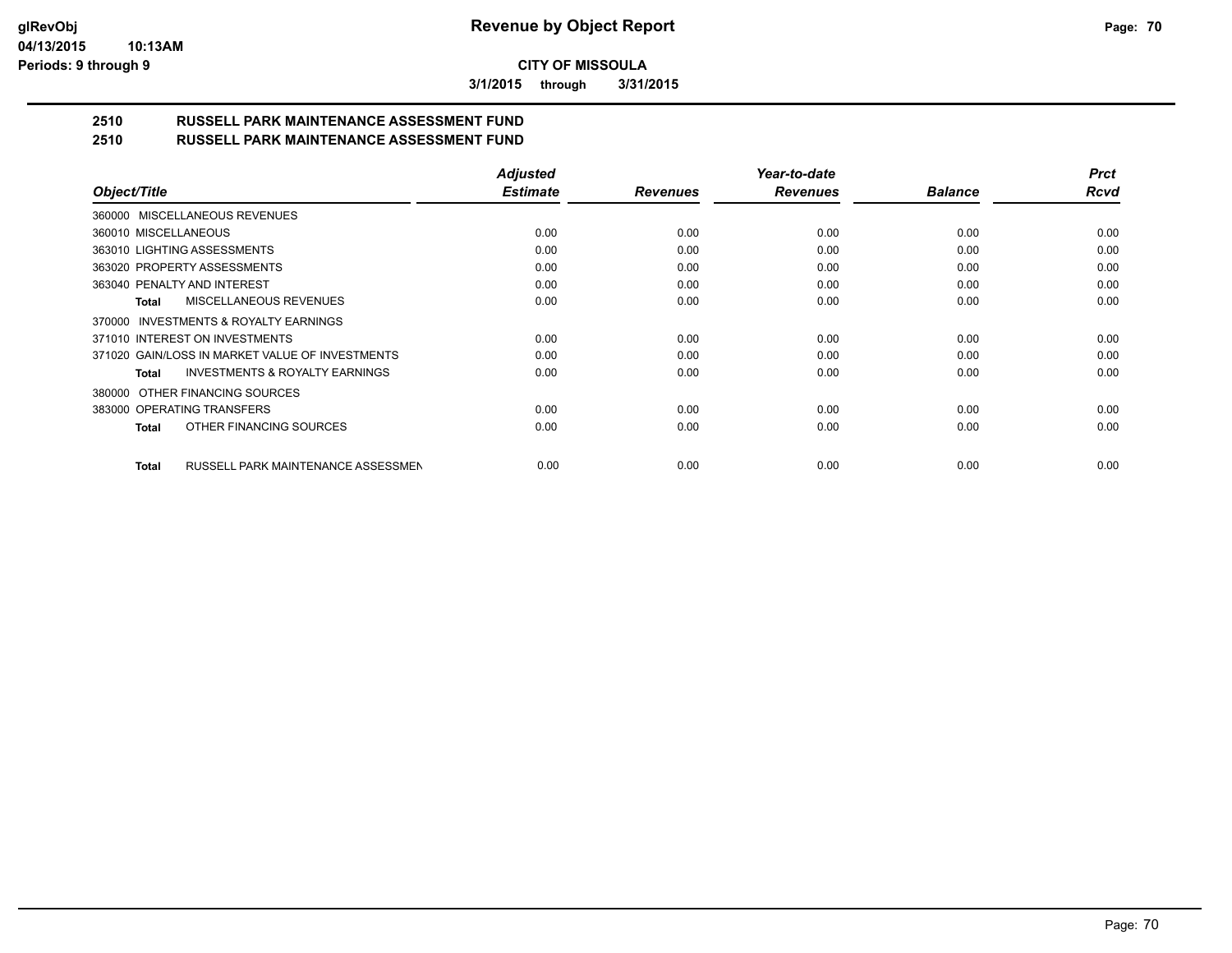**3/1/2015 through 3/31/2015**

## **2510 RUSSELL PARK MAINTENANCE ASSESSMENT FUND**

| Object/Title                                              | <b>Adjusted</b><br><b>Estimate</b> | <b>Revenues</b> | Year-to-date<br><b>Revenues</b> | <b>Balance</b> | <b>Prct</b><br><b>Rcvd</b> |
|-----------------------------------------------------------|------------------------------------|-----------------|---------------------------------|----------------|----------------------------|
| 360000 MISCELLANEOUS REVENUES                             |                                    |                 |                                 |                |                            |
| 360010 MISCELLANEOUS                                      | 0.00                               | 0.00            | 0.00                            | 0.00           | 0.00                       |
| 363010 LIGHTING ASSESSMENTS                               | 0.00                               | 0.00            | 0.00                            | 0.00           | 0.00                       |
| 363020 PROPERTY ASSESSMENTS                               | 0.00                               | 0.00            | 0.00                            | 0.00           | 0.00                       |
| 363040 PENALTY AND INTEREST                               | 0.00                               | 0.00            | 0.00                            | 0.00           | 0.00                       |
| MISCELLANEOUS REVENUES<br><b>Total</b>                    | 0.00                               | 0.00            | 0.00                            | 0.00           | 0.00                       |
| INVESTMENTS & ROYALTY EARNINGS<br>370000                  |                                    |                 |                                 |                |                            |
| 371010 INTEREST ON INVESTMENTS                            | 0.00                               | 0.00            | 0.00                            | 0.00           | 0.00                       |
| 371020 GAIN/LOSS IN MARKET VALUE OF INVESTMENT            | 0.00                               | 0.00            | 0.00                            | 0.00           | 0.00                       |
| <b>INVESTMENTS &amp; ROYALTY EARNINGS</b><br><b>Total</b> | 0.00                               | 0.00            | 0.00                            | 0.00           | 0.00                       |
| 380000 OTHER FINANCING SOURCES                            |                                    |                 |                                 |                |                            |
| 383000 OPERATING TRANSFERS                                | 0.00                               | 0.00            | 0.00                            | 0.00           | 0.00                       |
| OTHER FINANCING SOURCES<br><b>Total</b>                   | 0.00                               | 0.00            | 0.00                            | 0.00           | 0.00                       |
|                                                           |                                    |                 |                                 |                |                            |
| RUSSELL PARK MAINTENANCE ASSESSMEN<br><b>Total</b>        | 0.00                               | 0.00            | 0.00                            | 0.00           | 0.00                       |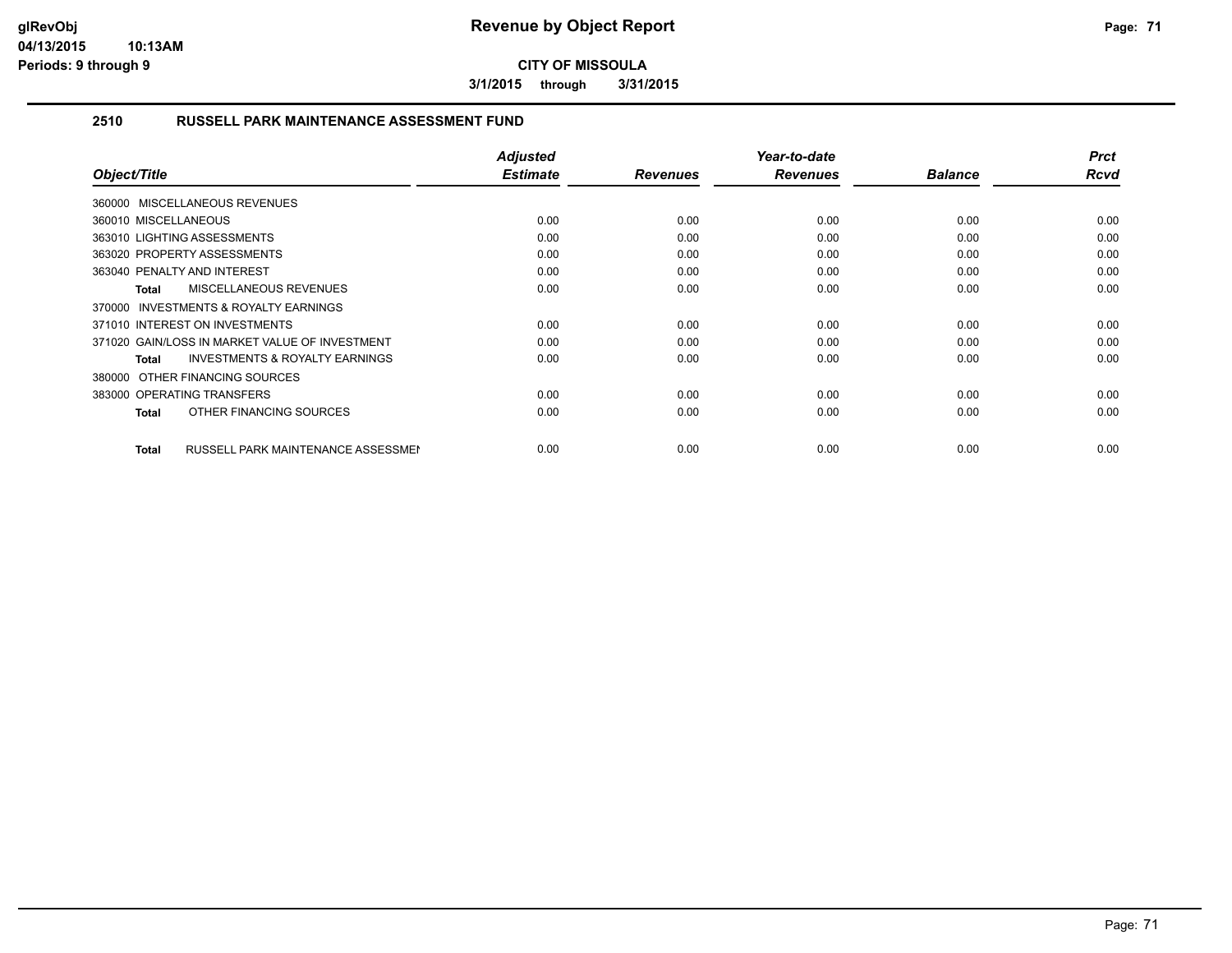**3/1/2015 through 3/31/2015**

# **2511 WILLOWWOOD PARK MAINTENANCE ASSESSMENT F**

**2511 WILLOWWOOD PARK MAINTENANCE ASSESSMENT F**

| Object/Title                                              | <b>Adjusted</b> |                 | Year-to-date    |                | <b>Prct</b> |
|-----------------------------------------------------------|-----------------|-----------------|-----------------|----------------|-------------|
|                                                           | <b>Estimate</b> | <b>Revenues</b> | <b>Revenues</b> | <b>Balance</b> | Rcvd        |
| 360000 MISCELLANEOUS REVENUES                             |                 |                 |                 |                |             |
| 360010 MISCELLANEOUS                                      | 0.00            | 0.00            | 0.00            | 0.00           | 0.00        |
| 363010 LIGHTING ASSESSMENTS                               | 0.00            | 0.00            | 0.00            | 0.00           | 0.00        |
| 363020 PROPERTY ASSESSMENTS                               | 0.00            | 0.00            | 0.00            | 0.00           | 0.00        |
| 363040 PENALTY AND INTEREST                               | 0.00            | 0.00            | 0.00            | 0.00           | 0.00        |
| MISCELLANEOUS REVENUES<br>Total                           | 0.00            | 0.00            | 0.00            | 0.00           | 0.00        |
| 370000 INVESTMENTS & ROYALTY EARNINGS                     |                 |                 |                 |                |             |
| 371010 INTEREST ON INVESTMENTS                            | 0.00            | 0.00            | 0.00            | 0.00           | 0.00        |
| 371020 GAIN/LOSS IN MARKET VALUE OF INVESTMENTS           | 0.00            | 0.00            | 0.00            | 0.00           | 0.00        |
| <b>INVESTMENTS &amp; ROYALTY EARNINGS</b><br><b>Total</b> | 0.00            | 0.00            | 0.00            | 0.00           | 0.00        |
| WILLOWWOOD PARK MAINTENANCE ASSES<br><b>Total</b>         | 0.00            | 0.00            | 0.00            | 0.00           | 0.00        |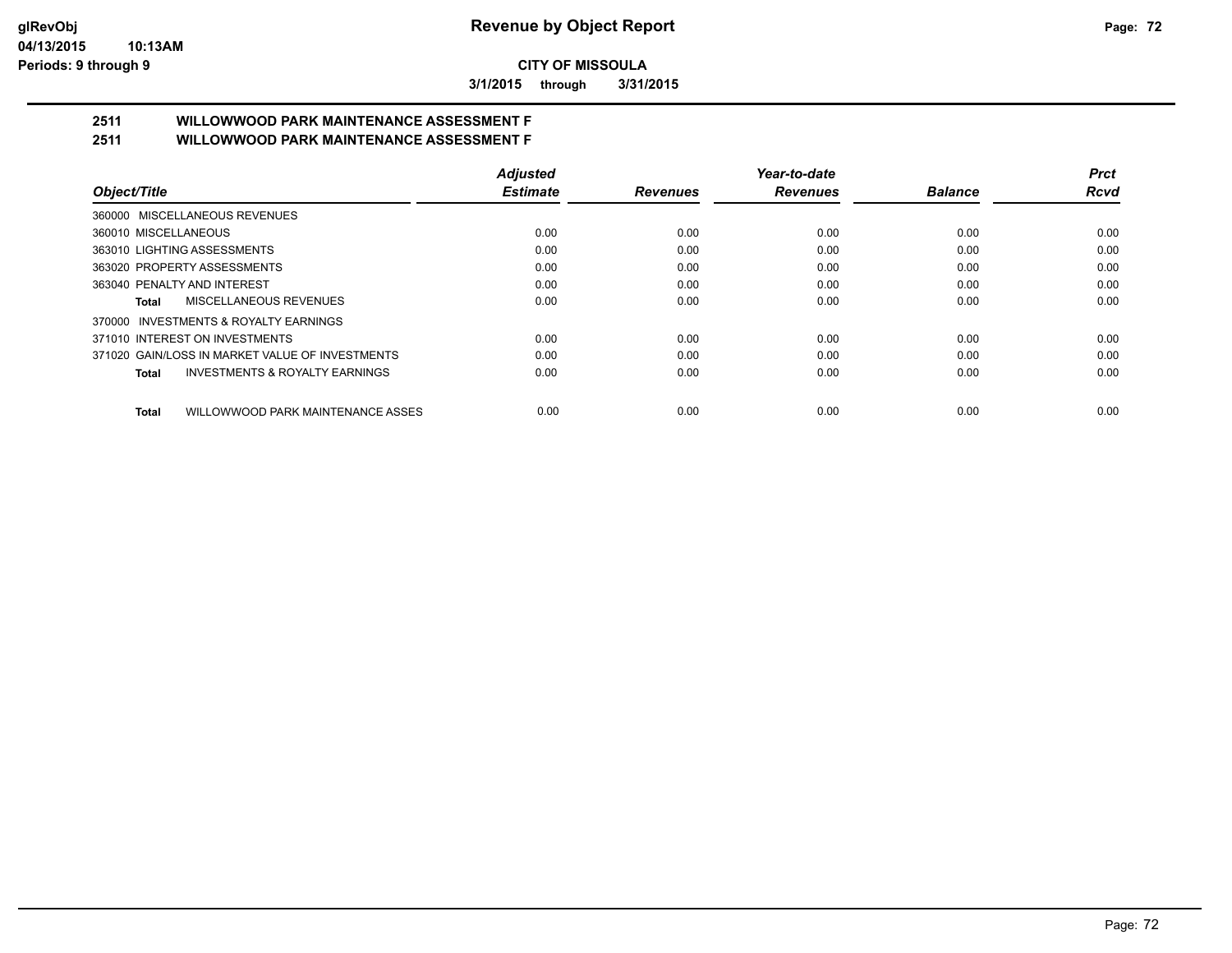**3/1/2015 through 3/31/2015**

# **2511 WILLOWWOOD PARK MAINTENANCE ASSESSMENT F**

|                                                    | <b>Adjusted</b> |                 | Year-to-date    |                | <b>Prct</b> |
|----------------------------------------------------|-----------------|-----------------|-----------------|----------------|-------------|
| Object/Title                                       | <b>Estimate</b> | <b>Revenues</b> | <b>Revenues</b> | <b>Balance</b> | <b>Rcvd</b> |
| 360000 MISCELLANEOUS REVENUES                      |                 |                 |                 |                |             |
| 360010 MISCELLANEOUS                               | 0.00            | 0.00            | 0.00            | 0.00           | 0.00        |
| 363010 LIGHTING ASSESSMENTS                        | 0.00            | 0.00            | 0.00            | 0.00           | 0.00        |
| 363020 PROPERTY ASSESSMENTS                        | 0.00            | 0.00            | 0.00            | 0.00           | 0.00        |
| 363040 PENALTY AND INTEREST                        | 0.00            | 0.00            | 0.00            | 0.00           | 0.00        |
| MISCELLANEOUS REVENUES<br>Total                    | 0.00            | 0.00            | 0.00            | 0.00           | 0.00        |
| 370000 INVESTMENTS & ROYALTY EARNINGS              |                 |                 |                 |                |             |
| 371010 INTEREST ON INVESTMENTS                     | 0.00            | 0.00            | 0.00            | 0.00           | 0.00        |
| 371020 GAIN/LOSS IN MARKET VALUE OF INVESTMENT     | 0.00            | 0.00            | 0.00            | 0.00           | 0.00        |
| <b>INVESTMENTS &amp; ROYALTY EARNINGS</b><br>Total | 0.00            | 0.00            | 0.00            | 0.00           | 0.00        |
| WILLOWWOOD PARK MAINTENANCE ASSES<br><b>Total</b>  | 0.00            | 0.00            | 0.00            | 0.00           | 0.00        |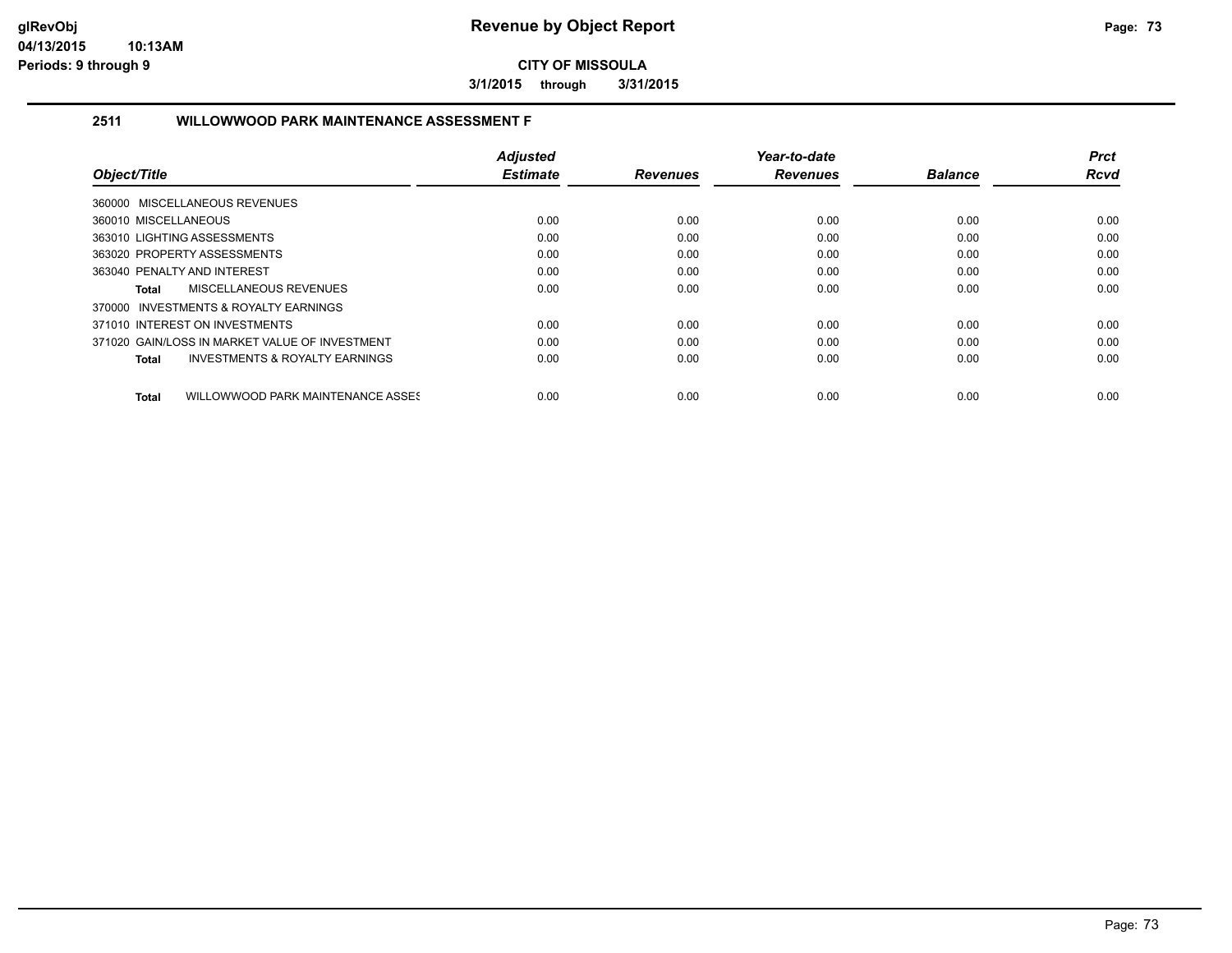**3/1/2015 through 3/31/2015**

**2512 ROAD DISTRICT #1**

**2512 ROAD DISTRICT #1**

|                                                    | <b>Adjusted</b> |                 | Year-to-date    |                | <b>Prct</b> |
|----------------------------------------------------|-----------------|-----------------|-----------------|----------------|-------------|
| Object/Title                                       | <b>Estimate</b> | <b>Revenues</b> | <b>Revenues</b> | <b>Balance</b> | <b>Rcvd</b> |
| 330000 INTERGOVERNMENTAL REVENUES                  |                 |                 |                 |                |             |
| 336023 STATE CONTRIB. - PERS                       | 0.00            | 0.00            | 0.00            | 0.00           | 0.00        |
| <b>INTERGOVERNMENTAL REVENUES</b><br>Total         | 0.00            | 0.00            | 0.00            | 0.00           | 0.00        |
| 360000 MISCELLANEOUS REVENUES                      |                 |                 |                 |                |             |
| 363020 PROPERTY ASSESSMENTS                        | 1,272,302.00    | 5,113.92        | 684,877.35      | 587,424.65     | 53.83       |
| 363040 PENALTY AND INTEREST                        | 0.00            | 127.32          | 760.54          | $-760.54$      | 0.00        |
| MISCELLANEOUS REVENUES<br><b>Total</b>             | 1,272,302.00    | 5,241.24        | 685,637.89      | 586,664.11     | 53.89       |
| INVESTMENTS & ROYALTY EARNINGS<br>370000           |                 |                 |                 |                |             |
| 371010 INTEREST ON INVESTMENTS                     | 0.00            | 0.00            | 0.00            | 0.00           | 0.00        |
| <b>INVESTMENTS &amp; ROYALTY EARNINGS</b><br>Total | 0.00            | 0.00            | 0.00            | 0.00           | 0.00        |
| OTHER FINANCING SOURCES<br>380000                  |                 |                 |                 |                |             |
| 381090 PROCEEDS FROM CAPITAL LEASE                 | 0.00            | 0.00            | 820,841.00      | $-820, 841.00$ | 0.00        |
| OTHER FINANCING SOURCES<br>Total                   | 0.00            | 0.00            | 820,841.00      | $-820, 841.00$ | 0.00        |
| <b>ROAD DISTRICT #1</b><br><b>Total</b>            | 1,272,302.00    | 5,241.24        | 1,506,478.89    | $-234, 176.89$ | 118.41      |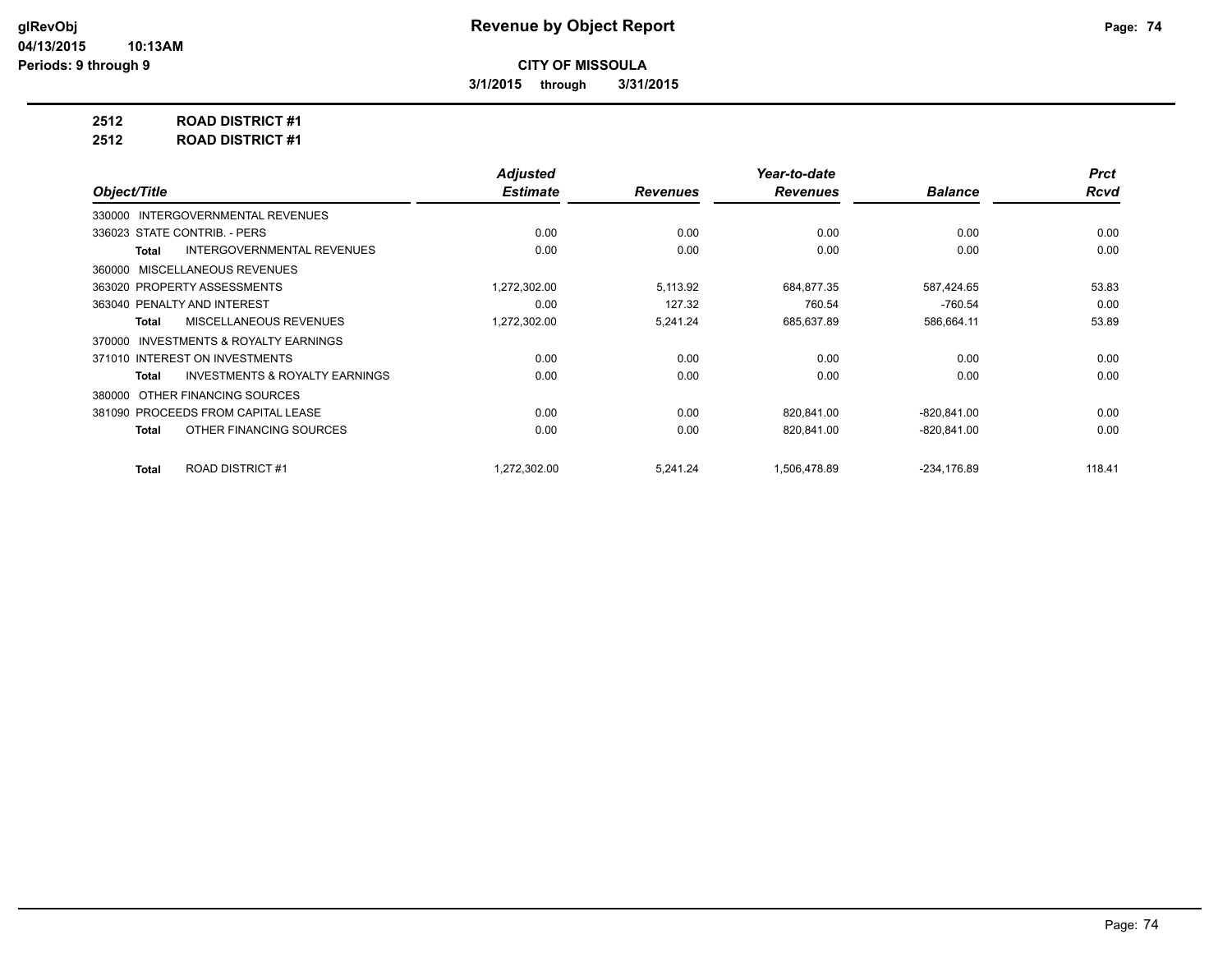**3/1/2015 through 3/31/2015**

#### **2512 ROAD DISTRICT #1**

| Object/Title                                        | <b>Adjusted</b><br><b>Estimate</b> | <b>Revenues</b> | Year-to-date<br><b>Revenues</b> | <b>Balance</b> | <b>Prct</b><br><b>Rcvd</b> |
|-----------------------------------------------------|------------------------------------|-----------------|---------------------------------|----------------|----------------------------|
|                                                     |                                    |                 |                                 |                |                            |
| INTERGOVERNMENTAL REVENUES<br>330000                |                                    |                 |                                 |                |                            |
| 336023 STATE CONTRIB. - PERS                        | 0.00                               | 0.00            | 0.00                            | 0.00           | 0.00                       |
| <b>INTERGOVERNMENTAL REVENUES</b><br>Total          | 0.00                               | 0.00            | 0.00                            | 0.00           | 0.00                       |
| 360000 MISCELLANEOUS REVENUES                       |                                    |                 |                                 |                |                            |
| 363020 PROPERTY ASSESSMENTS                         | 1,272,302.00                       | 5,113.92        | 684,877.35                      | 587,424.65     | 53.83                      |
| 363040 PENALTY AND INTEREST                         | 0.00                               | 127.32          | 760.54                          | $-760.54$      | 0.00                       |
| MISCELLANEOUS REVENUES<br><b>Total</b>              | 1,272,302.00                       | 5,241.24        | 685,637.89                      | 586,664.11     | 53.89                      |
| <b>INVESTMENTS &amp; ROYALTY EARNINGS</b><br>370000 |                                    |                 |                                 |                |                            |
| 371010 INTEREST ON INVESTMENTS                      | 0.00                               | 0.00            | 0.00                            | 0.00           | 0.00                       |
| INVESTMENTS & ROYALTY EARNINGS<br><b>Total</b>      | 0.00                               | 0.00            | 0.00                            | 0.00           | 0.00                       |
| OTHER FINANCING SOURCES<br>380000                   |                                    |                 |                                 |                |                            |
| 381090 PROCEEDS FROM CAPITAL LEASE                  | 0.00                               | 0.00            | 820,841.00                      | $-820, 841.00$ | 0.00                       |
| OTHER FINANCING SOURCES<br><b>Total</b>             | 0.00                               | 0.00            | 820,841.00                      | -820,841.00    | 0.00                       |
| <b>ROAD DISTRICT #1</b><br>Total                    | 1.272.302.00                       | 5,241.24        | 1.506.478.89                    | $-234.176.89$  | 118.41                     |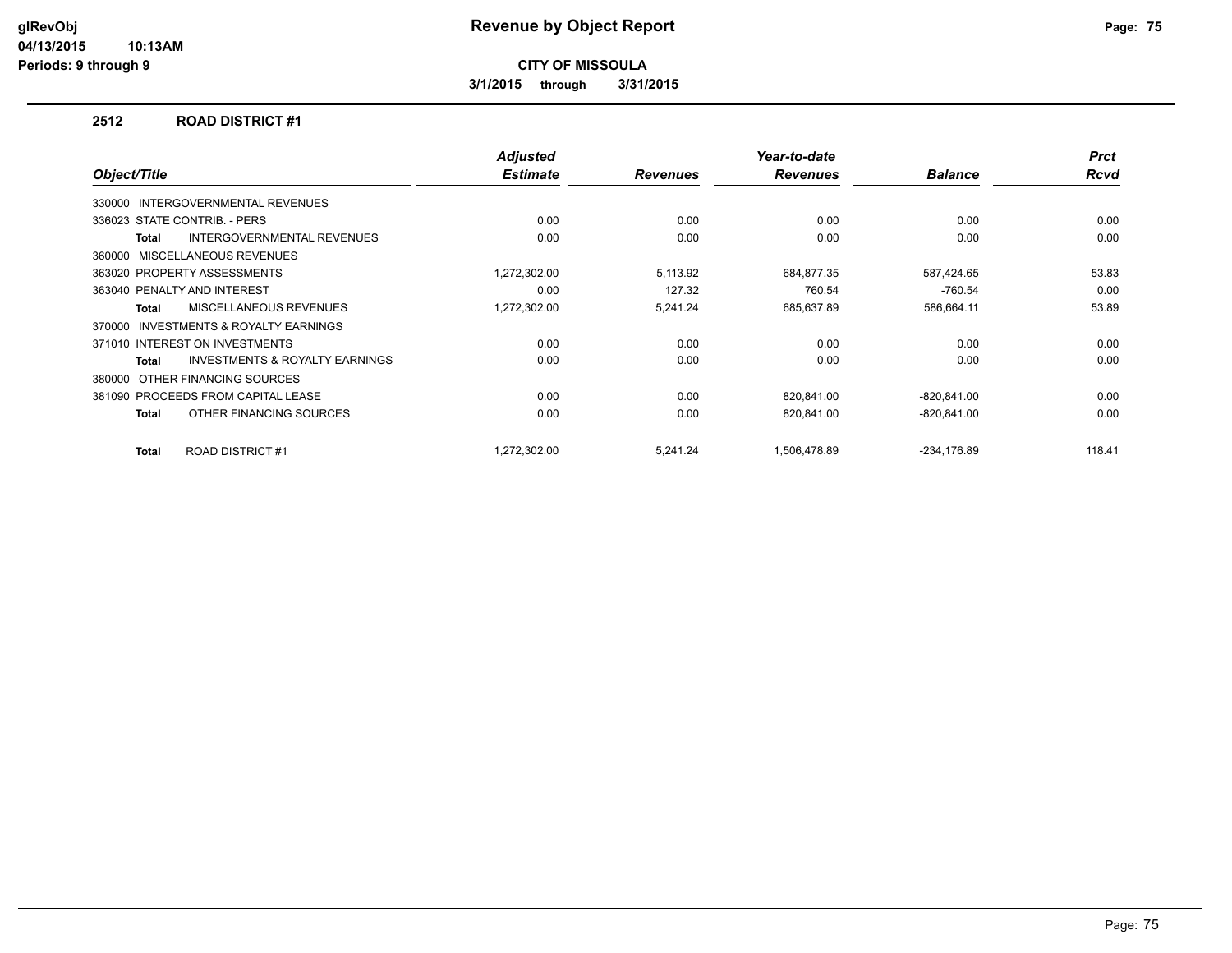**3/1/2015 through 3/31/2015**

**2513 PARK DISTRICT #1**

**2513 PARK DISTRICT #1**

|                                                     | <b>Adjusted</b> |                 | Year-to-date    |                | <b>Prct</b> |
|-----------------------------------------------------|-----------------|-----------------|-----------------|----------------|-------------|
| Object/Title                                        | <b>Estimate</b> | <b>Revenues</b> | <b>Revenues</b> | <b>Balance</b> | <b>Rcvd</b> |
| 330000 INTERGOVERNMENTAL REVENUES                   |                 |                 |                 |                |             |
| 336023 STATE CONTRIB. - PERS                        | 0.00            | 2.86            | 29.21           | $-29.21$       | 0.00        |
| <b>INTERGOVERNMENTAL REVENUES</b><br>Total          | 0.00            | 2.86            | 29.21           | $-29.21$       | 0.00        |
| 360000 MISCELLANEOUS REVENUES                       |                 |                 |                 |                |             |
| 363020 PROPERTY ASSESSMENTS                         | 634,457.00      | 2,674.44        | 344,990.05      | 289,466.95     | 54.38       |
| 363040 PENALTY AND INTEREST                         | 0.00            | 77.55           | 432.98          | $-432.98$      | 0.00        |
| MISCELLANEOUS REVENUES<br>Total                     | 634,457.00      | 2,751.99        | 345,423.03      | 289,033.97     | 54.44       |
| <b>INVESTMENTS &amp; ROYALTY EARNINGS</b><br>370000 |                 |                 |                 |                |             |
| 371010 INTEREST ON INVESTMENTS                      | 0.00            | 0.00            | 0.00            | 0.00           | 0.00        |
| <b>INVESTMENTS &amp; ROYALTY EARNINGS</b><br>Total  | 0.00            | 0.00            | 0.00            | 0.00           | 0.00        |
| 380000 OTHER FINANCING SOURCES                      |                 |                 |                 |                |             |
| 381090 PROCEEDS FROM CAPITAL LEASE                  | 0.00            | 0.00            | 216,209.00      | $-216,209.00$  | 0.00        |
| OTHER FINANCING SOURCES<br>Total                    | 0.00            | 0.00            | 216,209.00      | $-216,209.00$  | 0.00        |
| <b>PARK DISTRICT #1</b><br><b>Total</b>             | 634,457.00      | 2,754.85        | 561,661.24      | 72,795.76      | 88.53       |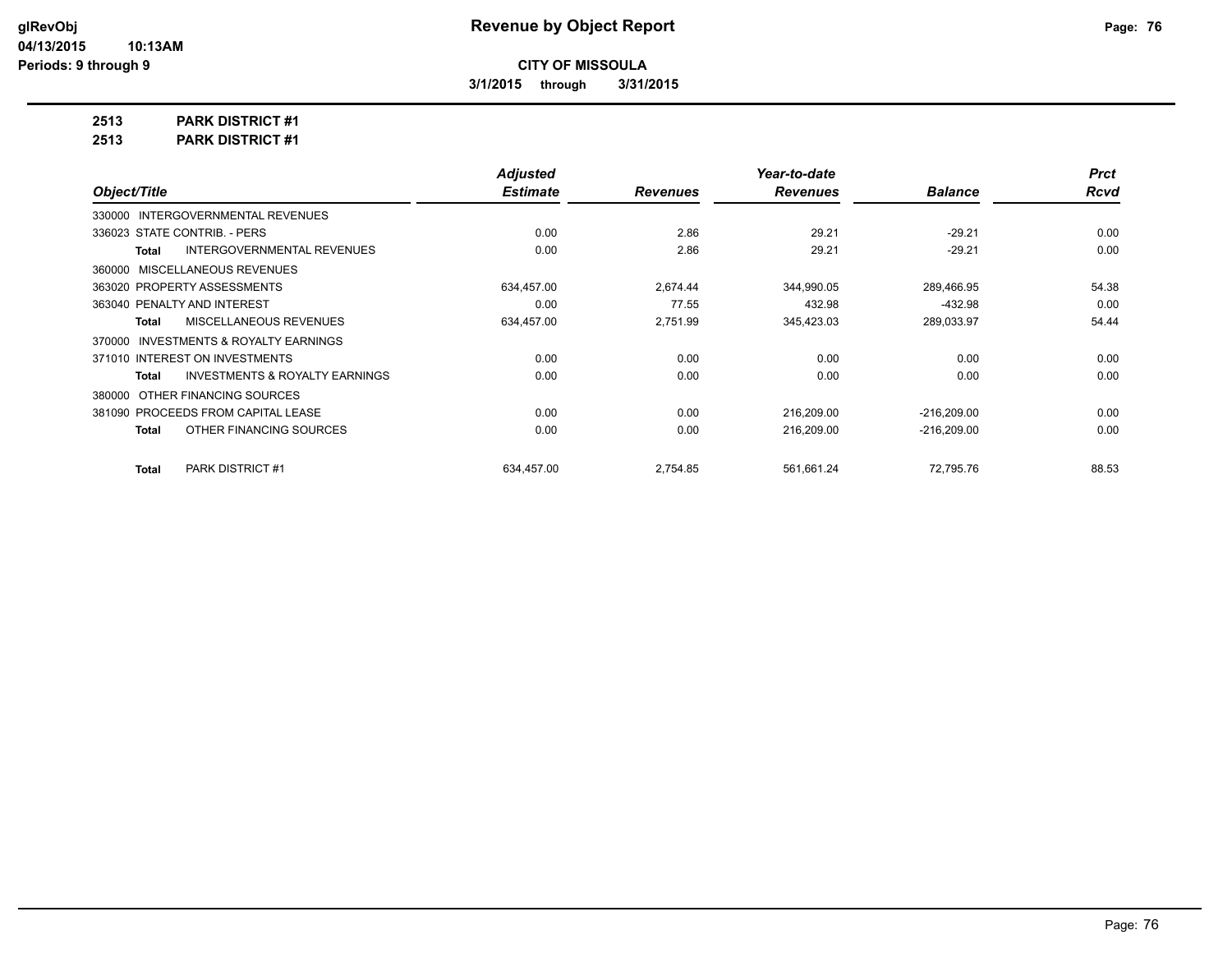**3/1/2015 through 3/31/2015**

#### **2513 PARK DISTRICT #1**

|              |                                           | <b>Adjusted</b> |                 | Year-to-date    |                | <b>Prct</b> |
|--------------|-------------------------------------------|-----------------|-----------------|-----------------|----------------|-------------|
| Object/Title |                                           | <b>Estimate</b> | <b>Revenues</b> | <b>Revenues</b> | <b>Balance</b> | <b>Rcvd</b> |
|              | 330000 INTERGOVERNMENTAL REVENUES         |                 |                 |                 |                |             |
|              | 336023 STATE CONTRIB. - PERS              | 0.00            | 2.86            | 29.21           | $-29.21$       | 0.00        |
| Total        | <b>INTERGOVERNMENTAL REVENUES</b>         | 0.00            | 2.86            | 29.21           | $-29.21$       | 0.00        |
|              | 360000 MISCELLANEOUS REVENUES             |                 |                 |                 |                |             |
|              | 363020 PROPERTY ASSESSMENTS               | 634,457.00      | 2,674.44        | 344,990.05      | 289,466.95     | 54.38       |
|              | 363040 PENALTY AND INTEREST               | 0.00            | 77.55           | 432.98          | -432.98        | 0.00        |
| Total        | MISCELLANEOUS REVENUES                    | 634,457.00      | 2,751.99        | 345,423.03      | 289,033.97     | 54.44       |
|              | 370000 INVESTMENTS & ROYALTY EARNINGS     |                 |                 |                 |                |             |
|              | 371010 INTEREST ON INVESTMENTS            | 0.00            | 0.00            | 0.00            | 0.00           | 0.00        |
| Total        | <b>INVESTMENTS &amp; ROYALTY EARNINGS</b> | 0.00            | 0.00            | 0.00            | 0.00           | 0.00        |
|              | 380000 OTHER FINANCING SOURCES            |                 |                 |                 |                |             |
|              | 381090 PROCEEDS FROM CAPITAL LEASE        | 0.00            | 0.00            | 216,209.00      | $-216,209.00$  | 0.00        |
| Total        | OTHER FINANCING SOURCES                   | 0.00            | 0.00            | 216,209.00      | $-216,209.00$  | 0.00        |
| Total        | <b>PARK DISTRICT #1</b>                   | 634.457.00      | 2,754.85        | 561.661.24      | 72,795.76      | 88.53       |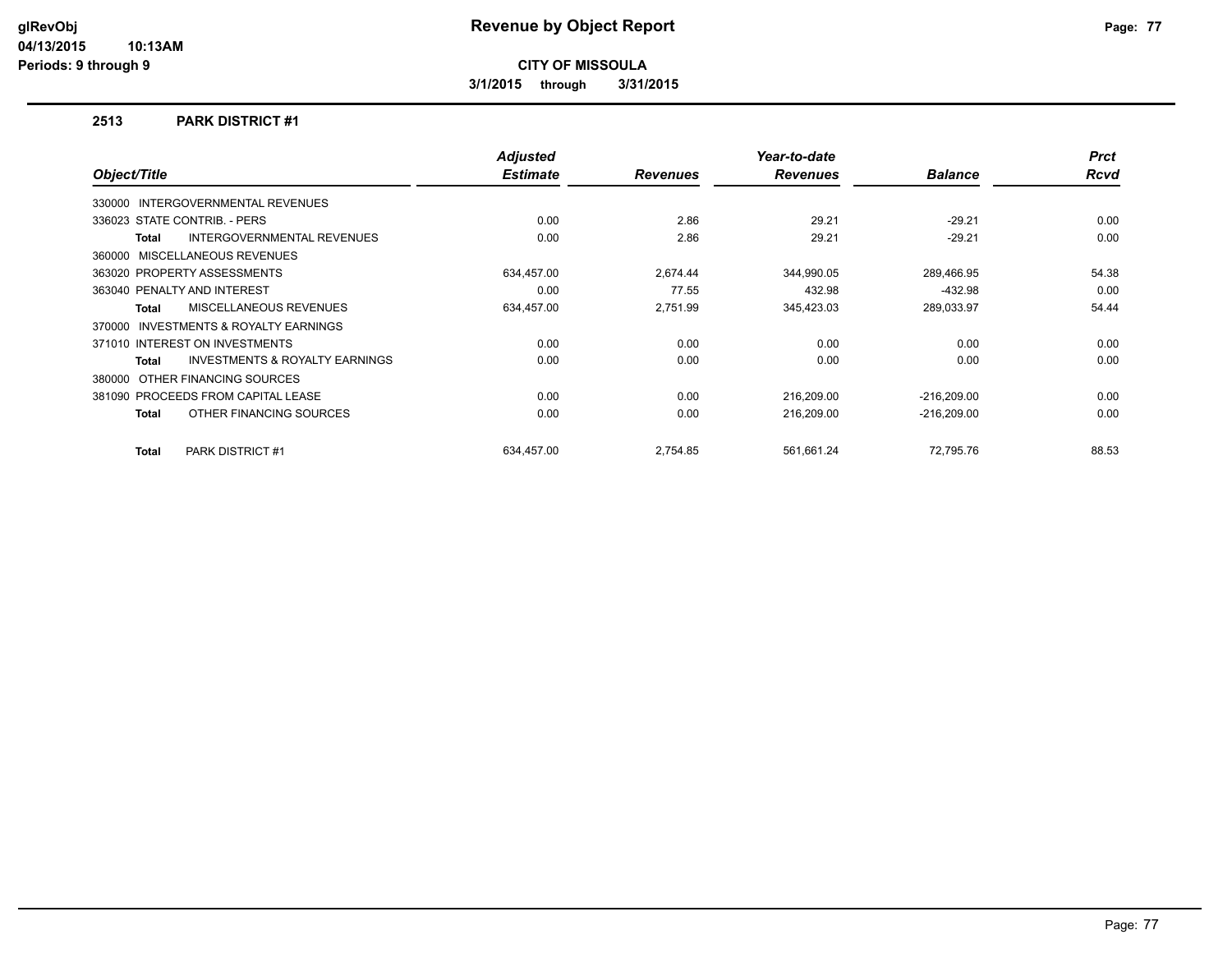**3/1/2015 through 3/31/2015**

# **2820 STATE GAS TAX FUND**

**2820 STATE GAS TAX FUND**

|                                                   | <b>Adjusted</b> |                 | Year-to-date    |                | <b>Prct</b> |
|---------------------------------------------------|-----------------|-----------------|-----------------|----------------|-------------|
| Object/Title                                      | <b>Estimate</b> | <b>Revenues</b> | <b>Revenues</b> | <b>Balance</b> | <b>Rcvd</b> |
| 330000 INTERGOVERNMENTAL REVENUES                 |                 |                 |                 |                |             |
| 331052 MDT CMAQ STRIPING GRANT                    | 0.00            | 0.00            | 0.00            | 0.00           | 0.00        |
| 334040 GAS TAX APPORTIONMENT                      | 982.213.00      | 89.963.30       | 809.669.75      | 172.543.25     | 82.43       |
| <b>INTERGOVERNMENTAL REVENUES</b><br><b>Total</b> | 982.213.00      | 89.963.30       | 809.669.75      | 172.543.25     | 82.43       |
| 380000 OTHER FINANCING SOURCES                    |                 |                 |                 |                |             |
| 383000 OPERATING TRANSFERS                        | 0.00            | 0.00            | 0.00            | 0.00           | 0.00        |
| OTHER FINANCING SOURCES<br><b>Total</b>           | 0.00            | 0.00            | 0.00            | 0.00           | 0.00        |
| STATE GAS TAX FUND<br><b>Total</b>                | 982.213.00      | 89.963.30       | 809.669.75      | 172.543.25     | 82.43       |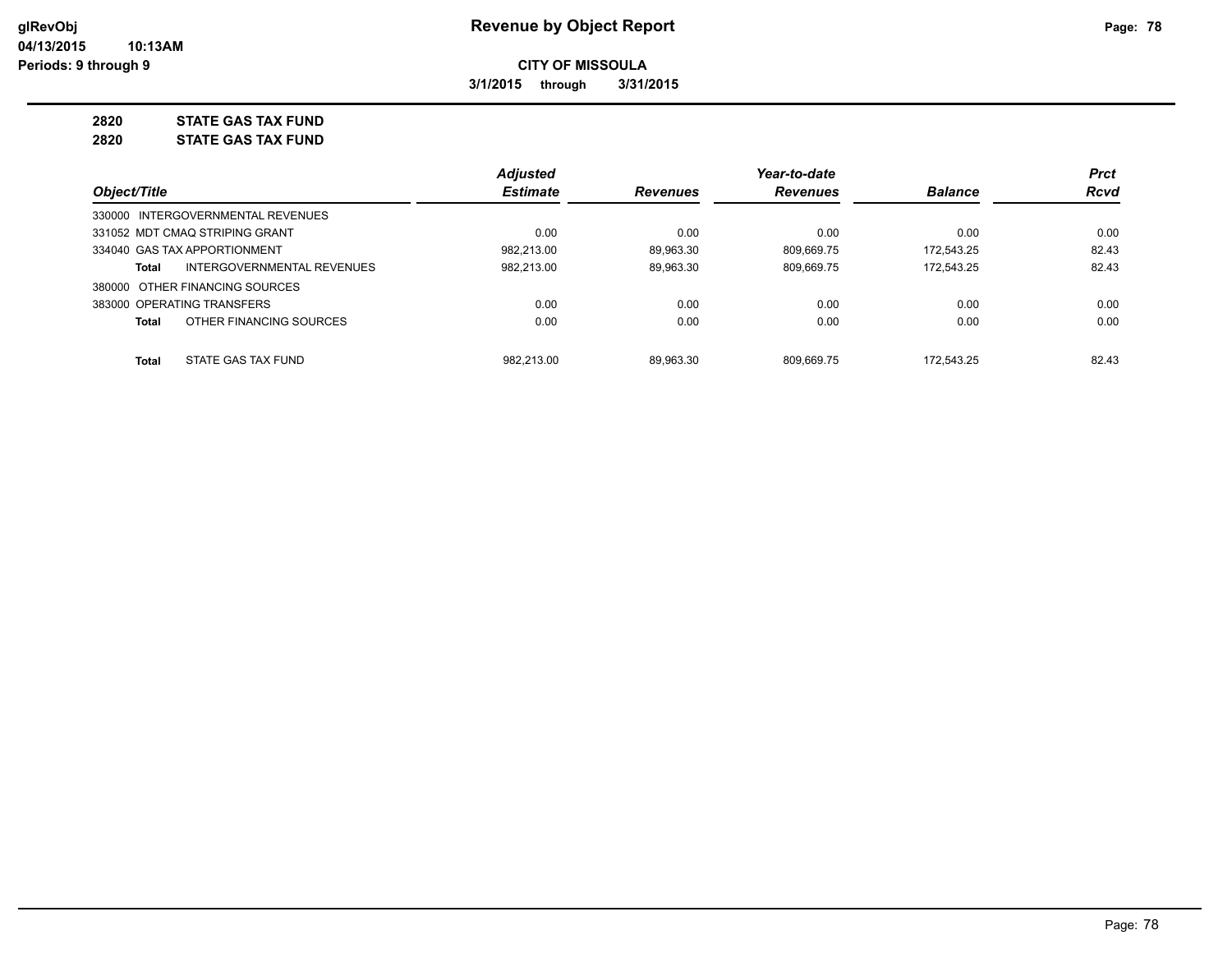**3/1/2015 through 3/31/2015**

#### **2820 STATE GAS TAX FUND**

|              |                                   | <b>Adjusted</b> |                 | Year-to-date    |                | <b>Prct</b> |
|--------------|-----------------------------------|-----------------|-----------------|-----------------|----------------|-------------|
| Object/Title |                                   | <b>Estimate</b> | <b>Revenues</b> | <b>Revenues</b> | <b>Balance</b> | <b>Rcvd</b> |
|              | 330000 INTERGOVERNMENTAL REVENUES |                 |                 |                 |                |             |
|              | 331052 MDT CMAQ STRIPING GRANT    | 0.00            | 0.00            | 0.00            | 0.00           | 0.00        |
|              | 334040 GAS TAX APPORTIONMENT      | 982.213.00      | 89.963.30       | 809.669.75      | 172.543.25     | 82.43       |
| Total        | INTERGOVERNMENTAL REVENUES        | 982.213.00      | 89.963.30       | 809.669.75      | 172.543.25     | 82.43       |
|              | 380000 OTHER FINANCING SOURCES    |                 |                 |                 |                |             |
|              | 383000 OPERATING TRANSFERS        | 0.00            | 0.00            | 0.00            | 0.00           | 0.00        |
| Total        | OTHER FINANCING SOURCES           | 0.00            | 0.00            | 0.00            | 0.00           | 0.00        |
| <b>Total</b> | STATE GAS TAX FUND                | 982.213.00      | 89.963.30       | 809.669.75      | 172.543.25     | 82.43       |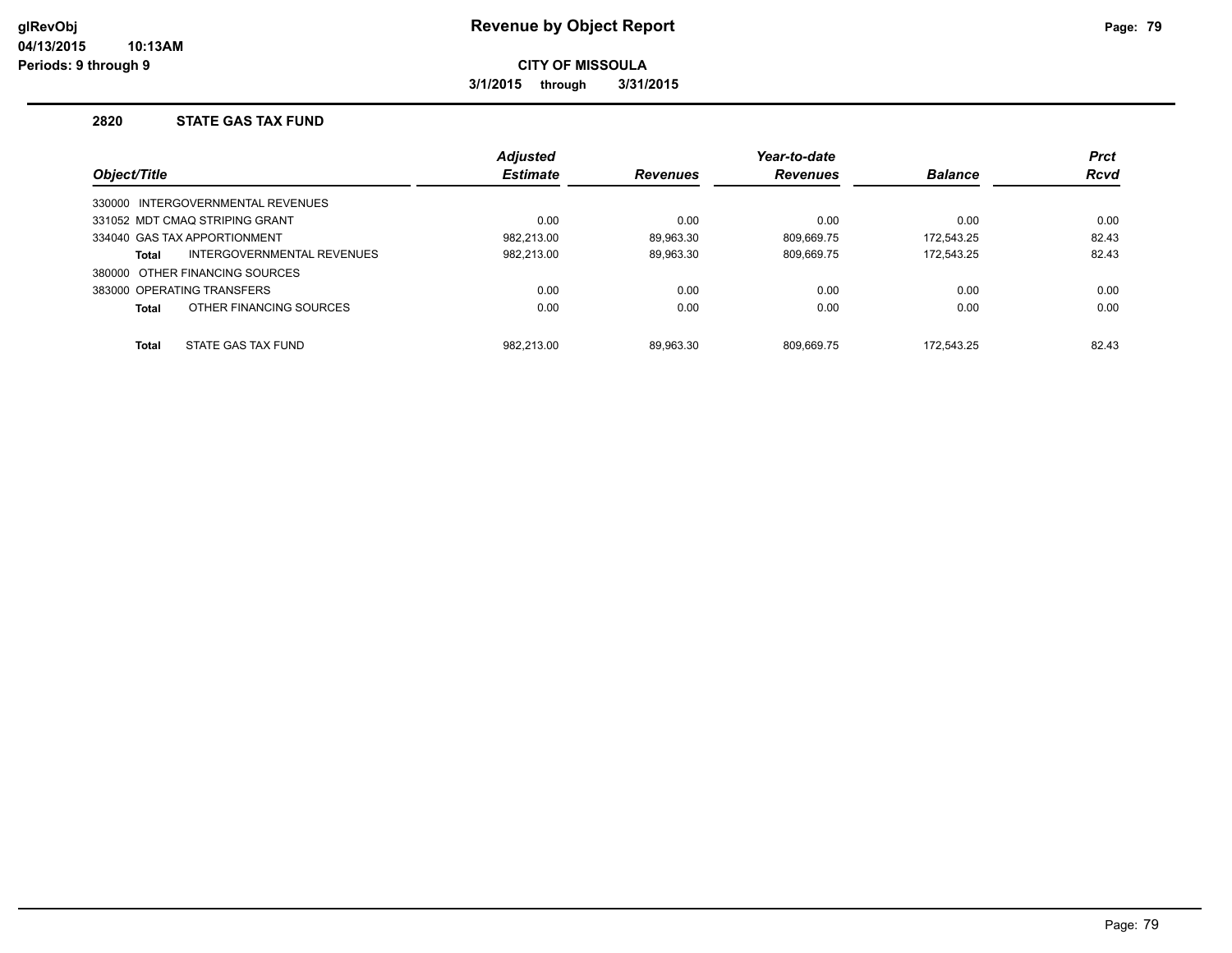**3/1/2015 through 3/31/2015**

#### **2917 CRIME VICTIM SURCHARGE**

**2917 CRIME VICTIM SURCHARGE**

|                                                    | <b>Adjusted</b> |                 | Year-to-date    |                | <b>Prct</b> |
|----------------------------------------------------|-----------------|-----------------|-----------------|----------------|-------------|
| Object/Title                                       | <b>Estimate</b> | <b>Revenues</b> | <b>Revenues</b> | <b>Balance</b> | Rcvd        |
| 350000 FINES & FORFEITURES                         |                 |                 |                 |                |             |
| 351032 SURCHARGE ON FINES                          | 0.00            | 16.549.49       | 16.549.49       | $-16.549.49$   | 0.00        |
| <b>FINES &amp; FORFEITURES</b><br>Total            | 0.00            | 16.549.49       | 16.549.49       | $-16.549.49$   | 0.00        |
| 370000 INVESTMENTS & ROYALTY EARNINGS              |                 |                 |                 |                |             |
| 371010 INTEREST ON INVESTMENTS                     | 0.00            | 0.00            | 0.00            | 0.00           | 0.00        |
| 371020 GAIN/LOSS IN MARKET VALUE OF INVESTMENTS    | 0.00            | 0.00            | 0.00            | 0.00           | 0.00        |
| <b>INVESTMENTS &amp; ROYALTY EARNINGS</b><br>Total | 0.00            | 0.00            | 0.00            | 0.00           | 0.00        |
| Total<br><b>CRIME VICTIM SURCHARGE</b>             | 0.00            | 16.549.49       | 16.549.49       | $-16.549.49$   | 0.00        |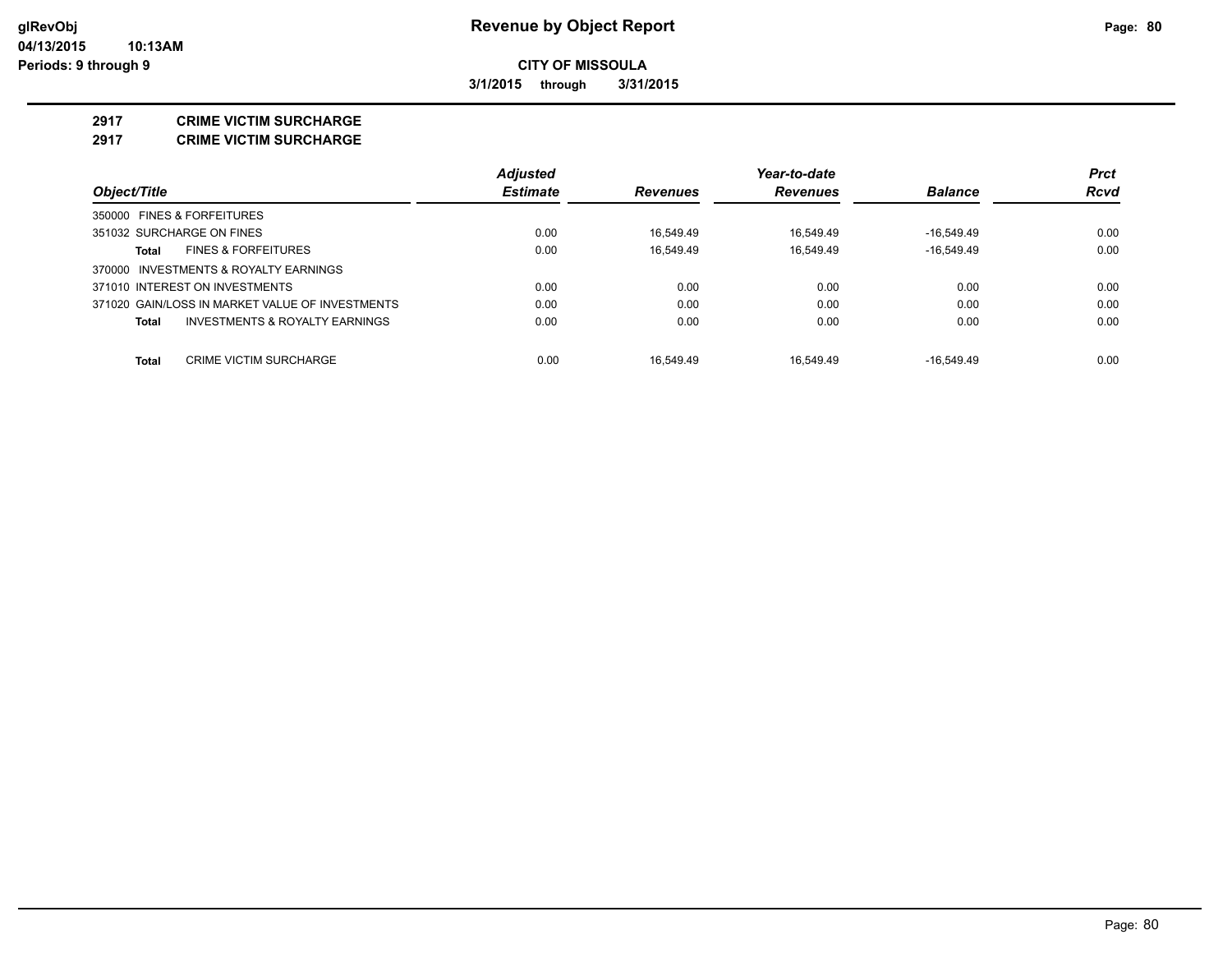**3/1/2015 through 3/31/2015**

# **2917 CRIME VICTIM SURCHARGE**

|                                                    | Adjusted        |                 | Year-to-date    |                | <b>Prct</b> |
|----------------------------------------------------|-----------------|-----------------|-----------------|----------------|-------------|
| Object/Title                                       | <b>Estimate</b> | <b>Revenues</b> | <b>Revenues</b> | <b>Balance</b> | <b>Rcvd</b> |
| 350000 FINES & FORFEITURES                         |                 |                 |                 |                |             |
| 351032 SURCHARGE ON FINES                          | 0.00            | 16.549.49       | 16.549.49       | $-16.549.49$   | 0.00        |
| <b>FINES &amp; FORFEITURES</b><br>Total            | 0.00            | 16.549.49       | 16.549.49       | $-16.549.49$   | 0.00        |
| 370000 INVESTMENTS & ROYALTY EARNINGS              |                 |                 |                 |                |             |
| 371010 INTEREST ON INVESTMENTS                     | 0.00            | 0.00            | 0.00            | 0.00           | 0.00        |
| 371020 GAIN/LOSS IN MARKET VALUE OF INVESTMENT     | 0.00            | 0.00            | 0.00            | 0.00           | 0.00        |
| <b>INVESTMENTS &amp; ROYALTY EARNINGS</b><br>Total | 0.00            | 0.00            | 0.00            | 0.00           | 0.00        |
| Total<br>CRIME VICTIM SURCHARGE                    | 0.00            | 16.549.49       | 16.549.49       | $-16.549.49$   | 0.00        |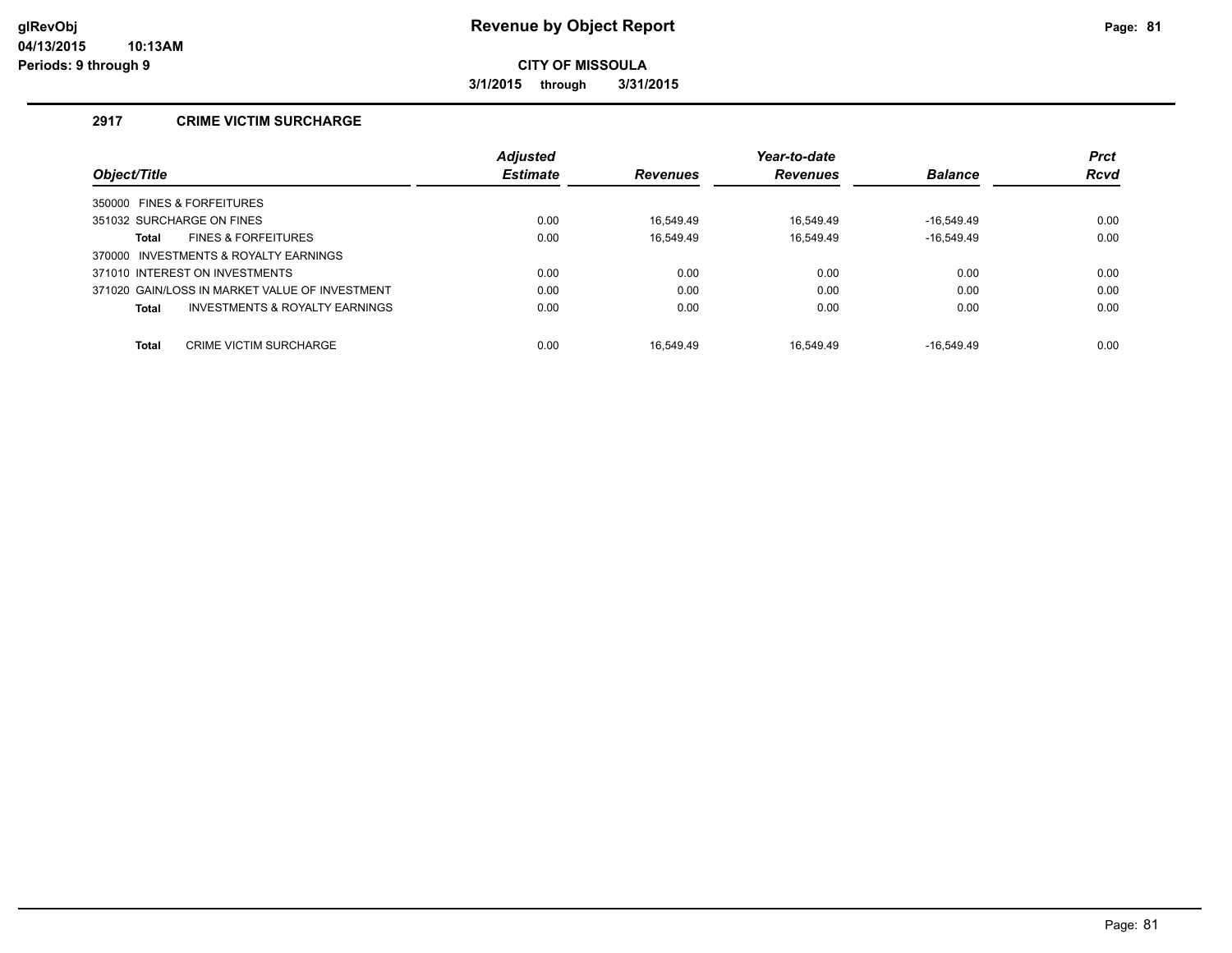**3/1/2015 through 3/31/2015**

# **2918 LAW ENFORCEMENT BLOCK GRANT FUND**

**2918 LAW ENFORCEMENT BLOCK GRANT FUND**

|                                                           | <b>Adjusted</b> |                 | Year-to-date    |                | <b>Prct</b> |
|-----------------------------------------------------------|-----------------|-----------------|-----------------|----------------|-------------|
| Object/Title                                              | <b>Estimate</b> | <b>Revenues</b> | <b>Revenues</b> | <b>Balance</b> | <b>Rcvd</b> |
| 330000 INTERGOVERNMENTAL REVENUES                         |                 |                 |                 |                |             |
| 331000 FEDERAL GRANTS                                     | 83,166.00       | 0.00            | 0.00            | 83,166.00      | 0.00        |
| 331001 BYRNE DISCRETIONARY                                | 0.00            | 0.00            | 0.00            | 0.00           | 0.00        |
| 331022 SMART POLICING GRANT                               | 0.00            | 0.00            | 0.00            | 0.00           | 0.00        |
| 331023 COPS HIRING GRANT 2011                             | 55,000.00       | 9,260.14        | 63,240.35       | $-8,240.35$    | 114.98      |
| 331024 DEPT OF JUSTICE GRANTS                             | 43,000.00       | 0.00            | 0.00            | 43.000.00      | 0.00        |
| 331026 ICAC GRANT                                         | 0.00            | 0.00            | 6.553.77        | $-6.553.77$    | 0.00        |
| 331027 JAG GRANTS REVENUE                                 | 0.00            | 0.00            | 22,542.48       | $-22,542.48$   | 0.00        |
| 331028 JAG VII                                            | 0.00            | 0.00            | 0.00            | 0.00           | 0.00        |
| 336021 STATE CONTRIB - POLICE RETIREMENT                  | 0.00            | 1,406.37        | 13,065.80       | $-13,065.80$   | 0.00        |
| <b>INTERGOVERNMENTAL REVENUES</b><br>Total                | 181,166.00      | 10,666.51       | 105,402.40      | 75,763.60      | 58.18       |
| 340000 CHARGES FOR SERVICES                               |                 |                 |                 |                |             |
| 342010 POLICE/BID AGREEMENT                               | 0.00            | 0.00            | 0.00            | 0.00           | 0.00        |
| <b>CHARGES FOR SERVICES</b><br><b>Total</b>               | 0.00            | 0.00            | 0.00            | 0.00           | 0.00        |
| MISCELLANEOUS REVENUES<br>360000                          |                 |                 |                 |                |             |
| 360010 MISCELLANEOUS                                      | 0.00            | 0.00            | 0.00            | 0.00           | 0.00        |
| <b>MISCELLANEOUS REVENUES</b><br><b>Total</b>             | 0.00            | 0.00            | 0.00            | 0.00           | 0.00        |
| <b>INVESTMENTS &amp; ROYALTY EARNINGS</b><br>370000       |                 |                 |                 |                |             |
| 371010 INTEREST ON INVESTMENTS                            | 0.00            | 0.00            | 0.00            | 0.00           | 0.00        |
| 371020 GAIN/LOSS IN MARKET VALUE OF INVESTMENTS           | 0.00            | 0.00            | 0.00            | 0.00           | 0.00        |
| <b>INVESTMENTS &amp; ROYALTY EARNINGS</b><br><b>Total</b> | 0.00            | 0.00            | 0.00            | 0.00           | 0.00        |
| OTHER FINANCING SOURCES<br>380000                         |                 |                 |                 |                |             |
| 383023 TRANS FR DRUG FORFEITURE                           | 0.00            | 0.00            | 0.00            | 0.00           | 0.00        |
| 383036 TRANSFER - GRANT                                   | 0.00            | 0.00            | 0.00            | 0.00           | 0.00        |
| OTHER FINANCING SOURCES<br><b>Total</b>                   | 0.00            | 0.00            | 0.00            | 0.00           | 0.00        |
| LAW ENFORCEMENT BLOCK GRANT FUND<br><b>Total</b>          | 181,166.00      | 10,666.51       | 105,402.40      | 75,763.60      | 58.18       |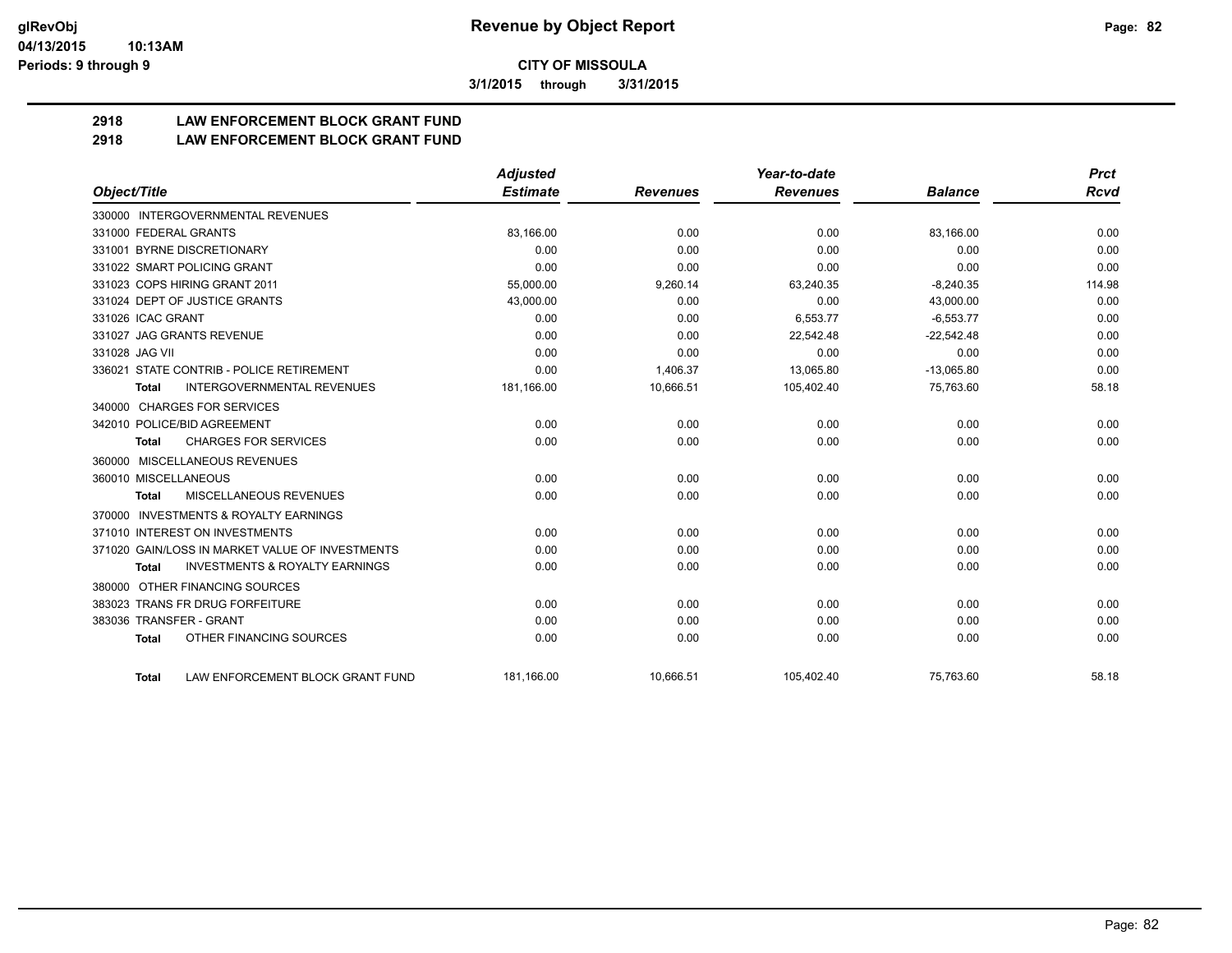**3/1/2015 through 3/31/2015**

# **2918 LAW ENFORCEMENT BLOCK GRANT FUND**

|                                                           | <b>Adjusted</b> |                 | Year-to-date    |                | <b>Prct</b> |
|-----------------------------------------------------------|-----------------|-----------------|-----------------|----------------|-------------|
| Object/Title                                              | <b>Estimate</b> | <b>Revenues</b> | <b>Revenues</b> | <b>Balance</b> | <b>Rcvd</b> |
| 330000 INTERGOVERNMENTAL REVENUES                         |                 |                 |                 |                |             |
| 331000 FEDERAL GRANTS                                     | 83,166.00       | 0.00            | 0.00            | 83,166.00      | 0.00        |
| 331001 BYRNE DISCRETIONARY                                | 0.00            | 0.00            | 0.00            | 0.00           | 0.00        |
| 331022 SMART POLICING GRANT                               | 0.00            | 0.00            | 0.00            | 0.00           | 0.00        |
| 331023 COPS HIRING GRANT 2011                             | 55,000.00       | 9,260.14        | 63,240.35       | $-8,240.35$    | 114.98      |
| 331024 DEPT OF JUSTICE GRANTS                             | 43,000.00       | 0.00            | 0.00            | 43,000.00      | 0.00        |
| 331026 ICAC GRANT                                         | 0.00            | 0.00            | 6,553.77        | $-6,553.77$    | 0.00        |
| 331027 JAG GRANTS REVENUE                                 | 0.00            | 0.00            | 22,542.48       | $-22,542.48$   | 0.00        |
| 331028 JAG VII                                            | 0.00            | 0.00            | 0.00            | 0.00           | 0.00        |
| 336021 STATE CONTRIB - POLICE RETIREMENT                  | 0.00            | 1,406.37        | 13,065.80       | $-13,065.80$   | 0.00        |
| <b>INTERGOVERNMENTAL REVENUES</b><br><b>Total</b>         | 181,166.00      | 10,666.51       | 105,402.40      | 75,763.60      | 58.18       |
| 340000 CHARGES FOR SERVICES                               |                 |                 |                 |                |             |
| 342010 POLICE/BID AGREEMENT                               | 0.00            | 0.00            | 0.00            | 0.00           | 0.00        |
| <b>CHARGES FOR SERVICES</b><br><b>Total</b>               | 0.00            | 0.00            | 0.00            | 0.00           | 0.00        |
| 360000 MISCELLANEOUS REVENUES                             |                 |                 |                 |                |             |
| 360010 MISCELLANEOUS                                      | 0.00            | 0.00            | 0.00            | 0.00           | 0.00        |
| MISCELLANEOUS REVENUES<br><b>Total</b>                    | 0.00            | 0.00            | 0.00            | 0.00           | 0.00        |
| 370000 INVESTMENTS & ROYALTY EARNINGS                     |                 |                 |                 |                |             |
| 371010 INTEREST ON INVESTMENTS                            | 0.00            | 0.00            | 0.00            | 0.00           | 0.00        |
| 371020 GAIN/LOSS IN MARKET VALUE OF INVESTMENT            | 0.00            | 0.00            | 0.00            | 0.00           | 0.00        |
| <b>INVESTMENTS &amp; ROYALTY EARNINGS</b><br><b>Total</b> | 0.00            | 0.00            | 0.00            | 0.00           | 0.00        |
| 380000 OTHER FINANCING SOURCES                            |                 |                 |                 |                |             |
| 383023 TRANS FR DRUG FORFEITURE                           | 0.00            | 0.00            | 0.00            | 0.00           | 0.00        |
| 383036 TRANSFER - GRANT                                   | 0.00            | 0.00            | 0.00            | 0.00           | 0.00        |
| OTHER FINANCING SOURCES<br><b>Total</b>                   | 0.00            | 0.00            | 0.00            | 0.00           | 0.00        |
| LAW ENFORCEMENT BLOCK GRANT FUND<br>Total                 | 181,166.00      | 10,666.51       | 105.402.40      | 75,763.60      | 58.18       |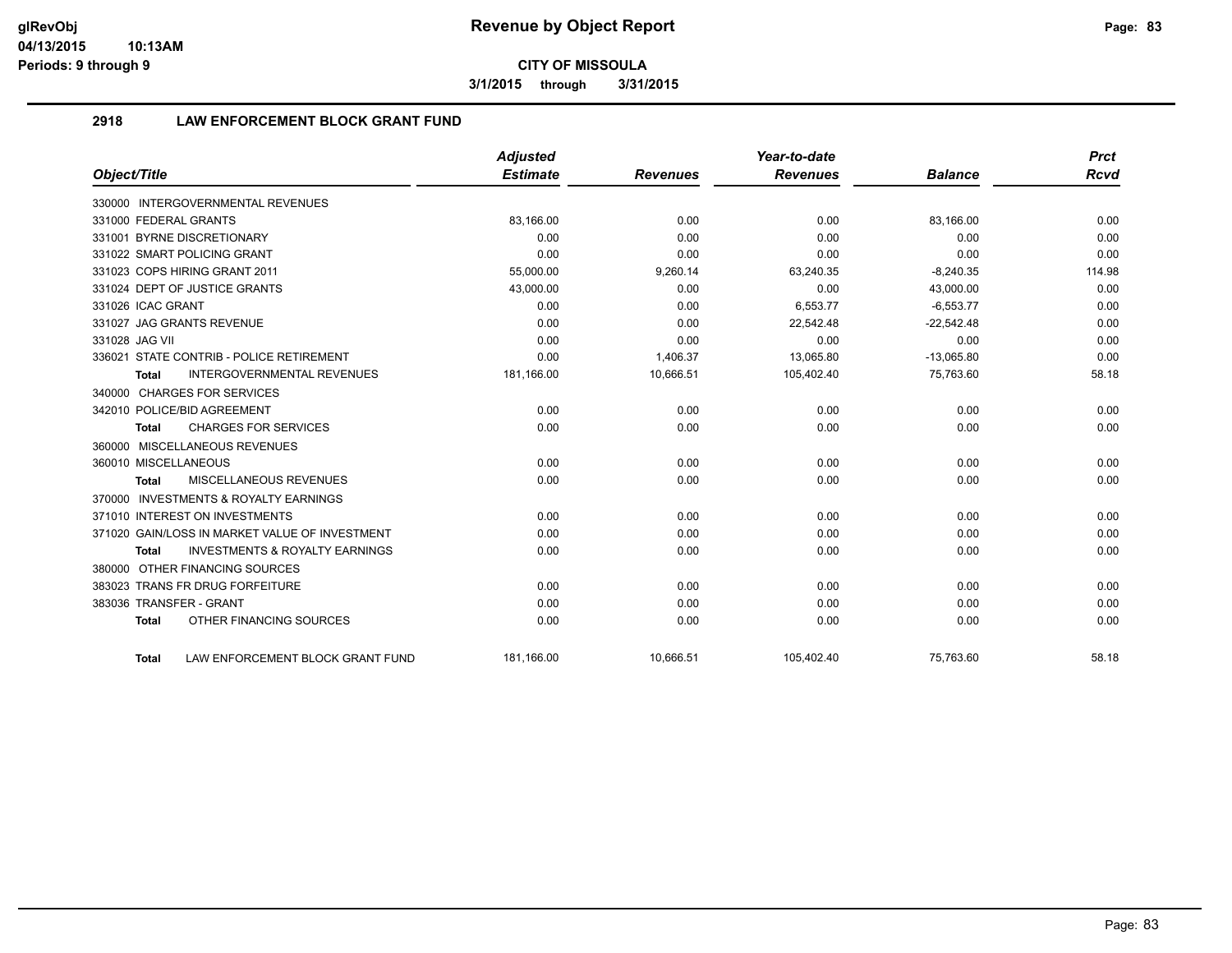**3/1/2015 through 3/31/2015**

# **2919 HIDTA FUND**

**2919 HIDTA FUND**

|                                               | <b>Adjusted</b> |                 | Year-to-date    |                | <b>Prct</b><br><b>Rcvd</b> |
|-----------------------------------------------|-----------------|-----------------|-----------------|----------------|----------------------------|
| Object/Title                                  | <b>Estimate</b> | <b>Revenues</b> | <b>Revenues</b> | <b>Balance</b> |                            |
| 340000 CHARGES FOR SERVICES                   |                 |                 |                 |                |                            |
| 342013 SECURITY INVEST FEES                   | 50.000.00       | 29.176.64       | 78.055.27       | $-28.055.27$   | 156.11                     |
| 342014 POLICE DEPARTMENT SERVICE FEES         | 142,300.00      | $-3.004.50$     | 42.176.34       | 100.123.66     | 29.64                      |
| <b>CHARGES FOR SERVICES</b><br>Total          | 192.300.00      | 26.172.14       | 120.231.61      | 72.068.39      | 62.52                      |
| 360000 MISCELLANEOUS REVENUES                 |                 |                 |                 |                |                            |
| 360010 MISCELLANEOUS                          | 0.00            | 0.00            | 0.00            | 0.00           | 0.00                       |
| <b>MISCELLANEOUS REVENUES</b><br><b>Total</b> | 0.00            | 0.00            | 0.00            | 0.00           | 0.00                       |
| <b>HIDTA FUND</b><br><b>Total</b>             | 192.300.00      | 26.172.14       | 120.231.61      | 72.068.39      | 62.52                      |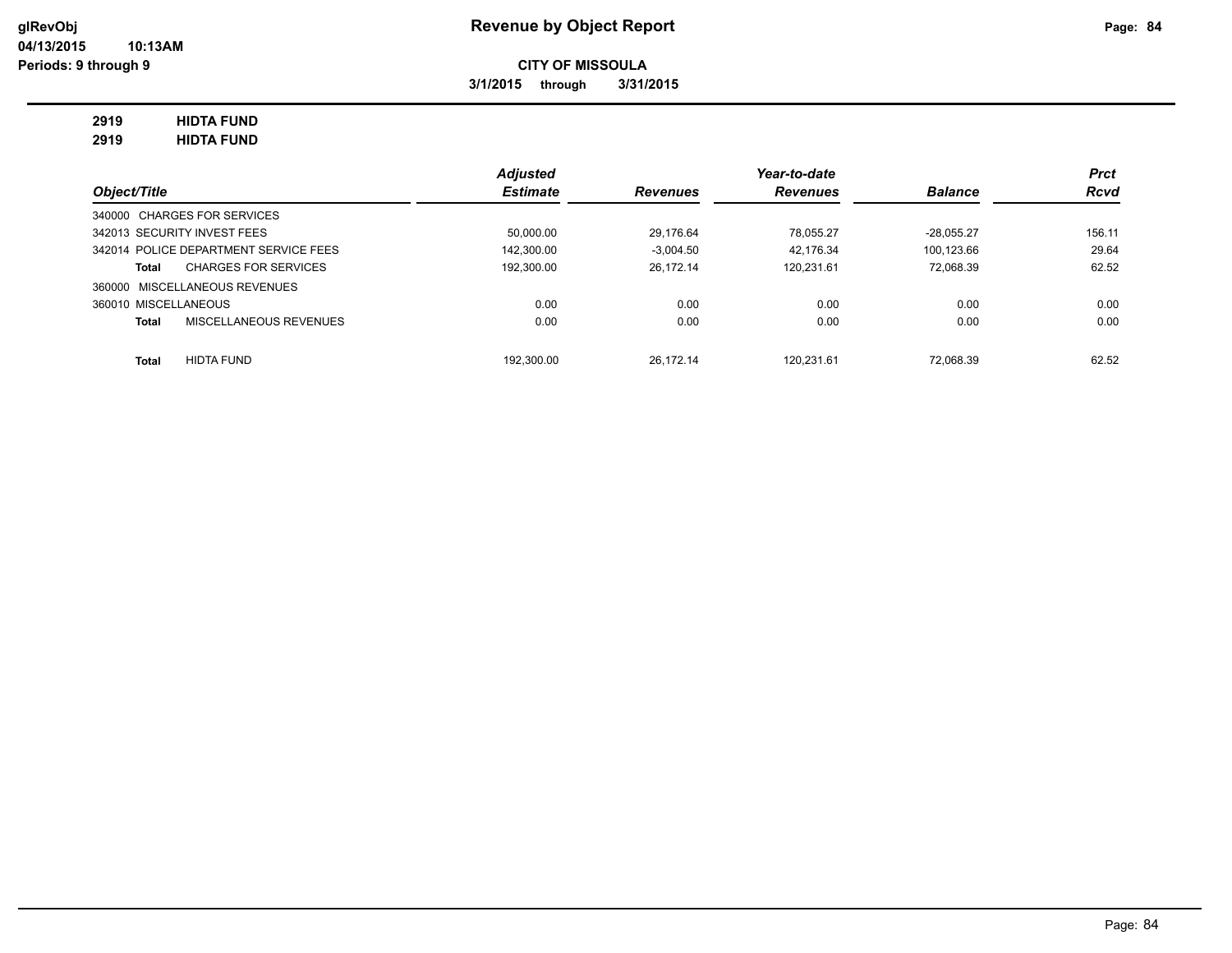**3/1/2015 through 3/31/2015**

#### **2919 HIDTA FUND**

|                                       | <b>Adjusted</b> |                 | Year-to-date    |                | <b>Prct</b> |
|---------------------------------------|-----------------|-----------------|-----------------|----------------|-------------|
| Object/Title                          | <b>Estimate</b> | <b>Revenues</b> | <b>Revenues</b> | <b>Balance</b> | <b>Rcvd</b> |
| 340000 CHARGES FOR SERVICES           |                 |                 |                 |                |             |
| 342013 SECURITY INVEST FEES           | 50.000.00       | 29.176.64       | 78.055.27       | $-28.055.27$   | 156.11      |
| 342014 POLICE DEPARTMENT SERVICE FEES | 142.300.00      | $-3.004.50$     | 42.176.34       | 100,123.66     | 29.64       |
| <b>CHARGES FOR SERVICES</b><br>Total  | 192,300.00      | 26.172.14       | 120.231.61      | 72.068.39      | 62.52       |
| 360000 MISCELLANEOUS REVENUES         |                 |                 |                 |                |             |
| 360010 MISCELLANEOUS                  | 0.00            | 0.00            | 0.00            | 0.00           | 0.00        |
| MISCELLANEOUS REVENUES<br>Total       | 0.00            | 0.00            | 0.00            | 0.00           | 0.00        |
|                                       |                 |                 |                 |                |             |
| <b>HIDTA FUND</b><br>Total            | 192.300.00      | 26.172.14       | 120.231.61      | 72.068.39      | 62.52       |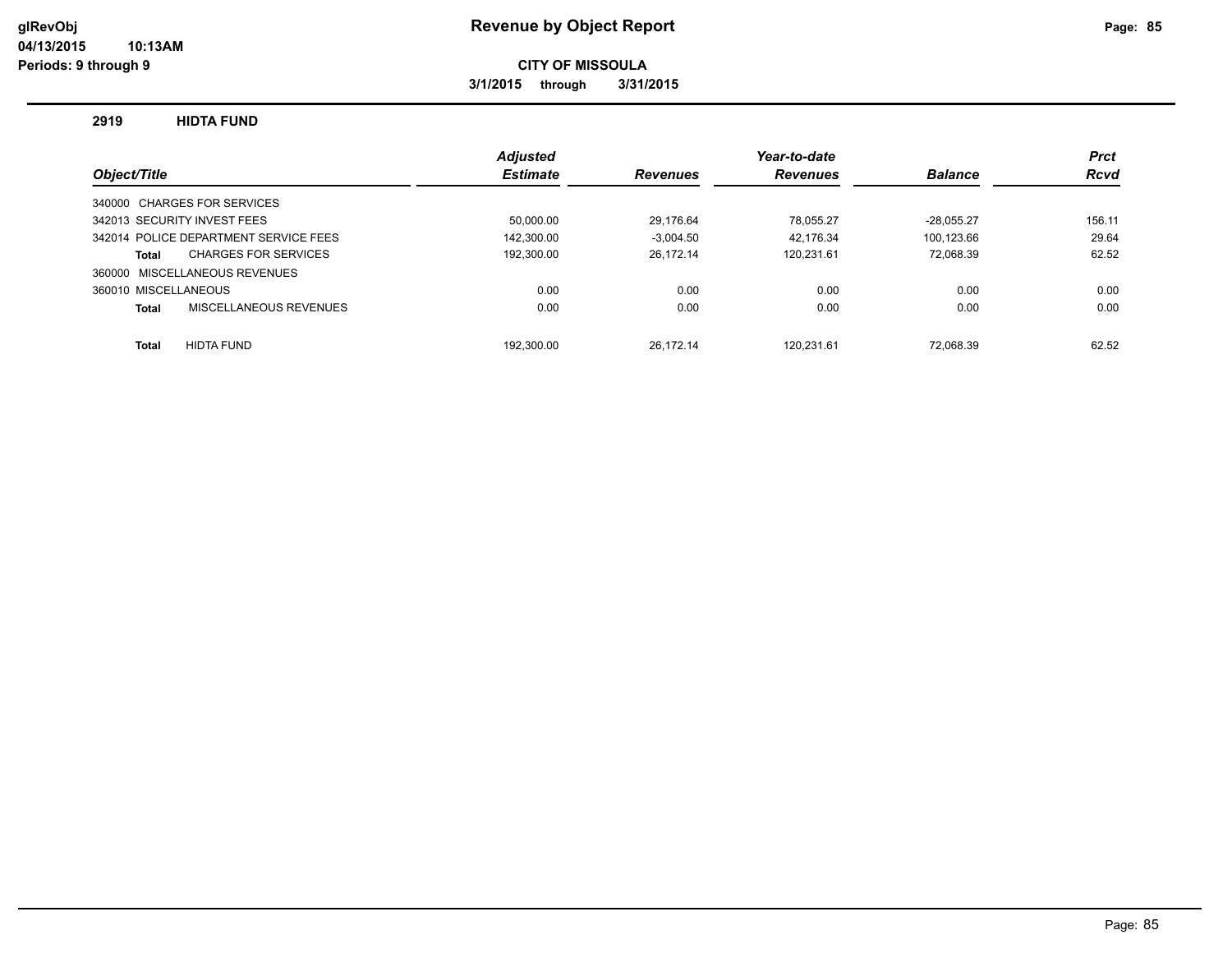**3/1/2015 through 3/31/2015**

# **2939 CDBG PROGRAM INCOME ACCOUNT**

**2939 CDBG PROGRAM INCOME ACCOUNT**

|                                                           | <b>Adjusted</b> |                 | Year-to-date    |                | <b>Prct</b> |
|-----------------------------------------------------------|-----------------|-----------------|-----------------|----------------|-------------|
| Object/Title                                              | <b>Estimate</b> | <b>Revenues</b> | <b>Revenues</b> | <b>Balance</b> | <b>Rcvd</b> |
| INTERGOVERNMENTAL REVENUES<br>330000                      |                 |                 |                 |                |             |
| 331000 FEDERAL GRANTS                                     | 14,383.00       | 0.00            | 22,539.25       | $-8,156.25$    | 156.71      |
| <b>INTERGOVERNMENTAL REVENUES</b><br><b>Total</b>         | 14,383.00       | 0.00            | 22,539.25       | $-8,156.25$    | 156.71      |
| MISCELLANEOUS REVENUES<br>360000                          |                 |                 |                 |                |             |
| 360010 MISCELLANEOUS                                      | 0.00            | 0.00            | 0.00            | 0.00           | 0.00        |
| <b>MISCELLANEOUS REVENUES</b><br>Total                    | 0.00            | 0.00            | 0.00            | 0.00           | 0.00        |
| <b>INVESTMENTS &amp; ROYALTY EARNINGS</b><br>370000       |                 |                 |                 |                |             |
| 371010 INTEREST ON INVESTMENTS                            | 0.00            | 0.00            | 0.00            | 0.00           | 0.00        |
| 371020 GAIN/LOSS IN MARKET VALUE OF INVESTMENTS           | 0.00            | 0.00            | 0.00            | 0.00           | 0.00        |
| <b>INVESTMENTS &amp; ROYALTY EARNINGS</b><br><b>Total</b> | 0.00            | 0.00            | 0.00            | 0.00           | 0.00        |
| OTHER FINANCING SOURCES<br>380000                         |                 |                 |                 |                |             |
| 383000 OPERATING TRANSFERS                                | 0.00            | 0.00            | 0.00            | 0.00           | 0.00        |
| 383009 TRANS FR TITLE I                                   | 0.00            | 0.00            | 0.00            | 0.00           | 0.00        |
| OTHER FINANCING SOURCES<br><b>Total</b>                   | 0.00            | 0.00            | 0.00            | 0.00           | 0.00        |
| CDBG PROGRAM INCOME ACCOUNT<br><b>Total</b>               | 14,383.00       | 0.00            | 22,539.25       | $-8,156.25$    | 156.71      |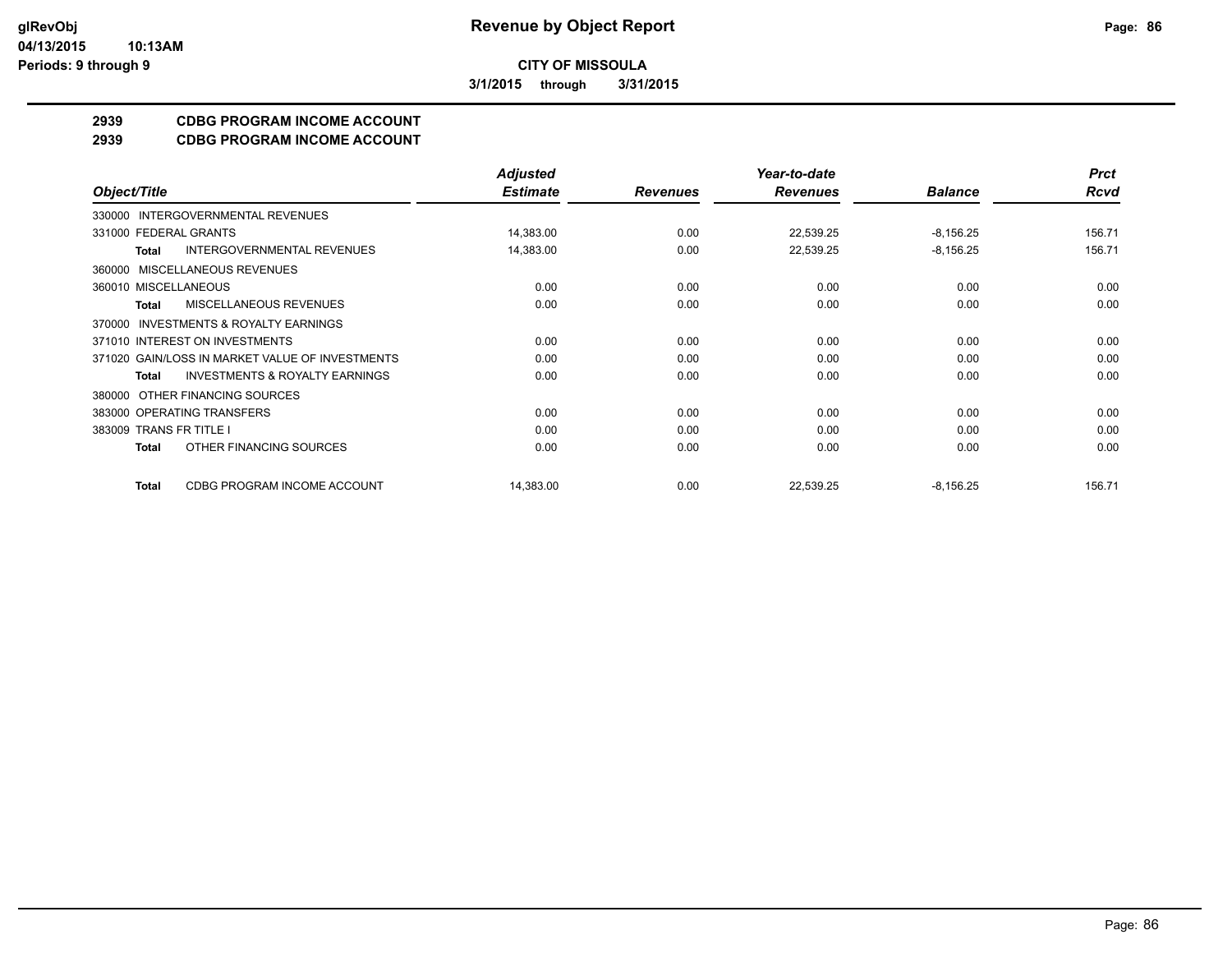**3/1/2015 through 3/31/2015**

# **2939 CDBG PROGRAM INCOME ACCOUNT**

|                                                           | <b>Adjusted</b> |                 | Year-to-date    |                | <b>Prct</b> |
|-----------------------------------------------------------|-----------------|-----------------|-----------------|----------------|-------------|
| Object/Title                                              | <b>Estimate</b> | <b>Revenues</b> | <b>Revenues</b> | <b>Balance</b> | Rcvd        |
| 330000 INTERGOVERNMENTAL REVENUES                         |                 |                 |                 |                |             |
| 331000 FEDERAL GRANTS                                     | 14,383.00       | 0.00            | 22,539.25       | $-8,156.25$    | 156.71      |
| INTERGOVERNMENTAL REVENUES<br><b>Total</b>                | 14,383.00       | 0.00            | 22,539.25       | $-8,156.25$    | 156.71      |
| 360000 MISCELLANEOUS REVENUES                             |                 |                 |                 |                |             |
| 360010 MISCELLANEOUS                                      | 0.00            | 0.00            | 0.00            | 0.00           | 0.00        |
| <b>MISCELLANEOUS REVENUES</b><br><b>Total</b>             | 0.00            | 0.00            | 0.00            | 0.00           | 0.00        |
| INVESTMENTS & ROYALTY EARNINGS<br>370000                  |                 |                 |                 |                |             |
| 371010 INTEREST ON INVESTMENTS                            | 0.00            | 0.00            | 0.00            | 0.00           | 0.00        |
| 371020 GAIN/LOSS IN MARKET VALUE OF INVESTMENT            | 0.00            | 0.00            | 0.00            | 0.00           | 0.00        |
| <b>INVESTMENTS &amp; ROYALTY EARNINGS</b><br><b>Total</b> | 0.00            | 0.00            | 0.00            | 0.00           | 0.00        |
| 380000 OTHER FINANCING SOURCES                            |                 |                 |                 |                |             |
| 383000 OPERATING TRANSFERS                                | 0.00            | 0.00            | 0.00            | 0.00           | 0.00        |
| 383009 TRANS FR TITLE I                                   | 0.00            | 0.00            | 0.00            | 0.00           | 0.00        |
| OTHER FINANCING SOURCES<br><b>Total</b>                   | 0.00            | 0.00            | 0.00            | 0.00           | 0.00        |
| CDBG PROGRAM INCOME ACCOUNT<br><b>Total</b>               | 14,383.00       | 0.00            | 22,539.25       | $-8,156.25$    | 156.71      |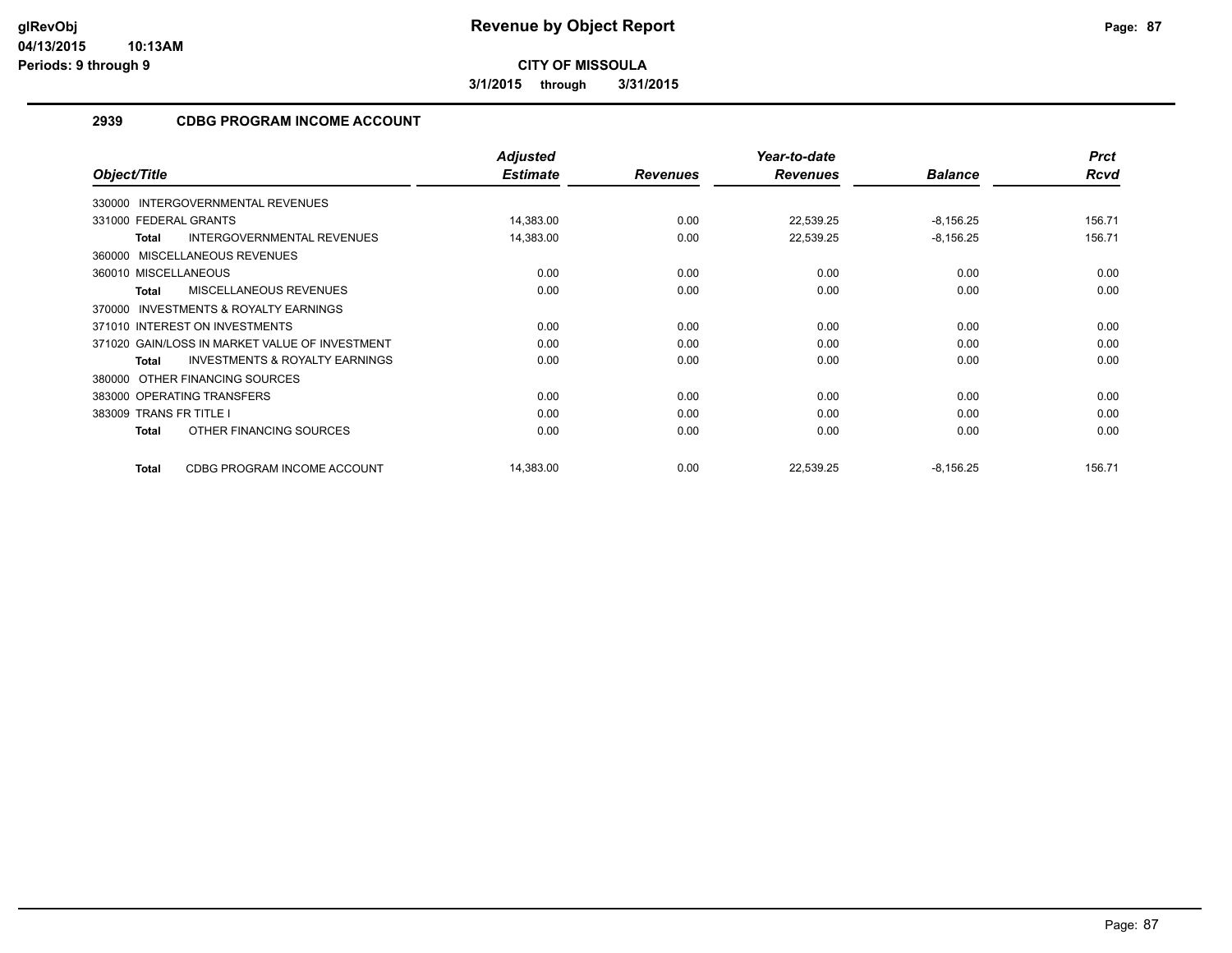**3/1/2015 through 3/31/2015**

# **2940 CDBG FUND**

**2940 CDBG FUND**

|                                                           | <b>Adjusted</b> |                 | Year-to-date    |                | <b>Prct</b> |
|-----------------------------------------------------------|-----------------|-----------------|-----------------|----------------|-------------|
| Object/Title                                              | <b>Estimate</b> | <b>Revenues</b> | <b>Revenues</b> | <b>Balance</b> | Rcvd        |
| 330000 INTERGOVERNMENTAL REVENUES                         |                 |                 |                 |                |             |
| 331010 ENTITLEMENT - CDBG                                 | 620,073.00      | 22,511.11       | 363,435.44      | 256,637.56     | 58.61       |
| 331012 ARRA/CDBG STIMULUS REVENUE                         | 0.00            | 0.00            | 0.00            | 0.00           | 0.00        |
| 331036 RIVER HOUSE GRANT                                  | 0.00            | 0.00            | 0.00            | 0.00           | 0.00        |
| 331037 ELOCAL.COM LOAN REPAYMENT                          | 0.00            | 0.00            | 0.00            | 0.00           | 0.00        |
| <b>INTERGOVERNMENTAL REVENUES</b><br><b>Total</b>         | 620,073.00      | 22,511.11       | 363,435.44      | 256,637.56     | 58.61       |
| 360000 MISCELLANEOUS REVENUES                             |                 |                 |                 |                |             |
| 360005 LOAN REPAYMENTS                                    | 0.00            | 0.00            | 0.00            | 0.00           | 0.00        |
| 360010 MISCELLANEOUS                                      | 0.00            | 0.00            | 0.00            | 0.00           | 0.00        |
| 360012 SEWER GRANT REPAYMENTS                             | 0.00            | 0.00            | 0.00            | 0.00           | 0.00        |
| 362000 OTHER MISCELLANEOUS REVENUE                        | 0.00            | 0.00            | 0.00            | 0.00           | 0.00        |
| <b>MISCELLANEOUS REVENUES</b><br><b>Total</b>             | 0.00            | 0.00            | 0.00            | 0.00           | 0.00        |
| <b>INVESTMENTS &amp; ROYALTY EARNINGS</b><br>370000       |                 |                 |                 |                |             |
| 371010 INTEREST ON INVESTMENTS                            | 0.00            | 0.00            | 0.00            | 0.00           | 0.00        |
| 371020 GAIN/LOSS IN MARKET VALUE OF INVESTMENTS           | 0.00            | 0.00            | 0.00            | 0.00           | 0.00        |
| <b>INVESTMENTS &amp; ROYALTY EARNINGS</b><br><b>Total</b> | 0.00            | 0.00            | 0.00            | 0.00           | 0.00        |
| OTHER FINANCING SOURCES<br>380000                         |                 |                 |                 |                |             |
| 383000 OPERATING TRANSFERS                                | 0.00            | 0.00            | 14,383.00       | $-14,383.00$   | 0.00        |
| 383009 TRANS FR TITLE I                                   | 0.00            | 0.00            | 0.00            | 0.00           | 0.00        |
| OTHER FINANCING SOURCES<br><b>Total</b>                   | 0.00            | 0.00            | 14,383.00       | $-14,383.00$   | 0.00        |
| <b>CDBG FUND</b><br><b>Total</b>                          | 620.073.00      | 22,511.11       | 377,818.44      | 242,254.56     | 60.93       |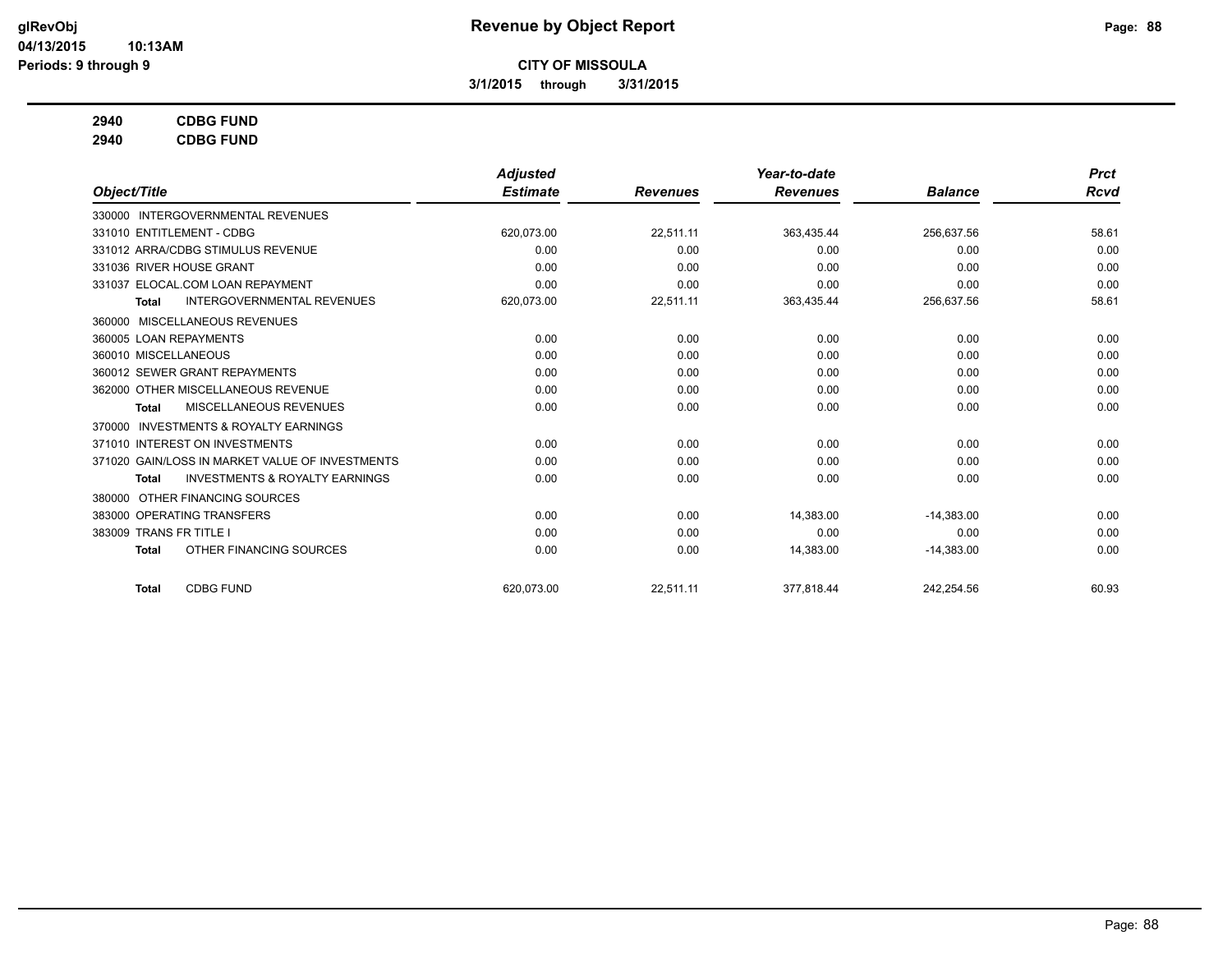**3/1/2015 through 3/31/2015**

**2940 CDBG FUND**

|                                                           | <b>Adjusted</b> |                 | Year-to-date    |                | <b>Prct</b> |
|-----------------------------------------------------------|-----------------|-----------------|-----------------|----------------|-------------|
| Object/Title                                              | <b>Estimate</b> | <b>Revenues</b> | <b>Revenues</b> | <b>Balance</b> | <b>Rcvd</b> |
| 330000 INTERGOVERNMENTAL REVENUES                         |                 |                 |                 |                |             |
| 331010 ENTITLEMENT - CDBG                                 | 620,073.00      | 22,511.11       | 363,435.44      | 256,637.56     | 58.61       |
| 331012 ARRA/CDBG STIMULUS REVENUE                         | 0.00            | 0.00            | 0.00            | 0.00           | 0.00        |
| 331036 RIVER HOUSE GRANT                                  | 0.00            | 0.00            | 0.00            | 0.00           | 0.00        |
| 331037 ELOCAL.COM LOAN REPAYMENT                          | 0.00            | 0.00            | 0.00            | 0.00           | 0.00        |
| <b>INTERGOVERNMENTAL REVENUES</b><br><b>Total</b>         | 620,073.00      | 22,511.11       | 363,435.44      | 256,637.56     | 58.61       |
| 360000 MISCELLANEOUS REVENUES                             |                 |                 |                 |                |             |
| 360005 LOAN REPAYMENTS                                    | 0.00            | 0.00            | 0.00            | 0.00           | 0.00        |
| 360010 MISCELLANEOUS                                      | 0.00            | 0.00            | 0.00            | 0.00           | 0.00        |
| 360012 SEWER GRANT REPAYMENTS                             | 0.00            | 0.00            | 0.00            | 0.00           | 0.00        |
| 362000 OTHER MISCELLANEOUS REVENUE                        | 0.00            | 0.00            | 0.00            | 0.00           | 0.00        |
| MISCELLANEOUS REVENUES<br><b>Total</b>                    | 0.00            | 0.00            | 0.00            | 0.00           | 0.00        |
| INVESTMENTS & ROYALTY EARNINGS<br>370000                  |                 |                 |                 |                |             |
| 371010 INTEREST ON INVESTMENTS                            | 0.00            | 0.00            | 0.00            | 0.00           | 0.00        |
| 371020 GAIN/LOSS IN MARKET VALUE OF INVESTMENT            | 0.00            | 0.00            | 0.00            | 0.00           | 0.00        |
| <b>INVESTMENTS &amp; ROYALTY EARNINGS</b><br><b>Total</b> | 0.00            | 0.00            | 0.00            | 0.00           | 0.00        |
| OTHER FINANCING SOURCES<br>380000                         |                 |                 |                 |                |             |
| 383000 OPERATING TRANSFERS                                | 0.00            | 0.00            | 14,383.00       | $-14,383.00$   | 0.00        |
| 383009 TRANS FR TITLE I                                   | 0.00            | 0.00            | 0.00            | 0.00           | 0.00        |
| OTHER FINANCING SOURCES<br><b>Total</b>                   | 0.00            | 0.00            | 14,383.00       | $-14,383.00$   | 0.00        |
| <b>CDBG FUND</b><br><b>Total</b>                          | 620.073.00      | 22,511.11       | 377.818.44      | 242,254.56     | 60.93       |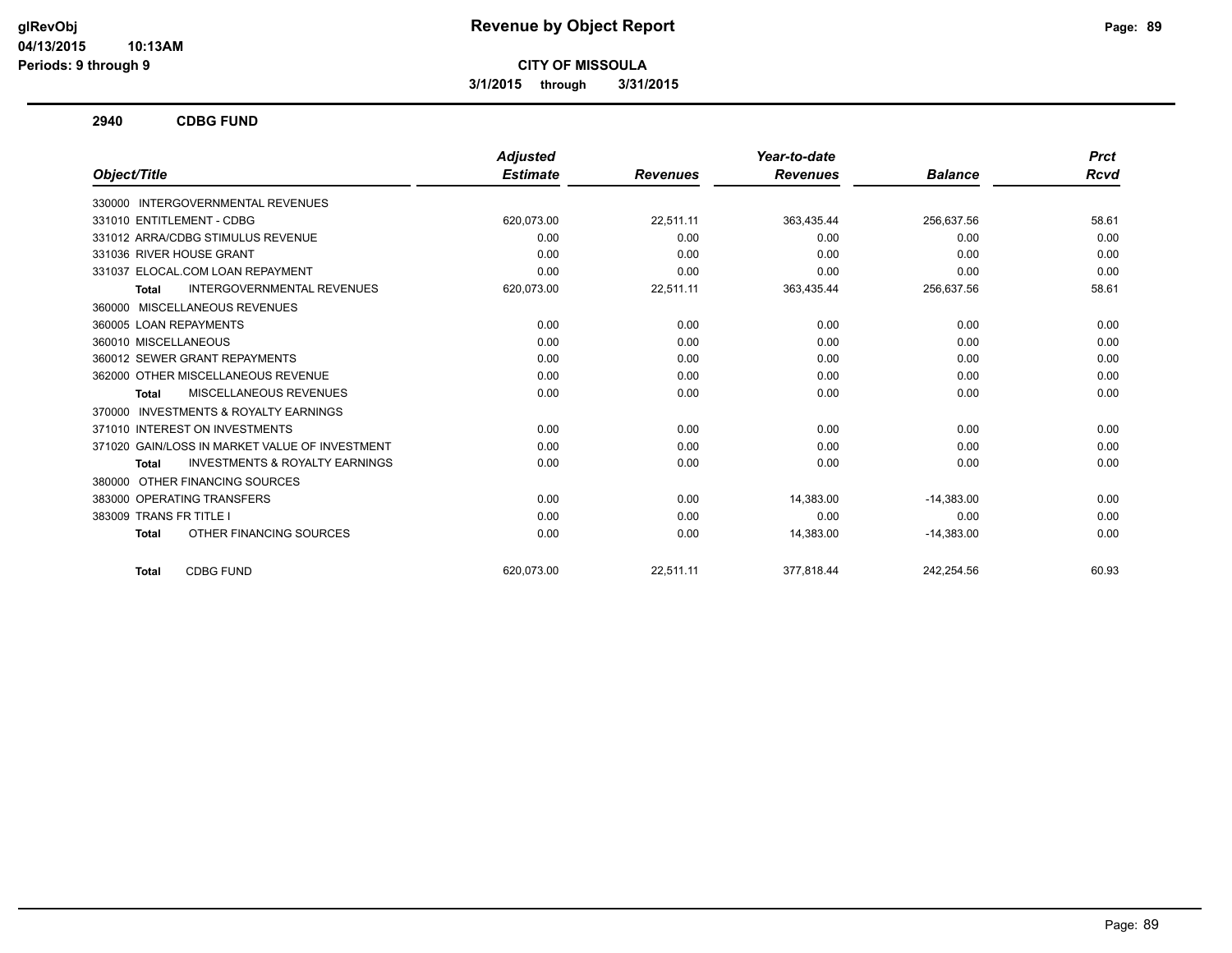**3/1/2015 through 3/31/2015**

# **2941 HOME FUND**

**2941 HOME FUND**

|                             |                                                 | <b>Adjusted</b> |                 | Year-to-date    |                | <b>Prct</b> |
|-----------------------------|-------------------------------------------------|-----------------|-----------------|-----------------|----------------|-------------|
| Object/Title                |                                                 | <b>Estimate</b> | <b>Revenues</b> | <b>Revenues</b> | <b>Balance</b> | <b>Rcvd</b> |
|                             | 330000 INTERGOVERNMENTAL REVENUES               |                 |                 |                 |                |             |
|                             | 330000 INTERGOVERNMENTAL REVENUES               | 52,009.00       | 0.00            | 116,701.44      | $-64,692.44$   | 224.39      |
|                             | 331016 HOMEWORD 1800 PHILLIPS                   | 0.00            | 0.00            | 0.00            | 0.00           | 0.00        |
| 331033 WORD                 |                                                 | 0.00            | 0.00            | 17.410.00       | $-17,410.00$   | 0.00        |
|                             | 334145 WESTERN MT MENTAL HEALTH CTR             | 0.00            | 0.00            | 365,761.53      | $-365,761.53$  | 0.00        |
|                             | 334149 MISSOULA HOMEOWNERSHIP PROGRAM           | 300,000.00      | 0.00            | 0.00            | 300,000.00     | 0.00        |
|                             | 334153 FY14 DISTRICT XI HRC TBRA                | 0.00            | 0.00            | 1,995.02        | $-1,995.02$    | 0.00        |
| 334154 FY08 homeWORD        |                                                 | 0.00            | 0.00            | 0.00            | 0.00           | 0.00        |
| 334155 FY08 NMCDC           |                                                 | 0.00            | 0.00            | 0.00            | 0.00           | 0.00        |
|                             | 334156 HOME PROGRAM INCOME                      | 0.00            | 0.00            | 0.00            | 0.00           | 0.00        |
| 334157 FY09 MHA             |                                                 | 0.00            | 0.00            | 0.00            | 0.00           | 0.00        |
| 334159 FY09 HOMEWORD        |                                                 | 0.00            | 0.00            | 0.00            | 0.00           | 0.00        |
| 334160 FY09 NMCDC           |                                                 | 0.00            | 0.00            | 0.00            | 0.00           | 0.00        |
| 334161 FY10 DISTRICT XI HRC |                                                 | 0.00            | 0.00            | 0.00            | 0.00           | 0.00        |
|                             | 334163 FY10 homeWORD/SOLSTICE APT               | 0.00            | 0.00            | 0.00            | 0.00           | 0.00        |
| <b>Total</b>                | <b>INTERGOVERNMENTAL REVENUES</b>               | 352,009.00      | 0.00            | 501,867.99      | $-149,858.99$  | 142.57      |
|                             | 340000 CHARGES FOR SERVICES                     |                 |                 |                 |                |             |
| 341450                      | *** Title Not Found ***                         | 0.00            | 0.00            | 0.00            | 0.00           | 0.00        |
| <b>Total</b>                | <b>CHARGES FOR SERVICES</b>                     | 0.00            | 0.00            | 0.00            | 0.00           | 0.00        |
|                             | 360000 MISCELLANEOUS REVENUES                   |                 |                 |                 |                |             |
| 360010 MISCELLANEOUS        |                                                 | 0.00            | 0.00            | 0.00            | 0.00           | 0.00        |
| <b>Total</b>                | MISCELLANEOUS REVENUES                          | 0.00            | 0.00            | 0.00            | 0.00           | 0.00        |
| 370000                      | <b>INVESTMENTS &amp; ROYALTY EARNINGS</b>       |                 |                 |                 |                |             |
|                             | 371020 GAIN/LOSS IN MARKET VALUE OF INVESTMENTS | 0.00            | 0.00            | 0.00            | 0.00           | 0.00        |
| <b>Total</b>                | <b>INVESTMENTS &amp; ROYALTY EARNINGS</b>       | 0.00            | 0.00            | 0.00            | 0.00           | 0.00        |
|                             |                                                 |                 |                 |                 |                |             |
| <b>Total</b>                | <b>HOME FUND</b>                                | 352,009.00      | 0.00            | 501,867.99      | $-149,858.99$  | 142.57      |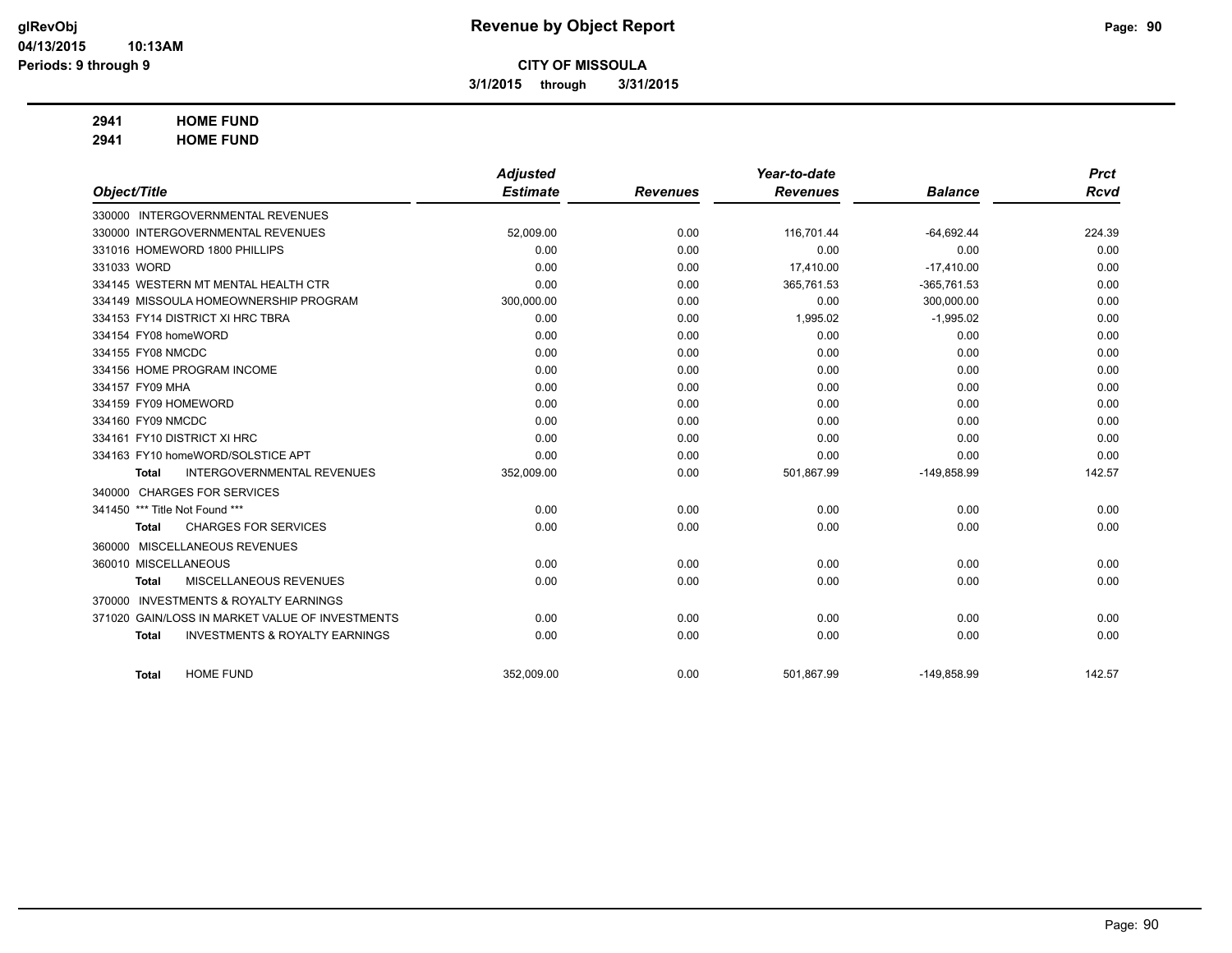**3/1/2015 through 3/31/2015**

#### **2941 HOME FUND**

|                                                           | <b>Adjusted</b> |                 | Year-to-date    |                | <b>Prct</b> |
|-----------------------------------------------------------|-----------------|-----------------|-----------------|----------------|-------------|
| Object/Title                                              | <b>Estimate</b> | <b>Revenues</b> | <b>Revenues</b> | <b>Balance</b> | <b>Rcvd</b> |
| 330000 INTERGOVERNMENTAL REVENUES                         |                 |                 |                 |                |             |
| 330000 INTERGOVERNMENTAL REVENUES                         | 52,009.00       | 0.00            | 116,701.44      | $-64,692.44$   | 224.39      |
| 331016 HOMEWORD 1800 PHILLIPS                             | 0.00            | 0.00            | 0.00            | 0.00           | 0.00        |
| 331033 WORD                                               | 0.00            | 0.00            | 17,410.00       | $-17,410.00$   | 0.00        |
| 334145 WESTERN MT MENTAL HEALTH CTR                       | 0.00            | 0.00            | 365,761.53      | $-365,761.53$  | 0.00        |
| 334149 MISSOULA HOMEOWNERSHIP PROGRAM                     | 300,000.00      | 0.00            | 0.00            | 300,000.00     | 0.00        |
| 334153 FY14 DISTRICT XI HRC TBRA                          | 0.00            | 0.00            | 1,995.02        | $-1,995.02$    | 0.00        |
| 334154 FY08 homeWORD                                      | 0.00            | 0.00            | 0.00            | 0.00           | 0.00        |
| 334155 FY08 NMCDC                                         | 0.00            | 0.00            | 0.00            | 0.00           | 0.00        |
| 334156 HOME PROGRAM INCOME                                | 0.00            | 0.00            | 0.00            | 0.00           | 0.00        |
| 334157 FY09 MHA                                           | 0.00            | 0.00            | 0.00            | 0.00           | 0.00        |
| 334159 FY09 HOMEWORD                                      | 0.00            | 0.00            | 0.00            | 0.00           | 0.00        |
| 334160 FY09 NMCDC                                         | 0.00            | 0.00            | 0.00            | 0.00           | 0.00        |
| 334161 FY10 DISTRICT XI HRC                               | 0.00            | 0.00            | 0.00            | 0.00           | 0.00        |
| 334163 FY10 homeWORD/SOLSTICE APT                         | 0.00            | 0.00            | 0.00            | 0.00           | 0.00        |
| <b>INTERGOVERNMENTAL REVENUES</b><br>Total                | 352,009.00      | 0.00            | 501,867.99      | $-149,858.99$  | 142.57      |
| 340000 CHARGES FOR SERVICES                               |                 |                 |                 |                |             |
| 341450 *** Title Not Found ***                            | 0.00            | 0.00            | 0.00            | 0.00           | 0.00        |
| <b>CHARGES FOR SERVICES</b><br>Total                      | 0.00            | 0.00            | 0.00            | 0.00           | 0.00        |
| 360000 MISCELLANEOUS REVENUES                             |                 |                 |                 |                |             |
| 360010 MISCELLANEOUS                                      | 0.00            | 0.00            | 0.00            | 0.00           | 0.00        |
| <b>MISCELLANEOUS REVENUES</b><br><b>Total</b>             | 0.00            | 0.00            | 0.00            | 0.00           | 0.00        |
| 370000 INVESTMENTS & ROYALTY EARNINGS                     |                 |                 |                 |                |             |
| 371020 GAIN/LOSS IN MARKET VALUE OF INVESTMENT            | 0.00            | 0.00            | 0.00            | 0.00           | 0.00        |
| <b>INVESTMENTS &amp; ROYALTY EARNINGS</b><br><b>Total</b> | 0.00            | 0.00            | 0.00            | 0.00           | 0.00        |
| <b>HOME FUND</b><br>Total                                 | 352,009.00      | 0.00            | 501,867.99      | $-149,858.99$  | 142.57      |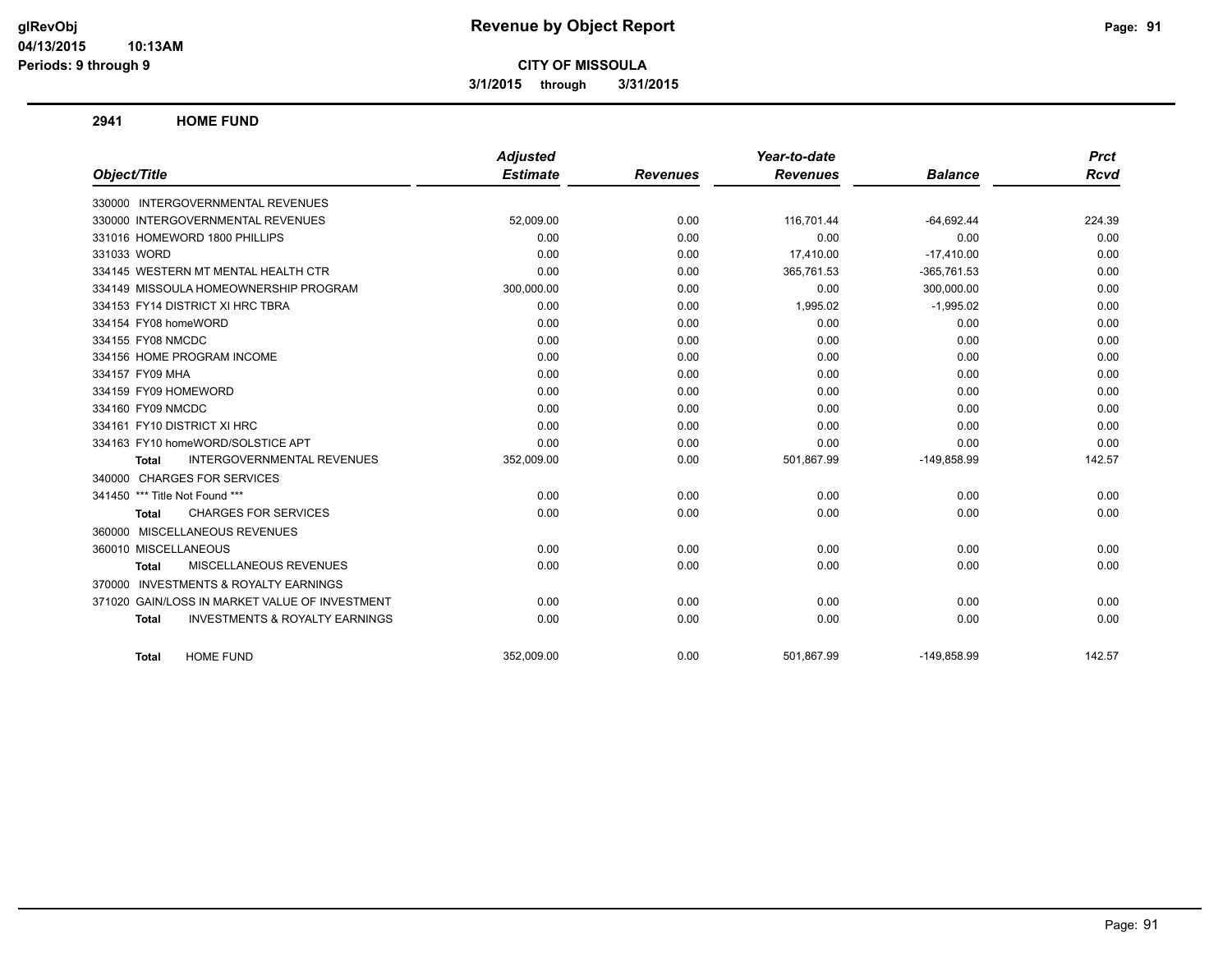**3/1/2015 through 3/31/2015**

**2942 ADDI PROGRAM**

**2942 ADDI PROGRAM**

|                                                    | <b>Adjusted</b> |                 | Year-to-date    |                | <b>Prct</b> |
|----------------------------------------------------|-----------------|-----------------|-----------------|----------------|-------------|
| Object/Title                                       | <b>Estimate</b> | <b>Revenues</b> | <b>Revenues</b> | <b>Balance</b> | <b>Rcvd</b> |
| 330000 INTERGOVERNMENTAL REVENUES                  |                 |                 |                 |                |             |
| 330000 INTERGOVERNMENTAL REVENUES                  | 0.00            | 0.00            | 0.00            | 0.00           | 0.00        |
| 334146 ADDI FUNDS-1ST TIME HOMEBUYERS              | 12.243.00       | 0.00            | 0.00            | 12.243.00      | 0.00        |
| INTERGOVERNMENTAL REVENUES<br>Total                | 12.243.00       | 0.00            | 0.00            | 12.243.00      | 0.00        |
| INVESTMENTS & ROYALTY EARNINGS<br>370000           |                 |                 |                 |                |             |
| 371010 INTEREST ON INVESTMENTS                     | 0.00            | 0.00            | 0.00            | 0.00           | 0.00        |
| 371020 GAIN/LOSS IN MARKET VALUE OF INVESTMENTS    | 0.00            | 0.00            | 0.00            | 0.00           | 0.00        |
| <b>INVESTMENTS &amp; ROYALTY EARNINGS</b><br>Total | 0.00            | 0.00            | 0.00            | 0.00           | 0.00        |
|                                                    |                 |                 |                 |                |             |
| <b>ADDI PROGRAM</b><br><b>Total</b>                | 12.243.00       | 0.00            | 0.00            | 12.243.00      | 0.00        |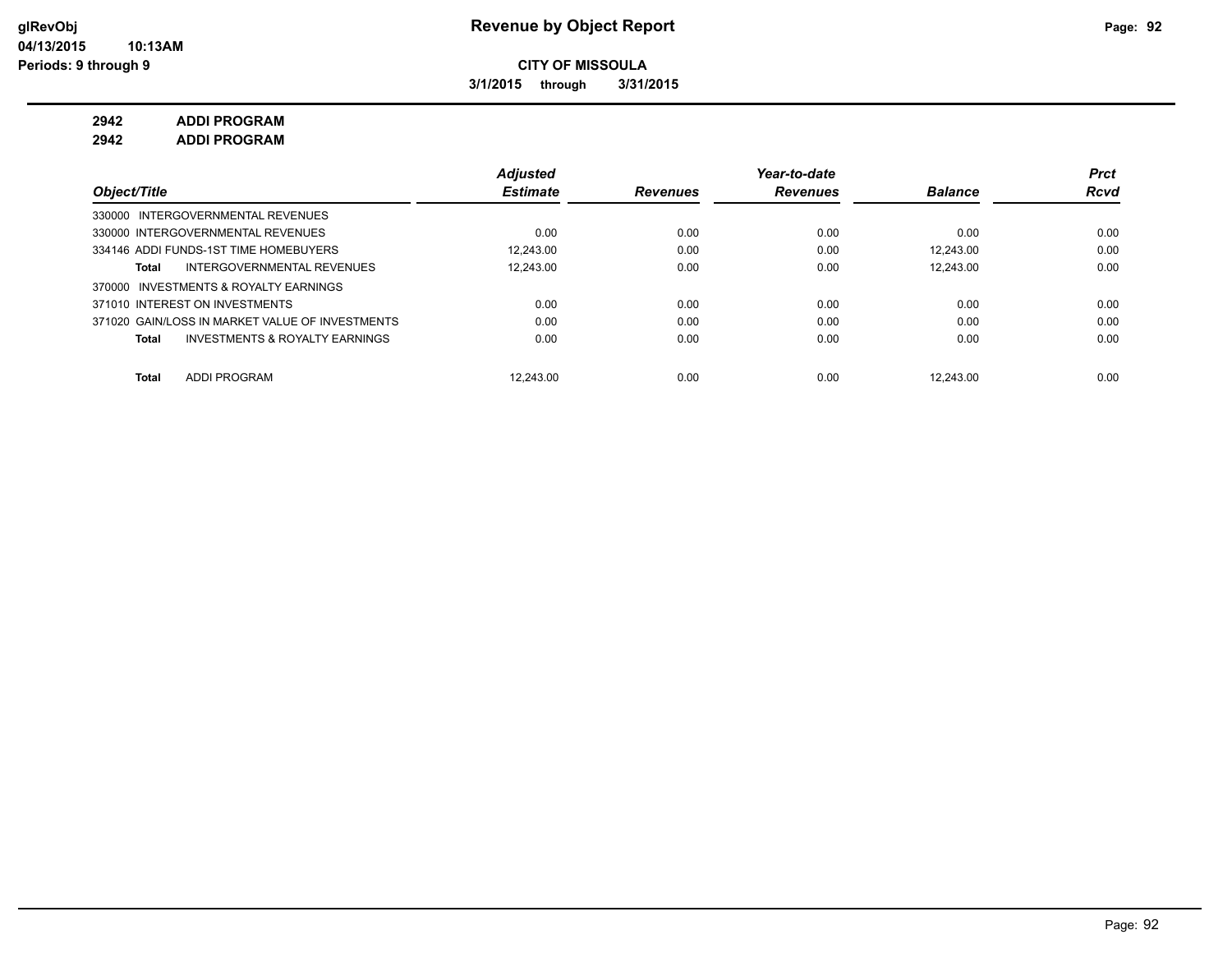**3/1/2015 through 3/31/2015**

#### **2942 ADDI PROGRAM**

|                                                | <b>Adjusted</b> |                 | Year-to-date    |                | <b>Prct</b> |
|------------------------------------------------|-----------------|-----------------|-----------------|----------------|-------------|
| Object/Title                                   | <b>Estimate</b> | <b>Revenues</b> | <b>Revenues</b> | <b>Balance</b> | <b>Rcvd</b> |
| 330000 INTERGOVERNMENTAL REVENUES              |                 |                 |                 |                |             |
| 330000 INTERGOVERNMENTAL REVENUES              | 0.00            | 0.00            | 0.00            | 0.00           | 0.00        |
| 334146 ADDI FUNDS-1ST TIME HOMEBUYERS          | 12.243.00       | 0.00            | 0.00            | 12.243.00      | 0.00        |
| INTERGOVERNMENTAL REVENUES<br>Total            | 12.243.00       | 0.00            | 0.00            | 12.243.00      | 0.00        |
| 370000 INVESTMENTS & ROYALTY EARNINGS          |                 |                 |                 |                |             |
| 371010 INTEREST ON INVESTMENTS                 | 0.00            | 0.00            | 0.00            | 0.00           | 0.00        |
| 371020 GAIN/LOSS IN MARKET VALUE OF INVESTMENT | 0.00            | 0.00            | 0.00            | 0.00           | 0.00        |
| INVESTMENTS & ROYALTY EARNINGS<br>Total        | 0.00            | 0.00            | 0.00            | 0.00           | 0.00        |
| <b>ADDI PROGRAM</b>                            | 12.243.00       | 0.00            | 0.00            | 12.243.00      | 0.00        |
| <b>Total</b>                                   |                 |                 |                 |                |             |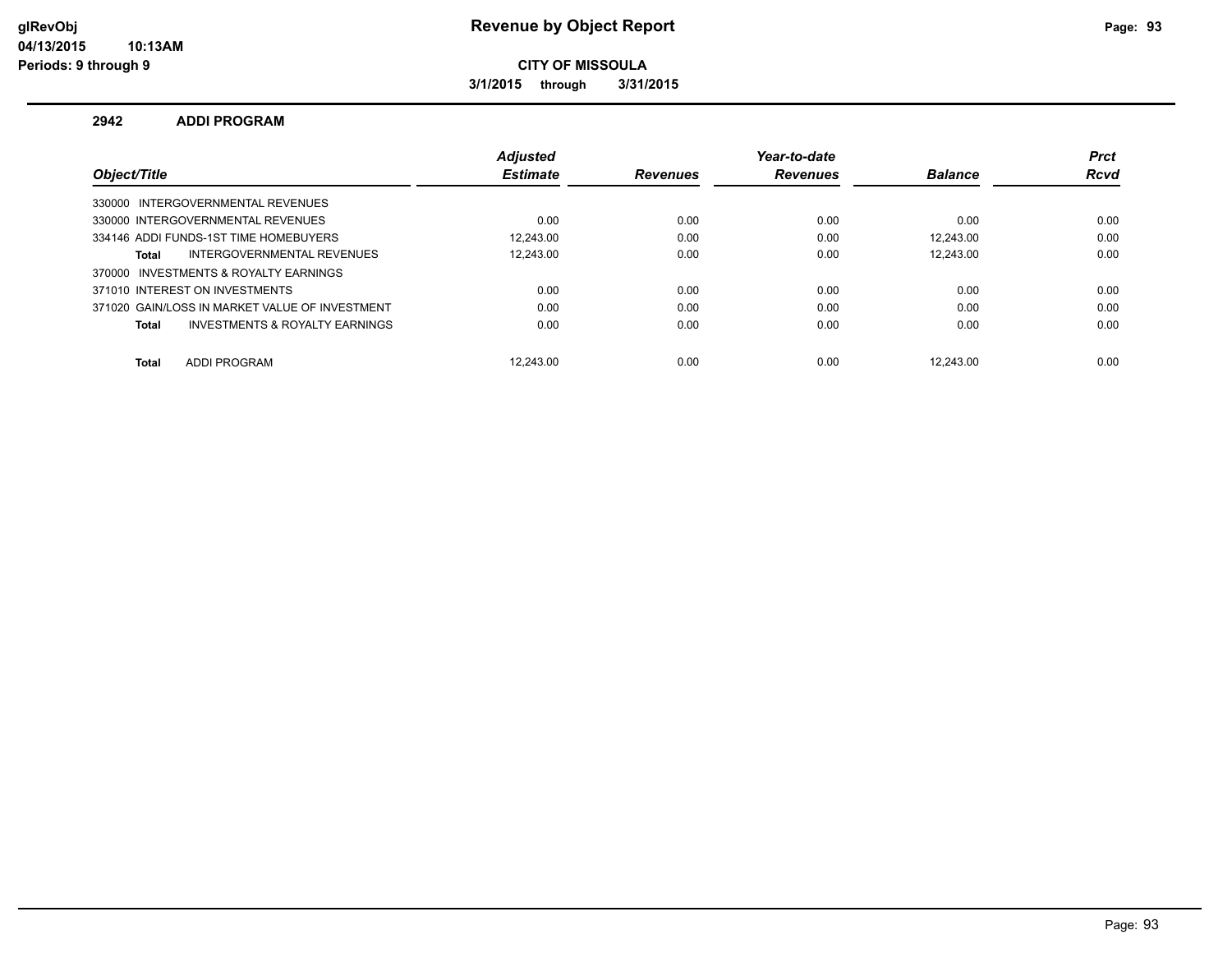**3/1/2015 through 3/31/2015**

#### **2943 CITY HOME PROGRAM INCOME**

#### **2943 CITY HOME PROGRAM INCOME**

|                                     | <b>Adjusted</b> |                 | Year-to-date    |                | <b>Prct</b> |
|-------------------------------------|-----------------|-----------------|-----------------|----------------|-------------|
| Object/Title                        | <b>Estimate</b> | <b>Revenues</b> | <b>Revenues</b> | <b>Balance</b> | <b>Rcvd</b> |
| 330000 INTERGOVERNMENTAL REVENUES   |                 |                 |                 |                |             |
| 334156 *** Title Not Found ***      | 35.500.00       | 0.00            | 0.00            | 35.500.00      | 0.00        |
| INTERGOVERNMENTAL REVENUES<br>Total | 35,500.00       | 0.00            | 0.00            | 35,500.00      | 0.00        |
| 360000 MISCELLANEOUS REVENUES       |                 |                 |                 |                |             |
| 360010 MISCELLANEOUS                | 0.00            | 0.00            | 200.01          | $-200.01$      | 0.00        |
| MISCELLANEOUS REVENUES<br>Total     | 0.00            | 0.00            | 200.01          | $-200.01$      | 0.00        |
| 380000 OTHER FINANCING SOURCES      |                 |                 |                 |                |             |
| 383000 OPERATING TRANSFERS          | 0.00            | 66.67           | 400.02          | $-400.02$      | 0.00        |
| OTHER FINANCING SOURCES<br>Total    | 0.00            | 66.67           | 400.02          | $-400.02$      | 0.00        |
| CITY HOME PROGRAM INCOME<br>Total   | 35.500.00       | 66.67           | 600.03          | 34.899.97      | 1.69        |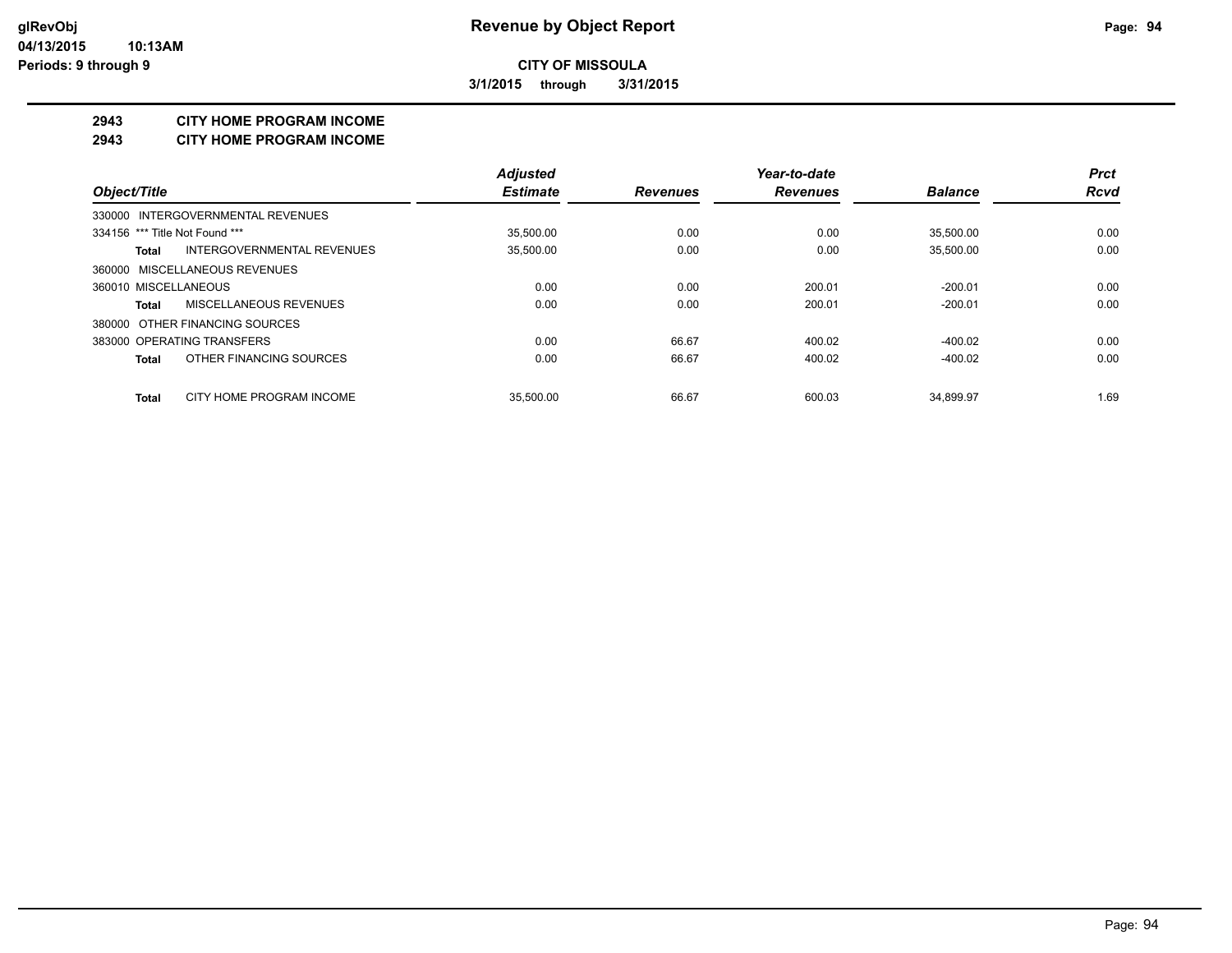**3/1/2015 through 3/31/2015**

# **2943 CITY HOME PROGRAM INCOME**

|                                          | <b>Adjusted</b> |                 | Year-to-date    |                | <b>Prct</b> |
|------------------------------------------|-----------------|-----------------|-----------------|----------------|-------------|
| Object/Title                             | <b>Estimate</b> | <b>Revenues</b> | <b>Revenues</b> | <b>Balance</b> | <b>Rcvd</b> |
| 330000 INTERGOVERNMENTAL REVENUES        |                 |                 |                 |                |             |
| 334156 *** Title Not Found ***           | 35.500.00       | 0.00            | 0.00            | 35.500.00      | 0.00        |
| INTERGOVERNMENTAL REVENUES<br>Total      | 35,500.00       | 0.00            | 0.00            | 35,500.00      | 0.00        |
| 360000 MISCELLANEOUS REVENUES            |                 |                 |                 |                |             |
| 360010 MISCELLANEOUS                     | 0.00            | 0.00            | 200.01          | $-200.01$      | 0.00        |
| MISCELLANEOUS REVENUES<br>Total          | 0.00            | 0.00            | 200.01          | $-200.01$      | 0.00        |
| OTHER FINANCING SOURCES<br>380000        |                 |                 |                 |                |             |
| 383000 OPERATING TRANSFERS               | 0.00            | 66.67           | 400.02          | $-400.02$      | 0.00        |
| OTHER FINANCING SOURCES<br>Total         | 0.00            | 66.67           | 400.02          | $-400.02$      | 0.00        |
| CITY HOME PROGRAM INCOME<br><b>Total</b> | 35.500.00       | 66.67           | 600.03          | 34.899.97      | 1.69        |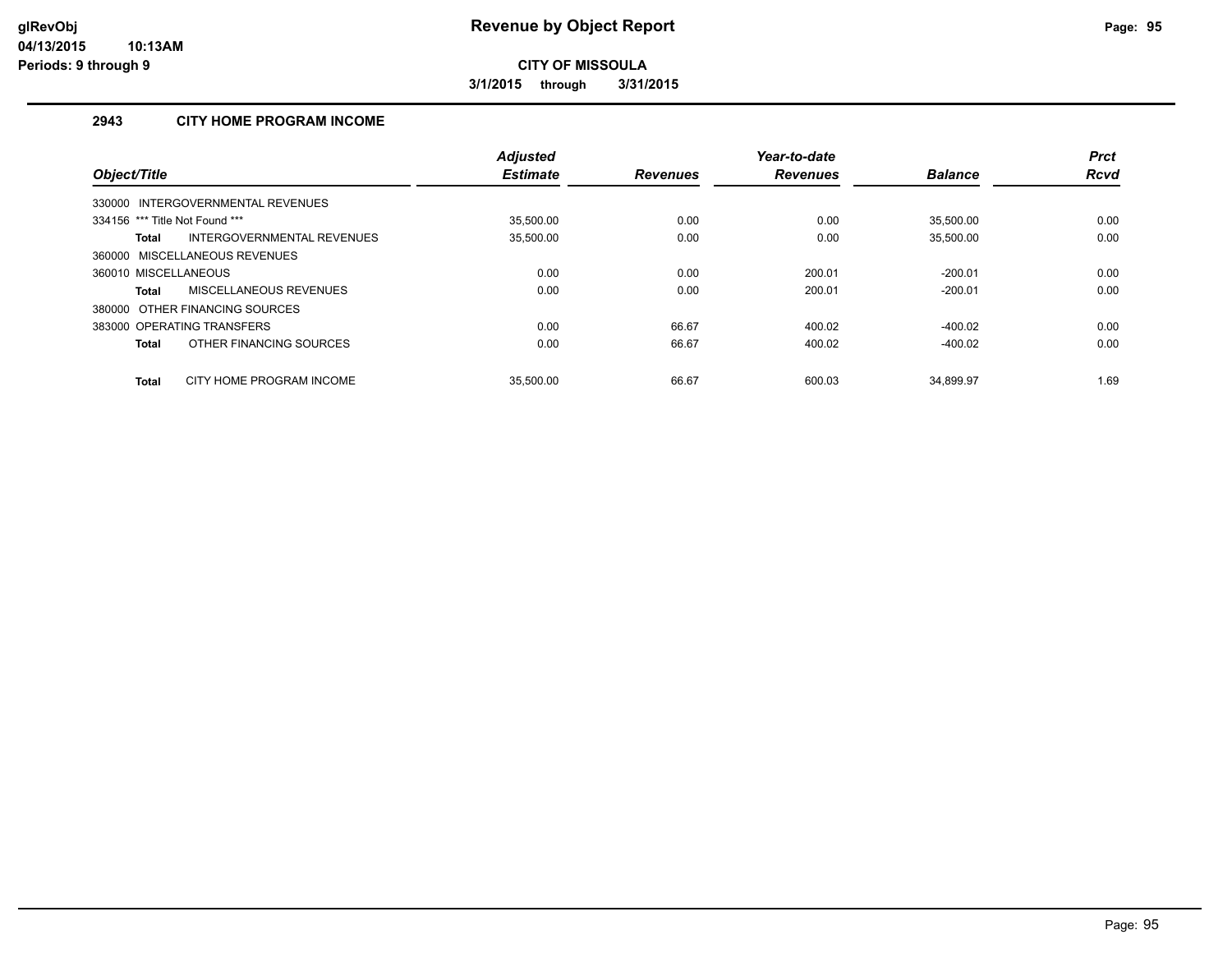**3/1/2015 through 3/31/2015**

# **2944 NEIGHBORHOOD STABILIZATION PROGRAM**

# **2944 NEIGHBORHOOD STABILIZATION PROGRAM**

|                                                    | <b>Adjusted</b> |                 | Year-to-date    |                | Prct |
|----------------------------------------------------|-----------------|-----------------|-----------------|----------------|------|
| Object/Title                                       | <b>Estimate</b> | <b>Revenues</b> | <b>Revenues</b> | <b>Balance</b> | Rcvd |
| 330000 INTERGOVERNMENTAL REVENUES                  |                 |                 |                 |                |      |
| 331011 NSP GRANT/SILVERTIP PROJECT                 | 0.00            | 0.00            | 0.00            | 0.00           | 0.00 |
| 331017 HUD 6.7M/SILVERTIP APTS                     | 0.00            | 0.00            | 0.00            | 0.00           | 0.00 |
| 331018 MHA 1M/SILVERTIP APTS                       | 0.00            | 0.00            | 0.00            | 0.00           | 0.00 |
| INTERGOVERNMENTAL REVENUES<br>Total                | 0.00            | 0.00            | 0.00            | 0.00           | 0.00 |
|                                                    |                 |                 |                 |                |      |
| NEIGHBORHOOD STABILIZATION PROGRAM<br><b>Total</b> | 0.00            | 0.00            | 0.00            | 0.00           | 0.00 |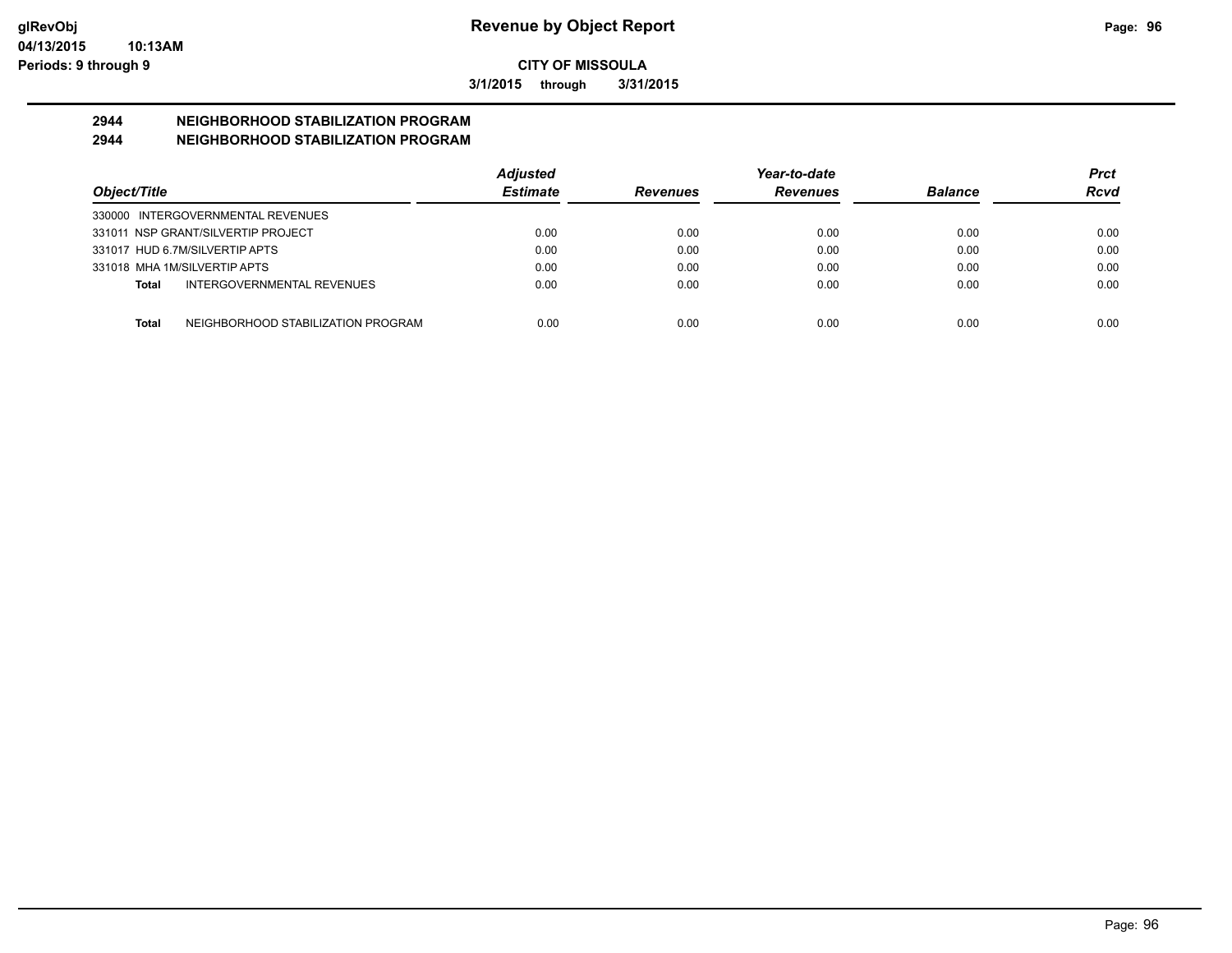**3/1/2015 through 3/31/2015**

#### **2944 NEIGHBORHOOD STABILIZATION PROGRAM**

| Object/Title                                | <b>Adiusted</b><br><b>Estimate</b> | <b>Revenues</b> | Year-to-date<br><b>Revenues</b> | <b>Balance</b> | <b>Prct</b><br><b>Rcvd</b> |
|---------------------------------------------|------------------------------------|-----------------|---------------------------------|----------------|----------------------------|
| 330000 INTERGOVERNMENTAL REVENUES           |                                    |                 |                                 |                |                            |
| 331011 NSP GRANT/SILVERTIP PROJECT          | 0.00                               | 0.00            | 0.00                            | 0.00           | 0.00                       |
| 331017 HUD 6.7M/SILVERTIP APTS              | 0.00                               | 0.00            | 0.00                            | 0.00           | 0.00                       |
| 331018 MHA 1M/SILVERTIP APTS                | 0.00                               | 0.00            | 0.00                            | 0.00           | 0.00                       |
| INTERGOVERNMENTAL REVENUES<br>Total         | 0.00                               | 0.00            | 0.00                            | 0.00           | 0.00                       |
| NEIGHBORHOOD STABILIZATION PROGRAM<br>Total | 0.00                               | 0.00            | 0.00                            | 0.00           | 0.00                       |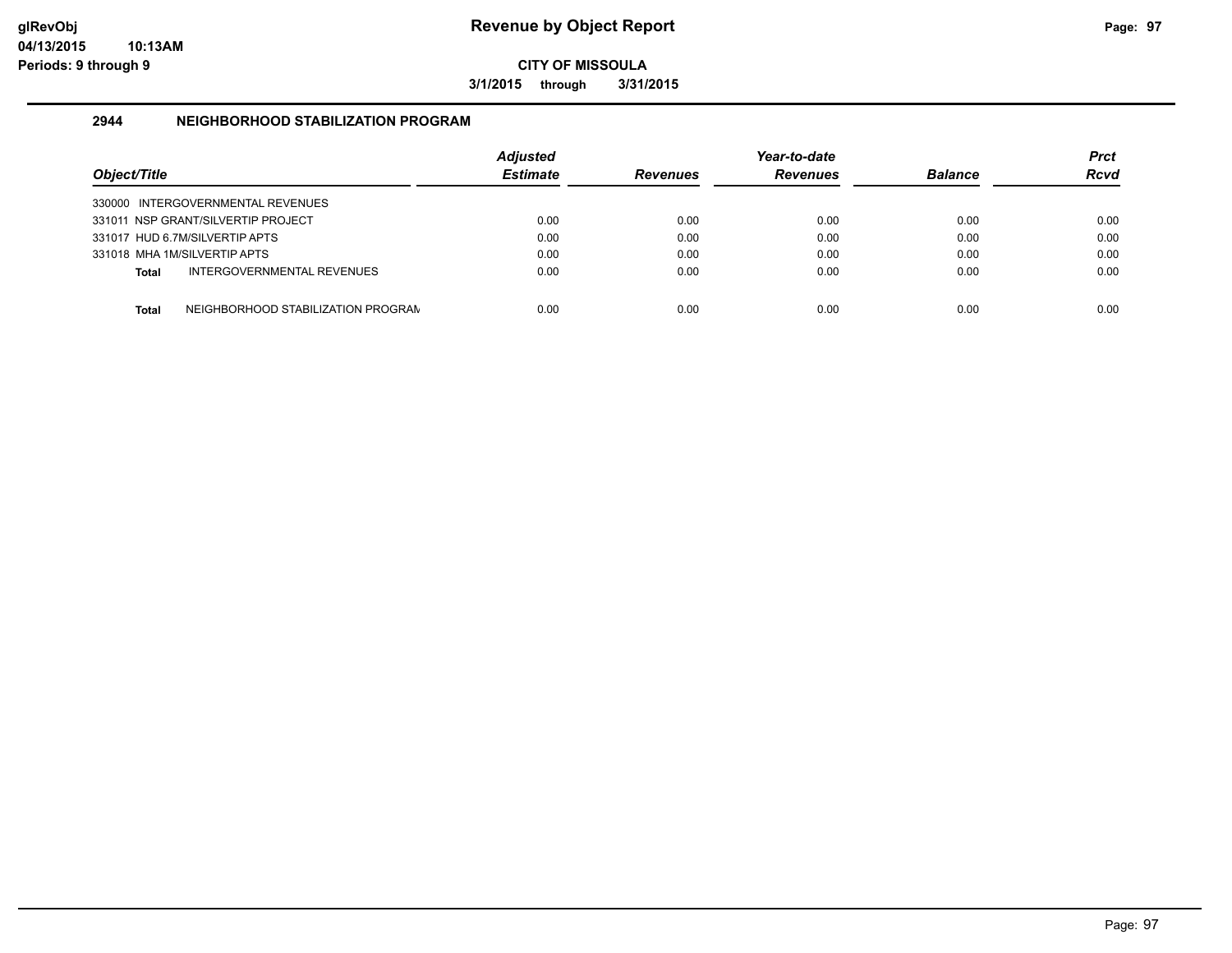**3/1/2015 through 3/31/2015**

## **2955 TRANSPORTATION**

**2955 TRANSPORTATION**

|                                                     | <b>Adjusted</b> |                 | Year-to-date    |                | <b>Prct</b> |
|-----------------------------------------------------|-----------------|-----------------|-----------------|----------------|-------------|
| Object/Title                                        | <b>Estimate</b> | <b>Revenues</b> | <b>Revenues</b> | <b>Balance</b> | Rcvd        |
| 330000 INTERGOVERNMENTAL REVENUES                   |                 |                 |                 |                |             |
| 331054 FHWA PL GRANT                                | 602,667.00      | 0.00            | 199,484.22      | 403,182.78     | 33.10       |
| 331055 FTA GRANT                                    | 17.744.00       | $-37,969.00$    | 31.466.91       | $-13.722.91$   | 177.34      |
| 331056 MDT FEDERAL CMAQ                             | 381,084.00      | 95,208.03       | 131,005.57      | 250,078.43     | 34.38       |
| 331057 TRANSIT-MUTD CMAQ                            | 151,515.00      | 0.00            | 0.00            | 151,515.00     | 0.00        |
| 336023 STATE CONTRIB. - PERS                        | 0.00            | 26.82           | 311.81          | $-311.81$      | 0.00        |
| 336030 COUNTY CONTRIBUTION                          | 9,900.00        | 0.00            | 0.00            | 9.900.00       | 0.00        |
| <b>INTERGOVERNMENTAL REVENUES</b><br>Total          | 1,162,910.00    | 57,265.85       | 362,268.51      | 800,641.49     | 31.15       |
| 360000 MISCELLANEOUS REVENUES                       |                 |                 |                 |                |             |
| 362000 OTHER MISCELLANEOUS REVENUE                  | 0.00            | 0.00            | 1,623.12        | $-1,623.12$    | 0.00        |
| 365016 LOCAL MATCH MDT                              | 13,585.00       | 1,127.50        | 4,317.00        | 9,268.00       | 31.78       |
| 365017 LOCAL MATCH TRANSIT                          | 9.559.00        | 0.00            | 0.00            | 9.559.00       | 0.00        |
| <b>MISCELLANEOUS REVENUES</b><br>Total              | 23,144.00       | 1,127.50        | 5,940.12        | 17,203.88      | 25.67       |
| <b>INVESTMENTS &amp; ROYALTY EARNINGS</b><br>370000 |                 |                 |                 |                |             |
| 371010 INTEREST ON INVESTMENTS                      | 0.00            | 0.00            | 0.00            | 0.00           | 0.00        |
| <b>INVESTMENTS &amp; ROYALTY EARNINGS</b><br>Total  | 0.00            | 0.00            | 0.00            | 0.00           | 0.00        |
| OTHER FINANCING SOURCES<br>380000                   |                 |                 |                 |                |             |
| 383000 OPERATING TRANSFERS                          | 9,900.00        | 0.00            | 0.00            | 9,900.00       | 0.00        |
| 383029 TRANS FR GENERAL                             | 74.718.00       | 0.00            | 0.00            | 74.718.00      | 0.00        |
| OTHER FINANCING SOURCES<br><b>Total</b>             | 84,618.00       | 0.00            | 0.00            | 84,618.00      | 0.00        |
| <b>TRANSPORTATION</b><br><b>Total</b>               | 1.270.672.00    | 58,393.35       | 368,208.63      | 902,463.37     | 28.98       |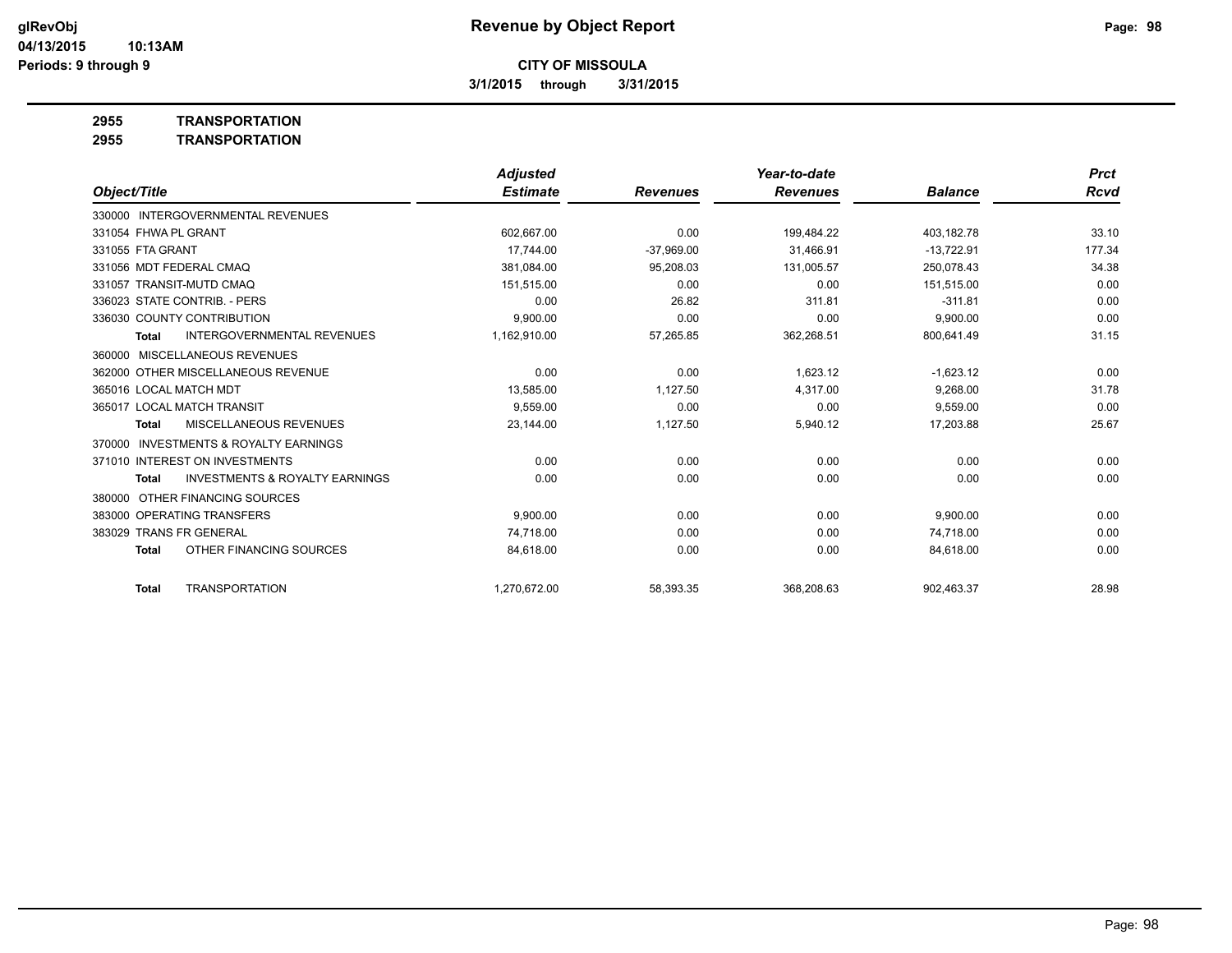**3/1/2015 through 3/31/2015**

#### **2955 TRANSPORTATION**

|                         |                                           | <b>Adjusted</b> |                 | Year-to-date    |                | <b>Prct</b> |
|-------------------------|-------------------------------------------|-----------------|-----------------|-----------------|----------------|-------------|
| Object/Title            |                                           | <b>Estimate</b> | <b>Revenues</b> | <b>Revenues</b> | <b>Balance</b> | Rcvd        |
|                         | 330000 INTERGOVERNMENTAL REVENUES         |                 |                 |                 |                |             |
| 331054 FHWA PL GRANT    |                                           | 602,667.00      | 0.00            | 199,484.22      | 403,182.78     | 33.10       |
| 331055 FTA GRANT        |                                           | 17.744.00       | $-37,969.00$    | 31,466.91       | $-13,722.91$   | 177.34      |
| 331056 MDT FEDERAL CMAQ |                                           | 381,084.00      | 95,208.03       | 131,005.57      | 250,078.43     | 34.38       |
|                         | 331057 TRANSIT-MUTD CMAQ                  | 151,515.00      | 0.00            | 0.00            | 151.515.00     | 0.00        |
|                         | 336023 STATE CONTRIB. - PERS              | 0.00            | 26.82           | 311.81          | $-311.81$      | 0.00        |
|                         | 336030 COUNTY CONTRIBUTION                | 9.900.00        | 0.00            | 0.00            | 9,900.00       | 0.00        |
| <b>Total</b>            | <b>INTERGOVERNMENTAL REVENUES</b>         | 1,162,910.00    | 57,265.85       | 362,268.51      | 800,641.49     | 31.15       |
|                         | 360000 MISCELLANEOUS REVENUES             |                 |                 |                 |                |             |
|                         | 362000 OTHER MISCELLANEOUS REVENUE        | 0.00            | 0.00            | 1,623.12        | $-1,623.12$    | 0.00        |
| 365016 LOCAL MATCH MDT  |                                           | 13,585.00       | 1,127.50        | 4,317.00        | 9,268.00       | 31.78       |
|                         | 365017 LOCAL MATCH TRANSIT                | 9,559.00        | 0.00            | 0.00            | 9,559.00       | 0.00        |
| <b>Total</b>            | MISCELLANEOUS REVENUES                    | 23,144.00       | 1,127.50        | 5,940.12        | 17,203.88      | 25.67       |
|                         | 370000 INVESTMENTS & ROYALTY EARNINGS     |                 |                 |                 |                |             |
|                         | 371010 INTEREST ON INVESTMENTS            | 0.00            | 0.00            | 0.00            | 0.00           | 0.00        |
| Total                   | <b>INVESTMENTS &amp; ROYALTY EARNINGS</b> | 0.00            | 0.00            | 0.00            | 0.00           | 0.00        |
|                         | 380000 OTHER FINANCING SOURCES            |                 |                 |                 |                |             |
|                         | 383000 OPERATING TRANSFERS                | 9.900.00        | 0.00            | 0.00            | 9,900.00       | 0.00        |
| 383029 TRANS FR GENERAL |                                           | 74,718.00       | 0.00            | 0.00            | 74,718.00      | 0.00        |
| <b>Total</b>            | OTHER FINANCING SOURCES                   | 84,618.00       | 0.00            | 0.00            | 84,618.00      | 0.00        |
| <b>Total</b>            | <b>TRANSPORTATION</b>                     | 1.270.672.00    | 58,393.35       | 368,208.63      | 902.463.37     | 28.98       |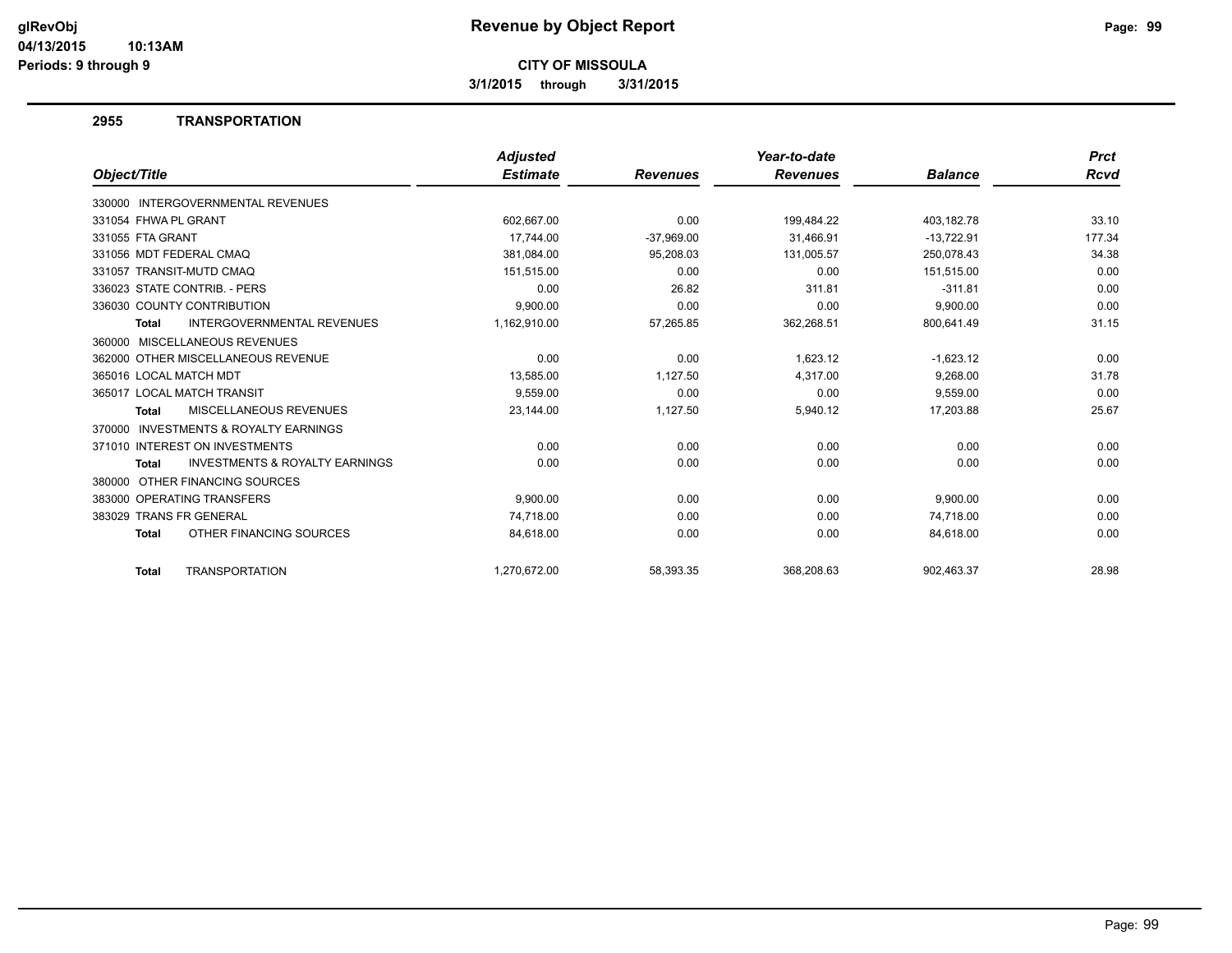**3/1/2015 through 3/31/2015**

**2987 FEDERAL TRANSPORTATION FUND**

|                                                           | <b>Adjusted</b> |                 | Year-to-date    |                | <b>Prct</b> |
|-----------------------------------------------------------|-----------------|-----------------|-----------------|----------------|-------------|
| Object/Title                                              | <b>Estimate</b> | <b>Revenues</b> | <b>Revenues</b> | <b>Balance</b> | <b>Rcvd</b> |
| 310000 TAXES/ASSESSMENTS                                  |                 |                 |                 |                |             |
| 311011 TAX INCREMENT                                      | 0.00            | 0.00            | 0.00            | 0.00           | 0.00        |
| TAXES/ASSESSMENTS<br>Total                                | 0.00            | 0.00            | 0.00            | 0.00           | 0.00        |
| 330000 INTERGOVERNMENTAL REVENUES                         |                 |                 |                 |                |             |
| 331050 ISTEA/CTEP GRANT                                   | 0.00            | 0.00            | 0.00            | 0.00           | 0.00        |
| 331051 ISTEA/CTEP-HIGGINS HILL/BECKWITH                   | 0.00            | 0.00            | 0.00            | 0.00           | 0.00        |
| 331052 MDT CMAQ STRIPING GRANT                            | 0.00            | 0.00            | 0.00            | 0.00           | 0.00        |
| 331053 CTEP PLAYFAIR                                      | 0.00            | 0.00            | 0.00            | 0.00           | 0.00        |
| 331153 RUSSELL S 3RD IMPROVEMENTS                         | 0.00            | 0.00            | 0.00            | 0.00           | 0.00        |
| 331154 CTEP-MILWAUKEE RR TRAIL                            | 0.00            | 0.00            | 0.00            | 0.00           | 0.00        |
| 331155 CTEP/GRANT CREEK TRAIL BCN                         | 0.00            | 0.00            | 640,425.98      | $-640,425.98$  | 0.00        |
| 331156 CTEP GRANT - S HILLS TRAILS SYSTEM                 | 870,129.00      | 0.00            | 0.00            | 870,129.00     | 0.00        |
| 331159 CTEP-U OF M CROSSWALK PROJECT                      | 0.00            | 0.00            | 0.00            | 0.00           | 0.00        |
| 331161 CTEP-LOLO ST/BRIDGE TO DUNCAN S/C                  | 0.00            | 0.00            | 0.00            | 0.00           | 0.00        |
| 331180 LIBRARY LITERACY GRANT                             | 0.00            | 0.00            | 0.00            | 0.00           | 0.00        |
| 331181 CTEP/CMAQ MADISON ST TO U CONNECTOR                | 0.00            | 0.00            | 0.00            | 0.00           | 0.00        |
| 334045 MONTANA DEPARTMENT TRANSPORTATION                  | 0.00            | 0.00            | 0.00            | 0.00           | 0.00        |
| 336023 STATE CONTRIB. - PERS                              | 0.00            | 0.00            | 2.44            | $-2.44$        | 0.00        |
| <b>INTERGOVERNMENTAL REVENUES</b><br><b>Total</b>         | 870,129.00      | 0.00            | 640,428.42      | 229,700.58     | 73.60       |
| 340000 CHARGES FOR SERVICES                               |                 |                 |                 |                |             |
| 343011 STREET AND ROADWAY REPAIR CHARGES                  | 0.00            | 0.00            | 0.00            | 0.00           | 0.00        |
| <b>CHARGES FOR SERVICES</b><br><b>Total</b>               | 0.00            | 0.00            | 0.00            | 0.00           | 0.00        |
| 360000 MISCELLANEOUS REVENUES                             |                 |                 |                 |                |             |
| 360010 MISCELLANEOUS                                      | 0.00            | 0.00            | 0.00            | 0.00           | 0.00        |
| 363020 PROPERTY ASSESSMENTS                               | 0.00            | 0.00            | 0.00            | 0.00           | 0.00        |
| 365000 DONATIONS                                          | 762,189.00      | 0.00            | 0.00            | 762,189.00     | 0.00        |
| 365004 GRANT CR TRAIL ASSN DONATION                       | 0.00            | 0.00            | 0.00            | 0.00           | 0.00        |
| MISCELLANEOUS REVENUES<br>Total                           | 762,189.00      | 0.00            | 0.00            | 762,189.00     | 0.00        |
| 370000 INVESTMENTS & ROYALTY EARNINGS                     |                 |                 |                 |                |             |
| 371010 INTEREST ON INVESTMENTS                            | 0.00            | 0.00            | 0.00            | 0.00           | 0.00        |
| 371020 GAIN/LOSS IN MARKET VALUE OF INVESTMENTS           | 0.00            | 0.00            | 0.00            | 0.00           | 0.00        |
| <b>INVESTMENTS &amp; ROYALTY EARNINGS</b><br><b>Total</b> | 0.00            | 0.00            | 0.00            | 0.00           | 0.00        |
| 380000 OTHER FINANCING SOURCES                            |                 |                 |                 |                |             |
| 381009 TRANSFERS IN-OPEN SPACE BOND                       | 0.00            | 0.00            | 0.00            | 0.00           | 0.00        |
| 381010 BOND PROCEEDS                                      | 0.00            | 0.00            | 0.00            | 0.00           | 0.00        |
| 381011 OPEN SPACE REVENUE                                 | 0.00            | 0.00            | 0.00            | 0.00           | 0.00        |
| 383000 OPERATING TRANSFERS                                | 0.00            | 0.00            | 0.00            | 0.00           | 0.00        |
| 383002 TRANS FR GAS TAX                                   | 0.00            | 0.00            | 0.00            | 0.00           | 0.00        |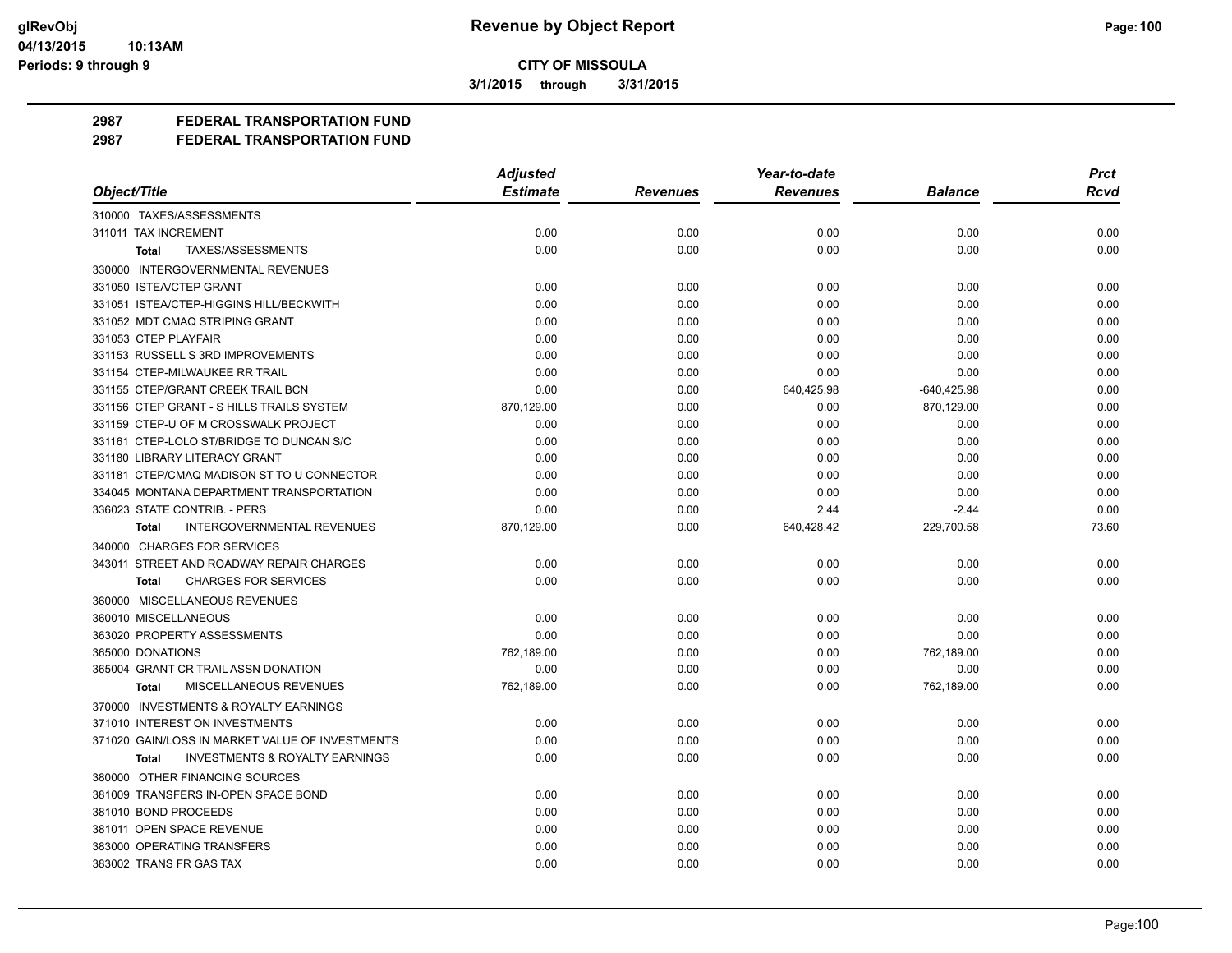**3/1/2015 through 3/31/2015**

# **2987 FEDERAL TRANSPORTATION FUND**

|                                             | <b>Adjusted</b> |                 | Year-to-date    |                | Prct        |
|---------------------------------------------|-----------------|-----------------|-----------------|----------------|-------------|
| Object/Title                                | <b>Estimate</b> | <b>Revenues</b> | <b>Revenues</b> | <b>Balance</b> | <b>Rcvd</b> |
| 383010 TRANS FR CIP                         | 0.00            | 0.00            | 0.00            | 0.00           | 0.00        |
| 383014 TRANS FR MRA                         | 0.00            | 0.00            | 0.00            | 0.00           | 0.00        |
| 383021 TRANS FR P&R TRAILS DEVLP            | 0.00            | 0.00            | 0.00            | 0.00           | 0.00        |
| 383043 TRANSFERS FROM IMPACT FEES           | 0.00            | 0.00            | 0.00            | 0.00           | 0.00        |
| OTHER FINANCING SOURCES<br>Total            | 0.00            | 0.00            | 0.00            | 0.00           | 0.00        |
| FEDERAL TRANSPORTATION FUND<br><b>Total</b> | 1.632.318.00    | 0.00            | 640.428.42      | 991.889.58     | 39.23       |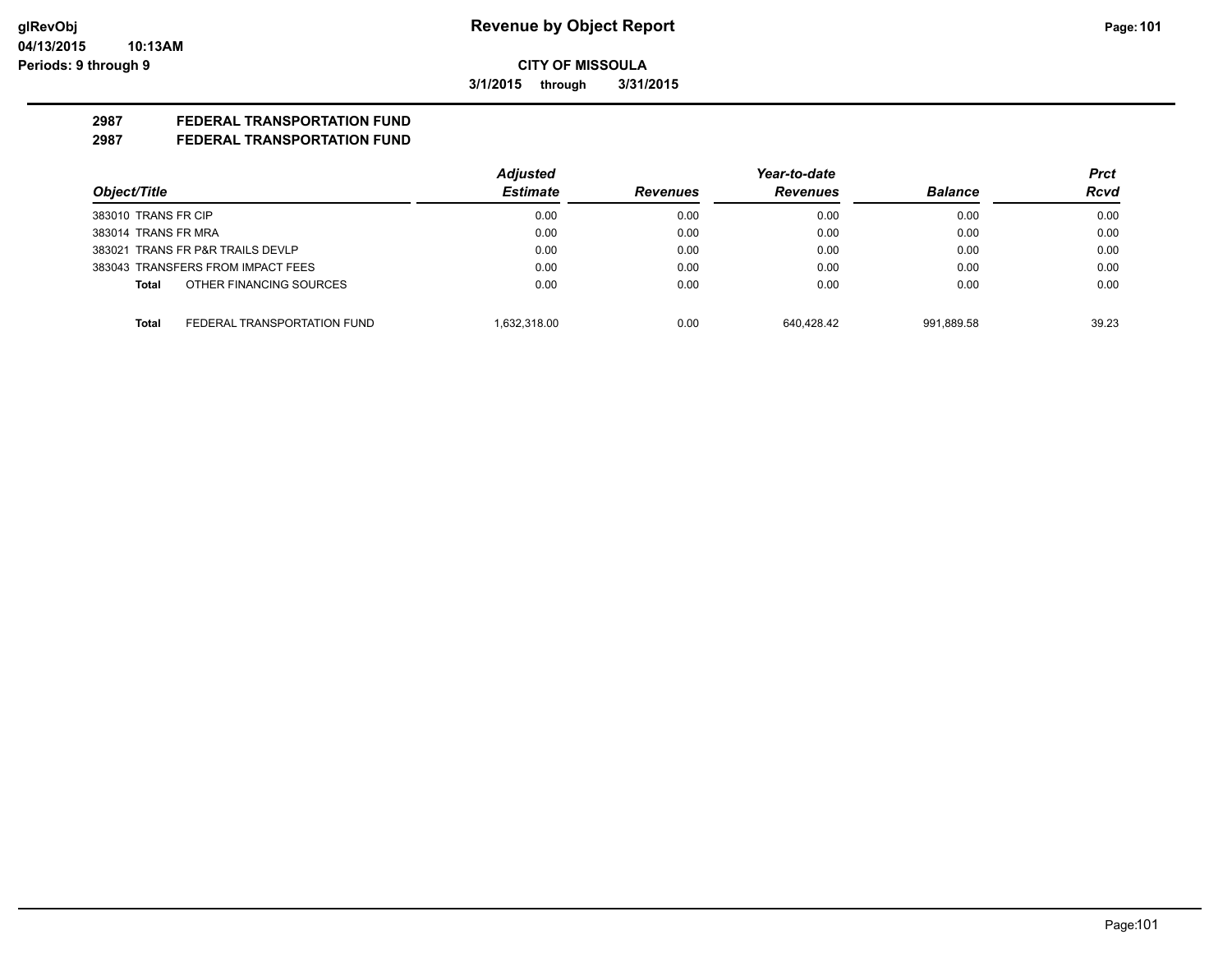**3/1/2015 through 3/31/2015**

|                                                           | <b>Adjusted</b> |                 | Year-to-date    |                | <b>Prct</b> |
|-----------------------------------------------------------|-----------------|-----------------|-----------------|----------------|-------------|
| Object/Title                                              | <b>Estimate</b> | <b>Revenues</b> | <b>Revenues</b> | <b>Balance</b> | <b>Rcvd</b> |
| 310000 TAXES/ASSESSMENTS                                  |                 |                 |                 |                |             |
| 311011 TAX INCREMENT                                      | 0.00            | 0.00            | 0.00            | 0.00           | 0.00        |
| TAXES/ASSESSMENTS<br><b>Total</b>                         | 0.00            | 0.00            | 0.00            | 0.00           | 0.00        |
| 330000 INTERGOVERNMENTAL REVENUES                         |                 |                 |                 |                |             |
| 331050 ISTEA/CTEP GRANT                                   | 0.00            | 0.00            | 0.00            | 0.00           | 0.00        |
| 331051 ISTEA/CTEP-HIGGINS HILL/BECKWITH                   | 0.00            | 0.00            | 0.00            | 0.00           | 0.00        |
| 331052 MDT CMAQ STRIPING GRANT                            | 0.00            | 0.00            | 0.00            | 0.00           | 0.00        |
| 331053 CTEP PLAYFAIR                                      | 0.00            | 0.00            | 0.00            | 0.00           | 0.00        |
| 331153 RUSSELL S 3RD IMPROVEMENTS                         | 0.00            | 0.00            | 0.00            | 0.00           | 0.00        |
| 331154 CTEP-MILWAUKEE RR TRAIL                            | 0.00            | 0.00            | 0.00            | 0.00           | 0.00        |
| 331155 CTEP/GRANT CREEK TRAIL BCN                         | 0.00            | 0.00            | 640,425.98      | $-640, 425.98$ | 0.00        |
| 331156 CTEP GRANT - S HILLS TRAILS SYSTEM                 | 870,129.00      | 0.00            | 0.00            | 870,129.00     | 0.00        |
| 331159 CTEP-U OF M CROSSWALK PROJECT                      | 0.00            | 0.00            | 0.00            | 0.00           | 0.00        |
| 331161 CTEP-LOLO ST/BRIDGE TO DUNCAN S/C                  | 0.00            | 0.00            | 0.00            | 0.00           | 0.00        |
| 331180 LIBRARY LITERACY GRANT                             | 0.00            | 0.00            | 0.00            | 0.00           | 0.00        |
| 331181 CTEP/CMAQ MADISON ST TO U CONNECTOR                | 0.00            | 0.00            | 0.00            | 0.00           | 0.00        |
| 334045 MONTANA DEPARTMENT TRANSPORTATION                  | 0.00            | 0.00            | 0.00            | 0.00           | 0.00        |
| 336023 STATE CONTRIB. - PERS                              | 0.00            | 0.00            | 2.44            | $-2.44$        | 0.00        |
| INTERGOVERNMENTAL REVENUES<br>Total                       | 870,129.00      | 0.00            | 640,428.42      | 229,700.58     | 73.60       |
| 340000 CHARGES FOR SERVICES                               |                 |                 |                 |                |             |
| 343011 STREET AND ROADWAY REPAIR CHARGES                  | 0.00            | 0.00            | 0.00            | 0.00           | 0.00        |
| <b>CHARGES FOR SERVICES</b><br><b>Total</b>               | 0.00            | 0.00            | 0.00            | 0.00           | 0.00        |
| 360000 MISCELLANEOUS REVENUES                             |                 |                 |                 |                |             |
| 360010 MISCELLANEOUS                                      | 0.00            | 0.00            | 0.00            | 0.00           | 0.00        |
| 363020 PROPERTY ASSESSMENTS                               | 0.00            | 0.00            | 0.00            | 0.00           | 0.00        |
| 365000 DONATIONS                                          | 762,189.00      | 0.00            | 0.00            | 762,189.00     | 0.00        |
| 365004 GRANT CR TRAIL ASSN DONATION                       | 0.00            | 0.00            | 0.00            | 0.00           | 0.00        |
| MISCELLANEOUS REVENUES<br><b>Total</b>                    | 762,189.00      | 0.00            | 0.00            | 762,189.00     | 0.00        |
| 370000 INVESTMENTS & ROYALTY EARNINGS                     |                 |                 |                 |                |             |
| 371010 INTEREST ON INVESTMENTS                            | 0.00            | 0.00            | 0.00            | 0.00           | 0.00        |
| 371020 GAIN/LOSS IN MARKET VALUE OF INVESTMENT            | 0.00            | 0.00            | 0.00            | 0.00           | 0.00        |
| <b>INVESTMENTS &amp; ROYALTY EARNINGS</b><br><b>Total</b> | 0.00            | 0.00            | 0.00            | 0.00           | 0.00        |
| 380000 OTHER FINANCING SOURCES                            |                 |                 |                 |                |             |
| 381009 TRANSFERS IN-OPEN SPACE BOND                       | 0.00            | 0.00            | 0.00            | 0.00           | 0.00        |
| 381010 BOND PROCEEDS                                      | 0.00            | 0.00            | 0.00            | 0.00           | 0.00        |
| 381011 OPEN SPACE REVENUE                                 | 0.00            | 0.00            | 0.00            | 0.00           | 0.00        |
| 383000 OPERATING TRANSFERS                                | 0.00            | 0.00            | 0.00            | 0.00           | 0.00        |
| 383002 TRANS FR GAS TAX                                   | 0.00            | 0.00            | 0.00            | 0.00           | 0.00        |
| 383010 TRANS FR CIP                                       | 0.00            | 0.00            | 0.00            | 0.00           | 0.00        |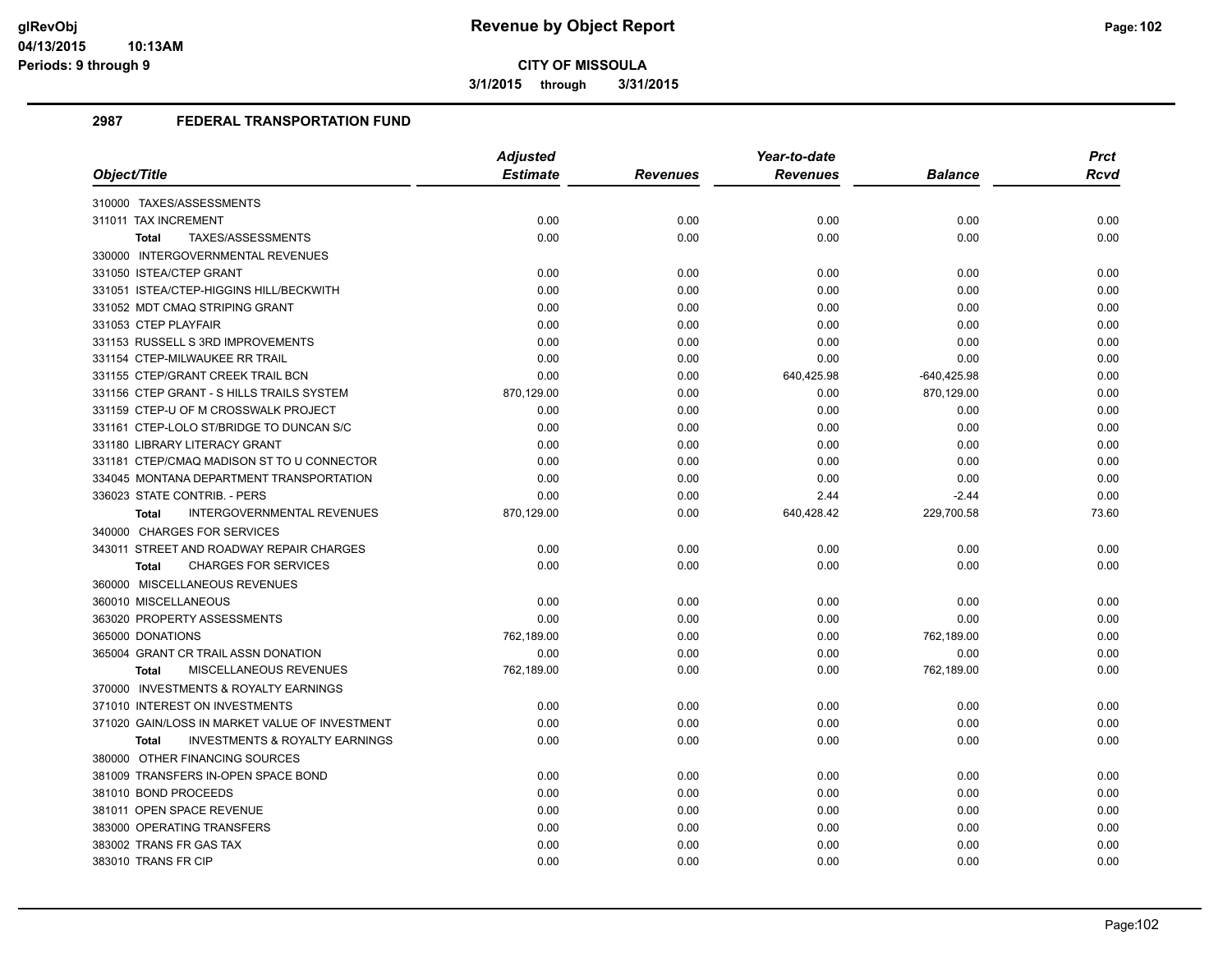**3/1/2015 through 3/31/2015**

| Object/Title                      |                             | <b>Adjusted</b><br><b>Estimate</b> | <b>Revenues</b> | Year-to-date<br><b>Revenues</b> | <b>Balance</b> | <b>Prct</b><br><b>Rcvd</b> |
|-----------------------------------|-----------------------------|------------------------------------|-----------------|---------------------------------|----------------|----------------------------|
|                                   |                             |                                    |                 |                                 |                |                            |
| 383014 TRANS FR MRA               |                             | 0.00                               | 0.00            | 0.00                            | 0.00           | 0.00                       |
| 383021 TRANS FR P&R TRAILS DEVLP  |                             | 0.00                               | 0.00            | 0.00                            | 0.00           | 0.00                       |
| 383043 TRANSFERS FROM IMPACT FEES |                             | 0.00                               | 0.00            | 0.00                            | 0.00           | 0.00                       |
| <b>Total</b>                      | OTHER FINANCING SOURCES     | 0.00                               | 0.00            | 0.00                            | 0.00           | 0.00                       |
|                                   |                             |                                    |                 |                                 |                |                            |
| <b>Total</b>                      | FEDERAL TRANSPORTATION FUND | 1.632.318.00                       | 0.00            | 640.428.42                      | 991.889.58     | 39.23                      |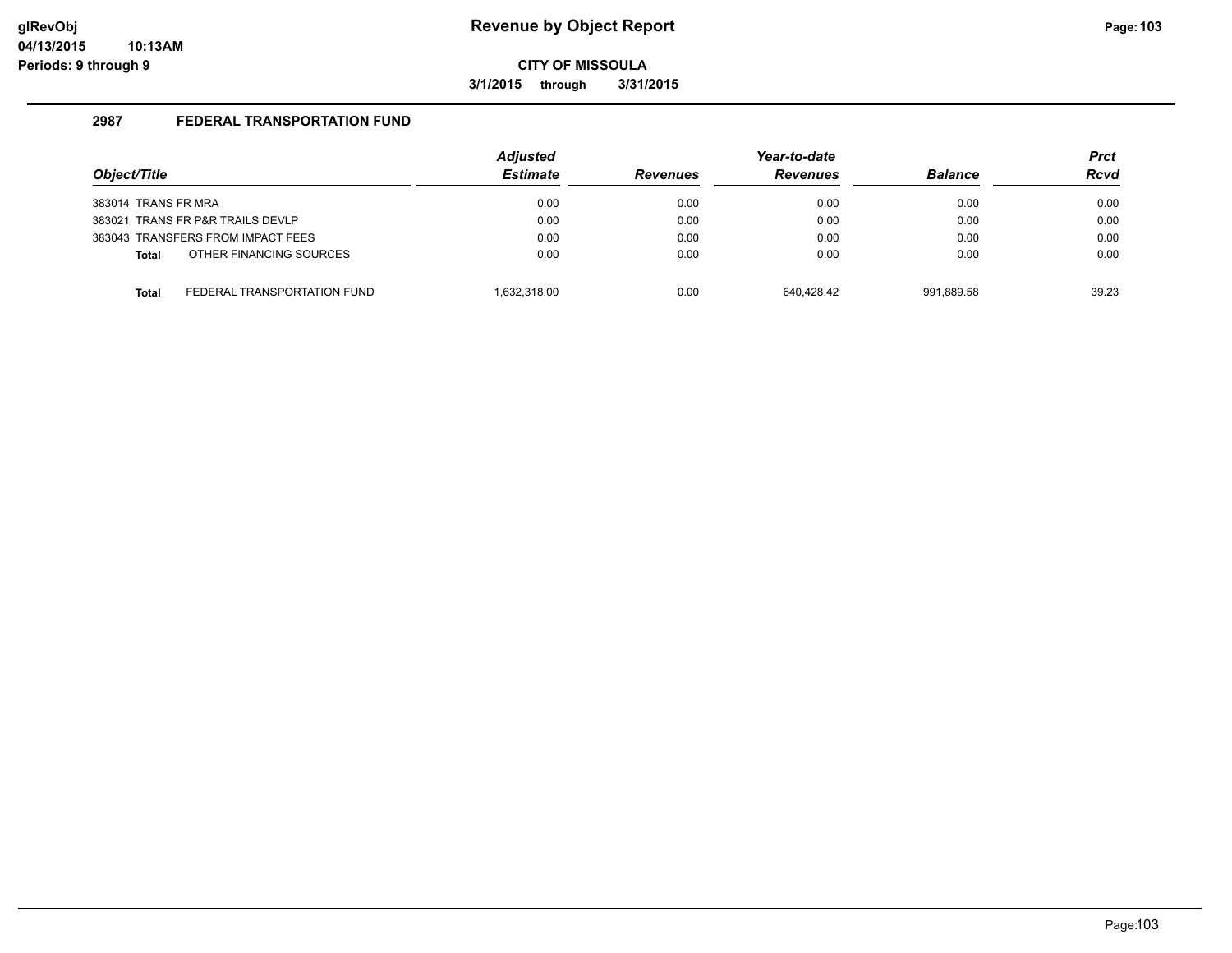**3/1/2015 through 3/31/2015**

**2988 GRANTS & DONATIONS FUND**

|                                                   | Year-to-date<br><b>Adjusted</b> |                 |                 |                | <b>Prct</b> |
|---------------------------------------------------|---------------------------------|-----------------|-----------------|----------------|-------------|
| Object/Title                                      | <b>Estimate</b>                 | <b>Revenues</b> | <b>Revenues</b> | <b>Balance</b> | Rcvd        |
| 330000 INTERGOVERNMENTAL REVENUES                 |                                 |                 |                 |                |             |
| 331013 NORTHSIDE PED BRIDGE/ARRA-CDBG GRANT       | 0.00                            | 0.00            | 0.00            | 0.00           | 0.00        |
| 331014 EECBG GRANT                                | 0.00                            | 0.00            | 0.00            | 0.00           | 0.00        |
| 331025 COPS TECH GRANTS                           | 63,831.00                       | 0.00            | 19,894.51       | 43,936.49      | 31.17       |
| 331026 FY09 POLICE ICAC FEDERAL GRANT             | 102,698.00                      | 0.00            | 51,400.69       | 51,297.31      | 50.05       |
| 331028 DUI-COPS IN SHOPS                          | 5,000.00                        | 0.00            | 0.00            | 5,000.00       | 0.00        |
| 331029 CHRP GRANT                                 | 0.00                            | 0.00            | 0.00            | 0.00           | 0.00        |
| 331030 COMMUNITY RESOURCE OFFICER/MCPS            | 0.00                            | 0.00            | 0.00            | 0.00           | 0.00        |
| 331038 EPA BROWNSFIELD GRANT                      | 0.00                            | 0.00            | 0.00            | 0.00           | 0.00        |
| 331039 EPA BROWNSFIELD ARRA                       | 0.00                            | 0.00            | 0.00            | 0.00           | 0.00        |
| 331081 GRANTS/DONATIONS - FORT MISSOULA           | 0.00                            | 0.00            | 0.00            | 0.00           | 0.00        |
| 331090 EPA GRANT                                  | 433.065.00                      | 0.00            | 0.00            | 433,065.00     | 0.00        |
| 331178 DUI TASK FORCE GRANT                       | 10.000.00                       | 0.00            | 429.60          | 9.570.40       | 4.30        |
| 331181 GRANTS/DONATIONS - FORT MISSOULA           | 0.00                            | 0.00            | 0.00            | 0.00           | 0.00        |
| 334013 STATE GRANT - OT SEATBELT                  | 35,000.00                       | 0.00            | 30,969.48       | 4,030.52       | 88.48       |
| 334014 MISSOULA COUNTY-GRANT CREEK TRAIL          | 0.00                            | 0.00            | 0.00            | 0.00           | 0.00        |
| 334015 COPS TECHNOLOGY GRANT                      | 322,299.00                      | 0.00            | 66,368.81       | 255,930.19     | 20.59       |
| 334016 BULLETPROOF VEST GRANT                     | 10.500.00                       | 0.00            | 0.00            | 10,500.00      | 0.00        |
| 334018 STATE GRANT - CAPITAL                      | 0.00                            | 0.00            | 0.00            | 0.00           | 0.00        |
| 334020 UNDERAGE DRINKING GRANT                    | 0.00                            | 0.00            | 3,293.98        | $-3,293.98$    | 0.00        |
| 334025 COUNTY WEED                                | 0.00                            | 0.00            | 0.00            | 0.00           | 0.00        |
| 334028 DEPT OF AG INTERN GRANT                    | 0.00                            | 0.00            | 0.00            | 0.00           | 0.00        |
| 334076 BIG SKY TRUST FUND GRANTS                  | 30,000.00                       | 0.00            | 90,000.00       | $-60,000.00$   | 300.00      |
| 334121 DNRC-EPA AREA WIDE ASSESSMENT GRANT        | 0.00                            | 0.00            | 0.00            | 0.00           | 0.00        |
| 336021 STATE CONTRIB - POLICE RETIREMENT          | 0.00                            | 1.706.04        | 15,440.07       | $-15,440.07$   | 0.00        |
| 336023 STATE CONTRIB. - PERS                      | 0.00                            | 0.00            | 22.43           | $-22.43$       | 0.00        |
| <b>INTERGOVERNMENTAL REVENUES</b><br><b>Total</b> | 1,012,393.00                    | 1,706.04        | 277,819.57      | 734,573.43     | 27.44       |
| 340000 CHARGES FOR SERVICES                       |                                 |                 |                 |                |             |
| 342000 ANTI-GRAFFITI PROJECT                      | 5,000.00                        | 0.00            | 1,000.00        | 4,000.00       | 20.00       |
| 342013 SECURITY INVEST FEES                       | 0.00                            | 0.00            | 0.00            | 0.00           | 0.00        |
| <b>CHARGES FOR SERVICES</b><br><b>Total</b>       | 5,000.00                        | 0.00            | 1,000.00        | 4,000.00       | 20.00       |
| 360000 MISCELLANEOUS REVENUES                     |                                 |                 |                 |                |             |
| 360010 MISCELLANEOUS                              | 0.00                            | 0.00            | 0.00            | 0.00           | 0.00        |
| 365000 DONATIONS                                  | 40,000.00                       | 7,881.50        | 7,921.50        | 32,078.50      | 19.80       |
| 365015 GREEN BLOCK PILOT PROJECT                  | 0.00                            | 0.00            | 0.00            | 0.00           | 0.00        |
| 365021 COMBAT CHALLENGE DONATIONS                 | 0.00                            | 0.00            | 0.00            | 0.00           | 0.00        |
| MISCELLANEOUS REVENUES<br><b>Total</b>            | 40,000.00                       | 7,881.50        | 7,921.50        | 32,078.50      | 19.80       |
| 380000 OTHER FINANCING SOURCES                    |                                 |                 |                 |                |             |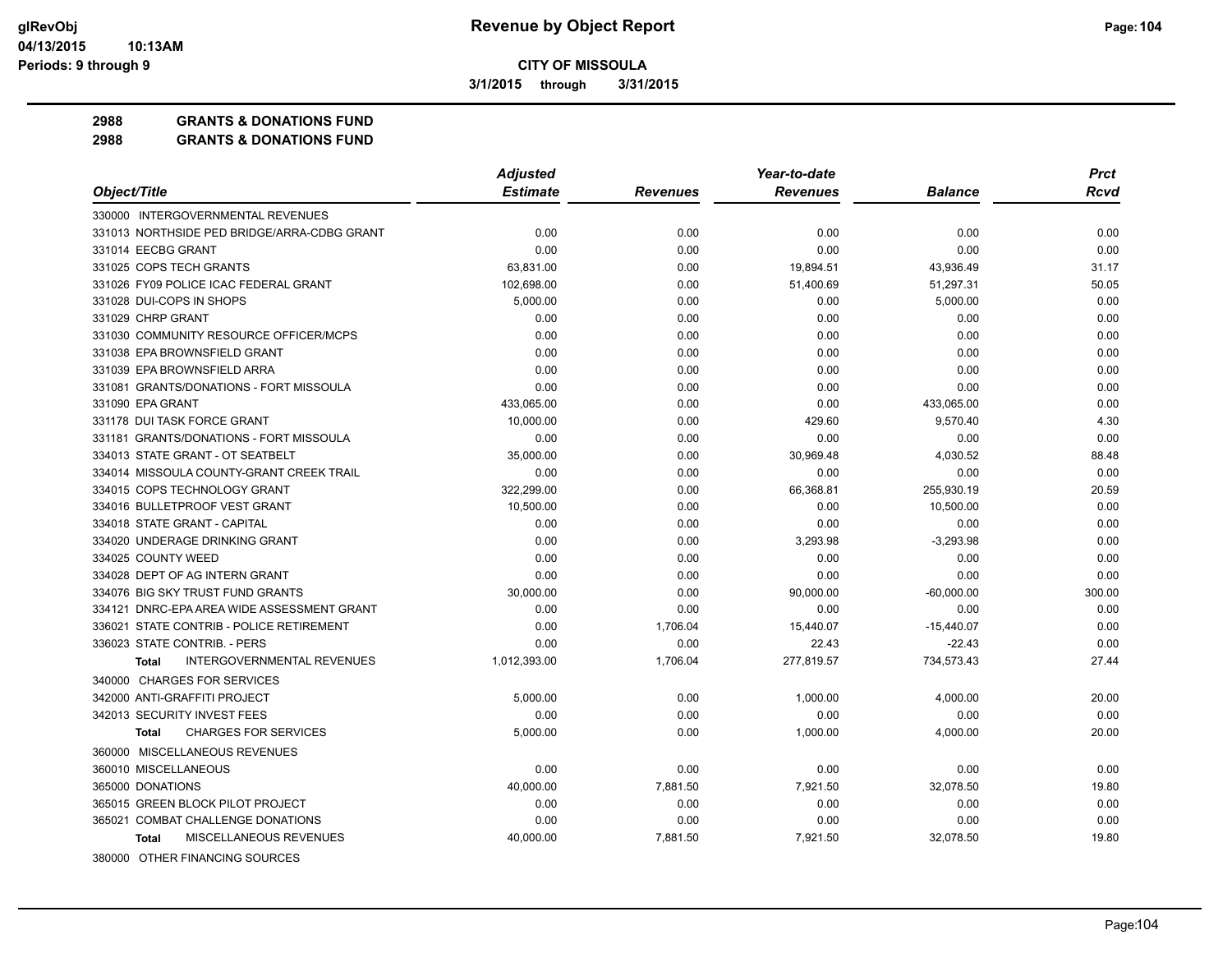**3/1/2015 through 3/31/2015**

## **2988 GRANTS & DONATIONS FUND**

|                                               | <b>Adjusted</b> |                 | Year-to-date    |                | Prct  |
|-----------------------------------------------|-----------------|-----------------|-----------------|----------------|-------|
| Object/Title                                  | <b>Estimate</b> | <b>Revenues</b> | <b>Revenues</b> | <b>Balance</b> | Rcvd  |
| 381023 DOMESTIC VIOLENCE ACCOUNTABILITY GRANT | 0.00            | 0.00            | 0.00            | 0.00           | 0.00  |
| 383002 TRANS FR GAS TAX                       | 0.00            | 0.00            | 0.00            | 0.00           | 0.00  |
| 383022 TRANS FR OPEN SPACE BOND               | 0.00            | 0.00            | 0.00            | 0.00           | 0.00  |
| 383042 TRANSFERS FROM OTHER FUNDS             | 0.00            | 0.00            | 0.00            | 0.00           | 0.00  |
| OTHER FINANCING SOURCES<br>Total              | 0.00            | 0.00            | 0.00            | 0.00           | 0.00  |
| <b>GRANTS &amp; DONATIONS FUND</b><br>Total   | 1.057.393.00    | 9.587.54        | 286.741.07      | 770.651.93     | 27.12 |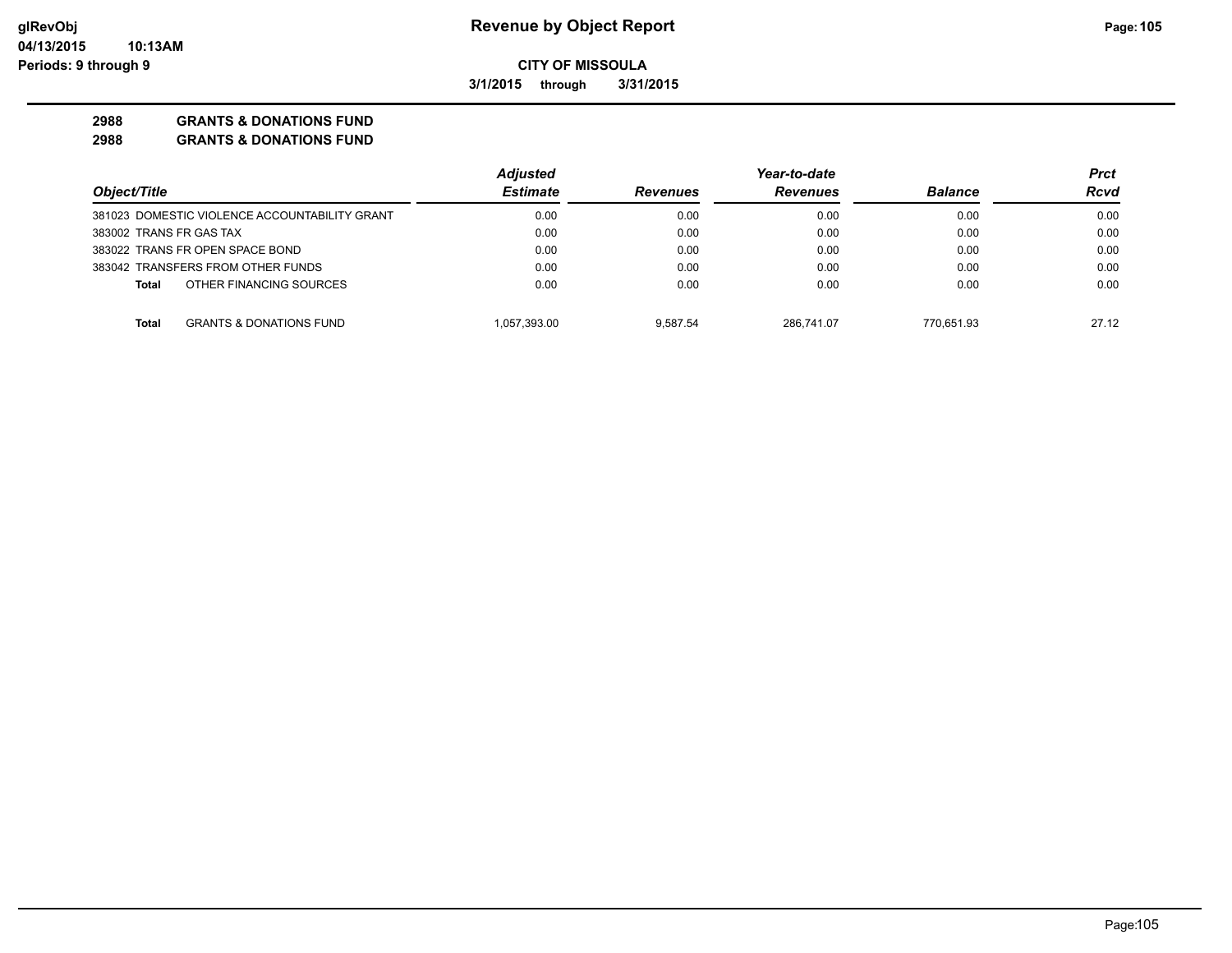**3/1/2015 through 3/31/2015**

|                                                   | <b>Adjusted</b><br>Year-to-date |                 |                 |                | <b>Prct</b> |
|---------------------------------------------------|---------------------------------|-----------------|-----------------|----------------|-------------|
| Object/Title                                      | <b>Estimate</b>                 | <b>Revenues</b> | <b>Revenues</b> | <b>Balance</b> | Rcvd        |
| 330000 INTERGOVERNMENTAL REVENUES                 |                                 |                 |                 |                |             |
| 331013 NORTHSIDE PED BRIDGE/ARRA-CDBG GRANT       | 0.00                            | 0.00            | 0.00            | 0.00           | 0.00        |
| 331014 EECBG GRANT                                | 0.00                            | 0.00            | 0.00            | 0.00           | 0.00        |
| 331025 COPS TECH GRANTS                           | 63,831.00                       | 0.00            | 19,894.51       | 43,936.49      | 31.17       |
| 331026 FY09 POLICE ICAC FEDERAL GRANT             | 102,698.00                      | 0.00            | 51,400.69       | 51,297.31      | 50.05       |
| 331028 DUI-COPS IN SHOPS                          | 5,000.00                        | 0.00            | 0.00            | 5,000.00       | 0.00        |
| 331029 CHRP GRANT                                 | 0.00                            | 0.00            | 0.00            | 0.00           | 0.00        |
| 331030 COMMUNITY RESOURCE OFFICER/MCPS            | 0.00                            | 0.00            | 0.00            | 0.00           | 0.00        |
| 331038 EPA BROWNSFIELD GRANT                      | 0.00                            | 0.00            | 0.00            | 0.00           | 0.00        |
| 331039 EPA BROWNSFIELD ARRA                       | 0.00                            | 0.00            | 0.00            | 0.00           | 0.00        |
| 331081 GRANTS/DONATIONS - FORT MISSOULA           | 0.00                            | 0.00            | 0.00            | 0.00           | 0.00        |
| 331090 EPA GRANT                                  | 433,065.00                      | 0.00            | 0.00            | 433,065.00     | 0.00        |
| 331178 DUI TASK FORCE GRANT                       | 10,000.00                       | 0.00            | 429.60          | 9,570.40       | 4.30        |
| 331181 GRANTS/DONATIONS - FORT MISSOULA           | 0.00                            | 0.00            | 0.00            | 0.00           | 0.00        |
| 334013 STATE GRANT - OT SEATBELT                  | 35,000.00                       | 0.00            | 30,969.48       | 4,030.52       | 88.48       |
| 334014 MISSOULA COUNTY-GRANT CREEK TRAIL          | 0.00                            | 0.00            | 0.00            | 0.00           | 0.00        |
| 334015 COPS TECHNOLOGY GRANT                      | 322,299.00                      | 0.00            | 66,368.81       | 255,930.19     | 20.59       |
| 334016 BULLETPROOF VEST GRANT                     | 10,500.00                       | 0.00            | 0.00            | 10,500.00      | 0.00        |
| 334018 STATE GRANT - CAPITAL                      | 0.00                            | 0.00            | 0.00            | 0.00           | 0.00        |
| 334020 UNDERAGE DRINKING GRANT                    | 0.00                            | 0.00            | 3,293.98        | $-3,293.98$    | 0.00        |
| 334025 COUNTY WEED                                | 0.00                            | 0.00            | 0.00            | 0.00           | 0.00        |
| 334028 DEPT OF AG INTERN GRANT                    | 0.00                            | 0.00            | 0.00            | 0.00           | 0.00        |
| 334076 BIG SKY TRUST FUND GRANTS                  | 30,000.00                       | 0.00            | 90,000.00       | $-60,000.00$   | 300.00      |
| 334121 DNRC-EPA AREA WIDE ASSESSMENT GRANT        | 0.00                            | 0.00            | 0.00            | 0.00           | 0.00        |
| 336021 STATE CONTRIB - POLICE RETIREMENT          | 0.00                            | 1,706.04        | 15,440.07       | $-15,440.07$   | 0.00        |
| 336023 STATE CONTRIB. - PERS                      | 0.00                            | 0.00            | 22.43           | $-22.43$       | 0.00        |
| <b>INTERGOVERNMENTAL REVENUES</b><br><b>Total</b> | 1,012,393.00                    | 1,706.04        | 277,819.57      | 734,573.43     | 27.44       |
| 340000 CHARGES FOR SERVICES                       |                                 |                 |                 |                |             |
| 342000 ANTI-GRAFFITI PROJECT                      | 5,000.00                        | 0.00            | 1,000.00        | 4,000.00       | 20.00       |
| 342013 SECURITY INVEST FEES                       | 0.00                            | 0.00            | 0.00            | 0.00           | 0.00        |
| <b>CHARGES FOR SERVICES</b><br><b>Total</b>       | 5,000.00                        | 0.00            | 1,000.00        | 4,000.00       | 20.00       |
| 360000 MISCELLANEOUS REVENUES                     |                                 |                 |                 |                |             |
| 360010 MISCELLANEOUS                              | 0.00                            | 0.00            | 0.00            | 0.00           | 0.00        |
| 365000 DONATIONS                                  | 40,000.00                       | 7,881.50        | 7,921.50        | 32,078.50      | 19.80       |
| 365015 GREEN BLOCK PILOT PROJECT                  | 0.00                            | 0.00            | 0.00            | 0.00           | 0.00        |
| 365021 COMBAT CHALLENGE DONATIONS                 | 0.00                            | 0.00            | 0.00            | 0.00           | 0.00        |
| MISCELLANEOUS REVENUES<br><b>Total</b>            | 40,000.00                       | 7,881.50        | 7,921.50        | 32,078.50      | 19.80       |
| 380000 OTHER FINANCING SOURCES                    |                                 |                 |                 |                |             |
| 381023 DOMESTIC VIOLENCE ACCOUNTABILITY GRANT     | 0.00                            | 0.00            | 0.00            | 0.00           | 0.00        |
|                                                   |                                 |                 |                 |                |             |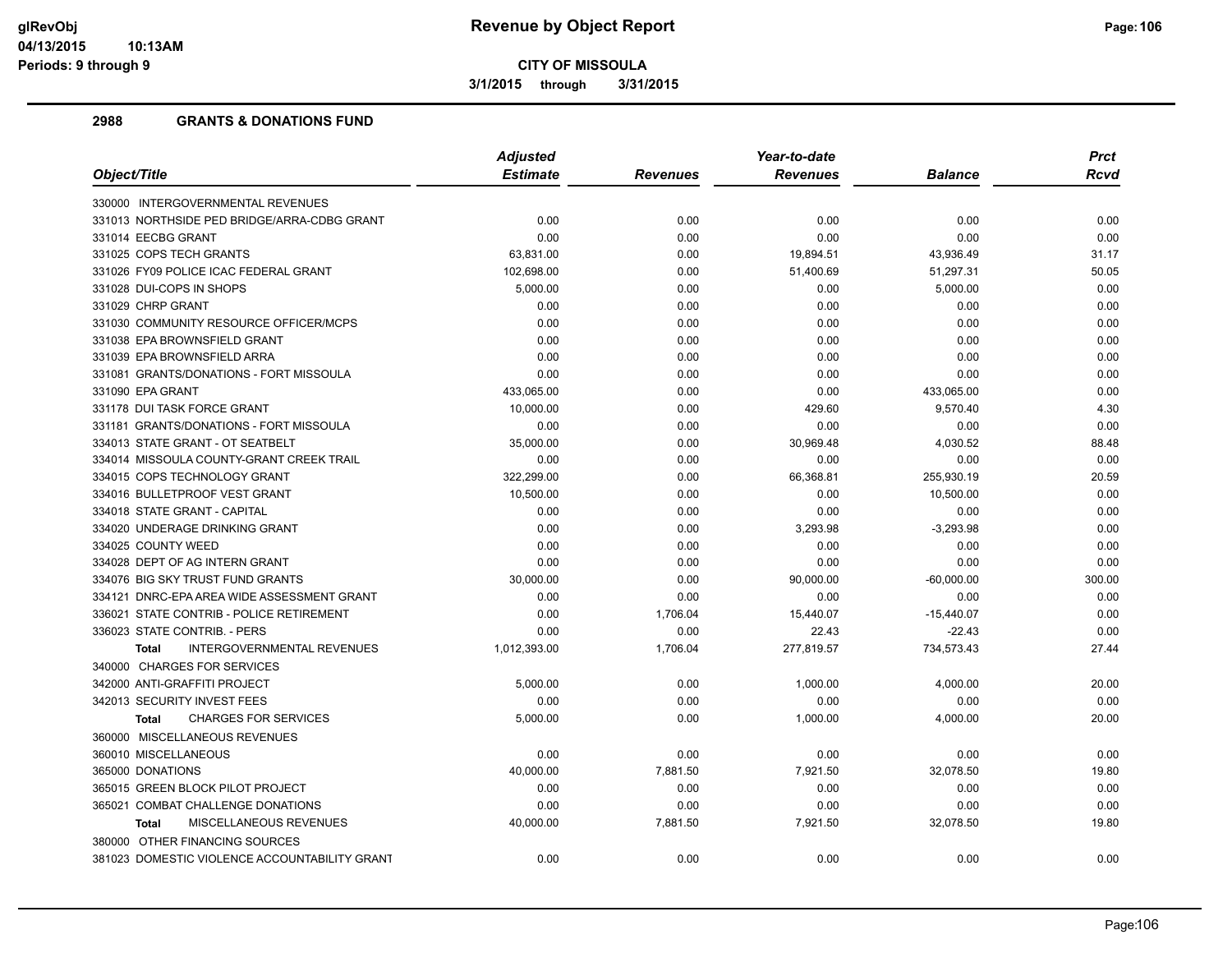**3/1/2015 through 3/31/2015**

| Object/Title            |                                    | <b>Adjusted</b><br><b>Estimate</b> | <b>Revenues</b> | Year-to-date<br><b>Revenues</b> | <b>Balance</b> | <b>Prct</b><br><b>Rcvd</b> |
|-------------------------|------------------------------------|------------------------------------|-----------------|---------------------------------|----------------|----------------------------|
| 383002 TRANS FR GAS TAX |                                    | 0.00                               | 0.00            | 0.00                            | 0.00           | 0.00                       |
|                         | 383022 TRANS FR OPEN SPACE BOND    | 0.00                               | 0.00            | 0.00                            | 0.00           | 0.00                       |
|                         | 383042 TRANSFERS FROM OTHER FUNDS  | 0.00                               | 0.00            | 0.00                            | 0.00           | 0.00                       |
| <b>Total</b>            | OTHER FINANCING SOURCES            | 0.00                               | 0.00            | 0.00                            | 0.00           | 0.00                       |
| <b>Total</b>            | <b>GRANTS &amp; DONATIONS FUND</b> | 1.057.393.00                       | 9.587.54        | 286.741.07                      | 770.651.93     | 27.12                      |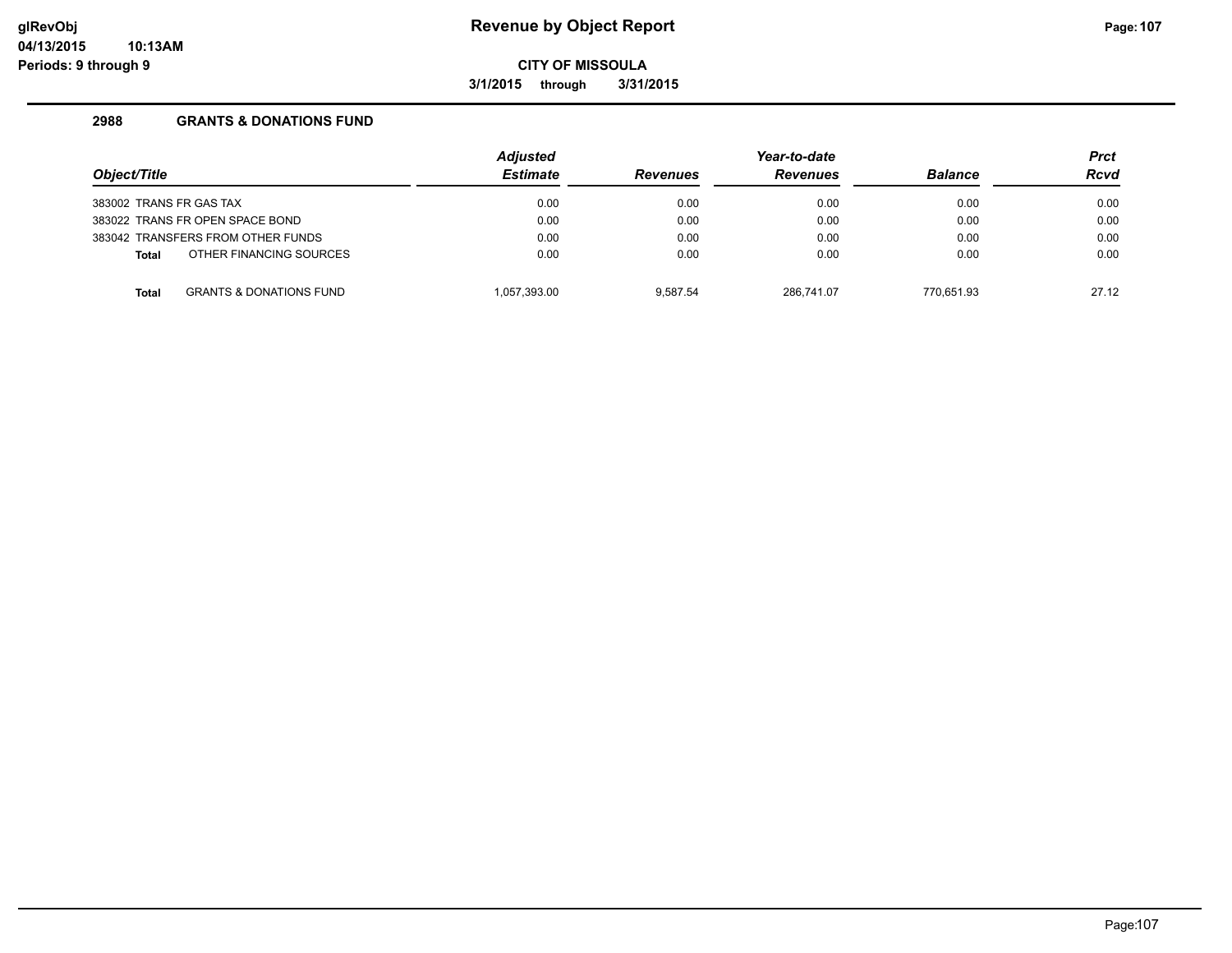**3/1/2015 through 3/31/2015**

**3000 SID REVOLVING FUND**

| 3000 | <b>SID REVOLVING FUND</b> |
|------|---------------------------|
|      |                           |

| Object/Title                                              | <b>Adjusted</b><br><b>Estimate</b> |                 | Year-to-date<br><b>Revenues</b> | <b>Balance</b> | <b>Prct</b><br>Rcvd |
|-----------------------------------------------------------|------------------------------------|-----------------|---------------------------------|----------------|---------------------|
|                                                           |                                    | <b>Revenues</b> |                                 |                |                     |
| 360000 MISCELLANEOUS REVENUES                             |                                    |                 |                                 |                |                     |
| 360000 MISCELLANEOUS REVENUES                             | 0.00                               | 0.00            | 0.00                            | 0.00           | 0.00                |
| 360010 MISCELLANEOUS                                      | 0.00                               | 0.00            | 0.00                            | 0.00           | 0.00                |
| 362000 OTHER MISCELLANEOUS REVENUE                        | 0.00                               | 0.00            | 0.00                            | 0.00           | 0.00                |
| <b>MISCELLANEOUS REVENUES</b><br><b>Total</b>             | 0.00                               | 0.00            | 0.00                            | 0.00           | 0.00                |
| <b>INVESTMENTS &amp; ROYALTY EARNINGS</b><br>370000       |                                    |                 |                                 |                |                     |
| 371010 INTEREST ON INVESTMENTS                            | 0.00                               | 0.00            | 0.00                            | 0.00           | 0.00                |
| 371020 GAIN/LOSS IN MARKET VALUE OF INVESTMENTS           | 0.00                               | 0.00            | 0.00                            | 0.00           | 0.00                |
| <b>INVESTMENTS &amp; ROYALTY EARNINGS</b><br><b>Total</b> | 0.00                               | 0.00            | 0.00                            | 0.00           | 0.00                |
| OTHER FINANCING SOURCES<br>380000                         |                                    |                 |                                 |                |                     |
| 380000 OTHER FINANCING SOURCES                            | 0.00                               | 0.00            | 0.00                            | 0.00           | 0.00                |
| 381002 SRF LOAN                                           | 0.00                               | 0.00            | 0.00                            | 0.00           | 0.00                |
| 381009 TRANSFERS IN                                       | 0.00                               | 0.00            | 0.00                            | 0.00           | 0.00                |
| 381030 SID BONDS PROCEEDS                                 | 0.00                               | 0.00            | 0.00                            | 0.00           | 0.00                |
| 383000 OPERATING TRANSFERS                                | 0.00                               | 0.00            | 0.00                            | 0.00           | 0.00                |
| 383039 FROM SID TRANSFERS                                 | 0.00                               | 0.00            | 0.00                            | 0.00           | 0.00                |
| OTHER FINANCING SOURCES<br>Total                          | 0.00                               | 0.00            | 0.00                            | 0.00           | 0.00                |
| SID REVOLVING FUND<br><b>Total</b>                        | 0.00                               | 0.00            | 0.00                            | 0.00           | 0.00                |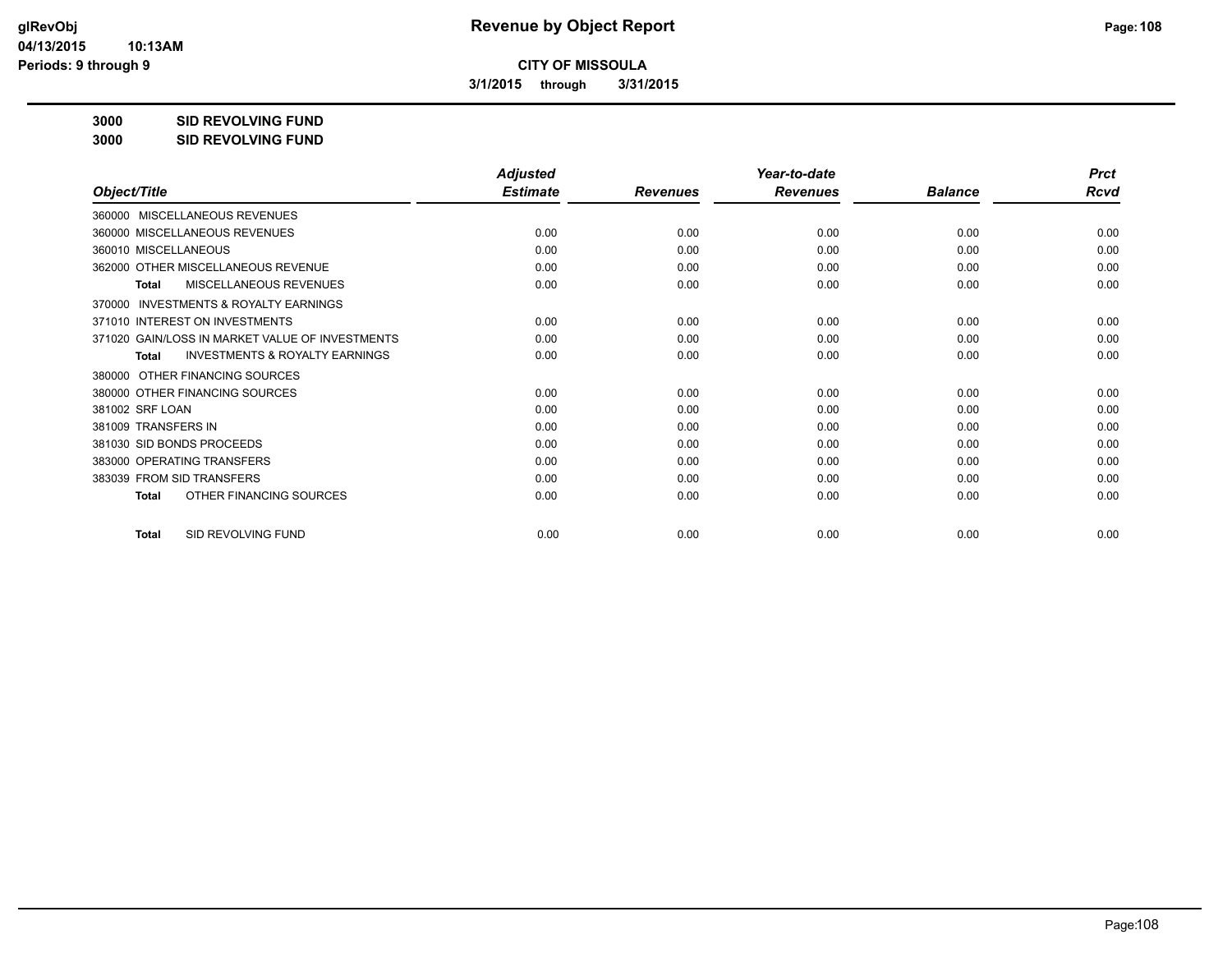**3/1/2015 through 3/31/2015**

#### **3000 SID REVOLVING FUND**

|                                                           | <b>Adjusted</b> |                 | Year-to-date    |                | <b>Prct</b> |
|-----------------------------------------------------------|-----------------|-----------------|-----------------|----------------|-------------|
| Object/Title                                              | <b>Estimate</b> | <b>Revenues</b> | <b>Revenues</b> | <b>Balance</b> | Rcvd        |
| 360000 MISCELLANEOUS REVENUES                             |                 |                 |                 |                |             |
| 360000 MISCELLANEOUS REVENUES                             | 0.00            | 0.00            | 0.00            | 0.00           | 0.00        |
| 360010 MISCELLANEOUS                                      | 0.00            | 0.00            | 0.00            | 0.00           | 0.00        |
| 362000 OTHER MISCELLANEOUS REVENUE                        | 0.00            | 0.00            | 0.00            | 0.00           | 0.00        |
| <b>MISCELLANEOUS REVENUES</b><br><b>Total</b>             | 0.00            | 0.00            | 0.00            | 0.00           | 0.00        |
| <b>INVESTMENTS &amp; ROYALTY EARNINGS</b><br>370000       |                 |                 |                 |                |             |
| 371010 INTEREST ON INVESTMENTS                            | 0.00            | 0.00            | 0.00            | 0.00           | 0.00        |
| 371020 GAIN/LOSS IN MARKET VALUE OF INVESTMENT            | 0.00            | 0.00            | 0.00            | 0.00           | 0.00        |
| <b>INVESTMENTS &amp; ROYALTY EARNINGS</b><br><b>Total</b> | 0.00            | 0.00            | 0.00            | 0.00           | 0.00        |
| 380000 OTHER FINANCING SOURCES                            |                 |                 |                 |                |             |
| 380000 OTHER FINANCING SOURCES                            | 0.00            | 0.00            | 0.00            | 0.00           | 0.00        |
| 381002 SRF LOAN                                           | 0.00            | 0.00            | 0.00            | 0.00           | 0.00        |
| 381009 TRANSFERS IN                                       | 0.00            | 0.00            | 0.00            | 0.00           | 0.00        |
| 381030 SID BONDS PROCEEDS                                 | 0.00            | 0.00            | 0.00            | 0.00           | 0.00        |
| 383000 OPERATING TRANSFERS                                | 0.00            | 0.00            | 0.00            | 0.00           | 0.00        |
| 383039 FROM SID TRANSFERS                                 | 0.00            | 0.00            | 0.00            | 0.00           | 0.00        |
| OTHER FINANCING SOURCES<br><b>Total</b>                   | 0.00            | 0.00            | 0.00            | 0.00           | 0.00        |
| SID REVOLVING FUND<br><b>Total</b>                        | 0.00            | 0.00            | 0.00            | 0.00           | 0.00        |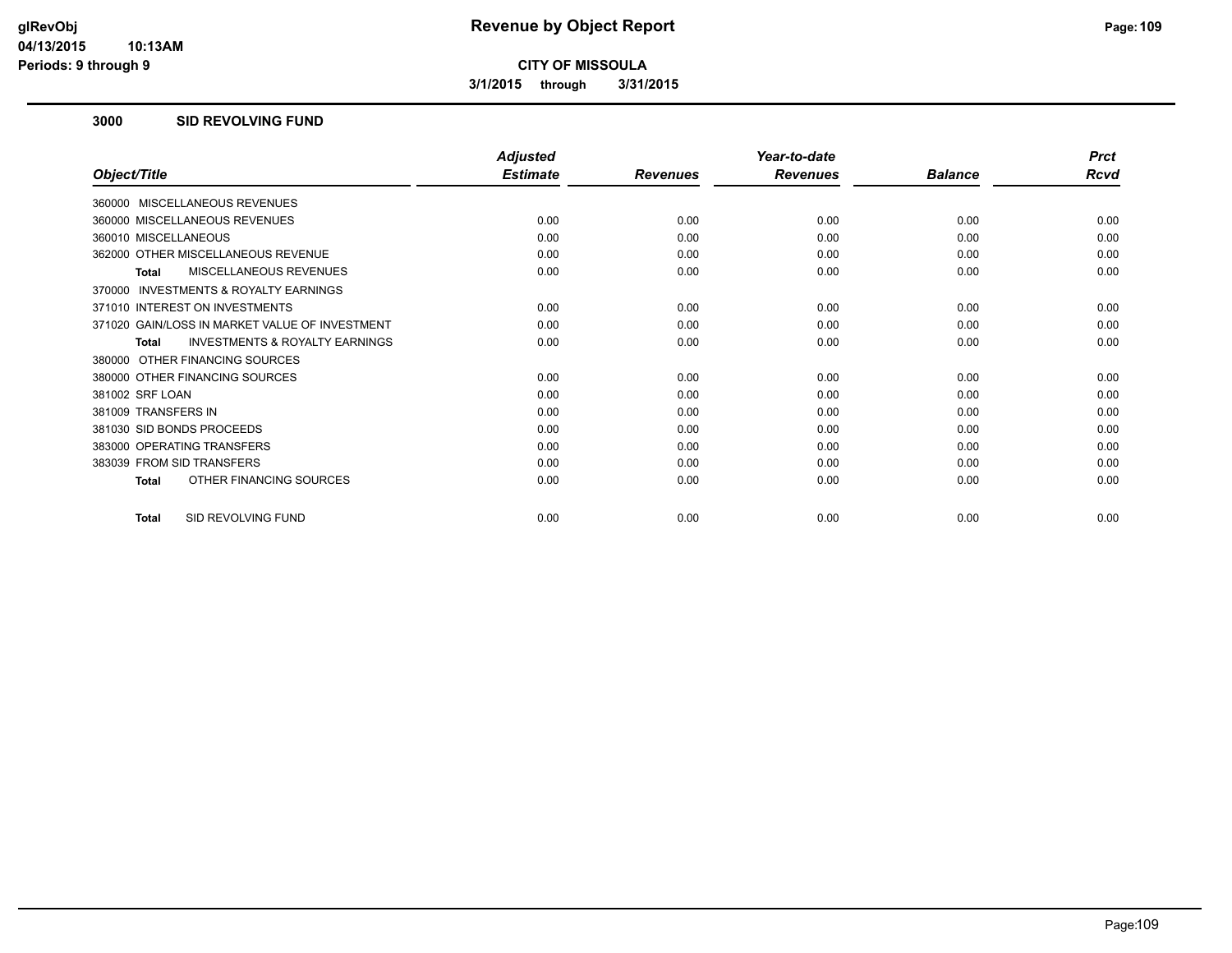**3/1/2015 through 3/31/2015**

# **3065 1998 PUBLIC SAFETY G O BONDS FUND**

**3065 1998 PUBLIC SAFETY G O BONDS FUND**

|                                                     | <b>Adjusted</b> |                 | Year-to-date    |                | <b>Prct</b> |
|-----------------------------------------------------|-----------------|-----------------|-----------------|----------------|-------------|
| Object/Title                                        | <b>Estimate</b> | <b>Revenues</b> | <b>Revenues</b> | <b>Balance</b> | Rcvd        |
| 310000 TAXES/ASSESSMENTS                            |                 |                 |                 |                |             |
| 310000 TAXES/ASSESSMENTS                            | 0.00            | 0.00            | 0.00            | 0.00           | 0.00        |
| 311000 GENERAL PROPERTY TAXES                       | 0.00            | 0.00            | 122.04          | $-122.04$      | 0.00        |
| 311001 CURRENT TAXES                                | 0.00            | 0.00            | 0.00            | 0.00           | 0.00        |
| 311030 MOTOR VEHICLE TAXES                          | 0.00            | 0.00            | 0.00            | 0.00           | 0.00        |
| 312000 PENALTIES & INTEREST - DELINQUENT TAXES      | 0.00            | 0.00            | 0.00            | 0.00           | 0.00        |
| 312001 PENALTIES & INTEREST                         | 0.00            | 0.00            | 0.00            | 0.00           | 0.00        |
| 314000 PROP TAX - OTHER THAN ASSESSED VAL           | 0.00            | 0.00            | 0.00            | 0.00           | 0.00        |
| 314001 LIGHT VEHICLE TAX                            | 0.00            | 0.00            | 0.00            | 0.00           | 0.00        |
| TAXES/ASSESSMENTS<br>Total                          | 0.00            | 0.00            | 122.04          | $-122.04$      | 0.00        |
| 330000 INTERGOVERNMENTAL REVENUES                   |                 |                 |                 |                |             |
| 334056 BANK CORP. LIC. TAX - (PREVIOUS YEARS)       | 0.00            | 0.00            | 0.00            | 0.00           | 0.00        |
| 335210 PERSONAL PROPERTY TAX REIMBURSEMENT          | 0.00            | 0.00            | 0.00            | 0.00           | 0.00        |
| 335230 HB 124 REVENUE                               | 0.00            | 0.00            | 0.00            | 0.00           | 0.00        |
| 335250 STATE REIMB - SB #184                        | 0.00            | 0.00            | 0.00            | 0.00           | 0.00        |
| <b>INTERGOVERNMENTAL REVENUES</b><br><b>Total</b>   | 0.00            | 0.00            | 0.00            | 0.00           | 0.00        |
| 360000 MISCELLANEOUS REVENUES                       |                 |                 |                 |                |             |
| 360010 MISCELLANEOUS                                | 0.00            | 0.00            | 0.00            | 0.00           | 0.00        |
| MISCELLANEOUS REVENUES<br>Total                     | 0.00            | 0.00            | 0.00            | 0.00           | 0.00        |
| <b>INVESTMENTS &amp; ROYALTY EARNINGS</b><br>370000 |                 |                 |                 |                |             |
| 371010 INTEREST ON INVESTMENTS                      | 0.00            | 0.00            | 0.00            | 0.00           | 0.00        |
| 371020 GAIN/LOSS IN MARKET VALUE OF INVESTMENTS     | 0.00            | 0.00            | 0.00            | 0.00           | 0.00        |
| <b>INVESTMENTS &amp; ROYALTY EARNINGS</b><br>Total  | 0.00            | 0.00            | 0.00            | 0.00           | 0.00        |
| 380000 OTHER FINANCING SOURCES                      |                 |                 |                 |                |             |
| 381010 BOND PROCEEDS                                | 0.00            | 0.00            | 0.00            | 0.00           | 0.00        |
| 383042 TRANSFERS FROM OTHER FUNDS                   | 0.00            | 0.00            | 0.00            | 0.00           | 0.00        |
| OTHER FINANCING SOURCES<br><b>Total</b>             | 0.00            | 0.00            | 0.00            | 0.00           | 0.00        |
| 1998 PUBLIC SAFETY G O BONDS FUND<br>Total          | 0.00            | 0.00            | 122.04          | $-122.04$      | 0.00        |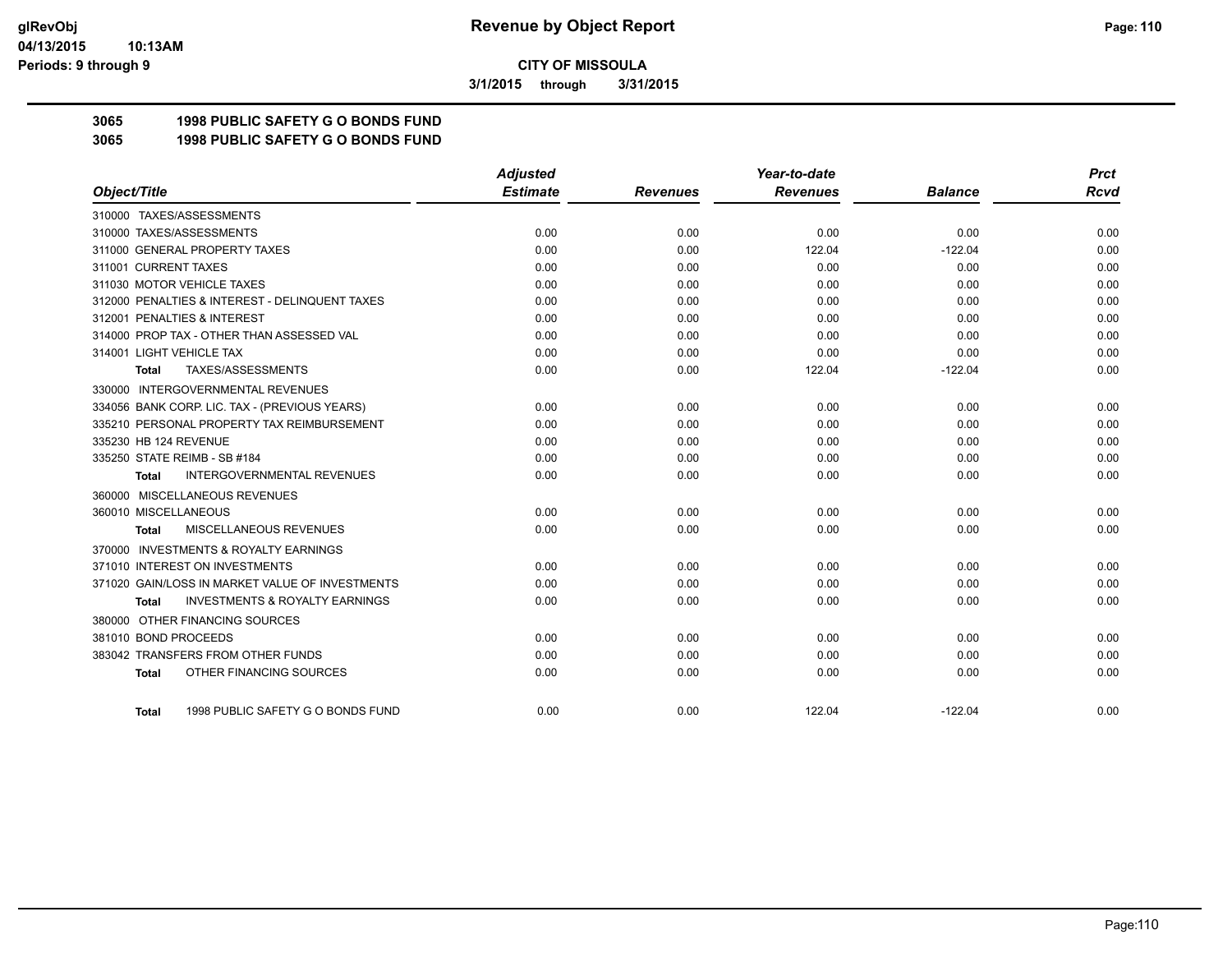**3/1/2015 through 3/31/2015**

## **3065 1998 PUBLIC SAFETY G O BONDS FUND**

|                                                    | <b>Adjusted</b> |                 | Year-to-date    |                | <b>Prct</b> |
|----------------------------------------------------|-----------------|-----------------|-----------------|----------------|-------------|
| Object/Title                                       | <b>Estimate</b> | <b>Revenues</b> | <b>Revenues</b> | <b>Balance</b> | Rcvd        |
| 310000 TAXES/ASSESSMENTS                           |                 |                 |                 |                |             |
| 310000 TAXES/ASSESSMENTS                           | 0.00            | 0.00            | 0.00            | 0.00           | 0.00        |
| 311000 GENERAL PROPERTY TAXES                      | 0.00            | 0.00            | 122.04          | $-122.04$      | 0.00        |
| 311001 CURRENT TAXES                               | 0.00            | 0.00            | 0.00            | 0.00           | 0.00        |
| 311030 MOTOR VEHICLE TAXES                         | 0.00            | 0.00            | 0.00            | 0.00           | 0.00        |
| 312000 PENALTIES & INTEREST - DELINQUENT TAXES     | 0.00            | 0.00            | 0.00            | 0.00           | 0.00        |
| 312001 PENALTIES & INTEREST                        | 0.00            | 0.00            | 0.00            | 0.00           | 0.00        |
| 314000 PROP TAX - OTHER THAN ASSESSED VAL          | 0.00            | 0.00            | 0.00            | 0.00           | 0.00        |
| 314001 LIGHT VEHICLE TAX                           | 0.00            | 0.00            | 0.00            | 0.00           | 0.00        |
| TAXES/ASSESSMENTS<br><b>Total</b>                  | 0.00            | 0.00            | 122.04          | $-122.04$      | 0.00        |
| 330000 INTERGOVERNMENTAL REVENUES                  |                 |                 |                 |                |             |
| 334056 BANK CORP. LIC. TAX - (PREVIOUS YEARS)      | 0.00            | 0.00            | 0.00            | 0.00           | 0.00        |
| 335210 PERSONAL PROPERTY TAX REIMBURSEMENT         | 0.00            | 0.00            | 0.00            | 0.00           | 0.00        |
| 335230 HB 124 REVENUE                              | 0.00            | 0.00            | 0.00            | 0.00           | 0.00        |
| 335250 STATE REIMB - SB #184                       | 0.00            | 0.00            | 0.00            | 0.00           | 0.00        |
| <b>INTERGOVERNMENTAL REVENUES</b><br><b>Total</b>  | 0.00            | 0.00            | 0.00            | 0.00           | 0.00        |
| 360000 MISCELLANEOUS REVENUES                      |                 |                 |                 |                |             |
| 360010 MISCELLANEOUS                               | 0.00            | 0.00            | 0.00            | 0.00           | 0.00        |
| MISCELLANEOUS REVENUES<br><b>Total</b>             | 0.00            | 0.00            | 0.00            | 0.00           | 0.00        |
| 370000 INVESTMENTS & ROYALTY EARNINGS              |                 |                 |                 |                |             |
| 371010 INTEREST ON INVESTMENTS                     | 0.00            | 0.00            | 0.00            | 0.00           | 0.00        |
| 371020 GAIN/LOSS IN MARKET VALUE OF INVESTMENT     | 0.00            | 0.00            | 0.00            | 0.00           | 0.00        |
| <b>INVESTMENTS &amp; ROYALTY EARNINGS</b><br>Total | 0.00            | 0.00            | 0.00            | 0.00           | 0.00        |
| 380000 OTHER FINANCING SOURCES                     |                 |                 |                 |                |             |
| 381010 BOND PROCEEDS                               | 0.00            | 0.00            | 0.00            | 0.00           | 0.00        |
| 383042 TRANSFERS FROM OTHER FUNDS                  | 0.00            | 0.00            | 0.00            | 0.00           | 0.00        |
| OTHER FINANCING SOURCES<br><b>Total</b>            | 0.00            | 0.00            | 0.00            | 0.00           | 0.00        |
| 1998 PUBLIC SAFETY G O BONDS FUND<br>Total         | 0.00            | 0.00            | 122.04          | $-122.04$      | 0.00        |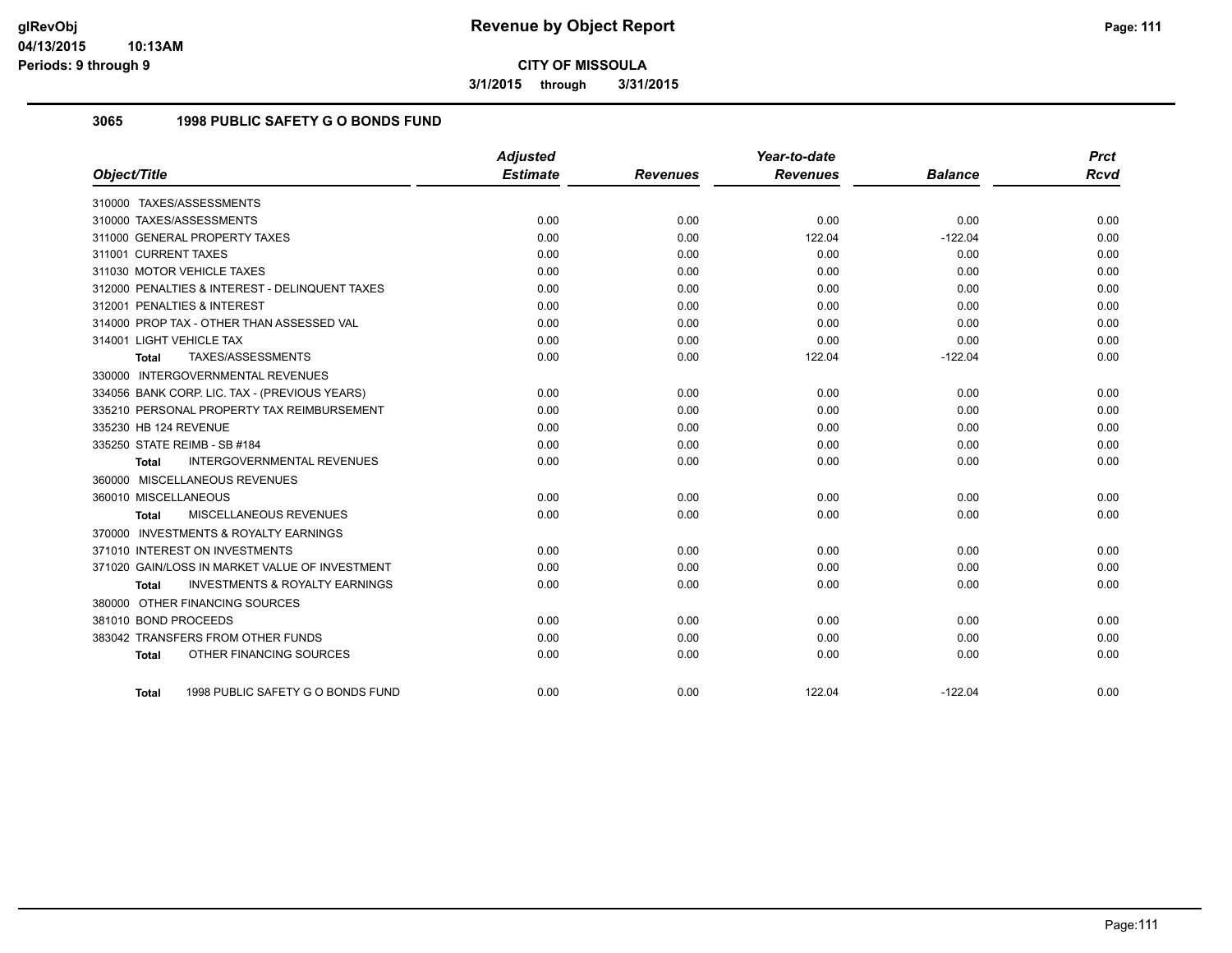**3/1/2015 through 3/31/2015**

**3070 1996 OPEN SPACE GO BONDS**

**3070 1996 OPEN SPACE GO BONDS**

|                                                           | <b>Adjusted</b> |                 | Year-to-date    |                | <b>Prct</b> |
|-----------------------------------------------------------|-----------------|-----------------|-----------------|----------------|-------------|
| Object/Title                                              | <b>Estimate</b> | <b>Revenues</b> | <b>Revenues</b> | <b>Balance</b> | <b>Rcvd</b> |
| 310000 TAXES/ASSESSMENTS                                  |                 |                 |                 |                |             |
| 310000 TAXES/ASSESSMENTS                                  | 0.00            | 0.00            | 0.00            | 0.00           | 0.00        |
| 311000 GENERAL PROPERTY TAXES                             | 0.00            | 0.00            | 0.00            | 0.00           | 0.00        |
| 311030 MOTOR VEHICLE TAXES                                | 0.00            | 0.00            | 0.00            | 0.00           | 0.00        |
| 312000 PENALTIES & INTEREST - DELINQUENT TAXES            | 0.00            | 0.00            | 0.00            | 0.00           | 0.00        |
| 312001 PENALTIES & INTEREST                               | 0.00            | 0.00            | 0.00            | 0.00           | 0.00        |
| 314000 PROP TAX - OTHER THAN ASSESSED VAL                 | 0.00            | 0.00            | 0.00            | 0.00           | 0.00        |
| 314001 LIGHT VEHICLE TAX                                  | 0.00            | 0.00            | 0.00            | 0.00           | 0.00        |
| TAXES/ASSESSMENTS<br><b>Total</b>                         | 0.00            | 0.00            | 0.00            | 0.00           | 0.00        |
| 330000 INTERGOVERNMENTAL REVENUES                         |                 |                 |                 |                |             |
| 334056 BANK CORP. LIC. TAX - (PREVIOUS YEARS)             | 0.00            | 0.00            | 0.00            | 0.00           | 0.00        |
| 335210 PERSONAL PROPERTY TAX REIMBURSEMENT                | 0.00            | 0.00            | 0.00            | 0.00           | 0.00        |
| 335230 HB 124 REVENUE                                     | 0.00            | 0.00            | 0.00            | 0.00           | 0.00        |
| 335250 STATE REIMB - SB #184                              | 0.00            | 0.00            | 0.00            | 0.00           | 0.00        |
| <b>INTERGOVERNMENTAL REVENUES</b><br><b>Total</b>         | 0.00            | 0.00            | 0.00            | 0.00           | 0.00        |
| <b>INVESTMENTS &amp; ROYALTY EARNINGS</b><br>370000       |                 |                 |                 |                |             |
| 371010 INTEREST ON INVESTMENTS                            | 0.00            | 0.00            | 0.00            | 0.00           | 0.00        |
| 371020 GAIN/LOSS IN MARKET VALUE OF INVESTMENTS           | 0.00            | 0.00            | 0.00            | 0.00           | 0.00        |
| <b>INVESTMENTS &amp; ROYALTY EARNINGS</b><br><b>Total</b> | 0.00            | 0.00            | 0.00            | 0.00           | 0.00        |
| OTHER FINANCING SOURCES<br>380000                         |                 |                 |                 |                |             |
| 381010 BOND PROCEEDS                                      | 0.00            | 0.00            | 0.00            | 0.00           | 0.00        |
| OTHER FINANCING SOURCES<br><b>Total</b>                   | 0.00            | 0.00            | 0.00            | 0.00           | 0.00        |
| 1996 OPEN SPACE GO BONDS<br><b>Total</b>                  | 0.00            | 0.00            | 0.00            | 0.00           | 0.00        |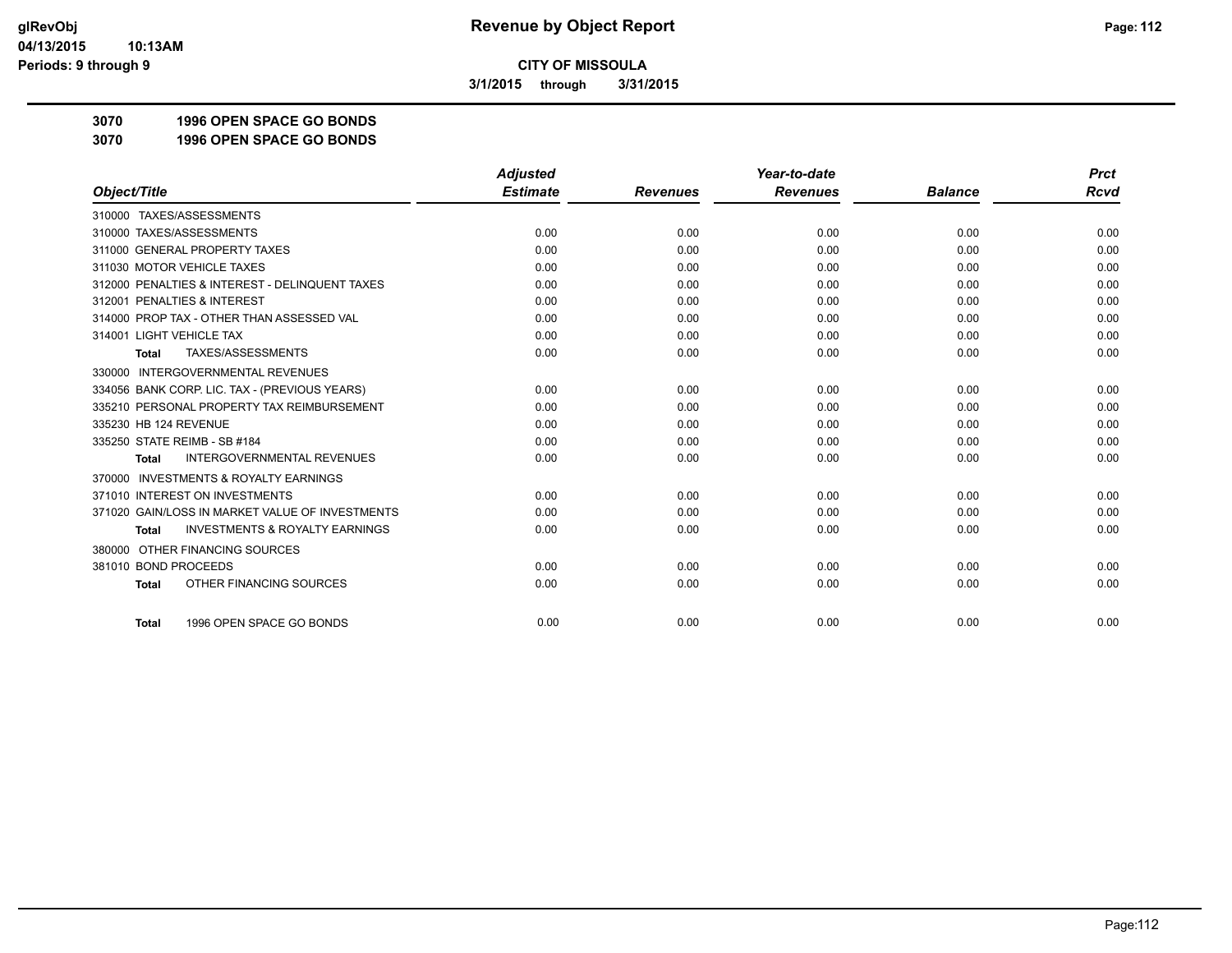**3/1/2015 through 3/31/2015**

## **3070 1996 OPEN SPACE GO BONDS**

|                                                           | <b>Adjusted</b> |                 | Year-to-date    |                | <b>Prct</b> |
|-----------------------------------------------------------|-----------------|-----------------|-----------------|----------------|-------------|
| Object/Title                                              | <b>Estimate</b> | <b>Revenues</b> | <b>Revenues</b> | <b>Balance</b> | Rcvd        |
| 310000 TAXES/ASSESSMENTS                                  |                 |                 |                 |                |             |
| 310000 TAXES/ASSESSMENTS                                  | 0.00            | 0.00            | 0.00            | 0.00           | 0.00        |
| 311000 GENERAL PROPERTY TAXES                             | 0.00            | 0.00            | 0.00            | 0.00           | 0.00        |
| 311030 MOTOR VEHICLE TAXES                                | 0.00            | 0.00            | 0.00            | 0.00           | 0.00        |
| 312000 PENALTIES & INTEREST - DELINQUENT TAXES            | 0.00            | 0.00            | 0.00            | 0.00           | 0.00        |
| 312001 PENALTIES & INTEREST                               | 0.00            | 0.00            | 0.00            | 0.00           | 0.00        |
| 314000 PROP TAX - OTHER THAN ASSESSED VAL                 | 0.00            | 0.00            | 0.00            | 0.00           | 0.00        |
| 314001 LIGHT VEHICLE TAX                                  | 0.00            | 0.00            | 0.00            | 0.00           | 0.00        |
| TAXES/ASSESSMENTS<br><b>Total</b>                         | 0.00            | 0.00            | 0.00            | 0.00           | 0.00        |
| 330000 INTERGOVERNMENTAL REVENUES                         |                 |                 |                 |                |             |
| 334056 BANK CORP. LIC. TAX - (PREVIOUS YEARS)             | 0.00            | 0.00            | 0.00            | 0.00           | 0.00        |
| 335210 PERSONAL PROPERTY TAX REIMBURSEMENT                | 0.00            | 0.00            | 0.00            | 0.00           | 0.00        |
| 335230 HB 124 REVENUE                                     | 0.00            | 0.00            | 0.00            | 0.00           | 0.00        |
| 335250 STATE REIMB - SB #184                              | 0.00            | 0.00            | 0.00            | 0.00           | 0.00        |
| <b>INTERGOVERNMENTAL REVENUES</b><br>Total                | 0.00            | 0.00            | 0.00            | 0.00           | 0.00        |
| 370000 INVESTMENTS & ROYALTY EARNINGS                     |                 |                 |                 |                |             |
| 371010 INTEREST ON INVESTMENTS                            | 0.00            | 0.00            | 0.00            | 0.00           | 0.00        |
| 371020 GAIN/LOSS IN MARKET VALUE OF INVESTMENT            | 0.00            | 0.00            | 0.00            | 0.00           | 0.00        |
| <b>INVESTMENTS &amp; ROYALTY EARNINGS</b><br><b>Total</b> | 0.00            | 0.00            | 0.00            | 0.00           | 0.00        |
| 380000 OTHER FINANCING SOURCES                            |                 |                 |                 |                |             |
| 381010 BOND PROCEEDS                                      | 0.00            | 0.00            | 0.00            | 0.00           | 0.00        |
| OTHER FINANCING SOURCES<br><b>Total</b>                   | 0.00            | 0.00            | 0.00            | 0.00           | 0.00        |
|                                                           |                 |                 |                 |                |             |
| 1996 OPEN SPACE GO BONDS<br><b>Total</b>                  | 0.00            | 0.00            | 0.00            | 0.00           | 0.00        |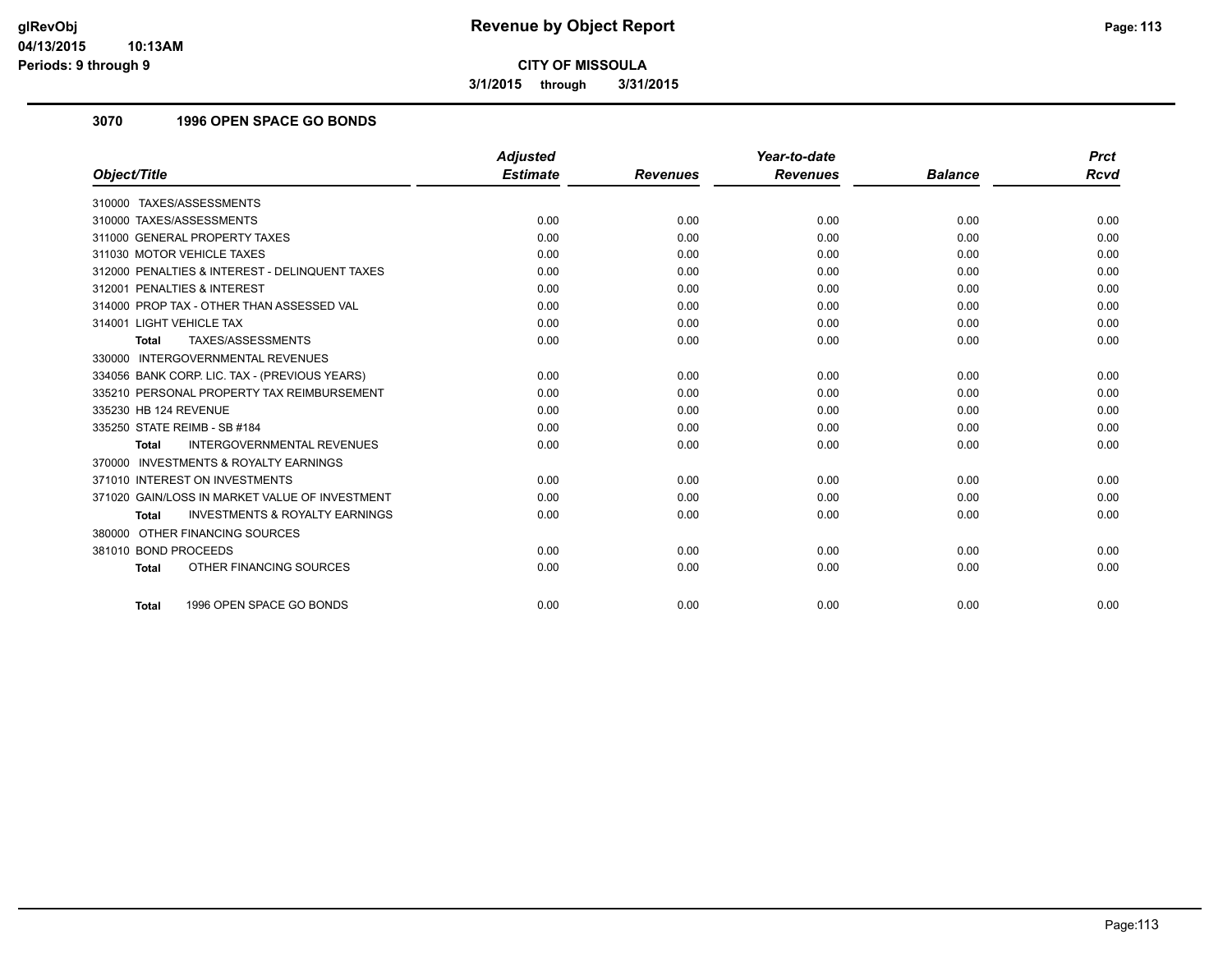**3/1/2015 through 3/31/2015**

# **3075 1997 OPEN SPACE G O BOND FUND**

**3075 1997 OPEN SPACE G O BOND FUND**

|                                                           | <b>Adjusted</b> |                 | Year-to-date    |                | <b>Prct</b> |
|-----------------------------------------------------------|-----------------|-----------------|-----------------|----------------|-------------|
| Object/Title                                              | <b>Estimate</b> | <b>Revenues</b> | <b>Revenues</b> | <b>Balance</b> | <b>Rcvd</b> |
| 310000 TAXES/ASSESSMENTS                                  |                 |                 |                 |                |             |
| 310000 TAXES/ASSESSMENTS                                  | 0.00            | 0.00            | 0.00            | 0.00           | 0.00        |
| 311000 GENERAL PROPERTY TAXES                             | 0.00            | 0.00            | 0.00            | 0.00           | 0.00        |
| 311030 MOTOR VEHICLE TAXES                                | 0.00            | 0.00            | 0.00            | 0.00           | 0.00        |
| 312000 PENALTIES & INTEREST - DELINQUENT TAXES            | 0.00            | 0.00            | 0.00            | 0.00           | 0.00        |
| 312001 PENALTIES & INTEREST                               | 0.00            | 0.00            | 0.00            | 0.00           | 0.00        |
| 314000 PROP TAX - OTHER THAN ASSESSED VAL                 | 0.00            | 0.00            | 0.00            | 0.00           | 0.00        |
| 314001 LIGHT VEHICLE TAX                                  | 0.00            | 0.00            | 0.00            | 0.00           | 0.00        |
| TAXES/ASSESSMENTS<br>Total                                | 0.00            | 0.00            | 0.00            | 0.00           | 0.00        |
| 330000 INTERGOVERNMENTAL REVENUES                         |                 |                 |                 |                |             |
| 334056 BANK CORP. LIC. TAX - (PREVIOUS YEARS)             | 0.00            | 0.00            | 0.00            | 0.00           | 0.00        |
| 335210 PERSONAL PROPERTY TAX REIMBURSEMENT                | 0.00            | 0.00            | 0.00            | 0.00           | 0.00        |
| 335230 HB 124 REVENUE                                     | 0.00            | 0.00            | 0.00            | 0.00           | 0.00        |
| 335250 STATE REIMB - SB #184                              | 0.00            | 0.00            | 0.00            | 0.00           | 0.00        |
| <b>INTERGOVERNMENTAL REVENUES</b><br>Total                | 0.00            | 0.00            | 0.00            | 0.00           | 0.00        |
| 360000 MISCELLANEOUS REVENUES                             |                 |                 |                 |                |             |
| 360010 MISCELLANEOUS                                      | 0.00            | 0.00            | 0.00            | 0.00           | 0.00        |
| MISCELLANEOUS REVENUES<br>Total                           | 0.00            | 0.00            | 0.00            | 0.00           | 0.00        |
| 370000 INVESTMENTS & ROYALTY EARNINGS                     |                 |                 |                 |                |             |
| 371010 INTEREST ON INVESTMENTS                            | 0.00            | 0.00            | 0.00            | 0.00           | 0.00        |
| 371020 GAIN/LOSS IN MARKET VALUE OF INVESTMENTS           | 0.00            | 0.00            | 0.00            | 0.00           | 0.00        |
| <b>INVESTMENTS &amp; ROYALTY EARNINGS</b><br><b>Total</b> | 0.00            | 0.00            | 0.00            | 0.00           | 0.00        |
| 380000 OTHER FINANCING SOURCES                            |                 |                 |                 |                |             |
| 380000 OTHER FINANCING SOURCES                            | 0.00            | 0.00            | 0.00            | 0.00           | 0.00        |
| 381010 BOND PROCEEDS                                      | 0.00            | 0.00            | 0.00            | 0.00           | 0.00        |
| OTHER FINANCING SOURCES<br>Total                          | 0.00            | 0.00            | 0.00            | 0.00           | 0.00        |
|                                                           |                 |                 |                 |                |             |
| 1997 OPEN SPACE G O BOND FUND<br><b>Total</b>             | 0.00            | 0.00            | 0.00            | 0.00           | 0.00        |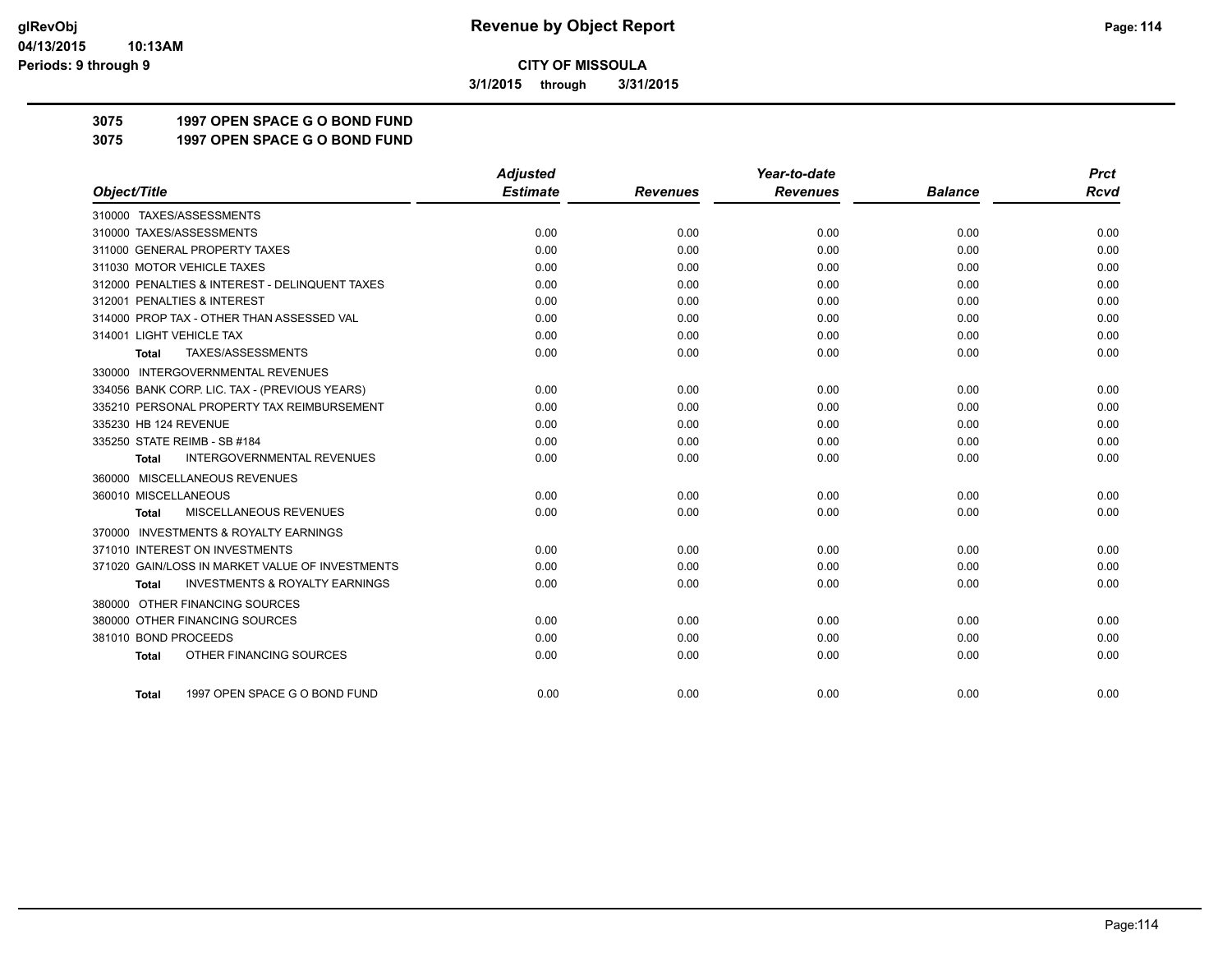**3/1/2015 through 3/31/2015**

## **3075 1997 OPEN SPACE G O BOND FUND**

|                                                           | <b>Adjusted</b> |                 | Year-to-date    |                | <b>Prct</b> |
|-----------------------------------------------------------|-----------------|-----------------|-----------------|----------------|-------------|
| Object/Title                                              | <b>Estimate</b> | <b>Revenues</b> | <b>Revenues</b> | <b>Balance</b> | <b>Rcvd</b> |
| 310000 TAXES/ASSESSMENTS                                  |                 |                 |                 |                |             |
| 310000 TAXES/ASSESSMENTS                                  | 0.00            | 0.00            | 0.00            | 0.00           | 0.00        |
| 311000 GENERAL PROPERTY TAXES                             | 0.00            | 0.00            | 0.00            | 0.00           | 0.00        |
| 311030 MOTOR VEHICLE TAXES                                | 0.00            | 0.00            | 0.00            | 0.00           | 0.00        |
| 312000 PENALTIES & INTEREST - DELINQUENT TAXES            | 0.00            | 0.00            | 0.00            | 0.00           | 0.00        |
| 312001 PENALTIES & INTEREST                               | 0.00            | 0.00            | 0.00            | 0.00           | 0.00        |
| 314000 PROP TAX - OTHER THAN ASSESSED VAL                 | 0.00            | 0.00            | 0.00            | 0.00           | 0.00        |
| 314001 LIGHT VEHICLE TAX                                  | 0.00            | 0.00            | 0.00            | 0.00           | 0.00        |
| TAXES/ASSESSMENTS<br><b>Total</b>                         | 0.00            | 0.00            | 0.00            | 0.00           | 0.00        |
| 330000 INTERGOVERNMENTAL REVENUES                         |                 |                 |                 |                |             |
| 334056 BANK CORP. LIC. TAX - (PREVIOUS YEARS)             | 0.00            | 0.00            | 0.00            | 0.00           | 0.00        |
| 335210 PERSONAL PROPERTY TAX REIMBURSEMENT                | 0.00            | 0.00            | 0.00            | 0.00           | 0.00        |
| 335230 HB 124 REVENUE                                     | 0.00            | 0.00            | 0.00            | 0.00           | 0.00        |
| 335250 STATE REIMB - SB #184                              | 0.00            | 0.00            | 0.00            | 0.00           | 0.00        |
| <b>INTERGOVERNMENTAL REVENUES</b><br><b>Total</b>         | 0.00            | 0.00            | 0.00            | 0.00           | 0.00        |
| 360000 MISCELLANEOUS REVENUES                             |                 |                 |                 |                |             |
| 360010 MISCELLANEOUS                                      | 0.00            | 0.00            | 0.00            | 0.00           | 0.00        |
| <b>MISCELLANEOUS REVENUES</b><br>Total                    | 0.00            | 0.00            | 0.00            | 0.00           | 0.00        |
| 370000 INVESTMENTS & ROYALTY EARNINGS                     |                 |                 |                 |                |             |
| 371010 INTEREST ON INVESTMENTS                            | 0.00            | 0.00            | 0.00            | 0.00           | 0.00        |
| 371020 GAIN/LOSS IN MARKET VALUE OF INVESTMENT            | 0.00            | 0.00            | 0.00            | 0.00           | 0.00        |
| <b>INVESTMENTS &amp; ROYALTY EARNINGS</b><br><b>Total</b> | 0.00            | 0.00            | 0.00            | 0.00           | 0.00        |
| 380000 OTHER FINANCING SOURCES                            |                 |                 |                 |                |             |
| 380000 OTHER FINANCING SOURCES                            | 0.00            | 0.00            | 0.00            | 0.00           | 0.00        |
| 381010 BOND PROCEEDS                                      | 0.00            | 0.00            | 0.00            | 0.00           | 0.00        |
| OTHER FINANCING SOURCES<br><b>Total</b>                   | 0.00            | 0.00            | 0.00            | 0.00           | 0.00        |
|                                                           |                 |                 |                 |                |             |
| 1997 OPEN SPACE G O BOND FUND<br><b>Total</b>             | 0.00            | 0.00            | 0.00            | 0.00           | 0.00        |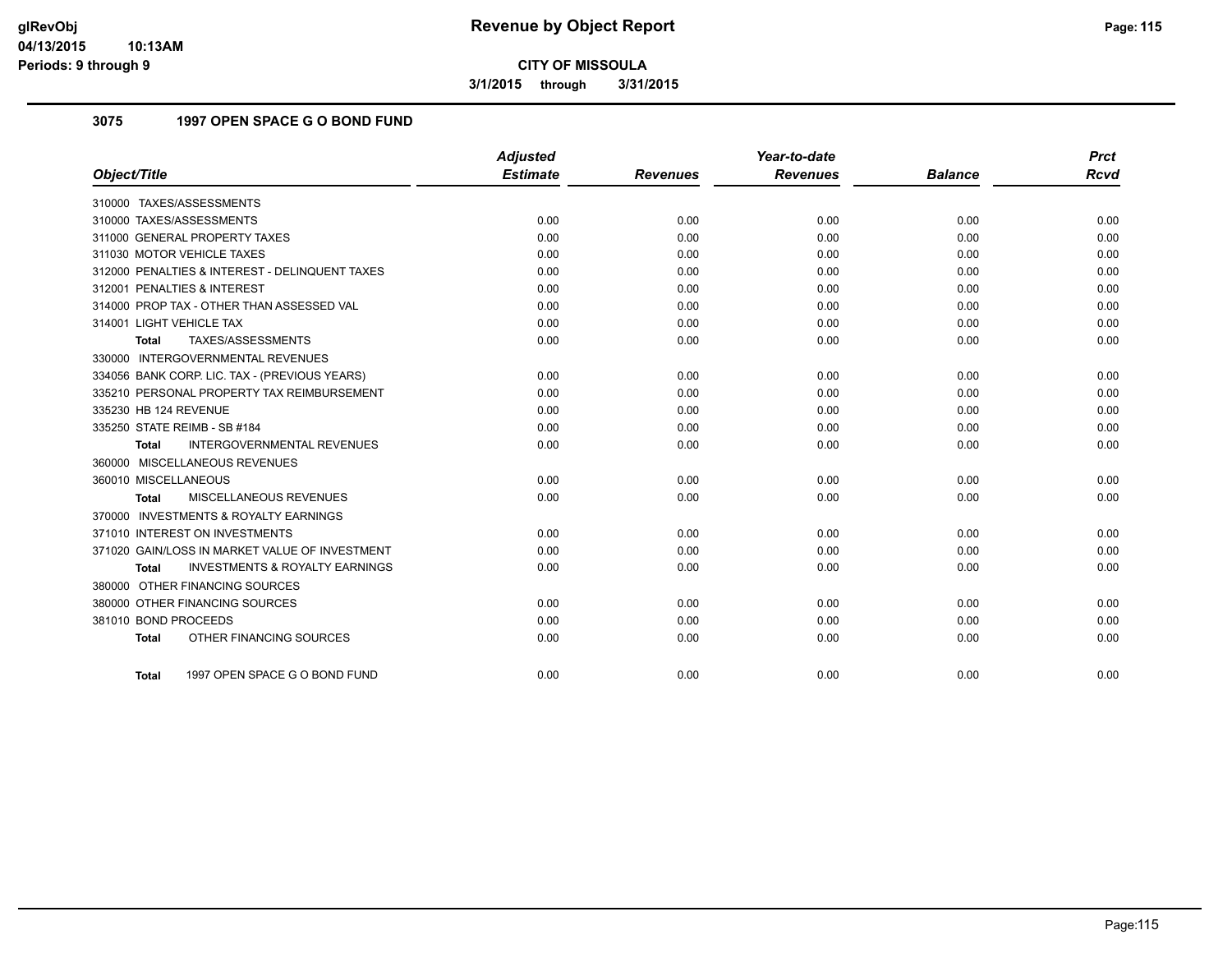**3/1/2015 through 3/31/2015**

## **3080 1994 FIRE EQUIP/CITY HALLS REFUND BOND F**

**3080 1994 FIRE EQUIP/CITY HALLS REFUND BOND F**

|                                                           | <b>Adjusted</b> |                 | Year-to-date    |                | <b>Prct</b> |
|-----------------------------------------------------------|-----------------|-----------------|-----------------|----------------|-------------|
| Object/Title                                              | <b>Estimate</b> | <b>Revenues</b> | <b>Revenues</b> | <b>Balance</b> | <b>Rcvd</b> |
| 310000 TAXES/ASSESSMENTS                                  |                 |                 |                 |                |             |
| 310000 TAXES/ASSESSMENTS                                  | 0.00            | 0.00            | 0.00            | 0.00           | 0.00        |
| 311000 GENERAL PROPERTY TAXES                             | 0.00            | 0.00            | 0.00            | 0.00           | 0.00        |
| 311030 MOTOR VEHICLE TAXES                                | 0.00            | 0.00            | 0.00            | 0.00           | 0.00        |
| 312000 PENALTIES & INTEREST - DELINQUENT TAXES            | 0.00            | 0.00            | 0.00            | 0.00           | 0.00        |
| 312001 PENALTIES & INTEREST                               | 0.00            | 0.00            | 0.00            | 0.00           | 0.00        |
| 314000 PROP TAX - OTHER THAN ASSESSED VAL                 | 0.00            | 0.00            | 0.00            | 0.00           | 0.00        |
| 314001 LIGHT VEHICLE TAX                                  | 0.00            | 0.00            | 0.00            | 0.00           | 0.00        |
| TAXES/ASSESSMENTS<br>Total                                | 0.00            | 0.00            | 0.00            | 0.00           | 0.00        |
| 330000 INTERGOVERNMENTAL REVENUES                         |                 |                 |                 |                |             |
| 334056 BANK CORP. LIC. TAX - (PREVIOUS YEARS)             | 0.00            | 0.00            | 0.00            | 0.00           | 0.00        |
| 335210 PERSONAL PROPERTY TAX REIMBURSEMENT                | 0.00            | 0.00            | 0.00            | 0.00           | 0.00        |
| 335230 HB 124 REVENUE                                     | 0.00            | 0.00            | 0.00            | 0.00           | 0.00        |
| 335250 STATE REIMB - SB #184                              | 0.00            | 0.00            | 0.00            | 0.00           | 0.00        |
| <b>INTERGOVERNMENTAL REVENUES</b><br>Total                | 0.00            | 0.00            | 0.00            | 0.00           | 0.00        |
| 360000 MISCELLANEOUS REVENUES                             |                 |                 |                 |                |             |
| 360010 MISCELLANEOUS                                      | 0.00            | 0.00            | 0.00            | 0.00           | 0.00        |
| MISCELLANEOUS REVENUES<br>Total                           | 0.00            | 0.00            | 0.00            | 0.00           | 0.00        |
| <b>INVESTMENTS &amp; ROYALTY EARNINGS</b><br>370000       |                 |                 |                 |                |             |
| 371010 INTEREST ON INVESTMENTS                            | 0.00            | 0.00            | 0.00            | 0.00           | 0.00        |
| 371020 GAIN/LOSS IN MARKET VALUE OF INVESTMENTS           | 0.00            | 0.00            | 0.00            | 0.00           | 0.00        |
| <b>INVESTMENTS &amp; ROYALTY EARNINGS</b><br><b>Total</b> | 0.00            | 0.00            | 0.00            | 0.00           | 0.00        |
| 380000 OTHER FINANCING SOURCES                            |                 |                 |                 |                |             |
| 380000 OTHER FINANCING SOURCES                            | 0.00            | 0.00            | 0.00            | 0.00           | 0.00        |
| 381010 BOND PROCEEDS                                      | 0.00            | 0.00            | 0.00            | 0.00           | 0.00        |
| OTHER FINANCING SOURCES<br><b>Total</b>                   | 0.00            | 0.00            | 0.00            | 0.00           | 0.00        |
|                                                           |                 |                 |                 |                |             |
| 1994 FIRE EQUIP/CITY HALLS REFUND BONI<br>Total           | 0.00            | 0.00            | 0.00            | 0.00           | 0.00        |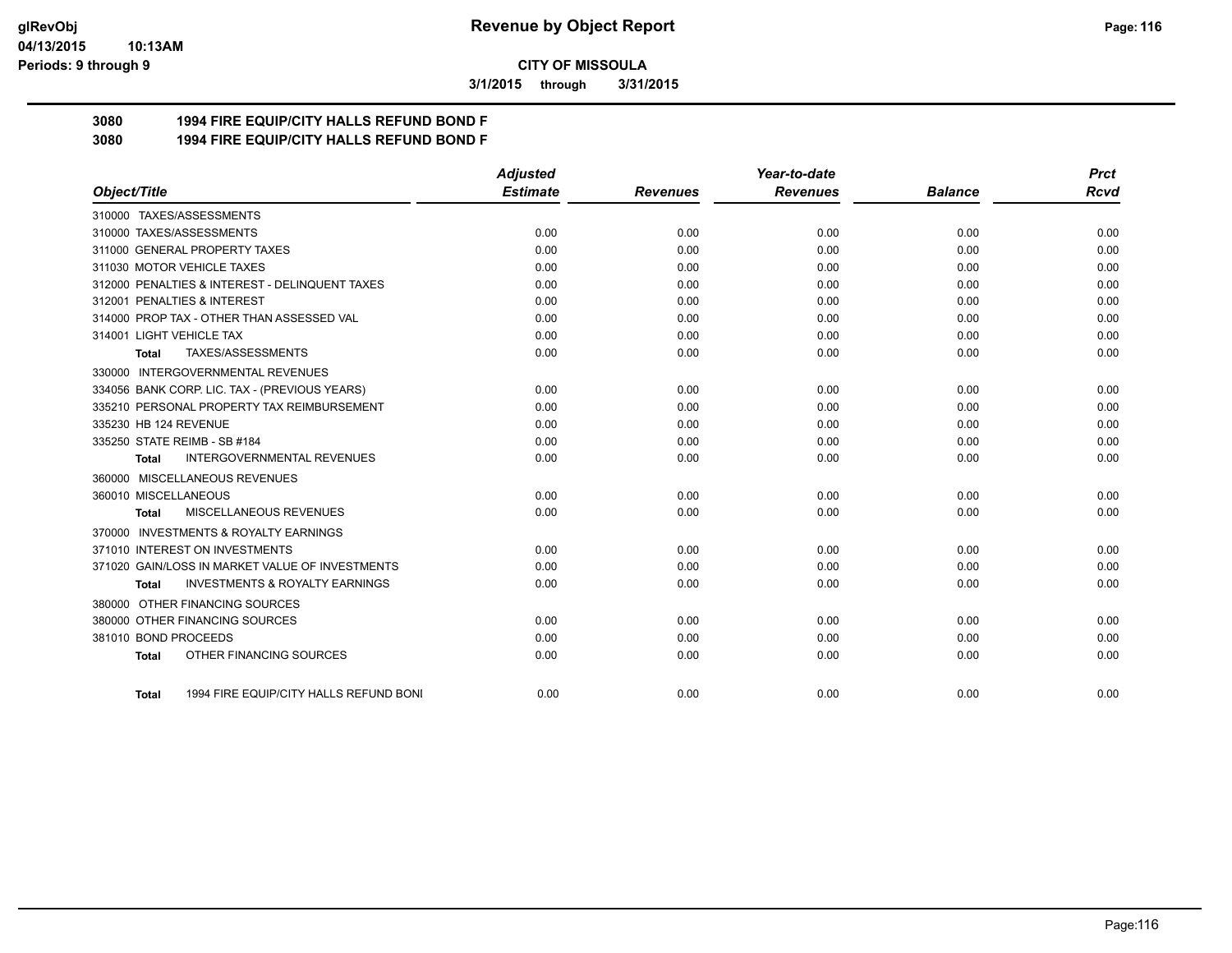**3/1/2015 through 3/31/2015**

#### **3080 1994 FIRE EQUIP/CITY HALLS REFUND BOND F**

|                              |                                                | <b>Adjusted</b> |                 | Year-to-date    |                | <b>Prct</b> |
|------------------------------|------------------------------------------------|-----------------|-----------------|-----------------|----------------|-------------|
| Object/Title                 |                                                | <b>Estimate</b> | <b>Revenues</b> | <b>Revenues</b> | <b>Balance</b> | <b>Rcvd</b> |
| 310000 TAXES/ASSESSMENTS     |                                                |                 |                 |                 |                |             |
| 310000 TAXES/ASSESSMENTS     |                                                | 0.00            | 0.00            | 0.00            | 0.00           | 0.00        |
|                              | 311000 GENERAL PROPERTY TAXES                  | 0.00            | 0.00            | 0.00            | 0.00           | 0.00        |
|                              | 311030 MOTOR VEHICLE TAXES                     | 0.00            | 0.00            | 0.00            | 0.00           | 0.00        |
|                              | 312000 PENALTIES & INTEREST - DELINQUENT TAXES | 0.00            | 0.00            | 0.00            | 0.00           | 0.00        |
|                              | 312001 PENALTIES & INTEREST                    | 0.00            | 0.00            | 0.00            | 0.00           | 0.00        |
|                              | 314000 PROP TAX - OTHER THAN ASSESSED VAL      | 0.00            | 0.00            | 0.00            | 0.00           | 0.00        |
| 314001 LIGHT VEHICLE TAX     |                                                | 0.00            | 0.00            | 0.00            | 0.00           | 0.00        |
| <b>Total</b>                 | TAXES/ASSESSMENTS                              | 0.00            | 0.00            | 0.00            | 0.00           | 0.00        |
|                              | 330000 INTERGOVERNMENTAL REVENUES              |                 |                 |                 |                |             |
|                              | 334056 BANK CORP. LIC. TAX - (PREVIOUS YEARS)  | 0.00            | 0.00            | 0.00            | 0.00           | 0.00        |
|                              | 335210 PERSONAL PROPERTY TAX REIMBURSEMENT     | 0.00            | 0.00            | 0.00            | 0.00           | 0.00        |
| 335230 HB 124 REVENUE        |                                                | 0.00            | 0.00            | 0.00            | 0.00           | 0.00        |
| 335250 STATE REIMB - SB #184 |                                                | 0.00            | 0.00            | 0.00            | 0.00           | 0.00        |
| <b>Total</b>                 | <b>INTERGOVERNMENTAL REVENUES</b>              | 0.00            | 0.00            | 0.00            | 0.00           | 0.00        |
|                              | 360000 MISCELLANEOUS REVENUES                  |                 |                 |                 |                |             |
| 360010 MISCELLANEOUS         |                                                | 0.00            | 0.00            | 0.00            | 0.00           | 0.00        |
| Total                        | MISCELLANEOUS REVENUES                         | 0.00            | 0.00            | 0.00            | 0.00           | 0.00        |
|                              | 370000 INVESTMENTS & ROYALTY EARNINGS          |                 |                 |                 |                |             |
|                              | 371010 INTEREST ON INVESTMENTS                 | 0.00            | 0.00            | 0.00            | 0.00           | 0.00        |
|                              | 371020 GAIN/LOSS IN MARKET VALUE OF INVESTMENT | 0.00            | 0.00            | 0.00            | 0.00           | 0.00        |
| <b>Total</b>                 | <b>INVESTMENTS &amp; ROYALTY EARNINGS</b>      | 0.00            | 0.00            | 0.00            | 0.00           | 0.00        |
|                              | 380000 OTHER FINANCING SOURCES                 |                 |                 |                 |                |             |
|                              | 380000 OTHER FINANCING SOURCES                 | 0.00            | 0.00            | 0.00            | 0.00           | 0.00        |
| 381010 BOND PROCEEDS         |                                                | 0.00            | 0.00            | 0.00            | 0.00           | 0.00        |
| <b>Total</b>                 | OTHER FINANCING SOURCES                        | 0.00            | 0.00            | 0.00            | 0.00           | 0.00        |
|                              |                                                |                 |                 |                 |                |             |
| Total                        | 1994 FIRE EQUIP/CITY HALLS REFUND BON          | 0.00            | 0.00            | 0.00            | 0.00           | 0.00        |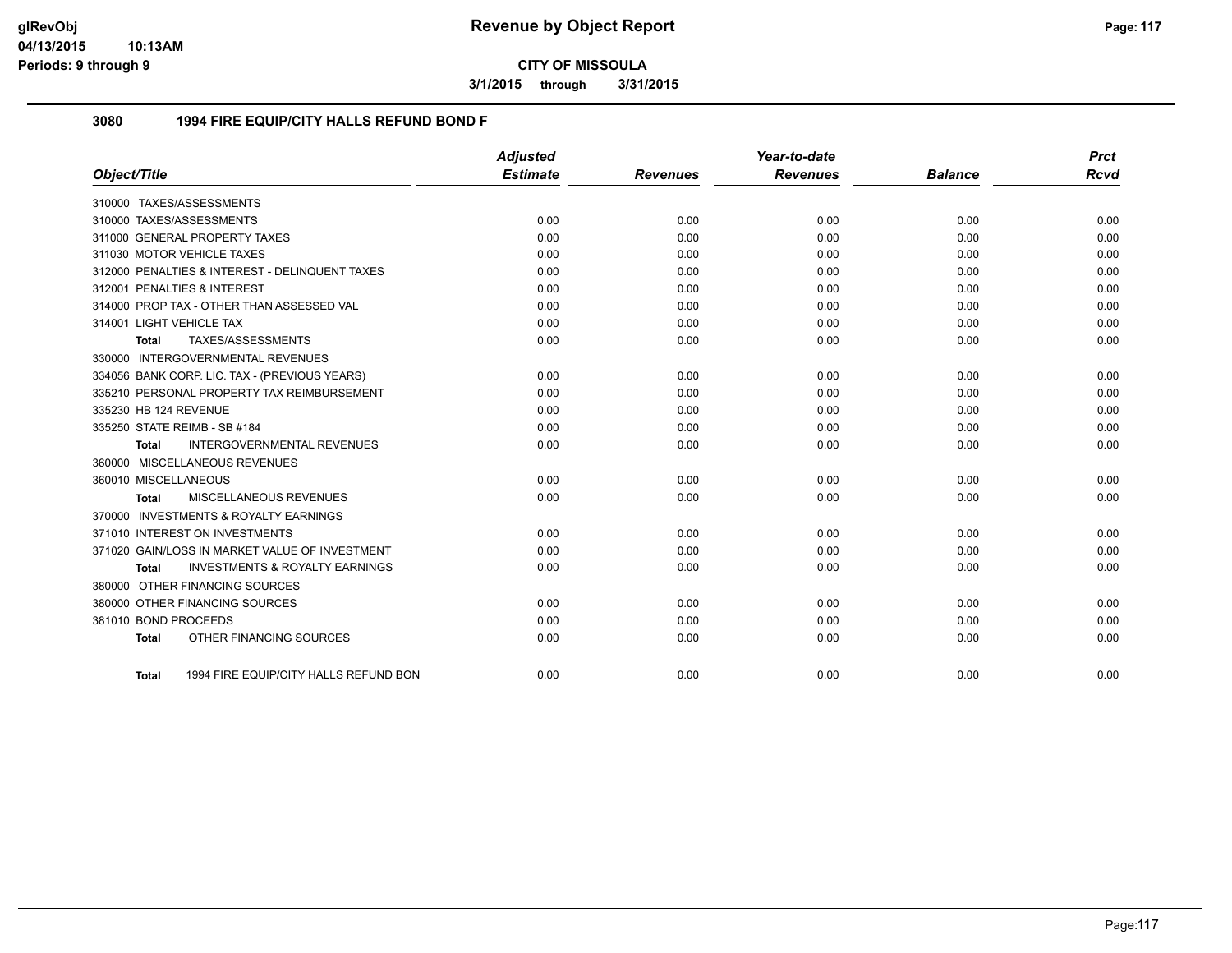**3/1/2015 through 3/31/2015**

# **3085 1993 FIRE STATION G O BOND FUND**

**3085 1993 FIRE STATION G O BOND FUND**

|                                                           | <b>Adjusted</b> |                 | Year-to-date    |                | <b>Prct</b> |
|-----------------------------------------------------------|-----------------|-----------------|-----------------|----------------|-------------|
| Object/Title                                              | <b>Estimate</b> | <b>Revenues</b> | <b>Revenues</b> | <b>Balance</b> | <b>Rcvd</b> |
| 310000 TAXES/ASSESSMENTS                                  |                 |                 |                 |                |             |
| 310000 TAXES/ASSESSMENTS                                  | 0.00            | 0.00            | 0.00            | 0.00           | 0.00        |
| 311000 GENERAL PROPERTY TAXES                             | 0.00            | 0.00            | 0.00            | 0.00           | 0.00        |
| 311030 MOTOR VEHICLE TAXES                                | 0.00            | 0.00            | 0.00            | 0.00           | 0.00        |
| 312000 PENALTIES & INTEREST - DELINQUENT TAXES            | 0.00            | 0.00            | 0.00            | 0.00           | 0.00        |
| 312001 PENALTIES & INTEREST                               | 0.00            | 0.00            | 0.00            | 0.00           | 0.00        |
| 314000 PROP TAX - OTHER THAN ASSESSED VAL                 | 0.00            | 0.00            | 0.00            | 0.00           | 0.00        |
| 314001 LIGHT VEHICLE TAX                                  | 0.00            | 0.00            | 0.00            | 0.00           | 0.00        |
| TAXES/ASSESSMENTS<br><b>Total</b>                         | 0.00            | 0.00            | 0.00            | 0.00           | 0.00        |
| 330000 INTERGOVERNMENTAL REVENUES                         |                 |                 |                 |                |             |
| 334056 BANK CORP. LIC. TAX - (PREVIOUS YEARS)             | 0.00            | 0.00            | 0.00            | 0.00           | 0.00        |
| 335210 PERSONAL PROPERTY TAX REIMBURSEMENT                | 0.00            | 0.00            | 0.00            | 0.00           | 0.00        |
| 335230 HB 124 REVENUE                                     | 0.00            | 0.00            | 0.00            | 0.00           | 0.00        |
| 335250 STATE REIMB - SB #184                              | 0.00            | 0.00            | 0.00            | 0.00           | 0.00        |
| <b>INTERGOVERNMENTAL REVENUES</b><br><b>Total</b>         | 0.00            | 0.00            | 0.00            | 0.00           | 0.00        |
| MISCELLANEOUS REVENUES<br>360000                          |                 |                 |                 |                |             |
| 360010 MISCELLANEOUS                                      | 0.00            | 0.00            | 0.00            | 0.00           | 0.00        |
| <b>MISCELLANEOUS REVENUES</b><br><b>Total</b>             | 0.00            | 0.00            | 0.00            | 0.00           | 0.00        |
| <b>INVESTMENTS &amp; ROYALTY EARNINGS</b><br>370000       |                 |                 |                 |                |             |
| 371010 INTEREST ON INVESTMENTS                            | 0.00            | 0.00            | 0.00            | 0.00           | 0.00        |
| 371020 GAIN/LOSS IN MARKET VALUE OF INVESTMENTS           | 0.00            | 0.00            | 0.00            | 0.00           | 0.00        |
| <b>INVESTMENTS &amp; ROYALTY EARNINGS</b><br><b>Total</b> | 0.00            | 0.00            | 0.00            | 0.00           | 0.00        |
| 1993 FIRE STATION G O BOND FUND<br><b>Total</b>           | 0.00            | 0.00            | 0.00            | 0.00           | 0.00        |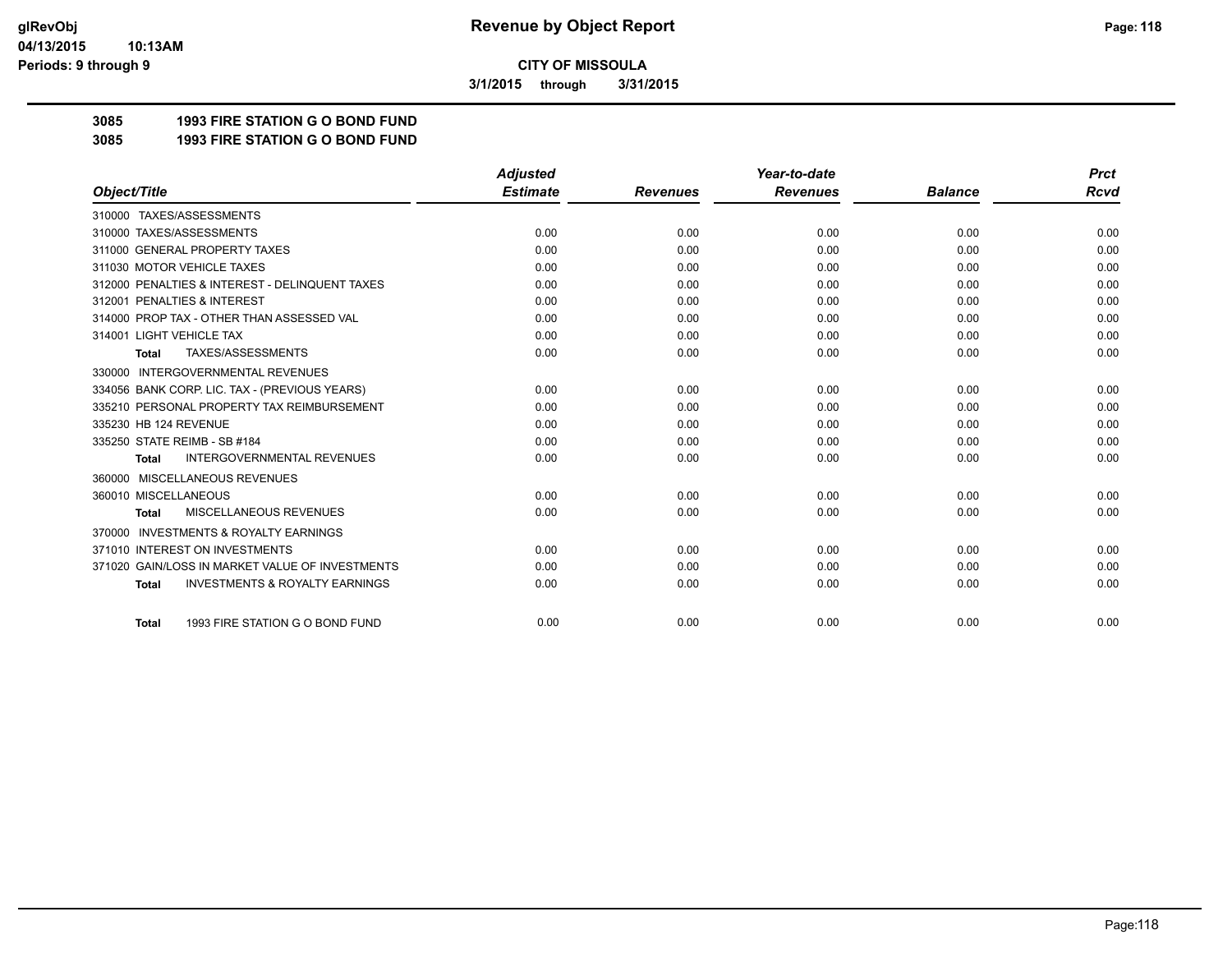**3/1/2015 through 3/31/2015**

## **3085 1993 FIRE STATION G O BOND FUND**

|                                                           | <b>Adjusted</b> |                 | Year-to-date    |                | <b>Prct</b> |
|-----------------------------------------------------------|-----------------|-----------------|-----------------|----------------|-------------|
| Object/Title                                              | <b>Estimate</b> | <b>Revenues</b> | <b>Revenues</b> | <b>Balance</b> | Rcvd        |
| 310000 TAXES/ASSESSMENTS                                  |                 |                 |                 |                |             |
| 310000 TAXES/ASSESSMENTS                                  | 0.00            | 0.00            | 0.00            | 0.00           | 0.00        |
| 311000 GENERAL PROPERTY TAXES                             | 0.00            | 0.00            | 0.00            | 0.00           | 0.00        |
| 311030 MOTOR VEHICLE TAXES                                | 0.00            | 0.00            | 0.00            | 0.00           | 0.00        |
| 312000 PENALTIES & INTEREST - DELINQUENT TAXES            | 0.00            | 0.00            | 0.00            | 0.00           | 0.00        |
| 312001 PENALTIES & INTEREST                               | 0.00            | 0.00            | 0.00            | 0.00           | 0.00        |
| 314000 PROP TAX - OTHER THAN ASSESSED VAL                 | 0.00            | 0.00            | 0.00            | 0.00           | 0.00        |
| 314001 LIGHT VEHICLE TAX                                  | 0.00            | 0.00            | 0.00            | 0.00           | 0.00        |
| TAXES/ASSESSMENTS<br><b>Total</b>                         | 0.00            | 0.00            | 0.00            | 0.00           | 0.00        |
| 330000 INTERGOVERNMENTAL REVENUES                         |                 |                 |                 |                |             |
| 334056 BANK CORP. LIC. TAX - (PREVIOUS YEARS)             | 0.00            | 0.00            | 0.00            | 0.00           | 0.00        |
| 335210 PERSONAL PROPERTY TAX REIMBURSEMENT                | 0.00            | 0.00            | 0.00            | 0.00           | 0.00        |
| 335230 HB 124 REVENUE                                     | 0.00            | 0.00            | 0.00            | 0.00           | 0.00        |
| 335250 STATE REIMB - SB #184                              | 0.00            | 0.00            | 0.00            | 0.00           | 0.00        |
| <b>INTERGOVERNMENTAL REVENUES</b><br><b>Total</b>         | 0.00            | 0.00            | 0.00            | 0.00           | 0.00        |
| 360000 MISCELLANEOUS REVENUES                             |                 |                 |                 |                |             |
| 360010 MISCELLANEOUS                                      | 0.00            | 0.00            | 0.00            | 0.00           | 0.00        |
| MISCELLANEOUS REVENUES<br><b>Total</b>                    | 0.00            | 0.00            | 0.00            | 0.00           | 0.00        |
| 370000 INVESTMENTS & ROYALTY EARNINGS                     |                 |                 |                 |                |             |
| 371010 INTEREST ON INVESTMENTS                            | 0.00            | 0.00            | 0.00            | 0.00           | 0.00        |
| 371020 GAIN/LOSS IN MARKET VALUE OF INVESTMENT            | 0.00            | 0.00            | 0.00            | 0.00           | 0.00        |
| <b>INVESTMENTS &amp; ROYALTY EARNINGS</b><br><b>Total</b> | 0.00            | 0.00            | 0.00            | 0.00           | 0.00        |
| 1993 FIRE STATION G O BOND FUND<br><b>Total</b>           | 0.00            | 0.00            | 0.00            | 0.00           | 0.00        |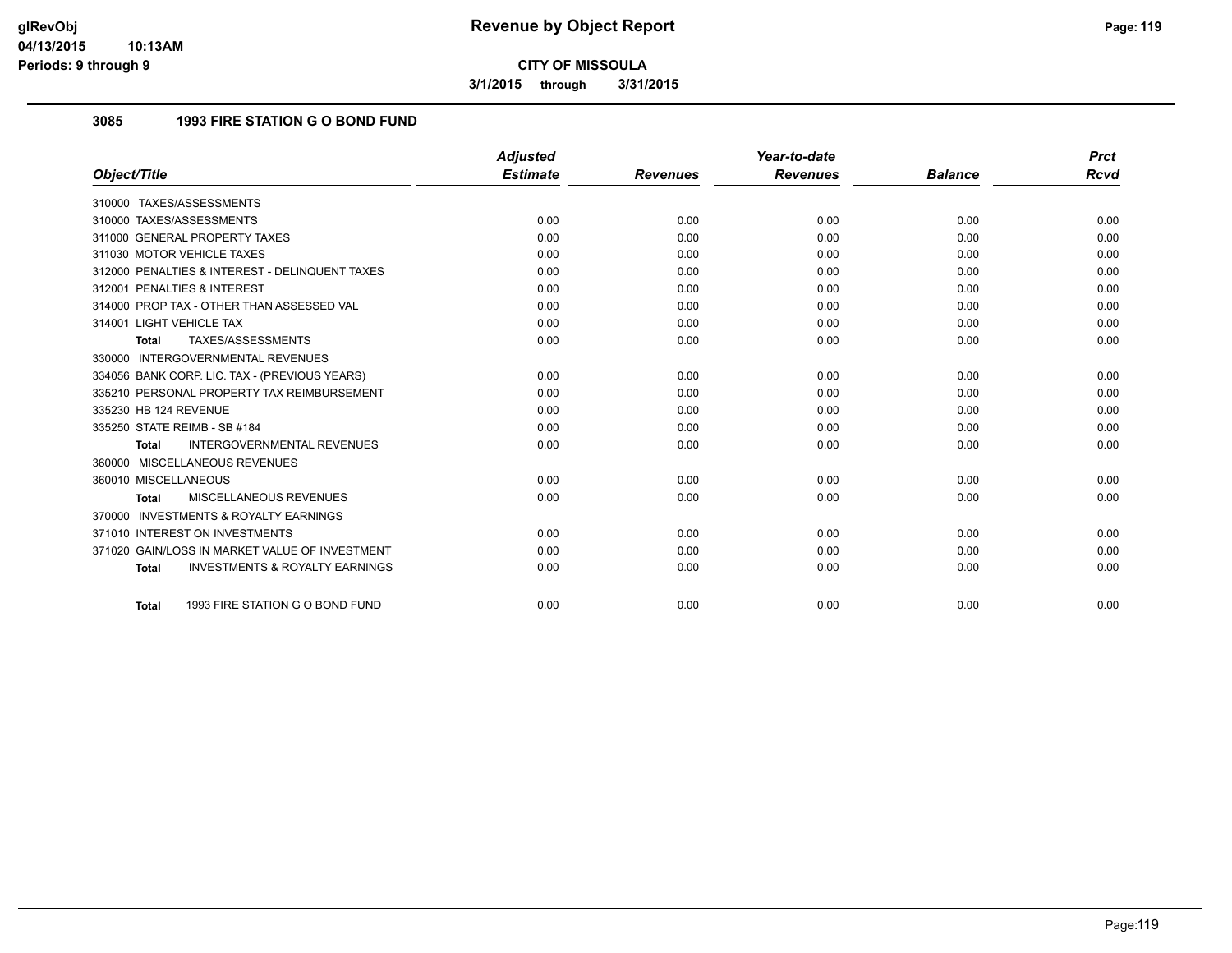**3/1/2015 through 3/31/2015**

**3090 2004 AQUATICS BOND**

**3090 2004 AQUATICS BOND**

|                                                     | <b>Adjusted</b> |                 | Year-to-date    |                | <b>Prct</b> |
|-----------------------------------------------------|-----------------|-----------------|-----------------|----------------|-------------|
| Object/Title                                        | <b>Estimate</b> | <b>Revenues</b> | <b>Revenues</b> | <b>Balance</b> | <b>Rcvd</b> |
| 310000 TAXES/ASSESSMENTS                            |                 |                 |                 |                |             |
| 310000 TAXES/ASSESSMENTS                            | 0.00            | 0.00            | 0.00            | 0.00           | 0.00        |
| 311000 GENERAL PROPERTY TAXES                       | 0.00            | 0.00            | 0.00            | 0.00           | 0.00        |
| 311030 MOTOR VEHICLE TAXES                          | 0.00            | 0.00            | 0.00            | 0.00           | 0.00        |
| 312000 PENALTIES & INTEREST - DELINQUENT TAXES      | 0.00            | 0.00            | 0.00            | 0.00           | 0.00        |
| 312001 PENALTIES & INTEREST                         | 0.00            | 0.00            | 0.00            | 0.00           | 0.00        |
| 314000 PROP TAX - OTHER THAN ASSESSED VAL           | 0.00            | 0.00            | 0.00            | 0.00           | 0.00        |
| 314001 LIGHT VEHICLE TAX                            | 0.00            | 0.00            | 0.00            | 0.00           | 0.00        |
| TAXES/ASSESSMENTS<br>Total                          | 0.00            | 0.00            | 0.00            | 0.00           | 0.00        |
| <b>INTERGOVERNMENTAL REVENUES</b><br>330000         |                 |                 |                 |                |             |
| 334056 BANK CORP. LIC. TAX - (PREVIOUS YEARS)       | 0.00            | 0.00            | 0.00            | 0.00           | 0.00        |
| 335210 PERSONAL PROPERTY TAX REIMBURSEMENT          | 0.00            | 0.00            | 0.00            | 0.00           | 0.00        |
| 335230 HB 124 REVENUE                               | 0.00            | 0.00            | 0.00            | 0.00           | 0.00        |
| 335250 STATE REIMB - SB #184                        | 0.00            | 0.00            | 0.00            | 0.00           | 0.00        |
| <b>INTERGOVERNMENTAL REVENUES</b><br><b>Total</b>   | 0.00            | 0.00            | 0.00            | 0.00           | 0.00        |
| 360000 MISCELLANEOUS REVENUES                       |                 |                 |                 |                |             |
| 360010 MISCELLANEOUS                                | 0.00            | 0.00            | 0.00            | 0.00           | 0.00        |
| MISCELLANEOUS REVENUES<br><b>Total</b>              | 0.00            | 0.00            | 0.00            | 0.00           | 0.00        |
| <b>INVESTMENTS &amp; ROYALTY EARNINGS</b><br>370000 |                 |                 |                 |                |             |
| 371010 INTEREST ON INVESTMENTS                      | 0.00            | 0.00            | 0.00            | 0.00           | 0.00        |
| 371020 GAIN/LOSS IN MARKET VALUE OF INVESTMENTS     | 0.00            | 0.00            | 0.00            | 0.00           | 0.00        |
| <b>INVESTMENTS &amp; ROYALTY EARNINGS</b><br>Total  | 0.00            | 0.00            | 0.00            | 0.00           | 0.00        |
| OTHER FINANCING SOURCES<br>380000                   |                 |                 |                 |                |             |
| 383043 TRANSFERS FROM IMPACT FEES                   | 0.00            | 0.00            | 0.00            | 0.00           | 0.00        |
| OTHER FINANCING SOURCES<br><b>Total</b>             | 0.00            | 0.00            | 0.00            | 0.00           | 0.00        |
|                                                     |                 |                 |                 |                |             |
| 2004 AQUATICS BOND<br><b>Total</b>                  | 0.00            | 0.00            | 0.00            | 0.00           | 0.00        |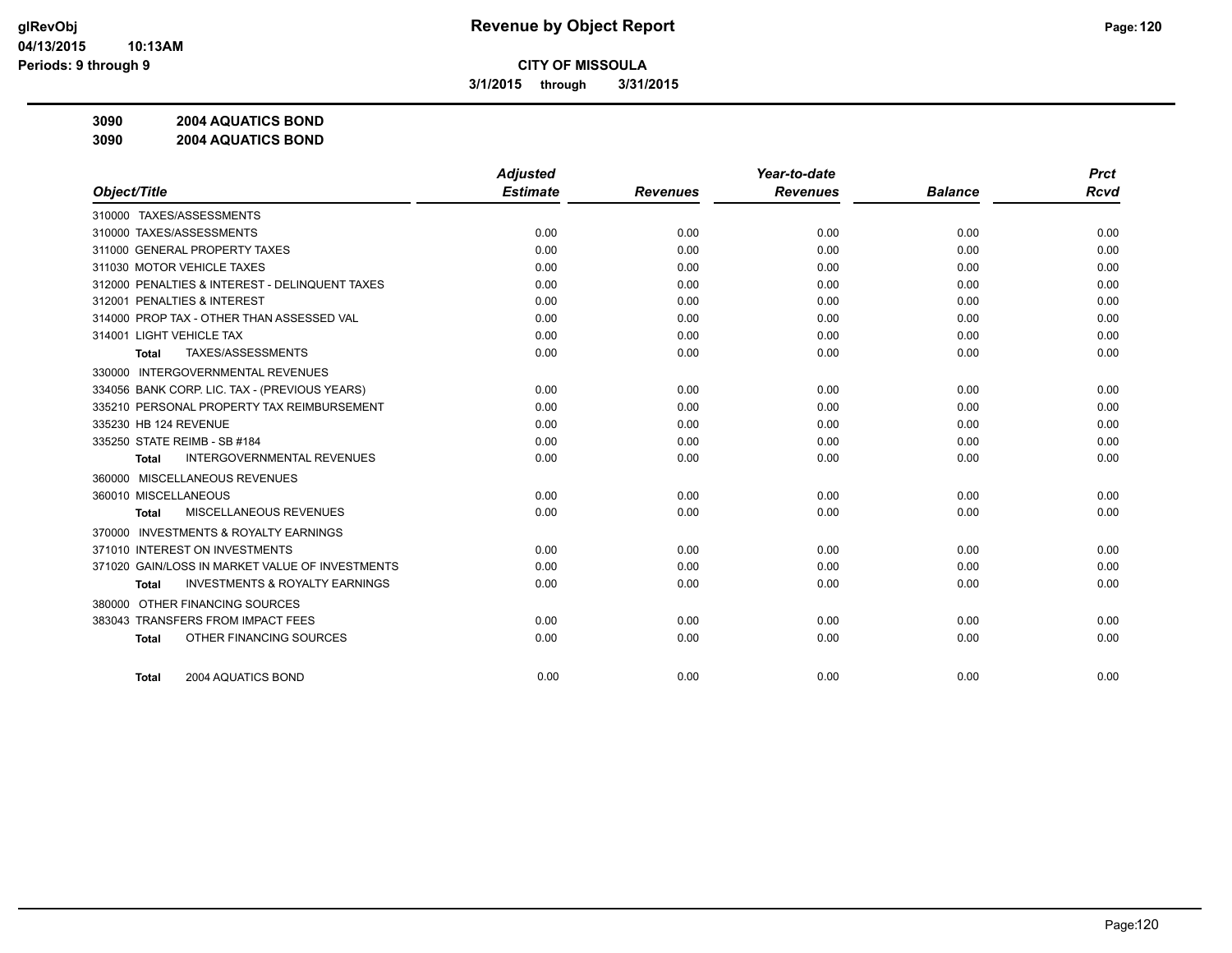**3/1/2015 through 3/31/2015**

#### **3090 2004 AQUATICS BOND**

|                                                    | <b>Adjusted</b> |                 | Year-to-date    |                | <b>Prct</b> |
|----------------------------------------------------|-----------------|-----------------|-----------------|----------------|-------------|
| Object/Title                                       | <b>Estimate</b> | <b>Revenues</b> | <b>Revenues</b> | <b>Balance</b> | <b>Rcvd</b> |
| 310000 TAXES/ASSESSMENTS                           |                 |                 |                 |                |             |
| 310000 TAXES/ASSESSMENTS                           | 0.00            | 0.00            | 0.00            | 0.00           | 0.00        |
| 311000 GENERAL PROPERTY TAXES                      | 0.00            | 0.00            | 0.00            | 0.00           | 0.00        |
| 311030 MOTOR VEHICLE TAXES                         | 0.00            | 0.00            | 0.00            | 0.00           | 0.00        |
| 312000 PENALTIES & INTEREST - DELINQUENT TAXES     | 0.00            | 0.00            | 0.00            | 0.00           | 0.00        |
| 312001 PENALTIES & INTEREST                        | 0.00            | 0.00            | 0.00            | 0.00           | 0.00        |
| 314000 PROP TAX - OTHER THAN ASSESSED VAL          | 0.00            | 0.00            | 0.00            | 0.00           | 0.00        |
| 314001 LIGHT VEHICLE TAX                           | 0.00            | 0.00            | 0.00            | 0.00           | 0.00        |
| TAXES/ASSESSMENTS<br><b>Total</b>                  | 0.00            | 0.00            | 0.00            | 0.00           | 0.00        |
| 330000 INTERGOVERNMENTAL REVENUES                  |                 |                 |                 |                |             |
| 334056 BANK CORP. LIC. TAX - (PREVIOUS YEARS)      | 0.00            | 0.00            | 0.00            | 0.00           | 0.00        |
| 335210 PERSONAL PROPERTY TAX REIMBURSEMENT         | 0.00            | 0.00            | 0.00            | 0.00           | 0.00        |
| 335230 HB 124 REVENUE                              | 0.00            | 0.00            | 0.00            | 0.00           | 0.00        |
| 335250 STATE REIMB - SB #184                       | 0.00            | 0.00            | 0.00            | 0.00           | 0.00        |
| INTERGOVERNMENTAL REVENUES<br><b>Total</b>         | 0.00            | 0.00            | 0.00            | 0.00           | 0.00        |
| 360000 MISCELLANEOUS REVENUES                      |                 |                 |                 |                |             |
| 360010 MISCELLANEOUS                               | 0.00            | 0.00            | 0.00            | 0.00           | 0.00        |
| MISCELLANEOUS REVENUES<br>Total                    | 0.00            | 0.00            | 0.00            | 0.00           | 0.00        |
| 370000 INVESTMENTS & ROYALTY EARNINGS              |                 |                 |                 |                |             |
| 371010 INTEREST ON INVESTMENTS                     | 0.00            | 0.00            | 0.00            | 0.00           | 0.00        |
| 371020 GAIN/LOSS IN MARKET VALUE OF INVESTMENT     | 0.00            | 0.00            | 0.00            | 0.00           | 0.00        |
| <b>INVESTMENTS &amp; ROYALTY EARNINGS</b><br>Total | 0.00            | 0.00            | 0.00            | 0.00           | 0.00        |
| 380000 OTHER FINANCING SOURCES                     |                 |                 |                 |                |             |
| 383043 TRANSFERS FROM IMPACT FEES                  | 0.00            | 0.00            | 0.00            | 0.00           | 0.00        |
| OTHER FINANCING SOURCES<br><b>Total</b>            | 0.00            | 0.00            | 0.00            | 0.00           | 0.00        |
| 2004 AQUATICS BOND<br>Total                        | 0.00            | 0.00            | 0.00            | 0.00           | 0.00        |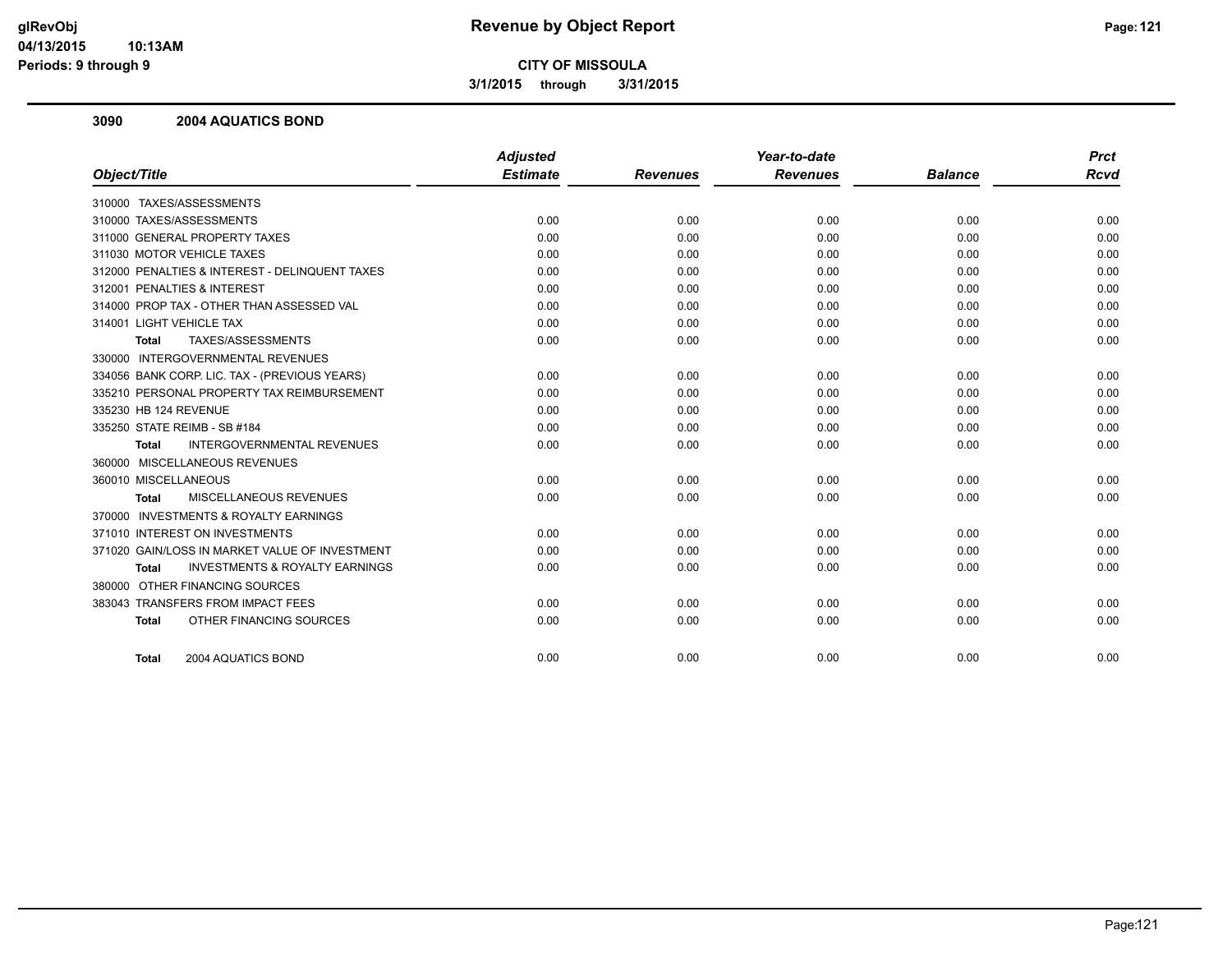**3/1/2015 through 3/31/2015**

# **3091 SERIES 2012A AQUATICS REFUNDING BOND**

**3091 SERIES 2012A AQUATICS REFUNDING BOND**

|                                                      | <b>Adjusted</b> |                 | Year-to-date    |                | <b>Prct</b> |
|------------------------------------------------------|-----------------|-----------------|-----------------|----------------|-------------|
| Object/Title                                         | <b>Estimate</b> | <b>Revenues</b> | <b>Revenues</b> | <b>Balance</b> | Rcvd        |
| TAXES/ASSESSMENTS<br>310000                          |                 |                 |                 |                |             |
| 310000 TAXES/ASSESSMENTS                             | 0.00            | 0.00            | 0.00            | 0.00           | 0.00        |
| 311000 GENERAL PROPERTY TAXES                        | 538,698.00      | 2,029.62        | 284,214.83      | 254,483.17     | 52.76       |
| 312000 PENALTIES & INTEREST - DELINQUENT TAXES       | 0.00            | 0.00            | 0.00            | 0.00           | 0.00        |
| 312001 PENALTIES & INTEREST                          | 0.00            | 74.61           | 275.88          | $-275.88$      | 0.00        |
| 314000 PROP TAX - OTHER THAN ASSESSED VAL            | 0.00            | 0.00            | 0.00            | 0.00           | 0.00        |
| <b>TAXES/ASSESSMENTS</b><br>Total                    | 538,698.00      | 2,104.23        | 284,490.71      | 254,207.29     | 52.81       |
| MISCELLANEOUS REVENUES<br>360000                     |                 |                 |                 |                |             |
| 360010 MISCELLANEOUS                                 | 0.00            | 0.00            | 0.06            | $-0.06$        | 0.00        |
| MISCELLANEOUS REVENUES<br>Total                      | 0.00            | 0.00            | 0.06            | $-0.06$        | 0.00        |
| <b>INVESTMENTS &amp; ROYALTY EARNINGS</b><br>370000  |                 |                 |                 |                |             |
| 371010 INTEREST ON INVESTMENTS                       | 0.00            | 0.00            | 0.00            | 0.00           | 0.00        |
| 371020 GAIN/LOSS IN MARKET VALUE OF INVESTMENTS      | 0.00            | 0.00            | 0.00            | 0.00           | 0.00        |
| <b>INVESTMENTS &amp; ROYALTY EARNINGS</b><br>Total   | 0.00            | 0.00            | 0.00            | 0.00           | 0.00        |
| OTHER FINANCING SOURCES<br>380000                    |                 |                 |                 |                |             |
| 381010 BOND PROCEEDS                                 | 0.00            | 0.00            | 0.00            | 0.00           | 0.00        |
| OTHER FINANCING SOURCES<br>Total                     | 0.00            | 0.00            | 0.00            | 0.00           | 0.00        |
| SERIES 2012A AQUATICS REFUNDING BONI<br><b>Total</b> | 538,698.00      | 2,104.23        | 284,490.77      | 254,207.23     | 52.81       |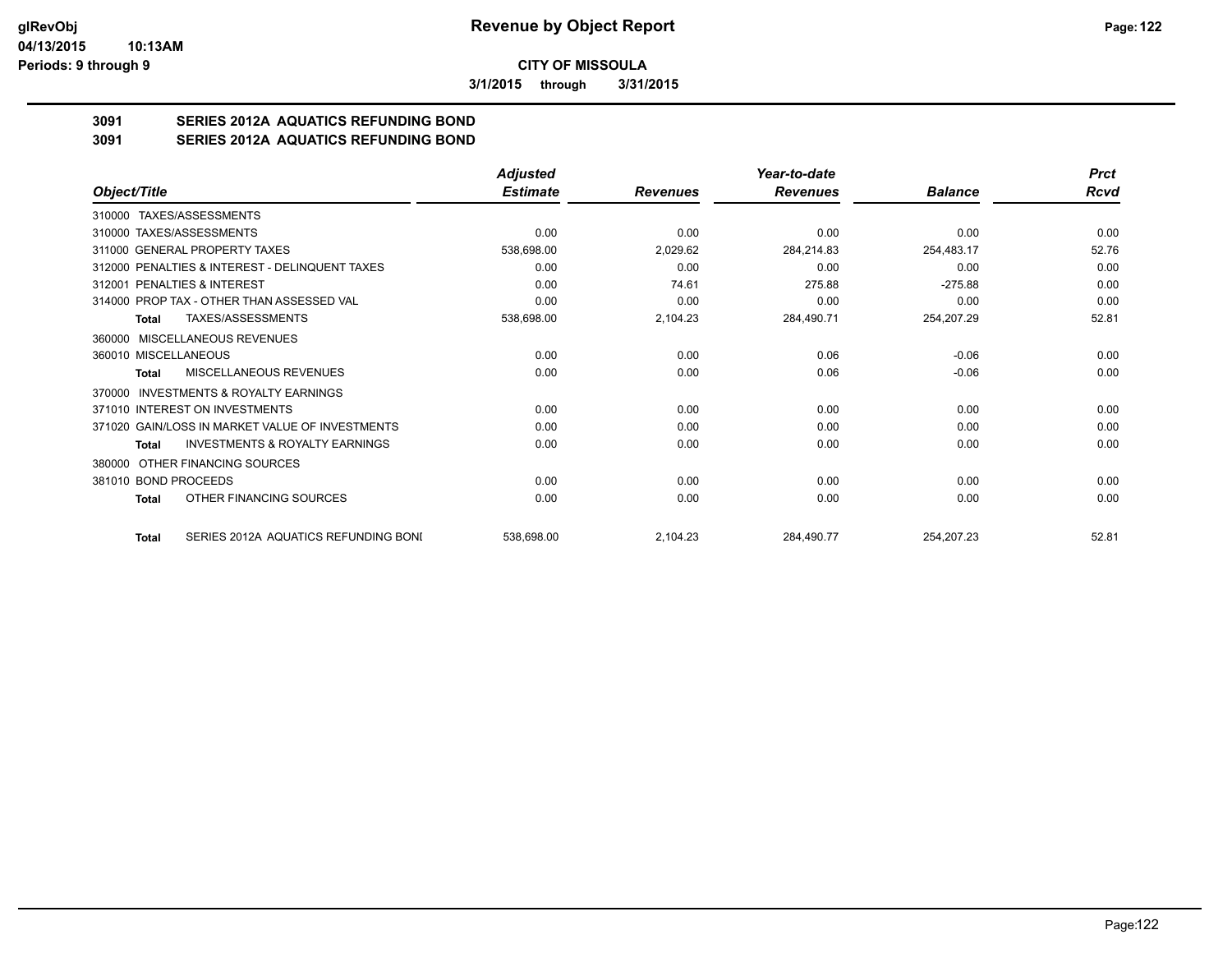**3/1/2015 through 3/31/2015**

## **3091 SERIES 2012A AQUATICS REFUNDING BOND**

|                                                           | <b>Adjusted</b> |                 | Year-to-date    |                | <b>Prct</b> |
|-----------------------------------------------------------|-----------------|-----------------|-----------------|----------------|-------------|
| Object/Title                                              | <b>Estimate</b> | <b>Revenues</b> | <b>Revenues</b> | <b>Balance</b> | <b>Rcvd</b> |
| 310000 TAXES/ASSESSMENTS                                  |                 |                 |                 |                |             |
| 310000 TAXES/ASSESSMENTS                                  | 0.00            | 0.00            | 0.00            | 0.00           | 0.00        |
| 311000 GENERAL PROPERTY TAXES                             | 538,698.00      | 2,029.62        | 284,214.83      | 254,483.17     | 52.76       |
| 312000 PENALTIES & INTEREST - DELINQUENT TAXES            | 0.00            | 0.00            | 0.00            | 0.00           | 0.00        |
| PENALTIES & INTEREST<br>312001                            | 0.00            | 74.61           | 275.88          | $-275.88$      | 0.00        |
| 314000 PROP TAX - OTHER THAN ASSESSED VAL                 | 0.00            | 0.00            | 0.00            | 0.00           | 0.00        |
| TAXES/ASSESSMENTS<br>Total                                | 538,698.00      | 2,104.23        | 284,490.71      | 254,207.29     | 52.81       |
| 360000 MISCELLANEOUS REVENUES                             |                 |                 |                 |                |             |
| 360010 MISCELLANEOUS                                      | 0.00            | 0.00            | 0.06            | $-0.06$        | 0.00        |
| MISCELLANEOUS REVENUES<br>Total                           | 0.00            | 0.00            | 0.06            | $-0.06$        | 0.00        |
| <b>INVESTMENTS &amp; ROYALTY EARNINGS</b><br>370000       |                 |                 |                 |                |             |
| 371010 INTEREST ON INVESTMENTS                            | 0.00            | 0.00            | 0.00            | 0.00           | 0.00        |
| 371020 GAIN/LOSS IN MARKET VALUE OF INVESTMENT            | 0.00            | 0.00            | 0.00            | 0.00           | 0.00        |
| <b>INVESTMENTS &amp; ROYALTY EARNINGS</b><br><b>Total</b> | 0.00            | 0.00            | 0.00            | 0.00           | 0.00        |
| OTHER FINANCING SOURCES<br>380000                         |                 |                 |                 |                |             |
| 381010 BOND PROCEEDS                                      | 0.00            | 0.00            | 0.00            | 0.00           | 0.00        |
| OTHER FINANCING SOURCES<br><b>Total</b>                   | 0.00            | 0.00            | 0.00            | 0.00           | 0.00        |
| SERIES 2012A AQUATICS REFUNDING BON<br><b>Total</b>       | 538,698.00      | 2,104.23        | 284,490.77      | 254,207.23     | 52.81       |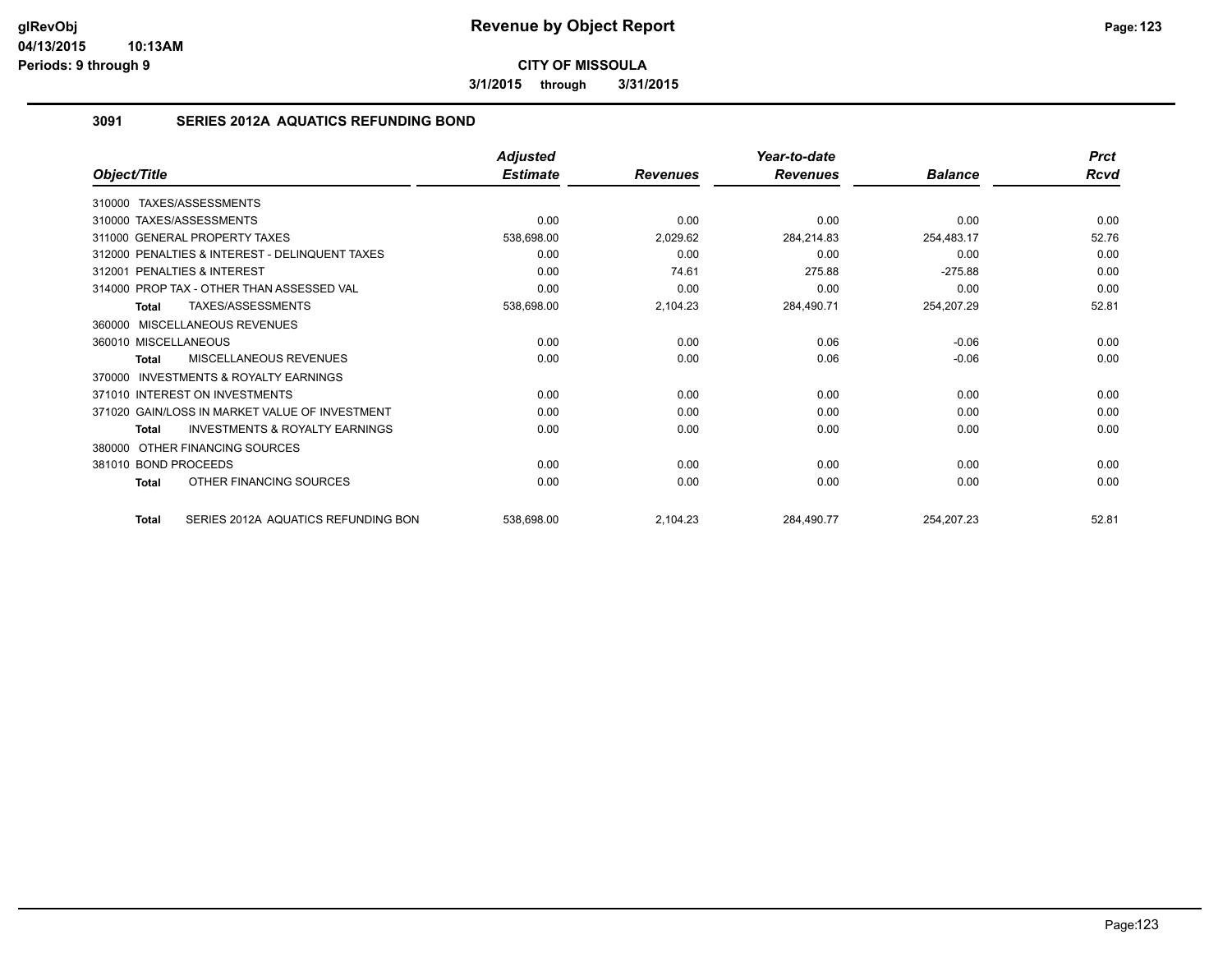**3/1/2015 through 3/31/2015**

# **3092 Series 2013A GO REFUNDING BONDS**

#### **3092 Series 2013A GO REFUNDING BONDS**

|                                                     | <b>Adjusted</b> |                 | Year-to-date    |                | <b>Prct</b> |
|-----------------------------------------------------|-----------------|-----------------|-----------------|----------------|-------------|
| Object/Title                                        | <b>Estimate</b> | <b>Revenues</b> | <b>Revenues</b> | <b>Balance</b> | <b>Rcvd</b> |
| 310000 TAXES/ASSESSMENTS                            |                 |                 |                 |                |             |
| 310000 TAXES/ASSESSMENTS                            | 0.00            | 0.00            | 0.00            | 0.00           | 0.00        |
| 311000 GENERAL PROPERTY TAXES                       | 691,800.00      | 2,644.60        | 365,079.37      | 326,720.63     | 52.77       |
| 312000 PENALTIES & INTEREST - DELINQUENT TAXES      | 0.00            | 0.00            | 0.00            | 0.00           | 0.00        |
| 312001 PENALTIES & INTEREST                         | 0.00            | 87.95           | 367.66          | $-367.66$      | 0.00        |
| TAXES/ASSESSMENTS<br>Total                          | 691,800.00      | 2,732.55        | 365,447.03      | 326,352.97     | 52.83       |
| <b>INVESTMENTS &amp; ROYALTY EARNINGS</b><br>370000 |                 |                 |                 |                |             |
| 371010 INTEREST ON INVESTMENTS                      | 0.00            | 0.00            | 0.00            | 0.00           | 0.00        |
| 371020 GAIN/LOSS IN MARKET VALUE OF INVESTMENTS     | 0.00            | 0.00            | 0.00            | 0.00           | 0.00        |
| <b>INVESTMENTS &amp; ROYALTY EARNINGS</b><br>Total  | 0.00            | 0.00            | 0.00            | 0.00           | 0.00        |
| OTHER FINANCING SOURCES<br>380000                   |                 |                 |                 |                |             |
| 381010 BOND PROCEEDS                                | 0.00            | 0.00            | 0.00            | 0.00           | 0.00        |
| OTHER FINANCING SOURCES<br>Total                    | 0.00            | 0.00            | 0.00            | 0.00           | 0.00        |
| Series 2013A GO REFUNDING BONDS<br>Total            | 691,800.00      | 2,732.55        | 365,447.03      | 326,352.97     | 52.83       |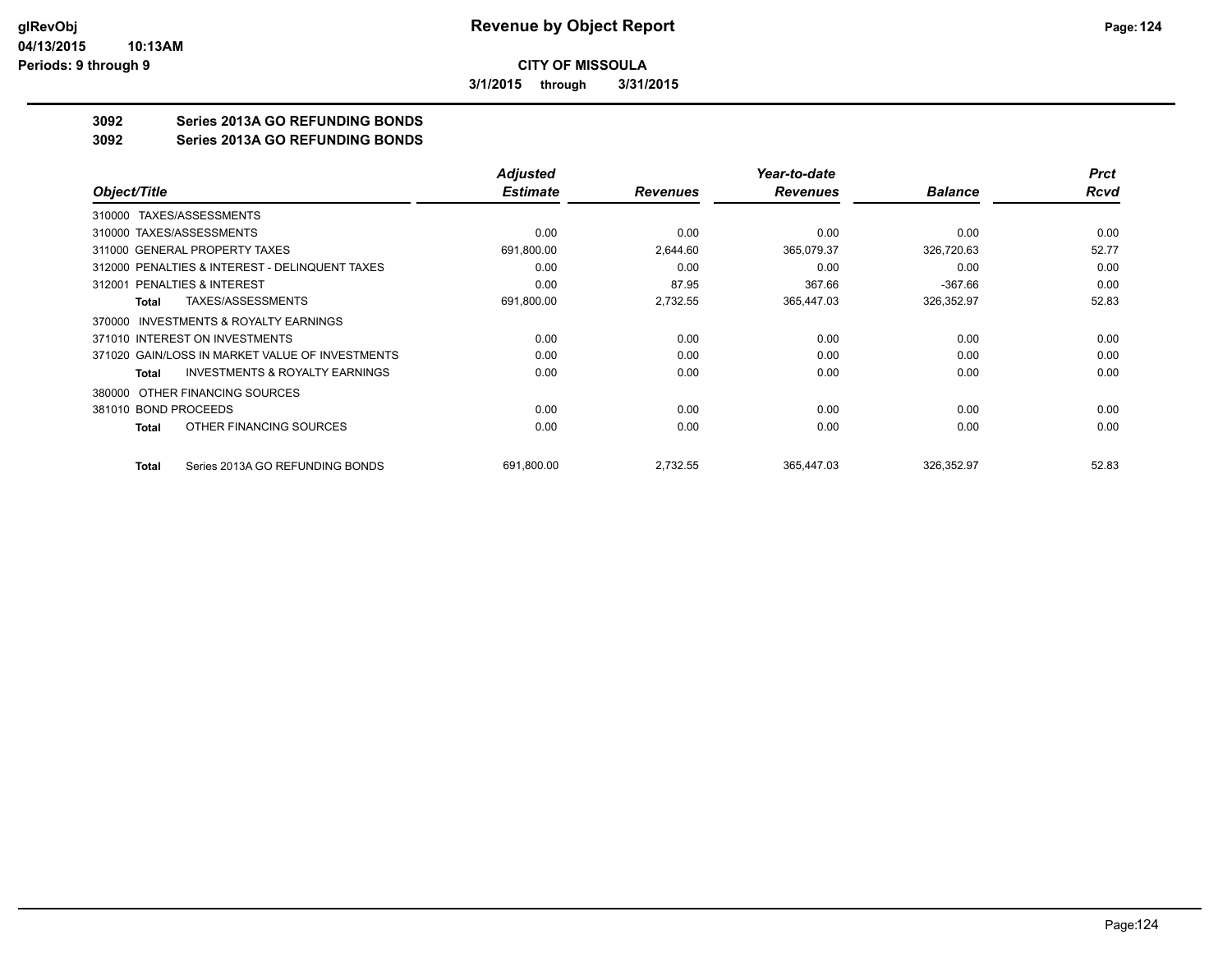**3/1/2015 through 3/31/2015**

## **3092 Series 2013A GO REFUNDING BONDS**

| Object/Title                                        | <b>Adjusted</b><br><b>Estimate</b> | <b>Revenues</b> | Year-to-date<br><b>Revenues</b> | <b>Balance</b> | <b>Prct</b><br><b>Rcvd</b> |
|-----------------------------------------------------|------------------------------------|-----------------|---------------------------------|----------------|----------------------------|
| TAXES/ASSESSMENTS<br>310000                         |                                    |                 |                                 |                |                            |
| 310000 TAXES/ASSESSMENTS                            | 0.00                               | 0.00            | 0.00                            | 0.00           | 0.00                       |
| 311000 GENERAL PROPERTY TAXES                       | 691,800.00                         | 2,644.60        | 365,079.37                      | 326,720.63     | 52.77                      |
| 312000 PENALTIES & INTEREST - DELINQUENT TAXES      | 0.00                               | 0.00            | 0.00                            | 0.00           | 0.00                       |
| PENALTIES & INTEREST<br>312001                      | 0.00                               | 87.95           | 367.66                          | $-367.66$      | 0.00                       |
| TAXES/ASSESSMENTS<br>Total                          | 691,800.00                         | 2,732.55        | 365,447.03                      | 326,352.97     | 52.83                      |
| <b>INVESTMENTS &amp; ROYALTY EARNINGS</b><br>370000 |                                    |                 |                                 |                |                            |
| 371010 INTEREST ON INVESTMENTS                      | 0.00                               | 0.00            | 0.00                            | 0.00           | 0.00                       |
| 371020 GAIN/LOSS IN MARKET VALUE OF INVESTMENT      | 0.00                               | 0.00            | 0.00                            | 0.00           | 0.00                       |
| <b>INVESTMENTS &amp; ROYALTY EARNINGS</b><br>Total  | 0.00                               | 0.00            | 0.00                            | 0.00           | 0.00                       |
| 380000 OTHER FINANCING SOURCES                      |                                    |                 |                                 |                |                            |
| 381010 BOND PROCEEDS                                | 0.00                               | 0.00            | 0.00                            | 0.00           | 0.00                       |
| OTHER FINANCING SOURCES<br>Total                    | 0.00                               | 0.00            | 0.00                            | 0.00           | 0.00                       |
| Series 2013A GO REFUNDING BONDS<br>Total            | 691,800.00                         | 2,732.55        | 365.447.03                      | 326,352.97     | 52.83                      |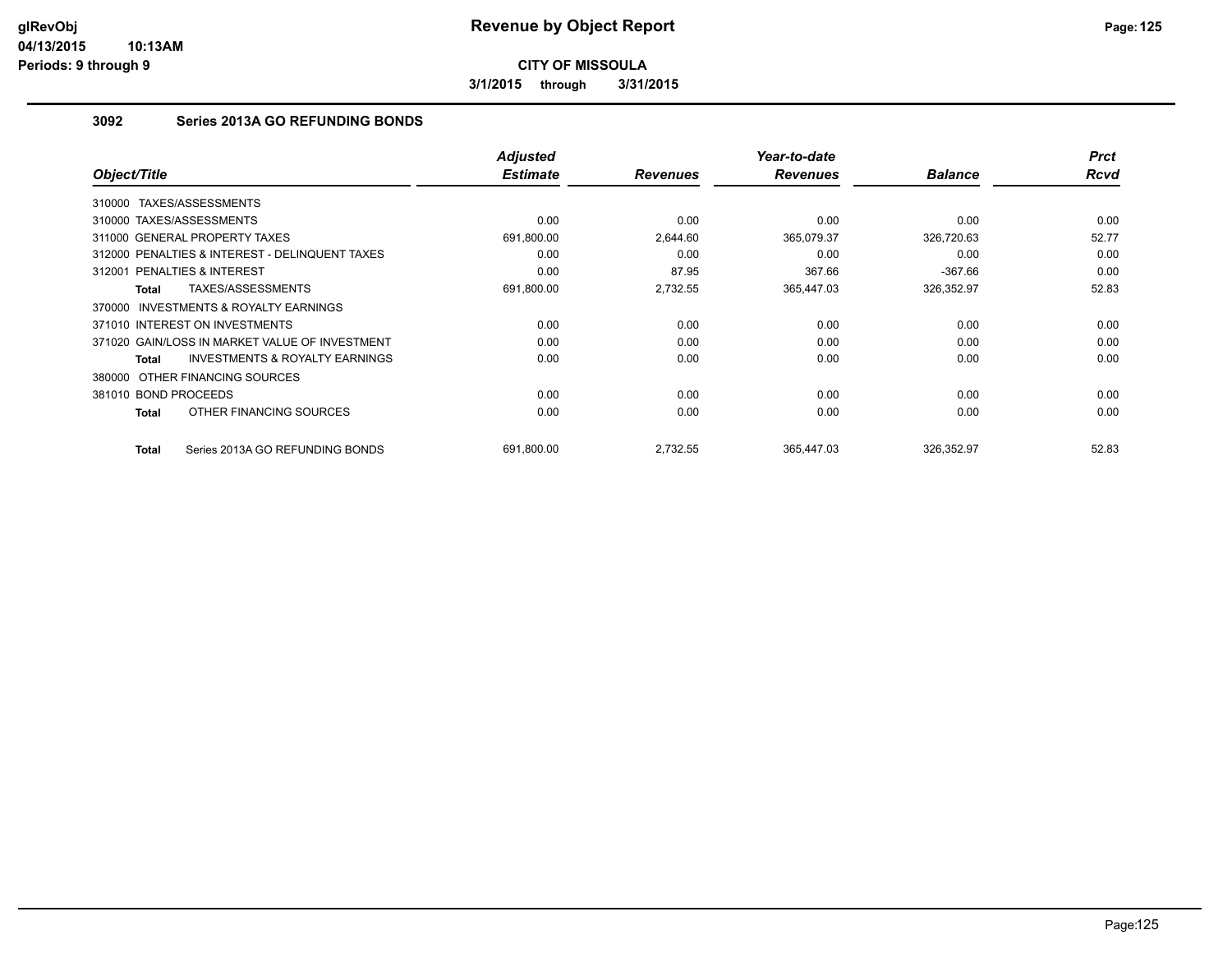**3/1/2015 through 3/31/2015**

# **3095 2004 REFUNDING BONDS DEBT SERVICE**

#### **3095 2004 REFUNDING BONDS DEBT SERVICE**

|                                                    | <b>Adjusted</b> |                 | Year-to-date    |                | <b>Prct</b> |
|----------------------------------------------------|-----------------|-----------------|-----------------|----------------|-------------|
| Object/Title                                       | <b>Estimate</b> | <b>Revenues</b> | <b>Revenues</b> | <b>Balance</b> | Rcvd        |
| 310000 TAXES/ASSESSMENTS                           |                 |                 |                 |                |             |
| 310000 TAXES/ASSESSMENTS                           | 0.00            | 0.00            | 0.00            | 0.00           | 0.00        |
| 311000 GENERAL PROPERTY TAXES                      | 0.00            | 45.62           | 1,630.10        | $-1,630.10$    | 0.00        |
| 311030 MOTOR VEHICLE TAXES                         | 0.00            | 0.00            | 0.00            | 0.00           | 0.00        |
| 312000 PENALTIES & INTEREST - DELINQUENT TAXES     | 0.00            | 0.00            | 0.00            | 0.00           | 0.00        |
| 312001 PENALTIES & INTEREST                        | 0.00            | 14.82           | 20.47           | $-20.47$       | 0.00        |
| 314000 PROP TAX - OTHER THAN ASSESSED VAL          | 0.00            | 0.00            | 0.00            | 0.00           | 0.00        |
| 314001 LIGHT VEHICLE TAX                           | 0.00            | 0.00            | 0.00            | 0.00           | 0.00        |
| TAXES/ASSESSMENTS<br>Total                         | 0.00            | 60.44           | 1,650.57        | $-1,650.57$    | 0.00        |
| 330000 INTERGOVERNMENTAL REVENUES                  |                 |                 |                 |                |             |
| 334056 BANK CORP. LIC. TAX - (PREVIOUS YEARS)      | 0.00            | 0.00            | 0.00            | 0.00           | 0.00        |
| 335210 PERSONAL PROPERTY TAX REIMBURSEMENT         | 0.00            | 0.00            | 0.00            | 0.00           | 0.00        |
| 335230 HB 124 REVENUE                              | 0.00            | 0.00            | 0.00            | 0.00           | 0.00        |
| 335250 STATE REIMB - SB #184                       | 0.00            | 0.00            | 0.00            | 0.00           | 0.00        |
| <b>INTERGOVERNMENTAL REVENUES</b><br>Total         | 0.00            | 0.00            | 0.00            | 0.00           | 0.00        |
| 360000 MISCELLANEOUS REVENUES                      |                 |                 |                 |                |             |
| 360010 MISCELLANEOUS                               | 0.00            | 0.00            | 0.00            | 0.00           | 0.00        |
| MISCELLANEOUS REVENUES<br>Total                    | 0.00            | 0.00            | 0.00            | 0.00           | 0.00        |
| 370000 INVESTMENTS & ROYALTY EARNINGS              |                 |                 |                 |                |             |
| 371010 INTEREST ON INVESTMENTS                     | 0.00            | 0.00            | 0.00            | 0.00           | 0.00        |
| 371020 GAIN/LOSS IN MARKET VALUE OF INVESTMENTS    | 0.00            | 0.00            | 0.00            | 0.00           | 0.00        |
| <b>INVESTMENTS &amp; ROYALTY EARNINGS</b><br>Total | 0.00            | 0.00            | 0.00            | 0.00           | 0.00        |
| 380000 OTHER FINANCING SOURCES                     |                 |                 |                 |                |             |
| 380000 OTHER FINANCING SOURCES                     | 0.00            | 0.00            | 0.00            | 0.00           | 0.00        |
| 381009 TRANSFERS IN                                | 0.00            | 0.00            | 0.00            | 0.00           | 0.00        |
| 381010 BOND PROCEEDS                               | 0.00            | 0.00            | 0.00            | 0.00           | 0.00        |
| 383043 TRANSFERS FROM IMPACT FEES                  | 0.00            | 0.00            | 0.00            | 0.00           | 0.00        |
| OTHER FINANCING SOURCES<br><b>Total</b>            | 0.00            | 0.00            | 0.00            | 0.00           | 0.00        |
| 2004 REFUNDING BONDS DEBT SERVICE<br><b>Total</b>  | 0.00            | 60.44           | 1.650.57        | $-1.650.57$    | 0.00        |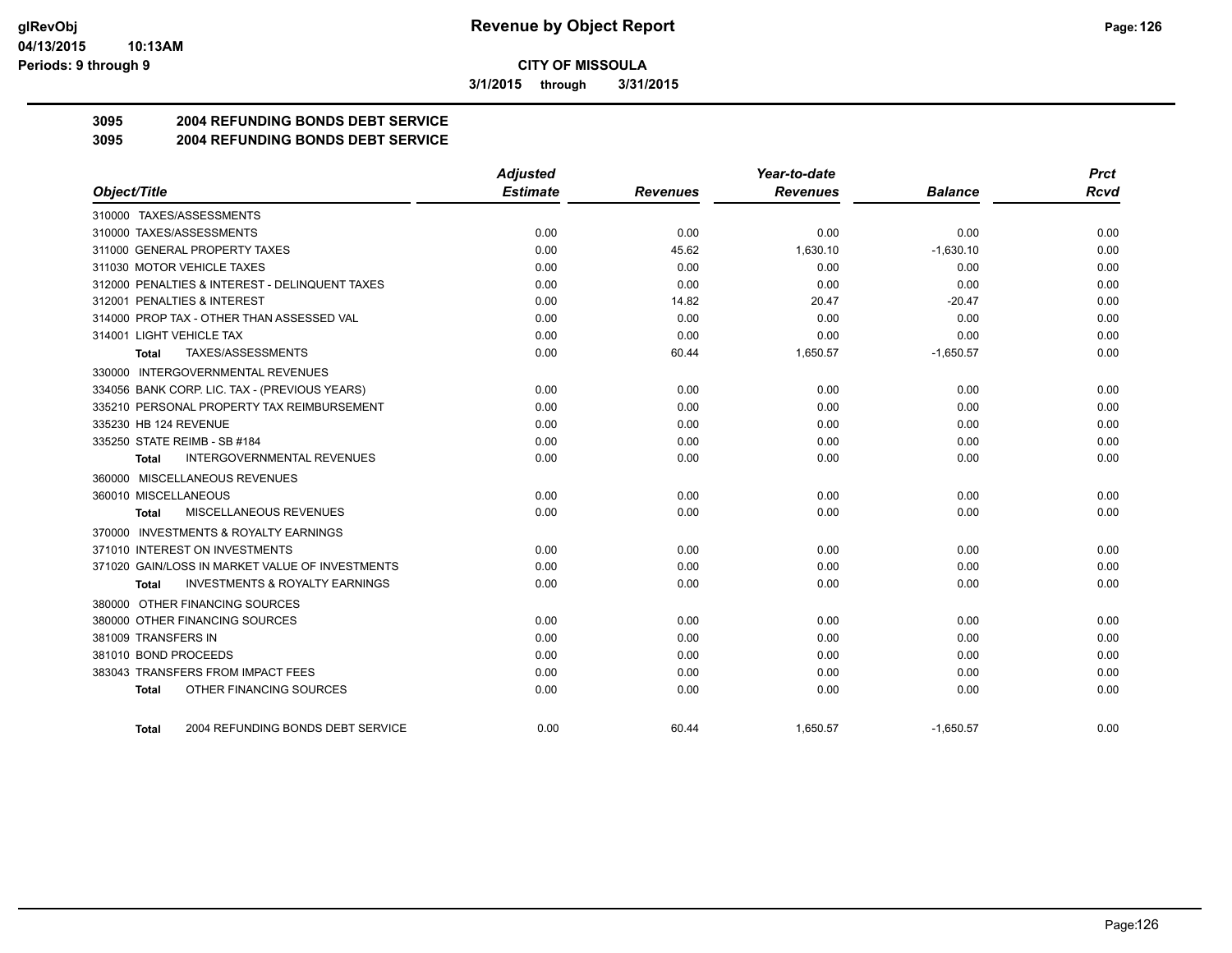**3/1/2015 through 3/31/2015**

## **3095 2004 REFUNDING BONDS DEBT SERVICE**

|                                                    | <b>Adjusted</b> |                 | Year-to-date    |                | <b>Prct</b> |
|----------------------------------------------------|-----------------|-----------------|-----------------|----------------|-------------|
| Object/Title                                       | <b>Estimate</b> | <b>Revenues</b> | <b>Revenues</b> | <b>Balance</b> | <b>Rcvd</b> |
| 310000 TAXES/ASSESSMENTS                           |                 |                 |                 |                |             |
| 310000 TAXES/ASSESSMENTS                           | 0.00            | 0.00            | 0.00            | 0.00           | 0.00        |
| 311000 GENERAL PROPERTY TAXES                      | 0.00            | 45.62           | 1,630.10        | $-1,630.10$    | 0.00        |
| 311030 MOTOR VEHICLE TAXES                         | 0.00            | 0.00            | 0.00            | 0.00           | 0.00        |
| 312000 PENALTIES & INTEREST - DELINQUENT TAXES     | 0.00            | 0.00            | 0.00            | 0.00           | 0.00        |
| 312001 PENALTIES & INTEREST                        | 0.00            | 14.82           | 20.47           | $-20.47$       | 0.00        |
| 314000 PROP TAX - OTHER THAN ASSESSED VAL          | 0.00            | 0.00            | 0.00            | 0.00           | 0.00        |
| 314001 LIGHT VEHICLE TAX                           | 0.00            | 0.00            | 0.00            | 0.00           | 0.00        |
| TAXES/ASSESSMENTS<br>Total                         | 0.00            | 60.44           | 1,650.57        | $-1,650.57$    | 0.00        |
| 330000 INTERGOVERNMENTAL REVENUES                  |                 |                 |                 |                |             |
| 334056 BANK CORP. LIC. TAX - (PREVIOUS YEARS)      | 0.00            | 0.00            | 0.00            | 0.00           | 0.00        |
| 335210 PERSONAL PROPERTY TAX REIMBURSEMENT         | 0.00            | 0.00            | 0.00            | 0.00           | 0.00        |
| 335230 HB 124 REVENUE                              | 0.00            | 0.00            | 0.00            | 0.00           | 0.00        |
| 335250 STATE REIMB - SB #184                       | 0.00            | 0.00            | 0.00            | 0.00           | 0.00        |
| <b>INTERGOVERNMENTAL REVENUES</b><br>Total         | 0.00            | 0.00            | 0.00            | 0.00           | 0.00        |
| 360000 MISCELLANEOUS REVENUES                      |                 |                 |                 |                |             |
| 360010 MISCELLANEOUS                               | 0.00            | 0.00            | 0.00            | 0.00           | 0.00        |
| MISCELLANEOUS REVENUES<br>Total                    | 0.00            | 0.00            | 0.00            | 0.00           | 0.00        |
| 370000 INVESTMENTS & ROYALTY EARNINGS              |                 |                 |                 |                |             |
| 371010 INTEREST ON INVESTMENTS                     | 0.00            | 0.00            | 0.00            | 0.00           | 0.00        |
| 371020 GAIN/LOSS IN MARKET VALUE OF INVESTMENT     | 0.00            | 0.00            | 0.00            | 0.00           | 0.00        |
| <b>INVESTMENTS &amp; ROYALTY EARNINGS</b><br>Total | 0.00            | 0.00            | 0.00            | 0.00           | 0.00        |
| 380000 OTHER FINANCING SOURCES                     |                 |                 |                 |                |             |
| 380000 OTHER FINANCING SOURCES                     | 0.00            | 0.00            | 0.00            | 0.00           | 0.00        |
| 381009 TRANSFERS IN                                | 0.00            | 0.00            | 0.00            | 0.00           | 0.00        |
| 381010 BOND PROCEEDS                               | 0.00            | 0.00            | 0.00            | 0.00           | 0.00        |
| 383043 TRANSFERS FROM IMPACT FEES                  | 0.00            | 0.00            | 0.00            | 0.00           | 0.00        |
| OTHER FINANCING SOURCES<br><b>Total</b>            | 0.00            | 0.00            | 0.00            | 0.00           | 0.00        |
| 2004 REFUNDING BONDS DEBT SERVICE<br><b>Total</b>  | 0.00            | 60.44           | 1,650.57        | $-1,650.57$    | 0.00        |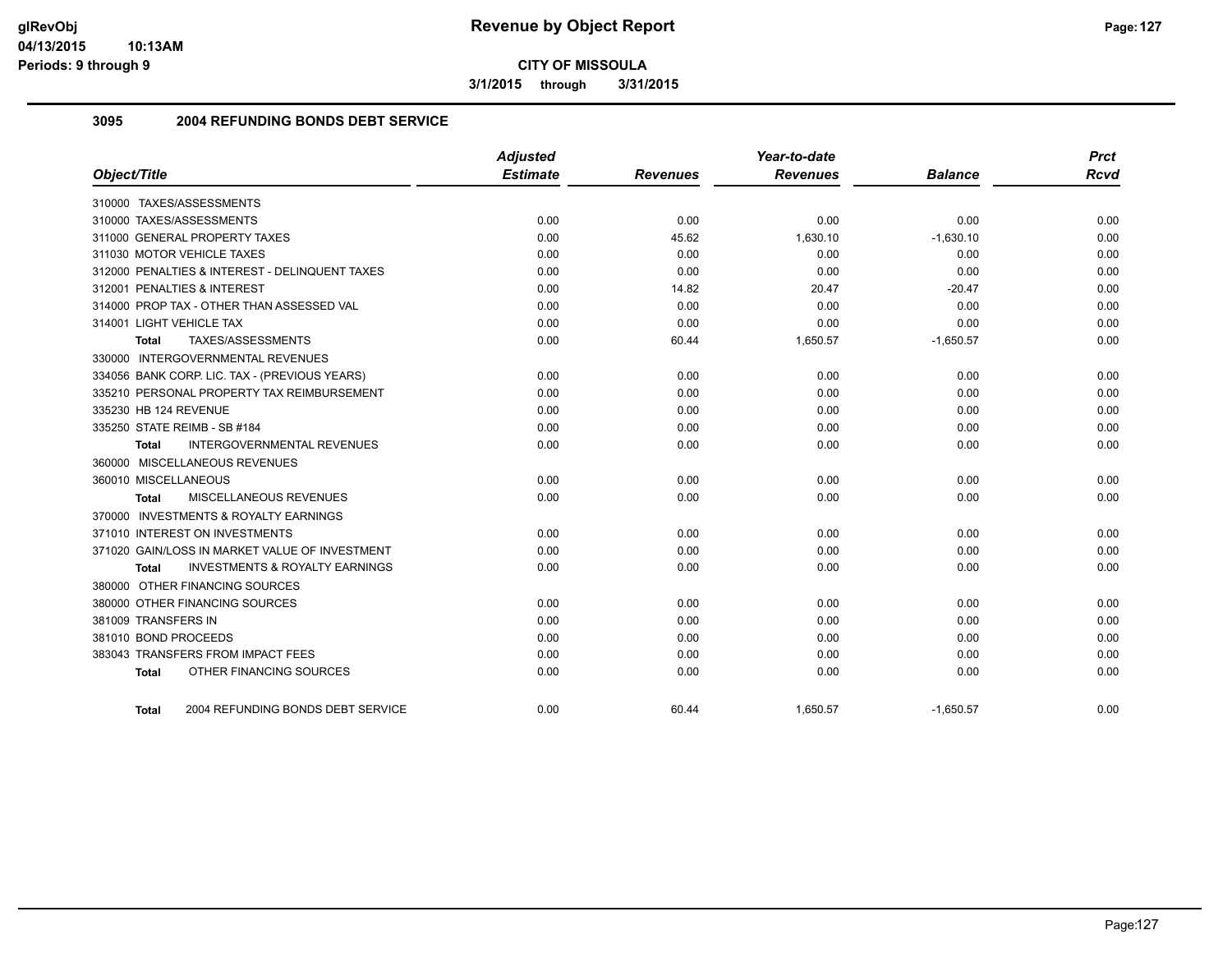**3/1/2015 through 3/31/2015**

#### **3096 NEW FIRE STATION GO BOND**

**3096 NEW FIRE STATION GO BOND**

|                                                    | <b>Adjusted</b> |                 | Year-to-date    |                | <b>Prct</b> |
|----------------------------------------------------|-----------------|-----------------|-----------------|----------------|-------------|
| Object/Title                                       | <b>Estimate</b> | <b>Revenues</b> | <b>Revenues</b> | <b>Balance</b> | <b>Rcvd</b> |
| TAXES/ASSESSMENTS<br>310000                        |                 |                 |                 |                |             |
| 310000 TAXES/ASSESSMENTS                           | 0.00            | 0.00            | 0.00            | 0.00           | 0.00        |
| 311000 GENERAL PROPERTY TAXES                      | 0.00            | 199.63          | 4,242.23        | $-4,242.23$    | 0.00        |
| 311030 MOTOR VEHICLE TAXES                         | 0.00            | 0.00            | 0.00            | 0.00           | 0.00        |
| 312001 PENALTIES & INTEREST                        | 0.00            | 33.90           | 83.75           | $-83.75$       | 0.00        |
| TAXES/ASSESSMENTS<br><b>Total</b>                  | 0.00            | 233.53          | 4,325.98        | $-4,325.98$    | 0.00        |
| 370000 INVESTMENTS & ROYALTY EARNINGS              |                 |                 |                 |                |             |
| 371010 INTEREST ON INVESTMENTS                     | 0.00            | 0.00            | 0.00            | 0.00           | 0.00        |
| 371020 GAIN/LOSS IN MARKET VALUE OF INVESTMENTS    | 0.00            | 0.00            | 0.00            | 0.00           | 0.00        |
| <b>INVESTMENTS &amp; ROYALTY EARNINGS</b><br>Total | 0.00            | 0.00            | 0.00            | 0.00           | 0.00        |
| OTHER FINANCING SOURCES<br>380000                  |                 |                 |                 |                |             |
| 383000 OPERATING TRANSFERS                         | 0.00            | 0.00            | 0.00            | 0.00           | 0.00        |
| OTHER FINANCING SOURCES<br>Total                   | 0.00            | 0.00            | 0.00            | 0.00           | 0.00        |
| NEW FIRE STATION GO BOND<br><b>Total</b>           | 0.00            | 233.53          | 4,325.98        | $-4,325.98$    | 0.00        |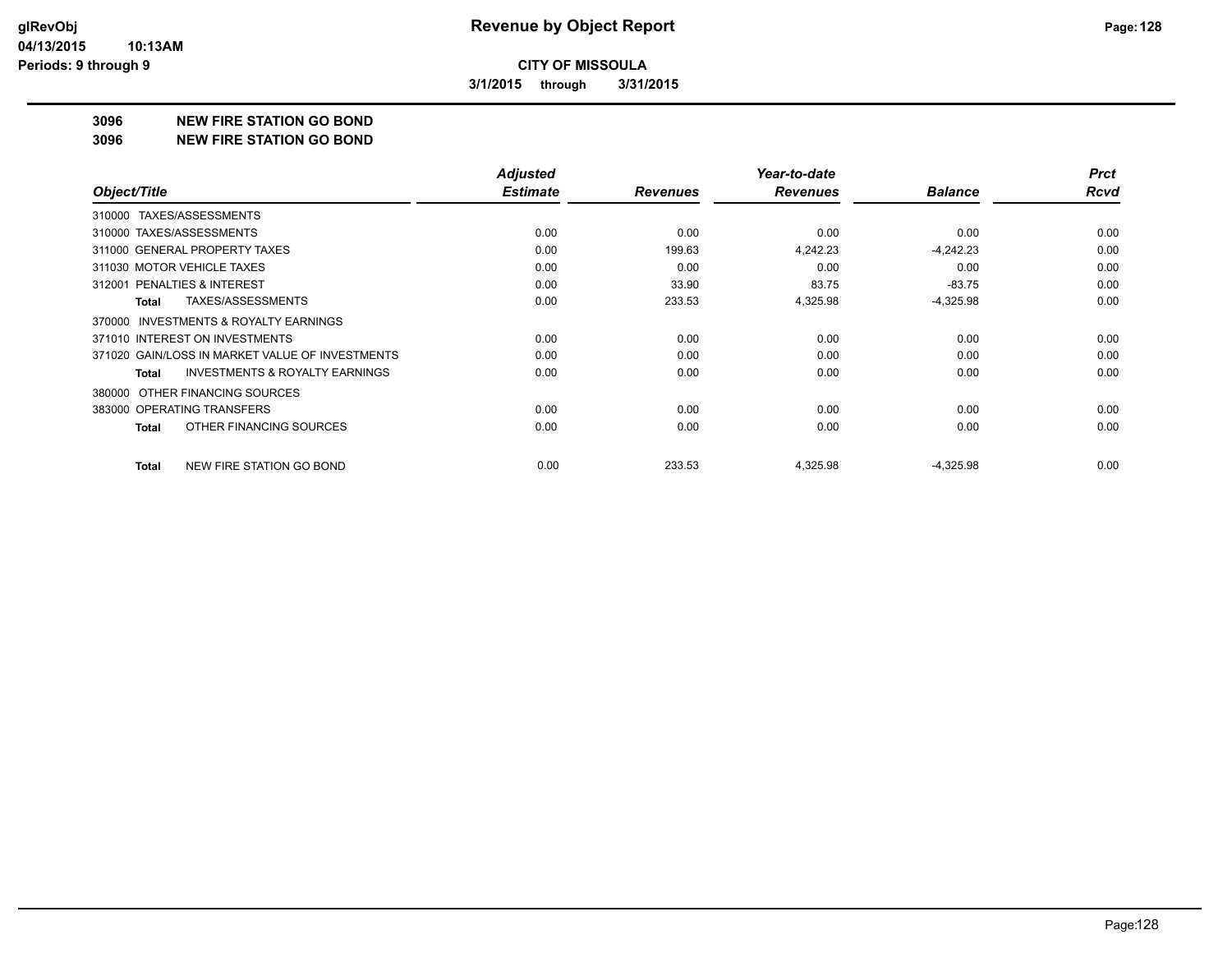**3/1/2015 through 3/31/2015**

## **3096 NEW FIRE STATION GO BOND**

| Object/Title                                       | <b>Adjusted</b><br><b>Estimate</b> | <b>Revenues</b> | Year-to-date<br><b>Revenues</b> | <b>Balance</b> | <b>Prct</b><br><b>Rcvd</b> |
|----------------------------------------------------|------------------------------------|-----------------|---------------------------------|----------------|----------------------------|
| TAXES/ASSESSMENTS<br>310000                        |                                    |                 |                                 |                |                            |
| 310000 TAXES/ASSESSMENTS                           | 0.00                               | 0.00            | 0.00                            | 0.00           | 0.00                       |
| 311000 GENERAL PROPERTY TAXES                      | 0.00                               | 199.63          | 4,242.23                        | $-4,242.23$    | 0.00                       |
| 311030 MOTOR VEHICLE TAXES                         | 0.00                               | 0.00            | 0.00                            | 0.00           | 0.00                       |
| PENALTIES & INTEREST<br>312001                     | 0.00                               | 33.90           | 83.75                           | $-83.75$       | 0.00                       |
| TAXES/ASSESSMENTS<br>Total                         | 0.00                               | 233.53          | 4,325.98                        | $-4,325.98$    | 0.00                       |
| 370000 INVESTMENTS & ROYALTY EARNINGS              |                                    |                 |                                 |                |                            |
| 371010 INTEREST ON INVESTMENTS                     | 0.00                               | 0.00            | 0.00                            | 0.00           | 0.00                       |
| 371020 GAIN/LOSS IN MARKET VALUE OF INVESTMENT     | 0.00                               | 0.00            | 0.00                            | 0.00           | 0.00                       |
| <b>INVESTMENTS &amp; ROYALTY EARNINGS</b><br>Total | 0.00                               | 0.00            | 0.00                            | 0.00           | 0.00                       |
| 380000 OTHER FINANCING SOURCES                     |                                    |                 |                                 |                |                            |
| 383000 OPERATING TRANSFERS                         | 0.00                               | 0.00            | 0.00                            | 0.00           | 0.00                       |
| OTHER FINANCING SOURCES<br>Total                   | 0.00                               | 0.00            | 0.00                            | 0.00           | 0.00                       |
| NEW FIRE STATION GO BOND<br><b>Total</b>           | 0.00                               | 233.53          | 4,325.98                        | $-4,325.98$    | 0.00                       |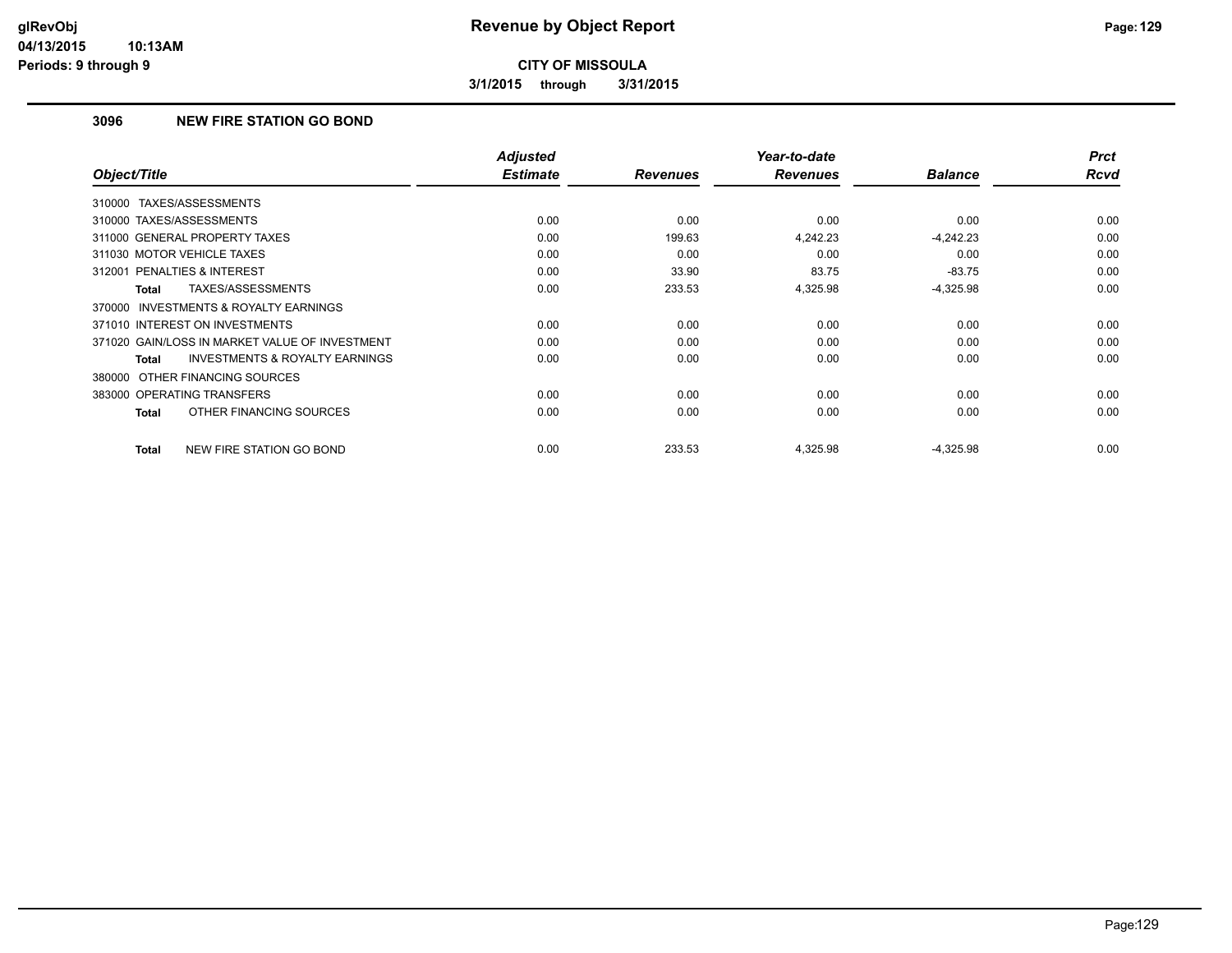**3/1/2015 through 3/31/2015**

**3097 2007 REFUNDING BONDS**

**3097 2007 REFUNDING BONDS**

|                                                     | <b>Adjusted</b> |                 | Year-to-date    |                | <b>Prct</b> |
|-----------------------------------------------------|-----------------|-----------------|-----------------|----------------|-------------|
| Object/Title                                        | <b>Estimate</b> | <b>Revenues</b> | <b>Revenues</b> | <b>Balance</b> | Rcvd        |
| TAXES/ASSESSMENTS<br>310000                         |                 |                 |                 |                |             |
| 310000 TAXES/ASSESSMENTS                            | 0.00            | 0.00            | 0.00            | 0.00           | 0.00        |
| 311000 GENERAL PROPERTY TAXES                       | 0.00            | 0.00            | 0.00            | 0.00           | 0.00        |
| 311030 MOTOR VEHICLE TAXES                          | 0.00            | 0.00            | 0.00            | 0.00           | 0.00        |
| 312001 PENALTIES & INTEREST                         | 0.00            | 0.00            | 0.00            | 0.00           | 0.00        |
| <b>TAXES/ASSESSMENTS</b><br><b>Total</b>            | 0.00            | 0.00            | 0.00            | 0.00           | 0.00        |
| <b>INVESTMENTS &amp; ROYALTY EARNINGS</b><br>370000 |                 |                 |                 |                |             |
| 371010 INTEREST ON INVESTMENTS                      | 0.00            | 0.00            | 0.00            | 0.00           | 0.00        |
| 371020 GAIN/LOSS IN MARKET VALUE OF INVESTMENTS     | 0.00            | 0.00            | 0.00            | 0.00           | 0.00        |
| <b>INVESTMENTS &amp; ROYALTY EARNINGS</b><br>Total  | 0.00            | 0.00            | 0.00            | 0.00           | 0.00        |
| OTHER FINANCING SOURCES<br>380000                   |                 |                 |                 |                |             |
| 381010 BOND PROCEEDS                                | 0.00            | 0.00            | 0.00            | 0.00           | 0.00        |
| 383042 TRANSFERS FROM OTHER FUNDS                   | 0.00            | 0.00            | 0.00            | 0.00           | 0.00        |
| 383043 TRANSFERS FROM IMPACT FEES                   | 0.00            | 0.00            | 0.00            | 0.00           | 0.00        |
| OTHER FINANCING SOURCES<br>Total                    | 0.00            | 0.00            | 0.00            | 0.00           | 0.00        |
|                                                     |                 |                 |                 |                |             |
| 2007 REFUNDING BONDS<br><b>Total</b>                | 0.00            | 0.00            | 0.00            | 0.00           | 0.00        |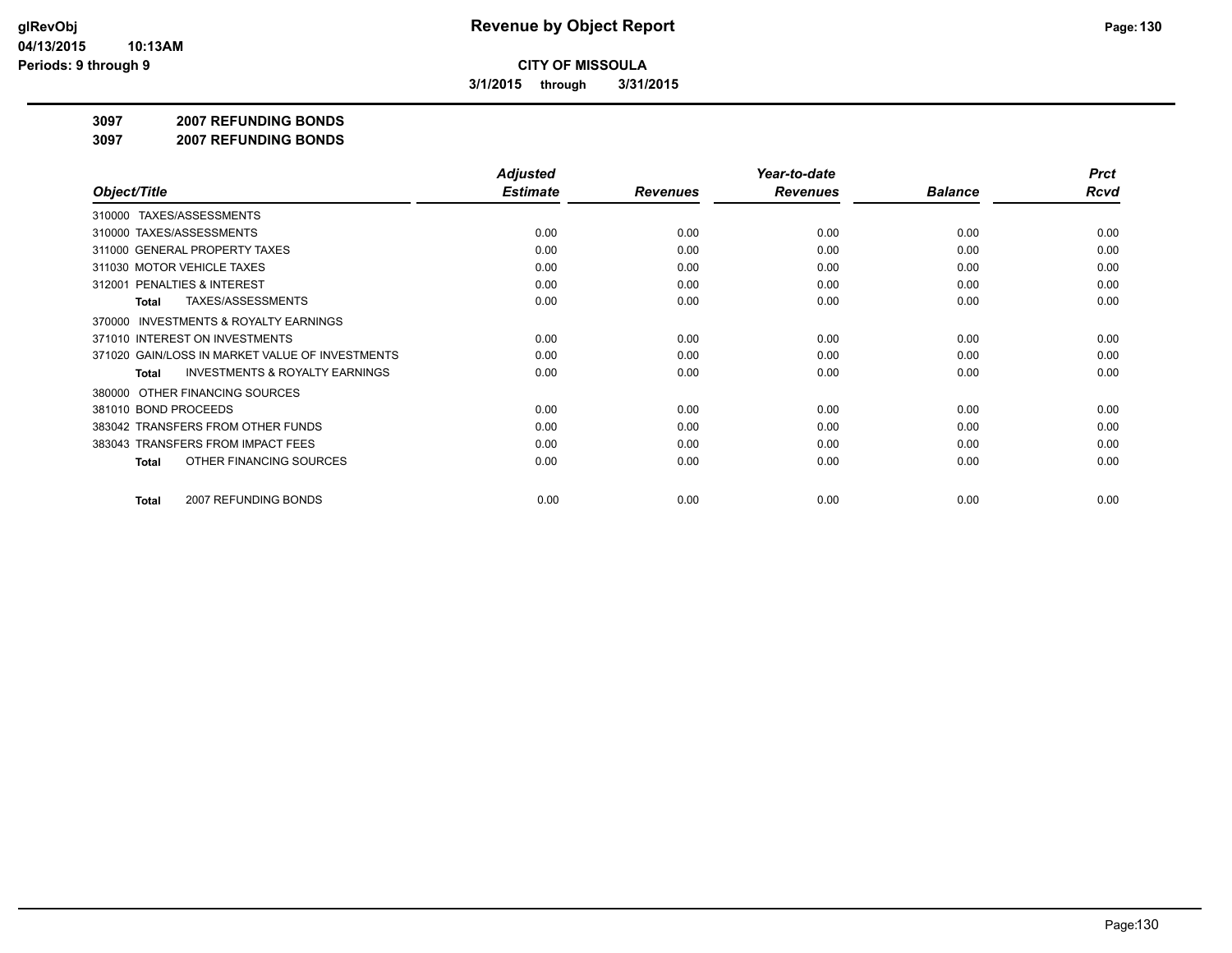**3/1/2015 through 3/31/2015**

#### **3097 2007 REFUNDING BONDS**

|                                                           | <b>Adjusted</b> |                 | Year-to-date    |                | <b>Prct</b> |
|-----------------------------------------------------------|-----------------|-----------------|-----------------|----------------|-------------|
| Object/Title                                              | <b>Estimate</b> | <b>Revenues</b> | <b>Revenues</b> | <b>Balance</b> | Rcvd        |
| TAXES/ASSESSMENTS<br>310000                               |                 |                 |                 |                |             |
| 310000 TAXES/ASSESSMENTS                                  | 0.00            | 0.00            | 0.00            | 0.00           | 0.00        |
| 311000 GENERAL PROPERTY TAXES                             | 0.00            | 0.00            | 0.00            | 0.00           | 0.00        |
| 311030 MOTOR VEHICLE TAXES                                | 0.00            | 0.00            | 0.00            | 0.00           | 0.00        |
| 312001 PENALTIES & INTEREST                               | 0.00            | 0.00            | 0.00            | 0.00           | 0.00        |
| TAXES/ASSESSMENTS<br><b>Total</b>                         | 0.00            | 0.00            | 0.00            | 0.00           | 0.00        |
| 370000 INVESTMENTS & ROYALTY EARNINGS                     |                 |                 |                 |                |             |
| 371010 INTEREST ON INVESTMENTS                            | 0.00            | 0.00            | 0.00            | 0.00           | 0.00        |
| 371020 GAIN/LOSS IN MARKET VALUE OF INVESTMENT            | 0.00            | 0.00            | 0.00            | 0.00           | 0.00        |
| <b>INVESTMENTS &amp; ROYALTY EARNINGS</b><br><b>Total</b> | 0.00            | 0.00            | 0.00            | 0.00           | 0.00        |
| 380000 OTHER FINANCING SOURCES                            |                 |                 |                 |                |             |
| 381010 BOND PROCEEDS                                      | 0.00            | 0.00            | 0.00            | 0.00           | 0.00        |
| 383042 TRANSFERS FROM OTHER FUNDS                         | 0.00            | 0.00            | 0.00            | 0.00           | 0.00        |
| 383043 TRANSFERS FROM IMPACT FEES                         | 0.00            | 0.00            | 0.00            | 0.00           | 0.00        |
| OTHER FINANCING SOURCES<br><b>Total</b>                   | 0.00            | 0.00            | 0.00            | 0.00           | 0.00        |
|                                                           |                 |                 |                 |                |             |
| 2007 REFUNDING BONDS<br>Total                             | 0.00            | 0.00            | 0.00            | 0.00           | 0.00        |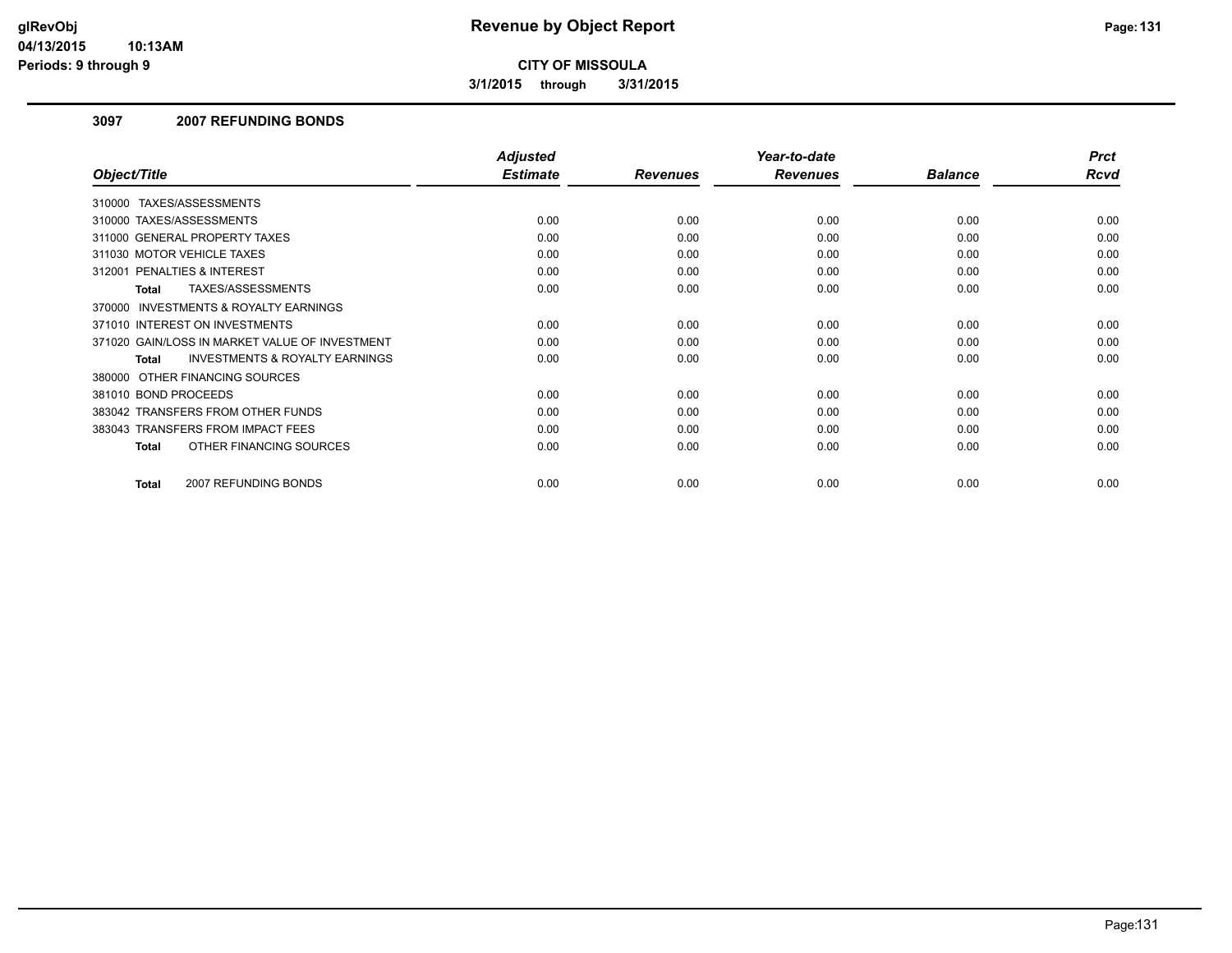**3/1/2015 through 3/31/2015**

## **3100 SIDEWALK & CURB WARRANTS FUND**

#### **3100 SIDEWALK & CURB WARRANTS FUND**

|                                                           | <b>Adjusted</b> |                 | Year-to-date    |                | <b>Prct</b> |
|-----------------------------------------------------------|-----------------|-----------------|-----------------|----------------|-------------|
| Object/Title                                              | <b>Estimate</b> | <b>Revenues</b> | <b>Revenues</b> | <b>Balance</b> | Rcvd        |
| TAXES/ASSESSMENTS<br>310000                               |                 |                 |                 |                |             |
| PENALTIES & INTEREST<br>312001                            | 0.00            | 0.00            | 0.00            | 0.00           | 0.00        |
| TAXES/ASSESSMENTS<br><b>Total</b>                         | 0.00            | 0.00            | 0.00            | 0.00           | 0.00        |
| MISCELLANEOUS REVENUES<br>360000                          |                 |                 |                 |                |             |
| 360010 MISCELLANEOUS                                      | 0.00            | 0.00            | 0.00            | 0.00           | 0.00        |
| 363020 PROPERTY ASSESSMENTS                               | 0.00            | 0.00            | 0.00            | 0.00           | 0.00        |
| 363021 PAYOFF PRINCIPAL ASSESSMENTS                       | 0.00            | 0.00            | 0.00            | 0.00           | 0.00        |
| 363022 BOND INTEREST ASSESSMENTS                          | 0.00            | 0.00            | 0.00            | 0.00           | 0.00        |
| 363030 SIDEWALK AND CURB ASSESSMENTS                      | 0.00            | 0.00            | 0.00            | 0.00           | 0.00        |
| 363040 PENALTY AND INTEREST                               | 0.00            | 0.00            | 0.00            | 0.00           | 0.00        |
| MISCELLANEOUS REVENUES<br><b>Total</b>                    | 0.00            | 0.00            | 0.00            | 0.00           | 0.00        |
| <b>INVESTMENTS &amp; ROYALTY EARNINGS</b><br>370000       |                 |                 |                 |                |             |
| 371010 INTEREST ON INVESTMENTS                            | 0.00            | 0.00            | 0.00            | 0.00           | 0.00        |
| 371020 GAIN/LOSS IN MARKET VALUE OF INVESTMENTS           | 0.00            | 0.00            | 0.00            | 0.00           | 0.00        |
| <b>INVESTMENTS &amp; ROYALTY EARNINGS</b><br><b>Total</b> | 0.00            | 0.00            | 0.00            | 0.00           | 0.00        |
| OTHER FINANCING SOURCES<br>380000                         |                 |                 |                 |                |             |
| 383042 TRANSFERS FROM OTHER FUNDS                         | 0.00            | 0.00            | 0.00            | 0.00           | 0.00        |
| OTHER FINANCING SOURCES<br><b>Total</b>                   | 0.00            | 0.00            | 0.00            | 0.00           | 0.00        |
| SIDEWALK & CURB WARRANTS FUND<br><b>Total</b>             | 0.00            | 0.00            | 0.00            | 0.00           | 0.00        |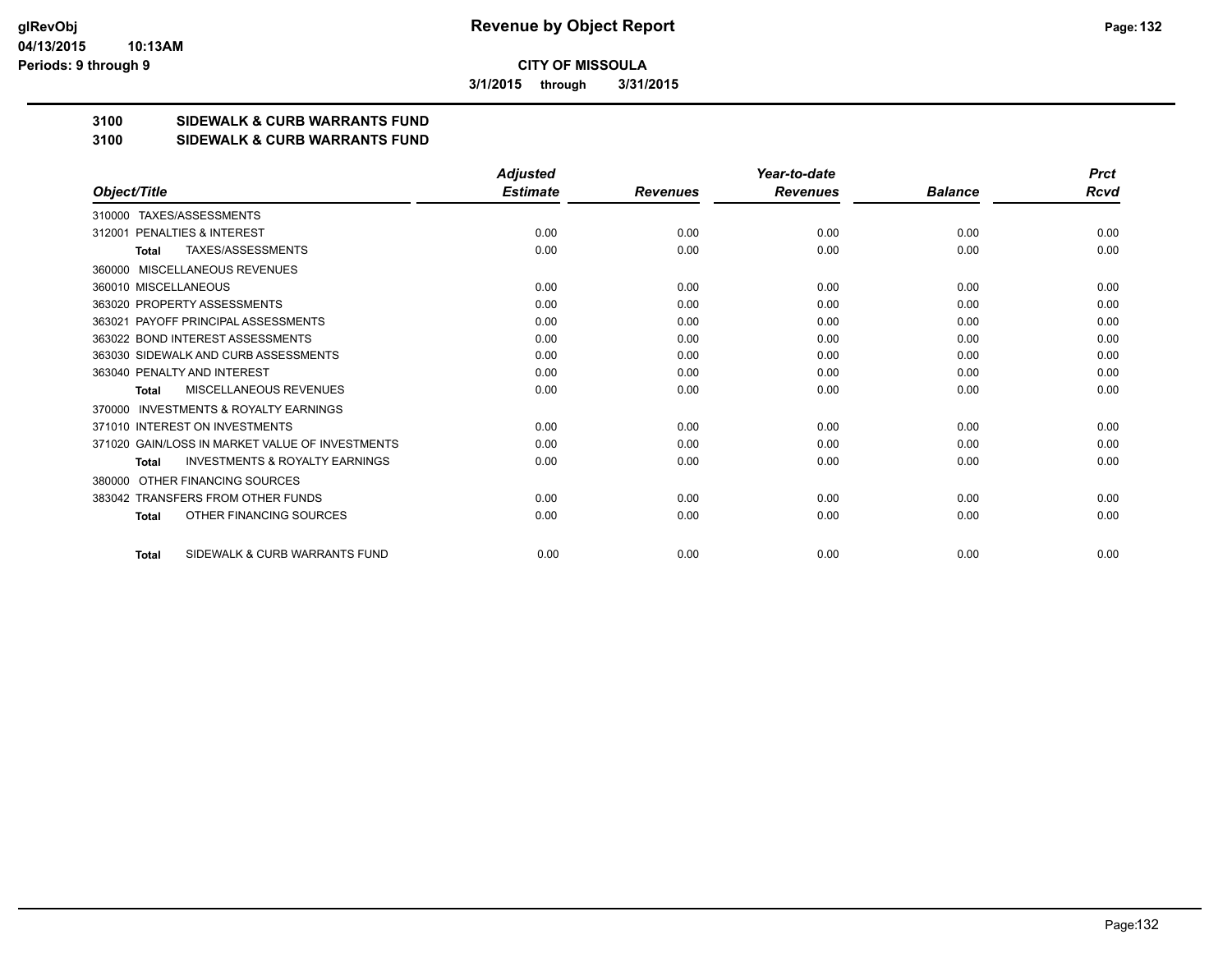**3/1/2015 through 3/31/2015**

## **3100 SIDEWALK & CURB WARRANTS FUND**

|                                                     | <b>Adjusted</b> |                 | Year-to-date    |                | <b>Prct</b> |
|-----------------------------------------------------|-----------------|-----------------|-----------------|----------------|-------------|
| Object/Title                                        | <b>Estimate</b> | <b>Revenues</b> | <b>Revenues</b> | <b>Balance</b> | Rcvd        |
| TAXES/ASSESSMENTS<br>310000                         |                 |                 |                 |                |             |
| PENALTIES & INTEREST<br>312001                      | 0.00            | 0.00            | 0.00            | 0.00           | 0.00        |
| TAXES/ASSESSMENTS<br>Total                          | 0.00            | 0.00            | 0.00            | 0.00           | 0.00        |
| 360000 MISCELLANEOUS REVENUES                       |                 |                 |                 |                |             |
| 360010 MISCELLANEOUS                                | 0.00            | 0.00            | 0.00            | 0.00           | 0.00        |
| 363020 PROPERTY ASSESSMENTS                         | 0.00            | 0.00            | 0.00            | 0.00           | 0.00        |
| 363021 PAYOFF PRINCIPAL ASSESSMENTS                 | 0.00            | 0.00            | 0.00            | 0.00           | 0.00        |
| 363022 BOND INTEREST ASSESSMENTS                    | 0.00            | 0.00            | 0.00            | 0.00           | 0.00        |
| 363030 SIDEWALK AND CURB ASSESSMENTS                | 0.00            | 0.00            | 0.00            | 0.00           | 0.00        |
| 363040 PENALTY AND INTEREST                         | 0.00            | 0.00            | 0.00            | 0.00           | 0.00        |
| MISCELLANEOUS REVENUES<br>Total                     | 0.00            | 0.00            | 0.00            | 0.00           | 0.00        |
| <b>INVESTMENTS &amp; ROYALTY EARNINGS</b><br>370000 |                 |                 |                 |                |             |
| 371010 INTEREST ON INVESTMENTS                      | 0.00            | 0.00            | 0.00            | 0.00           | 0.00        |
| 371020 GAIN/LOSS IN MARKET VALUE OF INVESTMENT      | 0.00            | 0.00            | 0.00            | 0.00           | 0.00        |
| <b>INVESTMENTS &amp; ROYALTY EARNINGS</b><br>Total  | 0.00            | 0.00            | 0.00            | 0.00           | 0.00        |
| OTHER FINANCING SOURCES<br>380000                   |                 |                 |                 |                |             |
| 383042 TRANSFERS FROM OTHER FUNDS                   | 0.00            | 0.00            | 0.00            | 0.00           | 0.00        |
| OTHER FINANCING SOURCES<br><b>Total</b>             | 0.00            | 0.00            | 0.00            | 0.00           | 0.00        |
| SIDEWALK & CURB WARRANTS FUND<br><b>Total</b>       | 0.00            | 0.00            | 0.00            | 0.00           | 0.00        |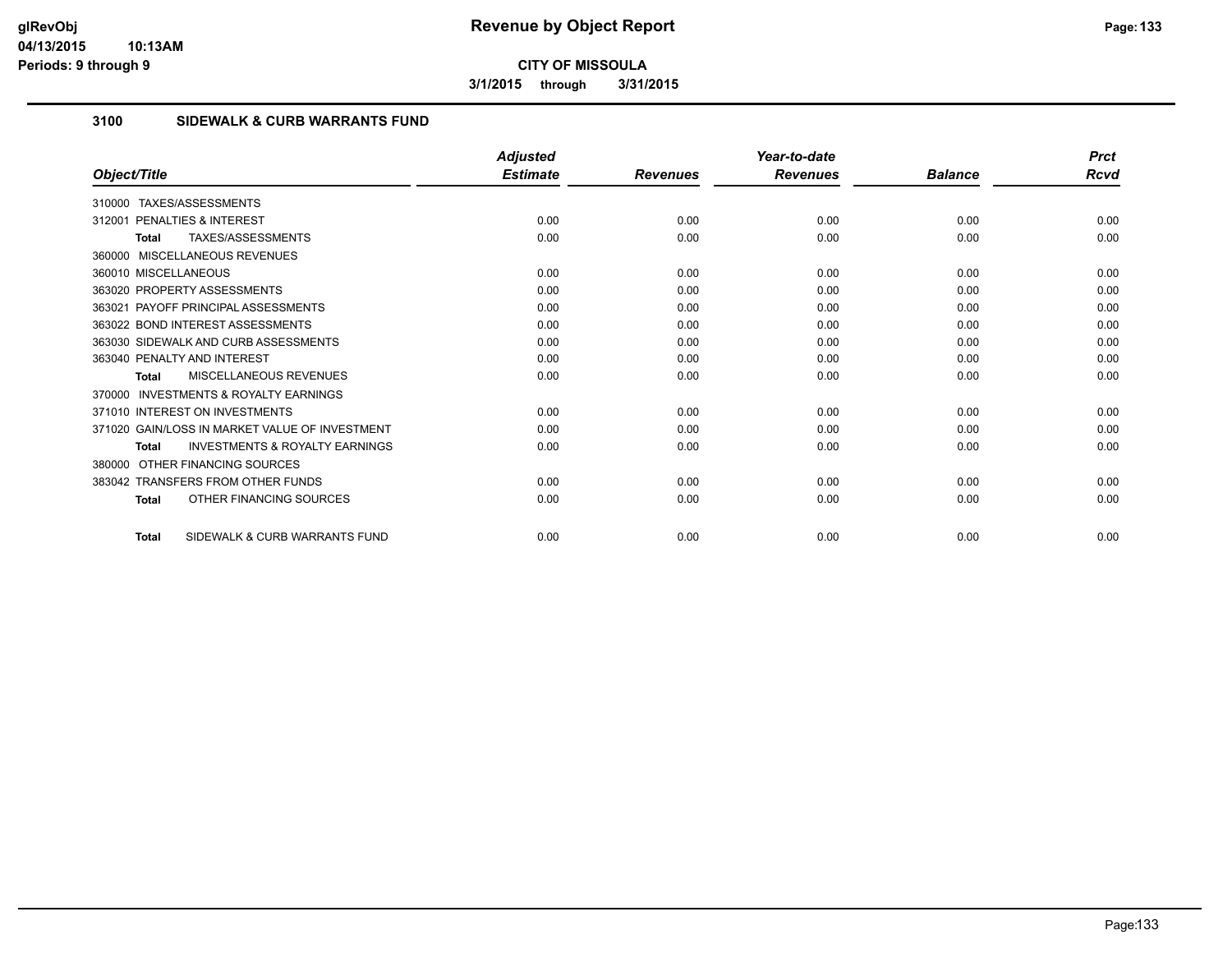**3/1/2015 through 3/31/2015**

# **3200 FY99 SIDEWALK & CURB DEBT SERVICE FUND**

**3200 FY99 SIDEWALK & CURB DEBT SERVICE FUND**

|                                                           | <b>Adjusted</b> |                 | Year-to-date    |                | <b>Prct</b> |
|-----------------------------------------------------------|-----------------|-----------------|-----------------|----------------|-------------|
| Object/Title                                              | <b>Estimate</b> | <b>Revenues</b> | <b>Revenues</b> | <b>Balance</b> | Rcvd        |
| TAXES/ASSESSMENTS<br>310000                               |                 |                 |                 |                |             |
| PENALTIES & INTEREST<br>312001                            | 0.00            | 0.00            | 0.00            | 0.00           | 0.00        |
| TAXES/ASSESSMENTS<br>Total                                | 0.00            | 0.00            | 0.00            | 0.00           | 0.00        |
| MISCELLANEOUS REVENUES<br>360000                          |                 |                 |                 |                |             |
| 363020 PROPERTY ASSESSMENTS                               | 0.00            | 0.00            | 0.00            | 0.00           | 0.00        |
| 363021 PAYOFF PRINCIPAL ASSESSMENTS                       | 0.00            | 0.00            | 0.00            | 0.00           | 0.00        |
| 363022 BOND INTEREST ASSESSMENTS                          | 0.00            | 0.00            | 0.00            | 0.00           | 0.00        |
| 363040 PENALTY AND INTEREST                               | 0.00            | 0.00            | 0.00            | 0.00           | 0.00        |
| <b>MISCELLANEOUS REVENUES</b><br>Total                    | 0.00            | 0.00            | 0.00            | 0.00           | 0.00        |
| <b>INVESTMENTS &amp; ROYALTY EARNINGS</b><br>370000       |                 |                 |                 |                |             |
| 371010 INTEREST ON INVESTMENTS                            | 0.00            | 0.00            | 0.00            | 0.00           | 0.00        |
| 371020 GAIN/LOSS IN MARKET VALUE OF INVESTMENTS           | 0.00            | 0.00            | 0.00            | 0.00           | 0.00        |
| <b>INVESTMENTS &amp; ROYALTY EARNINGS</b><br><b>Total</b> | 0.00            | 0.00            | 0.00            | 0.00           | 0.00        |
| OTHER FINANCING SOURCES<br>380000                         |                 |                 |                 |                |             |
| 381009 TRANSFERS IN                                       | 0.00            | 0.00            | 0.00            | 0.00           | 0.00        |
| OTHER FINANCING SOURCES<br><b>Total</b>                   | 0.00            | 0.00            | 0.00            | 0.00           | 0.00        |
| FY99 SIDEWALK & CURB DEBT SERVICE FUI<br><b>Total</b>     | 0.00            | 0.00            | 0.00            | 0.00           | 0.00        |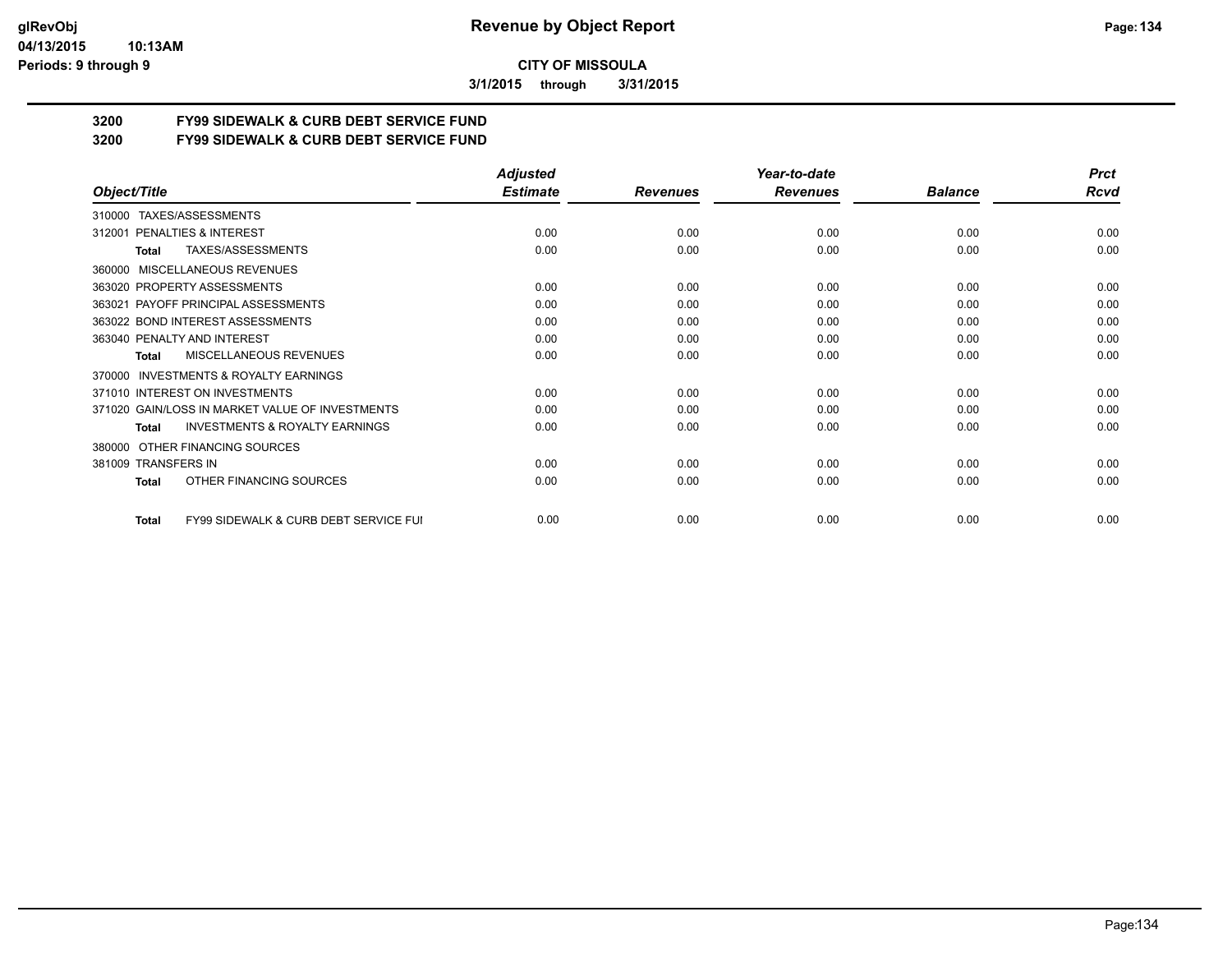**3/1/2015 through 3/31/2015**

## **3200 FY99 SIDEWALK & CURB DEBT SERVICE FUND**

|                                                                 | <b>Adjusted</b> |                 | Year-to-date    |                | <b>Prct</b> |
|-----------------------------------------------------------------|-----------------|-----------------|-----------------|----------------|-------------|
| Object/Title                                                    | <b>Estimate</b> | <b>Revenues</b> | <b>Revenues</b> | <b>Balance</b> | <b>Rcvd</b> |
| TAXES/ASSESSMENTS<br>310000                                     |                 |                 |                 |                |             |
| PENALTIES & INTEREST<br>312001                                  | 0.00            | 0.00            | 0.00            | 0.00           | 0.00        |
| TAXES/ASSESSMENTS<br>Total                                      | 0.00            | 0.00            | 0.00            | 0.00           | 0.00        |
| MISCELLANEOUS REVENUES<br>360000                                |                 |                 |                 |                |             |
| 363020 PROPERTY ASSESSMENTS                                     | 0.00            | 0.00            | 0.00            | 0.00           | 0.00        |
| PAYOFF PRINCIPAL ASSESSMENTS<br>363021                          | 0.00            | 0.00            | 0.00            | 0.00           | 0.00        |
| 363022 BOND INTEREST ASSESSMENTS                                | 0.00            | 0.00            | 0.00            | 0.00           | 0.00        |
| 363040 PENALTY AND INTEREST                                     | 0.00            | 0.00            | 0.00            | 0.00           | 0.00        |
| <b>MISCELLANEOUS REVENUES</b><br>Total                          | 0.00            | 0.00            | 0.00            | 0.00           | 0.00        |
| INVESTMENTS & ROYALTY EARNINGS<br>370000                        |                 |                 |                 |                |             |
| 371010 INTEREST ON INVESTMENTS                                  | 0.00            | 0.00            | 0.00            | 0.00           | 0.00        |
| 371020 GAIN/LOSS IN MARKET VALUE OF INVESTMENT                  | 0.00            | 0.00            | 0.00            | 0.00           | 0.00        |
| <b>INVESTMENTS &amp; ROYALTY EARNINGS</b><br>Total              | 0.00            | 0.00            | 0.00            | 0.00           | 0.00        |
| OTHER FINANCING SOURCES<br>380000                               |                 |                 |                 |                |             |
| 381009 TRANSFERS IN                                             | 0.00            | 0.00            | 0.00            | 0.00           | 0.00        |
| OTHER FINANCING SOURCES<br><b>Total</b>                         | 0.00            | 0.00            | 0.00            | 0.00           | 0.00        |
| <b>FY99 SIDEWALK &amp; CURB DEBT SERVICE FU</b><br><b>Total</b> | 0.00            | 0.00            | 0.00            | 0.00           | 0.00        |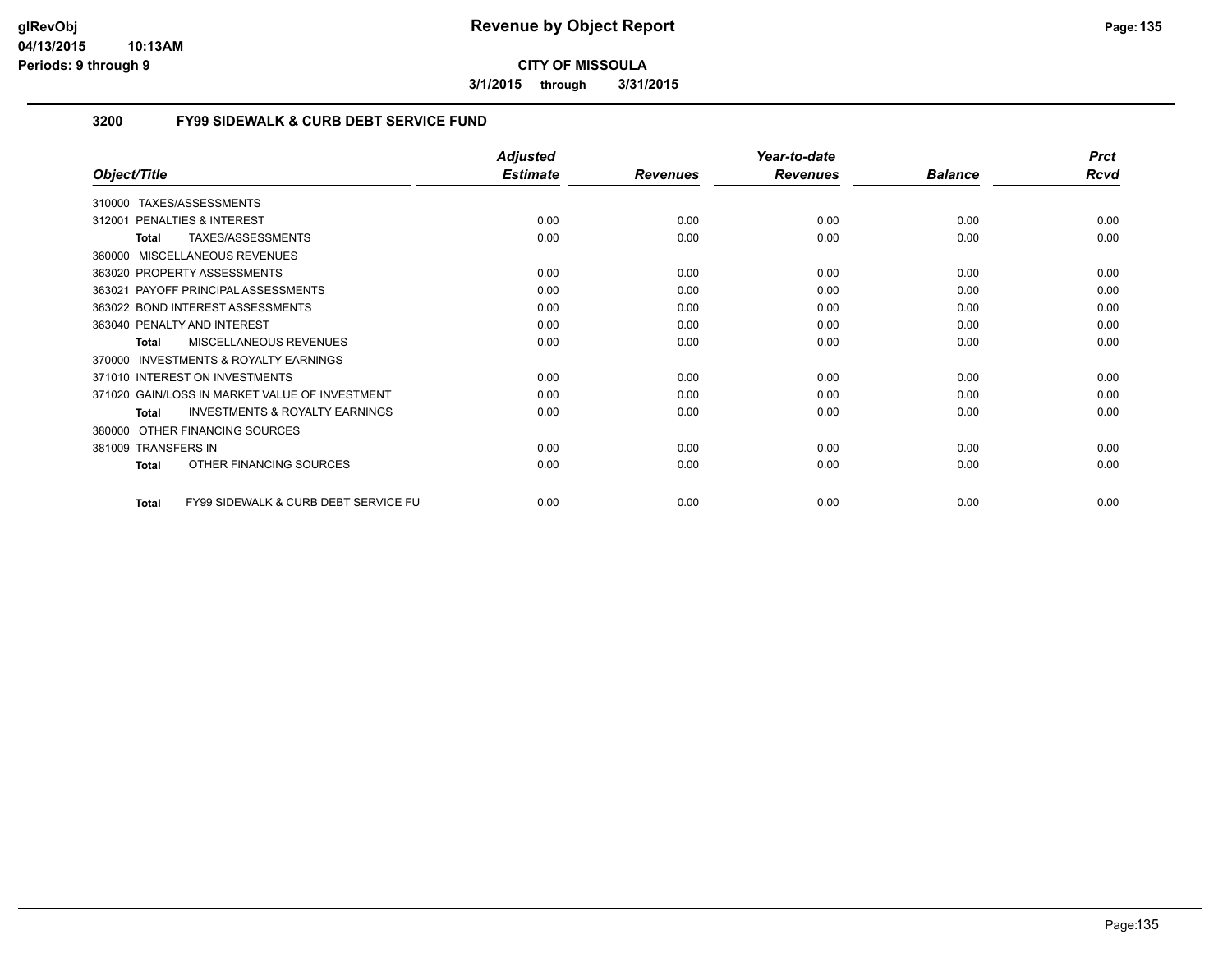**3/1/2015 through 3/31/2015**

# **3300 FY00 SIDEWALK & CURB DEBT SERVICE FUND**

**3300 FY00 SIDEWALK & CURB DEBT SERVICE FUND**

|                                                       | <b>Adjusted</b> |                 | Year-to-date    |                | <b>Prct</b> |
|-------------------------------------------------------|-----------------|-----------------|-----------------|----------------|-------------|
| Object/Title                                          | <b>Estimate</b> | <b>Revenues</b> | <b>Revenues</b> | <b>Balance</b> | <b>Rcvd</b> |
| 360000 MISCELLANEOUS REVENUES                         |                 |                 |                 |                |             |
| 363020 PROPERTY ASSESSMENTS                           | 0.00            | 0.00            | 0.00            | 0.00           | 0.00        |
| 363021 PAYOFF PRINCIPAL ASSESSMENTS                   | 0.00            | 0.00            | 0.00            | 0.00           | 0.00        |
| 363022 BOND INTEREST ASSESSMENTS                      | 0.00            | 0.00            | 0.00            | 0.00           | 0.00        |
| 363040 PENALTY AND INTEREST                           | 0.00            | 0.00            | 0.00            | 0.00           | 0.00        |
| MISCELLANEOUS REVENUES<br>Total                       | 0.00            | 0.00            | 0.00            | 0.00           | 0.00        |
| INVESTMENTS & ROYALTY EARNINGS<br>370000              |                 |                 |                 |                |             |
| 371010 INTEREST ON INVESTMENTS                        | 0.00            | 0.00            | 0.00            | 0.00           | 0.00        |
| 371020 GAIN/LOSS IN MARKET VALUE OF INVESTMENTS       | 0.00            | 0.00            | 0.00            | 0.00           | 0.00        |
| <b>INVESTMENTS &amp; ROYALTY EARNINGS</b><br>Total    | 0.00            | 0.00            | 0.00            | 0.00           | 0.00        |
| FY00 SIDEWALK & CURB DEBT SERVICE FUI<br><b>Total</b> | 0.00            | 0.00            | 0.00            | 0.00           | 0.00        |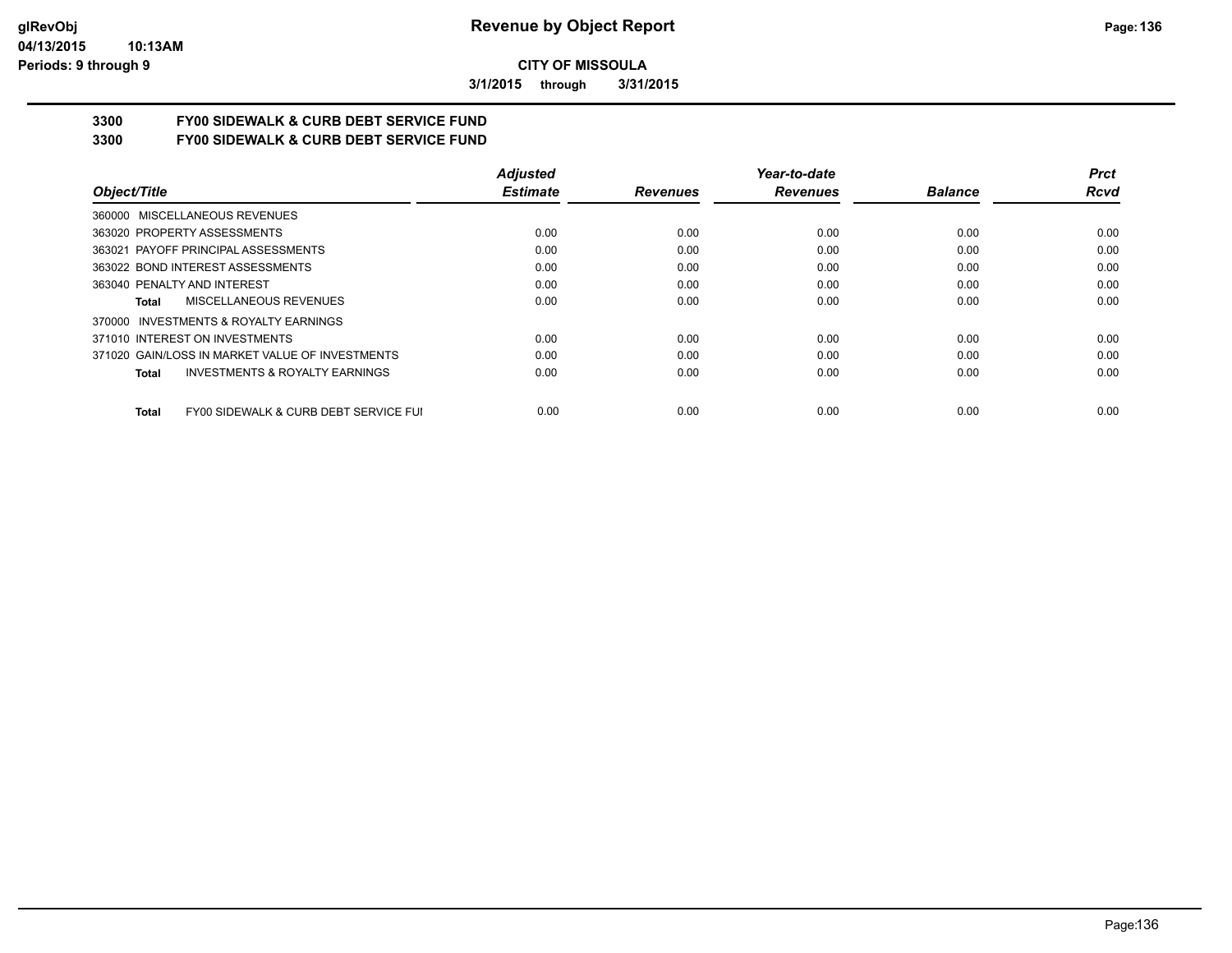**3/1/2015 through 3/31/2015**

### **3300 FY00 SIDEWALK & CURB DEBT SERVICE FUND**

|                                                      | <b>Adjusted</b> |                 | Year-to-date    |                | <b>Prct</b> |
|------------------------------------------------------|-----------------|-----------------|-----------------|----------------|-------------|
| Object/Title                                         | <b>Estimate</b> | <b>Revenues</b> | <b>Revenues</b> | <b>Balance</b> | <b>Rcvd</b> |
| 360000 MISCELLANEOUS REVENUES                        |                 |                 |                 |                |             |
| 363020 PROPERTY ASSESSMENTS                          | 0.00            | 0.00            | 0.00            | 0.00           | 0.00        |
| 363021 PAYOFF PRINCIPAL ASSESSMENTS                  | 0.00            | 0.00            | 0.00            | 0.00           | 0.00        |
| 363022 BOND INTEREST ASSESSMENTS                     | 0.00            | 0.00            | 0.00            | 0.00           | 0.00        |
| 363040 PENALTY AND INTEREST                          | 0.00            | 0.00            | 0.00            | 0.00           | 0.00        |
| MISCELLANEOUS REVENUES<br>Total                      | 0.00            | 0.00            | 0.00            | 0.00           | 0.00        |
| 370000 INVESTMENTS & ROYALTY EARNINGS                |                 |                 |                 |                |             |
| 371010 INTEREST ON INVESTMENTS                       | 0.00            | 0.00            | 0.00            | 0.00           | 0.00        |
| 371020 GAIN/LOSS IN MARKET VALUE OF INVESTMENT       | 0.00            | 0.00            | 0.00            | 0.00           | 0.00        |
| <b>INVESTMENTS &amp; ROYALTY EARNINGS</b><br>Total   | 0.00            | 0.00            | 0.00            | 0.00           | 0.00        |
| FY00 SIDEWALK & CURB DEBT SERVICE FU<br><b>Total</b> | 0.00            | 0.00            | 0.00            | 0.00           | 0.00        |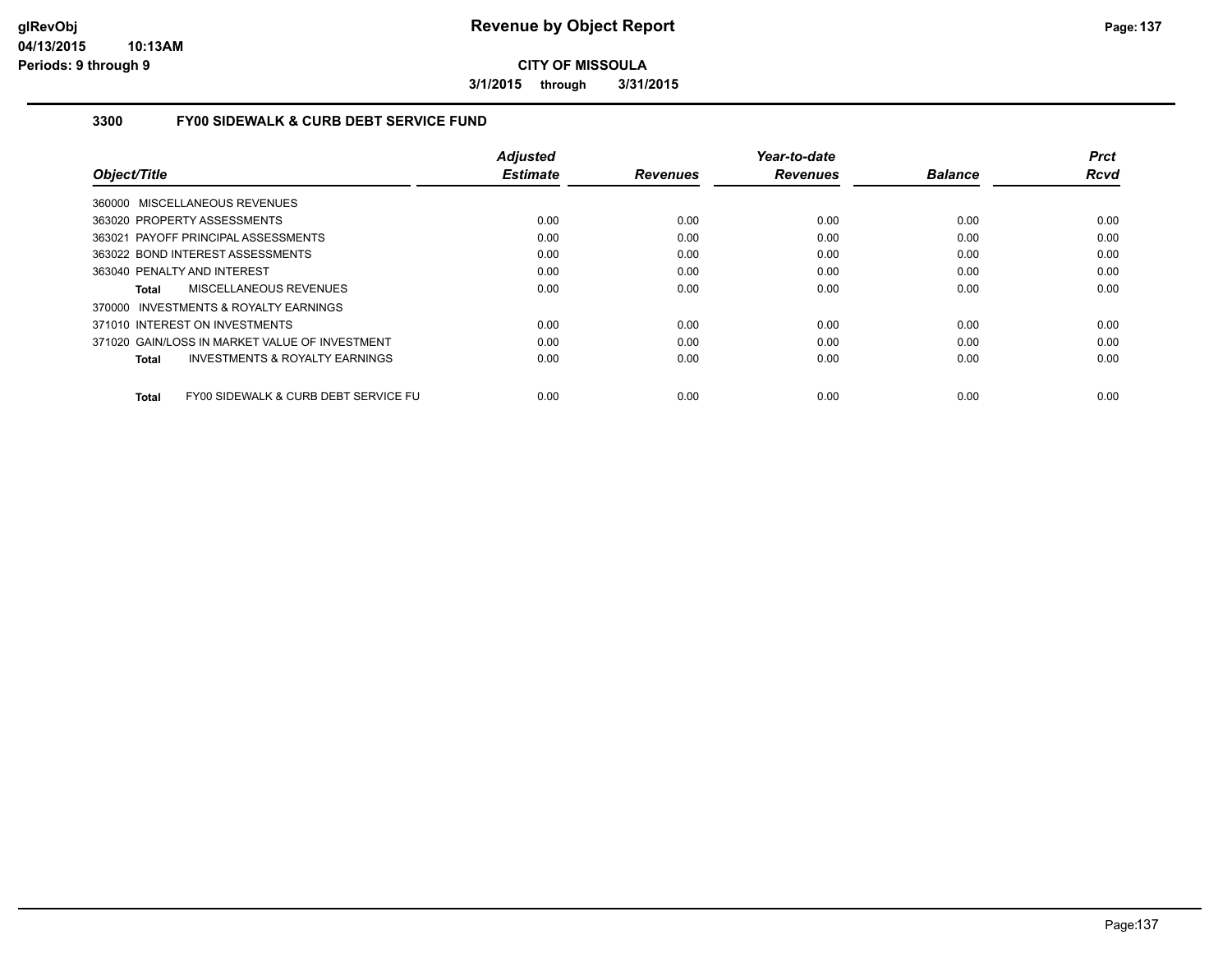**3/1/2015 through 3/31/2015**

**3305 JUDGMENT LEVIES 3305 JUDGMENT LEVIES**

|                             |                               | <b>Adjusted</b> |                 | Year-to-date   |              | <b>Prct</b> |
|-----------------------------|-------------------------------|-----------------|-----------------|----------------|--------------|-------------|
| Object/Title                | <b>Estimate</b>               | <b>Revenues</b> | <b>Revenues</b> | <b>Balance</b> | <b>Rcvd</b>  |             |
| 310000 TAXES/ASSESSMENTS    |                               |                 |                 |                |              |             |
|                             | 311000 GENERAL PROPERTY TAXES | 0.00            | 277.63          | 41,844.72      | -41,844.72   | 0.00        |
| 312001 PENALTIES & INTEREST |                               | 0.00            | 5.18            | 30.31          | $-30.31$     | 0.00        |
| Total                       | TAXES/ASSESSMENTS             | 0.00            | 282.81          | 41.875.03      | -41.875.03   | 0.00        |
| Total                       | <b>JUDGMENT LEVIES</b>        | 0.00            | 282.81          | 41.875.03      | $-41,875.03$ | 0.00        |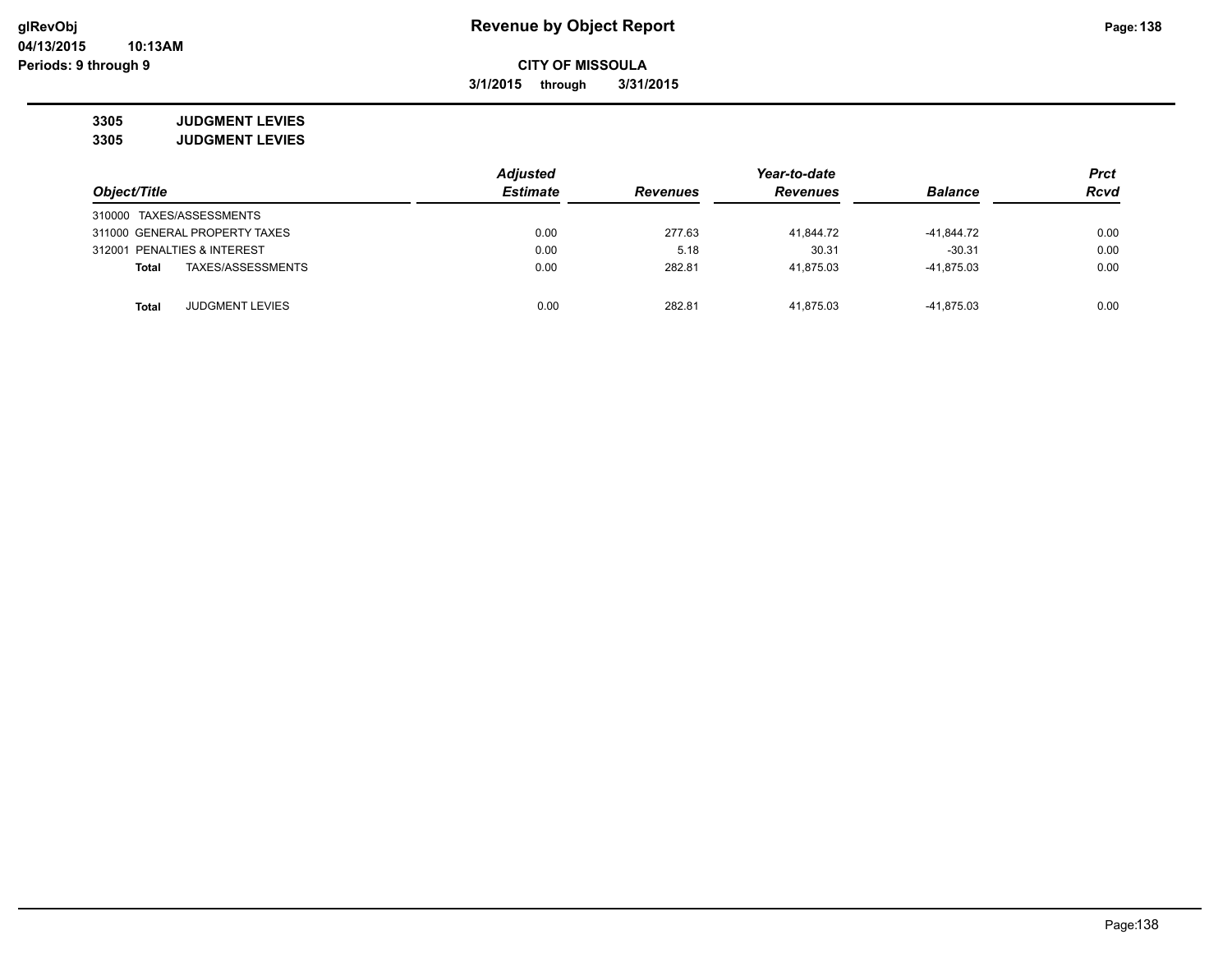## **glRevObj Revenue by Object Report Page:139**

**CITY OF MISSOULA**

**3/1/2015 through 3/31/2015**

#### **3305 JUDGMENT LEVIES**

| Object/Title                           | <b>Adjusted</b><br><b>Estimate</b> | <b>Revenues</b> | Year-to-date<br><b>Revenues</b> | <b>Balance</b> | <b>Prct</b><br><b>Rcvd</b> |
|----------------------------------------|------------------------------------|-----------------|---------------------------------|----------------|----------------------------|
| 310000 TAXES/ASSESSMENTS               |                                    |                 |                                 |                |                            |
| 311000 GENERAL PROPERTY TAXES          | 0.00                               | 277.63          | 41.844.72                       | $-41.844.72$   | 0.00                       |
| 312001 PENALTIES & INTEREST            | 0.00                               | 5.18            | 30.31                           | $-30.31$       | 0.00                       |
| TAXES/ASSESSMENTS<br><b>Total</b>      | 0.00                               | 282.81          | 41.875.03                       | $-41.875.03$   | 0.00                       |
|                                        |                                    |                 |                                 |                |                            |
| <b>JUDGMENT LEVIES</b><br><b>Total</b> | 0.00                               | 282.81          | 41.875.03                       | $-41.875.03$   | 0.00                       |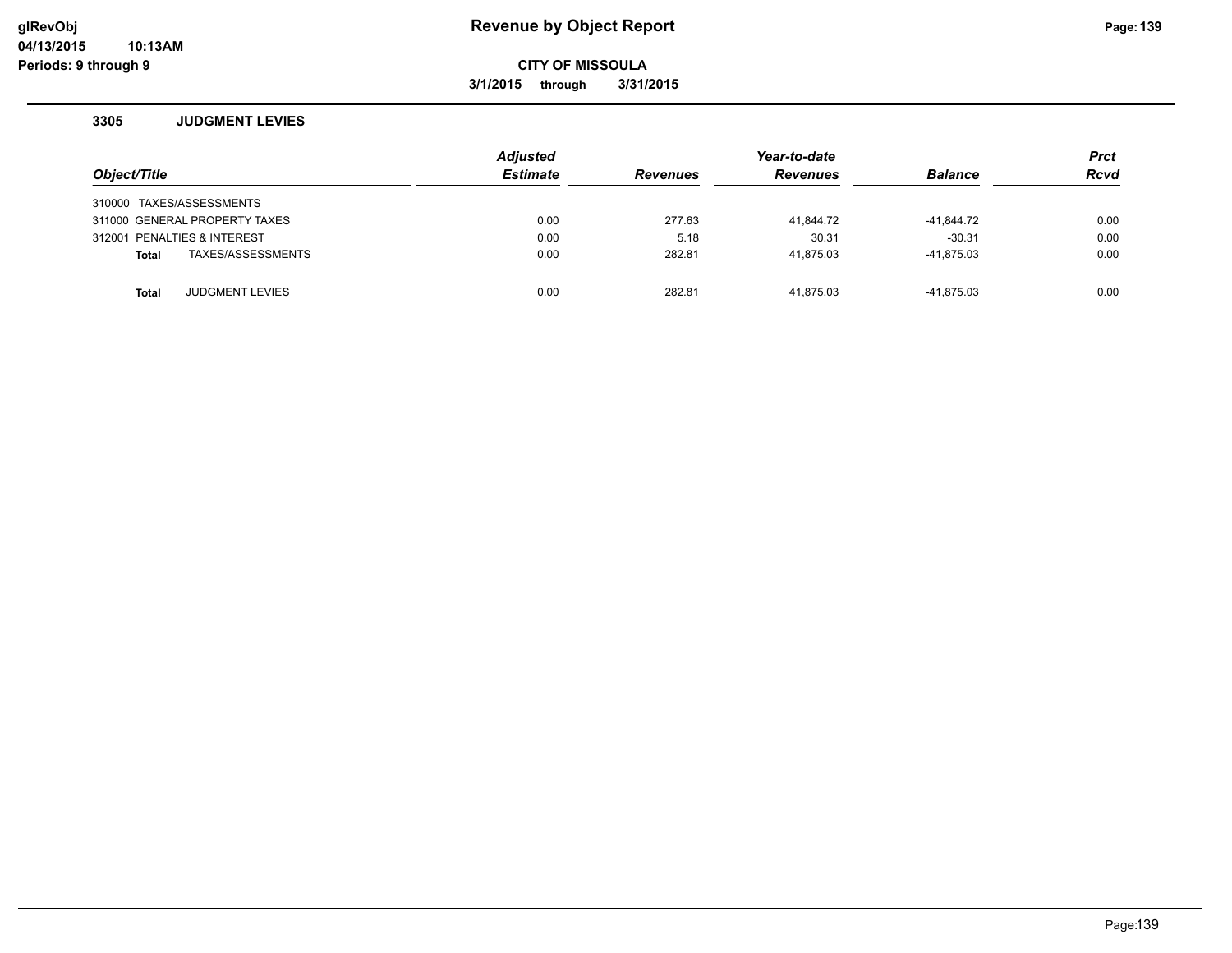#### **04/13/2015 10:13AM Periods: 9 through 9**

**CITY OF MISSOULA**

**3/1/2015 through 3/31/2015**

# **3400 FY01 SIDEWALK & CURB DEBT SERVICE FUND**

**3400 FY01 SIDEWALK & CURB DEBT SERVICE FUND**

|                                                           | <b>Adjusted</b> |                 | Year-to-date    |                | <b>Prct</b> |
|-----------------------------------------------------------|-----------------|-----------------|-----------------|----------------|-------------|
| Object/Title                                              | <b>Estimate</b> | <b>Revenues</b> | <b>Revenues</b> | <b>Balance</b> | <b>Rcvd</b> |
| TAXES/ASSESSMENTS<br>310000                               |                 |                 |                 |                |             |
| 312001 PENALTIES & INTEREST                               | 0.00            | 0.00            | 0.00            | 0.00           | 0.00        |
| TAXES/ASSESSMENTS<br>Total                                | 0.00            | 0.00            | 0.00            | 0.00           | 0.00        |
| 360000 MISCELLANEOUS REVENUES                             |                 |                 |                 |                |             |
| 360010 MISCELLANEOUS                                      | 0.00            | 0.00            | 0.00            | 0.00           | 0.00        |
| 363020 PROPERTY ASSESSMENTS                               | 0.00            | 0.00            | 0.00            | 0.00           | 0.00        |
| 363021 PAYOFF PRINCIPAL ASSESSMENTS                       | 0.00            | 0.00            | 0.00            | 0.00           | 0.00        |
| 363022 BOND INTEREST ASSESSMENTS                          | 0.00            | 0.00            | 0.00            | 0.00           | 0.00        |
| 363040 PENALTY AND INTEREST                               | 0.00            | 0.00            | 0.00            | 0.00           | 0.00        |
| <b>MISCELLANEOUS REVENUES</b><br>Total                    | 0.00            | 0.00            | 0.00            | 0.00           | 0.00        |
| <b>INVESTMENTS &amp; ROYALTY EARNINGS</b><br>370000       |                 |                 |                 |                |             |
| 371010 INTEREST ON INVESTMENTS                            | 0.00            | 0.00            | 0.00            | 0.00           | 0.00        |
| 371020 GAIN/LOSS IN MARKET VALUE OF INVESTMENTS           | 0.00            | 0.00            | 0.00            | 0.00           | 0.00        |
| <b>INVESTMENTS &amp; ROYALTY EARNINGS</b><br>Total        | 0.00            | 0.00            | 0.00            | 0.00           | 0.00        |
| <b>FY01 SIDEWALK &amp; CURB DEBT SERVICE FUI</b><br>Total | 0.00            | 0.00            | 0.00            | 0.00           | 0.00        |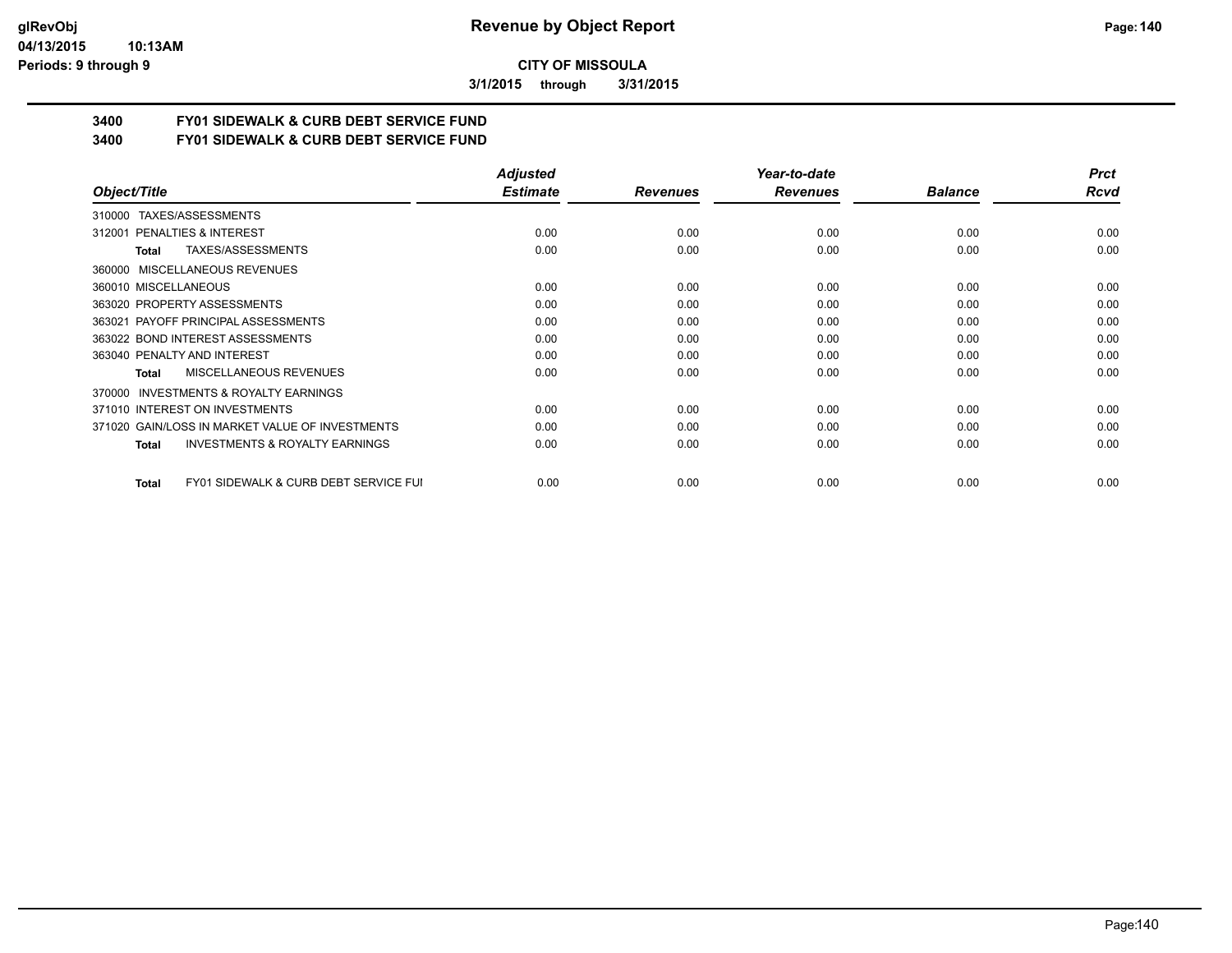**3/1/2015 through 3/31/2015**

## **3400 FY01 SIDEWALK & CURB DEBT SERVICE FUND**

|                                                           | <b>Adjusted</b> |                 | Year-to-date    |                | <b>Prct</b> |
|-----------------------------------------------------------|-----------------|-----------------|-----------------|----------------|-------------|
| Object/Title                                              | <b>Estimate</b> | <b>Revenues</b> | <b>Revenues</b> | <b>Balance</b> | <b>Rcvd</b> |
| 310000 TAXES/ASSESSMENTS                                  |                 |                 |                 |                |             |
| 312001 PENALTIES & INTEREST                               | 0.00            | 0.00            | 0.00            | 0.00           | 0.00        |
| TAXES/ASSESSMENTS<br><b>Total</b>                         | 0.00            | 0.00            | 0.00            | 0.00           | 0.00        |
| 360000 MISCELLANEOUS REVENUES                             |                 |                 |                 |                |             |
| 360010 MISCELLANEOUS                                      | 0.00            | 0.00            | 0.00            | 0.00           | 0.00        |
| 363020 PROPERTY ASSESSMENTS                               | 0.00            | 0.00            | 0.00            | 0.00           | 0.00        |
| 363021 PAYOFF PRINCIPAL ASSESSMENTS                       | 0.00            | 0.00            | 0.00            | 0.00           | 0.00        |
| 363022 BOND INTEREST ASSESSMENTS                          | 0.00            | 0.00            | 0.00            | 0.00           | 0.00        |
| 363040 PENALTY AND INTEREST                               | 0.00            | 0.00            | 0.00            | 0.00           | 0.00        |
| MISCELLANEOUS REVENUES<br><b>Total</b>                    | 0.00            | 0.00            | 0.00            | 0.00           | 0.00        |
| <b>INVESTMENTS &amp; ROYALTY EARNINGS</b><br>370000       |                 |                 |                 |                |             |
| 371010 INTEREST ON INVESTMENTS                            | 0.00            | 0.00            | 0.00            | 0.00           | 0.00        |
| 371020 GAIN/LOSS IN MARKET VALUE OF INVESTMENT            | 0.00            | 0.00            | 0.00            | 0.00           | 0.00        |
| <b>INVESTMENTS &amp; ROYALTY EARNINGS</b><br><b>Total</b> | 0.00            | 0.00            | 0.00            | 0.00           | 0.00        |
| FY01 SIDEWALK & CURB DEBT SERVICE FU<br><b>Total</b>      | 0.00            | 0.00            | 0.00            | 0.00           | 0.00        |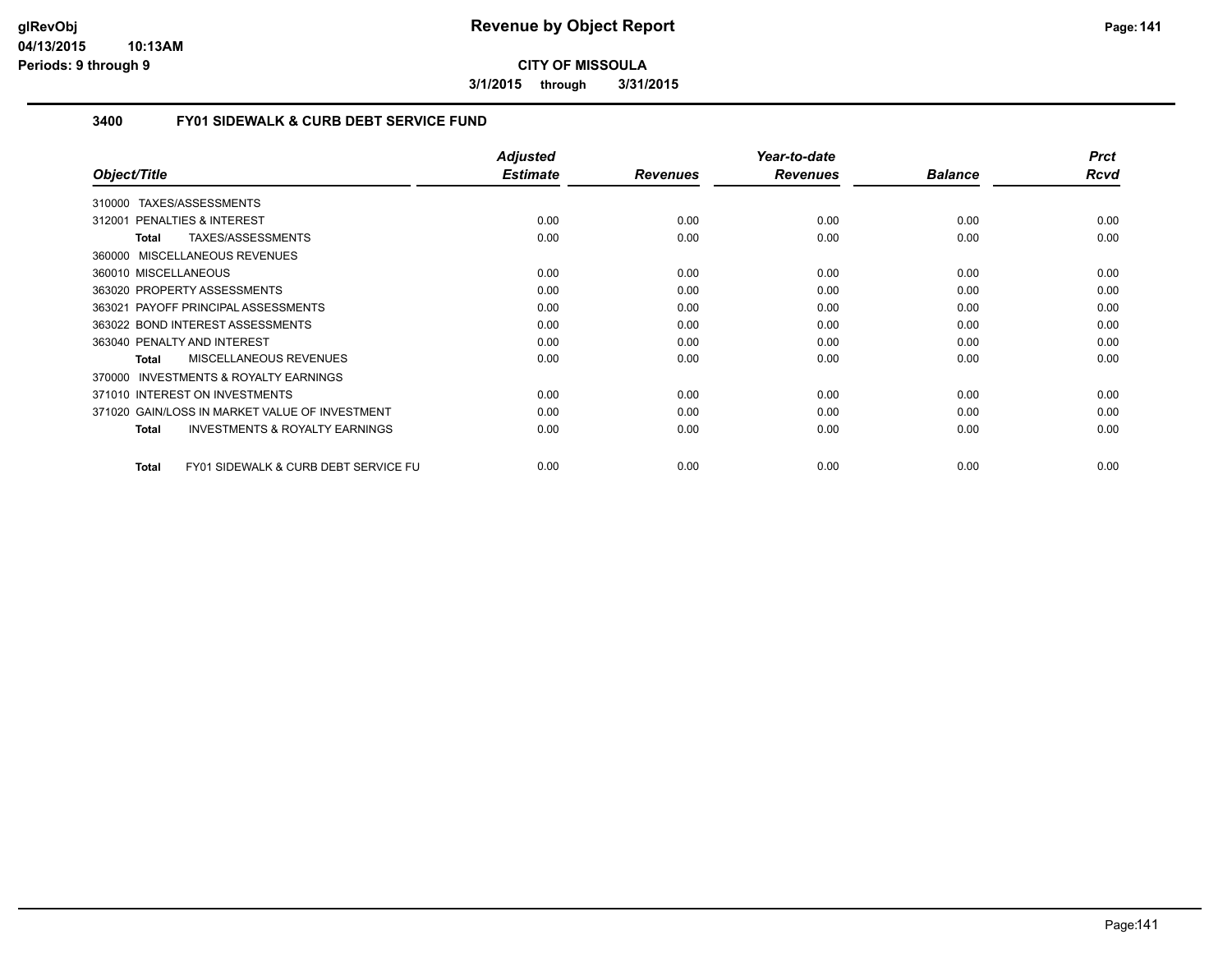**3/1/2015 through 3/31/2015**

# **3410 FY02 SIDEWALK & CURB DEBT SERVICE FUND**

**3410 FY02 SIDEWALK & CURB DEBT SERVICE FUND**

|                                                                  | <b>Adjusted</b> |                 | Year-to-date    |                | <b>Prct</b> |
|------------------------------------------------------------------|-----------------|-----------------|-----------------|----------------|-------------|
| Object/Title                                                     | <b>Estimate</b> | <b>Revenues</b> | <b>Revenues</b> | <b>Balance</b> | Rcvd        |
| 360000 MISCELLANEOUS REVENUES                                    |                 |                 |                 |                |             |
| 363020 PROPERTY ASSESSMENTS                                      | 0.00            | 0.00            | 0.00            | 0.00           | 0.00        |
| 363021 PAYOFF PRINCIPAL ASSESSMENTS                              | 0.00            | 0.00            | 0.00            | 0.00           | 0.00        |
| 363022 BOND INTEREST ASSESSMENTS                                 | 0.00            | 0.00            | 0.00            | 0.00           | 0.00        |
| 363040 PENALTY AND INTEREST                                      | 0.00            | 0.00            | 0.00            | 0.00           | 0.00        |
| MISCELLANEOUS REVENUES<br>Total                                  | 0.00            | 0.00            | 0.00            | 0.00           | 0.00        |
| INVESTMENTS & ROYALTY EARNINGS<br>370000                         |                 |                 |                 |                |             |
| 371010 INTEREST ON INVESTMENTS                                   | 0.00            | 0.00            | 0.00            | 0.00           | 0.00        |
| 371020 GAIN/LOSS IN MARKET VALUE OF INVESTMENTS                  | 0.00            | 0.00            | 0.00            | 0.00           | 0.00        |
| <b>INVESTMENTS &amp; ROYALTY EARNINGS</b><br><b>Total</b>        | 0.00            | 0.00            | 0.00            | 0.00           | 0.00        |
| <b>FY02 SIDEWALK &amp; CURB DEBT SERVICE FUI</b><br><b>Total</b> | 0.00            | 0.00            | 0.00            | 0.00           | 0.00        |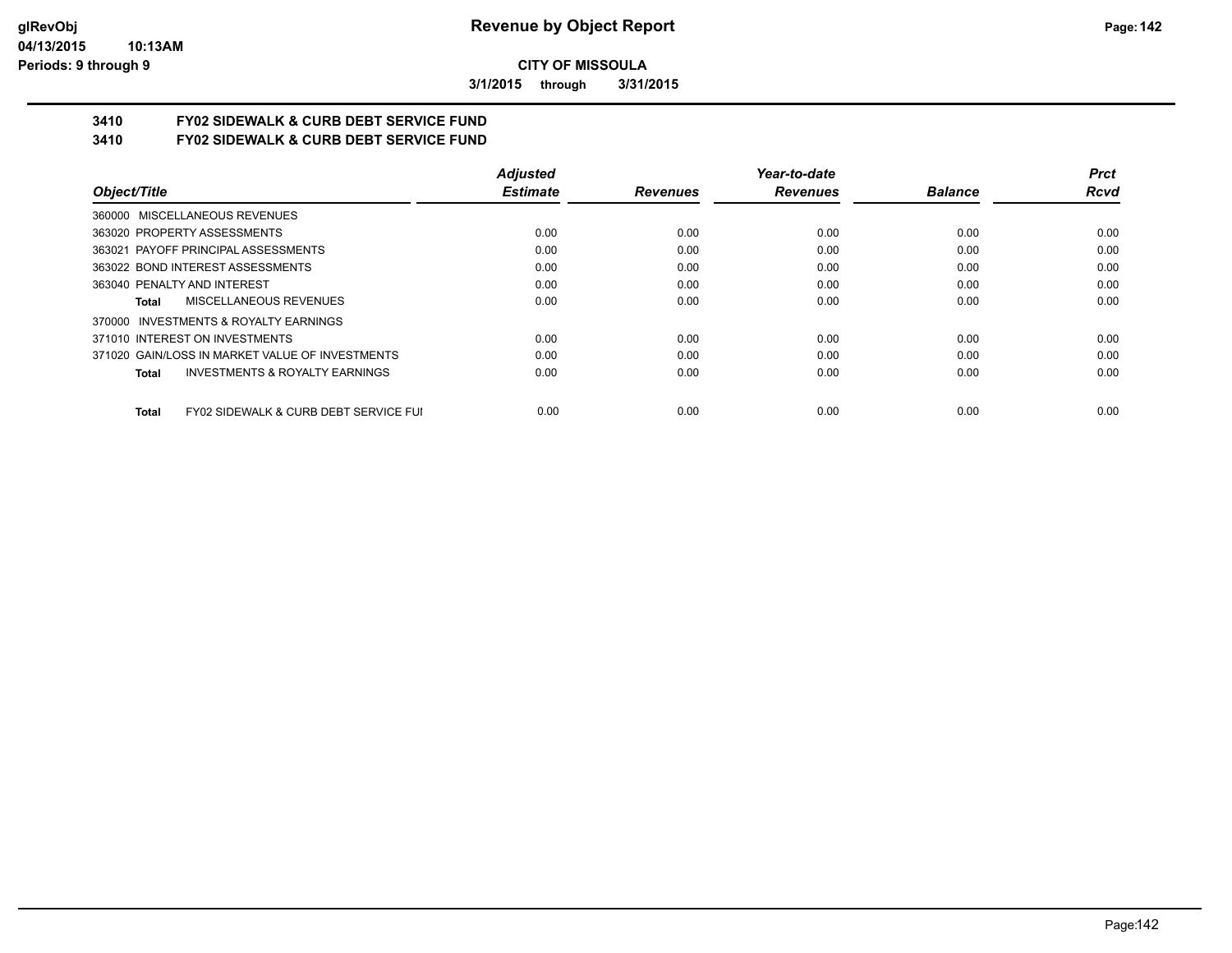**3/1/2015 through 3/31/2015**

## **3410 FY02 SIDEWALK & CURB DEBT SERVICE FUND**

|                                                      | <b>Adjusted</b> |                 | Year-to-date    |                | Prct        |
|------------------------------------------------------|-----------------|-----------------|-----------------|----------------|-------------|
| Object/Title                                         | <b>Estimate</b> | <b>Revenues</b> | <b>Revenues</b> | <b>Balance</b> | <b>Rcvd</b> |
| 360000 MISCELLANEOUS REVENUES                        |                 |                 |                 |                |             |
| 363020 PROPERTY ASSESSMENTS                          | 0.00            | 0.00            | 0.00            | 0.00           | 0.00        |
| 363021 PAYOFF PRINCIPAL ASSESSMENTS                  | 0.00            | 0.00            | 0.00            | 0.00           | 0.00        |
| 363022 BOND INTEREST ASSESSMENTS                     | 0.00            | 0.00            | 0.00            | 0.00           | 0.00        |
| 363040 PENALTY AND INTEREST                          | 0.00            | 0.00            | 0.00            | 0.00           | 0.00        |
| MISCELLANEOUS REVENUES<br>Total                      | 0.00            | 0.00            | 0.00            | 0.00           | 0.00        |
| 370000 INVESTMENTS & ROYALTY EARNINGS                |                 |                 |                 |                |             |
| 371010 INTEREST ON INVESTMENTS                       | 0.00            | 0.00            | 0.00            | 0.00           | 0.00        |
| 371020 GAIN/LOSS IN MARKET VALUE OF INVESTMENT       | 0.00            | 0.00            | 0.00            | 0.00           | 0.00        |
| <b>INVESTMENTS &amp; ROYALTY EARNINGS</b><br>Total   | 0.00            | 0.00            | 0.00            | 0.00           | 0.00        |
| FY02 SIDEWALK & CURB DEBT SERVICE FU<br><b>Total</b> | 0.00            | 0.00            | 0.00            | 0.00           | 0.00        |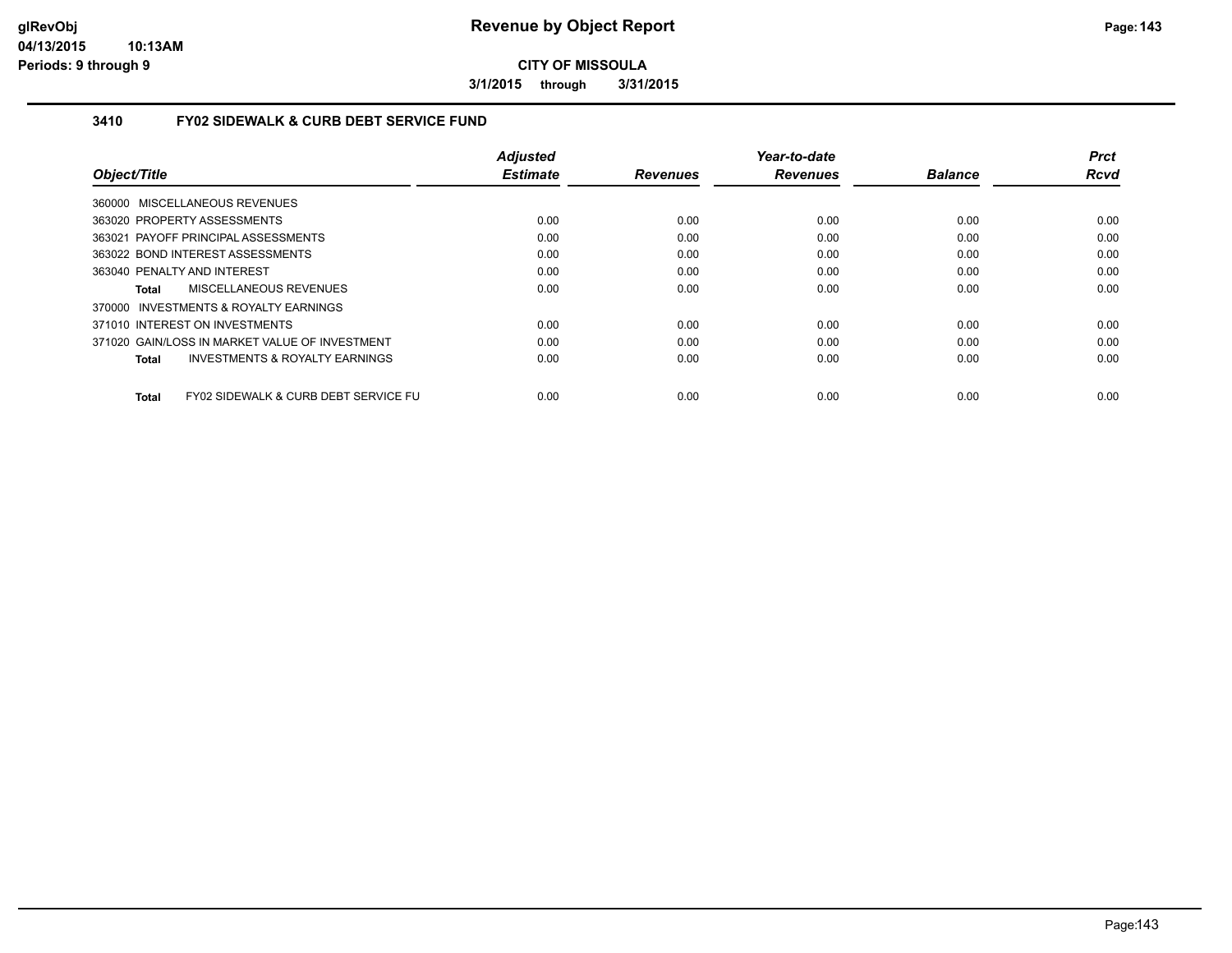**3/1/2015 through 3/31/2015**

# **3420 FY03 SIDEWALK & CURB DEBT SERVICE**

**3420 FY03 SIDEWALK & CURB DEBT SERVICE**

|                                                              | <b>Adjusted</b> |                 | Year-to-date    |                | <b>Prct</b> |
|--------------------------------------------------------------|-----------------|-----------------|-----------------|----------------|-------------|
| Object/Title                                                 | <b>Estimate</b> | <b>Revenues</b> | <b>Revenues</b> | <b>Balance</b> | Rcvd        |
| 360000 MISCELLANEOUS REVENUES                                |                 |                 |                 |                |             |
| 363020 PROPERTY ASSESSMENTS                                  | 26,300.00       | 386.11          | 11,927.26       | 14,372.74      | 45.35       |
| 363021 PAYOFF PRINCIPAL ASSESSMENTS                          | 0.00            | 0.00            | 0.00            | 0.00           | 0.00        |
| 363022 BOND INTEREST ASSESSMENTS                             | 0.00            | 0.00            | 0.00            | 0.00           | 0.00        |
| 363040 PENALTY AND INTEREST                                  | 0.00            | 15.97           | 49.39           | $-49.39$       | 0.00        |
| MISCELLANEOUS REVENUES<br>Total                              | 26,300.00       | 402.08          | 11,976.65       | 14,323.35      | 45.54       |
| 370000 INVESTMENTS & ROYALTY EARNINGS                        |                 |                 |                 |                |             |
| 371010 INTEREST ON INVESTMENTS                               | 0.00            | 0.00            | 0.00            | 0.00           | 0.00        |
| 371020 GAIN/LOSS IN MARKET VALUE OF INVESTMENTS              | 0.00            | 0.00            | 0.00            | 0.00           | 0.00        |
| <b>INVESTMENTS &amp; ROYALTY EARNINGS</b><br>Total           | 0.00            | 0.00            | 0.00            | 0.00           | 0.00        |
| OTHER FINANCING SOURCES<br>380000                            |                 |                 |                 |                |             |
| 381009 TRANSFERS IN                                          | 0.00            | 0.00            | 0.00            | 0.00           | 0.00        |
| OTHER FINANCING SOURCES<br>Total                             | 0.00            | 0.00            | 0.00            | 0.00           | 0.00        |
| <b>FY03 SIDEWALK &amp; CURB DEBT SERVICE</b><br><b>Total</b> | 26,300.00       | 402.08          | 11,976.65       | 14,323.35      | 45.54       |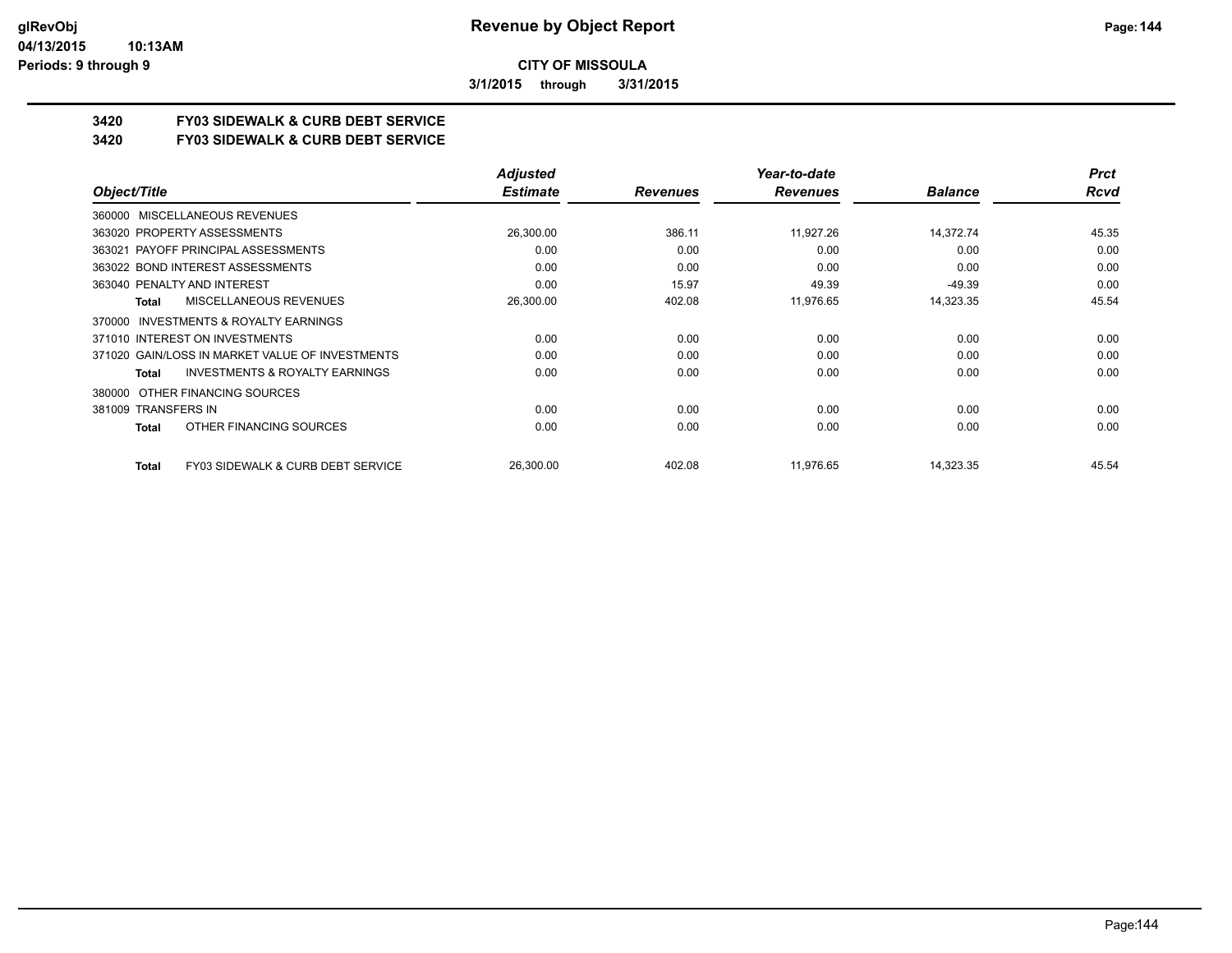**3/1/2015 through 3/31/2015**

## **3420 FY03 SIDEWALK & CURB DEBT SERVICE**

|                                                    | <b>Adjusted</b> |                 | Year-to-date    |                | <b>Prct</b> |
|----------------------------------------------------|-----------------|-----------------|-----------------|----------------|-------------|
| Object/Title                                       | <b>Estimate</b> | <b>Revenues</b> | <b>Revenues</b> | <b>Balance</b> | <b>Rcvd</b> |
| 360000 MISCELLANEOUS REVENUES                      |                 |                 |                 |                |             |
| 363020 PROPERTY ASSESSMENTS                        | 26,300.00       | 386.11          | 11.927.26       | 14.372.74      | 45.35       |
| 363021 PAYOFF PRINCIPAL ASSESSMENTS                | 0.00            | 0.00            | 0.00            | 0.00           | 0.00        |
| 363022 BOND INTEREST ASSESSMENTS                   | 0.00            | 0.00            | 0.00            | 0.00           | 0.00        |
| 363040 PENALTY AND INTEREST                        | 0.00            | 15.97           | 49.39           | $-49.39$       | 0.00        |
| MISCELLANEOUS REVENUES<br>Total                    | 26,300.00       | 402.08          | 11,976.65       | 14,323.35      | 45.54       |
| 370000 INVESTMENTS & ROYALTY EARNINGS              |                 |                 |                 |                |             |
| 371010 INTEREST ON INVESTMENTS                     | 0.00            | 0.00            | 0.00            | 0.00           | 0.00        |
| 371020 GAIN/LOSS IN MARKET VALUE OF INVESTMENT     | 0.00            | 0.00            | 0.00            | 0.00           | 0.00        |
| <b>INVESTMENTS &amp; ROYALTY EARNINGS</b><br>Total | 0.00            | 0.00            | 0.00            | 0.00           | 0.00        |
| 380000 OTHER FINANCING SOURCES                     |                 |                 |                 |                |             |
| 381009 TRANSFERS IN                                | 0.00            | 0.00            | 0.00            | 0.00           | 0.00        |
| OTHER FINANCING SOURCES<br><b>Total</b>            | 0.00            | 0.00            | 0.00            | 0.00           | 0.00        |
| FY03 SIDEWALK & CURB DEBT SERVICE<br><b>Total</b>  | 26.300.00       | 402.08          | 11.976.65       | 14,323.35      | 45.54       |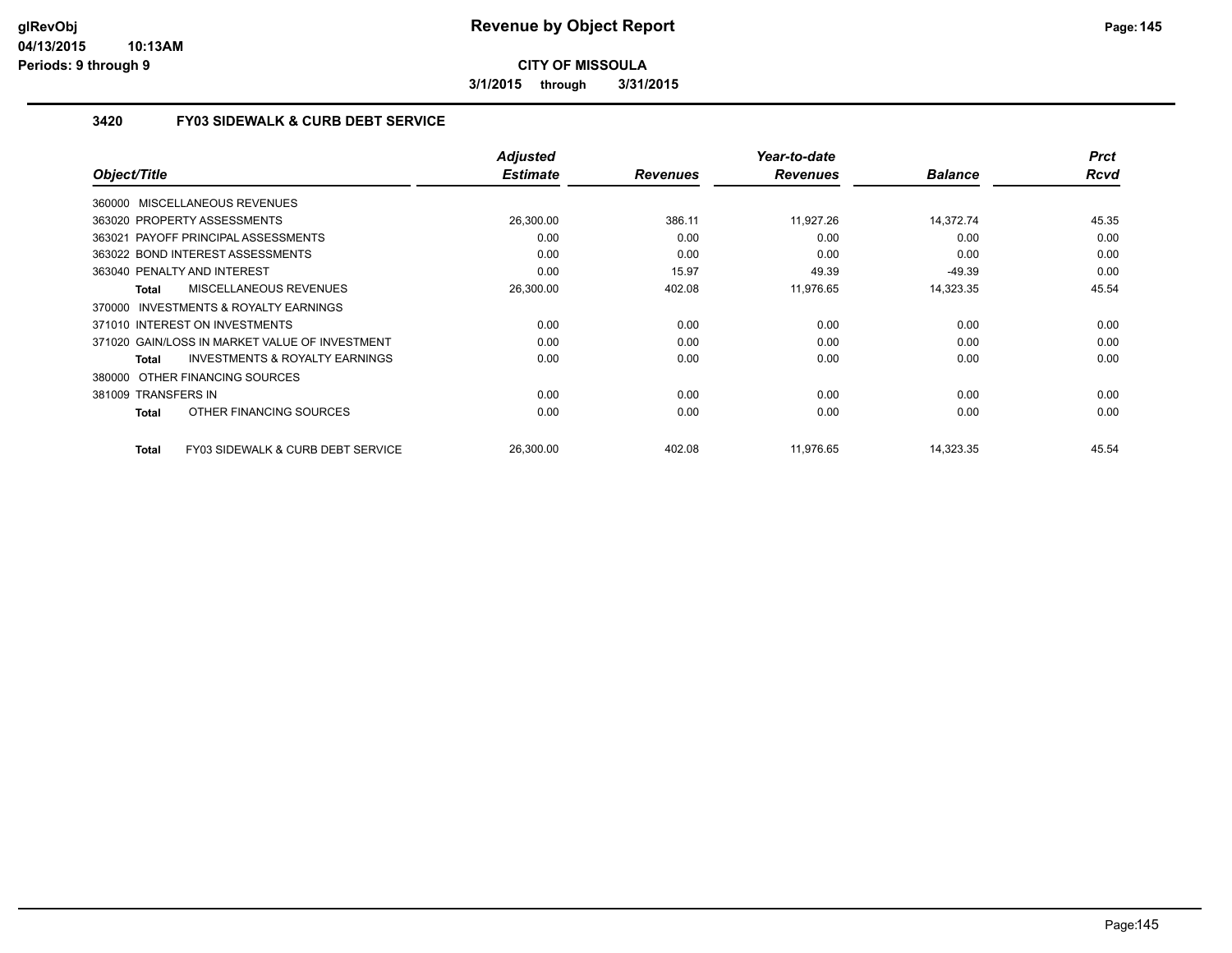**3/1/2015 through 3/31/2015**

## **3430 FY04 SIDEWALK CURB DEBT SERVICE**

#### **3430 FY04 SIDEWALK CURB DEBT SERVICE**

|                                                    | <b>Adjusted</b> |                 | Year-to-date    |                | <b>Prct</b> |
|----------------------------------------------------|-----------------|-----------------|-----------------|----------------|-------------|
| Object/Title                                       | <b>Estimate</b> | <b>Revenues</b> | <b>Revenues</b> | <b>Balance</b> | <b>Rcvd</b> |
| 360000 MISCELLANEOUS REVENUES                      |                 |                 |                 |                |             |
| 363020 PROPERTY ASSESSMENTS                        | 11,295.00       | 0.00            | 7.853.85        | 3,441.15       | 69.53       |
| 363021 PAYOFF PRINCIPAL ASSESSMENTS                | 0.00            | 0.00            | 0.00            | 0.00           | 0.00        |
| 363022 BOND INTEREST ASSESSMENTS                   | 0.00            | 0.00            | 0.00            | 0.00           | 0.00        |
| 363040 PENALTY AND INTEREST                        | 0.00            | 0.00            | 14.60           | $-14.60$       | 0.00        |
| MISCELLANEOUS REVENUES<br>Total                    | 11,295.00       | 0.00            | 7,868.45        | 3,426.55       | 69.66       |
| INVESTMENTS & ROYALTY EARNINGS<br>370000           |                 |                 |                 |                |             |
| 371010 INTEREST ON INVESTMENTS                     | 0.00            | 0.00            | 0.00            | 0.00           | 0.00        |
| 371020 GAIN/LOSS IN MARKET VALUE OF INVESTMENTS    | 0.00            | 0.00            | 0.00            | 0.00           | 0.00        |
| <b>INVESTMENTS &amp; ROYALTY EARNINGS</b><br>Total | 0.00            | 0.00            | 0.00            | 0.00           | 0.00        |
| OTHER FINANCING SOURCES<br>380000                  |                 |                 |                 |                |             |
| 381030 SID BOND PROCEEDS                           | 0.00            | 0.00            | 0.00            | 0.00           | 0.00        |
| OTHER FINANCING SOURCES<br>Total                   | 0.00            | 0.00            | 0.00            | 0.00           | 0.00        |
| <b>FY04 SIDEWALK CURB DEBT SERVICE</b><br>Total    | 11,295.00       | 0.00            | 7,868.45        | 3,426.55       | 69.66       |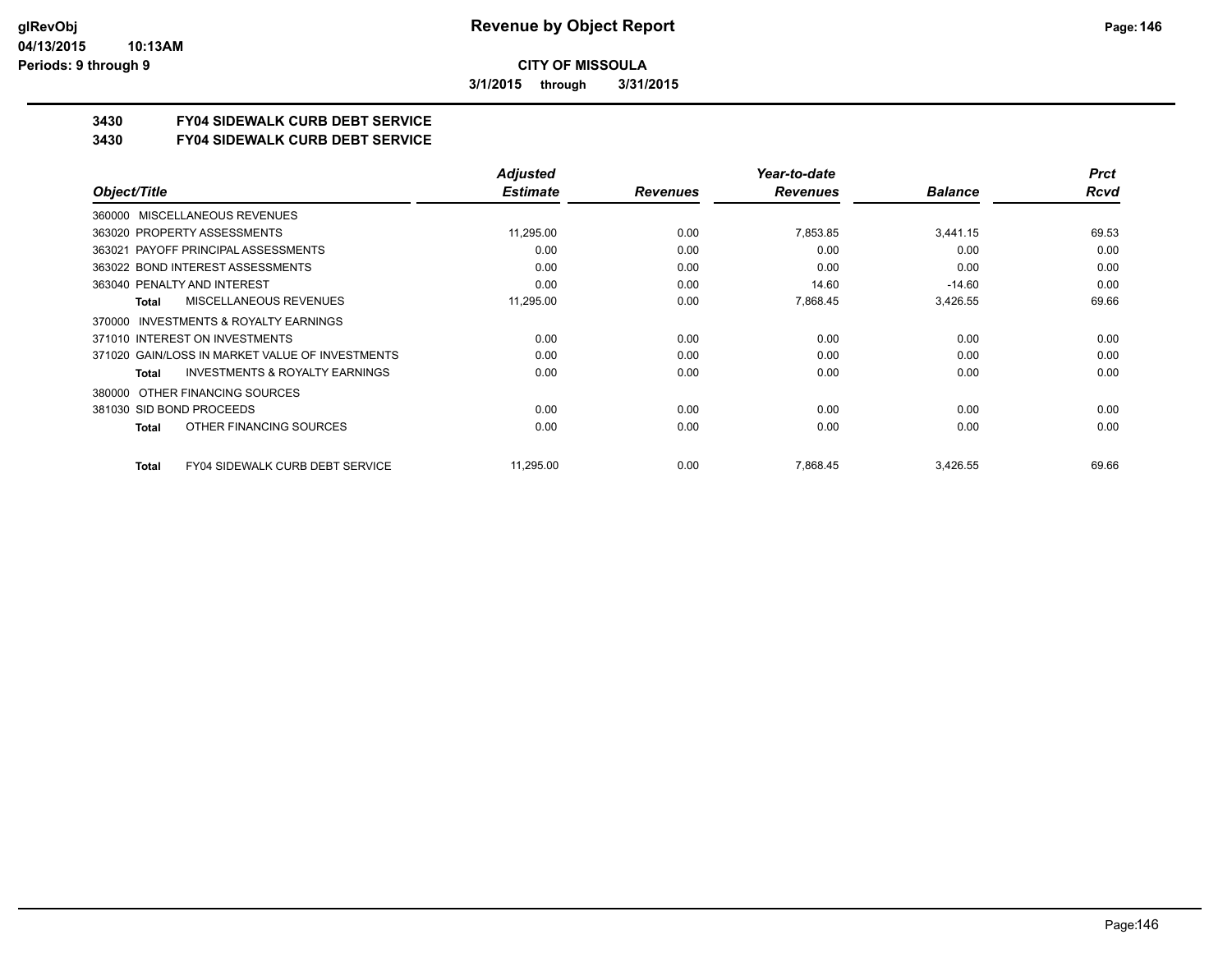**3/1/2015 through 3/31/2015**

## **3430 FY04 SIDEWALK CURB DEBT SERVICE**

|                                                           | <b>Adjusted</b> |                 | Year-to-date    |                | <b>Prct</b> |
|-----------------------------------------------------------|-----------------|-----------------|-----------------|----------------|-------------|
| Object/Title                                              | <b>Estimate</b> | <b>Revenues</b> | <b>Revenues</b> | <b>Balance</b> | <b>Rcvd</b> |
| 360000 MISCELLANEOUS REVENUES                             |                 |                 |                 |                |             |
| 363020 PROPERTY ASSESSMENTS                               | 11,295.00       | 0.00            | 7,853.85        | 3,441.15       | 69.53       |
| 363021 PAYOFF PRINCIPAL ASSESSMENTS                       | 0.00            | 0.00            | 0.00            | 0.00           | 0.00        |
| 363022 BOND INTEREST ASSESSMENTS                          | 0.00            | 0.00            | 0.00            | 0.00           | 0.00        |
| 363040 PENALTY AND INTEREST                               | 0.00            | 0.00            | 14.60           | $-14.60$       | 0.00        |
| <b>MISCELLANEOUS REVENUES</b><br><b>Total</b>             | 11,295.00       | 0.00            | 7,868.45        | 3,426.55       | 69.66       |
| INVESTMENTS & ROYALTY EARNINGS<br>370000                  |                 |                 |                 |                |             |
| 371010 INTEREST ON INVESTMENTS                            | 0.00            | 0.00            | 0.00            | 0.00           | 0.00        |
| 371020 GAIN/LOSS IN MARKET VALUE OF INVESTMENT            | 0.00            | 0.00            | 0.00            | 0.00           | 0.00        |
| <b>INVESTMENTS &amp; ROYALTY EARNINGS</b><br><b>Total</b> | 0.00            | 0.00            | 0.00            | 0.00           | 0.00        |
| 380000 OTHER FINANCING SOURCES                            |                 |                 |                 |                |             |
| 381030 SID BOND PROCEEDS                                  | 0.00            | 0.00            | 0.00            | 0.00           | 0.00        |
| OTHER FINANCING SOURCES<br><b>Total</b>                   | 0.00            | 0.00            | 0.00            | 0.00           | 0.00        |
| FY04 SIDEWALK CURB DEBT SERVICE<br><b>Total</b>           | 11,295.00       | 0.00            | 7,868.45        | 3,426.55       | 69.66       |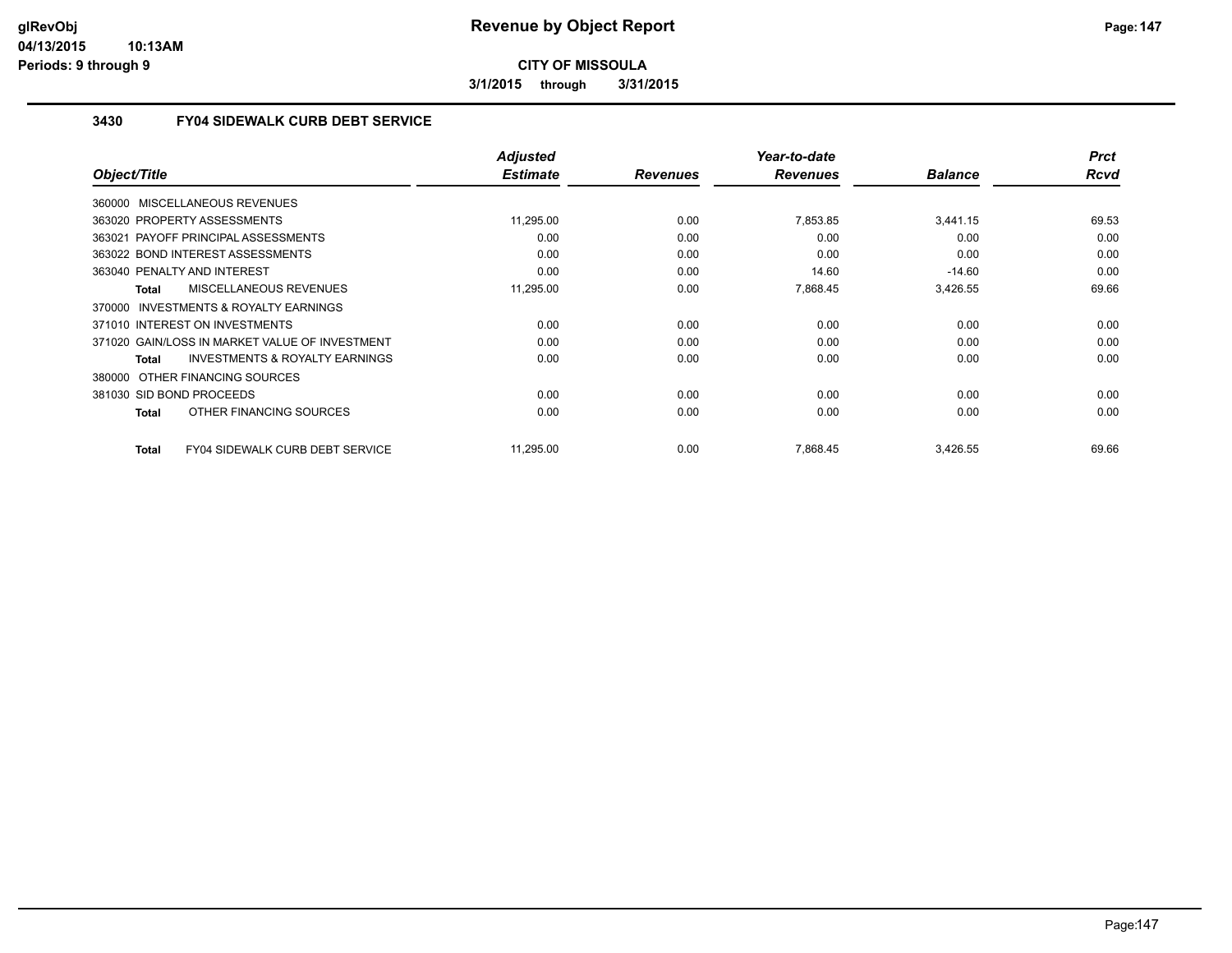**3/1/2015 through 3/31/2015**

**3433 SID 433 DEBT SERVICE**

**3433 SID 433 DEBT SERVICE**

|                                                           | <b>Adjusted</b> |                 | Year-to-date    |                | <b>Prct</b> |
|-----------------------------------------------------------|-----------------|-----------------|-----------------|----------------|-------------|
| Object/Title                                              | <b>Estimate</b> | <b>Revenues</b> | <b>Revenues</b> | <b>Balance</b> | Rcvd        |
| 360000 MISCELLANEOUS REVENUES                             |                 |                 |                 |                |             |
| 363020 PROPERTY ASSESSMENTS                               | 0.00            | 0.00            | 0.00            | 0.00           | 0.00        |
| 363021 PAYOFF PRINCIPAL ASSESSMENTS                       | 0.00            | 0.00            | 0.00            | 0.00           | 0.00        |
| 363022 BOND INTEREST ASSESSMENTS                          | 0.00            | 0.00            | 0.00            | 0.00           | 0.00        |
| 363040 PENALTY AND INTEREST                               | 0.00            | 0.00            | 0.00            | 0.00           | 0.00        |
| MISCELLANEOUS REVENUES<br>Total                           | 0.00            | 0.00            | 0.00            | 0.00           | 0.00        |
| 370000 INVESTMENTS & ROYALTY EARNINGS                     |                 |                 |                 |                |             |
| 371010 INTEREST ON INVESTMENTS                            | 0.00            | 0.00            | 0.00            | 0.00           | 0.00        |
| 371020 GAIN/LOSS IN MARKET VALUE OF INVESTMENTS           | 0.00            | 0.00            | 0.00            | 0.00           | 0.00        |
| <b>INVESTMENTS &amp; ROYALTY EARNINGS</b><br><b>Total</b> | 0.00            | 0.00            | 0.00            | 0.00           | 0.00        |
| SID 433 DEBT SERVICE<br>Total                             | 0.00            | 0.00            | 0.00            | 0.00           | 0.00        |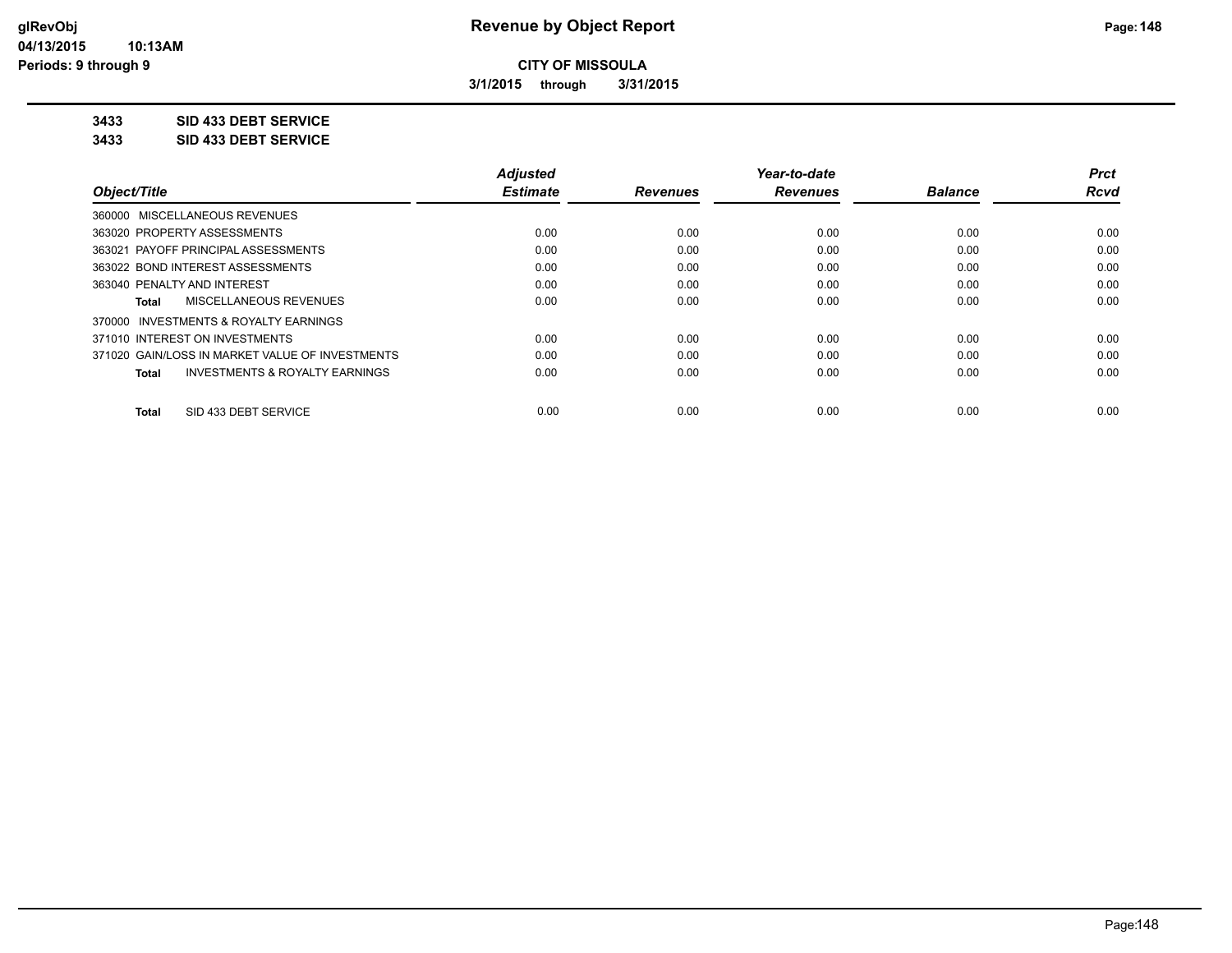**3/1/2015 through 3/31/2015**

#### **3433 SID 433 DEBT SERVICE**

|                                                    | <b>Adjusted</b> |                 | Year-to-date    |                | <b>Prct</b> |
|----------------------------------------------------|-----------------|-----------------|-----------------|----------------|-------------|
| Object/Title                                       | <b>Estimate</b> | <b>Revenues</b> | <b>Revenues</b> | <b>Balance</b> | <b>Rcvd</b> |
| 360000 MISCELLANEOUS REVENUES                      |                 |                 |                 |                |             |
| 363020 PROPERTY ASSESSMENTS                        | 0.00            | 0.00            | 0.00            | 0.00           | 0.00        |
| 363021 PAYOFF PRINCIPAL ASSESSMENTS                | 0.00            | 0.00            | 0.00            | 0.00           | 0.00        |
| 363022 BOND INTEREST ASSESSMENTS                   | 0.00            | 0.00            | 0.00            | 0.00           | 0.00        |
| 363040 PENALTY AND INTEREST                        | 0.00            | 0.00            | 0.00            | 0.00           | 0.00        |
| MISCELLANEOUS REVENUES<br>Total                    | 0.00            | 0.00            | 0.00            | 0.00           | 0.00        |
| 370000 INVESTMENTS & ROYALTY EARNINGS              |                 |                 |                 |                |             |
| 371010 INTEREST ON INVESTMENTS                     | 0.00            | 0.00            | 0.00            | 0.00           | 0.00        |
| 371020 GAIN/LOSS IN MARKET VALUE OF INVESTMENT     | 0.00            | 0.00            | 0.00            | 0.00           | 0.00        |
| <b>INVESTMENTS &amp; ROYALTY EARNINGS</b><br>Total | 0.00            | 0.00            | 0.00            | 0.00           | 0.00        |
|                                                    |                 |                 |                 |                |             |
| SID 433 DEBT SERVICE<br>Total                      | 0.00            | 0.00            | 0.00            | 0.00           | 0.00        |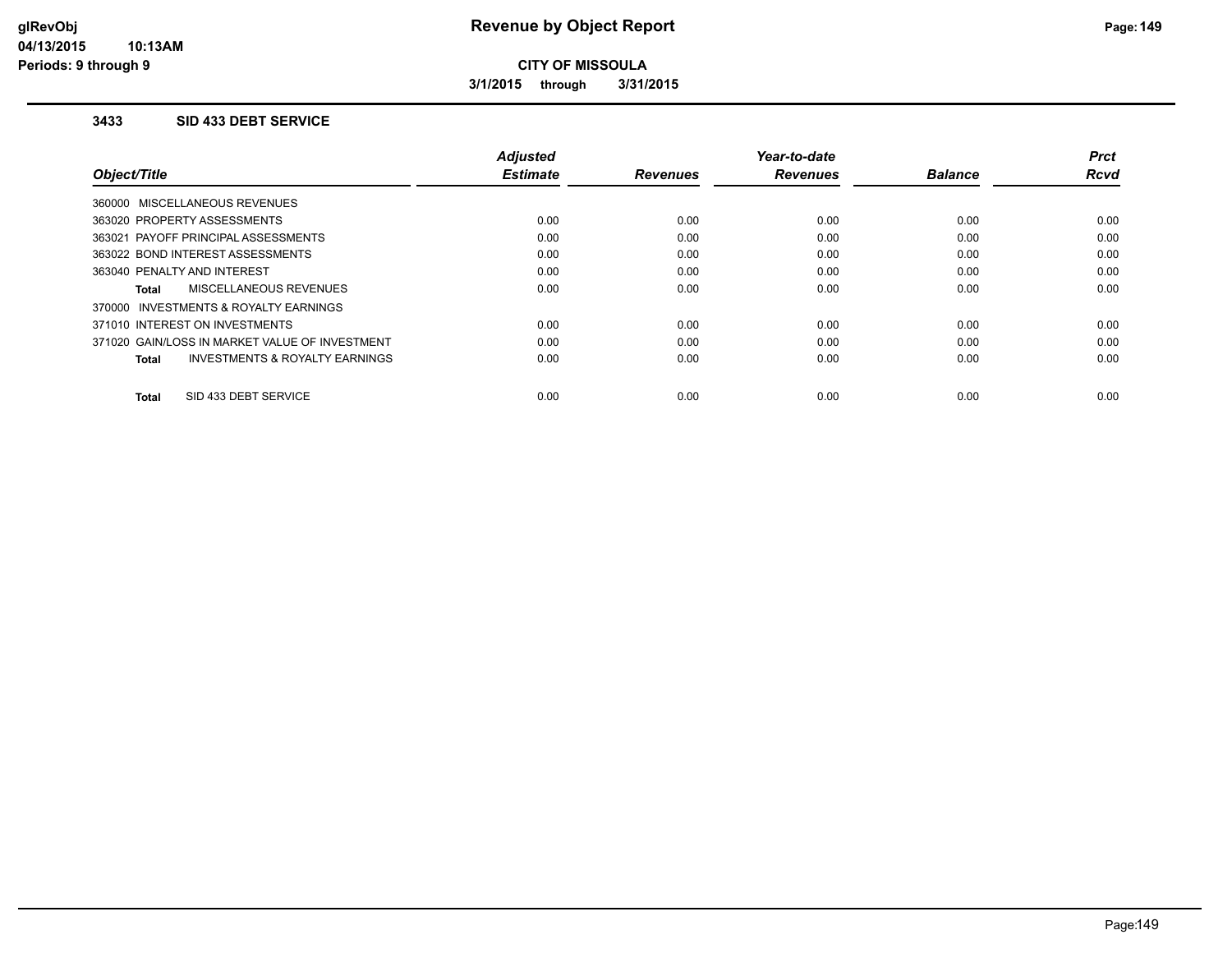**3/1/2015 through 3/31/2015**

## **3440 FY 05 SIDEWALK AND CURB**

**3440 FY 05 SIDEWALK AND CURB**

|                                                    | <b>Adjusted</b> |                 | Year-to-date    |                | <b>Prct</b> |
|----------------------------------------------------|-----------------|-----------------|-----------------|----------------|-------------|
| Object/Title                                       | <b>Estimate</b> | <b>Revenues</b> | <b>Revenues</b> | <b>Balance</b> | <b>Rcvd</b> |
| 360000 MISCELLANEOUS REVENUES                      |                 |                 |                 |                |             |
| 363020 PROPERTY ASSESSMENTS                        | 40,163.00       | 450.17          | 15,127.15       | 25,035.85      | 37.66       |
| 363021 PAYOFF PRINCIPAL ASSESSMENTS                | 0.00            | 0.00            | 0.00            | 0.00           | 0.00        |
| 363022 BOND INTEREST ASSESSMENTS                   | 0.00            | 0.00            | 0.00            | 0.00           | 0.00        |
| 363040 PENALTY AND INTEREST                        | 0.00            | 16.28           | 19.15           | $-19.15$       | 0.00        |
| <b>MISCELLANEOUS REVENUES</b><br>Total             | 40,163.00       | 466.45          | 15,146.30       | 25,016.70      | 37.71       |
| INVESTMENTS & ROYALTY EARNINGS<br>370000           |                 |                 |                 |                |             |
| 371010 INTEREST ON INVESTMENTS                     | 0.00            | 0.00            | 0.00            | 0.00           | 0.00        |
| 371020 GAIN/LOSS IN MARKET VALUE OF INVESTMENTS    | 0.00            | 0.00            | 0.00            | 0.00           | 0.00        |
| 371500 INTEREST ON INTERFUND LOAN                  | 0.00            | 0.00            | 0.00            | 0.00           | 0.00        |
| <b>INVESTMENTS &amp; ROYALTY EARNINGS</b><br>Total | 0.00            | 0.00            | 0.00            | 0.00           | 0.00        |
| OTHER FINANCING SOURCES<br>380000                  |                 |                 |                 |                |             |
| 381030 SID BONDS PROCEEDS                          | 0.00            | 0.00            | 0.00            | 0.00           | 0.00        |
| OTHER FINANCING SOURCES<br>Total                   | 0.00            | 0.00            | 0.00            | 0.00           | 0.00        |
| FY 05 SIDEWALK AND CURB<br><b>Total</b>            | 40,163.00       | 466.45          | 15,146.30       | 25,016.70      | 37.71       |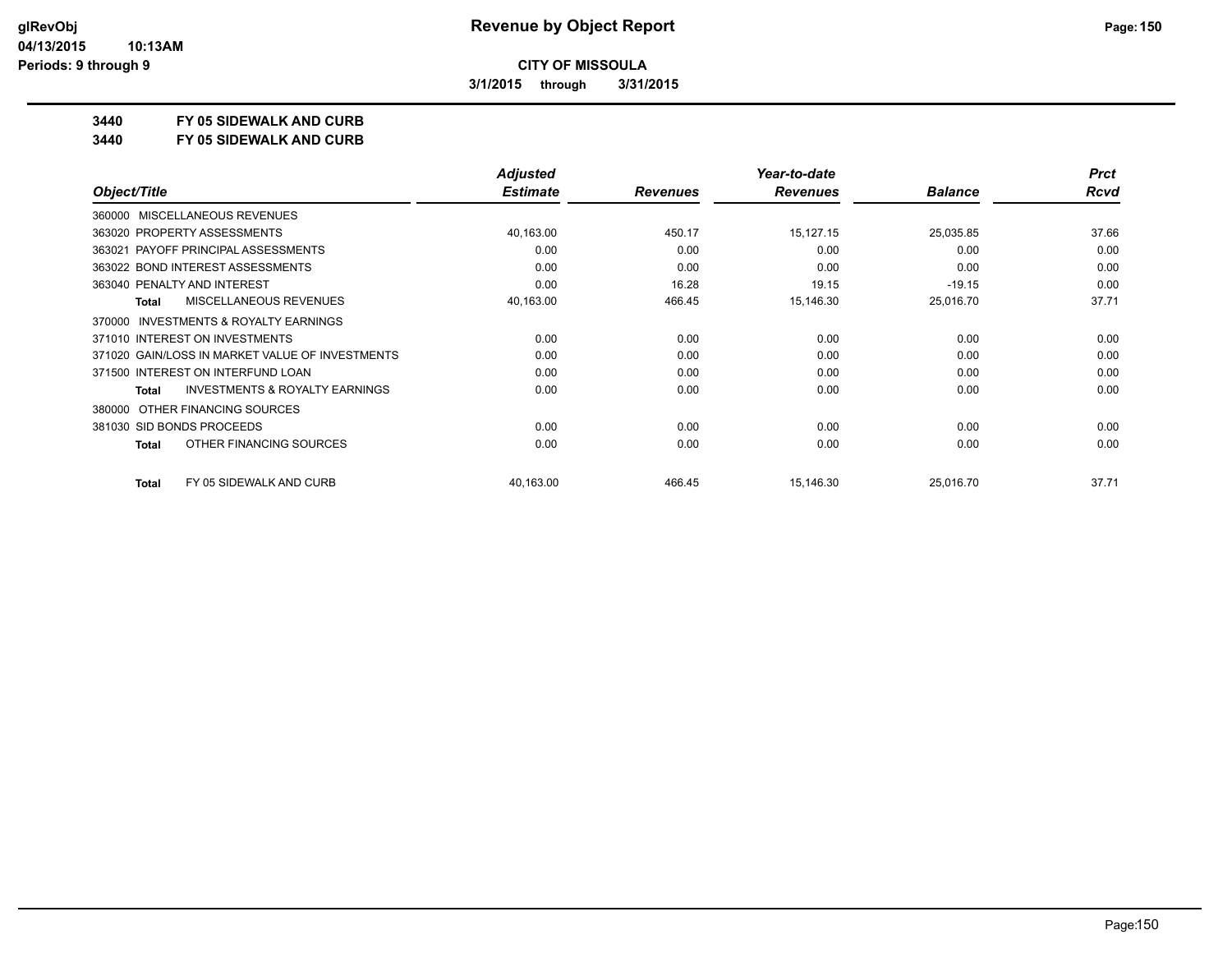**3/1/2015 through 3/31/2015**

### **3440 FY 05 SIDEWALK AND CURB**

|                                                     | <b>Adjusted</b> |                 | Year-to-date    |                | <b>Prct</b> |
|-----------------------------------------------------|-----------------|-----------------|-----------------|----------------|-------------|
| Object/Title                                        | <b>Estimate</b> | <b>Revenues</b> | <b>Revenues</b> | <b>Balance</b> | <b>Rcvd</b> |
| 360000 MISCELLANEOUS REVENUES                       |                 |                 |                 |                |             |
| 363020 PROPERTY ASSESSMENTS                         | 40,163.00       | 450.17          | 15,127.15       | 25,035.85      | 37.66       |
| 363021 PAYOFF PRINCIPAL ASSESSMENTS                 | 0.00            | 0.00            | 0.00            | 0.00           | 0.00        |
| 363022 BOND INTEREST ASSESSMENTS                    | 0.00            | 0.00            | 0.00            | 0.00           | 0.00        |
| 363040 PENALTY AND INTEREST                         | 0.00            | 16.28           | 19.15           | $-19.15$       | 0.00        |
| MISCELLANEOUS REVENUES<br><b>Total</b>              | 40,163.00       | 466.45          | 15,146.30       | 25,016.70      | 37.71       |
| <b>INVESTMENTS &amp; ROYALTY EARNINGS</b><br>370000 |                 |                 |                 |                |             |
| 371010 INTEREST ON INVESTMENTS                      | 0.00            | 0.00            | 0.00            | 0.00           | 0.00        |
| 371020 GAIN/LOSS IN MARKET VALUE OF INVESTMENT      | 0.00            | 0.00            | 0.00            | 0.00           | 0.00        |
| 371500 INTEREST ON INTERFUND LOAN                   | 0.00            | 0.00            | 0.00            | 0.00           | 0.00        |
| <b>INVESTMENTS &amp; ROYALTY EARNINGS</b><br>Total  | 0.00            | 0.00            | 0.00            | 0.00           | 0.00        |
| 380000 OTHER FINANCING SOURCES                      |                 |                 |                 |                |             |
| 381030 SID BONDS PROCEEDS                           | 0.00            | 0.00            | 0.00            | 0.00           | 0.00        |
| OTHER FINANCING SOURCES<br><b>Total</b>             | 0.00            | 0.00            | 0.00            | 0.00           | 0.00        |
| <b>Total</b><br>FY 05 SIDEWALK AND CURB             | 40,163.00       | 466.45          | 15,146.30       | 25,016.70      | 37.71       |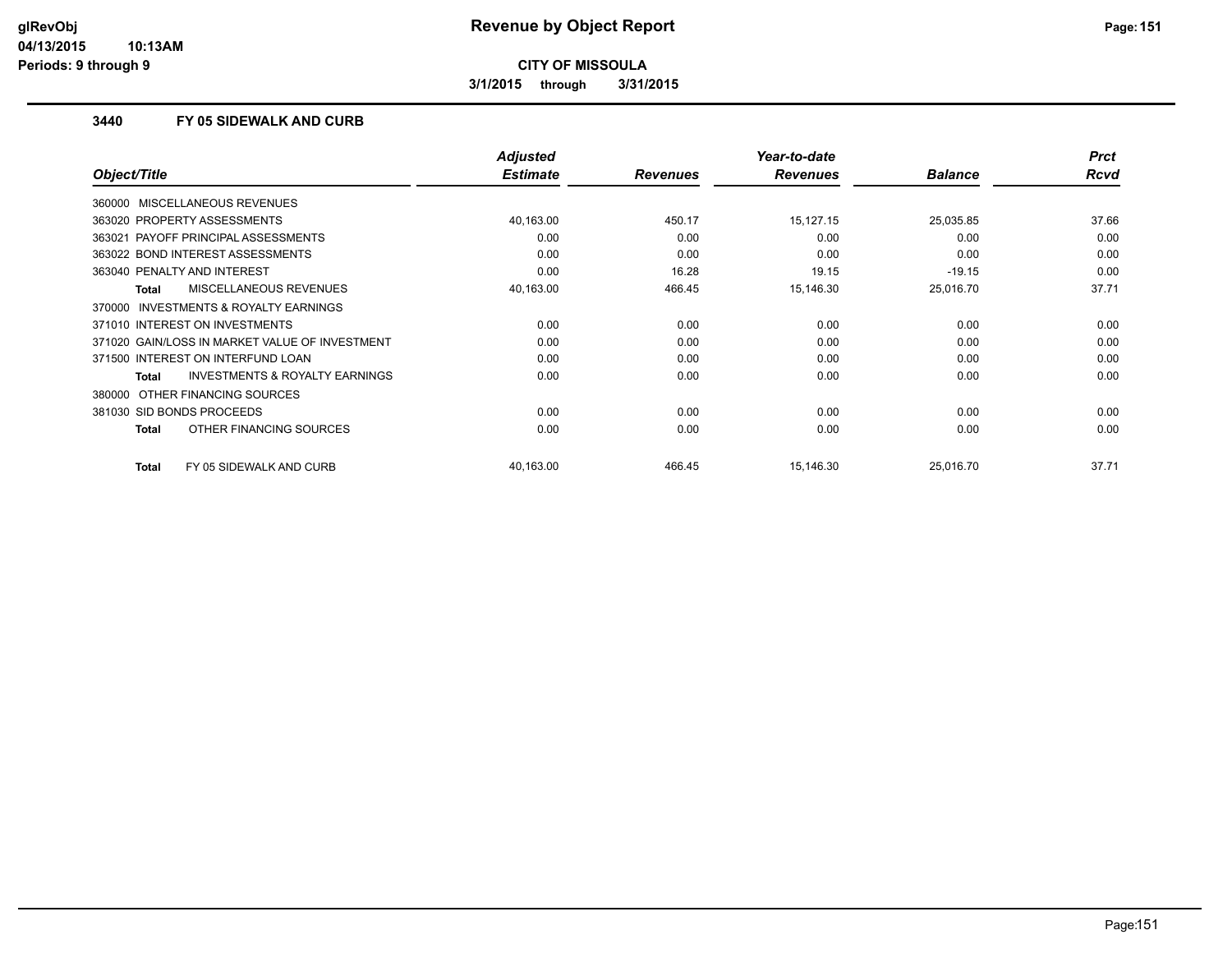**3/1/2015 through 3/31/2015**

## **3441 FY 06 SIDEWALK & CURB DEBT**

**3441 FY 06 SIDEWALK & CURB DEBT**

|                                                           | <b>Adjusted</b> |                 | Year-to-date    |                | <b>Prct</b> |
|-----------------------------------------------------------|-----------------|-----------------|-----------------|----------------|-------------|
| Object/Title                                              | <b>Estimate</b> | <b>Revenues</b> | <b>Revenues</b> | <b>Balance</b> | <b>Rcvd</b> |
| 360000 MISCELLANEOUS REVENUES                             |                 |                 |                 |                |             |
| 363020 PROPERTY ASSESSMENTS                               | 0.00            | 0.00            | 0.00            | 0.00           | 0.00        |
| MISCELLANEOUS REVENUES<br><b>Total</b>                    | 0.00            | 0.00            | 0.00            | 0.00           | 0.00        |
| 370000 INVESTMENTS & ROYALTY EARNINGS                     |                 |                 |                 |                |             |
| 371010 INTEREST ON INVESTMENTS                            | 0.00            | 0.00            | 0.00            | 0.00           | 0.00        |
| 371020 GAIN/LOSS IN MARKET VALUE OF INVESTMENTS           | 0.00            | 0.00            | 0.00            | 0.00           | 0.00        |
| <b>INVESTMENTS &amp; ROYALTY EARNINGS</b><br><b>Total</b> | 0.00            | 0.00            | 0.00            | 0.00           | 0.00        |
| Total<br>FY 06 SIDEWALK & CURB DEBT                       | 0.00            | 0.00            | 0.00            | 0.00           | 0.00        |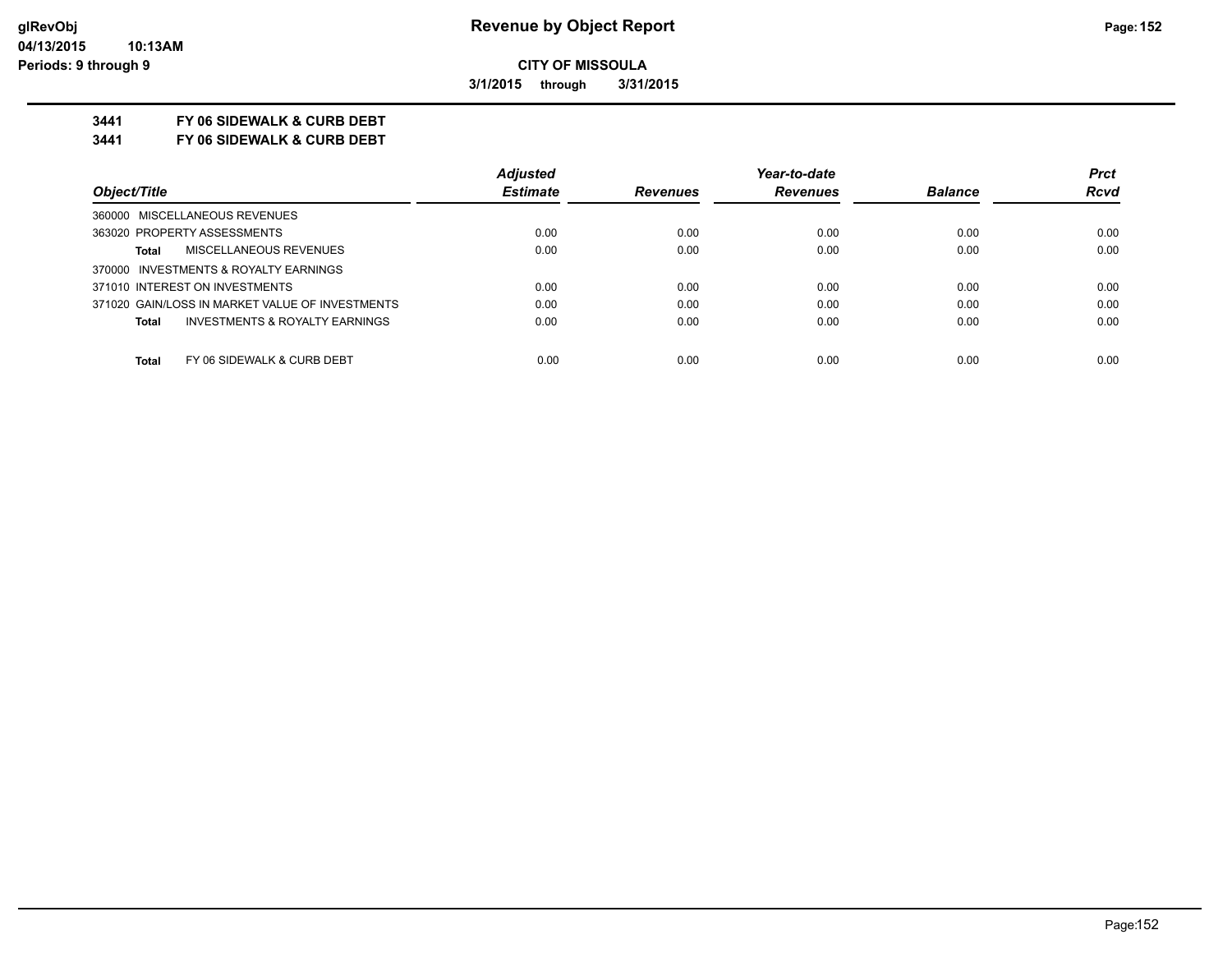**3/1/2015 through 3/31/2015**

## **3441 FY 06 SIDEWALK & CURB DEBT**

|                                                    | <b>Adjusted</b> |                 | Year-to-date    |                | <b>Prct</b> |
|----------------------------------------------------|-----------------|-----------------|-----------------|----------------|-------------|
| Object/Title                                       | <b>Estimate</b> | <b>Revenues</b> | <b>Revenues</b> | <b>Balance</b> | <b>Rcvd</b> |
| MISCELLANEOUS REVENUES<br>360000                   |                 |                 |                 |                |             |
| 363020 PROPERTY ASSESSMENTS                        | 0.00            | 0.00            | 0.00            | 0.00           | 0.00        |
| MISCELLANEOUS REVENUES<br>Total                    | 0.00            | 0.00            | 0.00            | 0.00           | 0.00        |
| 370000 INVESTMENTS & ROYALTY EARNINGS              |                 |                 |                 |                |             |
| 371010 INTEREST ON INVESTMENTS                     | 0.00            | 0.00            | 0.00            | 0.00           | 0.00        |
| 371020 GAIN/LOSS IN MARKET VALUE OF INVESTMENT     | 0.00            | 0.00            | 0.00            | 0.00           | 0.00        |
| <b>INVESTMENTS &amp; ROYALTY EARNINGS</b><br>Total | 0.00            | 0.00            | 0.00            | 0.00           | 0.00        |
| Total<br>FY 06 SIDEWALK & CURB DEBT                | 0.00            | 0.00            | 0.00            | 0.00           | 0.00        |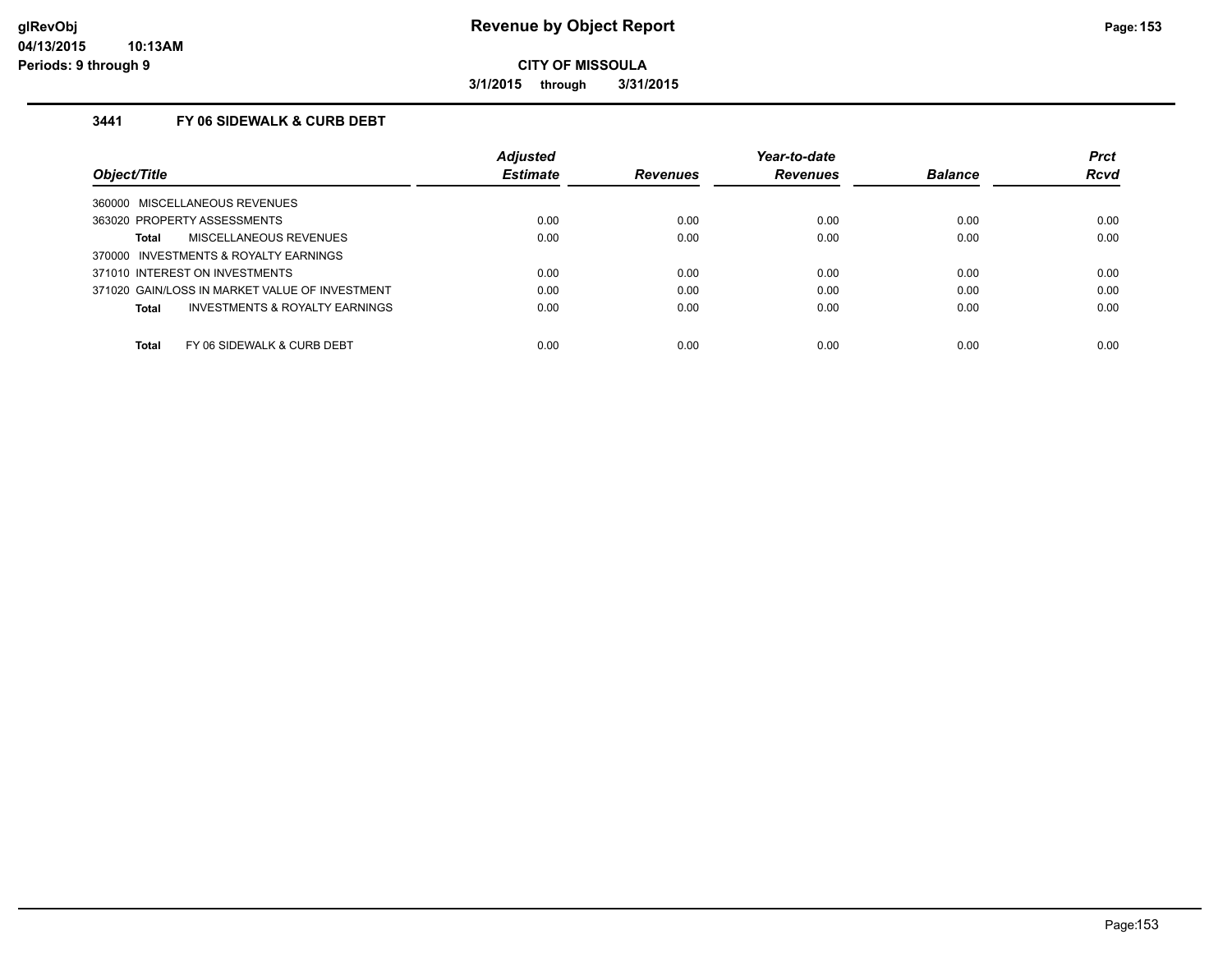**3/1/2015 through 3/31/2015**

**3449 SID 449 DEBT SERVICE**

**3449 SID 449 DEBT SERVICE**

|                                                           | <b>Adjusted</b> |                 | Year-to-date    |                | <b>Prct</b> |
|-----------------------------------------------------------|-----------------|-----------------|-----------------|----------------|-------------|
| Object/Title                                              | <b>Estimate</b> | <b>Revenues</b> | <b>Revenues</b> | <b>Balance</b> | Rcvd        |
| 360000 MISCELLANEOUS REVENUES                             |                 |                 |                 |                |             |
| 363020 PROPERTY ASSESSMENTS                               | 0.00            | 0.00            | 0.00            | 0.00           | 0.00        |
| 363021 PAYOFF PRINCIPAL ASSESSMENTS                       | 0.00            | 0.00            | 0.00            | 0.00           | 0.00        |
| 363022 BOND INTEREST ASSESSMENTS                          | 0.00            | 0.00            | 0.00            | 0.00           | 0.00        |
| 363040 PENALTY AND INTEREST                               | 0.00            | 0.00            | 0.00            | 0.00           | 0.00        |
| MISCELLANEOUS REVENUES<br>Total                           | 0.00            | 0.00            | 0.00            | 0.00           | 0.00        |
| 370000 INVESTMENTS & ROYALTY EARNINGS                     |                 |                 |                 |                |             |
| 371010 INTEREST ON INVESTMENTS                            | 0.00            | 0.00            | 0.00            | 0.00           | 0.00        |
| 371020 GAIN/LOSS IN MARKET VALUE OF INVESTMENTS           | 0.00            | 0.00            | 0.00            | 0.00           | 0.00        |
| <b>INVESTMENTS &amp; ROYALTY EARNINGS</b><br><b>Total</b> | 0.00            | 0.00            | 0.00            | 0.00           | 0.00        |
| SID 449 DEBT SERVICE<br>Total                             | 0.00            | 0.00            | 0.00            | 0.00           | 0.00        |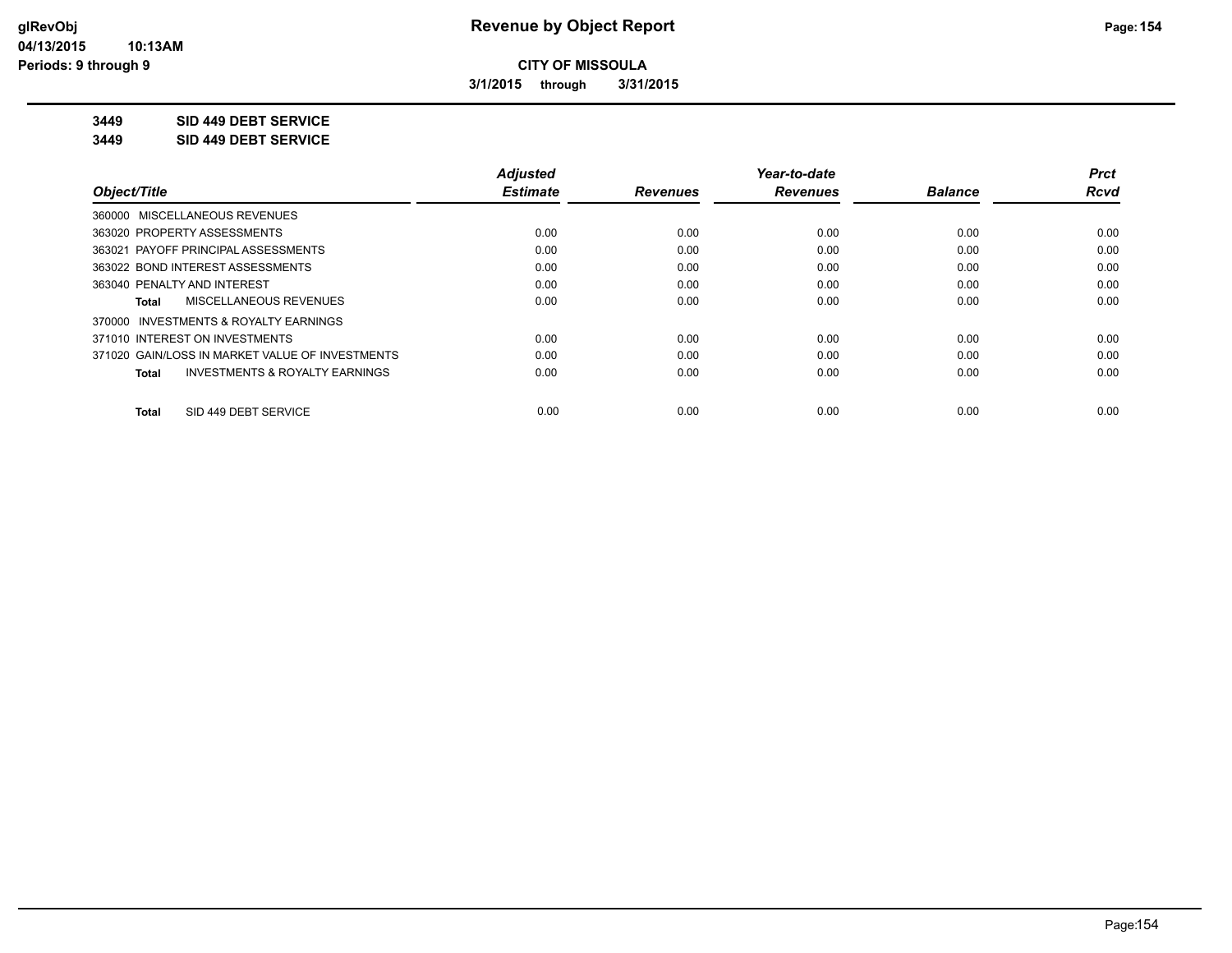**3/1/2015 through 3/31/2015**

#### **3449 SID 449 DEBT SERVICE**

|                                                    | <b>Adjusted</b> |                 | Year-to-date    |                | <b>Prct</b> |
|----------------------------------------------------|-----------------|-----------------|-----------------|----------------|-------------|
| Object/Title                                       | <b>Estimate</b> | <b>Revenues</b> | <b>Revenues</b> | <b>Balance</b> | <b>Rcvd</b> |
| 360000 MISCELLANEOUS REVENUES                      |                 |                 |                 |                |             |
| 363020 PROPERTY ASSESSMENTS                        | 0.00            | 0.00            | 0.00            | 0.00           | 0.00        |
| 363021 PAYOFF PRINCIPAL ASSESSMENTS                | 0.00            | 0.00            | 0.00            | 0.00           | 0.00        |
| 363022 BOND INTEREST ASSESSMENTS                   | 0.00            | 0.00            | 0.00            | 0.00           | 0.00        |
| 363040 PENALTY AND INTEREST                        | 0.00            | 0.00            | 0.00            | 0.00           | 0.00        |
| MISCELLANEOUS REVENUES<br>Total                    | 0.00            | 0.00            | 0.00            | 0.00           | 0.00        |
| 370000 INVESTMENTS & ROYALTY EARNINGS              |                 |                 |                 |                |             |
| 371010 INTEREST ON INVESTMENTS                     | 0.00            | 0.00            | 0.00            | 0.00           | 0.00        |
| 371020 GAIN/LOSS IN MARKET VALUE OF INVESTMENT     | 0.00            | 0.00            | 0.00            | 0.00           | 0.00        |
| <b>INVESTMENTS &amp; ROYALTY EARNINGS</b><br>Total | 0.00            | 0.00            | 0.00            | 0.00           | 0.00        |
|                                                    |                 |                 |                 |                |             |
| SID 449 DEBT SERVICE<br>Total                      | 0.00            | 0.00            | 0.00            | 0.00           | 0.00        |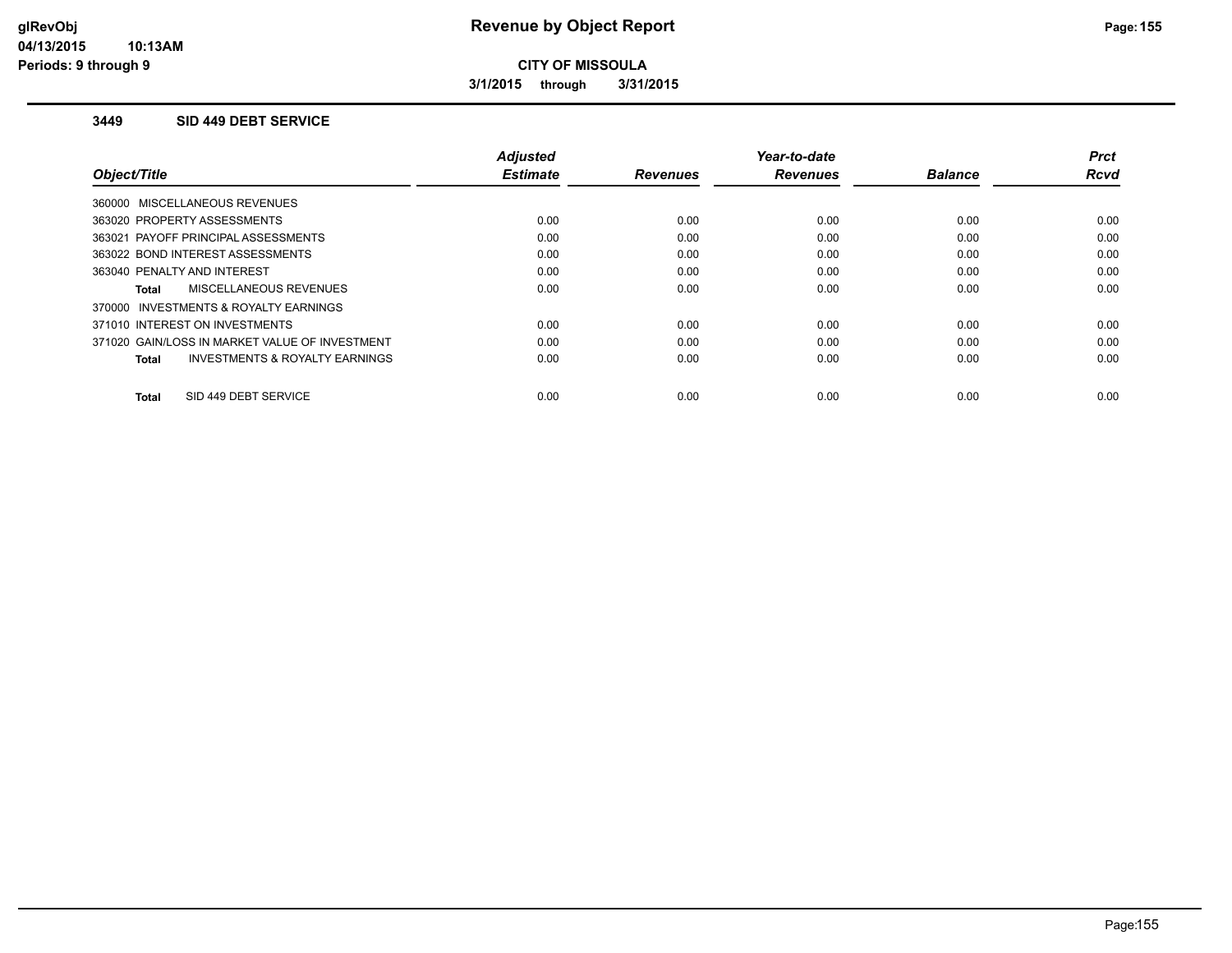**3/1/2015 through 3/31/2015**

**3450 FY 06 SIDEWALK AND CURB**

**3450 FY 06 SIDEWALK AND CURB**

|                                                           | <b>Adjusted</b> |                 | Year-to-date    |                | <b>Prct</b> |
|-----------------------------------------------------------|-----------------|-----------------|-----------------|----------------|-------------|
| Object/Title                                              | <b>Estimate</b> | <b>Revenues</b> | <b>Revenues</b> | <b>Balance</b> | <b>Rcvd</b> |
| MISCELLANEOUS REVENUES<br>360000                          |                 |                 |                 |                |             |
| 363020 PROPERTY ASSESSMENTS                               | 29,569.00       | 0.00            | 16,168.09       | 13,400.91      | 54.68       |
| PAYOFF PRINCIPAL ASSESSMENTS<br>363021                    | 0.00            | 0.00            | 0.00            | 0.00           | 0.00        |
| 363022 BOND INTEREST ASSESSMENTS                          | 0.00            | 0.00            | 0.00            | 0.00           | 0.00        |
| 363040 PENALTY AND INTEREST                               | 0.00            | 0.00            | 76.51           | $-76.51$       | 0.00        |
| MISCELLANEOUS REVENUES<br><b>Total</b>                    | 29,569.00       | 0.00            | 16,244.60       | 13,324.40      | 54.94       |
| <b>INVESTMENTS &amp; ROYALTY EARNINGS</b><br>370000       |                 |                 |                 |                |             |
| 371010 INTEREST ON INVESTMENTS                            | 0.00            | 0.00            | 0.00            | 0.00           | 0.00        |
| 371020 GAIN/LOSS IN MARKET VALUE OF INVESTMENTS           | 0.00            | 0.00            | 0.00            | 0.00           | 0.00        |
| 371500 INTEREST ON INTERFUND LOAN                         | 0.00            | 0.00            | 0.00            | 0.00           | 0.00        |
| <b>INVESTMENTS &amp; ROYALTY EARNINGS</b><br><b>Total</b> | 0.00            | 0.00            | 0.00            | 0.00           | 0.00        |
| OTHER FINANCING SOURCES<br>380000                         |                 |                 |                 |                |             |
| 381030 SID BONDS PROCEEDS                                 | 0.00            | 0.00            | 0.00            | 0.00           | 0.00        |
| 383042 TRANSFERS FROM OTHER FUNDS                         | 0.00            | 0.00            | 0.00            | 0.00           | 0.00        |
| OTHER FINANCING SOURCES<br>Total                          | 0.00            | 0.00            | 0.00            | 0.00           | 0.00        |
| FY 06 SIDEWALK AND CURB<br><b>Total</b>                   | 29,569.00       | 0.00            | 16,244.60       | 13,324.40      | 54.94       |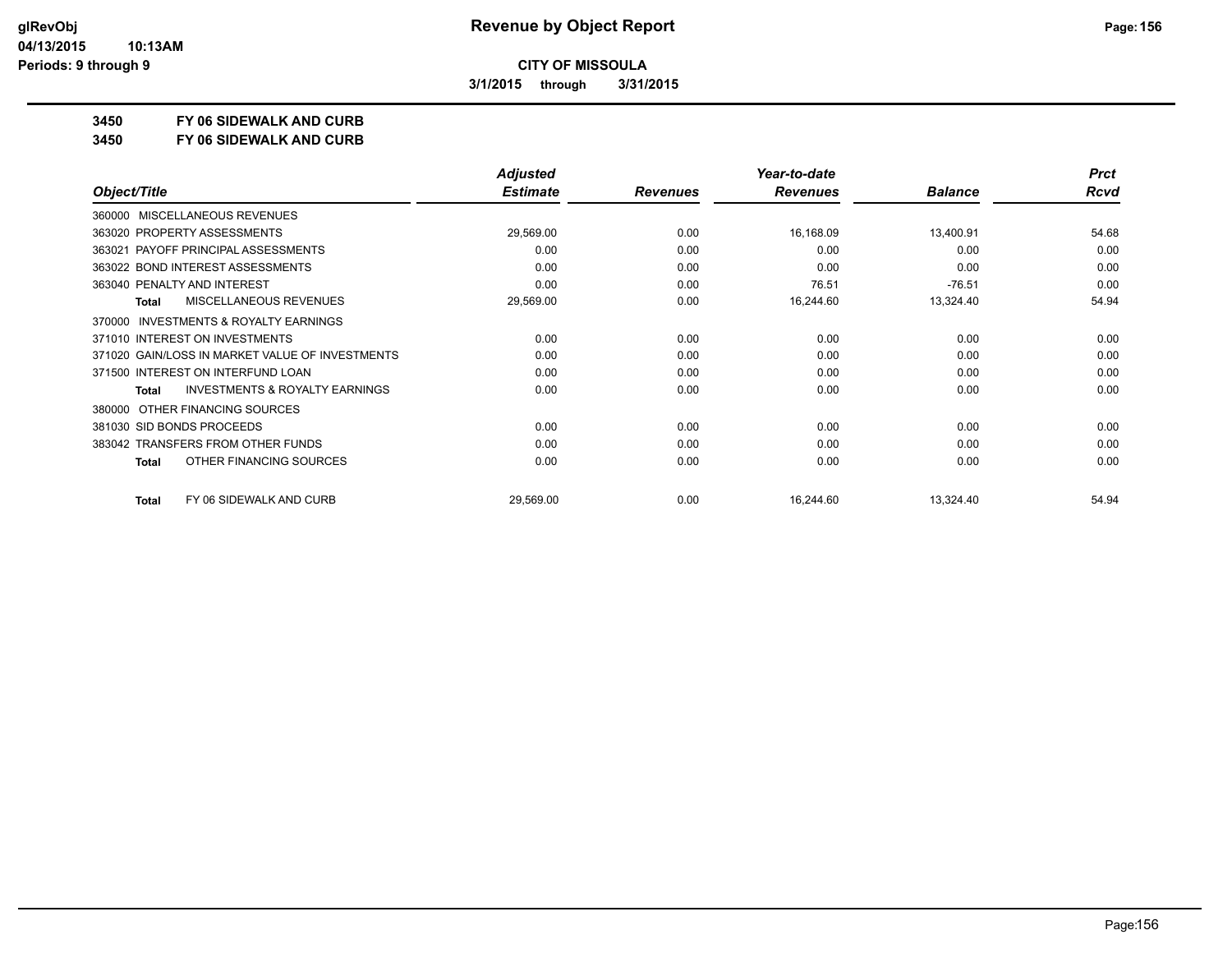**3/1/2015 through 3/31/2015**

### **3450 FY 06 SIDEWALK AND CURB**

|                                                           | <b>Adjusted</b> |                 | Year-to-date    |                | <b>Prct</b> |
|-----------------------------------------------------------|-----------------|-----------------|-----------------|----------------|-------------|
| Object/Title                                              | <b>Estimate</b> | <b>Revenues</b> | <b>Revenues</b> | <b>Balance</b> | <b>Rcvd</b> |
| 360000 MISCELLANEOUS REVENUES                             |                 |                 |                 |                |             |
| 363020 PROPERTY ASSESSMENTS                               | 29,569.00       | 0.00            | 16,168.09       | 13,400.91      | 54.68       |
| 363021 PAYOFF PRINCIPAL ASSESSMENTS                       | 0.00            | 0.00            | 0.00            | 0.00           | 0.00        |
| 363022 BOND INTEREST ASSESSMENTS                          | 0.00            | 0.00            | 0.00            | 0.00           | 0.00        |
| 363040 PENALTY AND INTEREST                               | 0.00            | 0.00            | 76.51           | $-76.51$       | 0.00        |
| MISCELLANEOUS REVENUES<br><b>Total</b>                    | 29,569.00       | 0.00            | 16,244.60       | 13,324.40      | 54.94       |
| <b>INVESTMENTS &amp; ROYALTY EARNINGS</b><br>370000       |                 |                 |                 |                |             |
| 371010 INTEREST ON INVESTMENTS                            | 0.00            | 0.00            | 0.00            | 0.00           | 0.00        |
| 371020 GAIN/LOSS IN MARKET VALUE OF INVESTMENT            | 0.00            | 0.00            | 0.00            | 0.00           | 0.00        |
| 371500 INTEREST ON INTERFUND LOAN                         | 0.00            | 0.00            | 0.00            | 0.00           | 0.00        |
| <b>INVESTMENTS &amp; ROYALTY EARNINGS</b><br><b>Total</b> | 0.00            | 0.00            | 0.00            | 0.00           | 0.00        |
| 380000 OTHER FINANCING SOURCES                            |                 |                 |                 |                |             |
| 381030 SID BONDS PROCEEDS                                 | 0.00            | 0.00            | 0.00            | 0.00           | 0.00        |
| 383042 TRANSFERS FROM OTHER FUNDS                         | 0.00            | 0.00            | 0.00            | 0.00           | 0.00        |
| OTHER FINANCING SOURCES<br><b>Total</b>                   | 0.00            | 0.00            | 0.00            | 0.00           | 0.00        |
| FY 06 SIDEWALK AND CURB<br><b>Total</b>                   | 29,569.00       | 0.00            | 16,244.60       | 13,324.40      | 54.94       |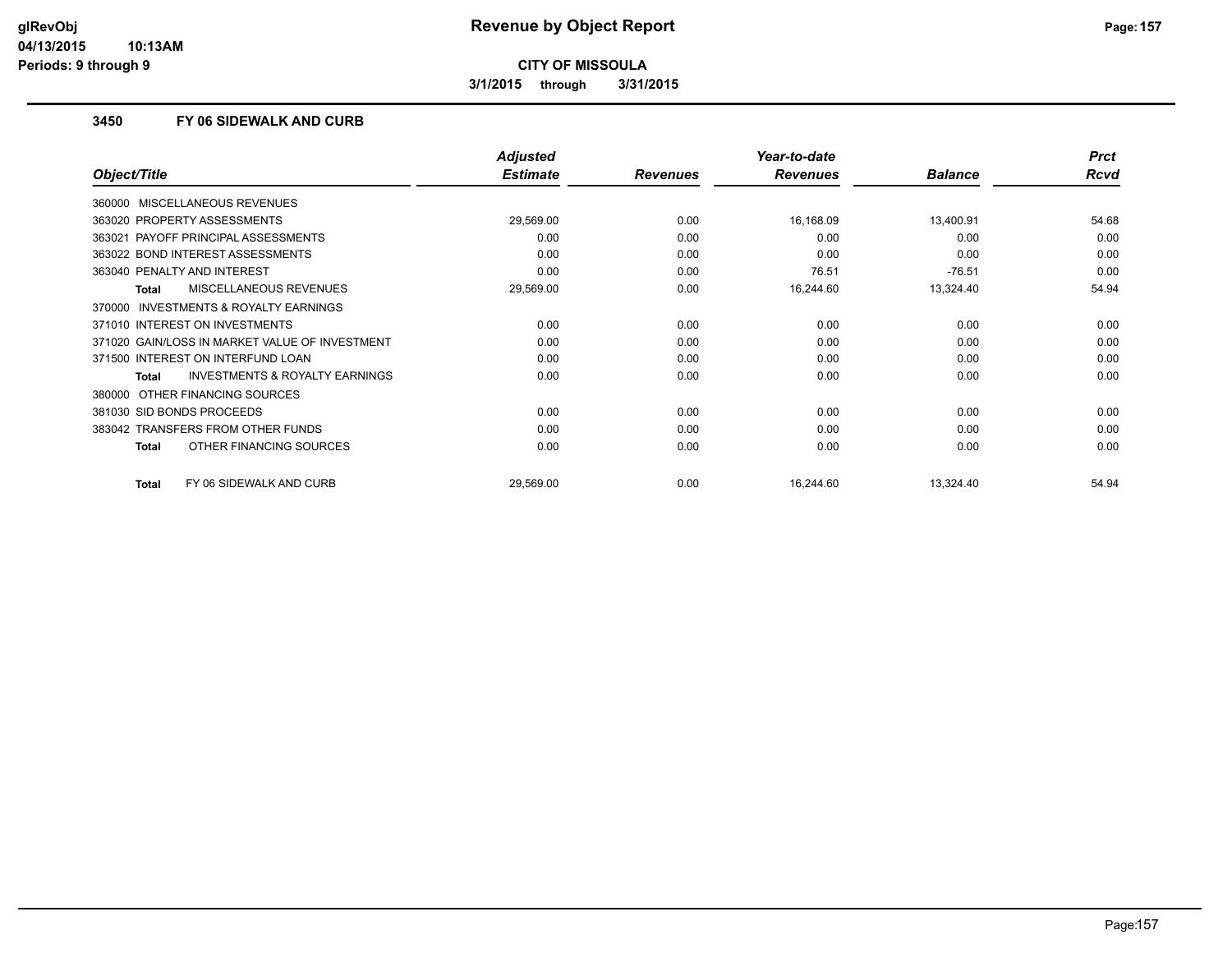**3/1/2015 through 3/31/2015**

## **3460 FY07 SIDEWALK AND CURB DEBT**

#### **3460 FY07 SIDEWALK AND CURB DEBT**

|                                                     | <b>Adjusted</b> |                 | Year-to-date    |                | <b>Prct</b> |
|-----------------------------------------------------|-----------------|-----------------|-----------------|----------------|-------------|
| Object/Title                                        | <b>Estimate</b> | <b>Revenues</b> | <b>Revenues</b> | <b>Balance</b> | Rcvd        |
| MISCELLANEOUS REVENUES<br>360000                    |                 |                 |                 |                |             |
| 363020 PROPERTY ASSESSMENTS                         | 92,110.00       | 495.25          | 40,852.30       | 51,257.70      | 44.35       |
| PAYOFF PRINCIPAL ASSESSMENTS<br>363021              | 0.00            | 0.00            | 9,478.66        | $-9,478.66$    | 0.00        |
| 363022 BOND INTEREST ASSESSMENTS                    | 0.00            | 0.00            | 0.00            | 0.00           | 0.00        |
| 363040 PENALTY AND INTEREST                         | 0.00            | 17.95           | 86.98           | $-86.98$       | 0.00        |
| MISCELLANEOUS REVENUES<br>Total                     | 92,110.00       | 513.20          | 50,417.94       | 41,692.06      | 54.74       |
| <b>INVESTMENTS &amp; ROYALTY EARNINGS</b><br>370000 |                 |                 |                 |                |             |
| 371010 INTEREST ON INVESTMENTS                      | 0.00            | 0.00            | 0.00            | 0.00           | 0.00        |
| 371020 GAIN/LOSS IN MARKET VALUE OF INVESTMENTS     | 0.00            | 0.00            | 0.00            | 0.00           | 0.00        |
| 371500 INTEREST ON INTERFUND LOAN                   | 0.00            | 0.00            | 0.00            | 0.00           | 0.00        |
| <b>INVESTMENTS &amp; ROYALTY EARNINGS</b><br>Total  | 0.00            | 0.00            | 0.00            | 0.00           | 0.00        |
| OTHER FINANCING SOURCES<br>380000                   |                 |                 |                 |                |             |
| 381030 SID BONDS PROCEEDS                           | 0.00            | 0.00            | 0.00            | 0.00           | 0.00        |
| 383042 TRANSFERS FROM OTHER FUNDS                   | 0.00            | 0.00            | 0.00            | 0.00           | 0.00        |
| OTHER FINANCING SOURCES<br><b>Total</b>             | 0.00            | 0.00            | 0.00            | 0.00           | 0.00        |
| <b>FY07 SIDEWALK AND CURB DEBT</b><br>Total         | 92,110.00       | 513.20          | 50,417.94       | 41,692.06      | 54.74       |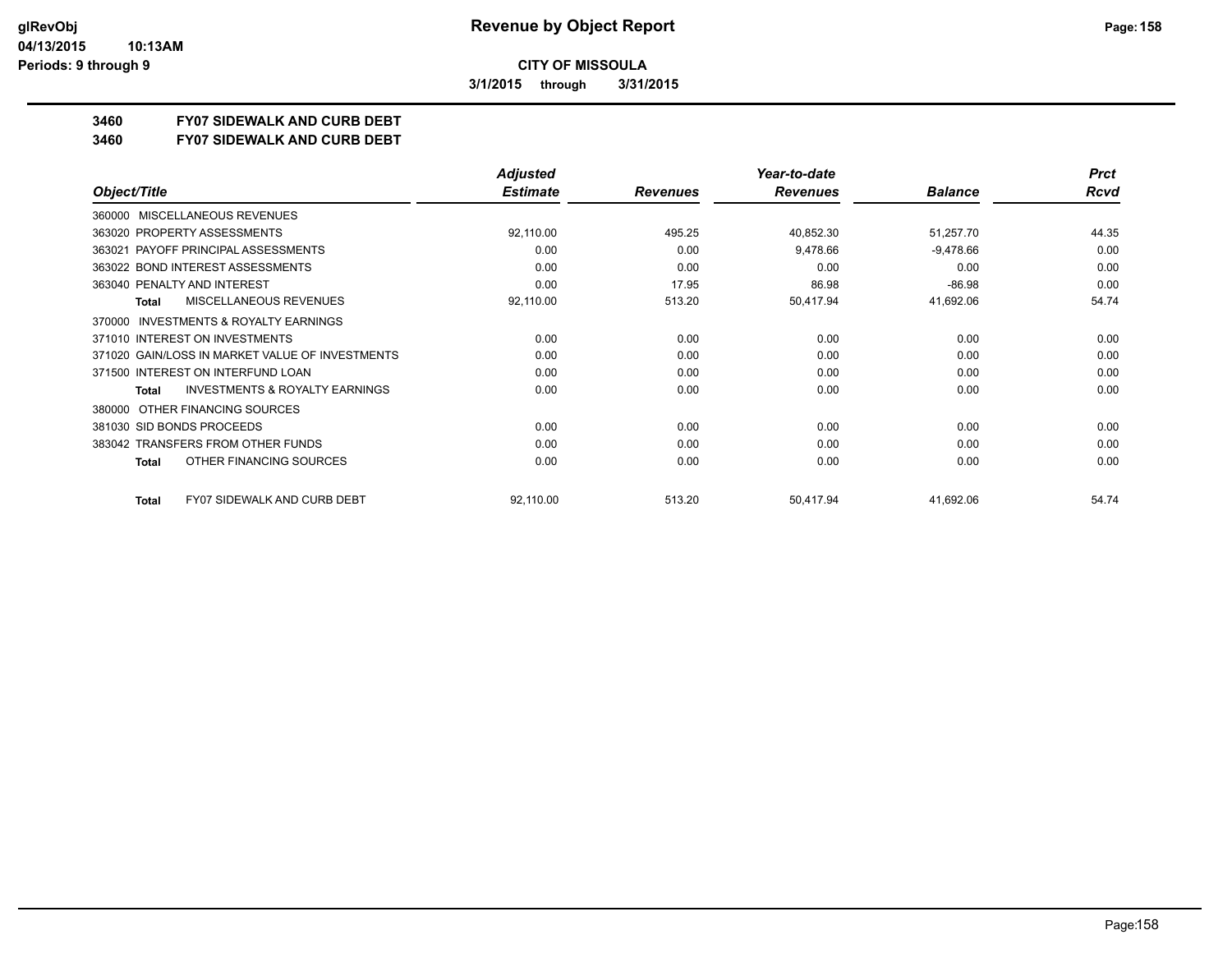**3/1/2015 through 3/31/2015**

### **3460 FY07 SIDEWALK AND CURB DEBT**

|                                                           | <b>Adjusted</b> |                 | Year-to-date    |                | <b>Prct</b> |
|-----------------------------------------------------------|-----------------|-----------------|-----------------|----------------|-------------|
| Object/Title                                              | <b>Estimate</b> | <b>Revenues</b> | <b>Revenues</b> | <b>Balance</b> | <b>Rcvd</b> |
| 360000 MISCELLANEOUS REVENUES                             |                 |                 |                 |                |             |
| 363020 PROPERTY ASSESSMENTS                               | 92,110.00       | 495.25          | 40,852.30       | 51,257.70      | 44.35       |
| PAYOFF PRINCIPAL ASSESSMENTS<br>363021                    | 0.00            | 0.00            | 9,478.66        | $-9,478.66$    | 0.00        |
| 363022 BOND INTEREST ASSESSMENTS                          | 0.00            | 0.00            | 0.00            | 0.00           | 0.00        |
| 363040 PENALTY AND INTEREST                               | 0.00            | 17.95           | 86.98           | $-86.98$       | 0.00        |
| MISCELLANEOUS REVENUES<br>Total                           | 92,110.00       | 513.20          | 50,417.94       | 41,692.06      | 54.74       |
| 370000 INVESTMENTS & ROYALTY EARNINGS                     |                 |                 |                 |                |             |
| 371010 INTEREST ON INVESTMENTS                            | 0.00            | 0.00            | 0.00            | 0.00           | 0.00        |
| 371020 GAIN/LOSS IN MARKET VALUE OF INVESTMENT            | 0.00            | 0.00            | 0.00            | 0.00           | 0.00        |
| 371500 INTEREST ON INTERFUND LOAN                         | 0.00            | 0.00            | 0.00            | 0.00           | 0.00        |
| <b>INVESTMENTS &amp; ROYALTY EARNINGS</b><br><b>Total</b> | 0.00            | 0.00            | 0.00            | 0.00           | 0.00        |
| 380000 OTHER FINANCING SOURCES                            |                 |                 |                 |                |             |
| 381030 SID BONDS PROCEEDS                                 | 0.00            | 0.00            | 0.00            | 0.00           | 0.00        |
| 383042 TRANSFERS FROM OTHER FUNDS                         | 0.00            | 0.00            | 0.00            | 0.00           | 0.00        |
| OTHER FINANCING SOURCES<br>Total                          | 0.00            | 0.00            | 0.00            | 0.00           | 0.00        |
| <b>FY07 SIDEWALK AND CURB DEBT</b><br><b>Total</b>        | 92,110.00       | 513.20          | 50,417.94       | 41,692.06      | 54.74       |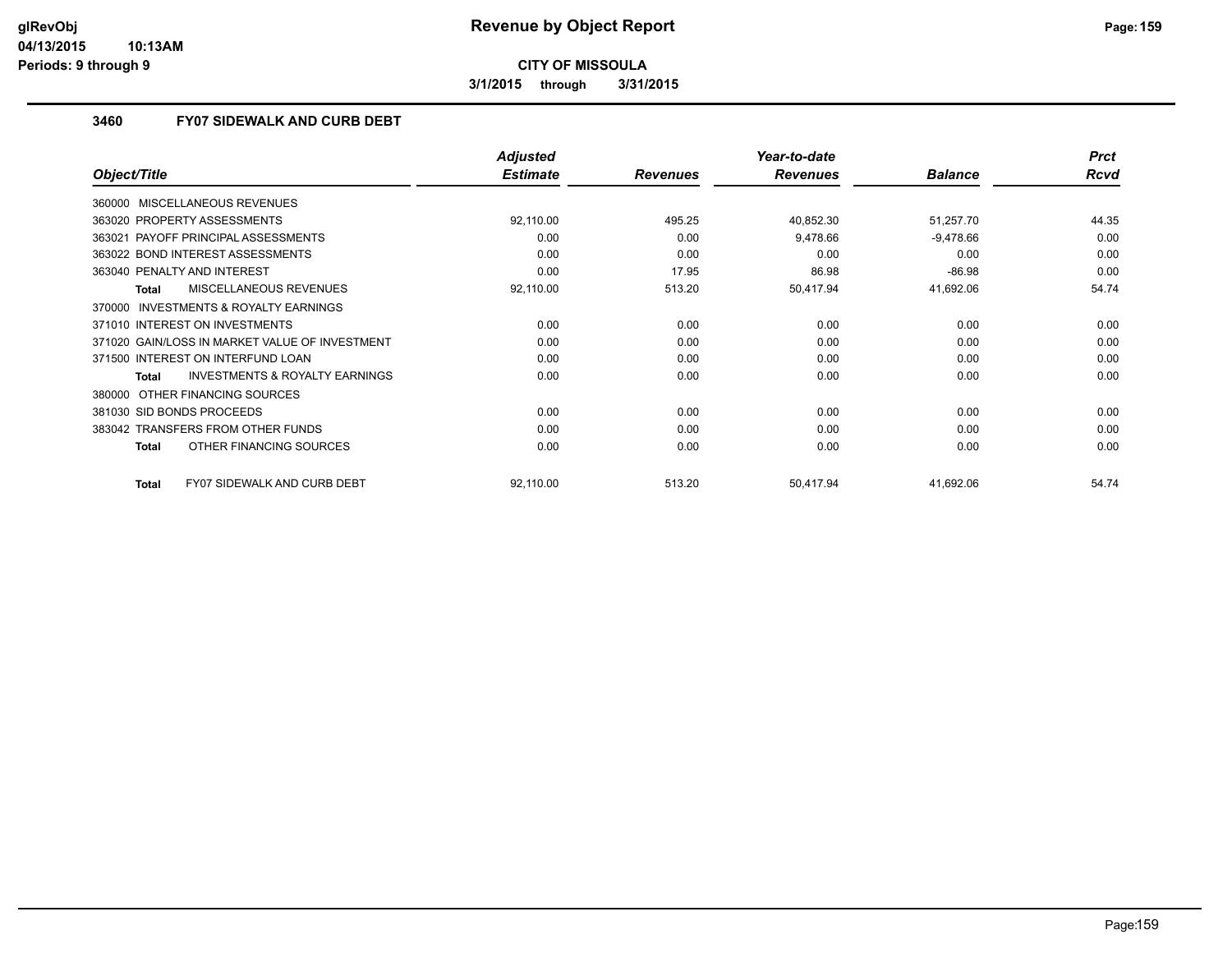**3/1/2015 through 3/31/2015**

## **3461 SERIES 2008A SIDEWALK AND CURB**

#### **3461 SERIES 2008A SIDEWALK AND CURB**

|                                                    | <b>Adjusted</b> |                 | Year-to-date    |                | <b>Prct</b> |
|----------------------------------------------------|-----------------|-----------------|-----------------|----------------|-------------|
| Object/Title                                       | <b>Estimate</b> | <b>Revenues</b> | <b>Revenues</b> | <b>Balance</b> | <b>Rcvd</b> |
| 360000 MISCELLANEOUS REVENUES                      |                 |                 |                 |                |             |
| 363020 PROPERTY ASSESSMENTS                        | 62,213.00       | 0.00            | 23,123.07       | 39,089.93      | 37.17       |
| 363021 PAYOFF PRINCIPAL ASSESSMENTS                | 0.00            | 0.00            | 0.00            | 0.00           | 0.00        |
| 363022 BOND INTEREST ASSESSMENTS                   | 0.00            | 0.00            | 0.00            | 0.00           | 0.00        |
| 363040 PENALTY AND INTEREST                        | 0.00            | 0.00            | 10.16           | $-10.16$       | 0.00        |
| MISCELLANEOUS REVENUES<br><b>Total</b>             | 62,213.00       | 0.00            | 23,133.23       | 39,079.77      | 37.18       |
| 370000 INVESTMENTS & ROYALTY EARNINGS              |                 |                 |                 |                |             |
| 371010 INTEREST ON INVESTMENTS                     | 0.00            | 0.00            | 0.00            | 0.00           | 0.00        |
| 371020 GAIN/LOSS IN MARKET VALUE OF INVESTMENTS    | 0.00            | 0.00            | 0.00            | 0.00           | 0.00        |
| <b>INVESTMENTS &amp; ROYALTY EARNINGS</b><br>Total | 0.00            | 0.00            | 0.00            | 0.00           | 0.00        |
| OTHER FINANCING SOURCES<br>380000                  |                 |                 |                 |                |             |
| 381030 SID BONDS PROCEEDS                          | 0.00            | 0.00            | 0.00            | 0.00           | 0.00        |
| OTHER FINANCING SOURCES<br><b>Total</b>            | 0.00            | 0.00            | 0.00            | 0.00           | 0.00        |
| SERIES 2008A SIDEWALK AND CURB<br><b>Total</b>     | 62,213.00       | 0.00            | 23,133.23       | 39,079.77      | 37.18       |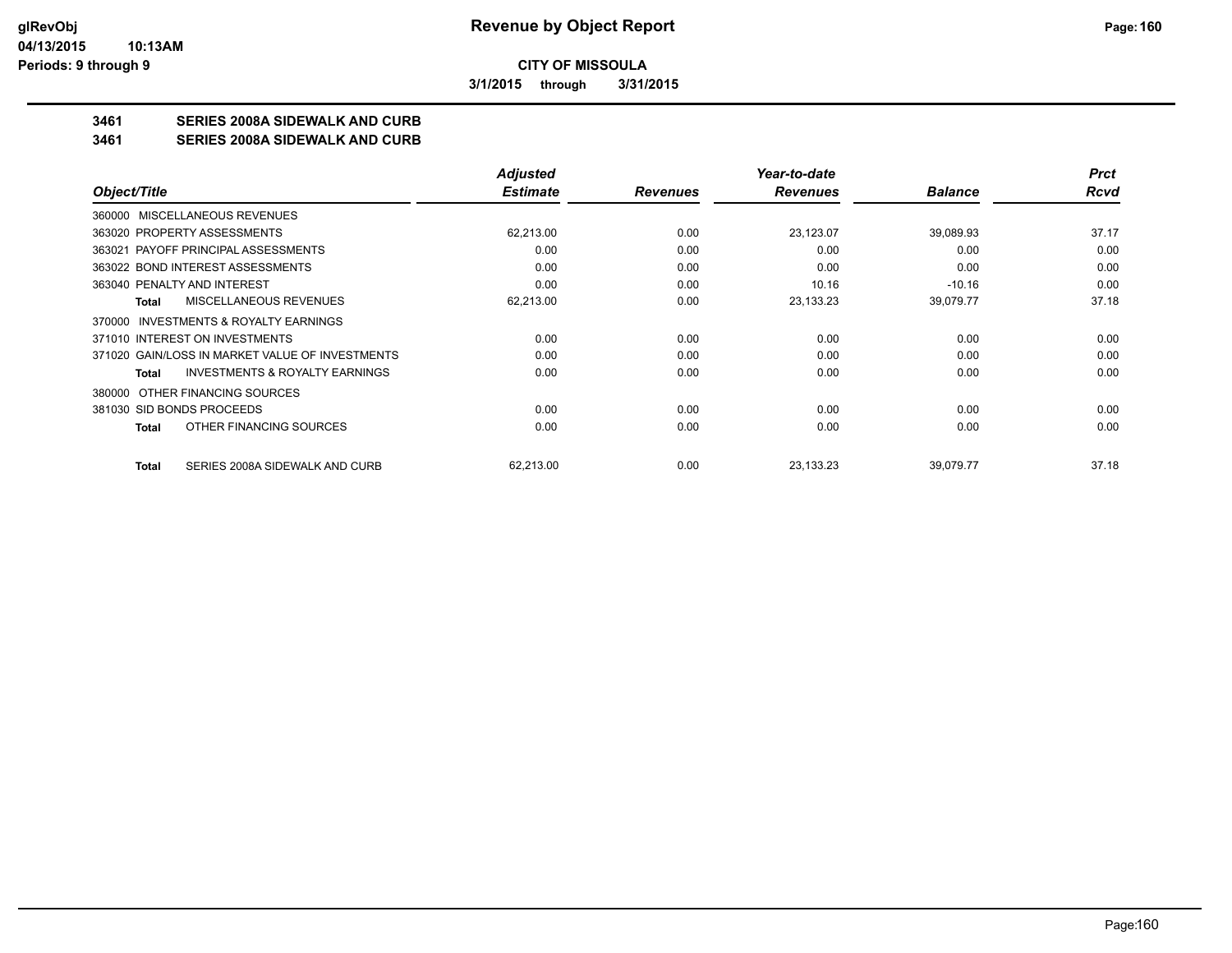**3/1/2015 through 3/31/2015**

## **3461 SERIES 2008A SIDEWALK AND CURB**

| Object/Title                                        | <b>Adjusted</b><br><b>Estimate</b> | <b>Revenues</b> | Year-to-date<br><b>Revenues</b> | <b>Balance</b> | <b>Prct</b><br><b>Rcvd</b> |
|-----------------------------------------------------|------------------------------------|-----------------|---------------------------------|----------------|----------------------------|
|                                                     |                                    |                 |                                 |                |                            |
| 360000 MISCELLANEOUS REVENUES                       |                                    |                 |                                 |                |                            |
| 363020 PROPERTY ASSESSMENTS                         | 62,213.00                          | 0.00            | 23,123.07                       | 39,089.93      | 37.17                      |
| 363021 PAYOFF PRINCIPAL ASSESSMENTS                 | 0.00                               | 0.00            | 0.00                            | 0.00           | 0.00                       |
| 363022 BOND INTEREST ASSESSMENTS                    | 0.00                               | 0.00            | 0.00                            | 0.00           | 0.00                       |
| 363040 PENALTY AND INTEREST                         | 0.00                               | 0.00            | 10.16                           | $-10.16$       | 0.00                       |
| MISCELLANEOUS REVENUES<br>Total                     | 62,213.00                          | 0.00            | 23,133.23                       | 39,079.77      | 37.18                      |
| <b>INVESTMENTS &amp; ROYALTY EARNINGS</b><br>370000 |                                    |                 |                                 |                |                            |
| 371010 INTEREST ON INVESTMENTS                      | 0.00                               | 0.00            | 0.00                            | 0.00           | 0.00                       |
| 371020 GAIN/LOSS IN MARKET VALUE OF INVESTMENT      | 0.00                               | 0.00            | 0.00                            | 0.00           | 0.00                       |
| <b>INVESTMENTS &amp; ROYALTY EARNINGS</b><br>Total  | 0.00                               | 0.00            | 0.00                            | 0.00           | 0.00                       |
| 380000 OTHER FINANCING SOURCES                      |                                    |                 |                                 |                |                            |
| 381030 SID BONDS PROCEEDS                           | 0.00                               | 0.00            | 0.00                            | 0.00           | 0.00                       |
| OTHER FINANCING SOURCES<br>Total                    | 0.00                               | 0.00            | 0.00                            | 0.00           | 0.00                       |
| SERIES 2008A SIDEWALK AND CURB<br>Total             | 62.213.00                          | 0.00            | 23.133.23                       | 39,079.77      | 37.18                      |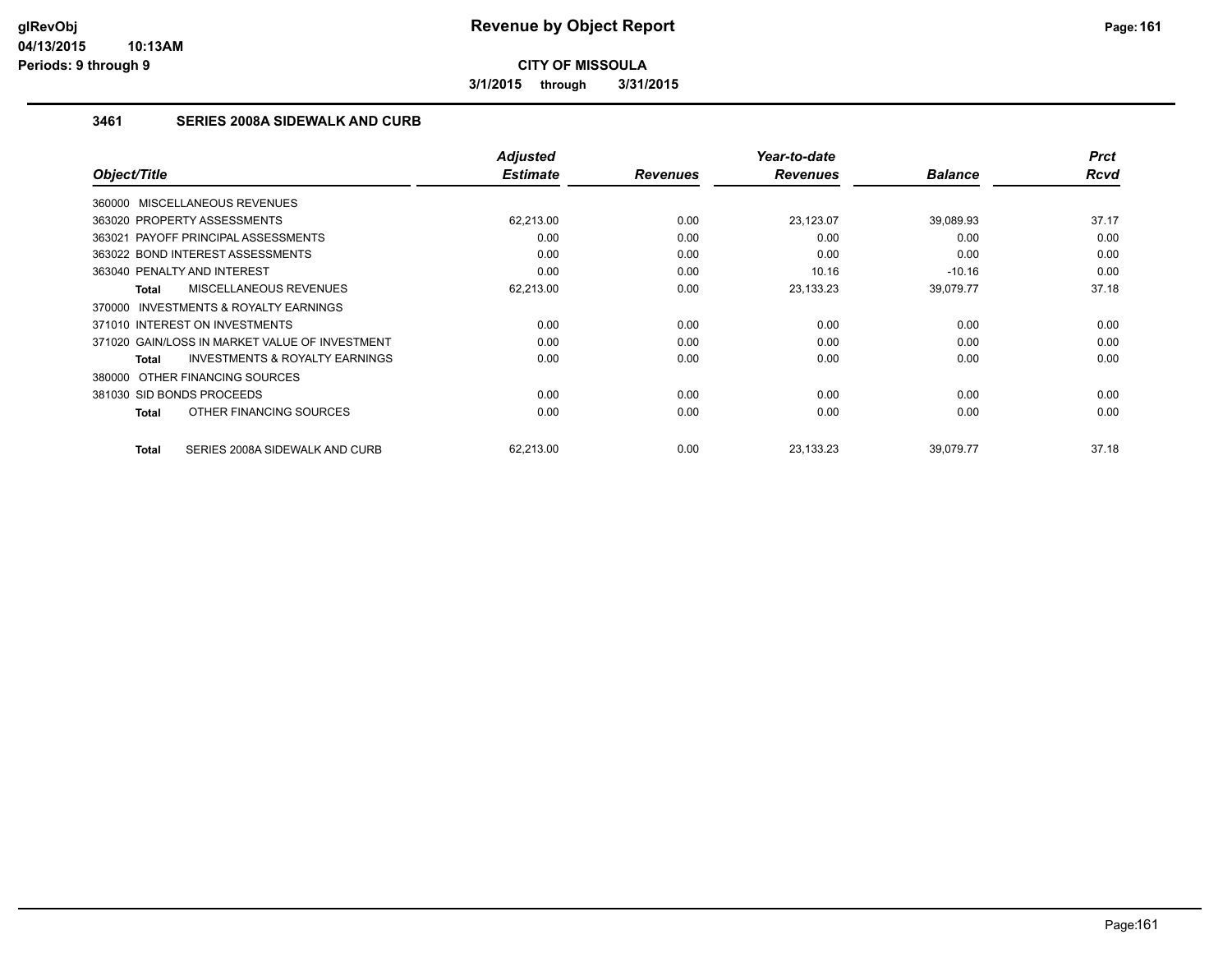**3/1/2015 through 3/31/2015**

## **3462 SERIES 2009 SIDEWALK AND CURB**

#### **3462 SERIES 2009 SIDEWALK AND CURB**

|                                                    | <b>Adjusted</b> |                 | Year-to-date    |                | <b>Prct</b> |
|----------------------------------------------------|-----------------|-----------------|-----------------|----------------|-------------|
| Object/Title                                       | <b>Estimate</b> | <b>Revenues</b> | <b>Revenues</b> | <b>Balance</b> | Rcvd        |
| MISCELLANEOUS REVENUES<br>360000                   |                 |                 |                 |                |             |
| 363020 PROPERTY ASSESSMENTS                        | 67,143.00       | 0.00            | 31,842.70       | 35,300.30      | 47.43       |
| 363021 PAYOFF PRINCIPAL ASSESSMENTS                | 0.00            | 0.00            | 9,086.62        | $-9,086.62$    | 0.00        |
| 363022 BOND INTEREST ASSESSMENTS                   | 0.00            | 0.00            | 0.00            | 0.00           | 0.00        |
| 363040 PENALTY AND INTEREST                        | 0.00            | 0.00            | 97.23           | $-97.23$       | 0.00        |
| MISCELLANEOUS REVENUES<br><b>Total</b>             | 67,143.00       | 0.00            | 41,026.55       | 26,116.45      | 61.10       |
| INVESTMENTS & ROYALTY EARNINGS<br>370000           |                 |                 |                 |                |             |
| 371010 INTEREST ON INVESTMENTS                     | 0.00            | 0.00            | 0.00            | 0.00           | 0.00        |
| 371020 GAIN/LOSS IN MARKET VALUE OF INVESTMENTS    | 0.00            | 0.00            | 0.00            | 0.00           | 0.00        |
| <b>INVESTMENTS &amp; ROYALTY EARNINGS</b><br>Total | 0.00            | 0.00            | 0.00            | 0.00           | 0.00        |
| OTHER FINANCING SOURCES<br>380000                  |                 |                 |                 |                |             |
| 381030 SID BONDS PROCEEDS                          | 0.00            | 0.00            | 0.00            | 0.00           | 0.00        |
| 383042 TRANSFERS FROM OTHER FUNDS                  | 0.00            | 0.00            | 0.00            | 0.00           | 0.00        |
| OTHER FINANCING SOURCES<br><b>Total</b>            | 0.00            | 0.00            | 0.00            | 0.00           | 0.00        |
| SERIES 2009 SIDEWALK AND CURB<br>Total             | 67,143.00       | 0.00            | 41,026.55       | 26,116.45      | 61.10       |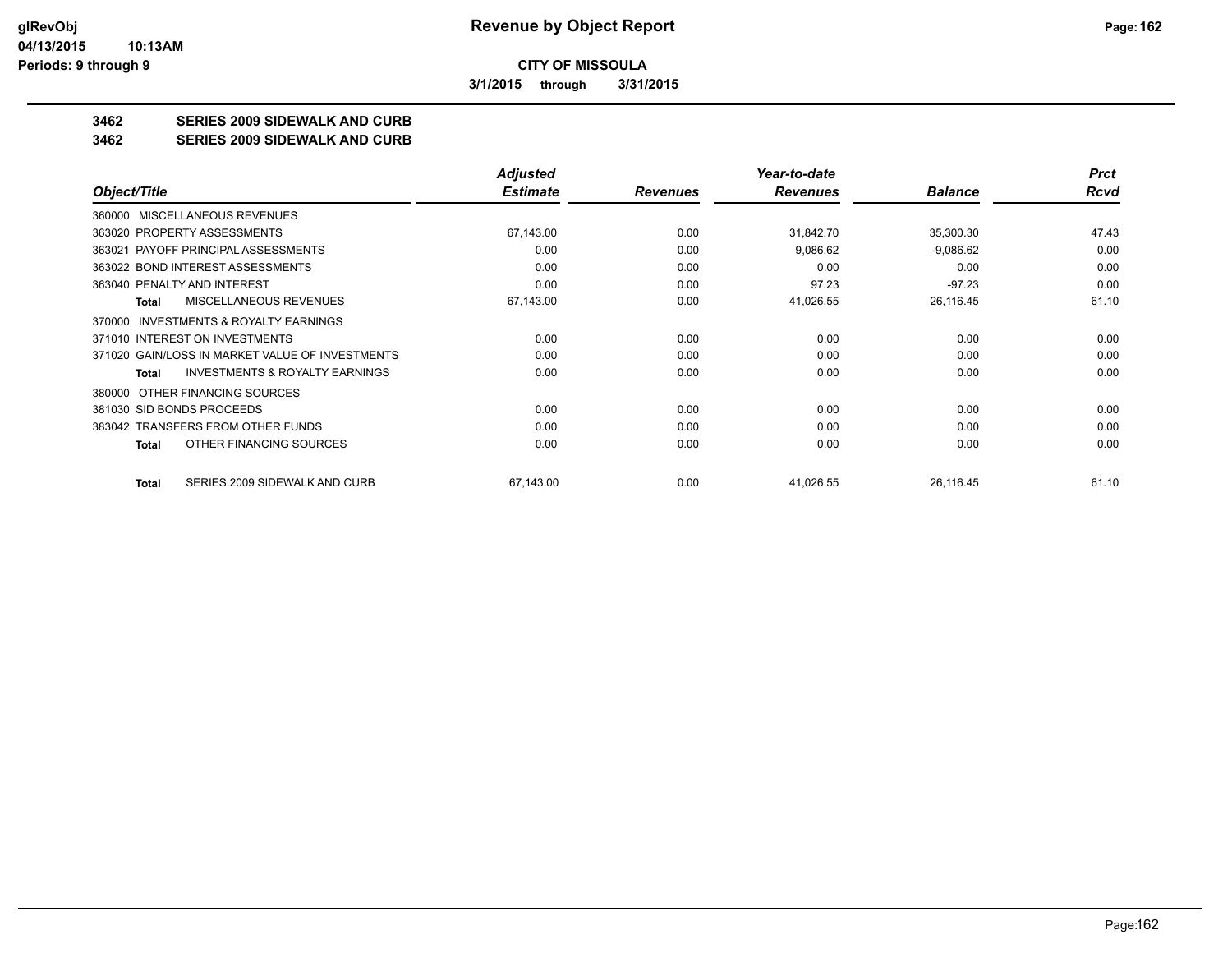**3/1/2015 through 3/31/2015**

## **3462 SERIES 2009 SIDEWALK AND CURB**

|                                                     | <b>Adjusted</b> |                 | Year-to-date    |                | <b>Prct</b> |
|-----------------------------------------------------|-----------------|-----------------|-----------------|----------------|-------------|
| Object/Title                                        | <b>Estimate</b> | <b>Revenues</b> | <b>Revenues</b> | <b>Balance</b> | <b>Rcvd</b> |
| 360000 MISCELLANEOUS REVENUES                       |                 |                 |                 |                |             |
| 363020 PROPERTY ASSESSMENTS                         | 67,143.00       | 0.00            | 31,842.70       | 35,300.30      | 47.43       |
| 363021 PAYOFF PRINCIPAL ASSESSMENTS                 | 0.00            | 0.00            | 9,086.62        | $-9,086.62$    | 0.00        |
| 363022 BOND INTEREST ASSESSMENTS                    | 0.00            | 0.00            | 0.00            | 0.00           | 0.00        |
| 363040 PENALTY AND INTEREST                         | 0.00            | 0.00            | 97.23           | $-97.23$       | 0.00        |
| <b>MISCELLANEOUS REVENUES</b><br>Total              | 67,143.00       | 0.00            | 41,026.55       | 26,116.45      | 61.10       |
| <b>INVESTMENTS &amp; ROYALTY EARNINGS</b><br>370000 |                 |                 |                 |                |             |
| 371010 INTEREST ON INVESTMENTS                      | 0.00            | 0.00            | 0.00            | 0.00           | 0.00        |
| 371020 GAIN/LOSS IN MARKET VALUE OF INVESTMENT      | 0.00            | 0.00            | 0.00            | 0.00           | 0.00        |
| <b>INVESTMENTS &amp; ROYALTY EARNINGS</b><br>Total  | 0.00            | 0.00            | 0.00            | 0.00           | 0.00        |
| 380000 OTHER FINANCING SOURCES                      |                 |                 |                 |                |             |
| 381030 SID BONDS PROCEEDS                           | 0.00            | 0.00            | 0.00            | 0.00           | 0.00        |
| 383042 TRANSFERS FROM OTHER FUNDS                   | 0.00            | 0.00            | 0.00            | 0.00           | 0.00        |
| OTHER FINANCING SOURCES<br>Total                    | 0.00            | 0.00            | 0.00            | 0.00           | 0.00        |
| <b>Total</b><br>SERIES 2009 SIDEWALK AND CURB       | 67,143.00       | 0.00            | 41,026.55       | 26,116.45      | 61.10       |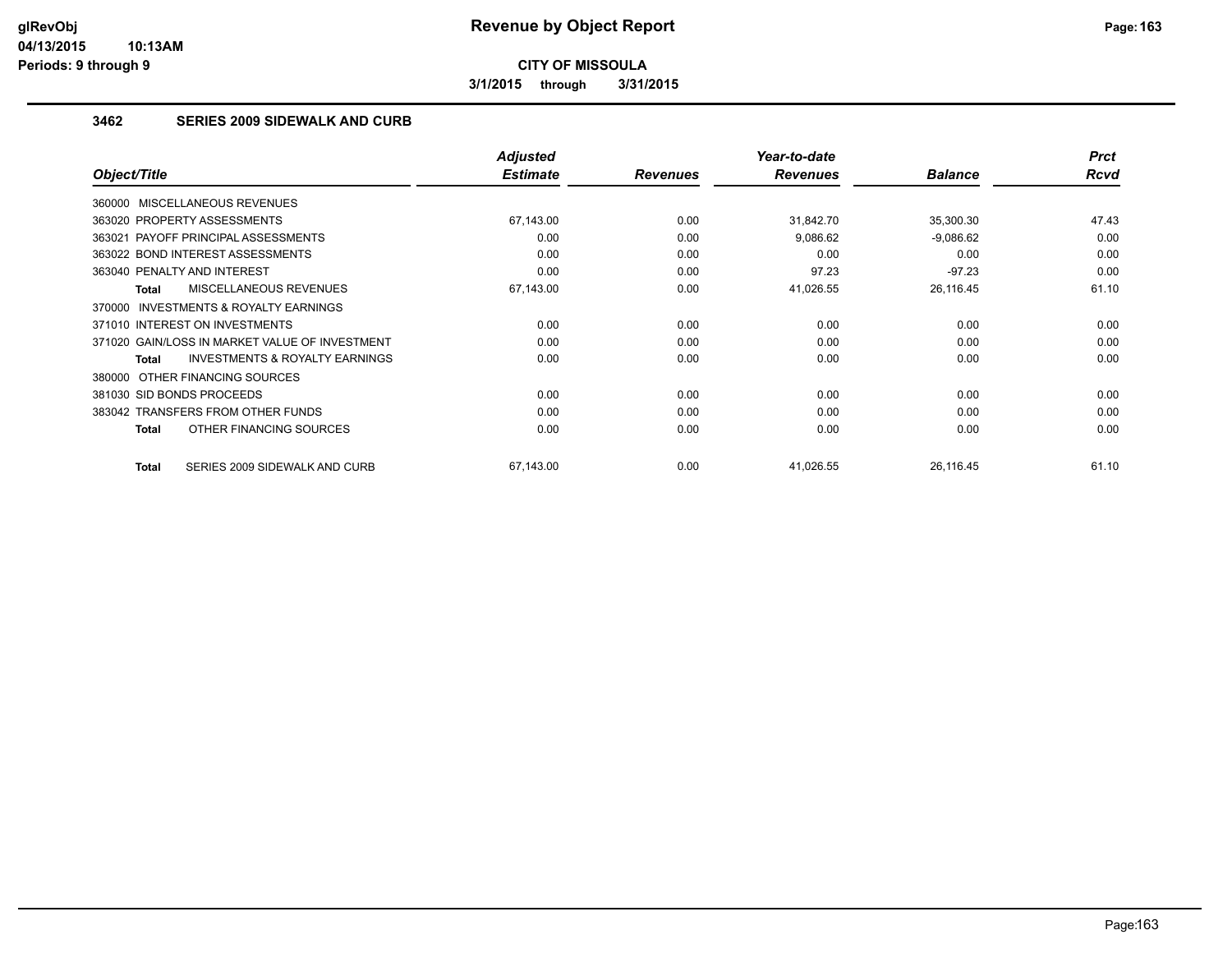**3/1/2015 through 3/31/2015**

## **3463 SERIES 2010 SIDEWALK AND CURB**

#### **3463 SERIES 2010 SIDEWALK AND CURB**

|                                                    | Adjusted        |                 | Year-to-date    |                | <b>Prct</b> |
|----------------------------------------------------|-----------------|-----------------|-----------------|----------------|-------------|
| Object/Title                                       | <b>Estimate</b> | <b>Revenues</b> | <b>Revenues</b> | <b>Balance</b> | Rcvd        |
| <b>MISCELLANEOUS REVENUES</b><br>360000            |                 |                 |                 |                |             |
| 363020 PROPERTY ASSESSMENTS                        | 103,038.00      | 1,057.96        | 47,871.83       | 55,166.17      | 46.46       |
| 363021 PAYOFF PRINCIPAL ASSESSMENTS                | 0.00            | 0.00            | 28.219.62       | $-28,219.62$   | 0.00        |
| 363022 BOND INTEREST ASSESSMENTS                   | 0.00            | 0.00            | 0.00            | 0.00           | 0.00        |
| 363040 PENALTY AND INTEREST                        | 0.00            | 0.00            | 59.50           | $-59.50$       | 0.00        |
| MISCELLANEOUS REVENUES<br><b>Total</b>             | 103,038.00      | 1,057.96        | 76,150.95       | 26,887.05      | 73.91       |
| INVESTMENTS & ROYALTY EARNINGS<br>370000           |                 |                 |                 |                |             |
| 371010 INTEREST ON INVESTMENTS                     | 0.00            | 0.00            | 0.00            | 0.00           | 0.00        |
| 371020 GAIN/LOSS IN MARKET VALUE OF INVESTMENTS    | 0.00            | 0.00            | 0.00            | 0.00           | 0.00        |
| <b>INVESTMENTS &amp; ROYALTY EARNINGS</b><br>Total | 0.00            | 0.00            | 0.00            | 0.00           | 0.00        |
| OTHER FINANCING SOURCES<br>380000                  |                 |                 |                 |                |             |
| 381030 SID BONDS PROCEEDS                          | 0.00            | 0.00            | 0.00            | 0.00           | 0.00        |
| 383042 TRANSFERS FROM OTHER FUNDS                  | 0.00            | 0.00            | 0.00            | 0.00           | 0.00        |
| OTHER FINANCING SOURCES<br><b>Total</b>            | 0.00            | 0.00            | 0.00            | 0.00           | 0.00        |
| SERIES 2010 SIDEWALK AND CURB<br>Total             | 103,038.00      | 1,057.96        | 76,150.95       | 26,887.05      | 73.91       |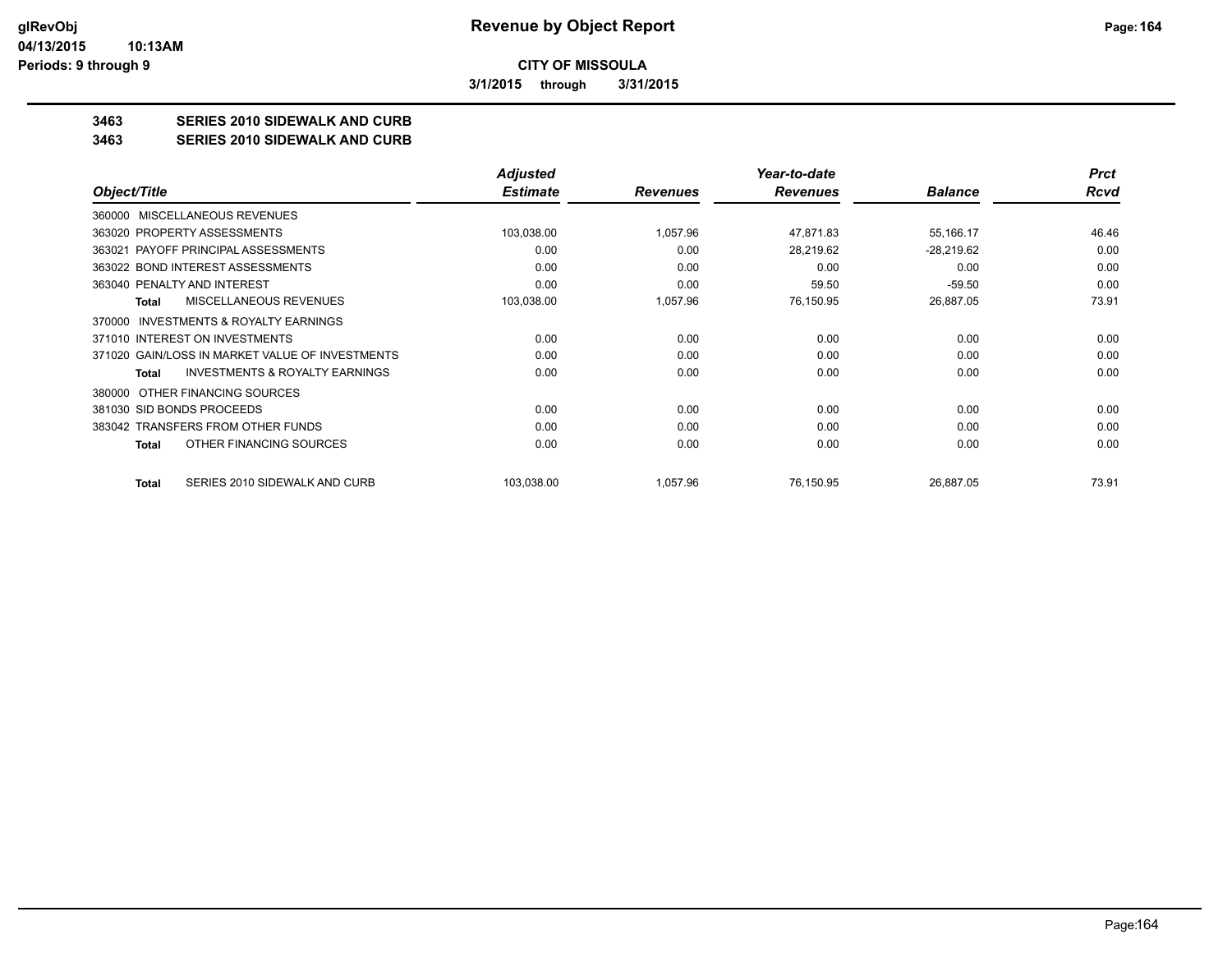**3/1/2015 through 3/31/2015**

## **3463 SERIES 2010 SIDEWALK AND CURB**

|                                                     | <b>Adjusted</b> |                 | Year-to-date    |                | <b>Prct</b> |
|-----------------------------------------------------|-----------------|-----------------|-----------------|----------------|-------------|
| Object/Title                                        | <b>Estimate</b> | <b>Revenues</b> | <b>Revenues</b> | <b>Balance</b> | <b>Rcvd</b> |
| 360000 MISCELLANEOUS REVENUES                       |                 |                 |                 |                |             |
| 363020 PROPERTY ASSESSMENTS                         | 103,038.00      | 1,057.96        | 47,871.83       | 55,166.17      | 46.46       |
| 363021 PAYOFF PRINCIPAL ASSESSMENTS                 | 0.00            | 0.00            | 28,219.62       | $-28,219.62$   | 0.00        |
| 363022 BOND INTEREST ASSESSMENTS                    | 0.00            | 0.00            | 0.00            | 0.00           | 0.00        |
| 363040 PENALTY AND INTEREST                         | 0.00            | 0.00            | 59.50           | $-59.50$       | 0.00        |
| <b>MISCELLANEOUS REVENUES</b><br>Total              | 103,038.00      | 1,057.96        | 76,150.95       | 26,887.05      | 73.91       |
| <b>INVESTMENTS &amp; ROYALTY EARNINGS</b><br>370000 |                 |                 |                 |                |             |
| 371010 INTEREST ON INVESTMENTS                      | 0.00            | 0.00            | 0.00            | 0.00           | 0.00        |
| 371020 GAIN/LOSS IN MARKET VALUE OF INVESTMENT      | 0.00            | 0.00            | 0.00            | 0.00           | 0.00        |
| <b>INVESTMENTS &amp; ROYALTY EARNINGS</b><br>Total  | 0.00            | 0.00            | 0.00            | 0.00           | 0.00        |
| 380000 OTHER FINANCING SOURCES                      |                 |                 |                 |                |             |
| 381030 SID BONDS PROCEEDS                           | 0.00            | 0.00            | 0.00            | 0.00           | 0.00        |
| 383042 TRANSFERS FROM OTHER FUNDS                   | 0.00            | 0.00            | 0.00            | 0.00           | 0.00        |
| OTHER FINANCING SOURCES<br>Total                    | 0.00            | 0.00            | 0.00            | 0.00           | 0.00        |
| <b>Total</b><br>SERIES 2010 SIDEWALK AND CURB       | 103,038.00      | 1,057.96        | 76,150.95       | 26,887.05      | 73.91       |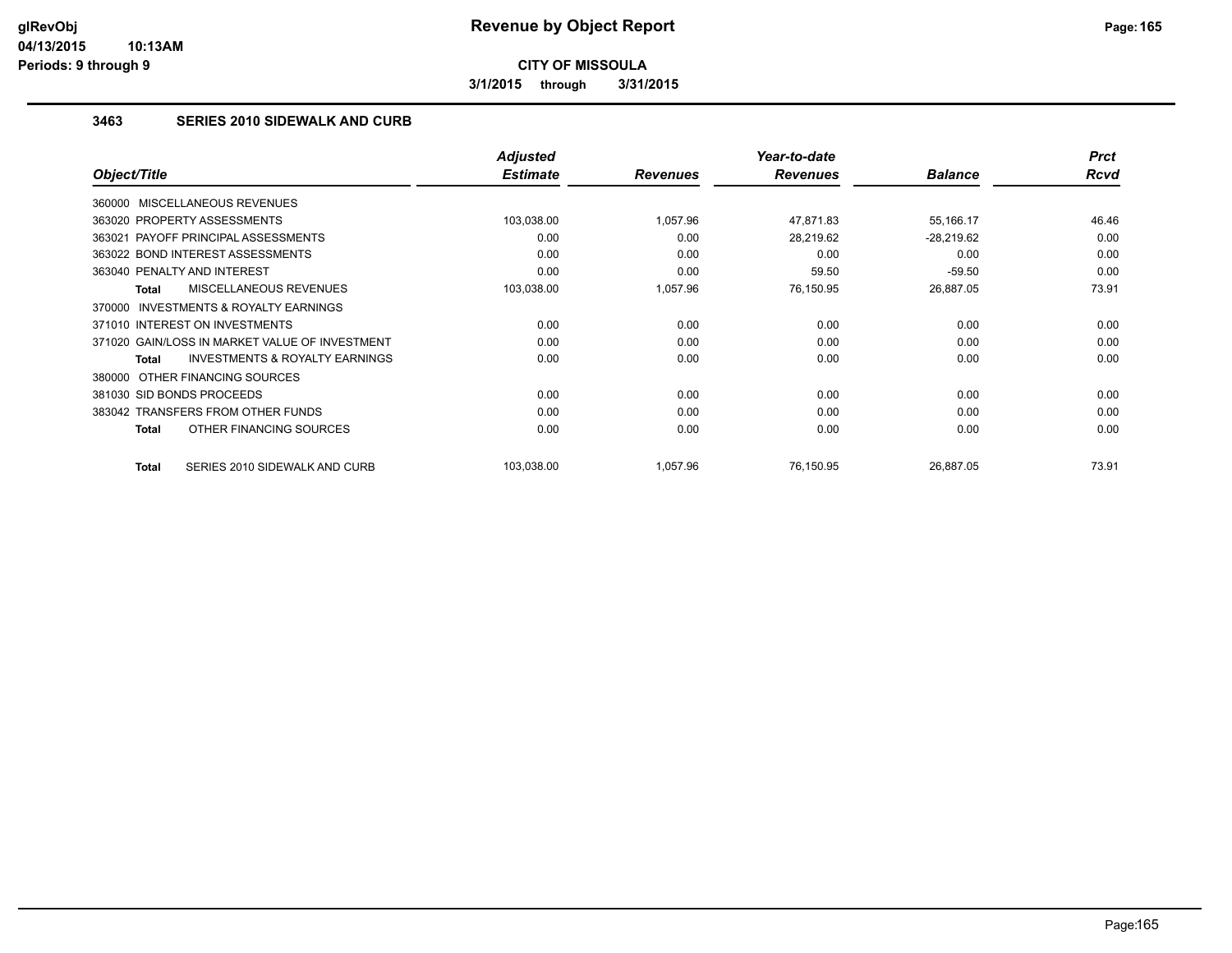**3/1/2015 through 3/31/2015**

**3464 FY12 S/C DEBT SERVICE**

**3464 FY12 S/C DEBT SERVICE**

|                                                           | <b>Adjusted</b> |                 | Year-to-date    |                | <b>Prct</b> |
|-----------------------------------------------------------|-----------------|-----------------|-----------------|----------------|-------------|
| Object/Title                                              | <b>Estimate</b> | <b>Revenues</b> | <b>Revenues</b> | <b>Balance</b> | Rcvd        |
| MISCELLANEOUS REVENUES<br>360000                          |                 |                 |                 |                |             |
| 363020 PROPERTY ASSESSMENTS                               | 72,560.00       | 47.04           | 38,896.40       | 33,663.60      | 53.61       |
| 363021 PAYOFF PRINCIPAL ASSESSMENTS                       | 0.00            | 0.00            | 10.112.27       | $-10, 112.27$  | 0.00        |
| 363022 BOND INTEREST ASSESSMENTS                          | 0.00            | 0.00            | 0.00            | 0.00           | 0.00        |
| 363040 PENALTY AND INTEREST                               | 0.00            | 1.88            | 12.51           | $-12.51$       | 0.00        |
| <b>MISCELLANEOUS REVENUES</b><br><b>Total</b>             | 72,560.00       | 48.92           | 49,021.18       | 23,538.82      | 67.56       |
| INVESTMENTS & ROYALTY EARNINGS<br>370000                  |                 |                 |                 |                |             |
| 371010 INTEREST ON INVESTMENTS                            | 0.00            | 0.00            | 0.00            | 0.00           | 0.00        |
| 371020 GAIN/LOSS IN MARKET VALUE OF INVESTMENTS           | 0.00            | 0.00            | 0.00            | 0.00           | 0.00        |
| <b>INVESTMENTS &amp; ROYALTY EARNINGS</b><br><b>Total</b> | 0.00            | 0.00            | 0.00            | 0.00           | 0.00        |
| OTHER FINANCING SOURCES<br>380000                         |                 |                 |                 |                |             |
| 381030 SID BONDS PROCEEDS                                 | 0.00            | 0.00            | 0.00            | 0.00           | 0.00        |
| 383042 TRANSFERS FROM OTHER FUNDS                         | 0.00            | 0.00            | 0.00            | 0.00           | 0.00        |
| OTHER FINANCING SOURCES<br><b>Total</b>                   | 0.00            | 0.00            | 0.00            | 0.00           | 0.00        |
| FY12 S/C DEBT SERVICE<br><b>Total</b>                     | 72,560.00       | 48.92           | 49,021.18       | 23,538.82      | 67.56       |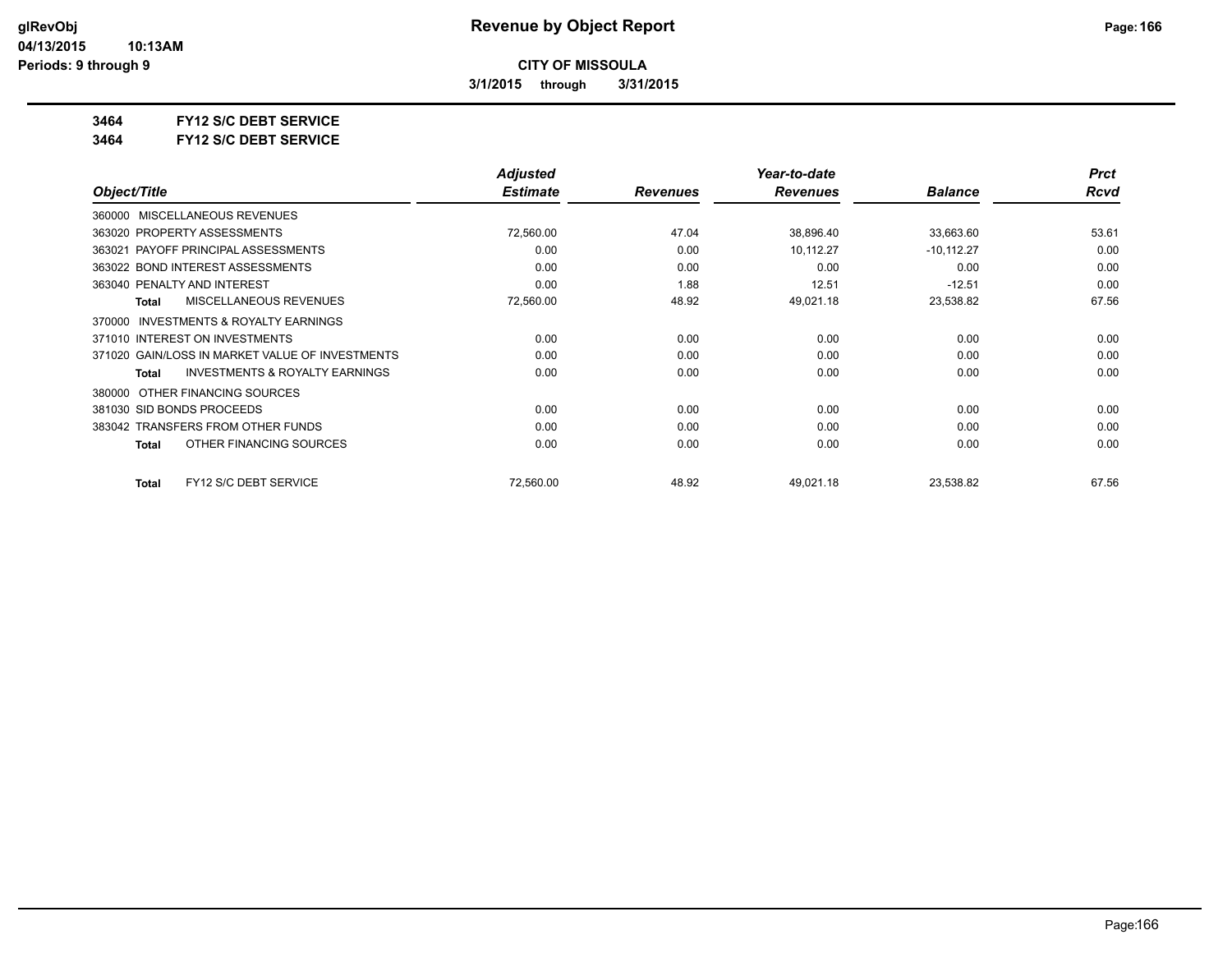**3/1/2015 through 3/31/2015**

### **3464 FY12 S/C DEBT SERVICE**

|                                                     | <b>Adjusted</b> |                 | Year-to-date    |                | <b>Prct</b> |
|-----------------------------------------------------|-----------------|-----------------|-----------------|----------------|-------------|
| Object/Title                                        | <b>Estimate</b> | <b>Revenues</b> | <b>Revenues</b> | <b>Balance</b> | Rcvd        |
| 360000 MISCELLANEOUS REVENUES                       |                 |                 |                 |                |             |
| 363020 PROPERTY ASSESSMENTS                         | 72,560.00       | 47.04           | 38,896.40       | 33,663.60      | 53.61       |
| 363021 PAYOFF PRINCIPAL ASSESSMENTS                 | 0.00            | 0.00            | 10,112.27       | $-10,112.27$   | 0.00        |
| 363022 BOND INTEREST ASSESSMENTS                    | 0.00            | 0.00            | 0.00            | 0.00           | 0.00        |
| 363040 PENALTY AND INTEREST                         | 0.00            | 1.88            | 12.51           | $-12.51$       | 0.00        |
| MISCELLANEOUS REVENUES<br>Total                     | 72,560.00       | 48.92           | 49,021.18       | 23,538.82      | 67.56       |
| <b>INVESTMENTS &amp; ROYALTY EARNINGS</b><br>370000 |                 |                 |                 |                |             |
| 371010 INTEREST ON INVESTMENTS                      | 0.00            | 0.00            | 0.00            | 0.00           | 0.00        |
| 371020 GAIN/LOSS IN MARKET VALUE OF INVESTMENT      | 0.00            | 0.00            | 0.00            | 0.00           | 0.00        |
| <b>INVESTMENTS &amp; ROYALTY EARNINGS</b><br>Total  | 0.00            | 0.00            | 0.00            | 0.00           | 0.00        |
| 380000 OTHER FINANCING SOURCES                      |                 |                 |                 |                |             |
| 381030 SID BONDS PROCEEDS                           | 0.00            | 0.00            | 0.00            | 0.00           | 0.00        |
| 383042 TRANSFERS FROM OTHER FUNDS                   | 0.00            | 0.00            | 0.00            | 0.00           | 0.00        |
| OTHER FINANCING SOURCES<br>Total                    | 0.00            | 0.00            | 0.00            | 0.00           | 0.00        |
|                                                     |                 |                 |                 |                |             |
| FY12 S/C DEBT SERVICE<br>Total                      | 72,560.00       | 48.92           | 49,021.18       | 23,538.82      | 67.56       |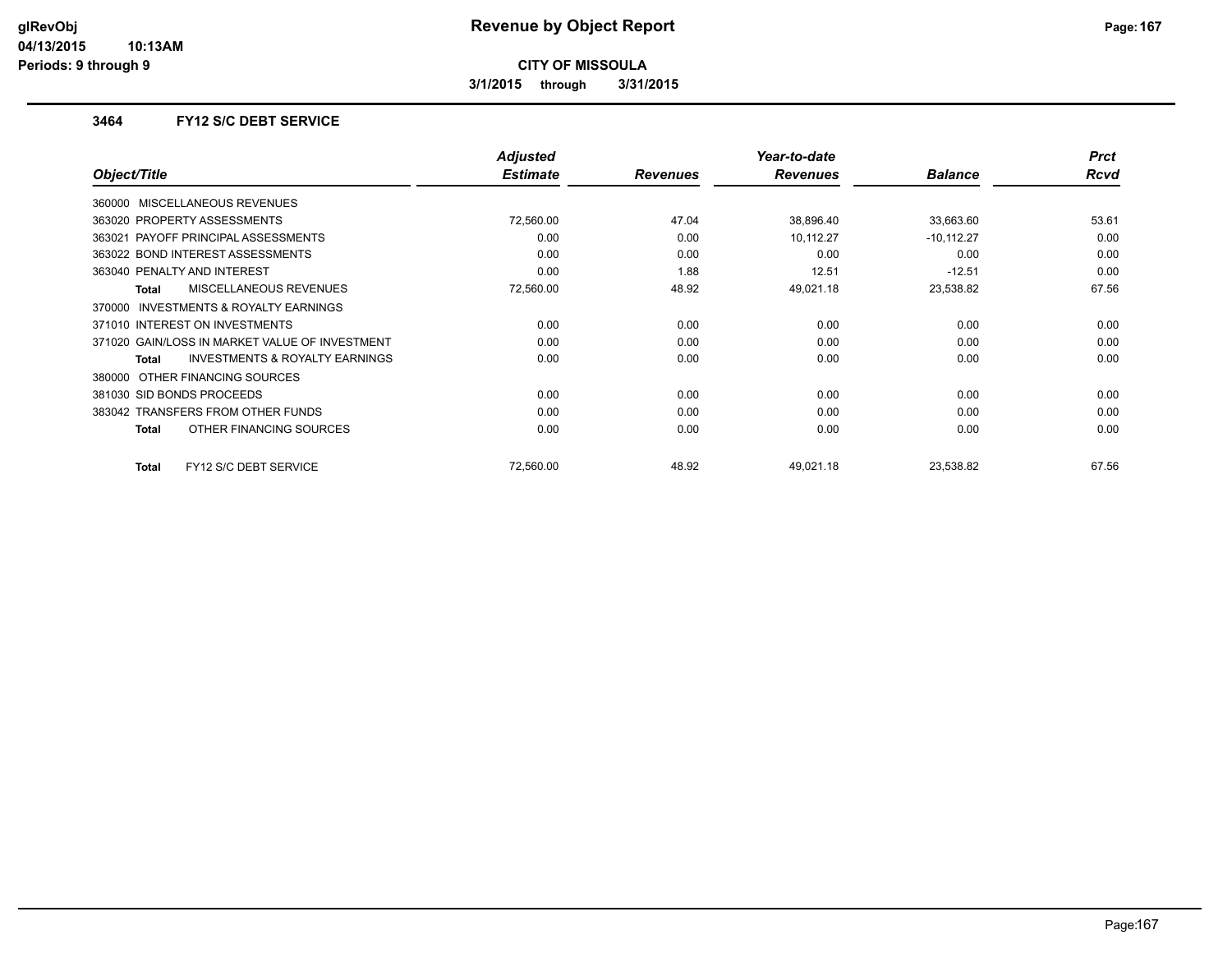**3/1/2015 through 3/31/2015**

## **3465 FY13 SIDEWALK/CURB DEBT SERVICE**

#### **3465 FY13 SIDEWALK/CURB DEBT SERVICE**

|                                                     | Adjusted        |                 | Year-to-date    |                | <b>Prct</b> |
|-----------------------------------------------------|-----------------|-----------------|-----------------|----------------|-------------|
| Object/Title                                        | <b>Estimate</b> | <b>Revenues</b> | <b>Revenues</b> | <b>Balance</b> | Rcvd        |
| 360000 MISCELLANEOUS REVENUES                       |                 |                 |                 |                |             |
| 363020 PROPERTY ASSESSMENTS                         | 40,976.00       | 0.00            | 28,255.74       | 12,720.26      | 68.96       |
| PAYOFF PRINCIPAL ASSESSMENTS<br>363021              | 0.00            | 0.00            | 1,876.69        | $-1,876.69$    | 0.00        |
| 363022 BOND INTEREST ASSESSMENTS                    | 0.00            | 0.00            | 0.00            | 0.00           | 0.00        |
| 363040 PENALTY AND INTEREST                         | 0.00            | 0.00            | 0.74            | $-0.74$        | 0.00        |
| <b>MISCELLANEOUS REVENUES</b><br>Total              | 40,976.00       | 0.00            | 30,133.17       | 10,842.83      | 73.54       |
| <b>INVESTMENTS &amp; ROYALTY EARNINGS</b><br>370000 |                 |                 |                 |                |             |
| 371010 INTEREST ON INVESTMENTS                      | 0.00            | 0.00            | 0.00            | 0.00           | 0.00        |
| 371020 GAIN/LOSS IN MARKET VALUE OF INVESTMENTS     | 0.00            | 0.00            | 0.00            | 0.00           | 0.00        |
| <b>INVESTMENTS &amp; ROYALTY EARNINGS</b><br>Total  | 0.00            | 0.00            | 0.00            | 0.00           | 0.00        |
| 380000 OTHER FINANCING SOURCES                      |                 |                 |                 |                |             |
| 381030 SID BONDS PROCEEDS                           | 0.00            | 0.00            | 0.00            | 0.00           | 0.00        |
| 383042 TRANSFERS FROM OTHER FUNDS                   | 0.00            | 0.00            | 0.00            | 0.00           | 0.00        |
| OTHER FINANCING SOURCES<br>Total                    | 0.00            | 0.00            | 0.00            | 0.00           | 0.00        |
| FY13 SIDEWALK/CURB DEBT SERVICE<br>Total            | 40,976.00       | 0.00            | 30,133.17       | 10,842.83      | 73.54       |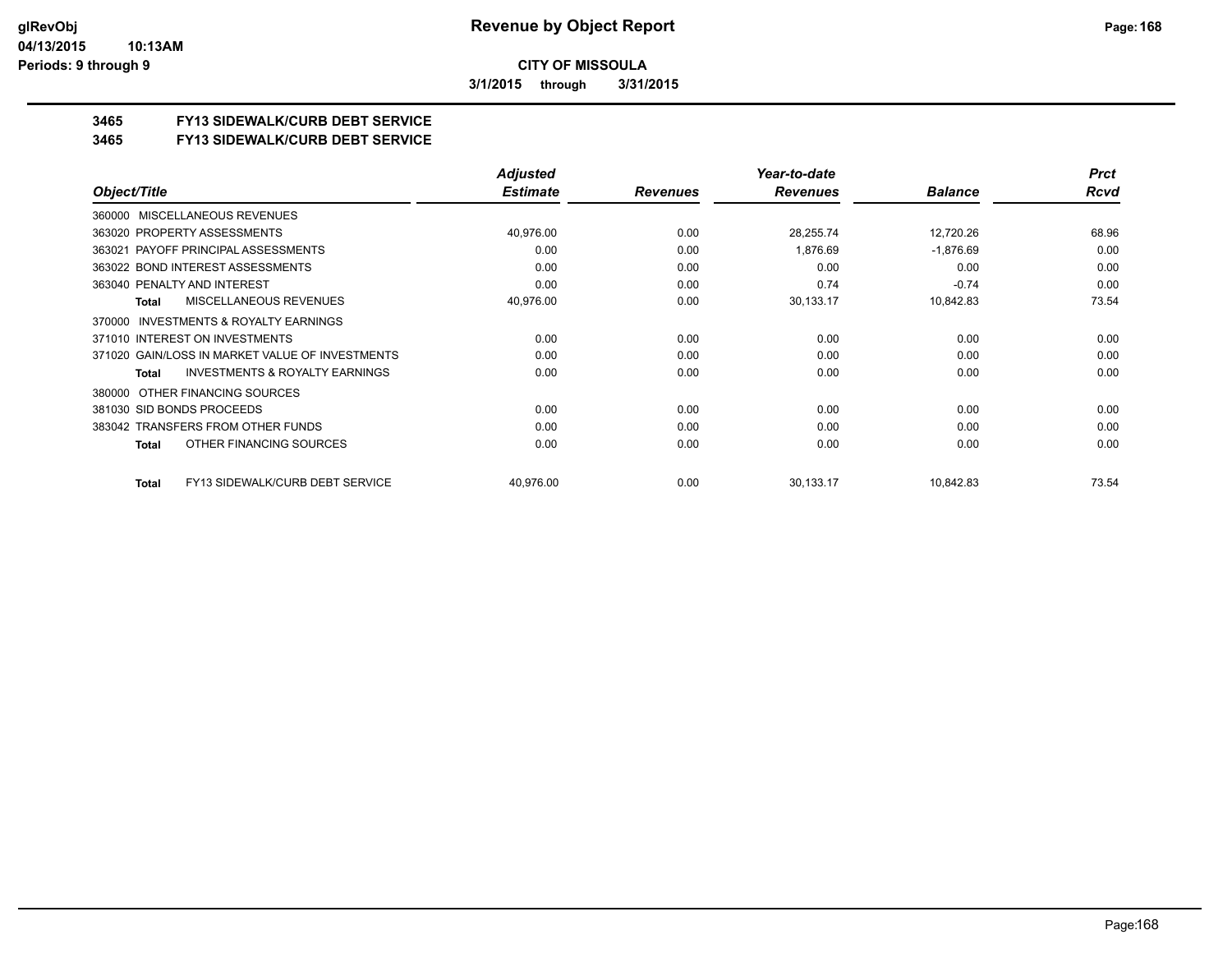**3/1/2015 through 3/31/2015**

## **3465 FY13 SIDEWALK/CURB DEBT SERVICE**

|                                                           | <b>Adjusted</b> |                 | Year-to-date    |                | <b>Prct</b> |
|-----------------------------------------------------------|-----------------|-----------------|-----------------|----------------|-------------|
| Object/Title                                              | <b>Estimate</b> | <b>Revenues</b> | <b>Revenues</b> | <b>Balance</b> | <b>Rcvd</b> |
| 360000 MISCELLANEOUS REVENUES                             |                 |                 |                 |                |             |
| 363020 PROPERTY ASSESSMENTS                               | 40,976.00       | 0.00            | 28,255.74       | 12,720.26      | 68.96       |
| 363021 PAYOFF PRINCIPAL ASSESSMENTS                       | 0.00            | 0.00            | 1,876.69        | $-1,876.69$    | 0.00        |
| 363022 BOND INTEREST ASSESSMENTS                          | 0.00            | 0.00            | 0.00            | 0.00           | 0.00        |
| 363040 PENALTY AND INTEREST                               | 0.00            | 0.00            | 0.74            | $-0.74$        | 0.00        |
| MISCELLANEOUS REVENUES<br><b>Total</b>                    | 40,976.00       | 0.00            | 30,133.17       | 10,842.83      | 73.54       |
| 370000 INVESTMENTS & ROYALTY EARNINGS                     |                 |                 |                 |                |             |
| 371010 INTEREST ON INVESTMENTS                            | 0.00            | 0.00            | 0.00            | 0.00           | 0.00        |
| 371020 GAIN/LOSS IN MARKET VALUE OF INVESTMENT            | 0.00            | 0.00            | 0.00            | 0.00           | 0.00        |
| <b>INVESTMENTS &amp; ROYALTY EARNINGS</b><br><b>Total</b> | 0.00            | 0.00            | 0.00            | 0.00           | 0.00        |
| OTHER FINANCING SOURCES<br>380000                         |                 |                 |                 |                |             |
| 381030 SID BONDS PROCEEDS                                 | 0.00            | 0.00            | 0.00            | 0.00           | 0.00        |
| 383042 TRANSFERS FROM OTHER FUNDS                         | 0.00            | 0.00            | 0.00            | 0.00           | 0.00        |
| OTHER FINANCING SOURCES<br><b>Total</b>                   | 0.00            | 0.00            | 0.00            | 0.00           | 0.00        |
| FY13 SIDEWALK/CURB DEBT SERVICE<br><b>Total</b>           | 40,976.00       | 0.00            | 30,133.17       | 10,842.83      | 73.54       |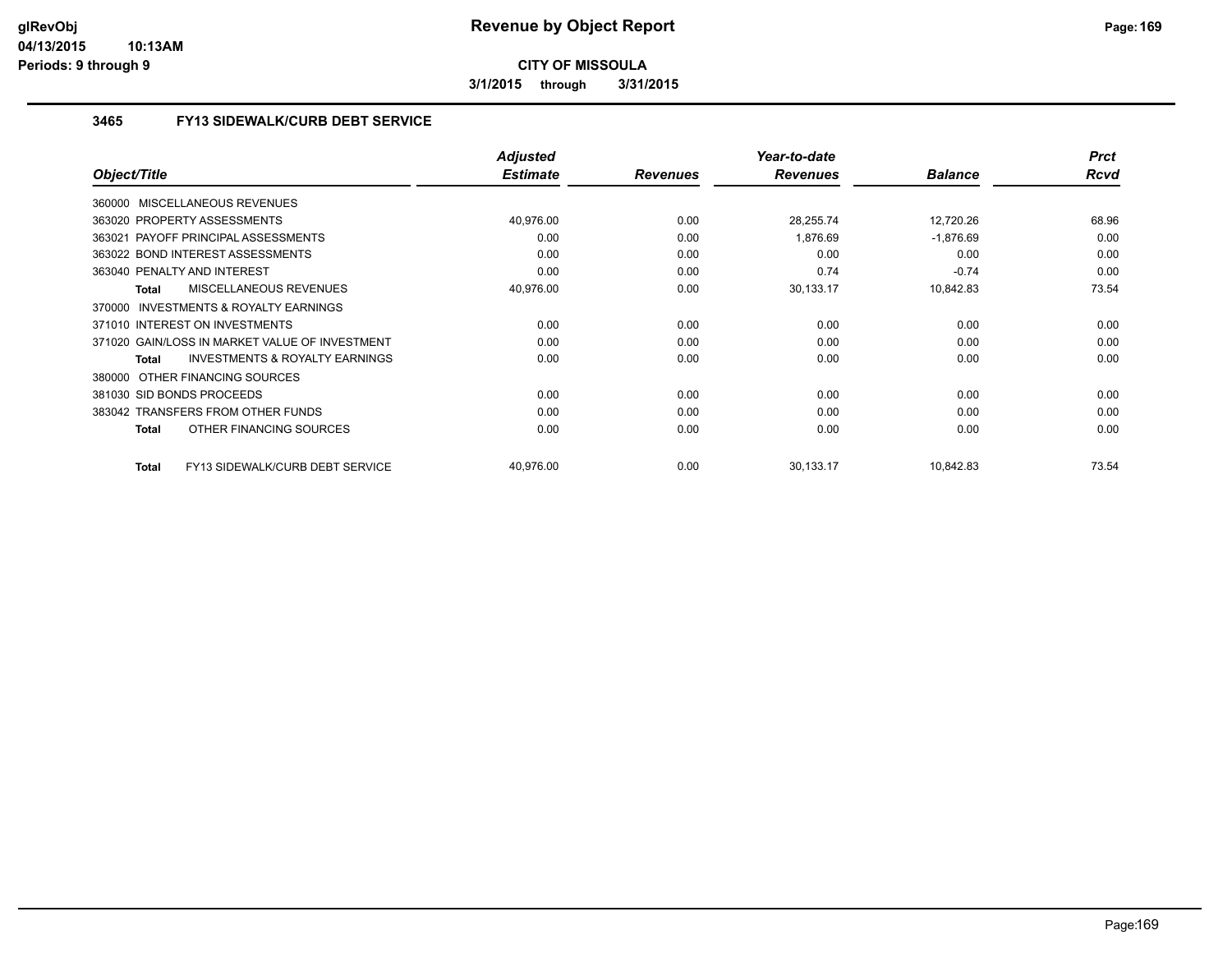**3/1/2015 through 3/31/2015**

**3470 SID 470 DEBT SERVICE FUND**

**3470 SID 470 DEBT SERVICE FUND**

|                                                           | <b>Adjusted</b> |                 | Year-to-date    |                | <b>Prct</b> |
|-----------------------------------------------------------|-----------------|-----------------|-----------------|----------------|-------------|
| Object/Title                                              | <b>Estimate</b> | <b>Revenues</b> | <b>Revenues</b> | <b>Balance</b> | <b>Rcvd</b> |
| TAXES/ASSESSMENTS<br>310000                               |                 |                 |                 |                |             |
| PENALTIES & INTEREST<br>312001                            | 0.00            | 0.00            | 0.00            | 0.00           | 0.00        |
| TAXES/ASSESSMENTS<br><b>Total</b>                         | 0.00            | 0.00            | 0.00            | 0.00           | 0.00        |
| MISCELLANEOUS REVENUES<br>360000                          |                 |                 |                 |                |             |
| 363020 PROPERTY ASSESSMENTS                               | 0.00            | 0.00            | 0.00            | 0.00           | 0.00        |
| 363021 PAYOFF PRINCIPAL ASSESSMENTS                       | 0.00            | 0.00            | 0.00            | 0.00           | 0.00        |
| 363022 BOND INTEREST ASSESSMENTS                          | 0.00            | 0.00            | 0.00            | 0.00           | 0.00        |
| 363040 PENALTY AND INTEREST                               | 0.00            | 0.00            | 0.00            | 0.00           | 0.00        |
| MISCELLANEOUS REVENUES<br><b>Total</b>                    | 0.00            | 0.00            | 0.00            | 0.00           | 0.00        |
| <b>INVESTMENTS &amp; ROYALTY EARNINGS</b><br>370000       |                 |                 |                 |                |             |
| 371010 INTEREST ON INVESTMENTS                            | 0.00            | 0.00            | 0.00            | 0.00           | 0.00        |
| 371020 GAIN/LOSS IN MARKET VALUE OF INVESTMENTS           | 0.00            | 0.00            | 0.00            | 0.00           | 0.00        |
| <b>INVESTMENTS &amp; ROYALTY EARNINGS</b><br><b>Total</b> | 0.00            | 0.00            | 0.00            | 0.00           | 0.00        |
| OTHER FINANCING SOURCES<br>380000                         |                 |                 |                 |                |             |
| 381009 TRANSFERS IN                                       | 0.00            | 0.00            | 0.00            | 0.00           | 0.00        |
| OTHER FINANCING SOURCES<br><b>Total</b>                   | 0.00            | 0.00            | 0.00            | 0.00           | 0.00        |
| SID 470 DEBT SERVICE FUND<br><b>Total</b>                 | 0.00            | 0.00            | 0.00            | 0.00           | 0.00        |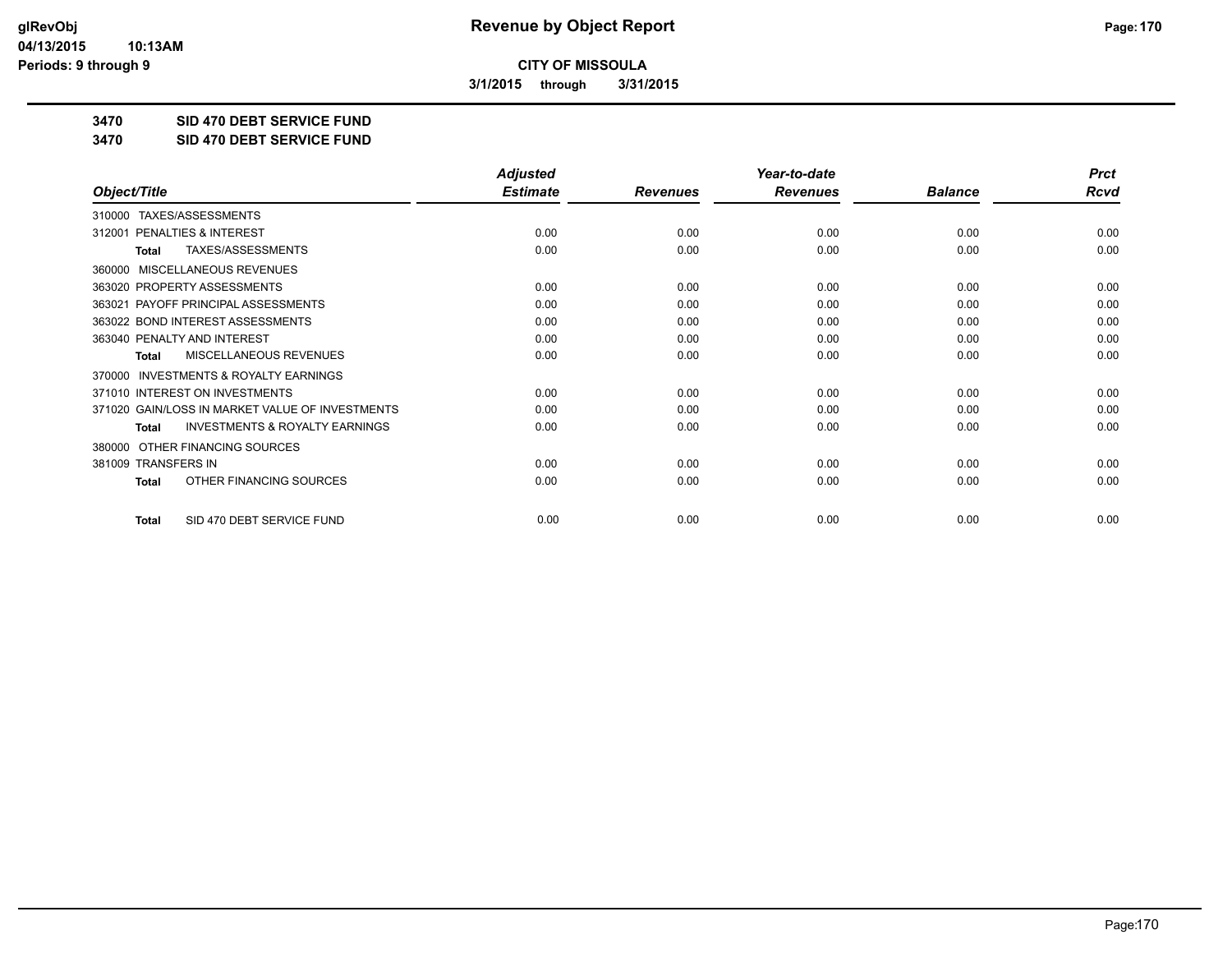**3/1/2015 through 3/31/2015**

## **3470 SID 470 DEBT SERVICE FUND**

|                                                           | <b>Adjusted</b> |                 | Year-to-date    |                | <b>Prct</b> |
|-----------------------------------------------------------|-----------------|-----------------|-----------------|----------------|-------------|
| Object/Title                                              | <b>Estimate</b> | <b>Revenues</b> | <b>Revenues</b> | <b>Balance</b> | <b>Rcvd</b> |
| TAXES/ASSESSMENTS<br>310000                               |                 |                 |                 |                |             |
| PENALTIES & INTEREST<br>312001                            | 0.00            | 0.00            | 0.00            | 0.00           | 0.00        |
| TAXES/ASSESSMENTS<br>Total                                | 0.00            | 0.00            | 0.00            | 0.00           | 0.00        |
| MISCELLANEOUS REVENUES<br>360000                          |                 |                 |                 |                |             |
| 363020 PROPERTY ASSESSMENTS                               | 0.00            | 0.00            | 0.00            | 0.00           | 0.00        |
| 363021 PAYOFF PRINCIPAL ASSESSMENTS                       | 0.00            | 0.00            | 0.00            | 0.00           | 0.00        |
| 363022 BOND INTEREST ASSESSMENTS                          | 0.00            | 0.00            | 0.00            | 0.00           | 0.00        |
| 363040 PENALTY AND INTEREST                               | 0.00            | 0.00            | 0.00            | 0.00           | 0.00        |
| <b>MISCELLANEOUS REVENUES</b><br><b>Total</b>             | 0.00            | 0.00            | 0.00            | 0.00           | 0.00        |
| <b>INVESTMENTS &amp; ROYALTY EARNINGS</b><br>370000       |                 |                 |                 |                |             |
| 371010 INTEREST ON INVESTMENTS                            | 0.00            | 0.00            | 0.00            | 0.00           | 0.00        |
| 371020 GAIN/LOSS IN MARKET VALUE OF INVESTMENT            | 0.00            | 0.00            | 0.00            | 0.00           | 0.00        |
| <b>INVESTMENTS &amp; ROYALTY EARNINGS</b><br><b>Total</b> | 0.00            | 0.00            | 0.00            | 0.00           | 0.00        |
| OTHER FINANCING SOURCES<br>380000                         |                 |                 |                 |                |             |
| 381009 TRANSFERS IN                                       | 0.00            | 0.00            | 0.00            | 0.00           | 0.00        |
| OTHER FINANCING SOURCES<br><b>Total</b>                   | 0.00            | 0.00            | 0.00            | 0.00           | 0.00        |
| SID 470 DEBT SERVICE FUND<br><b>Total</b>                 | 0.00            | 0.00            | 0.00            | 0.00           | 0.00        |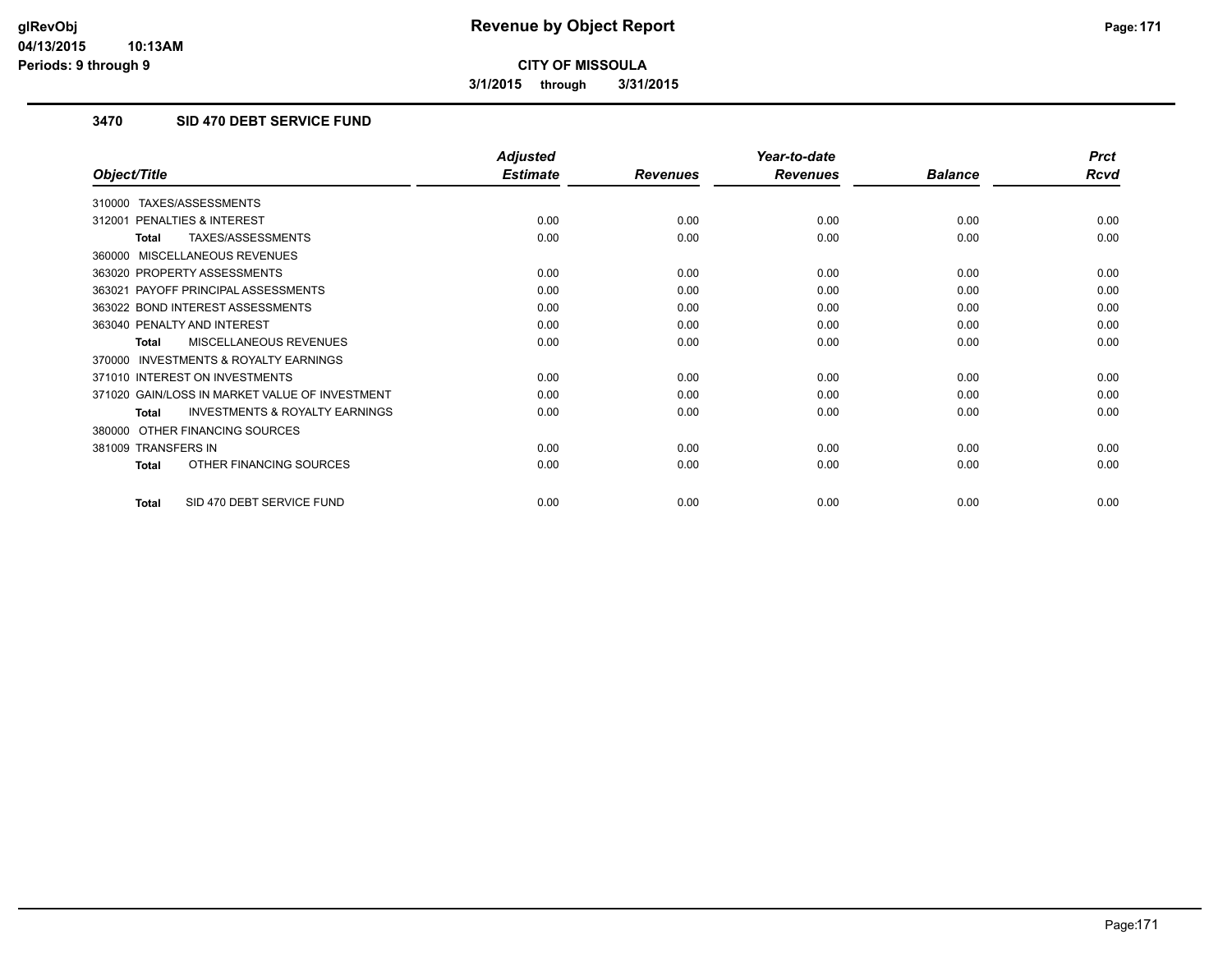**3/1/2015 through 3/31/2015**

**3491 SID 491 DEBT SERVICE FUND**

**3491 SID 491 DEBT SERVICE FUND**

|                                                           | <b>Adjusted</b> |                 | Year-to-date    |                | <b>Prct</b> |
|-----------------------------------------------------------|-----------------|-----------------|-----------------|----------------|-------------|
| Object/Title                                              | <b>Estimate</b> | <b>Revenues</b> | <b>Revenues</b> | <b>Balance</b> | <b>Rcvd</b> |
| 310000 TAXES/ASSESSMENTS                                  |                 |                 |                 |                |             |
| 312001 PENALTIES & INTEREST                               | 0.00            | 0.00            | 0.00            | 0.00           | 0.00        |
| <b>TAXES/ASSESSMENTS</b><br><b>Total</b>                  | 0.00            | 0.00            | 0.00            | 0.00           | 0.00        |
| MISCELLANEOUS REVENUES<br>360000                          |                 |                 |                 |                |             |
| 360010 MISCELLANEOUS                                      | 0.00            | 0.00            | 0.00            | 0.00           | 0.00        |
| 363020 PROPERTY ASSESSMENTS                               | 0.00            | 0.00            | 0.00            | 0.00           | 0.00        |
| 363021 PAYOFF PRINCIPAL ASSESSMENTS                       | 0.00            | 0.00            | 0.00            | 0.00           | 0.00        |
| 363022 BOND INTEREST ASSESSMENTS                          | 0.00            | 0.00            | 0.00            | 0.00           | 0.00        |
| 363040 PENALTY AND INTEREST                               | 0.00            | 0.00            | 0.00            | 0.00           | 0.00        |
| <b>MISCELLANEOUS REVENUES</b><br><b>Total</b>             | 0.00            | 0.00            | 0.00            | 0.00           | 0.00        |
| <b>INVESTMENTS &amp; ROYALTY EARNINGS</b><br>370000       |                 |                 |                 |                |             |
| 371010 INTEREST ON INVESTMENTS                            | 0.00            | 0.00            | 0.00            | 0.00           | 0.00        |
| 371020 GAIN/LOSS IN MARKET VALUE OF INVESTMENTS           | 0.00            | 0.00            | 0.00            | 0.00           | 0.00        |
| <b>INVESTMENTS &amp; ROYALTY EARNINGS</b><br><b>Total</b> | 0.00            | 0.00            | 0.00            | 0.00           | 0.00        |
| OTHER FINANCING SOURCES<br>380000                         |                 |                 |                 |                |             |
| 381009 TRANSFERS IN                                       | 0.00            | 0.00            | 0.00            | 0.00           | 0.00        |
| OTHER FINANCING SOURCES<br><b>Total</b>                   | 0.00            | 0.00            | 0.00            | 0.00           | 0.00        |
| SID 491 DEBT SERVICE FUND<br><b>Total</b>                 | 0.00            | 0.00            | 0.00            | 0.00           | 0.00        |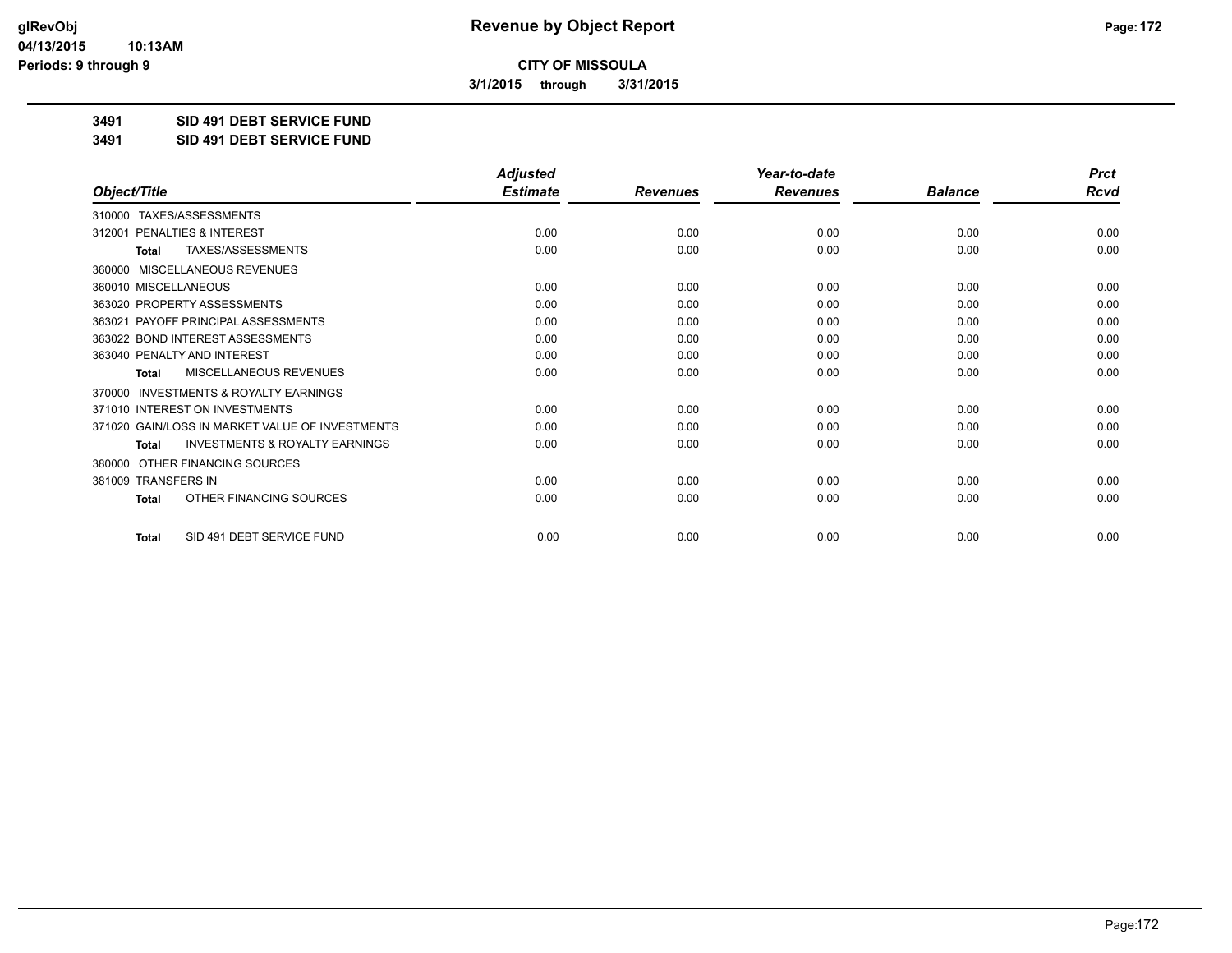**3/1/2015 through 3/31/2015**

## **3491 SID 491 DEBT SERVICE FUND**

|                                                           | <b>Adjusted</b> |                 | Year-to-date    |                | <b>Prct</b> |
|-----------------------------------------------------------|-----------------|-----------------|-----------------|----------------|-------------|
| Object/Title                                              | <b>Estimate</b> | <b>Revenues</b> | <b>Revenues</b> | <b>Balance</b> | <b>Rcvd</b> |
| 310000 TAXES/ASSESSMENTS                                  |                 |                 |                 |                |             |
| PENALTIES & INTEREST<br>312001                            | 0.00            | 0.00            | 0.00            | 0.00           | 0.00        |
| TAXES/ASSESSMENTS<br><b>Total</b>                         | 0.00            | 0.00            | 0.00            | 0.00           | 0.00        |
| 360000 MISCELLANEOUS REVENUES                             |                 |                 |                 |                |             |
| 360010 MISCELLANEOUS                                      | 0.00            | 0.00            | 0.00            | 0.00           | 0.00        |
| 363020 PROPERTY ASSESSMENTS                               | 0.00            | 0.00            | 0.00            | 0.00           | 0.00        |
| 363021 PAYOFF PRINCIPAL ASSESSMENTS                       | 0.00            | 0.00            | 0.00            | 0.00           | 0.00        |
| 363022 BOND INTEREST ASSESSMENTS                          | 0.00            | 0.00            | 0.00            | 0.00           | 0.00        |
| 363040 PENALTY AND INTEREST                               | 0.00            | 0.00            | 0.00            | 0.00           | 0.00        |
| MISCELLANEOUS REVENUES<br><b>Total</b>                    | 0.00            | 0.00            | 0.00            | 0.00           | 0.00        |
| <b>INVESTMENTS &amp; ROYALTY EARNINGS</b><br>370000       |                 |                 |                 |                |             |
| 371010 INTEREST ON INVESTMENTS                            | 0.00            | 0.00            | 0.00            | 0.00           | 0.00        |
| 371020 GAIN/LOSS IN MARKET VALUE OF INVESTMENT            | 0.00            | 0.00            | 0.00            | 0.00           | 0.00        |
| <b>INVESTMENTS &amp; ROYALTY EARNINGS</b><br><b>Total</b> | 0.00            | 0.00            | 0.00            | 0.00           | 0.00        |
| OTHER FINANCING SOURCES<br>380000                         |                 |                 |                 |                |             |
| 381009 TRANSFERS IN                                       | 0.00            | 0.00            | 0.00            | 0.00           | 0.00        |
| OTHER FINANCING SOURCES<br><b>Total</b>                   | 0.00            | 0.00            | 0.00            | 0.00           | 0.00        |
| SID 491 DEBT SERVICE FUND<br><b>Total</b>                 | 0.00            | 0.00            | 0.00            | 0.00           | 0.00        |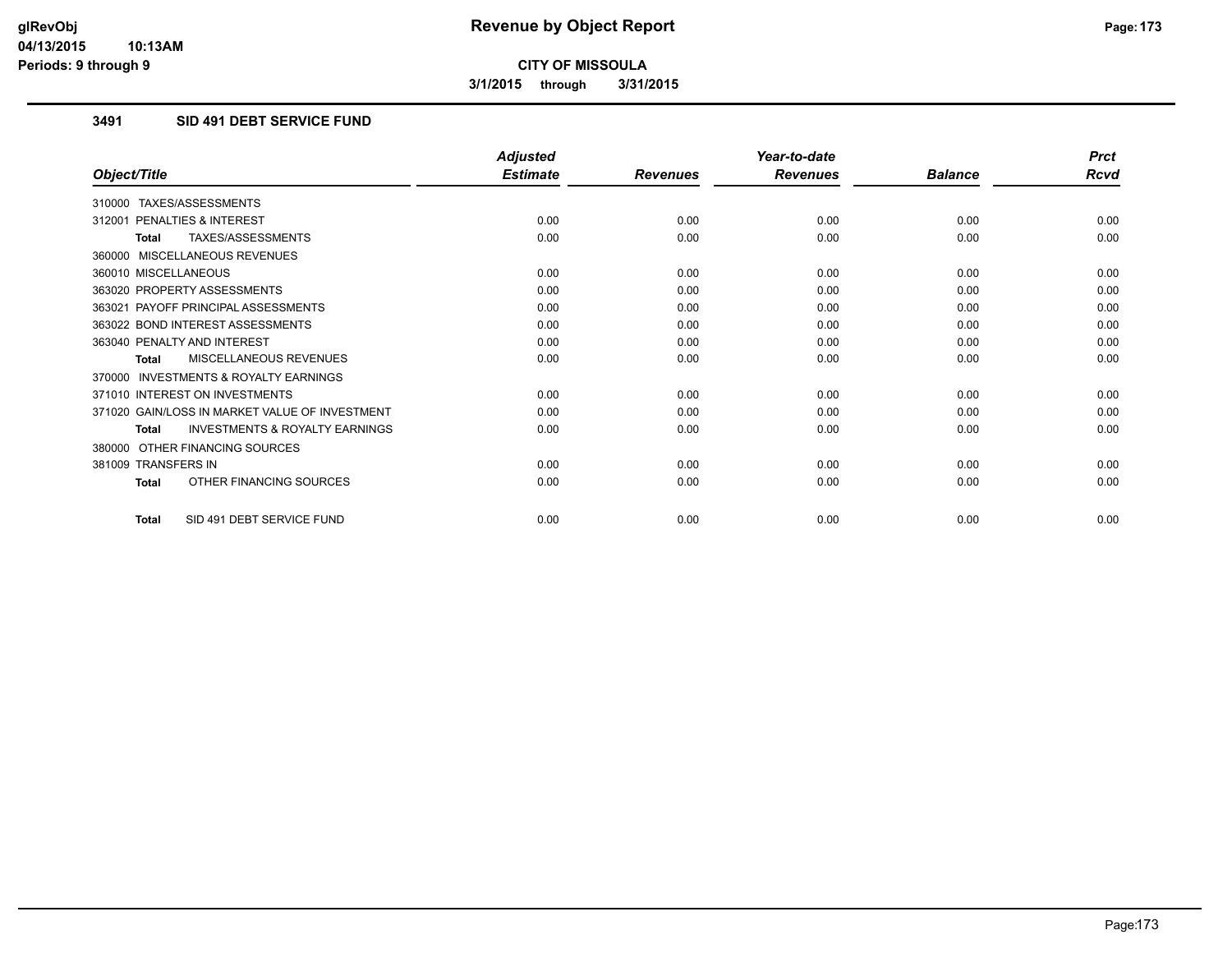**3/1/2015 through 3/31/2015**

## **3492 SID 492/499 DEBT SERVICE FUND**

**3492 SID 492/499 DEBT SERVICE FUND**

|                                                    | <b>Adjusted</b> |                 | Year-to-date    |                | <b>Prct</b> |
|----------------------------------------------------|-----------------|-----------------|-----------------|----------------|-------------|
| Object/Title                                       | <b>Estimate</b> | <b>Revenues</b> | <b>Revenues</b> | <b>Balance</b> | <b>Rcvd</b> |
| 360000 MISCELLANEOUS REVENUES                      |                 |                 |                 |                |             |
| 360010 MISCELLANEOUS                               | 0.00            | 0.00            | 0.00            | 0.00           | 0.00        |
| 363040 PENALTY AND INTEREST                        | 0.00            | 0.00            | 0.00            | 0.00           | 0.00        |
| <b>MISCELLANEOUS REVENUES</b><br>Total             | 0.00            | 0.00            | 0.00            | 0.00           | 0.00        |
| 370000 INVESTMENTS & ROYALTY EARNINGS              |                 |                 |                 |                |             |
| 371010 INTEREST ON INVESTMENTS                     | 0.00            | 0.00            | 0.00            | 0.00           | 0.00        |
| 371020 GAIN/LOSS IN MARKET VALUE OF INVESTMENTS    | 0.00            | 0.00            | 0.00            | 0.00           | 0.00        |
| <b>INVESTMENTS &amp; ROYALTY EARNINGS</b><br>Total | 0.00            | 0.00            | 0.00            | 0.00           | 0.00        |
| 380000 OTHER FINANCING SOURCES                     |                 |                 |                 |                |             |
| 381009 TRANSFERS IN                                | 0.00            | 0.00            | 0.00            | 0.00           | 0.00        |
| OTHER FINANCING SOURCES<br>Total                   | 0.00            | 0.00            | 0.00            | 0.00           | 0.00        |
| SID 492/499 DEBT SERVICE FUND<br>Total             | 0.00            | 0.00            | 0.00            | 0.00           | 0.00        |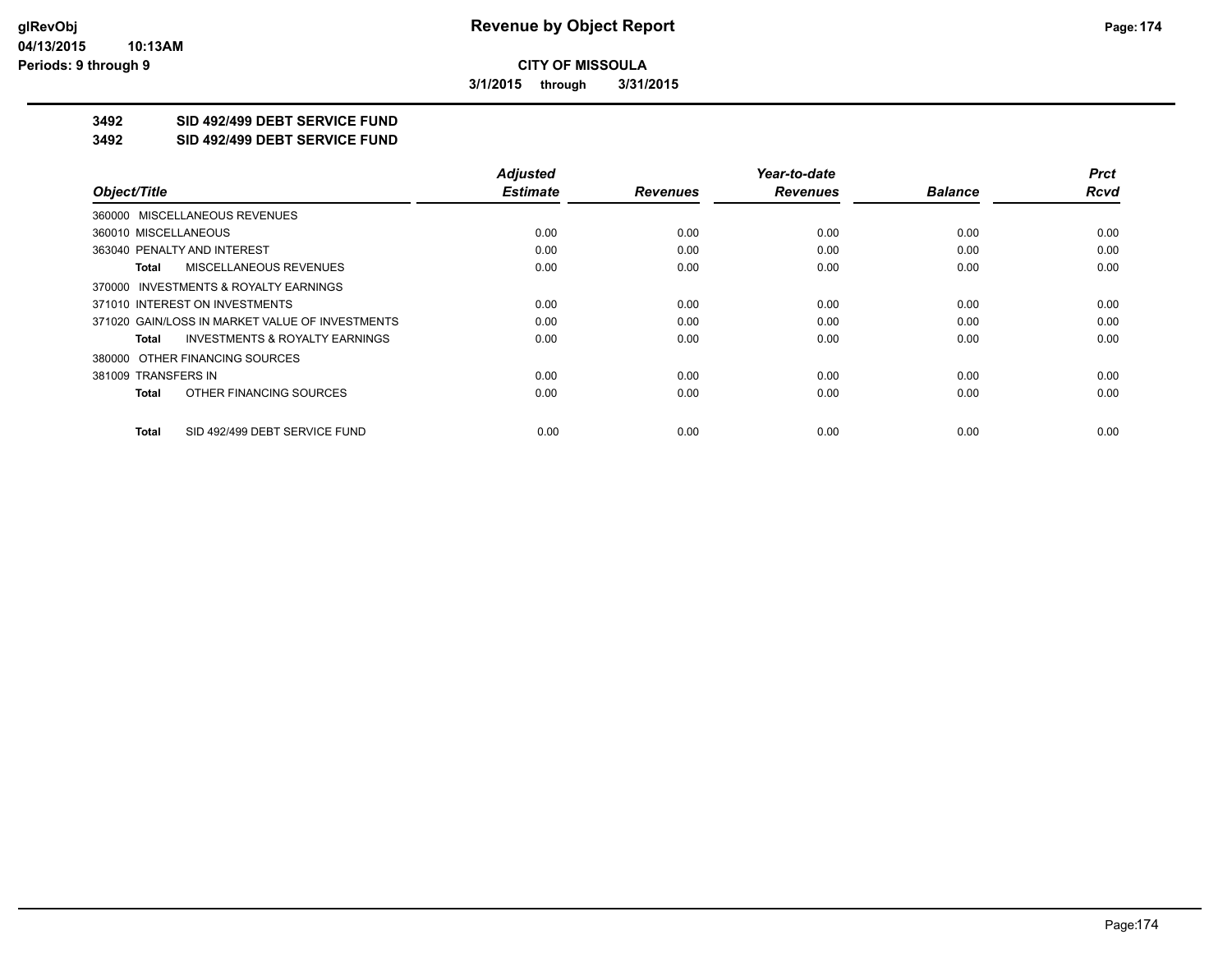**3/1/2015 through 3/31/2015**

## **3492 SID 492/499 DEBT SERVICE FUND**

| Object/Title                                              | <b>Adjusted</b><br><b>Estimate</b> | <b>Revenues</b> | Year-to-date<br><b>Revenues</b> | <b>Balance</b> | <b>Prct</b><br><b>Rcvd</b> |
|-----------------------------------------------------------|------------------------------------|-----------------|---------------------------------|----------------|----------------------------|
| 360000 MISCELLANEOUS REVENUES                             |                                    |                 |                                 |                |                            |
| 360010 MISCELLANEOUS                                      | 0.00                               | 0.00            | 0.00                            | 0.00           | 0.00                       |
| 363040 PENALTY AND INTEREST                               | 0.00                               | 0.00            | 0.00                            | 0.00           | 0.00                       |
| MISCELLANEOUS REVENUES<br>Total                           | 0.00                               | 0.00            | 0.00                            | 0.00           | 0.00                       |
| INVESTMENTS & ROYALTY EARNINGS<br>370000                  |                                    |                 |                                 |                |                            |
| 371010 INTEREST ON INVESTMENTS                            | 0.00                               | 0.00            | 0.00                            | 0.00           | 0.00                       |
| 371020 GAIN/LOSS IN MARKET VALUE OF INVESTMENT            | 0.00                               | 0.00            | 0.00                            | 0.00           | 0.00                       |
| <b>INVESTMENTS &amp; ROYALTY EARNINGS</b><br><b>Total</b> | 0.00                               | 0.00            | 0.00                            | 0.00           | 0.00                       |
| 380000 OTHER FINANCING SOURCES                            |                                    |                 |                                 |                |                            |
| 381009 TRANSFERS IN                                       | 0.00                               | 0.00            | 0.00                            | 0.00           | 0.00                       |
| OTHER FINANCING SOURCES<br><b>Total</b>                   | 0.00                               | 0.00            | 0.00                            | 0.00           | 0.00                       |
| SID 492/499 DEBT SERVICE FUND<br><b>Total</b>             | 0.00                               | 0.00            | 0.00                            | 0.00           | 0.00                       |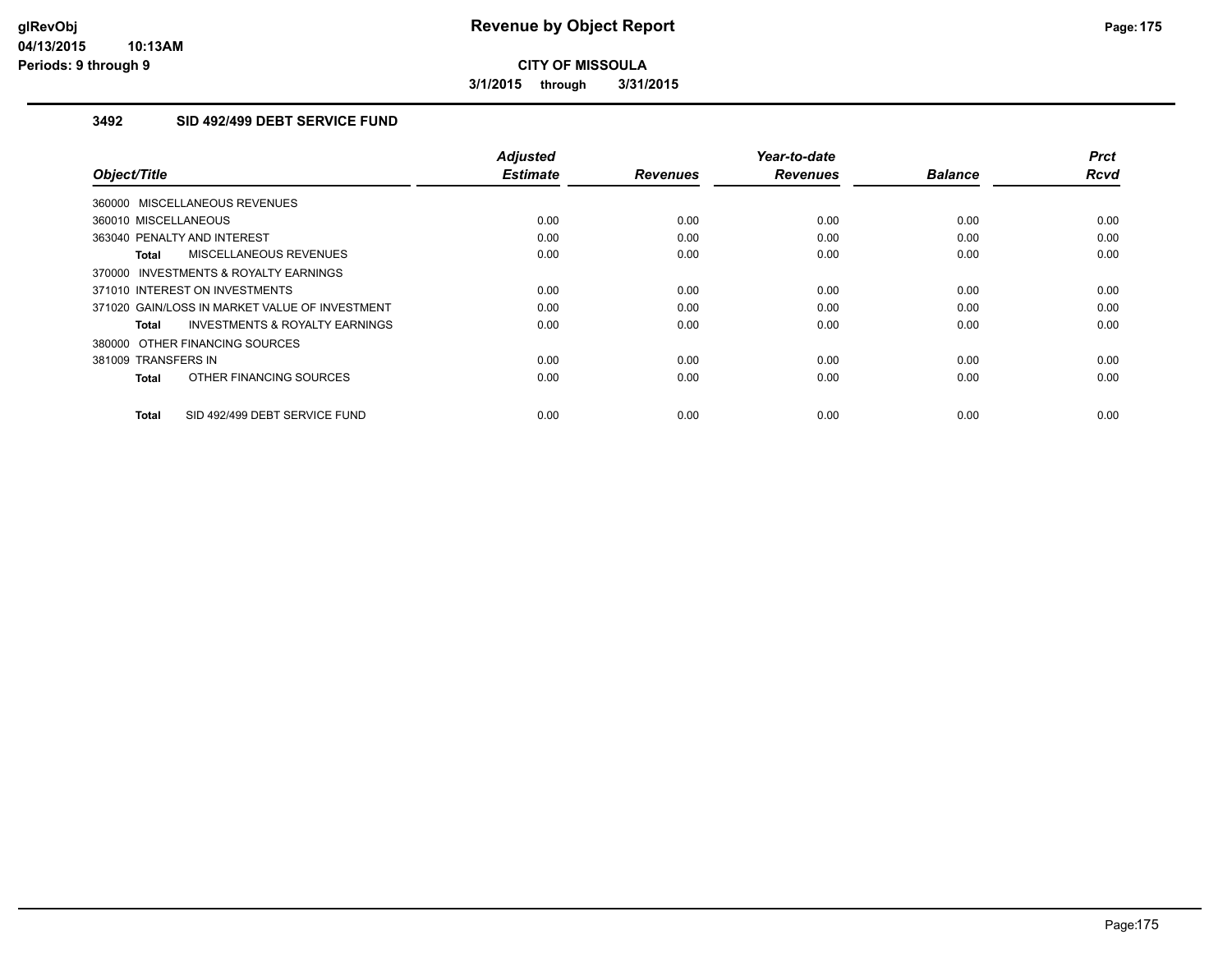**3/1/2015 through 3/31/2015**

**3494 SID 494 DEBT SERVICE**

**3494 SID 494 DEBT SERVICE**

|                                                     | <b>Adjusted</b> |                 | Year-to-date    |                | <b>Prct</b> |
|-----------------------------------------------------|-----------------|-----------------|-----------------|----------------|-------------|
| Object/Title                                        | <b>Estimate</b> | <b>Revenues</b> | <b>Revenues</b> | <b>Balance</b> | <b>Rcvd</b> |
| 310000 TAXES/ASSESSMENTS                            |                 |                 |                 |                |             |
| 312001 PENALTIES & INTEREST                         | 0.00            | 0.00            | 0.00            | 0.00           | 0.00        |
| TAXES/ASSESSMENTS<br><b>Total</b>                   | 0.00            | 0.00            | 0.00            | 0.00           | 0.00        |
| <b>MISCELLANEOUS REVENUES</b><br>360000             |                 |                 |                 |                |             |
| 360010 MISCELLANEOUS                                | 0.00            | 0.00            | 0.00            | 0.00           | 0.00        |
| 363020 PROPERTY ASSESSMENTS                         | 0.00            | 0.00            | 0.00            | 0.00           | 0.00        |
| 363021 PAYOFF PRINCIPAL ASSESSMENTS                 | 0.00            | 0.00            | 0.00            | 0.00           | 0.00        |
| 363022 BOND INTEREST ASSESSMENTS                    | 0.00            | 0.00            | 0.00            | 0.00           | 0.00        |
| 363040 PENALTY AND INTEREST                         | 0.00            | 0.00            | 0.00            | 0.00           | 0.00        |
| MISCELLANEOUS REVENUES<br><b>Total</b>              | 0.00            | 0.00            | 0.00            | 0.00           | 0.00        |
| <b>INVESTMENTS &amp; ROYALTY EARNINGS</b><br>370000 |                 |                 |                 |                |             |
| 371010 INTEREST ON INVESTMENTS                      | 0.00            | 0.00            | 0.00            | 0.00           | 0.00        |
| 371020 GAIN/LOSS IN MARKET VALUE OF INVESTMENTS     | 0.00            | 0.00            | 0.00            | 0.00           | 0.00        |
| <b>INVESTMENTS &amp; ROYALTY EARNINGS</b><br>Total  | 0.00            | 0.00            | 0.00            | 0.00           | 0.00        |
| OTHER FINANCING SOURCES<br>380000                   |                 |                 |                 |                |             |
| 381009 TRANSFERS IN                                 | 0.00            | 0.00            | 0.00            | 0.00           | 0.00        |
| OTHER FINANCING SOURCES<br>Total                    | 0.00            | 0.00            | 0.00            | 0.00           | 0.00        |
| SID 494 DEBT SERVICE<br><b>Total</b>                | 0.00            | 0.00            | 0.00            | 0.00           | 0.00        |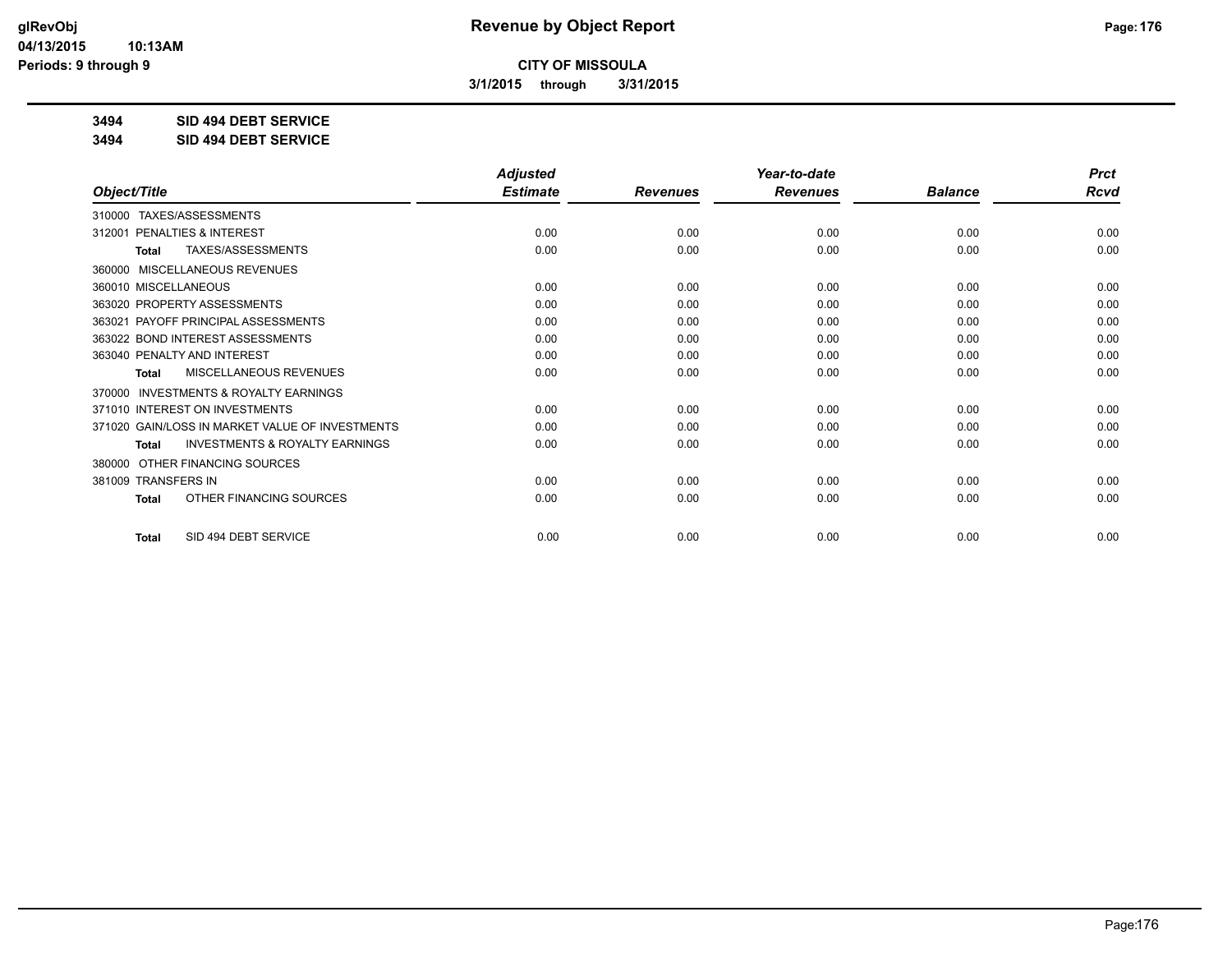**3/1/2015 through 3/31/2015**

### **3494 SID 494 DEBT SERVICE**

|                                                    | <b>Adjusted</b> |                 | Year-to-date    |                | <b>Prct</b> |
|----------------------------------------------------|-----------------|-----------------|-----------------|----------------|-------------|
| Object/Title                                       | <b>Estimate</b> | <b>Revenues</b> | <b>Revenues</b> | <b>Balance</b> | <b>Rcvd</b> |
| 310000 TAXES/ASSESSMENTS                           |                 |                 |                 |                |             |
| PENALTIES & INTEREST<br>312001                     | 0.00            | 0.00            | 0.00            | 0.00           | 0.00        |
| TAXES/ASSESSMENTS<br>Total                         | 0.00            | 0.00            | 0.00            | 0.00           | 0.00        |
| 360000 MISCELLANEOUS REVENUES                      |                 |                 |                 |                |             |
| 360010 MISCELLANEOUS                               | 0.00            | 0.00            | 0.00            | 0.00           | 0.00        |
| 363020 PROPERTY ASSESSMENTS                        | 0.00            | 0.00            | 0.00            | 0.00           | 0.00        |
| 363021 PAYOFF PRINCIPAL ASSESSMENTS                | 0.00            | 0.00            | 0.00            | 0.00           | 0.00        |
| 363022 BOND INTEREST ASSESSMENTS                   | 0.00            | 0.00            | 0.00            | 0.00           | 0.00        |
| 363040 PENALTY AND INTEREST                        | 0.00            | 0.00            | 0.00            | 0.00           | 0.00        |
| MISCELLANEOUS REVENUES<br>Total                    | 0.00            | 0.00            | 0.00            | 0.00           | 0.00        |
| 370000 INVESTMENTS & ROYALTY EARNINGS              |                 |                 |                 |                |             |
| 371010 INTEREST ON INVESTMENTS                     | 0.00            | 0.00            | 0.00            | 0.00           | 0.00        |
| 371020 GAIN/LOSS IN MARKET VALUE OF INVESTMENT     | 0.00            | 0.00            | 0.00            | 0.00           | 0.00        |
| <b>INVESTMENTS &amp; ROYALTY EARNINGS</b><br>Total | 0.00            | 0.00            | 0.00            | 0.00           | 0.00        |
| 380000 OTHER FINANCING SOURCES                     |                 |                 |                 |                |             |
| 381009 TRANSFERS IN                                | 0.00            | 0.00            | 0.00            | 0.00           | 0.00        |
| OTHER FINANCING SOURCES<br>Total                   | 0.00            | 0.00            | 0.00            | 0.00           | 0.00        |
| SID 494 DEBT SERVICE<br><b>Total</b>               | 0.00            | 0.00            | 0.00            | 0.00           | 0.00        |
|                                                    |                 |                 |                 |                |             |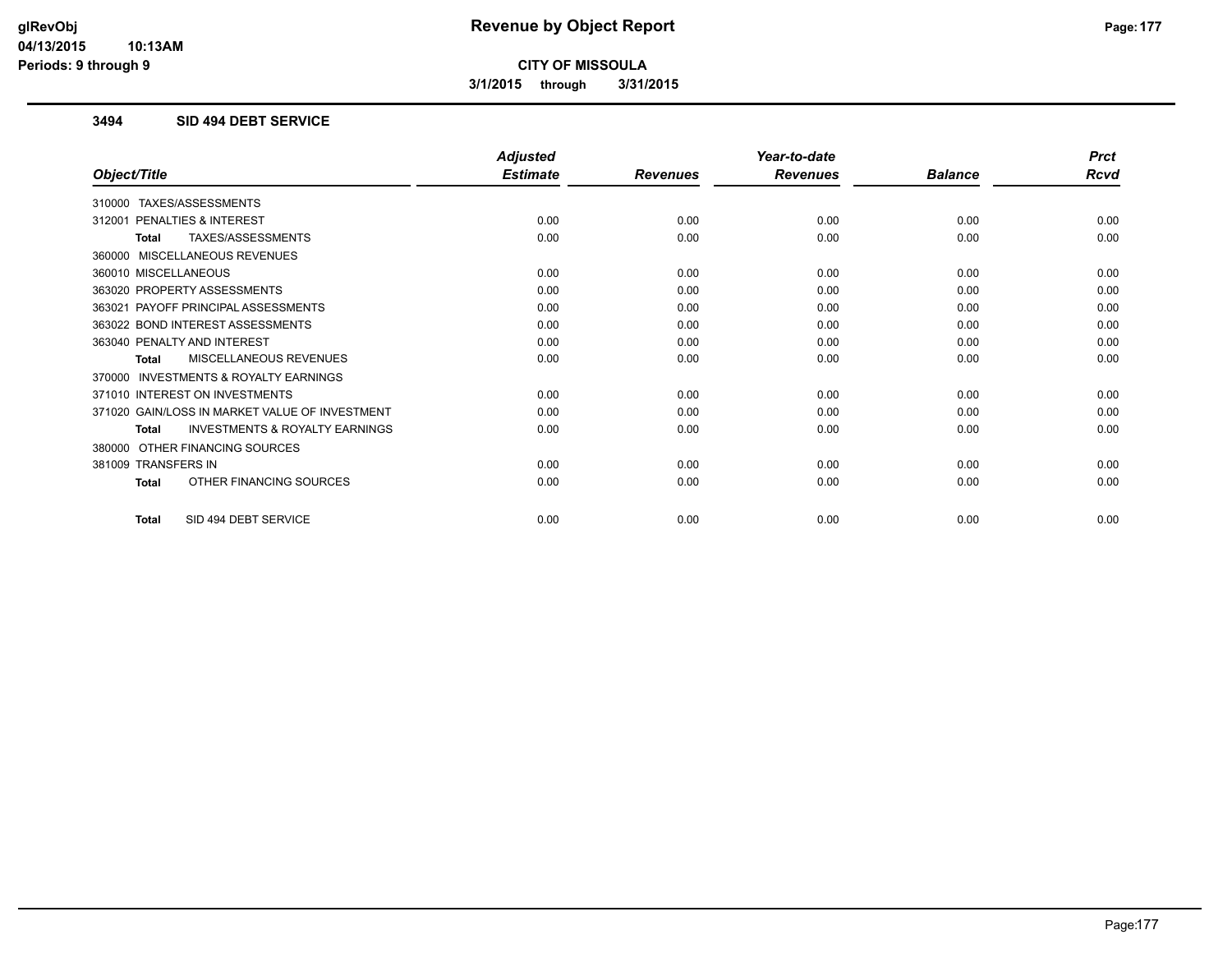**3/1/2015 through 3/31/2015**

**3495 SID 495 DEBT SERVICE FUND**

**3495 SID 495 DEBT SERVICE FUND**

|                                                           | <b>Adjusted</b> |                 | Year-to-date    |                | <b>Prct</b> |
|-----------------------------------------------------------|-----------------|-----------------|-----------------|----------------|-------------|
| Object/Title                                              | <b>Estimate</b> | <b>Revenues</b> | <b>Revenues</b> | <b>Balance</b> | <b>Rcvd</b> |
| TAXES/ASSESSMENTS<br>310000                               |                 |                 |                 |                |             |
| 312001 PENALTIES & INTEREST                               | 0.00            | 0.00            | 0.00            | 0.00           | 0.00        |
| TAXES/ASSESSMENTS<br><b>Total</b>                         | 0.00            | 0.00            | 0.00            | 0.00           | 0.00        |
| MISCELLANEOUS REVENUES<br>360000                          |                 |                 |                 |                |             |
| 360010 MISCELLANEOUS                                      | 0.00            | 0.00            | 0.00            | 0.00           | 0.00        |
| 363020 PROPERTY ASSESSMENTS                               | 0.00            | 0.00            | 0.00            | 0.00           | 0.00        |
| 363021 PAYOFF PRINCIPAL ASSESSMENTS                       | 0.00            | 0.00            | 0.00            | 0.00           | 0.00        |
| 363022 BOND INTEREST ASSESSMENTS                          | 0.00            | 0.00            | 0.00            | 0.00           | 0.00        |
| 363040 PENALTY AND INTEREST                               | 0.00            | 0.00            | 0.00            | 0.00           | 0.00        |
| MISCELLANEOUS REVENUES<br><b>Total</b>                    | 0.00            | 0.00            | 0.00            | 0.00           | 0.00        |
| <b>INVESTMENTS &amp; ROYALTY EARNINGS</b><br>370000       |                 |                 |                 |                |             |
| 371010 INTEREST ON INVESTMENTS                            | 0.00            | 0.00            | 0.00            | 0.00           | 0.00        |
| 371020 GAIN/LOSS IN MARKET VALUE OF INVESTMENTS           | 0.00            | 0.00            | 0.00            | 0.00           | 0.00        |
| <b>INVESTMENTS &amp; ROYALTY EARNINGS</b><br><b>Total</b> | 0.00            | 0.00            | 0.00            | 0.00           | 0.00        |
| OTHER FINANCING SOURCES<br>380000                         |                 |                 |                 |                |             |
| 381009 TRANSFERS IN                                       | 0.00            | 0.00            | 0.00            | 0.00           | 0.00        |
| OTHER FINANCING SOURCES<br><b>Total</b>                   | 0.00            | 0.00            | 0.00            | 0.00           | 0.00        |
| SID 495 DEBT SERVICE FUND<br><b>Total</b>                 | 0.00            | 0.00            | 0.00            | 0.00           | 0.00        |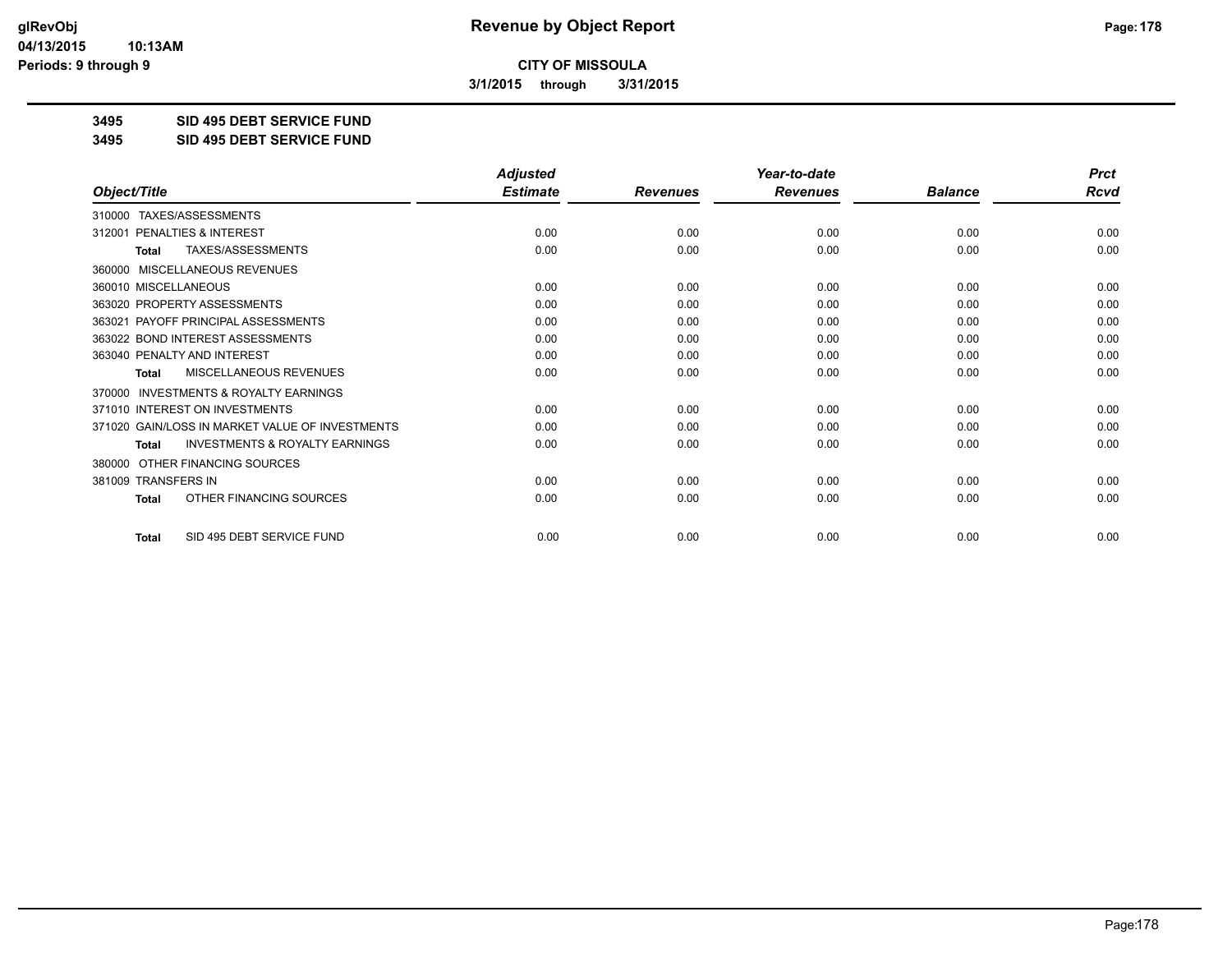**3/1/2015 through 3/31/2015**

## **3495 SID 495 DEBT SERVICE FUND**

|                                                           | <b>Adjusted</b> |                 | Year-to-date    |                | <b>Prct</b> |
|-----------------------------------------------------------|-----------------|-----------------|-----------------|----------------|-------------|
| Object/Title                                              | <b>Estimate</b> | <b>Revenues</b> | <b>Revenues</b> | <b>Balance</b> | <b>Rcvd</b> |
| 310000 TAXES/ASSESSMENTS                                  |                 |                 |                 |                |             |
| 312001 PENALTIES & INTEREST                               | 0.00            | 0.00            | 0.00            | 0.00           | 0.00        |
| TAXES/ASSESSMENTS<br><b>Total</b>                         | 0.00            | 0.00            | 0.00            | 0.00           | 0.00        |
| 360000 MISCELLANEOUS REVENUES                             |                 |                 |                 |                |             |
| 360010 MISCELLANEOUS                                      | 0.00            | 0.00            | 0.00            | 0.00           | 0.00        |
| 363020 PROPERTY ASSESSMENTS                               | 0.00            | 0.00            | 0.00            | 0.00           | 0.00        |
| 363021 PAYOFF PRINCIPAL ASSESSMENTS                       | 0.00            | 0.00            | 0.00            | 0.00           | 0.00        |
| 363022 BOND INTEREST ASSESSMENTS                          | 0.00            | 0.00            | 0.00            | 0.00           | 0.00        |
| 363040 PENALTY AND INTEREST                               | 0.00            | 0.00            | 0.00            | 0.00           | 0.00        |
| MISCELLANEOUS REVENUES<br><b>Total</b>                    | 0.00            | 0.00            | 0.00            | 0.00           | 0.00        |
| <b>INVESTMENTS &amp; ROYALTY EARNINGS</b><br>370000       |                 |                 |                 |                |             |
| 371010 INTEREST ON INVESTMENTS                            | 0.00            | 0.00            | 0.00            | 0.00           | 0.00        |
| 371020 GAIN/LOSS IN MARKET VALUE OF INVESTMENT            | 0.00            | 0.00            | 0.00            | 0.00           | 0.00        |
| <b>INVESTMENTS &amp; ROYALTY EARNINGS</b><br><b>Total</b> | 0.00            | 0.00            | 0.00            | 0.00           | 0.00        |
| 380000 OTHER FINANCING SOURCES                            |                 |                 |                 |                |             |
| 381009 TRANSFERS IN                                       | 0.00            | 0.00            | 0.00            | 0.00           | 0.00        |
| OTHER FINANCING SOURCES<br>Total                          | 0.00            | 0.00            | 0.00            | 0.00           | 0.00        |
| SID 495 DEBT SERVICE FUND<br>Total                        | 0.00            | 0.00            | 0.00            | 0.00           | 0.00        |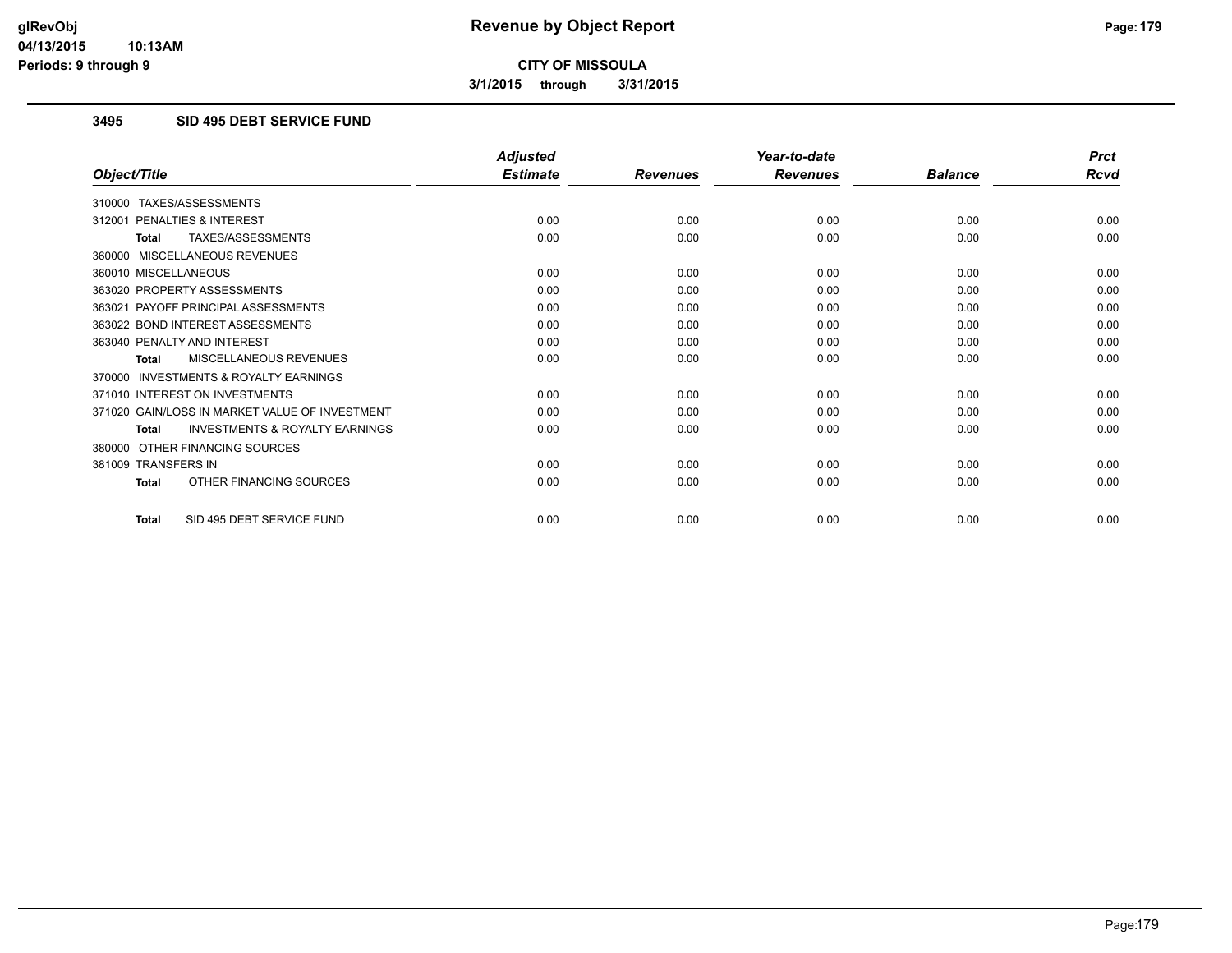**3/1/2015 through 3/31/2015**

**3496 SID 496 DEBT SERVICE FUND**

**3496 SID 496 DEBT SERVICE FUND**

|                                                           | <b>Adjusted</b> |                 | Year-to-date    |                | <b>Prct</b> |
|-----------------------------------------------------------|-----------------|-----------------|-----------------|----------------|-------------|
| Object/Title                                              | <b>Estimate</b> | <b>Revenues</b> | <b>Revenues</b> | <b>Balance</b> | <b>Rcvd</b> |
| 310000 TAXES/ASSESSMENTS                                  |                 |                 |                 |                |             |
| PENALTIES & INTEREST<br>312001                            | 0.00            | 0.00            | 0.00            | 0.00           | 0.00        |
| <b>TAXES/ASSESSMENTS</b><br><b>Total</b>                  | 0.00            | 0.00            | 0.00            | 0.00           | 0.00        |
| MISCELLANEOUS REVENUES<br>360000                          |                 |                 |                 |                |             |
| 360010 MISCELLANEOUS                                      | 0.00            | 0.00            | 0.00            | 0.00           | 0.00        |
| 363020 PROPERTY ASSESSMENTS                               | 0.00            | 0.00            | 0.00            | 0.00           | 0.00        |
| 363021 PAYOFF PRINCIPAL ASSESSMENTS                       | 0.00            | 0.00            | 0.00            | 0.00           | 0.00        |
| 363022 BOND INTEREST ASSESSMENTS                          | 0.00            | 0.00            | 0.00            | 0.00           | 0.00        |
| 363040 PENALTY AND INTEREST                               | 0.00            | 0.00            | 0.00            | 0.00           | 0.00        |
| MISCELLANEOUS REVENUES<br>Total                           | 0.00            | 0.00            | 0.00            | 0.00           | 0.00        |
| INVESTMENTS & ROYALTY EARNINGS<br>370000                  |                 |                 |                 |                |             |
| 371010 INTEREST ON INVESTMENTS                            | 0.00            | 0.00            | 0.00            | 0.00           | 0.00        |
| 371020 GAIN/LOSS IN MARKET VALUE OF INVESTMENTS           | 0.00            | 0.00            | 0.00            | 0.00           | 0.00        |
| <b>INVESTMENTS &amp; ROYALTY EARNINGS</b><br><b>Total</b> | 0.00            | 0.00            | 0.00            | 0.00           | 0.00        |
| OTHER FINANCING SOURCES<br>380000                         |                 |                 |                 |                |             |
| 381009 TRANSFERS IN                                       | 0.00            | 0.00            | 0.00            | 0.00           | 0.00        |
| OTHER FINANCING SOURCES<br><b>Total</b>                   | 0.00            | 0.00            | 0.00            | 0.00           | 0.00        |
| SID 496 DEBT SERVICE FUND<br><b>Total</b>                 | 0.00            | 0.00            | 0.00            | 0.00           | 0.00        |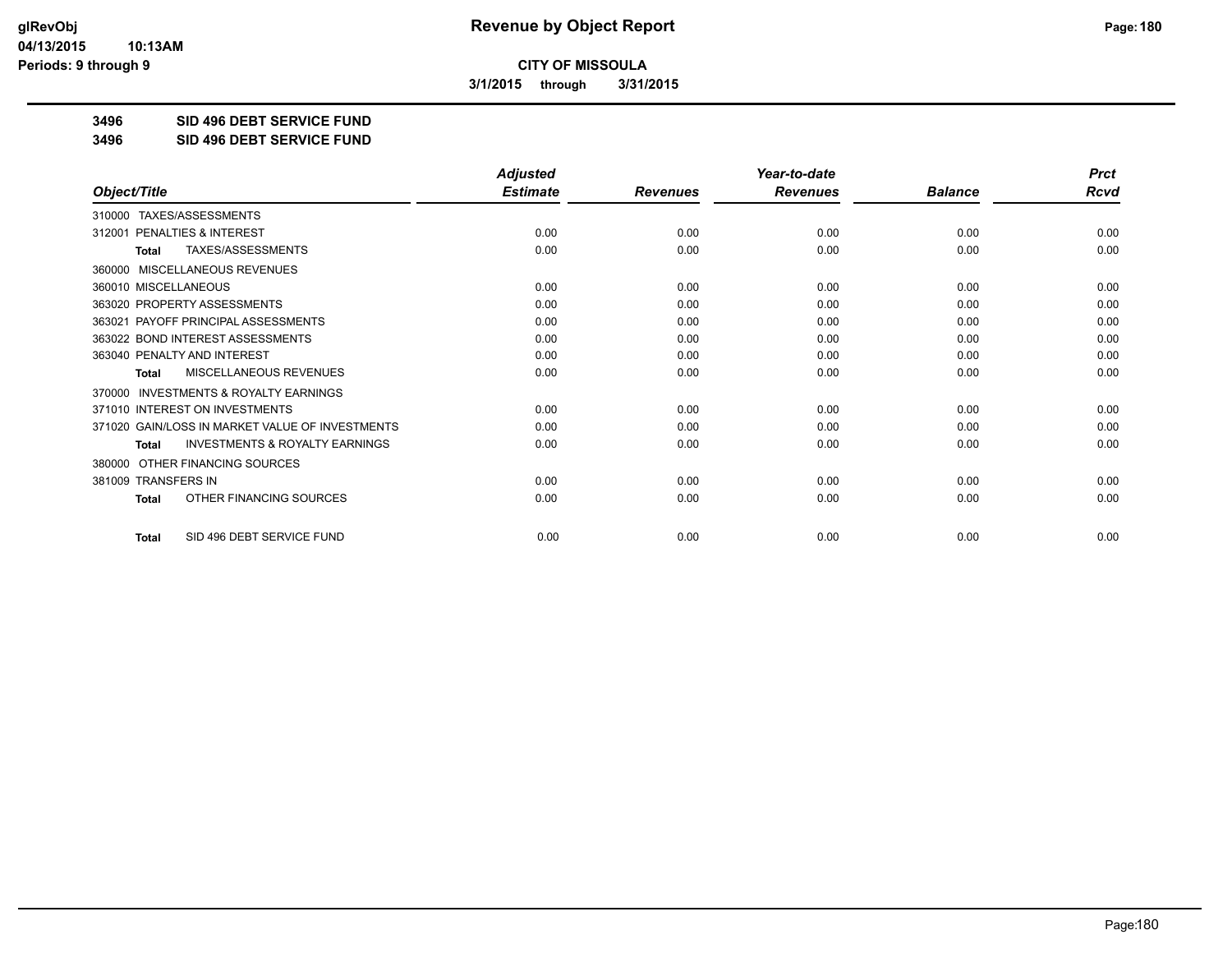**3/1/2015 through 3/31/2015**

# **3496 SID 496 DEBT SERVICE FUND**

|                                                           | <b>Adjusted</b> |                 | Year-to-date    |                | <b>Prct</b> |
|-----------------------------------------------------------|-----------------|-----------------|-----------------|----------------|-------------|
| Object/Title                                              | <b>Estimate</b> | <b>Revenues</b> | <b>Revenues</b> | <b>Balance</b> | <b>Rcvd</b> |
| 310000 TAXES/ASSESSMENTS                                  |                 |                 |                 |                |             |
| 312001 PENALTIES & INTEREST                               | 0.00            | 0.00            | 0.00            | 0.00           | 0.00        |
| TAXES/ASSESSMENTS<br><b>Total</b>                         | 0.00            | 0.00            | 0.00            | 0.00           | 0.00        |
| 360000 MISCELLANEOUS REVENUES                             |                 |                 |                 |                |             |
| 360010 MISCELLANEOUS                                      | 0.00            | 0.00            | 0.00            | 0.00           | 0.00        |
| 363020 PROPERTY ASSESSMENTS                               | 0.00            | 0.00            | 0.00            | 0.00           | 0.00        |
| 363021 PAYOFF PRINCIPAL ASSESSMENTS                       | 0.00            | 0.00            | 0.00            | 0.00           | 0.00        |
| 363022 BOND INTEREST ASSESSMENTS                          | 0.00            | 0.00            | 0.00            | 0.00           | 0.00        |
| 363040 PENALTY AND INTEREST                               | 0.00            | 0.00            | 0.00            | 0.00           | 0.00        |
| MISCELLANEOUS REVENUES<br><b>Total</b>                    | 0.00            | 0.00            | 0.00            | 0.00           | 0.00        |
| <b>INVESTMENTS &amp; ROYALTY EARNINGS</b><br>370000       |                 |                 |                 |                |             |
| 371010 INTEREST ON INVESTMENTS                            | 0.00            | 0.00            | 0.00            | 0.00           | 0.00        |
| 371020 GAIN/LOSS IN MARKET VALUE OF INVESTMENT            | 0.00            | 0.00            | 0.00            | 0.00           | 0.00        |
| <b>INVESTMENTS &amp; ROYALTY EARNINGS</b><br><b>Total</b> | 0.00            | 0.00            | 0.00            | 0.00           | 0.00        |
| OTHER FINANCING SOURCES<br>380000                         |                 |                 |                 |                |             |
| 381009 TRANSFERS IN                                       | 0.00            | 0.00            | 0.00            | 0.00           | 0.00        |
| OTHER FINANCING SOURCES<br><b>Total</b>                   | 0.00            | 0.00            | 0.00            | 0.00           | 0.00        |
| SID 496 DEBT SERVICE FUND<br><b>Total</b>                 | 0.00            | 0.00            | 0.00            | 0.00           | 0.00        |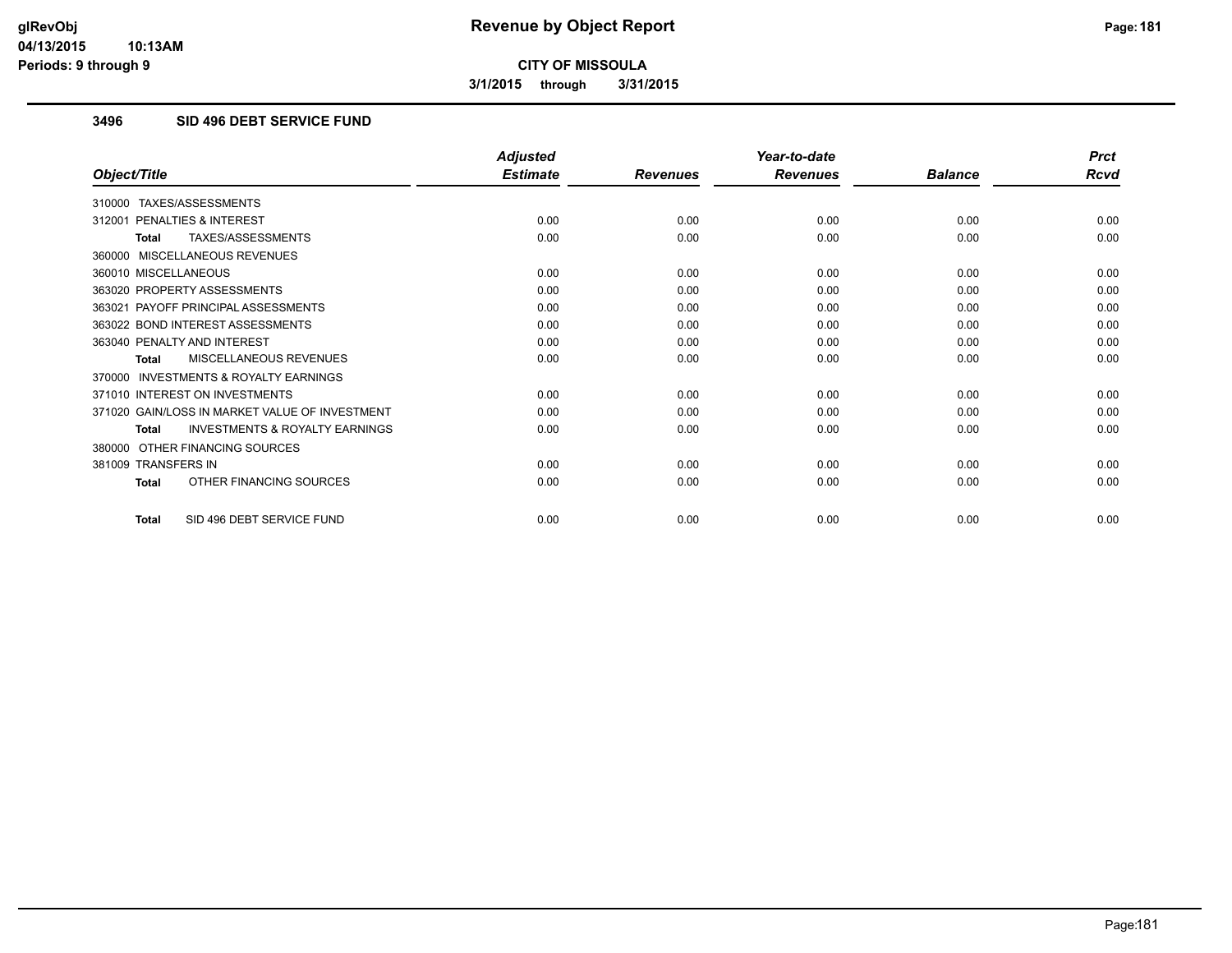**3/1/2015 through 3/31/2015**

**3497 SID 497 DEBT SERVICE FUND**

**3497 SID 497 DEBT SERVICE FUND**

|                                                           | <b>Adjusted</b> |                 | Year-to-date    |                | <b>Prct</b> |
|-----------------------------------------------------------|-----------------|-----------------|-----------------|----------------|-------------|
| Object/Title                                              | <b>Estimate</b> | <b>Revenues</b> | <b>Revenues</b> | <b>Balance</b> | Rcvd        |
| TAXES/ASSESSMENTS<br>310000                               |                 |                 |                 |                |             |
| 312001 PENALTIES & INTEREST                               | 0.00            | 0.00            | 0.00            | 0.00           | 0.00        |
| TAXES/ASSESSMENTS<br>Total                                | 0.00            | 0.00            | 0.00            | 0.00           | 0.00        |
| MISCELLANEOUS REVENUES<br>360000                          |                 |                 |                 |                |             |
| 360010 MISCELLANEOUS                                      | 0.00            | 0.00            | 0.00            | 0.00           | 0.00        |
| 363020 PROPERTY ASSESSMENTS                               | 0.00            | 0.00            | 0.00            | 0.00           | 0.00        |
| 363021 PAYOFF PRINCIPAL ASSESSMENTS                       | 0.00            | 0.00            | 0.00            | 0.00           | 0.00        |
| 363022 BOND INTEREST ASSESSMENTS                          | 0.00            | 0.00            | 0.00            | 0.00           | 0.00        |
| 363040 PENALTY AND INTEREST                               | 0.00            | 0.00            | 0.00            | 0.00           | 0.00        |
| MISCELLANEOUS REVENUES<br><b>Total</b>                    | 0.00            | 0.00            | 0.00            | 0.00           | 0.00        |
| <b>INVESTMENTS &amp; ROYALTY EARNINGS</b><br>370000       |                 |                 |                 |                |             |
| 371010 INTEREST ON INVESTMENTS                            | 0.00            | 0.00            | 0.00            | 0.00           | 0.00        |
| 371020 GAIN/LOSS IN MARKET VALUE OF INVESTMENTS           | 0.00            | 0.00            | 0.00            | 0.00           | 0.00        |
| <b>INVESTMENTS &amp; ROYALTY EARNINGS</b><br><b>Total</b> | 0.00            | 0.00            | 0.00            | 0.00           | 0.00        |
| SID 497 DEBT SERVICE FUND<br>Total                        | 0.00            | 0.00            | 0.00            | 0.00           | 0.00        |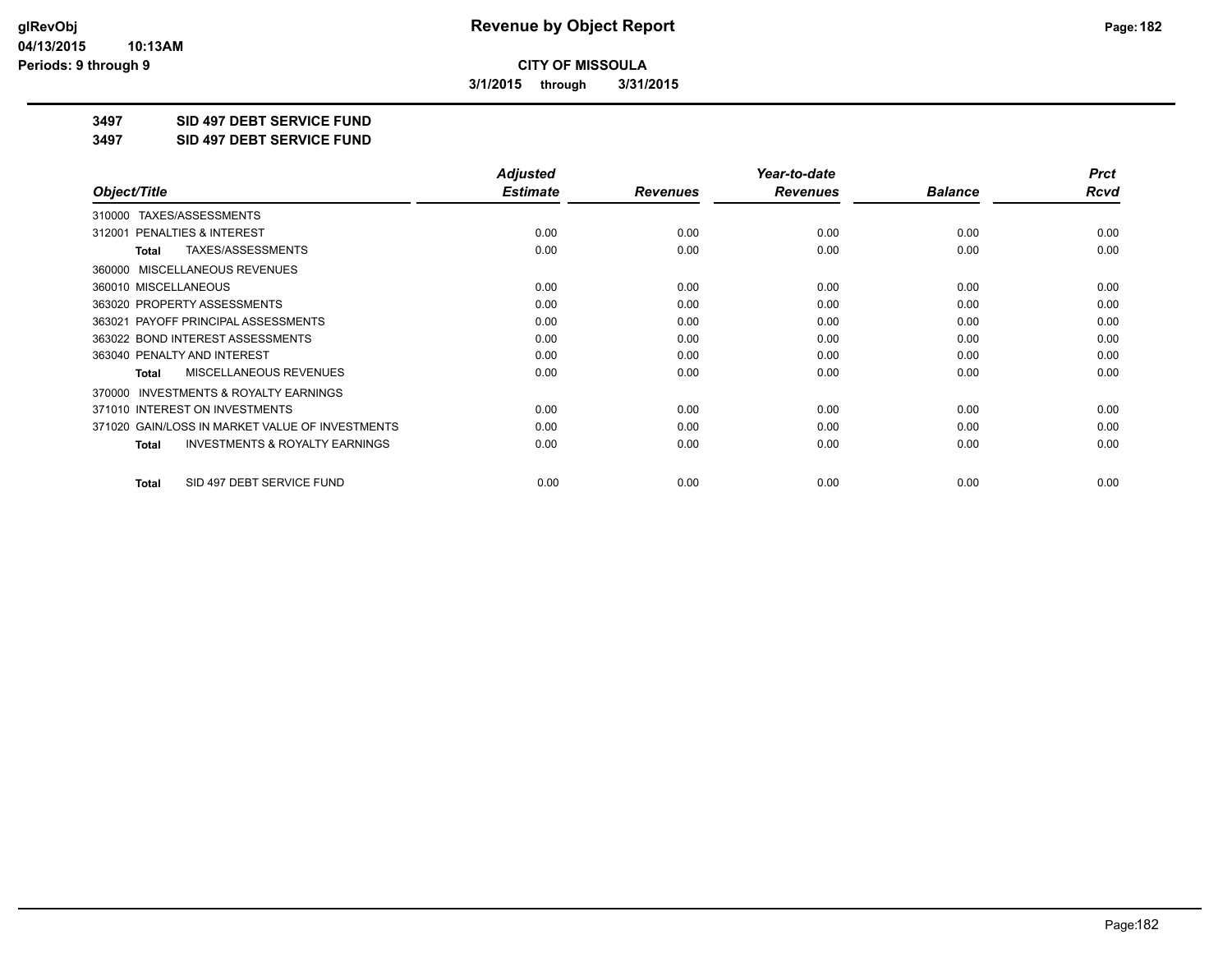**3/1/2015 through 3/31/2015**

# **3497 SID 497 DEBT SERVICE FUND**

|                                                     | <b>Adjusted</b> |                 | Year-to-date    |                | <b>Prct</b> |
|-----------------------------------------------------|-----------------|-----------------|-----------------|----------------|-------------|
| Object/Title                                        | <b>Estimate</b> | <b>Revenues</b> | <b>Revenues</b> | <b>Balance</b> | <b>Rcvd</b> |
| 310000 TAXES/ASSESSMENTS                            |                 |                 |                 |                |             |
| 312001 PENALTIES & INTEREST                         | 0.00            | 0.00            | 0.00            | 0.00           | 0.00        |
| TAXES/ASSESSMENTS<br><b>Total</b>                   | 0.00            | 0.00            | 0.00            | 0.00           | 0.00        |
| 360000 MISCELLANEOUS REVENUES                       |                 |                 |                 |                |             |
| 360010 MISCELLANEOUS                                | 0.00            | 0.00            | 0.00            | 0.00           | 0.00        |
| 363020 PROPERTY ASSESSMENTS                         | 0.00            | 0.00            | 0.00            | 0.00           | 0.00        |
| 363021 PAYOFF PRINCIPAL ASSESSMENTS                 | 0.00            | 0.00            | 0.00            | 0.00           | 0.00        |
| 363022 BOND INTEREST ASSESSMENTS                    | 0.00            | 0.00            | 0.00            | 0.00           | 0.00        |
| 363040 PENALTY AND INTEREST                         | 0.00            | 0.00            | 0.00            | 0.00           | 0.00        |
| <b>MISCELLANEOUS REVENUES</b><br>Total              | 0.00            | 0.00            | 0.00            | 0.00           | 0.00        |
| <b>INVESTMENTS &amp; ROYALTY EARNINGS</b><br>370000 |                 |                 |                 |                |             |
| 371010 INTEREST ON INVESTMENTS                      | 0.00            | 0.00            | 0.00            | 0.00           | 0.00        |
| 371020 GAIN/LOSS IN MARKET VALUE OF INVESTMENT      | 0.00            | 0.00            | 0.00            | 0.00           | 0.00        |
| <b>INVESTMENTS &amp; ROYALTY EARNINGS</b><br>Total  | 0.00            | 0.00            | 0.00            | 0.00           | 0.00        |
| SID 497 DEBT SERVICE FUND<br><b>Total</b>           | 0.00            | 0.00            | 0.00            | 0.00           | 0.00        |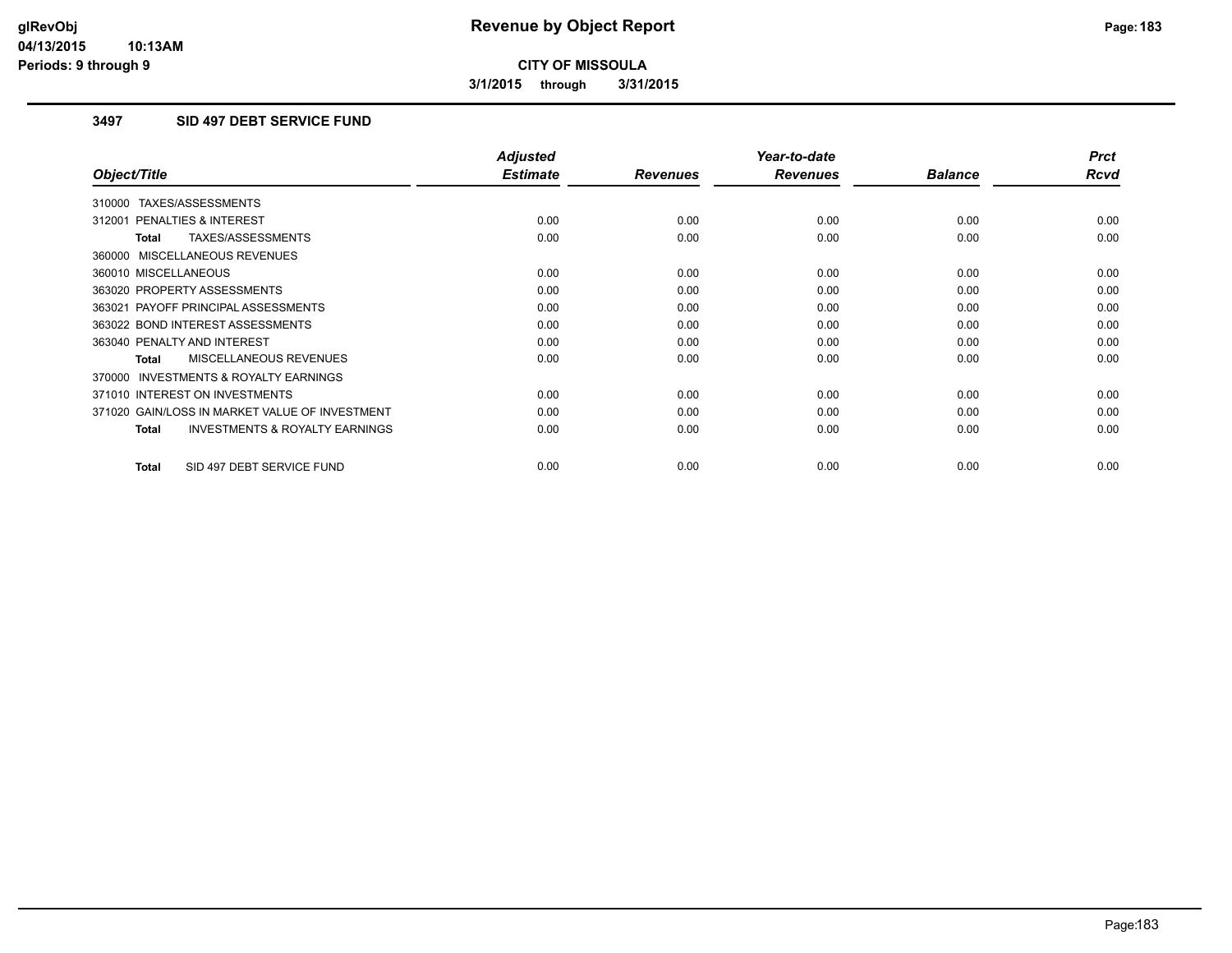**3/1/2015 through 3/31/2015**

**3498 SID 498 DEBT SERVICE FUND**

**3498 SID 498 DEBT SERVICE FUND**

|                                                           | <b>Adjusted</b> |                 | Year-to-date    |                |      |  |
|-----------------------------------------------------------|-----------------|-----------------|-----------------|----------------|------|--|
| Object/Title                                              | <b>Estimate</b> | <b>Revenues</b> | <b>Revenues</b> | <b>Balance</b> | Rcvd |  |
| TAXES/ASSESSMENTS<br>310000                               |                 |                 |                 |                |      |  |
| 312001 PENALTIES & INTEREST                               | 0.00            | 0.00            | 0.00            | 0.00           | 0.00 |  |
| <b>TAXES/ASSESSMENTS</b><br><b>Total</b>                  | 0.00            | 0.00            | 0.00            | 0.00           | 0.00 |  |
| MISCELLANEOUS REVENUES<br>360000                          |                 |                 |                 |                |      |  |
| 360010 MISCELLANEOUS                                      | 0.00            | 0.00            | 0.00            | 0.00           | 0.00 |  |
| 363020 PROPERTY ASSESSMENTS                               | 0.00            | 0.00            | 0.00            | 0.00           | 0.00 |  |
| 363021 PAYOFF PRINCIPAL ASSESSMENTS                       | 0.00            | 0.00            | 0.00            | 0.00           | 0.00 |  |
| 363022 BOND INTEREST ASSESSMENTS                          | 0.00            | 0.00            | 0.00            | 0.00           | 0.00 |  |
| 363040 PENALTY AND INTEREST                               | 0.00            | 0.00            | 0.00            | 0.00           | 0.00 |  |
| MISCELLANEOUS REVENUES<br><b>Total</b>                    | 0.00            | 0.00            | 0.00            | 0.00           | 0.00 |  |
| 370000 INVESTMENTS & ROYALTY EARNINGS                     |                 |                 |                 |                |      |  |
| 371010 INTEREST ON INVESTMENTS                            | 0.00            | 0.00            | 0.00            | 0.00           | 0.00 |  |
| 371020 GAIN/LOSS IN MARKET VALUE OF INVESTMENTS           | 0.00            | 0.00            | 0.00            | 0.00           | 0.00 |  |
| 371500 INTEREST ON INTERFUND LOAN                         | 0.00            | 0.00            | 0.00            | 0.00           | 0.00 |  |
| <b>INVESTMENTS &amp; ROYALTY EARNINGS</b><br><b>Total</b> | 0.00            | 0.00            | 0.00            | 0.00           | 0.00 |  |
| OTHER FINANCING SOURCES<br>380000                         |                 |                 |                 |                |      |  |
| 381009 TRANSFERS IN                                       | 0.00            | 0.00            | 0.00            | 0.00           | 0.00 |  |
| OTHER FINANCING SOURCES<br><b>Total</b>                   | 0.00            | 0.00            | 0.00            | 0.00           | 0.00 |  |
| SID 498 DEBT SERVICE FUND<br><b>Total</b>                 | 0.00            | 0.00            | 0.00            | 0.00           | 0.00 |  |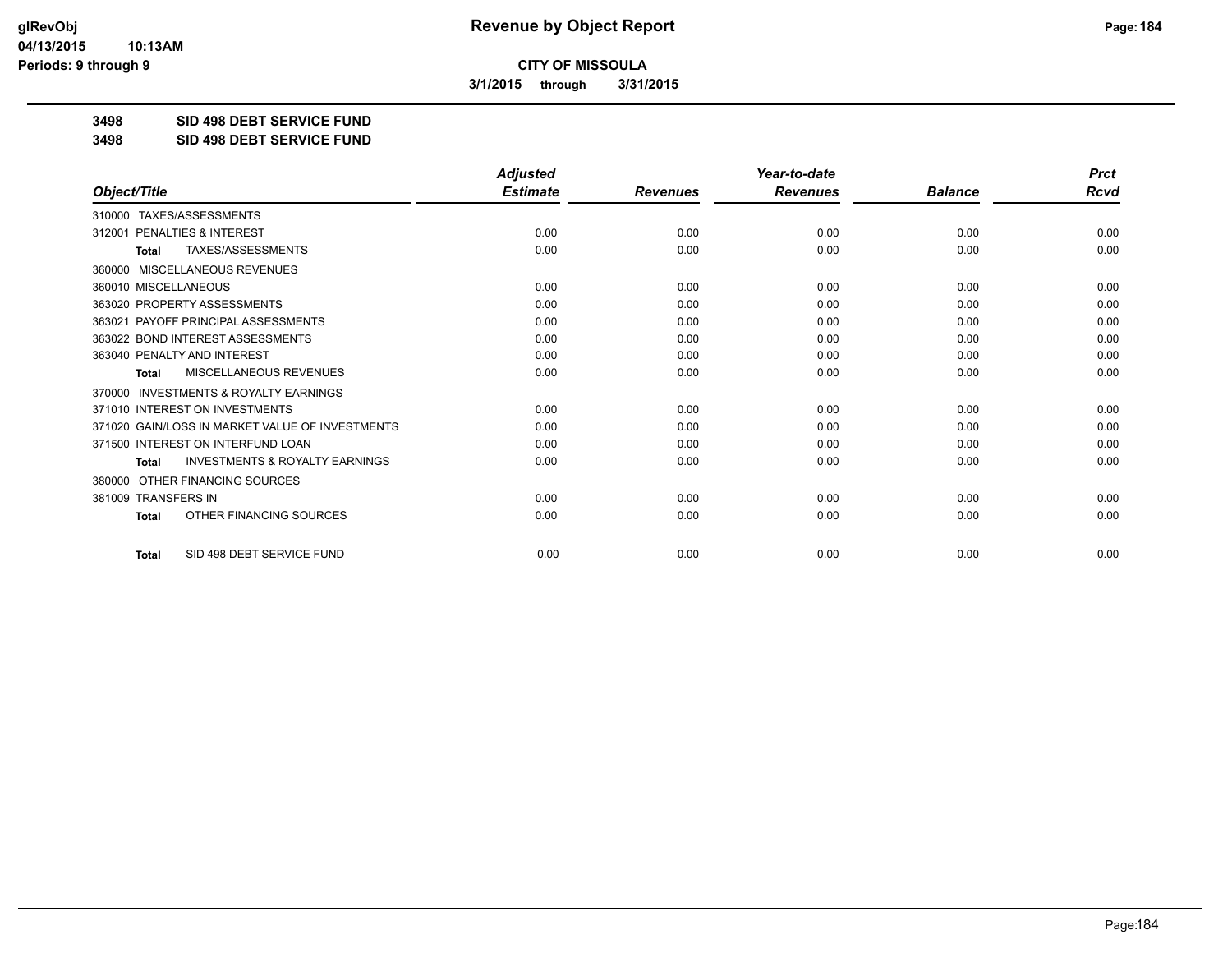**3/1/2015 through 3/31/2015**

# **3498 SID 498 DEBT SERVICE FUND**

|                                                           | <b>Adjusted</b> |                 | Year-to-date    |                | <b>Prct</b> |
|-----------------------------------------------------------|-----------------|-----------------|-----------------|----------------|-------------|
| Object/Title                                              | <b>Estimate</b> | <b>Revenues</b> | <b>Revenues</b> | <b>Balance</b> | <b>Rcvd</b> |
| TAXES/ASSESSMENTS<br>310000                               |                 |                 |                 |                |             |
| <b>PENALTIES &amp; INTEREST</b><br>312001                 | 0.00            | 0.00            | 0.00            | 0.00           | 0.00        |
| TAXES/ASSESSMENTS<br><b>Total</b>                         | 0.00            | 0.00            | 0.00            | 0.00           | 0.00        |
| 360000 MISCELLANEOUS REVENUES                             |                 |                 |                 |                |             |
| 360010 MISCELLANEOUS                                      | 0.00            | 0.00            | 0.00            | 0.00           | 0.00        |
| 363020 PROPERTY ASSESSMENTS                               | 0.00            | 0.00            | 0.00            | 0.00           | 0.00        |
| 363021 PAYOFF PRINCIPAL ASSESSMENTS                       | 0.00            | 0.00            | 0.00            | 0.00           | 0.00        |
| 363022 BOND INTEREST ASSESSMENTS                          | 0.00            | 0.00            | 0.00            | 0.00           | 0.00        |
| 363040 PENALTY AND INTEREST                               | 0.00            | 0.00            | 0.00            | 0.00           | 0.00        |
| MISCELLANEOUS REVENUES<br><b>Total</b>                    | 0.00            | 0.00            | 0.00            | 0.00           | 0.00        |
| INVESTMENTS & ROYALTY EARNINGS<br>370000                  |                 |                 |                 |                |             |
| 371010 INTEREST ON INVESTMENTS                            | 0.00            | 0.00            | 0.00            | 0.00           | 0.00        |
| 371020 GAIN/LOSS IN MARKET VALUE OF INVESTMENT            | 0.00            | 0.00            | 0.00            | 0.00           | 0.00        |
| 371500 INTEREST ON INTERFUND LOAN                         | 0.00            | 0.00            | 0.00            | 0.00           | 0.00        |
| <b>INVESTMENTS &amp; ROYALTY EARNINGS</b><br><b>Total</b> | 0.00            | 0.00            | 0.00            | 0.00           | 0.00        |
| OTHER FINANCING SOURCES<br>380000                         |                 |                 |                 |                |             |
| 381009 TRANSFERS IN                                       | 0.00            | 0.00            | 0.00            | 0.00           | 0.00        |
| OTHER FINANCING SOURCES<br><b>Total</b>                   | 0.00            | 0.00            | 0.00            | 0.00           | 0.00        |
| SID 498 DEBT SERVICE FUND<br><b>Total</b>                 | 0.00            | 0.00            | 0.00            | 0.00           | 0.00        |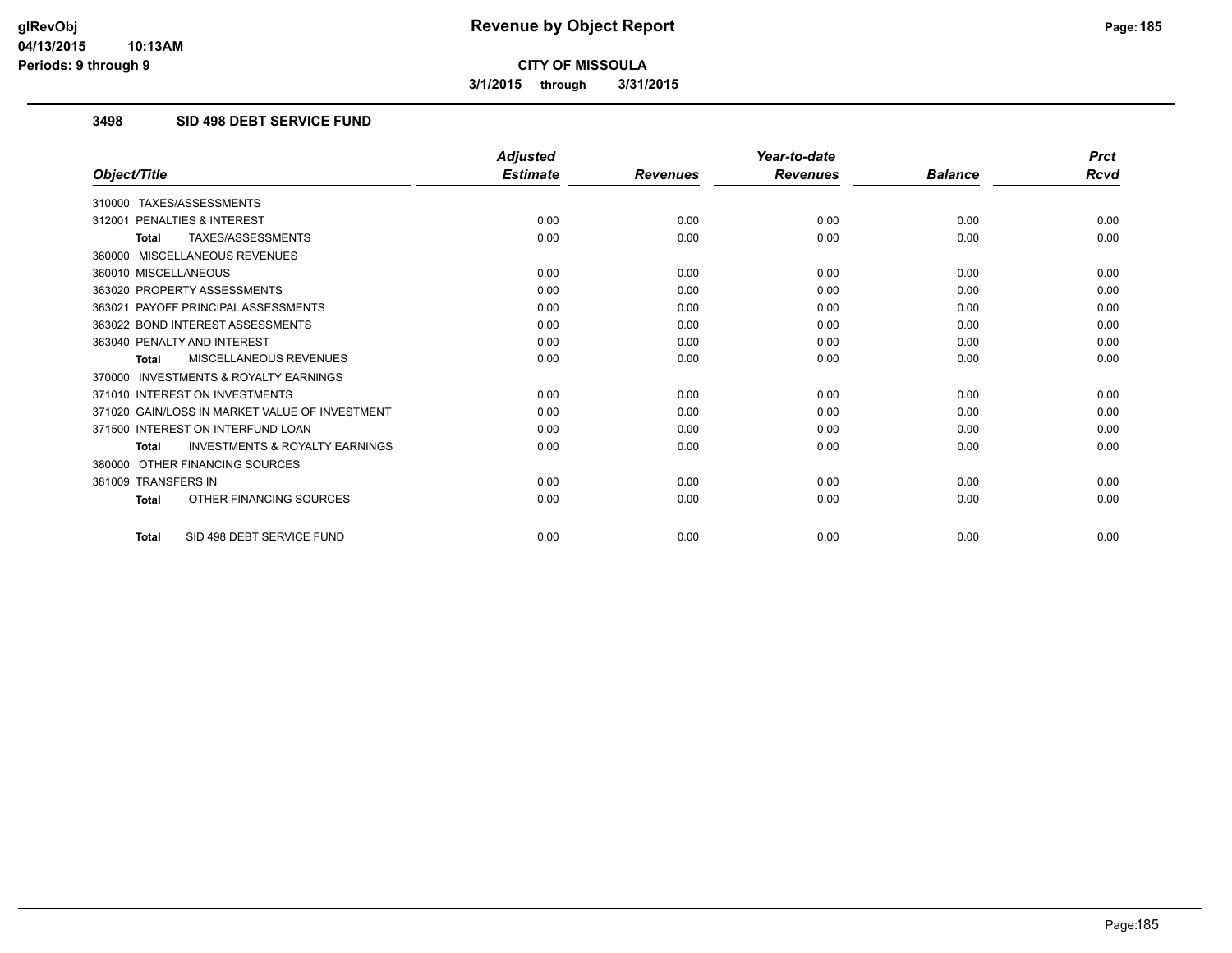**3/1/2015 through 3/31/2015**

**3500 SID 500 DEBT SERVICE FUND**

**3500 SID 500 DEBT SERVICE FUND**

|                                                           | <b>Adjusted</b> |                 | Year-to-date    |                | <b>Prct</b> |
|-----------------------------------------------------------|-----------------|-----------------|-----------------|----------------|-------------|
| Object/Title                                              | <b>Estimate</b> | <b>Revenues</b> | <b>Revenues</b> | <b>Balance</b> | Rcvd        |
| TAXES/ASSESSMENTS<br>310000                               |                 |                 |                 |                |             |
| 312001 PENALTIES & INTEREST                               | 0.00            | 0.00            | 0.00            | 0.00           | 0.00        |
| TAXES/ASSESSMENTS<br>Total                                | 0.00            | 0.00            | 0.00            | 0.00           | 0.00        |
| MISCELLANEOUS REVENUES<br>360000                          |                 |                 |                 |                |             |
| 360010 MISCELLANEOUS                                      | 0.00            | 0.00            | 0.00            | 0.00           | 0.00        |
| 363020 PROPERTY ASSESSMENTS                               | 0.00            | 0.00            | 0.00            | 0.00           | 0.00        |
| 363021 PAYOFF PRINCIPAL ASSESSMENTS                       | 0.00            | 0.00            | 0.00            | 0.00           | 0.00        |
| 363022 BOND INTEREST ASSESSMENTS                          | 0.00            | 0.00            | 0.00            | 0.00           | 0.00        |
| 363040 PENALTY AND INTEREST                               | 0.00            | 0.00            | 0.00            | 0.00           | 0.00        |
| MISCELLANEOUS REVENUES<br><b>Total</b>                    | 0.00            | 0.00            | 0.00            | 0.00           | 0.00        |
| <b>INVESTMENTS &amp; ROYALTY EARNINGS</b><br>370000       |                 |                 |                 |                |             |
| 371010 INTEREST ON INVESTMENTS                            | 0.00            | 0.00            | 0.00            | 0.00           | 0.00        |
| 371020 GAIN/LOSS IN MARKET VALUE OF INVESTMENTS           | 0.00            | 0.00            | 0.00            | 0.00           | 0.00        |
| <b>INVESTMENTS &amp; ROYALTY EARNINGS</b><br><b>Total</b> | 0.00            | 0.00            | 0.00            | 0.00           | 0.00        |
| SID 500 DEBT SERVICE FUND<br><b>Total</b>                 | 0.00            | 0.00            | 0.00            | 0.00           | 0.00        |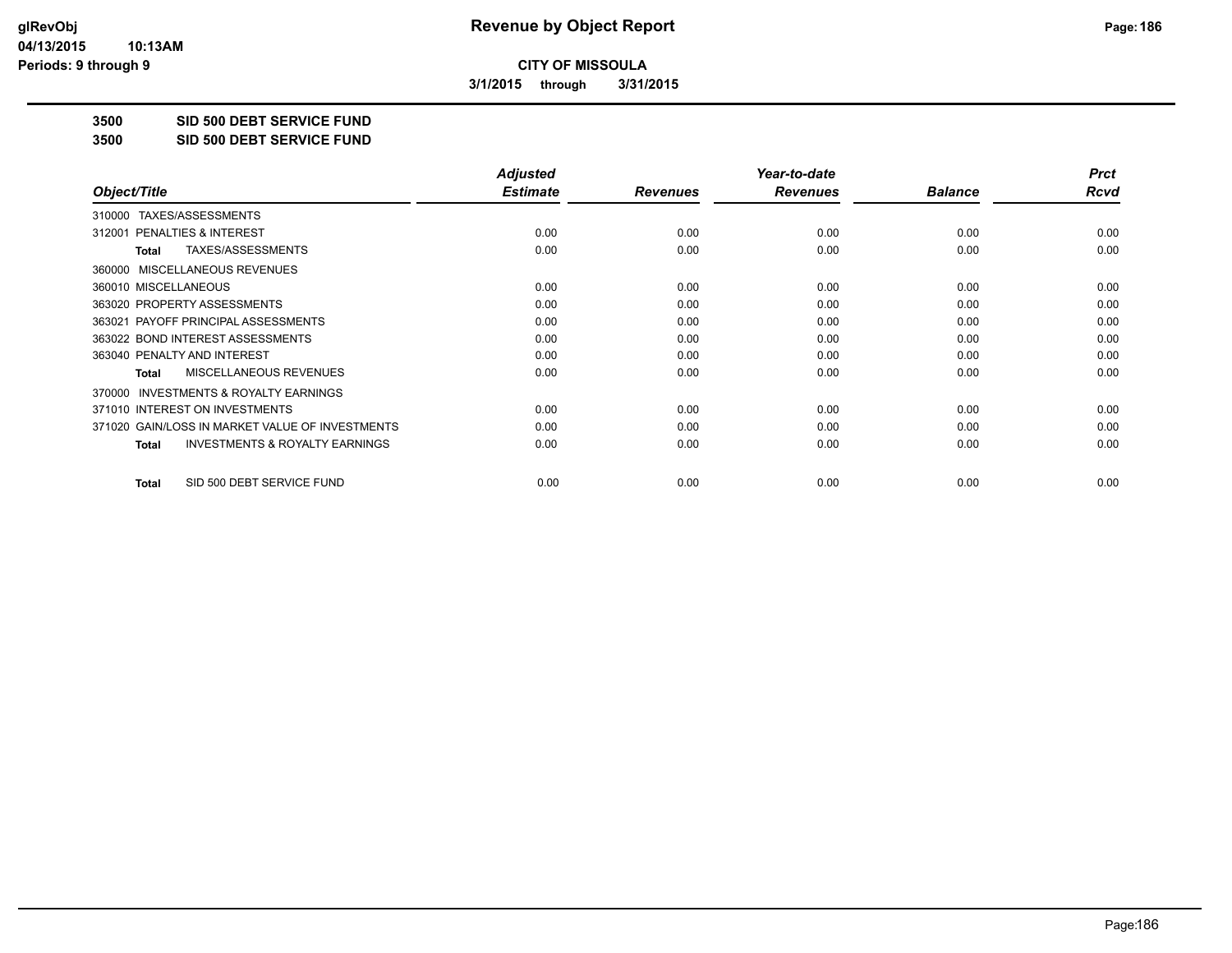**3/1/2015 through 3/31/2015**

# **3500 SID 500 DEBT SERVICE FUND**

|                                                           | <b>Adjusted</b> |                 | Year-to-date    |                | <b>Prct</b> |
|-----------------------------------------------------------|-----------------|-----------------|-----------------|----------------|-------------|
| Object/Title                                              | <b>Estimate</b> | <b>Revenues</b> | <b>Revenues</b> | <b>Balance</b> | <b>Rcvd</b> |
| 310000 TAXES/ASSESSMENTS                                  |                 |                 |                 |                |             |
| 312001 PENALTIES & INTEREST                               | 0.00            | 0.00            | 0.00            | 0.00           | 0.00        |
| TAXES/ASSESSMENTS<br><b>Total</b>                         | 0.00            | 0.00            | 0.00            | 0.00           | 0.00        |
| 360000 MISCELLANEOUS REVENUES                             |                 |                 |                 |                |             |
| 360010 MISCELLANEOUS                                      | 0.00            | 0.00            | 0.00            | 0.00           | 0.00        |
| 363020 PROPERTY ASSESSMENTS                               | 0.00            | 0.00            | 0.00            | 0.00           | 0.00        |
| 363021 PAYOFF PRINCIPAL ASSESSMENTS                       | 0.00            | 0.00            | 0.00            | 0.00           | 0.00        |
| 363022 BOND INTEREST ASSESSMENTS                          | 0.00            | 0.00            | 0.00            | 0.00           | 0.00        |
| 363040 PENALTY AND INTEREST                               | 0.00            | 0.00            | 0.00            | 0.00           | 0.00        |
| MISCELLANEOUS REVENUES<br>Total                           | 0.00            | 0.00            | 0.00            | 0.00           | 0.00        |
| <b>INVESTMENTS &amp; ROYALTY EARNINGS</b><br>370000       |                 |                 |                 |                |             |
| 371010 INTEREST ON INVESTMENTS                            | 0.00            | 0.00            | 0.00            | 0.00           | 0.00        |
| 371020 GAIN/LOSS IN MARKET VALUE OF INVESTMENT            | 0.00            | 0.00            | 0.00            | 0.00           | 0.00        |
| <b>INVESTMENTS &amp; ROYALTY EARNINGS</b><br><b>Total</b> | 0.00            | 0.00            | 0.00            | 0.00           | 0.00        |
| SID 500 DEBT SERVICE FUND<br><b>Total</b>                 | 0.00            | 0.00            | 0.00            | 0.00           | 0.00        |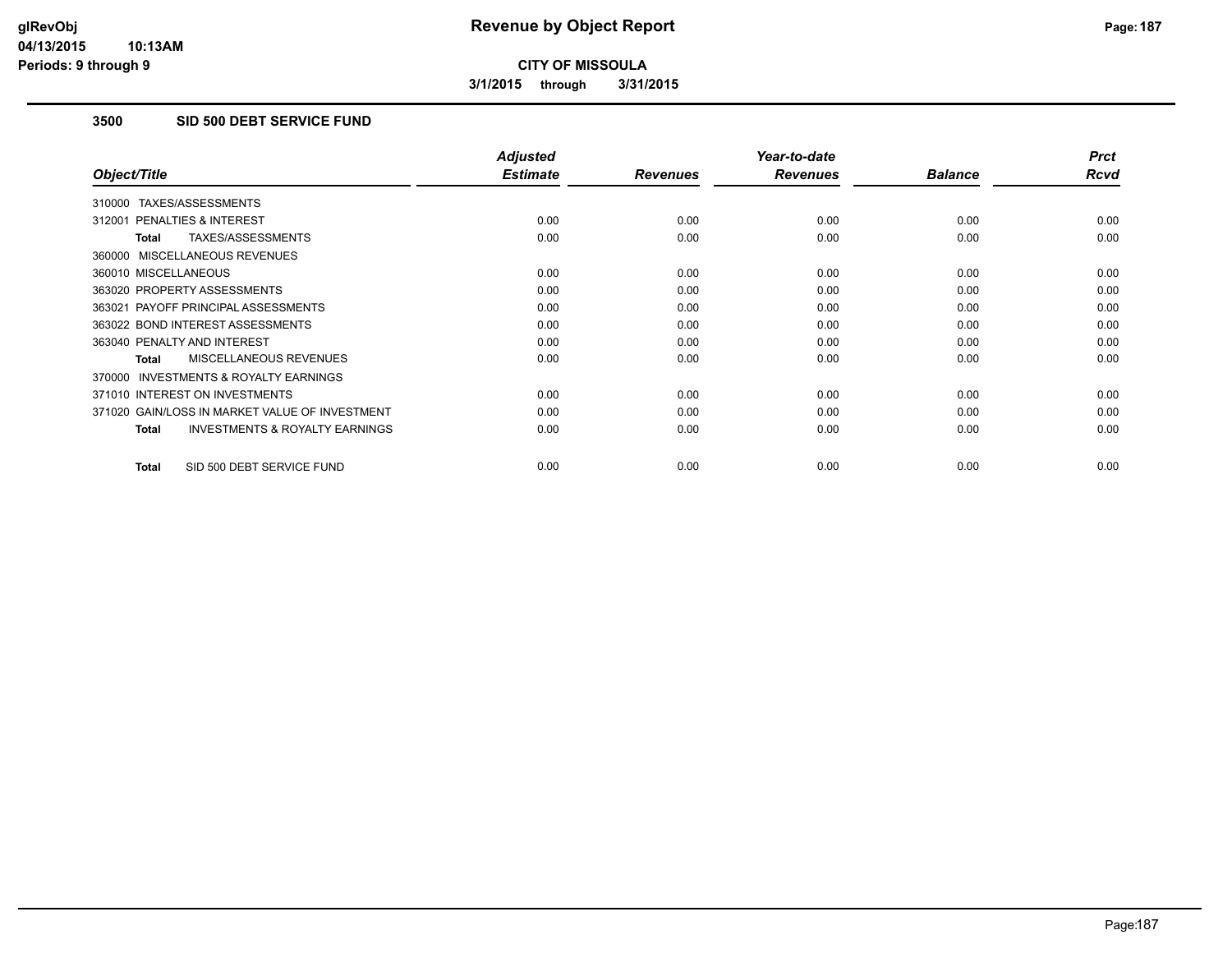**3/1/2015 through 3/31/2015**

**3501 SID 501 DEBT SERVICE FUND**

**3501 SID 501 DEBT SERVICE FUND**

|                                                    | <b>Adjusted</b> |                 | Year-to-date    |                | <b>Prct</b> |
|----------------------------------------------------|-----------------|-----------------|-----------------|----------------|-------------|
| Object/Title                                       | <b>Estimate</b> | <b>Revenues</b> | <b>Revenues</b> | <b>Balance</b> | Rcvd        |
| TAXES/ASSESSMENTS<br>310000                        |                 |                 |                 |                |             |
| <b>PENALTIES &amp; INTEREST</b><br>312001          | 0.00            | 0.00            | 0.00            | 0.00           | 0.00        |
| TAXES/ASSESSMENTS<br><b>Total</b>                  | 0.00            | 0.00            | 0.00            | 0.00           | 0.00        |
| 360000 MISCELLANEOUS REVENUES                      |                 |                 |                 |                |             |
| 360010 MISCELLANEOUS                               | 0.00            | 0.00            | 0.00            | 0.00           | 0.00        |
| 363020 PROPERTY ASSESSMENTS                        | 0.00            | 0.00            | 0.00            | 0.00           | 0.00        |
| 363021 PAYOFF PRINCIPAL ASSESSMENTS                | 0.00            | 0.00            | 0.00            | 0.00           | 0.00        |
| 363022 BOND INTEREST ASSESSMENTS                   | 0.00            | 0.00            | 0.00            | 0.00           | 0.00        |
| 363040 PENALTY AND INTEREST                        | 0.00            | 0.00            | 0.00            | 0.00           | 0.00        |
| MISCELLANEOUS REVENUES<br><b>Total</b>             | 0.00            | 0.00            | 0.00            | 0.00           | 0.00        |
| 370000 INVESTMENTS & ROYALTY EARNINGS              |                 |                 |                 |                |             |
| 371010 INTEREST ON INVESTMENTS                     | 0.00            | 0.00            | 0.00            | 0.00           | 0.00        |
| 371020 GAIN/LOSS IN MARKET VALUE OF INVESTMENTS    | 0.00            | 0.00            | 0.00            | 0.00           | 0.00        |
| <b>INVESTMENTS &amp; ROYALTY EARNINGS</b><br>Total | 0.00            | 0.00            | 0.00            | 0.00           | 0.00        |
|                                                    |                 |                 |                 |                |             |
| SID 501 DEBT SERVICE FUND<br><b>Total</b>          | 0.00            | 0.00            | 0.00            | 0.00           | 0.00        |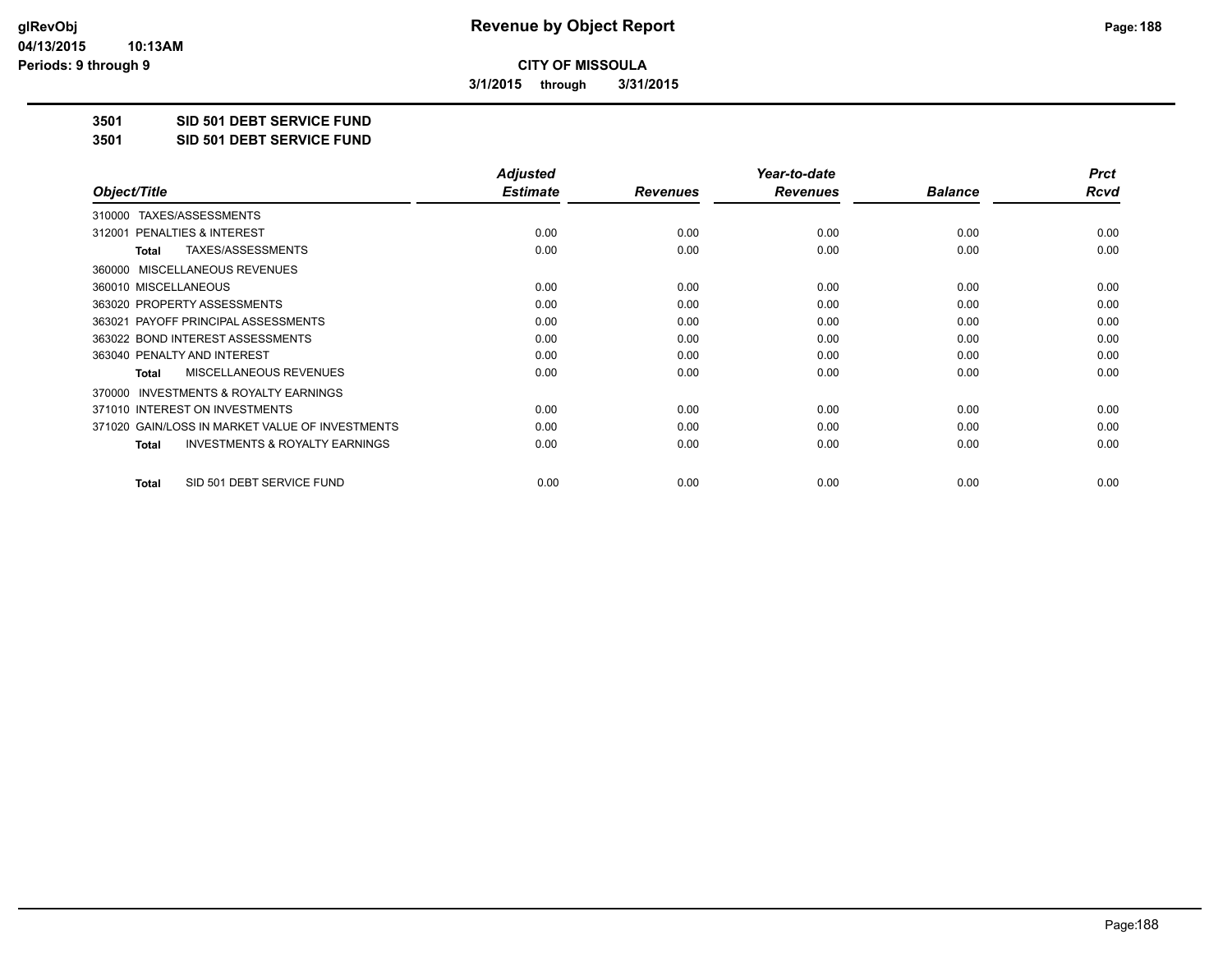**3/1/2015 through 3/31/2015**

# **3501 SID 501 DEBT SERVICE FUND**

|                                                           | <b>Adjusted</b> |                 | Year-to-date    |                | <b>Prct</b> |
|-----------------------------------------------------------|-----------------|-----------------|-----------------|----------------|-------------|
| Object/Title                                              | <b>Estimate</b> | <b>Revenues</b> | <b>Revenues</b> | <b>Balance</b> | <b>Rcvd</b> |
| 310000 TAXES/ASSESSMENTS                                  |                 |                 |                 |                |             |
| 312001 PENALTIES & INTEREST                               | 0.00            | 0.00            | 0.00            | 0.00           | 0.00        |
| TAXES/ASSESSMENTS<br><b>Total</b>                         | 0.00            | 0.00            | 0.00            | 0.00           | 0.00        |
| 360000 MISCELLANEOUS REVENUES                             |                 |                 |                 |                |             |
| 360010 MISCELLANEOUS                                      | 0.00            | 0.00            | 0.00            | 0.00           | 0.00        |
| 363020 PROPERTY ASSESSMENTS                               | 0.00            | 0.00            | 0.00            | 0.00           | 0.00        |
| 363021 PAYOFF PRINCIPAL ASSESSMENTS                       | 0.00            | 0.00            | 0.00            | 0.00           | 0.00        |
| 363022 BOND INTEREST ASSESSMENTS                          | 0.00            | 0.00            | 0.00            | 0.00           | 0.00        |
| 363040 PENALTY AND INTEREST                               | 0.00            | 0.00            | 0.00            | 0.00           | 0.00        |
| MISCELLANEOUS REVENUES<br><b>Total</b>                    | 0.00            | 0.00            | 0.00            | 0.00           | 0.00        |
| <b>INVESTMENTS &amp; ROYALTY EARNINGS</b><br>370000       |                 |                 |                 |                |             |
| 371010 INTEREST ON INVESTMENTS                            | 0.00            | 0.00            | 0.00            | 0.00           | 0.00        |
| 371020 GAIN/LOSS IN MARKET VALUE OF INVESTMENT            | 0.00            | 0.00            | 0.00            | 0.00           | 0.00        |
| <b>INVESTMENTS &amp; ROYALTY EARNINGS</b><br><b>Total</b> | 0.00            | 0.00            | 0.00            | 0.00           | 0.00        |
| SID 501 DEBT SERVICE FUND<br><b>Total</b>                 | 0.00            | 0.00            | 0.00            | 0.00           | 0.00        |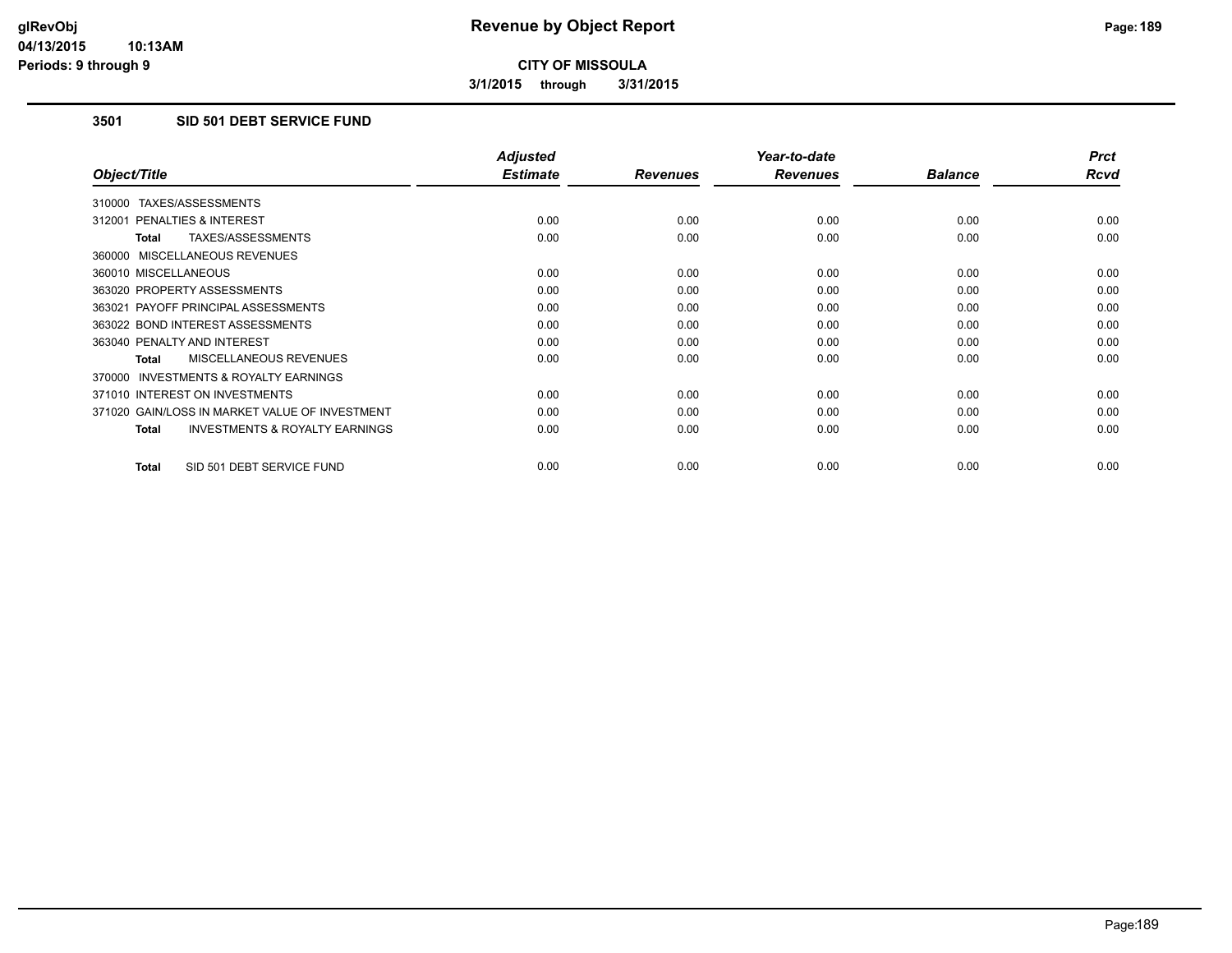**3/1/2015 through 3/31/2015**

**3502 SID 502 DEBT SERVICE FUND**

**3502 SID 502 DEBT SERVICE FUND**

|                                                           | <b>Adjusted</b> |                 | Year-to-date    |                | <b>Prct</b> |
|-----------------------------------------------------------|-----------------|-----------------|-----------------|----------------|-------------|
| Object/Title                                              | <b>Estimate</b> | <b>Revenues</b> | <b>Revenues</b> | <b>Balance</b> | Rcvd        |
| TAXES/ASSESSMENTS<br>310000                               |                 |                 |                 |                |             |
| 312001 PENALTIES & INTEREST                               | 0.00            | 0.00            | 0.00            | 0.00           | 0.00        |
| TAXES/ASSESSMENTS<br>Total                                | 0.00            | 0.00            | 0.00            | 0.00           | 0.00        |
| MISCELLANEOUS REVENUES<br>360000                          |                 |                 |                 |                |             |
| 360010 MISCELLANEOUS                                      | 0.00            | 0.00            | 0.00            | 0.00           | 0.00        |
| 363020 PROPERTY ASSESSMENTS                               | 0.00            | 0.00            | 0.00            | 0.00           | 0.00        |
| 363021 PAYOFF PRINCIPAL ASSESSMENTS                       | 0.00            | 0.00            | 0.00            | 0.00           | 0.00        |
| 363022 BOND INTEREST ASSESSMENTS                          | 0.00            | 0.00            | 0.00            | 0.00           | 0.00        |
| 363040 PENALTY AND INTEREST                               | 0.00            | 0.00            | 0.00            | 0.00           | 0.00        |
| MISCELLANEOUS REVENUES<br><b>Total</b>                    | 0.00            | 0.00            | 0.00            | 0.00           | 0.00        |
| <b>INVESTMENTS &amp; ROYALTY EARNINGS</b><br>370000       |                 |                 |                 |                |             |
| 371010 INTEREST ON INVESTMENTS                            | 0.00            | 0.00            | 0.00            | 0.00           | 0.00        |
| 371020 GAIN/LOSS IN MARKET VALUE OF INVESTMENTS           | 0.00            | 0.00            | 0.00            | 0.00           | 0.00        |
| <b>INVESTMENTS &amp; ROYALTY EARNINGS</b><br><b>Total</b> | 0.00            | 0.00            | 0.00            | 0.00           | 0.00        |
| SID 502 DEBT SERVICE FUND<br><b>Total</b>                 | 0.00            | 0.00            | 0.00            | 0.00           | 0.00        |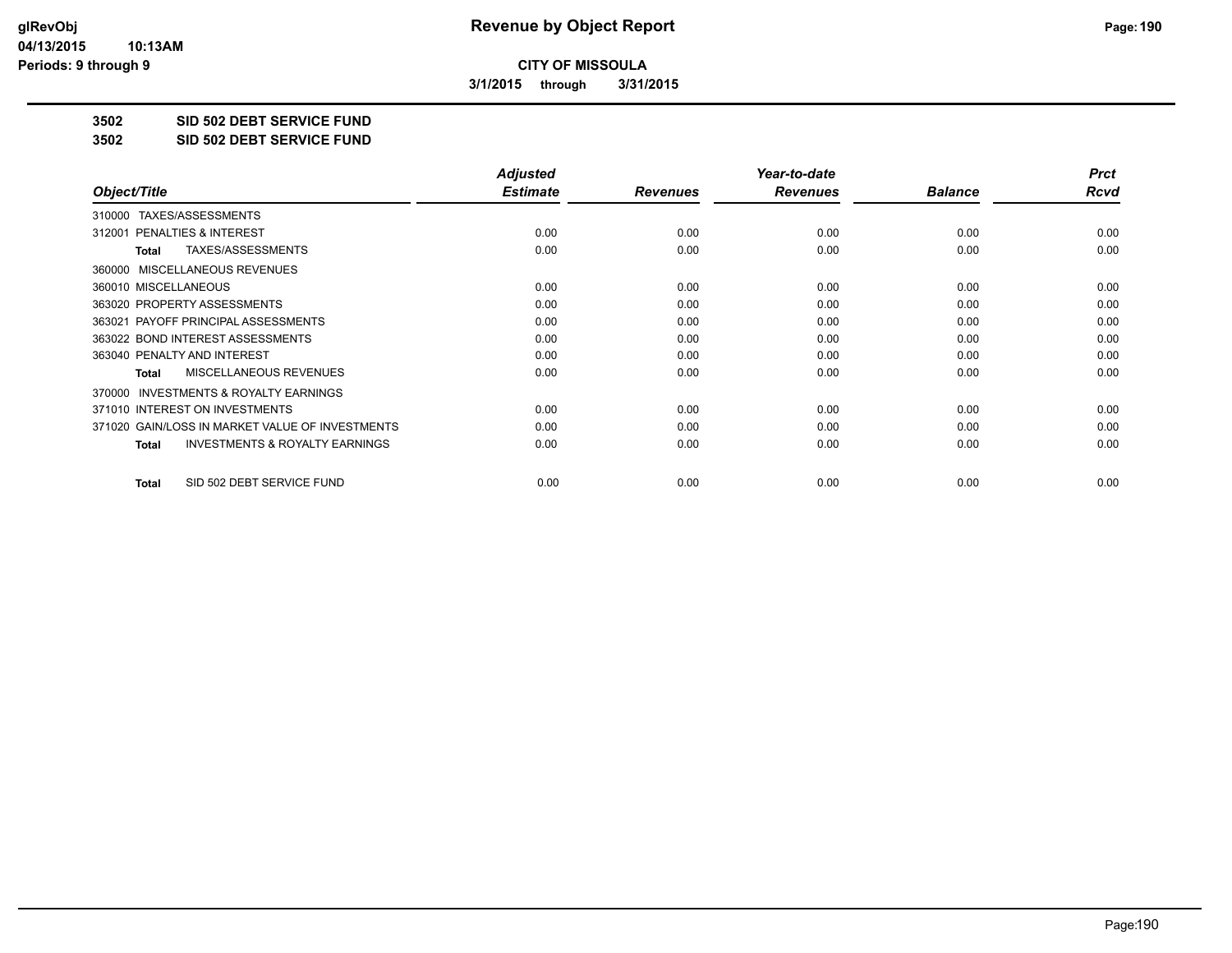**3/1/2015 through 3/31/2015**

# **3502 SID 502 DEBT SERVICE FUND**

|                                                           | <b>Adjusted</b> |                 | Year-to-date    |                | <b>Prct</b> |
|-----------------------------------------------------------|-----------------|-----------------|-----------------|----------------|-------------|
| Object/Title                                              | <b>Estimate</b> | <b>Revenues</b> | <b>Revenues</b> | <b>Balance</b> | <b>Rcvd</b> |
| 310000 TAXES/ASSESSMENTS                                  |                 |                 |                 |                |             |
| 312001 PENALTIES & INTEREST                               | 0.00            | 0.00            | 0.00            | 0.00           | 0.00        |
| TAXES/ASSESSMENTS<br><b>Total</b>                         | 0.00            | 0.00            | 0.00            | 0.00           | 0.00        |
| 360000 MISCELLANEOUS REVENUES                             |                 |                 |                 |                |             |
| 360010 MISCELLANEOUS                                      | 0.00            | 0.00            | 0.00            | 0.00           | 0.00        |
| 363020 PROPERTY ASSESSMENTS                               | 0.00            | 0.00            | 0.00            | 0.00           | 0.00        |
| 363021 PAYOFF PRINCIPAL ASSESSMENTS                       | 0.00            | 0.00            | 0.00            | 0.00           | 0.00        |
| 363022 BOND INTEREST ASSESSMENTS                          | 0.00            | 0.00            | 0.00            | 0.00           | 0.00        |
| 363040 PENALTY AND INTEREST                               | 0.00            | 0.00            | 0.00            | 0.00           | 0.00        |
| MISCELLANEOUS REVENUES<br>Total                           | 0.00            | 0.00            | 0.00            | 0.00           | 0.00        |
| <b>INVESTMENTS &amp; ROYALTY EARNINGS</b><br>370000       |                 |                 |                 |                |             |
| 371010 INTEREST ON INVESTMENTS                            | 0.00            | 0.00            | 0.00            | 0.00           | 0.00        |
| 371020 GAIN/LOSS IN MARKET VALUE OF INVESTMENT            | 0.00            | 0.00            | 0.00            | 0.00           | 0.00        |
| <b>INVESTMENTS &amp; ROYALTY EARNINGS</b><br><b>Total</b> | 0.00            | 0.00            | 0.00            | 0.00           | 0.00        |
|                                                           |                 |                 |                 |                |             |
| SID 502 DEBT SERVICE FUND<br><b>Total</b>                 | 0.00            | 0.00            | 0.00            | 0.00           | 0.00        |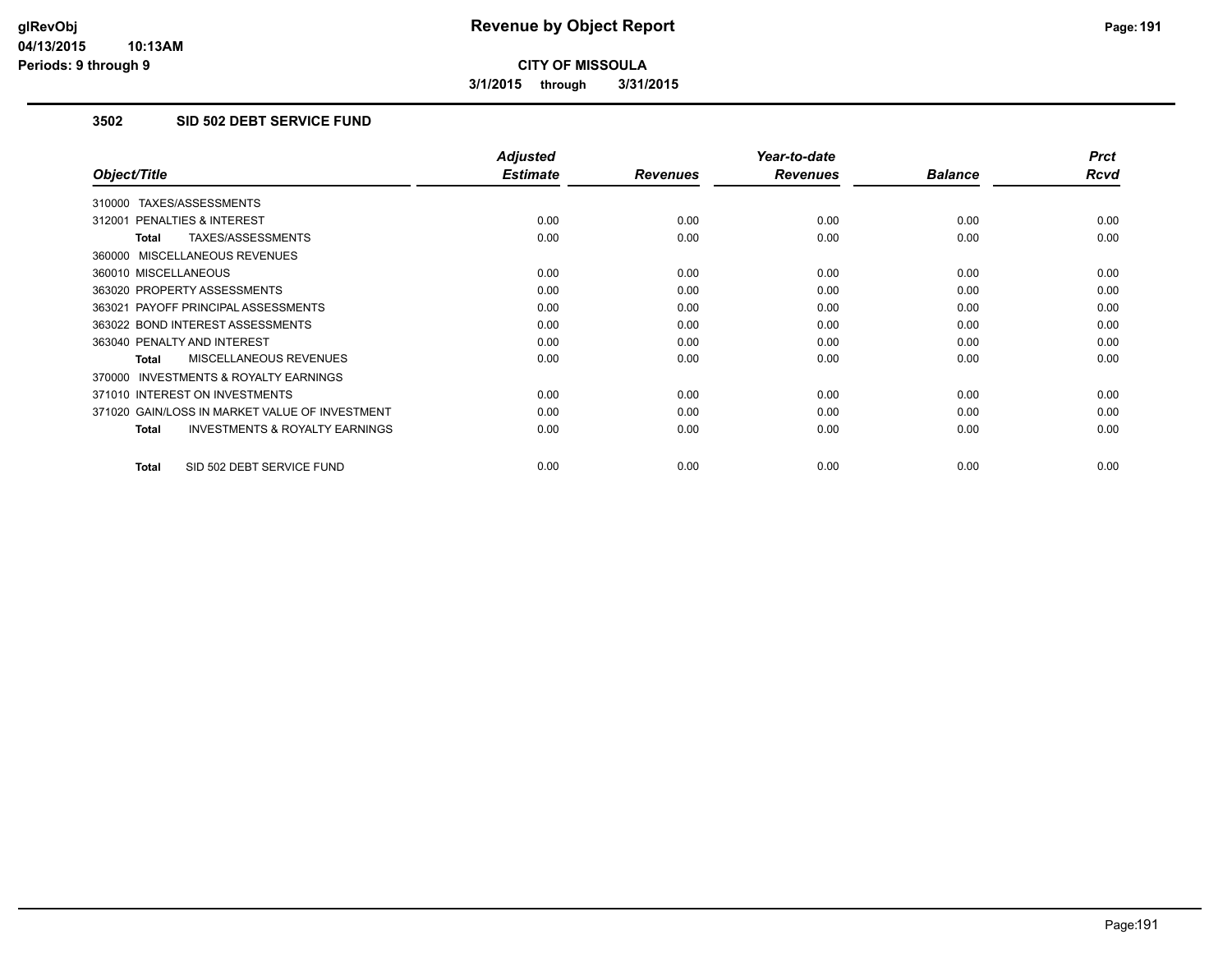**3/1/2015 through 3/31/2015**

**3503 SID 503 DEBT SERVICE FUND**

**3503 SID 503 DEBT SERVICE FUND**

|                                                           | <b>Adjusted</b> |                 | Year-to-date    |                | <b>Prct</b> |
|-----------------------------------------------------------|-----------------|-----------------|-----------------|----------------|-------------|
| Object/Title                                              | <b>Estimate</b> | <b>Revenues</b> | <b>Revenues</b> | <b>Balance</b> | Rcvd        |
| TAXES/ASSESSMENTS<br>310000                               |                 |                 |                 |                |             |
| 312001 PENALTIES & INTEREST                               | 0.00            | 0.00            | 0.00            | 0.00           | 0.00        |
| TAXES/ASSESSMENTS<br>Total                                | 0.00            | 0.00            | 0.00            | 0.00           | 0.00        |
| MISCELLANEOUS REVENUES<br>360000                          |                 |                 |                 |                |             |
| 360010 MISCELLANEOUS                                      | 0.00            | 0.00            | 0.00            | 0.00           | 0.00        |
| 363020 PROPERTY ASSESSMENTS                               | 0.00            | 0.00            | 0.00            | 0.00           | 0.00        |
| 363021 PAYOFF PRINCIPAL ASSESSMENTS                       | 0.00            | 0.00            | 0.00            | 0.00           | 0.00        |
| 363022 BOND INTEREST ASSESSMENTS                          | 0.00            | 0.00            | 0.00            | 0.00           | 0.00        |
| 363040 PENALTY AND INTEREST                               | 0.00            | 0.00            | 0.00            | 0.00           | 0.00        |
| MISCELLANEOUS REVENUES<br><b>Total</b>                    | 0.00            | 0.00            | 0.00            | 0.00           | 0.00        |
| <b>INVESTMENTS &amp; ROYALTY EARNINGS</b><br>370000       |                 |                 |                 |                |             |
| 371010 INTEREST ON INVESTMENTS                            | 0.00            | 0.00            | 0.00            | 0.00           | 0.00        |
| 371020 GAIN/LOSS IN MARKET VALUE OF INVESTMENTS           | 0.00            | 0.00            | 0.00            | 0.00           | 0.00        |
| <b>INVESTMENTS &amp; ROYALTY EARNINGS</b><br><b>Total</b> | 0.00            | 0.00            | 0.00            | 0.00           | 0.00        |
| SID 503 DEBT SERVICE FUND<br>Total                        | 0.00            | 0.00            | 0.00            | 0.00           | 0.00        |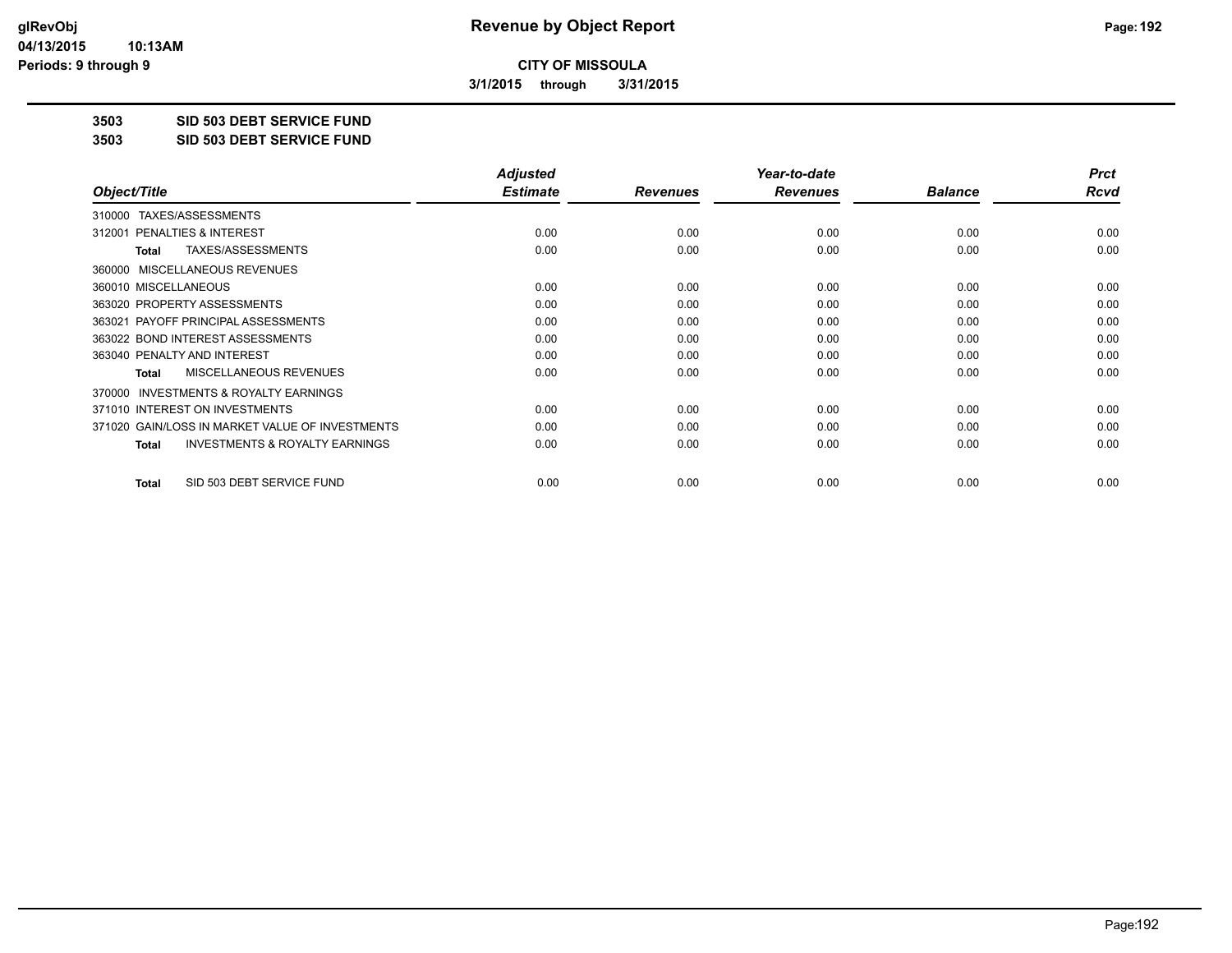**3/1/2015 through 3/31/2015**

# **3503 SID 503 DEBT SERVICE FUND**

| <b>Adjusted</b> |                         | Year-to-date            |                         | <b>Prct</b>            |
|-----------------|-------------------------|-------------------------|-------------------------|------------------------|
|                 |                         |                         |                         | <b>Rcvd</b>            |
|                 |                         |                         |                         |                        |
| 0.00            | 0.00                    | 0.00                    | 0.00                    | 0.00                   |
| 0.00            | 0.00                    | 0.00                    | 0.00                    | 0.00                   |
|                 |                         |                         |                         |                        |
| 0.00            | 0.00                    | 0.00                    | 0.00                    | 0.00                   |
| 0.00            | 0.00                    | 0.00                    | 0.00                    | 0.00                   |
| 0.00            | 0.00                    | 0.00                    | 0.00                    | 0.00                   |
| 0.00            | 0.00                    | 0.00                    | 0.00                    | 0.00                   |
| 0.00            | 0.00                    | 0.00                    | 0.00                    | 0.00                   |
| 0.00            | 0.00                    | 0.00                    | 0.00                    | 0.00                   |
|                 |                         |                         |                         |                        |
| 0.00            | 0.00                    | 0.00                    | 0.00                    | 0.00                   |
| 0.00            | 0.00                    | 0.00                    | 0.00                    | 0.00                   |
| 0.00            | 0.00                    | 0.00                    | 0.00                    | 0.00                   |
|                 |                         |                         |                         | 0.00                   |
|                 | <b>Estimate</b><br>0.00 | <b>Revenues</b><br>0.00 | <b>Revenues</b><br>0.00 | <b>Balance</b><br>0.00 |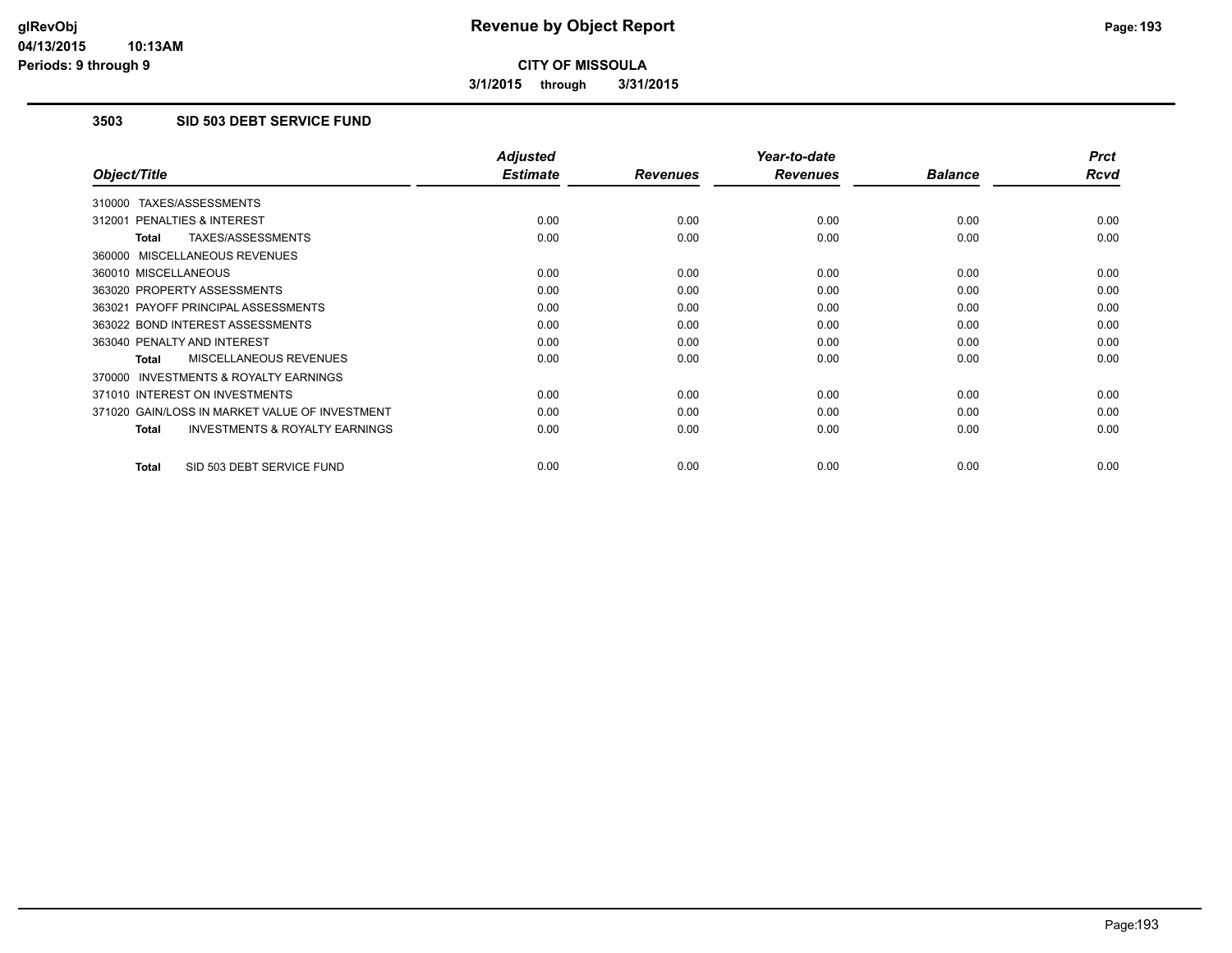**3/1/2015 through 3/31/2015**

**3504 SID 504 DEBT SERVICE FUND**

**3504 SID 504 DEBT SERVICE FUND**

|                                                           | <b>Adjusted</b> |                 | Year-to-date    |                | <b>Prct</b> |
|-----------------------------------------------------------|-----------------|-----------------|-----------------|----------------|-------------|
| Object/Title                                              | <b>Estimate</b> | <b>Revenues</b> | <b>Revenues</b> | <b>Balance</b> | <b>Rcvd</b> |
| TAXES/ASSESSMENTS<br>310000                               |                 |                 |                 |                |             |
| 312001 PENALTIES & INTEREST                               | 0.00            | 0.00            | 0.00            | 0.00           | 0.00        |
| TAXES/ASSESSMENTS<br><b>Total</b>                         | 0.00            | 0.00            | 0.00            | 0.00           | 0.00        |
| MISCELLANEOUS REVENUES<br>360000                          |                 |                 |                 |                |             |
| 360010 MISCELLANEOUS                                      | 0.00            | 0.00            | 0.00            | 0.00           | 0.00        |
| 363020 PROPERTY ASSESSMENTS                               | 0.00            | 0.00            | 0.00            | 0.00           | 0.00        |
| 363021 PAYOFF PRINCIPAL ASSESSMENTS                       | 0.00            | 0.00            | 0.00            | 0.00           | 0.00        |
| 363022 BOND INTEREST ASSESSMENTS                          | 0.00            | 0.00            | 0.00            | 0.00           | 0.00        |
| 363040 PENALTY AND INTEREST                               | 0.00            | 0.00            | 0.00            | 0.00           | 0.00        |
| MISCELLANEOUS REVENUES<br><b>Total</b>                    | 0.00            | 0.00            | 0.00            | 0.00           | 0.00        |
| <b>INVESTMENTS &amp; ROYALTY EARNINGS</b><br>370000       |                 |                 |                 |                |             |
| 371010 INTEREST ON INVESTMENTS                            | 0.00            | 0.00            | 0.00            | 0.00           | 0.00        |
| 371020 GAIN/LOSS IN MARKET VALUE OF INVESTMENTS           | 0.00            | 0.00            | 0.00            | 0.00           | 0.00        |
| <b>INVESTMENTS &amp; ROYALTY EARNINGS</b><br><b>Total</b> | 0.00            | 0.00            | 0.00            | 0.00           | 0.00        |
| OTHER FINANCING SOURCES<br>380000                         |                 |                 |                 |                |             |
| 381009 TRANSFERS IN                                       | 0.00            | 0.00            | 0.00            | 0.00           | 0.00        |
| OTHER FINANCING SOURCES<br>Total                          | 0.00            | 0.00            | 0.00            | 0.00           | 0.00        |
| SID 504 DEBT SERVICE FUND<br><b>Total</b>                 | 0.00            | 0.00            | 0.00            | 0.00           | 0.00        |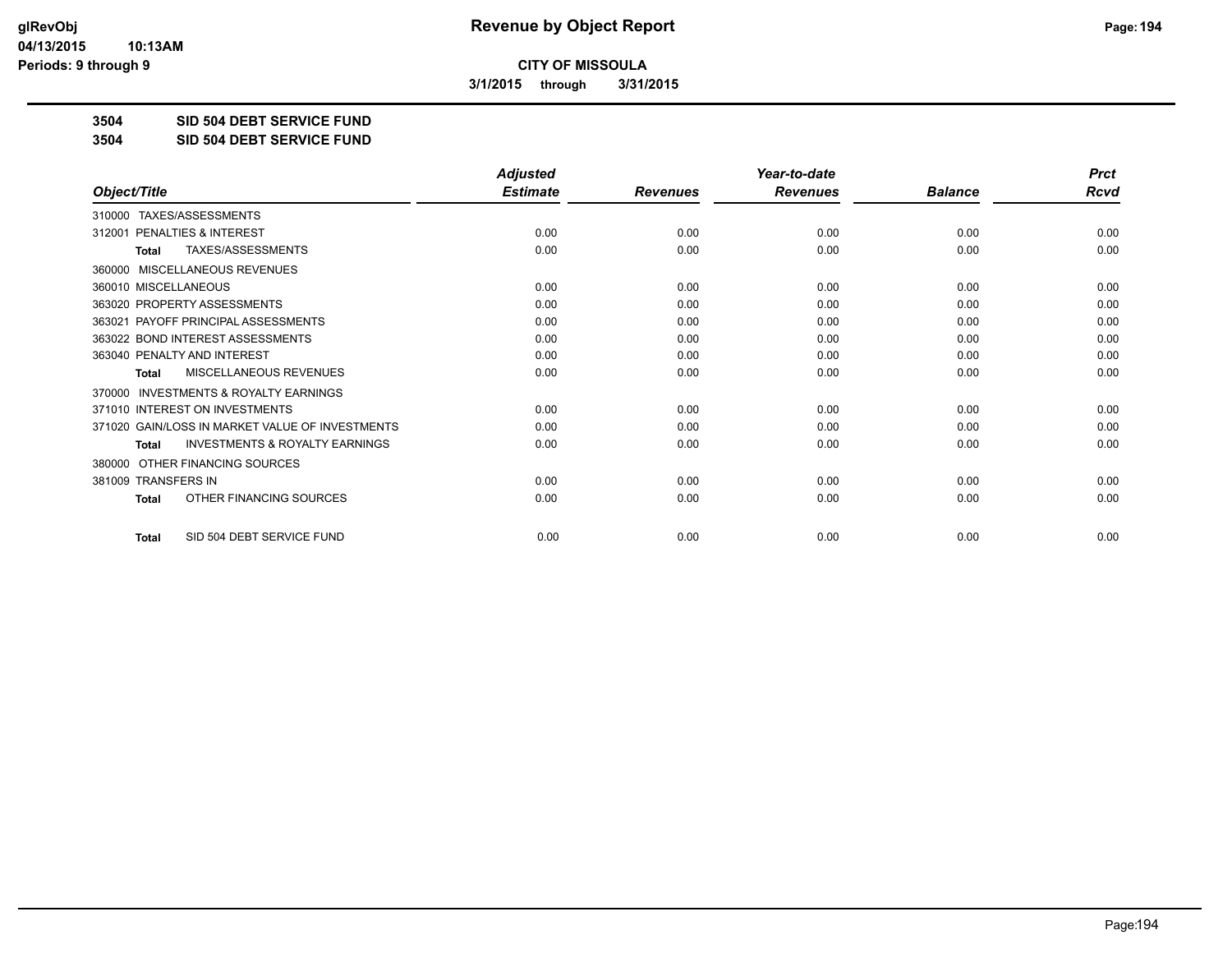**3/1/2015 through 3/31/2015**

# **3504 SID 504 DEBT SERVICE FUND**

|                                                           | <b>Adjusted</b> |                 | Year-to-date    |                | <b>Prct</b> |
|-----------------------------------------------------------|-----------------|-----------------|-----------------|----------------|-------------|
| Object/Title                                              | <b>Estimate</b> | <b>Revenues</b> | <b>Revenues</b> | <b>Balance</b> | <b>Rcvd</b> |
| 310000 TAXES/ASSESSMENTS                                  |                 |                 |                 |                |             |
| 312001 PENALTIES & INTEREST                               | 0.00            | 0.00            | 0.00            | 0.00           | 0.00        |
| TAXES/ASSESSMENTS<br><b>Total</b>                         | 0.00            | 0.00            | 0.00            | 0.00           | 0.00        |
| 360000 MISCELLANEOUS REVENUES                             |                 |                 |                 |                |             |
| 360010 MISCELLANEOUS                                      | 0.00            | 0.00            | 0.00            | 0.00           | 0.00        |
| 363020 PROPERTY ASSESSMENTS                               | 0.00            | 0.00            | 0.00            | 0.00           | 0.00        |
| 363021 PAYOFF PRINCIPAL ASSESSMENTS                       | 0.00            | 0.00            | 0.00            | 0.00           | 0.00        |
| 363022 BOND INTEREST ASSESSMENTS                          | 0.00            | 0.00            | 0.00            | 0.00           | 0.00        |
| 363040 PENALTY AND INTEREST                               | 0.00            | 0.00            | 0.00            | 0.00           | 0.00        |
| MISCELLANEOUS REVENUES<br>Total                           | 0.00            | 0.00            | 0.00            | 0.00           | 0.00        |
| 370000 INVESTMENTS & ROYALTY EARNINGS                     |                 |                 |                 |                |             |
| 371010 INTEREST ON INVESTMENTS                            | 0.00            | 0.00            | 0.00            | 0.00           | 0.00        |
| 371020 GAIN/LOSS IN MARKET VALUE OF INVESTMENT            | 0.00            | 0.00            | 0.00            | 0.00           | 0.00        |
| <b>INVESTMENTS &amp; ROYALTY EARNINGS</b><br><b>Total</b> | 0.00            | 0.00            | 0.00            | 0.00           | 0.00        |
| 380000 OTHER FINANCING SOURCES                            |                 |                 |                 |                |             |
| 381009 TRANSFERS IN                                       | 0.00            | 0.00            | 0.00            | 0.00           | 0.00        |
| OTHER FINANCING SOURCES<br><b>Total</b>                   | 0.00            | 0.00            | 0.00            | 0.00           | 0.00        |
| SID 504 DEBT SERVICE FUND<br><b>Total</b>                 | 0.00            | 0.00            | 0.00            | 0.00           | 0.00        |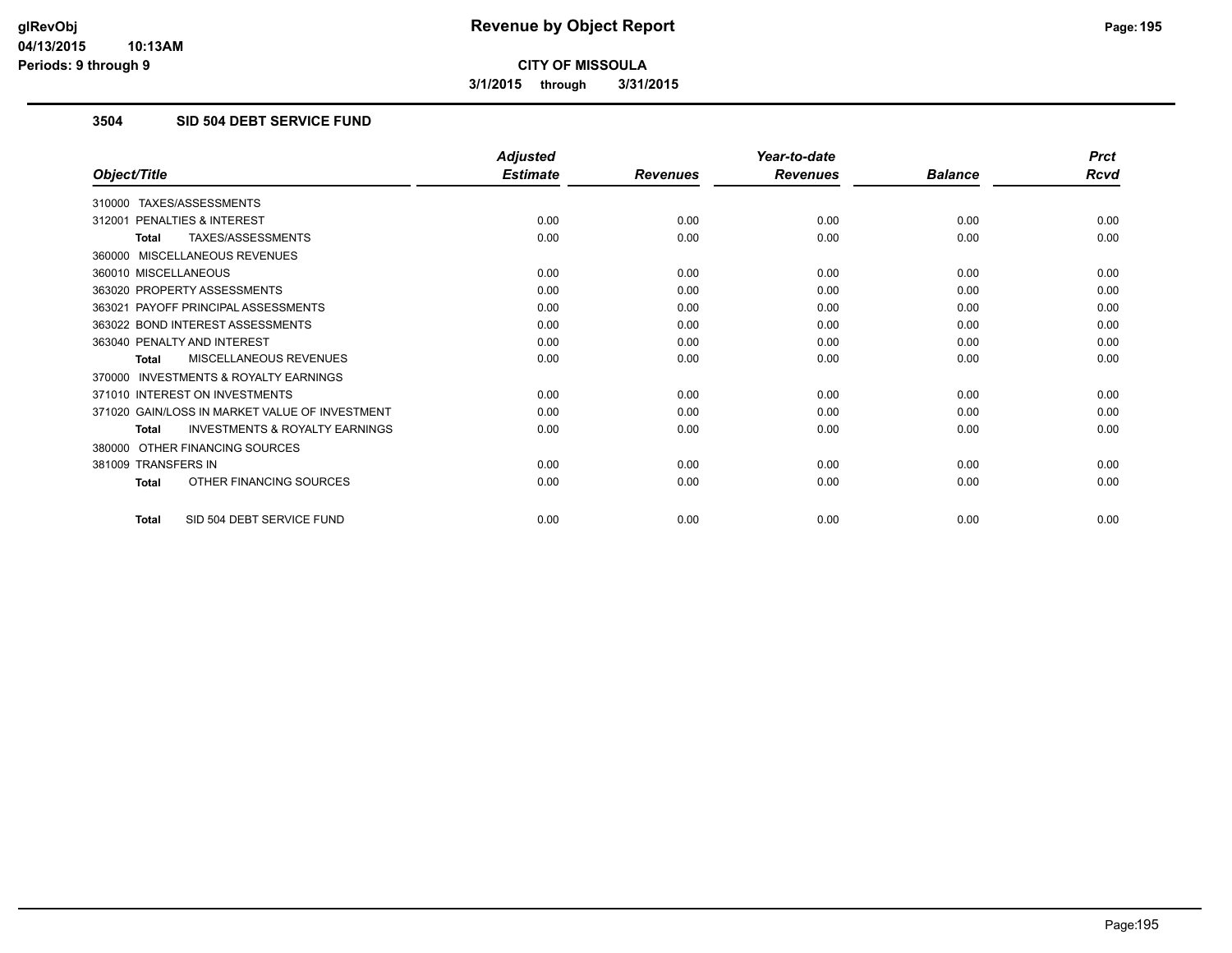**3/1/2015 through 3/31/2015**

**3505 SID 505 DEBT SERVICE FUND**

**3505 SID 505 DEBT SERVICE FUND**

|                                                           | <b>Adjusted</b> |                 | Year-to-date    |                | <b>Prct</b> |
|-----------------------------------------------------------|-----------------|-----------------|-----------------|----------------|-------------|
| Object/Title                                              | <b>Estimate</b> | <b>Revenues</b> | <b>Revenues</b> | <b>Balance</b> | Rcvd        |
| TAXES/ASSESSMENTS<br>310000                               |                 |                 |                 |                |             |
| 312001 PENALTIES & INTEREST                               | 0.00            | 0.00            | 0.00            | 0.00           | 0.00        |
| TAXES/ASSESSMENTS<br>Total                                | 0.00            | 0.00            | 0.00            | 0.00           | 0.00        |
| MISCELLANEOUS REVENUES<br>360000                          |                 |                 |                 |                |             |
| 360010 MISCELLANEOUS                                      | 0.00            | 0.00            | 0.00            | 0.00           | 0.00        |
| 363020 PROPERTY ASSESSMENTS                               | 0.00            | 0.00            | 0.00            | 0.00           | 0.00        |
| 363021 PAYOFF PRINCIPAL ASSESSMENTS                       | 0.00            | 0.00            | 0.00            | 0.00           | 0.00        |
| 363022 BOND INTEREST ASSESSMENTS                          | 0.00            | 0.00            | 0.00            | 0.00           | 0.00        |
| 363040 PENALTY AND INTEREST                               | 0.00            | 0.00            | 0.00            | 0.00           | 0.00        |
| MISCELLANEOUS REVENUES<br><b>Total</b>                    | 0.00            | 0.00            | 0.00            | 0.00           | 0.00        |
| <b>INVESTMENTS &amp; ROYALTY EARNINGS</b><br>370000       |                 |                 |                 |                |             |
| 371010 INTEREST ON INVESTMENTS                            | 0.00            | 0.00            | 0.00            | 0.00           | 0.00        |
| 371020 GAIN/LOSS IN MARKET VALUE OF INVESTMENTS           | 0.00            | 0.00            | 0.00            | 0.00           | 0.00        |
| <b>INVESTMENTS &amp; ROYALTY EARNINGS</b><br><b>Total</b> | 0.00            | 0.00            | 0.00            | 0.00           | 0.00        |
| SID 505 DEBT SERVICE FUND<br><b>Total</b>                 | 0.00            | 0.00            | 0.00            | 0.00           | 0.00        |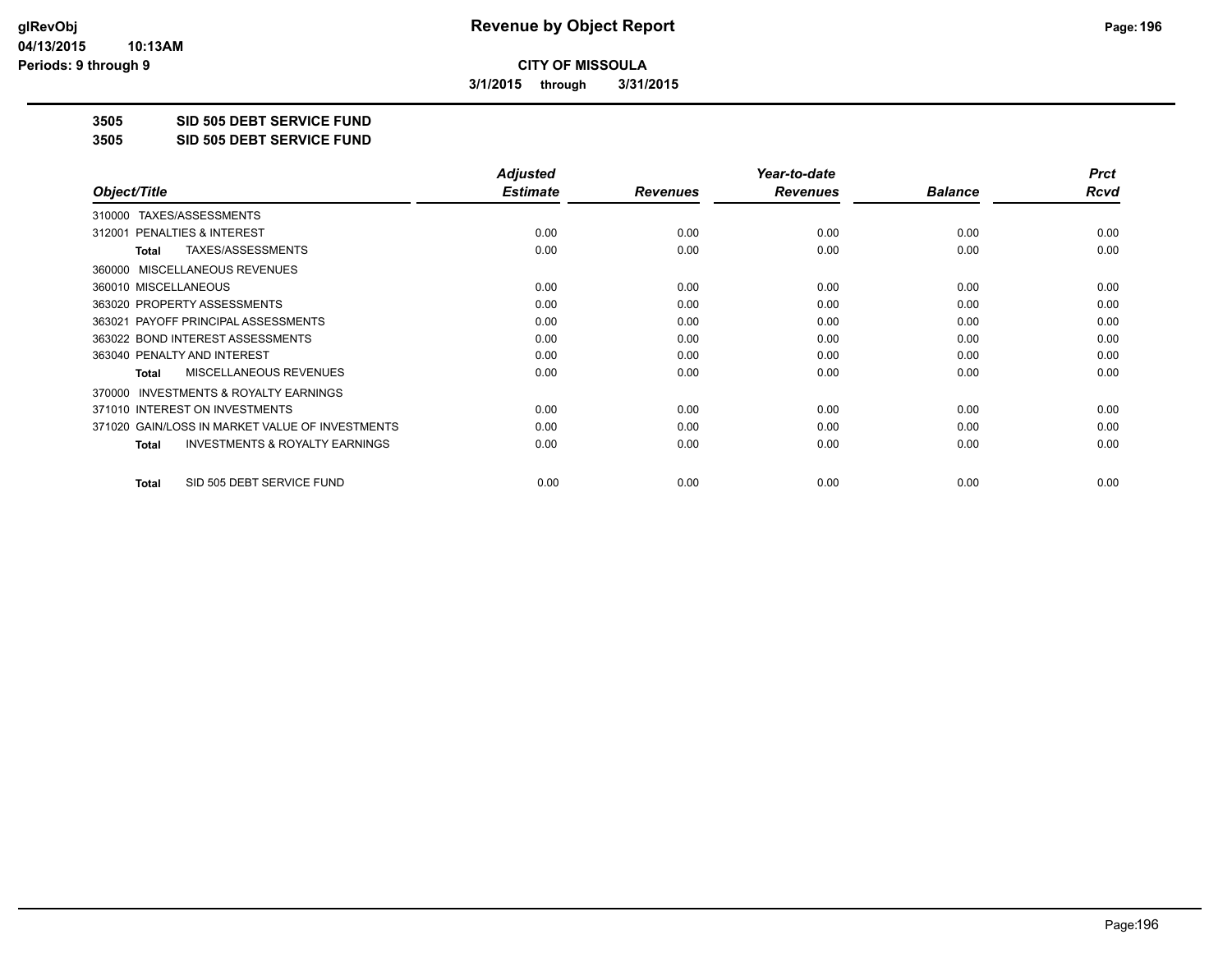**3/1/2015 through 3/31/2015**

# **3505 SID 505 DEBT SERVICE FUND**

|                                                           | <b>Adjusted</b> |                 | Year-to-date    |                | <b>Prct</b> |
|-----------------------------------------------------------|-----------------|-----------------|-----------------|----------------|-------------|
| Object/Title                                              | <b>Estimate</b> | <b>Revenues</b> | <b>Revenues</b> | <b>Balance</b> | <b>Rcvd</b> |
| 310000 TAXES/ASSESSMENTS                                  |                 |                 |                 |                |             |
| 312001 PENALTIES & INTEREST                               | 0.00            | 0.00            | 0.00            | 0.00           | 0.00        |
| TAXES/ASSESSMENTS<br><b>Total</b>                         | 0.00            | 0.00            | 0.00            | 0.00           | 0.00        |
| 360000 MISCELLANEOUS REVENUES                             |                 |                 |                 |                |             |
| 360010 MISCELLANEOUS                                      | 0.00            | 0.00            | 0.00            | 0.00           | 0.00        |
| 363020 PROPERTY ASSESSMENTS                               | 0.00            | 0.00            | 0.00            | 0.00           | 0.00        |
| 363021 PAYOFF PRINCIPAL ASSESSMENTS                       | 0.00            | 0.00            | 0.00            | 0.00           | 0.00        |
| 363022 BOND INTEREST ASSESSMENTS                          | 0.00            | 0.00            | 0.00            | 0.00           | 0.00        |
| 363040 PENALTY AND INTEREST                               | 0.00            | 0.00            | 0.00            | 0.00           | 0.00        |
| MISCELLANEOUS REVENUES<br>Total                           | 0.00            | 0.00            | 0.00            | 0.00           | 0.00        |
| <b>INVESTMENTS &amp; ROYALTY EARNINGS</b><br>370000       |                 |                 |                 |                |             |
| 371010 INTEREST ON INVESTMENTS                            | 0.00            | 0.00            | 0.00            | 0.00           | 0.00        |
| 371020 GAIN/LOSS IN MARKET VALUE OF INVESTMENT            | 0.00            | 0.00            | 0.00            | 0.00           | 0.00        |
| <b>INVESTMENTS &amp; ROYALTY EARNINGS</b><br><b>Total</b> | 0.00            | 0.00            | 0.00            | 0.00           | 0.00        |
|                                                           |                 |                 |                 |                |             |
| SID 505 DEBT SERVICE FUND<br><b>Total</b>                 | 0.00            | 0.00            | 0.00            | 0.00           | 0.00        |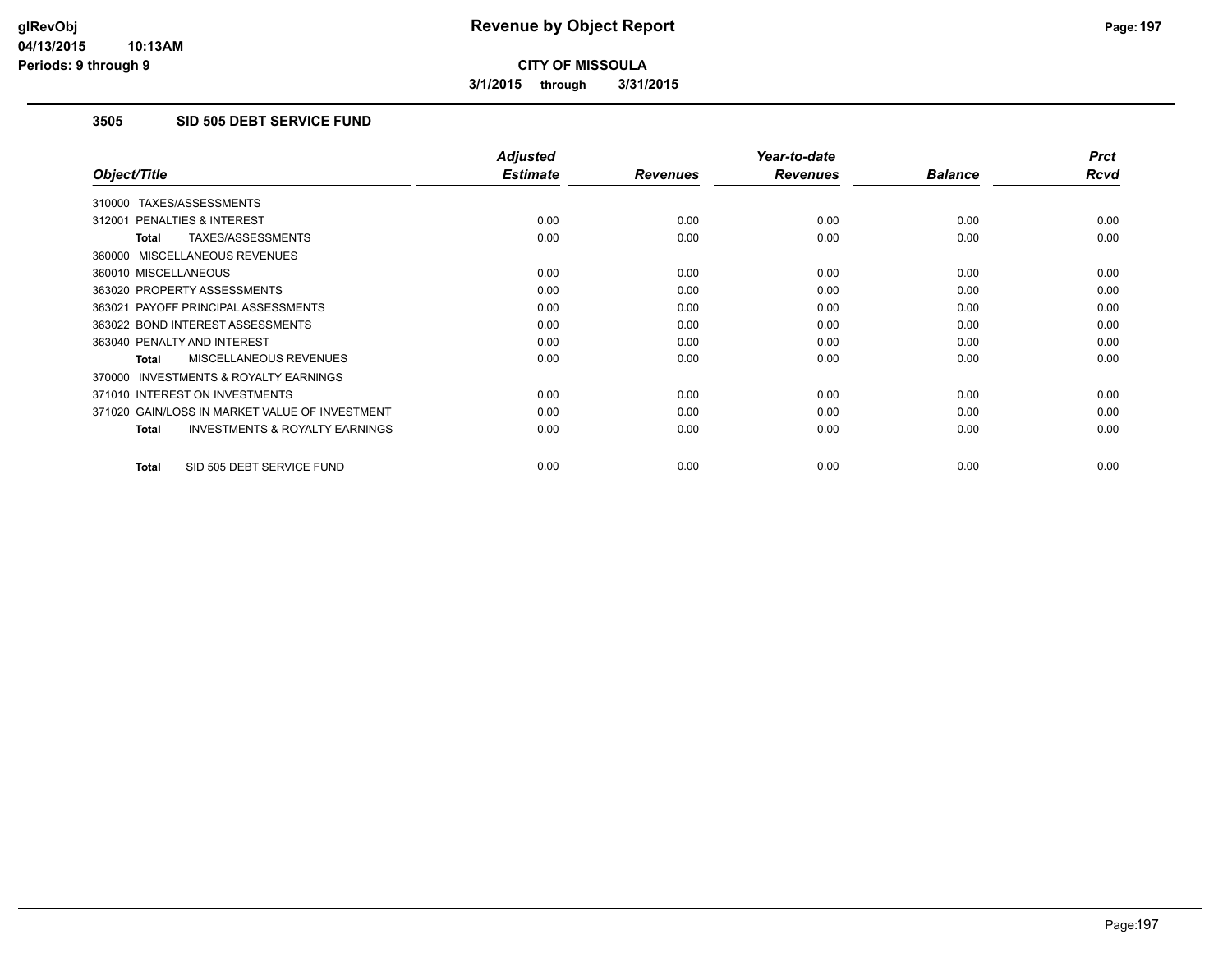**3/1/2015 through 3/31/2015**

**3506 SID 506 DEBT SERVICE FUND**

**3506 SID 506 DEBT SERVICE FUND**

|                                                           | <b>Adjusted</b> |                 | Year-to-date    |                | <b>Prct</b> |
|-----------------------------------------------------------|-----------------|-----------------|-----------------|----------------|-------------|
| Object/Title                                              | <b>Estimate</b> | <b>Revenues</b> | <b>Revenues</b> | <b>Balance</b> | <b>Rcvd</b> |
| TAXES/ASSESSMENTS<br>310000                               |                 |                 |                 |                |             |
| 312001 PENALTIES & INTEREST                               | 0.00            | 0.00            | 0.00            | 0.00           | 0.00        |
| TAXES/ASSESSMENTS<br><b>Total</b>                         | 0.00            | 0.00            | 0.00            | 0.00           | 0.00        |
| MISCELLANEOUS REVENUES<br>360000                          |                 |                 |                 |                |             |
| 360010 MISCELLANEOUS                                      | 0.00            | 0.00            | 0.00            | 0.00           | 0.00        |
| 363020 PROPERTY ASSESSMENTS                               | 0.00            | 0.00            | 0.00            | 0.00           | 0.00        |
| 363021 PAYOFF PRINCIPAL ASSESSMENTS                       | 0.00            | 0.00            | 0.00            | 0.00           | 0.00        |
| 363022 BOND INTEREST ASSESSMENTS                          | 0.00            | 0.00            | 0.00            | 0.00           | 0.00        |
| 363040 PENALTY AND INTEREST                               | 0.00            | 0.00            | 0.00            | 0.00           | 0.00        |
| MISCELLANEOUS REVENUES<br><b>Total</b>                    | 0.00            | 0.00            | 0.00            | 0.00           | 0.00        |
| <b>INVESTMENTS &amp; ROYALTY EARNINGS</b><br>370000       |                 |                 |                 |                |             |
| 371010 INTEREST ON INVESTMENTS                            | 0.00            | 0.00            | 0.00            | 0.00           | 0.00        |
| 371020 GAIN/LOSS IN MARKET VALUE OF INVESTMENTS           | 0.00            | 0.00            | 0.00            | 0.00           | 0.00        |
| <b>INVESTMENTS &amp; ROYALTY EARNINGS</b><br><b>Total</b> | 0.00            | 0.00            | 0.00            | 0.00           | 0.00        |
| OTHER FINANCING SOURCES<br>380000                         |                 |                 |                 |                |             |
| 381009 TRANSFERS IN                                       | 0.00            | 0.00            | 0.00            | 0.00           | 0.00        |
| OTHER FINANCING SOURCES<br><b>Total</b>                   | 0.00            | 0.00            | 0.00            | 0.00           | 0.00        |
| SID 506 DEBT SERVICE FUND<br><b>Total</b>                 | 0.00            | 0.00            | 0.00            | 0.00           | 0.00        |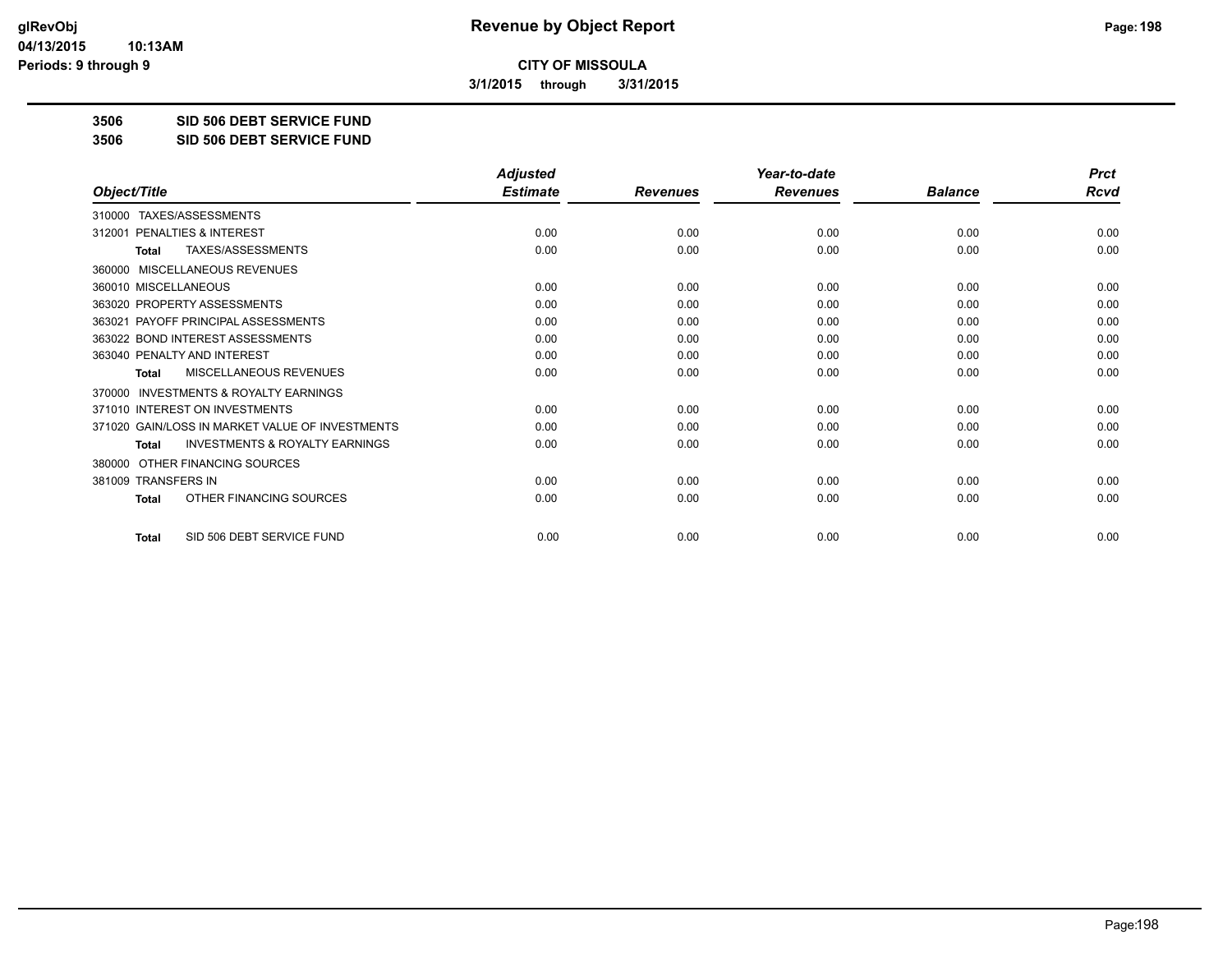**3/1/2015 through 3/31/2015**

# **3506 SID 506 DEBT SERVICE FUND**

|                                                           | <b>Adjusted</b> |                 | Year-to-date    |                | <b>Prct</b> |
|-----------------------------------------------------------|-----------------|-----------------|-----------------|----------------|-------------|
| Object/Title                                              | <b>Estimate</b> | <b>Revenues</b> | <b>Revenues</b> | <b>Balance</b> | <b>Rcvd</b> |
| 310000 TAXES/ASSESSMENTS                                  |                 |                 |                 |                |             |
| 312001 PENALTIES & INTEREST                               | 0.00            | 0.00            | 0.00            | 0.00           | 0.00        |
| TAXES/ASSESSMENTS<br><b>Total</b>                         | 0.00            | 0.00            | 0.00            | 0.00           | 0.00        |
| 360000 MISCELLANEOUS REVENUES                             |                 |                 |                 |                |             |
| 360010 MISCELLANEOUS                                      | 0.00            | 0.00            | 0.00            | 0.00           | 0.00        |
| 363020 PROPERTY ASSESSMENTS                               | 0.00            | 0.00            | 0.00            | 0.00           | 0.00        |
| 363021 PAYOFF PRINCIPAL ASSESSMENTS                       | 0.00            | 0.00            | 0.00            | 0.00           | 0.00        |
| 363022 BOND INTEREST ASSESSMENTS                          | 0.00            | 0.00            | 0.00            | 0.00           | 0.00        |
| 363040 PENALTY AND INTEREST                               | 0.00            | 0.00            | 0.00            | 0.00           | 0.00        |
| MISCELLANEOUS REVENUES<br>Total                           | 0.00            | 0.00            | 0.00            | 0.00           | 0.00        |
| 370000 INVESTMENTS & ROYALTY EARNINGS                     |                 |                 |                 |                |             |
| 371010 INTEREST ON INVESTMENTS                            | 0.00            | 0.00            | 0.00            | 0.00           | 0.00        |
| 371020 GAIN/LOSS IN MARKET VALUE OF INVESTMENT            | 0.00            | 0.00            | 0.00            | 0.00           | 0.00        |
| <b>INVESTMENTS &amp; ROYALTY EARNINGS</b><br><b>Total</b> | 0.00            | 0.00            | 0.00            | 0.00           | 0.00        |
| 380000 OTHER FINANCING SOURCES                            |                 |                 |                 |                |             |
| 381009 TRANSFERS IN                                       | 0.00            | 0.00            | 0.00            | 0.00           | 0.00        |
| OTHER FINANCING SOURCES<br><b>Total</b>                   | 0.00            | 0.00            | 0.00            | 0.00           | 0.00        |
| SID 506 DEBT SERVICE FUND<br><b>Total</b>                 | 0.00            | 0.00            | 0.00            | 0.00           | 0.00        |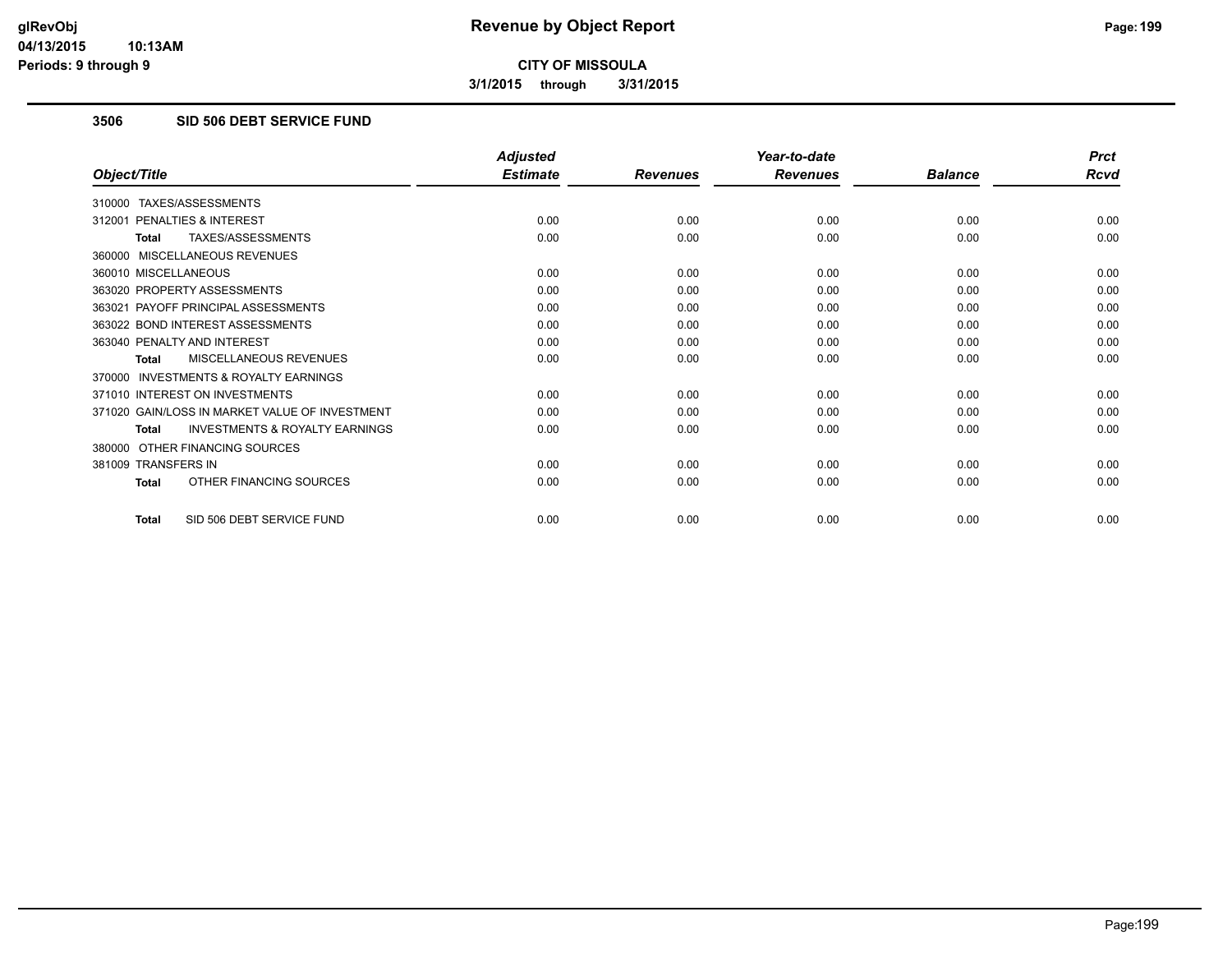**3/1/2015 through 3/31/2015**

**3507 SID 507 DEBT SERVICE FUND**

**3507 SID 507 DEBT SERVICE FUND**

|                                                           | <b>Adjusted</b> |                 | Year-to-date    |                | <b>Prct</b> |
|-----------------------------------------------------------|-----------------|-----------------|-----------------|----------------|-------------|
| Object/Title                                              | <b>Estimate</b> | <b>Revenues</b> | <b>Revenues</b> | <b>Balance</b> | <b>Rcvd</b> |
| TAXES/ASSESSMENTS<br>310000                               |                 |                 |                 |                |             |
| 312001 PENALTIES & INTEREST                               | 0.00            | 0.00            | 0.00            | 0.00           | 0.00        |
| TAXES/ASSESSMENTS<br><b>Total</b>                         | 0.00            | 0.00            | 0.00            | 0.00           | 0.00        |
| MISCELLANEOUS REVENUES<br>360000                          |                 |                 |                 |                |             |
| 360010 MISCELLANEOUS                                      | 0.00            | 0.00            | 0.00            | 0.00           | 0.00        |
| 363020 PROPERTY ASSESSMENTS                               | 0.00            | 0.00            | 0.00            | 0.00           | 0.00        |
| 363021 PAYOFF PRINCIPAL ASSESSMENTS                       | 0.00            | 0.00            | 0.00            | 0.00           | 0.00        |
| 363022 BOND INTEREST ASSESSMENTS                          | 0.00            | 0.00            | 0.00            | 0.00           | 0.00        |
| 363040 PENALTY AND INTEREST                               | 0.00            | 0.00            | 0.00            | 0.00           | 0.00        |
| MISCELLANEOUS REVENUES<br><b>Total</b>                    | 0.00            | 0.00            | 0.00            | 0.00           | 0.00        |
| <b>INVESTMENTS &amp; ROYALTY EARNINGS</b><br>370000       |                 |                 |                 |                |             |
| 371010 INTEREST ON INVESTMENTS                            | 0.00            | 0.00            | 0.00            | 0.00           | 0.00        |
| 371020 GAIN/LOSS IN MARKET VALUE OF INVESTMENTS           | 0.00            | 0.00            | 0.00            | 0.00           | 0.00        |
| <b>INVESTMENTS &amp; ROYALTY EARNINGS</b><br><b>Total</b> | 0.00            | 0.00            | 0.00            | 0.00           | 0.00        |
| OTHER FINANCING SOURCES<br>380000                         |                 |                 |                 |                |             |
| 381009 TRANSFERS IN                                       | 0.00            | 0.00            | 0.00            | 0.00           | 0.00        |
| OTHER FINANCING SOURCES<br><b>Total</b>                   | 0.00            | 0.00            | 0.00            | 0.00           | 0.00        |
| SID 507 DEBT SERVICE FUND<br><b>Total</b>                 | 0.00            | 0.00            | 0.00            | 0.00           | 0.00        |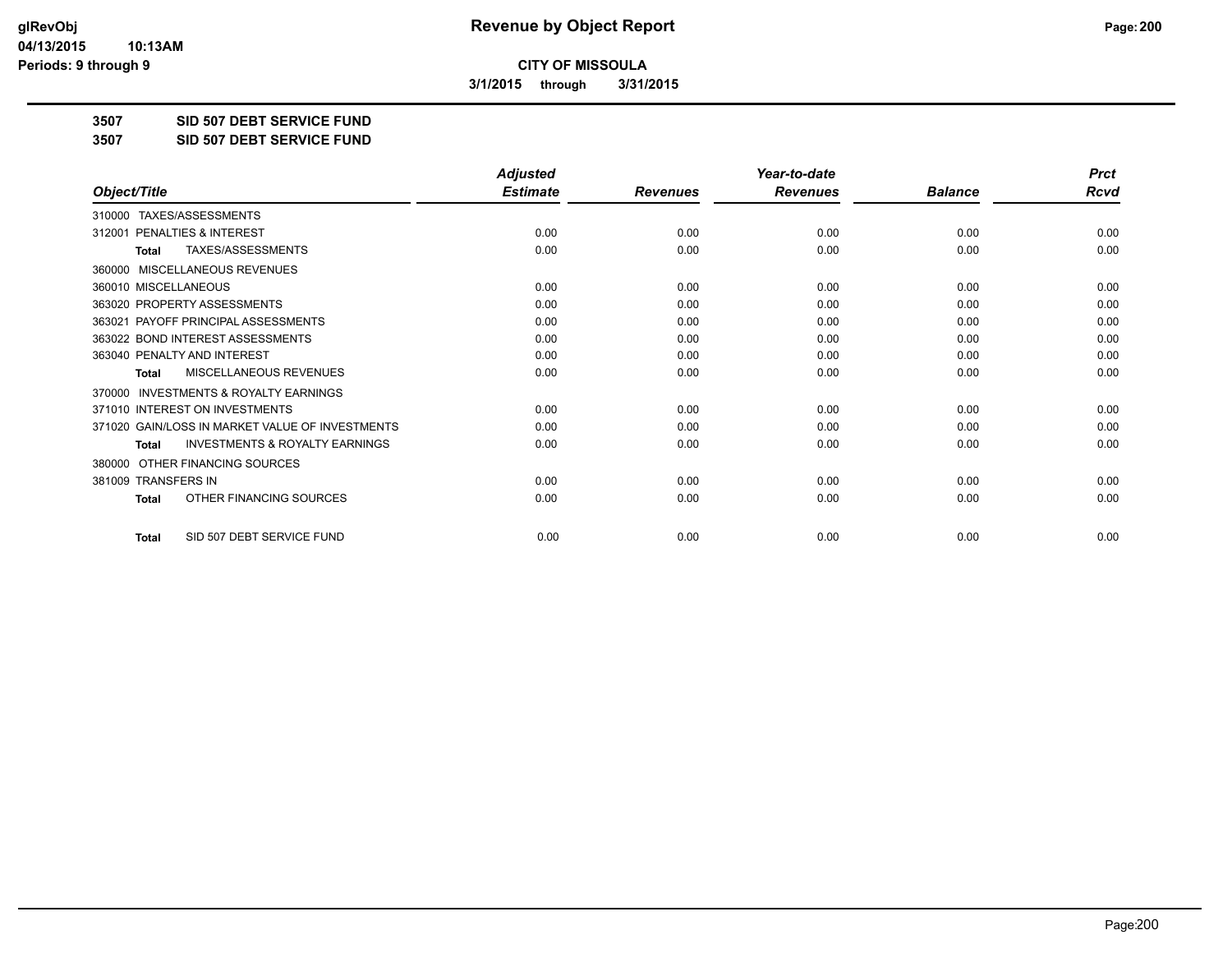**3/1/2015 through 3/31/2015**

# **3507 SID 507 DEBT SERVICE FUND**

|                                                           | <b>Adjusted</b> |                 | Year-to-date    |                | <b>Prct</b> |
|-----------------------------------------------------------|-----------------|-----------------|-----------------|----------------|-------------|
| Object/Title                                              | <b>Estimate</b> | <b>Revenues</b> | <b>Revenues</b> | <b>Balance</b> | <b>Rcvd</b> |
| 310000 TAXES/ASSESSMENTS                                  |                 |                 |                 |                |             |
| 312001 PENALTIES & INTEREST                               | 0.00            | 0.00            | 0.00            | 0.00           | 0.00        |
| TAXES/ASSESSMENTS<br><b>Total</b>                         | 0.00            | 0.00            | 0.00            | 0.00           | 0.00        |
| 360000 MISCELLANEOUS REVENUES                             |                 |                 |                 |                |             |
| 360010 MISCELLANEOUS                                      | 0.00            | 0.00            | 0.00            | 0.00           | 0.00        |
| 363020 PROPERTY ASSESSMENTS                               | 0.00            | 0.00            | 0.00            | 0.00           | 0.00        |
| 363021 PAYOFF PRINCIPAL ASSESSMENTS                       | 0.00            | 0.00            | 0.00            | 0.00           | 0.00        |
| 363022 BOND INTEREST ASSESSMENTS                          | 0.00            | 0.00            | 0.00            | 0.00           | 0.00        |
| 363040 PENALTY AND INTEREST                               | 0.00            | 0.00            | 0.00            | 0.00           | 0.00        |
| MISCELLANEOUS REVENUES<br><b>Total</b>                    | 0.00            | 0.00            | 0.00            | 0.00           | 0.00        |
| <b>INVESTMENTS &amp; ROYALTY EARNINGS</b><br>370000       |                 |                 |                 |                |             |
| 371010 INTEREST ON INVESTMENTS                            | 0.00            | 0.00            | 0.00            | 0.00           | 0.00        |
| 371020 GAIN/LOSS IN MARKET VALUE OF INVESTMENT            | 0.00            | 0.00            | 0.00            | 0.00           | 0.00        |
| <b>INVESTMENTS &amp; ROYALTY EARNINGS</b><br><b>Total</b> | 0.00            | 0.00            | 0.00            | 0.00           | 0.00        |
| 380000 OTHER FINANCING SOURCES                            |                 |                 |                 |                |             |
| 381009 TRANSFERS IN                                       | 0.00            | 0.00            | 0.00            | 0.00           | 0.00        |
| OTHER FINANCING SOURCES<br><b>Total</b>                   | 0.00            | 0.00            | 0.00            | 0.00           | 0.00        |
| SID 507 DEBT SERVICE FUND<br>Total                        | 0.00            | 0.00            | 0.00            | 0.00           | 0.00        |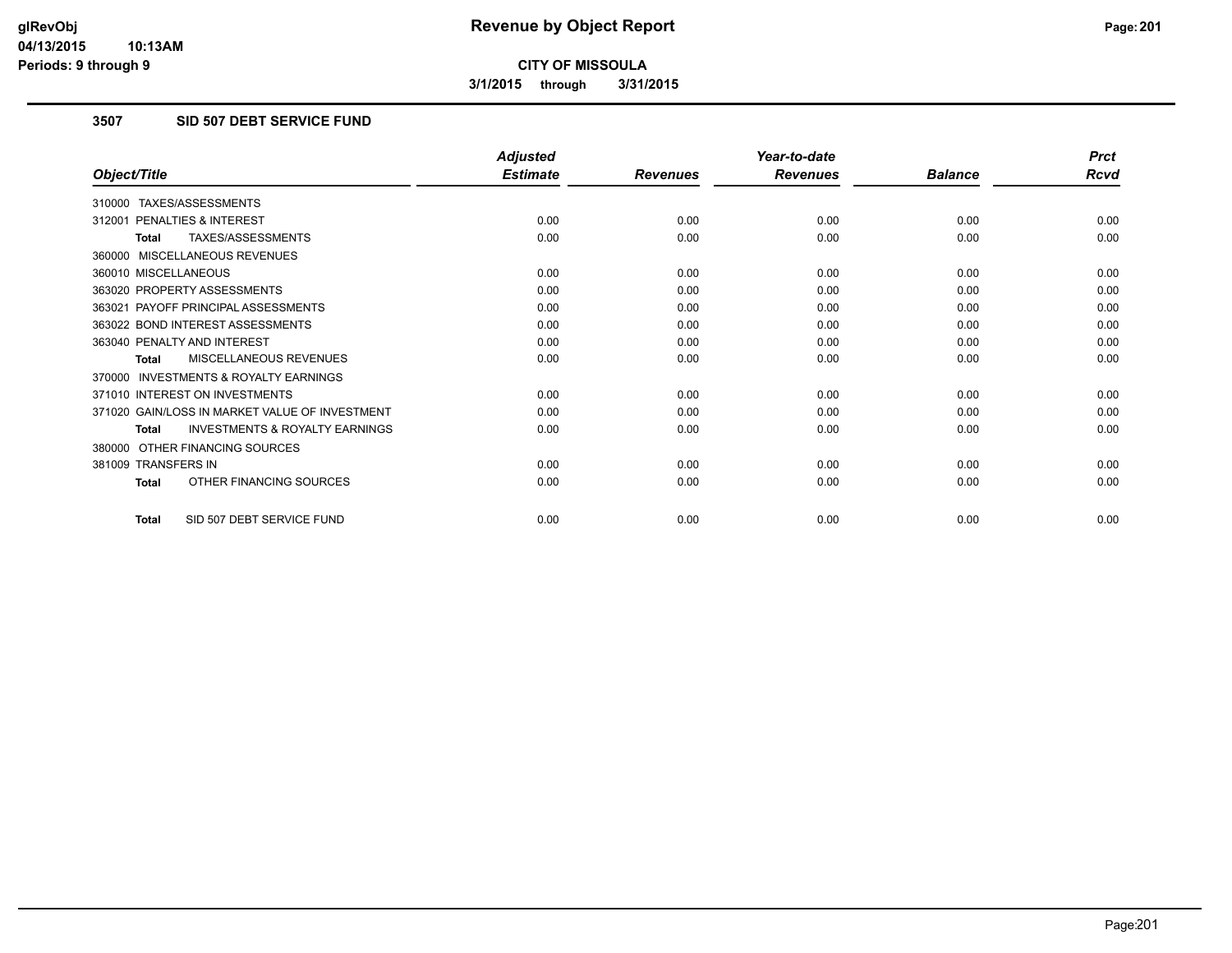**3/1/2015 through 3/31/2015**

**3508 SID 508 DEBT SERVICE FUND**

**3508 SID 508 DEBT SERVICE FUND**

|                                                           | <b>Adjusted</b> |                 | Year-to-date    |                | <b>Prct</b> |
|-----------------------------------------------------------|-----------------|-----------------|-----------------|----------------|-------------|
| Object/Title                                              | <b>Estimate</b> | <b>Revenues</b> | <b>Revenues</b> | <b>Balance</b> | <b>Rcvd</b> |
| TAXES/ASSESSMENTS<br>310000                               |                 |                 |                 |                |             |
| 312001 PENALTIES & INTEREST                               | 0.00            | 0.00            | 0.00            | 0.00           | 0.00        |
| TAXES/ASSESSMENTS<br><b>Total</b>                         | 0.00            | 0.00            | 0.00            | 0.00           | 0.00        |
| MISCELLANEOUS REVENUES<br>360000                          |                 |                 |                 |                |             |
| 360010 MISCELLANEOUS                                      | 0.00            | 0.00            | 0.00            | 0.00           | 0.00        |
| 363020 PROPERTY ASSESSMENTS                               | 0.00            | 0.00            | 0.00            | 0.00           | 0.00        |
| 363021 PAYOFF PRINCIPAL ASSESSMENTS                       | 0.00            | 0.00            | 0.00            | 0.00           | 0.00        |
| 363022 BOND INTEREST ASSESSMENTS                          | 0.00            | 0.00            | 0.00            | 0.00           | 0.00        |
| 363040 PENALTY AND INTEREST                               | 0.00            | 0.00            | 0.00            | 0.00           | 0.00        |
| MISCELLANEOUS REVENUES<br><b>Total</b>                    | 0.00            | 0.00            | 0.00            | 0.00           | 0.00        |
| <b>INVESTMENTS &amp; ROYALTY EARNINGS</b><br>370000       |                 |                 |                 |                |             |
| 371010 INTEREST ON INVESTMENTS                            | 0.00            | 0.00            | 0.00            | 0.00           | 0.00        |
| 371020 GAIN/LOSS IN MARKET VALUE OF INVESTMENTS           | 0.00            | 0.00            | 0.00            | 0.00           | 0.00        |
| <b>INVESTMENTS &amp; ROYALTY EARNINGS</b><br><b>Total</b> | 0.00            | 0.00            | 0.00            | 0.00           | 0.00        |
| OTHER FINANCING SOURCES<br>380000                         |                 |                 |                 |                |             |
| 381009 TRANSFERS IN                                       | 0.00            | 0.00            | 0.00            | 0.00           | 0.00        |
| OTHER FINANCING SOURCES<br><b>Total</b>                   | 0.00            | 0.00            | 0.00            | 0.00           | 0.00        |
| SID 508 DEBT SERVICE FUND<br><b>Total</b>                 | 0.00            | 0.00            | 0.00            | 0.00           | 0.00        |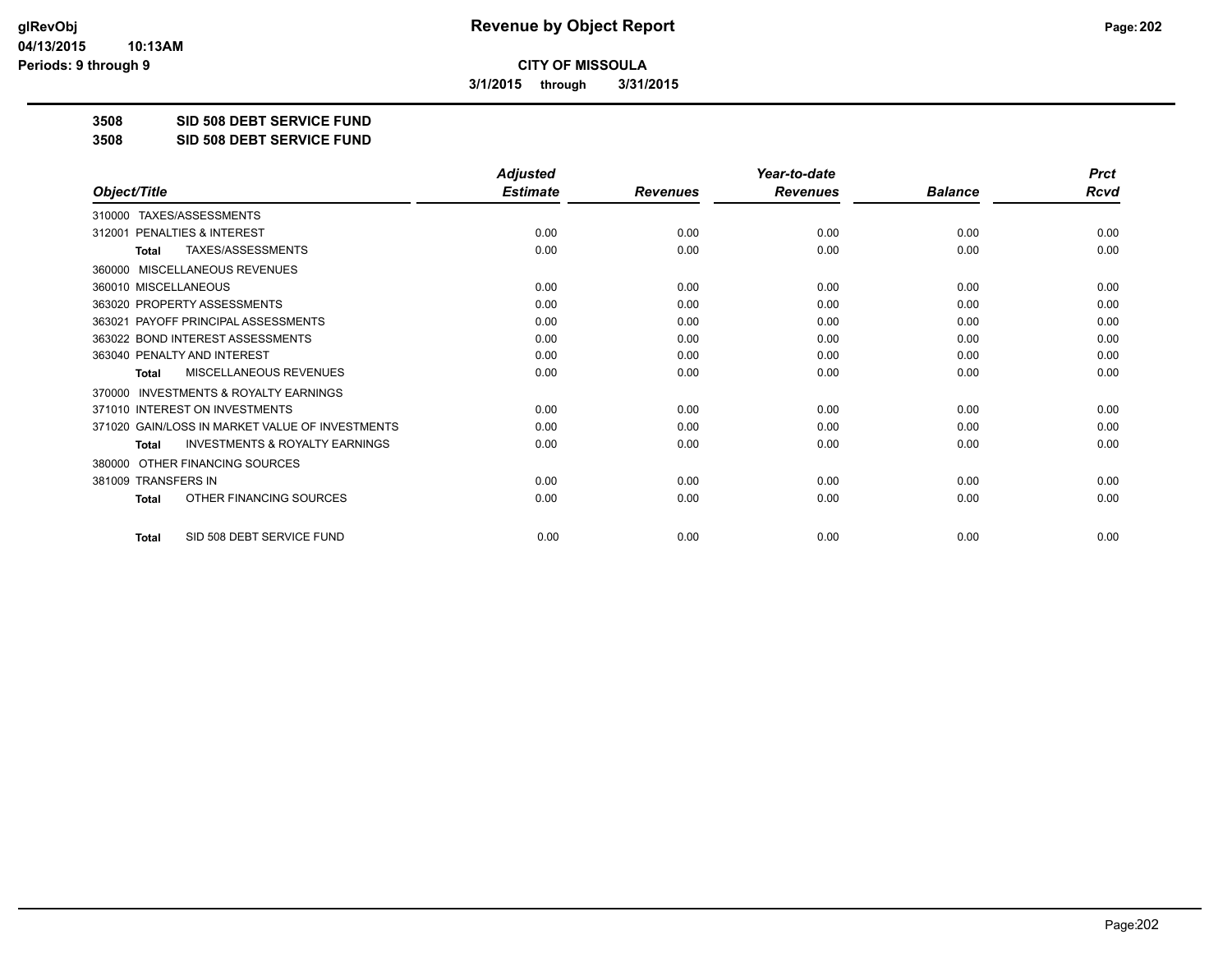**3/1/2015 through 3/31/2015**

# **3508 SID 508 DEBT SERVICE FUND**

|                                                           | <b>Adjusted</b> |                 | Year-to-date    |                | <b>Prct</b> |
|-----------------------------------------------------------|-----------------|-----------------|-----------------|----------------|-------------|
| Object/Title                                              | <b>Estimate</b> | <b>Revenues</b> | <b>Revenues</b> | <b>Balance</b> | <b>Rcvd</b> |
| 310000 TAXES/ASSESSMENTS                                  |                 |                 |                 |                |             |
| 312001 PENALTIES & INTEREST                               | 0.00            | 0.00            | 0.00            | 0.00           | 0.00        |
| TAXES/ASSESSMENTS<br><b>Total</b>                         | 0.00            | 0.00            | 0.00            | 0.00           | 0.00        |
| 360000 MISCELLANEOUS REVENUES                             |                 |                 |                 |                |             |
| 360010 MISCELLANEOUS                                      | 0.00            | 0.00            | 0.00            | 0.00           | 0.00        |
| 363020 PROPERTY ASSESSMENTS                               | 0.00            | 0.00            | 0.00            | 0.00           | 0.00        |
| 363021 PAYOFF PRINCIPAL ASSESSMENTS                       | 0.00            | 0.00            | 0.00            | 0.00           | 0.00        |
| 363022 BOND INTEREST ASSESSMENTS                          | 0.00            | 0.00            | 0.00            | 0.00           | 0.00        |
| 363040 PENALTY AND INTEREST                               | 0.00            | 0.00            | 0.00            | 0.00           | 0.00        |
| MISCELLANEOUS REVENUES<br><b>Total</b>                    | 0.00            | 0.00            | 0.00            | 0.00           | 0.00        |
| <b>INVESTMENTS &amp; ROYALTY EARNINGS</b><br>370000       |                 |                 |                 |                |             |
| 371010 INTEREST ON INVESTMENTS                            | 0.00            | 0.00            | 0.00            | 0.00           | 0.00        |
| 371020 GAIN/LOSS IN MARKET VALUE OF INVESTMENT            | 0.00            | 0.00            | 0.00            | 0.00           | 0.00        |
| <b>INVESTMENTS &amp; ROYALTY EARNINGS</b><br><b>Total</b> | 0.00            | 0.00            | 0.00            | 0.00           | 0.00        |
| 380000 OTHER FINANCING SOURCES                            |                 |                 |                 |                |             |
| 381009 TRANSFERS IN                                       | 0.00            | 0.00            | 0.00            | 0.00           | 0.00        |
| OTHER FINANCING SOURCES<br>Total                          | 0.00            | 0.00            | 0.00            | 0.00           | 0.00        |
| SID 508 DEBT SERVICE FUND<br>Total                        | 0.00            | 0.00            | 0.00            | 0.00           | 0.00        |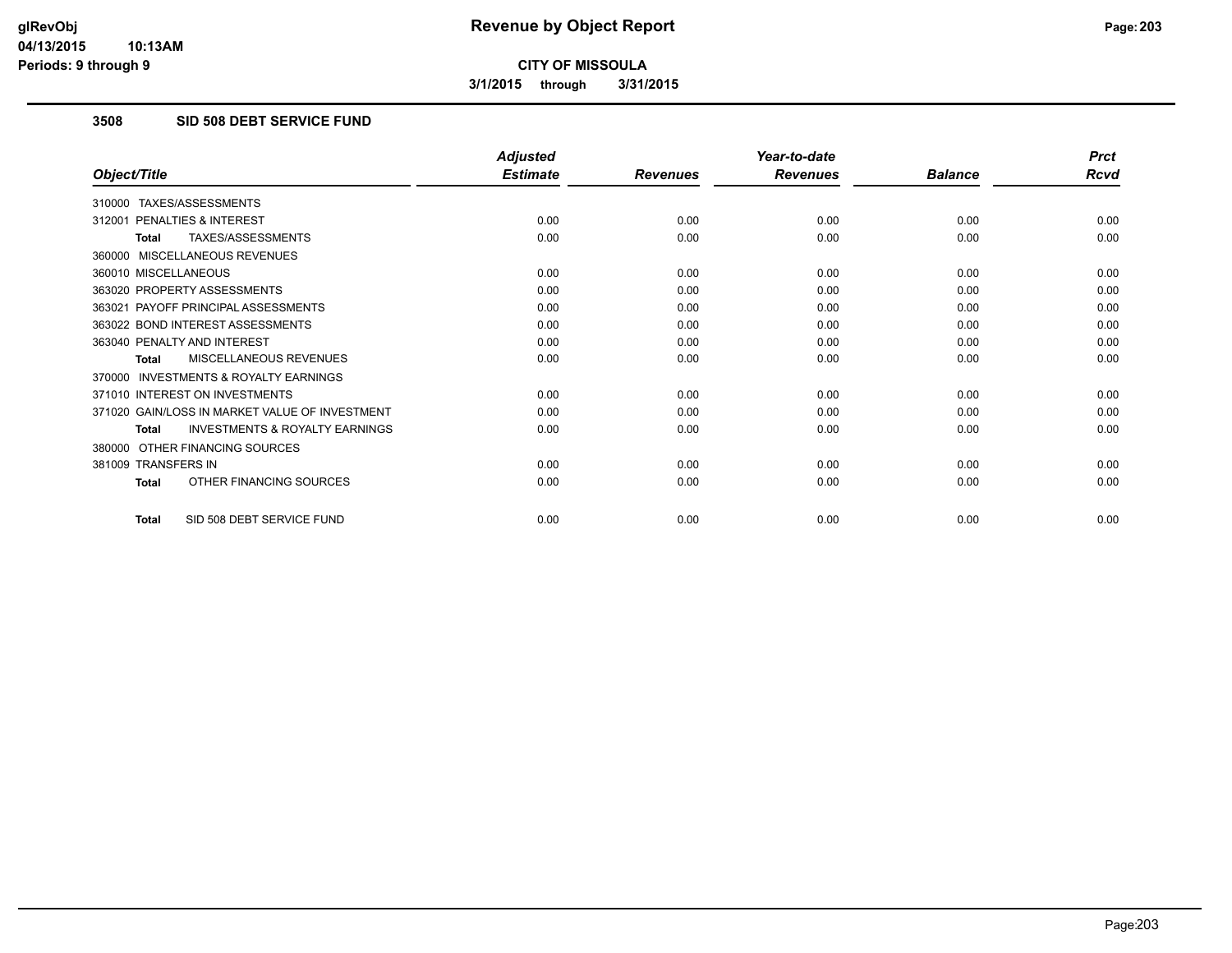**3/1/2015 through 3/31/2015**

**3510 SID 510 DEBT SERVICE FUND**

**3510 SID 510 DEBT SERVICE FUND**

|                                                           | <b>Adjusted</b> |                 | Year-to-date    |                | <b>Prct</b> |
|-----------------------------------------------------------|-----------------|-----------------|-----------------|----------------|-------------|
| Object/Title                                              | <b>Estimate</b> | <b>Revenues</b> | <b>Revenues</b> | <b>Balance</b> | <b>Rcvd</b> |
| TAXES/ASSESSMENTS<br>310000                               |                 |                 |                 |                |             |
| 312001 PENALTIES & INTEREST                               | 0.00            | 0.00            | 0.00            | 0.00           | 0.00        |
| TAXES/ASSESSMENTS<br><b>Total</b>                         | 0.00            | 0.00            | 0.00            | 0.00           | 0.00        |
| <b>MISCELLANEOUS REVENUES</b><br>360000                   |                 |                 |                 |                |             |
| 360010 MISCELLANEOUS                                      | 0.00            | 0.00            | 0.00            | 0.00           | 0.00        |
| 363020 PROPERTY ASSESSMENTS                               | 0.00            | 0.00            | 0.00            | 0.00           | 0.00        |
| 363021 PAYOFF PRINCIPAL ASSESSMENTS                       | 0.00            | 0.00            | 0.00            | 0.00           | 0.00        |
| 363022 BOND INTEREST ASSESSMENTS                          | 0.00            | 0.00            | 0.00            | 0.00           | 0.00        |
| 363040 PENALTY AND INTEREST                               | 0.00            | 0.00            | 0.00            | 0.00           | 0.00        |
| <b>MISCELLANEOUS REVENUES</b><br><b>Total</b>             | 0.00            | 0.00            | 0.00            | 0.00           | 0.00        |
| <b>INVESTMENTS &amp; ROYALTY EARNINGS</b><br>370000       |                 |                 |                 |                |             |
| 371010 INTEREST ON INVESTMENTS                            | 0.00            | 0.00            | 0.00            | 0.00           | 0.00        |
| 371020 GAIN/LOSS IN MARKET VALUE OF INVESTMENTS           | 0.00            | 0.00            | 0.00            | 0.00           | 0.00        |
| 371500 INTEREST ON INTERFUND LOAN                         | 0.00            | 0.00            | 0.00            | 0.00           | 0.00        |
| <b>INVESTMENTS &amp; ROYALTY EARNINGS</b><br><b>Total</b> | 0.00            | 0.00            | 0.00            | 0.00           | 0.00        |
| SID 510 DEBT SERVICE FUND<br>Total                        | 0.00            | 0.00            | 0.00            | 0.00           | 0.00        |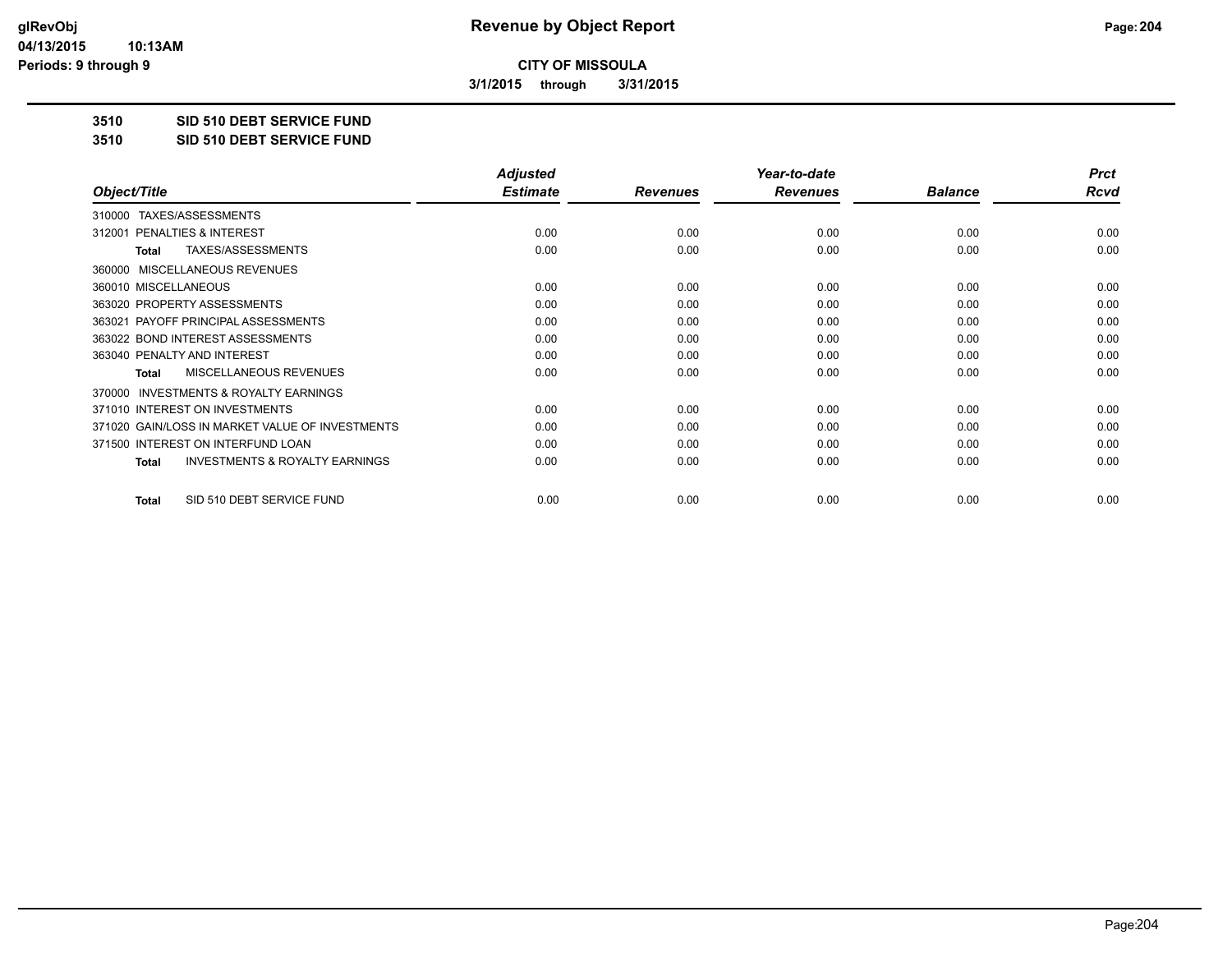**3/1/2015 through 3/31/2015**

# **3510 SID 510 DEBT SERVICE FUND**

|                                                           | <b>Adjusted</b> |                 | Year-to-date    |                | <b>Prct</b> |
|-----------------------------------------------------------|-----------------|-----------------|-----------------|----------------|-------------|
| Object/Title                                              | <b>Estimate</b> | <b>Revenues</b> | <b>Revenues</b> | <b>Balance</b> | Rcvd        |
| TAXES/ASSESSMENTS<br>310000                               |                 |                 |                 |                |             |
| <b>PENALTIES &amp; INTEREST</b><br>312001                 | 0.00            | 0.00            | 0.00            | 0.00           | 0.00        |
| TAXES/ASSESSMENTS<br>Total                                | 0.00            | 0.00            | 0.00            | 0.00           | 0.00        |
| 360000 MISCELLANEOUS REVENUES                             |                 |                 |                 |                |             |
| 360010 MISCELLANEOUS                                      | 0.00            | 0.00            | 0.00            | 0.00           | 0.00        |
| 363020 PROPERTY ASSESSMENTS                               | 0.00            | 0.00            | 0.00            | 0.00           | 0.00        |
| 363021 PAYOFF PRINCIPAL ASSESSMENTS                       | 0.00            | 0.00            | 0.00            | 0.00           | 0.00        |
| 363022 BOND INTEREST ASSESSMENTS                          | 0.00            | 0.00            | 0.00            | 0.00           | 0.00        |
| 363040 PENALTY AND INTEREST                               | 0.00            | 0.00            | 0.00            | 0.00           | 0.00        |
| <b>MISCELLANEOUS REVENUES</b><br><b>Total</b>             | 0.00            | 0.00            | 0.00            | 0.00           | 0.00        |
| <b>INVESTMENTS &amp; ROYALTY EARNINGS</b><br>370000       |                 |                 |                 |                |             |
| 371010 INTEREST ON INVESTMENTS                            | 0.00            | 0.00            | 0.00            | 0.00           | 0.00        |
| 371020 GAIN/LOSS IN MARKET VALUE OF INVESTMENT            | 0.00            | 0.00            | 0.00            | 0.00           | 0.00        |
| 371500 INTEREST ON INTERFUND LOAN                         | 0.00            | 0.00            | 0.00            | 0.00           | 0.00        |
| <b>INVESTMENTS &amp; ROYALTY EARNINGS</b><br><b>Total</b> | 0.00            | 0.00            | 0.00            | 0.00           | 0.00        |
|                                                           |                 |                 |                 |                |             |
| SID 510 DEBT SERVICE FUND<br><b>Total</b>                 | 0.00            | 0.00            | 0.00            | 0.00           | 0.00        |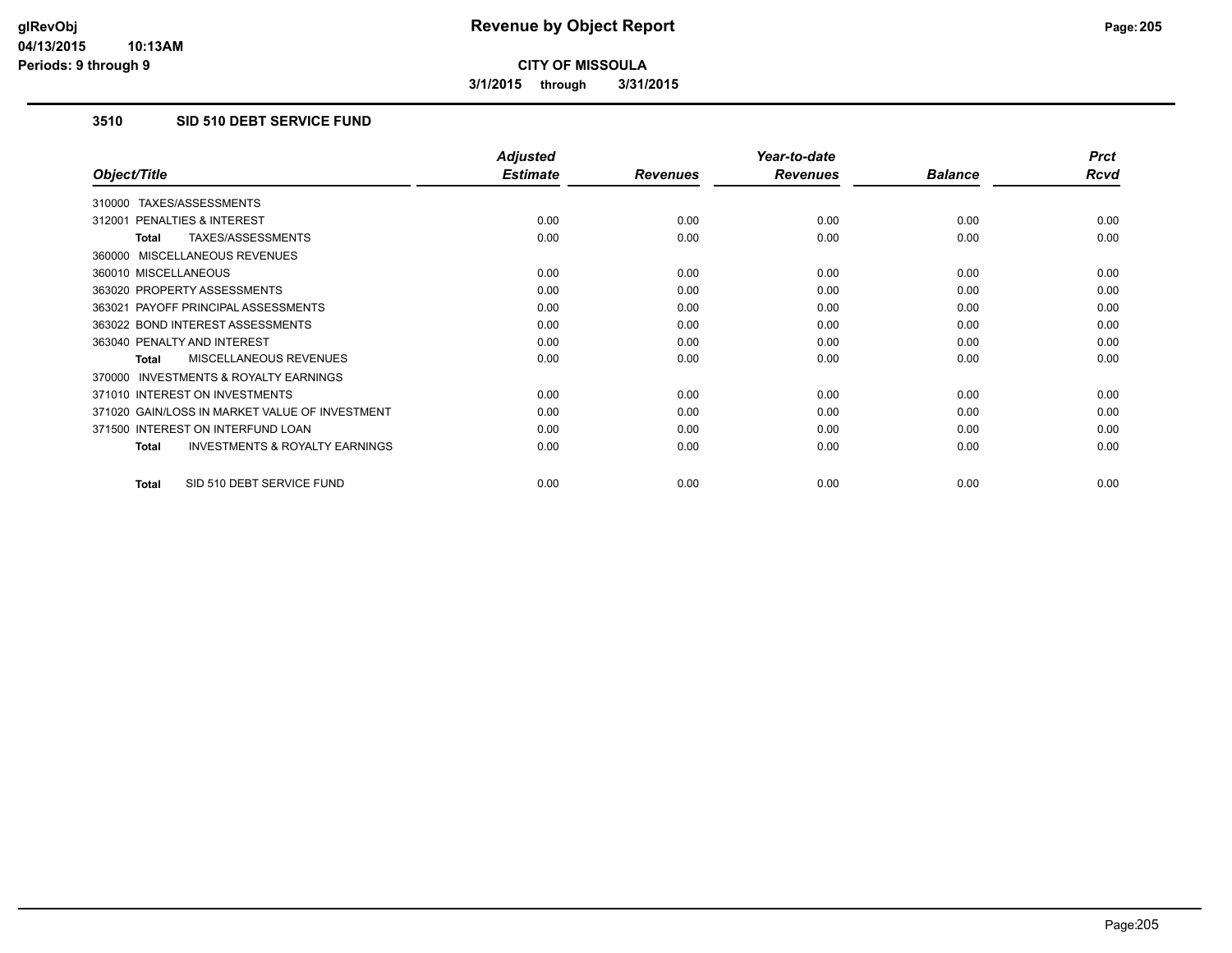**3/1/2015 through 3/31/2015**

**3511 SID 511 DEBT SERVICE FUND**

**3511 SID 511 DEBT SERVICE FUND**

|                                                           | <b>Adjusted</b> |                 | Year-to-date    |                | <b>Prct</b> |
|-----------------------------------------------------------|-----------------|-----------------|-----------------|----------------|-------------|
| Object/Title                                              | <b>Estimate</b> | <b>Revenues</b> | <b>Revenues</b> | <b>Balance</b> | Rcvd        |
| TAXES/ASSESSMENTS<br>310000                               |                 |                 |                 |                |             |
| <b>PENALTIES &amp; INTEREST</b><br>312001                 | 0.00            | 0.00            | 0.00            | 0.00           | 0.00        |
| TAXES/ASSESSMENTS<br><b>Total</b>                         | 0.00            | 0.00            | 0.00            | 0.00           | 0.00        |
| 360000 MISCELLANEOUS REVENUES                             |                 |                 |                 |                |             |
| 360010 MISCELLANEOUS                                      | 0.00            | 0.00            | 0.00            | 0.00           | 0.00        |
| 363020 PROPERTY ASSESSMENTS                               | 0.00            | 0.00            | 0.00            | 0.00           | 0.00        |
| 363021 PAYOFF PRINCIPAL ASSESSMENTS                       | 0.00            | 0.00            | 0.00            | 0.00           | 0.00        |
| 363022 BOND INTEREST ASSESSMENTS                          | 0.00            | 0.00            | 0.00            | 0.00           | 0.00        |
| 363040 PENALTY AND INTEREST                               | 0.00            | 0.00            | 0.00            | 0.00           | 0.00        |
| MISCELLANEOUS REVENUES<br><b>Total</b>                    | 0.00            | 0.00            | 0.00            | 0.00           | 0.00        |
| 370000 INVESTMENTS & ROYALTY EARNINGS                     |                 |                 |                 |                |             |
| 371010 INTEREST ON INVESTMENTS                            | 0.00            | 0.00            | 0.00            | 0.00           | 0.00        |
| 371020 GAIN/LOSS IN MARKET VALUE OF INVESTMENTS           | 0.00            | 0.00            | 0.00            | 0.00           | 0.00        |
| <b>INVESTMENTS &amp; ROYALTY EARNINGS</b><br><b>Total</b> | 0.00            | 0.00            | 0.00            | 0.00           | 0.00        |
| SID 511 DEBT SERVICE FUND<br>Total                        | 0.00            | 0.00            | 0.00            | 0.00           | 0.00        |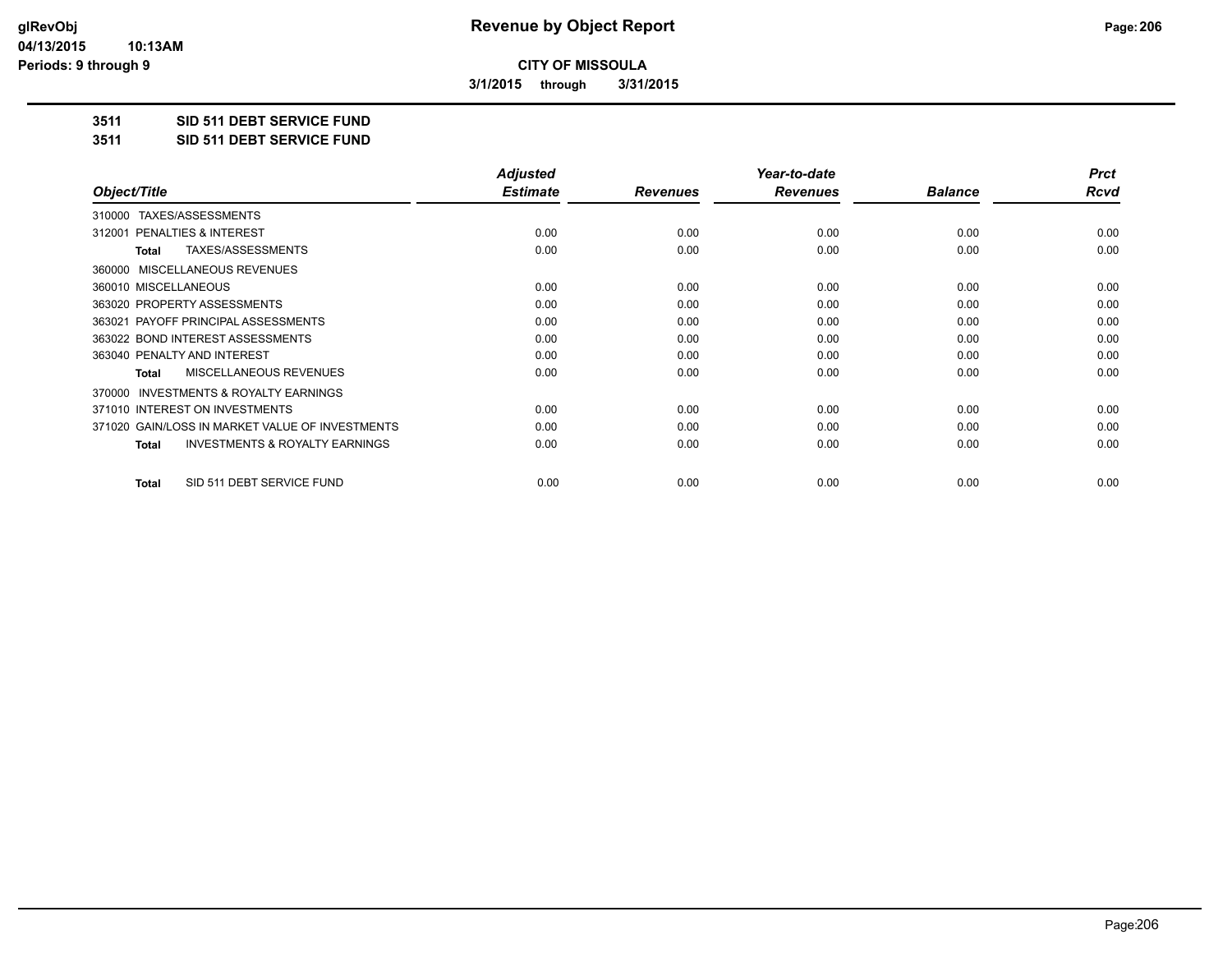**3/1/2015 through 3/31/2015**

# **3511 SID 511 DEBT SERVICE FUND**

|                                                           | <b>Adjusted</b> |                 | Year-to-date    |                | <b>Prct</b> |
|-----------------------------------------------------------|-----------------|-----------------|-----------------|----------------|-------------|
| Object/Title                                              | <b>Estimate</b> | <b>Revenues</b> | <b>Revenues</b> | <b>Balance</b> | <b>Rcvd</b> |
| 310000 TAXES/ASSESSMENTS                                  |                 |                 |                 |                |             |
| 312001 PENALTIES & INTEREST                               | 0.00            | 0.00            | 0.00            | 0.00           | 0.00        |
| TAXES/ASSESSMENTS<br><b>Total</b>                         | 0.00            | 0.00            | 0.00            | 0.00           | 0.00        |
| 360000 MISCELLANEOUS REVENUES                             |                 |                 |                 |                |             |
| 360010 MISCELLANEOUS                                      | 0.00            | 0.00            | 0.00            | 0.00           | 0.00        |
| 363020 PROPERTY ASSESSMENTS                               | 0.00            | 0.00            | 0.00            | 0.00           | 0.00        |
| 363021 PAYOFF PRINCIPAL ASSESSMENTS                       | 0.00            | 0.00            | 0.00            | 0.00           | 0.00        |
| 363022 BOND INTEREST ASSESSMENTS                          | 0.00            | 0.00            | 0.00            | 0.00           | 0.00        |
| 363040 PENALTY AND INTEREST                               | 0.00            | 0.00            | 0.00            | 0.00           | 0.00        |
| MISCELLANEOUS REVENUES<br>Total                           | 0.00            | 0.00            | 0.00            | 0.00           | 0.00        |
| <b>INVESTMENTS &amp; ROYALTY EARNINGS</b><br>370000       |                 |                 |                 |                |             |
| 371010 INTEREST ON INVESTMENTS                            | 0.00            | 0.00            | 0.00            | 0.00           | 0.00        |
| 371020 GAIN/LOSS IN MARKET VALUE OF INVESTMENT            | 0.00            | 0.00            | 0.00            | 0.00           | 0.00        |
| <b>INVESTMENTS &amp; ROYALTY EARNINGS</b><br><b>Total</b> | 0.00            | 0.00            | 0.00            | 0.00           | 0.00        |
| SID 511 DEBT SERVICE FUND<br><b>Total</b>                 | 0.00            | 0.00            | 0.00            | 0.00           | 0.00        |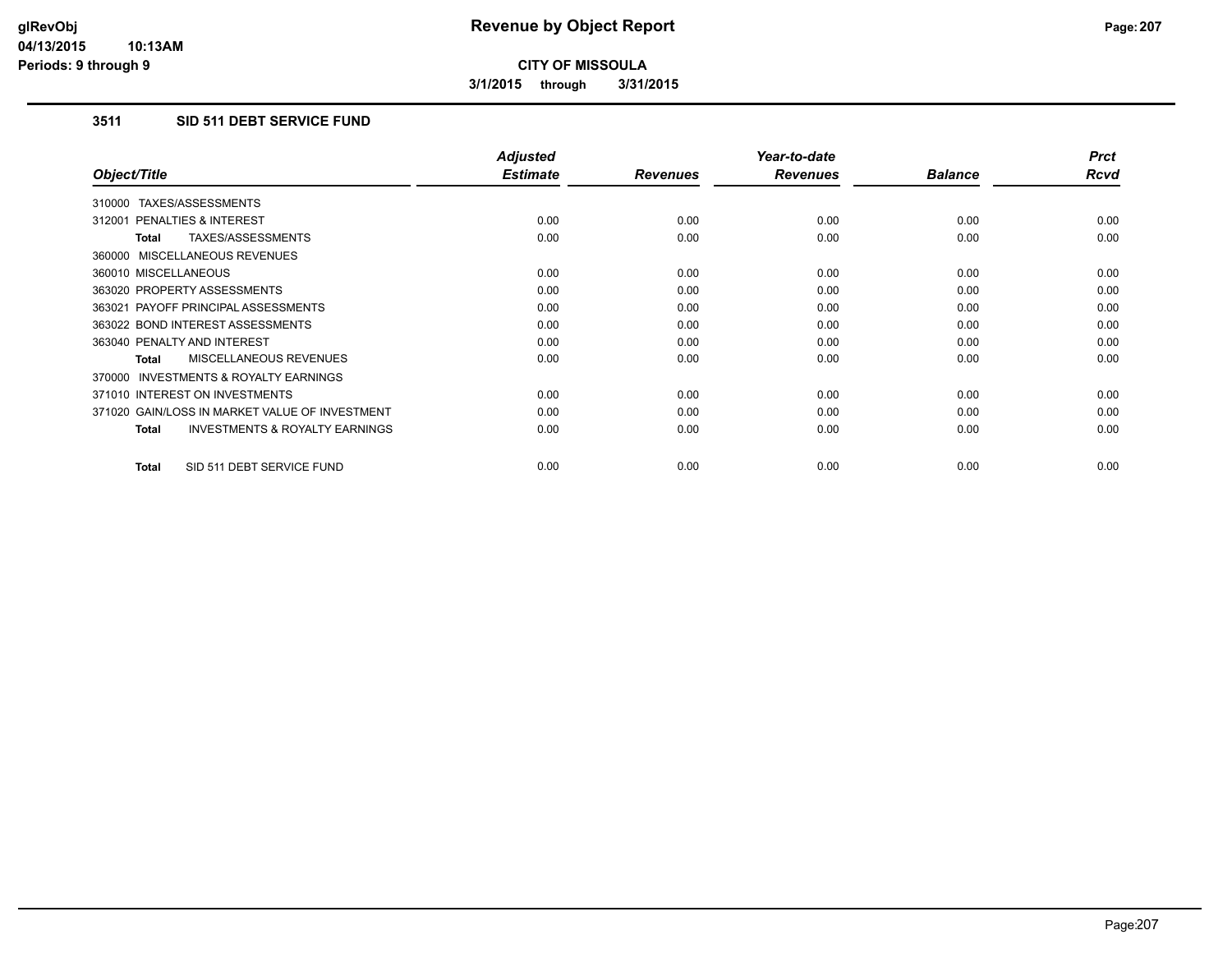**3/1/2015 through 3/31/2015**

**3512 SID 512 DEBT SERVICE FUND**

**3512 SID 512 DEBT SERVICE FUND**

|                                                           | <b>Adjusted</b> |                 | Year-to-date    |                | <b>Prct</b> |
|-----------------------------------------------------------|-----------------|-----------------|-----------------|----------------|-------------|
| Object/Title                                              | <b>Estimate</b> | <b>Revenues</b> | <b>Revenues</b> | <b>Balance</b> | <b>Rcvd</b> |
| TAXES/ASSESSMENTS<br>310000                               |                 |                 |                 |                |             |
| <b>PENALTIES &amp; INTEREST</b><br>312001                 | 0.00            | 0.00            | 0.00            | 0.00           | 0.00        |
| TAXES/ASSESSMENTS<br><b>Total</b>                         | 0.00            | 0.00            | 0.00            | 0.00           | 0.00        |
| MISCELLANEOUS REVENUES<br>360000                          |                 |                 |                 |                |             |
| 360010 MISCELLANEOUS                                      | 0.00            | 0.00            | 0.00            | 0.00           | 0.00        |
| 363020 PROPERTY ASSESSMENTS                               | 81,293.00       | 31.74           | 47,429.21       | 33,863.79      | 58.34       |
| 363021 PAYOFF PRINCIPAL ASSESSMENTS                       | 0.00            | 0.00            | 0.00            | 0.00           | 0.00        |
| 363022 BOND INTEREST ASSESSMENTS                          | 0.00            | 0.00            | 0.00            | 0.00           | 0.00        |
| 363040 PENALTY AND INTEREST                               | 0.00            | 0.64            | 45.68           | $-45.68$       | 0.00        |
| <b>MISCELLANEOUS REVENUES</b><br><b>Total</b>             | 81,293.00       | 32.38           | 47,474.89       | 33,818.11      | 58.40       |
| <b>INVESTMENTS &amp; ROYALTY EARNINGS</b><br>370000       |                 |                 |                 |                |             |
| 371010 INTEREST ON INVESTMENTS                            | 0.00            | 0.00            | 0.00            | 0.00           | 0.00        |
| 371020 GAIN/LOSS IN MARKET VALUE OF INVESTMENTS           | 0.00            | 0.00            | 0.00            | 0.00           | 0.00        |
| 371500 INTEREST ON INTERFUND LOAN                         | 0.00            | 0.00            | 0.00            | 0.00           | 0.00        |
| <b>INVESTMENTS &amp; ROYALTY EARNINGS</b><br><b>Total</b> | 0.00            | 0.00            | 0.00            | 0.00           | 0.00        |
| SID 512 DEBT SERVICE FUND<br><b>Total</b>                 | 81,293.00       | 32.38           | 47,474.89       | 33,818.11      | 58.40       |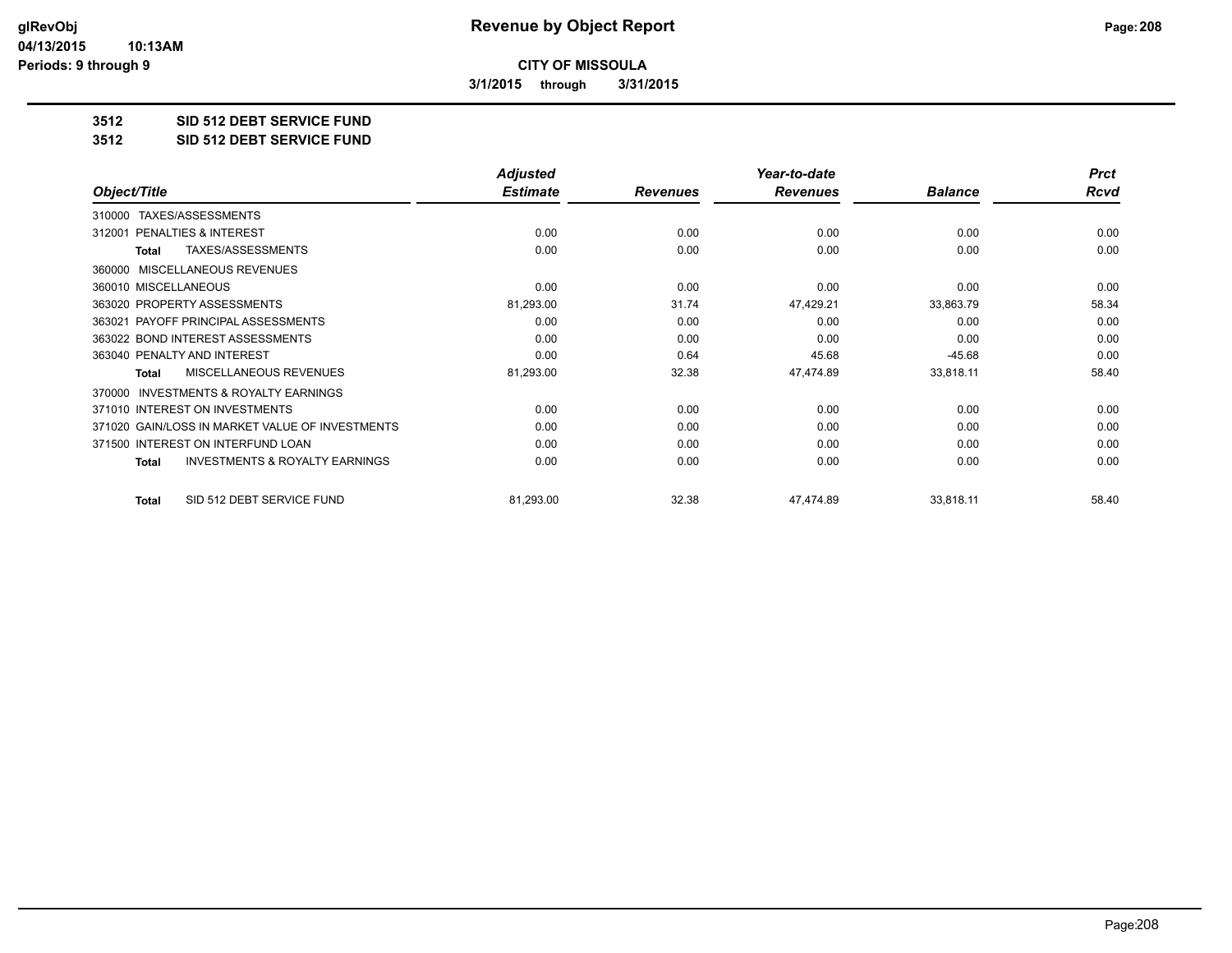**3/1/2015 through 3/31/2015**

# **3512 SID 512 DEBT SERVICE FUND**

|                                                           | <b>Adjusted</b> |                 | Year-to-date    |                | <b>Prct</b> |
|-----------------------------------------------------------|-----------------|-----------------|-----------------|----------------|-------------|
| Object/Title                                              | <b>Estimate</b> | <b>Revenues</b> | <b>Revenues</b> | <b>Balance</b> | Rcvd        |
| TAXES/ASSESSMENTS<br>310000                               |                 |                 |                 |                |             |
| 312001 PENALTIES & INTEREST                               | 0.00            | 0.00            | 0.00            | 0.00           | 0.00        |
| TAXES/ASSESSMENTS<br>Total                                | 0.00            | 0.00            | 0.00            | 0.00           | 0.00        |
| 360000 MISCELLANEOUS REVENUES                             |                 |                 |                 |                |             |
| 360010 MISCELLANEOUS                                      | 0.00            | 0.00            | 0.00            | 0.00           | 0.00        |
| 363020 PROPERTY ASSESSMENTS                               | 81,293.00       | 31.74           | 47,429.21       | 33,863.79      | 58.34       |
| 363021 PAYOFF PRINCIPAL ASSESSMENTS                       | 0.00            | 0.00            | 0.00            | 0.00           | 0.00        |
| 363022 BOND INTEREST ASSESSMENTS                          | 0.00            | 0.00            | 0.00            | 0.00           | 0.00        |
| 363040 PENALTY AND INTEREST                               | 0.00            | 0.64            | 45.68           | $-45.68$       | 0.00        |
| MISCELLANEOUS REVENUES<br>Total                           | 81,293.00       | 32.38           | 47,474.89       | 33,818.11      | 58.40       |
| 370000 INVESTMENTS & ROYALTY EARNINGS                     |                 |                 |                 |                |             |
| 371010 INTEREST ON INVESTMENTS                            | 0.00            | 0.00            | 0.00            | 0.00           | 0.00        |
| 371020 GAIN/LOSS IN MARKET VALUE OF INVESTMENT            | 0.00            | 0.00            | 0.00            | 0.00           | 0.00        |
| 371500 INTEREST ON INTERFUND LOAN                         | 0.00            | 0.00            | 0.00            | 0.00           | 0.00        |
| <b>INVESTMENTS &amp; ROYALTY EARNINGS</b><br><b>Total</b> | 0.00            | 0.00            | 0.00            | 0.00           | 0.00        |
| SID 512 DEBT SERVICE FUND<br><b>Total</b>                 | 81,293.00       | 32.38           | 47,474.89       | 33,818.11      | 58.40       |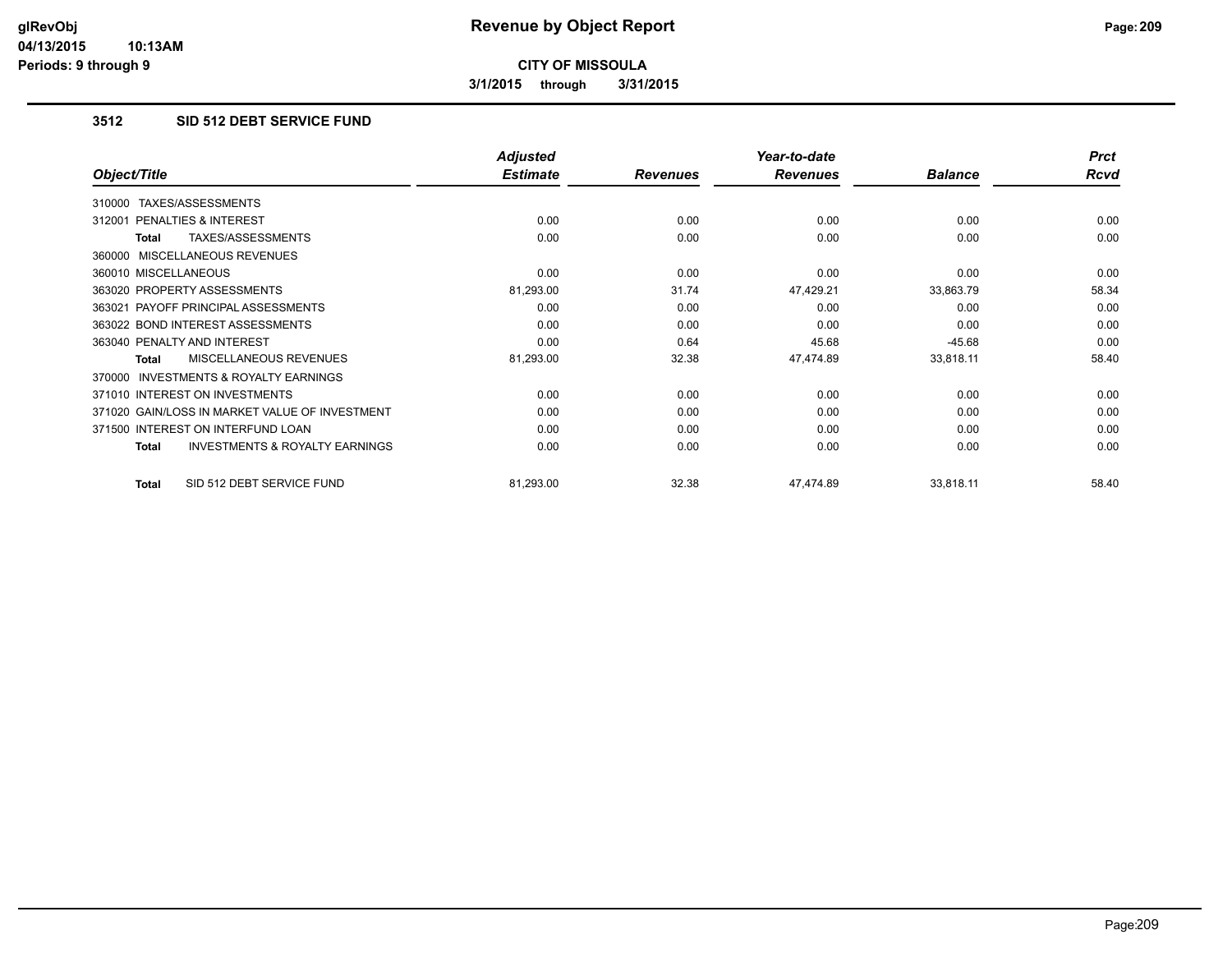**3/1/2015 through 3/31/2015**

**3513 SID 513 DEBT SERVICE FUND**

**3513 SID 513 DEBT SERVICE FUND**

|                                                           | <b>Adjusted</b> |                 | Year-to-date    |                | <b>Prct</b> |
|-----------------------------------------------------------|-----------------|-----------------|-----------------|----------------|-------------|
| Object/Title                                              | <b>Estimate</b> | <b>Revenues</b> | <b>Revenues</b> | <b>Balance</b> | <b>Rcvd</b> |
| TAXES/ASSESSMENTS<br>310000                               |                 |                 |                 |                |             |
| 312001 PENALTIES & INTEREST                               | 0.00            | 0.00            | 0.00            | 0.00           | 0.00        |
| TAXES/ASSESSMENTS<br><b>Total</b>                         | 0.00            | 0.00            | 0.00            | 0.00           | 0.00        |
| MISCELLANEOUS REVENUES<br>360000                          |                 |                 |                 |                |             |
| 360010 MISCELLANEOUS                                      | 0.00            | 0.00            | 0.00            | 0.00           | 0.00        |
| 363020 PROPERTY ASSESSMENTS                               | 0.00            | 0.00            | 0.00            | 0.00           | 0.00        |
| 363021 PAYOFF PRINCIPAL ASSESSMENTS                       | 0.00            | 0.00            | 0.00            | 0.00           | 0.00        |
| 363022 BOND INTEREST ASSESSMENTS                          | 0.00            | 0.00            | 0.00            | 0.00           | 0.00        |
| 363040 PENALTY AND INTEREST                               | 0.00            | 0.00            | 0.00            | 0.00           | 0.00        |
| MISCELLANEOUS REVENUES<br><b>Total</b>                    | 0.00            | 0.00            | 0.00            | 0.00           | 0.00        |
| <b>INVESTMENTS &amp; ROYALTY EARNINGS</b><br>370000       |                 |                 |                 |                |             |
| 371010 INTEREST ON INVESTMENTS                            | 0.00            | 0.00            | 0.00            | 0.00           | 0.00        |
| 371020 GAIN/LOSS IN MARKET VALUE OF INVESTMENTS           | 0.00            | 0.00            | 0.00            | 0.00           | 0.00        |
| <b>INVESTMENTS &amp; ROYALTY EARNINGS</b><br><b>Total</b> | 0.00            | 0.00            | 0.00            | 0.00           | 0.00        |
| OTHER FINANCING SOURCES<br>380000                         |                 |                 |                 |                |             |
| 381009 TRANSFERS IN                                       | 0.00            | 0.00            | 0.00            | 0.00           | 0.00        |
| OTHER FINANCING SOURCES<br><b>Total</b>                   | 0.00            | 0.00            | 0.00            | 0.00           | 0.00        |
| SID 513 DEBT SERVICE FUND<br><b>Total</b>                 | 0.00            | 0.00            | 0.00            | 0.00           | 0.00        |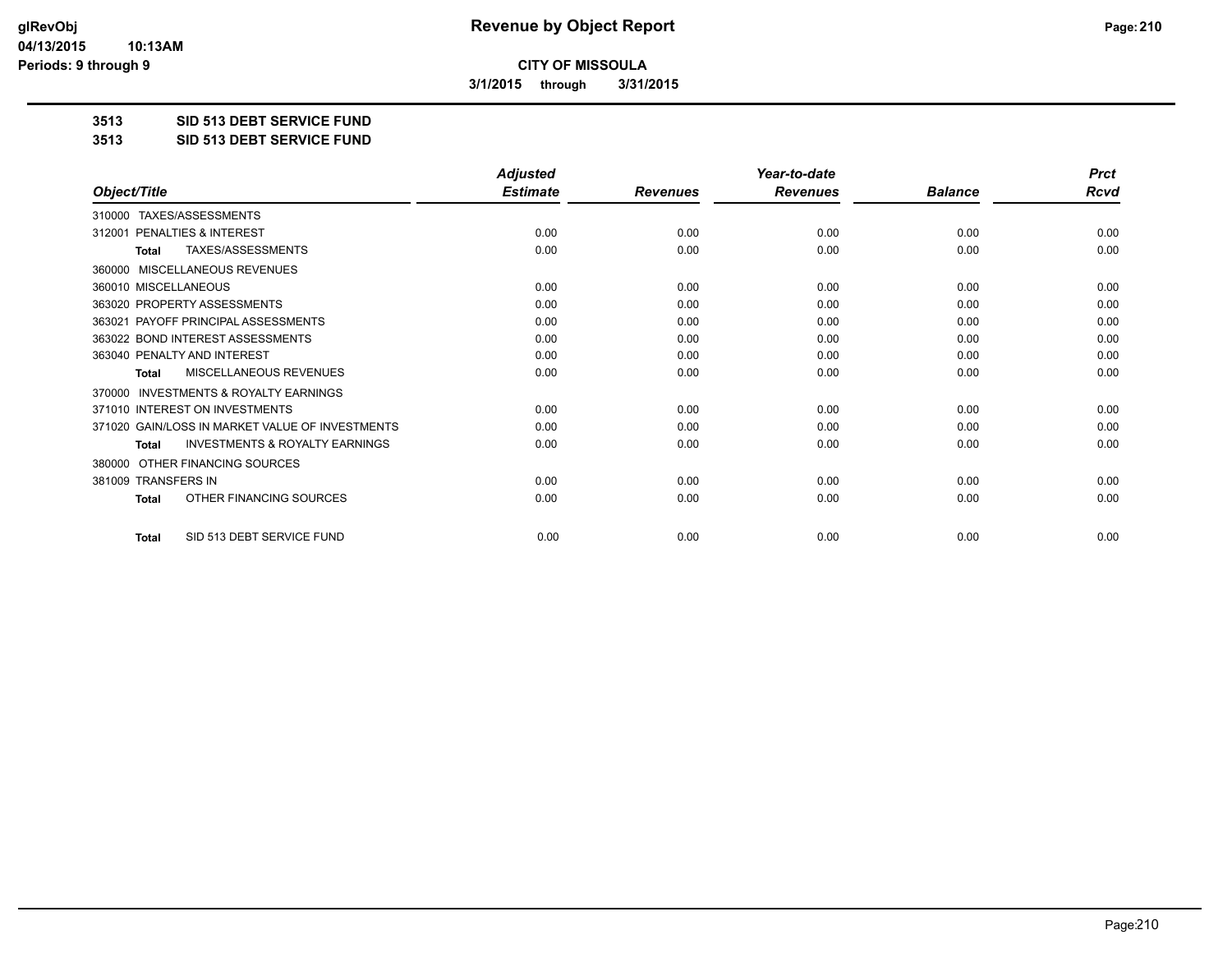**3/1/2015 through 3/31/2015**

# **3513 SID 513 DEBT SERVICE FUND**

|                                                           | <b>Adjusted</b> |                 | Year-to-date    |                | <b>Prct</b> |
|-----------------------------------------------------------|-----------------|-----------------|-----------------|----------------|-------------|
| Object/Title                                              | <b>Estimate</b> | <b>Revenues</b> | <b>Revenues</b> | <b>Balance</b> | <b>Rcvd</b> |
| 310000 TAXES/ASSESSMENTS                                  |                 |                 |                 |                |             |
| 312001 PENALTIES & INTEREST                               | 0.00            | 0.00            | 0.00            | 0.00           | 0.00        |
| TAXES/ASSESSMENTS<br><b>Total</b>                         | 0.00            | 0.00            | 0.00            | 0.00           | 0.00        |
| 360000 MISCELLANEOUS REVENUES                             |                 |                 |                 |                |             |
| 360010 MISCELLANEOUS                                      | 0.00            | 0.00            | 0.00            | 0.00           | 0.00        |
| 363020 PROPERTY ASSESSMENTS                               | 0.00            | 0.00            | 0.00            | 0.00           | 0.00        |
| 363021 PAYOFF PRINCIPAL ASSESSMENTS                       | 0.00            | 0.00            | 0.00            | 0.00           | 0.00        |
| 363022 BOND INTEREST ASSESSMENTS                          | 0.00            | 0.00            | 0.00            | 0.00           | 0.00        |
| 363040 PENALTY AND INTEREST                               | 0.00            | 0.00            | 0.00            | 0.00           | 0.00        |
| MISCELLANEOUS REVENUES<br><b>Total</b>                    | 0.00            | 0.00            | 0.00            | 0.00           | 0.00        |
| <b>INVESTMENTS &amp; ROYALTY EARNINGS</b><br>370000       |                 |                 |                 |                |             |
| 371010 INTEREST ON INVESTMENTS                            | 0.00            | 0.00            | 0.00            | 0.00           | 0.00        |
| 371020 GAIN/LOSS IN MARKET VALUE OF INVESTMENT            | 0.00            | 0.00            | 0.00            | 0.00           | 0.00        |
| <b>INVESTMENTS &amp; ROYALTY EARNINGS</b><br><b>Total</b> | 0.00            | 0.00            | 0.00            | 0.00           | 0.00        |
| 380000 OTHER FINANCING SOURCES                            |                 |                 |                 |                |             |
| 381009 TRANSFERS IN                                       | 0.00            | 0.00            | 0.00            | 0.00           | 0.00        |
| OTHER FINANCING SOURCES<br>Total                          | 0.00            | 0.00            | 0.00            | 0.00           | 0.00        |
| SID 513 DEBT SERVICE FUND<br>Total                        | 0.00            | 0.00            | 0.00            | 0.00           | 0.00        |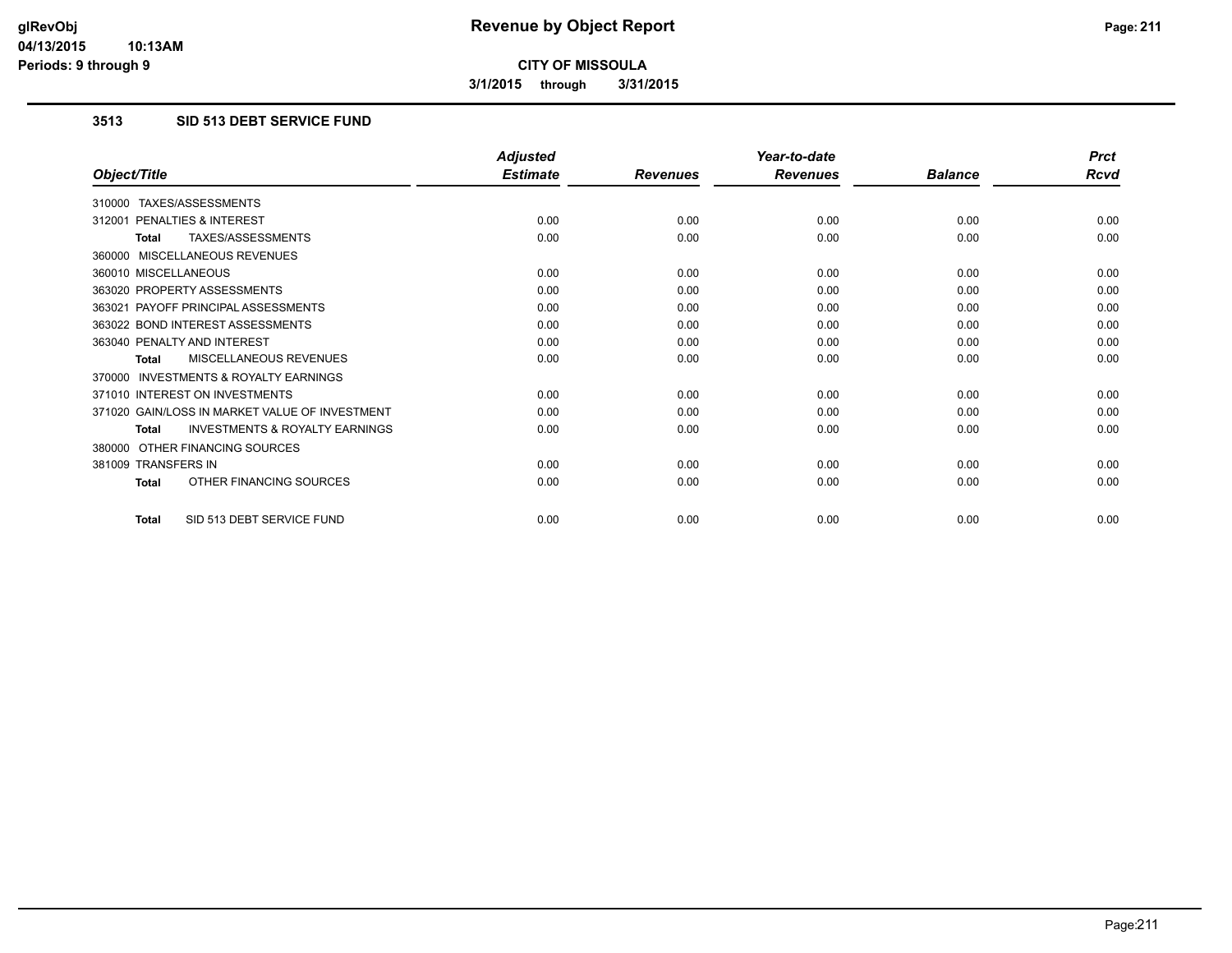**3/1/2015 through 3/31/2015**

**3514 SID 514 DEBT SERVICE FUND**

**3514 SID 514 DEBT SERVICE FUND**

|                                                           | <b>Adjusted</b> |                 | Year-to-date    |                | <b>Prct</b> |
|-----------------------------------------------------------|-----------------|-----------------|-----------------|----------------|-------------|
| Object/Title                                              | <b>Estimate</b> | <b>Revenues</b> | <b>Revenues</b> | <b>Balance</b> | <b>Rcvd</b> |
| 310000 TAXES/ASSESSMENTS                                  |                 |                 |                 |                |             |
| PENALTIES & INTEREST<br>312001                            | 0.00            | 0.00            | 0.00            | 0.00           | 0.00        |
| <b>TAXES/ASSESSMENTS</b><br><b>Total</b>                  | 0.00            | 0.00            | 0.00            | 0.00           | 0.00        |
| <b>MISCELLANEOUS REVENUES</b><br>360000                   |                 |                 |                 |                |             |
| 360010 MISCELLANEOUS                                      | 0.00            | 0.00            | 0.00            | 0.00           | 0.00        |
| 363020 PROPERTY ASSESSMENTS                               | 0.00            | 0.00            | 0.00            | 0.00           | 0.00        |
| 363021 PAYOFF PRINCIPAL ASSESSMENTS                       | 0.00            | 0.00            | 0.00            | 0.00           | 0.00        |
| 363022 BOND INTEREST ASSESSMENTS                          | 0.00            | 0.00            | 0.00            | 0.00           | 0.00        |
| 363040 PENALTY AND INTEREST                               | 0.00            | 0.00            | 0.00            | 0.00           | 0.00        |
| MISCELLANEOUS REVENUES<br>Total                           | 0.00            | 0.00            | 0.00            | 0.00           | 0.00        |
| INVESTMENTS & ROYALTY EARNINGS<br>370000                  |                 |                 |                 |                |             |
| 371010 INTEREST ON INVESTMENTS                            | 0.00            | 0.00            | 0.00            | 0.00           | 0.00        |
| 371020 GAIN/LOSS IN MARKET VALUE OF INVESTMENTS           | 0.00            | 0.00            | 0.00            | 0.00           | 0.00        |
| <b>INVESTMENTS &amp; ROYALTY EARNINGS</b><br><b>Total</b> | 0.00            | 0.00            | 0.00            | 0.00           | 0.00        |
| OTHER FINANCING SOURCES<br>380000                         |                 |                 |                 |                |             |
| 383042 TRANSFERS FROM OTHER FUNDS                         | 0.00            | 0.00            | 0.00            | 0.00           | 0.00        |
| OTHER FINANCING SOURCES<br><b>Total</b>                   | 0.00            | 0.00            | 0.00            | 0.00           | 0.00        |
| SID 514 DEBT SERVICE FUND<br><b>Total</b>                 | 0.00            | 0.00            | 0.00            | 0.00           | 0.00        |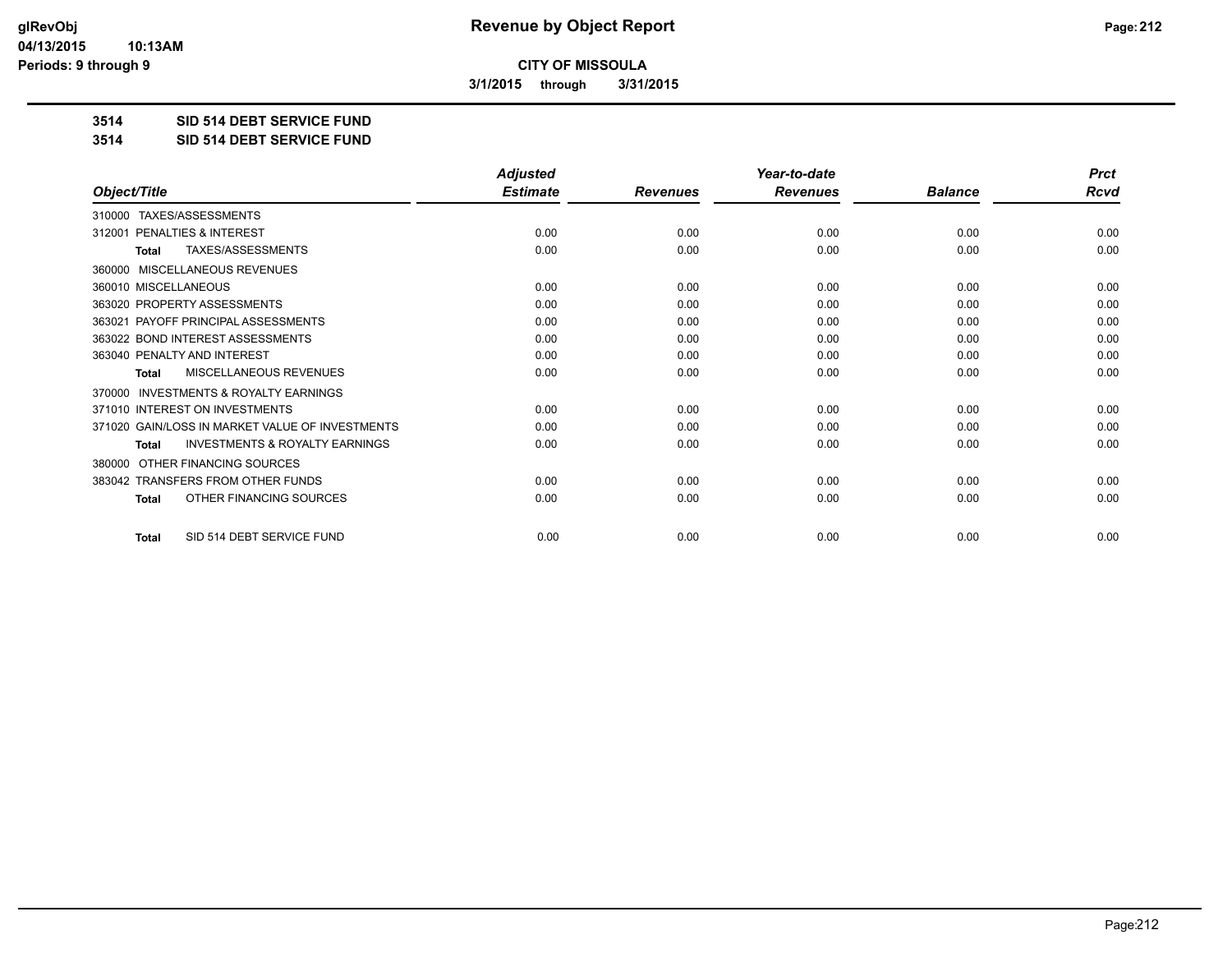**3/1/2015 through 3/31/2015**

# **3514 SID 514 DEBT SERVICE FUND**

|                                                           | <b>Adjusted</b> |                 | Year-to-date    |                | <b>Prct</b> |
|-----------------------------------------------------------|-----------------|-----------------|-----------------|----------------|-------------|
| Object/Title                                              | <b>Estimate</b> | <b>Revenues</b> | <b>Revenues</b> | <b>Balance</b> | Rcvd        |
| 310000 TAXES/ASSESSMENTS                                  |                 |                 |                 |                |             |
| 312001 PENALTIES & INTEREST                               | 0.00            | 0.00            | 0.00            | 0.00           | 0.00        |
| <b>TAXES/ASSESSMENTS</b><br><b>Total</b>                  | 0.00            | 0.00            | 0.00            | 0.00           | 0.00        |
| 360000 MISCELLANEOUS REVENUES                             |                 |                 |                 |                |             |
| 360010 MISCELLANEOUS                                      | 0.00            | 0.00            | 0.00            | 0.00           | 0.00        |
| 363020 PROPERTY ASSESSMENTS                               | 0.00            | 0.00            | 0.00            | 0.00           | 0.00        |
| 363021 PAYOFF PRINCIPAL ASSESSMENTS                       | 0.00            | 0.00            | 0.00            | 0.00           | 0.00        |
| 363022 BOND INTEREST ASSESSMENTS                          | 0.00            | 0.00            | 0.00            | 0.00           | 0.00        |
| 363040 PENALTY AND INTEREST                               | 0.00            | 0.00            | 0.00            | 0.00           | 0.00        |
| <b>MISCELLANEOUS REVENUES</b><br><b>Total</b>             | 0.00            | 0.00            | 0.00            | 0.00           | 0.00        |
| <b>INVESTMENTS &amp; ROYALTY EARNINGS</b><br>370000       |                 |                 |                 |                |             |
| 371010 INTEREST ON INVESTMENTS                            | 0.00            | 0.00            | 0.00            | 0.00           | 0.00        |
| 371020 GAIN/LOSS IN MARKET VALUE OF INVESTMENT            | 0.00            | 0.00            | 0.00            | 0.00           | 0.00        |
| <b>INVESTMENTS &amp; ROYALTY EARNINGS</b><br><b>Total</b> | 0.00            | 0.00            | 0.00            | 0.00           | 0.00        |
| OTHER FINANCING SOURCES<br>380000                         |                 |                 |                 |                |             |
| 383042 TRANSFERS FROM OTHER FUNDS                         | 0.00            | 0.00            | 0.00            | 0.00           | 0.00        |
| OTHER FINANCING SOURCES<br><b>Total</b>                   | 0.00            | 0.00            | 0.00            | 0.00           | 0.00        |
| SID 514 DEBT SERVICE FUND<br>Total                        | 0.00            | 0.00            | 0.00            | 0.00           | 0.00        |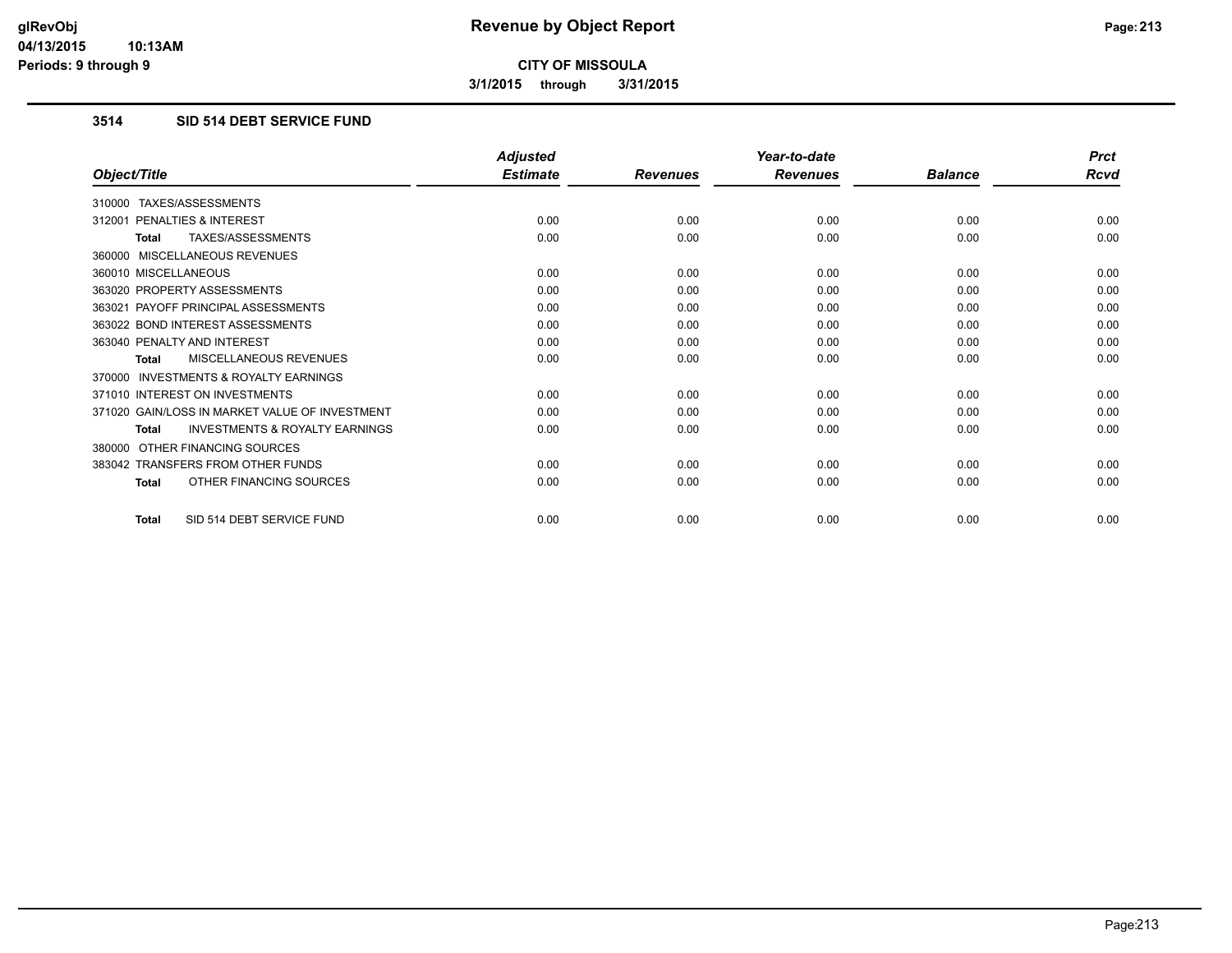**3/1/2015 through 3/31/2015**

**3515 SID 515 DEBT SERVICE FUND**

**3515 SID 515 DEBT SERVICE FUND**

|                                                           | <b>Adjusted</b> |                 | Year-to-date    |                | <b>Prct</b> |
|-----------------------------------------------------------|-----------------|-----------------|-----------------|----------------|-------------|
| Object/Title                                              | <b>Estimate</b> | <b>Revenues</b> | <b>Revenues</b> | <b>Balance</b> | <b>Rcvd</b> |
| TAXES/ASSESSMENTS<br>310000                               |                 |                 |                 |                |             |
| PENALTIES & INTEREST<br>312001                            | 0.00            | 0.00            | 0.00            | 0.00           | 0.00        |
| TAXES/ASSESSMENTS<br>Total                                | 0.00            | 0.00            | 0.00            | 0.00           | 0.00        |
| MISCELLANEOUS REVENUES<br>360000                          |                 |                 |                 |                |             |
| 363020 PROPERTY ASSESSMENTS                               | 0.00            | 0.00            | 0.00            | 0.00           | 0.00        |
| 363021 PAYOFF PRINCIPAL ASSESSMENTS                       | 0.00            | 0.00            | 0.00            | 0.00           | 0.00        |
| 363022 BOND INTEREST ASSESSMENTS                          | 0.00            | 0.00            | 0.00            | 0.00           | 0.00        |
| 363040 PENALTY AND INTEREST                               | 0.00            | 0.00            | 0.00            | 0.00           | 0.00        |
| MISCELLANEOUS REVENUES<br><b>Total</b>                    | 0.00            | 0.00            | 0.00            | 0.00           | 0.00        |
| <b>INVESTMENTS &amp; ROYALTY EARNINGS</b><br>370000       |                 |                 |                 |                |             |
| 371010 INTEREST ON INVESTMENTS                            | 0.00            | 0.00            | 0.00            | 0.00           | 0.00        |
| 371020 GAIN/LOSS IN MARKET VALUE OF INVESTMENTS           | 0.00            | 0.00            | 0.00            | 0.00           | 0.00        |
| <b>INVESTMENTS &amp; ROYALTY EARNINGS</b><br><b>Total</b> | 0.00            | 0.00            | 0.00            | 0.00           | 0.00        |
| OTHER FINANCING SOURCES<br>380000                         |                 |                 |                 |                |             |
| 383042 TRANSFERS FROM OTHER FUNDS                         | 0.00            | 0.00            | 0.00            | 0.00           | 0.00        |
| OTHER FINANCING SOURCES<br><b>Total</b>                   | 0.00            | 0.00            | 0.00            | 0.00           | 0.00        |
|                                                           |                 |                 |                 |                |             |
| SID 515 DEBT SERVICE FUND<br><b>Total</b>                 | 0.00            | 0.00            | 0.00            | 0.00           | 0.00        |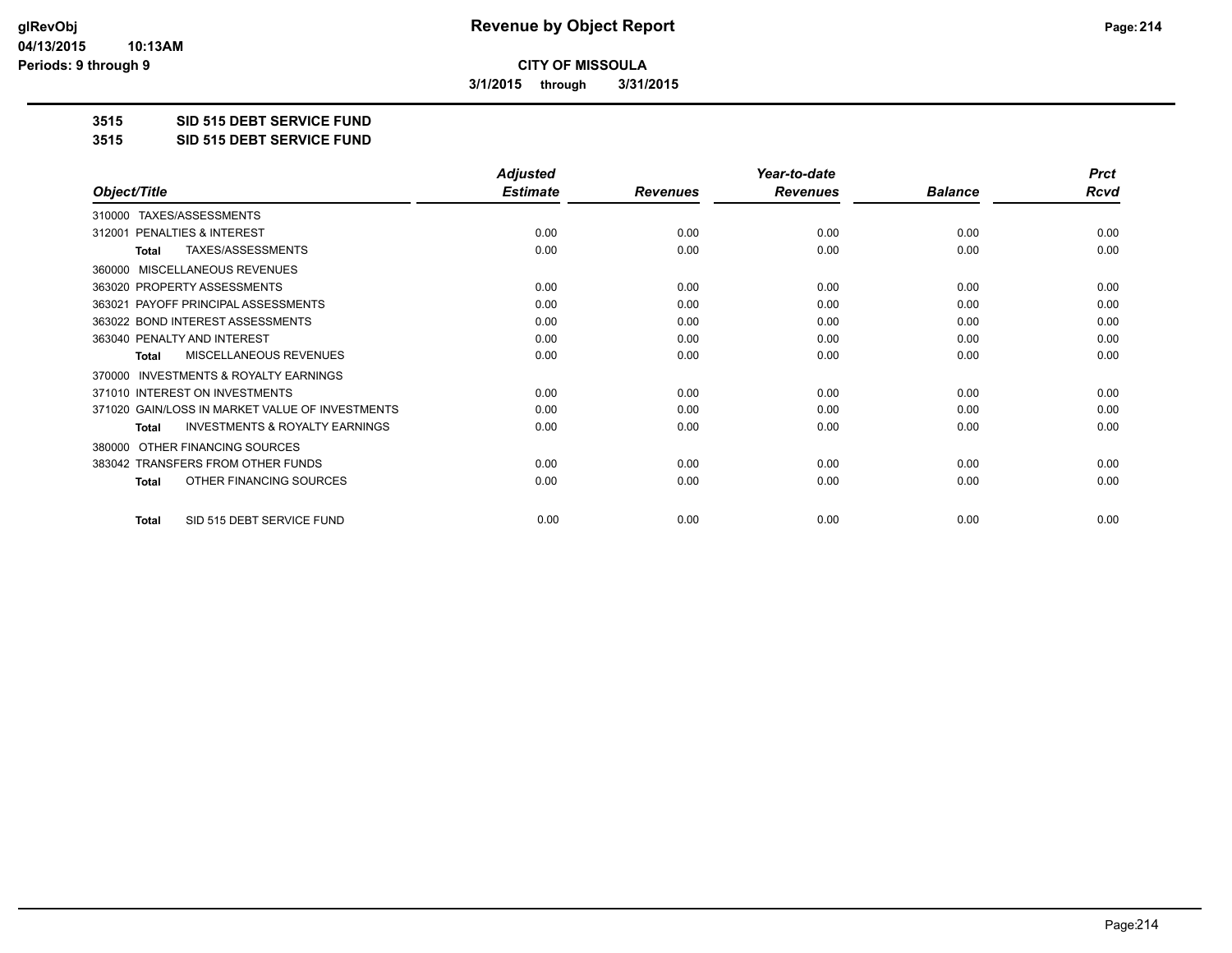**3/1/2015 through 3/31/2015**

# **3515 SID 515 DEBT SERVICE FUND**

|                                                           | <b>Adjusted</b> |                 | Year-to-date    |                | <b>Prct</b> |
|-----------------------------------------------------------|-----------------|-----------------|-----------------|----------------|-------------|
| Object/Title                                              | <b>Estimate</b> | <b>Revenues</b> | <b>Revenues</b> | <b>Balance</b> | <b>Rcvd</b> |
| TAXES/ASSESSMENTS<br>310000                               |                 |                 |                 |                |             |
| 312001 PENALTIES & INTEREST                               | 0.00            | 0.00            | 0.00            | 0.00           | 0.00        |
| TAXES/ASSESSMENTS<br><b>Total</b>                         | 0.00            | 0.00            | 0.00            | 0.00           | 0.00        |
| MISCELLANEOUS REVENUES<br>360000                          |                 |                 |                 |                |             |
| 363020 PROPERTY ASSESSMENTS                               | 0.00            | 0.00            | 0.00            | 0.00           | 0.00        |
| 363021 PAYOFF PRINCIPAL ASSESSMENTS                       | 0.00            | 0.00            | 0.00            | 0.00           | 0.00        |
| 363022 BOND INTEREST ASSESSMENTS                          | 0.00            | 0.00            | 0.00            | 0.00           | 0.00        |
| 363040 PENALTY AND INTEREST                               | 0.00            | 0.00            | 0.00            | 0.00           | 0.00        |
| MISCELLANEOUS REVENUES<br><b>Total</b>                    | 0.00            | 0.00            | 0.00            | 0.00           | 0.00        |
| <b>INVESTMENTS &amp; ROYALTY EARNINGS</b><br>370000       |                 |                 |                 |                |             |
| 371010 INTEREST ON INVESTMENTS                            | 0.00            | 0.00            | 0.00            | 0.00           | 0.00        |
| 371020 GAIN/LOSS IN MARKET VALUE OF INVESTMENT            | 0.00            | 0.00            | 0.00            | 0.00           | 0.00        |
| <b>INVESTMENTS &amp; ROYALTY EARNINGS</b><br><b>Total</b> | 0.00            | 0.00            | 0.00            | 0.00           | 0.00        |
| OTHER FINANCING SOURCES<br>380000                         |                 |                 |                 |                |             |
| 383042 TRANSFERS FROM OTHER FUNDS                         | 0.00            | 0.00            | 0.00            | 0.00           | 0.00        |
| OTHER FINANCING SOURCES<br><b>Total</b>                   | 0.00            | 0.00            | 0.00            | 0.00           | 0.00        |
| SID 515 DEBT SERVICE FUND<br>Total                        | 0.00            | 0.00            | 0.00            | 0.00           | 0.00        |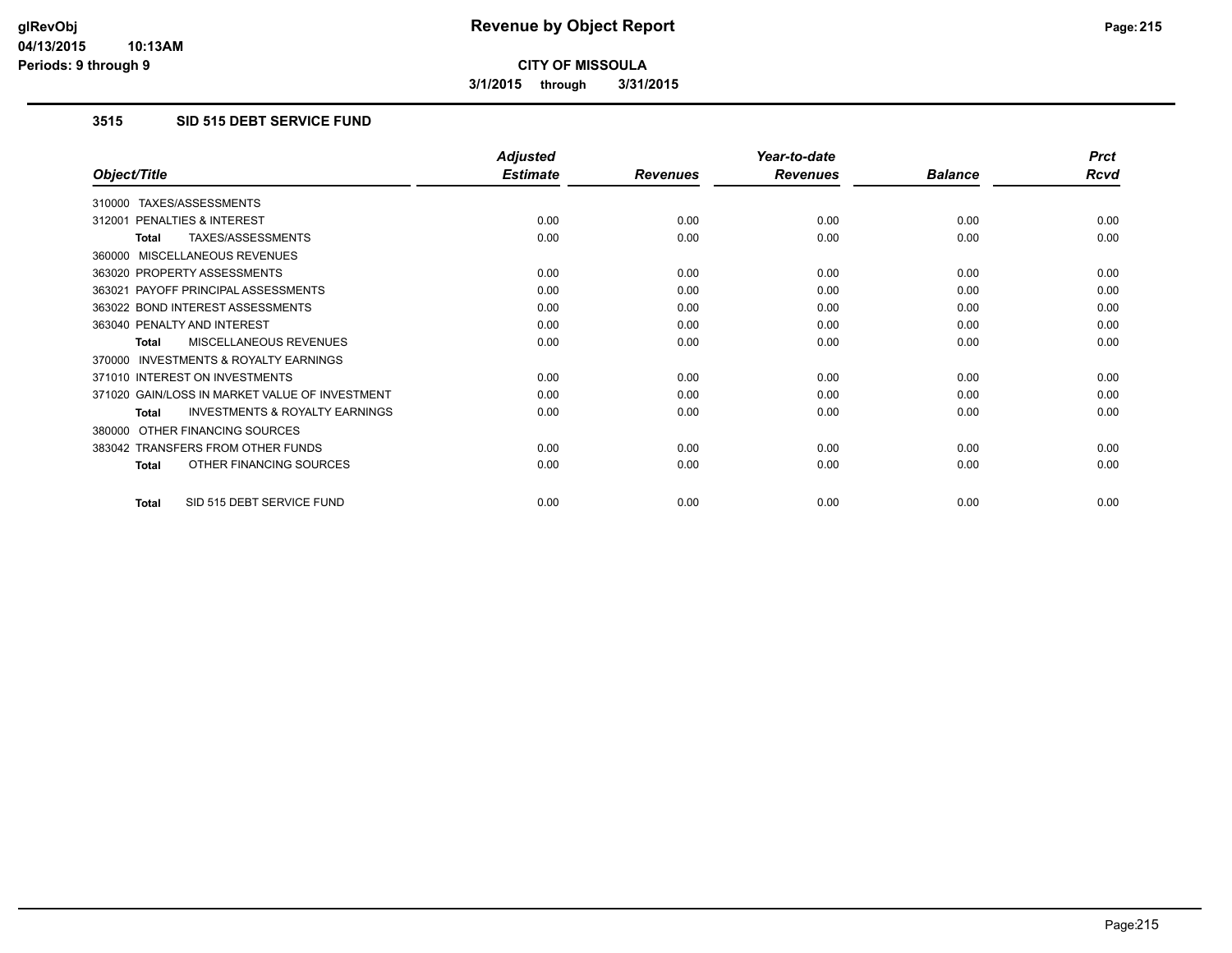**3/1/2015 through 3/31/2015**

**3517 SID 517 DEBT SERVICE FUND**

**3517 SID 517 DEBT SERVICE FUND**

|                                                           | <b>Adjusted</b> |                 | Year-to-date    |                | <b>Prct</b> |
|-----------------------------------------------------------|-----------------|-----------------|-----------------|----------------|-------------|
| Object/Title                                              | <b>Estimate</b> | <b>Revenues</b> | <b>Revenues</b> | <b>Balance</b> | <b>Rcvd</b> |
| TAXES/ASSESSMENTS<br>310000                               |                 |                 |                 |                |             |
| 312001 PENALTIES & INTEREST                               | 0.00            | 0.00            | 0.00            | 0.00           | 0.00        |
| TAXES/ASSESSMENTS<br><b>Total</b>                         | 0.00            | 0.00            | 0.00            | 0.00           | 0.00        |
| MISCELLANEOUS REVENUES<br>360000                          |                 |                 |                 |                |             |
| 360010 MISCELLANEOUS                                      | 0.00            | 0.00            | 0.00            | 0.00           | 0.00        |
| 363020 PROPERTY ASSESSMENTS                               | 0.00            | 0.00            | 0.00            | 0.00           | 0.00        |
| 363021 PAYOFF PRINCIPAL ASSESSMENTS                       | 0.00            | 0.00            | 0.00            | 0.00           | 0.00        |
| 363022 BOND INTEREST ASSESSMENTS                          | 0.00            | 0.00            | 0.00            | 0.00           | 0.00        |
| 363040 PENALTY AND INTEREST                               | 0.00            | 0.00            | 0.00            | 0.00           | 0.00        |
| MISCELLANEOUS REVENUES<br><b>Total</b>                    | 0.00            | 0.00            | 0.00            | 0.00           | 0.00        |
| <b>INVESTMENTS &amp; ROYALTY EARNINGS</b><br>370000       |                 |                 |                 |                |             |
| 371010 INTEREST ON INVESTMENTS                            | 0.00            | 0.00            | 0.00            | 0.00           | 0.00        |
| 371020 GAIN/LOSS IN MARKET VALUE OF INVESTMENTS           | 0.00            | 0.00            | 0.00            | 0.00           | 0.00        |
| <b>INVESTMENTS &amp; ROYALTY EARNINGS</b><br><b>Total</b> | 0.00            | 0.00            | 0.00            | 0.00           | 0.00        |
| OTHER FINANCING SOURCES<br>380000                         |                 |                 |                 |                |             |
| 381009 TRANSFERS IN                                       | 0.00            | 0.00            | 0.00            | 0.00           | 0.00        |
| OTHER FINANCING SOURCES<br>Total                          | 0.00            | 0.00            | 0.00            | 0.00           | 0.00        |
| SID 517 DEBT SERVICE FUND<br><b>Total</b>                 | 0.00            | 0.00            | 0.00            | 0.00           | 0.00        |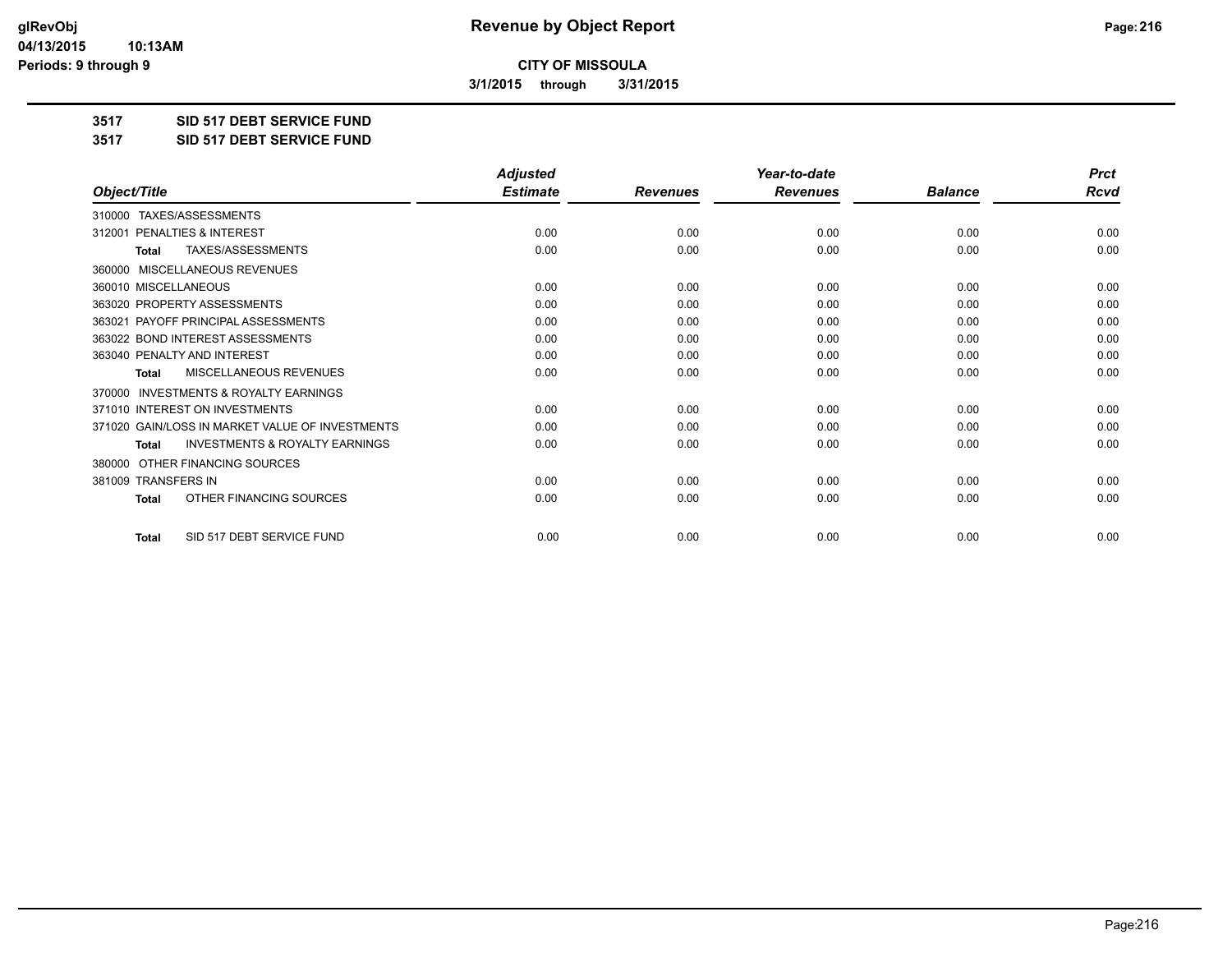**3/1/2015 through 3/31/2015**

## **3517 SID 517 DEBT SERVICE FUND**

|                                                           | <b>Adjusted</b> |                 | Year-to-date    |                | <b>Prct</b> |
|-----------------------------------------------------------|-----------------|-----------------|-----------------|----------------|-------------|
| Object/Title                                              | <b>Estimate</b> | <b>Revenues</b> | <b>Revenues</b> | <b>Balance</b> | <b>Rcvd</b> |
| 310000 TAXES/ASSESSMENTS                                  |                 |                 |                 |                |             |
| 312001 PENALTIES & INTEREST                               | 0.00            | 0.00            | 0.00            | 0.00           | 0.00        |
| TAXES/ASSESSMENTS<br><b>Total</b>                         | 0.00            | 0.00            | 0.00            | 0.00           | 0.00        |
| 360000 MISCELLANEOUS REVENUES                             |                 |                 |                 |                |             |
| 360010 MISCELLANEOUS                                      | 0.00            | 0.00            | 0.00            | 0.00           | 0.00        |
| 363020 PROPERTY ASSESSMENTS                               | 0.00            | 0.00            | 0.00            | 0.00           | 0.00        |
| 363021 PAYOFF PRINCIPAL ASSESSMENTS                       | 0.00            | 0.00            | 0.00            | 0.00           | 0.00        |
| 363022 BOND INTEREST ASSESSMENTS                          | 0.00            | 0.00            | 0.00            | 0.00           | 0.00        |
| 363040 PENALTY AND INTEREST                               | 0.00            | 0.00            | 0.00            | 0.00           | 0.00        |
| MISCELLANEOUS REVENUES<br><b>Total</b>                    | 0.00            | 0.00            | 0.00            | 0.00           | 0.00        |
| <b>INVESTMENTS &amp; ROYALTY EARNINGS</b><br>370000       |                 |                 |                 |                |             |
| 371010 INTEREST ON INVESTMENTS                            | 0.00            | 0.00            | 0.00            | 0.00           | 0.00        |
| 371020 GAIN/LOSS IN MARKET VALUE OF INVESTMENT            | 0.00            | 0.00            | 0.00            | 0.00           | 0.00        |
| <b>INVESTMENTS &amp; ROYALTY EARNINGS</b><br><b>Total</b> | 0.00            | 0.00            | 0.00            | 0.00           | 0.00        |
| OTHER FINANCING SOURCES<br>380000                         |                 |                 |                 |                |             |
| 381009 TRANSFERS IN                                       | 0.00            | 0.00            | 0.00            | 0.00           | 0.00        |
| OTHER FINANCING SOURCES<br><b>Total</b>                   | 0.00            | 0.00            | 0.00            | 0.00           | 0.00        |
| SID 517 DEBT SERVICE FUND<br><b>Total</b>                 | 0.00            | 0.00            | 0.00            | 0.00           | 0.00        |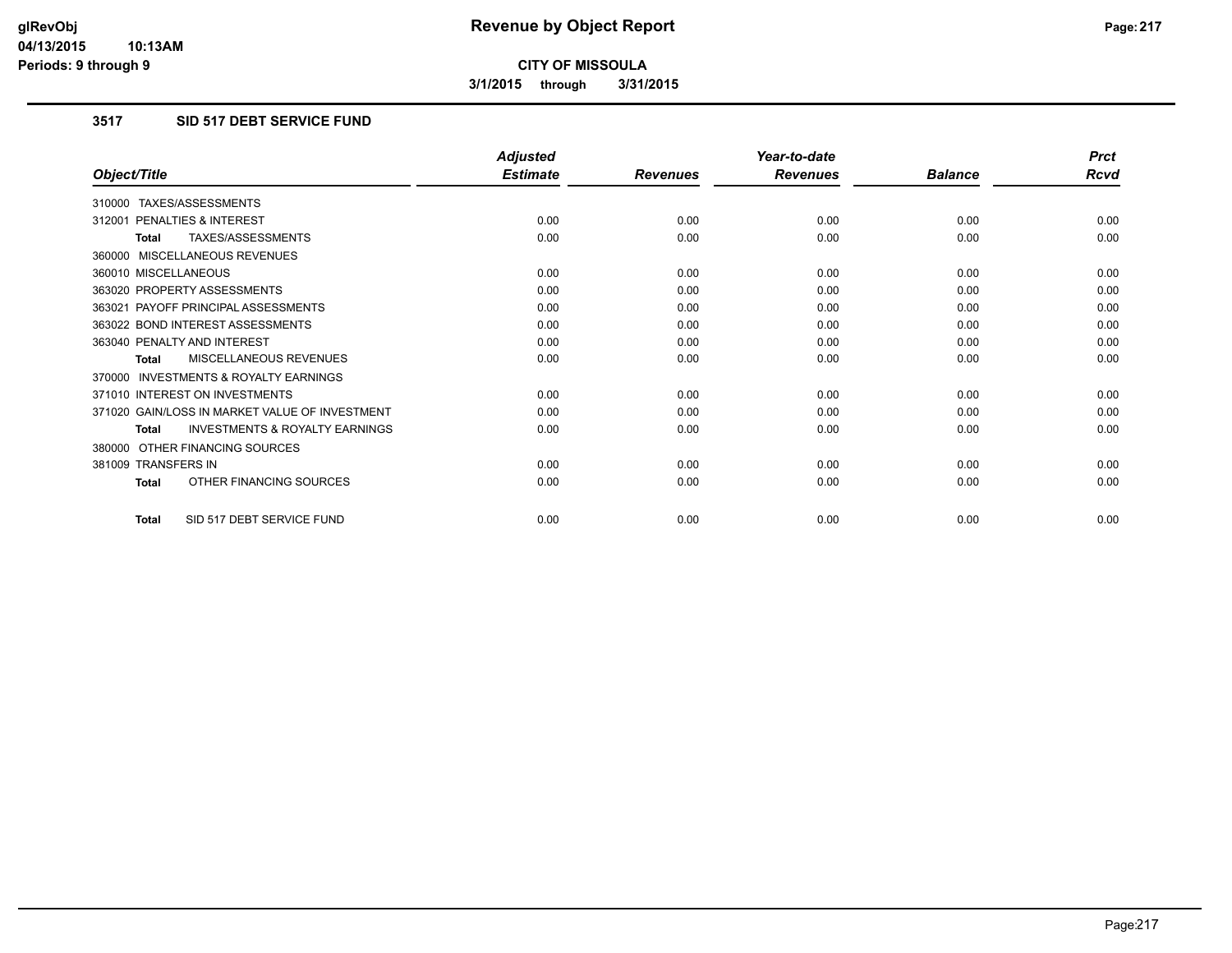**3/1/2015 through 3/31/2015**

**3518 SID 518 DEBT SERVICE FUND**

**3518 SID 518 DEBT SERVICE FUND**

|                                                           | <b>Adjusted</b> |                 | Year-to-date    |                | <b>Prct</b> |
|-----------------------------------------------------------|-----------------|-----------------|-----------------|----------------|-------------|
| Object/Title                                              | <b>Estimate</b> | <b>Revenues</b> | <b>Revenues</b> | <b>Balance</b> | <b>Rcvd</b> |
| 310000 TAXES/ASSESSMENTS                                  |                 |                 |                 |                |             |
| PENALTIES & INTEREST<br>312001                            | 0.00            | 0.00            | 0.00            | 0.00           | 0.00        |
| TAXES/ASSESSMENTS<br><b>Total</b>                         | 0.00            | 0.00            | 0.00            | 0.00           | 0.00        |
| MISCELLANEOUS REVENUES<br>360000                          |                 |                 |                 |                |             |
| 363020 PROPERTY ASSESSMENTS                               | 0.00            | 0.00            | 0.00            | 0.00           | 0.00        |
| 363021 PAYOFF PRINCIPAL ASSESSMENTS                       | 0.00            | 0.00            | 0.00            | 0.00           | 0.00        |
| 363022 BOND INTEREST ASSESSMENTS                          | 0.00            | 0.00            | 0.00            | 0.00           | 0.00        |
| 363040 PENALTY AND INTEREST                               | 0.00            | 0.00            | 0.00            | 0.00           | 0.00        |
| <b>MISCELLANEOUS REVENUES</b><br><b>Total</b>             | 0.00            | 0.00            | 0.00            | 0.00           | 0.00        |
| <b>INVESTMENTS &amp; ROYALTY EARNINGS</b><br>370000       |                 |                 |                 |                |             |
| 371010 INTEREST ON INVESTMENTS                            | 0.00            | 0.00            | 0.00            | 0.00           | 0.00        |
| 371020 GAIN/LOSS IN MARKET VALUE OF INVESTMENTS           | 0.00            | 0.00            | 0.00            | 0.00           | 0.00        |
| <b>INVESTMENTS &amp; ROYALTY EARNINGS</b><br><b>Total</b> | 0.00            | 0.00            | 0.00            | 0.00           | 0.00        |
| OTHER FINANCING SOURCES<br>380000                         |                 |                 |                 |                |             |
| 381009 TRANSFERS IN                                       | 0.00            | 0.00            | 0.00            | 0.00           | 0.00        |
| 383000 OPERATING TRANSFERS                                | 0.00            | 0.00            | 0.00            | 0.00           | 0.00        |
| OTHER FINANCING SOURCES<br><b>Total</b>                   | 0.00            | 0.00            | 0.00            | 0.00           | 0.00        |
| SID 518 DEBT SERVICE FUND<br><b>Total</b>                 | 0.00            | 0.00            | 0.00            | 0.00           | 0.00        |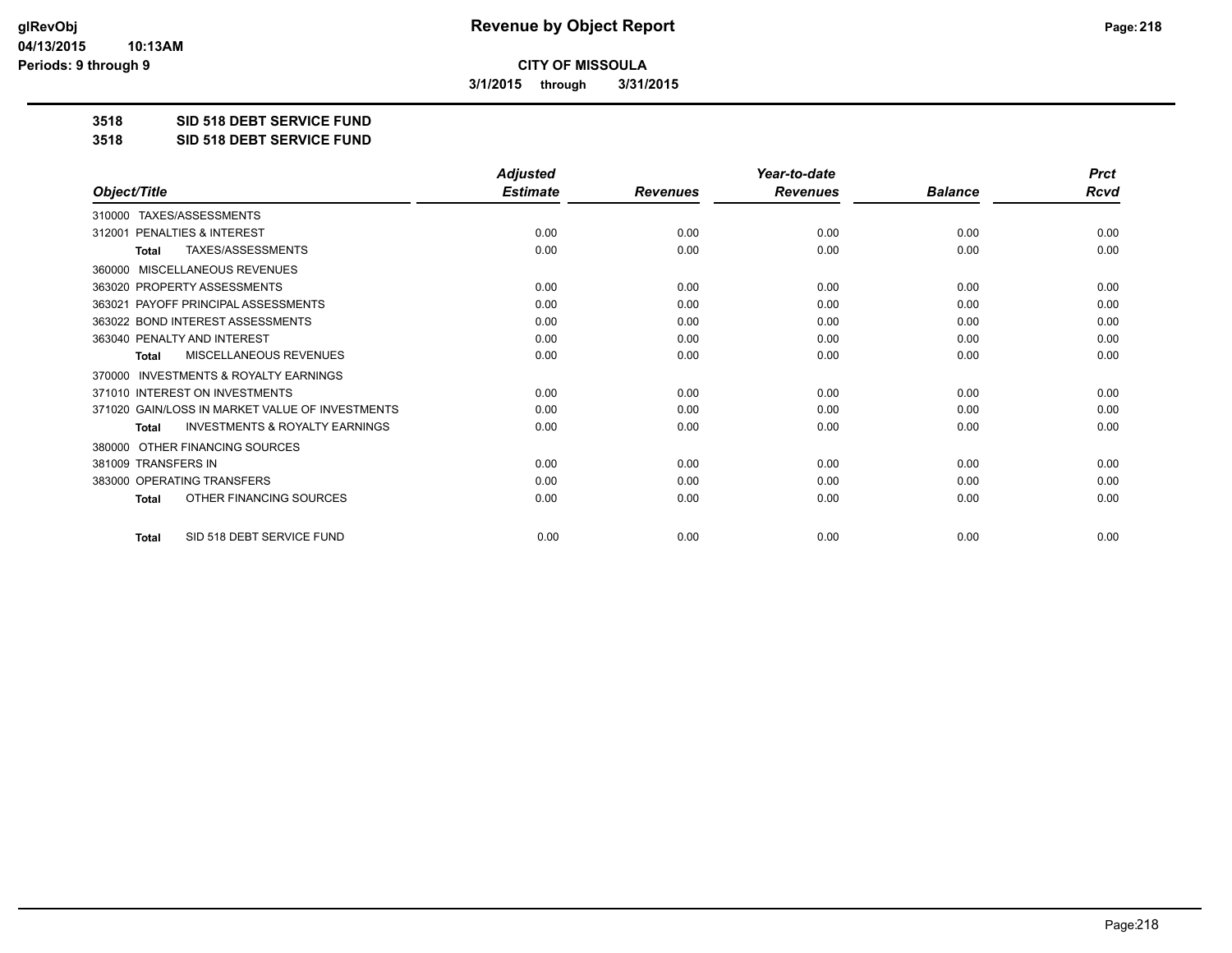**3/1/2015 through 3/31/2015**

## **3518 SID 518 DEBT SERVICE FUND**

|                                                           | <b>Adjusted</b> |                 | Year-to-date    |                | <b>Prct</b> |
|-----------------------------------------------------------|-----------------|-----------------|-----------------|----------------|-------------|
| Object/Title                                              | <b>Estimate</b> | <b>Revenues</b> | <b>Revenues</b> | <b>Balance</b> | <b>Rcvd</b> |
| 310000 TAXES/ASSESSMENTS                                  |                 |                 |                 |                |             |
| 312001 PENALTIES & INTEREST                               | 0.00            | 0.00            | 0.00            | 0.00           | 0.00        |
| <b>TAXES/ASSESSMENTS</b><br><b>Total</b>                  | 0.00            | 0.00            | 0.00            | 0.00           | 0.00        |
| 360000 MISCELLANEOUS REVENUES                             |                 |                 |                 |                |             |
| 363020 PROPERTY ASSESSMENTS                               | 0.00            | 0.00            | 0.00            | 0.00           | 0.00        |
| 363021 PAYOFF PRINCIPAL ASSESSMENTS                       | 0.00            | 0.00            | 0.00            | 0.00           | 0.00        |
| 363022 BOND INTEREST ASSESSMENTS                          | 0.00            | 0.00            | 0.00            | 0.00           | 0.00        |
| 363040 PENALTY AND INTEREST                               | 0.00            | 0.00            | 0.00            | 0.00           | 0.00        |
| MISCELLANEOUS REVENUES<br>Total                           | 0.00            | 0.00            | 0.00            | 0.00           | 0.00        |
| <b>INVESTMENTS &amp; ROYALTY EARNINGS</b><br>370000       |                 |                 |                 |                |             |
| 371010 INTEREST ON INVESTMENTS                            | 0.00            | 0.00            | 0.00            | 0.00           | 0.00        |
| 371020 GAIN/LOSS IN MARKET VALUE OF INVESTMENT            | 0.00            | 0.00            | 0.00            | 0.00           | 0.00        |
| <b>INVESTMENTS &amp; ROYALTY EARNINGS</b><br><b>Total</b> | 0.00            | 0.00            | 0.00            | 0.00           | 0.00        |
| 380000 OTHER FINANCING SOURCES                            |                 |                 |                 |                |             |
| 381009 TRANSFERS IN                                       | 0.00            | 0.00            | 0.00            | 0.00           | 0.00        |
| 383000 OPERATING TRANSFERS                                | 0.00            | 0.00            | 0.00            | 0.00           | 0.00        |
| OTHER FINANCING SOURCES<br><b>Total</b>                   | 0.00            | 0.00            | 0.00            | 0.00           | 0.00        |
| SID 518 DEBT SERVICE FUND<br><b>Total</b>                 | 0.00            | 0.00            | 0.00            | 0.00           | 0.00        |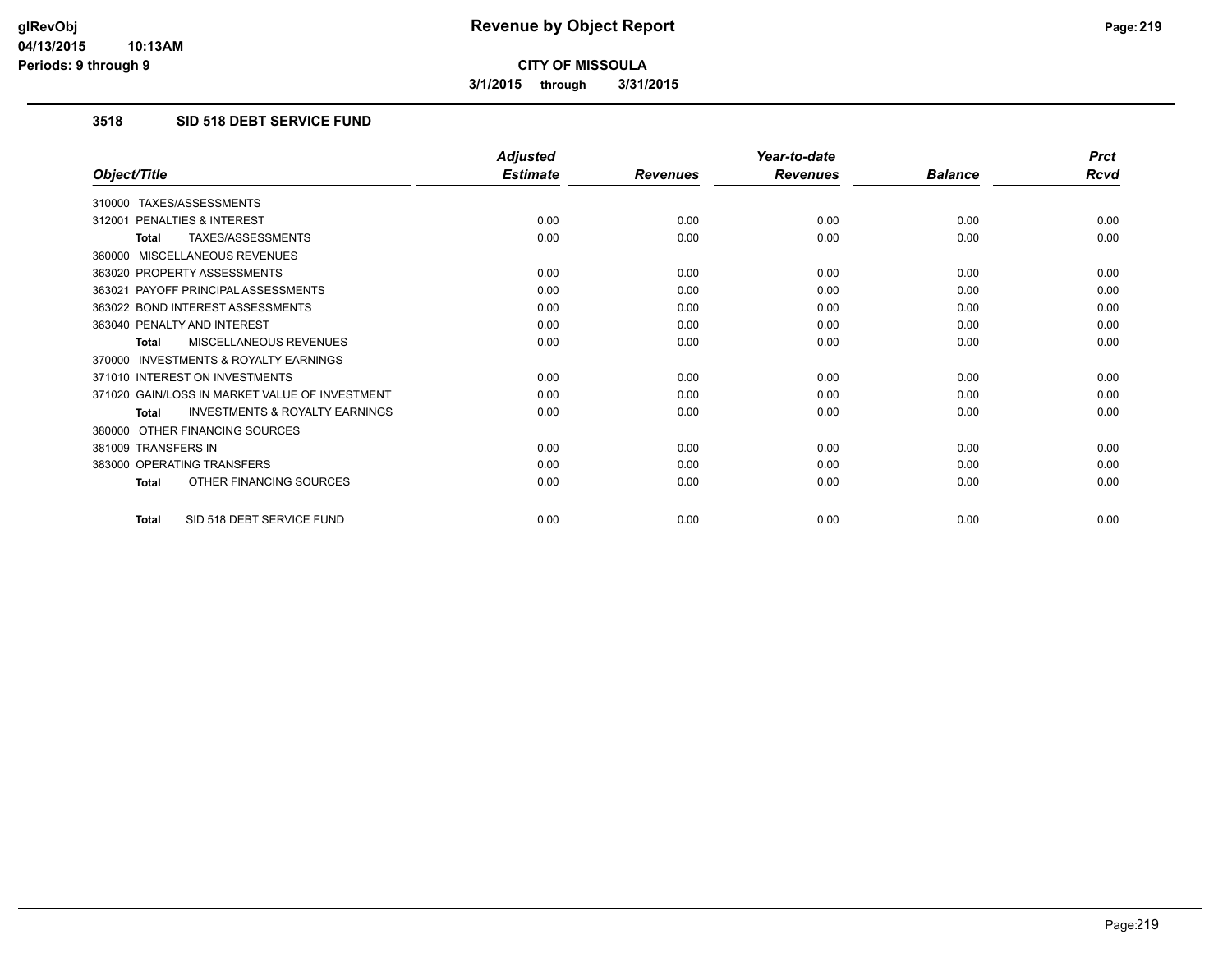**3/1/2015 through 3/31/2015**

**3519 SID 519 DEBT SERVICE FUND**

**3519 SID 519 DEBT SERVICE FUND**

|                                                           | <b>Adjusted</b> |                 | Year-to-date    |                | <b>Prct</b> |
|-----------------------------------------------------------|-----------------|-----------------|-----------------|----------------|-------------|
| Object/Title                                              | <b>Estimate</b> | <b>Revenues</b> | <b>Revenues</b> | <b>Balance</b> | <b>Rcvd</b> |
| 310000 TAXES/ASSESSMENTS                                  |                 |                 |                 |                |             |
| PENALTIES & INTEREST<br>312001                            | 0.00            | 0.00            | 0.00            | 0.00           | 0.00        |
| TAXES/ASSESSMENTS<br><b>Total</b>                         | 0.00            | 0.00            | 0.00            | 0.00           | 0.00        |
| MISCELLANEOUS REVENUES<br>360000                          |                 |                 |                 |                |             |
| 360010 MISCELLANEOUS                                      | 0.00            | 0.00            | 0.00            | 0.00           | 0.00        |
| 363020 PROPERTY ASSESSMENTS                               | 0.00            | 0.00            | 0.00            | 0.00           | 0.00        |
| 363021 PAYOFF PRINCIPAL ASSESSMENTS                       | 0.00            | 0.00            | 0.00            | 0.00           | 0.00        |
| 363022 BOND INTEREST ASSESSMENTS                          | 0.00            | 0.00            | 0.00            | 0.00           | 0.00        |
| 363040 PENALTY AND INTEREST                               | 0.00            | 0.00            | 0.00            | 0.00           | 0.00        |
| MISCELLANEOUS REVENUES<br>Total                           | 0.00            | 0.00            | 0.00            | 0.00           | 0.00        |
| <b>INVESTMENTS &amp; ROYALTY EARNINGS</b><br>370000       |                 |                 |                 |                |             |
| 371010 INTEREST ON INVESTMENTS                            | 0.00            | 0.00            | 0.00            | 0.00           | 0.00        |
| 371020 GAIN/LOSS IN MARKET VALUE OF INVESTMENTS           | 0.00            | 0.00            | 0.00            | 0.00           | 0.00        |
| <b>INVESTMENTS &amp; ROYALTY EARNINGS</b><br><b>Total</b> | 0.00            | 0.00            | 0.00            | 0.00           | 0.00        |
| OTHER FINANCING SOURCES<br>380000                         |                 |                 |                 |                |             |
| 381009 TRANSFERS IN                                       | 0.00            | 0.00            | 0.00            | 0.00           | 0.00        |
| OTHER FINANCING SOURCES<br><b>Total</b>                   | 0.00            | 0.00            | 0.00            | 0.00           | 0.00        |
| SID 519 DEBT SERVICE FUND<br><b>Total</b>                 | 0.00            | 0.00            | 0.00            | 0.00           | 0.00        |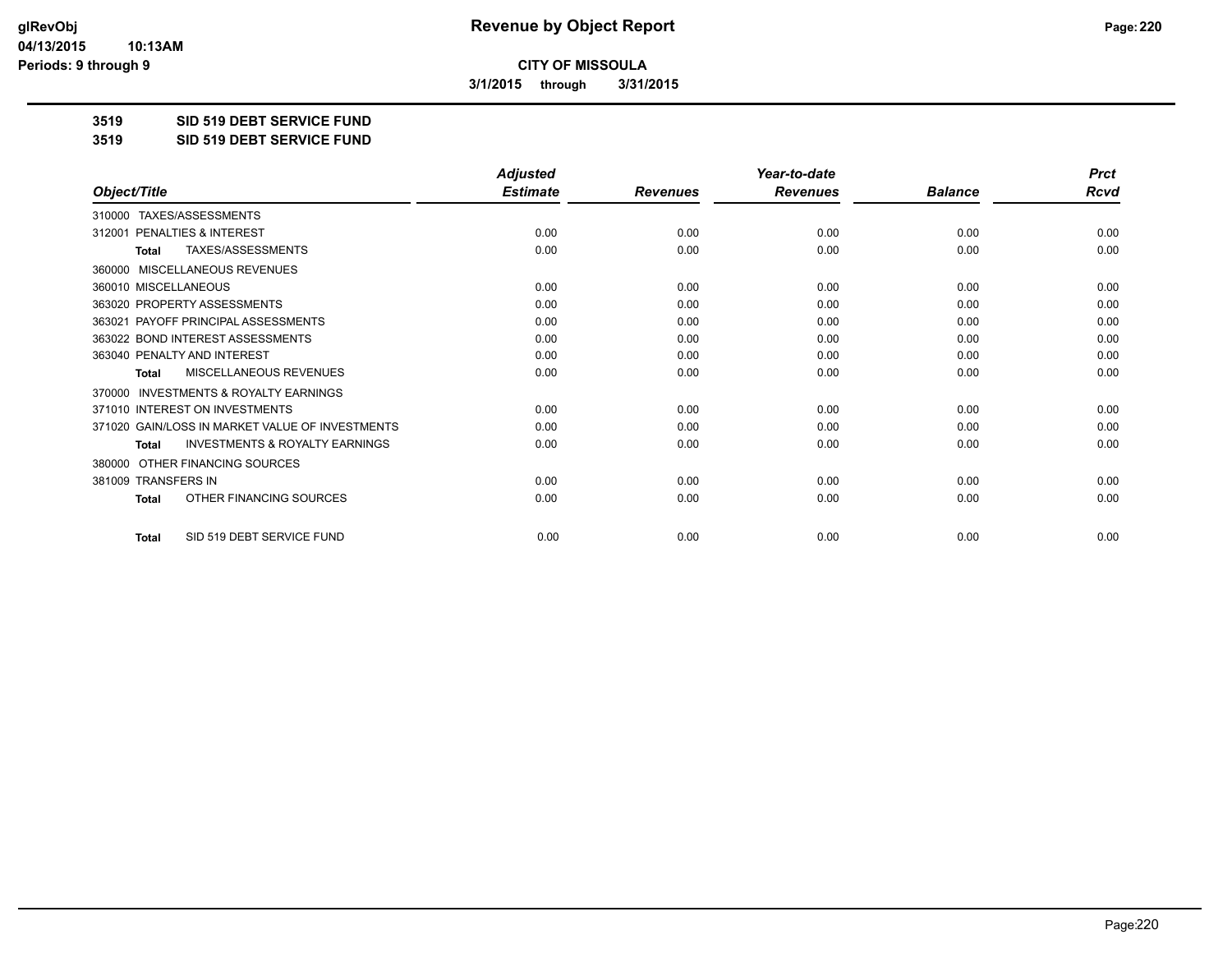**3/1/2015 through 3/31/2015**

## **3519 SID 519 DEBT SERVICE FUND**

|                                                           | <b>Adjusted</b> |                 | Year-to-date    |                | <b>Prct</b> |
|-----------------------------------------------------------|-----------------|-----------------|-----------------|----------------|-------------|
| Object/Title                                              | <b>Estimate</b> | <b>Revenues</b> | <b>Revenues</b> | <b>Balance</b> | <b>Rcvd</b> |
| 310000 TAXES/ASSESSMENTS                                  |                 |                 |                 |                |             |
| 312001 PENALTIES & INTEREST                               | 0.00            | 0.00            | 0.00            | 0.00           | 0.00        |
| TAXES/ASSESSMENTS<br><b>Total</b>                         | 0.00            | 0.00            | 0.00            | 0.00           | 0.00        |
| 360000 MISCELLANEOUS REVENUES                             |                 |                 |                 |                |             |
| 360010 MISCELLANEOUS                                      | 0.00            | 0.00            | 0.00            | 0.00           | 0.00        |
| 363020 PROPERTY ASSESSMENTS                               | 0.00            | 0.00            | 0.00            | 0.00           | 0.00        |
| 363021 PAYOFF PRINCIPAL ASSESSMENTS                       | 0.00            | 0.00            | 0.00            | 0.00           | 0.00        |
| 363022 BOND INTEREST ASSESSMENTS                          | 0.00            | 0.00            | 0.00            | 0.00           | 0.00        |
| 363040 PENALTY AND INTEREST                               | 0.00            | 0.00            | 0.00            | 0.00           | 0.00        |
| MISCELLANEOUS REVENUES<br><b>Total</b>                    | 0.00            | 0.00            | 0.00            | 0.00           | 0.00        |
| <b>INVESTMENTS &amp; ROYALTY EARNINGS</b><br>370000       |                 |                 |                 |                |             |
| 371010 INTEREST ON INVESTMENTS                            | 0.00            | 0.00            | 0.00            | 0.00           | 0.00        |
| 371020 GAIN/LOSS IN MARKET VALUE OF INVESTMENT            | 0.00            | 0.00            | 0.00            | 0.00           | 0.00        |
| <b>INVESTMENTS &amp; ROYALTY EARNINGS</b><br><b>Total</b> | 0.00            | 0.00            | 0.00            | 0.00           | 0.00        |
| 380000 OTHER FINANCING SOURCES                            |                 |                 |                 |                |             |
| 381009 TRANSFERS IN                                       | 0.00            | 0.00            | 0.00            | 0.00           | 0.00        |
| OTHER FINANCING SOURCES<br><b>Total</b>                   | 0.00            | 0.00            | 0.00            | 0.00           | 0.00        |
| SID 519 DEBT SERVICE FUND<br>Total                        | 0.00            | 0.00            | 0.00            | 0.00           | 0.00        |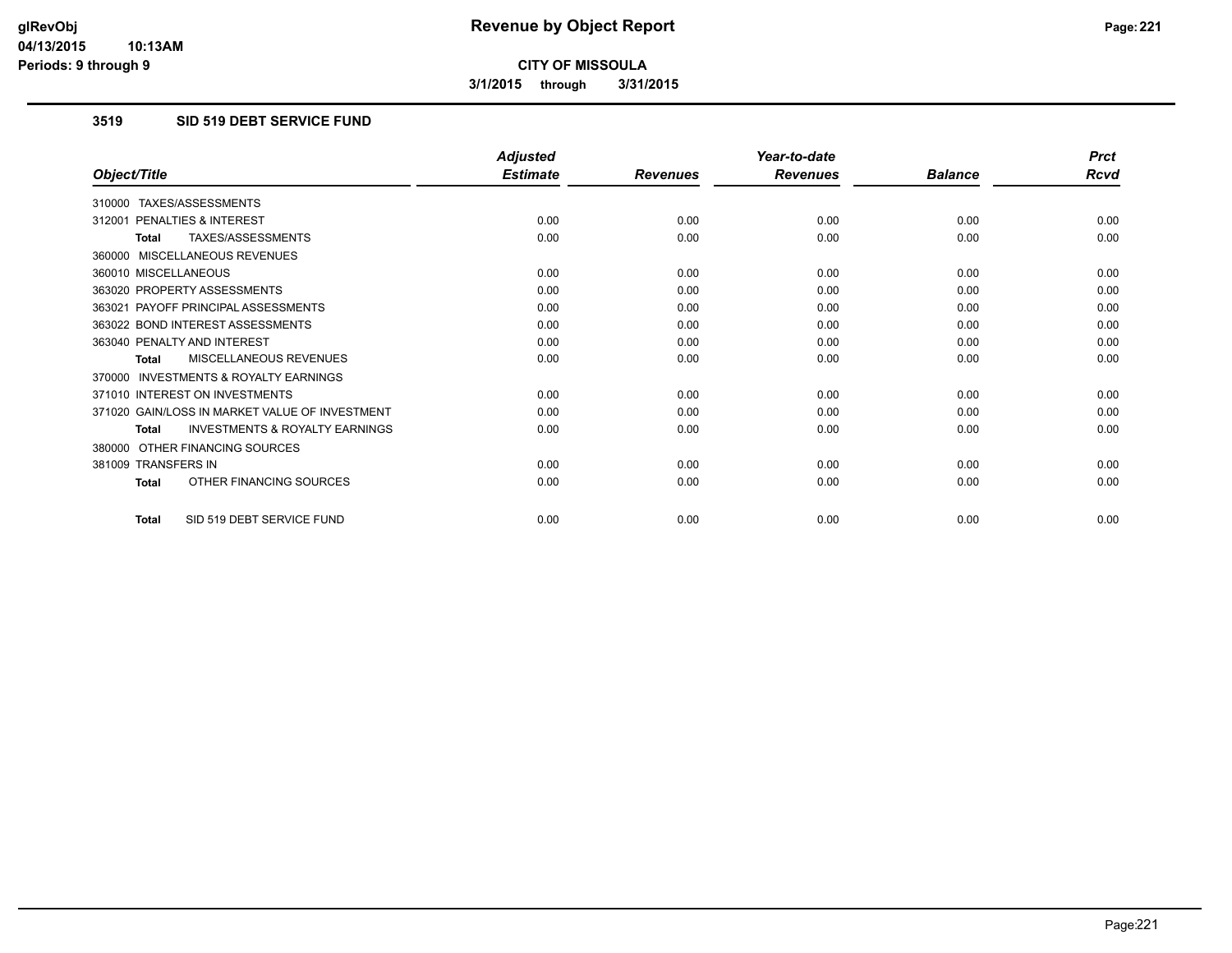**3/1/2015 through 3/31/2015**

**3520 SID 520 DEBT SERVICE FUND**

**3520 SID 520 DEBT SERVICE FUND**

|                                                           | <b>Adjusted</b> |                 | Year-to-date    |                | <b>Prct</b> |
|-----------------------------------------------------------|-----------------|-----------------|-----------------|----------------|-------------|
| Object/Title                                              | <b>Estimate</b> | <b>Revenues</b> | <b>Revenues</b> | <b>Balance</b> | <b>Rcvd</b> |
| TAXES/ASSESSMENTS<br>310000                               |                 |                 |                 |                |             |
| 312001 PENALTIES & INTEREST                               | 0.00            | 0.00            | 0.00            | 0.00           | 0.00        |
| <b>TAXES/ASSESSMENTS</b><br><b>Total</b>                  | 0.00            | 0.00            | 0.00            | 0.00           | 0.00        |
| MISCELLANEOUS REVENUES<br>360000                          |                 |                 |                 |                |             |
| 360010 MISCELLANEOUS                                      | 0.00            | 0.00            | 0.00            | 0.00           | 0.00        |
| 363020 PROPERTY ASSESSMENTS                               | 160,280.00      | 344.21          | 75,623.17       | 84,656.83      | 47.18       |
| 363021 PAYOFF PRINCIPAL ASSESSMENTS                       | 0.00            | 1,746.73        | 6,779.99        | $-6,779.99$    | 0.00        |
| 363022 BOND INTEREST ASSESSMENTS                          | 0.00            | 0.00            | 0.00            | 0.00           | 0.00        |
| 363040 PENALTY AND INTEREST                               | 0.00            | 7.03            | 125.97          | $-125.97$      | 0.00        |
| <b>MISCELLANEOUS REVENUES</b><br><b>Total</b>             | 160,280.00      | 2,097.97        | 82,529.13       | 77,750.87      | 51.49       |
| <b>INVESTMENTS &amp; ROYALTY EARNINGS</b><br>370000       |                 |                 |                 |                |             |
| 371010 INTEREST ON INVESTMENTS                            | 0.00            | 0.00            | 0.00            | 0.00           | 0.00        |
| 371020 GAIN/LOSS IN MARKET VALUE OF INVESTMENTS           | 0.00            | 0.00            | 0.00            | 0.00           | 0.00        |
| <b>INVESTMENTS &amp; ROYALTY EARNINGS</b><br><b>Total</b> | 0.00            | 0.00            | 0.00            | 0.00           | 0.00        |
| OTHER FINANCING SOURCES<br>380000                         |                 |                 |                 |                |             |
| 383000 OPERATING TRANSFERS                                | 0.00            | 0.00            | 0.00            | 0.00           | 0.00        |
| OTHER FINANCING SOURCES<br><b>Total</b>                   | 0.00            | 0.00            | 0.00            | 0.00           | 0.00        |
| SID 520 DEBT SERVICE FUND<br><b>Total</b>                 | 160,280.00      | 2,097.97        | 82,529.13       | 77,750.87      | 51.49       |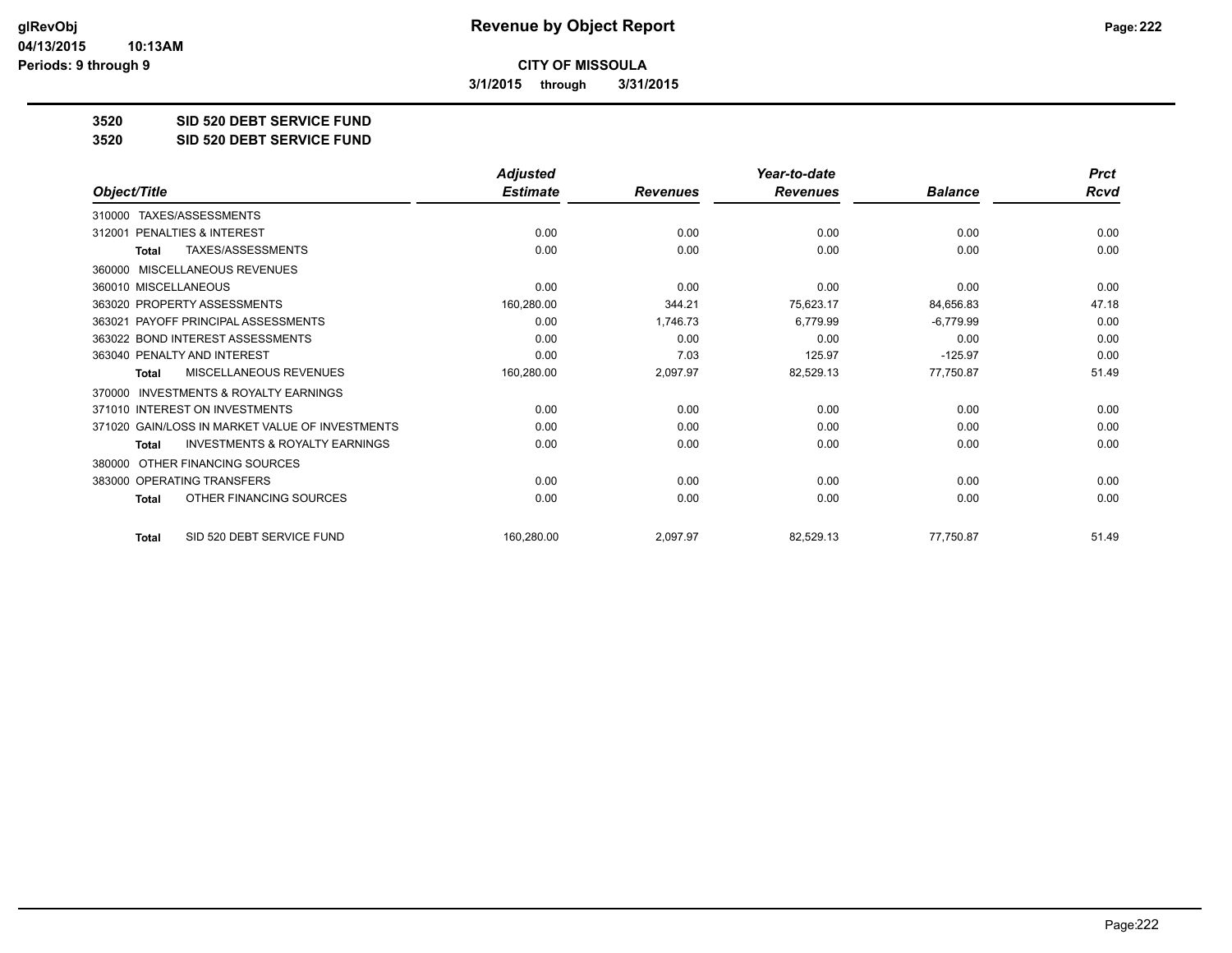**3/1/2015 through 3/31/2015**

## **3520 SID 520 DEBT SERVICE FUND**

|                                                           | <b>Adjusted</b> |                 | Year-to-date    |                | <b>Prct</b> |
|-----------------------------------------------------------|-----------------|-----------------|-----------------|----------------|-------------|
| Object/Title                                              | <b>Estimate</b> | <b>Revenues</b> | <b>Revenues</b> | <b>Balance</b> | Rcvd        |
| TAXES/ASSESSMENTS<br>310000                               |                 |                 |                 |                |             |
| PENALTIES & INTEREST<br>312001                            | 0.00            | 0.00            | 0.00            | 0.00           | 0.00        |
| TAXES/ASSESSMENTS<br><b>Total</b>                         | 0.00            | 0.00            | 0.00            | 0.00           | 0.00        |
| MISCELLANEOUS REVENUES<br>360000                          |                 |                 |                 |                |             |
| 360010 MISCELLANEOUS                                      | 0.00            | 0.00            | 0.00            | 0.00           | 0.00        |
| 363020 PROPERTY ASSESSMENTS                               | 160,280.00      | 344.21          | 75,623.17       | 84,656.83      | 47.18       |
| 363021 PAYOFF PRINCIPAL ASSESSMENTS                       | 0.00            | 1,746.73        | 6,779.99        | $-6,779.99$    | 0.00        |
| 363022 BOND INTEREST ASSESSMENTS                          | 0.00            | 0.00            | 0.00            | 0.00           | 0.00        |
| 363040 PENALTY AND INTEREST                               | 0.00            | 7.03            | 125.97          | $-125.97$      | 0.00        |
| MISCELLANEOUS REVENUES<br><b>Total</b>                    | 160,280.00      | 2,097.97        | 82,529.13       | 77,750.87      | 51.49       |
| INVESTMENTS & ROYALTY EARNINGS<br>370000                  |                 |                 |                 |                |             |
| 371010 INTEREST ON INVESTMENTS                            | 0.00            | 0.00            | 0.00            | 0.00           | 0.00        |
| 371020 GAIN/LOSS IN MARKET VALUE OF INVESTMENT            | 0.00            | 0.00            | 0.00            | 0.00           | 0.00        |
| <b>INVESTMENTS &amp; ROYALTY EARNINGS</b><br><b>Total</b> | 0.00            | 0.00            | 0.00            | 0.00           | 0.00        |
| OTHER FINANCING SOURCES<br>380000                         |                 |                 |                 |                |             |
| 383000 OPERATING TRANSFERS                                | 0.00            | 0.00            | 0.00            | 0.00           | 0.00        |
| OTHER FINANCING SOURCES<br><b>Total</b>                   | 0.00            | 0.00            | 0.00            | 0.00           | 0.00        |
| SID 520 DEBT SERVICE FUND<br><b>Total</b>                 | 160,280.00      | 2,097.97        | 82,529.13       | 77,750.87      | 51.49       |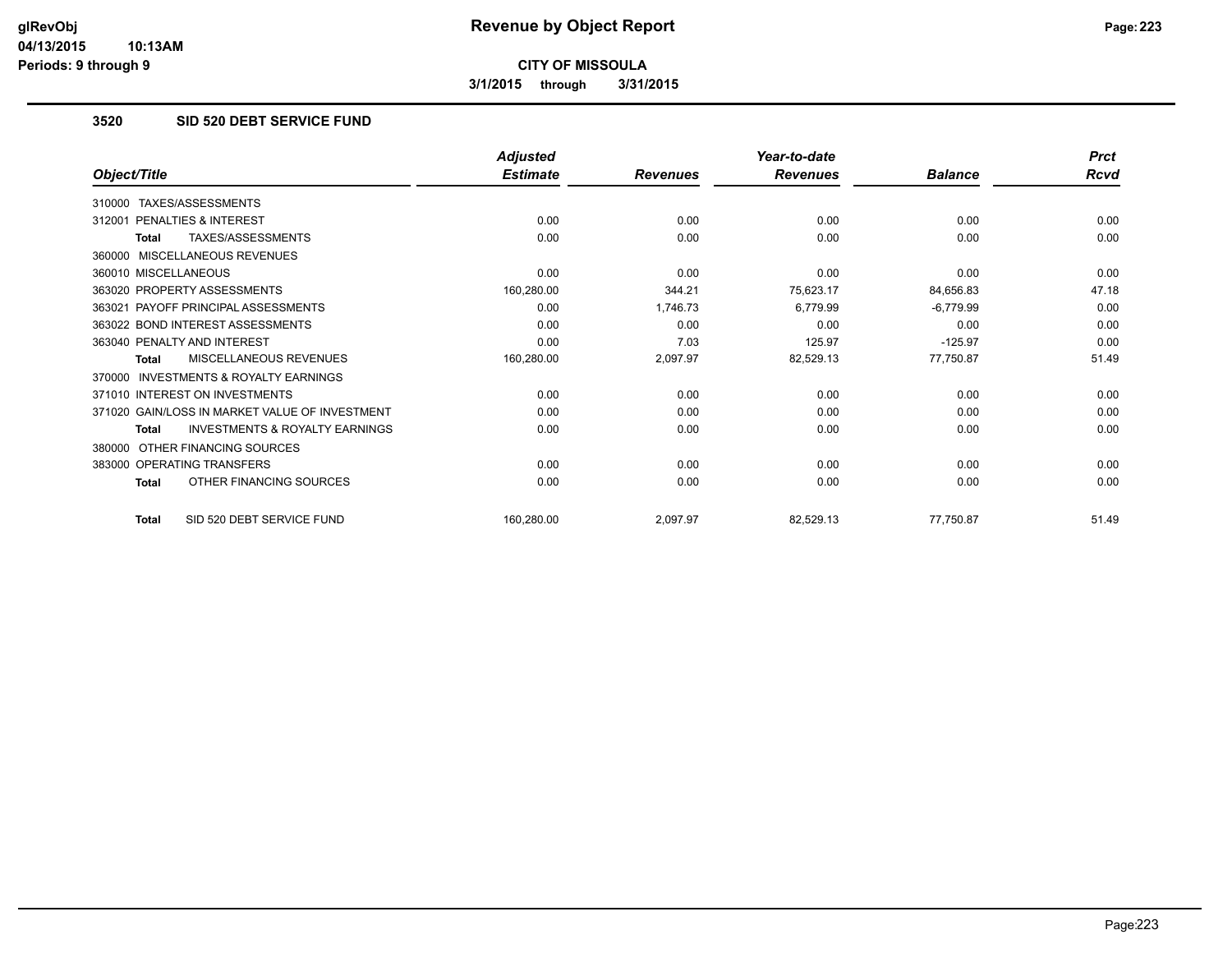**3/1/2015 through 3/31/2015**

**3521 SID 521 DEBT SERVICE FUND**

**3521 SID 521 DEBT SERVICE FUND**

|                                                     | <b>Adjusted</b> |                 | Year-to-date    |                | <b>Prct</b> |
|-----------------------------------------------------|-----------------|-----------------|-----------------|----------------|-------------|
| Object/Title                                        | <b>Estimate</b> | <b>Revenues</b> | <b>Revenues</b> | <b>Balance</b> | <b>Rcvd</b> |
| 310000 TAXES/ASSESSMENTS                            |                 |                 |                 |                |             |
| PENALTIES & INTEREST<br>312001                      | 0.00            | 0.00            | 0.00            | 0.00           | 0.00        |
| TAXES/ASSESSMENTS<br><b>Total</b>                   | 0.00            | 0.00            | 0.00            | 0.00           | 0.00        |
| MISCELLANEOUS REVENUES<br>360000                    |                 |                 |                 |                |             |
| 360010 MISCELLANEOUS                                | 0.00            | 0.00            | 0.00            | 0.00           | 0.00        |
| 363020 PROPERTY ASSESSMENTS                         | 720.00          | 0.00            | 0.00            | 720.00         | 0.00        |
| 363021 PAYOFF PRINCIPAL ASSESSMENTS                 | 0.00            | 0.00            | 0.00            | 0.00           | 0.00        |
| 363022 BOND INTEREST ASSESSMENTS                    | 0.00            | 0.00            | 0.00            | 0.00           | 0.00        |
| 363040 PENALTY AND INTEREST                         | 0.00            | 0.00            | 0.00            | 0.00           | 0.00        |
| MISCELLANEOUS REVENUES<br><b>Total</b>              | 720.00          | 0.00            | 0.00            | 720.00         | 0.00        |
| <b>INVESTMENTS &amp; ROYALTY EARNINGS</b><br>370000 |                 |                 |                 |                |             |
| 371010 INTEREST ON INVESTMENTS                      | 0.00            | 0.00            | 0.00            | 0.00           | 0.00        |
| 371020 GAIN/LOSS IN MARKET VALUE OF INVESTMENTS     | 0.00            | 0.00            | 0.00            | 0.00           | 0.00        |
| <b>INVESTMENTS &amp; ROYALTY EARNINGS</b><br>Total  | 0.00            | 0.00            | 0.00            | 0.00           | 0.00        |
| OTHER FINANCING SOURCES<br>380000                   |                 |                 |                 |                |             |
| 381009 TRANSFERS IN                                 | 0.00            | 0.00            | 0.00            | 0.00           | 0.00        |
| OTHER FINANCING SOURCES<br>Total                    | 0.00            | 0.00            | 0.00            | 0.00           | 0.00        |
| SID 521 DEBT SERVICE FUND<br><b>Total</b>           | 720.00          | 0.00            | 0.00            | 720.00         | 0.00        |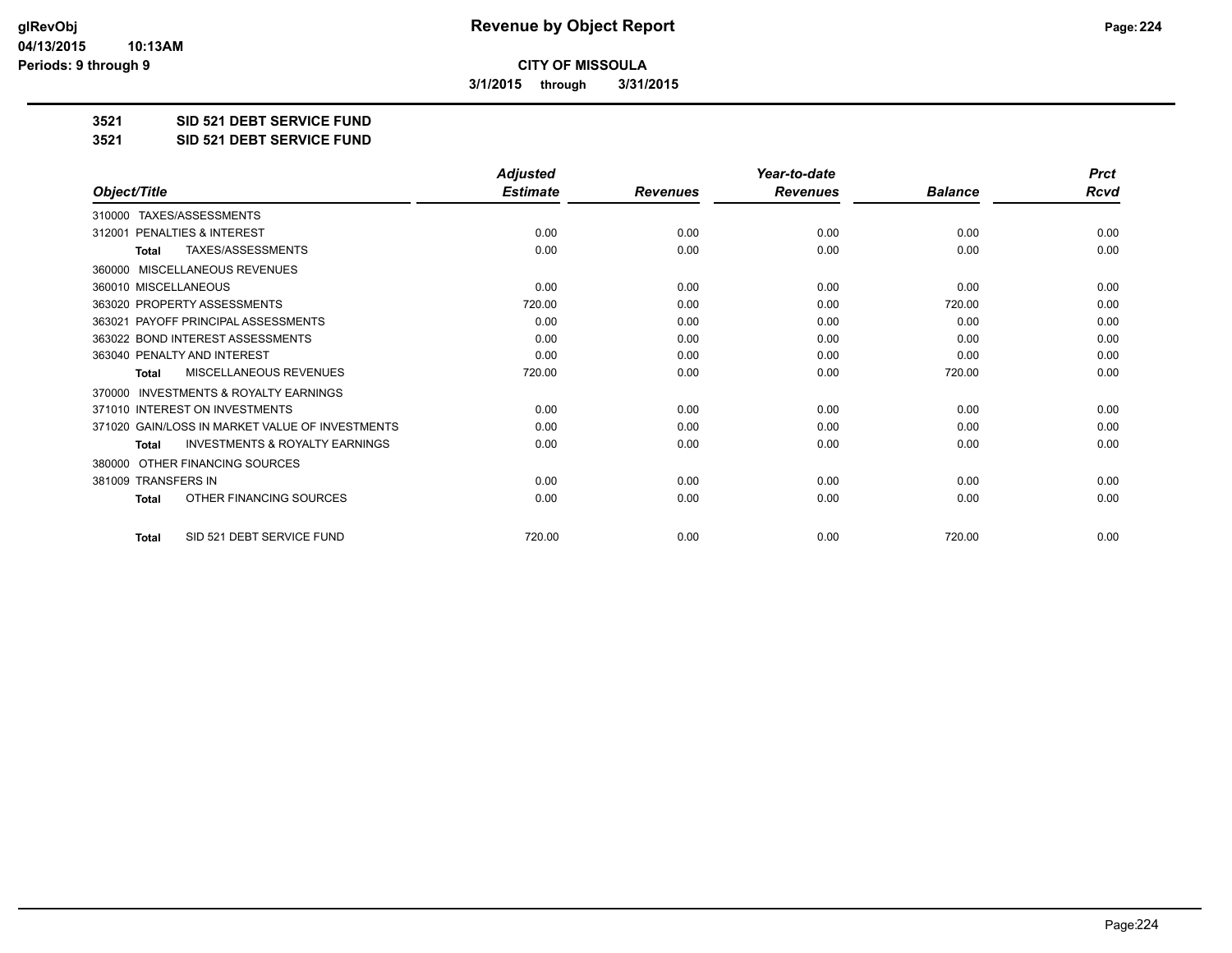**3/1/2015 through 3/31/2015**

## **3521 SID 521 DEBT SERVICE FUND**

|                                                           | <b>Adjusted</b> |                 | Year-to-date    |                | <b>Prct</b> |
|-----------------------------------------------------------|-----------------|-----------------|-----------------|----------------|-------------|
| Object/Title                                              | <b>Estimate</b> | <b>Revenues</b> | <b>Revenues</b> | <b>Balance</b> | Rcvd        |
| 310000 TAXES/ASSESSMENTS                                  |                 |                 |                 |                |             |
| 312001 PENALTIES & INTEREST                               | 0.00            | 0.00            | 0.00            | 0.00           | 0.00        |
| TAXES/ASSESSMENTS<br><b>Total</b>                         | 0.00            | 0.00            | 0.00            | 0.00           | 0.00        |
| 360000 MISCELLANEOUS REVENUES                             |                 |                 |                 |                |             |
| 360010 MISCELLANEOUS                                      | 0.00            | 0.00            | 0.00            | 0.00           | 0.00        |
| 363020 PROPERTY ASSESSMENTS                               | 720.00          | 0.00            | 0.00            | 720.00         | 0.00        |
| 363021 PAYOFF PRINCIPAL ASSESSMENTS                       | 0.00            | 0.00            | 0.00            | 0.00           | 0.00        |
| 363022 BOND INTEREST ASSESSMENTS                          | 0.00            | 0.00            | 0.00            | 0.00           | 0.00        |
| 363040 PENALTY AND INTEREST                               | 0.00            | 0.00            | 0.00            | 0.00           | 0.00        |
| MISCELLANEOUS REVENUES<br><b>Total</b>                    | 720.00          | 0.00            | 0.00            | 720.00         | 0.00        |
| <b>INVESTMENTS &amp; ROYALTY EARNINGS</b><br>370000       |                 |                 |                 |                |             |
| 371010 INTEREST ON INVESTMENTS                            | 0.00            | 0.00            | 0.00            | 0.00           | 0.00        |
| 371020 GAIN/LOSS IN MARKET VALUE OF INVESTMENT            | 0.00            | 0.00            | 0.00            | 0.00           | 0.00        |
| <b>INVESTMENTS &amp; ROYALTY EARNINGS</b><br><b>Total</b> | 0.00            | 0.00            | 0.00            | 0.00           | 0.00        |
| 380000 OTHER FINANCING SOURCES                            |                 |                 |                 |                |             |
| 381009 TRANSFERS IN                                       | 0.00            | 0.00            | 0.00            | 0.00           | 0.00        |
| OTHER FINANCING SOURCES<br><b>Total</b>                   | 0.00            | 0.00            | 0.00            | 0.00           | 0.00        |
| SID 521 DEBT SERVICE FUND<br><b>Total</b>                 | 720.00          | 0.00            | 0.00            | 720.00         | 0.00        |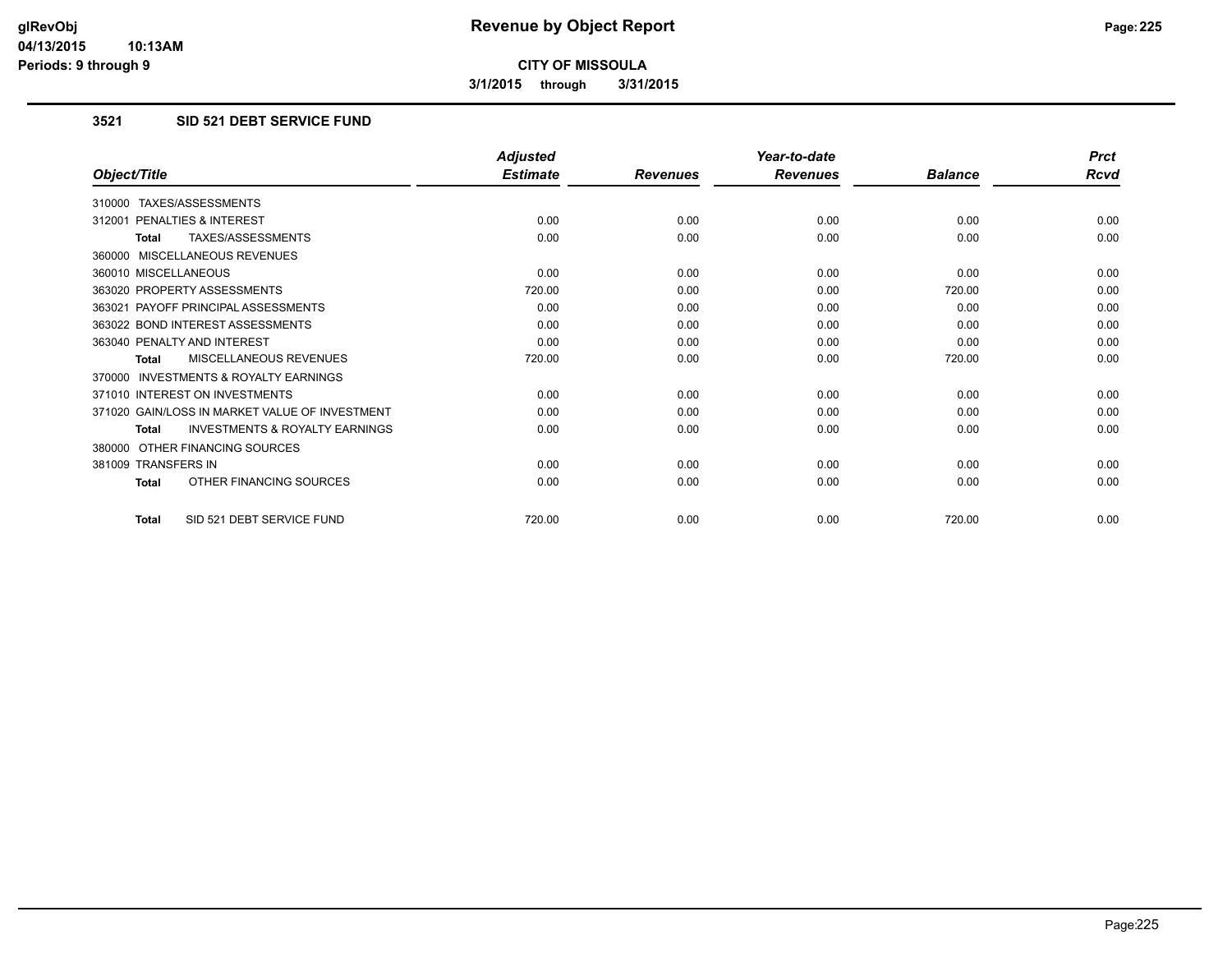**3/1/2015 through 3/31/2015**

**3522 SID 522 DEBT SERVICE FUND**

**3522 SID 522 DEBT SERVICE FUND**

|                                                           | <b>Adjusted</b> |                 | Year-to-date    |                | <b>Prct</b> |
|-----------------------------------------------------------|-----------------|-----------------|-----------------|----------------|-------------|
| Object/Title                                              | <b>Estimate</b> | <b>Revenues</b> | <b>Revenues</b> | <b>Balance</b> | Rcvd        |
| TAXES/ASSESSMENTS<br>310000                               |                 |                 |                 |                |             |
| 312001 PENALTIES & INTEREST                               | 0.00            | 0.00            | 0.00            | 0.00           | 0.00        |
| TAXES/ASSESSMENTS<br>Total                                | 0.00            | 0.00            | 0.00            | 0.00           | 0.00        |
| MISCELLANEOUS REVENUES<br>360000                          |                 |                 |                 |                |             |
| 360010 MISCELLANEOUS                                      | 0.00            | 0.00            | 0.00            | 0.00           | 0.00        |
| 363020 PROPERTY ASSESSMENTS                               | 534.00          | 0.00            | 0.00            | 534.00         | 0.00        |
| 363021 PAYOFF PRINCIPAL ASSESSMENTS                       | 0.00            | 0.00            | 0.00            | 0.00           | 0.00        |
| 363022 BOND INTEREST ASSESSMENTS                          | 0.00            | 0.00            | 0.00            | 0.00           | 0.00        |
| 363040 PENALTY AND INTEREST                               | 0.00            | 0.00            | 0.00            | 0.00           | 0.00        |
| <b>MISCELLANEOUS REVENUES</b><br><b>Total</b>             | 534.00          | 0.00            | 0.00            | 534.00         | 0.00        |
| 370000 INVESTMENTS & ROYALTY EARNINGS                     |                 |                 |                 |                |             |
| 371010 INTEREST ON INVESTMENTS                            | 0.00            | 0.00            | 0.00            | 0.00           | 0.00        |
| 371020 GAIN/LOSS IN MARKET VALUE OF INVESTMENTS           | 0.00            | 0.00            | 0.00            | 0.00           | 0.00        |
| <b>INVESTMENTS &amp; ROYALTY EARNINGS</b><br><b>Total</b> | 0.00            | 0.00            | 0.00            | 0.00           | 0.00        |
| SID 522 DEBT SERVICE FUND<br><b>Total</b>                 | 534.00          | 0.00            | 0.00            | 534.00         | 0.00        |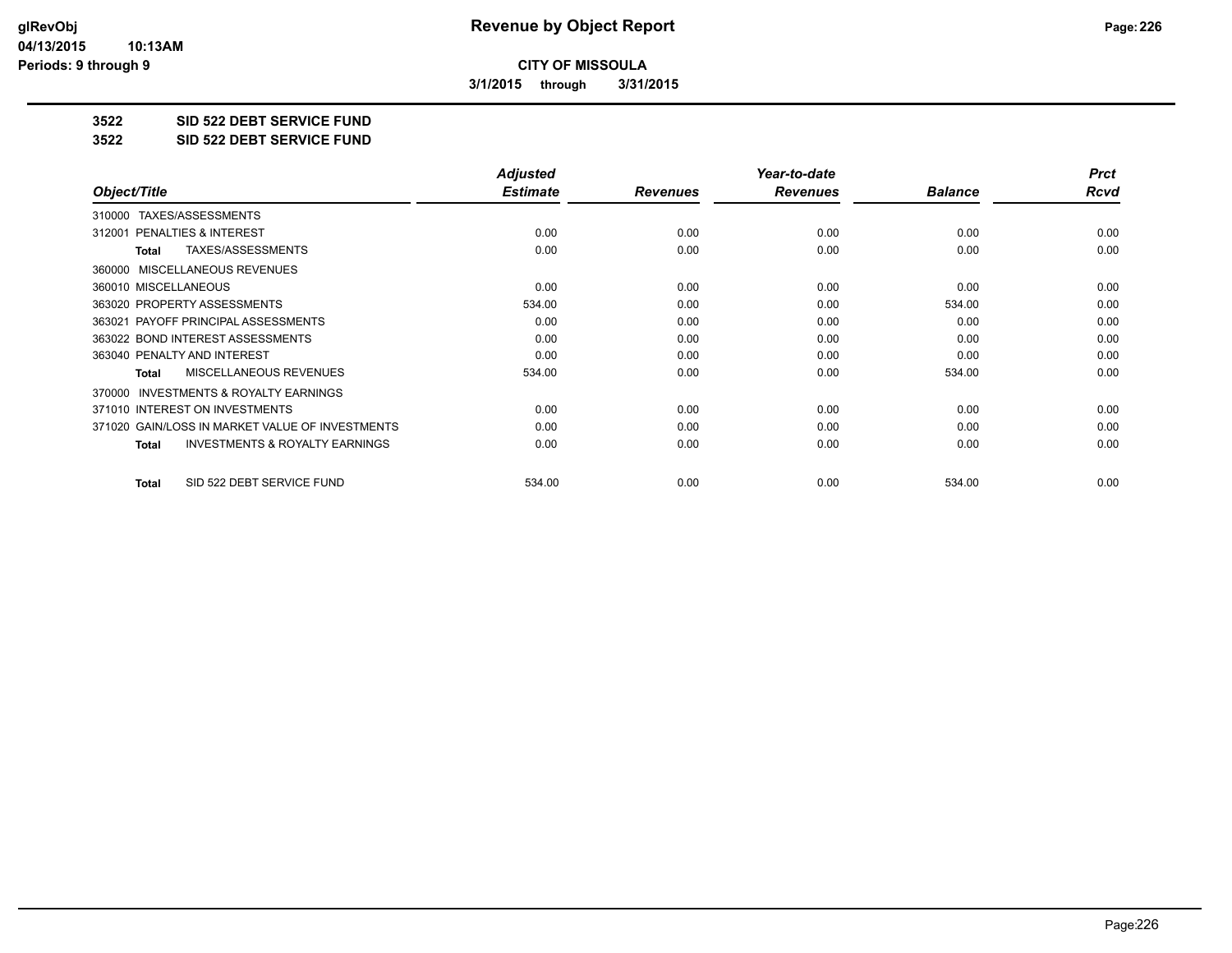**3/1/2015 through 3/31/2015**

## **3522 SID 522 DEBT SERVICE FUND**

|                                                           | <b>Adjusted</b> |                 | Year-to-date    |                | <b>Prct</b> |
|-----------------------------------------------------------|-----------------|-----------------|-----------------|----------------|-------------|
| Object/Title                                              | <b>Estimate</b> | <b>Revenues</b> | <b>Revenues</b> | <b>Balance</b> | <b>Rcvd</b> |
| 310000 TAXES/ASSESSMENTS                                  |                 |                 |                 |                |             |
| 312001 PENALTIES & INTEREST                               | 0.00            | 0.00            | 0.00            | 0.00           | 0.00        |
| TAXES/ASSESSMENTS<br><b>Total</b>                         | 0.00            | 0.00            | 0.00            | 0.00           | 0.00        |
| 360000 MISCELLANEOUS REVENUES                             |                 |                 |                 |                |             |
| 360010 MISCELLANEOUS                                      | 0.00            | 0.00            | 0.00            | 0.00           | 0.00        |
| 363020 PROPERTY ASSESSMENTS                               | 534.00          | 0.00            | 0.00            | 534.00         | 0.00        |
| 363021 PAYOFF PRINCIPAL ASSESSMENTS                       | 0.00            | 0.00            | 0.00            | 0.00           | 0.00        |
| 363022 BOND INTEREST ASSESSMENTS                          | 0.00            | 0.00            | 0.00            | 0.00           | 0.00        |
| 363040 PENALTY AND INTEREST                               | 0.00            | 0.00            | 0.00            | 0.00           | 0.00        |
| MISCELLANEOUS REVENUES<br><b>Total</b>                    | 534.00          | 0.00            | 0.00            | 534.00         | 0.00        |
| <b>INVESTMENTS &amp; ROYALTY EARNINGS</b><br>370000       |                 |                 |                 |                |             |
| 371010 INTEREST ON INVESTMENTS                            | 0.00            | 0.00            | 0.00            | 0.00           | 0.00        |
| 371020 GAIN/LOSS IN MARKET VALUE OF INVESTMENT            | 0.00            | 0.00            | 0.00            | 0.00           | 0.00        |
| <b>INVESTMENTS &amp; ROYALTY EARNINGS</b><br><b>Total</b> | 0.00            | 0.00            | 0.00            | 0.00           | 0.00        |
| SID 522 DEBT SERVICE FUND<br><b>Total</b>                 | 534.00          | 0.00            | 0.00            | 534.00         | 0.00        |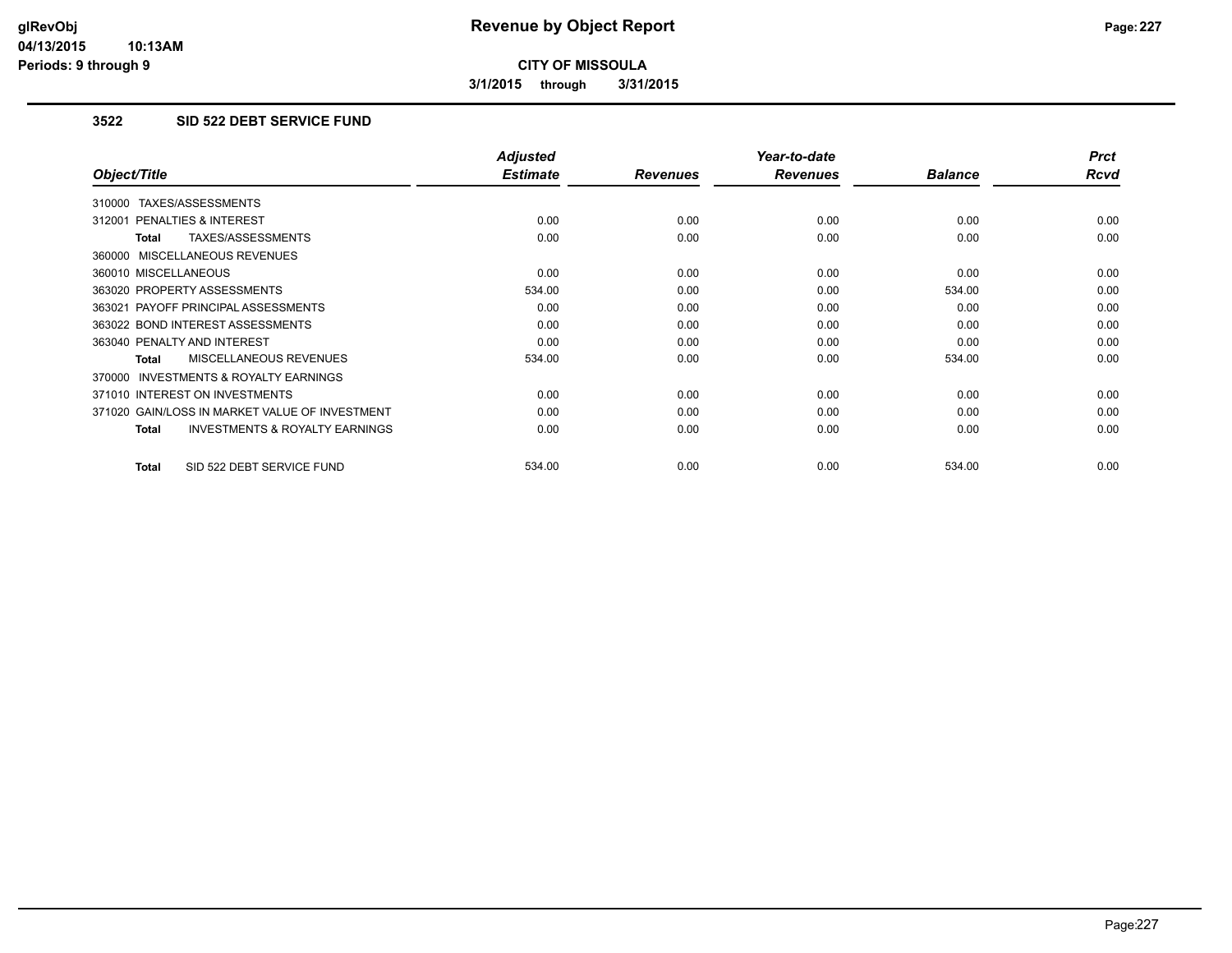**3/1/2015 through 3/31/2015**

**3524 SID 524 DEBT SERVICE FUND**

**3524 SID 524 DEBT SERVICE FUND**

|                                                    | <b>Adjusted</b> |                 | Year-to-date    |                | <b>Prct</b> |
|----------------------------------------------------|-----------------|-----------------|-----------------|----------------|-------------|
| Object/Title                                       | <b>Estimate</b> | <b>Revenues</b> | <b>Revenues</b> | <b>Balance</b> | Rcvd        |
| TAXES/ASSESSMENTS<br>310000                        |                 |                 |                 |                |             |
| PENALTIES & INTEREST<br>312001                     | 0.00            | 0.00            | 0.00            | 0.00           | 0.00        |
| TAXES/ASSESSMENTS<br>Total                         | 0.00            | 0.00            | 0.00            | 0.00           | 0.00        |
| MISCELLANEOUS REVENUES<br>360000                   |                 |                 |                 |                |             |
| 363020 PROPERTY ASSESSMENTS                        | 306,400.00      | 1,473.30        | 142,482.63      | 163,917.37     | 46.50       |
| 363021 PAYOFF PRINCIPAL ASSESSMENTS                | 0.00            | 628.48          | 8,311.57        | $-8,311.57$    | 0.00        |
| 363022 BOND INTEREST ASSESSMENTS                   | 0.00            | 0.00            | 0.00            | 0.00           | 0.00        |
| 363040 PENALTY AND INTEREST                        | 0.00            | 95.99           | 174.93          | $-174.93$      | 0.00        |
| <b>MISCELLANEOUS REVENUES</b><br>Total             | 306,400.00      | 2,197.77        | 150,969.13      | 155,430.87     | 49.27       |
| INVESTMENTS & ROYALTY EARNINGS<br>370000           |                 |                 |                 |                |             |
| 371010 INTEREST ON INVESTMENTS                     | 0.00            | 0.00            | 0.00            | 0.00           | 0.00        |
| 371020 GAIN/LOSS IN MARKET VALUE OF INVESTMENTS    | 0.00            | 0.00            | 0.00            | 0.00           | 0.00        |
| 371500 INTEREST ON INTERFUND LOAN                  | 0.00            | 0.00            | 0.00            | 0.00           | 0.00        |
| <b>INVESTMENTS &amp; ROYALTY EARNINGS</b><br>Total | 0.00            | 0.00            | 0.00            | 0.00           | 0.00        |
| SID 524 DEBT SERVICE FUND<br><b>Total</b>          | 306,400.00      | 2,197.77        | 150,969.13      | 155,430.87     | 49.27       |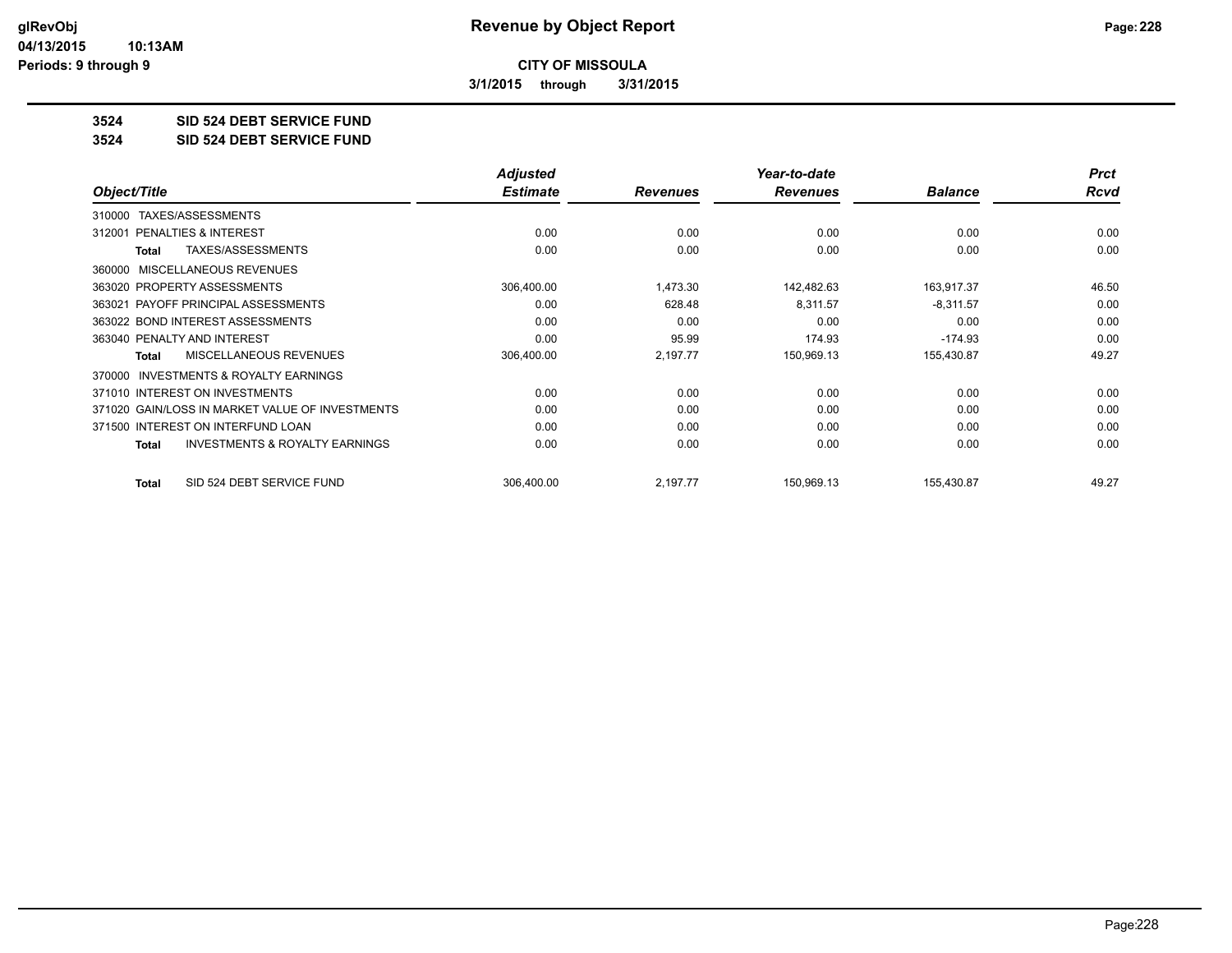**3/1/2015 through 3/31/2015**

## **3524 SID 524 DEBT SERVICE FUND**

|                                                     | <b>Adjusted</b> |                 | Year-to-date    |                | <b>Prct</b> |
|-----------------------------------------------------|-----------------|-----------------|-----------------|----------------|-------------|
| Object/Title                                        | <b>Estimate</b> | <b>Revenues</b> | <b>Revenues</b> | <b>Balance</b> | <b>Rcvd</b> |
| TAXES/ASSESSMENTS<br>310000                         |                 |                 |                 |                |             |
| 312001 PENALTIES & INTEREST                         | 0.00            | 0.00            | 0.00            | 0.00           | 0.00        |
| TAXES/ASSESSMENTS<br>Total                          | 0.00            | 0.00            | 0.00            | 0.00           | 0.00        |
| 360000 MISCELLANEOUS REVENUES                       |                 |                 |                 |                |             |
| 363020 PROPERTY ASSESSMENTS                         | 306,400.00      | 1,473.30        | 142,482.63      | 163,917.37     | 46.50       |
| 363021 PAYOFF PRINCIPAL ASSESSMENTS                 | 0.00            | 628.48          | 8,311.57        | $-8,311.57$    | 0.00        |
| 363022 BOND INTEREST ASSESSMENTS                    | 0.00            | 0.00            | 0.00            | 0.00           | 0.00        |
| 363040 PENALTY AND INTEREST                         | 0.00            | 95.99           | 174.93          | $-174.93$      | 0.00        |
| <b>MISCELLANEOUS REVENUES</b><br><b>Total</b>       | 306,400.00      | 2,197.77        | 150,969.13      | 155,430.87     | 49.27       |
| <b>INVESTMENTS &amp; ROYALTY EARNINGS</b><br>370000 |                 |                 |                 |                |             |
| 371010 INTEREST ON INVESTMENTS                      | 0.00            | 0.00            | 0.00            | 0.00           | 0.00        |
| 371020 GAIN/LOSS IN MARKET VALUE OF INVESTMENT      | 0.00            | 0.00            | 0.00            | 0.00           | 0.00        |
| 371500 INTEREST ON INTERFUND LOAN                   | 0.00            | 0.00            | 0.00            | 0.00           | 0.00        |
| <b>INVESTMENTS &amp; ROYALTY EARNINGS</b><br>Total  | 0.00            | 0.00            | 0.00            | 0.00           | 0.00        |
| SID 524 DEBT SERVICE FUND<br>Total                  | 306,400.00      | 2,197.77        | 150,969.13      | 155,430.87     | 49.27       |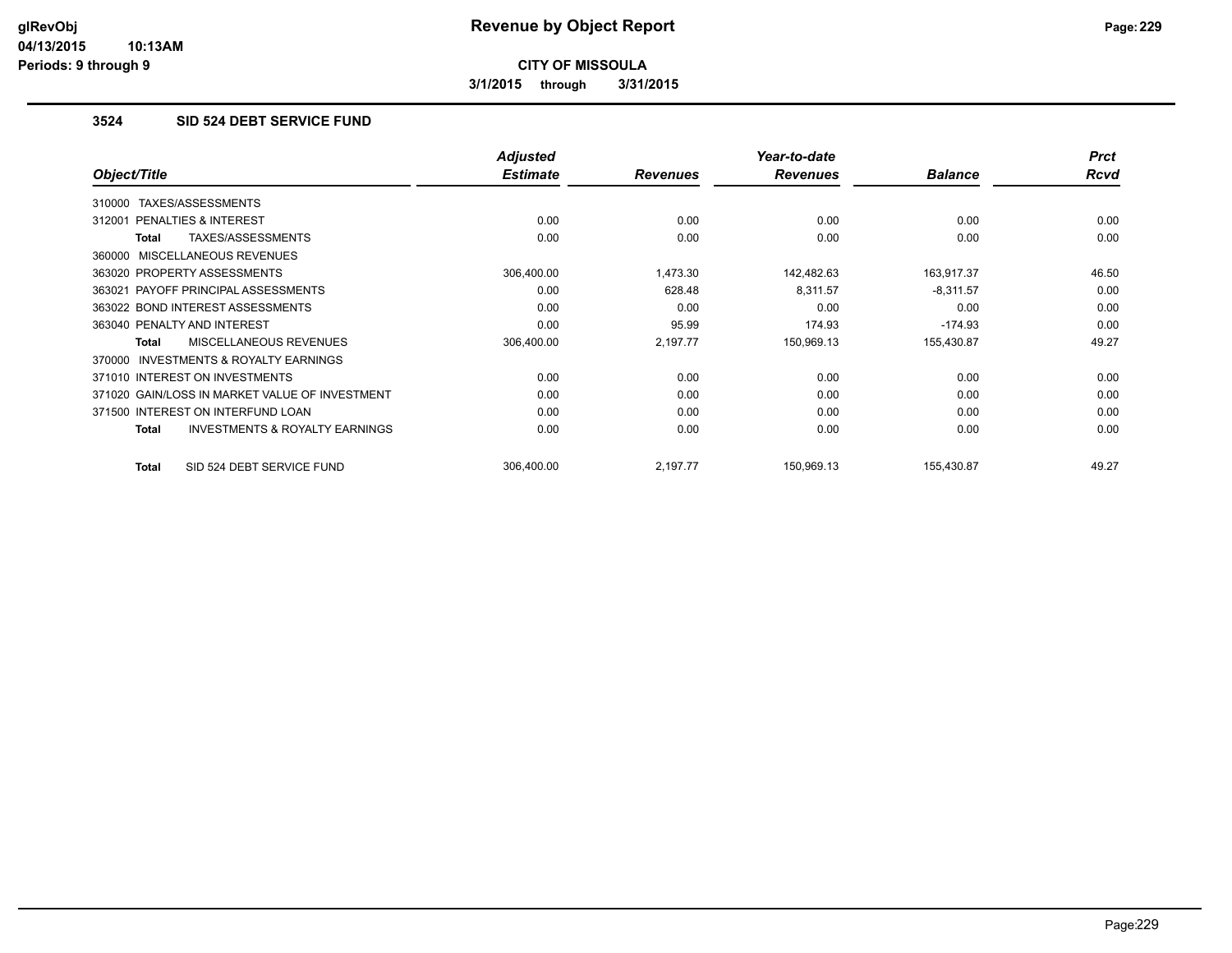**3/1/2015 through 3/31/2015**

**3525 SID 525 DEBT SERVICE FUND**

**3525 SID 525 DEBT SERVICE FUND**

|                                                           | <b>Adjusted</b> |                 | Year-to-date    |                | <b>Prct</b> |
|-----------------------------------------------------------|-----------------|-----------------|-----------------|----------------|-------------|
| Object/Title                                              | <b>Estimate</b> | <b>Revenues</b> | <b>Revenues</b> | <b>Balance</b> | <b>Rcvd</b> |
| TAXES/ASSESSMENTS<br>310000                               |                 |                 |                 |                |             |
| <b>PENALTIES &amp; INTEREST</b><br>312001                 | 0.00            | 0.00            | 0.00            | 0.00           | 0.00        |
| TAXES/ASSESSMENTS<br><b>Total</b>                         | 0.00            | 0.00            | 0.00            | 0.00           | 0.00        |
| MISCELLANEOUS REVENUES<br>360000                          |                 |                 |                 |                |             |
| 360010 MISCELLANEOUS                                      | 0.00            | 0.00            | 0.00            | 0.00           | 0.00        |
| 363020 PROPERTY ASSESSMENTS                               | 31,500.00       | 147.29          | 18,378.94       | 13,121.06      | 58.35       |
| 363021 PAYOFF PRINCIPAL ASSESSMENTS                       | 0.00            | 0.00            | 0.00            | 0.00           | 0.00        |
| 363022 BOND INTEREST ASSESSMENTS                          | 0.00            | 0.00            | 0.00            | 0.00           | 0.00        |
| 363040 PENALTY AND INTEREST                               | 0.00            | 2.48            | 22.46           | $-22.46$       | 0.00        |
| <b>MISCELLANEOUS REVENUES</b><br><b>Total</b>             | 31,500.00       | 149.77          | 18,401.40       | 13,098.60      | 58.42       |
| <b>INVESTMENTS &amp; ROYALTY EARNINGS</b><br>370000       |                 |                 |                 |                |             |
| 371010 INTEREST ON INVESTMENTS                            | 0.00            | 0.00            | 0.00            | 0.00           | 0.00        |
| 371020 GAIN/LOSS IN MARKET VALUE OF INVESTMENTS           | 0.00            | 0.00            | 0.00            | 0.00           | 0.00        |
| 371500 INTEREST ON INTERFUND LOAN                         | 0.00            | 0.00            | 0.00            | 0.00           | 0.00        |
| <b>INVESTMENTS &amp; ROYALTY EARNINGS</b><br><b>Total</b> | 0.00            | 0.00            | 0.00            | 0.00           | 0.00        |
| SID 525 DEBT SERVICE FUND<br><b>Total</b>                 | 31,500.00       | 149.77          | 18,401.40       | 13,098.60      | 58.42       |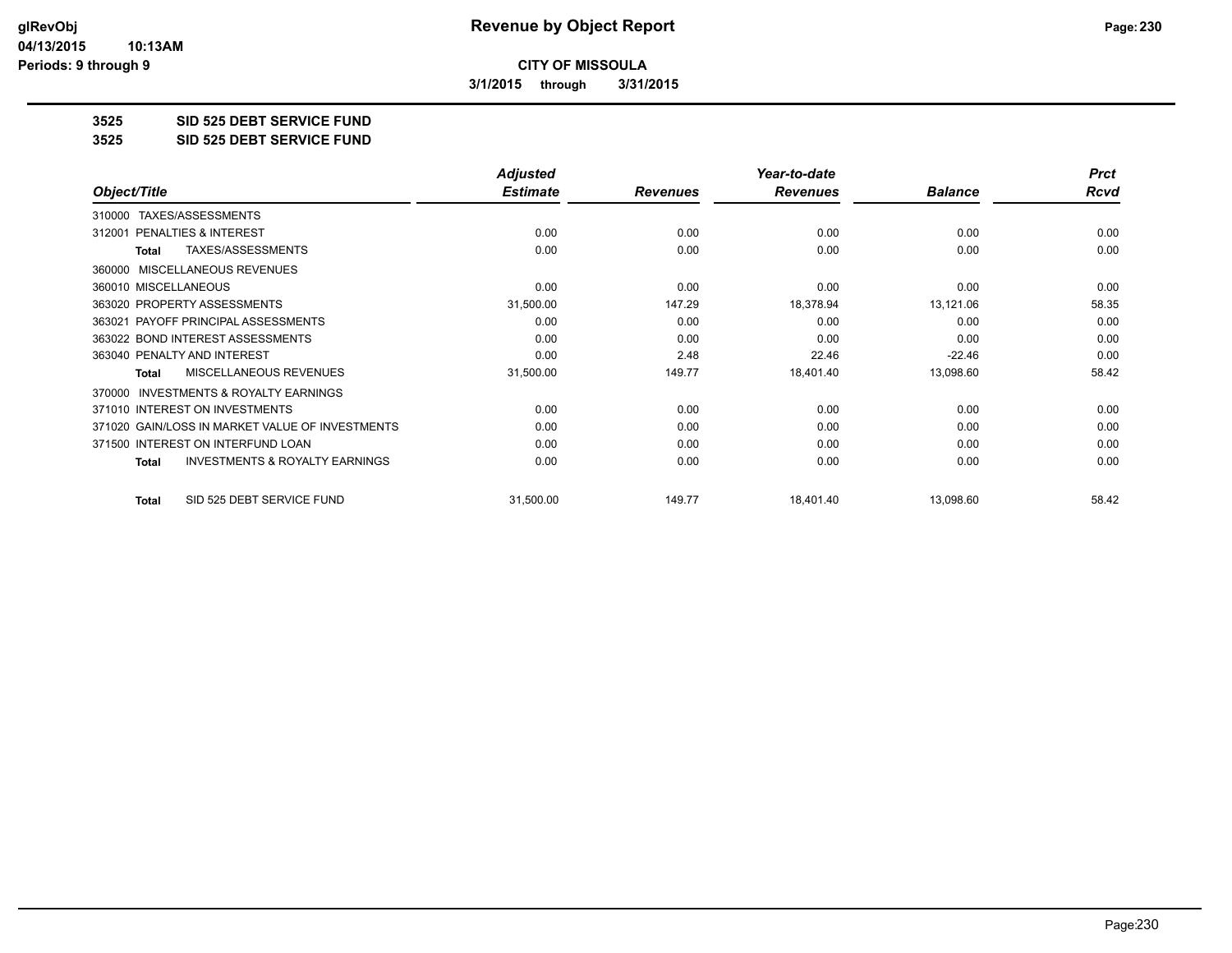**3/1/2015 through 3/31/2015**

## **3525 SID 525 DEBT SERVICE FUND**

|                                                    | <b>Adjusted</b> |                 | Year-to-date    |                | <b>Prct</b> |
|----------------------------------------------------|-----------------|-----------------|-----------------|----------------|-------------|
| Object/Title                                       | <b>Estimate</b> | <b>Revenues</b> | <b>Revenues</b> | <b>Balance</b> | <b>Rcvd</b> |
| TAXES/ASSESSMENTS<br>310000                        |                 |                 |                 |                |             |
| 312001 PENALTIES & INTEREST                        | 0.00            | 0.00            | 0.00            | 0.00           | 0.00        |
| TAXES/ASSESSMENTS<br>Total                         | 0.00            | 0.00            | 0.00            | 0.00           | 0.00        |
| 360000 MISCELLANEOUS REVENUES                      |                 |                 |                 |                |             |
| 360010 MISCELLANEOUS                               | 0.00            | 0.00            | 0.00            | 0.00           | 0.00        |
| 363020 PROPERTY ASSESSMENTS                        | 31,500.00       | 147.29          | 18,378.94       | 13,121.06      | 58.35       |
| 363021 PAYOFF PRINCIPAL ASSESSMENTS                | 0.00            | 0.00            | 0.00            | 0.00           | 0.00        |
| 363022 BOND INTEREST ASSESSMENTS                   | 0.00            | 0.00            | 0.00            | 0.00           | 0.00        |
| 363040 PENALTY AND INTEREST                        | 0.00            | 2.48            | 22.46           | $-22.46$       | 0.00        |
| <b>MISCELLANEOUS REVENUES</b><br>Total             | 31,500.00       | 149.77          | 18,401.40       | 13,098.60      | 58.42       |
| 370000 INVESTMENTS & ROYALTY EARNINGS              |                 |                 |                 |                |             |
| 371010 INTEREST ON INVESTMENTS                     | 0.00            | 0.00            | 0.00            | 0.00           | 0.00        |
| 371020 GAIN/LOSS IN MARKET VALUE OF INVESTMENT     | 0.00            | 0.00            | 0.00            | 0.00           | 0.00        |
| 371500 INTEREST ON INTERFUND LOAN                  | 0.00            | 0.00            | 0.00            | 0.00           | 0.00        |
| <b>INVESTMENTS &amp; ROYALTY EARNINGS</b><br>Total | 0.00            | 0.00            | 0.00            | 0.00           | 0.00        |
| SID 525 DEBT SERVICE FUND<br>Total                 | 31,500.00       | 149.77          | 18,401.40       | 13,098.60      | 58.42       |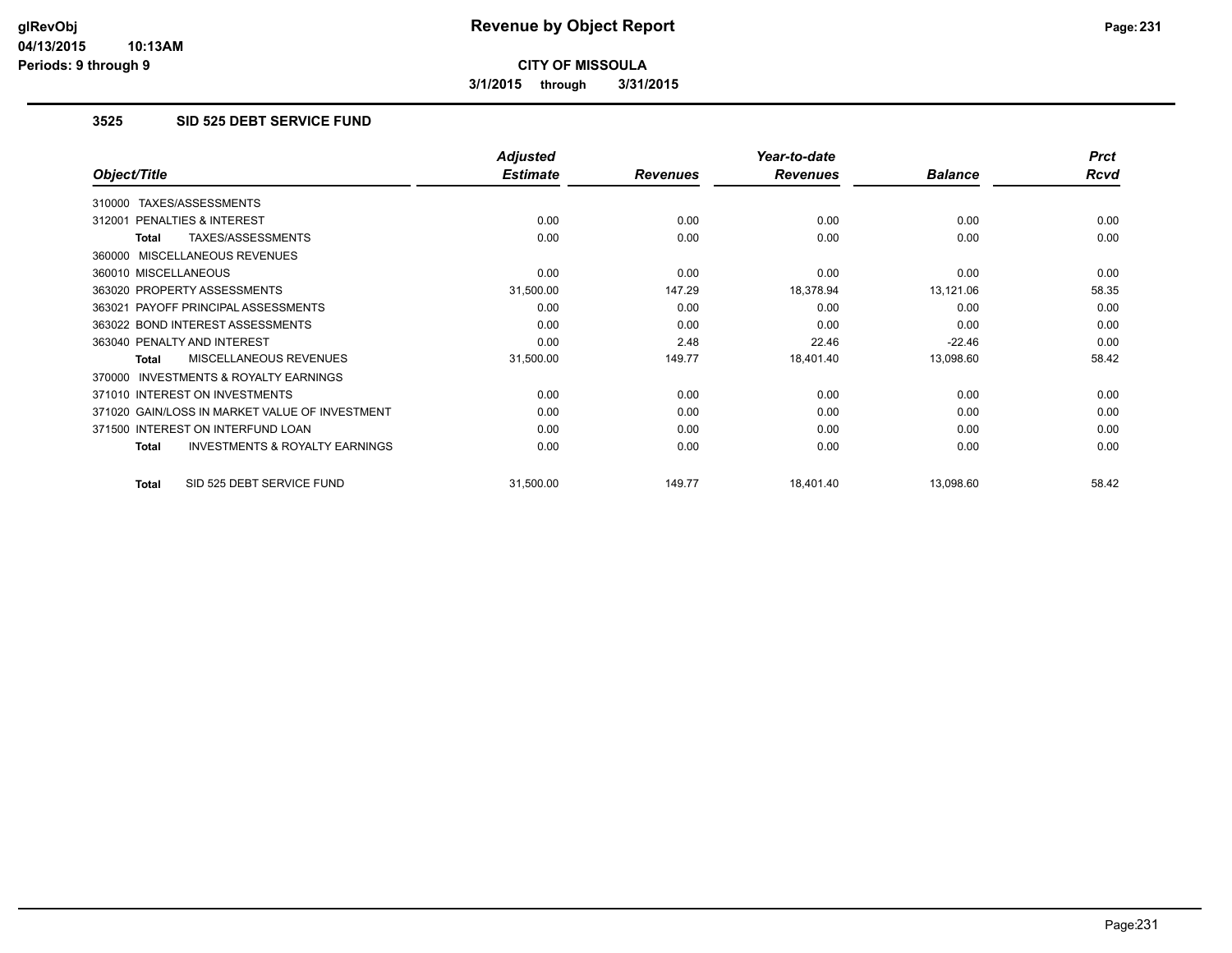**3/1/2015 through 3/31/2015**

**3526 SID 526 DEBT SERVICE FUND**

**3526 SID 526 DEBT SERVICE FUND**

|                                                           | <b>Adjusted</b> |                 | Year-to-date    |                | <b>Prct</b> |
|-----------------------------------------------------------|-----------------|-----------------|-----------------|----------------|-------------|
| Object/Title                                              | <b>Estimate</b> | <b>Revenues</b> | <b>Revenues</b> | <b>Balance</b> | <b>Rcvd</b> |
| TAXES/ASSESSMENTS<br>310000                               |                 |                 |                 |                |             |
| PENALTIES & INTEREST<br>312001                            | 0.00            | 0.00            | 0.00            | 0.00           | 0.00        |
| TAXES/ASSESSMENTS<br><b>Total</b>                         | 0.00            | 0.00            | 0.00            | 0.00           | 0.00        |
| MISCELLANEOUS REVENUES<br>360000                          |                 |                 |                 |                |             |
| 360010 MISCELLANEOUS                                      | 0.00            | 0.00            | 0.00            | 0.00           | 0.00        |
| 363020 PROPERTY ASSESSMENTS                               | 193,300.00      | 513.60          | 71,699.83       | 121,600.17     | 37.09       |
| 363021 PAYOFF PRINCIPAL ASSESSMENTS                       | 0.00            | 0.00            | 9,481.83        | $-9,481.83$    | 0.00        |
| 363022 BOND INTEREST ASSESSMENTS                          | 0.00            | 0.00            | 0.00            | 0.00           | 0.00        |
| 363040 PENALTY AND INTEREST                               | 0.00            | 2.10            | 184.08          | $-184.08$      | 0.00        |
| <b>MISCELLANEOUS REVENUES</b><br><b>Total</b>             | 193,300.00      | 515.70          | 81,365.74       | 111,934.26     | 42.09       |
| <b>INVESTMENTS &amp; ROYALTY EARNINGS</b><br>370000       |                 |                 |                 |                |             |
| 371010 INTEREST ON INVESTMENTS                            | 0.00            | 0.00            | 0.00            | 0.00           | 0.00        |
| 371020 GAIN/LOSS IN MARKET VALUE OF INVESTMENTS           | 0.00            | 0.00            | 0.00            | 0.00           | 0.00        |
| 371500 INTEREST ON INTERFUND LOAN                         | 0.00            | 0.00            | 0.00            | 0.00           | 0.00        |
| <b>INVESTMENTS &amp; ROYALTY EARNINGS</b><br><b>Total</b> | 0.00            | 0.00            | 0.00            | 0.00           | 0.00        |
| SID 526 DEBT SERVICE FUND<br><b>Total</b>                 | 193,300.00      | 515.70          | 81,365.74       | 111,934.26     | 42.09       |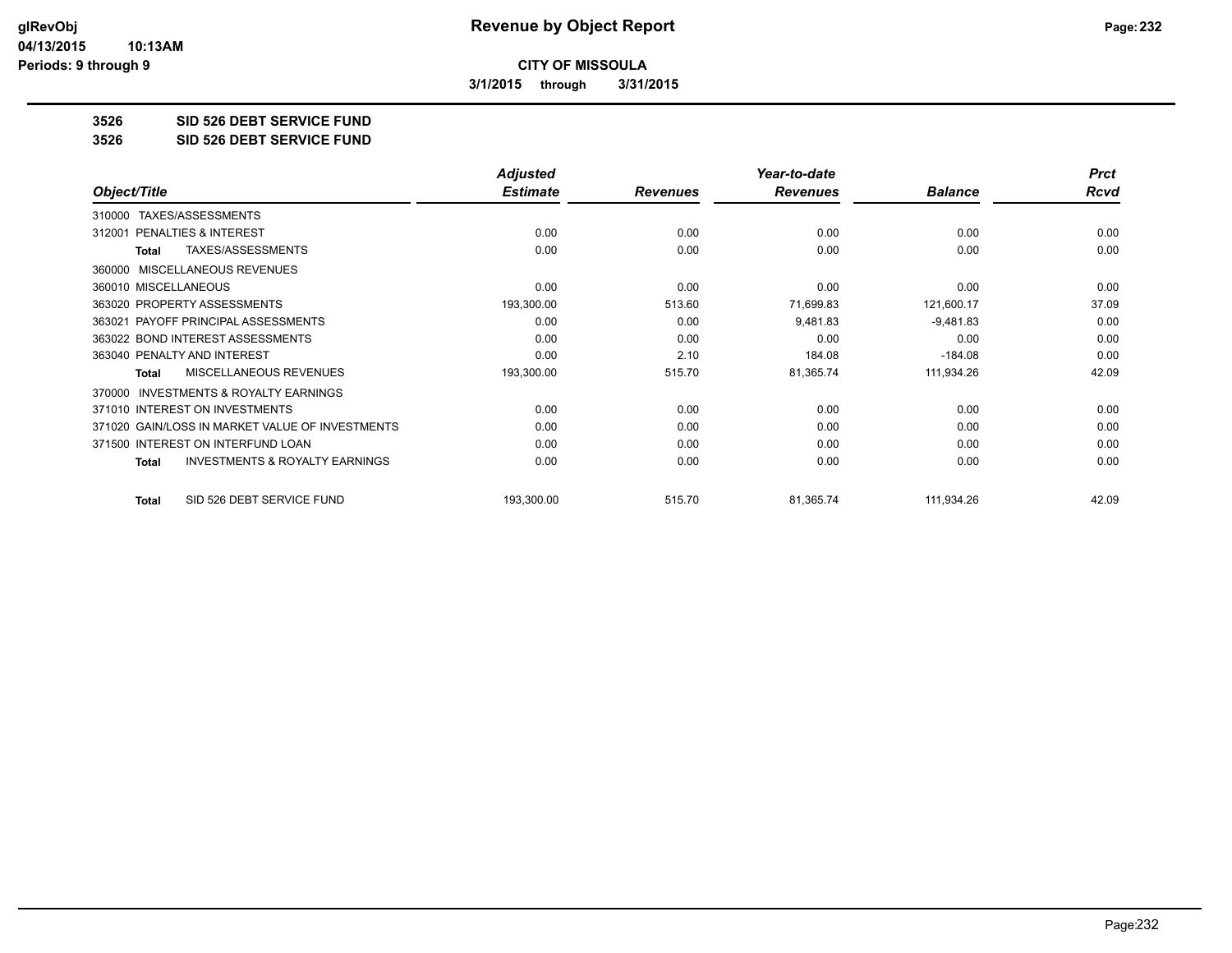**3/1/2015 through 3/31/2015**

## **3526 SID 526 DEBT SERVICE FUND**

|                                                    | <b>Adjusted</b> |                 | Year-to-date    |                | <b>Prct</b> |
|----------------------------------------------------|-----------------|-----------------|-----------------|----------------|-------------|
| Object/Title                                       | <b>Estimate</b> | <b>Revenues</b> | <b>Revenues</b> | <b>Balance</b> | <b>Rcvd</b> |
| TAXES/ASSESSMENTS<br>310000                        |                 |                 |                 |                |             |
| 312001 PENALTIES & INTEREST                        | 0.00            | 0.00            | 0.00            | 0.00           | 0.00        |
| TAXES/ASSESSMENTS<br>Total                         | 0.00            | 0.00            | 0.00            | 0.00           | 0.00        |
| 360000 MISCELLANEOUS REVENUES                      |                 |                 |                 |                |             |
| 360010 MISCELLANEOUS                               | 0.00            | 0.00            | 0.00            | 0.00           | 0.00        |
| 363020 PROPERTY ASSESSMENTS                        | 193,300.00      | 513.60          | 71,699.83       | 121,600.17     | 37.09       |
| 363021 PAYOFF PRINCIPAL ASSESSMENTS                | 0.00            | 0.00            | 9,481.83        | $-9,481.83$    | 0.00        |
| 363022 BOND INTEREST ASSESSMENTS                   | 0.00            | 0.00            | 0.00            | 0.00           | 0.00        |
| 363040 PENALTY AND INTEREST                        | 0.00            | 2.10            | 184.08          | $-184.08$      | 0.00        |
| <b>MISCELLANEOUS REVENUES</b><br>Total             | 193,300.00      | 515.70          | 81,365.74       | 111,934.26     | 42.09       |
| 370000 INVESTMENTS & ROYALTY EARNINGS              |                 |                 |                 |                |             |
| 371010 INTEREST ON INVESTMENTS                     | 0.00            | 0.00            | 0.00            | 0.00           | 0.00        |
| 371020 GAIN/LOSS IN MARKET VALUE OF INVESTMENT     | 0.00            | 0.00            | 0.00            | 0.00           | 0.00        |
| 371500 INTEREST ON INTERFUND LOAN                  | 0.00            | 0.00            | 0.00            | 0.00           | 0.00        |
| <b>INVESTMENTS &amp; ROYALTY EARNINGS</b><br>Total | 0.00            | 0.00            | 0.00            | 0.00           | 0.00        |
| SID 526 DEBT SERVICE FUND<br>Total                 | 193,300.00      | 515.70          | 81,365.74       | 111,934.26     | 42.09       |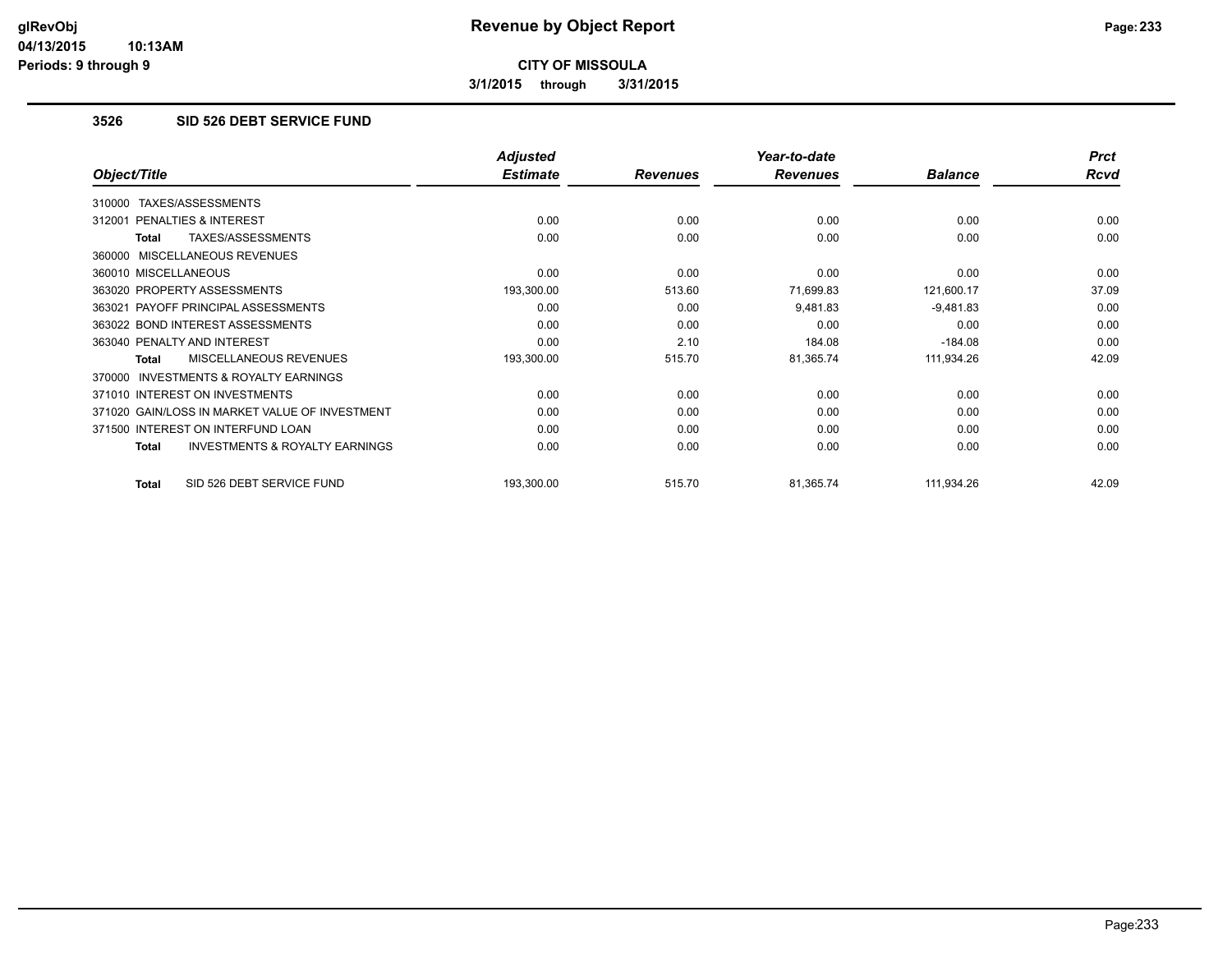**3/1/2015 through 3/31/2015**

**3527 SID 527 DEBT SERVICE FUND**

**3527 SID 527 DEBT SERVICE FUND**

|                                                           | <b>Adjusted</b> |                 | Year-to-date    |                | <b>Prct</b> |
|-----------------------------------------------------------|-----------------|-----------------|-----------------|----------------|-------------|
| Object/Title                                              | <b>Estimate</b> | <b>Revenues</b> | <b>Revenues</b> | <b>Balance</b> | <b>Rcvd</b> |
| TAXES/ASSESSMENTS<br>310000                               |                 |                 |                 |                |             |
| 312001 PENALTIES & INTEREST                               | 0.00            | 0.00            | 0.00            | 0.00           | 0.00        |
| TAXES/ASSESSMENTS<br><b>Total</b>                         | 0.00            | 0.00            | 0.00            | 0.00           | 0.00        |
| MISCELLANEOUS REVENUES<br>360000                          |                 |                 |                 |                |             |
| 360010 MISCELLANEOUS                                      | 0.00            | 0.00            | 0.00            | 0.00           | 0.00        |
| 363020 PROPERTY ASSESSMENTS                               | 0.00            | 0.00            | 0.00            | 0.00           | 0.00        |
| 363021 PAYOFF PRINCIPAL ASSESSMENTS                       | 0.00            | 0.00            | 0.00            | 0.00           | 0.00        |
| 363022 BOND INTEREST ASSESSMENTS                          | 0.00            | 0.00            | 0.00            | 0.00           | 0.00        |
| 363040 PENALTY AND INTEREST                               | 0.00            | 0.00            | 0.00            | 0.00           | 0.00        |
| <b>MISCELLANEOUS REVENUES</b><br><b>Total</b>             | 0.00            | 0.00            | 0.00            | 0.00           | 0.00        |
| <b>INVESTMENTS &amp; ROYALTY EARNINGS</b><br>370000       |                 |                 |                 |                |             |
| 371010 INTEREST ON INVESTMENTS                            | 0.00            | 0.00            | 0.00            | 0.00           | 0.00        |
| 371020 GAIN/LOSS IN MARKET VALUE OF INVESTMENTS           | 0.00            | 0.00            | 0.00            | 0.00           | 0.00        |
| <b>INVESTMENTS &amp; ROYALTY EARNINGS</b><br><b>Total</b> | 0.00            | 0.00            | 0.00            | 0.00           | 0.00        |
| OTHER FINANCING SOURCES<br>380000                         |                 |                 |                 |                |             |
| 381030 SID BONDS PROCEEDS                                 | 0.00            | 0.00            | 0.00            | 0.00           | 0.00        |
| OTHER FINANCING SOURCES<br>Total                          | 0.00            | 0.00            | 0.00            | 0.00           | 0.00        |
| SID 527 DEBT SERVICE FUND<br><b>Total</b>                 | 0.00            | 0.00            | 0.00            | 0.00           | 0.00        |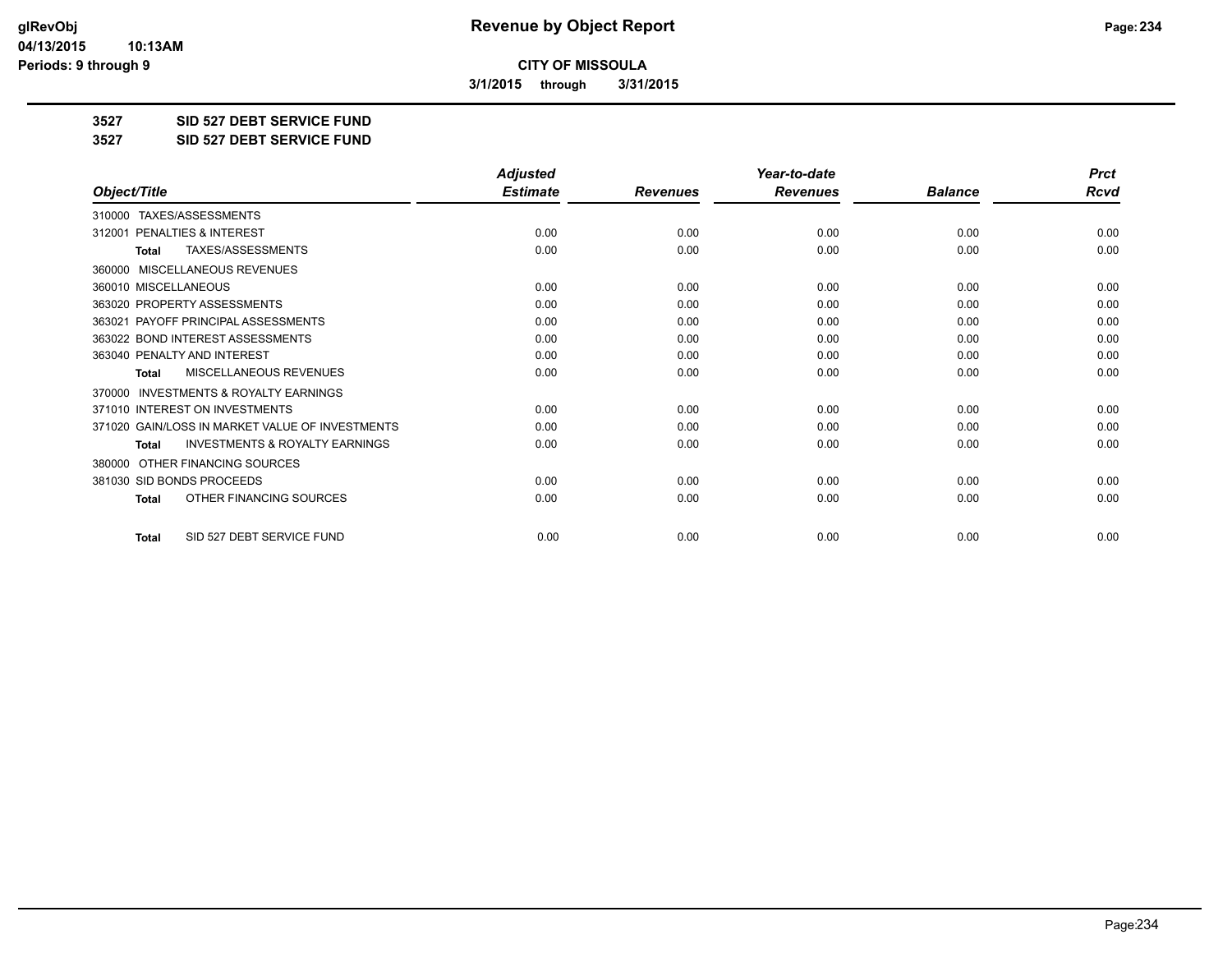**3/1/2015 through 3/31/2015**

## **3527 SID 527 DEBT SERVICE FUND**

|                                                           | <b>Adjusted</b> |                 | Year-to-date    |                | <b>Prct</b> |
|-----------------------------------------------------------|-----------------|-----------------|-----------------|----------------|-------------|
| Object/Title                                              | <b>Estimate</b> | <b>Revenues</b> | <b>Revenues</b> | <b>Balance</b> | <b>Rcvd</b> |
| 310000 TAXES/ASSESSMENTS                                  |                 |                 |                 |                |             |
| 312001 PENALTIES & INTEREST                               | 0.00            | 0.00            | 0.00            | 0.00           | 0.00        |
| <b>TAXES/ASSESSMENTS</b><br><b>Total</b>                  | 0.00            | 0.00            | 0.00            | 0.00           | 0.00        |
| 360000 MISCELLANEOUS REVENUES                             |                 |                 |                 |                |             |
| 360010 MISCELLANEOUS                                      | 0.00            | 0.00            | 0.00            | 0.00           | 0.00        |
| 363020 PROPERTY ASSESSMENTS                               | 0.00            | 0.00            | 0.00            | 0.00           | 0.00        |
| 363021 PAYOFF PRINCIPAL ASSESSMENTS                       | 0.00            | 0.00            | 0.00            | 0.00           | 0.00        |
| 363022 BOND INTEREST ASSESSMENTS                          | 0.00            | 0.00            | 0.00            | 0.00           | 0.00        |
| 363040 PENALTY AND INTEREST                               | 0.00            | 0.00            | 0.00            | 0.00           | 0.00        |
| MISCELLANEOUS REVENUES<br><b>Total</b>                    | 0.00            | 0.00            | 0.00            | 0.00           | 0.00        |
| <b>INVESTMENTS &amp; ROYALTY EARNINGS</b><br>370000       |                 |                 |                 |                |             |
| 371010 INTEREST ON INVESTMENTS                            | 0.00            | 0.00            | 0.00            | 0.00           | 0.00        |
| 371020 GAIN/LOSS IN MARKET VALUE OF INVESTMENT            | 0.00            | 0.00            | 0.00            | 0.00           | 0.00        |
| <b>INVESTMENTS &amp; ROYALTY EARNINGS</b><br><b>Total</b> | 0.00            | 0.00            | 0.00            | 0.00           | 0.00        |
| OTHER FINANCING SOURCES<br>380000                         |                 |                 |                 |                |             |
| 381030 SID BONDS PROCEEDS                                 | 0.00            | 0.00            | 0.00            | 0.00           | 0.00        |
| OTHER FINANCING SOURCES<br><b>Total</b>                   | 0.00            | 0.00            | 0.00            | 0.00           | 0.00        |
| SID 527 DEBT SERVICE FUND<br><b>Total</b>                 | 0.00            | 0.00            | 0.00            | 0.00           | 0.00        |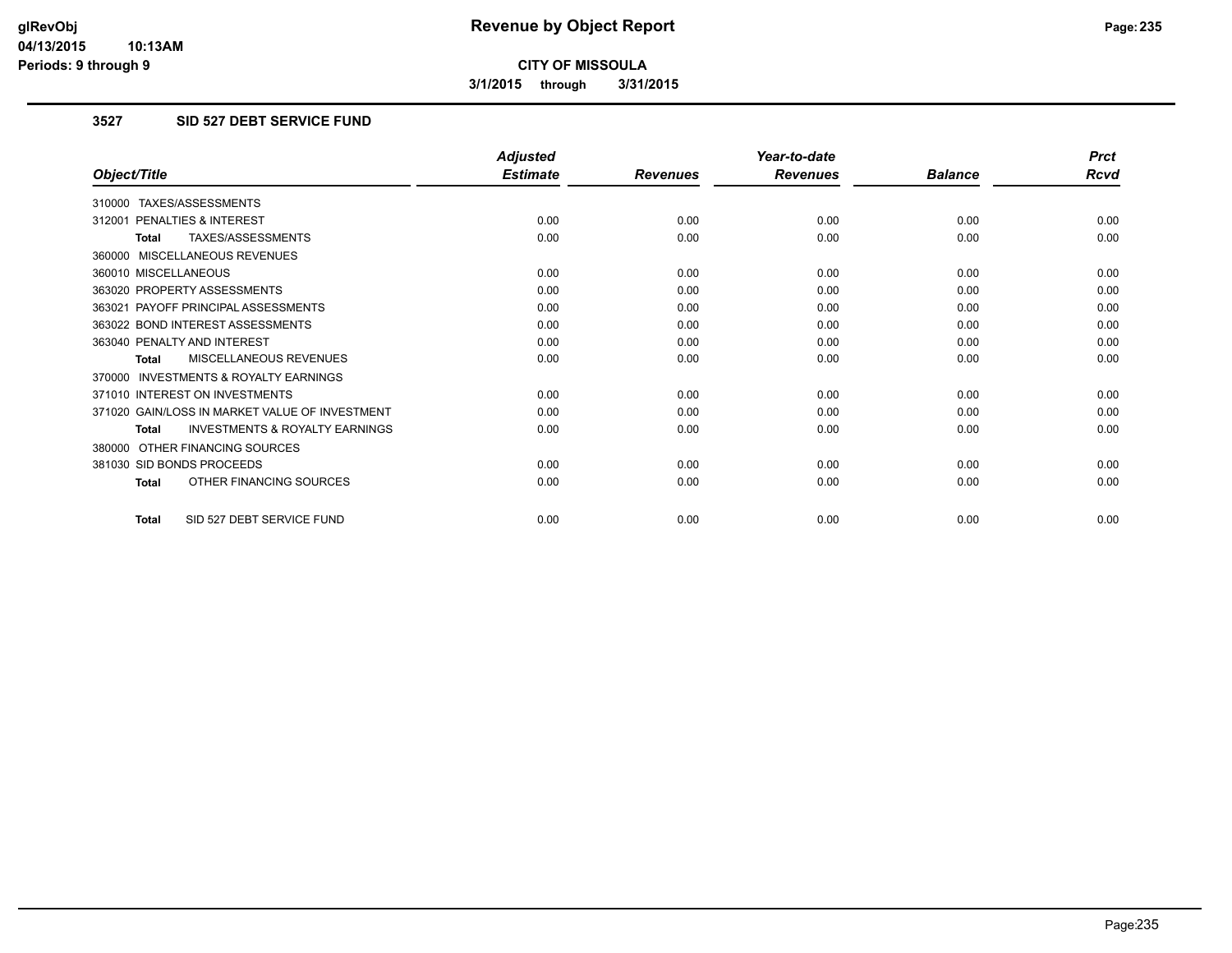**3/1/2015 through 3/31/2015**

**3530 SID 530 DEBT SERVICE FUND**

**3530 SID 530 DEBT SERVICE FUND**

|                                                           | <b>Adjusted</b> |                 | Year-to-date    |                | <b>Prct</b> |
|-----------------------------------------------------------|-----------------|-----------------|-----------------|----------------|-------------|
| Object/Title                                              | <b>Estimate</b> | <b>Revenues</b> | <b>Revenues</b> | <b>Balance</b> | Rcvd        |
| TAXES/ASSESSMENTS<br>310000                               |                 |                 |                 |                |             |
| 312001 PENALTIES & INTEREST                               | 0.00            | 0.00            | 0.00            | 0.00           | 0.00        |
| TAXES/ASSESSMENTS<br><b>Total</b>                         | 0.00            | 0.00            | 0.00            | 0.00           | 0.00        |
| MISCELLANEOUS REVENUES<br>360000                          |                 |                 |                 |                |             |
| 360010 MISCELLANEOUS                                      | 0.00            | 0.00            | 0.00            | 0.00           | 0.00        |
| 363020 PROPERTY ASSESSMENTS                               | 680.00          | 0.00            | 0.00            | 680.00         | 0.00        |
| 363021 PAYOFF PRINCIPAL ASSESSMENTS                       | 0.00            | 0.00            | 0.00            | 0.00           | 0.00        |
| 363022 BOND INTEREST ASSESSMENTS                          | 0.00            | 0.00            | 0.00            | 0.00           | 0.00        |
| 363040 PENALTY AND INTEREST                               | 0.00            | 0.00            | 0.00            | 0.00           | 0.00        |
| <b>MISCELLANEOUS REVENUES</b><br><b>Total</b>             | 680.00          | 0.00            | 0.00            | 680.00         | 0.00        |
| INVESTMENTS & ROYALTY EARNINGS<br>370000                  |                 |                 |                 |                |             |
| 371010 INTEREST ON INVESTMENTS                            | 0.00            | 0.00            | 0.00            | 0.00           | 0.00        |
| 371020 GAIN/LOSS IN MARKET VALUE OF INVESTMENTS           | 0.00            | 0.00            | 0.00            | 0.00           | 0.00        |
| <b>INVESTMENTS &amp; ROYALTY EARNINGS</b><br><b>Total</b> | 0.00            | 0.00            | 0.00            | 0.00           | 0.00        |
| SID 530 DEBT SERVICE FUND<br><b>Total</b>                 | 680.00          | 0.00            | 0.00            | 680.00         | 0.00        |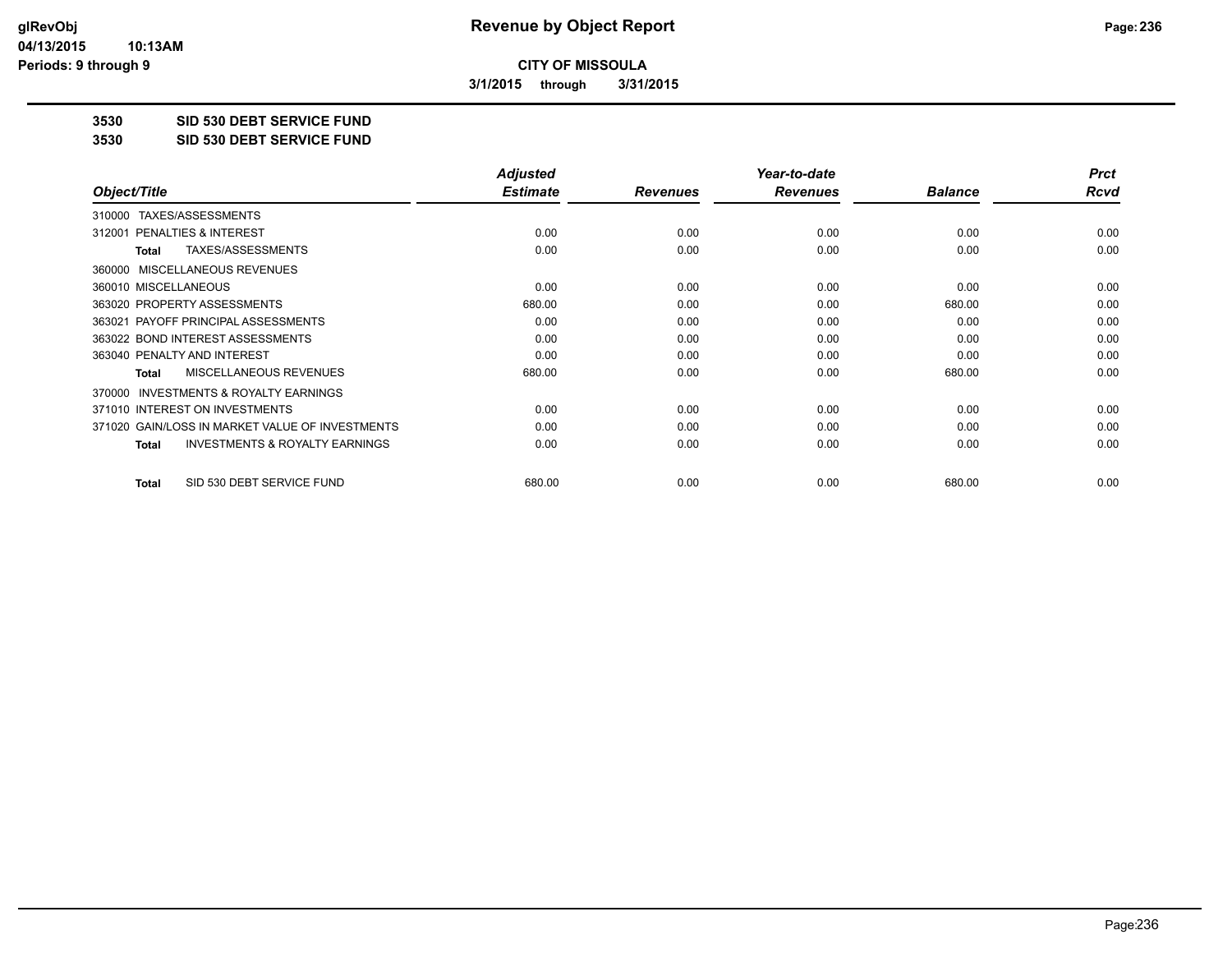**3/1/2015 through 3/31/2015**

## **3530 SID 530 DEBT SERVICE FUND**

|                                                           | <b>Adjusted</b> |                 | Year-to-date    |                | <b>Prct</b> |
|-----------------------------------------------------------|-----------------|-----------------|-----------------|----------------|-------------|
| Object/Title                                              | <b>Estimate</b> | <b>Revenues</b> | <b>Revenues</b> | <b>Balance</b> | <b>Rcvd</b> |
| 310000 TAXES/ASSESSMENTS                                  |                 |                 |                 |                |             |
| 312001 PENALTIES & INTEREST                               | 0.00            | 0.00            | 0.00            | 0.00           | 0.00        |
| TAXES/ASSESSMENTS<br><b>Total</b>                         | 0.00            | 0.00            | 0.00            | 0.00           | 0.00        |
| 360000 MISCELLANEOUS REVENUES                             |                 |                 |                 |                |             |
| 360010 MISCELLANEOUS                                      | 0.00            | 0.00            | 0.00            | 0.00           | 0.00        |
| 363020 PROPERTY ASSESSMENTS                               | 680.00          | 0.00            | 0.00            | 680.00         | 0.00        |
| 363021 PAYOFF PRINCIPAL ASSESSMENTS                       | 0.00            | 0.00            | 0.00            | 0.00           | 0.00        |
| 363022 BOND INTEREST ASSESSMENTS                          | 0.00            | 0.00            | 0.00            | 0.00           | 0.00        |
| 363040 PENALTY AND INTEREST                               | 0.00            | 0.00            | 0.00            | 0.00           | 0.00        |
| MISCELLANEOUS REVENUES<br><b>Total</b>                    | 680.00          | 0.00            | 0.00            | 680.00         | 0.00        |
| INVESTMENTS & ROYALTY EARNINGS<br>370000                  |                 |                 |                 |                |             |
| 371010 INTEREST ON INVESTMENTS                            | 0.00            | 0.00            | 0.00            | 0.00           | 0.00        |
| 371020 GAIN/LOSS IN MARKET VALUE OF INVESTMENT            | 0.00            | 0.00            | 0.00            | 0.00           | 0.00        |
| <b>INVESTMENTS &amp; ROYALTY EARNINGS</b><br><b>Total</b> | 0.00            | 0.00            | 0.00            | 0.00           | 0.00        |
| SID 530 DEBT SERVICE FUND<br><b>Total</b>                 | 680.00          | 0.00            | 0.00            | 680.00         | 0.00        |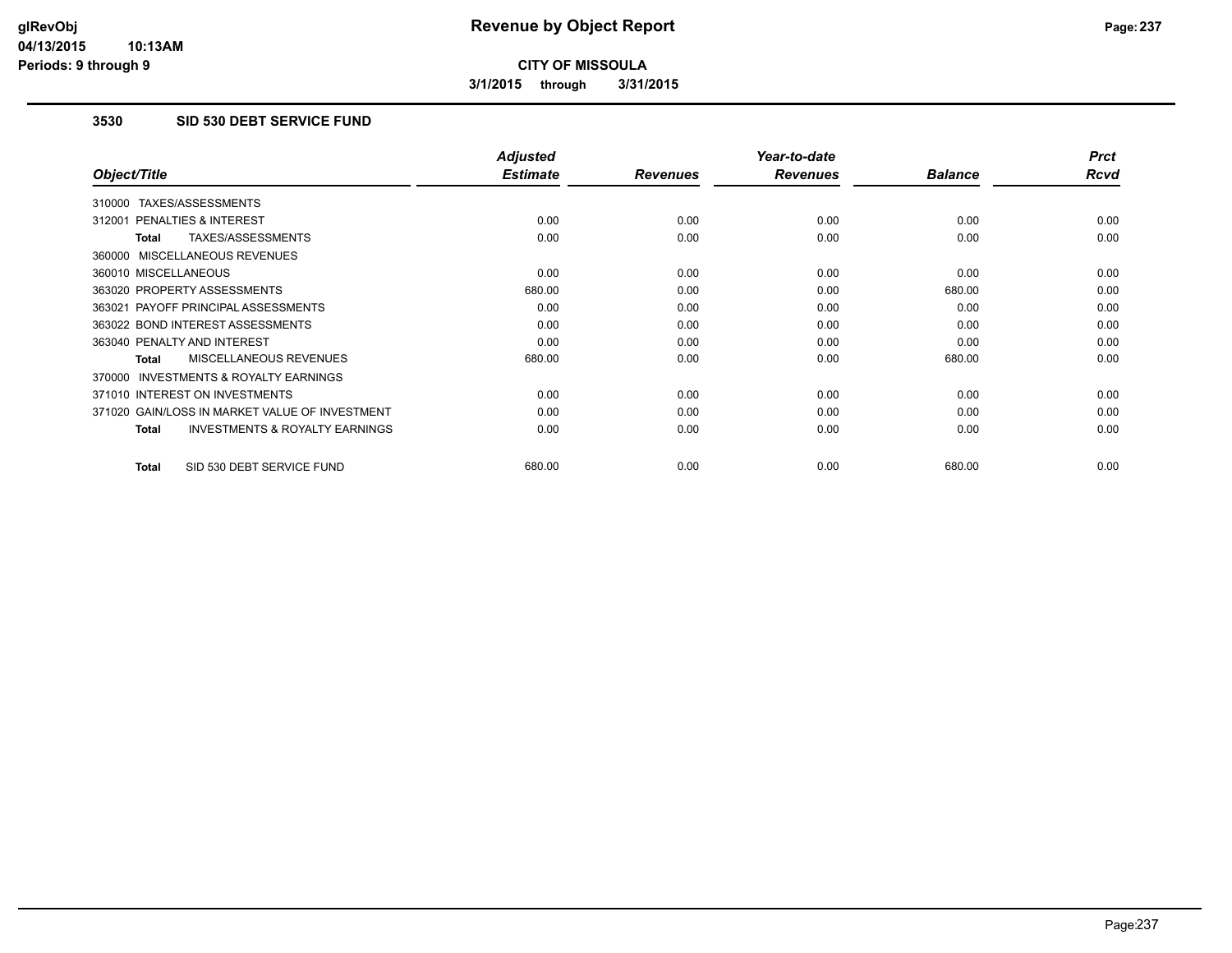**3/1/2015 through 3/31/2015**

**3531 SID 531 HICKORY ST CALMING**

**3531 SID 531 HICKORY ST CALMING**

|                                                           | <b>Adjusted</b> |                 | Year-to-date    |                | <b>Prct</b> |
|-----------------------------------------------------------|-----------------|-----------------|-----------------|----------------|-------------|
| Object/Title                                              | <b>Estimate</b> | <b>Revenues</b> | <b>Revenues</b> | <b>Balance</b> | <b>Rcvd</b> |
| TAXES/ASSESSMENTS<br>310000                               |                 |                 |                 |                |             |
| PENALTIES & INTEREST<br>312001                            | 0.00            | 0.00            | 0.00            | 0.00           | 0.00        |
| TAXES/ASSESSMENTS<br><b>Total</b>                         | 0.00            | 0.00            | 0.00            | 0.00           | 0.00        |
| MISCELLANEOUS REVENUES<br>360000                          |                 |                 |                 |                |             |
| 360010 MISCELLANEOUS                                      | 0.00            | 0.00            | 0.00            | 0.00           | 0.00        |
| 363020 PROPERTY ASSESSMENTS                               | 0.00            | 0.00            | 1,433.85        | $-1,433.85$    | 0.00        |
| 363021 PAYOFF PRINCIPAL ASSESSMENTS                       | 0.00            | 0.00            | 0.00            | 0.00           | 0.00        |
| 363022 BOND INTEREST ASSESSMENTS                          | 0.00            | 0.00            | 0.00            | 0.00           | 0.00        |
| 363040 PENALTY AND INTEREST                               | 0.00            | 0.00            | 0.53            | $-0.53$        | 0.00        |
| MISCELLANEOUS REVENUES<br>Total                           | 0.00            | 0.00            | 1,434.38        | $-1,434.38$    | 0.00        |
| INVESTMENTS & ROYALTY EARNINGS<br>370000                  |                 |                 |                 |                |             |
| 371010 INTEREST ON INVESTMENTS                            | 0.00            | 0.00            | 0.00            | 0.00           | 0.00        |
| 371020 GAIN/LOSS IN MARKET VALUE OF INVESTMENTS           | 0.00            | 0.00            | 0.00            | 0.00           | 0.00        |
| <b>INVESTMENTS &amp; ROYALTY EARNINGS</b><br><b>Total</b> | 0.00            | 0.00            | 0.00            | 0.00           | 0.00        |
| OTHER FINANCING SOURCES<br>380000                         |                 |                 |                 |                |             |
| 383000 OPERATING TRANSFERS                                | 0.00            | 0.00            | 0.00            | 0.00           | 0.00        |
| OTHER FINANCING SOURCES<br><b>Total</b>                   | 0.00            | 0.00            | 0.00            | 0.00           | 0.00        |
| SID 531 HICKORY ST CALMING<br><b>Total</b>                | 0.00            | 0.00            | 1,434.38        | $-1,434.38$    | 0.00        |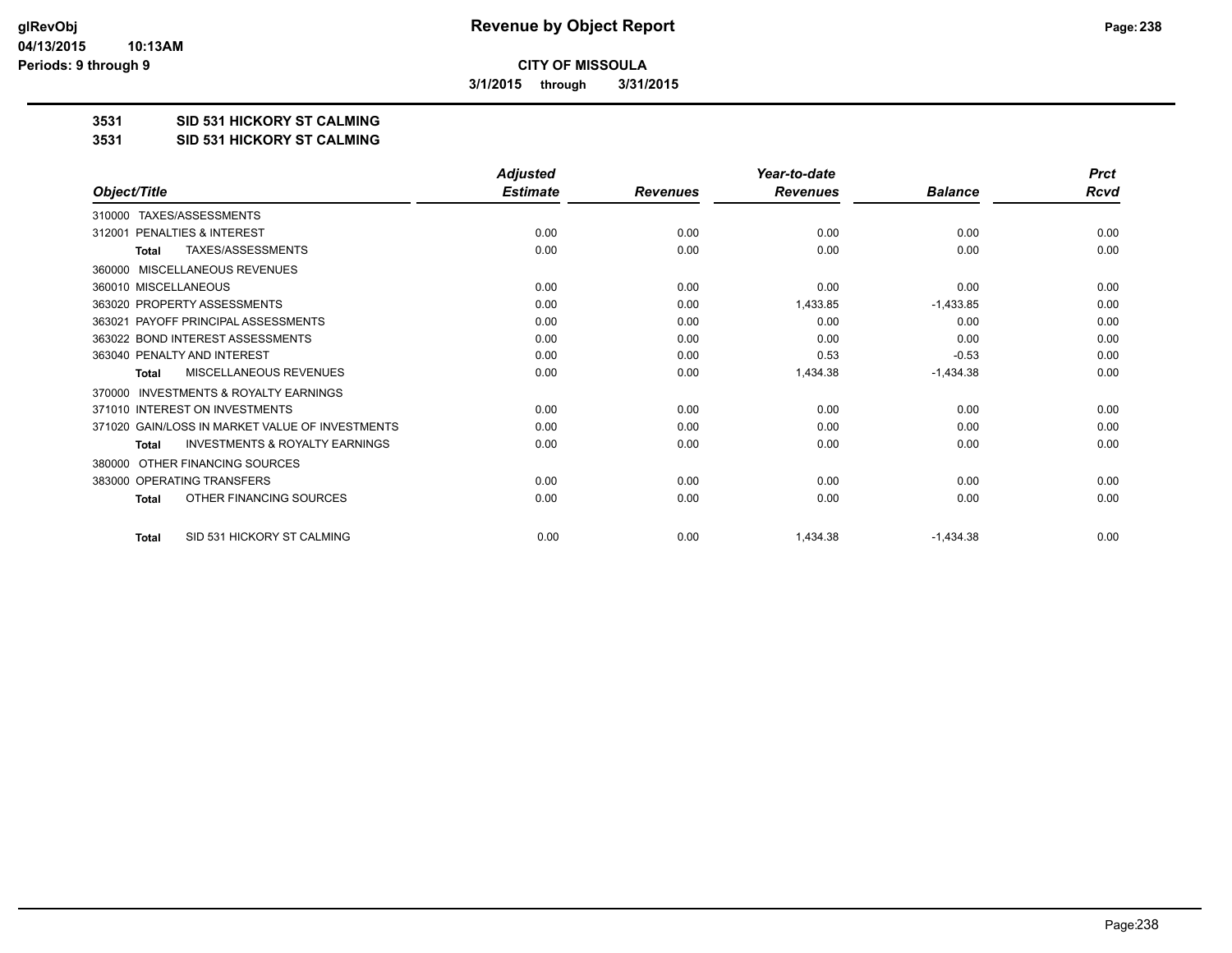**3/1/2015 through 3/31/2015**

## **3531 SID 531 HICKORY ST CALMING**

|                                                           | <b>Adjusted</b> |                 | Year-to-date    |                | <b>Prct</b> |
|-----------------------------------------------------------|-----------------|-----------------|-----------------|----------------|-------------|
| Object/Title                                              | <b>Estimate</b> | <b>Revenues</b> | <b>Revenues</b> | <b>Balance</b> | <b>Rcvd</b> |
| TAXES/ASSESSMENTS<br>310000                               |                 |                 |                 |                |             |
| PENALTIES & INTEREST<br>312001                            | 0.00            | 0.00            | 0.00            | 0.00           | 0.00        |
| TAXES/ASSESSMENTS<br><b>Total</b>                         | 0.00            | 0.00            | 0.00            | 0.00           | 0.00        |
| 360000 MISCELLANEOUS REVENUES                             |                 |                 |                 |                |             |
| 360010 MISCELLANEOUS                                      | 0.00            | 0.00            | 0.00            | 0.00           | 0.00        |
| 363020 PROPERTY ASSESSMENTS                               | 0.00            | 0.00            | 1,433.85        | $-1,433.85$    | 0.00        |
| 363021 PAYOFF PRINCIPAL ASSESSMENTS                       | 0.00            | 0.00            | 0.00            | 0.00           | 0.00        |
| 363022 BOND INTEREST ASSESSMENTS                          | 0.00            | 0.00            | 0.00            | 0.00           | 0.00        |
| 363040 PENALTY AND INTEREST                               | 0.00            | 0.00            | 0.53            | $-0.53$        | 0.00        |
| <b>MISCELLANEOUS REVENUES</b><br><b>Total</b>             | 0.00            | 0.00            | 1,434.38        | $-1,434.38$    | 0.00        |
| <b>INVESTMENTS &amp; ROYALTY EARNINGS</b><br>370000       |                 |                 |                 |                |             |
| 371010 INTEREST ON INVESTMENTS                            | 0.00            | 0.00            | 0.00            | 0.00           | 0.00        |
| 371020 GAIN/LOSS IN MARKET VALUE OF INVESTMENT            | 0.00            | 0.00            | 0.00            | 0.00           | 0.00        |
| <b>INVESTMENTS &amp; ROYALTY EARNINGS</b><br><b>Total</b> | 0.00            | 0.00            | 0.00            | 0.00           | 0.00        |
| OTHER FINANCING SOURCES<br>380000                         |                 |                 |                 |                |             |
| 383000 OPERATING TRANSFERS                                | 0.00            | 0.00            | 0.00            | 0.00           | 0.00        |
| OTHER FINANCING SOURCES<br><b>Total</b>                   | 0.00            | 0.00            | 0.00            | 0.00           | 0.00        |
| SID 531 HICKORY ST CALMING<br><b>Total</b>                | 0.00            | 0.00            | 1,434.38        | $-1,434.38$    | 0.00        |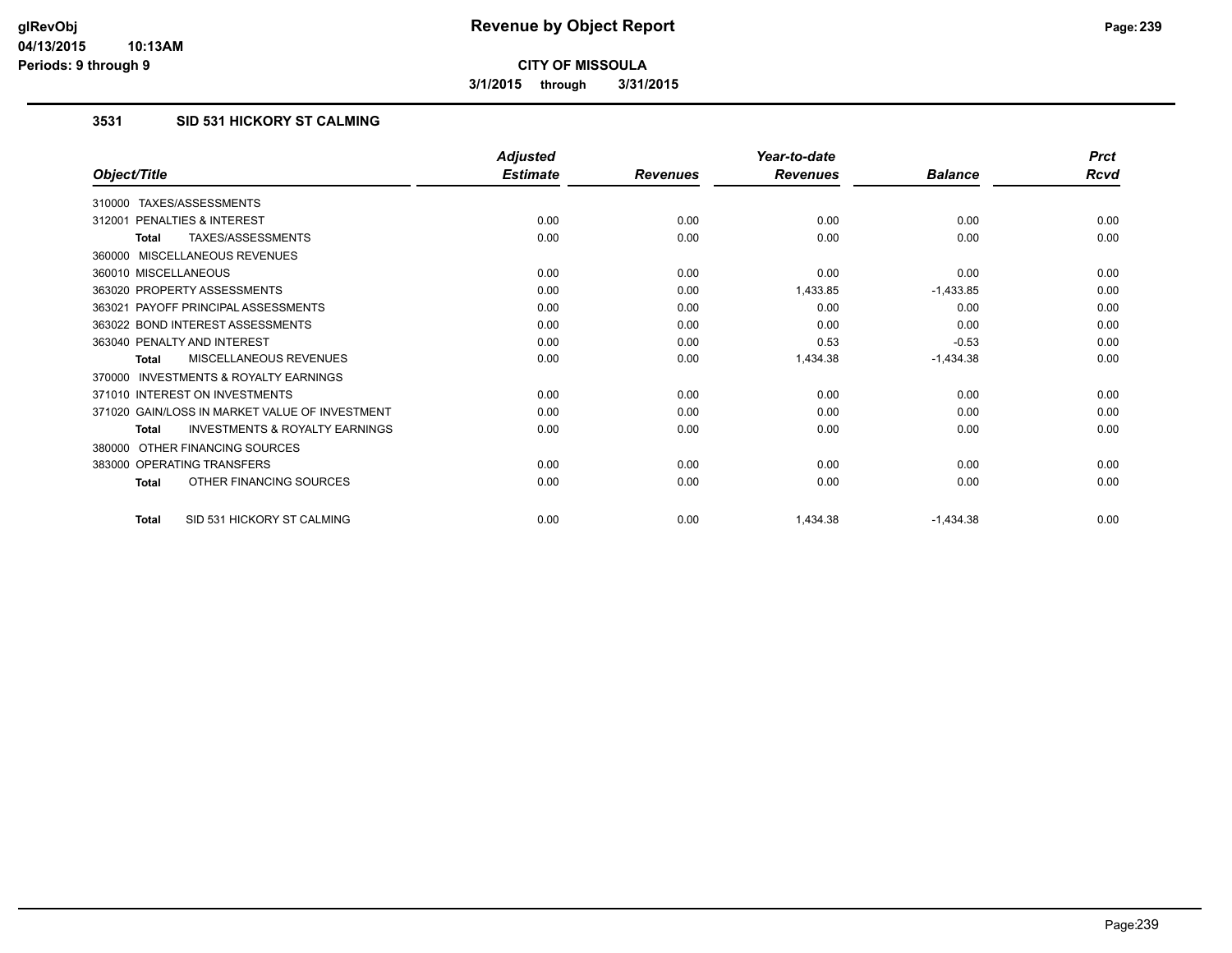**3/1/2015 through 3/31/2015**

**3532 SID 532 DEBT SERVICE FUND**

**3532 SID 532 DEBT SERVICE FUND**

|                                                 | <b>Adjusted</b> |                 | Year-to-date    |                | <b>Prct</b> |
|-------------------------------------------------|-----------------|-----------------|-----------------|----------------|-------------|
| Object/Title                                    | <b>Estimate</b> | <b>Revenues</b> | <b>Revenues</b> | <b>Balance</b> | Rcvd        |
| 360000 MISCELLANEOUS REVENUES                   |                 |                 |                 |                |             |
| 363020 PROPERTY ASSESSMENTS                     | 43,363.00       | 0.00            | 18,047.19       | 25,315.81      | 41.62       |
| 363021 PAYOFF PRINCIPAL ASSESSMENTS             | 0.00            | 0.00            | 0.00            | 0.00           | 0.00        |
| 363022 BOND INTEREST ASSESSMENTS                | 0.00            | 0.00            | 0.00            | 0.00           | 0.00        |
| 363040 PENALTY AND INTEREST                     | 0.00            | 0.00            | 1.90            | $-1.90$        | 0.00        |
| MISCELLANEOUS REVENUES<br>Total                 | 43,363.00       | 0.00            | 18.049.09       | 25,313.91      | 41.62       |
| 370000 INVESTMENTS & ROYALTY EARNINGS           |                 |                 |                 |                |             |
| 371010 INTEREST ON INVESTMENTS                  | 0.00            | 0.00            | 0.00            | 0.00           | 0.00        |
| 371020 GAIN/LOSS IN MARKET VALUE OF INVESTMENTS | 0.00            | 0.00            | 0.00            | 0.00           | 0.00        |
| INVESTMENTS & ROYALTY EARNINGS<br><b>Total</b>  | 0.00            | 0.00            | 0.00            | 0.00           | 0.00        |
| SID 532 DEBT SERVICE FUND<br>Total              | 43.363.00       | 0.00            | 18.049.09       | 25.313.91      | 41.62       |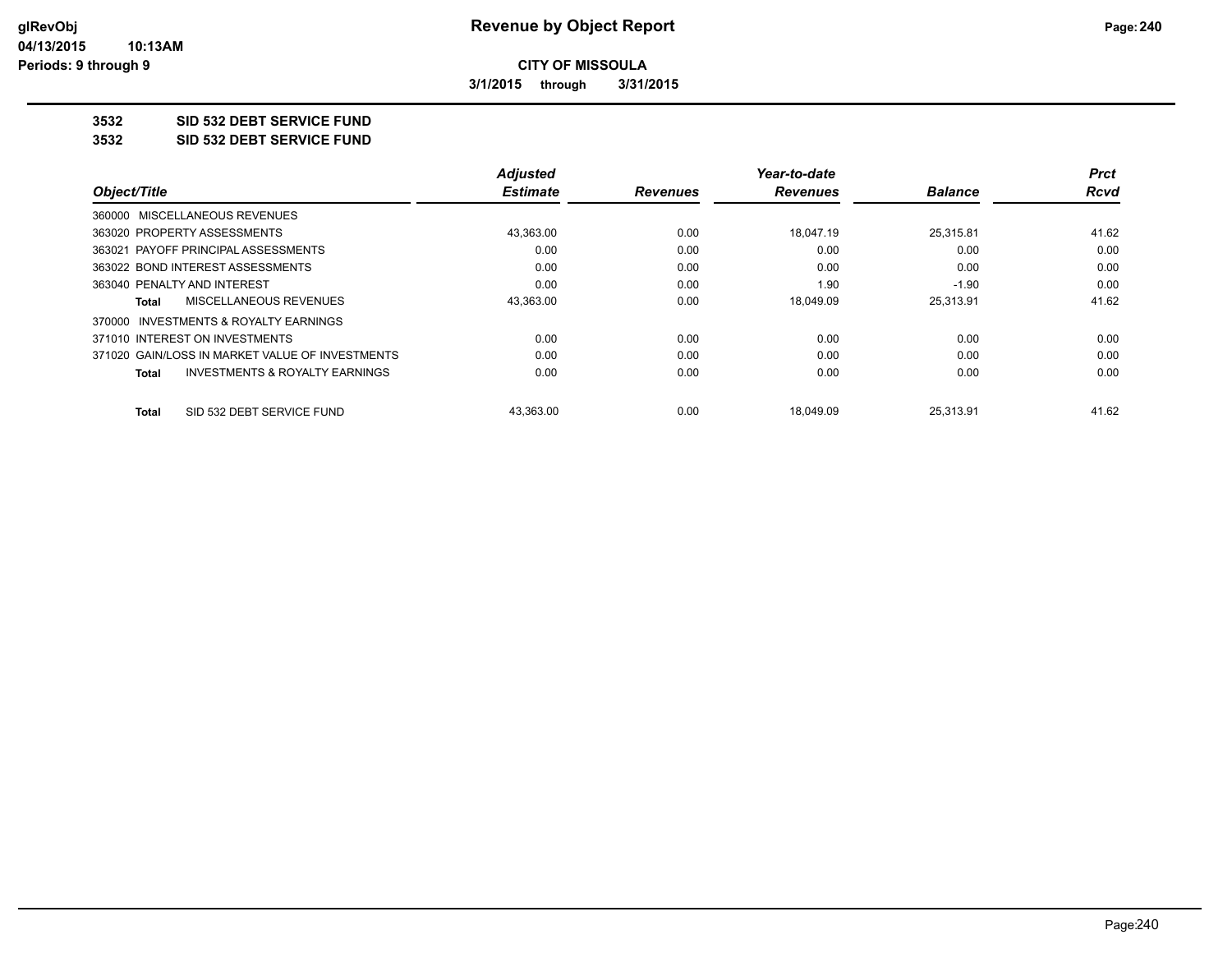**3/1/2015 through 3/31/2015**

### **3532 SID 532 DEBT SERVICE FUND**

|                                                     | <b>Adjusted</b> |                 | Year-to-date    |                | Prct        |
|-----------------------------------------------------|-----------------|-----------------|-----------------|----------------|-------------|
| Object/Title                                        | <b>Estimate</b> | <b>Revenues</b> | <b>Revenues</b> | <b>Balance</b> | <b>Rcvd</b> |
| 360000 MISCELLANEOUS REVENUES                       |                 |                 |                 |                |             |
| 363020 PROPERTY ASSESSMENTS                         | 43.363.00       | 0.00            | 18.047.19       | 25.315.81      | 41.62       |
| 363021 PAYOFF PRINCIPAL ASSESSMENTS                 | 0.00            | 0.00            | 0.00            | 0.00           | 0.00        |
| 363022 BOND INTEREST ASSESSMENTS                    | 0.00            | 0.00            | 0.00            | 0.00           | 0.00        |
| 363040 PENALTY AND INTEREST                         | 0.00            | 0.00            | 1.90            | $-1.90$        | 0.00        |
| MISCELLANEOUS REVENUES<br>Total                     | 43,363.00       | 0.00            | 18,049.09       | 25,313.91      | 41.62       |
| <b>INVESTMENTS &amp; ROYALTY EARNINGS</b><br>370000 |                 |                 |                 |                |             |
| 371010 INTEREST ON INVESTMENTS                      | 0.00            | 0.00            | 0.00            | 0.00           | 0.00        |
| 371020 GAIN/LOSS IN MARKET VALUE OF INVESTMENT      | 0.00            | 0.00            | 0.00            | 0.00           | 0.00        |
| <b>INVESTMENTS &amp; ROYALTY EARNINGS</b><br>Total  | 0.00            | 0.00            | 0.00            | 0.00           | 0.00        |
| SID 532 DEBT SERVICE FUND<br><b>Total</b>           | 43.363.00       | 0.00            | 18.049.09       | 25.313.91      | 41.62       |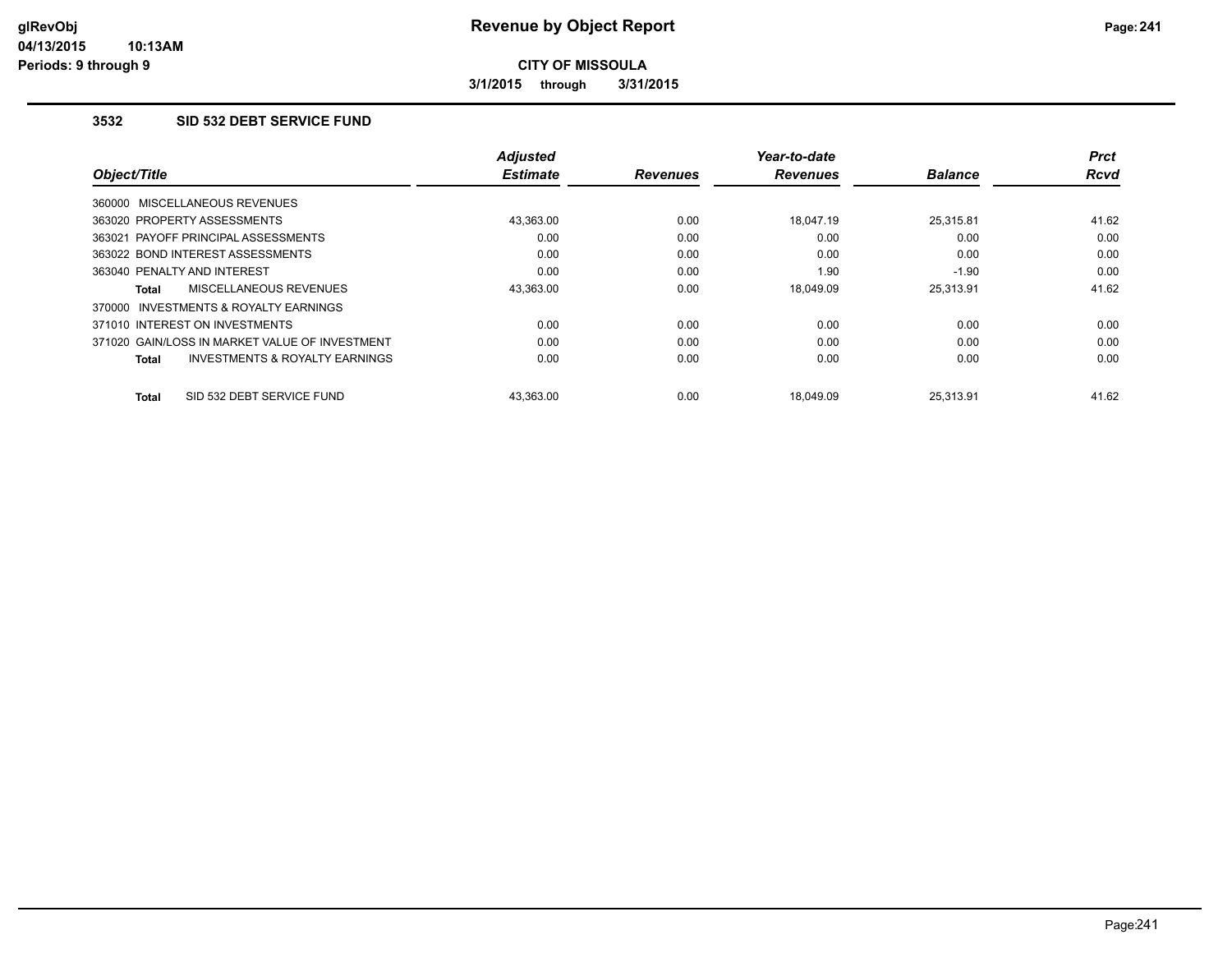**3/1/2015 through 3/31/2015**

## **3533 GILBERT ST SEWER SID DEBT FUND**

#### **3533 GILBERT ST SEWER SID DEBT FUND**

|                                                     | <b>Adjusted</b> |                 | Year-to-date    |                | <b>Prct</b> |
|-----------------------------------------------------|-----------------|-----------------|-----------------|----------------|-------------|
| Object/Title                                        | <b>Estimate</b> | <b>Revenues</b> | <b>Revenues</b> | <b>Balance</b> | <b>Rcvd</b> |
| TAXES/ASSESSMENTS<br>310000                         |                 |                 |                 |                |             |
| PENALTIES & INTEREST<br>312001                      | 0.00            | 0.00            | 0.00            | 0.00           | 0.00        |
| TAXES/ASSESSMENTS<br>Total                          | 0.00            | 0.00            | 0.00            | 0.00           | 0.00        |
| <b>MISCELLANEOUS REVENUES</b><br>360000             |                 |                 |                 |                |             |
| 363020 PROPERTY ASSESSMENTS                         | 17,775.00       | 0.00            | 6,824.72        | 10,950.28      | 38.40       |
| 363021 PAYOFF PRINCIPAL ASSESSMENTS                 | 0.00            | 0.00            | 0.00            | 0.00           | 0.00        |
| 363022 BOND INTEREST ASSESSMENTS                    | 0.00            | 0.00            | 0.00            | 0.00           | 0.00        |
| 363040 PENALTY AND INTEREST                         | 0.00            | 0.00            | 9.27            | $-9.27$        | 0.00        |
| MISCELLANEOUS REVENUES<br>Total                     | 17,775.00       | 0.00            | 6,833.99        | 10,941.01      | 38.45       |
| <b>INVESTMENTS &amp; ROYALTY EARNINGS</b><br>370000 |                 |                 |                 |                |             |
| 371010 INTEREST ON INVESTMENTS                      | 0.00            | 0.00            | 0.00            | 0.00           | 0.00        |
| 371020 GAIN/LOSS IN MARKET VALUE OF INVESTMENTS     | 0.00            | 0.00            | 0.00            | 0.00           | 0.00        |
| <b>INVESTMENTS &amp; ROYALTY EARNINGS</b><br>Total  | 0.00            | 0.00            | 0.00            | 0.00           | 0.00        |
| OTHER FINANCING SOURCES<br>380000                   |                 |                 |                 |                |             |
| 381009 TRANSFERS IN                                 | 0.00            | 0.00            | 0.00            | 0.00           | 0.00        |
| OTHER FINANCING SOURCES<br><b>Total</b>             | 0.00            | 0.00            | 0.00            | 0.00           | 0.00        |
| GILBERT ST SEWER SID DEBT FUND<br><b>Total</b>      | 17,775.00       | 0.00            | 6,833.99        | 10,941.01      | 38.45       |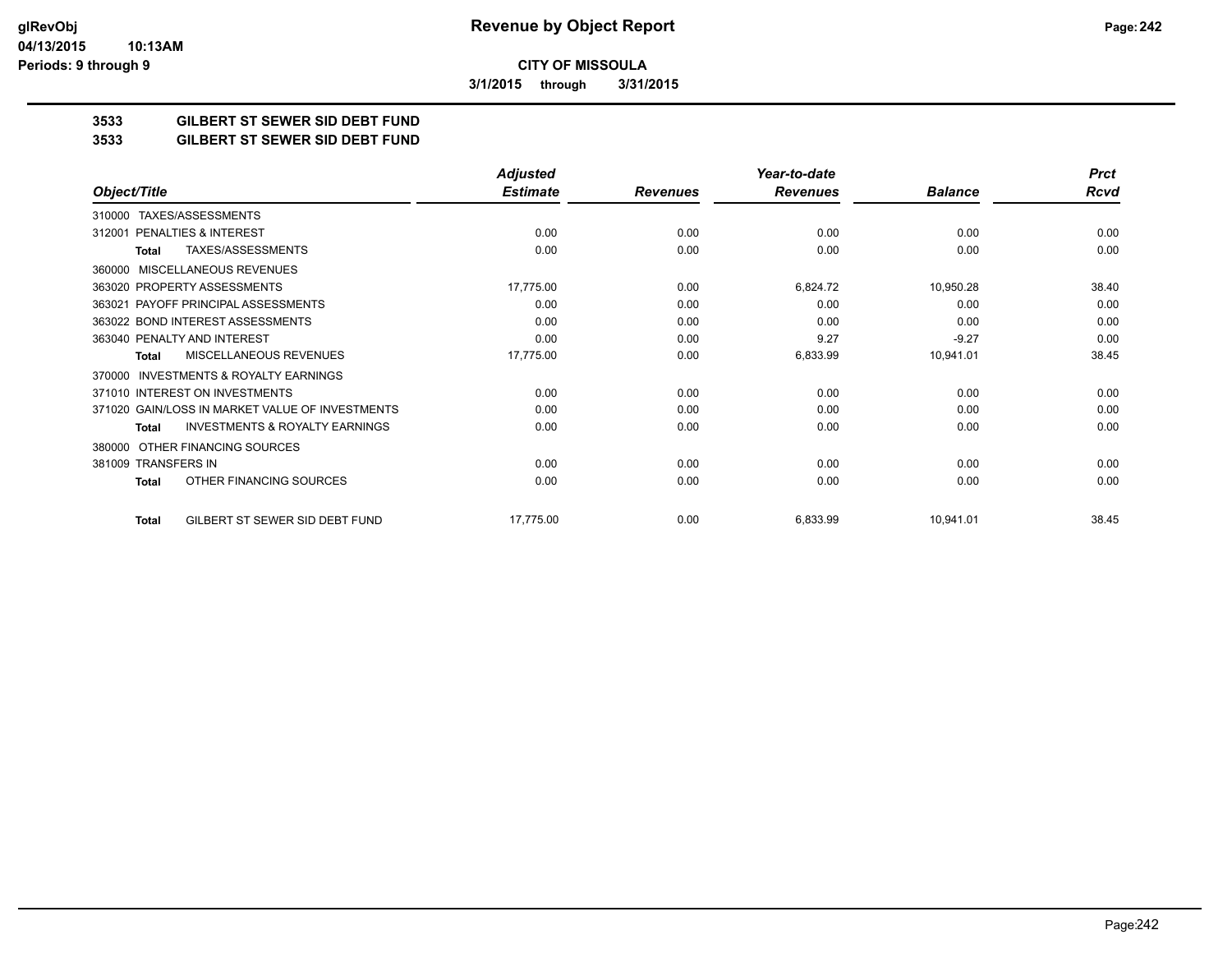**3/1/2015 through 3/31/2015**

## **3533 GILBERT ST SEWER SID DEBT FUND**

|                                                           | <b>Adjusted</b> |                 | Year-to-date    |                | <b>Prct</b> |
|-----------------------------------------------------------|-----------------|-----------------|-----------------|----------------|-------------|
| Object/Title                                              | <b>Estimate</b> | <b>Revenues</b> | <b>Revenues</b> | <b>Balance</b> | <b>Rcvd</b> |
| TAXES/ASSESSMENTS<br>310000                               |                 |                 |                 |                |             |
| 312001 PENALTIES & INTEREST                               | 0.00            | 0.00            | 0.00            | 0.00           | 0.00        |
| TAXES/ASSESSMENTS<br><b>Total</b>                         | 0.00            | 0.00            | 0.00            | 0.00           | 0.00        |
| MISCELLANEOUS REVENUES<br>360000                          |                 |                 |                 |                |             |
| 363020 PROPERTY ASSESSMENTS                               | 17,775.00       | 0.00            | 6,824.72        | 10,950.28      | 38.40       |
| 363021 PAYOFF PRINCIPAL ASSESSMENTS                       | 0.00            | 0.00            | 0.00            | 0.00           | 0.00        |
| 363022 BOND INTEREST ASSESSMENTS                          | 0.00            | 0.00            | 0.00            | 0.00           | 0.00        |
| 363040 PENALTY AND INTEREST                               | 0.00            | 0.00            | 9.27            | $-9.27$        | 0.00        |
| MISCELLANEOUS REVENUES<br>Total                           | 17,775.00       | 0.00            | 6,833.99        | 10,941.01      | 38.45       |
| 370000 INVESTMENTS & ROYALTY EARNINGS                     |                 |                 |                 |                |             |
| 371010 INTEREST ON INVESTMENTS                            | 0.00            | 0.00            | 0.00            | 0.00           | 0.00        |
| 371020 GAIN/LOSS IN MARKET VALUE OF INVESTMENT            | 0.00            | 0.00            | 0.00            | 0.00           | 0.00        |
| <b>INVESTMENTS &amp; ROYALTY EARNINGS</b><br><b>Total</b> | 0.00            | 0.00            | 0.00            | 0.00           | 0.00        |
| 380000 OTHER FINANCING SOURCES                            |                 |                 |                 |                |             |
| 381009 TRANSFERS IN                                       | 0.00            | 0.00            | 0.00            | 0.00           | 0.00        |
| OTHER FINANCING SOURCES<br>Total                          | 0.00            | 0.00            | 0.00            | 0.00           | 0.00        |
| GILBERT ST SEWER SID DEBT FUND<br>Total                   | 17,775.00       | 0.00            | 6,833.99        | 10,941.01      | 38.45       |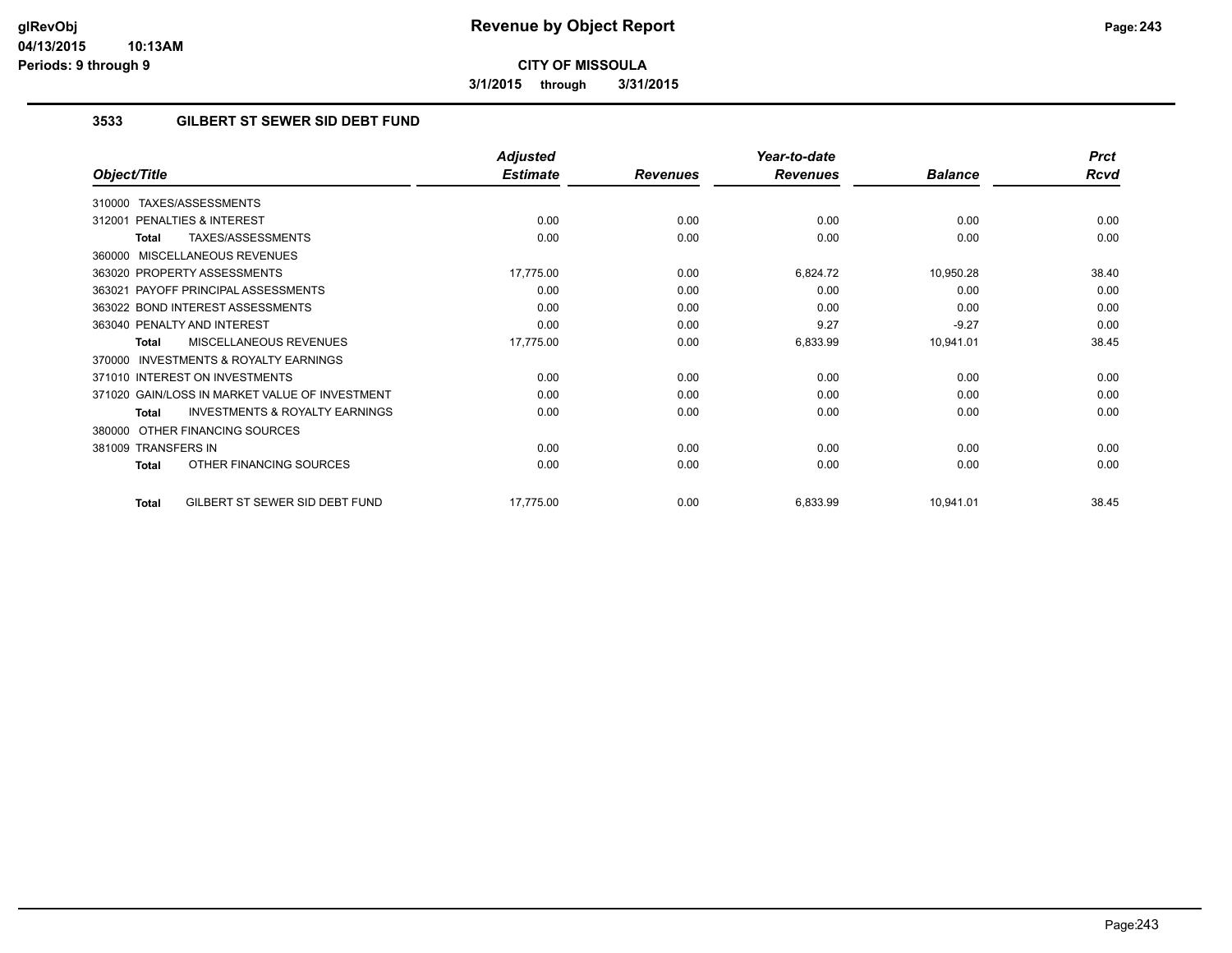**3/1/2015 through 3/31/2015**

## **3534 LINCOLNWOOD SEWER PHASE I**

#### **3534 LINCOLNWOOD SEWER PHASE I**

|                                                           | <b>Adjusted</b> |                 | Year-to-date    |                | <b>Prct</b> |
|-----------------------------------------------------------|-----------------|-----------------|-----------------|----------------|-------------|
| Object/Title                                              | <b>Estimate</b> | <b>Revenues</b> | <b>Revenues</b> | <b>Balance</b> | <b>Rcvd</b> |
| TAXES/ASSESSMENTS<br>310000                               |                 |                 |                 |                |             |
| <b>PENALTIES &amp; INTEREST</b><br>312001                 | 0.00            | 0.00            | 0.00            | 0.00           | 0.00        |
| TAXES/ASSESSMENTS<br><b>Total</b>                         | 0.00            | 0.00            | 0.00            | 0.00           | 0.00        |
| MISCELLANEOUS REVENUES<br>360000                          |                 |                 |                 |                |             |
| 363020 PROPERTY ASSESSMENTS                               | 18.413.00       | 0.00            | 8,119.86        | 10,293.14      | 44.10       |
| 363021 PAYOFF PRINCIPAL ASSESSMENTS                       | 0.00            | 0.00            | $-4,276.80$     | 4,276.80       | 0.00        |
| 363022 BOND INTEREST ASSESSMENTS                          | 0.00            | 0.00            | 0.00            | 0.00           | 0.00        |
| 363040 PENALTY AND INTEREST                               | 0.00            | 0.00            | 6.37            | $-6.37$        | 0.00        |
| MISCELLANEOUS REVENUES<br><b>Total</b>                    | 18,413.00       | 0.00            | 3,849.43        | 14,563.57      | 20.91       |
| INVESTMENTS & ROYALTY EARNINGS<br>370000                  |                 |                 |                 |                |             |
| 371010 INTEREST ON INVESTMENTS                            | 0.00            | 0.00            | 0.00            | 0.00           | 0.00        |
| 371020 GAIN/LOSS IN MARKET VALUE OF INVESTMENTS           | 0.00            | 0.00            | 0.00            | 0.00           | 0.00        |
| <b>INVESTMENTS &amp; ROYALTY EARNINGS</b><br><b>Total</b> | 0.00            | 0.00            | 0.00            | 0.00           | 0.00        |
| LINCOLNWOOD SEWER PHASE I<br><b>Total</b>                 | 18,413.00       | 0.00            | 3,849.43        | 14,563.57      | 20.91       |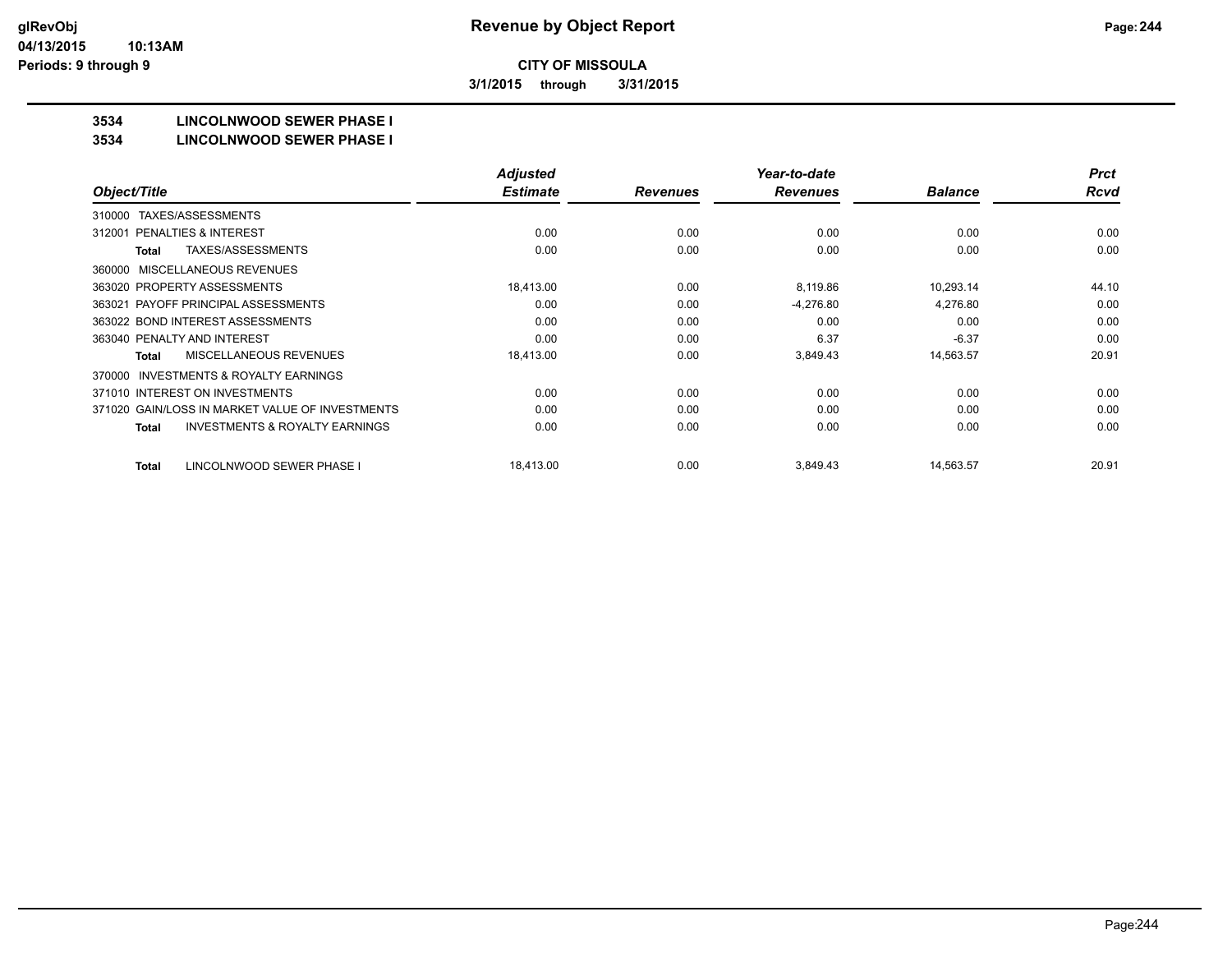**3/1/2015 through 3/31/2015**

## **3534 LINCOLNWOOD SEWER PHASE I**

|                                                           | <b>Adjusted</b> |                 | Year-to-date    |                | <b>Prct</b> |
|-----------------------------------------------------------|-----------------|-----------------|-----------------|----------------|-------------|
| Object/Title                                              | <b>Estimate</b> | <b>Revenues</b> | <b>Revenues</b> | <b>Balance</b> | <b>Rcvd</b> |
| TAXES/ASSESSMENTS<br>310000                               |                 |                 |                 |                |             |
| PENALTIES & INTEREST<br>312001                            | 0.00            | 0.00            | 0.00            | 0.00           | 0.00        |
| TAXES/ASSESSMENTS<br><b>Total</b>                         | 0.00            | 0.00            | 0.00            | 0.00           | 0.00        |
| 360000 MISCELLANEOUS REVENUES                             |                 |                 |                 |                |             |
| 363020 PROPERTY ASSESSMENTS                               | 18,413.00       | 0.00            | 8,119.86        | 10,293.14      | 44.10       |
| 363021 PAYOFF PRINCIPAL ASSESSMENTS                       | 0.00            | 0.00            | $-4,276.80$     | 4,276.80       | 0.00        |
| 363022 BOND INTEREST ASSESSMENTS                          | 0.00            | 0.00            | 0.00            | 0.00           | 0.00        |
| 363040 PENALTY AND INTEREST                               | 0.00            | 0.00            | 6.37            | $-6.37$        | 0.00        |
| <b>MISCELLANEOUS REVENUES</b><br>Total                    | 18,413.00       | 0.00            | 3,849.43        | 14,563.57      | 20.91       |
| <b>INVESTMENTS &amp; ROYALTY EARNINGS</b><br>370000       |                 |                 |                 |                |             |
| 371010 INTEREST ON INVESTMENTS                            | 0.00            | 0.00            | 0.00            | 0.00           | 0.00        |
| 371020 GAIN/LOSS IN MARKET VALUE OF INVESTMENT            | 0.00            | 0.00            | 0.00            | 0.00           | 0.00        |
| <b>INVESTMENTS &amp; ROYALTY EARNINGS</b><br><b>Total</b> | 0.00            | 0.00            | 0.00            | 0.00           | 0.00        |
| LINCOLNWOOD SEWER PHASE I<br><b>Total</b>                 | 18,413.00       | 0.00            | 3,849.43        | 14,563.57      | 20.91       |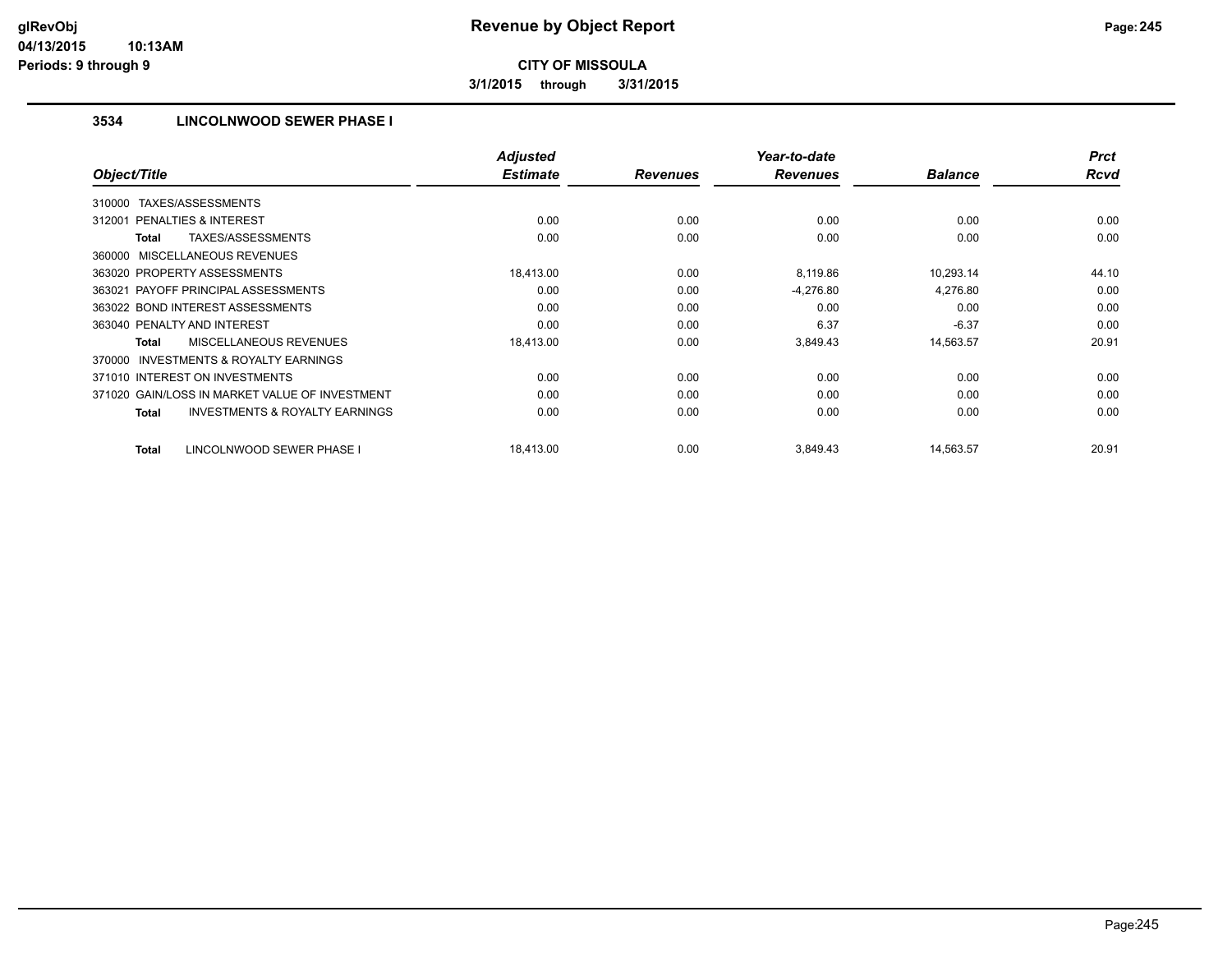**3/1/2015 through 3/31/2015**

## **3535 SLANT STREET TRAFFIC CALMING**

#### **3535 SLANT STREET TRAFFIC CALMING**

|                                                           | <b>Adjusted</b> |                 | Year-to-date    |                | <b>Prct</b> |
|-----------------------------------------------------------|-----------------|-----------------|-----------------|----------------|-------------|
| Object/Title                                              | <b>Estimate</b> | <b>Revenues</b> | <b>Revenues</b> | <b>Balance</b> | <b>Rcvd</b> |
| TAXES/ASSESSMENTS<br>310000                               |                 |                 |                 |                |             |
| 312001 PENALTIES & INTEREST                               | 0.00            | 0.00            | 0.00            | 0.00           | 0.00        |
| TAXES/ASSESSMENTS<br><b>Total</b>                         | 0.00            | 0.00            | 0.00            | 0.00           | 0.00        |
| MISCELLANEOUS REVENUES<br>360000                          |                 |                 |                 |                |             |
| 360010 MISCELLANEOUS                                      | 0.00            | 0.00            | 0.00            | 0.00           | 0.00        |
| 363020 PROPERTY ASSESSMENTS                               | 0.00            | 21.26           | 2,328.31        | $-2,328.31$    | 0.00        |
| 363021 PAYOFF PRINCIPAL ASSESSMENTS                       | 0.00            | 0.00            | 19.24           | $-19.24$       | 0.00        |
| 363022 BOND INTEREST ASSESSMENTS                          | 0.00            | 0.00            | 0.00            | 0.00           | 0.00        |
| 363040 PENALTY AND INTEREST                               | 0.00            | 0.40            | 1.78            | $-1.78$        | 0.00        |
| MISCELLANEOUS REVENUES<br>Total                           | 0.00            | 21.66           | 2,349.33        | $-2,349.33$    | 0.00        |
| <b>INVESTMENTS &amp; ROYALTY EARNINGS</b><br>370000       |                 |                 |                 |                |             |
| 371010 INTEREST ON INVESTMENTS                            | 0.00            | 0.00            | 0.00            | 0.00           | 0.00        |
| 371020 GAIN/LOSS IN MARKET VALUE OF INVESTMENTS           | 0.00            | 0.00            | 0.00            | 0.00           | 0.00        |
| <b>INVESTMENTS &amp; ROYALTY EARNINGS</b><br><b>Total</b> | 0.00            | 0.00            | 0.00            | 0.00           | 0.00        |
| OTHER FINANCING SOURCES<br>380000                         |                 |                 |                 |                |             |
| 383000 OPERATING TRANSFERS                                | 0.00            | 0.00            | 0.00            | 0.00           | 0.00        |
| OTHER FINANCING SOURCES<br><b>Total</b>                   | 0.00            | 0.00            | 0.00            | 0.00           | 0.00        |
| SLANT STREET TRAFFIC CALMING<br><b>Total</b>              | 0.00            | 21.66           | 2,349.33        | $-2,349.33$    | 0.00        |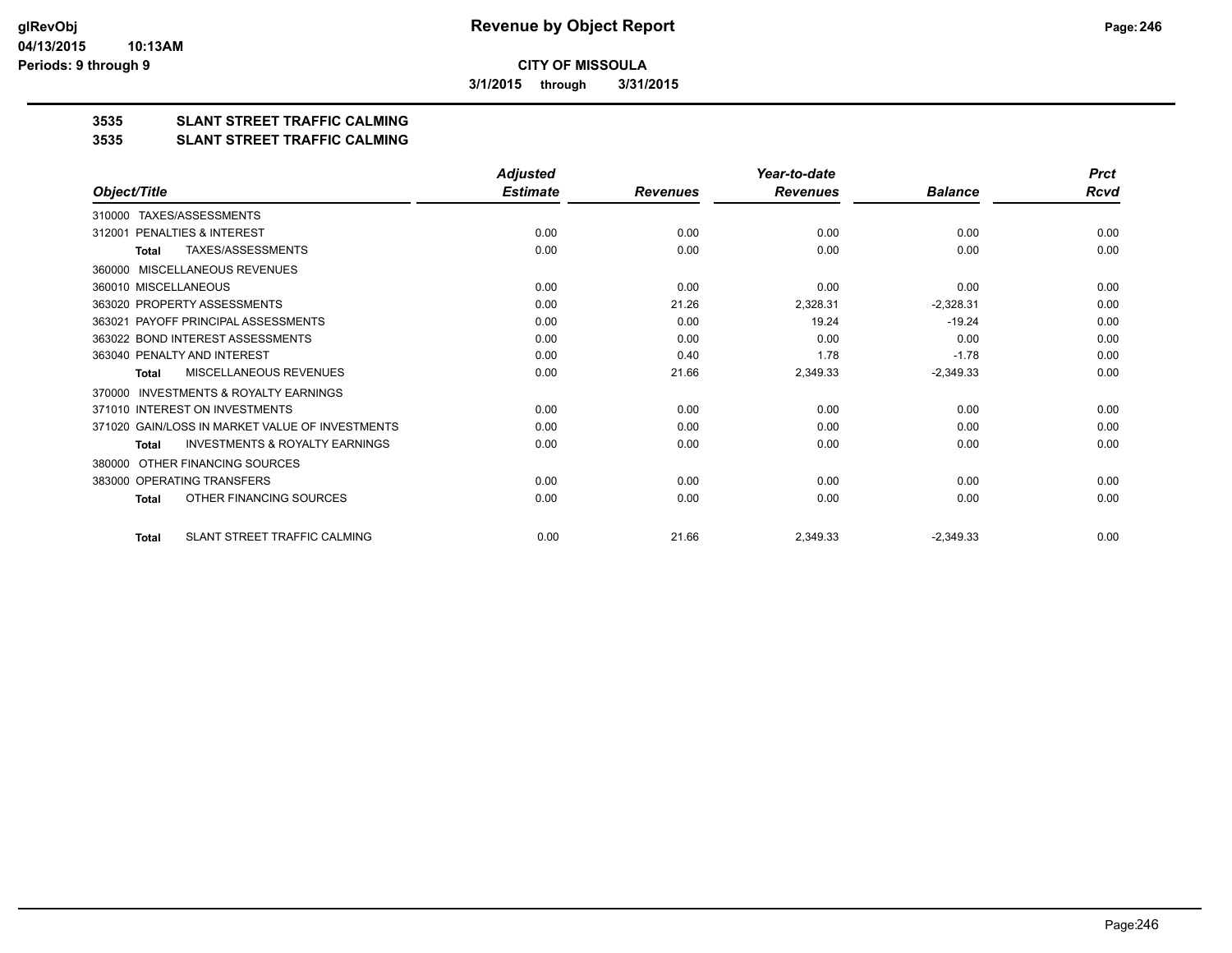**3/1/2015 through 3/31/2015**

## **3535 SLANT STREET TRAFFIC CALMING**

|                                                           | <b>Adjusted</b> |                 | Year-to-date    |                | <b>Prct</b> |
|-----------------------------------------------------------|-----------------|-----------------|-----------------|----------------|-------------|
| Object/Title                                              | <b>Estimate</b> | <b>Revenues</b> | <b>Revenues</b> | <b>Balance</b> | Rcvd        |
| 310000 TAXES/ASSESSMENTS                                  |                 |                 |                 |                |             |
| PENALTIES & INTEREST<br>312001                            | 0.00            | 0.00            | 0.00            | 0.00           | 0.00        |
| TAXES/ASSESSMENTS<br><b>Total</b>                         | 0.00            | 0.00            | 0.00            | 0.00           | 0.00        |
| 360000 MISCELLANEOUS REVENUES                             |                 |                 |                 |                |             |
| 360010 MISCELLANEOUS                                      | 0.00            | 0.00            | 0.00            | 0.00           | 0.00        |
| 363020 PROPERTY ASSESSMENTS                               | 0.00            | 21.26           | 2,328.31        | $-2,328.31$    | 0.00        |
| 363021 PAYOFF PRINCIPAL ASSESSMENTS                       | 0.00            | 0.00            | 19.24           | $-19.24$       | 0.00        |
| 363022 BOND INTEREST ASSESSMENTS                          | 0.00            | 0.00            | 0.00            | 0.00           | 0.00        |
| 363040 PENALTY AND INTEREST                               | 0.00            | 0.40            | 1.78            | $-1.78$        | 0.00        |
| MISCELLANEOUS REVENUES<br><b>Total</b>                    | 0.00            | 21.66           | 2,349.33        | $-2,349.33$    | 0.00        |
| <b>INVESTMENTS &amp; ROYALTY EARNINGS</b><br>370000       |                 |                 |                 |                |             |
| 371010 INTEREST ON INVESTMENTS                            | 0.00            | 0.00            | 0.00            | 0.00           | 0.00        |
| 371020 GAIN/LOSS IN MARKET VALUE OF INVESTMENT            | 0.00            | 0.00            | 0.00            | 0.00           | 0.00        |
| <b>INVESTMENTS &amp; ROYALTY EARNINGS</b><br><b>Total</b> | 0.00            | 0.00            | 0.00            | 0.00           | 0.00        |
| 380000 OTHER FINANCING SOURCES                            |                 |                 |                 |                |             |
| 383000 OPERATING TRANSFERS                                | 0.00            | 0.00            | 0.00            | 0.00           | 0.00        |
| OTHER FINANCING SOURCES<br><b>Total</b>                   | 0.00            | 0.00            | 0.00            | 0.00           | 0.00        |
| SLANT STREET TRAFFIC CALMING<br><b>Total</b>              | 0.00            | 21.66           | 2,349.33        | $-2,349.33$    | 0.00        |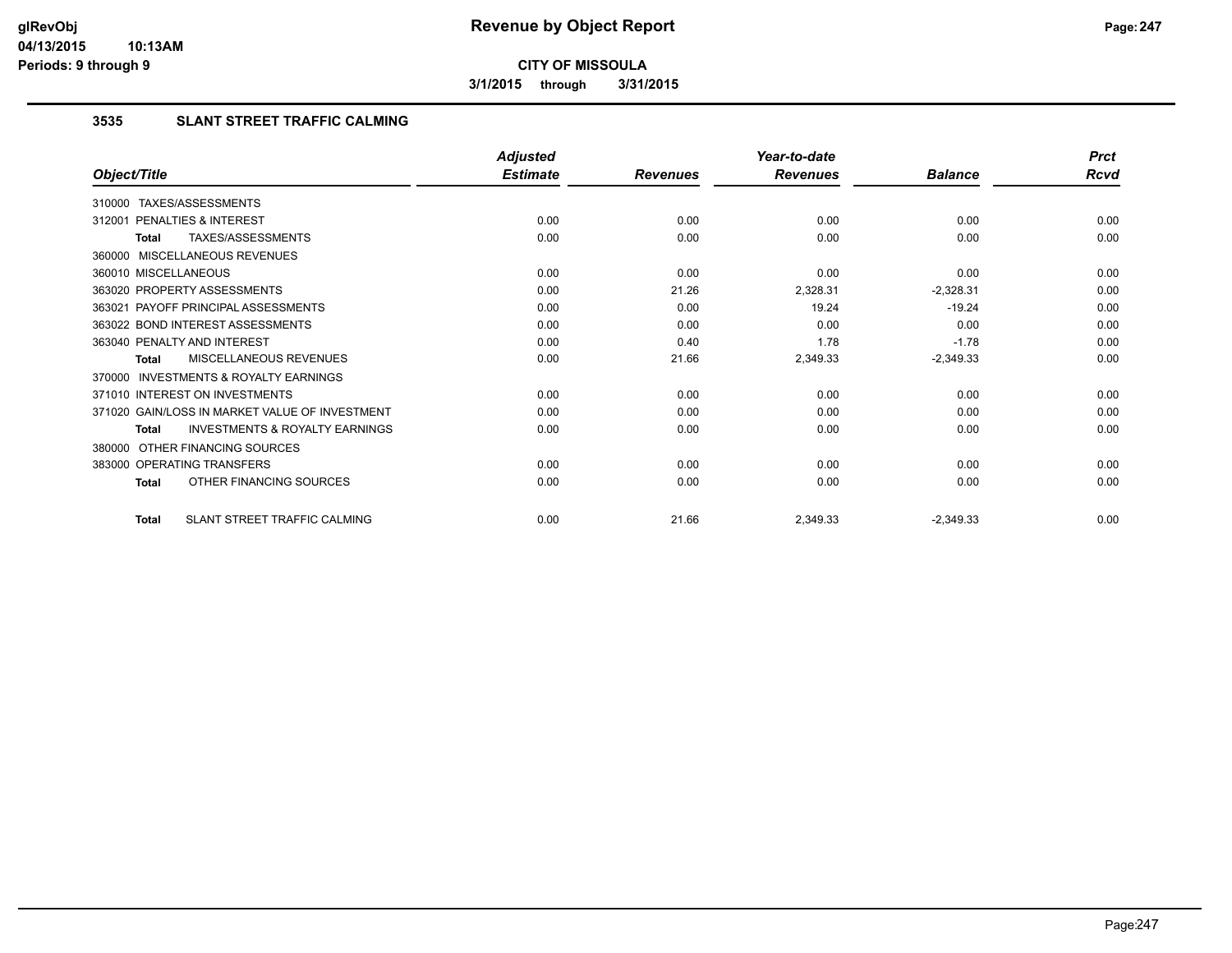**3/1/2015 through 3/31/2015**

## **3536 LINCOLNWOOD SEWER PHASE II**

#### **3536 LINCOLNWOOD SEWER PHASE II**

|                                                    | <b>Adjusted</b> |                 | Year-to-date    |                | <b>Prct</b> |
|----------------------------------------------------|-----------------|-----------------|-----------------|----------------|-------------|
| Object/Title                                       | <b>Estimate</b> | <b>Revenues</b> | <b>Revenues</b> | <b>Balance</b> | <b>Rcvd</b> |
| TAXES/ASSESSMENTS<br>310000                        |                 |                 |                 |                |             |
| PENALTIES & INTEREST<br>312001                     | 0.00            | 0.00            | 0.00            | 0.00           | 0.00        |
| TAXES/ASSESSMENTS<br>Total                         | 0.00            | 0.00            | 0.00            | 0.00           | 0.00        |
| MISCELLANEOUS REVENUES<br>360000                   |                 |                 |                 |                |             |
| 363020 PROPERTY ASSESSMENTS                        | 31,100.00       | 200.07          | 15,230.97       | 15,869.03      | 48.97       |
| 363021 PAYOFF PRINCIPAL ASSESSMENTS                | 0.00            | 0.00            | 0.00            | 0.00           | 0.00        |
| 363022 BOND INTEREST ASSESSMENTS                   | 0.00            | 0.00            | 0.00            | 0.00           | 0.00        |
| 363040 PENALTY AND INTEREST                        | 0.00            | 8.77            | 18.84           | $-18.84$       | 0.00        |
| MISCELLANEOUS REVENUES<br>Total                    | 31,100.00       | 208.84          | 15,249.81       | 15,850.19      | 49.03       |
| INVESTMENTS & ROYALTY EARNINGS<br>370000           |                 |                 |                 |                |             |
| 371010 INTEREST ON INVESTMENTS                     | 0.00            | 0.00            | 0.00            | 0.00           | 0.00        |
| 371020 GAIN/LOSS IN MARKET VALUE OF INVESTMENTS    | 0.00            | 0.00            | 0.00            | 0.00           | 0.00        |
| <b>INVESTMENTS &amp; ROYALTY EARNINGS</b><br>Total | 0.00            | 0.00            | 0.00            | 0.00           | 0.00        |
|                                                    |                 |                 |                 |                |             |
| LINCOLNWOOD SEWER PHASE II<br>Total                | 31,100.00       | 208.84          | 15,249.81       | 15,850.19      | 49.03       |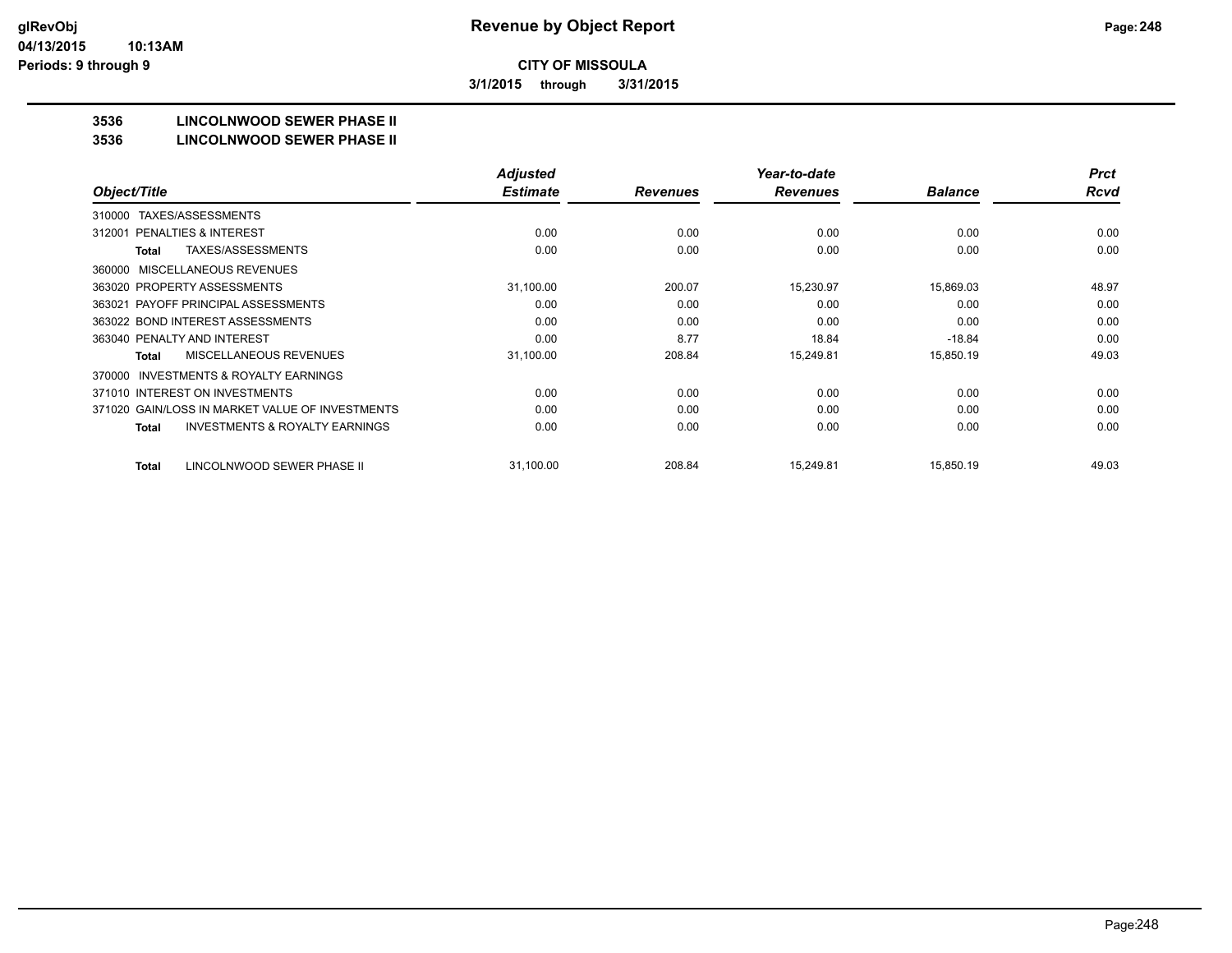**3/1/2015 through 3/31/2015**

## **3536 LINCOLNWOOD SEWER PHASE II**

|                                                           | <b>Adjusted</b> |                 | Year-to-date    |                | <b>Prct</b> |
|-----------------------------------------------------------|-----------------|-----------------|-----------------|----------------|-------------|
| Object/Title                                              | <b>Estimate</b> | <b>Revenues</b> | <b>Revenues</b> | <b>Balance</b> | <b>Rcvd</b> |
| TAXES/ASSESSMENTS<br>310000                               |                 |                 |                 |                |             |
| 312001 PENALTIES & INTEREST                               | 0.00            | 0.00            | 0.00            | 0.00           | 0.00        |
| TAXES/ASSESSMENTS<br><b>Total</b>                         | 0.00            | 0.00            | 0.00            | 0.00           | 0.00        |
| 360000 MISCELLANEOUS REVENUES                             |                 |                 |                 |                |             |
| 363020 PROPERTY ASSESSMENTS                               | 31,100.00       | 200.07          | 15,230.97       | 15,869.03      | 48.97       |
| 363021 PAYOFF PRINCIPAL ASSESSMENTS                       | 0.00            | 0.00            | 0.00            | 0.00           | 0.00        |
| 363022 BOND INTEREST ASSESSMENTS                          | 0.00            | 0.00            | 0.00            | 0.00           | 0.00        |
| 363040 PENALTY AND INTEREST                               | 0.00            | 8.77            | 18.84           | $-18.84$       | 0.00        |
| MISCELLANEOUS REVENUES<br><b>Total</b>                    | 31,100.00       | 208.84          | 15,249.81       | 15,850.19      | 49.03       |
| <b>INVESTMENTS &amp; ROYALTY EARNINGS</b><br>370000       |                 |                 |                 |                |             |
| 371010 INTEREST ON INVESTMENTS                            | 0.00            | 0.00            | 0.00            | 0.00           | 0.00        |
| 371020 GAIN/LOSS IN MARKET VALUE OF INVESTMENT            | 0.00            | 0.00            | 0.00            | 0.00           | 0.00        |
| <b>INVESTMENTS &amp; ROYALTY EARNINGS</b><br><b>Total</b> | 0.00            | 0.00            | 0.00            | 0.00           | 0.00        |
| LINCOLNWOOD SEWER PHASE II<br><b>Total</b>                | 31,100.00       | 208.84          | 15,249.81       | 15,850.19      | 49.03       |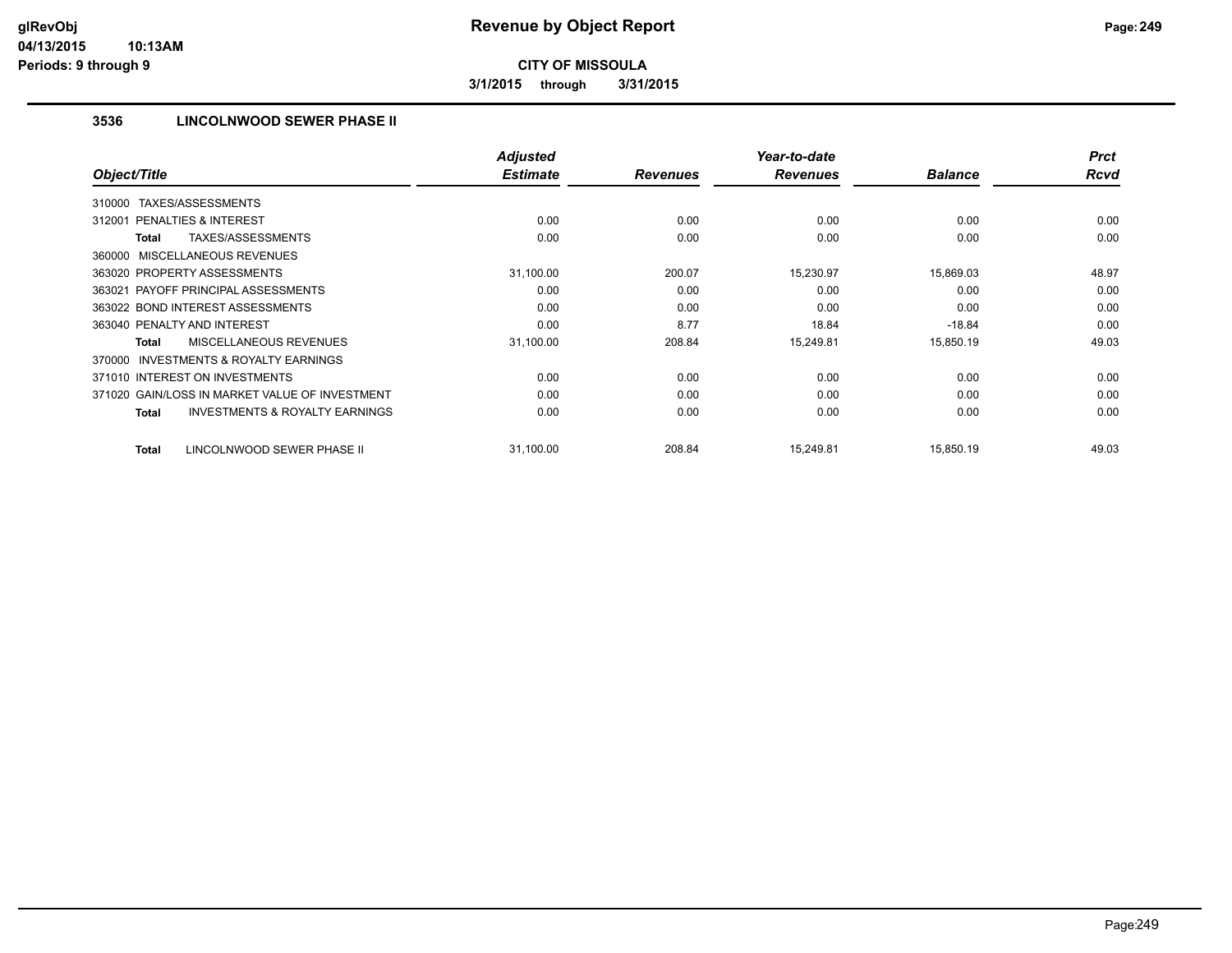**3/1/2015 through 3/31/2015**

## **3539 SOUTH 4TH STREET W TRAFFIC**

#### **3539 SOUTH 4TH STREET W TRAFFIC**

|                                                           | <b>Adjusted</b> |                 | Year-to-date    |                | <b>Prct</b> |
|-----------------------------------------------------------|-----------------|-----------------|-----------------|----------------|-------------|
| Object/Title                                              | <b>Estimate</b> | <b>Revenues</b> | <b>Revenues</b> | <b>Balance</b> | <b>Rcvd</b> |
| TAXES/ASSESSMENTS<br>310000                               |                 |                 |                 |                |             |
| 312001 PENALTIES & INTEREST                               | 0.00            | 0.00            | 0.00            | 0.00           | 0.00        |
| TAXES/ASSESSMENTS<br><b>Total</b>                         | 0.00            | 0.00            | 0.00            | 0.00           | 0.00        |
| <b>MISCELLANEOUS REVENUES</b><br>360000                   |                 |                 |                 |                |             |
| 360010 MISCELLANEOUS                                      | 0.00            | 0.00            | 0.00            | 0.00           | 0.00        |
| 363020 PROPERTY ASSESSMENTS                               | 0.00            | 0.00            | 807.45          | $-807.45$      | 0.00        |
| 363021 PAYOFF PRINCIPAL ASSESSMENTS                       | 0.00            | 0.00            | 0.00            | 0.00           | 0.00        |
| 363022 BOND INTEREST ASSESSMENTS                          | 0.00            | 0.00            | 0.00            | 0.00           | 0.00        |
| 363040 PENALTY AND INTEREST                               | 0.00            | 0.00            | 0.84            | $-0.84$        | 0.00        |
| MISCELLANEOUS REVENUES<br>Total                           | 0.00            | 0.00            | 808.29          | $-808.29$      | 0.00        |
| <b>INVESTMENTS &amp; ROYALTY EARNINGS</b><br>370000       |                 |                 |                 |                |             |
| 371010 INTEREST ON INVESTMENTS                            | 0.00            | 0.00            | 0.00            | 0.00           | 0.00        |
| 371020 GAIN/LOSS IN MARKET VALUE OF INVESTMENTS           | 0.00            | 0.00            | 0.00            | 0.00           | 0.00        |
| <b>INVESTMENTS &amp; ROYALTY EARNINGS</b><br><b>Total</b> | 0.00            | 0.00            | 0.00            | 0.00           | 0.00        |
| OTHER FINANCING SOURCES<br>380000                         |                 |                 |                 |                |             |
| 383000 OPERATING TRANSFERS                                | 0.00            | 0.00            | 0.00            | 0.00           | 0.00        |
| OTHER FINANCING SOURCES<br><b>Total</b>                   | 0.00            | 0.00            | 0.00            | 0.00           | 0.00        |
| SOUTH 4TH STREET W TRAFFIC<br><b>Total</b>                | 0.00            | 0.00            | 808.29          | $-808.29$      | 0.00        |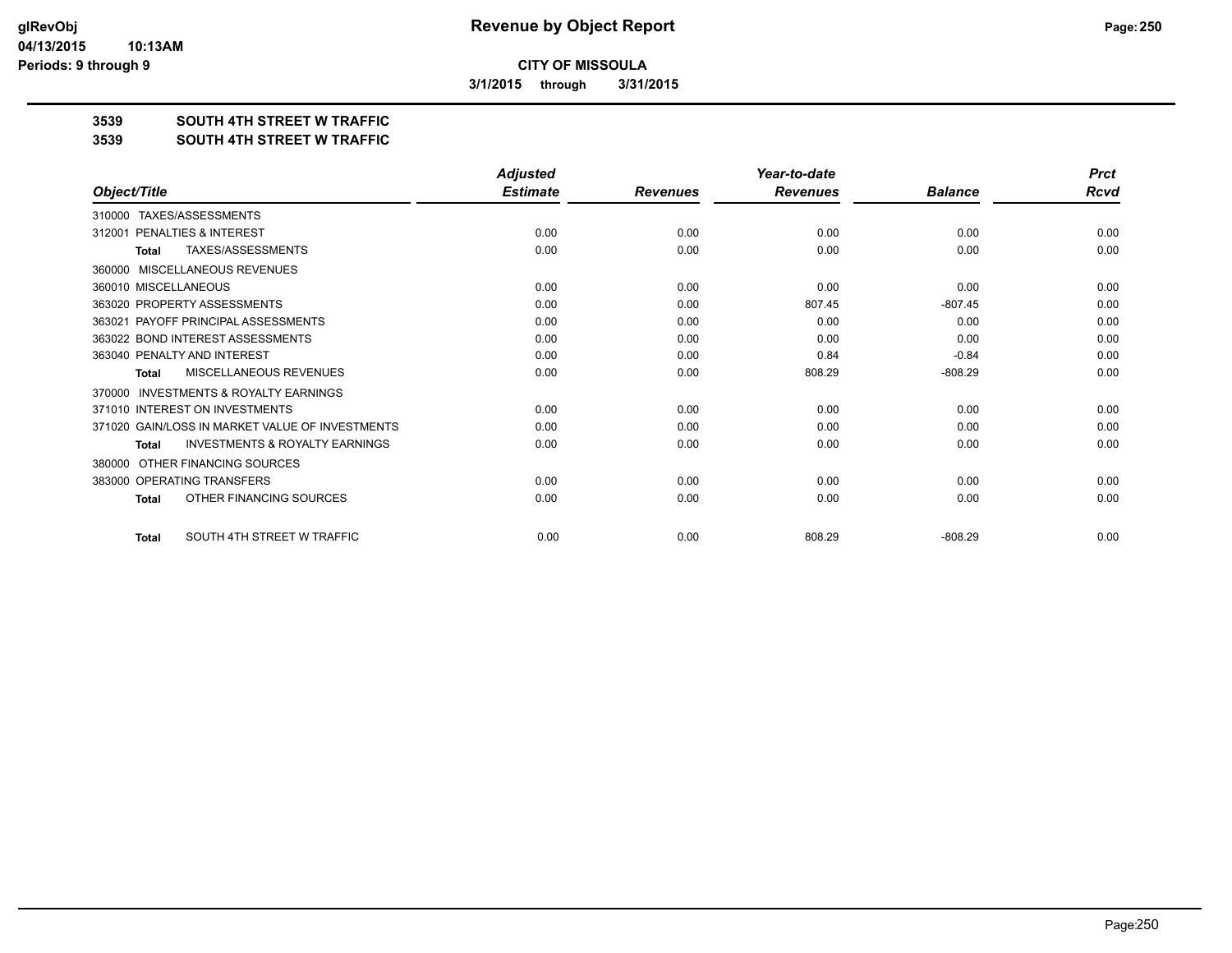**3/1/2015 through 3/31/2015**

## **3539 SOUTH 4TH STREET W TRAFFIC**

|                                                           | <b>Adjusted</b> |                 | Year-to-date    |                | <b>Prct</b> |
|-----------------------------------------------------------|-----------------|-----------------|-----------------|----------------|-------------|
| Object/Title                                              | <b>Estimate</b> | <b>Revenues</b> | <b>Revenues</b> | <b>Balance</b> | Rcvd        |
| 310000 TAXES/ASSESSMENTS                                  |                 |                 |                 |                |             |
| PENALTIES & INTEREST<br>312001                            | 0.00            | 0.00            | 0.00            | 0.00           | 0.00        |
| TAXES/ASSESSMENTS<br><b>Total</b>                         | 0.00            | 0.00            | 0.00            | 0.00           | 0.00        |
| 360000 MISCELLANEOUS REVENUES                             |                 |                 |                 |                |             |
| 360010 MISCELLANEOUS                                      | 0.00            | 0.00            | 0.00            | 0.00           | 0.00        |
| 363020 PROPERTY ASSESSMENTS                               | 0.00            | 0.00            | 807.45          | $-807.45$      | 0.00        |
| 363021 PAYOFF PRINCIPAL ASSESSMENTS                       | 0.00            | 0.00            | 0.00            | 0.00           | 0.00        |
| 363022 BOND INTEREST ASSESSMENTS                          | 0.00            | 0.00            | 0.00            | 0.00           | 0.00        |
| 363040 PENALTY AND INTEREST                               | 0.00            | 0.00            | 0.84            | $-0.84$        | 0.00        |
| MISCELLANEOUS REVENUES<br><b>Total</b>                    | 0.00            | 0.00            | 808.29          | $-808.29$      | 0.00        |
| <b>INVESTMENTS &amp; ROYALTY EARNINGS</b><br>370000       |                 |                 |                 |                |             |
| 371010 INTEREST ON INVESTMENTS                            | 0.00            | 0.00            | 0.00            | 0.00           | 0.00        |
| 371020 GAIN/LOSS IN MARKET VALUE OF INVESTMENT            | 0.00            | 0.00            | 0.00            | 0.00           | 0.00        |
| <b>INVESTMENTS &amp; ROYALTY EARNINGS</b><br><b>Total</b> | 0.00            | 0.00            | 0.00            | 0.00           | 0.00        |
| OTHER FINANCING SOURCES<br>380000                         |                 |                 |                 |                |             |
| 383000 OPERATING TRANSFERS                                | 0.00            | 0.00            | 0.00            | 0.00           | 0.00        |
| OTHER FINANCING SOURCES<br><b>Total</b>                   | 0.00            | 0.00            | 0.00            | 0.00           | 0.00        |
| SOUTH 4TH STREET W TRAFFIC<br><b>Total</b>                | 0.00            | 0.00            | 808.29          | $-808.29$      | 0.00        |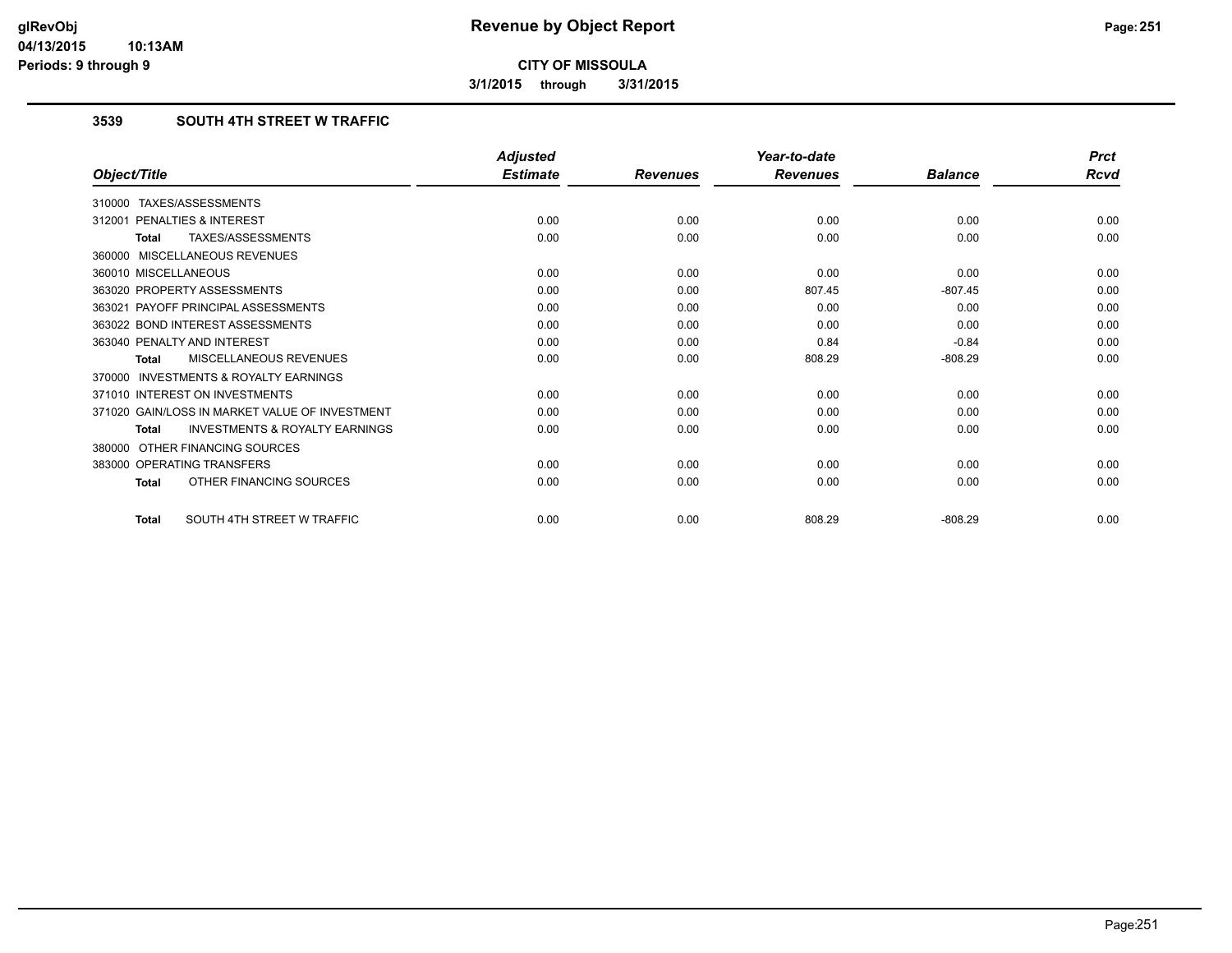**3/1/2015 through 3/31/2015**

**3540 SID 540 DEBT SERVICE FUND**

**3540 SID 540 DEBT SERVICE FUND**

|                                                    | <b>Adjusted</b> |                 | Year-to-date    |                | <b>Prct</b> |
|----------------------------------------------------|-----------------|-----------------|-----------------|----------------|-------------|
| Object/Title                                       | <b>Estimate</b> | <b>Revenues</b> | <b>Revenues</b> | <b>Balance</b> | Rcvd        |
| 360000 MISCELLANEOUS REVENUES                      |                 |                 |                 |                |             |
| 363020 PROPERTY ASSESSMENTS                        | 122.098.00      | 769.30          | 71.636.90       | 50.461.10      | 58.67       |
| 363021 PAYOFF PRINCIPAL ASSESSMENTS                | 0.00            | 0.00            | 6.532.55        | $-6.532.55$    | 0.00        |
| 363040 PENALTY AND INTEREST                        | 0.00            | 24.42           | 48.87           | $-48.87$       | 0.00        |
| MISCELLANEOUS REVENUES<br>Total                    | 122,098.00      | 793.72          | 78.218.32       | 43.879.68      | 64.06       |
| 370000 INVESTMENTS & ROYALTY EARNINGS              |                 |                 |                 |                |             |
| 371010 INTEREST ON INVESTMENTS                     | 0.00            | 0.00            | 0.00            | 0.00           | 0.00        |
| 371500 INTEREST ON INTERFUND LOAN                  | 0.00            | 0.00            | 0.00            | 0.00           | 0.00        |
| <b>INVESTMENTS &amp; ROYALTY EARNINGS</b><br>Total | 0.00            | 0.00            | 0.00            | 0.00           | 0.00        |
| SID 540 DEBT SERVICE FUND<br>Total                 | 122.098.00      | 793.72          | 78.218.32       | 43.879.68      | 64.06       |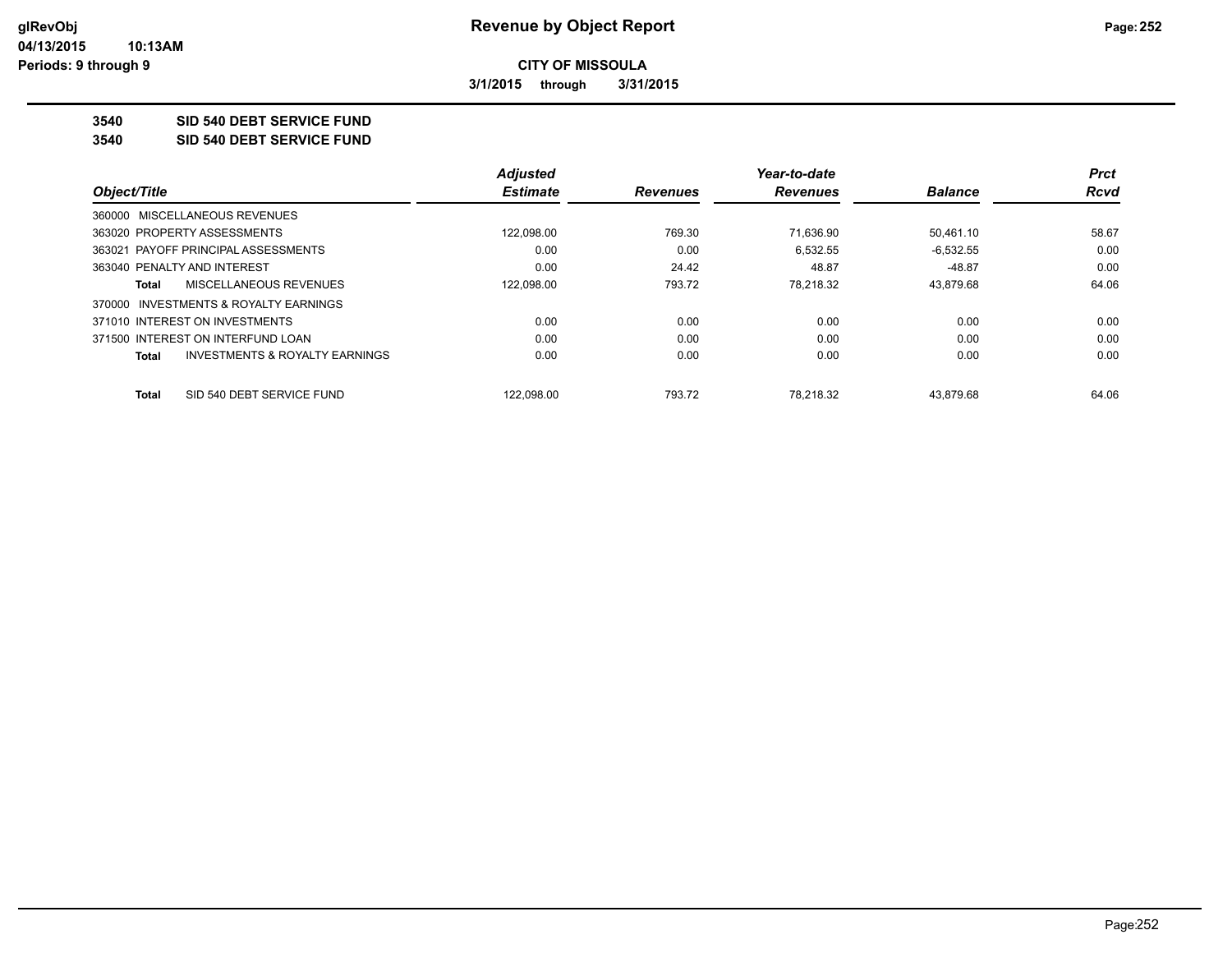**3/1/2015 through 3/31/2015**

## **3540 SID 540 DEBT SERVICE FUND**

|                                           | <b>Adjusted</b> |                 | Year-to-date    |                | <b>Prct</b> |
|-------------------------------------------|-----------------|-----------------|-----------------|----------------|-------------|
| Object/Title                              | <b>Estimate</b> | <b>Revenues</b> | <b>Revenues</b> | <b>Balance</b> | <b>Rcvd</b> |
| 360000 MISCELLANEOUS REVENUES             |                 |                 |                 |                |             |
| 363020 PROPERTY ASSESSMENTS               | 122.098.00      | 769.30          | 71.636.90       | 50.461.10      | 58.67       |
| 363021 PAYOFF PRINCIPAL ASSESSMENTS       | 0.00            | 0.00            | 6,532.55        | $-6,532.55$    | 0.00        |
| 363040 PENALTY AND INTEREST               | 0.00            | 24.42           | 48.87           | $-48.87$       | 0.00        |
| MISCELLANEOUS REVENUES<br>Total           | 122,098.00      | 793.72          | 78.218.32       | 43.879.68      | 64.06       |
| INVESTMENTS & ROYALTY EARNINGS<br>370000  |                 |                 |                 |                |             |
| 371010 INTEREST ON INVESTMENTS            | 0.00            | 0.00            | 0.00            | 0.00           | 0.00        |
| 371500 INTEREST ON INTERFUND LOAN         | 0.00            | 0.00            | 0.00            | 0.00           | 0.00        |
| INVESTMENTS & ROYALTY EARNINGS<br>Total   | 0.00            | 0.00            | 0.00            | 0.00           | 0.00        |
| SID 540 DEBT SERVICE FUND<br><b>Total</b> | 122.098.00      | 793.72          | 78.218.32       | 43.879.68      | 64.06       |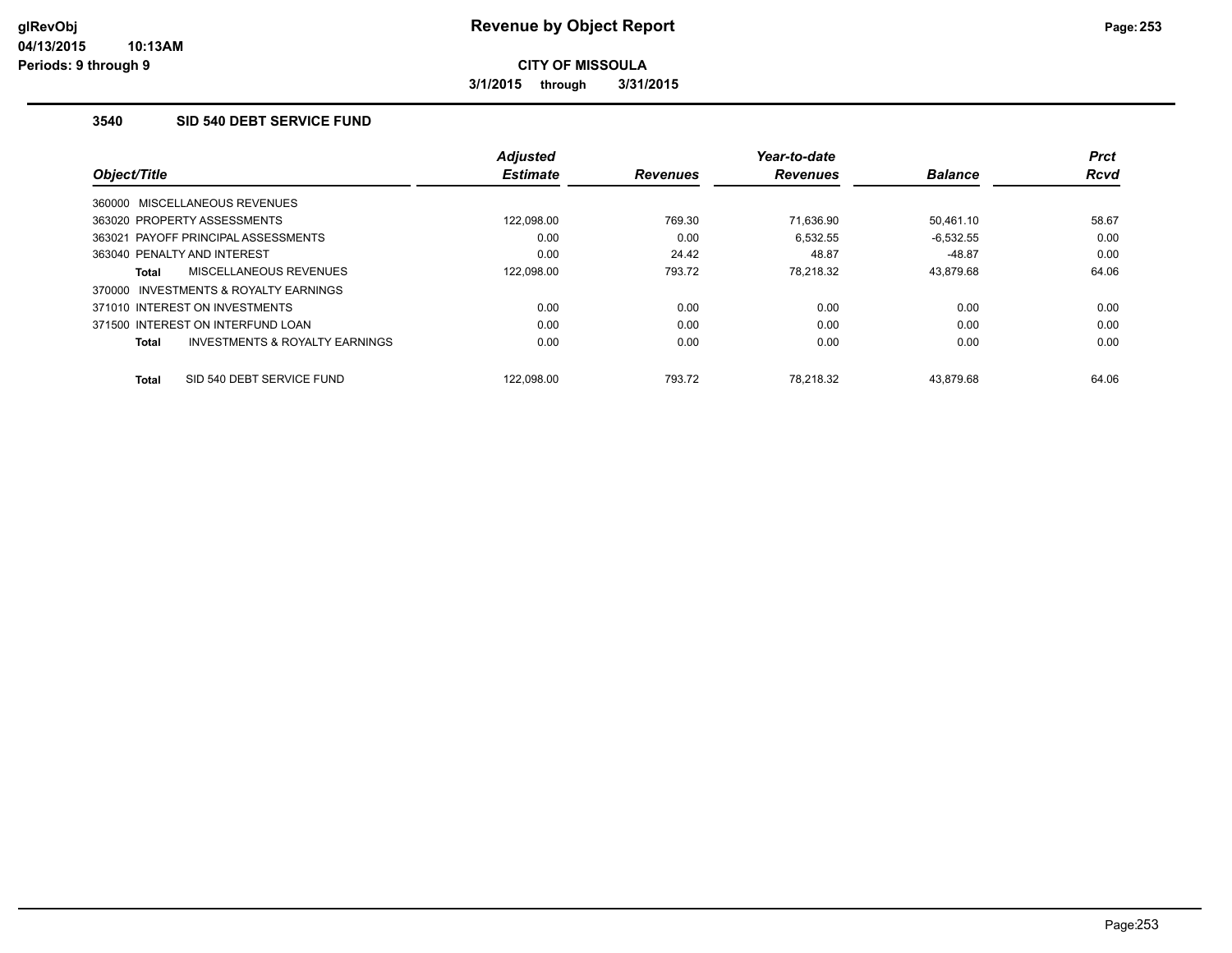**3/1/2015 through 3/31/2015**

**3541 SID 541 DEBT SERVICE**

**3541 SID 541 DEBT SERVICE**

|                                         | <b>Adjusted</b> |                 | Year-to-date    |                | <b>Prct</b> |
|-----------------------------------------|-----------------|-----------------|-----------------|----------------|-------------|
| Object/Title                            | <b>Estimate</b> | <b>Revenues</b> | <b>Revenues</b> | <b>Balance</b> | <b>Rcvd</b> |
| 360000 MISCELLANEOUS REVENUES           |                 |                 |                 |                |             |
| 363020 PROPERTY ASSESSMENTS             | 60,383.00       | 233.87          | 29,905.76       | 30,477.24      | 49.53       |
| 363021 PAYOFF PRINCIPAL ASSESSMENTS     | 0.00            | 343.36          | 2,759.02        | $-2,759.02$    | 0.00        |
| 363040 PENALTY AND INTEREST             | 0.00            | 4.49            | 24.20           | $-24.20$       | 0.00        |
| MISCELLANEOUS REVENUES<br>Total         | 60,383.00       | 581.72          | 32,688.98       | 27,694.02      | 54.14       |
| 370000 INVESTMENTS & ROYALTY EARNINGS   |                 |                 |                 |                |             |
| 371010 INTEREST ON INVESTMENTS          | 0.00            | 0.00            | 0.00            | 0.00           | 0.00        |
| INVESTMENTS & ROYALTY EARNINGS<br>Total | 0.00            | 0.00            | 0.00            | 0.00           | 0.00        |
| 380000 OTHER FINANCING SOURCES          |                 |                 |                 |                |             |
| 381030 SID BONDS PROCEEDS               | 0.00            | 0.00            | 0.00            | 0.00           | 0.00        |
| OTHER FINANCING SOURCES<br>Total        | 0.00            | 0.00            | 0.00            | 0.00           | 0.00        |
| SID 541 DEBT SERVICE<br>Total           | 60.383.00       | 581.72          | 32.688.98       | 27.694.02      | 54.14       |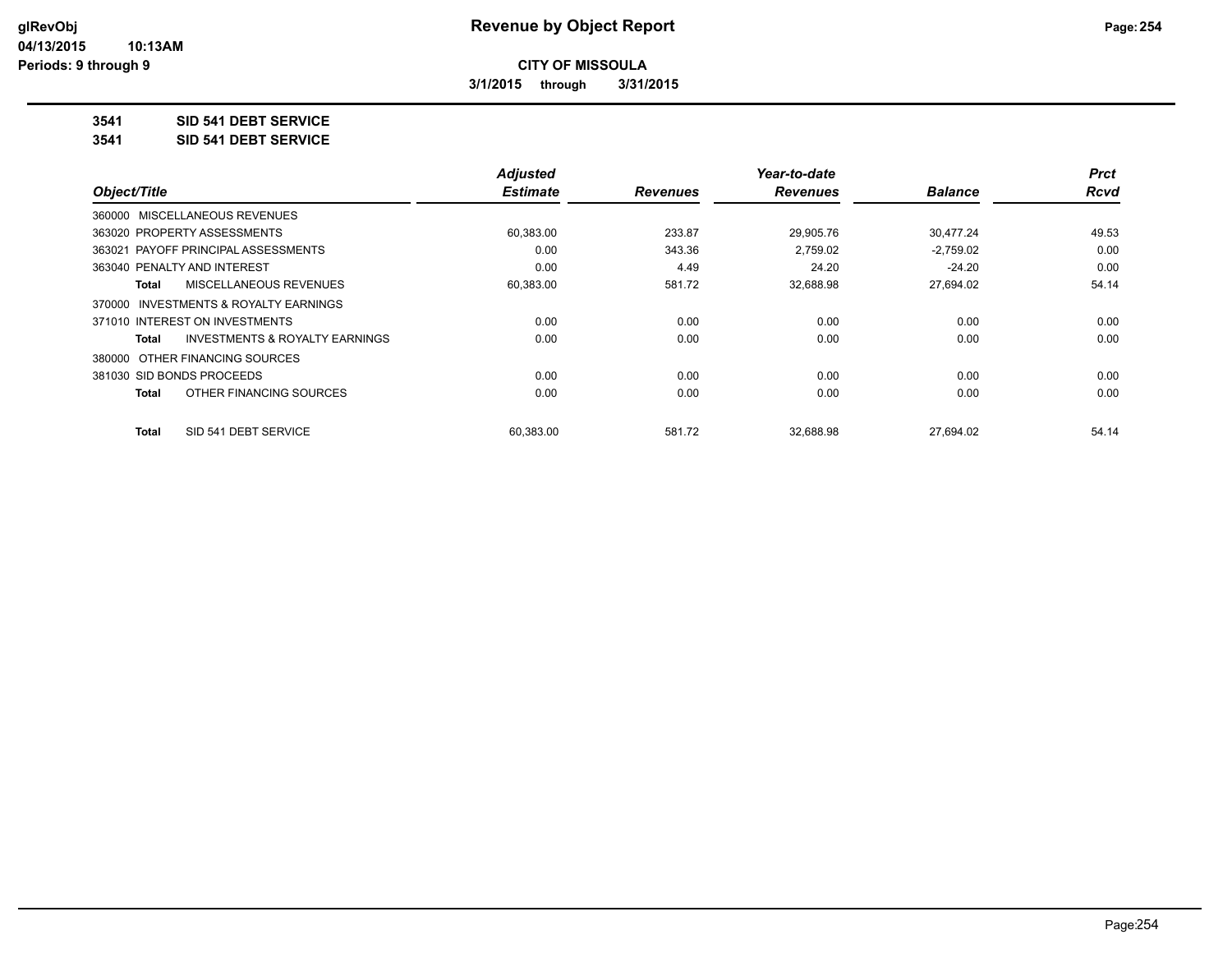**3/1/2015 through 3/31/2015**

### **3541 SID 541 DEBT SERVICE**

| Object/Title                                       | <b>Adjusted</b><br><b>Estimate</b> | <b>Revenues</b> | Year-to-date<br><b>Revenues</b> | <b>Balance</b> | <b>Prct</b><br><b>Rcvd</b> |
|----------------------------------------------------|------------------------------------|-----------------|---------------------------------|----------------|----------------------------|
|                                                    |                                    |                 |                                 |                |                            |
| 360000 MISCELLANEOUS REVENUES                      |                                    |                 |                                 |                |                            |
| 363020 PROPERTY ASSESSMENTS                        | 60,383.00                          | 233.87          | 29,905.76                       | 30.477.24      | 49.53                      |
| 363021 PAYOFF PRINCIPAL ASSESSMENTS                | 0.00                               | 343.36          | 2,759.02                        | $-2,759.02$    | 0.00                       |
| 363040 PENALTY AND INTEREST                        | 0.00                               | 4.49            | 24.20                           | $-24.20$       | 0.00                       |
| MISCELLANEOUS REVENUES<br>Total                    | 60,383.00                          | 581.72          | 32,688.98                       | 27,694.02      | 54.14                      |
| INVESTMENTS & ROYALTY EARNINGS<br>370000           |                                    |                 |                                 |                |                            |
| 371010 INTEREST ON INVESTMENTS                     | 0.00                               | 0.00            | 0.00                            | 0.00           | 0.00                       |
| <b>INVESTMENTS &amp; ROYALTY EARNINGS</b><br>Total | 0.00                               | 0.00            | 0.00                            | 0.00           | 0.00                       |
| 380000 OTHER FINANCING SOURCES                     |                                    |                 |                                 |                |                            |
| 381030 SID BONDS PROCEEDS                          | 0.00                               | 0.00            | 0.00                            | 0.00           | 0.00                       |
| OTHER FINANCING SOURCES<br><b>Total</b>            | 0.00                               | 0.00            | 0.00                            | 0.00           | 0.00                       |
| SID 541 DEBT SERVICE<br><b>Total</b>               | 60,383.00                          | 581.72          | 32,688.98                       | 27,694.02      | 54.14                      |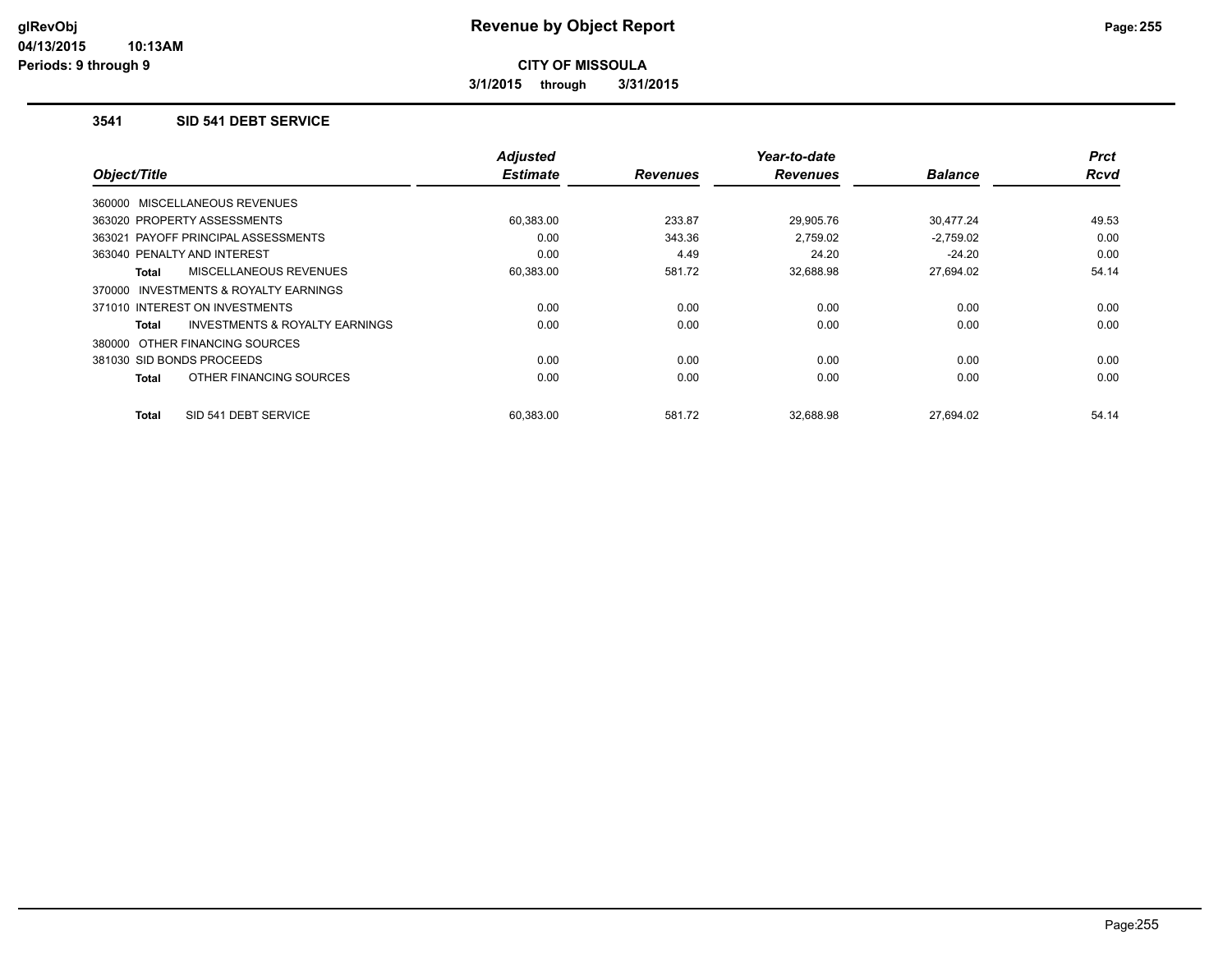**3/1/2015 through 3/31/2015**

**3543 SID 543 DEBT SERVICE**

**3543 SID 543 DEBT SERVICE**

|                                                    | <b>Adjusted</b> |                 | Year-to-date    |                | <b>Prct</b> |
|----------------------------------------------------|-----------------|-----------------|-----------------|----------------|-------------|
| Object/Title                                       | <b>Estimate</b> | <b>Revenues</b> | <b>Revenues</b> | <b>Balance</b> | <b>Rcvd</b> |
| 360000 MISCELLANEOUS REVENUES                      |                 |                 |                 |                |             |
| 363020 PROPERTY ASSESSMENTS                        | 0.00            | 74.60           | 4.942.25        | $-4.942.25$    | 0.00        |
| 363021 PAYOFF PRINCIPAL ASSESSMENTS                | 0.00            | 99.49           | 428.00          | $-428.00$      | 0.00        |
| 363040 PENALTY AND INTEREST                        | 0.00            | 1.49            | 5.06            | $-5.06$        | 0.00        |
| MISCELLANEOUS REVENUES<br>Total                    | 0.00            | 175.58          | 5.375.31        | $-5.375.31$    | 0.00        |
| 370000 INVESTMENTS & ROYALTY EARNINGS              |                 |                 |                 |                |             |
| 371010 INTEREST ON INVESTMENTS                     | 0.00            | 0.00            | 0.00            | 0.00           | 0.00        |
| <b>INVESTMENTS &amp; ROYALTY EARNINGS</b><br>Total | 0.00            | 0.00            | 0.00            | 0.00           | 0.00        |
| SID 543 DEBT SERVICE<br>Total                      | 0.00            | 175.58          | 5.375.31        | $-5.375.31$    | 0.00        |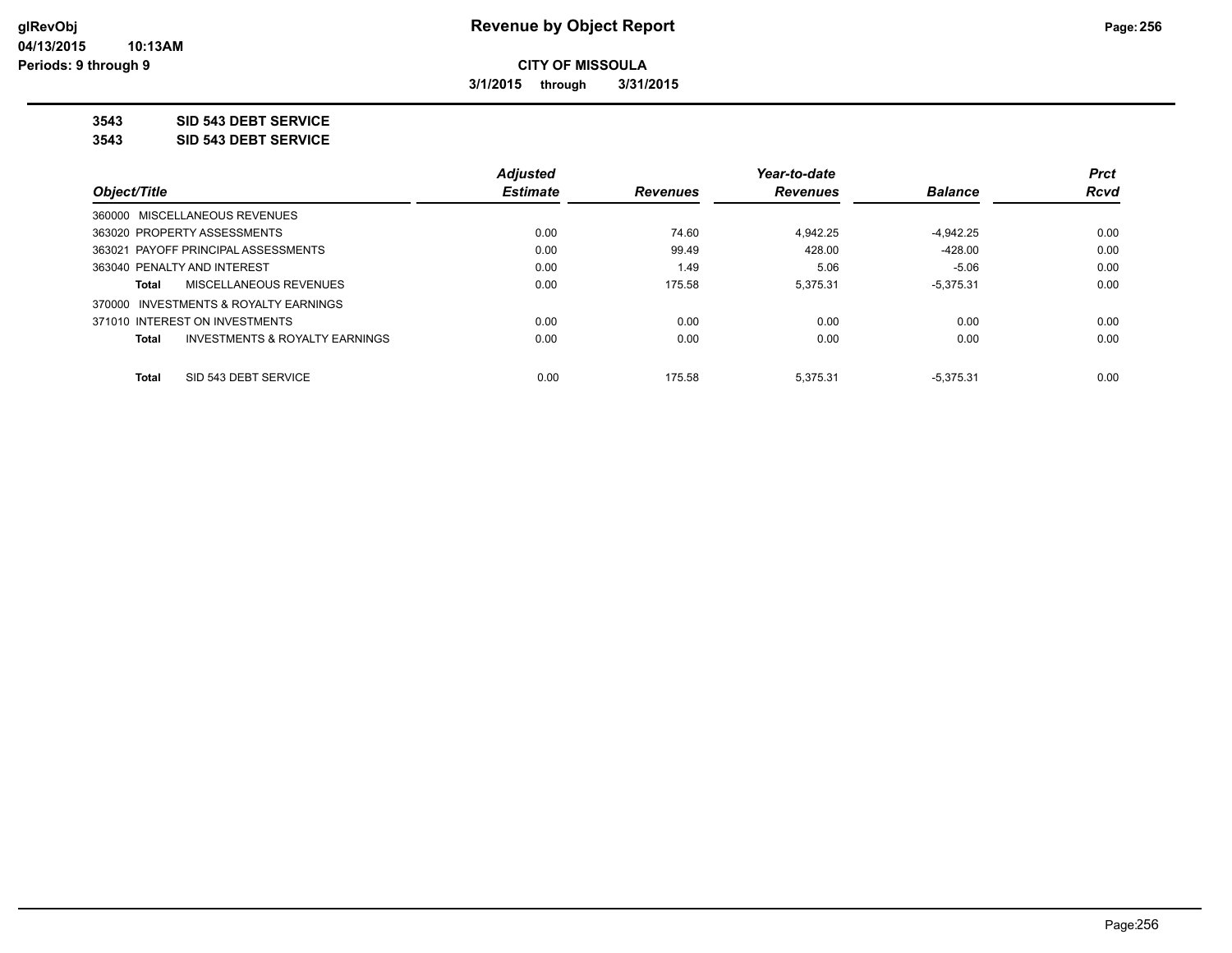**3/1/2015 through 3/31/2015**

#### **3543 SID 543 DEBT SERVICE**

|                                                           | <b>Adjusted</b> |                 | Year-to-date    |                | <b>Prct</b> |
|-----------------------------------------------------------|-----------------|-----------------|-----------------|----------------|-------------|
| Object/Title                                              | <b>Estimate</b> | <b>Revenues</b> | <b>Revenues</b> | <b>Balance</b> | <b>Rcvd</b> |
| 360000 MISCELLANEOUS REVENUES                             |                 |                 |                 |                |             |
| 363020 PROPERTY ASSESSMENTS                               | 0.00            | 74.60           | 4.942.25        | $-4.942.25$    | 0.00        |
| 363021 PAYOFF PRINCIPAL ASSESSMENTS                       | 0.00            | 99.49           | 428.00          | $-428.00$      | 0.00        |
| 363040 PENALTY AND INTEREST                               | 0.00            | 1.49            | 5.06            | $-5.06$        | 0.00        |
| <b>MISCELLANEOUS REVENUES</b><br><b>Total</b>             | 0.00            | 175.58          | 5.375.31        | $-5.375.31$    | 0.00        |
| 370000 INVESTMENTS & ROYALTY EARNINGS                     |                 |                 |                 |                |             |
| 371010 INTEREST ON INVESTMENTS                            | 0.00            | 0.00            | 0.00            | 0.00           | 0.00        |
| <b>INVESTMENTS &amp; ROYALTY EARNINGS</b><br><b>Total</b> | 0.00            | 0.00            | 0.00            | 0.00           | 0.00        |
| SID 543 DEBT SERVICE<br><b>Total</b>                      | 0.00            | 175.58          | 5.375.31        | $-5.375.31$    | 0.00        |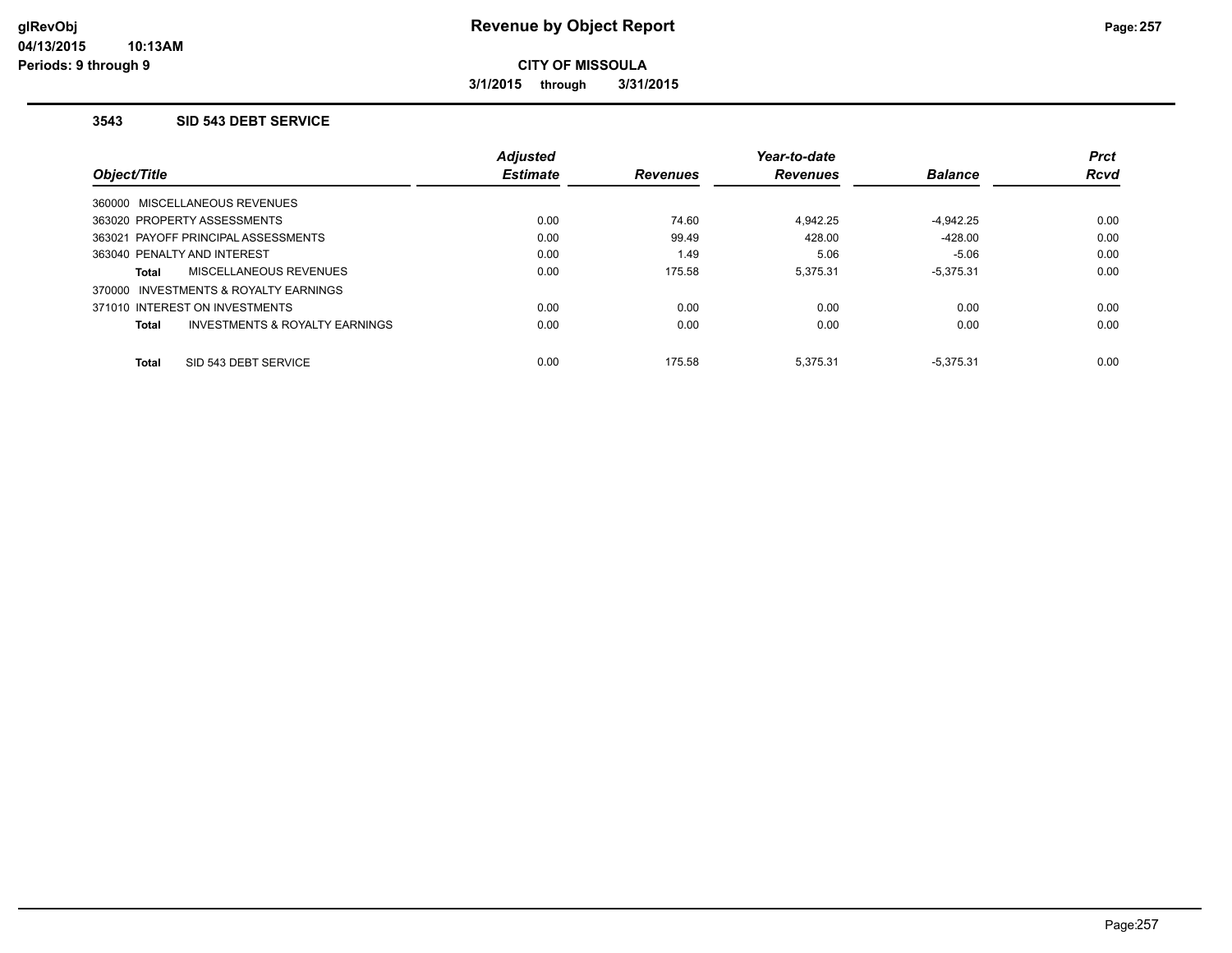**3/1/2015 through 3/31/2015**

# **3544 SID 544 RATTLESNAKE DEBT SERVICE**

### **3544 SID 544 RATTLESNAKE DEBT SERVICE**

|                                       |                                  | <b>Adjusted</b> |                 | Year-to-date    |                | <b>Prct</b> |
|---------------------------------------|----------------------------------|-----------------|-----------------|-----------------|----------------|-------------|
| Object/Title                          |                                  | <b>Estimate</b> | <b>Revenues</b> | <b>Revenues</b> | <b>Balance</b> | <b>Rcvd</b> |
| 360000 MISCELLANEOUS REVENUES         |                                  |                 |                 |                 |                |             |
| 363020 PROPERTY ASSESSMENTS           |                                  | 140.176.00      | 1.054.34        | 83.246.14       | 56,929.86      | 59.39       |
| 363021 PAYOFF PRINCIPAL ASSESSMENTS   |                                  | 0.00            | 0.00            | 4.032.77        | $-4.032.77$    | 0.00        |
| 363040 PENALTY AND INTEREST           |                                  | 0.00            | 22.90           | 88.59           | $-88.59$       | 0.00        |
| Total                                 | MISCELLANEOUS REVENUES           | 140.176.00      | 1.077.24        | 87.367.50       | 52.808.50      | 62.33       |
| 370000 INVESTMENTS & ROYALTY EARNINGS |                                  |                 |                 |                 |                |             |
| 371010 INTEREST ON INVESTMENTS        |                                  | 0.00            | 0.00            | 0.00            | 0.00           | 0.00        |
| <b>Total</b>                          | INVESTMENTS & ROYALTY EARNINGS   | 0.00            | 0.00            | 0.00            | 0.00           | 0.00        |
| <b>Total</b>                          | SID 544 RATTLESNAKE DEBT SERVICE | 140.176.00      | 1.077.24        | 87.367.50       | 52.808.50      | 62.33       |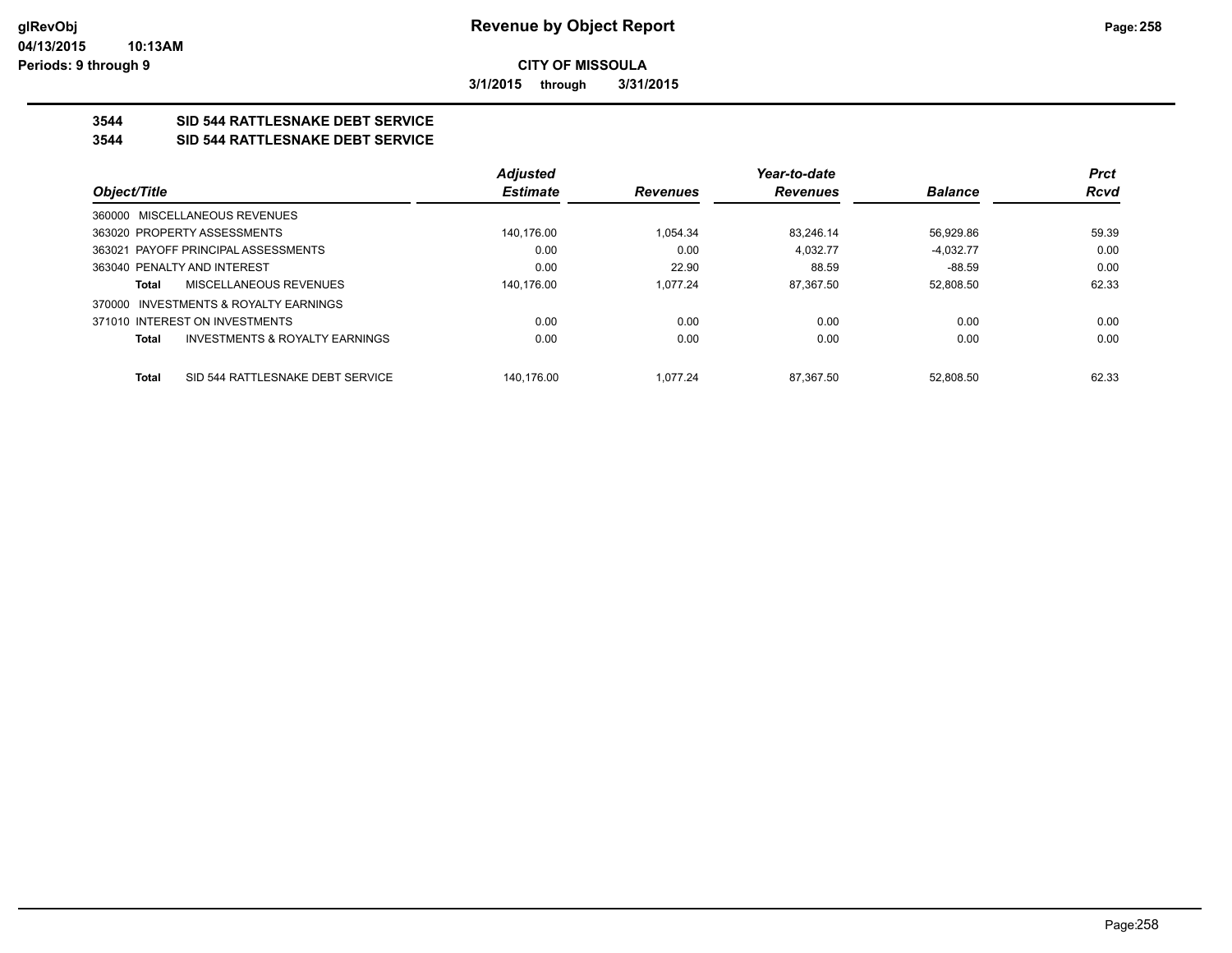**3/1/2015 through 3/31/2015**

## **3544 SID 544 RATTLESNAKE DEBT SERVICE**

|                             |                                           | <b>Adjusted</b> |                 | Year-to-date    |                | <b>Prct</b> |
|-----------------------------|-------------------------------------------|-----------------|-----------------|-----------------|----------------|-------------|
| Object/Title                |                                           | <b>Estimate</b> | <b>Revenues</b> | <b>Revenues</b> | <b>Balance</b> | <b>Rcvd</b> |
|                             | 360000 MISCELLANEOUS REVENUES             |                 |                 |                 |                |             |
|                             | 363020 PROPERTY ASSESSMENTS               | 140.176.00      | 1.054.34        | 83.246.14       | 56,929.86      | 59.39       |
|                             | 363021 PAYOFF PRINCIPAL ASSESSMENTS       | 0.00            | 0.00            | 4.032.77        | $-4.032.77$    | 0.00        |
| 363040 PENALTY AND INTEREST |                                           | 0.00            | 22.90           | 88.59           | $-88.59$       | 0.00        |
| <b>Total</b>                | <b>MISCELLANEOUS REVENUES</b>             | 140.176.00      | 1.077.24        | 87.367.50       | 52,808.50      | 62.33       |
| 370000                      | INVESTMENTS & ROYALTY EARNINGS            |                 |                 |                 |                |             |
|                             | 371010 INTEREST ON INVESTMENTS            | 0.00            | 0.00            | 0.00            | 0.00           | 0.00        |
| <b>Total</b>                | <b>INVESTMENTS &amp; ROYALTY EARNINGS</b> | 0.00            | 0.00            | 0.00            | 0.00           | 0.00        |
| <b>Total</b>                | SID 544 RATTLESNAKE DEBT SERVICE          | 140.176.00      | 1.077.24        | 87.367.50       | 52.808.50      | 62.33       |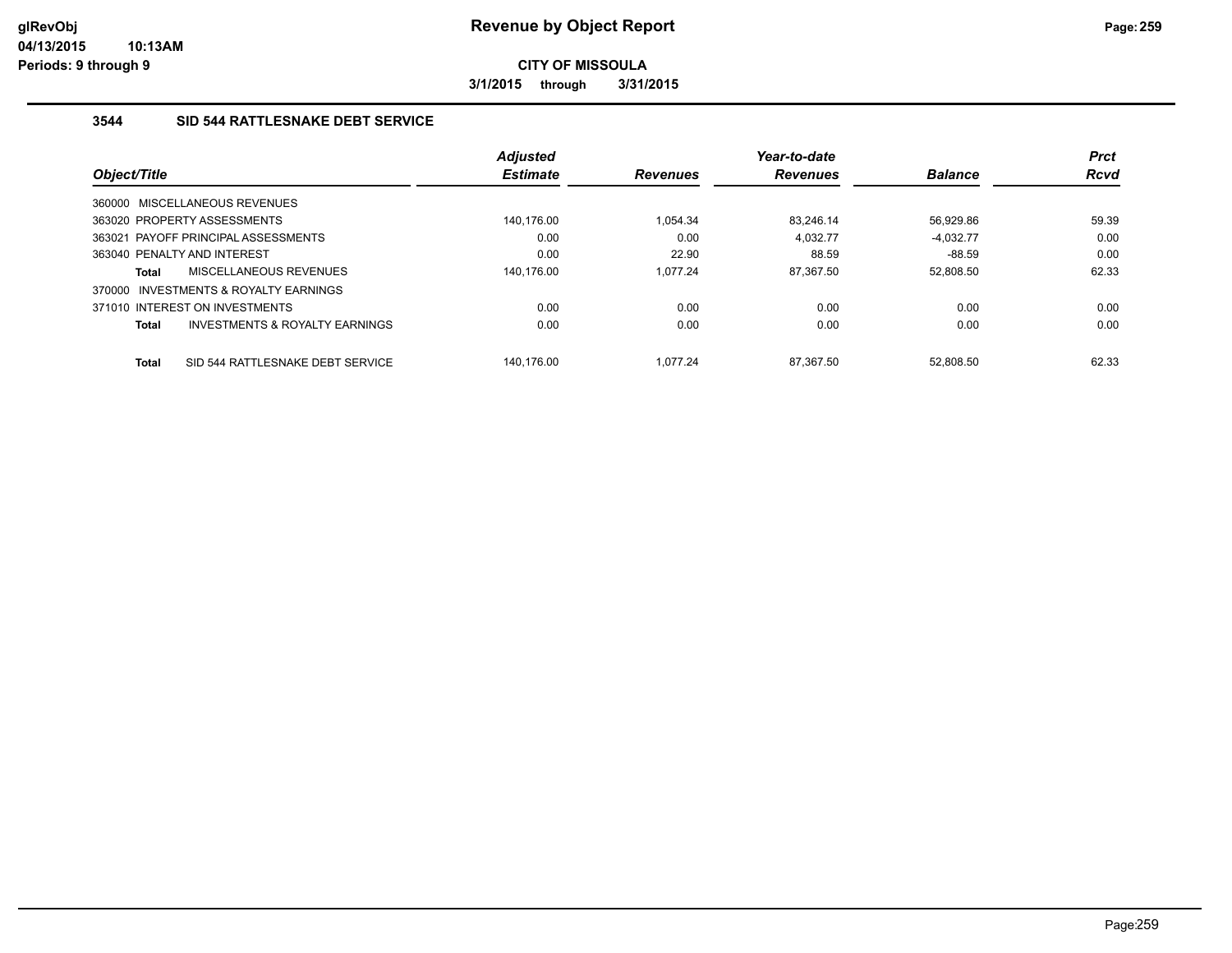**3/1/2015 through 3/31/2015**

**3545 SID 545 DEBT SERVICE**

**3545 SID 545 DEBT SERVICE**

|                                         | <b>Adjusted</b> |                 | Year-to-date    |                | <b>Prct</b> |
|-----------------------------------------|-----------------|-----------------|-----------------|----------------|-------------|
| Object/Title                            | <b>Estimate</b> | <b>Revenues</b> | <b>Revenues</b> | <b>Balance</b> | <b>Rcvd</b> |
| 360000 MISCELLANEOUS REVENUES           |                 |                 |                 |                |             |
| 363020 PROPERTY ASSESSMENTS             | 0.00            | 0.00            | 1.018.75        | $-1,018.75$    | 0.00        |
| 363021 PAYOFF PRINCIPAL ASSESSMENTS     | 0.00            | 0.00            | 0.00            | 0.00           | 0.00        |
| 363040 PENALTY AND INTEREST             | 0.00            | 0.00            | 1.35            | $-1.35$        | 0.00        |
| MISCELLANEOUS REVENUES<br>Total         | 0.00            | 0.00            | 1.020.10        | $-1.020.10$    | 0.00        |
| 370000 INVESTMENTS & ROYALTY EARNINGS   |                 |                 |                 |                |             |
| 371010 INTEREST ON INVESTMENTS          | 0.00            | 0.00            | 0.00            | 0.00           | 0.00        |
| INVESTMENTS & ROYALTY EARNINGS<br>Total | 0.00            | 0.00            | 0.00            | 0.00           | 0.00        |
|                                         |                 |                 |                 |                |             |
| SID 545 DEBT SERVICE<br><b>Total</b>    | 0.00            | 0.00            | 1.020.10        | $-1.020.10$    | 0.00        |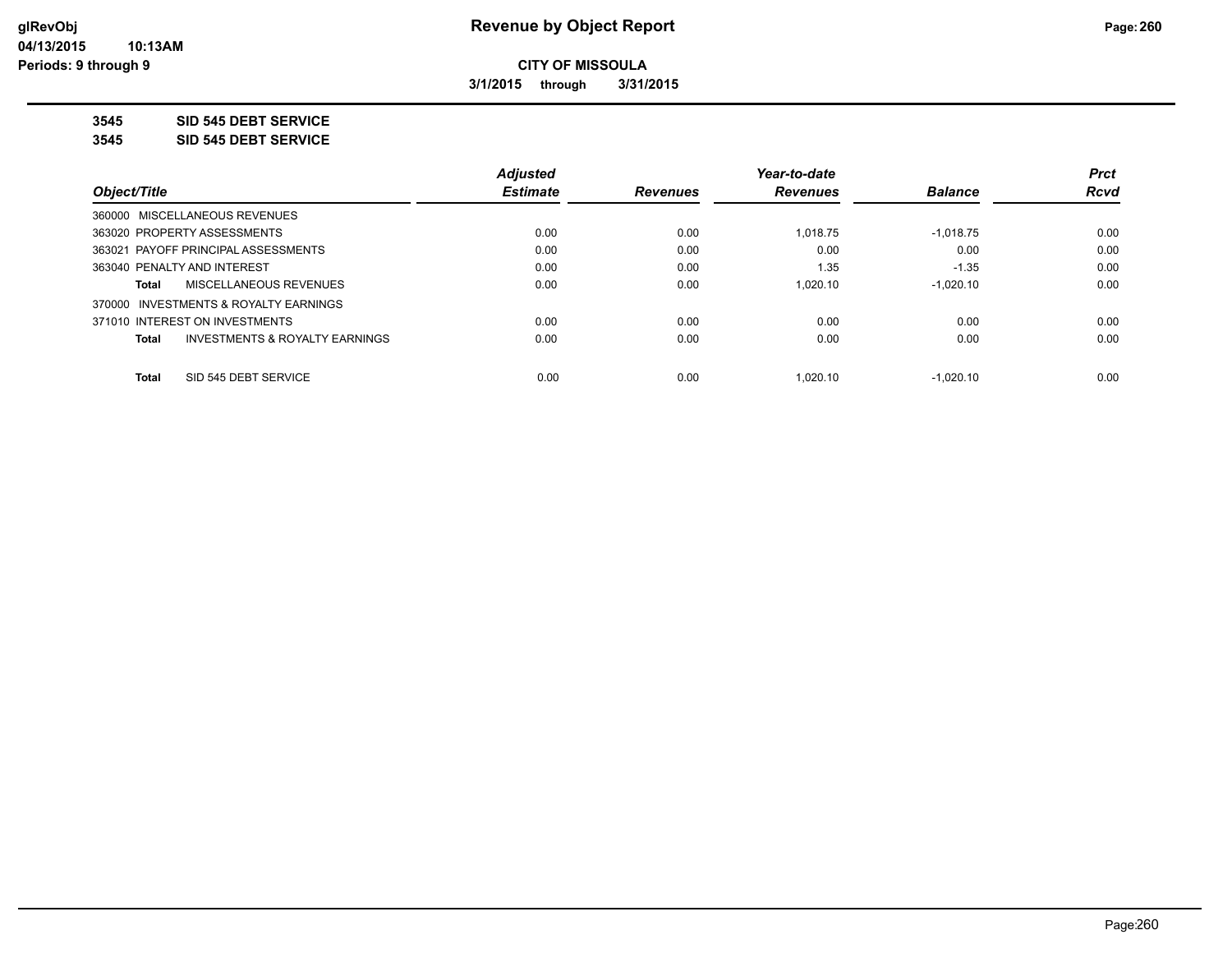**3/1/2015 through 3/31/2015**

#### **3545 SID 545 DEBT SERVICE**

|                                                    | <b>Adjusted</b> |                 | Year-to-date    |                | <b>Prct</b> |
|----------------------------------------------------|-----------------|-----------------|-----------------|----------------|-------------|
| <b>Object/Title</b>                                | <b>Estimate</b> | <b>Revenues</b> | <b>Revenues</b> | <b>Balance</b> | <b>Rcvd</b> |
| 360000 MISCELLANEOUS REVENUES                      |                 |                 |                 |                |             |
| 363020 PROPERTY ASSESSMENTS                        | 0.00            | 0.00            | 1.018.75        | $-1.018.75$    | 0.00        |
| 363021 PAYOFF PRINCIPAL ASSESSMENTS                | 0.00            | 0.00            | 0.00            | 0.00           | 0.00        |
| 363040 PENALTY AND INTEREST                        | 0.00            | 0.00            | 1.35            | $-1.35$        | 0.00        |
| MISCELLANEOUS REVENUES<br>Total                    | 0.00            | 0.00            | 1.020.10        | $-1.020.10$    | 0.00        |
| INVESTMENTS & ROYALTY EARNINGS<br>370000           |                 |                 |                 |                |             |
| 371010 INTEREST ON INVESTMENTS                     | 0.00            | 0.00            | 0.00            | 0.00           | 0.00        |
| <b>INVESTMENTS &amp; ROYALTY EARNINGS</b><br>Total | 0.00            | 0.00            | 0.00            | 0.00           | 0.00        |
| SID 545 DEBT SERVICE<br><b>Total</b>               | 0.00            | 0.00            | 1.020.10        | $-1.020.10$    | 0.00        |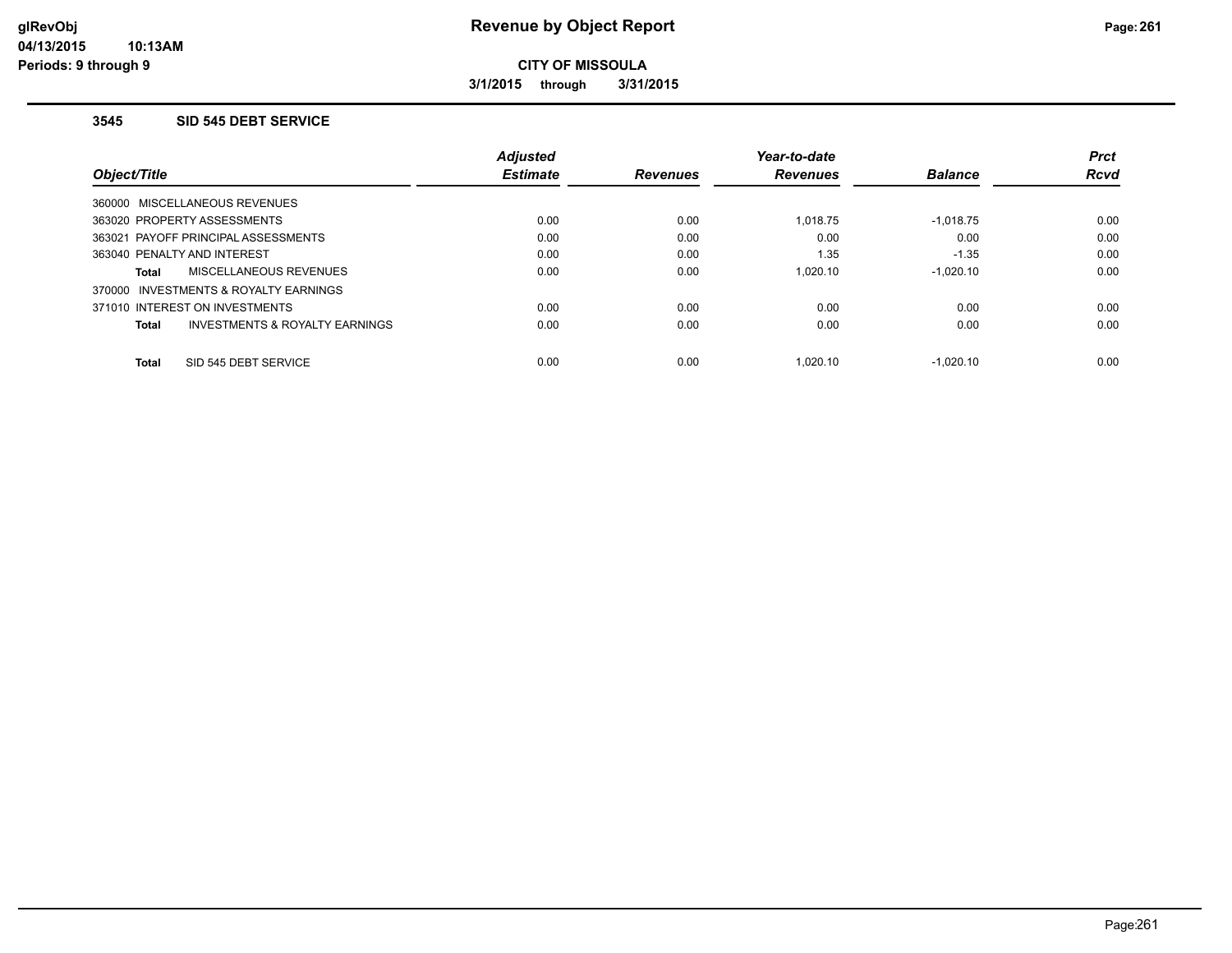**3/1/2015 through 3/31/2015**

**3546 SID 546 DEBT SERVICE**

**3546 SID 546 DEBT SERVICE**

|                                                    | <b>Adjusted</b> |                 | Year-to-date    |                | <b>Prct</b> |
|----------------------------------------------------|-----------------|-----------------|-----------------|----------------|-------------|
| Object/Title                                       | <b>Estimate</b> | <b>Revenues</b> | <b>Revenues</b> | <b>Balance</b> | Rcvd        |
| 360000 MISCELLANEOUS REVENUES                      |                 |                 |                 |                |             |
| 363020 PROPERTY ASSESSMENTS                        | 0.00            | 0.00            | 906.73          | $-906.73$      | 0.00        |
| 363021 PAYOFF PRINCIPAL ASSESSMENTS                | 0.00            | 0.00            | 0.00            | 0.00           | 0.00        |
| 363040 PENALTY AND INTEREST                        | 0.00            | 0.00            | 0.76            | $-0.76$        | 0.00        |
| MISCELLANEOUS REVENUES<br>Total                    | 0.00            | 0.00            | 907.49          | $-907.49$      | 0.00        |
| 370000 INVESTMENTS & ROYALTY EARNINGS              |                 |                 |                 |                |             |
| 371010 INTEREST ON INVESTMENTS                     | 0.00            | 0.00            | 0.00            | 0.00           | 0.00        |
| <b>INVESTMENTS &amp; ROYALTY EARNINGS</b><br>Total | 0.00            | 0.00            | 0.00            | 0.00           | 0.00        |
| SID 546 DEBT SERVICE<br><b>Total</b>               | 0.00            | 0.00            | 907.49          | $-907.49$      | 0.00        |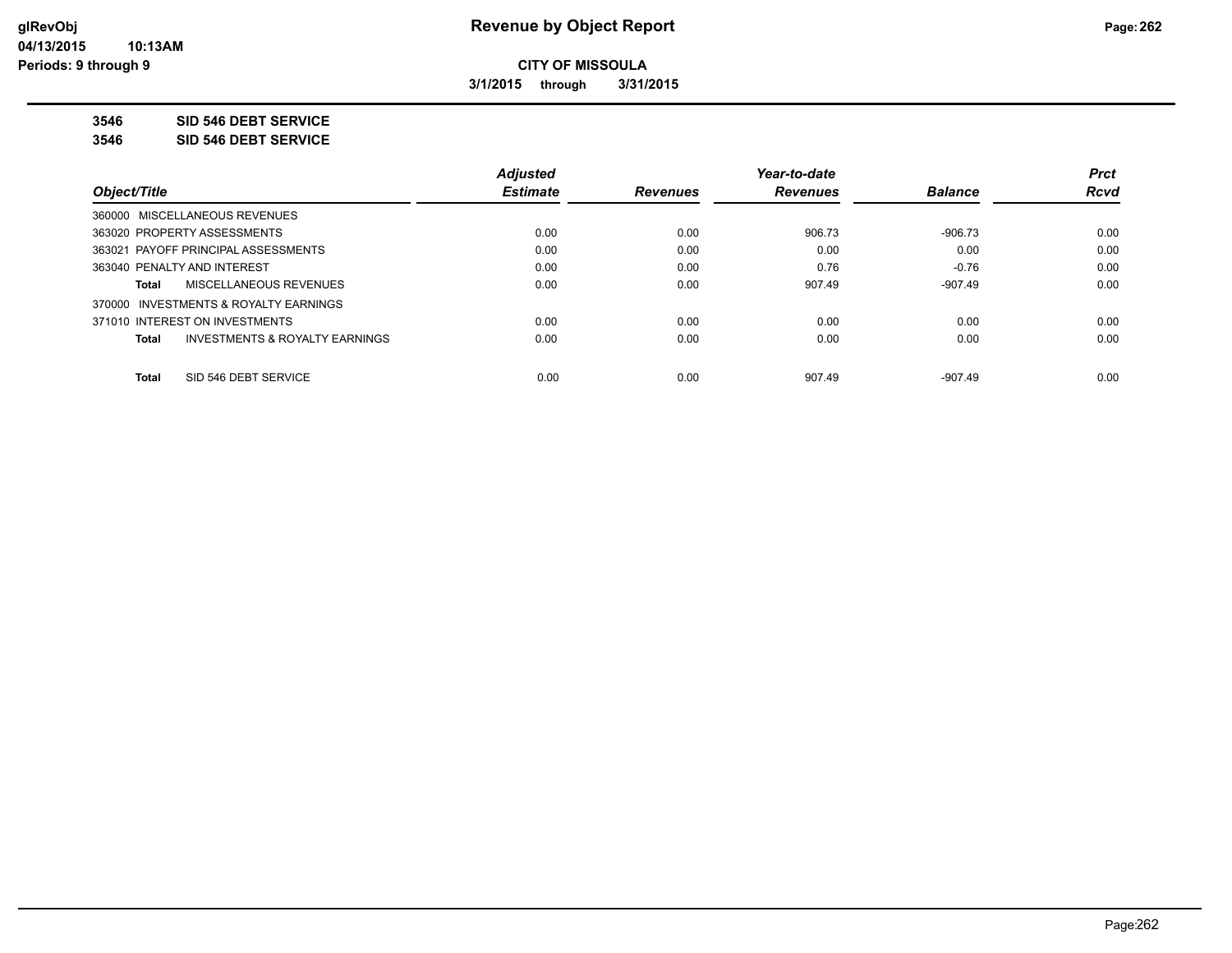**3/1/2015 through 3/31/2015**

#### **3546 SID 546 DEBT SERVICE**

|                                                           | <b>Adjusted</b> |                 | Year-to-date    |                | <b>Prct</b> |
|-----------------------------------------------------------|-----------------|-----------------|-----------------|----------------|-------------|
| Object/Title                                              | <b>Estimate</b> | <b>Revenues</b> | <b>Revenues</b> | <b>Balance</b> | <b>Rcvd</b> |
| 360000 MISCELLANEOUS REVENUES                             |                 |                 |                 |                |             |
| 363020 PROPERTY ASSESSMENTS                               | 0.00            | 0.00            | 906.73          | $-906.73$      | 0.00        |
| 363021 PAYOFF PRINCIPAL ASSESSMENTS                       | 0.00            | 0.00            | 0.00            | 0.00           | 0.00        |
| 363040 PENALTY AND INTEREST                               | 0.00            | 0.00            | 0.76            | $-0.76$        | 0.00        |
| <b>MISCELLANEOUS REVENUES</b><br><b>Total</b>             | 0.00            | 0.00            | 907.49          | $-907.49$      | 0.00        |
| 370000 INVESTMENTS & ROYALTY EARNINGS                     |                 |                 |                 |                |             |
| 371010 INTEREST ON INVESTMENTS                            | 0.00            | 0.00            | 0.00            | 0.00           | 0.00        |
| <b>INVESTMENTS &amp; ROYALTY EARNINGS</b><br><b>Total</b> | 0.00            | 0.00            | 0.00            | 0.00           | 0.00        |
| SID 546 DEBT SERVICE<br><b>Total</b>                      | 0.00            | 0.00            | 907.49          | $-907.49$      | 0.00        |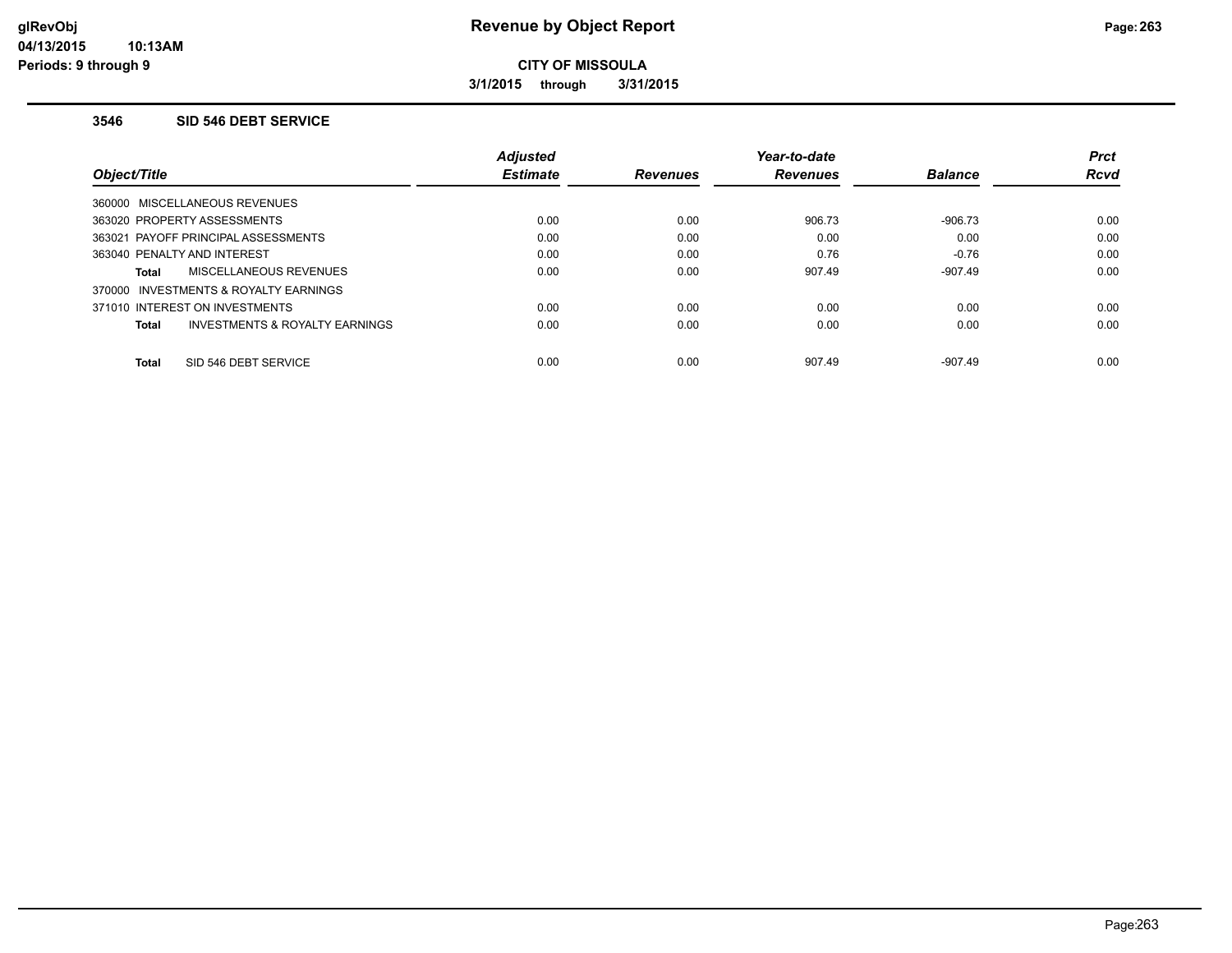**3/1/2015 through 3/31/2015**

**3548 SID 548-5TH, 6TH & ARTHUR**

**3548 SID 548-5TH, 6TH & ARTHUR**

|                                                    | <b>Adjusted</b> |                 | Year-to-date    |                | <b>Prct</b> |
|----------------------------------------------------|-----------------|-----------------|-----------------|----------------|-------------|
| Object/Title                                       | <b>Estimate</b> | <b>Revenues</b> | <b>Revenues</b> | <b>Balance</b> | <b>Rcvd</b> |
| 360000 MISCELLANEOUS REVENUES                      |                 |                 |                 |                |             |
| 363020 PROPERTY ASSESSMENTS                        | 113.475.00      | 0.00            | 28.687.50       | 84,787.50      | 25.28       |
| 363021 PAYOFF PRINCIPAL ASSESSMENTS                | 0.00            | 0.00            | 0.00            | 0.00           | 0.00        |
| 363040 PENALTY AND INTEREST                        | 0.00            | 0.00            | 0.00            | 0.00           | 0.00        |
| <b>MISCELLANEOUS REVENUES</b><br>Total             | 113.475.00      | 0.00            | 28.687.50       | 84.787.50      | 25.28       |
| 370000 INVESTMENTS & ROYALTY EARNINGS              |                 |                 |                 |                |             |
| 371010 INTEREST ON INVESTMENTS                     | 0.00            | 0.00            | 0.00            | 0.00           | 0.00        |
| <b>INVESTMENTS &amp; ROYALTY EARNINGS</b><br>Total | 0.00            | 0.00            | 0.00            | 0.00           | 0.00        |
|                                                    |                 |                 | 28.687.50       |                |             |
| SID 548-5TH, 6TH & ARTHUR<br>Total                 | 113.475.00      | 0.00            |                 | 84.787.50      | 25.28       |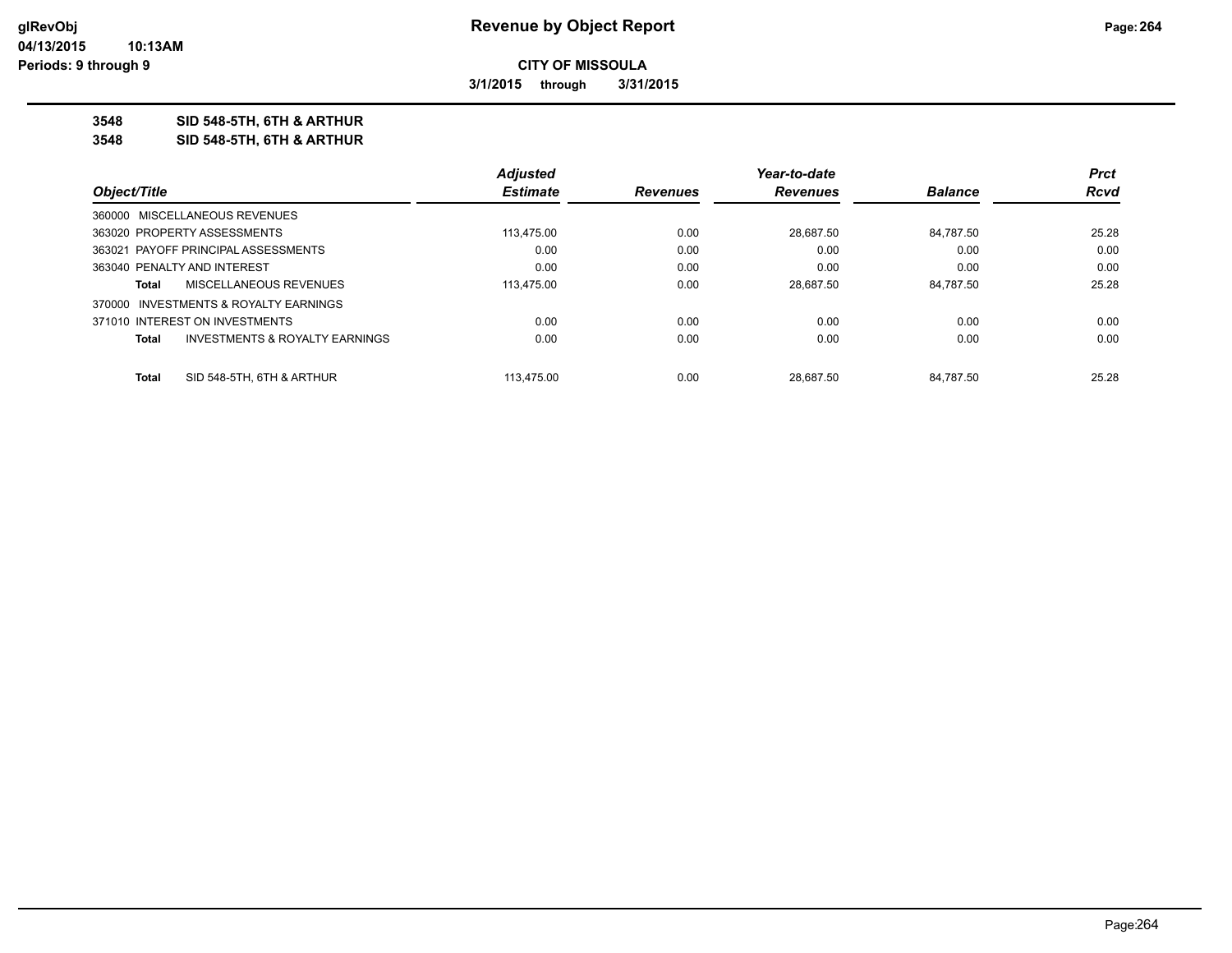**3/1/2015 through 3/31/2015**

## **3548 SID 548-5TH, 6TH & ARTHUR**

|              |                                     | <b>Adjusted</b> |                 | Year-to-date    |                | <b>Prct</b> |
|--------------|-------------------------------------|-----------------|-----------------|-----------------|----------------|-------------|
| Object/Title |                                     | <b>Estimate</b> | <b>Revenues</b> | <b>Revenues</b> | <b>Balance</b> | <b>Rcvd</b> |
|              | 360000 MISCELLANEOUS REVENUES       |                 |                 |                 |                |             |
|              | 363020 PROPERTY ASSESSMENTS         | 113.475.00      | 0.00            | 28.687.50       | 84.787.50      | 25.28       |
|              | 363021 PAYOFF PRINCIPAL ASSESSMENTS | 0.00            | 0.00            | 0.00            | 0.00           | 0.00        |
|              | 363040 PENALTY AND INTEREST         | 0.00            | 0.00            | 0.00            | 0.00           | 0.00        |
| Total        | MISCELLANEOUS REVENUES              | 113.475.00      | 0.00            | 28.687.50       | 84.787.50      | 25.28       |
| 370000       | INVESTMENTS & ROYALTY EARNINGS      |                 |                 |                 |                |             |
|              | 371010 INTEREST ON INVESTMENTS      | 0.00            | 0.00            | 0.00            | 0.00           | 0.00        |
| Total        | INVESTMENTS & ROYALTY EARNINGS      | 0.00            | 0.00            | 0.00            | 0.00           | 0.00        |
| <b>Total</b> | SID 548-5TH, 6TH & ARTHUR           | 113.475.00      | 0.00            | 28.687.50       | 84.787.50      | 25.28       |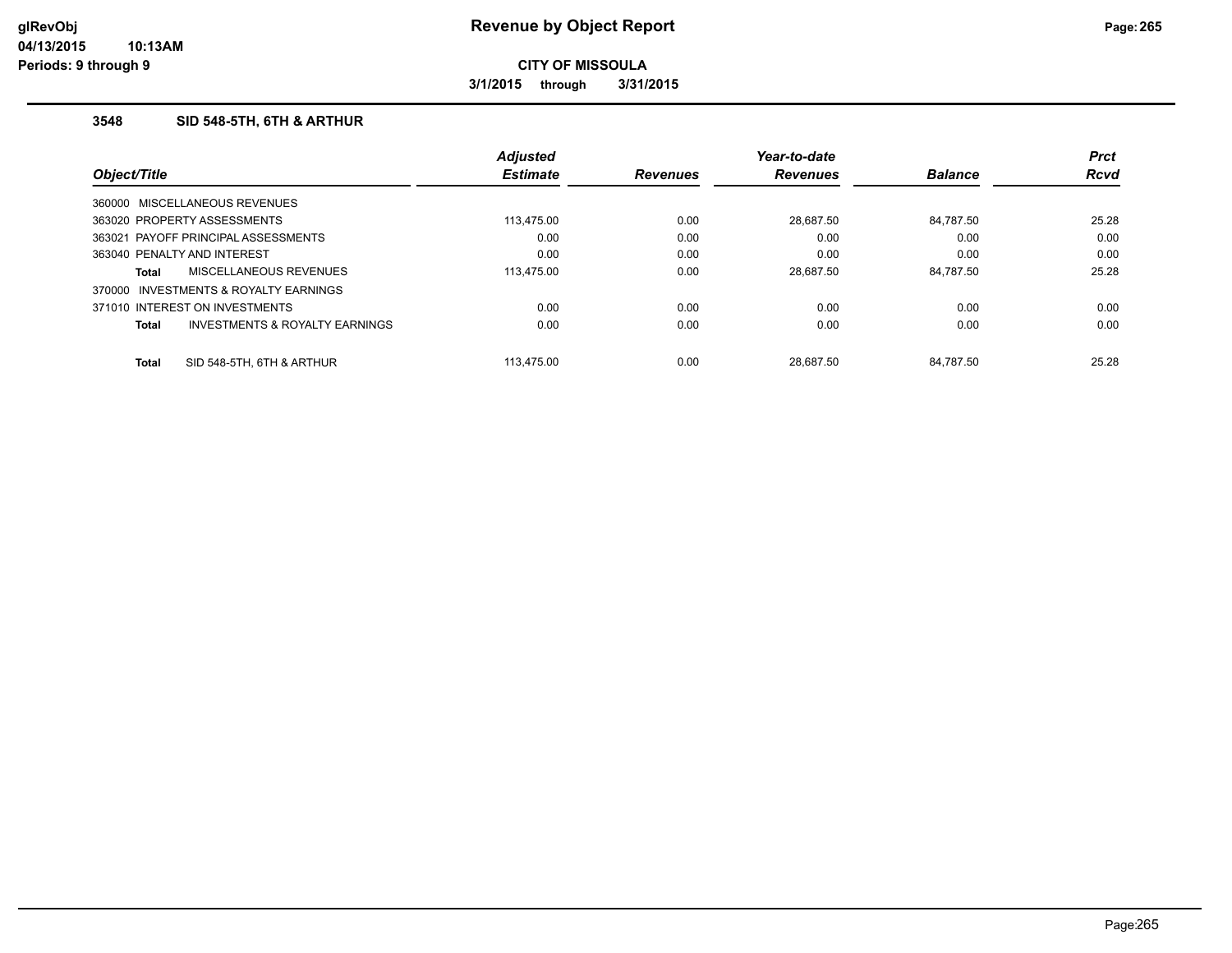**3/1/2015 through 3/31/2015**

## **4060 CAPITAL IMPROVEMENT PROGRAM FUND**

|                                                           | <b>Adjusted</b> |                 | Year-to-date    |                 | <b>Prct</b> |
|-----------------------------------------------------------|-----------------|-----------------|-----------------|-----------------|-------------|
| Object/Title                                              | <b>Estimate</b> | <b>Revenues</b> | <b>Revenues</b> | Balance         | Rcvd        |
| 330000 INTERGOVERNMENTAL REVENUES                         |                 |                 |                 |                 |             |
| 331001 GRANTS                                             | 0.00            | 0.00            | 0.00            | 0.00            | 0.00        |
| 331002 COUNTY ASSISTANCE CIP PROJECTS                     | 0.00            | 0.00            | 0.00            | 0.00            | 0.00        |
| 331003 STATE HOME PROGRAM INCOME                          | 0.00            | 0.00            | 0.00            | 0.00            | 0.00        |
| 331004 CITY ASSESSMENTS                                   | 0.00            | 0.00            | 0.00            | 0.00            | 0.00        |
| 334040 GAS TAX APPORTIONMENT                              | 0.00            | 0.00            | 0.00            | 0.00            | 0.00        |
| 334061 IMPACT FEES-CLEARING ACCOUNT                       | 0.00            | 0.00            | 0.00            | 0.00            | 0.00        |
| 334120 TSEP GRANT                                         | 0.00            | 0.00            | 0.00            | 0.00            | 0.00        |
| 334121 DNRC GRANT                                         | 0.00            | 0.00            | 0.00            | 0.00            | 0.00        |
| 334123 MAQI FEDERAL ASSISTANCE                            | 0.00            | 0.00            | 0.00            | 0.00            | 0.00        |
| 334124 GRANTS-CIP                                         | 0.00            | 0.00            | 0.00            | 0.00            | 0.00        |
| 334125 FIRE FIGHTER GRANT                                 | 0.00            | 0.00            | 0.00            | 0.00            | 0.00        |
| 334126 DEVELOPER ASSESSMENTS                              | 0.00            | 0.00            | 0.00            | 0.00            | 0.00        |
| 334127 TONKIN TRAIL - FISH WILDLIFE PARKS                 | 0.00            | 0.00            | 0.00            | 0.00            | 0.00        |
| 334128 CDBG FIRE HYDRANT GRANT                            | 0.00            | 0.00            | 0.00            | 0.00            | 0.00        |
| 339000 PAYMENT IN LIEU OF TAXES                           | 0.00            | 0.00            | 0.00            | 0.00            | 0.00        |
| <b>INTERGOVERNMENTAL REVENUES</b><br><b>Total</b>         | 0.00            | 0.00            | 0.00            | 0.00            | 0.00        |
| 360000 MISCELLANEOUS REVENUES                             |                 |                 |                 |                 |             |
| 360010 MISCELLANEOUS                                      | 0.00            | 0.00            | 0.00            | 0.00            | 0.00        |
| 360011 YOUTH COUNCIL FUNDS                                | 9,010.00        | 0.00            | 9,339.65        | $-329.65$       | 103.66      |
| 360012 SEWER GRANT REPAYMENTS                             | 0.00            | 0.00            | 0.00            | 0.00            | 0.00        |
| 360016 MRA SHARE OF CIVIC STADIUM PARKING                 | 0.00            | 0.00            | 0.00            | 0.00            | 0.00        |
| 362000 OTHER MISCELLANEOUS REVENUE                        | 0.00            | 0.00            | 0.00            | 0.00            | 0.00        |
| 365000 DONATIONS                                          | 0.00            | 0.00            | 0.00            | 0.00            | 0.00        |
| 365001 *** Title Not Found ***                            | 0.00            | 0.00            | 0.00            | 0.00            | 0.00        |
| 365030 WHITE PINE PARK DONATION-ZIP BEVERAGE              | 0.00            | 0.00            | 0.00            | 0.00            | 0.00        |
| MISCELLANEOUS REVENUES<br><b>Total</b>                    | 9,010.00        | 0.00            | 9,339.65        | $-329.65$       | 103.66      |
| 370000 INVESTMENTS & ROYALTY EARNINGS                     |                 |                 |                 |                 |             |
| 371010 INTEREST ON INVESTMENTS                            | 0.00            | 0.00            | 0.00            | 0.00            | 0.00        |
| 371020 GAIN/LOSS IN MARKET VALUE OF INVESTMENTS           | 0.00            | 0.00            | 0.00            | 0.00            | 0.00        |
| <b>INVESTMENTS &amp; ROYALTY EARNINGS</b><br><b>Total</b> | 0.00            | 0.00            | 0.00            | 0.00            | 0.00        |
| 380000 OTHER FINANCING SOURCES                            |                 |                 |                 |                 |             |
| 381000 LOAN PROCEEDS                                      | 0.00            | 0.00            | 0.00            | 0.00            | 0.00        |
| 381010 BOND PROCEEDS                                      | 0.00            | 0.00            | 0.00            | 0.00            | 0.00        |
| 381011 \$1,860,000 General Fund Obligation Bond           | 0.00            | 0.00            | 0.00            | 0.00            | 0.00        |
| 381012 \$680,000 FIRE GF DEBT                             | 0.00            | 0.00            | 0.00            | 0.00            | 0.00        |
| 381015 \$1,010,000 LIMITED TAX GO BONDS 2010C             | 0.00            | 0.00            | 0.00            | 0.00            | 0.00        |
| 381090 PROCEEDS FROM CAPITAL LEASE                        | 0.00            | 0.00            | 1,534,597.24    | $-1,534,597.24$ | 0.00        |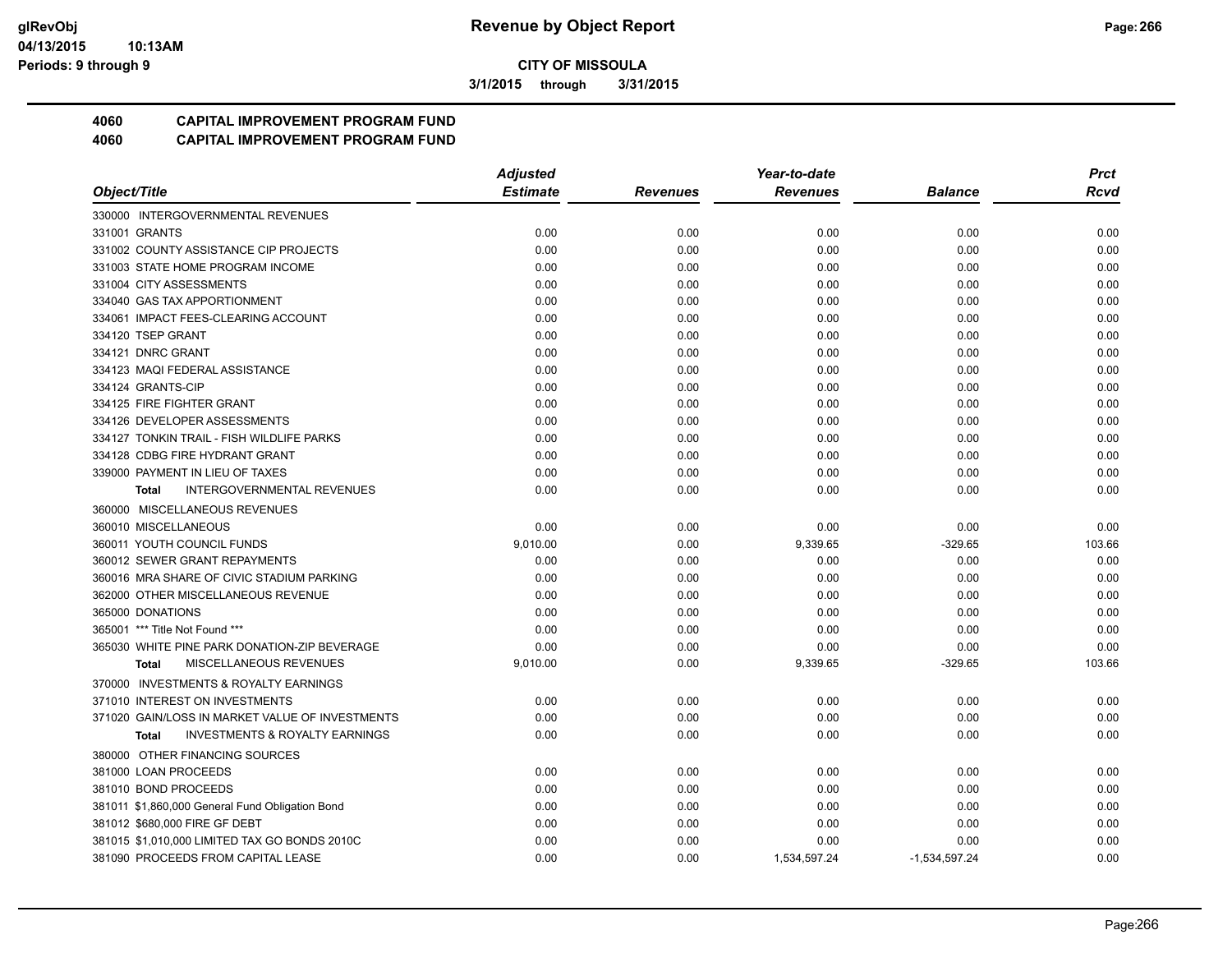**3/1/2015 through 3/31/2015**

# **4060 CAPITAL IMPROVEMENT PROGRAM FUND**

|                                                  | <b>Adjusted</b> |                 | Year-to-date    |                | <b>Prct</b> |
|--------------------------------------------------|-----------------|-----------------|-----------------|----------------|-------------|
| Object/Title                                     | <b>Estimate</b> | <b>Revenues</b> | <b>Revenues</b> | <b>Balance</b> | <b>Rcvd</b> |
| 382010 SALE OF FIXED ASSETS                      | 0.00            | 0.00            | 0.00            | 0.00           | 0.00        |
| 383009 TRANS FR TITLE I                          | 0.00            | 0.00            | 0.00            | 0.00           | 0.00        |
| 383010 TRANS FR CIP                              | 0.00            | 0.00            | 0.00            | 0.00           | 0.00        |
| 383014 TRANS FR MRA                              | 0.00            | 0.00            | 0.00            | 0.00           | 0.00        |
| 383015 TRANS FR MPC                              | 0.00            | 0.00            | 0.00            | 0.00           | 0.00        |
| 383017 TRANS FR BUILDING                         | 0.00            | 0.00            | 0.00            | 0.00           | 0.00        |
| 383020 TRANS FR CEMETERY CARE                    | 0.00            | 0.00            | 0.00            | 0.00           | 0.00        |
| 383025 TRANS FR SEWER R & D                      | 0.00            | 0.00            | 0.00            | 0.00           | 0.00        |
| 383029 TRANS FR GENERAL                          | 913,831.00      | 0.00            | 0.00            | 913,831.00     | 0.00        |
| 383041 TRANS FR CDBG                             | 0.00            | 0.00            | 0.00            | 0.00           | 0.00        |
| 383042 TRANSFERS FROM OTHER FUNDS                | 0.00            | 0.00            | 0.00            | 0.00           | 0.00        |
| 383043 TRANSFERS FROM IMPACT FEES                | 0.00            | 0.00            | 0.00            | 0.00           | 0.00        |
| 383044 TRANSFER FROM PYMT IN LIEU OF PARKS       | 0.00            | 0.00            | 0.00            | 0.00           | 0.00        |
| 383045 TRANSFER FROM PARK ENTERPRISE             | 0.00            | 0.00            | 0.00            | 0.00           | 0.00        |
| OTHER FINANCING SOURCES<br>Total                 | 913,831.00      | 0.00            | 1,534,597.24    | $-620,766.24$  | 167.93      |
| CAPITAL IMPROVEMENT PROGRAM FUND<br><b>Total</b> | 922,841.00      | 0.00            | 1,543,936.89    | $-621,095.89$  | 167.30      |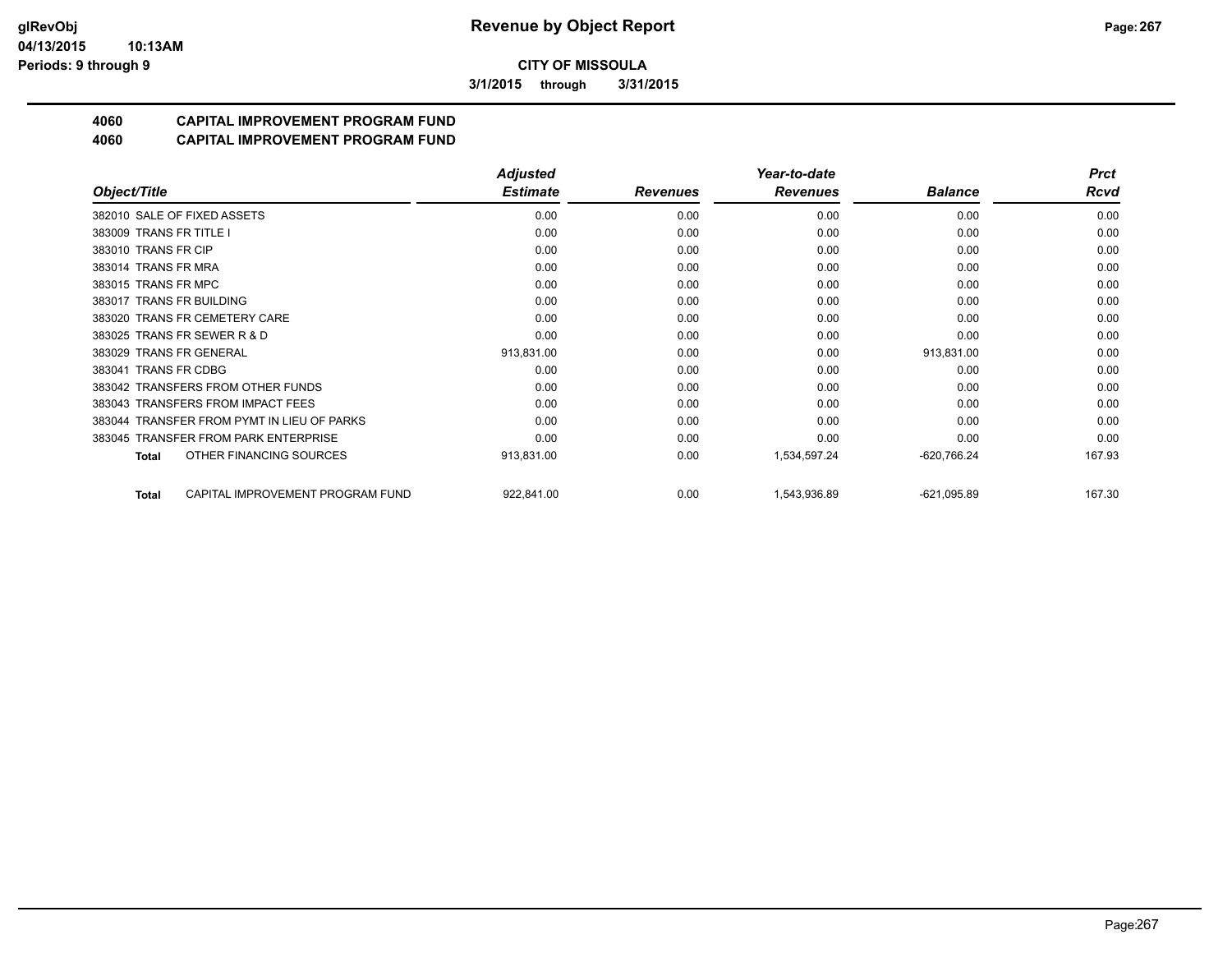**3/1/2015 through 3/31/2015**

|                                                    | <b>Adjusted</b> |                 | Year-to-date    |                 | <b>Prct</b> |
|----------------------------------------------------|-----------------|-----------------|-----------------|-----------------|-------------|
| Object/Title                                       | <b>Estimate</b> | <b>Revenues</b> | <b>Revenues</b> | <b>Balance</b>  | <b>Rcvd</b> |
| 330000 INTERGOVERNMENTAL REVENUES                  |                 |                 |                 |                 |             |
| 331001 GRANTS                                      | 0.00            | 0.00            | 0.00            | 0.00            | 0.00        |
| 331002 COUNTY ASSISTANCE CIP PROJECTS              | 0.00            | 0.00            | 0.00            | 0.00            | 0.00        |
| 331003 STATE HOME PROGRAM INCOME                   | 0.00            | 0.00            | 0.00            | 0.00            | 0.00        |
| 331004 CITY ASSESSMENTS                            | 0.00            | 0.00            | 0.00            | 0.00            | 0.00        |
| 334040 GAS TAX APPORTIONMENT                       | 0.00            | 0.00            | 0.00            | 0.00            | 0.00        |
| 334061 IMPACT FEES-CLEARING ACCOUNT                | 0.00            | 0.00            | 0.00            | 0.00            | 0.00        |
| 334120 TSEP GRANT                                  | 0.00            | 0.00            | 0.00            | 0.00            | 0.00        |
| 334121 DNRC GRANT                                  | 0.00            | 0.00            | 0.00            | 0.00            | 0.00        |
| 334123 MAQI FEDERAL ASSISTANCE                     | 0.00            | 0.00            | 0.00            | 0.00            | 0.00        |
| 334124 GRANTS-CIP                                  | 0.00            | 0.00            | 0.00            | 0.00            | 0.00        |
| 334125 FIRE FIGHTER GRANT                          | 0.00            | 0.00            | 0.00            | 0.00            | 0.00        |
| 334126 DEVELOPER ASSESSMENTS                       | 0.00            | 0.00            | 0.00            | 0.00            | 0.00        |
| 334127 TONKIN TRAIL - FISH WILDLIFE PARKS          | 0.00            | 0.00            | 0.00            | 0.00            | 0.00        |
| 334128 CDBG FIRE HYDRANT GRANT                     | 0.00            | 0.00            | 0.00            | 0.00            | 0.00        |
| 339000 PAYMENT IN LIEU OF TAXES                    | 0.00            | 0.00            | 0.00            | 0.00            | 0.00        |
| <b>INTERGOVERNMENTAL REVENUES</b><br><b>Total</b>  | 0.00            | 0.00            | 0.00            | 0.00            | 0.00        |
| 360000 MISCELLANEOUS REVENUES                      |                 |                 |                 |                 |             |
| 360010 MISCELLANEOUS                               | 0.00            | 0.00            | 0.00            | 0.00            | 0.00        |
| 360011 YOUTH COUNCIL FUNDS                         | 9,010.00        | 0.00            | 9,339.65        | $-329.65$       | 103.66      |
| 360012 SEWER GRANT REPAYMENTS                      | 0.00            | 0.00            | 0.00            | 0.00            | 0.00        |
| 360016 MRA SHARE OF CIVIC STADIUM PARKING          | 0.00            | 0.00            | 0.00            | 0.00            | 0.00        |
| 362000 OTHER MISCELLANEOUS REVENUE                 | 0.00            | 0.00            | 0.00            | 0.00            | 0.00        |
| 365000 DONATIONS                                   | 0.00            | 0.00            | 0.00            | 0.00            | 0.00        |
| 365001 *** Title Not Found ***                     | 0.00            | 0.00            | 0.00            | 0.00            | 0.00        |
| 365030 WHITE PINE PARK DONATION-ZIP BEVERAGE       | 0.00            | 0.00            | 0.00            | 0.00            | 0.00        |
| <b>MISCELLANEOUS REVENUES</b><br><b>Total</b>      | 9,010.00        | 0.00            | 9,339.65        | $-329.65$       | 103.66      |
| 370000 INVESTMENTS & ROYALTY EARNINGS              |                 |                 |                 |                 |             |
| 371010 INTEREST ON INVESTMENTS                     | 0.00            | 0.00            | 0.00            | 0.00            | 0.00        |
| 371020 GAIN/LOSS IN MARKET VALUE OF INVESTMENT     | 0.00            | 0.00            | 0.00            | 0.00            | 0.00        |
| <b>INVESTMENTS &amp; ROYALTY EARNINGS</b><br>Total | 0.00            | 0.00            | 0.00            | 0.00            | 0.00        |
| 380000 OTHER FINANCING SOURCES                     |                 |                 |                 |                 |             |
| 381000 LOAN PROCEEDS                               | 0.00            | 0.00            | 0.00            | 0.00            | 0.00        |
| 381010 BOND PROCEEDS                               | 0.00            | 0.00            | 0.00            | 0.00            | 0.00        |
| 381011 \$1,860,000 General Fund Obligation Bond    | 0.00            | 0.00            | 0.00            | 0.00            | 0.00        |
| 381012 \$680,000 FIRE GF DEBT                      | 0.00            | 0.00            | 0.00            | 0.00            | 0.00        |
| 381015 \$1,010,000 LIMITED TAX GO BONDS 2010C      | 0.00            | 0.00            | 0.00            | 0.00            | 0.00        |
| 381090 PROCEEDS FROM CAPITAL LEASE                 | 0.00            | 0.00            | 1,534,597.24    | $-1,534,597.24$ | 0.00        |
| 382010 SALE OF FIXED ASSETS                        | 0.00            | 0.00            | 0.00            | 0.00            | 0.00        |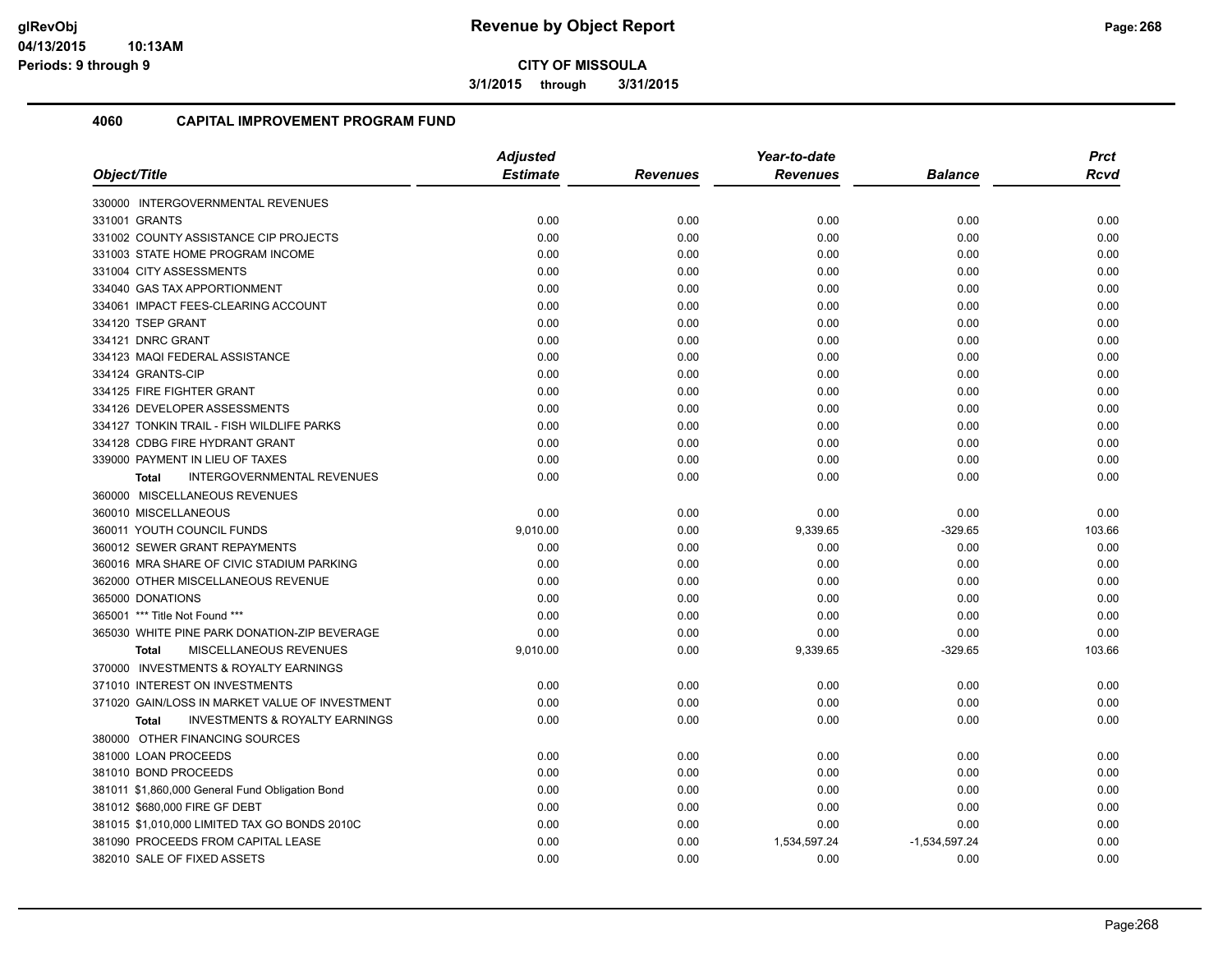**3/1/2015 through 3/31/2015**

| Object/Title                                     | <b>Adjusted</b><br><b>Estimate</b> | <b>Revenues</b> | Year-to-date<br><b>Revenues</b> | <b>Balance</b> | <b>Prct</b><br><b>Rcvd</b> |
|--------------------------------------------------|------------------------------------|-----------------|---------------------------------|----------------|----------------------------|
| 383009 TRANS FR TITLE I                          | 0.00                               | 0.00            | 0.00                            | 0.00           | 0.00                       |
| 383010 TRANS FR CIP                              | 0.00                               | 0.00            | 0.00                            | 0.00           | 0.00                       |
| 383014 TRANS FR MRA                              | 0.00                               | 0.00            | 0.00                            | 0.00           | 0.00                       |
| 383015 TRANS FR MPC                              | 0.00                               | 0.00            | 0.00                            | 0.00           | 0.00                       |
| 383017 TRANS FR BUILDING                         | 0.00                               | 0.00            | 0.00                            | 0.00           | 0.00                       |
| 383020 TRANS FR CEMETERY CARE                    | 0.00                               | 0.00            | 0.00                            | 0.00           | 0.00                       |
| 383025 TRANS FR SEWER R & D                      | 0.00                               | 0.00            | 0.00                            | 0.00           | 0.00                       |
| 383029 TRANS FR GENERAL                          | 913,831.00                         | 0.00            | 0.00                            | 913,831.00     | 0.00                       |
| 383041 TRANS FR CDBG                             | 0.00                               | 0.00            | 0.00                            | 0.00           | 0.00                       |
| 383042 TRANSFERS FROM OTHER FUNDS                | 0.00                               | 0.00            | 0.00                            | 0.00           | 0.00                       |
| 383043 TRANSFERS FROM IMPACT FEES                | 0.00                               | 0.00            | 0.00                            | 0.00           | 0.00                       |
| 383044 TRANSFER FROM PYMT IN LIEU OF PARKS       | 0.00                               | 0.00            | 0.00                            | 0.00           | 0.00                       |
| 383045 TRANSFER FROM PARK ENTERPRISE             | 0.00                               | 0.00            | 0.00                            | 0.00           | 0.00                       |
| OTHER FINANCING SOURCES<br><b>Total</b>          | 913,831.00                         | 0.00            | 1,534,597.24                    | $-620,766.24$  | 167.93                     |
| CAPITAL IMPROVEMENT PROGRAM FUND<br><b>Total</b> | 922,841.00                         | 0.00            | 1,543,936.89                    | $-621,095.89$  | 167.30                     |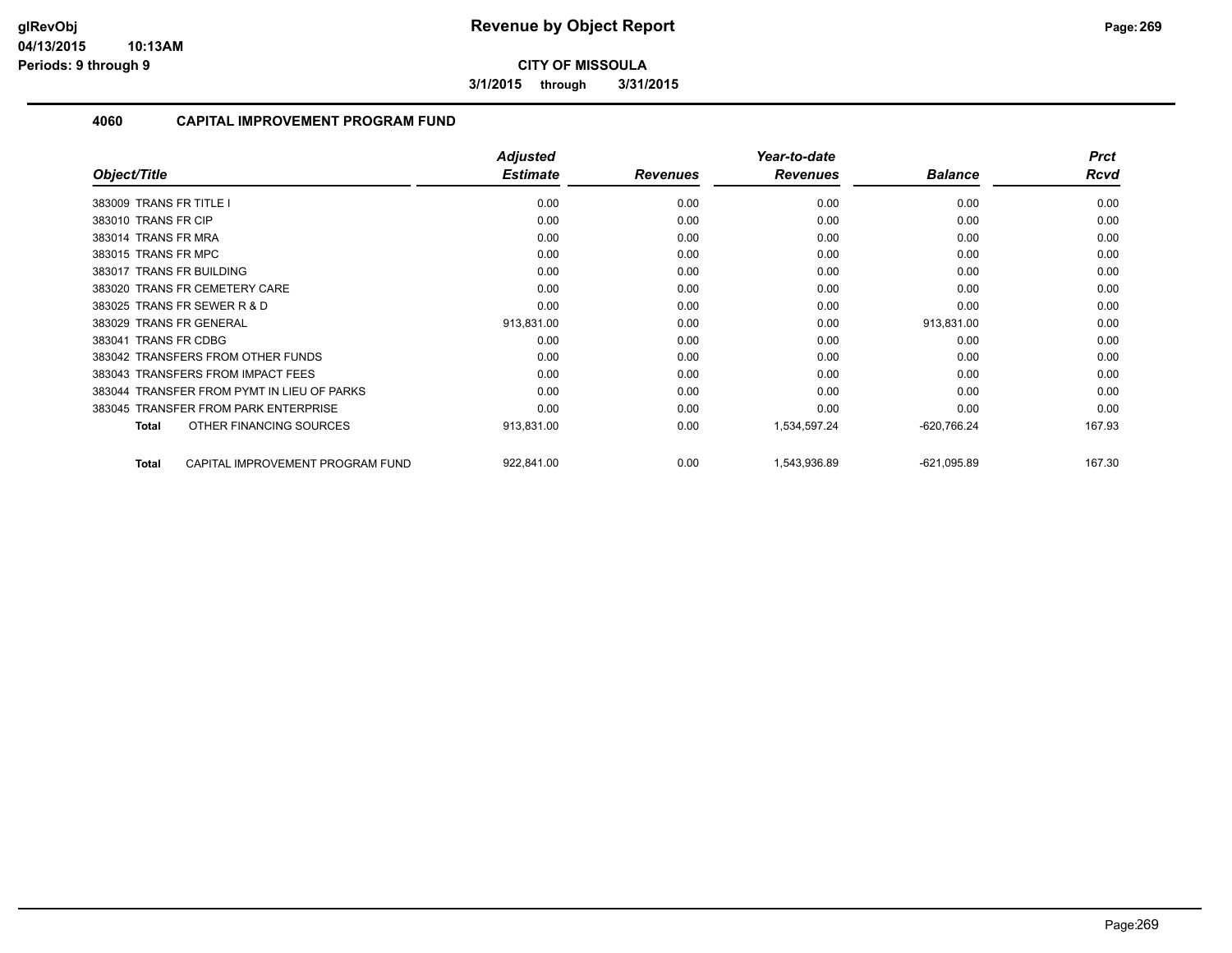**3/1/2015 through 3/31/2015**

# **4130 1997 G O BOND OPEN SPACE PURCHASE FUND**

## **4130 1997 G O BOND OPEN SPACE PURCHASE FUND**

|                                                           | <b>Adjusted</b> |                 | Year-to-date    |                | <b>Prct</b> |
|-----------------------------------------------------------|-----------------|-----------------|-----------------|----------------|-------------|
| Object/Title                                              | <b>Estimate</b> | <b>Revenues</b> | <b>Revenues</b> | <b>Balance</b> | <b>Rcvd</b> |
| 330000 INTERGOVERNMENTAL REVENUES                         |                 |                 |                 |                |             |
| 331156 CTEP GRANT - S HILLS TRAIL SYSTEM                  | 0.00            | 0.00            | 0.00            | 0.00           | 0.00        |
| 334014 MISSOULA COUNTY-GRANT CREEK TRAIL                  | 0.00            | 0.00            | 0.00            | 0.00           | 0.00        |
| <b>INTERGOVERNMENTAL REVENUES</b><br><b>Total</b>         | 0.00            | 0.00            | 0.00            | 0.00           | 0.00        |
| 340000 CHARGES FOR SERVICES                               |                 |                 |                 |                |             |
| 343065 BUILDING RENTALS                                   | 0.00            | 0.00            | 0.00            | 0.00           | 0.00        |
| <b>CHARGES FOR SERVICES</b><br><b>Total</b>               | 0.00            | 0.00            | 0.00            | 0.00           | 0.00        |
| 360000 MISCELLANEOUS REVENUES                             |                 |                 |                 |                |             |
| 360010 MISCELLANEOUS                                      | 0.00            | 0.00            | 0.00            | 0.00           | 0.00        |
| 365000 DONATIONS                                          | 0.00            | 0.00            | 0.00            | 0.00           | 0.00        |
| <b>MISCELLANEOUS REVENUES</b><br><b>Total</b>             | 0.00            | 0.00            | 0.00            | 0.00           | 0.00        |
| 370000 INVESTMENTS & ROYALTY EARNINGS                     |                 |                 |                 |                |             |
| 371010 INTEREST ON INVESTMENTS                            | 0.00            | 0.00            | 0.00            | 0.00           | 0.00        |
| 371020 GAIN/LOSS IN MARKET VALUE OF INVESTMENTS           | 0.00            | 0.00            | 0.00            | 0.00           | 0.00        |
| <b>INVESTMENTS &amp; ROYALTY EARNINGS</b><br><b>Total</b> | 0.00            | 0.00            | 0.00            | 0.00           | 0.00        |
| 380000 OTHER FINANCING SOURCES                            |                 |                 |                 |                |             |
| 382010 SALE OF FIXED ASSETS                               | 0.00            | 0.00            | 0.00            | 0.00           | 0.00        |
| 383000 OPERATING TRANSFERS                                | 0.00            | 0.00            | 0.00            | 0.00           | 0.00        |
| OTHER FINANCING SOURCES<br><b>Total</b>                   | 0.00            | 0.00            | 0.00            | 0.00           | 0.00        |
| 1997 G O BOND OPEN SPACE PURCHASE FU<br><b>Total</b>      | 0.00            | 0.00            | 0.00            | 0.00           | 0.00        |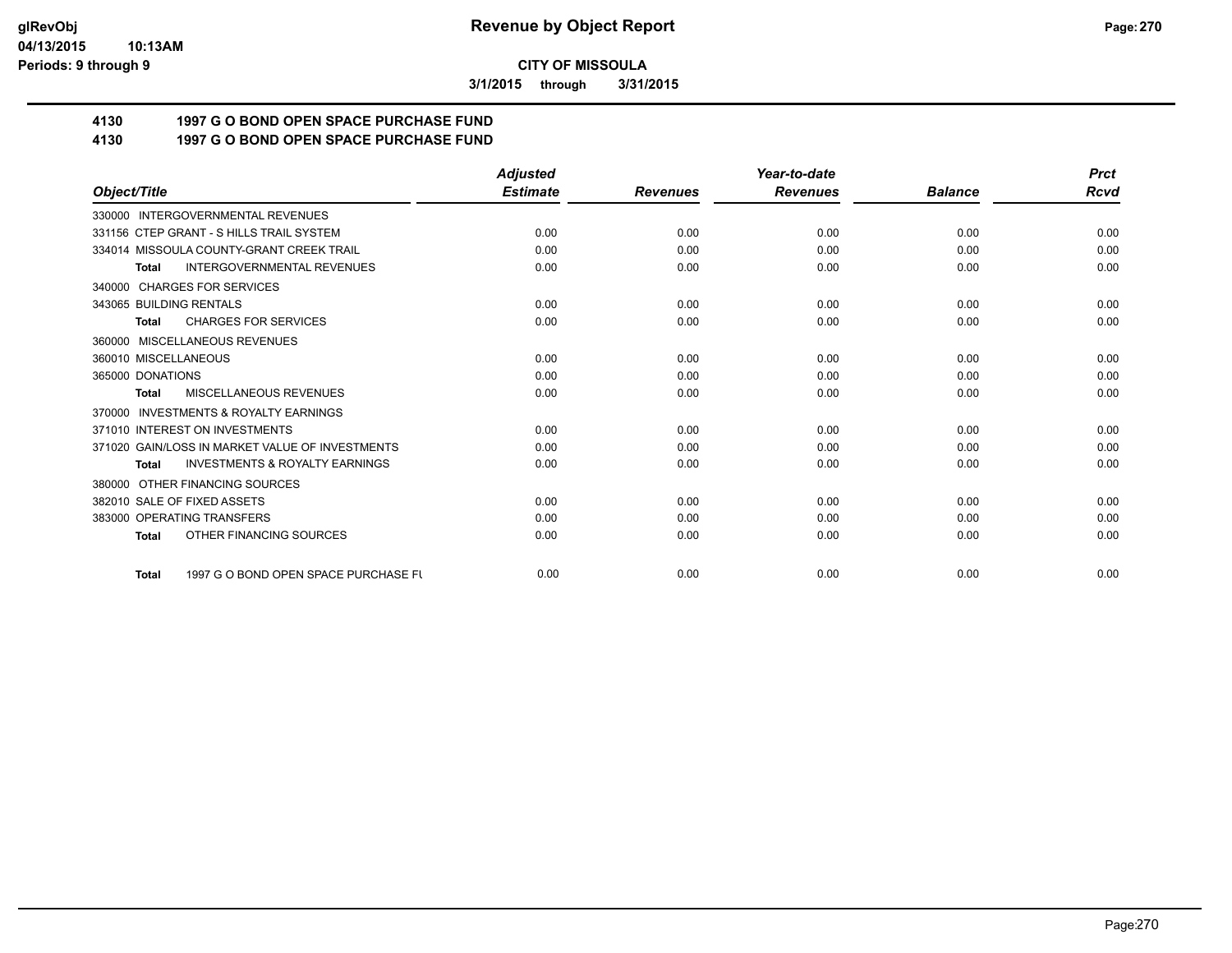**3/1/2015 through 3/31/2015**

### **4130 1997 G O BOND OPEN SPACE PURCHASE FUND**

|                                                           | <b>Adjusted</b> |                 | Year-to-date    |                | <b>Prct</b> |
|-----------------------------------------------------------|-----------------|-----------------|-----------------|----------------|-------------|
| Object/Title                                              | <b>Estimate</b> | <b>Revenues</b> | <b>Revenues</b> | <b>Balance</b> | Rcvd        |
| <b>INTERGOVERNMENTAL REVENUES</b><br>330000               |                 |                 |                 |                |             |
| 331156 CTEP GRANT - S HILLS TRAIL SYSTEM                  | 0.00            | 0.00            | 0.00            | 0.00           | 0.00        |
| 334014 MISSOULA COUNTY-GRANT CREEK TRAIL                  | 0.00            | 0.00            | 0.00            | 0.00           | 0.00        |
| <b>INTERGOVERNMENTAL REVENUES</b><br><b>Total</b>         | 0.00            | 0.00            | 0.00            | 0.00           | 0.00        |
| 340000 CHARGES FOR SERVICES                               |                 |                 |                 |                |             |
| 343065 BUILDING RENTALS                                   | 0.00            | 0.00            | 0.00            | 0.00           | 0.00        |
| <b>CHARGES FOR SERVICES</b><br><b>Total</b>               | 0.00            | 0.00            | 0.00            | 0.00           | 0.00        |
| 360000 MISCELLANEOUS REVENUES                             |                 |                 |                 |                |             |
| 360010 MISCELLANEOUS                                      | 0.00            | 0.00            | 0.00            | 0.00           | 0.00        |
| 365000 DONATIONS                                          | 0.00            | 0.00            | 0.00            | 0.00           | 0.00        |
| MISCELLANEOUS REVENUES<br><b>Total</b>                    | 0.00            | 0.00            | 0.00            | 0.00           | 0.00        |
| <b>INVESTMENTS &amp; ROYALTY EARNINGS</b><br>370000       |                 |                 |                 |                |             |
| 371010 INTEREST ON INVESTMENTS                            | 0.00            | 0.00            | 0.00            | 0.00           | 0.00        |
| 371020 GAIN/LOSS IN MARKET VALUE OF INVESTMENT            | 0.00            | 0.00            | 0.00            | 0.00           | 0.00        |
| <b>INVESTMENTS &amp; ROYALTY EARNINGS</b><br><b>Total</b> | 0.00            | 0.00            | 0.00            | 0.00           | 0.00        |
| OTHER FINANCING SOURCES<br>380000                         |                 |                 |                 |                |             |
| 382010 SALE OF FIXED ASSETS                               | 0.00            | 0.00            | 0.00            | 0.00           | 0.00        |
| 383000 OPERATING TRANSFERS                                | 0.00            | 0.00            | 0.00            | 0.00           | 0.00        |
| OTHER FINANCING SOURCES<br><b>Total</b>                   | 0.00            | 0.00            | 0.00            | 0.00           | 0.00        |
| 1997 G O BOND OPEN SPACE PURCHASE F<br><b>Total</b>       | 0.00            | 0.00            | 0.00            | 0.00           | 0.00        |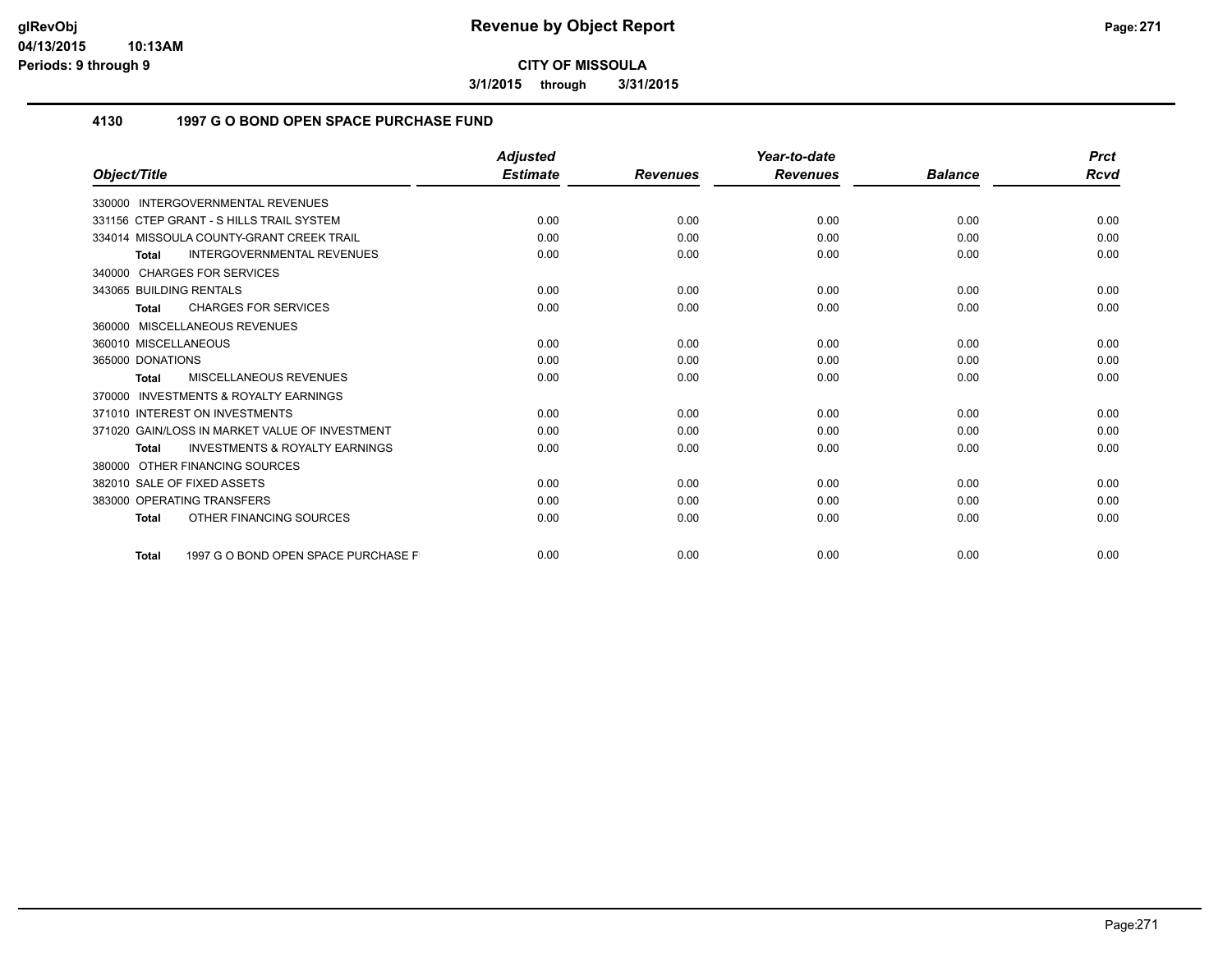**3/1/2015 through 3/31/2015**

#### **4196 NEW FIRE STATION GO BOND**

#### **4196 NEW FIRE STATION GO BOND**

|                                                    | <b>Adjusted</b> |                 | Year-to-date    |                | <b>Prct</b> |
|----------------------------------------------------|-----------------|-----------------|-----------------|----------------|-------------|
| Object/Title                                       | <b>Estimate</b> | <b>Revenues</b> | <b>Revenues</b> | <b>Balance</b> | <b>Rcvd</b> |
| 360000 MISCELLANEOUS REVENUES                      |                 |                 |                 |                |             |
| 365023 NORTHWESTERN ENERGY GRANT                   | 0.00            | 0.00            | 0.00            | 0.00           | 0.00        |
| <b>MISCELLANEOUS REVENUES</b><br>Total             | 0.00            | 0.00            | 0.00            | 0.00           | 0.00        |
| 370000 INVESTMENTS & ROYALTY EARNINGS              |                 |                 |                 |                |             |
| 371010 INTEREST ON INVESTMENTS                     | 0.00            | 0.00            | 0.00            | 0.00           | 0.00        |
| 371020 GAIN/LOSS IN MARKET VALUE OF INVESTMENTS    | 0.00            | 0.00            | 0.00            | 0.00           | 0.00        |
| <b>INVESTMENTS &amp; ROYALTY EARNINGS</b><br>Total | 0.00            | 0.00            | 0.00            | 0.00           | 0.00        |
| 380000 OTHER FINANCING SOURCES                     |                 |                 |                 |                |             |
| 381010 BOND PROCEEDS                               | 0.00            | 0.00            | 0.00            | 0.00           | 0.00        |
| 383000 OPERATING TRANSFERS                         | 0.00            | 0.00            | 0.00            | 0.00           | 0.00        |
| OTHER FINANCING SOURCES<br>Total                   | 0.00            | 0.00            | 0.00            | 0.00           | 0.00        |
| NEW FIRE STATION GO BOND<br>Total                  | 0.00            | 0.00            | 0.00            | 0.00           | 0.00        |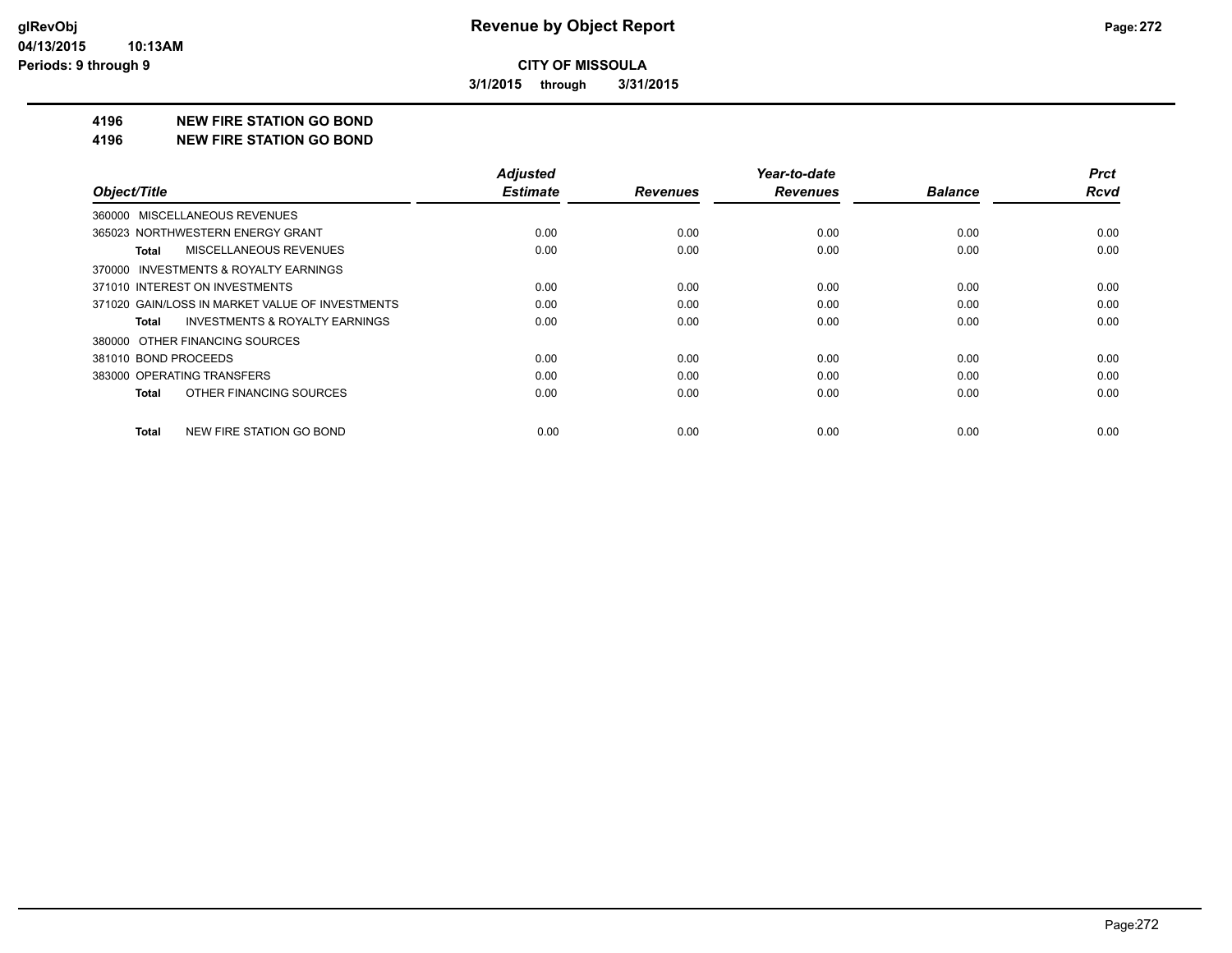**3/1/2015 through 3/31/2015**

## **4196 NEW FIRE STATION GO BOND**

| Object/Title                                       | <b>Adjusted</b><br><b>Estimate</b> | <b>Revenues</b> | Year-to-date<br><b>Revenues</b> | <b>Balance</b> | <b>Prct</b><br>Rcvd |
|----------------------------------------------------|------------------------------------|-----------------|---------------------------------|----------------|---------------------|
| 360000 MISCELLANEOUS REVENUES                      |                                    |                 |                                 |                |                     |
| 365023 NORTHWESTERN ENERGY GRANT                   | 0.00                               | 0.00            | 0.00                            | 0.00           | 0.00                |
| MISCELLANEOUS REVENUES<br><b>Total</b>             | 0.00                               | 0.00            | 0.00                            | 0.00           | 0.00                |
| 370000 INVESTMENTS & ROYALTY EARNINGS              |                                    |                 |                                 |                |                     |
| 371010 INTEREST ON INVESTMENTS                     | 0.00                               | 0.00            | 0.00                            | 0.00           | 0.00                |
| 371020 GAIN/LOSS IN MARKET VALUE OF INVESTMENT     | 0.00                               | 0.00            | 0.00                            | 0.00           | 0.00                |
| <b>INVESTMENTS &amp; ROYALTY EARNINGS</b><br>Total | 0.00                               | 0.00            | 0.00                            | 0.00           | 0.00                |
| 380000 OTHER FINANCING SOURCES                     |                                    |                 |                                 |                |                     |
| 381010 BOND PROCEEDS                               | 0.00                               | 0.00            | 0.00                            | 0.00           | 0.00                |
| 383000 OPERATING TRANSFERS                         | 0.00                               | 0.00            | 0.00                            | 0.00           | 0.00                |
| OTHER FINANCING SOURCES<br><b>Total</b>            | 0.00                               | 0.00            | 0.00                            | 0.00           | 0.00                |
| NEW FIRE STATION GO BOND<br><b>Total</b>           | 0.00                               | 0.00            | 0.00                            | 0.00           | 0.00                |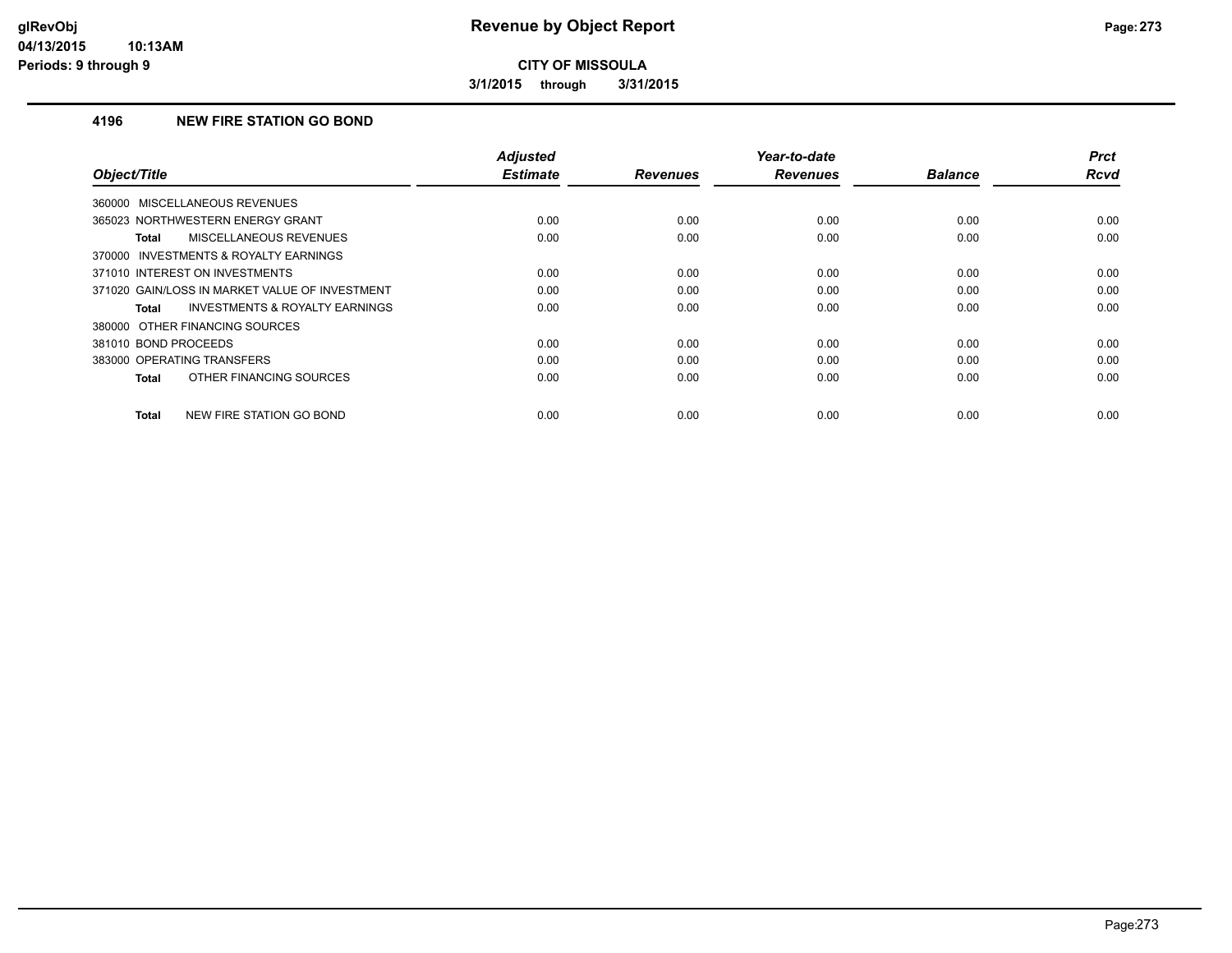**3/1/2015 through 3/31/2015**

# **4450 S/C CONSTRUCTION FUND FOR FY06**

**4450 S/C CONSTRUCTION FUND FOR FY06**

|                                                 | <b>Adjusted</b> |                 | Year-to-date    |                | <b>Prct</b> |
|-------------------------------------------------|-----------------|-----------------|-----------------|----------------|-------------|
| Object/Title                                    | <b>Estimate</b> | <b>Revenues</b> | <b>Revenues</b> | <b>Balance</b> | Rcvd        |
| 370000 INVESTMENTS & ROYALTY EARNINGS           |                 |                 |                 |                |             |
| 371010 INTEREST ON INVESTMENTS                  | 0.00            | 0.00            | 0.00            | 0.00           | 0.00        |
| 371020 GAIN/LOSS IN MARKET VALUE OF INVESTMENTS | 0.00            | 0.00            | 0.00            | 0.00           | 0.00        |
| INVESTMENTS & ROYALTY EARNINGS<br><b>Total</b>  | 0.00            | 0.00            | 0.00            | 0.00           | 0.00        |
| S/C CONSTRUCTION FUND FOR FY06<br><b>Total</b>  | 0.00            | 0.00            | 0.00            | 0.00           | 0.00        |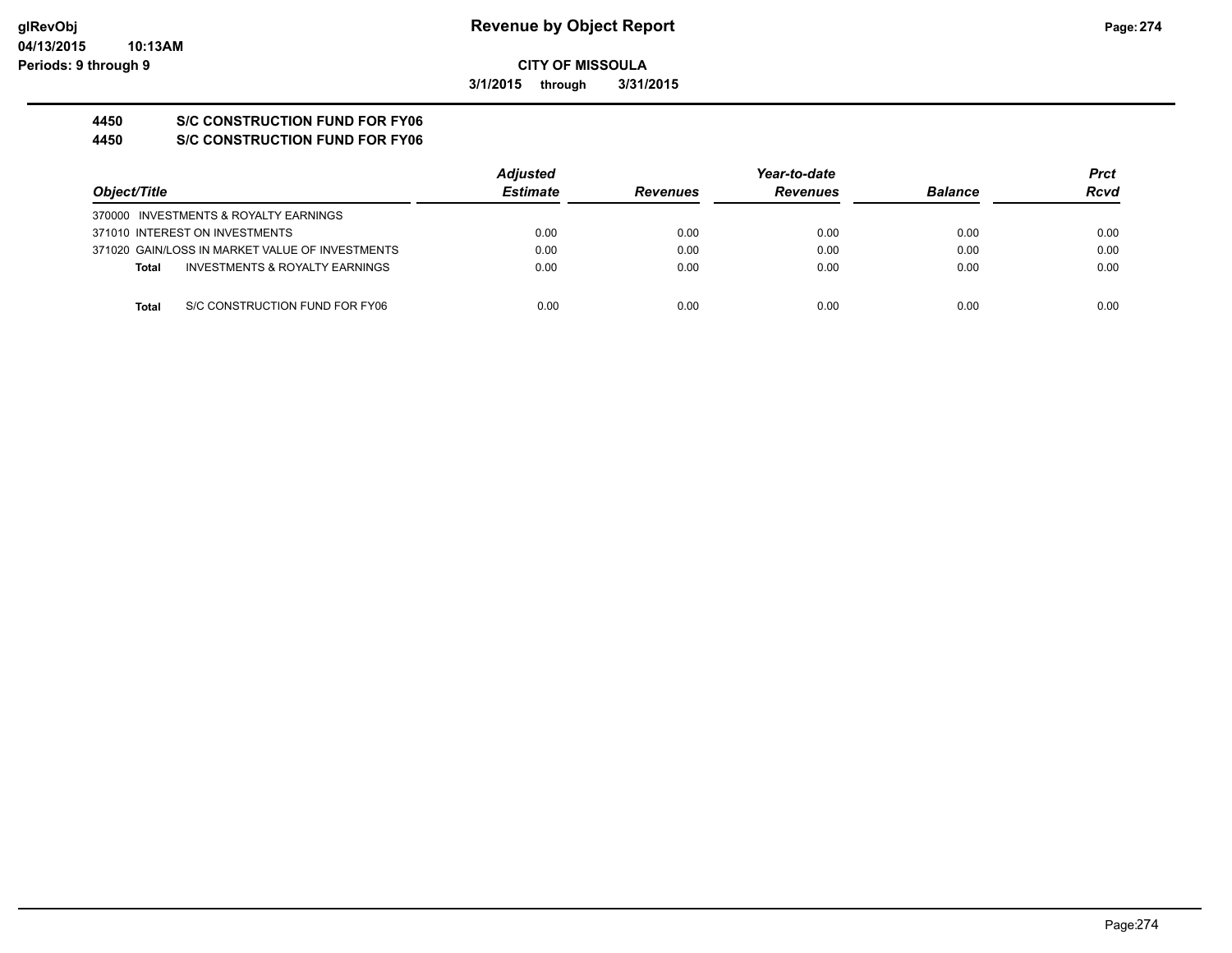**3/1/2015 through 3/31/2015**

## **4450 S/C CONSTRUCTION FUND FOR FY06**

| Obiect/Title |                                                | <b>Adjusted</b><br><b>Estimate</b> | <b>Revenues</b> | Year-to-date<br><b>Revenues</b> | <b>Balance</b> | <b>Prct</b><br><b>Rcvd</b> |
|--------------|------------------------------------------------|------------------------------------|-----------------|---------------------------------|----------------|----------------------------|
|              | 370000 INVESTMENTS & ROYALTY EARNINGS          |                                    |                 |                                 |                |                            |
|              | 371010 INTEREST ON INVESTMENTS                 | 0.00                               | 0.00            | 0.00                            | 0.00           | 0.00                       |
|              | 371020 GAIN/LOSS IN MARKET VALUE OF INVESTMENT | 0.00                               | 0.00            | 0.00                            | 0.00           | 0.00                       |
| <b>Total</b> | INVESTMENTS & ROYALTY EARNINGS                 | 0.00                               | 0.00            | 0.00                            | 0.00           | 0.00                       |
|              |                                                |                                    |                 |                                 |                |                            |
| Total        | S/C CONSTRUCTION FUND FOR FY06                 | 0.00                               | 0.00            | 0.00                            | 0.00           | 0.00                       |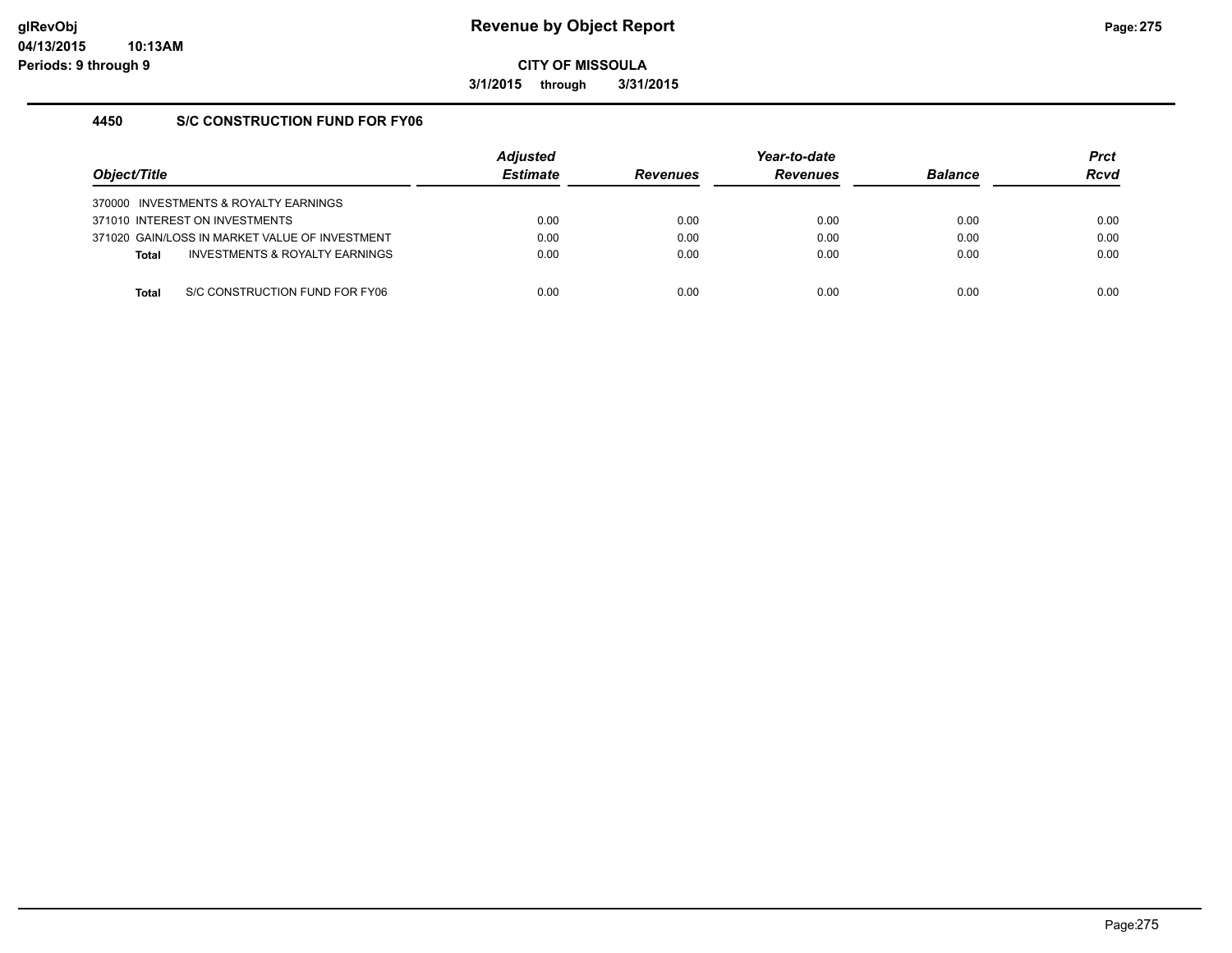**3/1/2015 through 3/31/2015**

**4451 FY07 S/C BOND FUND**

**4451 FY07 S/C BOND FUND**

|                                                    | <b>Adiusted</b> |                 | Year-to-date    |                | <b>Prct</b> |
|----------------------------------------------------|-----------------|-----------------|-----------------|----------------|-------------|
| Object/Title                                       | <b>Estimate</b> | <b>Revenues</b> | <b>Revenues</b> | <b>Balance</b> | <b>Rcvd</b> |
| 360000 MISCELLANEOUS REVENUES                      |                 |                 |                 |                |             |
| 360010 MISCELLANEOUS                               | 0.00            | 0.00            | 0.00            | 0.00           | 0.00        |
| MISCELLANEOUS REVENUES<br><b>Total</b>             | 0.00            | 0.00            | 0.00            | 0.00           | 0.00        |
| 370000 INVESTMENTS & ROYALTY EARNINGS              |                 |                 |                 |                |             |
| 371010 INTEREST ON INVESTMENTS                     | 0.00            | 0.00            | 0.00            | 0.00           | 0.00        |
| 371020 GAIN/LOSS IN MARKET VALUE OF INVESTMENTS    | 0.00            | 0.00            | 0.00            | 0.00           | 0.00        |
| <b>INVESTMENTS &amp; ROYALTY EARNINGS</b><br>Total | 0.00            | 0.00            | 0.00            | 0.00           | 0.00        |
| 380000 OTHER FINANCING SOURCES                     |                 |                 |                 |                |             |
| 381030 SID BONDS PROCEEDS                          | 0.00            | 0.00            | 0.00            | 0.00           | 0.00        |
| OTHER FINANCING SOURCES<br><b>Total</b>            | 0.00            | 0.00            | 0.00            | 0.00           | 0.00        |
| FY07 S/C BOND FUND<br><b>Total</b>                 | 0.00            | 0.00            | 0.00            | 0.00           | 0.00        |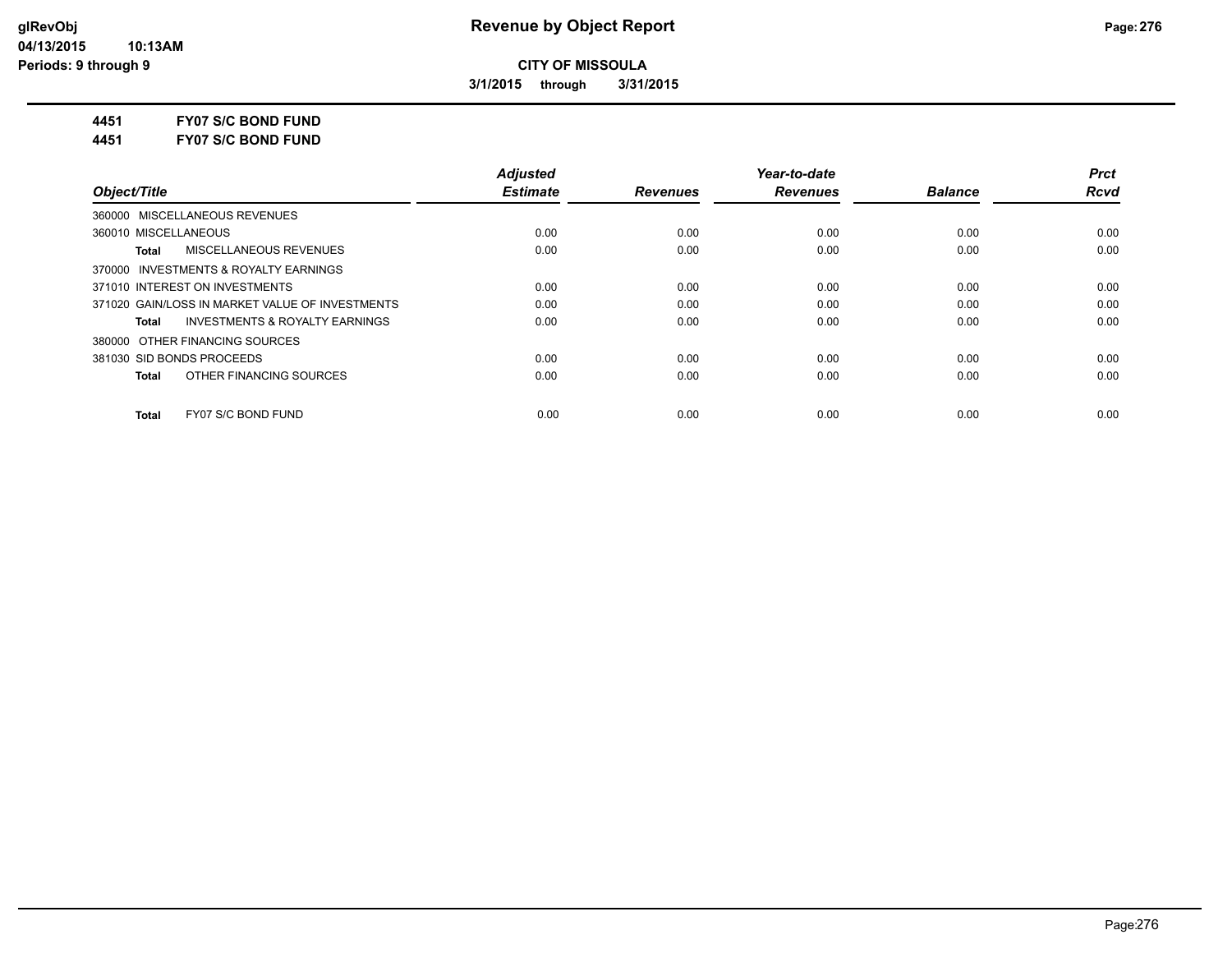**3/1/2015 through 3/31/2015**

#### **4451 FY07 S/C BOND FUND**

| Object/Title                                   | <b>Adjusted</b><br><b>Estimate</b> | <b>Revenues</b> | Year-to-date<br><b>Revenues</b> | <b>Balance</b> | <b>Prct</b><br>Rcvd |
|------------------------------------------------|------------------------------------|-----------------|---------------------------------|----------------|---------------------|
| 360000 MISCELLANEOUS REVENUES                  |                                    |                 |                                 |                |                     |
| 360010 MISCELLANEOUS                           | 0.00                               | 0.00            | 0.00                            | 0.00           | 0.00                |
| MISCELLANEOUS REVENUES<br><b>Total</b>         | 0.00                               | 0.00            | 0.00                            | 0.00           | 0.00                |
| 370000 INVESTMENTS & ROYALTY EARNINGS          |                                    |                 |                                 |                |                     |
| 371010 INTEREST ON INVESTMENTS                 | 0.00                               | 0.00            | 0.00                            | 0.00           | 0.00                |
| 371020 GAIN/LOSS IN MARKET VALUE OF INVESTMENT | 0.00                               | 0.00            | 0.00                            | 0.00           | 0.00                |
| INVESTMENTS & ROYALTY EARNINGS<br>Total        | 0.00                               | 0.00            | 0.00                            | 0.00           | 0.00                |
| 380000 OTHER FINANCING SOURCES                 |                                    |                 |                                 |                |                     |
| 381030 SID BONDS PROCEEDS                      | 0.00                               | 0.00            | 0.00                            | 0.00           | 0.00                |
| OTHER FINANCING SOURCES<br><b>Total</b>        | 0.00                               | 0.00            | 0.00                            | 0.00           | 0.00                |
| FY07 S/C BOND FUND<br><b>Total</b>             | 0.00                               | 0.00            | 0.00                            | 0.00           | 0.00                |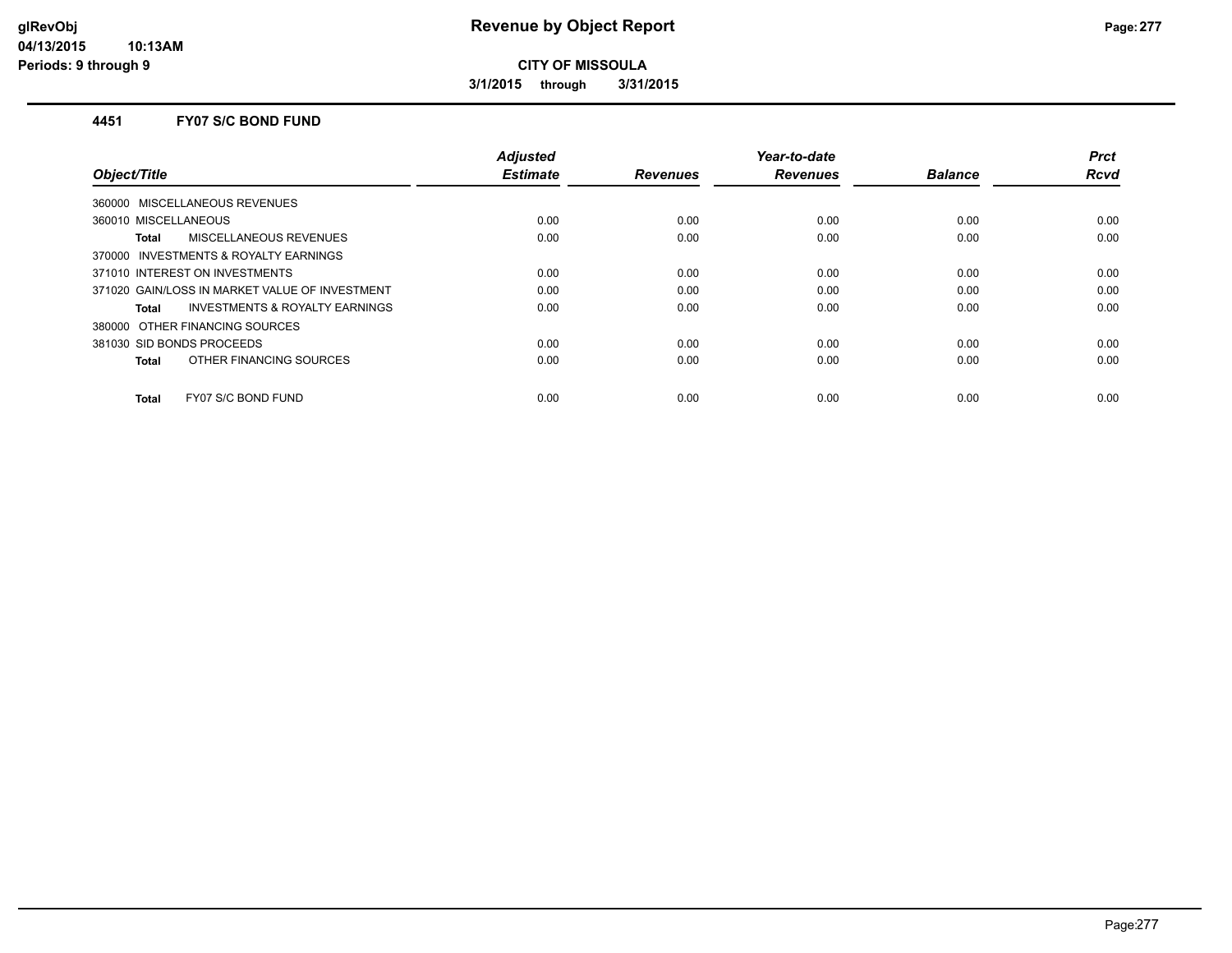**3/1/2015 through 3/31/2015**

# **4452 S/C CONSTRUCTION FUND FOR FY 08 BOND SAL**

**4452 S/C CONSTRUCTION FUND FOR FY 08 BOND SAL**

|                                                      | <b>Adjusted</b> |                 | Year-to-date    |                | <b>Prct</b> |
|------------------------------------------------------|-----------------|-----------------|-----------------|----------------|-------------|
| Object/Title                                         | <b>Estimate</b> | <b>Revenues</b> | <b>Revenues</b> | <b>Balance</b> | <b>Rcvd</b> |
| 360000 MISCELLANEOUS REVENUES                        |                 |                 |                 |                |             |
| 360010 MISCELLANEOUS                                 | 0.00            | 0.00            | 0.00            | 0.00           | 0.00        |
| 362000 OTHER MISCELLANEOUS REVENUE                   | 0.00            | 0.00            | 0.00            | 0.00           | 0.00        |
| <b>MISCELLANEOUS REVENUES</b><br>Total               | 0.00            | 0.00            | 0.00            | 0.00           | 0.00        |
| 370000 INVESTMENTS & ROYALTY EARNINGS                |                 |                 |                 |                |             |
| 371010 INTEREST ON INVESTMENTS                       | 0.00            | 0.00            | 0.00            | 0.00           | 0.00        |
| 371020 GAIN/LOSS IN MARKET VALUE OF INVESTMENTS      | 0.00            | 0.00            | 0.00            | 0.00           | 0.00        |
| <b>INVESTMENTS &amp; ROYALTY EARNINGS</b><br>Total   | 0.00            | 0.00            | 0.00            | 0.00           | 0.00        |
| 380000 OTHER FINANCING SOURCES                       |                 |                 |                 |                |             |
| 381000 LOAN PROCEEDS                                 | 0.00            | 0.00            | 0.00            | 0.00           | 0.00        |
| 383042 TRANSFERS FROM OTHER FUNDS                    | 0.00            | 0.00            | 0.00            | 0.00           | 0.00        |
| OTHER FINANCING SOURCES<br><b>Total</b>              | 0.00            | 0.00            | 0.00            | 0.00           | 0.00        |
| S/C CONSTRUCTION FUND FOR FY 08 BOND<br><b>Total</b> | 0.00            | 0.00            | 0.00            | 0.00           | 0.00        |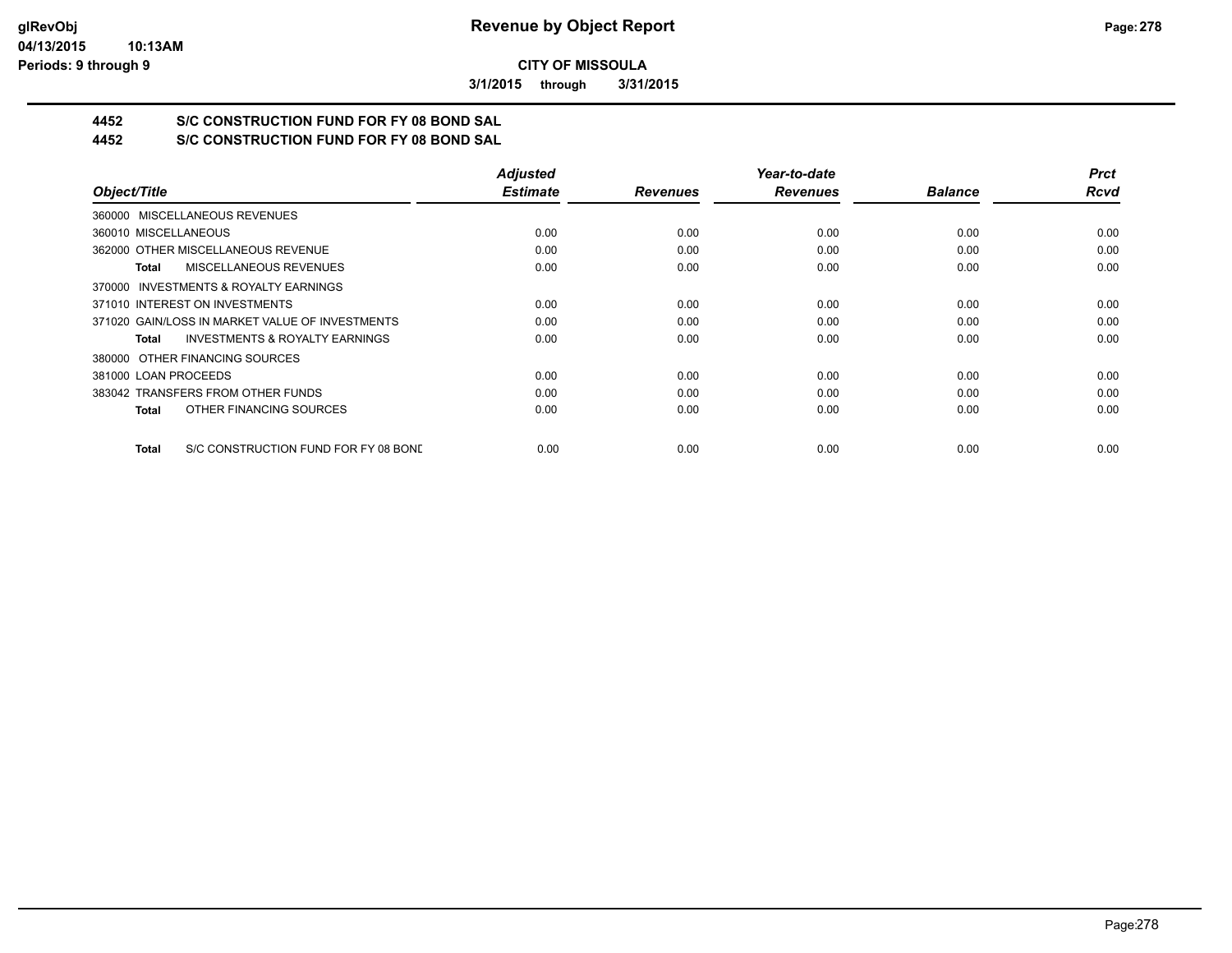**3/1/2015 through 3/31/2015**

## **4452 S/C CONSTRUCTION FUND FOR FY 08 BOND SAL**

|                                                      | <b>Adjusted</b><br><b>Estimate</b> | <b>Revenues</b> | Year-to-date<br><b>Revenues</b> | <b>Balance</b> | <b>Prct</b><br><b>Rcvd</b> |
|------------------------------------------------------|------------------------------------|-----------------|---------------------------------|----------------|----------------------------|
| Object/Title                                         |                                    |                 |                                 |                |                            |
| 360000 MISCELLANEOUS REVENUES                        |                                    |                 |                                 |                |                            |
| 360010 MISCELLANEOUS                                 | 0.00                               | 0.00            | 0.00                            | 0.00           | 0.00                       |
| 362000 OTHER MISCELLANEOUS REVENUE                   | 0.00                               | 0.00            | 0.00                            | 0.00           | 0.00                       |
| MISCELLANEOUS REVENUES<br>Total                      | 0.00                               | 0.00            | 0.00                            | 0.00           | 0.00                       |
| <b>INVESTMENTS &amp; ROYALTY EARNINGS</b><br>370000  |                                    |                 |                                 |                |                            |
| 371010 INTEREST ON INVESTMENTS                       | 0.00                               | 0.00            | 0.00                            | 0.00           | 0.00                       |
| 371020 GAIN/LOSS IN MARKET VALUE OF INVESTMENT       | 0.00                               | 0.00            | 0.00                            | 0.00           | 0.00                       |
| <b>INVESTMENTS &amp; ROYALTY EARNINGS</b><br>Total   | 0.00                               | 0.00            | 0.00                            | 0.00           | 0.00                       |
| 380000 OTHER FINANCING SOURCES                       |                                    |                 |                                 |                |                            |
| 381000 LOAN PROCEEDS                                 | 0.00                               | 0.00            | 0.00                            | 0.00           | 0.00                       |
| 383042 TRANSFERS FROM OTHER FUNDS                    | 0.00                               | 0.00            | 0.00                            | 0.00           | 0.00                       |
| OTHER FINANCING SOURCES<br>Total                     | 0.00                               | 0.00            | 0.00                            | 0.00           | 0.00                       |
|                                                      |                                    |                 |                                 |                |                            |
| S/C CONSTRUCTION FUND FOR FY 08 BONI<br><b>Total</b> | 0.00                               | 0.00            | 0.00                            | 0.00           | 0.00                       |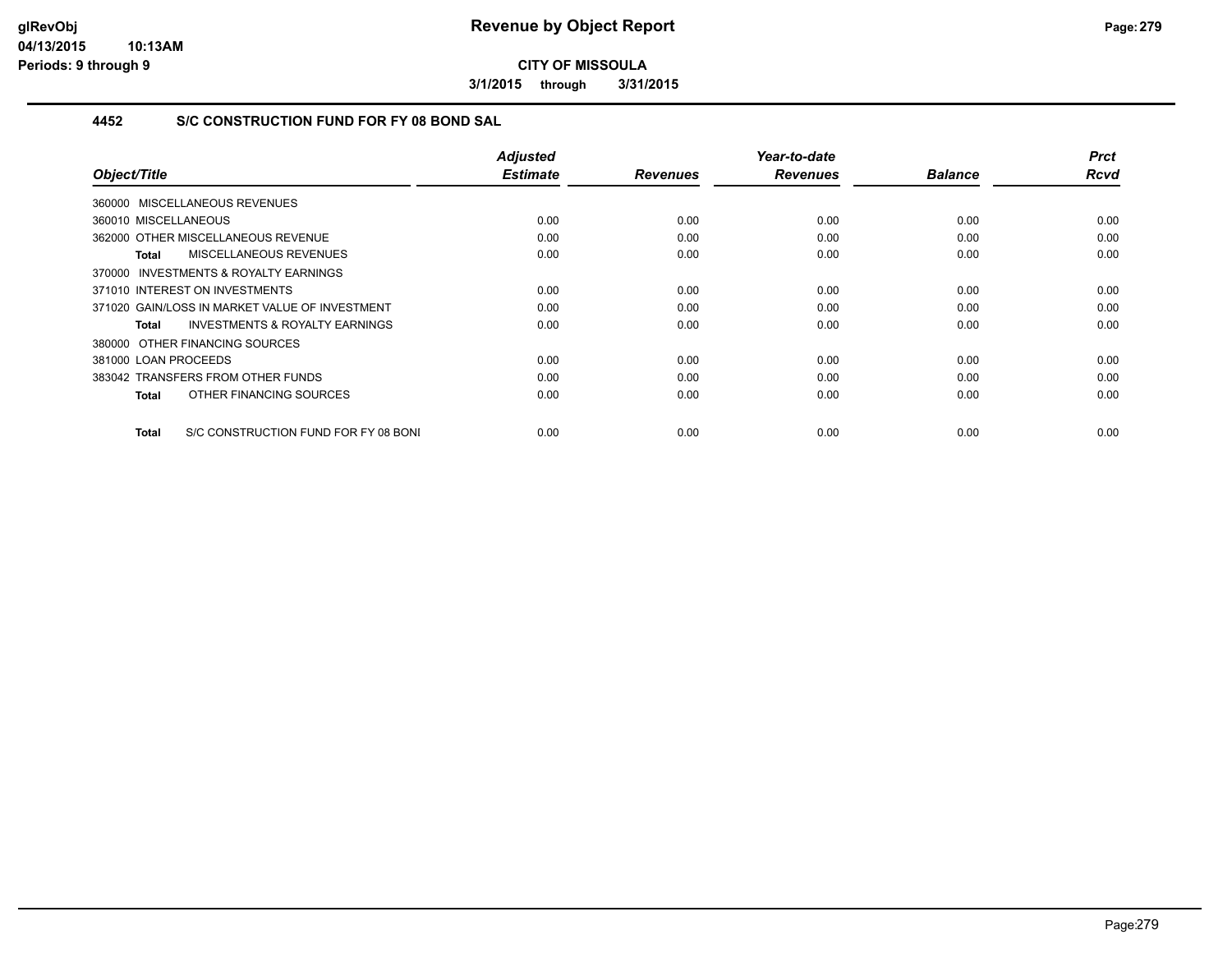**3/1/2015 through 3/31/2015**

## **4453 S/C CONSTRUCTION FUND FY09 BOND**

**4453 S/C CONSTRUCTION FUND FY09 BOND**

|                                                    | <b>Adjusted</b> |                 | Year-to-date    |                | <b>Prct</b> |
|----------------------------------------------------|-----------------|-----------------|-----------------|----------------|-------------|
| Object/Title                                       | <b>Estimate</b> | <b>Revenues</b> | <b>Revenues</b> | <b>Balance</b> | <b>Rcvd</b> |
| 360000 MISCELLANEOUS REVENUES                      |                 |                 |                 |                |             |
| 360010 MISCELLANEOUS                               | 0.00            | 0.00            | 0.00            | 0.00           | 0.00        |
| 362000 OTHER MISCELLANEOUS REVENUE                 | 0.00            | 0.00            | 0.00            | 0.00           | 0.00        |
| MISCELLANEOUS REVENUES<br>Total                    | 0.00            | 0.00            | 0.00            | 0.00           | 0.00        |
| 370000 INVESTMENTS & ROYALTY EARNINGS              |                 |                 |                 |                |             |
| 371010 INTEREST ON INVESTMENTS                     | 0.00            | 0.00            | 0.00            | 0.00           | 0.00        |
| <b>INVESTMENTS &amp; ROYALTY EARNINGS</b><br>Total | 0.00            | 0.00            | 0.00            | 0.00           | 0.00        |
| 380000 OTHER FINANCING SOURCES                     |                 |                 |                 |                |             |
| 381030 SID BONDS PROCEEDS                          | 0.00            | 0.00            | 0.00            | 0.00           | 0.00        |
| 383000 OPERATING TRANSFERS                         | 0.00            | 0.00            | 0.00            | 0.00           | 0.00        |
| OTHER FINANCING SOURCES<br>Total                   | 0.00            | 0.00            | 0.00            | 0.00           | 0.00        |
| S/C CONSTRUCTION FUND FY09 BOND<br>Total           | 0.00            | 0.00            | 0.00            | 0.00           | 0.00        |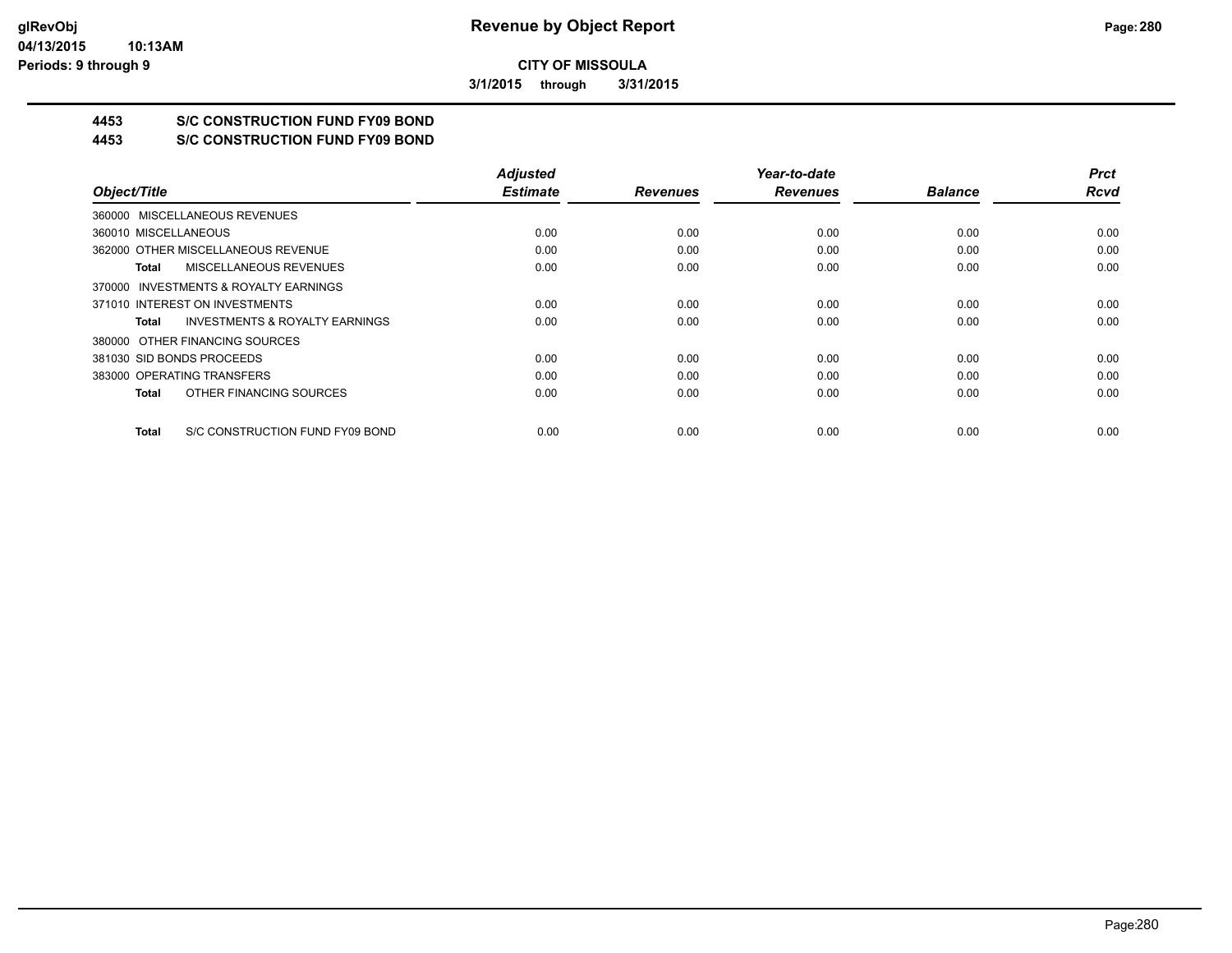**3/1/2015 through 3/31/2015**

## **4453 S/C CONSTRUCTION FUND FY09 BOND**

|                                                     | <b>Adjusted</b><br><b>Estimate</b> | <b>Revenues</b> | Year-to-date<br><b>Revenues</b> | <b>Balance</b> | <b>Prct</b><br><b>Rcvd</b> |
|-----------------------------------------------------|------------------------------------|-----------------|---------------------------------|----------------|----------------------------|
| Object/Title                                        |                                    |                 |                                 |                |                            |
| 360000 MISCELLANEOUS REVENUES                       |                                    |                 |                                 |                |                            |
| 360010 MISCELLANEOUS                                | 0.00                               | 0.00            | 0.00                            | 0.00           | 0.00                       |
| 362000 OTHER MISCELLANEOUS REVENUE                  | 0.00                               | 0.00            | 0.00                            | 0.00           | 0.00                       |
| MISCELLANEOUS REVENUES<br>Total                     | 0.00                               | 0.00            | 0.00                            | 0.00           | 0.00                       |
| <b>INVESTMENTS &amp; ROYALTY EARNINGS</b><br>370000 |                                    |                 |                                 |                |                            |
| 371010 INTEREST ON INVESTMENTS                      | 0.00                               | 0.00            | 0.00                            | 0.00           | 0.00                       |
| <b>INVESTMENTS &amp; ROYALTY EARNINGS</b><br>Total  | 0.00                               | 0.00            | 0.00                            | 0.00           | 0.00                       |
| 380000 OTHER FINANCING SOURCES                      |                                    |                 |                                 |                |                            |
| 381030 SID BONDS PROCEEDS                           | 0.00                               | 0.00            | 0.00                            | 0.00           | 0.00                       |
| 383000 OPERATING TRANSFERS                          | 0.00                               | 0.00            | 0.00                            | 0.00           | 0.00                       |
| OTHER FINANCING SOURCES<br><b>Total</b>             | 0.00                               | 0.00            | 0.00                            | 0.00           | 0.00                       |
| S/C CONSTRUCTION FUND FY09 BOND<br><b>Total</b>     | 0.00                               | 0.00            | 0.00                            | 0.00           | 0.00                       |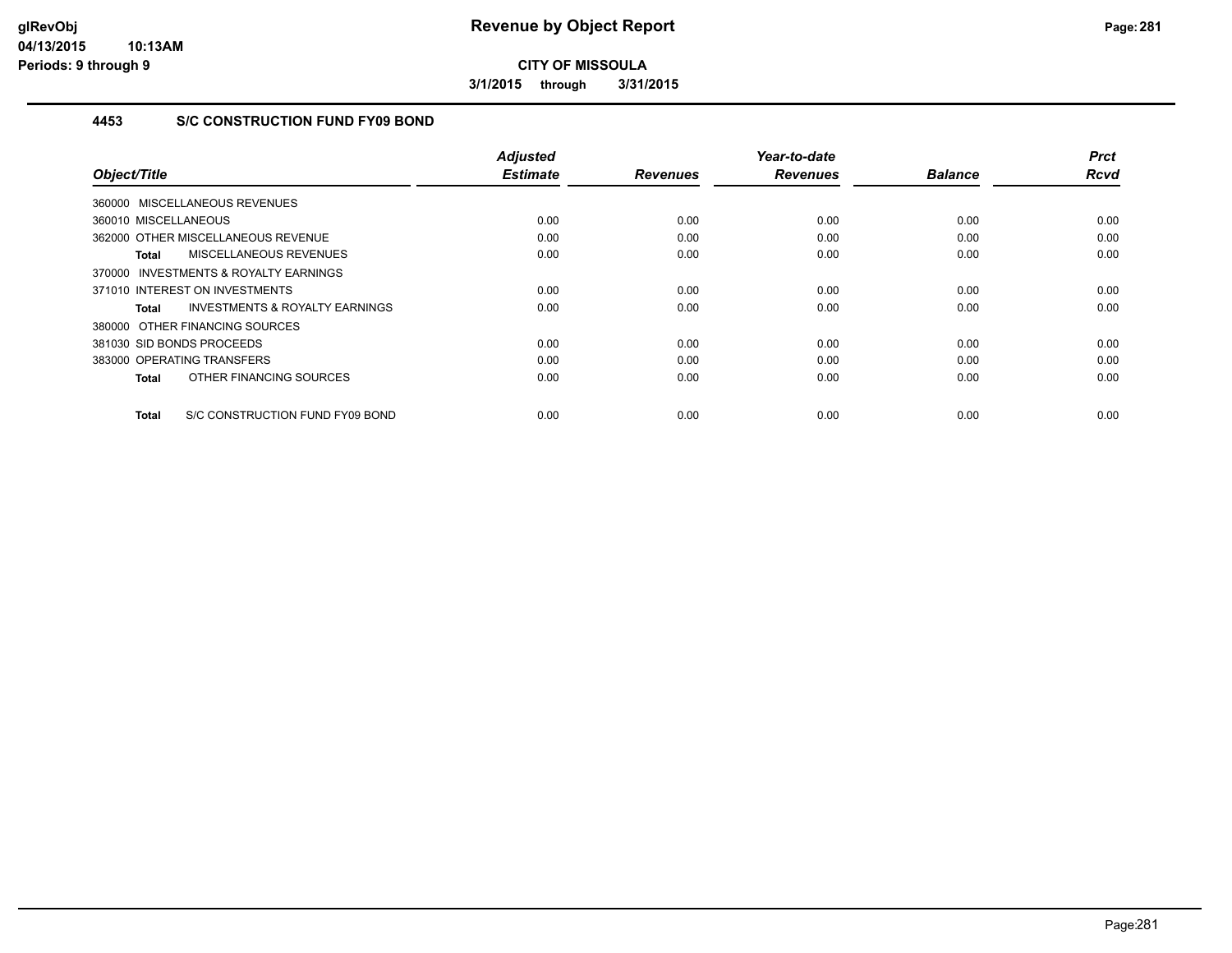**3/1/2015 through 3/31/2015**

## **4454 S/C CONSTRUCTION FUND FOR FY10**

**4454 S/C CONSTRUCTION FUND FOR FY10**

|                                                    | <b>Adjusted</b> |                 | Year-to-date    |                | <b>Prct</b> |
|----------------------------------------------------|-----------------|-----------------|-----------------|----------------|-------------|
| Object/Title                                       | <b>Estimate</b> | <b>Revenues</b> | <b>Revenues</b> | <b>Balance</b> | Rcvd        |
| 360000 MISCELLANEOUS REVENUES                      |                 |                 |                 |                |             |
| 360010 MISCELLANEOUS                               | 0.00            | 0.00            | 41,835.61       | $-41,835.61$   | 0.00        |
| 362000 OTHER MISCELLANEOUS REVENUE                 | 0.00            | 0.00            | 0.00            | 0.00           | 0.00        |
| MISCELLANEOUS REVENUES<br>Total                    | 0.00            | 0.00            | 41,835.61       | $-41,835.61$   | 0.00        |
| 370000 INVESTMENTS & ROYALTY EARNINGS              |                 |                 |                 |                |             |
| 371010 INTEREST ON INVESTMENTS                     | 0.00            | 0.00            | 0.00            | 0.00           | 0.00        |
| <b>INVESTMENTS &amp; ROYALTY EARNINGS</b><br>Total | 0.00            | 0.00            | 0.00            | 0.00           | 0.00        |
| 380000 OTHER FINANCING SOURCES                     |                 |                 |                 |                |             |
| 381030 SID BONDS PROCEEDS                          | 0.00            | 0.00            | 0.00            | 0.00           | 0.00        |
| OTHER FINANCING SOURCES<br>Total                   | 0.00            | 0.00            | 0.00            | 0.00           | 0.00        |
| S/C CONSTRUCTION FUND FOR FY10<br>Total            | 0.00            | 0.00            | 41,835.61       | $-41,835.61$   | 0.00        |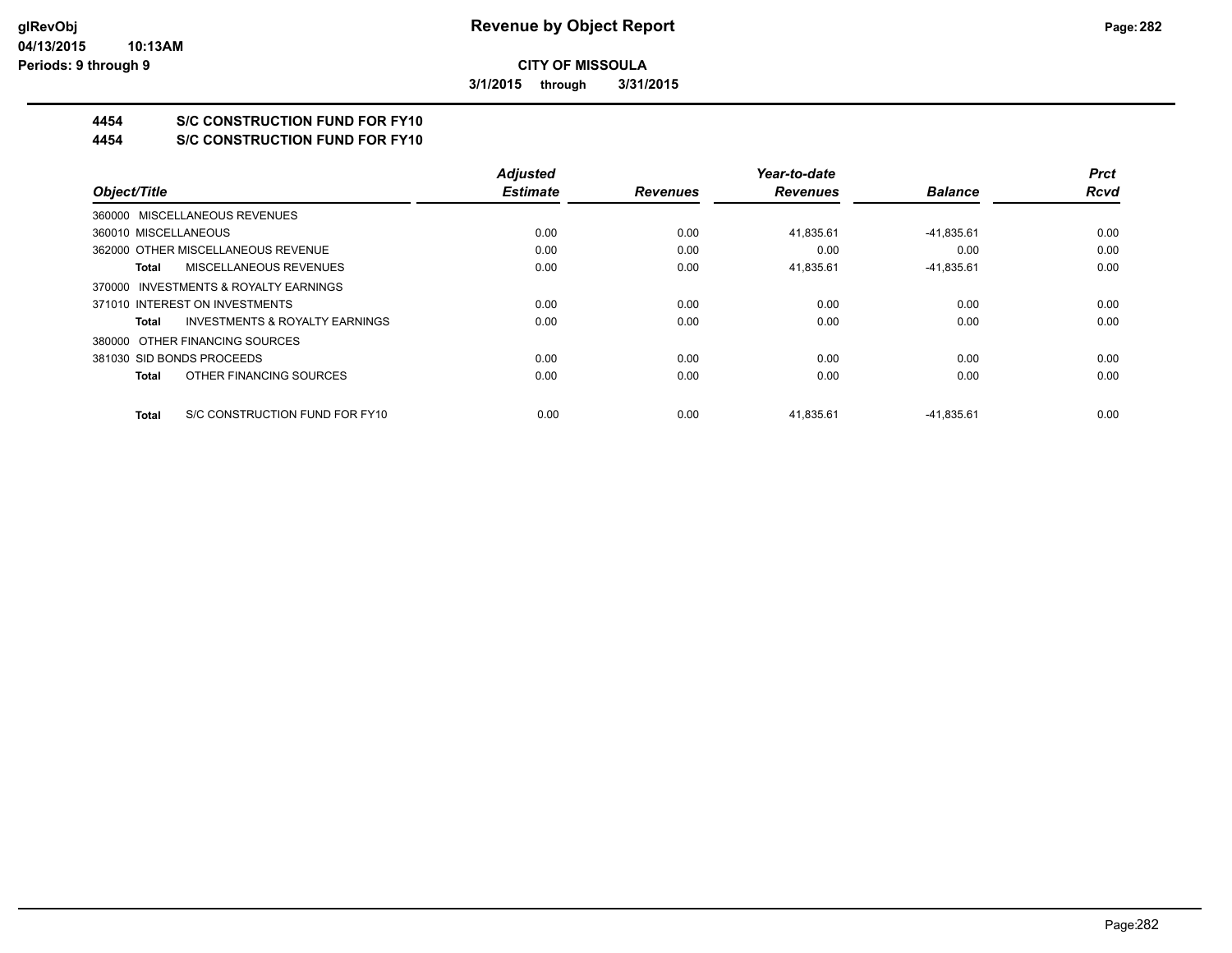**3/1/2015 through 3/31/2015**

## **4454 S/C CONSTRUCTION FUND FOR FY10**

| Object/Title                                   | <b>Adjusted</b><br><b>Estimate</b> | <b>Revenues</b> | Year-to-date<br><b>Revenues</b> | <b>Balance</b> | <b>Prct</b><br><b>Rcvd</b> |
|------------------------------------------------|------------------------------------|-----------------|---------------------------------|----------------|----------------------------|
|                                                |                                    |                 |                                 |                |                            |
| 360000 MISCELLANEOUS REVENUES                  |                                    |                 |                                 |                |                            |
| 360010 MISCELLANEOUS                           | 0.00                               | 0.00            | 41,835.61                       | $-41,835.61$   | 0.00                       |
| 362000 OTHER MISCELLANEOUS REVENUE             | 0.00                               | 0.00            | 0.00                            | 0.00           | 0.00                       |
| MISCELLANEOUS REVENUES<br><b>Total</b>         | 0.00                               | 0.00            | 41,835.61                       | $-41,835.61$   | 0.00                       |
| 370000 INVESTMENTS & ROYALTY EARNINGS          |                                    |                 |                                 |                |                            |
| 371010 INTEREST ON INVESTMENTS                 | 0.00                               | 0.00            | 0.00                            | 0.00           | 0.00                       |
| INVESTMENTS & ROYALTY EARNINGS<br><b>Total</b> | 0.00                               | 0.00            | 0.00                            | 0.00           | 0.00                       |
| 380000 OTHER FINANCING SOURCES                 |                                    |                 |                                 |                |                            |
| 381030 SID BONDS PROCEEDS                      | 0.00                               | 0.00            | 0.00                            | 0.00           | 0.00                       |
| OTHER FINANCING SOURCES<br><b>Total</b>        | 0.00                               | 0.00            | 0.00                            | 0.00           | 0.00                       |
| S/C CONSTRUCTION FUND FOR FY10<br><b>Total</b> | 0.00                               | 0.00            | 41.835.61                       | $-41,835.61$   | 0.00                       |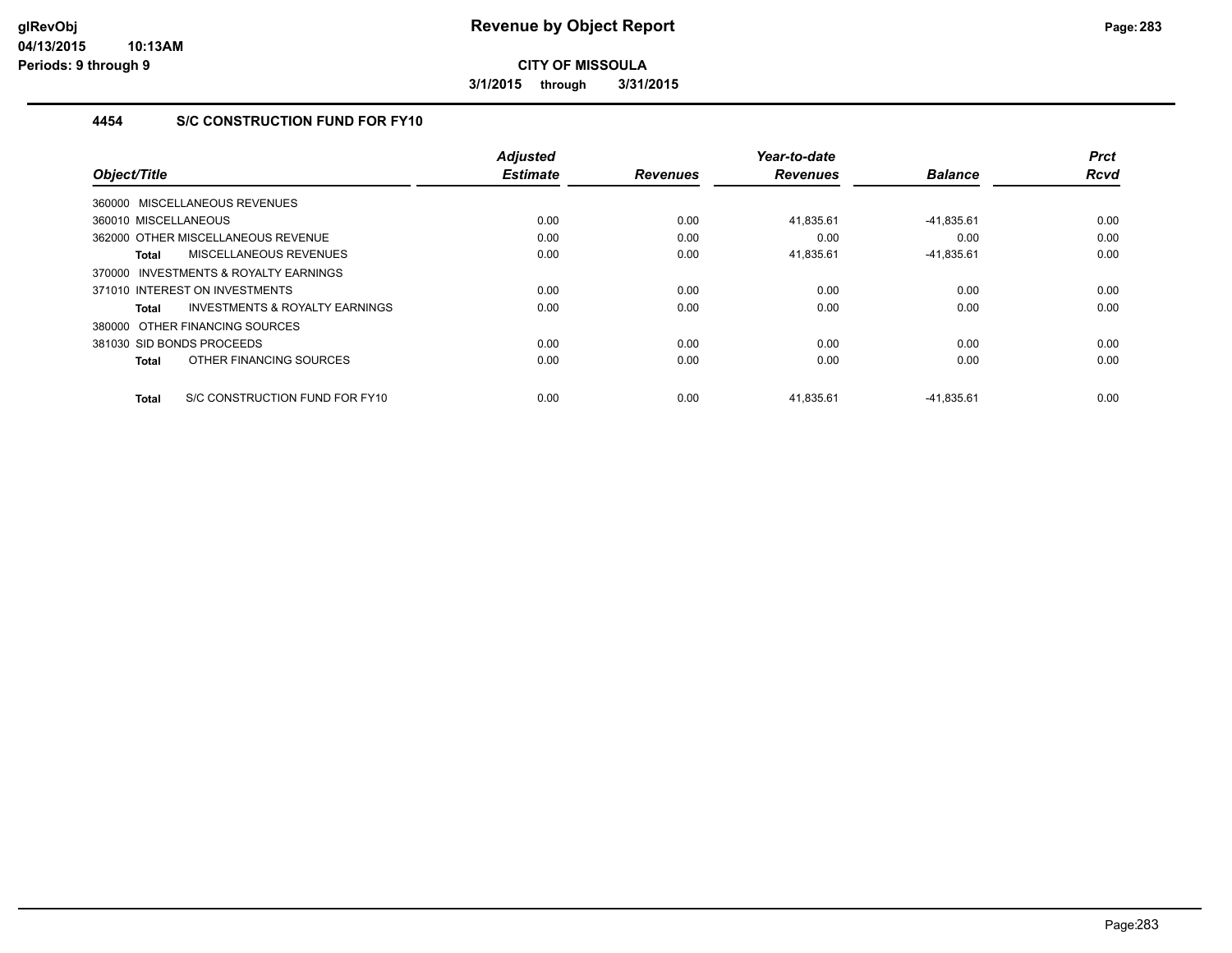**3/1/2015 through 3/31/2015**

### **4455 FY11 S/C CONSTRUCTION FUND**

**4455 FY11 S/C CONSTRUCTION FUND**

|                                                    | <b>Adjusted</b> |                 | Year-to-date    |                | <b>Prct</b> |
|----------------------------------------------------|-----------------|-----------------|-----------------|----------------|-------------|
| Object/Title                                       | <b>Estimate</b> | <b>Revenues</b> | <b>Revenues</b> | <b>Balance</b> | Rcvd        |
| 360000 MISCELLANEOUS REVENUES                      |                 |                 |                 |                |             |
| 360010 MISCELLANEOUS                               | 0.00            | 0.00            | 0.00            | 0.00           | 0.00        |
| MISCELLANEOUS REVENUES<br><b>Total</b>             | 0.00            | 0.00            | 0.00            | 0.00           | 0.00        |
| 370000 INVESTMENTS & ROYALTY EARNINGS              |                 |                 |                 |                |             |
| 371010 INTEREST ON INVESTMENTS                     | 0.00            | 0.00            | 0.00            | 0.00           | 0.00        |
| <b>INVESTMENTS &amp; ROYALTY EARNINGS</b><br>Total | 0.00            | 0.00            | 0.00            | 0.00           | 0.00        |
| 380000 OTHER FINANCING SOURCES                     |                 |                 |                 |                |             |
| 381030 SID BONDS PROCEEDS                          | 0.00            | 0.00            | 0.00            | 0.00           | 0.00        |
| OTHER FINANCING SOURCES<br><b>Total</b>            | 0.00            | 0.00            | 0.00            | 0.00           | 0.00        |
| <b>FY11 S/C CONSTRUCTION FUND</b><br><b>Total</b>  | 0.00            | 0.00            | 0.00            | 0.00           | 0.00        |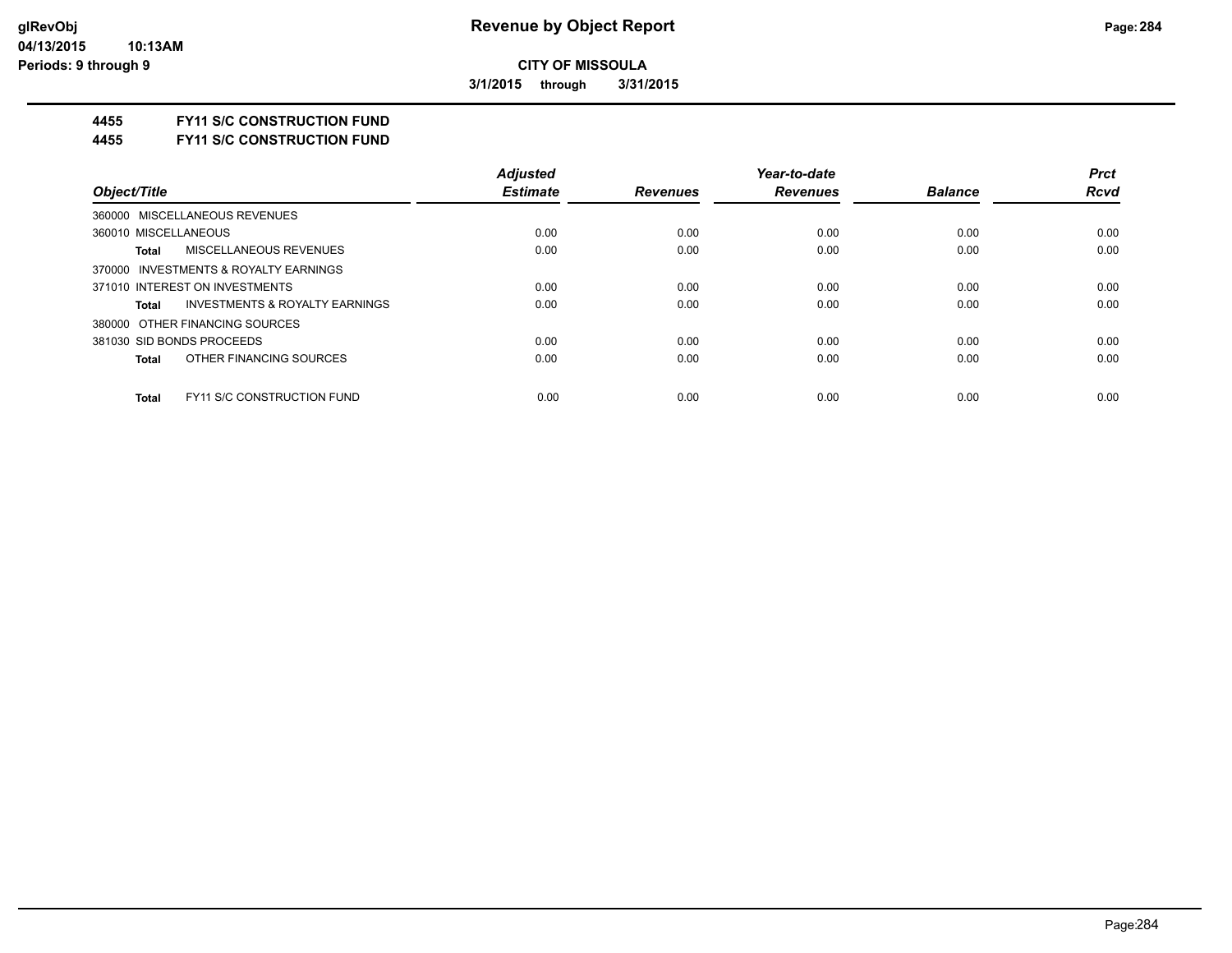**3/1/2015 through 3/31/2015**

## **4455 FY11 S/C CONSTRUCTION FUND**

| Object/Title                                        | <b>Adjusted</b><br><b>Estimate</b> | <b>Revenues</b> | Year-to-date<br><b>Revenues</b> | <b>Balance</b> | <b>Prct</b><br><b>Rcvd</b> |
|-----------------------------------------------------|------------------------------------|-----------------|---------------------------------|----------------|----------------------------|
| MISCELLANEOUS REVENUES<br>360000                    |                                    |                 |                                 |                |                            |
| 360010 MISCELLANEOUS                                | 0.00                               | 0.00            | 0.00                            | 0.00           | 0.00                       |
|                                                     |                                    |                 |                                 |                |                            |
| MISCELLANEOUS REVENUES<br>Total                     | 0.00                               | 0.00            | 0.00                            | 0.00           | 0.00                       |
| <b>INVESTMENTS &amp; ROYALTY EARNINGS</b><br>370000 |                                    |                 |                                 |                |                            |
| 371010 INTEREST ON INVESTMENTS                      | 0.00                               | 0.00            | 0.00                            | 0.00           | 0.00                       |
| INVESTMENTS & ROYALTY EARNINGS<br><b>Total</b>      | 0.00                               | 0.00            | 0.00                            | 0.00           | 0.00                       |
| OTHER FINANCING SOURCES<br>380000                   |                                    |                 |                                 |                |                            |
| 381030 SID BONDS PROCEEDS                           | 0.00                               | 0.00            | 0.00                            | 0.00           | 0.00                       |
| OTHER FINANCING SOURCES<br><b>Total</b>             | 0.00                               | 0.00            | 0.00                            | 0.00           | 0.00                       |
| <b>FY11 S/C CONSTRUCTION FUND</b><br><b>Total</b>   | 0.00                               | 0.00            | 0.00                            | 0.00           | 0.00                       |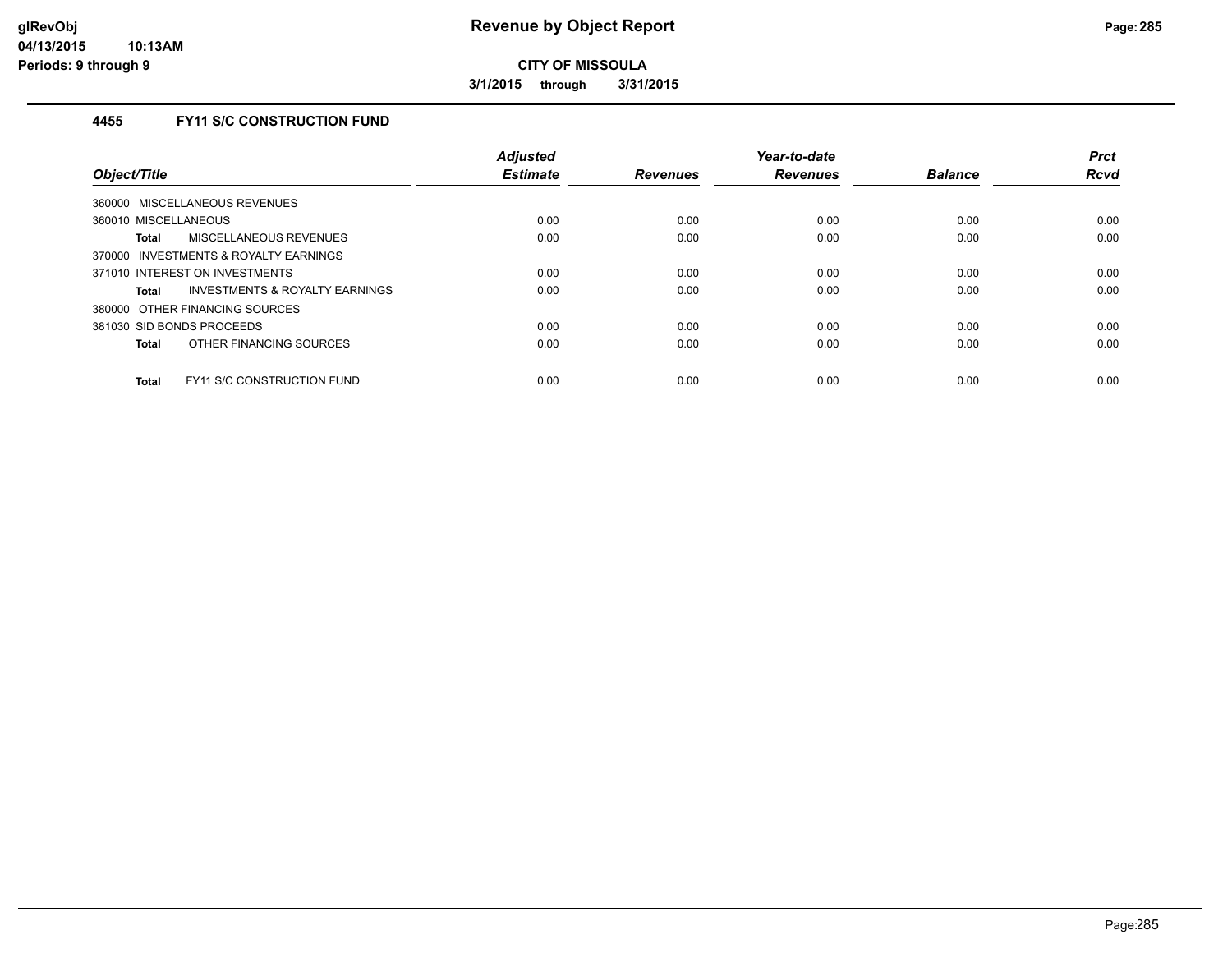**3/1/2015 through 3/31/2015**

### **4456 FY12 S/C CONSTRUCTION FUND**

**4456 FY12 S/C CONSTRUCTION FUND**

|                                                    | <b>Adjusted</b> |                 | Year-to-date    |                | <b>Prct</b> |
|----------------------------------------------------|-----------------|-----------------|-----------------|----------------|-------------|
| Object/Title                                       | <b>Estimate</b> | <b>Revenues</b> | <b>Revenues</b> | <b>Balance</b> | <b>Rcvd</b> |
| 360000 MISCELLANEOUS REVENUES                      |                 |                 |                 |                |             |
| 360010 MISCELLANEOUS                               | 0.00            | 0.00            | 0.00            | 0.00           | 0.00        |
| 362000 OTHER MISCELLANEOUS REVENUE                 | 0.00            | 0.00            | 0.00            | 0.00           | 0.00        |
| MISCELLANEOUS REVENUES<br>Total                    | 0.00            | 0.00            | 0.00            | 0.00           | 0.00        |
| 370000 INVESTMENTS & ROYALTY EARNINGS              |                 |                 |                 |                |             |
| 371010 INTEREST ON INVESTMENTS                     | 0.00            | 0.00            | 0.00            | 0.00           | 0.00        |
| <b>INVESTMENTS &amp; ROYALTY EARNINGS</b><br>Total | 0.00            | 0.00            | 0.00            | 0.00           | 0.00        |
| 380000 OTHER FINANCING SOURCES                     |                 |                 |                 |                |             |
| 381030 SID BONDS PROCEEDS                          | 0.00            | 0.00            | 0.00            | 0.00           | 0.00        |
| OTHER FINANCING SOURCES<br>Total                   | 0.00            | 0.00            | 0.00            | 0.00           | 0.00        |
| <b>FY12 S/C CONSTRUCTION FUND</b><br><b>Total</b>  | 0.00            | 0.00            | 0.00            | 0.00           | 0.00        |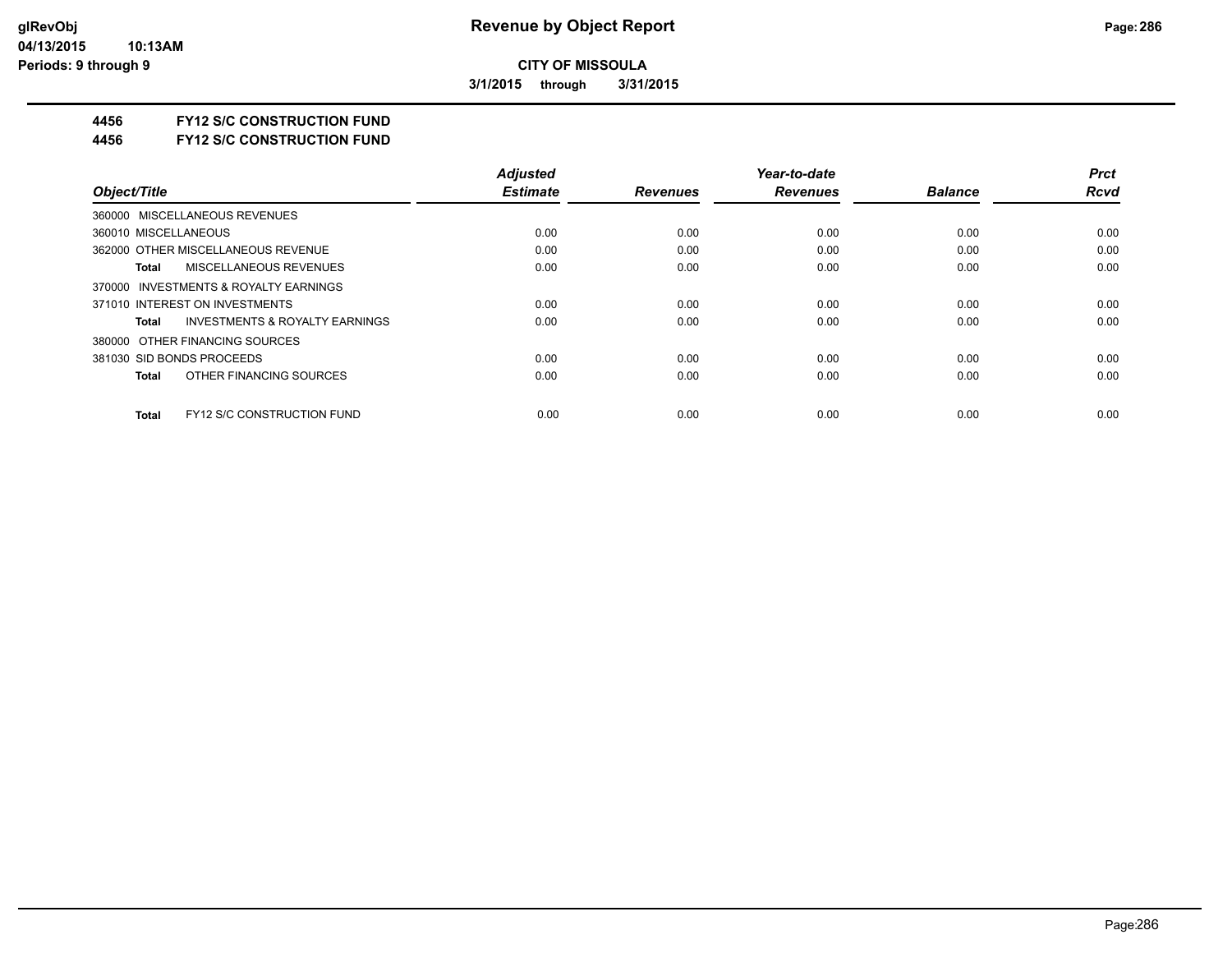**3/1/2015 through 3/31/2015**

## **4456 FY12 S/C CONSTRUCTION FUND**

|                                                    | <b>Adjusted</b><br><b>Estimate</b> |                 | Year-to-date    |                | <b>Prct</b><br><b>Rcvd</b> |
|----------------------------------------------------|------------------------------------|-----------------|-----------------|----------------|----------------------------|
| Object/Title                                       |                                    | <b>Revenues</b> | <b>Revenues</b> | <b>Balance</b> |                            |
| 360000 MISCELLANEOUS REVENUES                      |                                    |                 |                 |                |                            |
| 360010 MISCELLANEOUS                               | 0.00                               | 0.00            | 0.00            | 0.00           | 0.00                       |
| 362000 OTHER MISCELLANEOUS REVENUE                 | 0.00                               | 0.00            | 0.00            | 0.00           | 0.00                       |
| MISCELLANEOUS REVENUES<br>Total                    | 0.00                               | 0.00            | 0.00            | 0.00           | 0.00                       |
| 370000 INVESTMENTS & ROYALTY EARNINGS              |                                    |                 |                 |                |                            |
| 371010 INTEREST ON INVESTMENTS                     | 0.00                               | 0.00            | 0.00            | 0.00           | 0.00                       |
| <b>INVESTMENTS &amp; ROYALTY EARNINGS</b><br>Total | 0.00                               | 0.00            | 0.00            | 0.00           | 0.00                       |
| 380000 OTHER FINANCING SOURCES                     |                                    |                 |                 |                |                            |
| 381030 SID BONDS PROCEEDS                          | 0.00                               | 0.00            | 0.00            | 0.00           | 0.00                       |
| OTHER FINANCING SOURCES<br>Total                   | 0.00                               | 0.00            | 0.00            | 0.00           | 0.00                       |
|                                                    |                                    |                 |                 |                |                            |
| <b>FY12 S/C CONSTRUCTION FUND</b><br>Total         | 0.00                               | 0.00            | 0.00            | 0.00           | 0.00                       |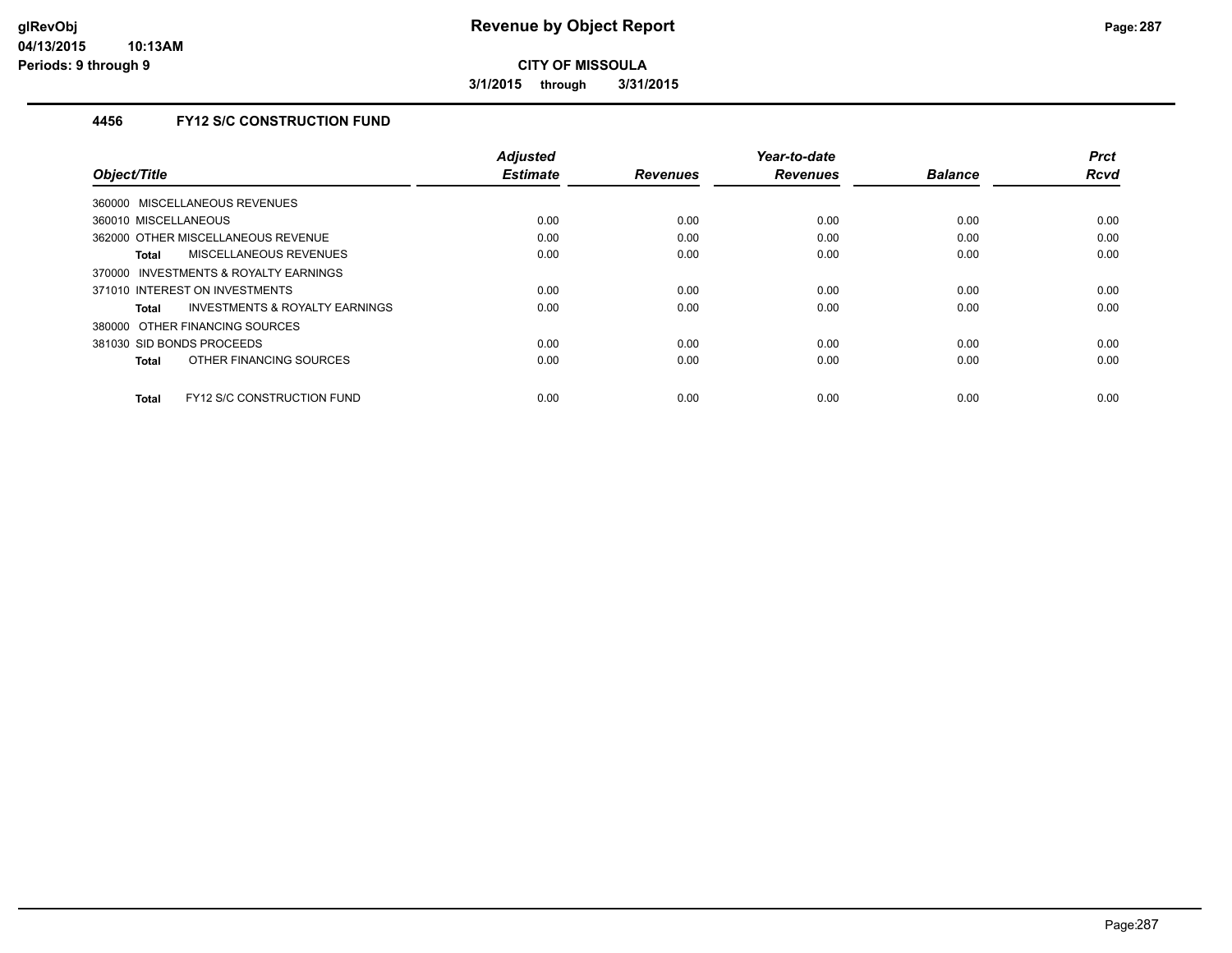**3/1/2015 through 3/31/2015**

## **4457 FY13 SIDEWALK/CURB CONSTRUCTION**

**4457 FY13 SIDEWALK/CURB CONSTRUCTION**

|                                                    | <b>Adiusted</b> |                 | Year-to-date    |                | <b>Prct</b> |
|----------------------------------------------------|-----------------|-----------------|-----------------|----------------|-------------|
| Object/Title                                       | <b>Estimate</b> | <b>Revenues</b> | <b>Revenues</b> | <b>Balance</b> | <b>Rcvd</b> |
| 360000 MISCELLANEOUS REVENUES                      |                 |                 |                 |                |             |
| 360010 MISCELLANEOUS                               | 0.00            | 0.00            | 0.00            | 0.00           | 0.00        |
| <b>MISCELLANEOUS REVENUES</b><br>Total             | 0.00            | 0.00            | 0.00            | 0.00           | 0.00        |
| 370000 INVESTMENTS & ROYALTY EARNINGS              |                 |                 |                 |                |             |
| 371010 INTEREST ON INVESTMENTS                     | 0.00            | 0.00            | 0.00            | 0.00           | 0.00        |
| <b>INVESTMENTS &amp; ROYALTY EARNINGS</b><br>Total | 0.00            | 0.00            | 0.00            | 0.00           | 0.00        |
| 380000 OTHER FINANCING SOURCES                     |                 |                 |                 |                |             |
| 381030 SID BONDS PROCEEDS                          | 0.00            | 0.00            | 0.00            | 0.00           | 0.00        |
| 383000 OPERATING TRANSFERS                         | 0.00            | 0.00            | 0.00            | 0.00           | 0.00        |
| OTHER FINANCING SOURCES<br>Total                   | 0.00            | 0.00            | 0.00            | 0.00           | 0.00        |
| FY13 SIDEWALK/CURB CONSTRUCTION<br>Total           | 0.00            | 0.00            | 0.00            | 0.00           | 0.00        |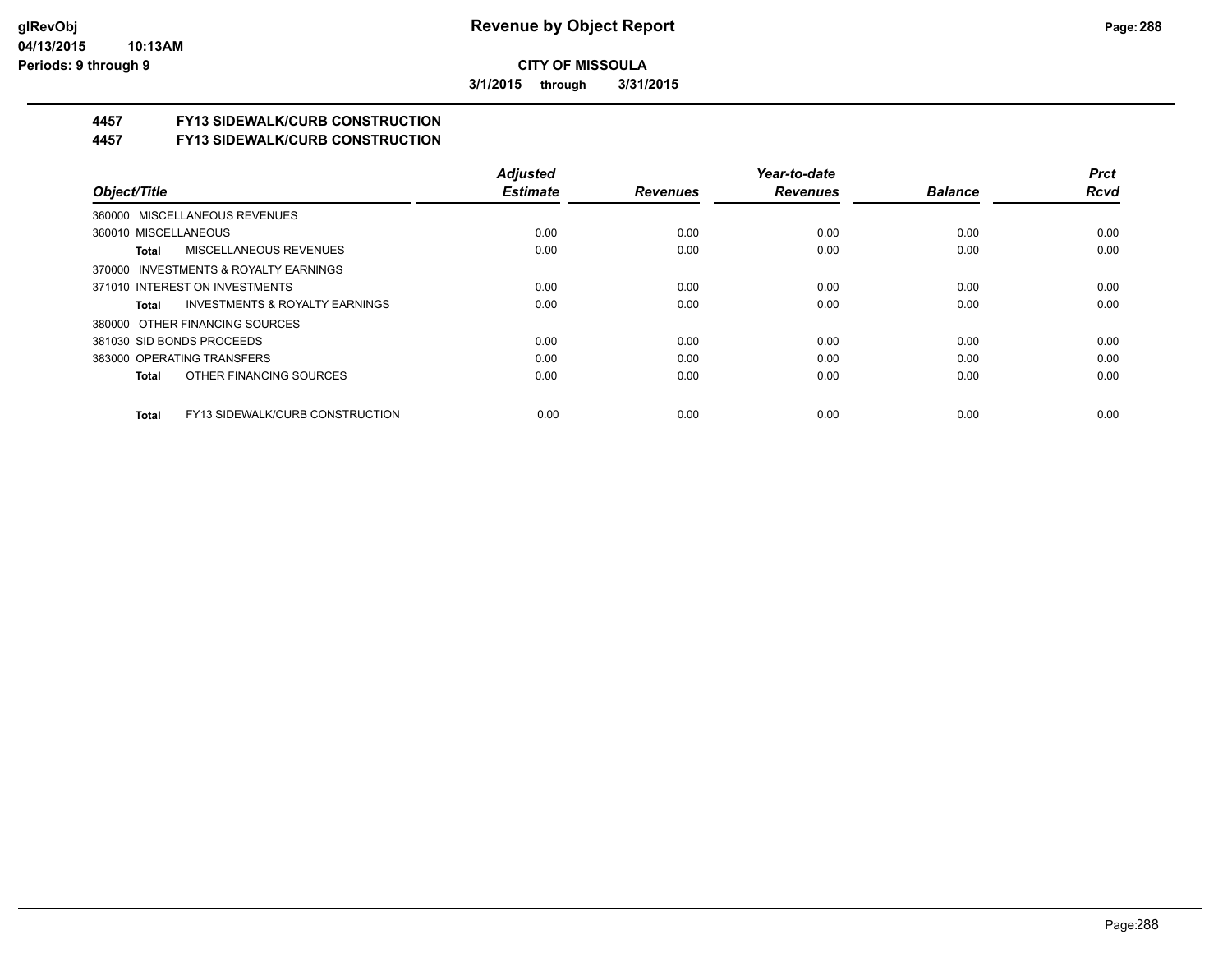**3/1/2015 through 3/31/2015**

## **4457 FY13 SIDEWALK/CURB CONSTRUCTION**

|                                                 | <b>Adjusted</b> |                 | Year-to-date    |                | <b>Prct</b> |
|-------------------------------------------------|-----------------|-----------------|-----------------|----------------|-------------|
| Object/Title                                    | <b>Estimate</b> | <b>Revenues</b> | <b>Revenues</b> | <b>Balance</b> | <b>Rcvd</b> |
| 360000 MISCELLANEOUS REVENUES                   |                 |                 |                 |                |             |
| 360010 MISCELLANEOUS                            | 0.00            | 0.00            | 0.00            | 0.00           | 0.00        |
| MISCELLANEOUS REVENUES<br><b>Total</b>          | 0.00            | 0.00            | 0.00            | 0.00           | 0.00        |
| 370000 INVESTMENTS & ROYALTY EARNINGS           |                 |                 |                 |                |             |
| 371010 INTEREST ON INVESTMENTS                  | 0.00            | 0.00            | 0.00            | 0.00           | 0.00        |
| INVESTMENTS & ROYALTY EARNINGS<br><b>Total</b>  | 0.00            | 0.00            | 0.00            | 0.00           | 0.00        |
| 380000 OTHER FINANCING SOURCES                  |                 |                 |                 |                |             |
| 381030 SID BONDS PROCEEDS                       | 0.00            | 0.00            | 0.00            | 0.00           | 0.00        |
| 383000 OPERATING TRANSFERS                      | 0.00            | 0.00            | 0.00            | 0.00           | 0.00        |
| OTHER FINANCING SOURCES<br><b>Total</b>         | 0.00            | 0.00            | 0.00            | 0.00           | 0.00        |
|                                                 |                 |                 |                 |                |             |
| FY13 SIDEWALK/CURB CONSTRUCTION<br><b>Total</b> | 0.00            | 0.00            | 0.00            | 0.00           | 0.00        |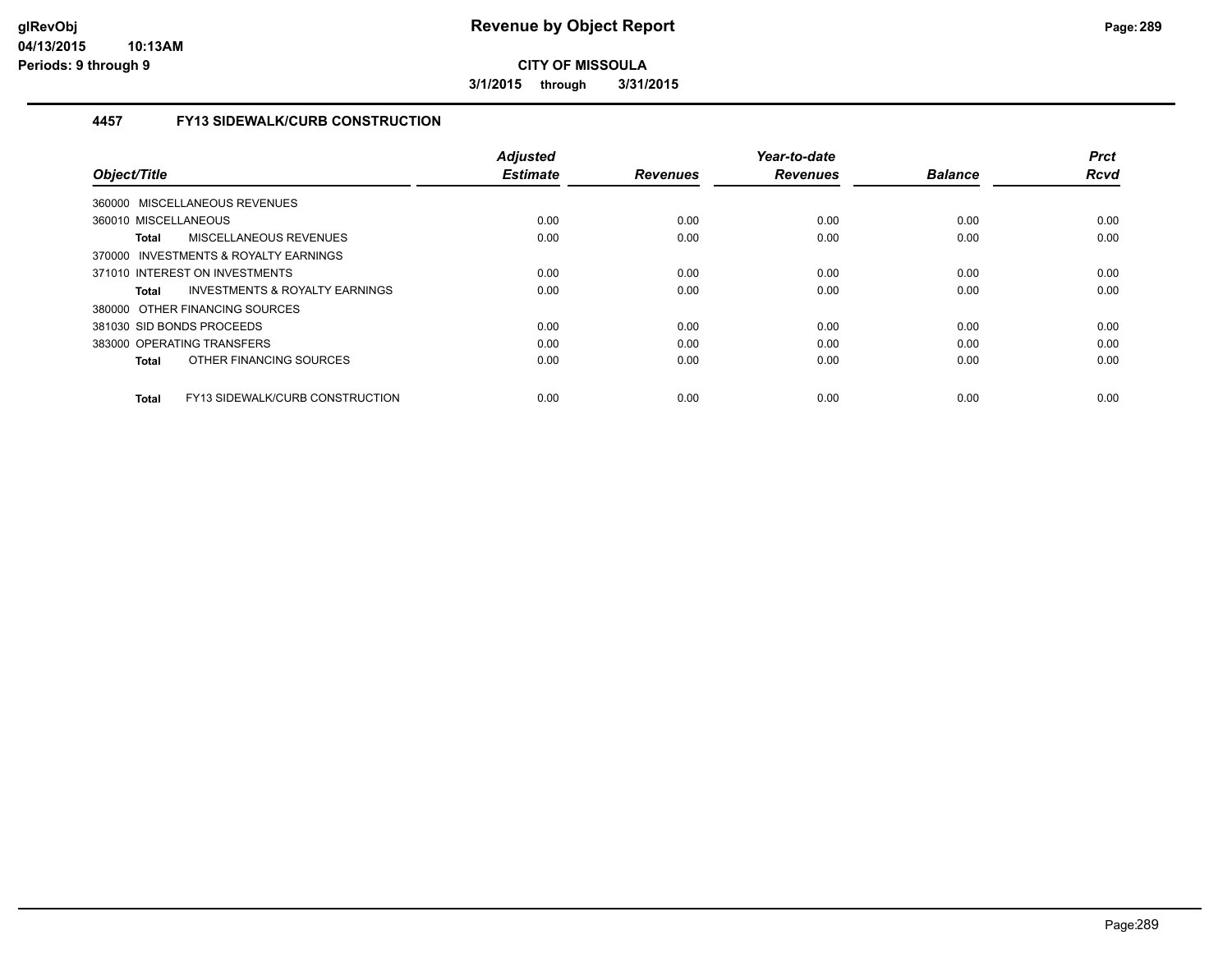**3/1/2015 through 3/31/2015**

# **4458 FY14 SIDEWALK & CURB CONSTRUCTION**

**4458 FY14 SIDEWALK & CURB CONSTRUCTION**

|                                                              | <b>Adjusted</b> |                 | Year-to-date    |                | <b>Prct</b> |
|--------------------------------------------------------------|-----------------|-----------------|-----------------|----------------|-------------|
| Object/Title                                                 | <b>Estimate</b> | <b>Revenues</b> | <b>Revenues</b> | <b>Balance</b> | <b>Rcvd</b> |
| 360000 MISCELLANEOUS REVENUES                                |                 |                 |                 |                |             |
| 360010 MISCELLANEOUS                                         | 0.00            | 0.00            | 0.00            | 0.00           | 0.00        |
| <b>MISCELLANEOUS REVENUES</b><br>Total                       | 0.00            | 0.00            | 0.00            | 0.00           | 0.00        |
| 370000 INVESTMENTS & ROYALTY EARNINGS                        |                 |                 |                 |                |             |
| 371010 INTEREST ON INVESTMENTS                               | 0.00            | 0.00            | 0.00            | 0.00           | 0.00        |
| INVESTMENTS & ROYALTY EARNINGS<br>Total                      | 0.00            | 0.00            | 0.00            | 0.00           | 0.00        |
| 380000 OTHER FINANCING SOURCES                               |                 |                 |                 |                |             |
| 381030 SID BONDS PROCEEDS                                    | 0.00            | 0.00            | 0.00            | 0.00           | 0.00        |
| OTHER FINANCING SOURCES<br>Total                             | 0.00            | 0.00            | 0.00            | 0.00           | 0.00        |
| <b>FY14 SIDEWALK &amp; CURB CONSTRUCTION</b><br><b>Total</b> | 0.00            | 0.00            | 0.00            | 0.00           | 0.00        |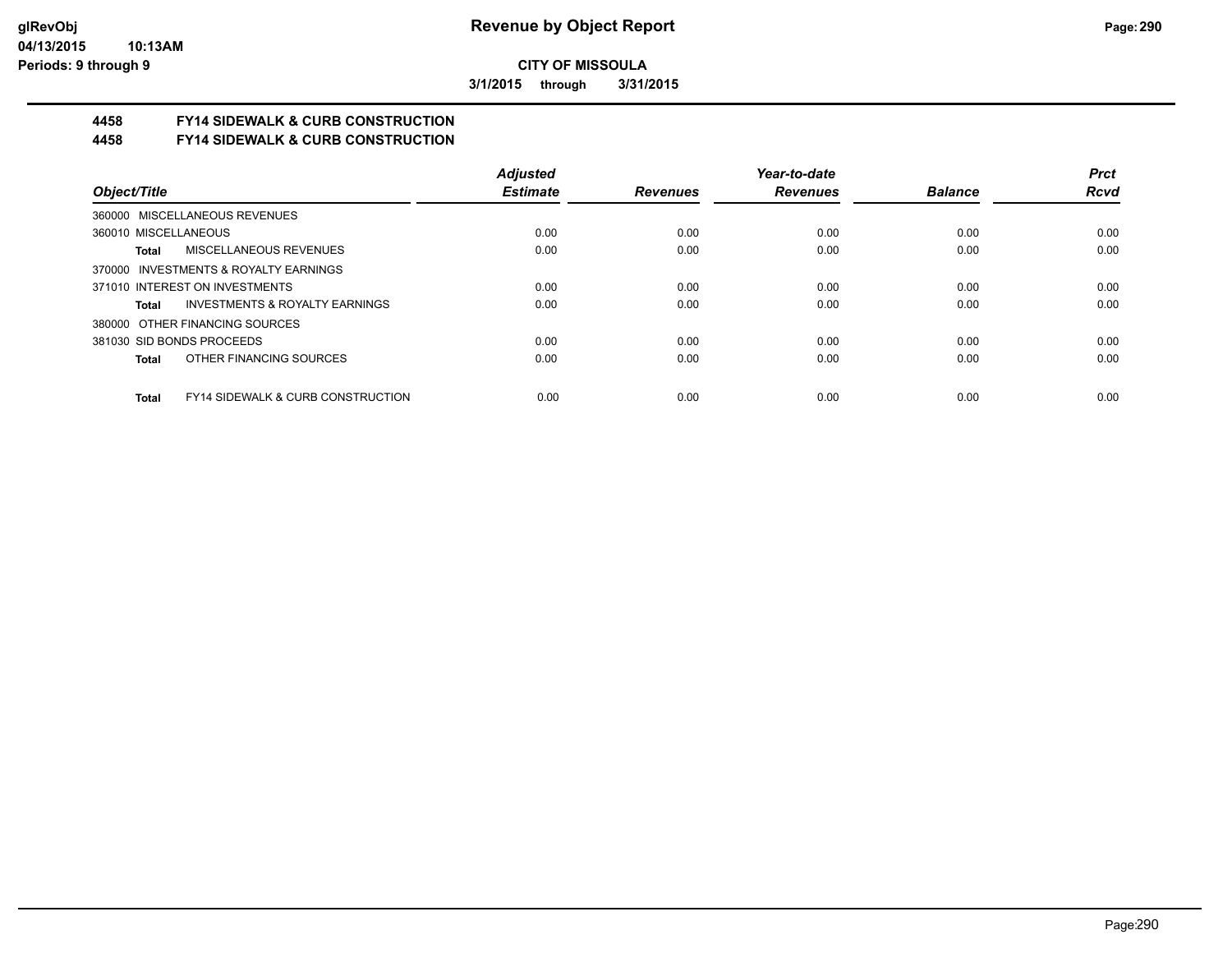**3/1/2015 through 3/31/2015**

## **4458 FY14 SIDEWALK & CURB CONSTRUCTION**

| Object/Title         |                                              | <b>Adjusted</b><br><b>Estimate</b> | <b>Revenues</b> | Year-to-date<br><b>Revenues</b> | <b>Balance</b> | <b>Prct</b><br><b>Rcvd</b> |
|----------------------|----------------------------------------------|------------------------------------|-----------------|---------------------------------|----------------|----------------------------|
|                      | 360000 MISCELLANEOUS REVENUES                |                                    |                 |                                 |                |                            |
| 360010 MISCELLANEOUS |                                              | 0.00                               | 0.00            | 0.00                            | 0.00           | 0.00                       |
| Total                | MISCELLANEOUS REVENUES                       | 0.00                               | 0.00            | 0.00                            | 0.00           | 0.00                       |
|                      | 370000 INVESTMENTS & ROYALTY EARNINGS        |                                    |                 |                                 |                |                            |
|                      | 371010 INTEREST ON INVESTMENTS               | 0.00                               | 0.00            | 0.00                            | 0.00           | 0.00                       |
| <b>Total</b>         | INVESTMENTS & ROYALTY EARNINGS               | 0.00                               | 0.00            | 0.00                            | 0.00           | 0.00                       |
|                      | 380000 OTHER FINANCING SOURCES               |                                    |                 |                                 |                |                            |
|                      | 381030 SID BONDS PROCEEDS                    | 0.00                               | 0.00            | 0.00                            | 0.00           | 0.00                       |
| <b>Total</b>         | OTHER FINANCING SOURCES                      | 0.00                               | 0.00            | 0.00                            | 0.00           | 0.00                       |
| <b>Total</b>         | <b>FY14 SIDEWALK &amp; CURB CONSTRUCTION</b> | 0.00                               | 0.00            | 0.00                            | 0.00           | 0.00                       |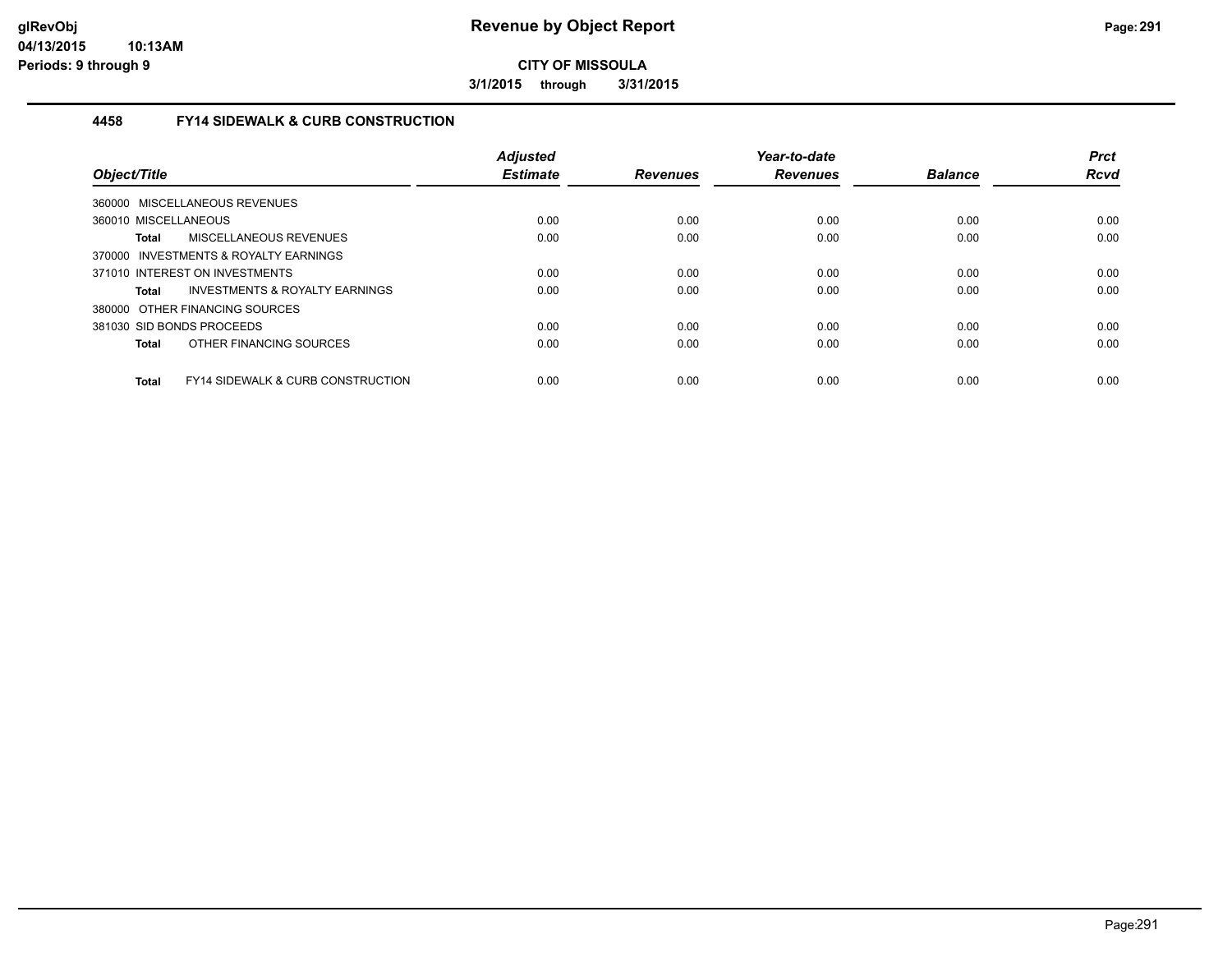**3/1/2015 through 3/31/2015**

# **4459 FY15 SIDEWALK/CURB CONSTRUCTION**

**4459 FY15 SIDEWALK/CURB CONSTRUCTION**

|                                   |                                        | <b>Adjusted</b> |                 | Year-to-date    |                | <b>Prct</b> |
|-----------------------------------|----------------------------------------|-----------------|-----------------|-----------------|----------------|-------------|
| Object/Title                      |                                        | <b>Estimate</b> | <b>Revenues</b> | <b>Revenues</b> | <b>Balance</b> | <b>Rcvd</b> |
| 330000 INTERGOVERNMENTAL REVENUES |                                        |                 |                 |                 |                |             |
| 331156 CTEP GRANTS                |                                        | 0.00            | 0.00            | 0.00            | 0.00           | 0.00        |
| Total                             | <b>INTERGOVERNMENTAL REVENUES</b>      | 0.00            | 0.00            | 0.00            | 0.00           | 0.00        |
| 360000 MISCELLANEOUS REVENUES     |                                        |                 |                 |                 |                |             |
| 360010 MISCELLANEOUS              |                                        | 0.00            | 20.985.29       | 30.350.59       | $-30.350.59$   | 0.00        |
| Total                             | MISCELLANEOUS REVENUES                 | 0.00            | 20.985.29       | 30.350.59       | $-30,350.59$   | 0.00        |
| 380000 OTHER FINANCING SOURCES    |                                        |                 |                 |                 |                |             |
| 381030 SID BONDS PROCEEDS         |                                        | 0.00            | 0.00            | 0.00            | 0.00           | 0.00        |
| Total                             | OTHER FINANCING SOURCES                | 0.00            | 0.00            | 0.00            | 0.00           | 0.00        |
| Total                             | <b>FY15 SIDEWALK/CURB CONSTRUCTION</b> | 0.00            | 20.985.29       | 30.350.59       | $-30.350.59$   | 0.00        |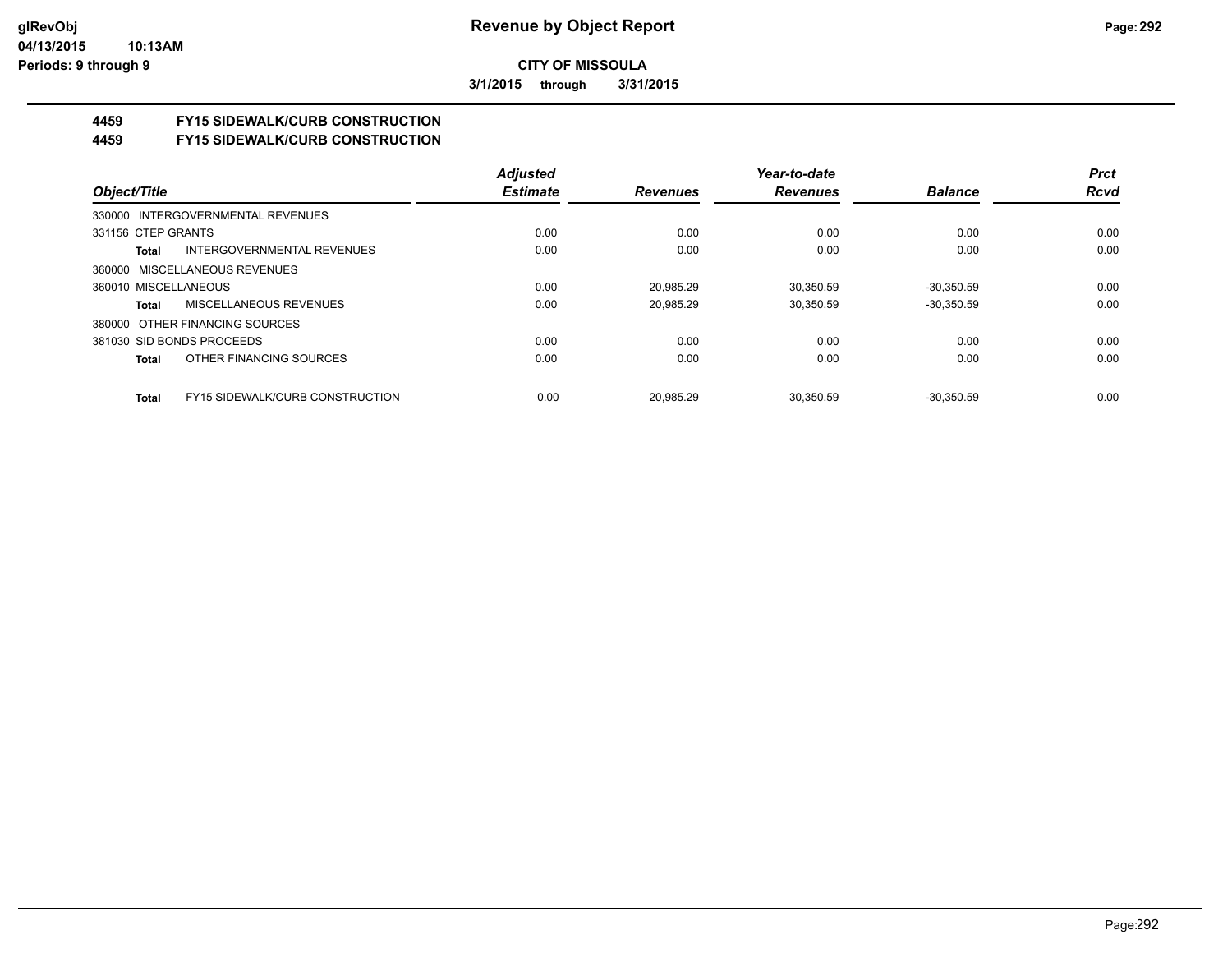**3/1/2015 through 3/31/2015**

## **4459 FY15 SIDEWALK/CURB CONSTRUCTION**

| Object/Title         |                                        | <b>Adjusted</b><br><b>Estimate</b> | <b>Revenues</b> | Year-to-date<br><b>Revenues</b> | <b>Balance</b> | <b>Prct</b><br><b>Rcvd</b> |
|----------------------|----------------------------------------|------------------------------------|-----------------|---------------------------------|----------------|----------------------------|
|                      | 330000 INTERGOVERNMENTAL REVENUES      |                                    |                 |                                 |                |                            |
| 331156 CTEP GRANTS   |                                        | 0.00                               | 0.00            | 0.00                            | 0.00           | 0.00                       |
| <b>Total</b>         | INTERGOVERNMENTAL REVENUES             | 0.00                               | 0.00            | 0.00                            | 0.00           | 0.00                       |
|                      | 360000 MISCELLANEOUS REVENUES          |                                    |                 |                                 |                |                            |
| 360010 MISCELLANEOUS |                                        | 0.00                               | 20.985.29       | 30.350.59                       | $-30,350.59$   | 0.00                       |
| <b>Total</b>         | MISCELLANEOUS REVENUES                 | 0.00                               | 20,985.29       | 30,350.59                       | $-30,350.59$   | 0.00                       |
|                      | 380000 OTHER FINANCING SOURCES         |                                    |                 |                                 |                |                            |
|                      | 381030 SID BONDS PROCEEDS              | 0.00                               | 0.00            | 0.00                            | 0.00           | 0.00                       |
| <b>Total</b>         | OTHER FINANCING SOURCES                | 0.00                               | 0.00            | 0.00                            | 0.00           | 0.00                       |
| <b>Total</b>         | <b>FY15 SIDEWALK/CURB CONSTRUCTION</b> | 0.00                               | 20.985.29       | 30.350.59                       | $-30.350.59$   | 0.00                       |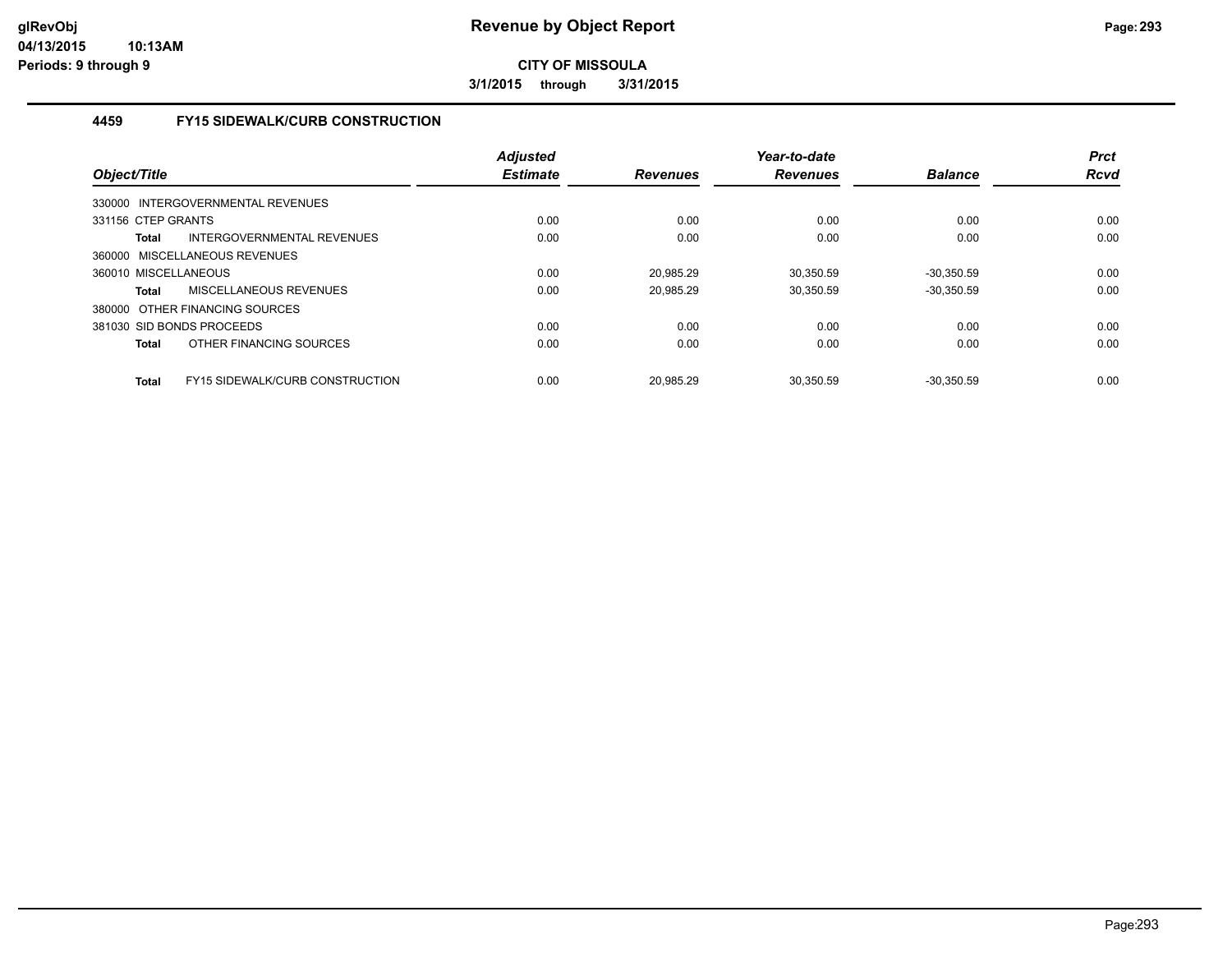**3/1/2015 through 3/31/2015**

### **4529 SID 529 CHRISTIAN DR TRAFFIC CALMING 4529 SID 529 CHRISTIAN DR TRAFFIC CALMING**

|                      |                                                 | <b>Adjusted</b> |                 | Year-to-date    |                | <b>Prct</b> |
|----------------------|-------------------------------------------------|-----------------|-----------------|-----------------|----------------|-------------|
| Object/Title         |                                                 | <b>Estimate</b> | <b>Revenues</b> | <b>Revenues</b> | <b>Balance</b> | <b>Rcvd</b> |
|                      | 370000 INVESTMENTS & ROYALTY EARNINGS           |                 |                 |                 |                |             |
|                      | 371010 INTEREST ON INVESTMENTS                  | 0.00            | 0.00            | 0.00            | 0.00           | 0.00        |
|                      | 371020 GAIN/LOSS IN MARKET VALUE OF INVESTMENTS | 0.00            | 0.00            | 0.00            | 0.00           | 0.00        |
| Total                | <b>INVESTMENTS &amp; ROYALTY EARNINGS</b>       | 0.00            | 0.00            | 0.00            | 0.00           | 0.00        |
|                      | 380000 OTHER FINANCING SOURCES                  |                 |                 |                 |                |             |
| 381000 LOAN PROCEEDS |                                                 | 0.00            | 0.00            | 0.00            | 0.00           | 0.00        |
| 381002 SRF LOAN      |                                                 | 0.00            | 0.00            | 0.00            | 0.00           | 0.00        |
|                      | 381030 SID BONDS PROCEEDS                       | 0.00            | 0.00            | 0.00            | 0.00           | 0.00        |
| Total                | OTHER FINANCING SOURCES                         | 0.00            | 0.00            | 0.00            | 0.00           | 0.00        |
| <b>Total</b>         | SID 529 CHRISTIAN DR TRAFFIC CALMING            | 0.00            | 0.00            | 0.00            | 0.00           | 0.00        |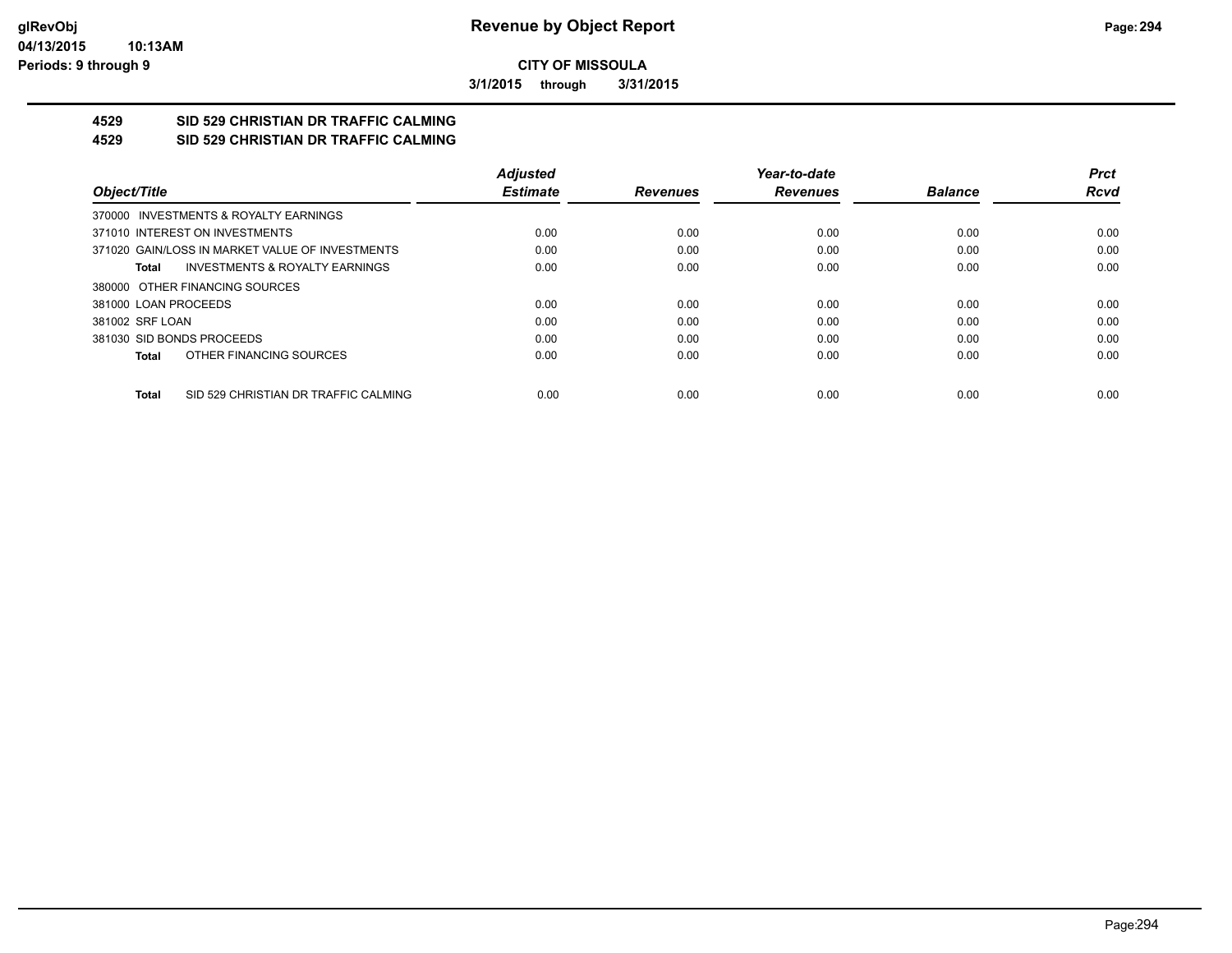**3/1/2015 through 3/31/2015**

### **4529 SID 529 CHRISTIAN DR TRAFFIC CALMING**

| Object/Title                                       | <b>Adjusted</b><br><b>Estimate</b> | <b>Revenues</b> | Year-to-date<br><b>Revenues</b> | <b>Balance</b> | <b>Prct</b><br>Rcvd |
|----------------------------------------------------|------------------------------------|-----------------|---------------------------------|----------------|---------------------|
| 370000 INVESTMENTS & ROYALTY EARNINGS              |                                    |                 |                                 |                |                     |
| 371010 INTEREST ON INVESTMENTS                     | 0.00                               | 0.00            | 0.00                            | 0.00           | 0.00                |
| 371020 GAIN/LOSS IN MARKET VALUE OF INVESTMENT     | 0.00                               | 0.00            | 0.00                            | 0.00           | 0.00                |
| <b>INVESTMENTS &amp; ROYALTY EARNINGS</b><br>Total | 0.00                               | 0.00            | 0.00                            | 0.00           | 0.00                |
| 380000 OTHER FINANCING SOURCES                     |                                    |                 |                                 |                |                     |
| 381000 LOAN PROCEEDS                               | 0.00                               | 0.00            | 0.00                            | 0.00           | 0.00                |
| 381002 SRF LOAN                                    | 0.00                               | 0.00            | 0.00                            | 0.00           | 0.00                |
| 381030 SID BONDS PROCEEDS                          | 0.00                               | 0.00            | 0.00                            | 0.00           | 0.00                |
| OTHER FINANCING SOURCES<br>Total                   | 0.00                               | 0.00            | 0.00                            | 0.00           | 0.00                |
| SID 529 CHRISTIAN DR TRAFFIC CALMING<br>Total      | 0.00                               | 0.00            | 0.00                            | 0.00           | 0.00                |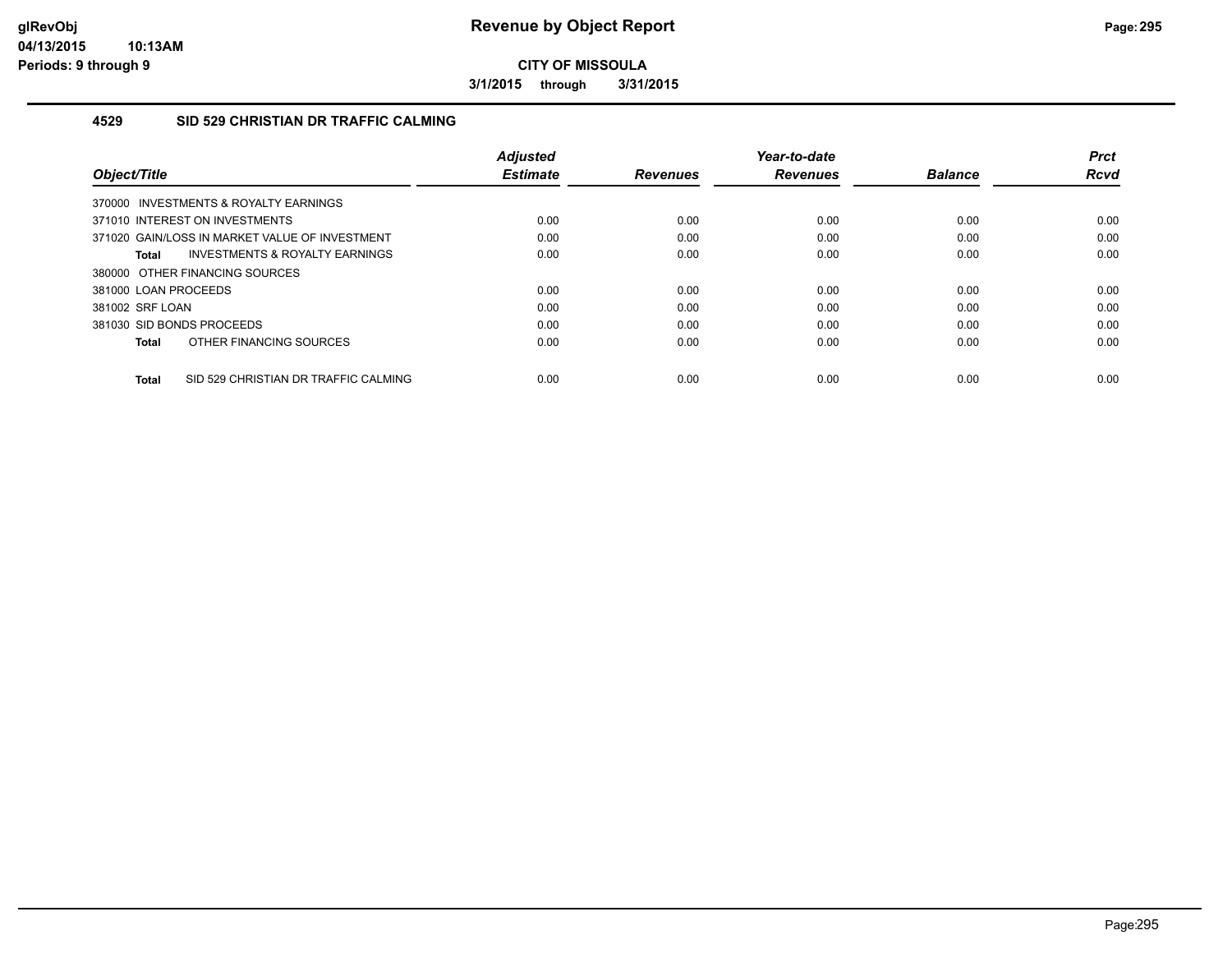**3/1/2015 through 3/31/2015**

## **4530 SID 530 CHRISTIAN DR CALMING**

**4530 SID 530 CHRISTIAN DR CALMING**

|                                                 | <b>Adjusted</b> |                 | Year-to-date    |                | <b>Prct</b> |
|-------------------------------------------------|-----------------|-----------------|-----------------|----------------|-------------|
| Object/Title                                    | <b>Estimate</b> | <b>Revenues</b> | <b>Revenues</b> | <b>Balance</b> | Rcvd        |
| 370000 INVESTMENTS & ROYALTY EARNINGS           |                 |                 |                 |                |             |
| 371010 INTEREST ON INVESTMENTS                  | 0.00            | 0.00            | 0.00            | 0.00           | 0.00        |
| 371020 GAIN/LOSS IN MARKET VALUE OF INVESTMENTS | 0.00            | 0.00            | 0.00            | 0.00           | 0.00        |
| INVESTMENTS & ROYALTY EARNINGS<br>Total         | 0.00            | 0.00            | 0.00            | 0.00           | 0.00        |
| 380000 OTHER FINANCING SOURCES                  |                 |                 |                 |                |             |
| 381000 LOAN PROCEEDS                            | 0.00            | 0.00            | 0.00            | 0.00           | 0.00        |
| 381002 SRF LOAN                                 | 0.00            | 0.00            | 0.00            | 0.00           | 0.00        |
| 381030 SID BONDS PROCEEDS                       | 0.00            | 0.00            | 0.00            | 0.00           | 0.00        |
| OTHER FINANCING SOURCES<br>Total                | 0.00            | 0.00            | 0.00            | 0.00           | 0.00        |
| SID 530 CHRISTIAN DR CALMING<br>Total           | 0.00            | 0.00            | 0.00            | 0.00           | 0.00        |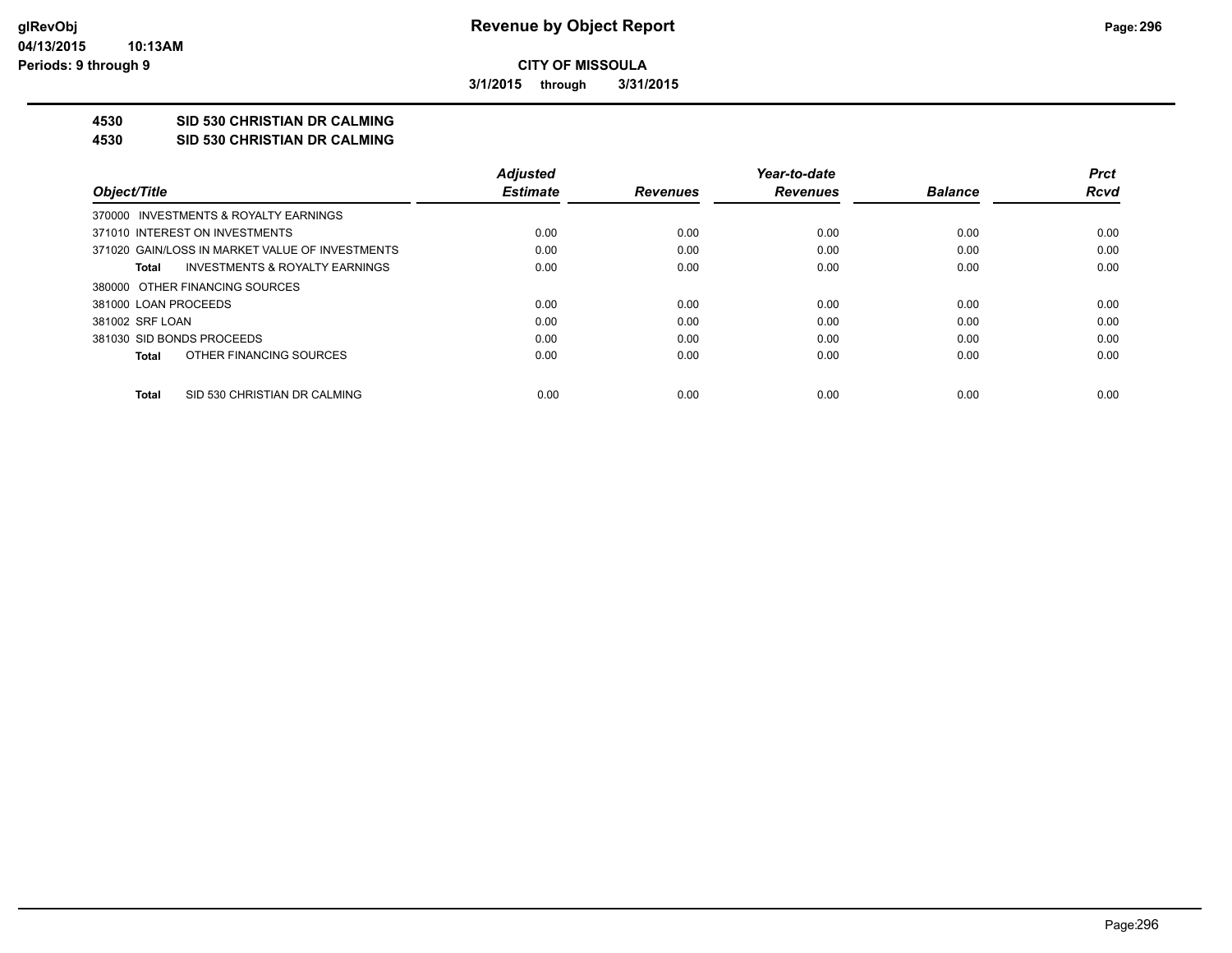**3/1/2015 through 3/31/2015**

## **4530 SID 530 CHRISTIAN DR CALMING**

| Object/Title                                   | <b>Adjusted</b><br><b>Estimate</b> | <b>Revenues</b> | Year-to-date<br><b>Revenues</b> | <b>Balance</b> | <b>Prct</b><br><b>Rcvd</b> |
|------------------------------------------------|------------------------------------|-----------------|---------------------------------|----------------|----------------------------|
| 370000 INVESTMENTS & ROYALTY EARNINGS          |                                    |                 |                                 |                |                            |
| 371010 INTEREST ON INVESTMENTS                 | 0.00                               | 0.00            | 0.00                            | 0.00           | 0.00                       |
| 371020 GAIN/LOSS IN MARKET VALUE OF INVESTMENT | 0.00                               | 0.00            | 0.00                            | 0.00           | 0.00                       |
| INVESTMENTS & ROYALTY EARNINGS<br>Total        | 0.00                               | 0.00            | 0.00                            | 0.00           | 0.00                       |
| 380000 OTHER FINANCING SOURCES                 |                                    |                 |                                 |                |                            |
| 381000 LOAN PROCEEDS                           | 0.00                               | 0.00            | 0.00                            | 0.00           | 0.00                       |
| 381002 SRF LOAN                                | 0.00                               | 0.00            | 0.00                            | 0.00           | 0.00                       |
| 381030 SID BONDS PROCEEDS                      | 0.00                               | 0.00            | 0.00                            | 0.00           | 0.00                       |
| OTHER FINANCING SOURCES<br><b>Total</b>        | 0.00                               | 0.00            | 0.00                            | 0.00           | 0.00                       |
| SID 530 CHRISTIAN DR CALMING<br><b>Total</b>   | 0.00                               | 0.00            | 0.00                            | 0.00           | 0.00                       |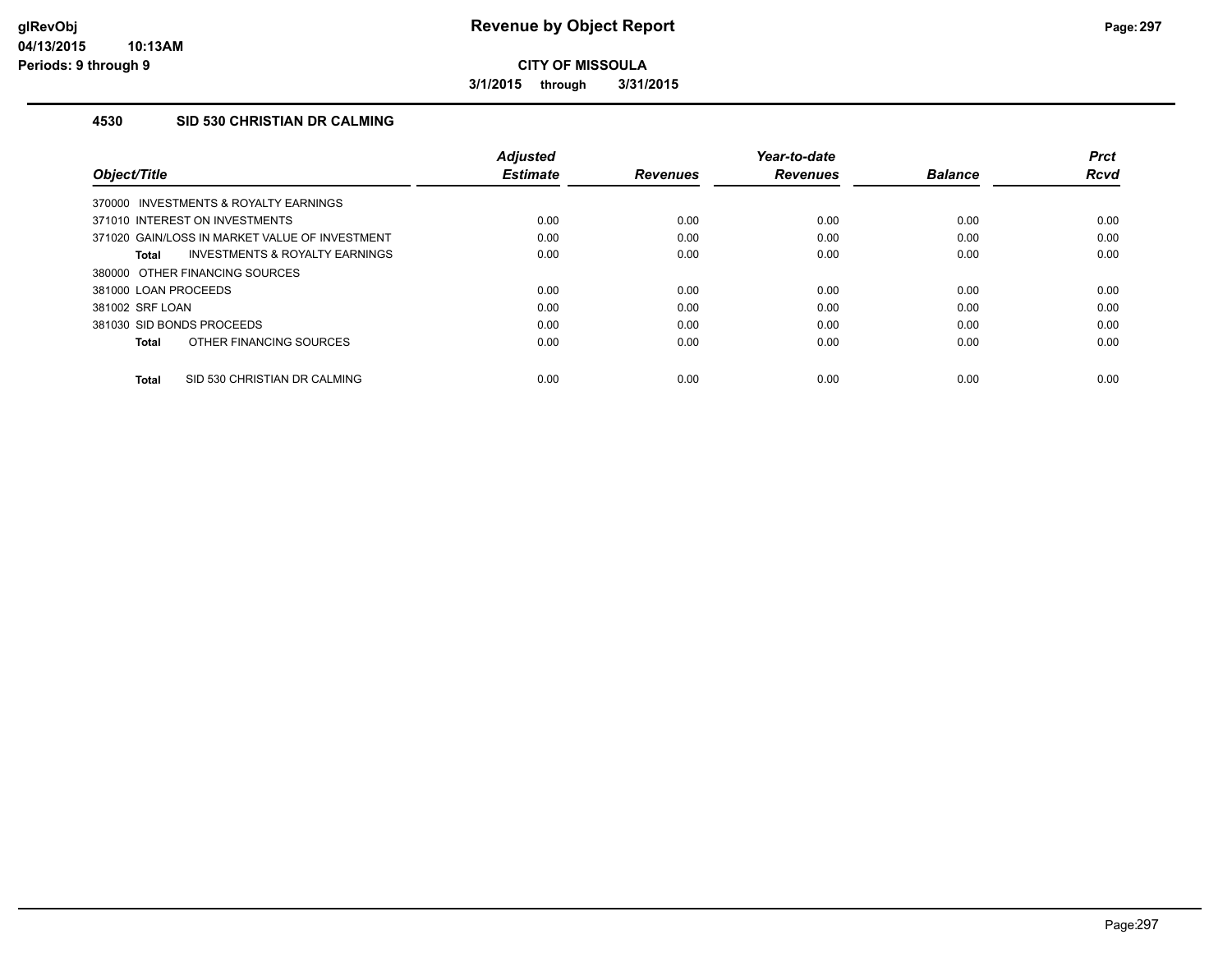**3/1/2015 through 3/31/2015**

### **4531 SID 531 TRAFFIC CALMING**

**4531 SID 531 TRAFFIC CALMING**

|                                                 | <b>Adjusted</b> |                 | Year-to-date    |                | <b>Prct</b> |
|-------------------------------------------------|-----------------|-----------------|-----------------|----------------|-------------|
| Object/Title                                    | <b>Estimate</b> | <b>Revenues</b> | <b>Revenues</b> | <b>Balance</b> | <b>Rcvd</b> |
| 370000 INVESTMENTS & ROYALTY EARNINGS           |                 |                 |                 |                |             |
| 371010 INTEREST ON INVESTMENTS                  | 0.00            | 0.00            | 0.00            | 0.00           | 0.00        |
| 371020 GAIN/LOSS IN MARKET VALUE OF INVESTMENTS | 0.00            | 0.00            | 0.00            | 0.00           | 0.00        |
| INVESTMENTS & ROYALTY EARNINGS<br>Total         | 0.00            | 0.00            | 0.00            | 0.00           | 0.00        |
| 380000 OTHER FINANCING SOURCES                  |                 |                 |                 |                |             |
| 383000 OPERATING TRANSFERS                      | 0.00            | 0.00            | 0.00            | 0.00           | 0.00        |
| OTHER FINANCING SOURCES<br>Total                | 0.00            | 0.00            | 0.00            | 0.00           | 0.00        |
| <b>Total</b><br>SID 531 TRAFFIC CALMING         | 0.00            | 0.00            | 0.00            | 0.00           | 0.00        |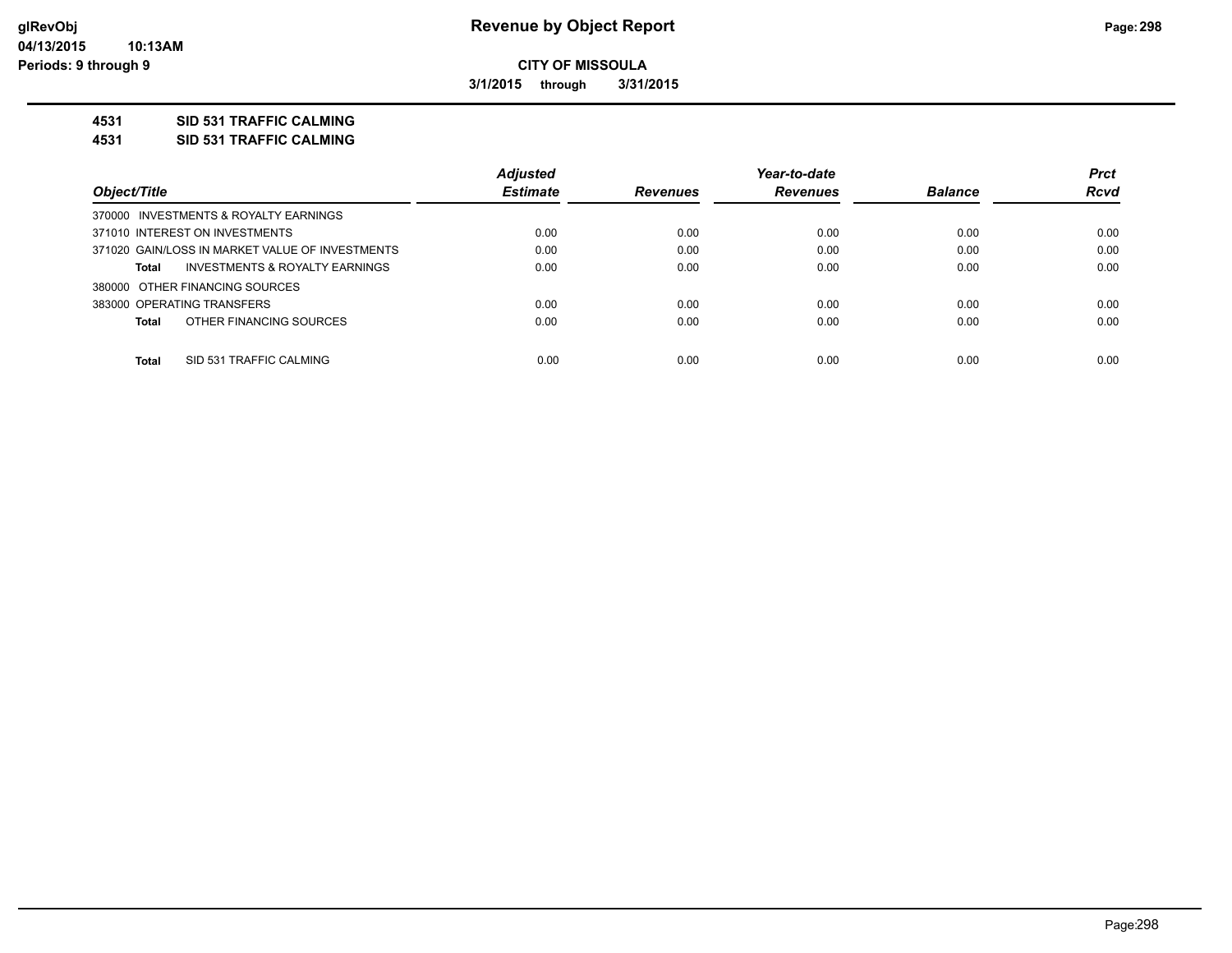**3/1/2015 through 3/31/2015**

### **4531 SID 531 TRAFFIC CALMING**

|                                                | <b>Adjusted</b> |                 | Year-to-date    |                | <b>Prct</b> |
|------------------------------------------------|-----------------|-----------------|-----------------|----------------|-------------|
| Object/Title                                   | <b>Estimate</b> | <b>Revenues</b> | <b>Revenues</b> | <b>Balance</b> | <b>Rcvd</b> |
| 370000 INVESTMENTS & ROYALTY EARNINGS          |                 |                 |                 |                |             |
| 371010 INTEREST ON INVESTMENTS                 | 0.00            | 0.00            | 0.00            | 0.00           | 0.00        |
| 371020 GAIN/LOSS IN MARKET VALUE OF INVESTMENT | 0.00            | 0.00            | 0.00            | 0.00           | 0.00        |
| INVESTMENTS & ROYALTY EARNINGS<br>Total        | 0.00            | 0.00            | 0.00            | 0.00           | 0.00        |
| 380000 OTHER FINANCING SOURCES                 |                 |                 |                 |                |             |
| 383000 OPERATING TRANSFERS                     | 0.00            | 0.00            | 0.00            | 0.00           | 0.00        |
| OTHER FINANCING SOURCES<br>Total               | 0.00            | 0.00            | 0.00            | 0.00           | 0.00        |
| Total<br>SID 531 TRAFFIC CALMING               | 0.00            | 0.00            | 0.00            | 0.00           | 0.00        |
|                                                |                 |                 |                 |                |             |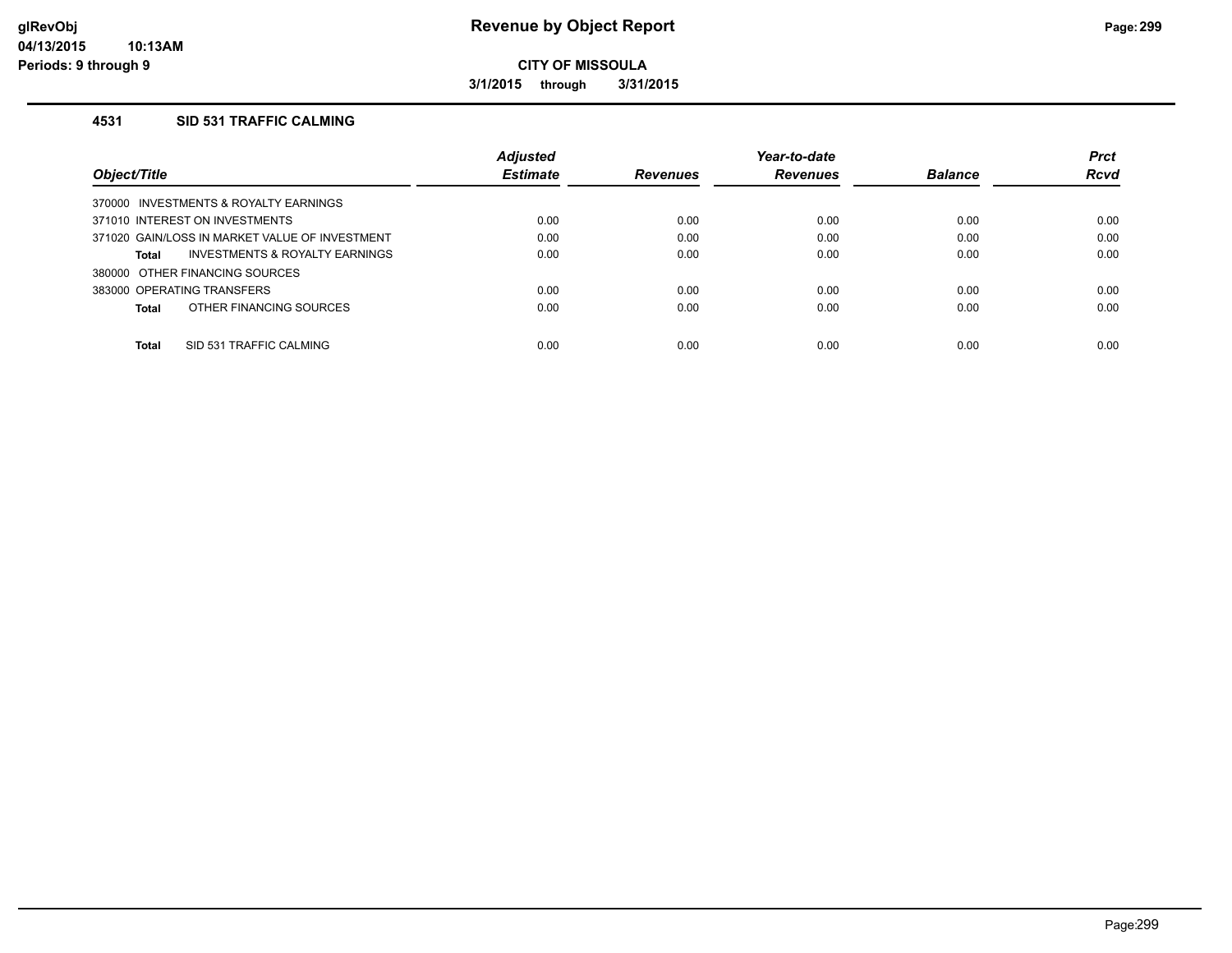**3/1/2015 through 3/31/2015**

**4532 MALONEY RANCH SID**

**4532 MALONEY RANCH SID**

|                                                 | <b>Adjusted</b> |                 | Year-to-date    |                | <b>Prct</b> |
|-------------------------------------------------|-----------------|-----------------|-----------------|----------------|-------------|
| Object/Title                                    | <b>Estimate</b> | <b>Revenues</b> | <b>Revenues</b> | <b>Balance</b> | <b>Rcvd</b> |
| 370000 INVESTMENTS & ROYALTY EARNINGS           |                 |                 |                 |                |             |
| 371010 INTEREST ON INVESTMENTS                  | 0.00            | 0.00            | 0.00            | 0.00           | 0.00        |
| 371020 GAIN/LOSS IN MARKET VALUE OF INVESTMENTS | 0.00            | 0.00            | 0.00            | 0.00           | 0.00        |
| INVESTMENTS & ROYALTY EARNINGS<br>Total         | 0.00            | 0.00            | 0.00            | 0.00           | 0.00        |
| 380000 OTHER FINANCING SOURCES                  |                 |                 |                 |                |             |
| 381030 SID BONDS PROCEEDS                       | 0.00            | 0.00            | 0.00            | 0.00           | 0.00        |
| OTHER FINANCING SOURCES<br><b>Total</b>         | 0.00            | 0.00            | 0.00            | 0.00           | 0.00        |
| <b>Total</b><br><b>MALONEY RANCH SID</b>        | 0.00            | 0.00            | 0.00            | 0.00           | 0.00        |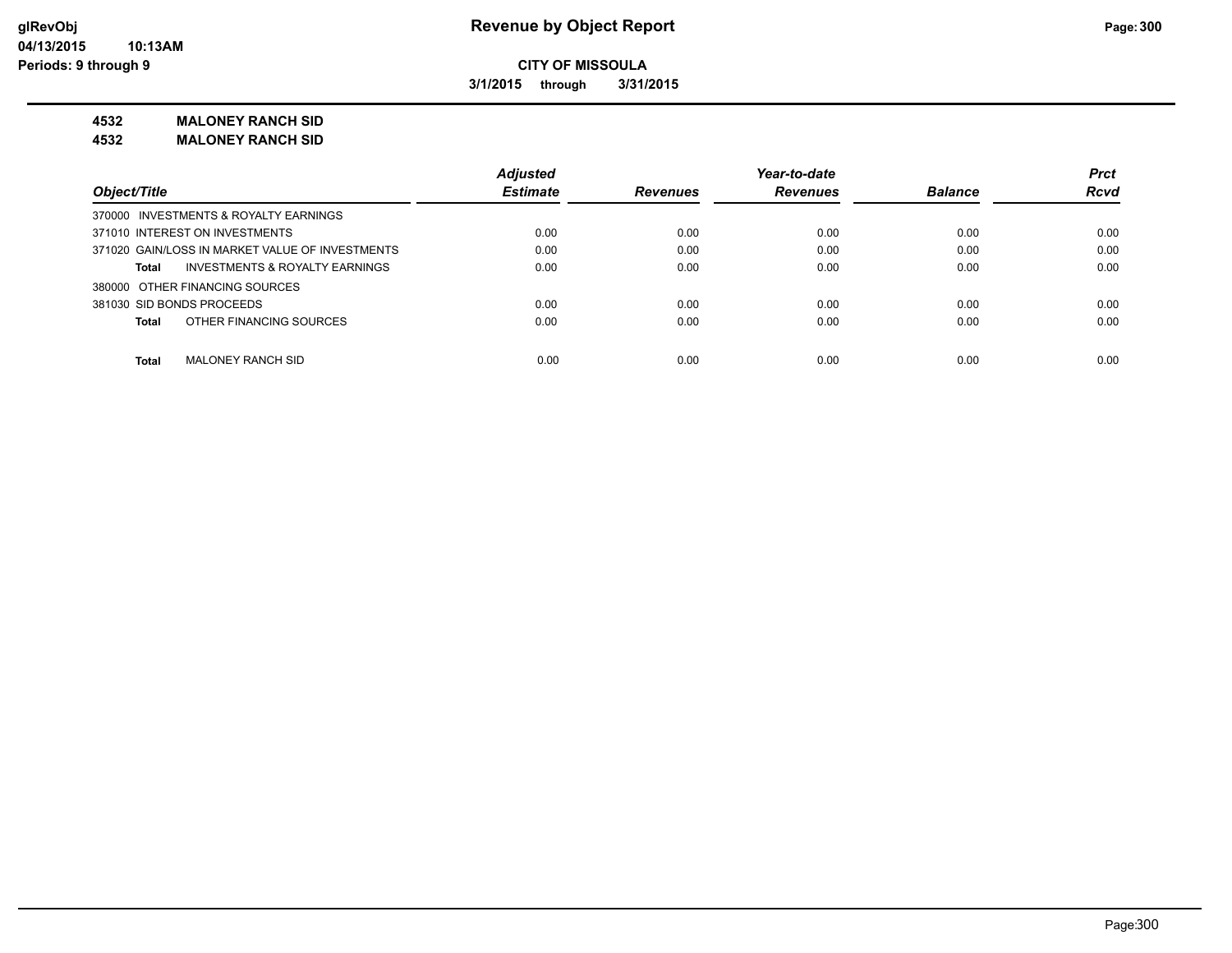## **glRevObj Revenue by Object Report Page:301**

**CITY OF MISSOULA**

**3/1/2015 through 3/31/2015**

### **4532 MALONEY RANCH SID**

|                                                | <b>Adjusted</b> |                 | Year-to-date    |                | <b>Prct</b> |
|------------------------------------------------|-----------------|-----------------|-----------------|----------------|-------------|
| <b>Object/Title</b>                            | <b>Estimate</b> | <b>Revenues</b> | <b>Revenues</b> | <b>Balance</b> | <b>Rcvd</b> |
| 370000 INVESTMENTS & ROYALTY EARNINGS          |                 |                 |                 |                |             |
| 371010 INTEREST ON INVESTMENTS                 | 0.00            | 0.00            | 0.00            | 0.00           | 0.00        |
| 371020 GAIN/LOSS IN MARKET VALUE OF INVESTMENT | 0.00            | 0.00            | 0.00            | 0.00           | 0.00        |
| INVESTMENTS & ROYALTY EARNINGS<br>Total        | 0.00            | 0.00            | 0.00            | 0.00           | 0.00        |
| 380000 OTHER FINANCING SOURCES                 |                 |                 |                 |                |             |
| 381030 SID BONDS PROCEEDS                      | 0.00            | 0.00            | 0.00            | 0.00           | 0.00        |
| OTHER FINANCING SOURCES<br>Total               | 0.00            | 0.00            | 0.00            | 0.00           | 0.00        |
|                                                |                 |                 |                 |                |             |
| Total<br><b>MALONEY RANCH SID</b>              | 0.00            | 0.00            | 0.00            | 0.00           | 0.00        |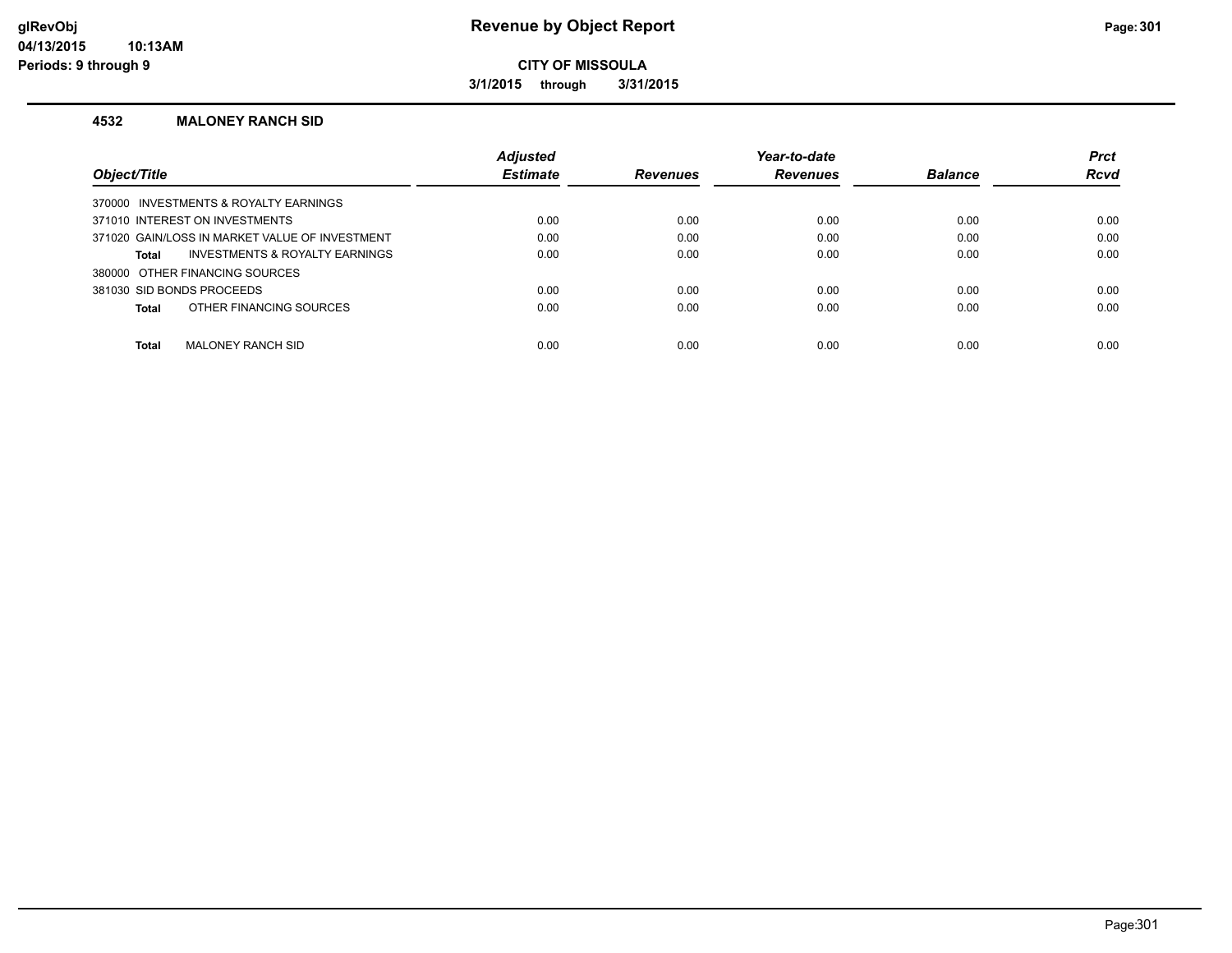**3/1/2015 through 3/31/2015**

## **4533 RATTLESNAKE SEWER SID**

#### **4533 RATTLESNAKE SEWER SID**

| Object/Title                                       | <b>Adjusted</b><br><b>Estimate</b> | <b>Revenues</b> | Year-to-date<br><b>Revenues</b> | <b>Balance</b> | <b>Prct</b><br><b>Rcvd</b> |
|----------------------------------------------------|------------------------------------|-----------------|---------------------------------|----------------|----------------------------|
| 330000 INTERGOVERNMENTAL REVENUES                  |                                    |                 |                                 |                |                            |
| 334121 DNRC GRANT                                  | 0.00                               | 0.00            | 0.00                            | 0.00           | 0.00                       |
| INTERGOVERNMENTAL REVENUES<br><b>Total</b>         | 0.00                               | 0.00            | 0.00                            | 0.00           | 0.00                       |
| 370000 INVESTMENTS & ROYALTY EARNINGS              |                                    |                 |                                 |                |                            |
| 371010 INTEREST ON INVESTMENTS                     | 0.00                               | 0.00            | 0.00                            | 0.00           | 0.00                       |
| 371020 GAIN/LOSS IN MARKET VALUE OF INVESTMENTS    | 0.00                               | 0.00            | 0.00                            | 0.00           | 0.00                       |
| <b>INVESTMENTS &amp; ROYALTY EARNINGS</b><br>Total | 0.00                               | 0.00            | 0.00                            | 0.00           | 0.00                       |
| 380000 OTHER FINANCING SOURCES                     |                                    |                 |                                 |                |                            |
| 381002 SRF LOAN                                    | 0.00                               | 0.00            | 0.00                            | 0.00           | 0.00                       |
| OTHER FINANCING SOURCES<br><b>Total</b>            | 0.00                               | 0.00            | 0.00                            | 0.00           | 0.00                       |
| RATTLESNAKE SEWER SID<br><b>Total</b>              | 0.00                               | 0.00            | 0.00                            | 0.00           | 0.00                       |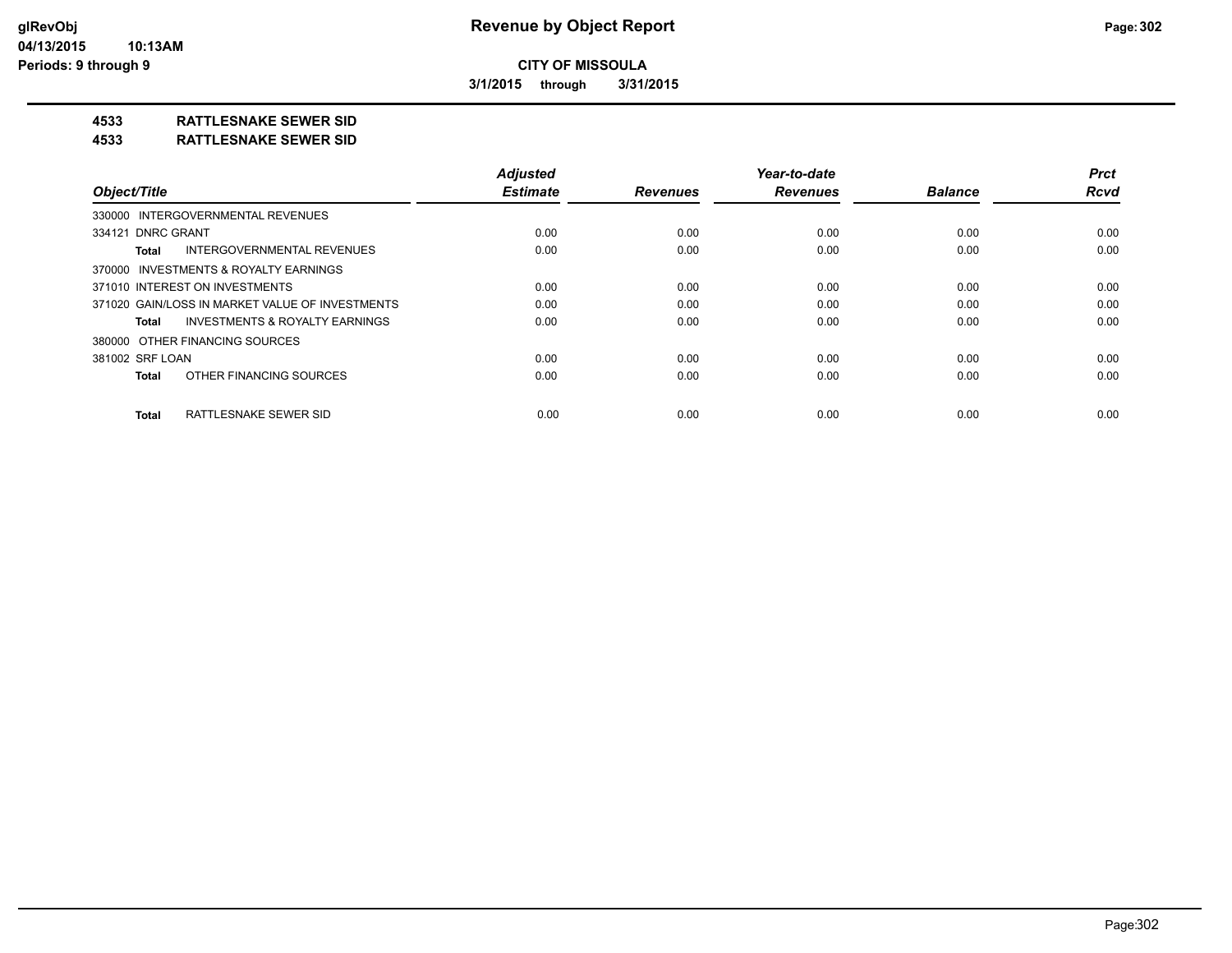**3/1/2015 through 3/31/2015**

### **4533 RATTLESNAKE SEWER SID**

| Object/Title                                   | <b>Adjusted</b><br><b>Estimate</b> | <b>Revenues</b> | Year-to-date<br><b>Revenues</b> | <b>Balance</b> | <b>Prct</b><br>Rcvd |
|------------------------------------------------|------------------------------------|-----------------|---------------------------------|----------------|---------------------|
| INTERGOVERNMENTAL REVENUES<br>330000           |                                    |                 |                                 |                |                     |
| 334121 DNRC GRANT                              | 0.00                               | 0.00            | 0.00                            | 0.00           | 0.00                |
| INTERGOVERNMENTAL REVENUES<br>Total            | 0.00                               | 0.00            | 0.00                            | 0.00           | 0.00                |
| 370000 INVESTMENTS & ROYALTY EARNINGS          |                                    |                 |                                 |                |                     |
| 371010 INTEREST ON INVESTMENTS                 | 0.00                               | 0.00            | 0.00                            | 0.00           | 0.00                |
| 371020 GAIN/LOSS IN MARKET VALUE OF INVESTMENT | 0.00                               | 0.00            | 0.00                            | 0.00           | 0.00                |
| INVESTMENTS & ROYALTY EARNINGS<br>Total        | 0.00                               | 0.00            | 0.00                            | 0.00           | 0.00                |
| 380000 OTHER FINANCING SOURCES                 |                                    |                 |                                 |                |                     |
| 381002 SRF LOAN                                | 0.00                               | 0.00            | 0.00                            | 0.00           | 0.00                |
| OTHER FINANCING SOURCES<br><b>Total</b>        | 0.00                               | 0.00            | 0.00                            | 0.00           | 0.00                |
| RATTLESNAKE SEWER SID<br><b>Total</b>          | 0.00                               | 0.00            | 0.00                            | 0.00           | 0.00                |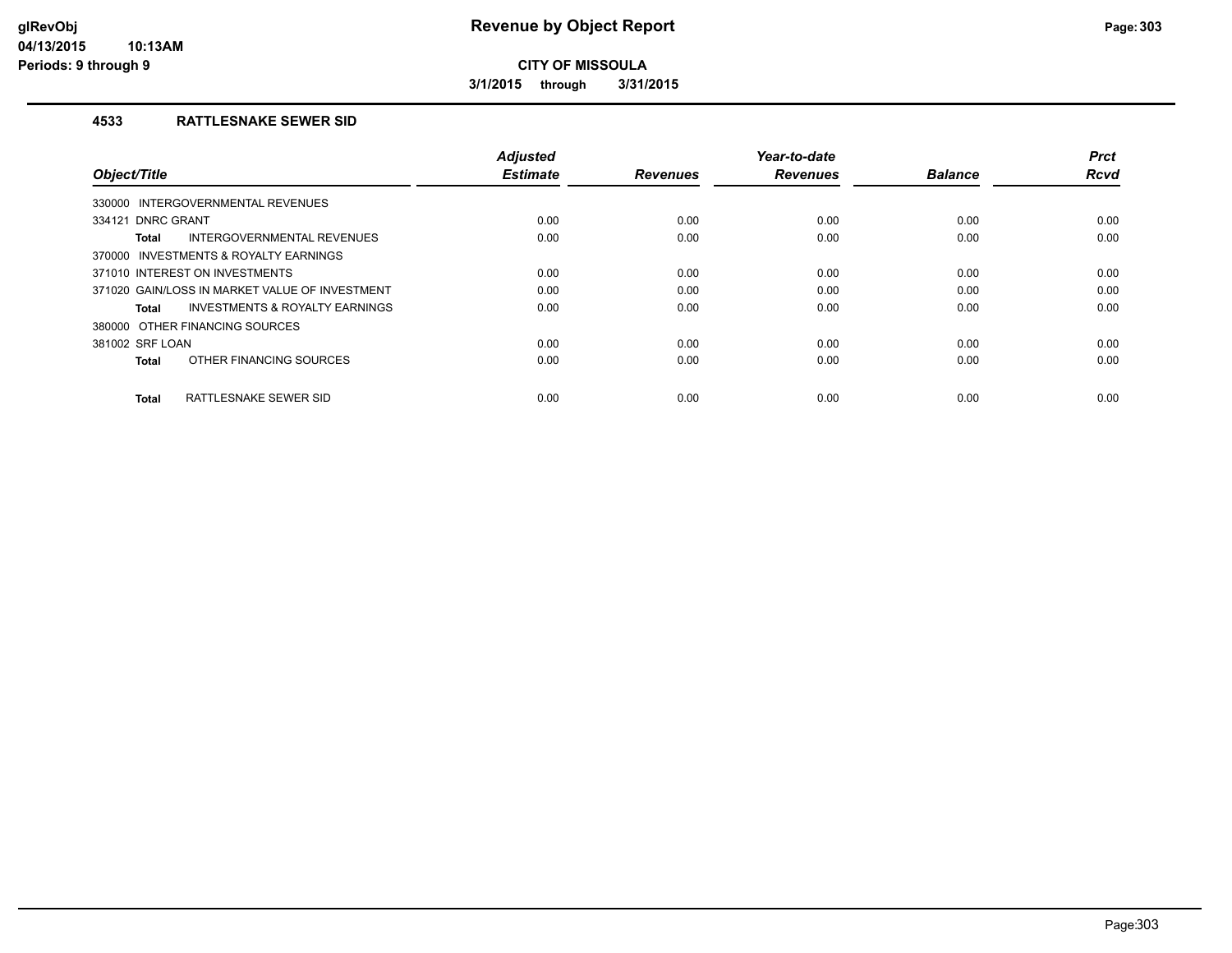**3/1/2015 through 3/31/2015**

## **4534 SID 534 LINCOLNWOOD**

#### **4534 SID 534 LINCOLNWOOD**

|                                                    | <b>Adjusted</b> |                 | Year-to-date    |                | <b>Prct</b> |
|----------------------------------------------------|-----------------|-----------------|-----------------|----------------|-------------|
| Object/Title                                       | <b>Estimate</b> | <b>Revenues</b> | <b>Revenues</b> | <b>Balance</b> | <b>Rcvd</b> |
| 330000 INTERGOVERNMENTAL REVENUES                  |                 |                 |                 |                |             |
| 334121 DNRC GRANT                                  | 0.00            | 0.00            | 0.00            | 0.00           | 0.00        |
| INTERGOVERNMENTAL REVENUES<br>Total                | 0.00            | 0.00            | 0.00            | 0.00           | 0.00        |
| 370000 INVESTMENTS & ROYALTY EARNINGS              |                 |                 |                 |                |             |
| 371010 INTEREST ON INVESTMENTS                     | 0.00            | 0.00            | 0.00            | 0.00           | 0.00        |
| 371020 GAIN/LOSS IN MARKET VALUE OF INVESTMENTS    | 0.00            | 0.00            | 0.00            | 0.00           | 0.00        |
| <b>INVESTMENTS &amp; ROYALTY EARNINGS</b><br>Total | 0.00            | 0.00            | 0.00            | 0.00           | 0.00        |
| 380000 OTHER FINANCING SOURCES                     |                 |                 |                 |                |             |
| 381002 SRF LOAN                                    | 0.00            | 0.00            | 0.00            | 0.00           | 0.00        |
| OTHER FINANCING SOURCES<br>Total                   | 0.00            | 0.00            | 0.00            | 0.00           | 0.00        |
| SID 534 LINCOLNWOOD<br>Total                       | 0.00            | 0.00            | 0.00            | 0.00           | 0.00        |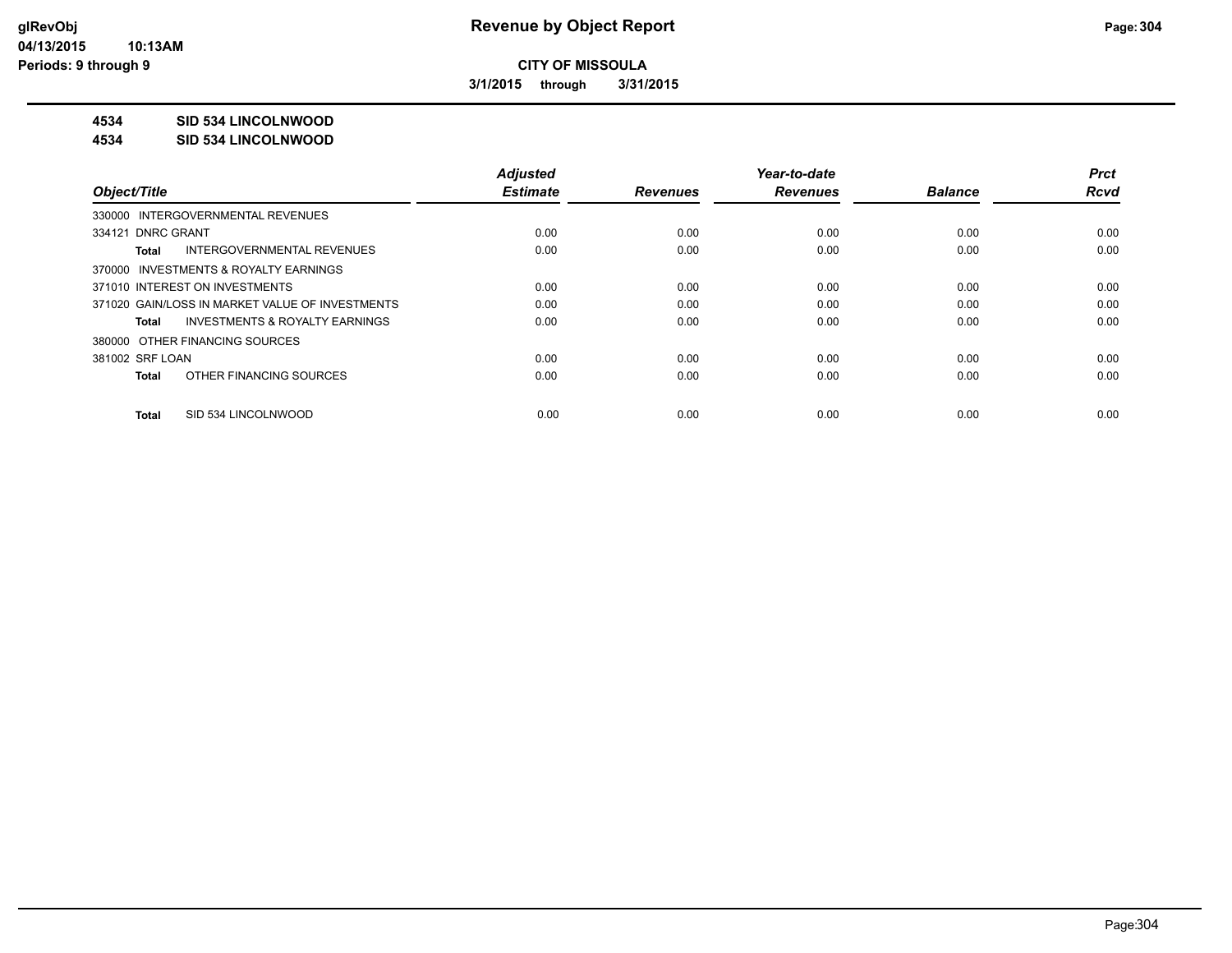**3/1/2015 through 3/31/2015**

### **4534 SID 534 LINCOLNWOOD**

|                                                | <b>Adjusted</b> |                 | Year-to-date    |                | <b>Prct</b> |
|------------------------------------------------|-----------------|-----------------|-----------------|----------------|-------------|
| Object/Title                                   | <b>Estimate</b> | <b>Revenues</b> | <b>Revenues</b> | <b>Balance</b> | <b>Rcvd</b> |
| 330000 INTERGOVERNMENTAL REVENUES              |                 |                 |                 |                |             |
| 334121 DNRC GRANT                              | 0.00            | 0.00            | 0.00            | 0.00           | 0.00        |
| INTERGOVERNMENTAL REVENUES<br>Total            | 0.00            | 0.00            | 0.00            | 0.00           | 0.00        |
| 370000 INVESTMENTS & ROYALTY EARNINGS          |                 |                 |                 |                |             |
| 371010 INTEREST ON INVESTMENTS                 | 0.00            | 0.00            | 0.00            | 0.00           | 0.00        |
| 371020 GAIN/LOSS IN MARKET VALUE OF INVESTMENT | 0.00            | 0.00            | 0.00            | 0.00           | 0.00        |
| INVESTMENTS & ROYALTY EARNINGS<br>Total        | 0.00            | 0.00            | 0.00            | 0.00           | 0.00        |
| 380000 OTHER FINANCING SOURCES                 |                 |                 |                 |                |             |
| 381002 SRF LOAN                                | 0.00            | 0.00            | 0.00            | 0.00           | 0.00        |
| OTHER FINANCING SOURCES<br><b>Total</b>        | 0.00            | 0.00            | 0.00            | 0.00           | 0.00        |
| SID 534 LINCOLNWOOD<br><b>Total</b>            | 0.00            | 0.00            | 0.00            | 0.00           | 0.00        |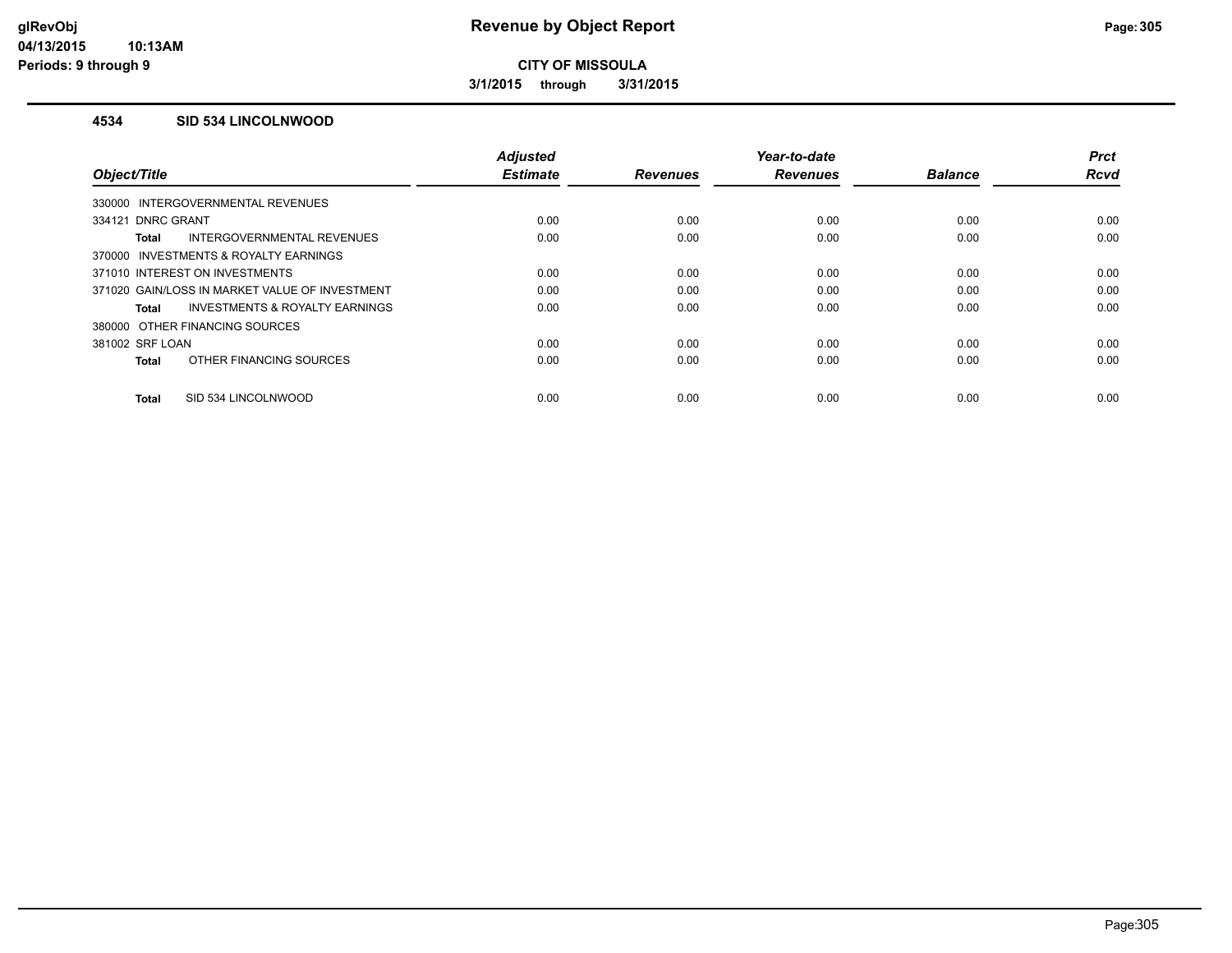**3/1/2015 through 3/31/2015**

## **4535 SLANT STREET TRAFFIC CALMING**

### **4535 SLANT STREET TRAFFIC CALMING**

|                                                 | <b>Adjusted</b> |                 | Year-to-date    |                | <b>Prct</b> |
|-------------------------------------------------|-----------------|-----------------|-----------------|----------------|-------------|
| Object/Title                                    | <b>Estimate</b> | <b>Revenues</b> | <b>Revenues</b> | <b>Balance</b> | <b>Rcvd</b> |
| 370000 INVESTMENTS & ROYALTY EARNINGS           |                 |                 |                 |                |             |
| 371010 INTEREST ON INVESTMENTS                  | 0.00            | 0.00            | 0.00            | 0.00           | 0.00        |
| 371020 GAIN/LOSS IN MARKET VALUE OF INVESTMENTS | 0.00            | 0.00            | 0.00            | 0.00           | 0.00        |
| INVESTMENTS & ROYALTY EARNINGS<br>Total         | 0.00            | 0.00            | 0.00            | 0.00           | 0.00        |
| 380000 OTHER FINANCING SOURCES                  |                 |                 |                 |                |             |
| 383000 OPERATING TRANSFERS                      | 0.00            | 0.00            | 0.00            | 0.00           | 0.00        |
| OTHER FINANCING SOURCES<br>Total                | 0.00            | 0.00            | 0.00            | 0.00           | 0.00        |
|                                                 |                 |                 |                 |                |             |
| SLANT STREET TRAFFIC CALMING<br>Total           | 0.00            | 0.00            | 0.00            | 0.00           | 0.00        |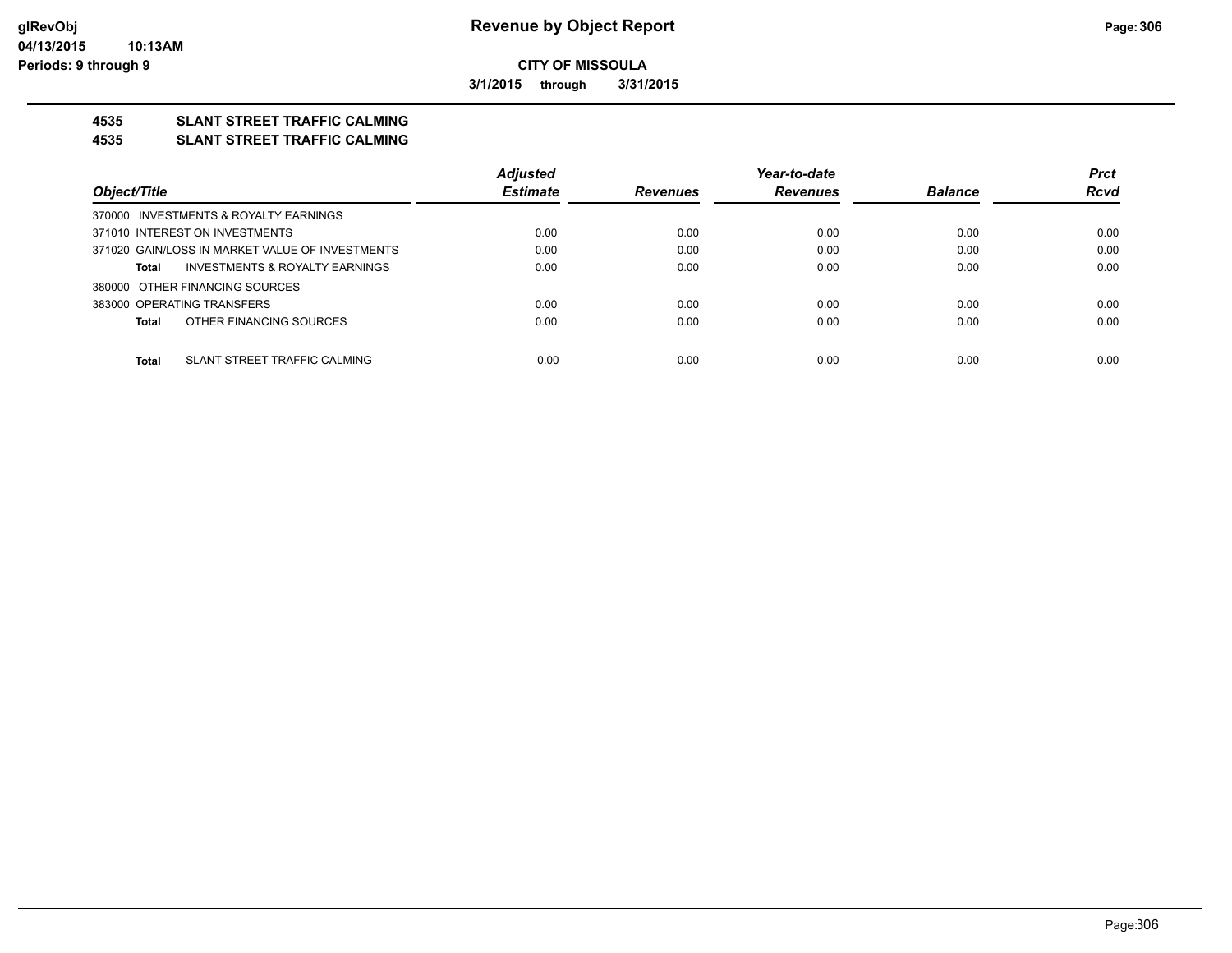**3/1/2015 through 3/31/2015**

## **4535 SLANT STREET TRAFFIC CALMING**

|                                                    | <b>Adjusted</b> |                 | Year-to-date    |                | <b>Prct</b> |
|----------------------------------------------------|-----------------|-----------------|-----------------|----------------|-------------|
| Object/Title                                       | <b>Estimate</b> | <b>Revenues</b> | <b>Revenues</b> | <b>Balance</b> | Rcvd        |
| 370000 INVESTMENTS & ROYALTY EARNINGS              |                 |                 |                 |                |             |
| 371010 INTEREST ON INVESTMENTS                     | 0.00            | 0.00            | 0.00            | 0.00           | 0.00        |
| 371020 GAIN/LOSS IN MARKET VALUE OF INVESTMENT     | 0.00            | 0.00            | 0.00            | 0.00           | 0.00        |
| <b>INVESTMENTS &amp; ROYALTY EARNINGS</b><br>Total | 0.00            | 0.00            | 0.00            | 0.00           | 0.00        |
| 380000 OTHER FINANCING SOURCES                     |                 |                 |                 |                |             |
| 383000 OPERATING TRANSFERS                         | 0.00            | 0.00            | 0.00            | 0.00           | 0.00        |
| OTHER FINANCING SOURCES<br>Total                   | 0.00            | 0.00            | 0.00            | 0.00           | 0.00        |
|                                                    |                 |                 |                 |                |             |
| Total<br>SLANT STREET TRAFFIC CALMING              | 0.00            | 0.00            | 0.00            | 0.00           | 0.00        |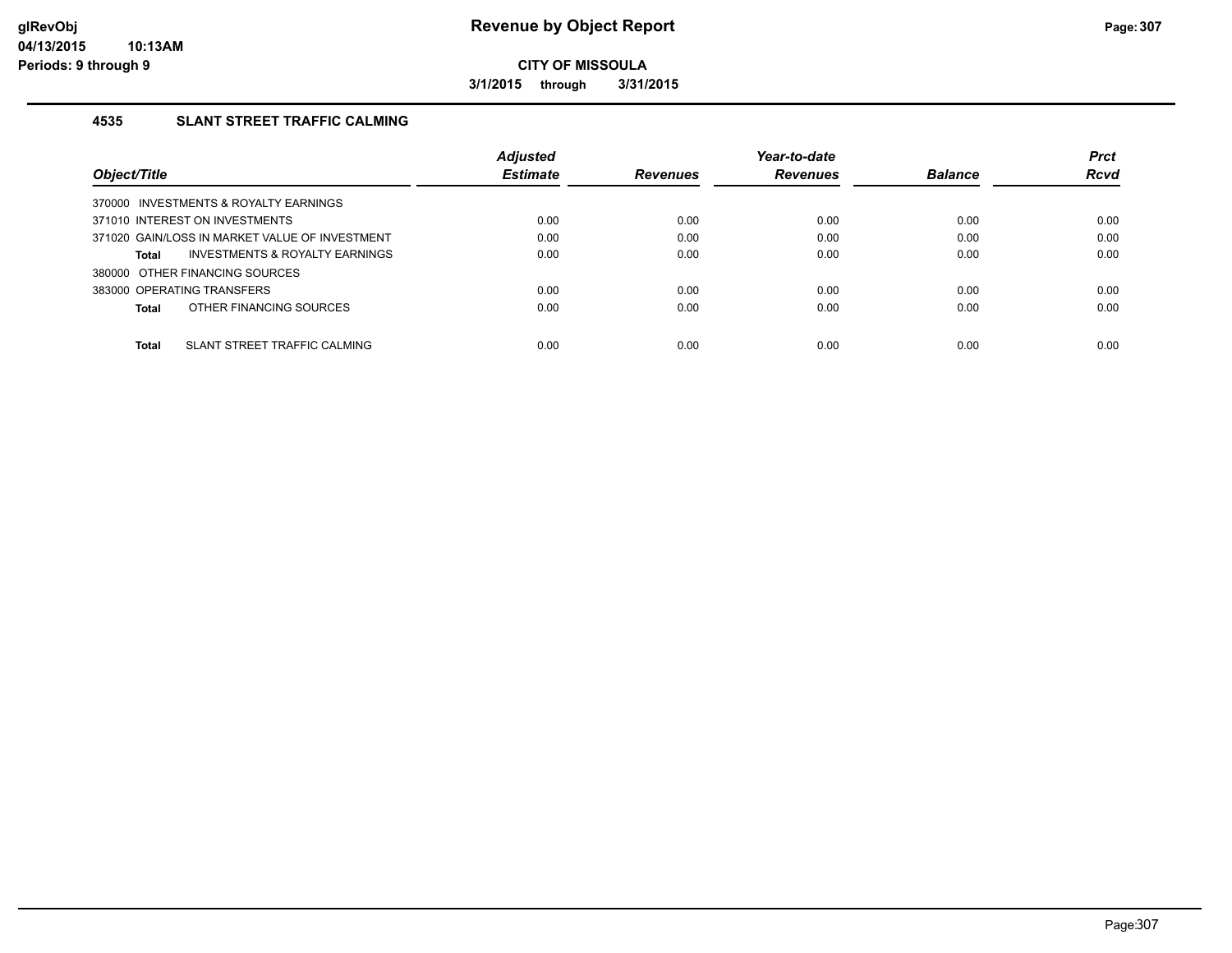**3/1/2015 through 3/31/2015**

## **4536 SID536 LINCOLNWOOD SWR PH2**

#### **4536 SID536 LINCOLNWOOD SWR PH2**

|                                                    | <b>Adjusted</b> |                 | Year-to-date    |                | <b>Prct</b> |
|----------------------------------------------------|-----------------|-----------------|-----------------|----------------|-------------|
| Object/Title                                       | <b>Estimate</b> | <b>Revenues</b> | <b>Revenues</b> | <b>Balance</b> | Rcvd        |
| 330000 INTERGOVERNMENTAL REVENUES                  |                 |                 |                 |                |             |
| 334121 DNRC GRANT                                  | 0.00            | 0.00            | 0.00            | 0.00           | 0.00        |
| <b>INTERGOVERNMENTAL REVENUES</b><br>Total         | 0.00            | 0.00            | 0.00            | 0.00           | 0.00        |
| 360000 MISCELLANEOUS REVENUES                      |                 |                 |                 |                |             |
| 365001 *** Title Not Found ***                     | 0.00            | 0.00            | 0.00            | 0.00           | 0.00        |
| <b>MISCELLANEOUS REVENUES</b><br>Total             | 0.00            | 0.00            | 0.00            | 0.00           | 0.00        |
| 370000 INVESTMENTS & ROYALTY EARNINGS              |                 |                 |                 |                |             |
| 371010 INTEREST ON INVESTMENTS                     | 0.00            | 0.00            | 0.00            | 0.00           | 0.00        |
| 371020 GAIN/LOSS IN MARKET VALUE OF INVESTMENTS    | 0.00            | 0.00            | 0.00            | 0.00           | 0.00        |
| <b>INVESTMENTS &amp; ROYALTY EARNINGS</b><br>Total | 0.00            | 0.00            | 0.00            | 0.00           | 0.00        |
| 380000 OTHER FINANCING SOURCES                     |                 |                 |                 |                |             |
| 381030 SID BONDS PROCEEDS                          | 0.00            | 0.00            | 0.00            | 0.00           | 0.00        |
| OTHER FINANCING SOURCES<br>Total                   | 0.00            | 0.00            | 0.00            | 0.00           | 0.00        |
|                                                    |                 |                 |                 |                |             |
| SID536 LINCOLNWOOD SWR PH2<br>Total                | 0.00            | 0.00            | 0.00            | 0.00           | 0.00        |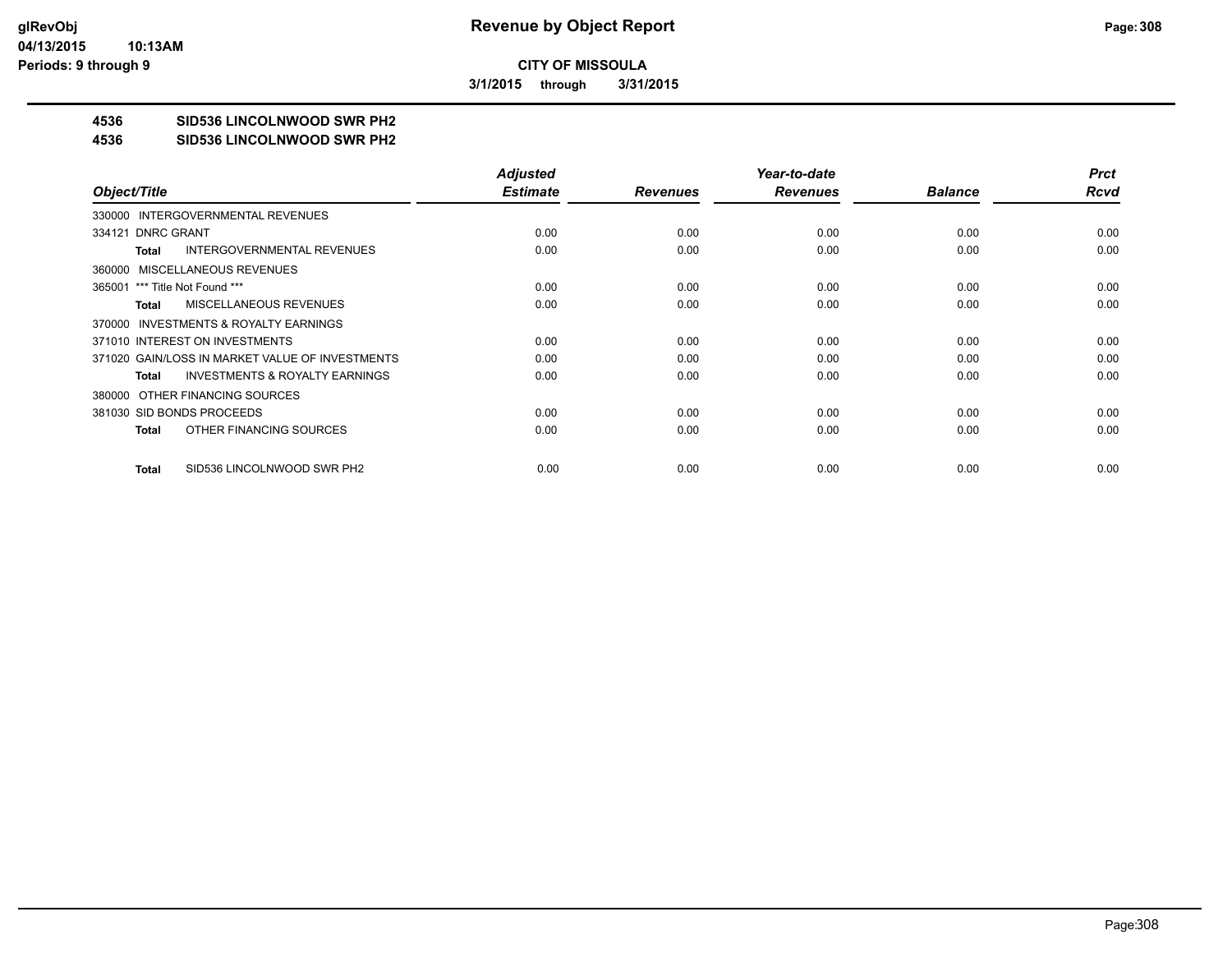**3/1/2015 through 3/31/2015**

## **4536 SID536 LINCOLNWOOD SWR PH2**

| Object/Title                                              | <b>Adjusted</b><br><b>Estimate</b> | <b>Revenues</b> | Year-to-date<br><b>Revenues</b> | <b>Balance</b> | <b>Prct</b><br><b>Rcvd</b> |
|-----------------------------------------------------------|------------------------------------|-----------------|---------------------------------|----------------|----------------------------|
| 330000 INTERGOVERNMENTAL REVENUES                         |                                    |                 |                                 |                |                            |
| <b>DNRC GRANT</b><br>334121                               | 0.00                               | 0.00            | 0.00                            | 0.00           | 0.00                       |
| <b>INTERGOVERNMENTAL REVENUES</b><br><b>Total</b>         | 0.00                               | 0.00            | 0.00                            | 0.00           | 0.00                       |
| 360000 MISCELLANEOUS REVENUES                             |                                    |                 |                                 |                |                            |
| 365001 *** Title Not Found ***                            | 0.00                               | 0.00            | 0.00                            | 0.00           | 0.00                       |
| <b>MISCELLANEOUS REVENUES</b><br><b>Total</b>             | 0.00                               | 0.00            | 0.00                            | 0.00           | 0.00                       |
| 370000 INVESTMENTS & ROYALTY EARNINGS                     |                                    |                 |                                 |                |                            |
| 371010 INTEREST ON INVESTMENTS                            | 0.00                               | 0.00            | 0.00                            | 0.00           | 0.00                       |
| 371020 GAIN/LOSS IN MARKET VALUE OF INVESTMENT            | 0.00                               | 0.00            | 0.00                            | 0.00           | 0.00                       |
| <b>INVESTMENTS &amp; ROYALTY EARNINGS</b><br><b>Total</b> | 0.00                               | 0.00            | 0.00                            | 0.00           | 0.00                       |
| 380000 OTHER FINANCING SOURCES                            |                                    |                 |                                 |                |                            |
| 381030 SID BONDS PROCEEDS                                 | 0.00                               | 0.00            | 0.00                            | 0.00           | 0.00                       |
| OTHER FINANCING SOURCES<br><b>Total</b>                   | 0.00                               | 0.00            | 0.00                            | 0.00           | 0.00                       |
| SID536 LINCOLNWOOD SWR PH2<br><b>Total</b>                | 0.00                               | 0.00            | 0.00                            | 0.00           | 0.00                       |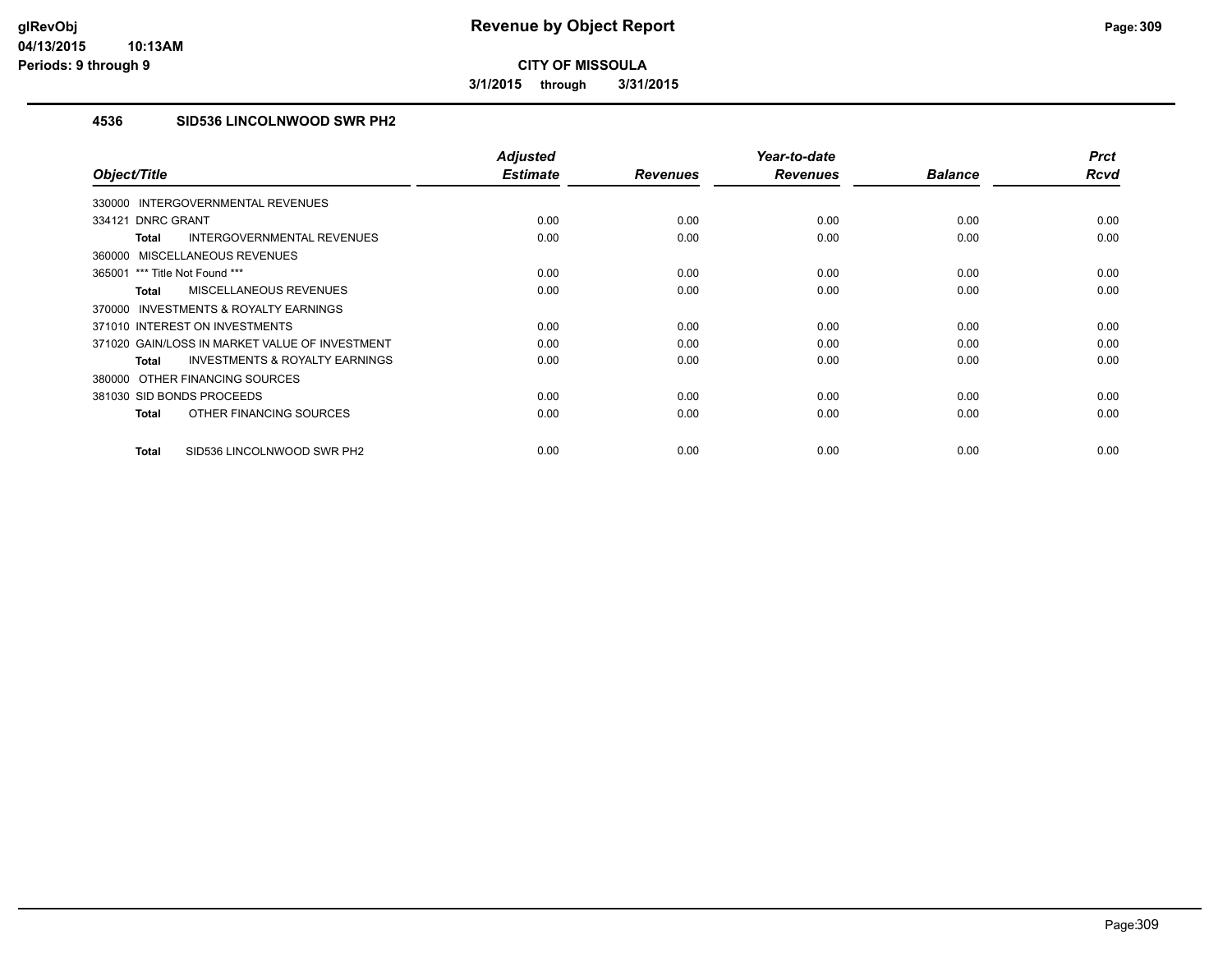**3/1/2015 through 3/31/2015**

## **4538 SID 538 HILLVIEW WAY**

**4538 SID 538 HILLVIEW WAY**

|                                                 | <b>Adjusted</b> |                 | Year-to-date    |                | <b>Prct</b> |
|-------------------------------------------------|-----------------|-----------------|-----------------|----------------|-------------|
| Object/Title                                    | <b>Estimate</b> | <b>Revenues</b> | <b>Revenues</b> | <b>Balance</b> | <b>Rcvd</b> |
| 370000 INVESTMENTS & ROYALTY EARNINGS           |                 |                 |                 |                |             |
| 371010 INTEREST ON INVESTMENTS                  | 0.00            | 0.00            | 0.00            | 0.00           | 0.00        |
| 371020 GAIN/LOSS IN MARKET VALUE OF INVESTMENTS | 0.00            | 0.00            | 0.00            | 0.00           | 0.00        |
| INVESTMENTS & ROYALTY EARNINGS<br>Total         | 0.00            | 0.00            | 0.00            | 0.00           | 0.00        |
| 380000 OTHER FINANCING SOURCES                  |                 |                 |                 |                |             |
| 383000 OPERATING TRANSFERS                      | 0.00            | 0.00            | 0.00            | 0.00           | 0.00        |
| OTHER FINANCING SOURCES<br><b>Total</b>         | 0.00            | 0.00            | 0.00            | 0.00           | 0.00        |
|                                                 |                 |                 |                 |                |             |
| <b>Total</b><br>SID 538 HILLVIEW WAY            | 0.00            | 0.00            | 0.00            | 0.00           | 0.00        |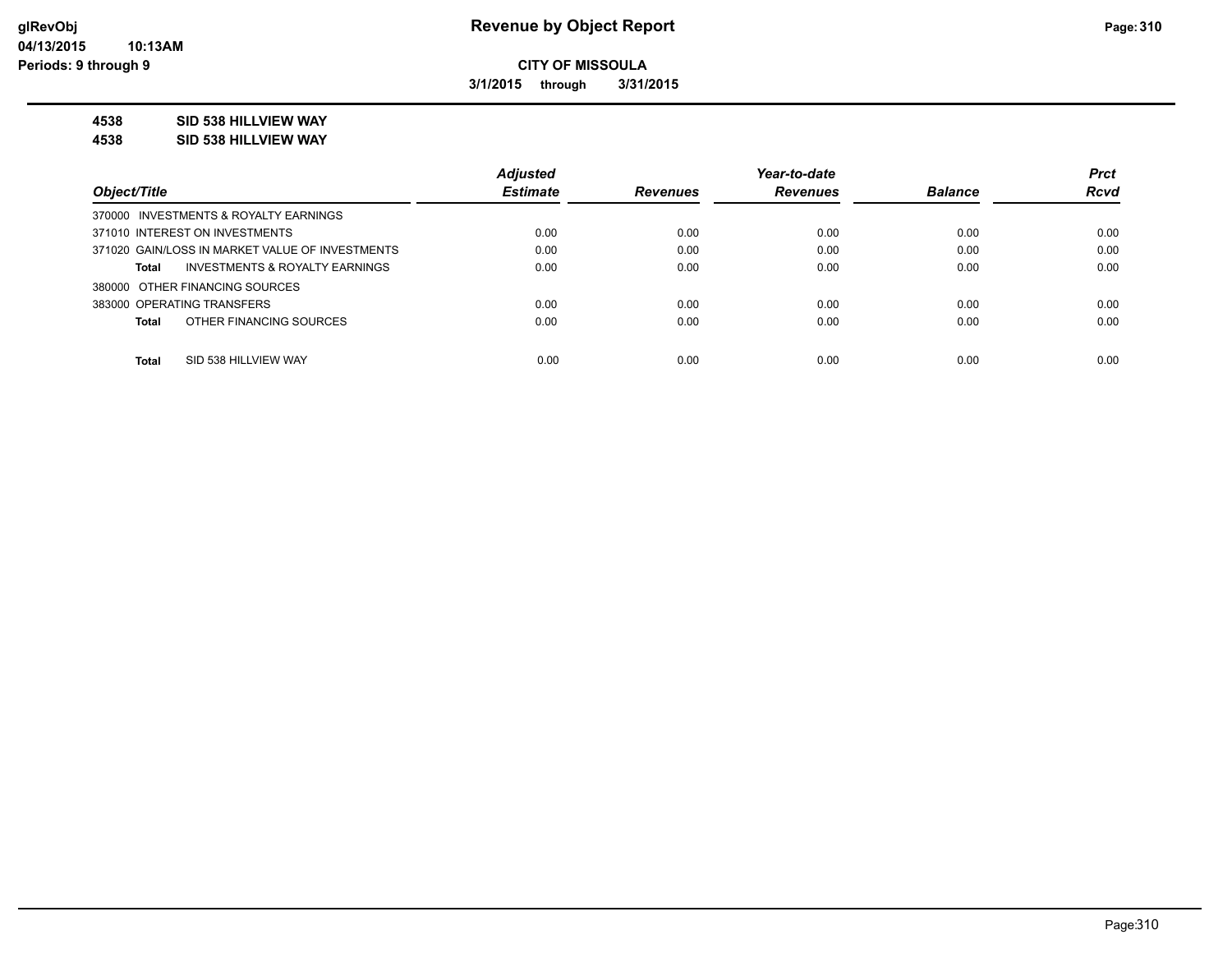**3/1/2015 through 3/31/2015**

### **4538 SID 538 HILLVIEW WAY**

|                                                | <b>Adjusted</b> |                 | Year-to-date    |                | <b>Prct</b> |
|------------------------------------------------|-----------------|-----------------|-----------------|----------------|-------------|
| Object/Title                                   | <b>Estimate</b> | <b>Revenues</b> | <b>Revenues</b> | <b>Balance</b> | <b>Rcvd</b> |
| 370000 INVESTMENTS & ROYALTY EARNINGS          |                 |                 |                 |                |             |
| 371010 INTEREST ON INVESTMENTS                 | 0.00            | 0.00            | 0.00            | 0.00           | 0.00        |
| 371020 GAIN/LOSS IN MARKET VALUE OF INVESTMENT | 0.00            | 0.00            | 0.00            | 0.00           | 0.00        |
| INVESTMENTS & ROYALTY EARNINGS<br>Total        | 0.00            | 0.00            | 0.00            | 0.00           | 0.00        |
| 380000 OTHER FINANCING SOURCES                 |                 |                 |                 |                |             |
| 383000 OPERATING TRANSFERS                     | 0.00            | 0.00            | 0.00            | 0.00           | 0.00        |
| OTHER FINANCING SOURCES<br>Total               | 0.00            | 0.00            | 0.00            | 0.00           | 0.00        |
|                                                |                 |                 |                 |                |             |
| <b>Total</b><br>SID 538 HILLVIEW WAY           | 0.00            | 0.00            | 0.00            | 0.00           | 0.00        |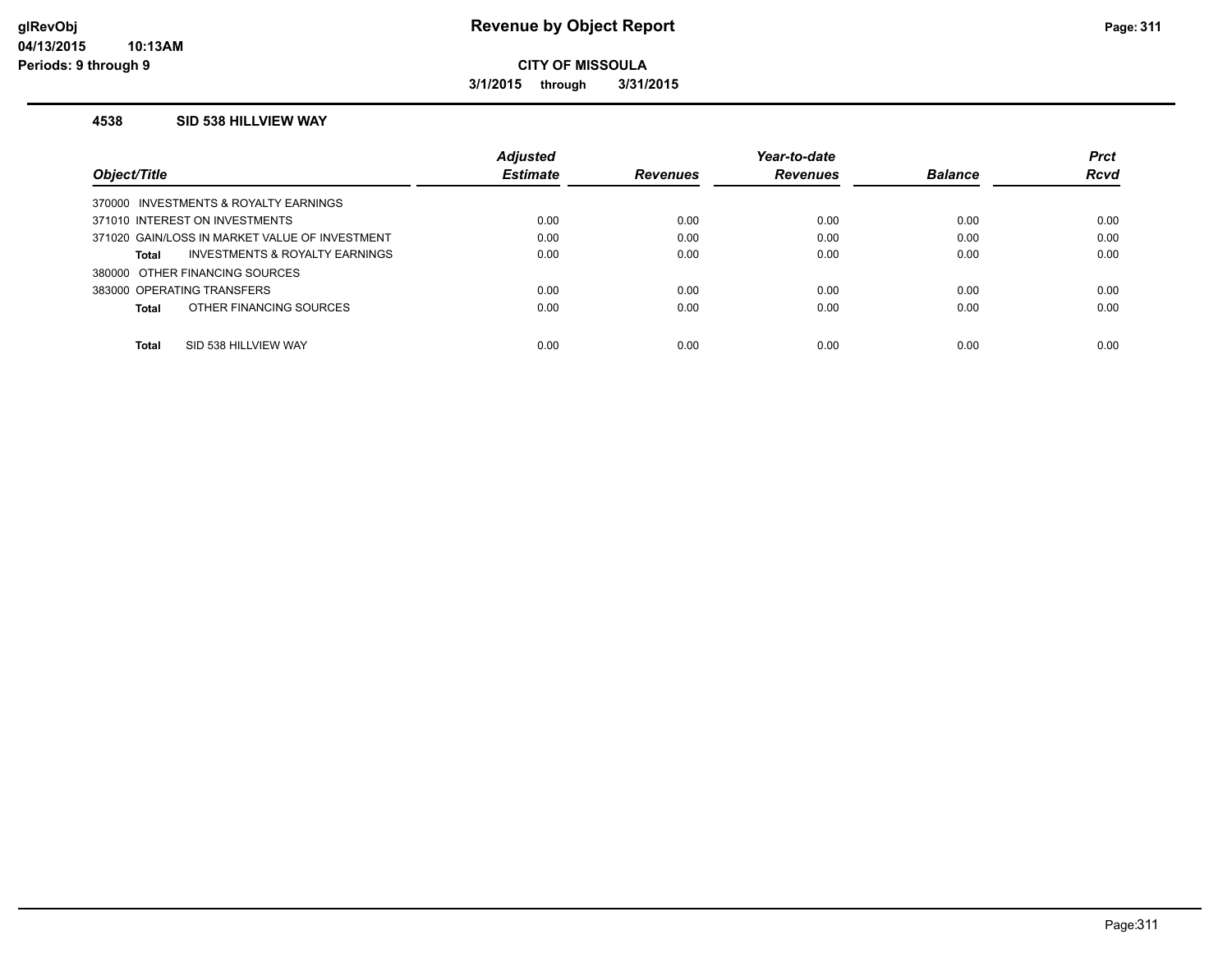**3/1/2015 through 3/31/2015**

**4539 SID 539 4th STREET**

**4539 SID 539 4th STREET**

|                                                | <b>Adiusted</b> |                 | Year-to-date    |                | <b>Prct</b> |
|------------------------------------------------|-----------------|-----------------|-----------------|----------------|-------------|
| Object/Title                                   | <b>Estimate</b> | <b>Revenues</b> | <b>Revenues</b> | <b>Balance</b> | <b>Rcvd</b> |
| 370000 INVESTMENTS & ROYALTY EARNINGS          |                 |                 |                 |                |             |
| 371010 INTEREST ON INVESTMENTS                 | 0.00            | 0.00            | 0.00            | 0.00           | 0.00        |
| INVESTMENTS & ROYALTY EARNINGS<br><b>Total</b> | 0.00            | 0.00            | 0.00            | 0.00           | 0.00        |
| 380000 OTHER FINANCING SOURCES                 |                 |                 |                 |                |             |
| 383000 OPERATING TRANSFERS                     | 0.00            | 0.00            | 0.00            | 0.00           | 0.00        |
| OTHER FINANCING SOURCES<br><b>Total</b>        | 0.00            | 0.00            | 0.00            | 0.00           | 0.00        |
|                                                |                 |                 |                 |                |             |
| SID 539 4th STREET<br><b>Total</b>             | 0.00            | 0.00            | 0.00            | 0.00           | 0.00        |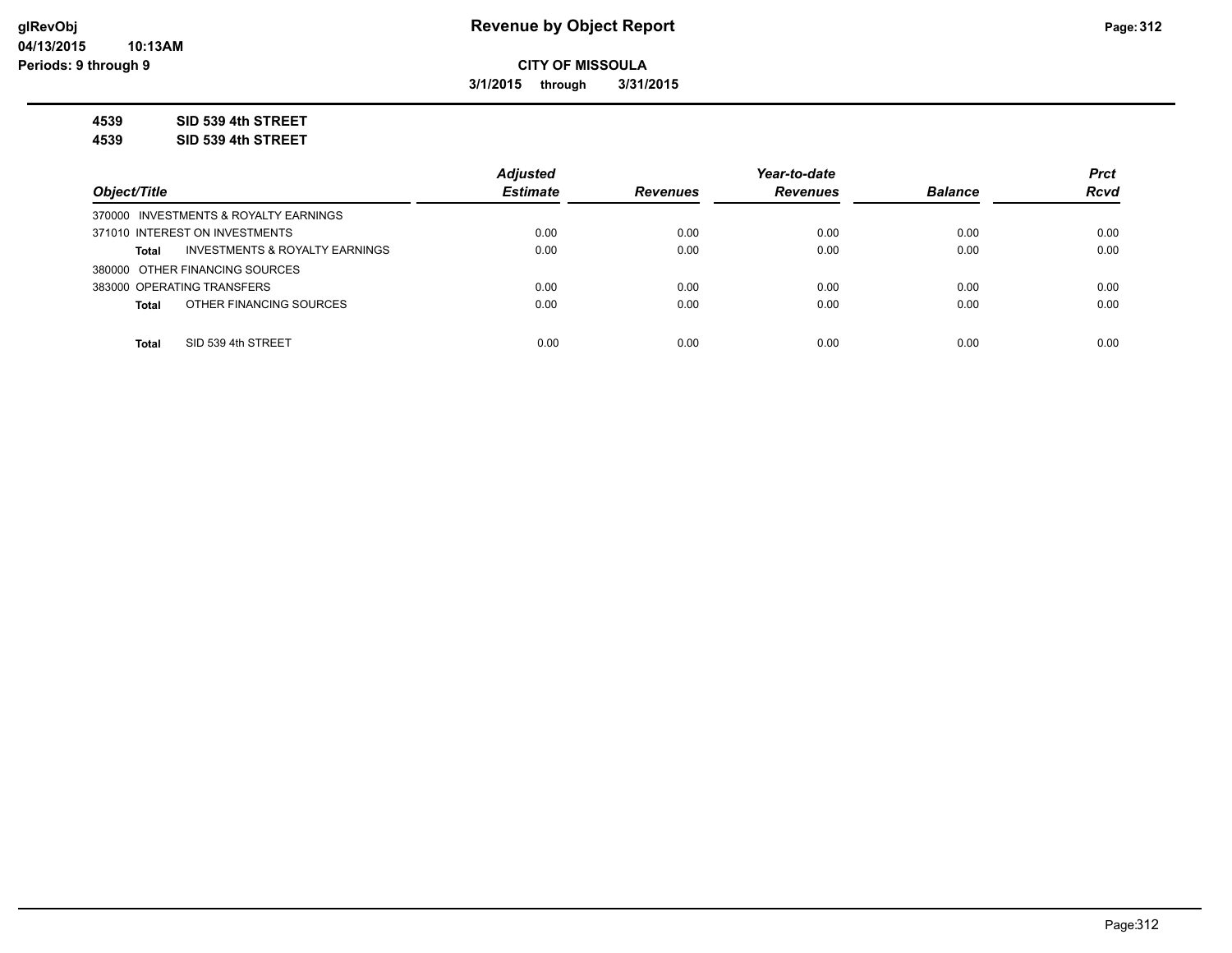## **glRevObj Revenue by Object Report Page:313**

**CITY OF MISSOULA**

**3/1/2015 through 3/31/2015**

### **4539 SID 539 4th STREET**

| Object/Title                            | <b>Adjusted</b><br><b>Estimate</b> | <b>Revenues</b> | Year-to-date<br><b>Revenues</b> | <b>Balance</b> | <b>Prct</b><br><b>Rcvd</b> |
|-----------------------------------------|------------------------------------|-----------------|---------------------------------|----------------|----------------------------|
| 370000 INVESTMENTS & ROYALTY EARNINGS   |                                    |                 |                                 |                |                            |
| 371010 INTEREST ON INVESTMENTS          | 0.00                               | 0.00            | 0.00                            | 0.00           | 0.00                       |
| INVESTMENTS & ROYALTY EARNINGS<br>Total | 0.00                               | 0.00            | 0.00                            | 0.00           | 0.00                       |
| 380000 OTHER FINANCING SOURCES          |                                    |                 |                                 |                |                            |
| 383000 OPERATING TRANSFERS              | 0.00                               | 0.00            | 0.00                            | 0.00           | 0.00                       |
| OTHER FINANCING SOURCES<br><b>Total</b> | 0.00                               | 0.00            | 0.00                            | 0.00           | 0.00                       |
|                                         |                                    |                 |                                 |                |                            |
| SID 539 4th STREET<br><b>Total</b>      | 0.00                               | 0.00            | 0.00                            | 0.00           | 0.00                       |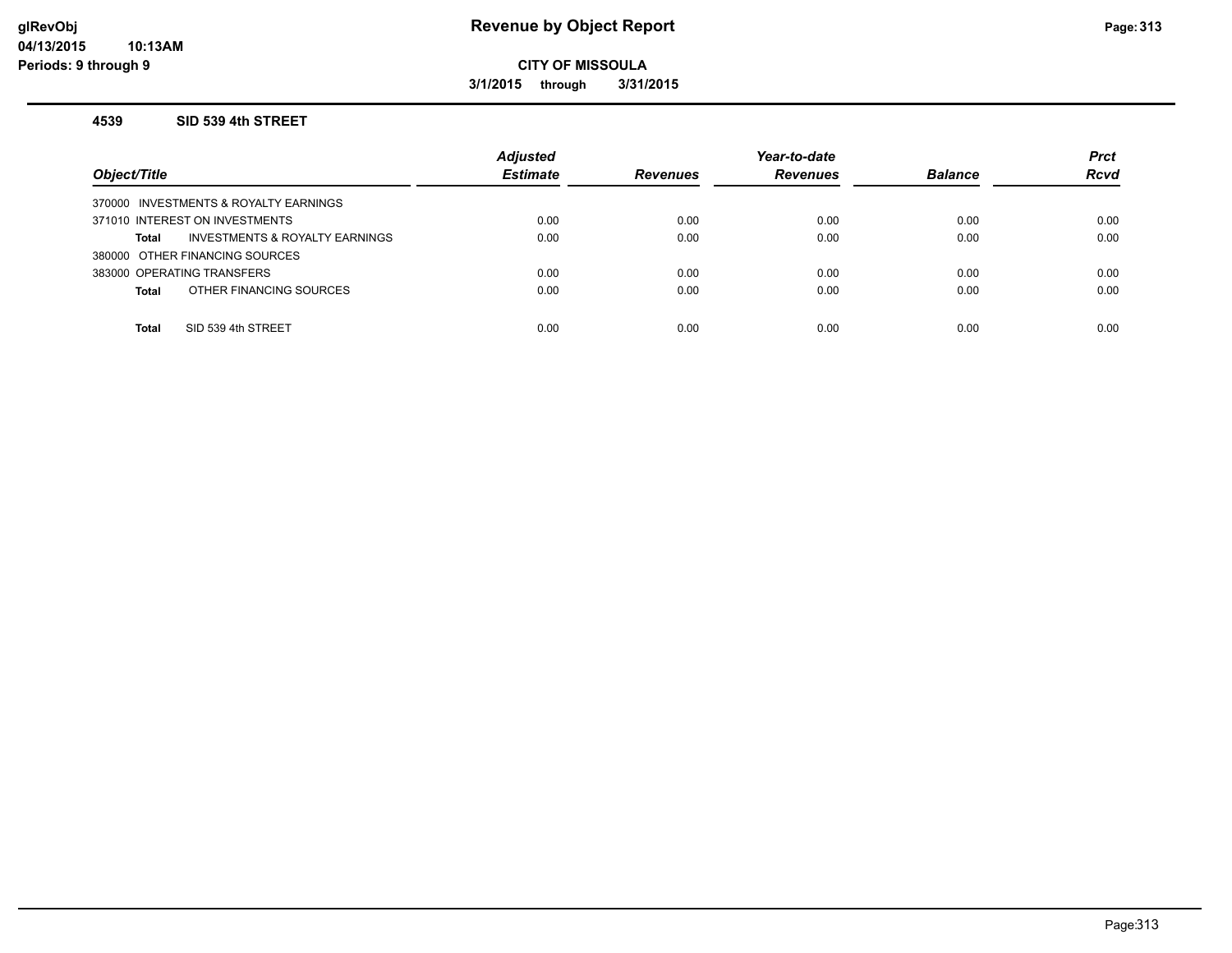**3/1/2015 through 3/31/2015**

**4540 SID 540 ENGLAND BLVD**

**4540 SID 540 ENGLAND BLVD**

|                                                           | <b>Adjusted</b> |                 | Year-to-date    |                | <b>Prct</b> |
|-----------------------------------------------------------|-----------------|-----------------|-----------------|----------------|-------------|
| Object/Title                                              | <b>Estimate</b> | <b>Revenues</b> | <b>Revenues</b> | <b>Balance</b> | <b>Rcvd</b> |
| TAXES/ASSESSMENTS<br>310000                               |                 |                 |                 |                |             |
| PENALTIES & INTEREST<br>312001                            | 0.00            | 0.00            | 0.00            | 0.00           | 0.00        |
| TAXES/ASSESSMENTS<br><b>Total</b>                         | 0.00            | 0.00            | 0.00            | 0.00           | 0.00        |
| MISCELLANEOUS REVENUES<br>360000                          |                 |                 |                 |                |             |
| 363020 PROPERTY ASSESSMENTS                               | 0.00            | 0.00            | 0.00            | 0.00           | 0.00        |
| PAYOFF PRINCIPAL ASSESSMENTS<br>363021                    | 0.00            | 0.00            | 0.00            | 0.00           | 0.00        |
| 363022 BOND INTEREST ASSESSMENTS                          | 0.00            | 0.00            | 0.00            | 0.00           | 0.00        |
| 363040 PENALTY AND INTEREST                               | 0.00            | 0.00            | 0.00            | 0.00           | 0.00        |
| MISCELLANEOUS REVENUES<br>Total                           | 0.00            | 0.00            | 0.00            | 0.00           | 0.00        |
| <b>INVESTMENTS &amp; ROYALTY EARNINGS</b><br>370000       |                 |                 |                 |                |             |
| 371010 INTEREST ON INVESTMENTS                            | 0.00            | 0.00            | 0.00            | 0.00           | 0.00        |
| 371020 GAIN/LOSS IN MARKET VALUE OF INVESTMENTS           | 0.00            | 0.00            | 0.00            | 0.00           | 0.00        |
| <b>INVESTMENTS &amp; ROYALTY EARNINGS</b><br><b>Total</b> | 0.00            | 0.00            | 0.00            | 0.00           | 0.00        |
| OTHER FINANCING SOURCES<br>380000                         |                 |                 |                 |                |             |
| 381030 SID BONDS PROCEEDS                                 | 0.00            | 0.00            | 0.00            | 0.00           | 0.00        |
| OTHER FINANCING SOURCES<br><b>Total</b>                   | 0.00            | 0.00            | 0.00            | 0.00           | 0.00        |
| SID 540 ENGLAND BLVD<br><b>Total</b>                      | 0.00            | 0.00            | 0.00            | 0.00           | 0.00        |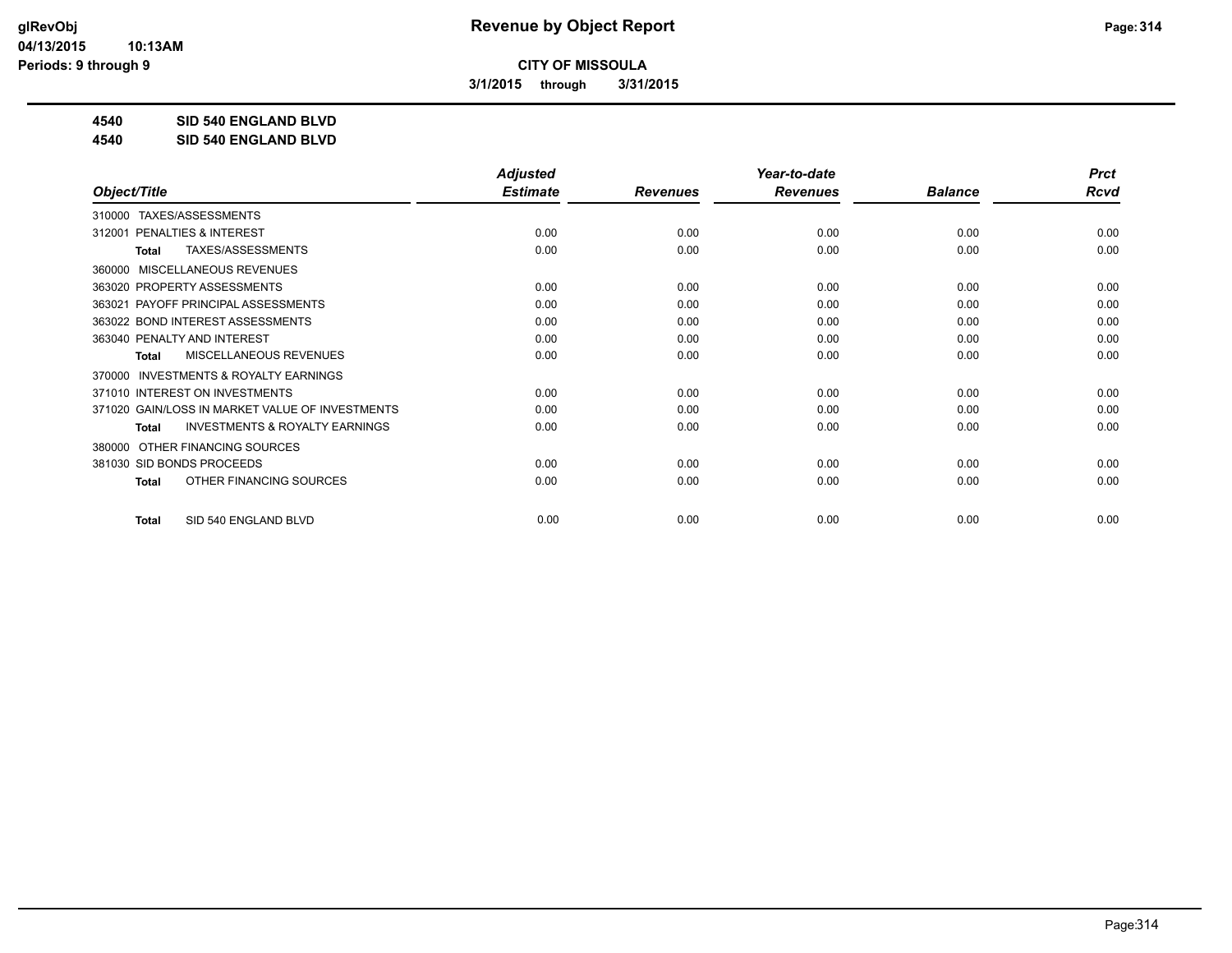**3/1/2015 through 3/31/2015**

### **4540 SID 540 ENGLAND BLVD**

|                                                           | <b>Adjusted</b> |                 | Year-to-date    |                | <b>Prct</b> |
|-----------------------------------------------------------|-----------------|-----------------|-----------------|----------------|-------------|
| Object/Title                                              | <b>Estimate</b> | <b>Revenues</b> | <b>Revenues</b> | <b>Balance</b> | <b>Rcvd</b> |
| TAXES/ASSESSMENTS<br>310000                               |                 |                 |                 |                |             |
| PENALTIES & INTEREST<br>312001                            | 0.00            | 0.00            | 0.00            | 0.00           | 0.00        |
| TAXES/ASSESSMENTS<br>Total                                | 0.00            | 0.00            | 0.00            | 0.00           | 0.00        |
| 360000 MISCELLANEOUS REVENUES                             |                 |                 |                 |                |             |
| 363020 PROPERTY ASSESSMENTS                               | 0.00            | 0.00            | 0.00            | 0.00           | 0.00        |
| 363021 PAYOFF PRINCIPAL ASSESSMENTS                       | 0.00            | 0.00            | 0.00            | 0.00           | 0.00        |
| 363022 BOND INTEREST ASSESSMENTS                          | 0.00            | 0.00            | 0.00            | 0.00           | 0.00        |
| 363040 PENALTY AND INTEREST                               | 0.00            | 0.00            | 0.00            | 0.00           | 0.00        |
| MISCELLANEOUS REVENUES<br><b>Total</b>                    | 0.00            | 0.00            | 0.00            | 0.00           | 0.00        |
| <b>INVESTMENTS &amp; ROYALTY EARNINGS</b><br>370000       |                 |                 |                 |                |             |
| 371010 INTEREST ON INVESTMENTS                            | 0.00            | 0.00            | 0.00            | 0.00           | 0.00        |
| 371020 GAIN/LOSS IN MARKET VALUE OF INVESTMENT            | 0.00            | 0.00            | 0.00            | 0.00           | 0.00        |
| <b>INVESTMENTS &amp; ROYALTY EARNINGS</b><br><b>Total</b> | 0.00            | 0.00            | 0.00            | 0.00           | 0.00        |
| 380000 OTHER FINANCING SOURCES                            |                 |                 |                 |                |             |
| 381030 SID BONDS PROCEEDS                                 | 0.00            | 0.00            | 0.00            | 0.00           | 0.00        |
| OTHER FINANCING SOURCES<br><b>Total</b>                   | 0.00            | 0.00            | 0.00            | 0.00           | 0.00        |
|                                                           |                 |                 |                 |                |             |
| SID 540 ENGLAND BLVD<br>Total                             | 0.00            | 0.00            | 0.00            | 0.00           | 0.00        |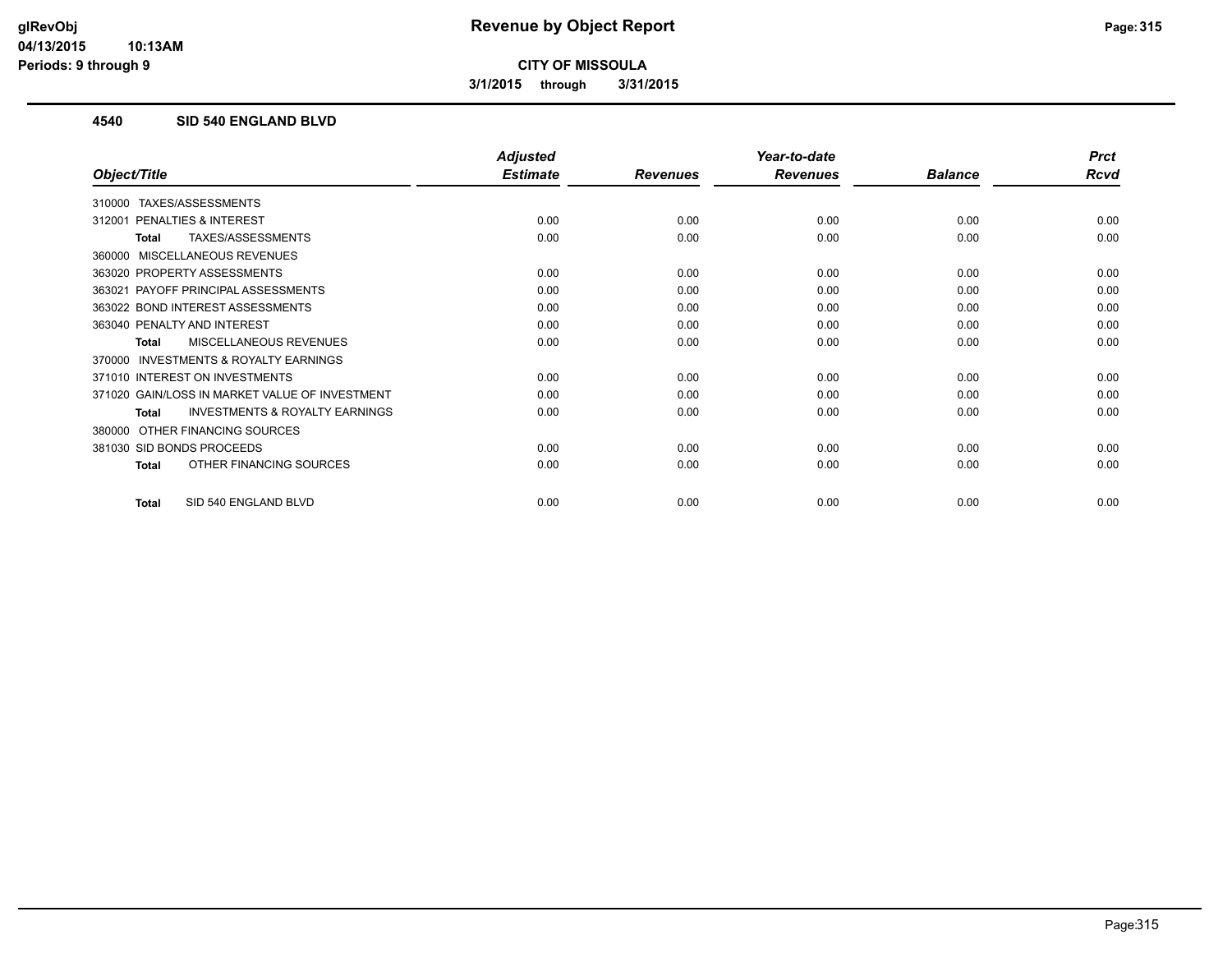**3/1/2015 through 3/31/2015**

### **4541 SID 541 PINEVIEW PARK**

**4541 SID 541 PINEVIEW PARK**

|                                                           | <b>Adjusted</b> |                 | Year-to-date    |                | <b>Prct</b> |
|-----------------------------------------------------------|-----------------|-----------------|-----------------|----------------|-------------|
| Object/Title                                              | <b>Estimate</b> | <b>Revenues</b> | <b>Revenues</b> | <b>Balance</b> | Rcvd        |
| TAXES/ASSESSMENTS<br>310000                               |                 |                 |                 |                |             |
| PENALTIES & INTEREST<br>312001                            | 0.00            | 0.00            | 0.00            | 0.00           | 0.00        |
| TAXES/ASSESSMENTS<br><b>Total</b>                         | 0.00            | 0.00            | 0.00            | 0.00           | 0.00        |
| MISCELLANEOUS REVENUES<br>360000                          |                 |                 |                 |                |             |
| 363020 PROPERTY ASSESSMENTS                               | 0.00            | 0.00            | 0.00            | 0.00           | 0.00        |
| 363021 PAYOFF PRINCIPAL ASSESSMENTS                       | 0.00            | 0.00            | 0.00            | 0.00           | 0.00        |
| 363022 BOND INTEREST ASSESSMENTS                          | 0.00            | 0.00            | 0.00            | 0.00           | 0.00        |
| 363040 PENALTY AND INTEREST                               | 0.00            | 0.00            | 0.00            | 0.00           | 0.00        |
| MISCELLANEOUS REVENUES<br><b>Total</b>                    | 0.00            | 0.00            | 0.00            | 0.00           | 0.00        |
| <b>INVESTMENTS &amp; ROYALTY EARNINGS</b><br>370000       |                 |                 |                 |                |             |
| 371010 INTEREST ON INVESTMENTS                            | 0.00            | 0.00            | 0.00            | 0.00           | 0.00        |
| 371020 GAIN/LOSS IN MARKET VALUE OF INVESTMENTS           | 0.00            | 0.00            | 0.00            | 0.00           | 0.00        |
| <b>INVESTMENTS &amp; ROYALTY EARNINGS</b><br><b>Total</b> | 0.00            | 0.00            | 0.00            | 0.00           | 0.00        |
| OTHER FINANCING SOURCES<br>380000                         |                 |                 |                 |                |             |
| 381030 SID BONDS PROCEEDS                                 | 0.00            | 0.00            | 0.00            | 0.00           | 0.00        |
| OTHER FINANCING SOURCES<br><b>Total</b>                   | 0.00            | 0.00            | 0.00            | 0.00           | 0.00        |
| SID 541 PINEVIEW PARK<br><b>Total</b>                     | 0.00            | 0.00            | 0.00            | 0.00           | 0.00        |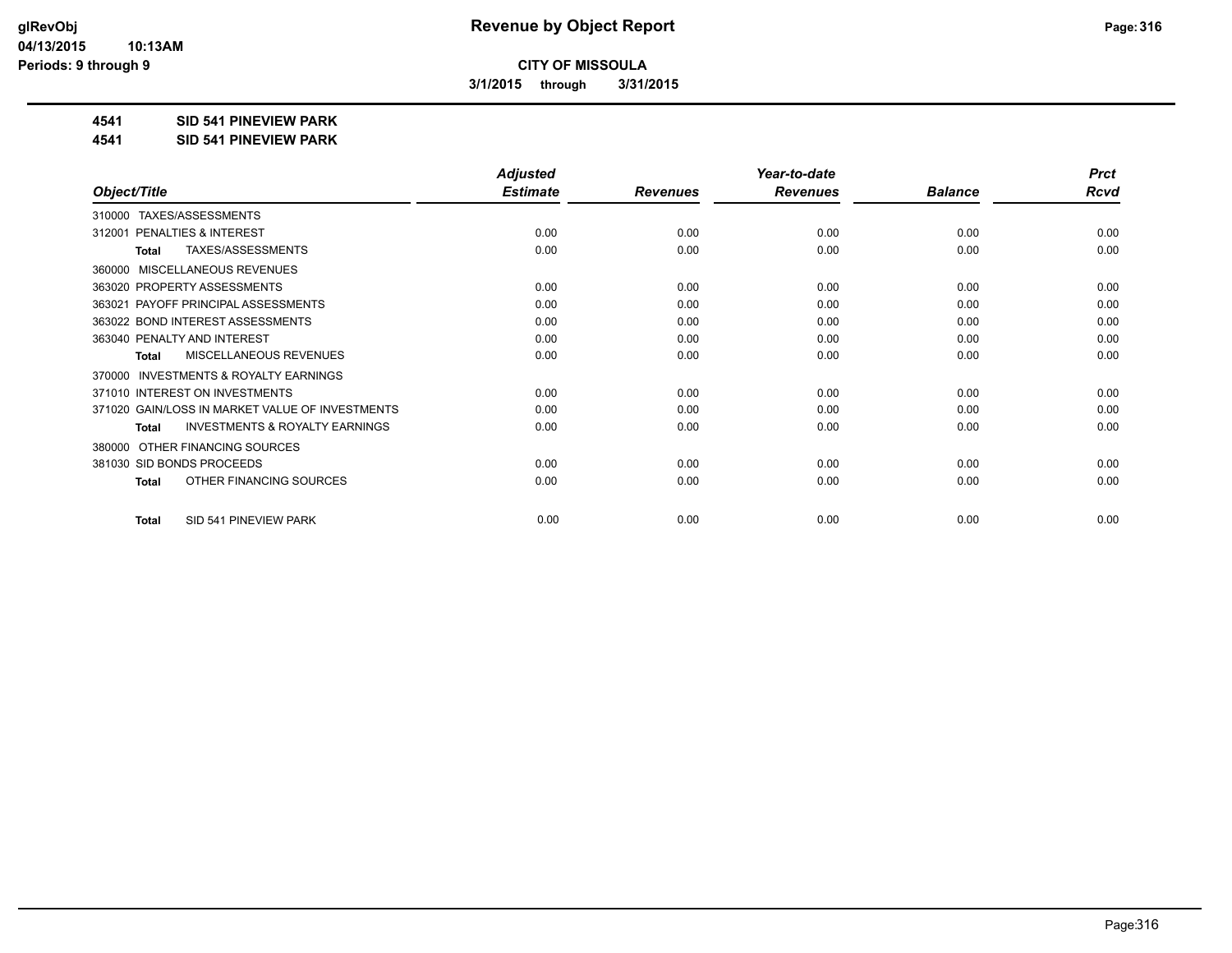**3/1/2015 through 3/31/2015**

### **4541 SID 541 PINEVIEW PARK**

|                                                           | <b>Adjusted</b> |                 | Year-to-date    |                | <b>Prct</b> |
|-----------------------------------------------------------|-----------------|-----------------|-----------------|----------------|-------------|
| Object/Title                                              | <b>Estimate</b> | <b>Revenues</b> | <b>Revenues</b> | <b>Balance</b> | <b>Rcvd</b> |
| TAXES/ASSESSMENTS<br>310000                               |                 |                 |                 |                |             |
| PENALTIES & INTEREST<br>312001                            | 0.00            | 0.00            | 0.00            | 0.00           | 0.00        |
| TAXES/ASSESSMENTS<br>Total                                | 0.00            | 0.00            | 0.00            | 0.00           | 0.00        |
| 360000 MISCELLANEOUS REVENUES                             |                 |                 |                 |                |             |
| 363020 PROPERTY ASSESSMENTS                               | 0.00            | 0.00            | 0.00            | 0.00           | 0.00        |
| 363021 PAYOFF PRINCIPAL ASSESSMENTS                       | 0.00            | 0.00            | 0.00            | 0.00           | 0.00        |
| 363022 BOND INTEREST ASSESSMENTS                          | 0.00            | 0.00            | 0.00            | 0.00           | 0.00        |
| 363040 PENALTY AND INTEREST                               | 0.00            | 0.00            | 0.00            | 0.00           | 0.00        |
| MISCELLANEOUS REVENUES<br><b>Total</b>                    | 0.00            | 0.00            | 0.00            | 0.00           | 0.00        |
| 370000 INVESTMENTS & ROYALTY EARNINGS                     |                 |                 |                 |                |             |
| 371010 INTEREST ON INVESTMENTS                            | 0.00            | 0.00            | 0.00            | 0.00           | 0.00        |
| 371020 GAIN/LOSS IN MARKET VALUE OF INVESTMENT            | 0.00            | 0.00            | 0.00            | 0.00           | 0.00        |
| <b>INVESTMENTS &amp; ROYALTY EARNINGS</b><br><b>Total</b> | 0.00            | 0.00            | 0.00            | 0.00           | 0.00        |
| OTHER FINANCING SOURCES<br>380000                         |                 |                 |                 |                |             |
| 381030 SID BONDS PROCEEDS                                 | 0.00            | 0.00            | 0.00            | 0.00           | 0.00        |
| OTHER FINANCING SOURCES<br>Total                          | 0.00            | 0.00            | 0.00            | 0.00           | 0.00        |
| SID 541 PINEVIEW PARK<br><b>Total</b>                     | 0.00            | 0.00            | 0.00            | 0.00           | 0.00        |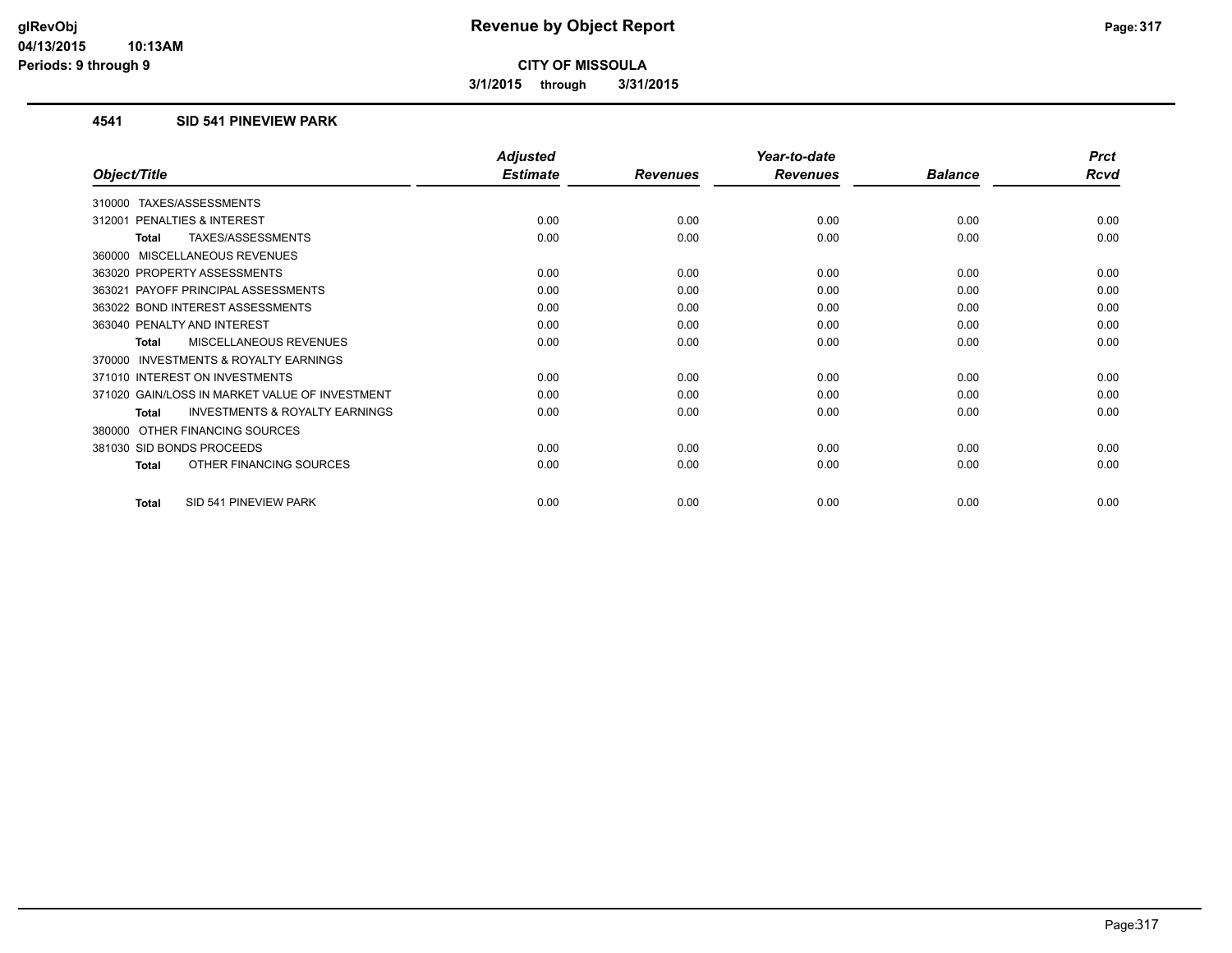**3/1/2015 through 3/31/2015**

### **4542 SID 542 HILLVIEW WAY**

#### **4542 SID 542 HILLVIEW WAY**

|                                                    | <b>Adjusted</b> |                 | Year-to-date    |                | <b>Prct</b> |
|----------------------------------------------------|-----------------|-----------------|-----------------|----------------|-------------|
| Object/Title                                       | <b>Estimate</b> | <b>Revenues</b> | <b>Revenues</b> | <b>Balance</b> | <b>Rcvd</b> |
| 370000 INVESTMENTS & ROYALTY EARNINGS              |                 |                 |                 |                |             |
| 371010 INTEREST ON INVESTMENTS                     | 0.00            | 0.00            | 0.00            | 0.00           | 0.00        |
| 371020 GAIN/LOSS IN MARKET VALUE OF INVESTMENTS    | 0.00            | 0.00            | 0.00            | 0.00           | 0.00        |
| <b>INVESTMENTS &amp; ROYALTY EARNINGS</b><br>Total | 0.00            | 0.00            | 0.00            | 0.00           | 0.00        |
| 380000 OTHER FINANCING SOURCES                     |                 |                 |                 |                |             |
| 381030 SID BONDS PROCEEDS                          | 0.00            | 0.00            | 0.00            | 0.00           | 0.00        |
| 383000 OPERATING TRANSFERS                         | 0.00            | 0.00            | 0.00            | 0.00           | 0.00        |
| OTHER FINANCING SOURCES<br>Total                   | 0.00            | 0.00            | 0.00            | 0.00           | 0.00        |
|                                                    |                 |                 |                 |                |             |
| SID 542 HILLVIEW WAY<br><b>Total</b>               | 0.00            | 0.00            | 0.00            | 0.00           | 0.00        |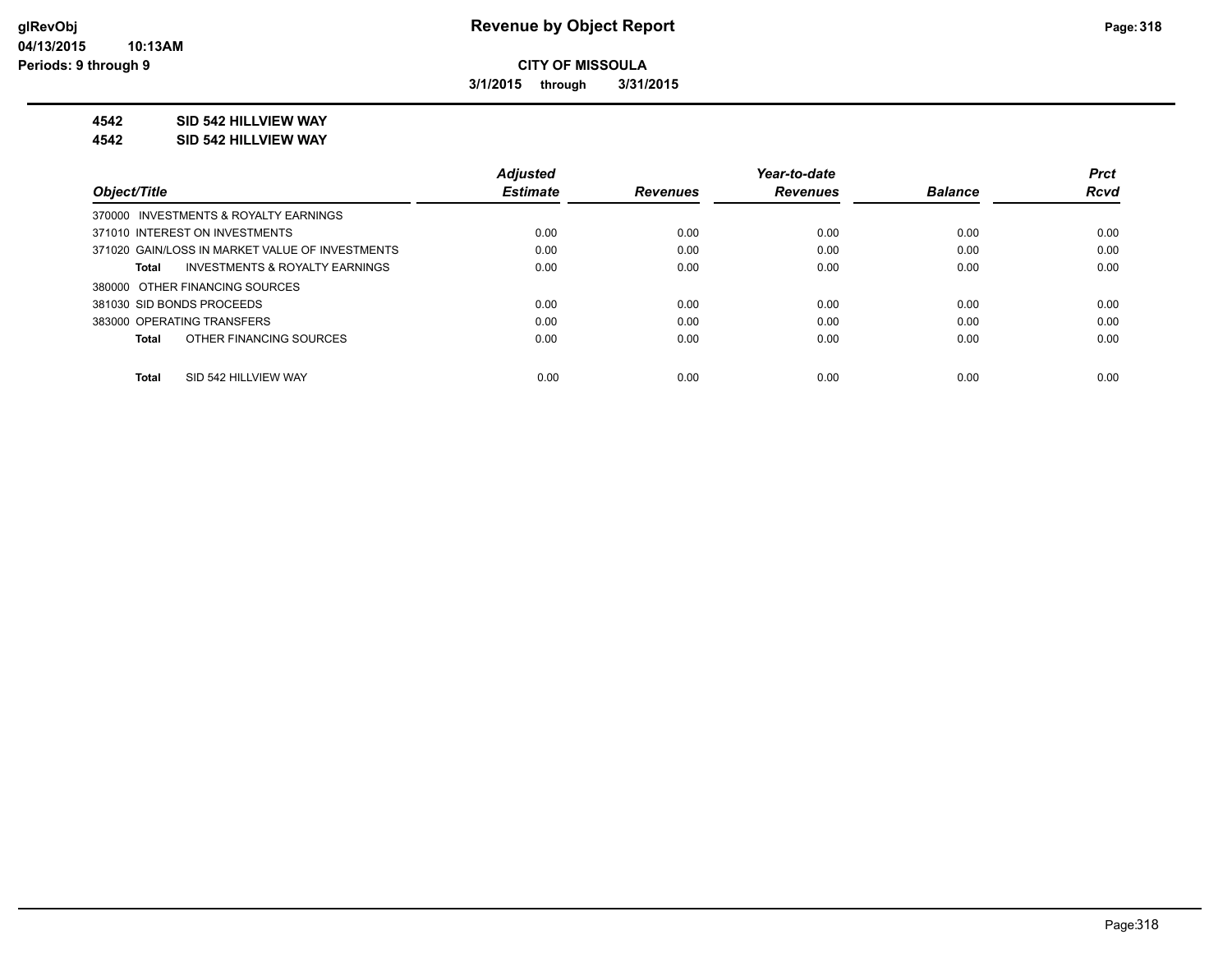**3/1/2015 through 3/31/2015**

### **4542 SID 542 HILLVIEW WAY**

|                                                | <b>Adjusted</b> |                 | Year-to-date    |                | <b>Prct</b> |
|------------------------------------------------|-----------------|-----------------|-----------------|----------------|-------------|
| Object/Title                                   | <b>Estimate</b> | <b>Revenues</b> | <b>Revenues</b> | <b>Balance</b> | Rcvd        |
| 370000 INVESTMENTS & ROYALTY EARNINGS          |                 |                 |                 |                |             |
| 371010 INTEREST ON INVESTMENTS                 | 0.00            | 0.00            | 0.00            | 0.00           | 0.00        |
| 371020 GAIN/LOSS IN MARKET VALUE OF INVESTMENT | 0.00            | 0.00            | 0.00            | 0.00           | 0.00        |
| INVESTMENTS & ROYALTY EARNINGS<br>Total        | 0.00            | 0.00            | 0.00            | 0.00           | 0.00        |
| 380000 OTHER FINANCING SOURCES                 |                 |                 |                 |                |             |
| 381030 SID BONDS PROCEEDS                      | 0.00            | 0.00            | 0.00            | 0.00           | 0.00        |
| 383000 OPERATING TRANSFERS                     | 0.00            | 0.00            | 0.00            | 0.00           | 0.00        |
| OTHER FINANCING SOURCES<br>Total               | 0.00            | 0.00            | 0.00            | 0.00           | 0.00        |
|                                                |                 |                 |                 |                |             |
| SID 542 HILLVIEW WAY<br><b>Total</b>           | 0.00            | 0.00            | 0.00            | 0.00           | 0.00        |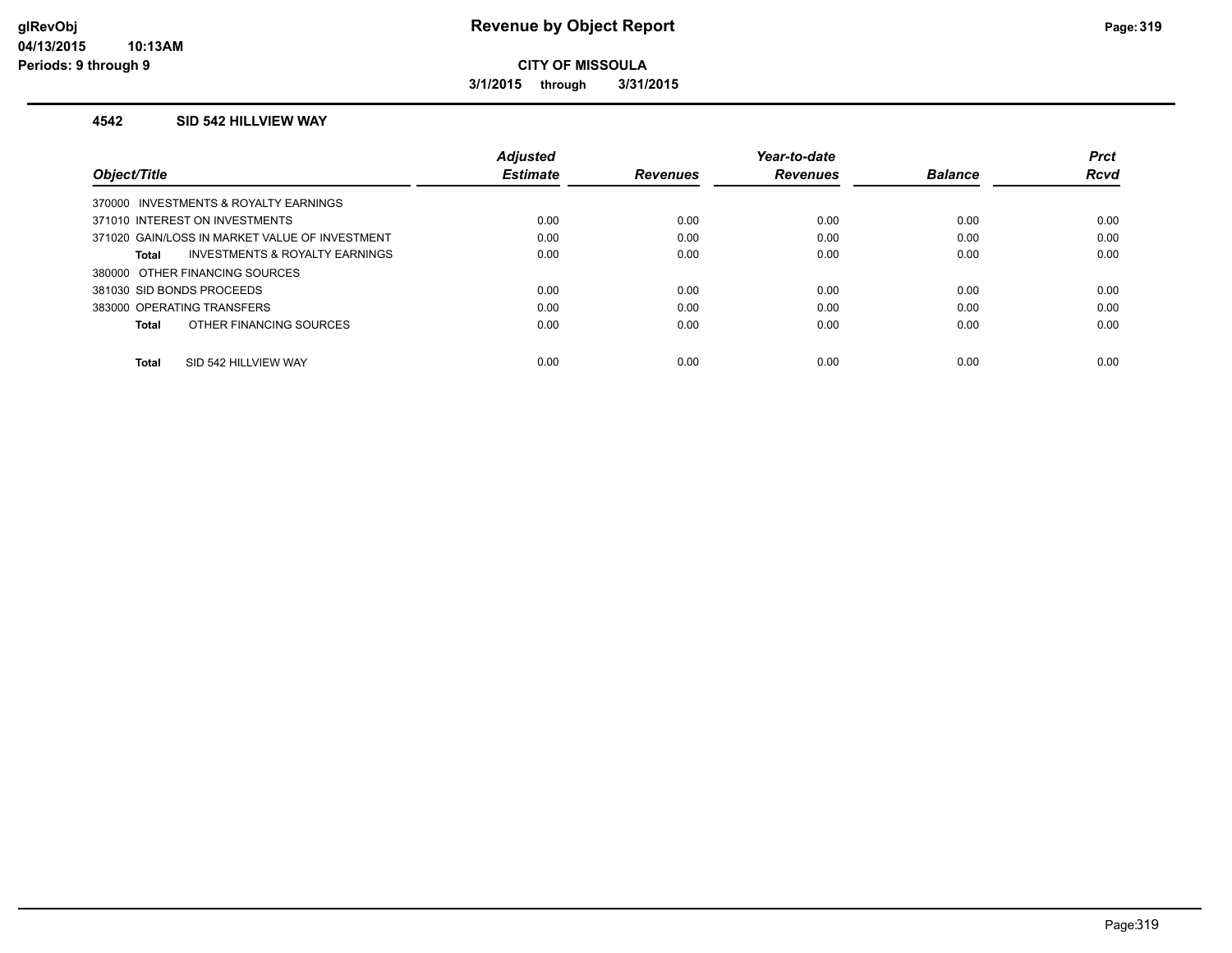**3/1/2015 through 3/31/2015**

### **4543 SID 543 TRAFFIC CALMING**

**4543 SID 543 TRAFFIC CALMING**

|                                         | <b>Adjusted</b> |                 | Year-to-date    |                | <b>Prct</b> |
|-----------------------------------------|-----------------|-----------------|-----------------|----------------|-------------|
| Object/Title                            | <b>Estimate</b> | <b>Revenues</b> | <b>Revenues</b> | <b>Balance</b> | <b>Rcvd</b> |
| 370000 INVESTMENTS & ROYALTY EARNINGS   |                 |                 |                 |                |             |
| 371010 INTEREST ON INVESTMENTS          | 0.00            | 0.00            | 0.00            | 0.00           | 0.00        |
| INVESTMENTS & ROYALTY EARNINGS<br>Total | 0.00            | 0.00            | 0.00            | 0.00           | 0.00        |
| 380000 OTHER FINANCING SOURCES          |                 |                 |                 |                |             |
| 383000 OPERATING TRANSFERS              | 0.00            | 0.00            | 0.00            | 0.00           | 0.00        |
| OTHER FINANCING SOURCES<br><b>Total</b> | 0.00            | 0.00            | 0.00            | 0.00           | 0.00        |
|                                         |                 |                 |                 |                |             |
| SID 543 TRAFFIC CALMING<br><b>Total</b> | 0.00            | 0.00            | 0.00            | 0.00           | 0.00        |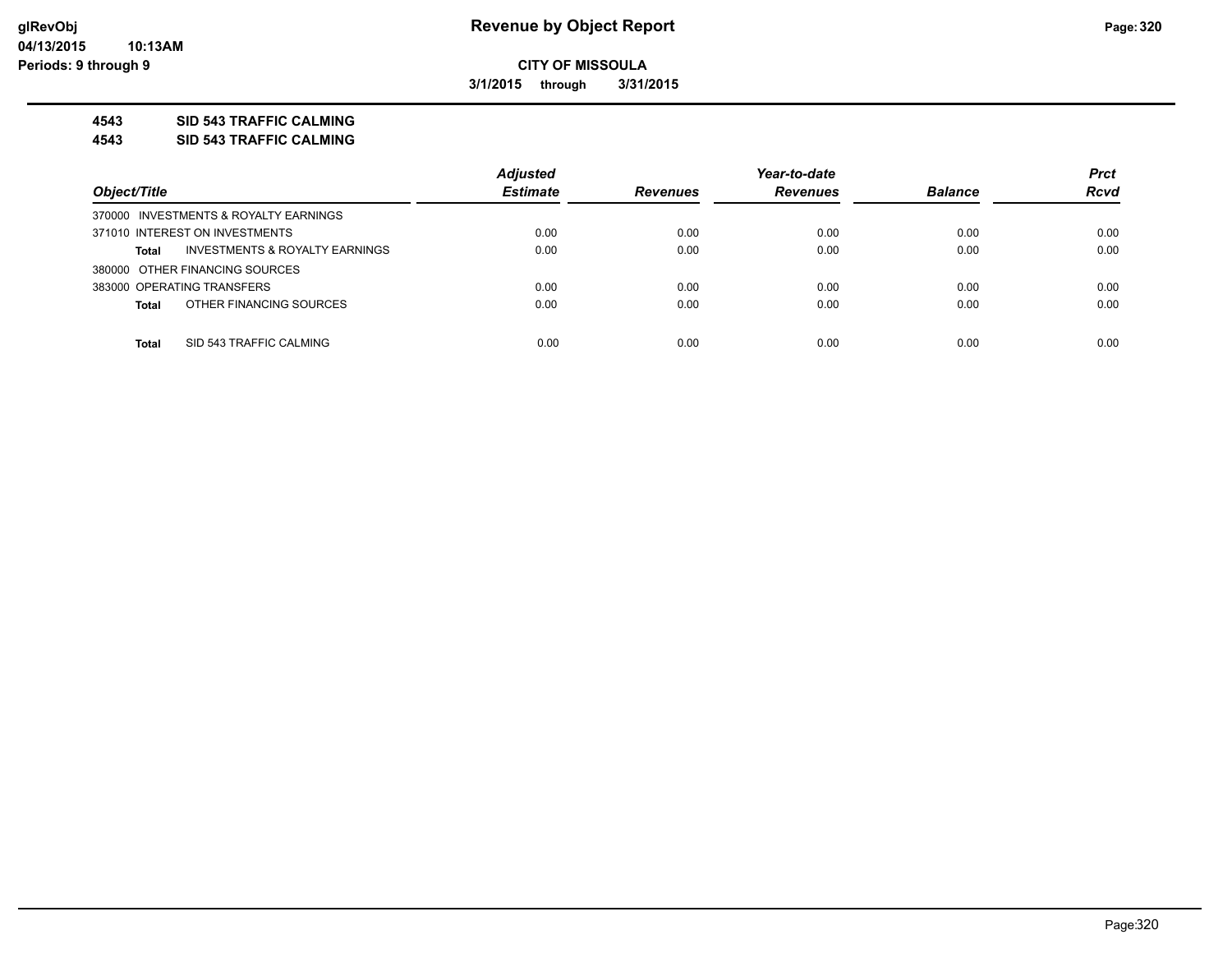**3/1/2015 through 3/31/2015**

### **4543 SID 543 TRAFFIC CALMING**

| Object/Title                                       | <b>Adjusted</b><br><b>Estimate</b> | <b>Revenues</b> | Year-to-date<br><b>Revenues</b> | <b>Balance</b> | <b>Prct</b><br><b>Rcvd</b> |
|----------------------------------------------------|------------------------------------|-----------------|---------------------------------|----------------|----------------------------|
| 370000 INVESTMENTS & ROYALTY EARNINGS              |                                    |                 |                                 |                |                            |
| 371010 INTEREST ON INVESTMENTS                     | 0.00                               | 0.00            | 0.00                            | 0.00           | 0.00                       |
| <b>INVESTMENTS &amp; ROYALTY EARNINGS</b><br>Total | 0.00                               | 0.00            | 0.00                            | 0.00           | 0.00                       |
| 380000 OTHER FINANCING SOURCES                     |                                    |                 |                                 |                |                            |
| 383000 OPERATING TRANSFERS                         | 0.00                               | 0.00            | 0.00                            | 0.00           | 0.00                       |
| OTHER FINANCING SOURCES<br>Total                   | 0.00                               | 0.00            | 0.00                            | 0.00           | 0.00                       |
|                                                    |                                    |                 |                                 |                |                            |
| SID 543 TRAFFIC CALMING<br><b>Total</b>            | 0.00                               | 0.00            | 0.00                            | 0.00           | 0.00                       |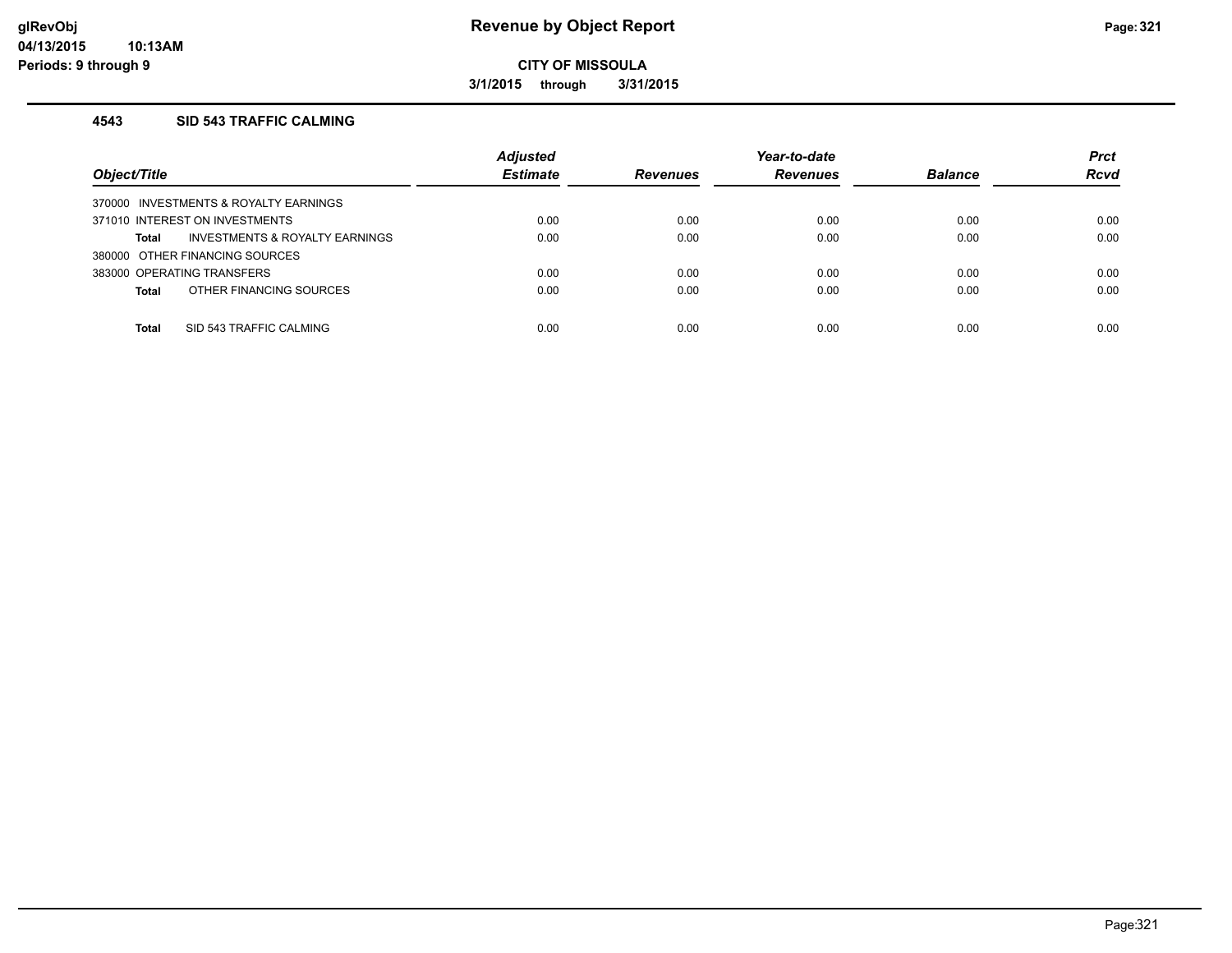**3/1/2015 through 3/31/2015**

## **4544 MILLER CREEK MITIGATION FUND**

#### **4544 MILLER CREEK MITIGATION FUND**

|                                                    | <b>Adjusted</b> |                 | Year-to-date    |                | <b>Prct</b> |
|----------------------------------------------------|-----------------|-----------------|-----------------|----------------|-------------|
| Object/Title                                       | <b>Estimate</b> | <b>Revenues</b> | <b>Revenues</b> | <b>Balance</b> | <b>Rcvd</b> |
| 310000 TAXES/ASSESSMENTS                           |                 |                 |                 |                |             |
| 312001 PENALTIES & INTEREST                        | 0.00            | 0.00            | 0.00            | 0.00           | 0.00        |
| TAXES/ASSESSMENTS<br>Total                         | 0.00            | 0.00            | 0.00            | 0.00           | 0.00        |
| 370000 INVESTMENTS & ROYALTY EARNINGS              |                 |                 |                 |                |             |
| 371010 INTEREST ON INVESTMENTS                     | 0.00            | 0.00            | 0.00            | 0.00           | 0.00        |
| 371020 GAIN/LOSS IN MARKET VALUE OF INVESTMENTS    | 0.00            | 0.00            | 0.00            | 0.00           | 0.00        |
| <b>INVESTMENTS &amp; ROYALTY EARNINGS</b><br>Total | 0.00            | 0.00            | 0.00            | 0.00           | 0.00        |
| 380000 OTHER FINANCING SOURCES                     |                 |                 |                 |                |             |
| 381030 SID BONDS PROCEEDS                          | 0.00            | 0.00            | 0.00            | 0.00           | 0.00        |
| OTHER FINANCING SOURCES<br>Total                   | 0.00            | 0.00            | 0.00            | 0.00           | 0.00        |
| MILLER CREEK MITIGATION FUND<br><b>Total</b>       | 0.00            | 0.00            | 0.00            | 0.00           | 0.00        |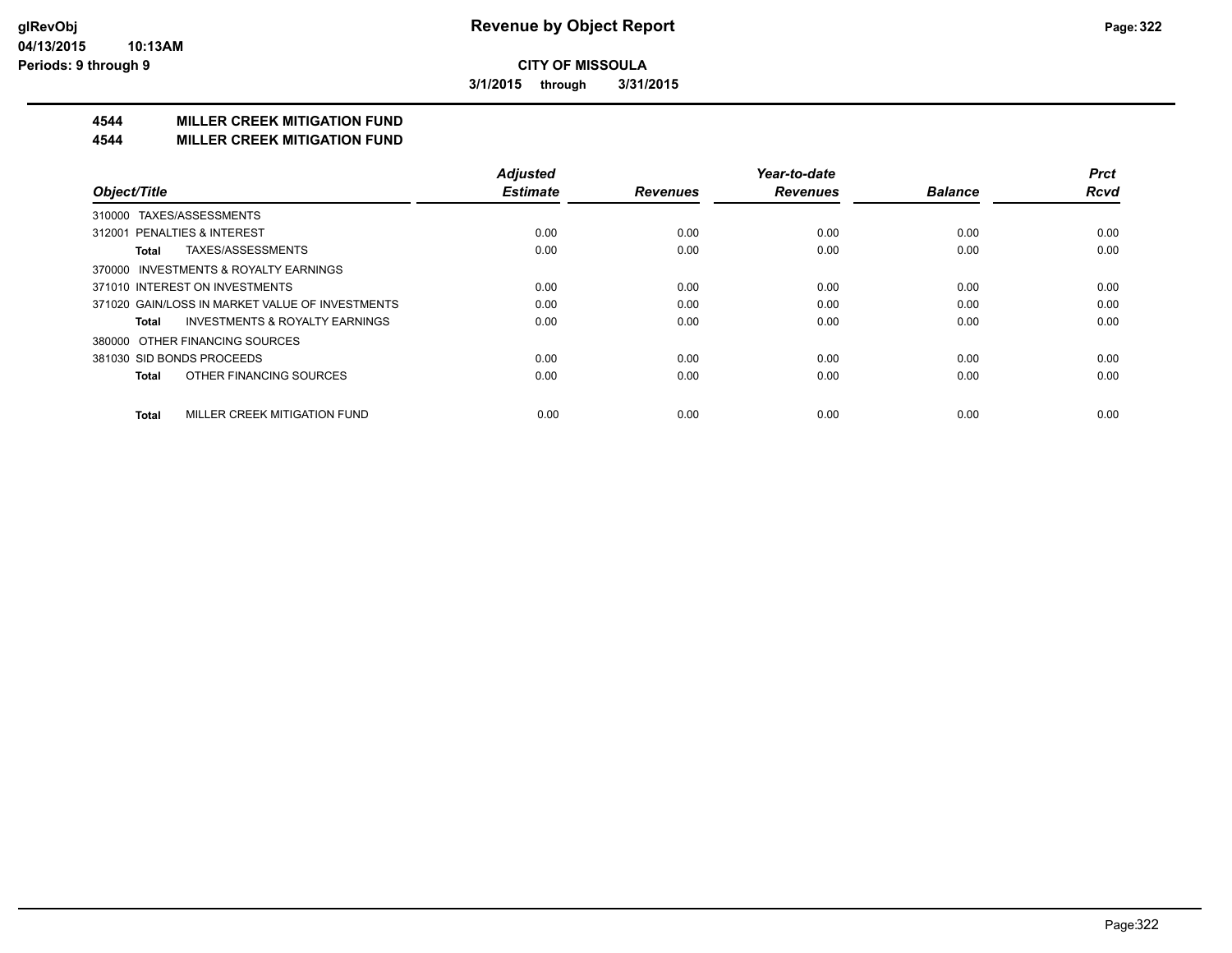**3/1/2015 through 3/31/2015**

## **4544 MILLER CREEK MITIGATION FUND**

|                                                    | <b>Adjusted</b> |                 | Year-to-date    |                | <b>Prct</b> |
|----------------------------------------------------|-----------------|-----------------|-----------------|----------------|-------------|
| Object/Title                                       | <b>Estimate</b> | <b>Revenues</b> | <b>Revenues</b> | <b>Balance</b> | <b>Rcvd</b> |
| TAXES/ASSESSMENTS<br>310000                        |                 |                 |                 |                |             |
| 312001 PENALTIES & INTEREST                        | 0.00            | 0.00            | 0.00            | 0.00           | 0.00        |
| TAXES/ASSESSMENTS<br>Total                         | 0.00            | 0.00            | 0.00            | 0.00           | 0.00        |
| 370000 INVESTMENTS & ROYALTY EARNINGS              |                 |                 |                 |                |             |
| 371010 INTEREST ON INVESTMENTS                     | 0.00            | 0.00            | 0.00            | 0.00           | 0.00        |
| 371020 GAIN/LOSS IN MARKET VALUE OF INVESTMENT     | 0.00            | 0.00            | 0.00            | 0.00           | 0.00        |
| <b>INVESTMENTS &amp; ROYALTY EARNINGS</b><br>Total | 0.00            | 0.00            | 0.00            | 0.00           | 0.00        |
| 380000 OTHER FINANCING SOURCES                     |                 |                 |                 |                |             |
| 381030 SID BONDS PROCEEDS                          | 0.00            | 0.00            | 0.00            | 0.00           | 0.00        |
| OTHER FINANCING SOURCES<br>Total                   | 0.00            | 0.00            | 0.00            | 0.00           | 0.00        |
| MILLER CREEK MITIGATION FUND<br><b>Total</b>       | 0.00            | 0.00            | 0.00            | 0.00           | 0.00        |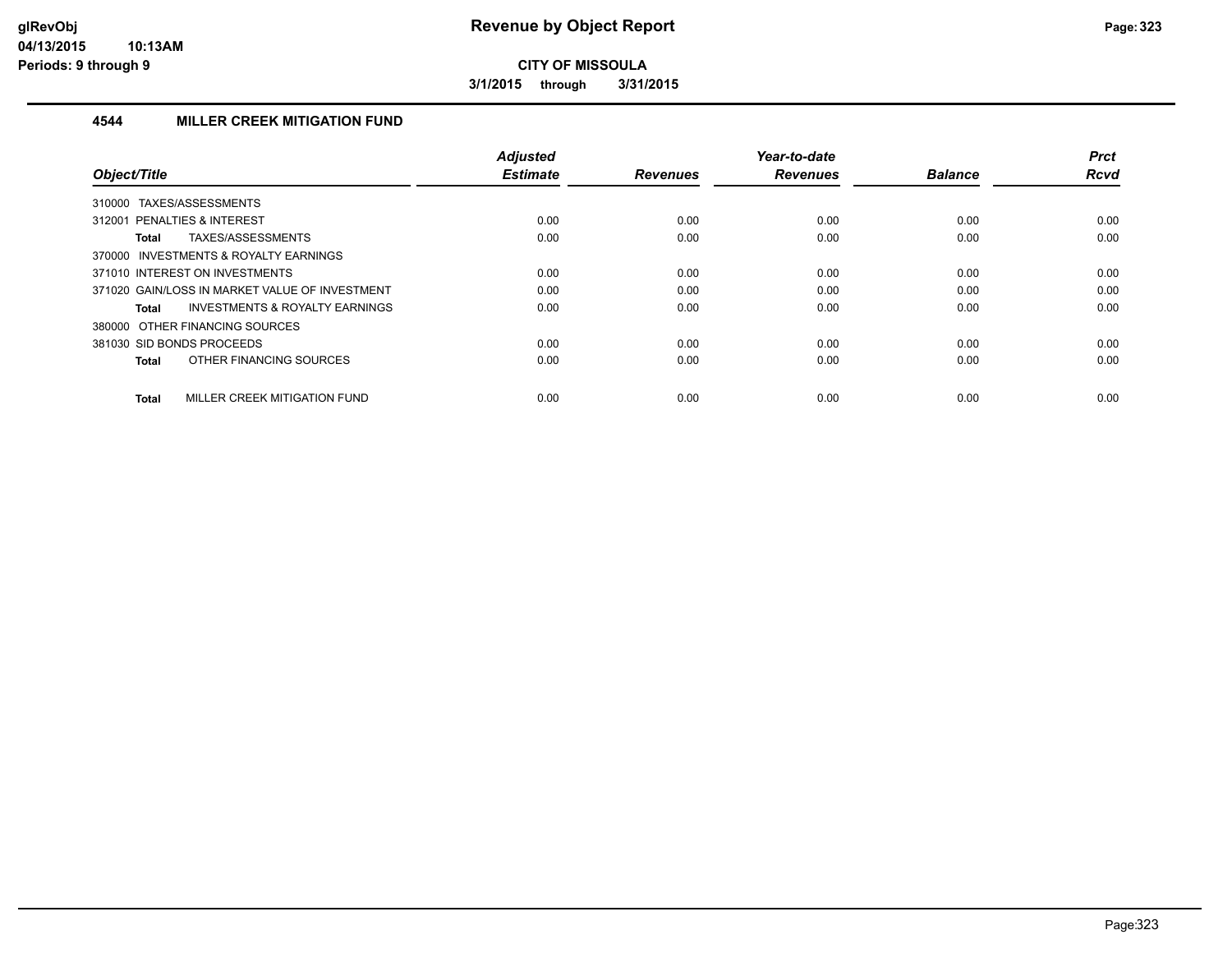**3/1/2015 through 3/31/2015**

# **4545 MILLER CREEK TWITE CONSTRUCTION**

### **4545 MILLER CREEK TWITE CONSTRUCTION**

|                                                     | <b>Adjusted</b> |                 | Year-to-date    |                | <b>Prct</b> |
|-----------------------------------------------------|-----------------|-----------------|-----------------|----------------|-------------|
| Object/Title                                        | <b>Estimate</b> | <b>Revenues</b> | <b>Revenues</b> | <b>Balance</b> | <b>Rcvd</b> |
| TAXES/ASSESSMENTS<br>310000                         |                 |                 |                 |                |             |
| 312001 PENALTIES & INTEREST                         | 0.00            | 0.00            | 0.00            | 0.00           | 0.00        |
| TAXES/ASSESSMENTS<br>Total                          | 0.00            | 0.00            | 0.00            | 0.00           | 0.00        |
| <b>INVESTMENTS &amp; ROYALTY EARNINGS</b><br>370000 |                 |                 |                 |                |             |
| 371010 INTEREST ON INVESTMENTS                      | 0.00            | 0.00            | 0.00            | 0.00           | 0.00        |
| 371020 GAIN/LOSS IN MARKET VALUE OF INVESTMENTS     | 0.00            | 0.00            | 0.00            | 0.00           | 0.00        |
| <b>INVESTMENTS &amp; ROYALTY EARNINGS</b><br>Total  | 0.00            | 0.00            | 0.00            | 0.00           | 0.00        |
| 380000 OTHER FINANCING SOURCES                      |                 |                 |                 |                |             |
| 381030 SID BONDS PROCEEDS                           | 0.00            | 0.00            | 0.00            | 0.00           | 0.00        |
| OTHER FINANCING SOURCES<br>Total                    | 0.00            | 0.00            | 0.00            | 0.00           | 0.00        |
| <b>MILLER CREEK</b><br>430000                       |                 |                 |                 |                |             |
| 430230 MILLER CR TWITE CONSTRUCTION                 | 0.00            | 0.00            | 0.00            | 0.00           | 0.00        |
| <b>MILLER CREEK</b><br>Total                        | 0.00            | 0.00            | 0.00            | 0.00           | 0.00        |
|                                                     |                 |                 |                 |                |             |
| MILLER CREEK TWITE CONSTRUCTION<br><b>Total</b>     | 0.00            | 0.00            | 0.00            | 0.00           | 0.00        |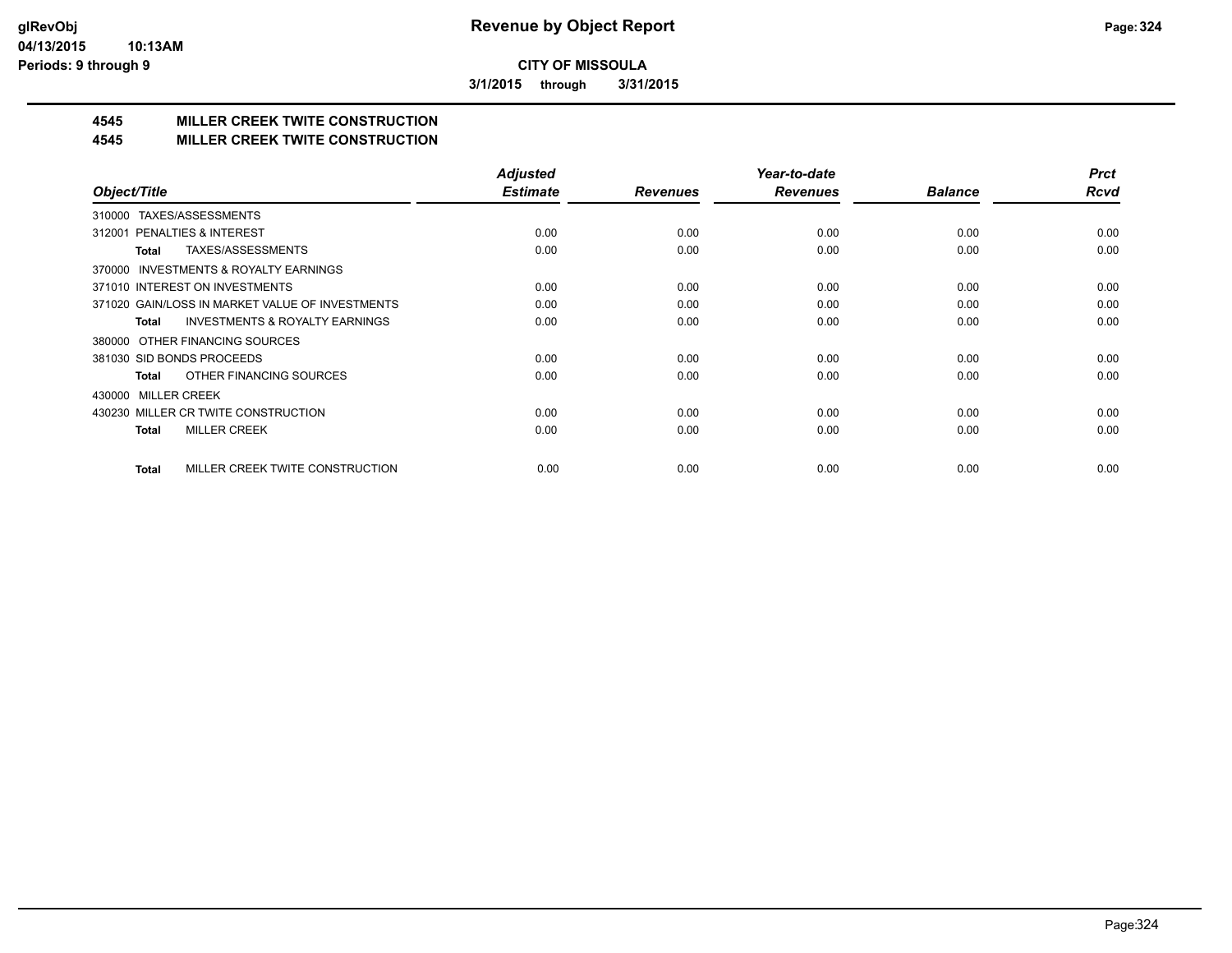**3/1/2015 through 3/31/2015**

### **4545 MILLER CREEK TWITE CONSTRUCTION**

| Object/Title                                              | Adjusted<br><b>Estimate</b> | <b>Revenues</b> | Year-to-date<br><b>Revenues</b> | <b>Balance</b> | <b>Prct</b><br>Rcvd |
|-----------------------------------------------------------|-----------------------------|-----------------|---------------------------------|----------------|---------------------|
|                                                           |                             |                 |                                 |                |                     |
| TAXES/ASSESSMENTS<br>310000                               |                             |                 |                                 |                |                     |
| PENALTIES & INTEREST<br>312001                            | 0.00                        | 0.00            | 0.00                            | 0.00           | 0.00                |
| TAXES/ASSESSMENTS<br><b>Total</b>                         | 0.00                        | 0.00            | 0.00                            | 0.00           | 0.00                |
| 370000 INVESTMENTS & ROYALTY EARNINGS                     |                             |                 |                                 |                |                     |
| 371010 INTEREST ON INVESTMENTS                            | 0.00                        | 0.00            | 0.00                            | 0.00           | 0.00                |
| 371020 GAIN/LOSS IN MARKET VALUE OF INVESTMENT            | 0.00                        | 0.00            | 0.00                            | 0.00           | 0.00                |
| <b>INVESTMENTS &amp; ROYALTY EARNINGS</b><br><b>Total</b> | 0.00                        | 0.00            | 0.00                            | 0.00           | 0.00                |
| 380000 OTHER FINANCING SOURCES                            |                             |                 |                                 |                |                     |
| 381030 SID BONDS PROCEEDS                                 | 0.00                        | 0.00            | 0.00                            | 0.00           | 0.00                |
| OTHER FINANCING SOURCES<br><b>Total</b>                   | 0.00                        | 0.00            | 0.00                            | 0.00           | 0.00                |
| 430000 MILLER CREEK                                       |                             |                 |                                 |                |                     |
| 430230 MILLER CR TWITE CONSTRUCTION                       | 0.00                        | 0.00            | 0.00                            | 0.00           | 0.00                |
| <b>MILLER CREEK</b><br><b>Total</b>                       | 0.00                        | 0.00            | 0.00                            | 0.00           | 0.00                |
|                                                           |                             |                 |                                 |                |                     |
| MILLER CREEK TWITE CONSTRUCTION<br><b>Total</b>           | 0.00                        | 0.00            | 0.00                            | 0.00           | 0.00                |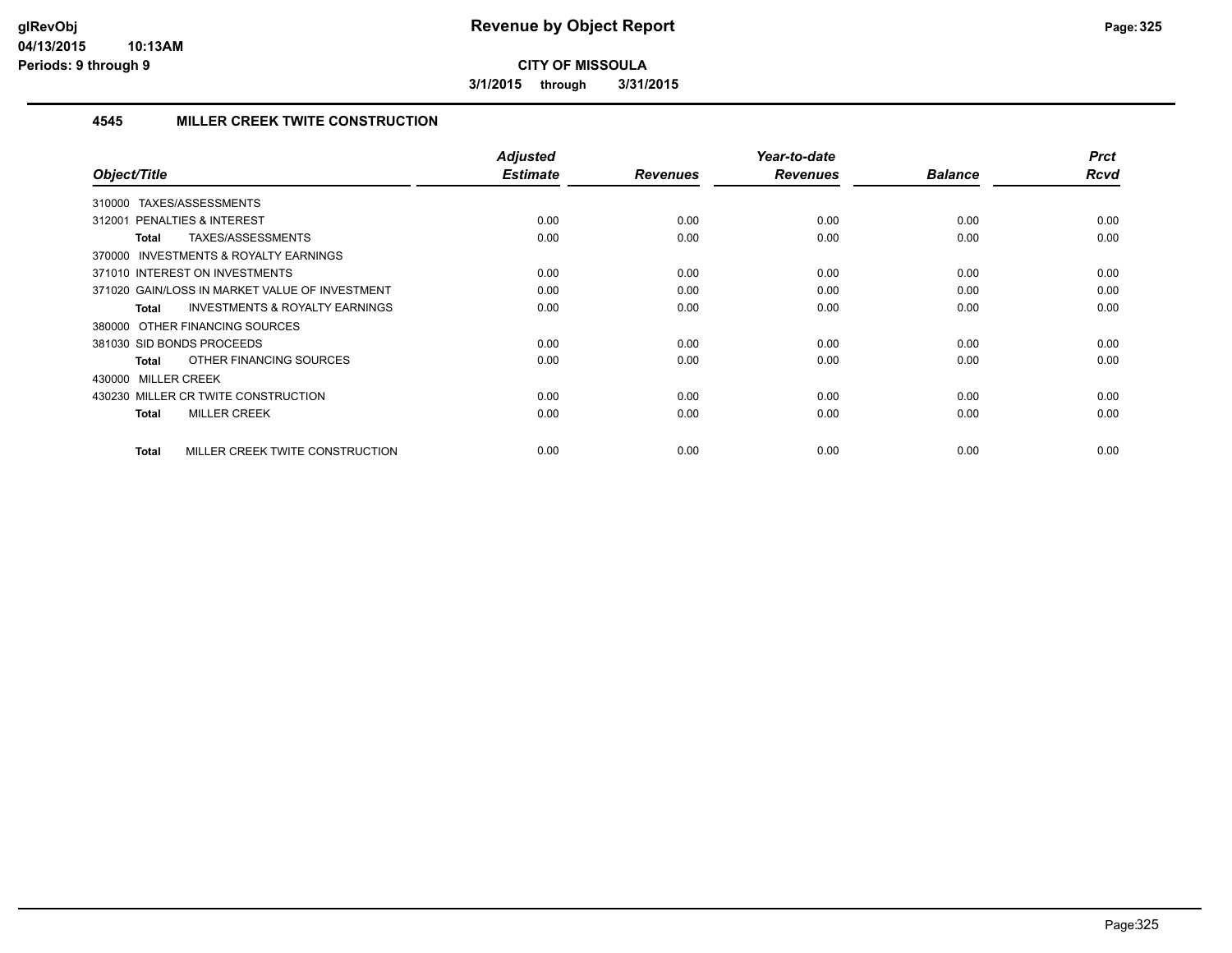**3/1/2015 through 3/31/2015**

## **4546 MILLER CREEK MALOHNEY CONSTRUCTION**

### **4546 MILLER CREEK MALOHNEY CONSTRUCTION**

|                                                     | <b>Adjusted</b> |                 | Year-to-date    |                | <b>Prct</b> |
|-----------------------------------------------------|-----------------|-----------------|-----------------|----------------|-------------|
| Object/Title                                        | <b>Estimate</b> | <b>Revenues</b> | <b>Revenues</b> | <b>Balance</b> | Rcvd        |
| TAXES/ASSESSMENTS<br>310000                         |                 |                 |                 |                |             |
| PENALTIES & INTEREST<br>312001                      | 0.00            | 0.00            | 0.00            | 0.00           | 0.00        |
| TAXES/ASSESSMENTS<br>Total                          | 0.00            | 0.00            | 0.00            | 0.00           | 0.00        |
| MISCELLANEOUS REVENUES<br>360000                    |                 |                 |                 |                |             |
| 365000 DONATIONS                                    | 0.00            | 0.00            | 0.00            | 0.00           | 0.00        |
| MISCELLANEOUS REVENUES<br>Total                     | 0.00            | 0.00            | 0.00            | 0.00           | 0.00        |
| <b>INVESTMENTS &amp; ROYALTY EARNINGS</b><br>370000 |                 |                 |                 |                |             |
| 371010 INTEREST ON INVESTMENTS                      | 0.00            | 0.00            | 0.00            | 0.00           | 0.00        |
| 371020 GAIN/LOSS IN MARKET VALUE OF INVESTMENTS     | 0.00            | 0.00            | 0.00            | 0.00           | 0.00        |
| <b>INVESTMENTS &amp; ROYALTY EARNINGS</b><br>Total  | 0.00            | 0.00            | 0.00            | 0.00           | 0.00        |
| OTHER FINANCING SOURCES<br>380000                   |                 |                 |                 |                |             |
| 381030 SID BONDS PROCEEDS                           | 0.00            | 0.00            | 0.00            | 0.00           | 0.00        |
| OTHER FINANCING SOURCES<br><b>Total</b>             | 0.00            | 0.00            | 0.00            | 0.00           | 0.00        |
| <b>MILLER CREEK</b><br>430000                       |                 |                 |                 |                |             |
| 430230 MILLER CR TWITE CONSTRUCTION                 | 0.00            | 0.00            | 0.00            | 0.00           | 0.00        |
| <b>MILLER CREEK</b><br><b>Total</b>                 | 0.00            | 0.00            | 0.00            | 0.00           | 0.00        |
|                                                     |                 |                 |                 |                |             |
| MILLER CREEK MALOHNEY CONSTRUCTION<br><b>Total</b>  | 0.00            | 0.00            | 0.00            | 0.00           | 0.00        |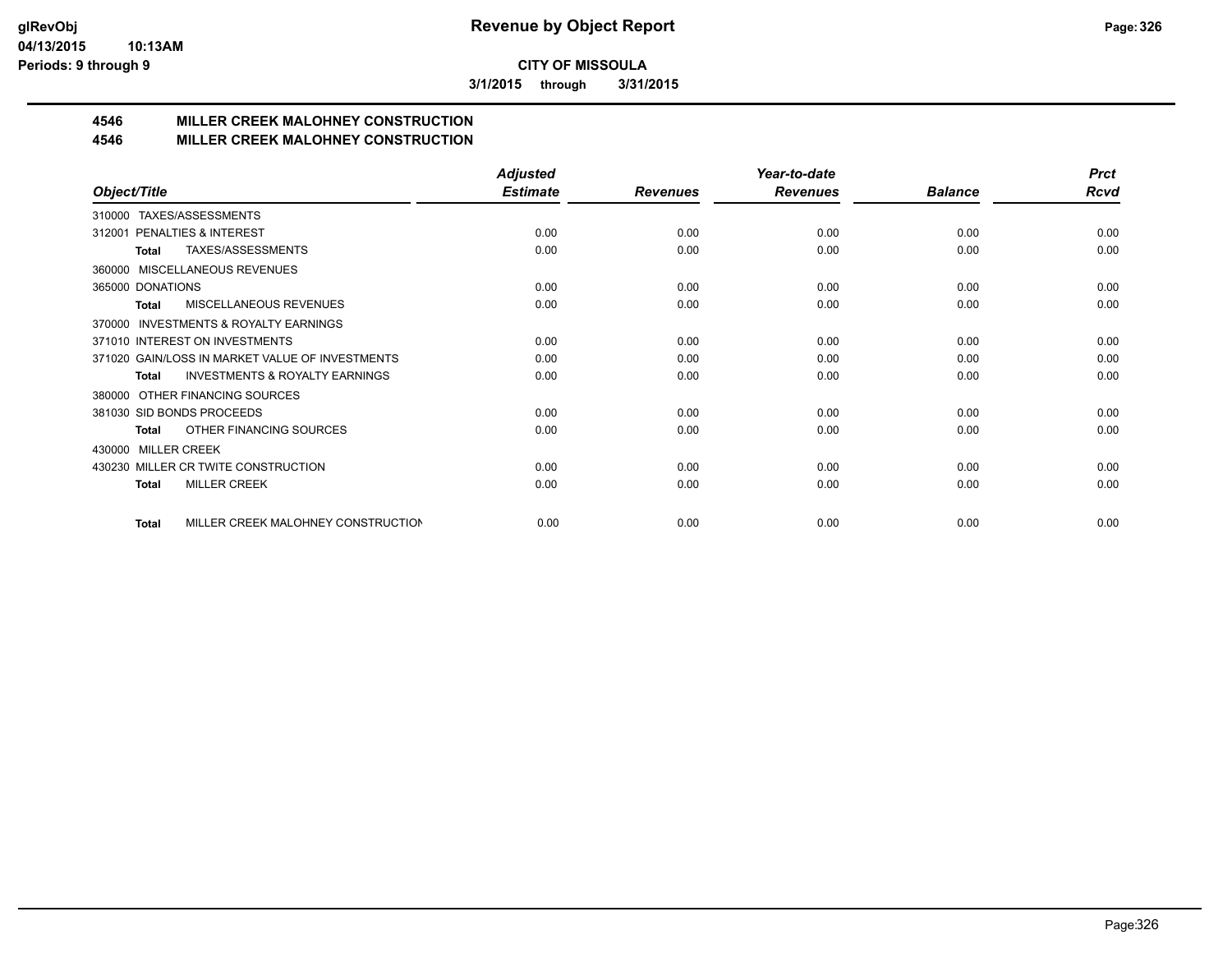**3/1/2015 through 3/31/2015**

### **4546 MILLER CREEK MALOHNEY CONSTRUCTION**

|                                                    | <b>Adjusted</b> |                 | Year-to-date    |                | <b>Prct</b> |
|----------------------------------------------------|-----------------|-----------------|-----------------|----------------|-------------|
| Object/Title                                       | <b>Estimate</b> | <b>Revenues</b> | <b>Revenues</b> | <b>Balance</b> | <b>Rcvd</b> |
| TAXES/ASSESSMENTS<br>310000                        |                 |                 |                 |                |             |
| <b>PENALTIES &amp; INTEREST</b><br>312001          | 0.00            | 0.00            | 0.00            | 0.00           | 0.00        |
| TAXES/ASSESSMENTS<br><b>Total</b>                  | 0.00            | 0.00            | 0.00            | 0.00           | 0.00        |
| 360000 MISCELLANEOUS REVENUES                      |                 |                 |                 |                |             |
| 365000 DONATIONS                                   | 0.00            | 0.00            | 0.00            | 0.00           | 0.00        |
| <b>MISCELLANEOUS REVENUES</b><br>Total             | 0.00            | 0.00            | 0.00            | 0.00           | 0.00        |
| INVESTMENTS & ROYALTY EARNINGS<br>370000           |                 |                 |                 |                |             |
| 371010 INTEREST ON INVESTMENTS                     | 0.00            | 0.00            | 0.00            | 0.00           | 0.00        |
| 371020 GAIN/LOSS IN MARKET VALUE OF INVESTMENT     | 0.00            | 0.00            | 0.00            | 0.00           | 0.00        |
| <b>INVESTMENTS &amp; ROYALTY EARNINGS</b><br>Total | 0.00            | 0.00            | 0.00            | 0.00           | 0.00        |
| OTHER FINANCING SOURCES<br>380000                  |                 |                 |                 |                |             |
| 381030 SID BONDS PROCEEDS                          | 0.00            | 0.00            | 0.00            | 0.00           | 0.00        |
| OTHER FINANCING SOURCES<br><b>Total</b>            | 0.00            | 0.00            | 0.00            | 0.00           | 0.00        |
| 430000 MILLER CREEK                                |                 |                 |                 |                |             |
| 430230 MILLER CR TWITE CONSTRUCTION                | 0.00            | 0.00            | 0.00            | 0.00           | 0.00        |
| <b>MILLER CREEK</b><br><b>Total</b>                | 0.00            | 0.00            | 0.00            | 0.00           | 0.00        |
| MILLER CREEK MALOHNEY CONSTRUCTIOI<br>Total        | 0.00            | 0.00            | 0.00            | 0.00           | 0.00        |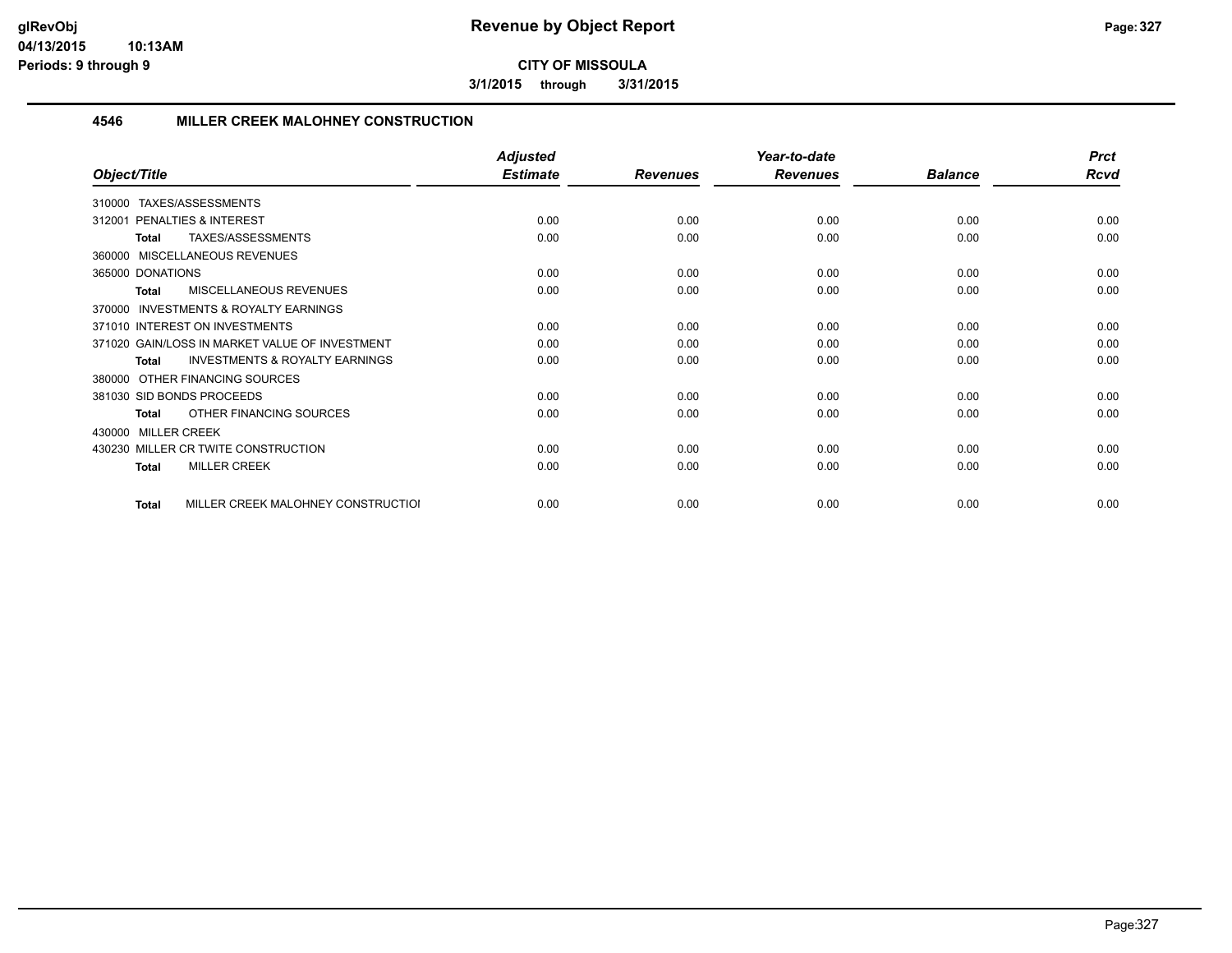**3/1/2015 through 3/31/2015**

### **4547 MILLER CREEK MCCARTHY CONSTRUCTION**

### **4547 MILLER CREEK MCCARTHY CONSTRUCTION**

|                                                     | <b>Adjusted</b> |                 | Year-to-date    |                | <b>Prct</b> |
|-----------------------------------------------------|-----------------|-----------------|-----------------|----------------|-------------|
| Object/Title                                        | <b>Estimate</b> | <b>Revenues</b> | <b>Revenues</b> | <b>Balance</b> | Rcvd        |
| TAXES/ASSESSMENTS<br>310000                         |                 |                 |                 |                |             |
| 312001 PENALTIES & INTEREST                         | 0.00            | 0.00            | 0.00            | 0.00           | 0.00        |
| TAXES/ASSESSMENTS<br>Total                          | 0.00            | 0.00            | 0.00            | 0.00           | 0.00        |
| <b>INVESTMENTS &amp; ROYALTY EARNINGS</b><br>370000 |                 |                 |                 |                |             |
| 371010 INTEREST ON INVESTMENTS                      | 0.00            | 0.00            | 0.00            | 0.00           | 0.00        |
| 371020 GAIN/LOSS IN MARKET VALUE OF INVESTMENTS     | 0.00            | 0.00            | 0.00            | 0.00           | 0.00        |
| <b>INVESTMENTS &amp; ROYALTY EARNINGS</b><br>Total  | 0.00            | 0.00            | 0.00            | 0.00           | 0.00        |
| 380000 OTHER FINANCING SOURCES                      |                 |                 |                 |                |             |
| 381030 SID BONDS PROCEEDS                           | 0.00            | 0.00            | 0.00            | 0.00           | 0.00        |
| OTHER FINANCING SOURCES<br>Total                    | 0.00            | 0.00            | 0.00            | 0.00           | 0.00        |
| <b>MILLER CREEK</b><br>430000                       |                 |                 |                 |                |             |
| 430230 MILLER CR TWITE CONSTRUCTION                 | 0.00            | 0.00            | 0.00            | 0.00           | 0.00        |
| <b>MILLER CREEK</b><br>Total                        | 0.00            | 0.00            | 0.00            | 0.00           | 0.00        |
|                                                     |                 |                 |                 |                |             |
| MILLER CREEK MCCARTHY CONSTRUCTION<br><b>Total</b>  | 0.00            | 0.00            | 0.00            | 0.00           | 0.00        |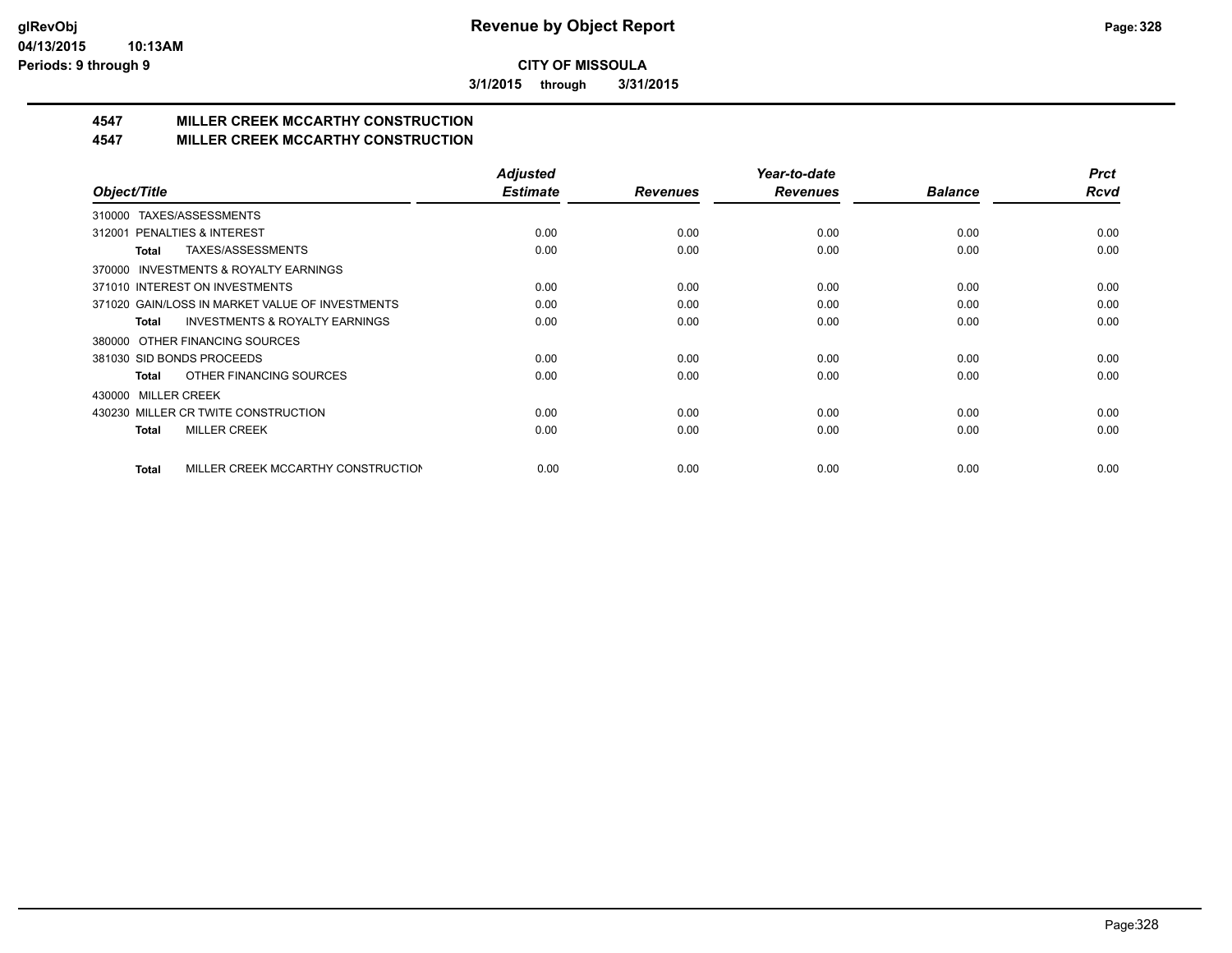**3/1/2015 through 3/31/2015**

### **4547 MILLER CREEK MCCARTHY CONSTRUCTION**

| Object/Title                                              | <b>Adjusted</b><br><b>Estimate</b> | <b>Revenues</b> | Year-to-date<br><b>Revenues</b> | <b>Balance</b> | <b>Prct</b><br><b>Rcvd</b> |
|-----------------------------------------------------------|------------------------------------|-----------------|---------------------------------|----------------|----------------------------|
| TAXES/ASSESSMENTS<br>310000                               |                                    |                 |                                 |                |                            |
| 312001 PENALTIES & INTEREST                               | 0.00                               | 0.00            | 0.00                            | 0.00           | 0.00                       |
| TAXES/ASSESSMENTS<br>Total                                | 0.00                               | 0.00            | 0.00                            | 0.00           | 0.00                       |
| <b>INVESTMENTS &amp; ROYALTY EARNINGS</b><br>370000       |                                    |                 |                                 |                |                            |
| 371010 INTEREST ON INVESTMENTS                            | 0.00                               | 0.00            | 0.00                            | 0.00           | 0.00                       |
| 371020 GAIN/LOSS IN MARKET VALUE OF INVESTMENT            | 0.00                               | 0.00            | 0.00                            | 0.00           | 0.00                       |
| <b>INVESTMENTS &amp; ROYALTY EARNINGS</b><br><b>Total</b> | 0.00                               | 0.00            | 0.00                            | 0.00           | 0.00                       |
| 380000 OTHER FINANCING SOURCES                            |                                    |                 |                                 |                |                            |
| 381030 SID BONDS PROCEEDS                                 | 0.00                               | 0.00            | 0.00                            | 0.00           | 0.00                       |
| OTHER FINANCING SOURCES<br><b>Total</b>                   | 0.00                               | 0.00            | 0.00                            | 0.00           | 0.00                       |
| 430000 MILLER CREEK                                       |                                    |                 |                                 |                |                            |
| 430230 MILLER CR TWITE CONSTRUCTION                       | 0.00                               | 0.00            | 0.00                            | 0.00           | 0.00                       |
| <b>MILLER CREEK</b><br><b>Total</b>                       | 0.00                               | 0.00            | 0.00                            | 0.00           | 0.00                       |
|                                                           |                                    |                 |                                 |                |                            |
| MILLER CREEK MCCARTHY CONSTRUCTIOI<br><b>Total</b>        | 0.00                               | 0.00            | 0.00                            | 0.00           | 0.00                       |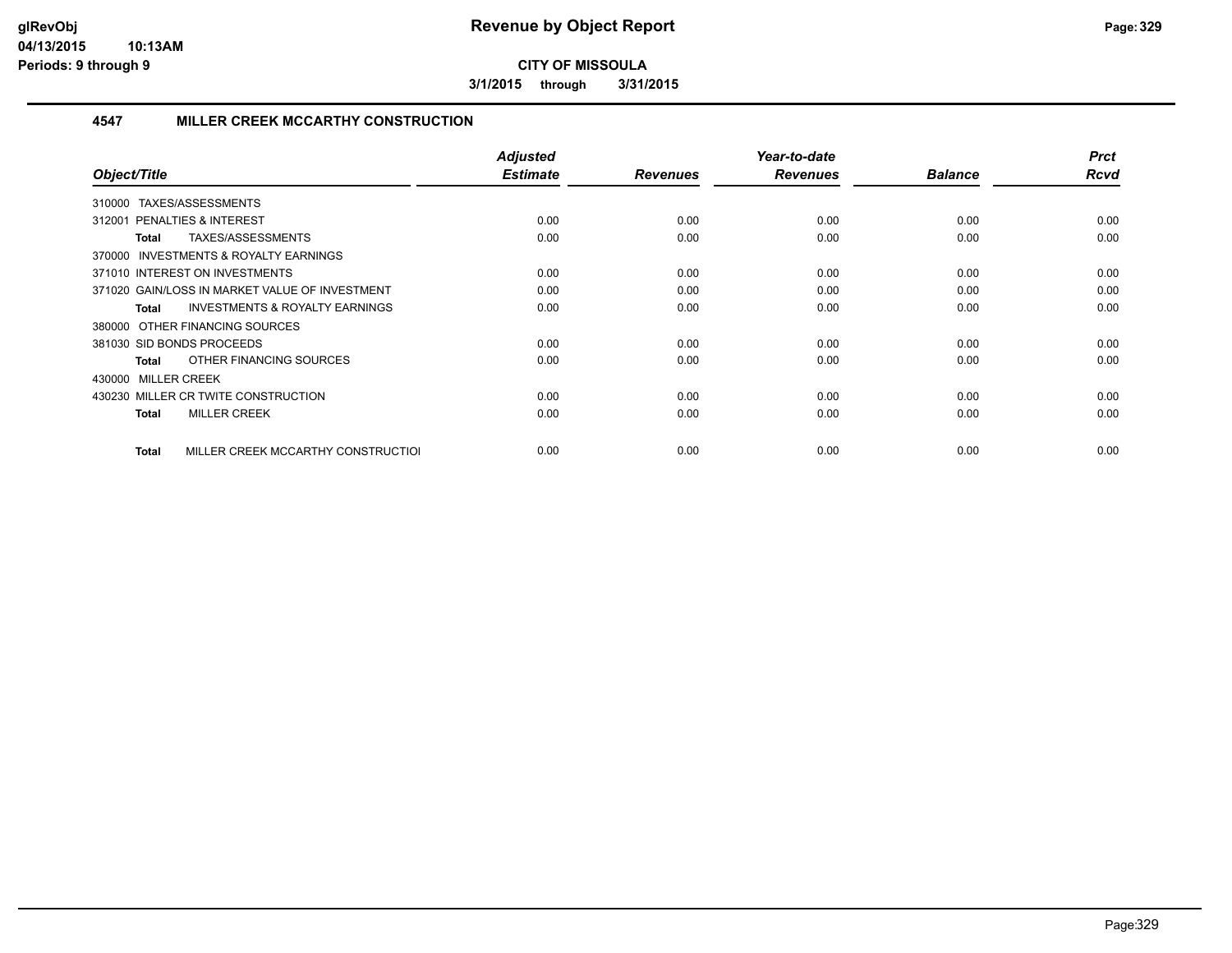**3/1/2015 through 3/31/2015**

## **4548 5TH,6TH & ARTHUR ROAD IMPROVEMENTS**

### **4548 5TH,6TH & ARTHUR ROAD IMPROVEMENTS**

|                                                     | <b>Adjusted</b> |                 | Year-to-date    |                | <b>Prct</b> |
|-----------------------------------------------------|-----------------|-----------------|-----------------|----------------|-------------|
| Object/Title                                        | <b>Estimate</b> | <b>Revenues</b> | <b>Revenues</b> | <b>Balance</b> | <b>Rcvd</b> |
| 330000 INTERGOVERNMENTAL REVENUES                   |                 |                 |                 |                |             |
| <b>MDT REIMBURSEMENTS</b><br>336001                 | 0.00            | 0.00            | 0.00            | 0.00           | 0.00        |
| <b>INTERGOVERNMENTAL REVENUES</b><br>Total          | 0.00            | 0.00            | 0.00            | 0.00           | 0.00        |
| 360000 MISCELLANEOUS REVENUES                       |                 |                 |                 |                |             |
| 363020 PROPERTY ASSESSMENTS                         | 0.00            | 0.00            | 0.00            | 0.00           | 0.00        |
| MISCELLANEOUS REVENUES<br>Total                     | 0.00            | 0.00            | 0.00            | 0.00           | 0.00        |
| 370000 INVESTMENTS & ROYALTY EARNINGS               |                 |                 |                 |                |             |
| 371010 INTEREST ON INVESTMENTS                      | 0.00            | 0.00            | 0.00            | 0.00           | 0.00        |
| <b>INVESTMENTS &amp; ROYALTY EARNINGS</b><br>Total  | 0.00            | 0.00            | 0.00            | 0.00           | 0.00        |
| 380000 OTHER FINANCING SOURCES                      |                 |                 |                 |                |             |
| 381010 BOND PROCEEDS                                | 0.00            | 0.00            | 0.00            | 0.00           | 0.00        |
| 381030 SID BONDS PROCEEDS                           | 0.00            | 0.00            | 0.00            | 0.00           | 0.00        |
| OTHER FINANCING SOURCES<br><b>Total</b>             | 0.00            | 0.00            | 0.00            | 0.00           | 0.00        |
|                                                     |                 |                 |                 |                |             |
| 5TH, 6TH & ARTHUR ROAD IMPROVEMENTS<br><b>Total</b> | 0.00            | 0.00            | 0.00            | 0.00           | 0.00        |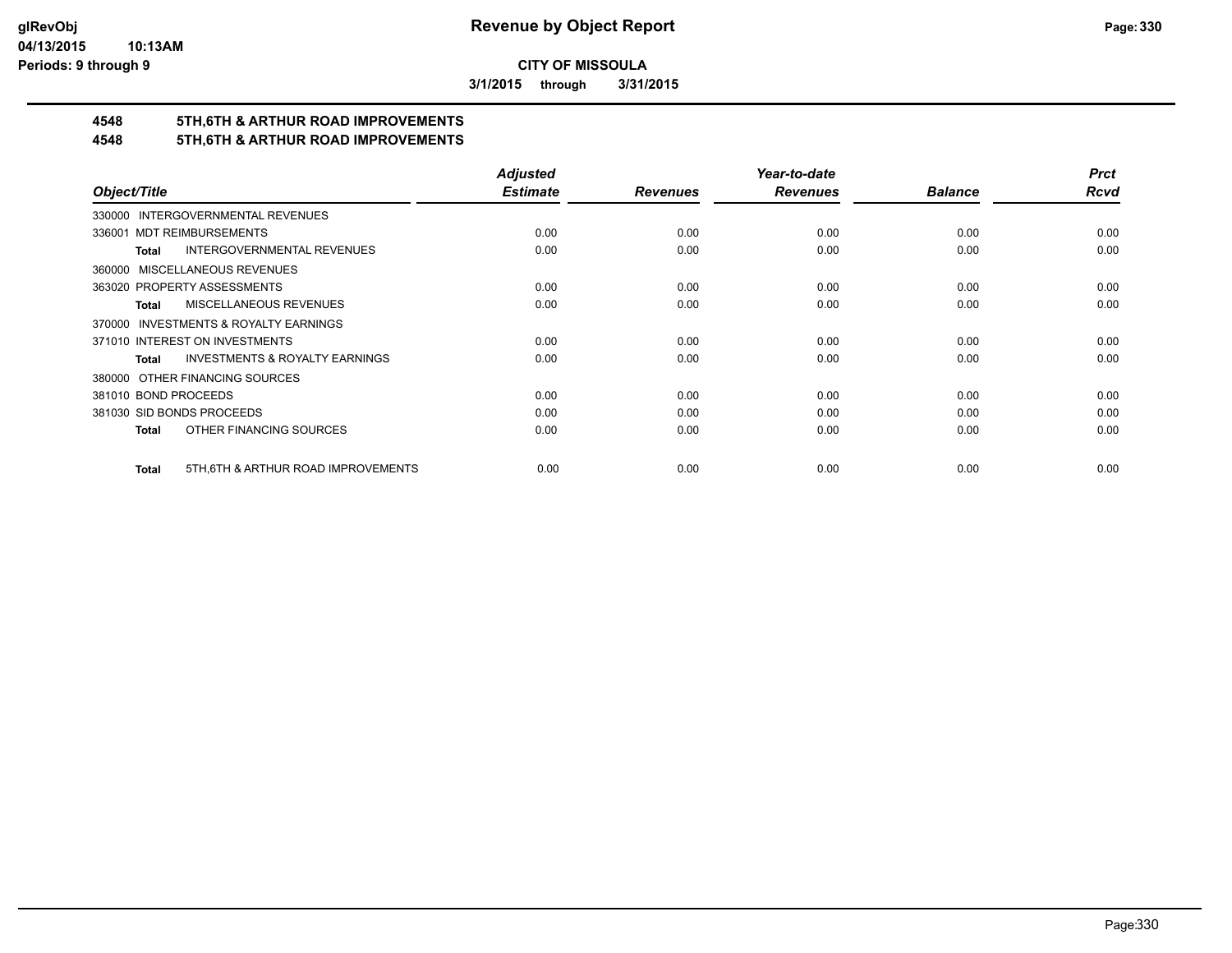**3/1/2015 through 3/31/2015**

### **4548 5TH,6TH & ARTHUR ROAD IMPROVEMENTS**

| Object/Title                                              | <b>Adjusted</b><br><b>Estimate</b> | <b>Revenues</b> | Year-to-date<br><b>Revenues</b> | <b>Balance</b> | <b>Prct</b><br><b>Rcvd</b> |
|-----------------------------------------------------------|------------------------------------|-----------------|---------------------------------|----------------|----------------------------|
| INTERGOVERNMENTAL REVENUES<br>330000                      |                                    |                 |                                 |                |                            |
| 336001 MDT REIMBURSEMENTS                                 | 0.00                               | 0.00            | 0.00                            | 0.00           | 0.00                       |
| <b>INTERGOVERNMENTAL REVENUES</b><br>Total                | 0.00                               | 0.00            | 0.00                            | 0.00           | 0.00                       |
| MISCELLANEOUS REVENUES<br>360000                          |                                    |                 |                                 |                |                            |
| 363020 PROPERTY ASSESSMENTS                               | 0.00                               | 0.00            | 0.00                            | 0.00           | 0.00                       |
| MISCELLANEOUS REVENUES<br><b>Total</b>                    | 0.00                               | 0.00            | 0.00                            | 0.00           | 0.00                       |
| <b>INVESTMENTS &amp; ROYALTY EARNINGS</b><br>370000       |                                    |                 |                                 |                |                            |
| 371010 INTEREST ON INVESTMENTS                            | 0.00                               | 0.00            | 0.00                            | 0.00           | 0.00                       |
| <b>INVESTMENTS &amp; ROYALTY EARNINGS</b><br><b>Total</b> | 0.00                               | 0.00            | 0.00                            | 0.00           | 0.00                       |
| 380000 OTHER FINANCING SOURCES                            |                                    |                 |                                 |                |                            |
| 381010 BOND PROCEEDS                                      | 0.00                               | 0.00            | 0.00                            | 0.00           | 0.00                       |
| 381030 SID BONDS PROCEEDS                                 | 0.00                               | 0.00            | 0.00                            | 0.00           | 0.00                       |
| OTHER FINANCING SOURCES<br><b>Total</b>                   | 0.00                               | 0.00            | 0.00                            | 0.00           | 0.00                       |
| 5TH, 6TH & ARTHUR ROAD IMPROVEMENTS<br><b>Total</b>       | 0.00                               | 0.00            | 0.00                            | 0.00           | 0.00                       |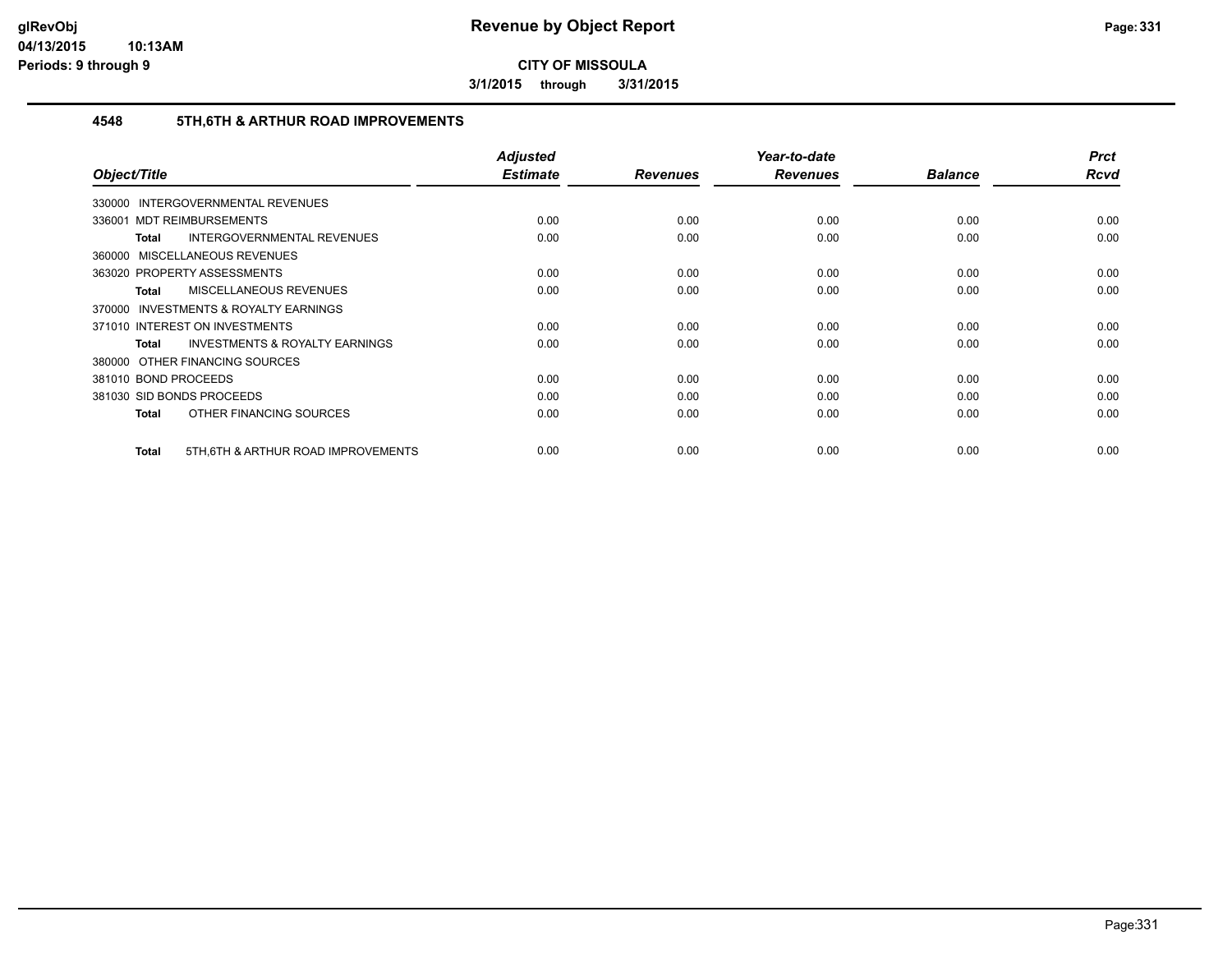**3/1/2015 through 3/31/2015**

# **4745 MALONEY/TWITE MILLER CR \$1.2M CONTRIB**

**4745 MALONEY/TWITE MILLER CR \$1.2M CONTRIB**

|                                                           | <b>Adjusted</b> |                 | Year-to-date    |                | <b>Prct</b> |
|-----------------------------------------------------------|-----------------|-----------------|-----------------|----------------|-------------|
| Object/Title                                              | <b>Estimate</b> | <b>Revenues</b> | <b>Revenues</b> | <b>Balance</b> | <b>Rcvd</b> |
| 310000 TAXES/ASSESSMENTS                                  |                 |                 |                 |                |             |
| 312001 PENALTIES & INTEREST                               | 0.00            | 0.00            | 0.00            | 0.00           | 0.00        |
| TAXES/ASSESSMENTS<br>Total                                | 0.00            | 0.00            | 0.00            | 0.00           | 0.00        |
| 360000 MISCELLANEOUS REVENUES                             |                 |                 |                 |                |             |
| 365000 DONATIONS                                          | 0.00            | 0.00            | 0.00            | 0.00           | 0.00        |
| MISCELLANEOUS REVENUES<br>Total                           | 0.00            | 0.00            | 0.00            | 0.00           | 0.00        |
| 370000 INVESTMENTS & ROYALTY EARNINGS                     |                 |                 |                 |                |             |
| 371010 INTEREST ON INVESTMENTS                            | 0.00            | 0.00            | 0.00            | 0.00           | 0.00        |
| 371020 GAIN/LOSS IN MARKET VALUE OF INVESTMENTS           | 0.00            | 0.00            | 0.00            | 0.00           | 0.00        |
| <b>INVESTMENTS &amp; ROYALTY EARNINGS</b><br><b>Total</b> | 0.00            | 0.00            | 0.00            | 0.00           | 0.00        |
| MALONEY/TWITE MILLER CR \$1.2M CONTRI<br><b>Total</b>     | 0.00            | 0.00            | 0.00            | 0.00           | 0.00        |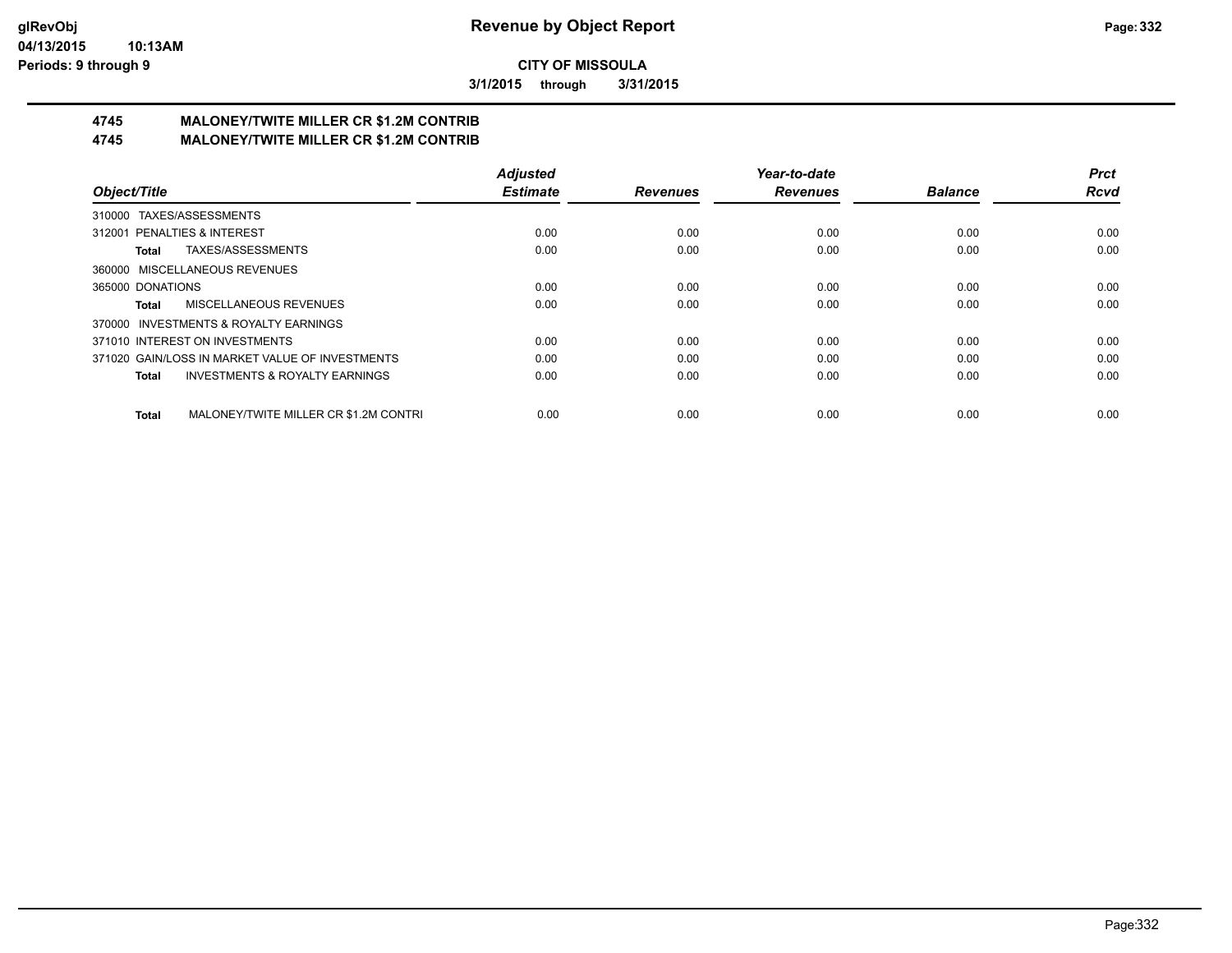**3/1/2015 through 3/31/2015**

### **4745 MALONEY/TWITE MILLER CR \$1.2M CONTRIB**

|                                                           | <b>Adjusted</b> |                 | Year-to-date    |                | <b>Prct</b> |
|-----------------------------------------------------------|-----------------|-----------------|-----------------|----------------|-------------|
| Object/Title                                              | <b>Estimate</b> | <b>Revenues</b> | <b>Revenues</b> | <b>Balance</b> | <b>Rcvd</b> |
| 310000 TAXES/ASSESSMENTS                                  |                 |                 |                 |                |             |
| 312001 PENALTIES & INTEREST                               | 0.00            | 0.00            | 0.00            | 0.00           | 0.00        |
| TAXES/ASSESSMENTS<br>Total                                | 0.00            | 0.00            | 0.00            | 0.00           | 0.00        |
| 360000 MISCELLANEOUS REVENUES                             |                 |                 |                 |                |             |
| 365000 DONATIONS                                          | 0.00            | 0.00            | 0.00            | 0.00           | 0.00        |
| MISCELLANEOUS REVENUES<br>Total                           | 0.00            | 0.00            | 0.00            | 0.00           | 0.00        |
| 370000 INVESTMENTS & ROYALTY EARNINGS                     |                 |                 |                 |                |             |
| 371010 INTEREST ON INVESTMENTS                            | 0.00            | 0.00            | 0.00            | 0.00           | 0.00        |
| 371020 GAIN/LOSS IN MARKET VALUE OF INVESTMENT            | 0.00            | 0.00            | 0.00            | 0.00           | 0.00        |
| <b>INVESTMENTS &amp; ROYALTY EARNINGS</b><br><b>Total</b> | 0.00            | 0.00            | 0.00            | 0.00           | 0.00        |
|                                                           |                 |                 |                 |                |             |
| MALONEY/TWITE MILLER CR \$1.2M CONTR<br>Total             | 0.00            | 0.00            | 0.00            | 0.00           | 0.00        |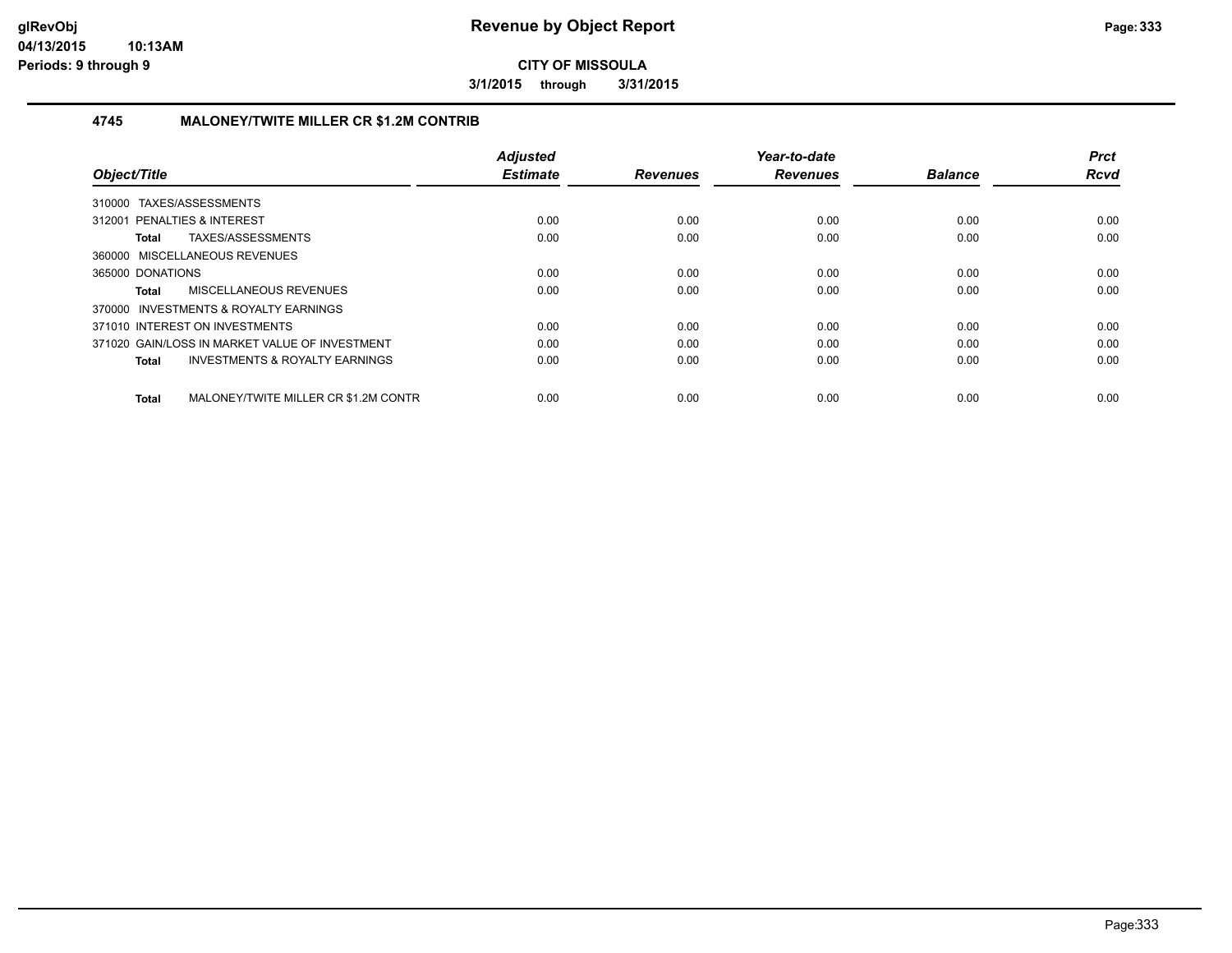**3/1/2015 through 3/31/2015**

### **4941 HILLVIEW WAY CONSTRUCTION**

**4941 HILLVIEW WAY CONSTRUCTION**

|                                                  | <b>Adjusted</b> |                 | Year-to-date    |                |      |
|--------------------------------------------------|-----------------|-----------------|-----------------|----------------|------|
| Object/Title                                     | <b>Estimate</b> | <b>Revenues</b> | <b>Revenues</b> | <b>Balance</b> | Rcvd |
| 370000 INVESTMENTS & ROYALTY EARNINGS            |                 |                 |                 |                |      |
| 371010 INTEREST ON INVESTMENTS                   | 0.00            | 0.00            | 0.00            | 0.00           | 0.00 |
| INVESTMENTS & ROYALTY EARNINGS<br><b>Total</b>   | 0.00            | 0.00            | 0.00            | 0.00           | 0.00 |
| <b>HILLVIEW WAY CONSTRUCTION</b><br><b>Total</b> | 0.00            | 0.00            | 0.00            | 0.00           | 0.00 |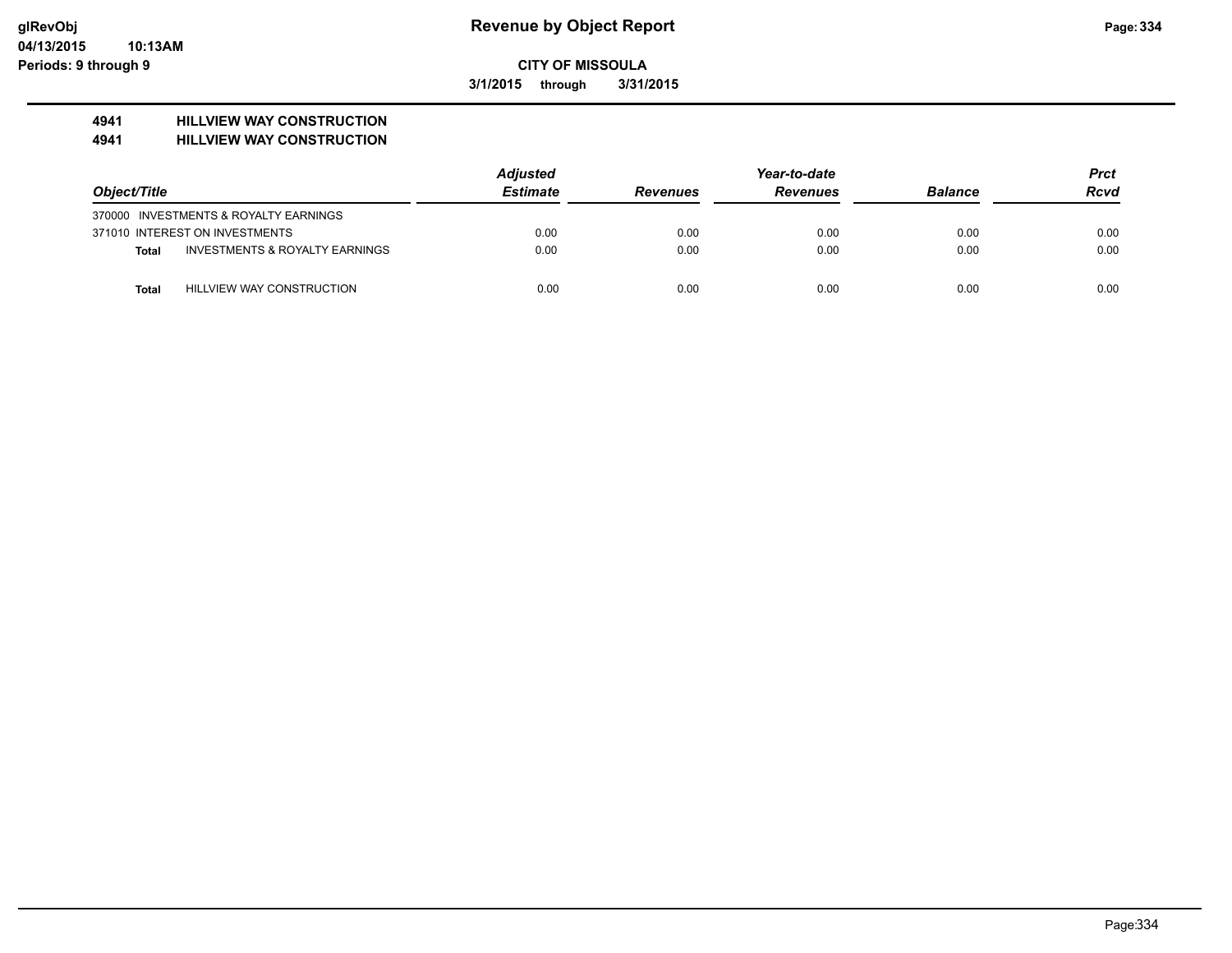**3/1/2015 through 3/31/2015**

### **4941 HILLVIEW WAY CONSTRUCTION**

|              |                                           | <b>Adjusted</b> |                 | Year-to-date    |                | <b>Prct</b> |
|--------------|-------------------------------------------|-----------------|-----------------|-----------------|----------------|-------------|
| Object/Title |                                           | <b>Estimate</b> | <b>Revenues</b> | <b>Revenues</b> | <b>Balance</b> | <b>Rcvd</b> |
|              | 370000 INVESTMENTS & ROYALTY EARNINGS     |                 |                 |                 |                |             |
|              | 371010 INTEREST ON INVESTMENTS            | 0.00            | 0.00            | 0.00            | 0.00           | 0.00        |
| <b>Total</b> | <b>INVESTMENTS &amp; ROYALTY EARNINGS</b> | 0.00            | 0.00            | 0.00            | 0.00           | 0.00        |
| <b>Total</b> | <b>HILLVIEW WAY CONSTRUCTION</b>          | 0.00            | 0.00            | 0.00            | 0.00           | 0.00        |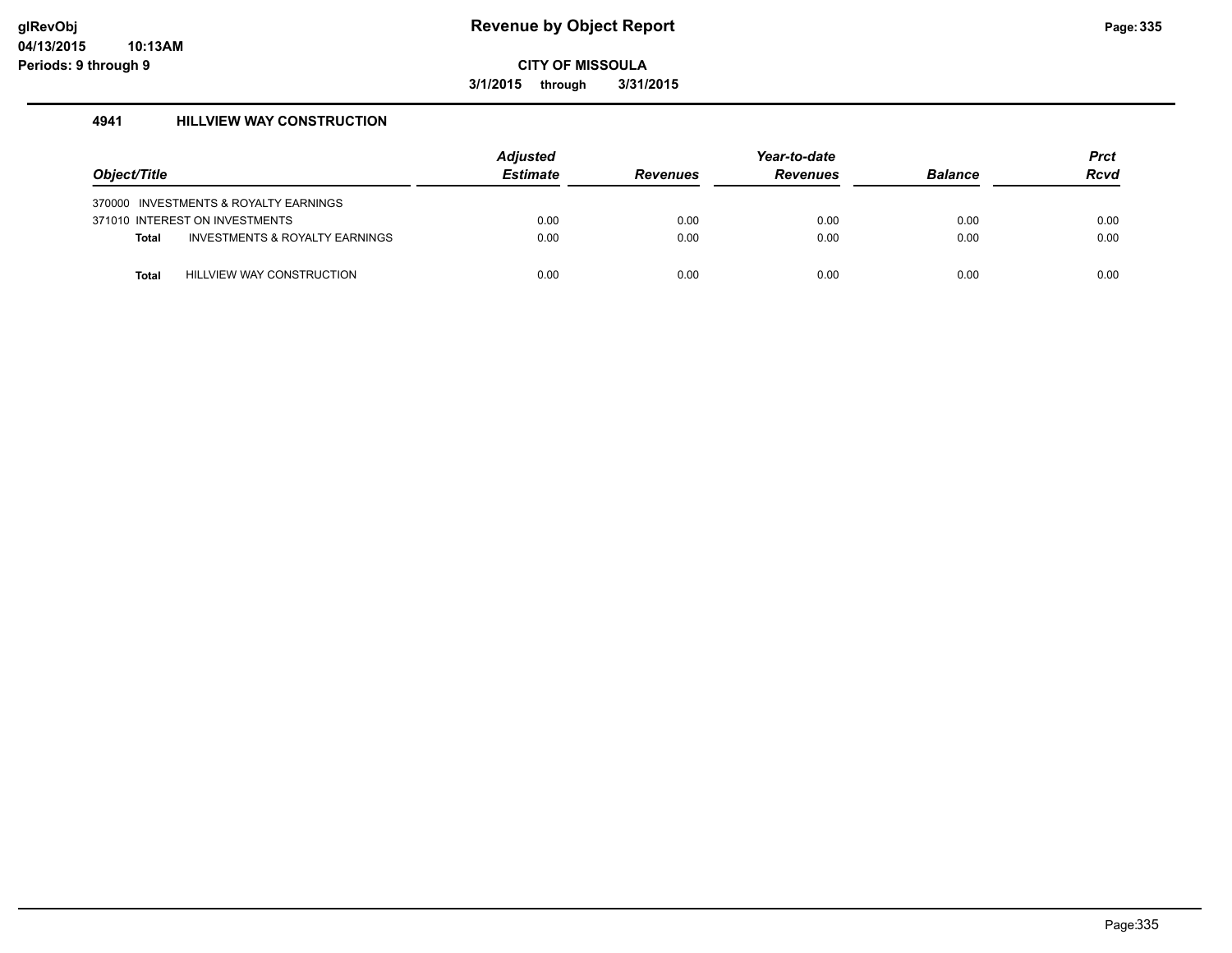**3/1/2015 through 3/31/2015**

## **4944 RATTLESNAKE SEWER COLLECTION (544)**

### **4944 RATTLESNAKE SEWER COLLECTION (544)**

|                                                    | <b>Adjusted</b> |                 | Year-to-date    |                | <b>Prct</b> |
|----------------------------------------------------|-----------------|-----------------|-----------------|----------------|-------------|
| Object/Title                                       | <b>Estimate</b> | <b>Revenues</b> | <b>Revenues</b> | <b>Balance</b> | <b>Rcvd</b> |
| 330000 INTERGOVERNMENTAL REVENUES                  |                 |                 |                 |                |             |
| 331090 EPA GRANT                                   | 0.00            | 0.00            | 0.00            | 0.00           | 0.00        |
| 334120 TSEP GRANT                                  | 0.00            | 0.00            | 0.00            | 0.00           | 0.00        |
| 334121 DNRC GRANT                                  | 0.00            | 0.00            | 0.00            | 0.00           | 0.00        |
| 334990 ARRA FUNDING                                | 0.00            | 0.00            | 0.00            | 0.00           | 0.00        |
| 334992 ARRA LOAN                                   | 0.00            | 0.00            | 0.00            | 0.00           | 0.00        |
| <b>INTERGOVERNMENTAL REVENUES</b><br>Total         | 0.00            | 0.00            | 0.00            | 0.00           | 0.00        |
| 370000 INVESTMENTS & ROYALTY EARNINGS              |                 |                 |                 |                |             |
| 371010 INTEREST ON INVESTMENTS                     | 0.00            | 0.00            | 0.00            | 0.00           | 0.00        |
| <b>INVESTMENTS &amp; ROYALTY EARNINGS</b><br>Total | 0.00            | 0.00            | 0.00            | 0.00           | 0.00        |
| 380000 OTHER FINANCING SOURCES                     |                 |                 |                 |                |             |
| 381010 BOND PROCEEDS                               | 0.00            | 0.00            | 0.00            | 0.00           | 0.00        |
| 381020 REVENUE BONDS                               | 0.00            | 0.00            | 0.00            | 0.00           | 0.00        |
| 381030 SID BONDS PROCEEDS                          | 0.00            | 0.00            | 0.00            | 0.00           | 0.00        |
| OTHER FINANCING SOURCES<br>Total                   | 0.00            | 0.00            | 0.00            | 0.00           | 0.00        |
| RATTLESNAKE SEWER COLLECTION (544)<br>Total        | 0.00            | 0.00            | 0.00            | 0.00           | 0.00        |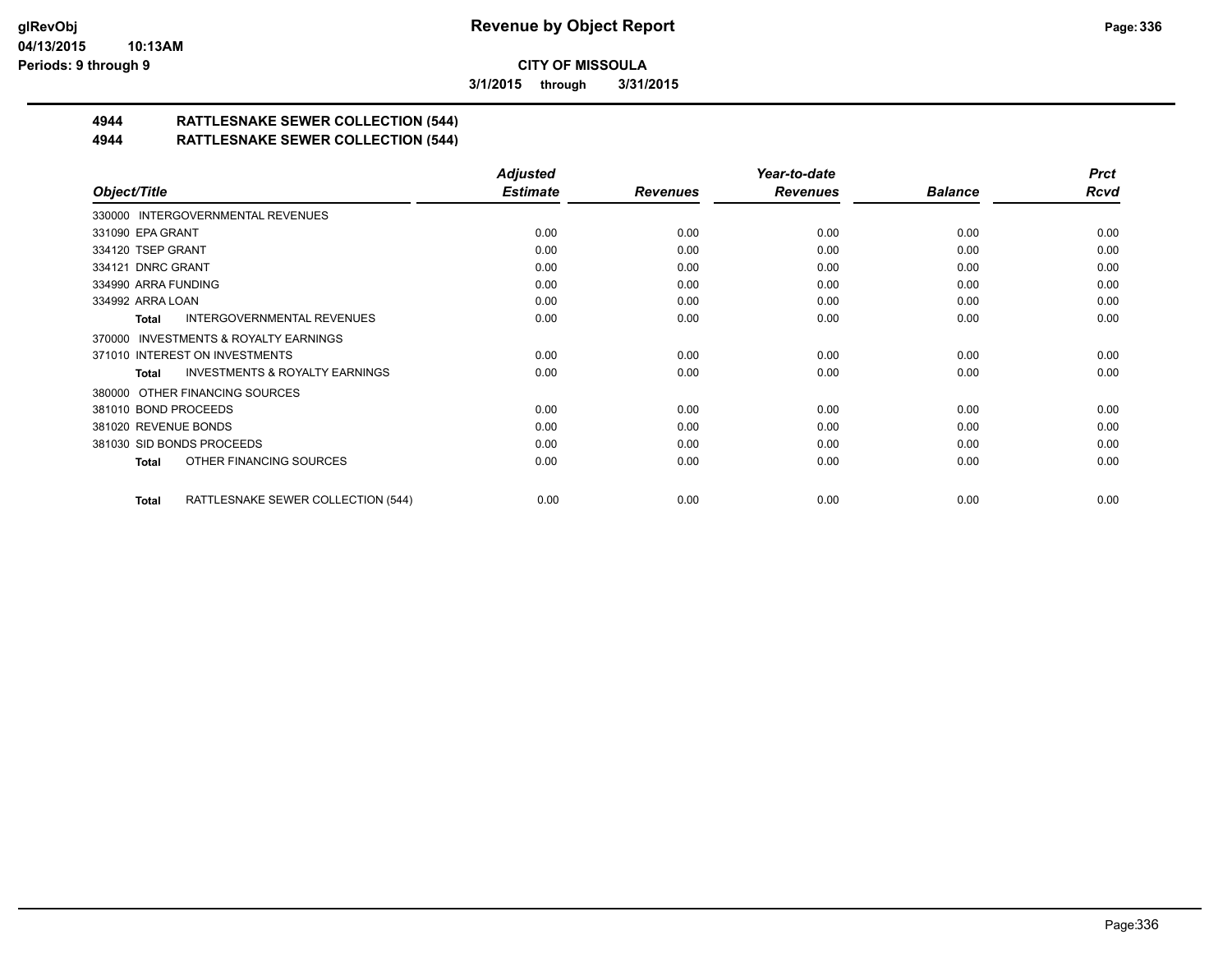**3/1/2015 through 3/31/2015**

### **4944 RATTLESNAKE SEWER COLLECTION (544)**

|                                                     | <b>Adjusted</b> |                 | Year-to-date    |                | <b>Prct</b> |
|-----------------------------------------------------|-----------------|-----------------|-----------------|----------------|-------------|
| Object/Title                                        | <b>Estimate</b> | <b>Revenues</b> | <b>Revenues</b> | <b>Balance</b> | <b>Rcvd</b> |
| 330000 INTERGOVERNMENTAL REVENUES                   |                 |                 |                 |                |             |
| 331090 EPA GRANT                                    | 0.00            | 0.00            | 0.00            | 0.00           | 0.00        |
| 334120 TSEP GRANT                                   | 0.00            | 0.00            | 0.00            | 0.00           | 0.00        |
| 334121 DNRC GRANT                                   | 0.00            | 0.00            | 0.00            | 0.00           | 0.00        |
| 334990 ARRA FUNDING                                 | 0.00            | 0.00            | 0.00            | 0.00           | 0.00        |
| 334992 ARRA LOAN                                    | 0.00            | 0.00            | 0.00            | 0.00           | 0.00        |
| <b>INTERGOVERNMENTAL REVENUES</b><br>Total          | 0.00            | 0.00            | 0.00            | 0.00           | 0.00        |
| <b>INVESTMENTS &amp; ROYALTY EARNINGS</b><br>370000 |                 |                 |                 |                |             |
| 371010 INTEREST ON INVESTMENTS                      | 0.00            | 0.00            | 0.00            | 0.00           | 0.00        |
| <b>INVESTMENTS &amp; ROYALTY EARNINGS</b><br>Total  | 0.00            | 0.00            | 0.00            | 0.00           | 0.00        |
| 380000 OTHER FINANCING SOURCES                      |                 |                 |                 |                |             |
| 381010 BOND PROCEEDS                                | 0.00            | 0.00            | 0.00            | 0.00           | 0.00        |
| 381020 REVENUE BONDS                                | 0.00            | 0.00            | 0.00            | 0.00           | 0.00        |
| 381030 SID BONDS PROCEEDS                           | 0.00            | 0.00            | 0.00            | 0.00           | 0.00        |
| OTHER FINANCING SOURCES<br><b>Total</b>             | 0.00            | 0.00            | 0.00            | 0.00           | 0.00        |
| RATTLESNAKE SEWER COLLECTION (544)<br><b>Total</b>  | 0.00            | 0.00            | 0.00            | 0.00           | 0.00        |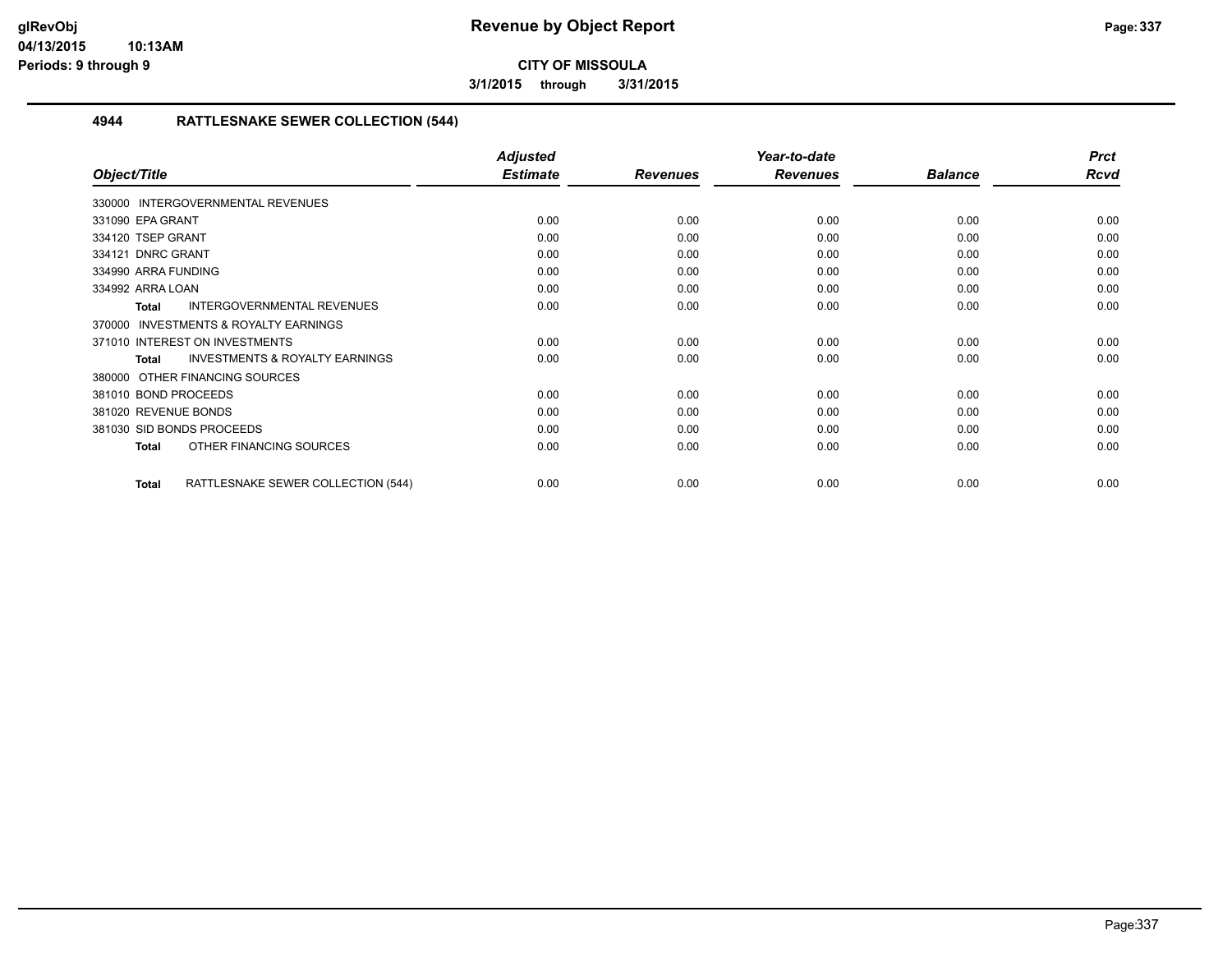**3/1/2015 through 3/31/2015**

### **4945 PHILLIPS ST TRAFFIC CALMING**

**4945 PHILLIPS ST TRAFFIC CALMING**

|                                                    | <b>Adjusted</b> |          | Year-to-date    |                | <b>Prct</b> |
|----------------------------------------------------|-----------------|----------|-----------------|----------------|-------------|
| Object/Title                                       | <b>Estimate</b> | Revenues | <b>Revenues</b> | <b>Balance</b> | <b>Rcvd</b> |
| 370000 INVESTMENTS & ROYALTY EARNINGS              |                 |          |                 |                |             |
| 371010 INTEREST ON INVESTMENTS                     | 0.00            | 0.00     | 0.00            | 0.00           | 0.00        |
| <b>INVESTMENTS &amp; ROYALTY EARNINGS</b><br>Total | 0.00            | 0.00     | 0.00            | 0.00           | 0.00        |
| 380000 OTHER FINANCING SOURCES                     |                 |          |                 |                |             |
| 381030 SID BONDS PROCEEDS                          | 0.00            | 0.00     | 0.00            | 0.00           | 0.00        |
| 383000 OPERATING TRANSFERS                         | 0.00            | 0.00     | 0.00            | 0.00           | 0.00        |
| OTHER FINANCING SOURCES<br>Total                   | 0.00            | 0.00     | 0.00            | 0.00           | 0.00        |
|                                                    |                 |          |                 |                |             |
| <b>Total</b><br>PHILLIPS ST TRAFFIC CALMING        | 0.00            | 0.00     | 0.00            | 0.00           | 0.00        |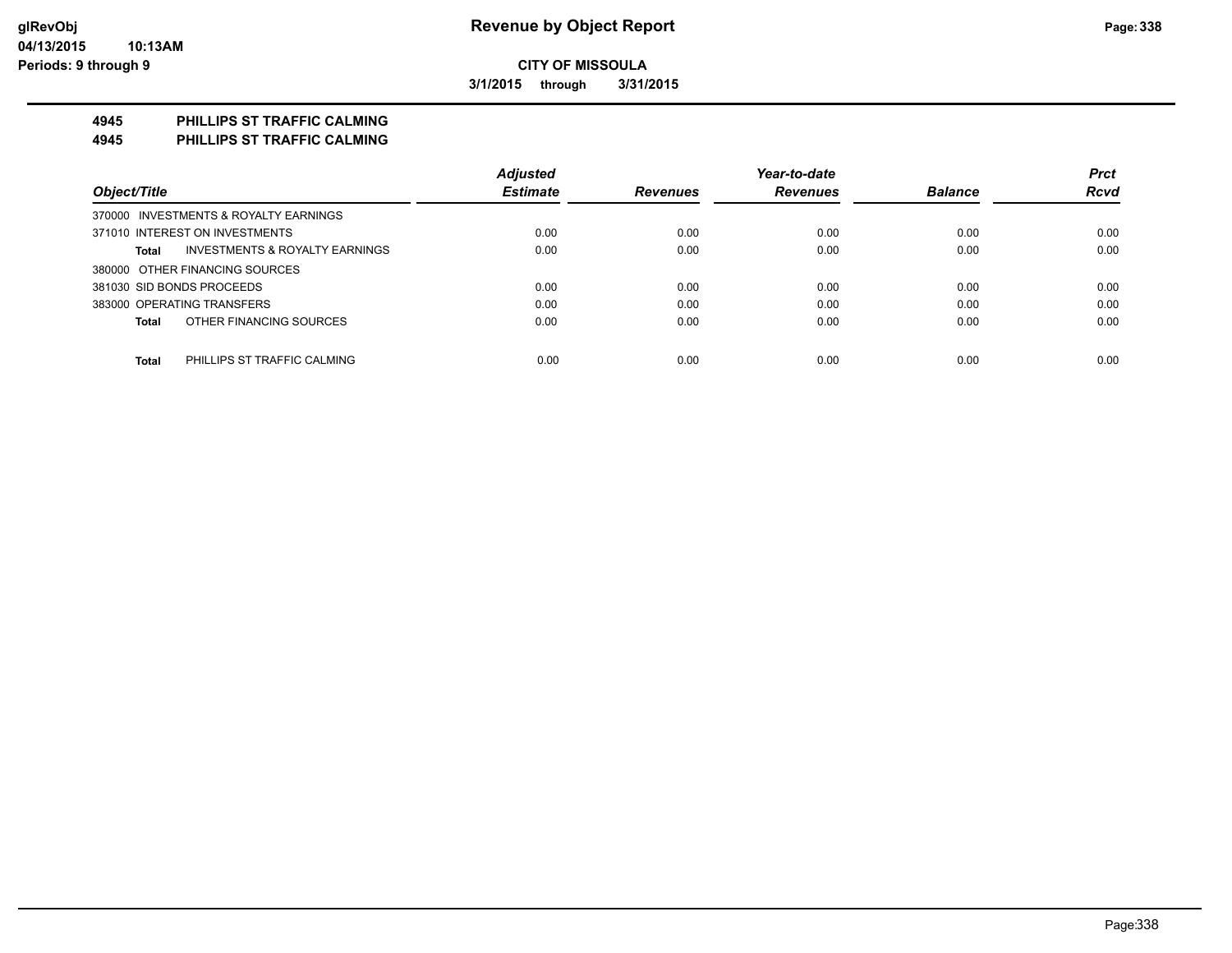**3/1/2015 through 3/31/2015**

### **4945 PHILLIPS ST TRAFFIC CALMING**

|                                                    | <b>Adjusted</b> |                 | Year-to-date    |                | <b>Prct</b> |
|----------------------------------------------------|-----------------|-----------------|-----------------|----------------|-------------|
| Object/Title                                       | <b>Estimate</b> | <b>Revenues</b> | <b>Revenues</b> | <b>Balance</b> | Rcvd        |
| INVESTMENTS & ROYALTY EARNINGS<br>370000           |                 |                 |                 |                |             |
| 371010 INTEREST ON INVESTMENTS                     | 0.00            | 0.00            | 0.00            | 0.00           | 0.00        |
| <b>INVESTMENTS &amp; ROYALTY EARNINGS</b><br>Total | 0.00            | 0.00            | 0.00            | 0.00           | 0.00        |
| 380000 OTHER FINANCING SOURCES                     |                 |                 |                 |                |             |
| 381030 SID BONDS PROCEEDS                          | 0.00            | 0.00            | 0.00            | 0.00           | 0.00        |
| 383000 OPERATING TRANSFERS                         | 0.00            | 0.00            | 0.00            | 0.00           | 0.00        |
| OTHER FINANCING SOURCES<br>Total                   | 0.00            | 0.00            | 0.00            | 0.00           | 0.00        |
|                                                    |                 |                 |                 |                |             |
| Total<br>PHILLIPS ST TRAFFIC CALMING               | 0.00            | 0.00            | 0.00            | 0.00           | 0.00        |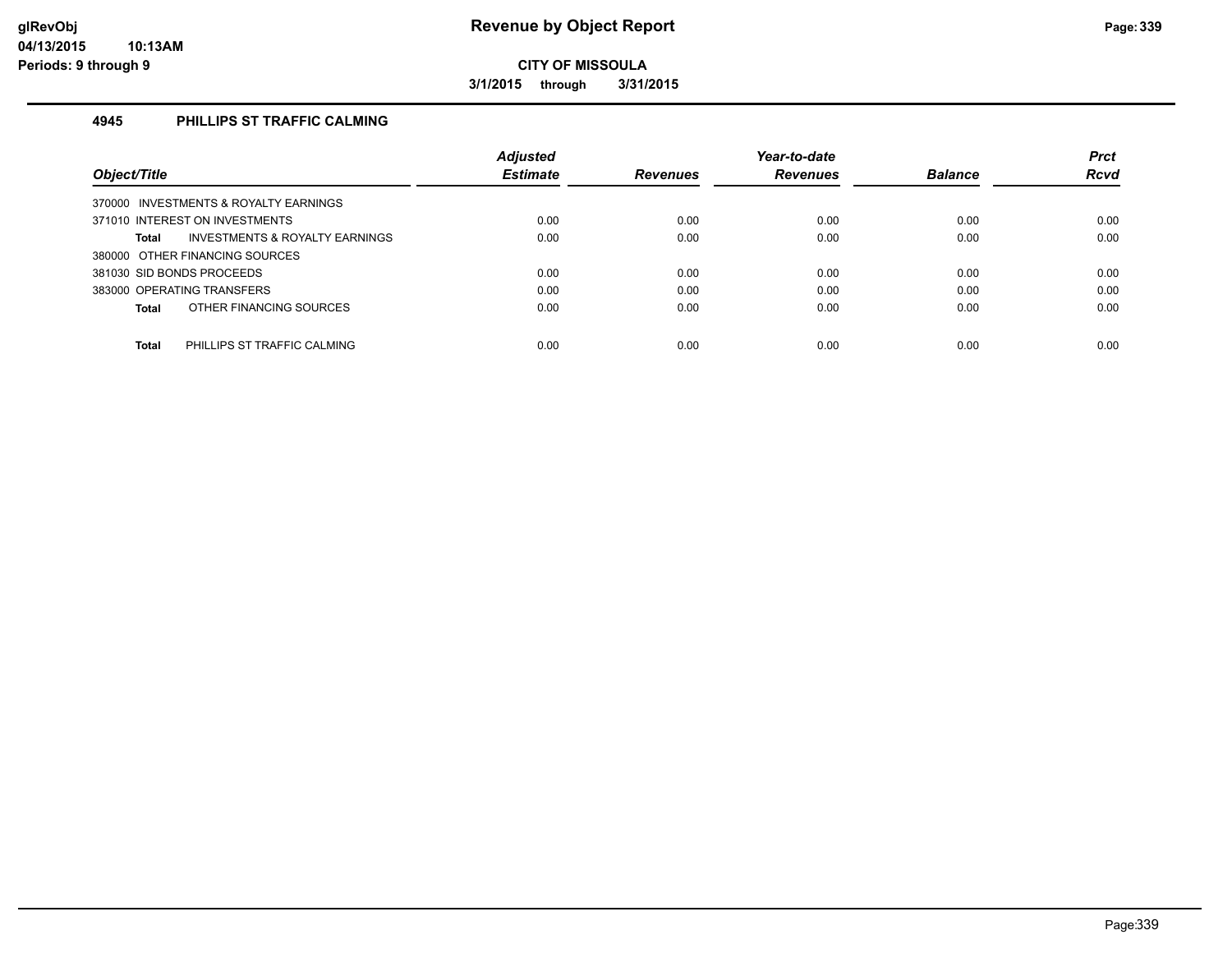**3/1/2015 through 3/31/2015**

# **4946 PATTEE CREEK DR. TRAFFIC CALMING**

### **4946 PATTEE CREEK DR. TRAFFIC CALMING**

|                                           | <b>Adjusted</b> |                 | Year-to-date    |                | <b>Prct</b> |
|-------------------------------------------|-----------------|-----------------|-----------------|----------------|-------------|
| Object/Title                              | <b>Estimate</b> | <b>Revenues</b> | <b>Revenues</b> | <b>Balance</b> | <b>Rcvd</b> |
| 370000 INVESTMENTS & ROYALTY EARNINGS     |                 |                 |                 |                |             |
| 371010 INTEREST ON INVESTMENTS            | 0.00            | 0.00            | 0.00            | 0.00           | 0.00        |
| INVESTMENTS & ROYALTY EARNINGS<br>Total   | 0.00            | 0.00            | 0.00            | 0.00           | 0.00        |
| 380000 OTHER FINANCING SOURCES            |                 |                 |                 |                |             |
| 381030 SID BONDS PROCEEDS                 | 0.00            | 0.00            | 0.00            | 0.00           | 0.00        |
| 383000 OPERATING TRANSFERS                | 0.00            | 0.00            | 0.00            | 0.00           | 0.00        |
| OTHER FINANCING SOURCES<br>Total          | 0.00            | 0.00            | 0.00            | 0.00           | 0.00        |
|                                           |                 |                 |                 |                |             |
| Total<br>PATTEE CREEK DR. TRAFFIC CALMING | 0.00            | 0.00            | 0.00            | 0.00           | 0.00        |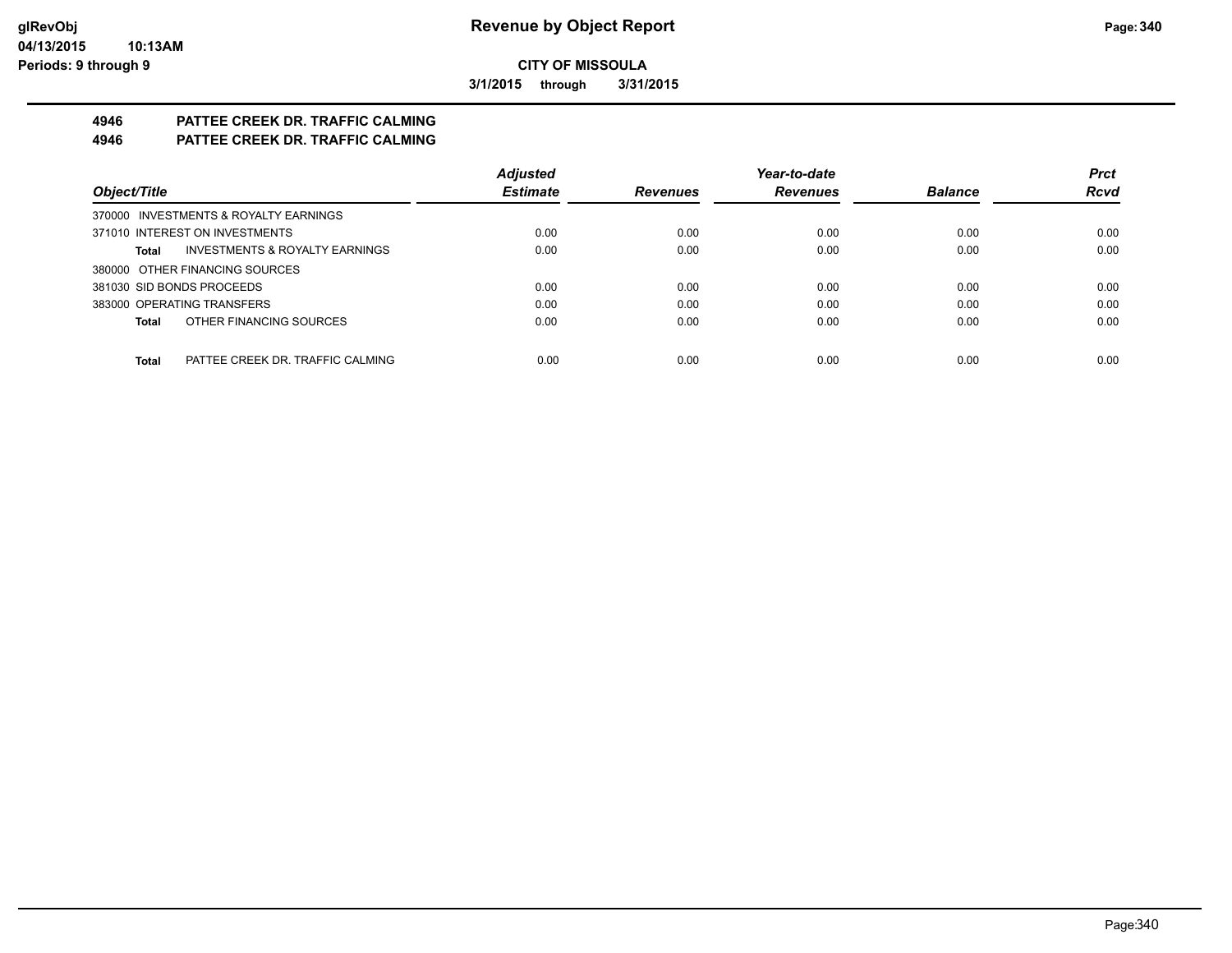**3/1/2015 through 3/31/2015**

### **4946 PATTEE CREEK DR. TRAFFIC CALMING**

| Object/Title                                     | <b>Adjusted</b><br><b>Estimate</b> | <b>Revenues</b> | Year-to-date<br><b>Revenues</b> | <b>Balance</b> | <b>Prct</b><br><b>Rcvd</b> |
|--------------------------------------------------|------------------------------------|-----------------|---------------------------------|----------------|----------------------------|
| 370000 INVESTMENTS & ROYALTY EARNINGS            |                                    |                 |                                 |                |                            |
| 371010 INTEREST ON INVESTMENTS                   | 0.00                               | 0.00            | 0.00                            | 0.00           | 0.00                       |
| INVESTMENTS & ROYALTY EARNINGS<br>Total          | 0.00                               | 0.00            | 0.00                            | 0.00           | 0.00                       |
| 380000 OTHER FINANCING SOURCES                   |                                    |                 |                                 |                |                            |
| 381030 SID BONDS PROCEEDS                        | 0.00                               | 0.00            | 0.00                            | 0.00           | 0.00                       |
| 383000 OPERATING TRANSFERS                       | 0.00                               | 0.00            | 0.00                            | 0.00           | 0.00                       |
| OTHER FINANCING SOURCES<br>Total                 | 0.00                               | 0.00            | 0.00                            | 0.00           | 0.00                       |
|                                                  |                                    |                 |                                 |                |                            |
| <b>Total</b><br>PATTEE CREEK DR. TRAFFIC CALMING | 0.00                               | 0.00            | 0.00                            | 0.00           | 0.00                       |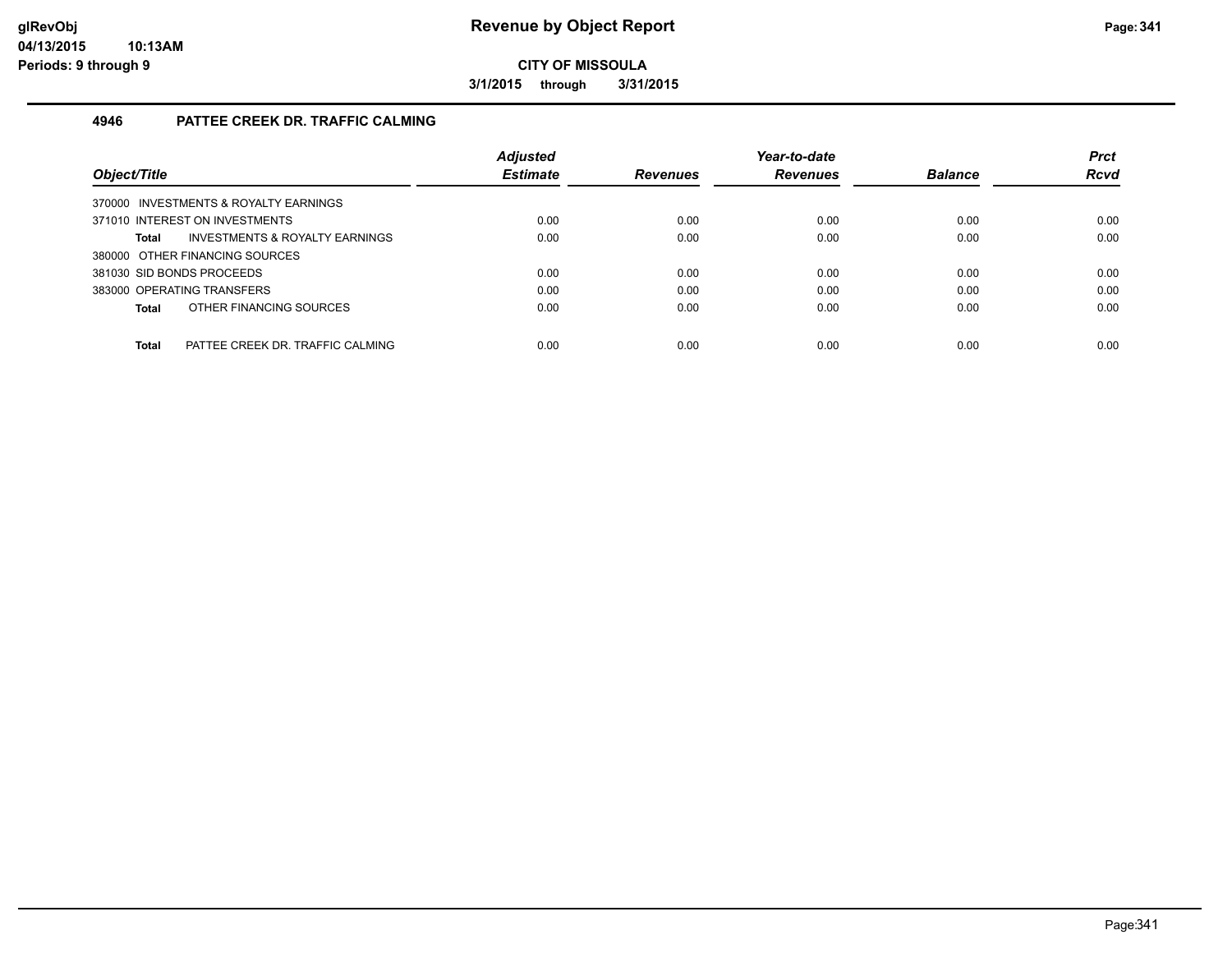**3/1/2015 through 3/31/2015**

### **4948 STORMWATER OUTFALL RETROFITS**

#### **4948 STORMWATER OUTFALL RETROFITS**

|                   |                                     | Adjusted        | Year-to-date    |                |             | <b>Prct</b> |
|-------------------|-------------------------------------|-----------------|-----------------|----------------|-------------|-------------|
| Object/Title      | <b>Estimate</b>                     | <b>Revenues</b> | <b>Revenues</b> | <b>Balance</b> | <b>Rcvd</b> |             |
|                   | 330000 INTERGOVERNMENTAL REVENUES   |                 |                 |                |             |             |
| 334121 DNRC GRANT |                                     | 0.00            | 0.00            | 0.00           | 0.00        | 0.00        |
|                   | 337003 HEALTH DEPT-STORM WATER MGMT | 0.00            | 0.00            | 0.00           | 0.00        | 0.00        |
| Total             | INTERGOVERNMENTAL REVENUES          | 0.00            | 0.00            | 0.00           | 0.00        | 0.00        |
|                   |                                     |                 |                 |                |             |             |
| Total             | STORMWATER OUTFALL RETROFITS        | 0.00            | 0.00            | 0.00           | 0.00        | 0.00        |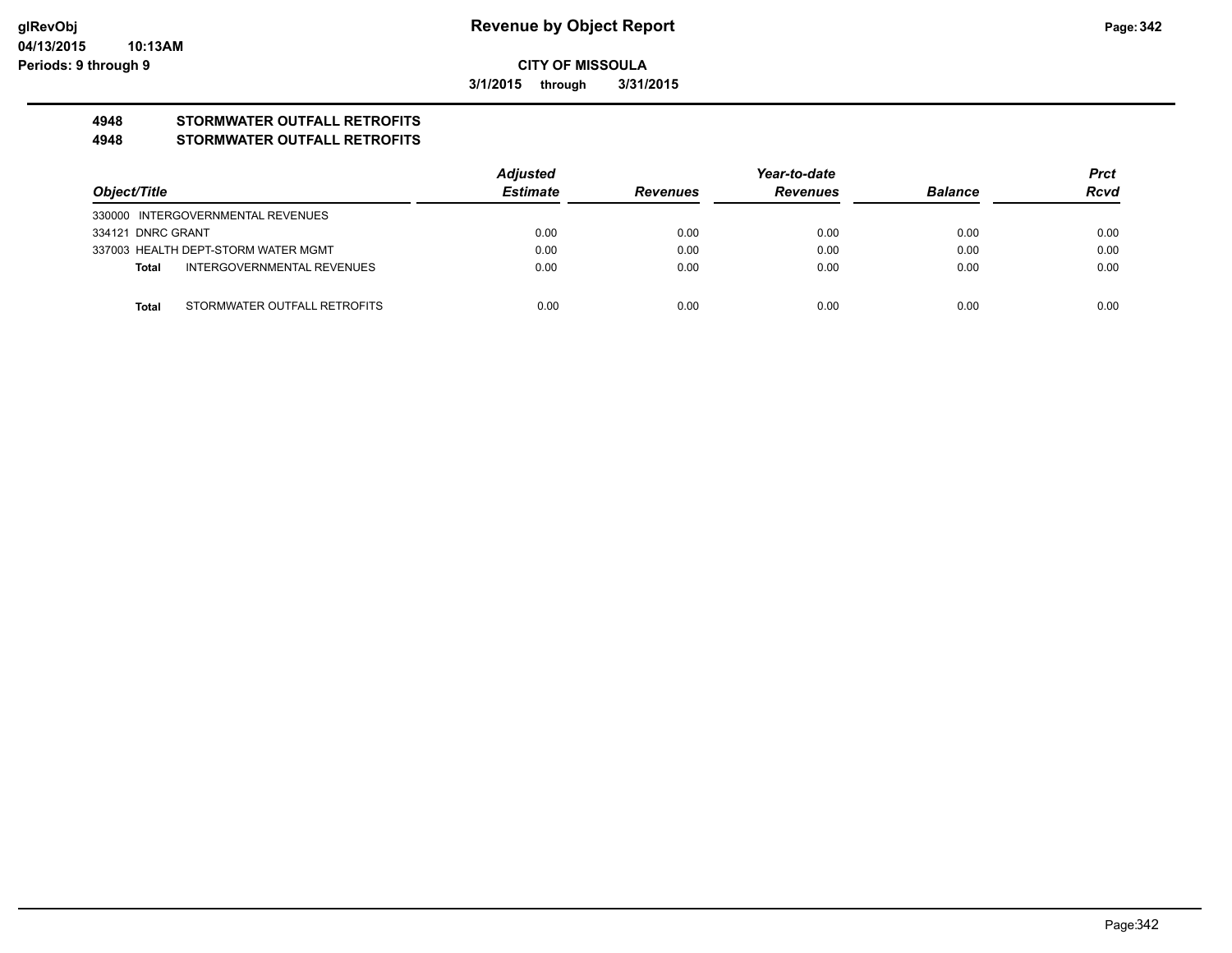**3/1/2015 through 3/31/2015**

### **4948 STORMWATER OUTFALL RETROFITS**

| Object/Title                               | <b>Adjusted</b><br><b>Estimate</b> | <b>Revenues</b> | Year-to-date<br><b>Revenues</b> | <b>Balance</b> | <b>Prct</b><br><b>Rcvd</b> |
|--------------------------------------------|------------------------------------|-----------------|---------------------------------|----------------|----------------------------|
| 330000 INTERGOVERNMENTAL REVENUES          |                                    |                 |                                 |                |                            |
| 334121 DNRC GRANT                          | 0.00                               | 0.00            | 0.00                            | 0.00           | 0.00                       |
| 337003 HEALTH DEPT-STORM WATER MGMT        | 0.00                               | 0.00            | 0.00                            | 0.00           | 0.00                       |
| INTERGOVERNMENTAL REVENUES<br><b>Total</b> | 0.00                               | 0.00            | 0.00                            | 0.00           | 0.00                       |
|                                            |                                    |                 |                                 |                |                            |
| STORMWATER OUTFALL RETROFITS<br>Total      | 0.00                               | 0.00            | 0.00                            | 0.00           | 0.00                       |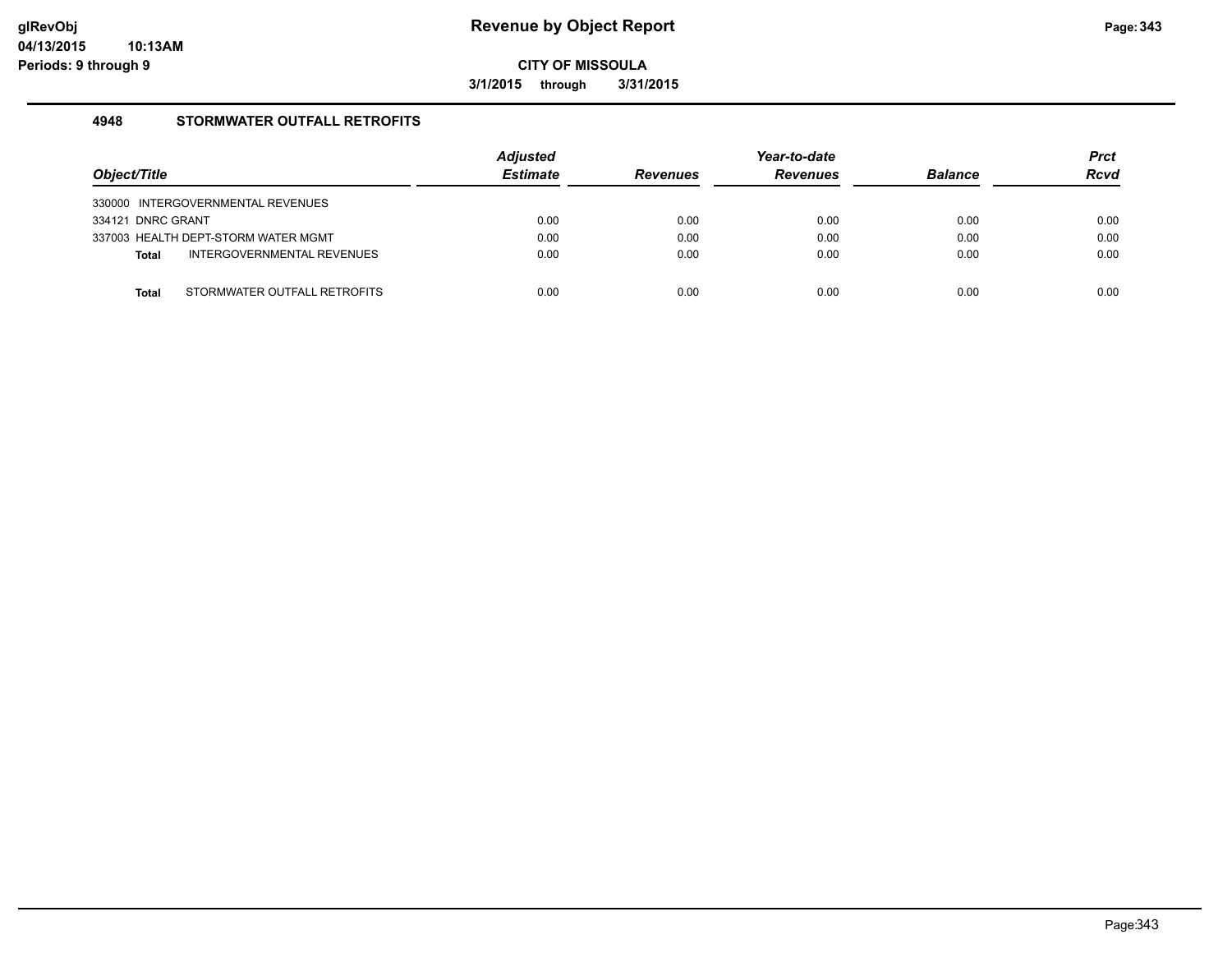**3/1/2015 through 3/31/2015**

### **4990 ARRA ENHANCEMENTS**

**4990 ARRA ENHANCEMENTS**

|                                                           | <b>Adjusted</b> |                 | Year-to-date    |                | <b>Prct</b> |
|-----------------------------------------------------------|-----------------|-----------------|-----------------|----------------|-------------|
| Object/Title                                              | <b>Estimate</b> | <b>Revenues</b> | <b>Revenues</b> | <b>Balance</b> | <b>Rcvd</b> |
| 330000 INTERGOVERNMENTAL REVENUES                         |                 |                 |                 |                |             |
| 334990 ARRA FUNDING                                       | 0.00            | 0.00            | 0.00            | 0.00           | 0.00        |
| <b>INTERGOVERNMENTAL REVENUES</b><br><b>Total</b>         | 0.00            | 0.00            | 0.00            | 0.00           | 0.00        |
| 370000 INVESTMENTS & ROYALTY EARNINGS                     |                 |                 |                 |                |             |
| 371010 INTEREST ON INVESTMENTS                            | 0.00            | 0.00            | 0.00            | 0.00           | 0.00        |
| <b>INVESTMENTS &amp; ROYALTY EARNINGS</b><br><b>Total</b> | 0.00            | 0.00            | 0.00            | 0.00           | 0.00        |
|                                                           |                 |                 |                 |                |             |
| ARRA ENHANCEMENTS<br>Total                                | 0.00            | 0.00            | 0.00            | 0.00           | 0.00        |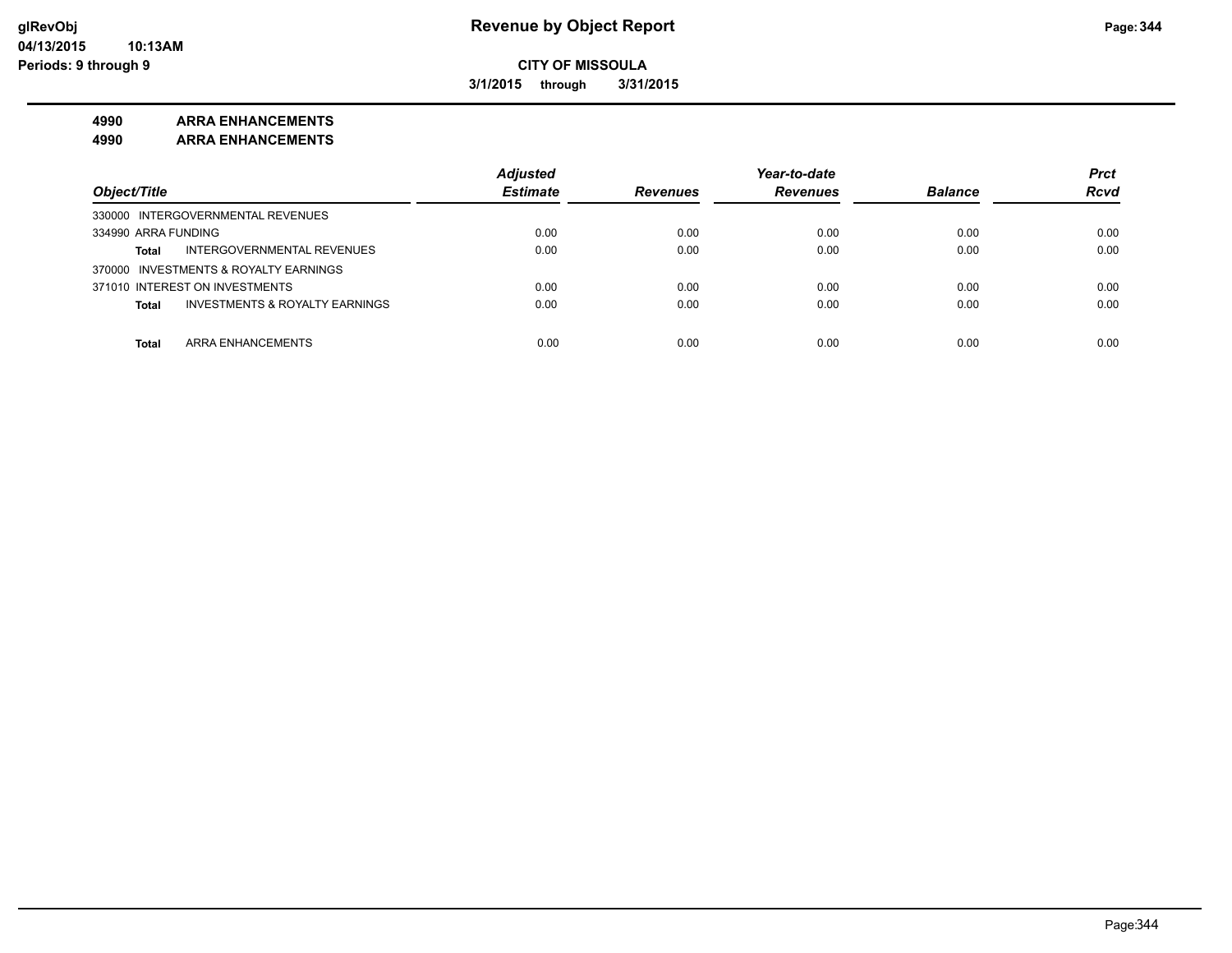**3/1/2015 through 3/31/2015**

#### **4990 ARRA ENHANCEMENTS**

| Object/Title                                   | <b>Adjusted</b><br><b>Estimate</b> | <b>Revenues</b> | Year-to-date<br><b>Revenues</b> | <b>Balance</b> | <b>Prct</b><br><b>Rcvd</b> |
|------------------------------------------------|------------------------------------|-----------------|---------------------------------|----------------|----------------------------|
| 330000 INTERGOVERNMENTAL REVENUES              |                                    |                 |                                 |                |                            |
| 334990 ARRA FUNDING                            | 0.00                               | 0.00            | 0.00                            | 0.00           | 0.00                       |
| INTERGOVERNMENTAL REVENUES<br>Total            | 0.00                               | 0.00            | 0.00                            | 0.00           | 0.00                       |
| 370000 INVESTMENTS & ROYALTY EARNINGS          |                                    |                 |                                 |                |                            |
| 371010 INTEREST ON INVESTMENTS                 | 0.00                               | 0.00            | 0.00                            | 0.00           | 0.00                       |
| INVESTMENTS & ROYALTY EARNINGS<br><b>Total</b> | 0.00                               | 0.00            | 0.00                            | 0.00           | 0.00                       |
|                                                |                                    |                 |                                 |                |                            |
| ARRA ENHANCEMENTS<br><b>Total</b>              | 0.00                               | 0.00            | 0.00                            | 0.00           | 0.00                       |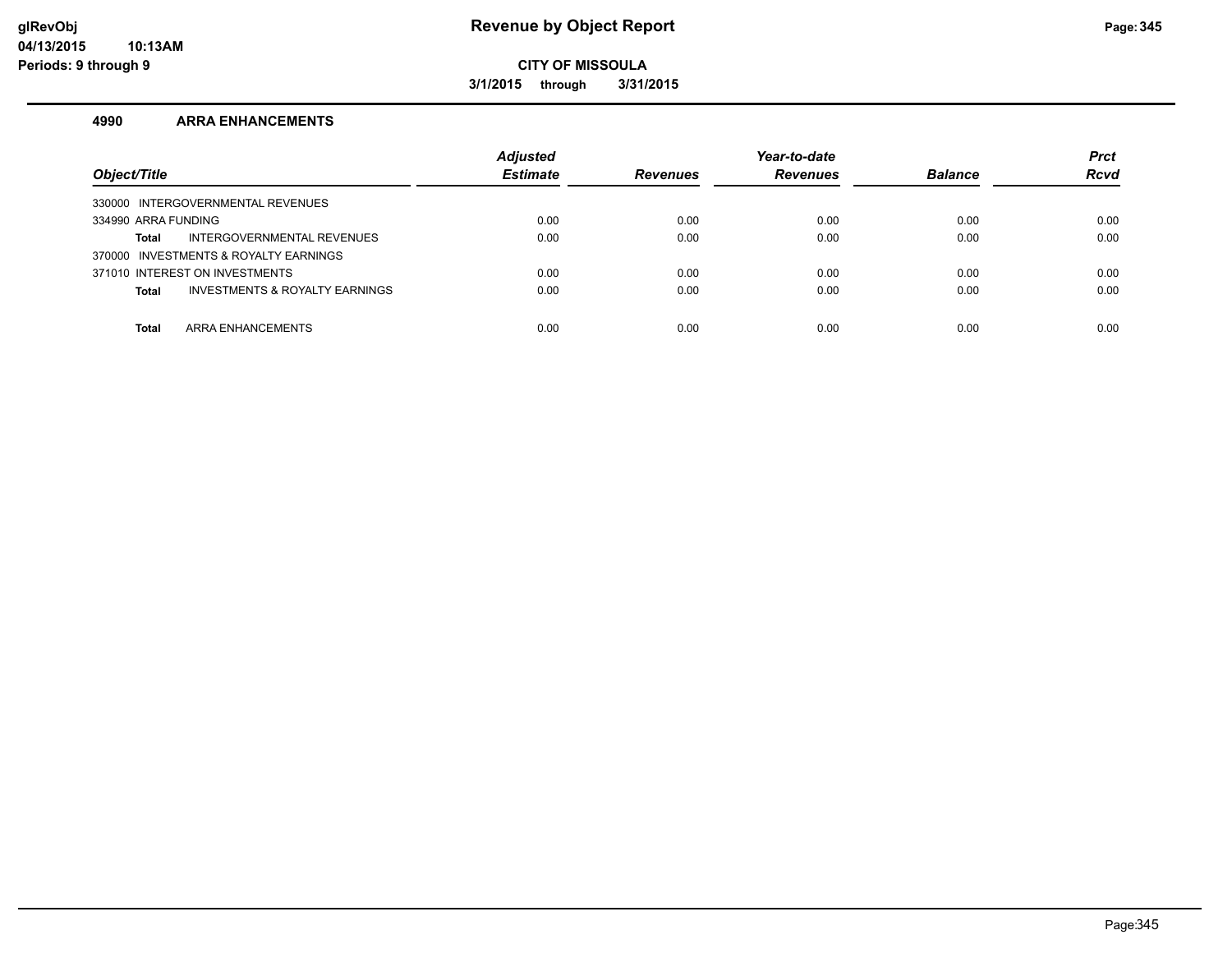**3/1/2015 through 3/31/2015**

### **4991 ARRA HB645**

**4991 ARRA HB645**

|                                                           | <b>Adjusted</b> |                 | Year-to-date    |                | <b>Prct</b> |
|-----------------------------------------------------------|-----------------|-----------------|-----------------|----------------|-------------|
| Object/Title                                              | <b>Estimate</b> | <b>Revenues</b> | <b>Revenues</b> | <b>Balance</b> | <b>Rcvd</b> |
| INTERGOVERNMENTAL REVENUES<br>330000                      |                 |                 |                 |                |             |
| 334991 ARRA HB645 FUNDING                                 | 0.00            | 0.00            | 0.00            | 0.00           | 0.00        |
| 336023 STATE CONTRIB. - PERS                              | 0.00            | 0.00            | 0.00            | 0.00           | 0.00        |
| <b>INTERGOVERNMENTAL REVENUES</b><br><b>Total</b>         | 0.00            | 0.00            | 0.00            | 0.00           | 0.00        |
| 340000 CHARGES FOR SERVICES                               |                 |                 |                 |                |             |
| 343005 NON-ARRA MOUNTAIN WATER CONTRACT                   | 0.00            | 0.00            | 0.00            | 0.00           | 0.00        |
| <b>CHARGES FOR SERVICES</b><br><b>Total</b>               | 0.00            | 0.00            | 0.00            | 0.00           | 0.00        |
| MISCELLANEOUS REVENUES<br>360000                          |                 |                 |                 |                |             |
| 360000 MISCELLANEOUS REVENUES                             | 0.00            | 0.00            | 0.00            | 0.00           | 0.00        |
| MISCELLANEOUS REVENUES<br>Total                           | 0.00            | 0.00            | 0.00            | 0.00           | 0.00        |
| <b>INVESTMENTS &amp; ROYALTY EARNINGS</b><br>370000       |                 |                 |                 |                |             |
| 371010 INTEREST ON INVESTMENTS                            | 0.00            | 0.00            | 0.00            | 0.00           | 0.00        |
| <b>INVESTMENTS &amp; ROYALTY EARNINGS</b><br><b>Total</b> | 0.00            | 0.00            | 0.00            | 0.00           | 0.00        |
|                                                           |                 |                 |                 |                |             |
| ARRA HB645<br><b>Total</b>                                | 0.00            | 0.00            | 0.00            | 0.00           | 0.00        |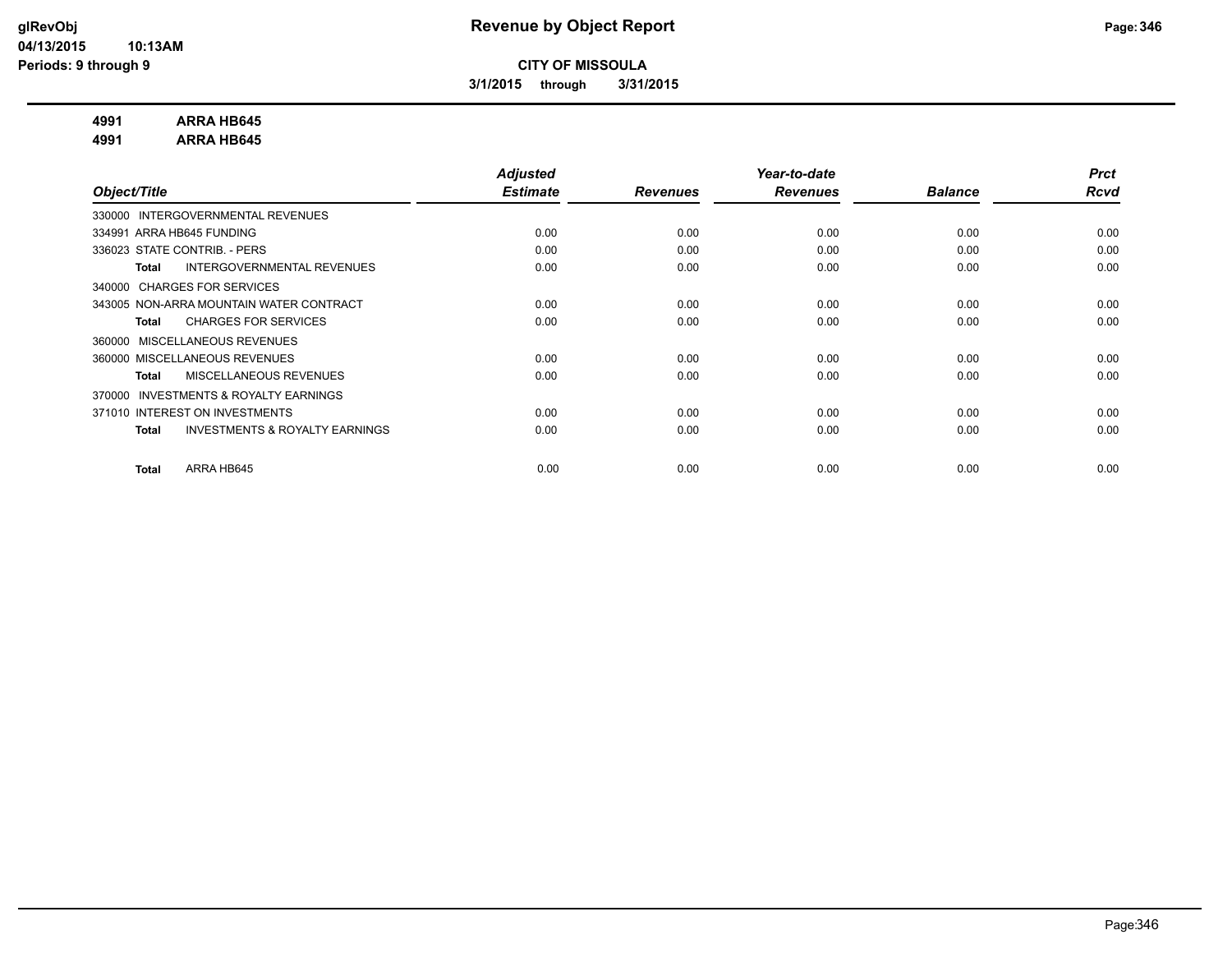**3/1/2015 through 3/31/2015**

#### **4991 ARRA HB645**

| Object/Title                                              | <b>Adjusted</b><br><b>Estimate</b> | <b>Revenues</b> | Year-to-date<br><b>Revenues</b> | <b>Balance</b> | <b>Prct</b><br>Rcvd |
|-----------------------------------------------------------|------------------------------------|-----------------|---------------------------------|----------------|---------------------|
|                                                           |                                    |                 |                                 |                |                     |
| 330000 INTERGOVERNMENTAL REVENUES                         |                                    |                 |                                 |                |                     |
| 334991 ARRA HB645 FUNDING                                 | 0.00                               | 0.00            | 0.00                            | 0.00           | 0.00                |
| 336023 STATE CONTRIB. - PERS                              | 0.00                               | 0.00            | 0.00                            | 0.00           | 0.00                |
| INTERGOVERNMENTAL REVENUES<br><b>Total</b>                | 0.00                               | 0.00            | 0.00                            | 0.00           | 0.00                |
| 340000 CHARGES FOR SERVICES                               |                                    |                 |                                 |                |                     |
| 343005 NON-ARRA MOUNTAIN WATER CONTRACT                   | 0.00                               | 0.00            | 0.00                            | 0.00           | 0.00                |
| <b>CHARGES FOR SERVICES</b><br>Total                      | 0.00                               | 0.00            | 0.00                            | 0.00           | 0.00                |
| 360000 MISCELLANEOUS REVENUES                             |                                    |                 |                                 |                |                     |
| 360000 MISCELLANEOUS REVENUES                             | 0.00                               | 0.00            | 0.00                            | 0.00           | 0.00                |
| <b>MISCELLANEOUS REVENUES</b><br>Total                    | 0.00                               | 0.00            | 0.00                            | 0.00           | 0.00                |
| <b>INVESTMENTS &amp; ROYALTY EARNINGS</b><br>370000       |                                    |                 |                                 |                |                     |
| 371010 INTEREST ON INVESTMENTS                            | 0.00                               | 0.00            | 0.00                            | 0.00           | 0.00                |
| <b>INVESTMENTS &amp; ROYALTY EARNINGS</b><br><b>Total</b> | 0.00                               | 0.00            | 0.00                            | 0.00           | 0.00                |
| ARRA HB645<br>Total                                       | 0.00                               | 0.00            | 0.00                            | 0.00           | 0.00                |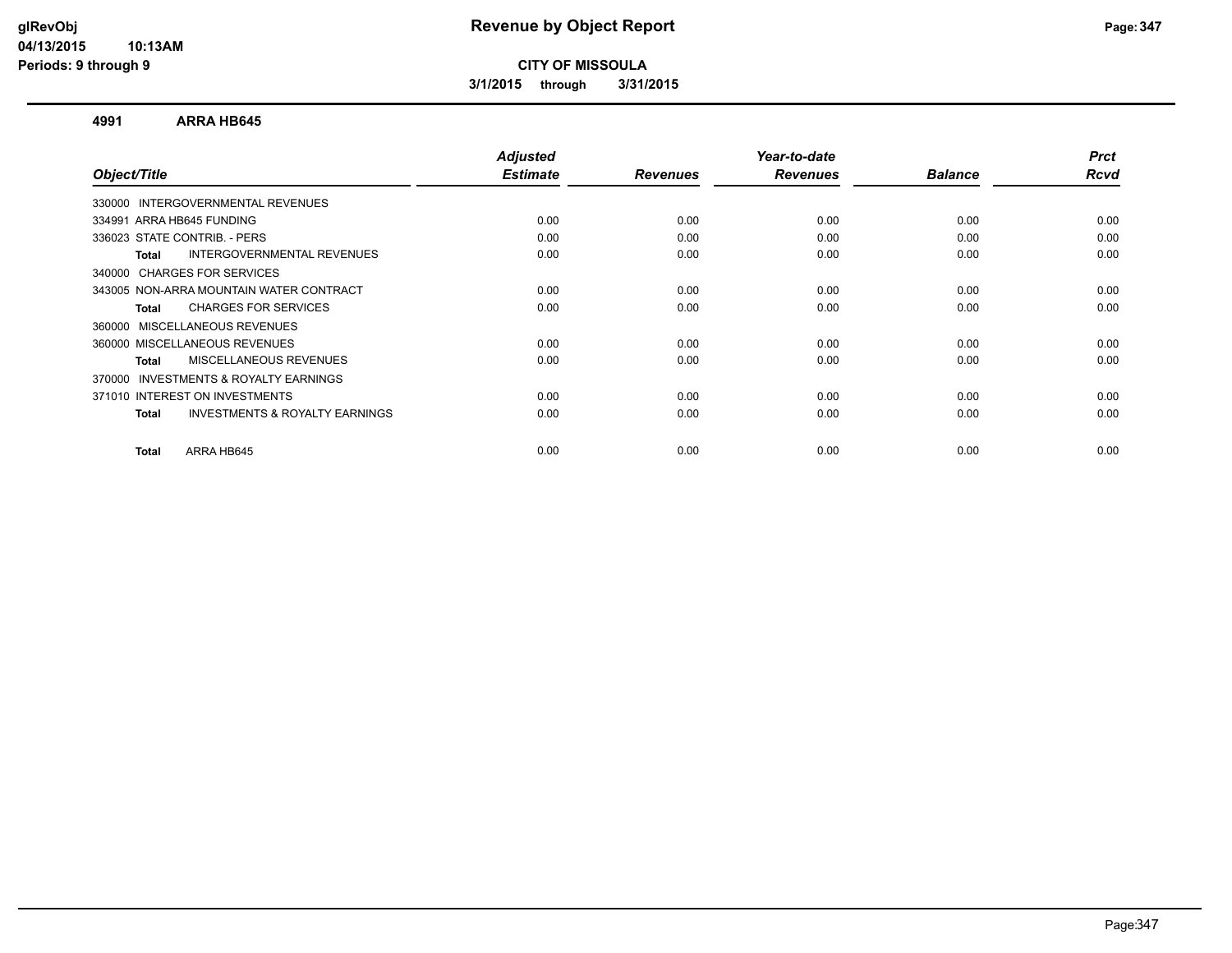**3/1/2015 through 3/31/2015**

### **4992 WFL MILLER CREEK ROAD**

**4992 WFL MILLER CREEK ROAD**

|                                                           | <b>Adjusted</b> |                 | Year-to-date    |                | <b>Prct</b> |
|-----------------------------------------------------------|-----------------|-----------------|-----------------|----------------|-------------|
| Object/Title                                              | <b>Estimate</b> | <b>Revenues</b> | <b>Revenues</b> | <b>Balance</b> | <b>Rcvd</b> |
| 330000 INTERGOVERNMENTAL REVENUES                         |                 |                 |                 |                |             |
| 334990 ARRA FUNDING                                       | 0.00            | 0.00            | 0.00            | 0.00           | 0.00        |
| INTERGOVERNMENTAL REVENUES<br><b>Total</b>                | 0.00            | 0.00            | 0.00            | 0.00           | 0.00        |
| 370000 INVESTMENTS & ROYALTY EARNINGS                     |                 |                 |                 |                |             |
| 371010 INTEREST ON INVESTMENTS                            | 0.00            | 0.00            | 0.00            | 0.00           | 0.00        |
| <b>INVESTMENTS &amp; ROYALTY EARNINGS</b><br><b>Total</b> | 0.00            | 0.00            | 0.00            | 0.00           | 0.00        |
|                                                           |                 |                 |                 |                |             |
| WFL MILLER CREEK ROAD<br>Total                            | 0.00            | 0.00            | 0.00            | 0.00           | 0.00        |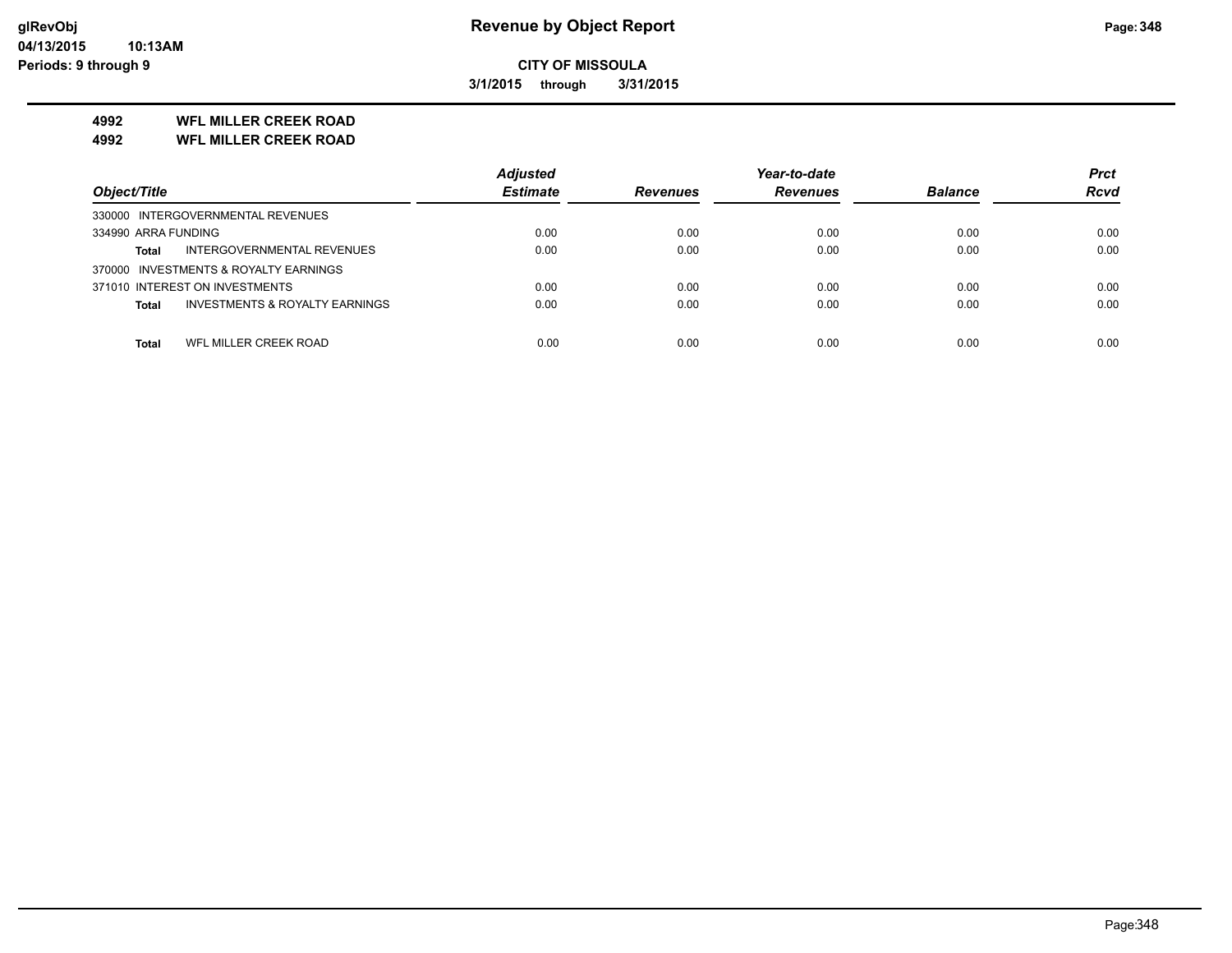**3/1/2015 through 3/31/2015**

### **4992 WFL MILLER CREEK ROAD**

| Object/Title                                              | <b>Adjusted</b><br><b>Estimate</b> | <b>Revenues</b> | Year-to-date<br><b>Revenues</b> | <b>Balance</b> | <b>Prct</b><br><b>Rcvd</b> |
|-----------------------------------------------------------|------------------------------------|-----------------|---------------------------------|----------------|----------------------------|
| 330000 INTERGOVERNMENTAL REVENUES                         |                                    |                 |                                 |                |                            |
| 334990 ARRA FUNDING                                       | 0.00                               | 0.00            | 0.00                            | 0.00           | 0.00                       |
| INTERGOVERNMENTAL REVENUES<br>Total                       | 0.00                               | 0.00            | 0.00                            | 0.00           | 0.00                       |
| 370000 INVESTMENTS & ROYALTY EARNINGS                     |                                    |                 |                                 |                |                            |
| 371010 INTEREST ON INVESTMENTS                            | 0.00                               | 0.00            | 0.00                            | 0.00           | 0.00                       |
| <b>INVESTMENTS &amp; ROYALTY EARNINGS</b><br><b>Total</b> | 0.00                               | 0.00            | 0.00                            | 0.00           | 0.00                       |
|                                                           |                                    |                 |                                 |                |                            |
| WFL MILLER CREEK ROAD<br>Total                            | 0.00                               | 0.00            | 0.00                            | 0.00           | 0.00                       |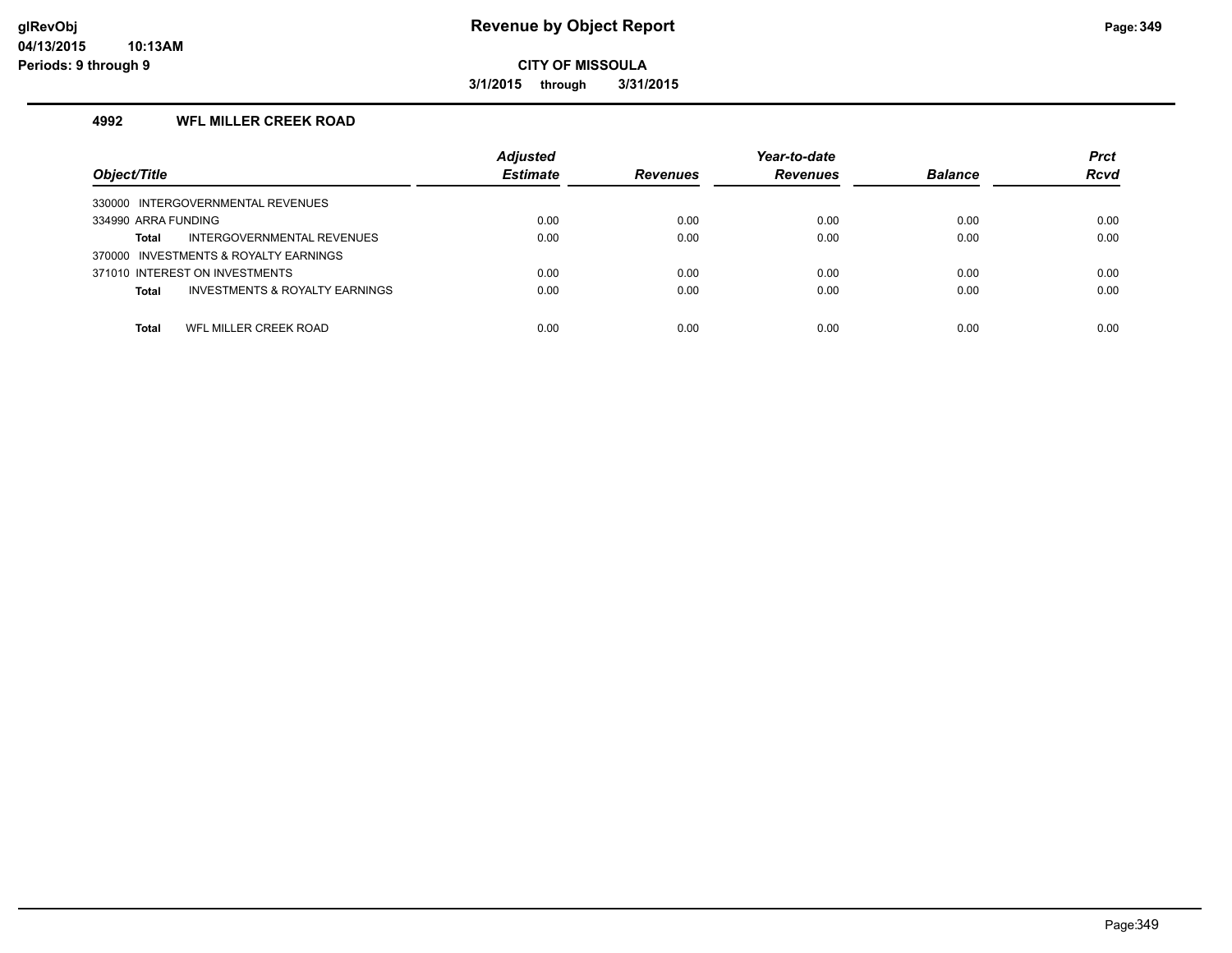**3/1/2015 through 3/31/2015**

**4993 WESTERN FEDERAL LANDS**

**4993 WESTERN FEDERAL LANDS**

|                                            | <b>Adjusted</b> |                 | Year-to-date    |                | <b>Prct</b> |
|--------------------------------------------|-----------------|-----------------|-----------------|----------------|-------------|
| Object/Title                               | <b>Estimate</b> | <b>Revenues</b> | <b>Revenues</b> | <b>Balance</b> | <b>Rcvd</b> |
| 330000 INTERGOVERNMENTAL REVENUES          |                 |                 |                 |                |             |
| 331005 WESTERN FEDERAL LANDS GRANT         | 0.00            | 0.00            | 0.00            | 0.00           | 0.00        |
| 334125 FWP GRANT                           | 0.00            | 0.00            | 73.578.10       | $-73.578.10$   | 0.00        |
| <b>INTERGOVERNMENTAL REVENUES</b><br>Total | 0.00            | 0.00            | 73,578.10       | $-73,578.10$   | 0.00        |
| 360000 MISCELLANEOUS REVENUES              |                 |                 |                 |                |             |
| 365010 FRIENDS OF MISSOULA PARKS DONATION  | 0.00            | 0.00            | 0.00            | 0.00           | 0.00        |
| MISCELLANEOUS REVENUES<br>Total            | 0.00            | 0.00            | 0.00            | 0.00           | 0.00        |
| INVESTMENTS & ROYALTY EARNINGS<br>370000   |                 |                 |                 |                |             |
| 371010 INTEREST ON INVESTMENTS             | 0.00            | 0.00            | 0.00            | 0.00           | 0.00        |
| INVESTMENTS & ROYALTY EARNINGS<br>Total    | 0.00            | 0.00            | 0.00            | 0.00           | 0.00        |
| <b>WESTERN FEDERAL LANDS</b><br>Total      | 0.00            | 0.00            | 73.578.10       | $-73.578.10$   | 0.00        |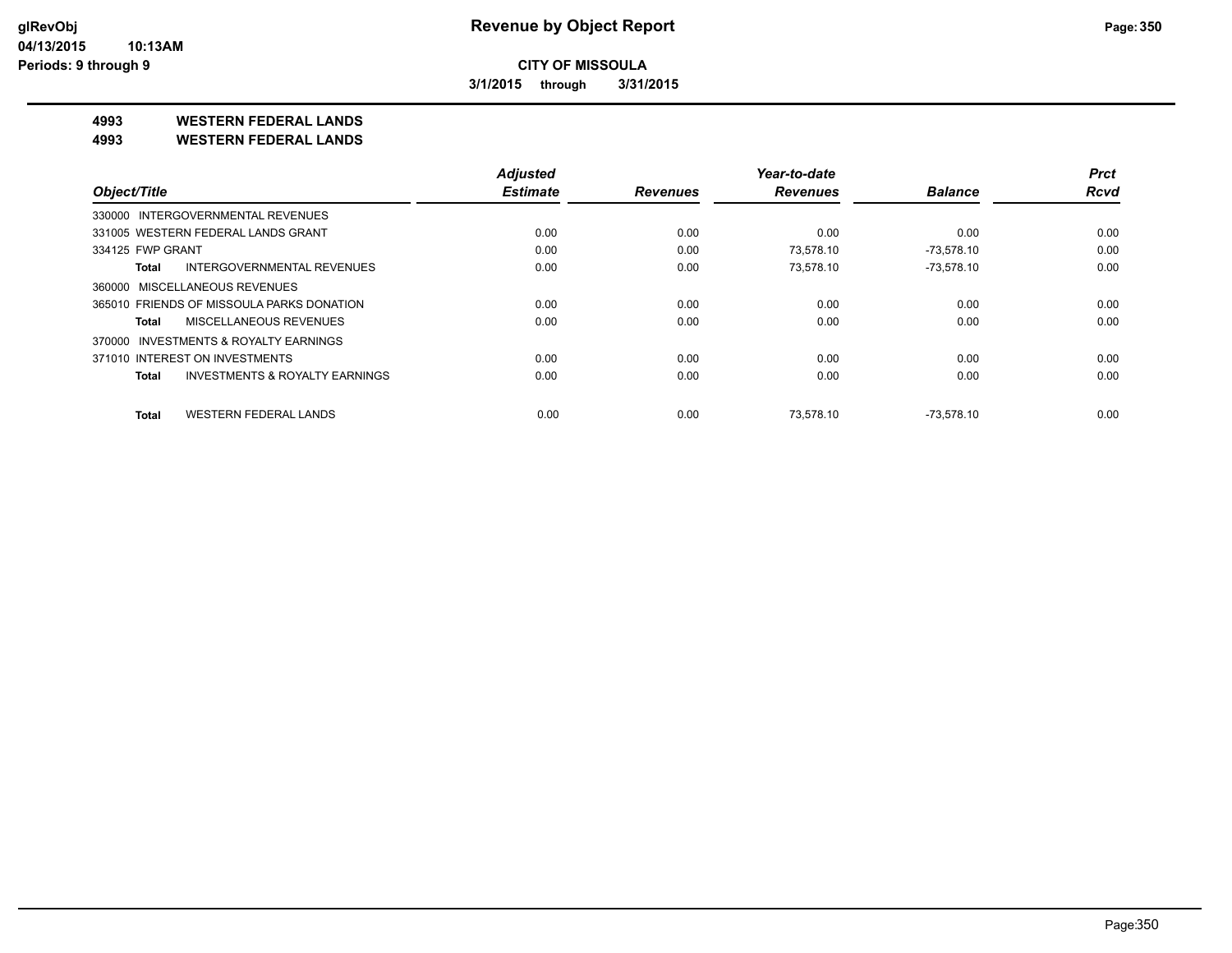**3/1/2015 through 3/31/2015**

### **4993 WESTERN FEDERAL LANDS**

|                                                    | <b>Adjusted</b> |                 | Year-to-date    |                | <b>Prct</b> |
|----------------------------------------------------|-----------------|-----------------|-----------------|----------------|-------------|
| Object/Title                                       | <b>Estimate</b> | <b>Revenues</b> | <b>Revenues</b> | <b>Balance</b> | Rcvd        |
| 330000 INTERGOVERNMENTAL REVENUES                  |                 |                 |                 |                |             |
| 331005 WESTERN FEDERAL LANDS GRANT                 | 0.00            | 0.00            | 0.00            | 0.00           | 0.00        |
| 334125 FWP GRANT                                   | 0.00            | 0.00            | 73.578.10       | $-73.578.10$   | 0.00        |
| <b>INTERGOVERNMENTAL REVENUES</b><br>Total         | 0.00            | 0.00            | 73,578.10       | $-73,578.10$   | 0.00        |
| 360000 MISCELLANEOUS REVENUES                      |                 |                 |                 |                |             |
| 365010 FRIENDS OF MISSOULA PARKS DONATION          | 0.00            | 0.00            | 0.00            | 0.00           | 0.00        |
| MISCELLANEOUS REVENUES<br>Total                    | 0.00            | 0.00            | 0.00            | 0.00           | 0.00        |
| INVESTMENTS & ROYALTY EARNINGS<br>370000           |                 |                 |                 |                |             |
| 371010 INTEREST ON INVESTMENTS                     | 0.00            | 0.00            | 0.00            | 0.00           | 0.00        |
| <b>INVESTMENTS &amp; ROYALTY EARNINGS</b><br>Total | 0.00            | 0.00            | 0.00            | 0.00           | 0.00        |
|                                                    |                 |                 |                 |                |             |
| <b>WESTERN FEDERAL LANDS</b><br><b>Total</b>       | 0.00            | 0.00            | 73.578.10       | $-73.578.10$   | 0.00        |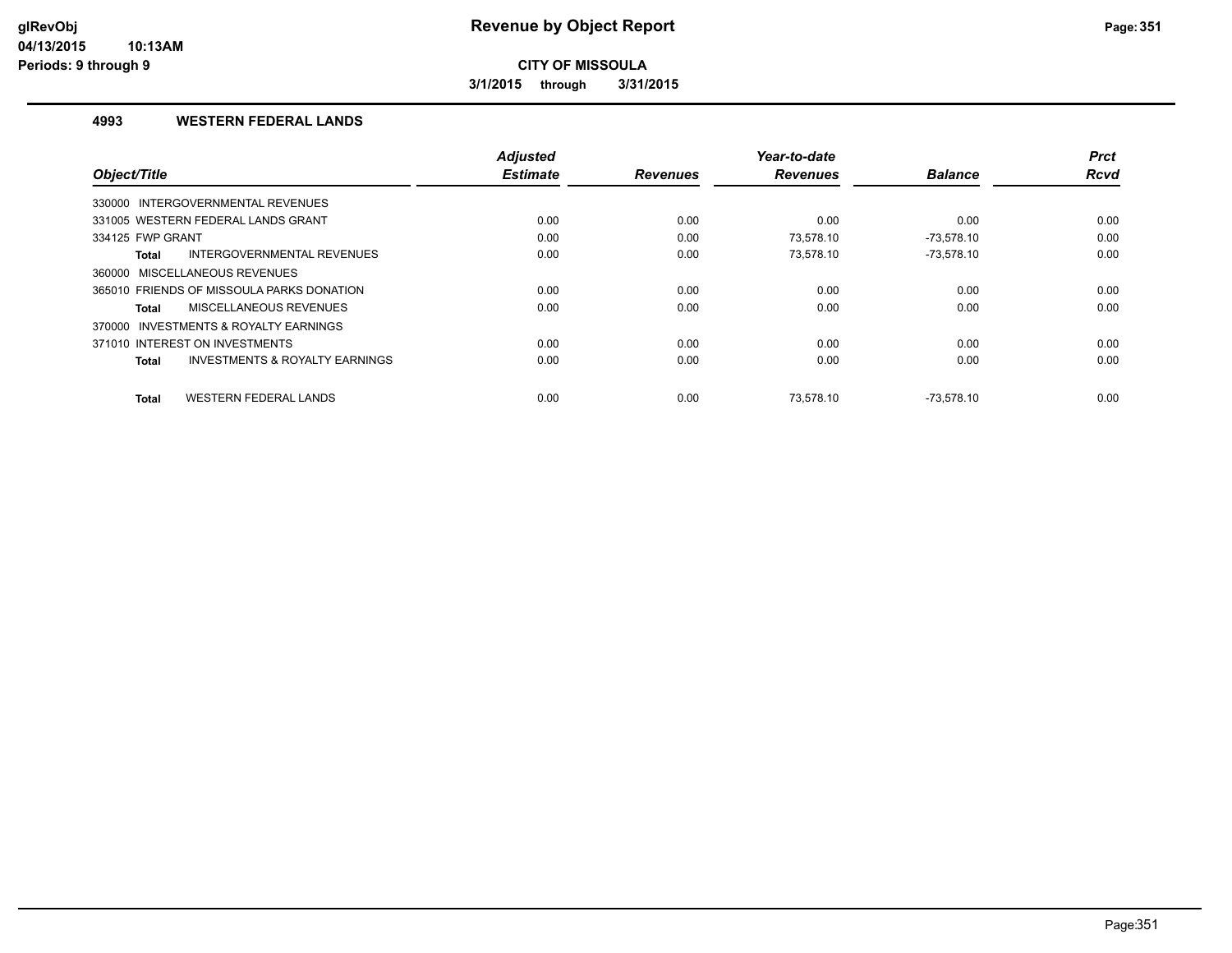**3/1/2015 through 3/31/2015**

**5020 CIVIC STADIUM**

**5020 CIVIC STADIUM**

|                                                           | <b>Adjusted</b> |                 | Year-to-date    |                | <b>Prct</b> |
|-----------------------------------------------------------|-----------------|-----------------|-----------------|----------------|-------------|
| Object/Title                                              | <b>Estimate</b> | <b>Revenues</b> | <b>Revenues</b> | <b>Balance</b> | <b>Rcvd</b> |
| INTERGOVERNMENTAL REVENUES<br>330000                      |                 |                 |                 |                |             |
| 336023 STATE CONTRIB. - PERS                              | 0.00            | 0.00            | 0.00            | 0.00           | 0.00        |
| <b>INTERGOVERNMENTAL REVENUES</b><br>Total                | 0.00            | 0.00            | 0.00            | 0.00           | 0.00        |
| MISCELLANEOUS REVENUES<br>360000                          |                 |                 |                 |                |             |
| 360010 MISCELLANEOUS                                      | 0.00            | 0.00            | 0.00            | 0.00           | 0.00        |
| 361010 RENTAL REVENUE                                     | 120,000.00      | 30,000.00       | 30,000.00       | 90,000.00      | 25.00       |
| 362003 US BANK FEE REIMBURSEMENT                          | 0.00            | 0.00            | 0.00            | 0.00           | 0.00        |
| 365030 DONATIONS STADIUM R&D                              | 0.00            | 4,000.00        | 4,000.00        | $-4,000.00$    | 0.00        |
| MISCELLANEOUS REVENUES<br>Total                           | 120,000.00      | 34,000.00       | 34,000.00       | 86,000.00      | 28.33       |
| <b>INVESTMENTS &amp; ROYALTY EARNINGS</b><br>370000       |                 |                 |                 |                |             |
| 371010 INTEREST ON INVESTMENTS                            | 0.00            | 0.00            | 0.00            | 0.00           | 0.00        |
| <b>INVESTMENTS &amp; ROYALTY EARNINGS</b><br><b>Total</b> | 0.00            | 0.00            | 0.00            | 0.00           | 0.00        |
| OTHER FINANCING SOURCES<br>380000                         |                 |                 |                 |                |             |
| 383000 OPERATING TRANSFERS                                | 0.00            | 0.00            | 0.00            | 0.00           | 0.00        |
| 383400 CAPITAL CONTRIBUTION                               | 0.00            | 0.00            | 0.00            | 0.00           | 0.00        |
| OTHER FINANCING SOURCES<br><b>Total</b>                   | 0.00            | 0.00            | 0.00            | 0.00           | 0.00        |
| <b>CIVIC STADIUM</b><br><b>Total</b>                      | 120,000.00      | 34,000.00       | 34,000.00       | 86,000.00      | 28.33       |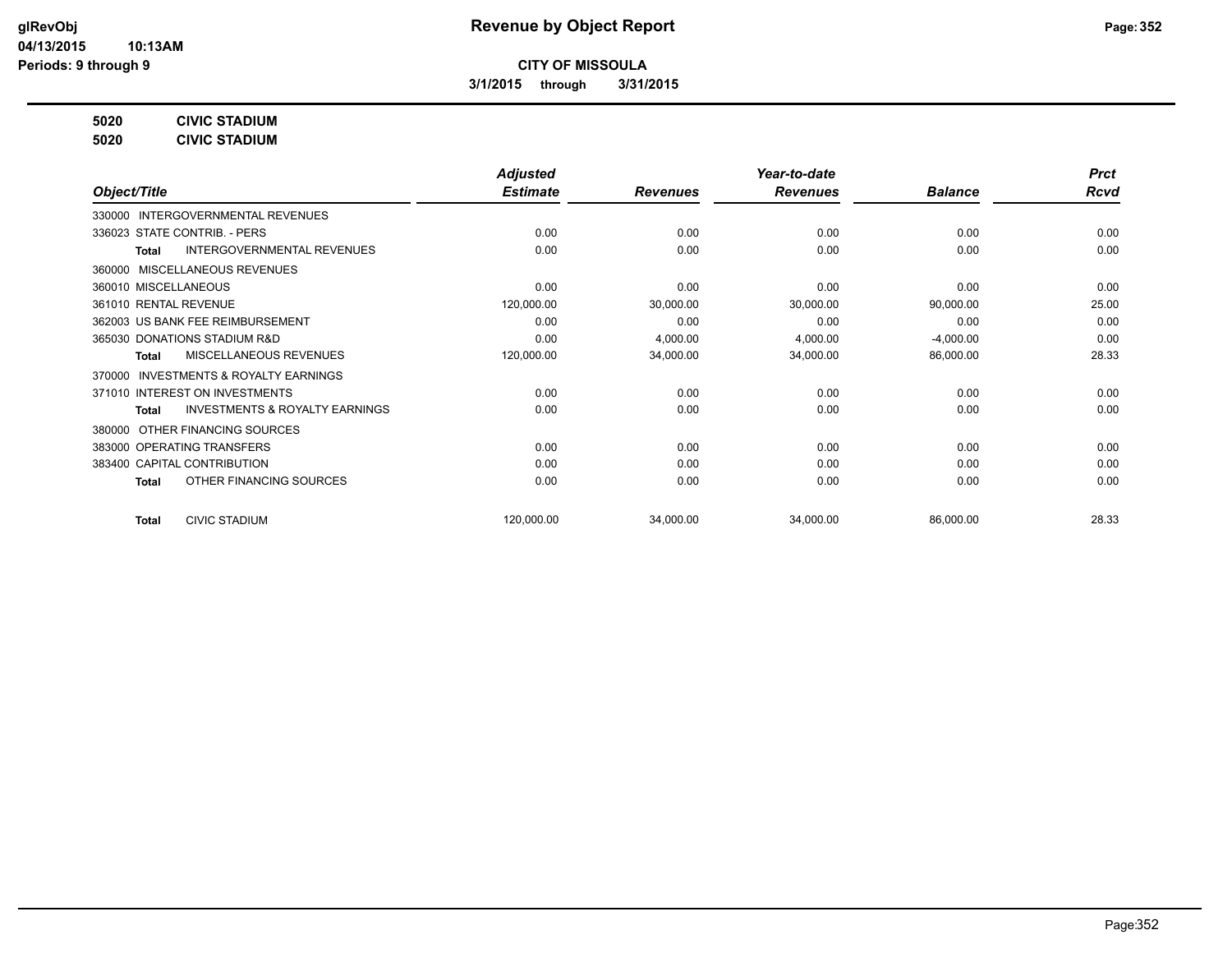**3/1/2015 through 3/31/2015**

#### **5020 CIVIC STADIUM**

|                                                           | <b>Adjusted</b> |                 | Year-to-date    |                | <b>Prct</b> |
|-----------------------------------------------------------|-----------------|-----------------|-----------------|----------------|-------------|
| Object/Title                                              | <b>Estimate</b> | <b>Revenues</b> | <b>Revenues</b> | <b>Balance</b> | <b>Rcvd</b> |
| INTERGOVERNMENTAL REVENUES<br>330000                      |                 |                 |                 |                |             |
| 336023 STATE CONTRIB. - PERS                              | 0.00            | 0.00            | 0.00            | 0.00           | 0.00        |
| <b>INTERGOVERNMENTAL REVENUES</b><br><b>Total</b>         | 0.00            | 0.00            | 0.00            | 0.00           | 0.00        |
| <b>MISCELLANEOUS REVENUES</b><br>360000                   |                 |                 |                 |                |             |
| 360010 MISCELLANEOUS                                      | 0.00            | 0.00            | 0.00            | 0.00           | 0.00        |
| 361010 RENTAL REVENUE                                     | 120,000.00      | 30,000.00       | 30,000.00       | 90,000.00      | 25.00       |
| 362003 US BANK FEE REIMBURSEMENT                          | 0.00            | 0.00            | 0.00            | 0.00           | 0.00        |
| 365030 DONATIONS STADIUM R&D                              | 0.00            | 4,000.00        | 4,000.00        | $-4,000.00$    | 0.00        |
| MISCELLANEOUS REVENUES<br><b>Total</b>                    | 120,000.00      | 34,000.00       | 34,000.00       | 86,000.00      | 28.33       |
| <b>INVESTMENTS &amp; ROYALTY EARNINGS</b><br>370000       |                 |                 |                 |                |             |
| 371010 INTEREST ON INVESTMENTS                            | 0.00            | 0.00            | 0.00            | 0.00           | 0.00        |
| <b>INVESTMENTS &amp; ROYALTY EARNINGS</b><br><b>Total</b> | 0.00            | 0.00            | 0.00            | 0.00           | 0.00        |
| OTHER FINANCING SOURCES<br>380000                         |                 |                 |                 |                |             |
| 383000 OPERATING TRANSFERS                                | 0.00            | 0.00            | 0.00            | 0.00           | 0.00        |
| 383400 CAPITAL CONTRIBUTION                               | 0.00            | 0.00            | 0.00            | 0.00           | 0.00        |
| OTHER FINANCING SOURCES<br><b>Total</b>                   | 0.00            | 0.00            | 0.00            | 0.00           | 0.00        |
| <b>CIVIC STADIUM</b><br><b>Total</b>                      | 120,000.00      | 34,000.00       | 34,000.00       | 86,000.00      | 28.33       |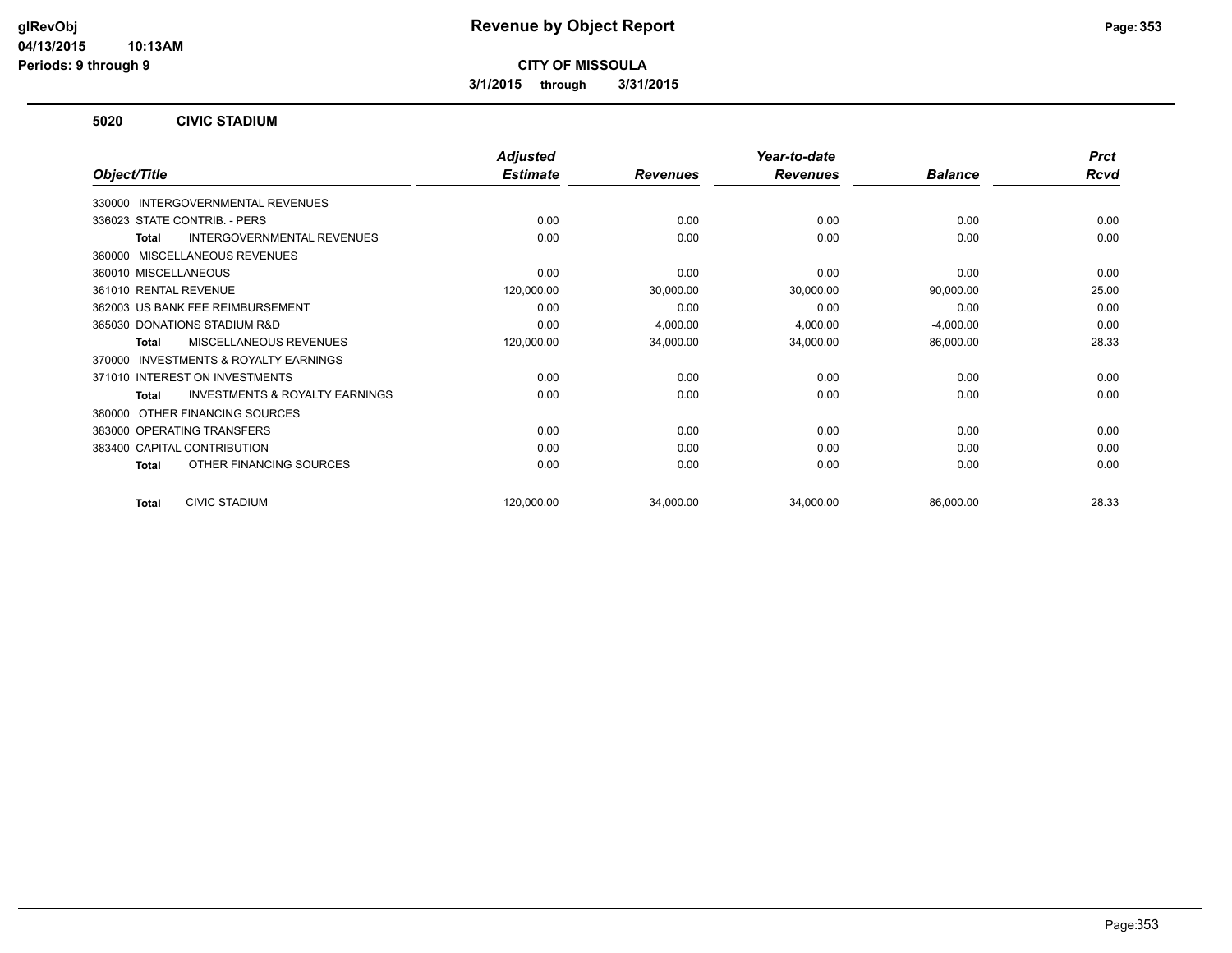**3/1/2015 through 3/31/2015**

### **5310 SEWER OPERATING BUDGET FUND**

#### **5310 SEWER OPERATING BUDGET FUND**

|                                                    | <b>Adjusted</b> |                 | Year-to-date    |                | <b>Prct</b> |
|----------------------------------------------------|-----------------|-----------------|-----------------|----------------|-------------|
| Object/Title                                       | <b>Estimate</b> | <b>Revenues</b> | <b>Revenues</b> | <b>Balance</b> | <b>Rcvd</b> |
| 320000 LICENSES & PERMITS                          |                 |                 |                 |                |             |
| 323027 HAULER PERMITS                              | 0.00            | 0.00            | 150.00          | $-150.00$      | 0.00        |
| <b>LICENSES &amp; PERMITS</b><br><b>Total</b>      | 0.00            | 0.00            | 150.00          | $-150.00$      | 0.00        |
| 330000 INTERGOVERNMENTAL REVENUES                  |                 |                 |                 |                |             |
| 334071 DEQ/RIVER WATER SAMPLING                    | 0.00            | 0.00            | 0.00            | 0.00           | 0.00        |
| 336023 STATE CONTRIB. - PERS                       | 0.00            | 86.18           | 994.55          | $-994.55$      | 0.00        |
| <b>INTERGOVERNMENTAL REVENUES</b><br><b>Total</b>  | 0.00            | 86.18           | 994.55          | $-994.55$      | 0.00        |
| 340000 CHARGES FOR SERVICES                        |                 |                 |                 |                |             |
| 343031 SEWER SERVICE CHARGES                       | 0.00            | 0.00            | 0.00            | 0.00           | 0.00        |
| 343032 SEWER INSTALLATION CHARGES                  | 76,000.00       | 0.00            | 0.00            | 76,000.00      | 0.00        |
| 343035 SALE OF SEWER MATERIALS AND SUPPLIES        | 0.00            | 0.00            | 0.00            | 0.00           | 0.00        |
| 343039 DISPOSAL FEES                               | 0.00            | 2,008.00        | 20,441.88       | $-20,441.88$   | 0.00        |
| <b>CHARGES FOR SERVICES</b><br><b>Total</b>        | 76,000.00       | 2,008.00        | 20,441.88       | 55,558.12      | 26.90       |
| 360000 MISCELLANEOUS REVENUES                      |                 |                 |                 |                |             |
| 360010 MISCELLANEOUS                               | 0.00            | 0.00            | 0.00            | 0.00           | 0.00        |
| 360030 CONTRIBUTIONS FROM PROPERTY OWNERS          | 0.00            | 0.00            | 0.00            | 0.00           | 0.00        |
| 363040 PENALTY AND INTEREST                        | 0.00            | 135.74          | 704.70          | $-704.70$      | 0.00        |
| 364012 SALE OF SURPLUS PROPERTY                    | 0.00            | 0.00            | 0.00            | 0.00           | 0.00        |
| <b>MISCELLANEOUS REVENUES</b><br>Total             | 0.00            | 135.74          | 704.70          | $-704.70$      | 0.00        |
| 370000 INVESTMENTS & ROYALTY EARNINGS              |                 |                 |                 |                |             |
| 371010 INTEREST ON INVESTMENTS                     | 0.00            | 0.00            | 0.00            | 0.00           | 0.00        |
| 371020 GAIN/LOSS IN MARKET VALUE OF INVESTMENTS    | 0.00            | 0.00            | 0.00            | 0.00           | 0.00        |
| <b>INVESTMENTS &amp; ROYALTY EARNINGS</b><br>Total | 0.00            | 0.00            | 0.00            | 0.00           | 0.00        |
| 380000 OTHER FINANCING SOURCES                     |                 |                 |                 |                |             |
| 381090 PROCEEDS FROM CAPITAL LEASE                 | 0.00            | 0.00            | 0.00            | 0.00           | 0.00        |
| 382010 SALE OF FIXED ASSETS                        | 0.00            | 0.00            | 0.00            | 0.00           | 0.00        |
| 383024 TRANS FR SEWER CLEARING                     | 4,458,965.00    | 0.00            | 0.00            | 4,458,965.00   | 0.00        |
| OTHER FINANCING SOURCES<br><b>Total</b>            | 4,458,965.00    | 0.00            | 0.00            | 4,458,965.00   | 0.00        |
| SEWER OPERATING BUDGET FUND<br>Total               | 4.534.965.00    | 2.229.92        | 22.291.13       | 4.512.673.87   | 0.49        |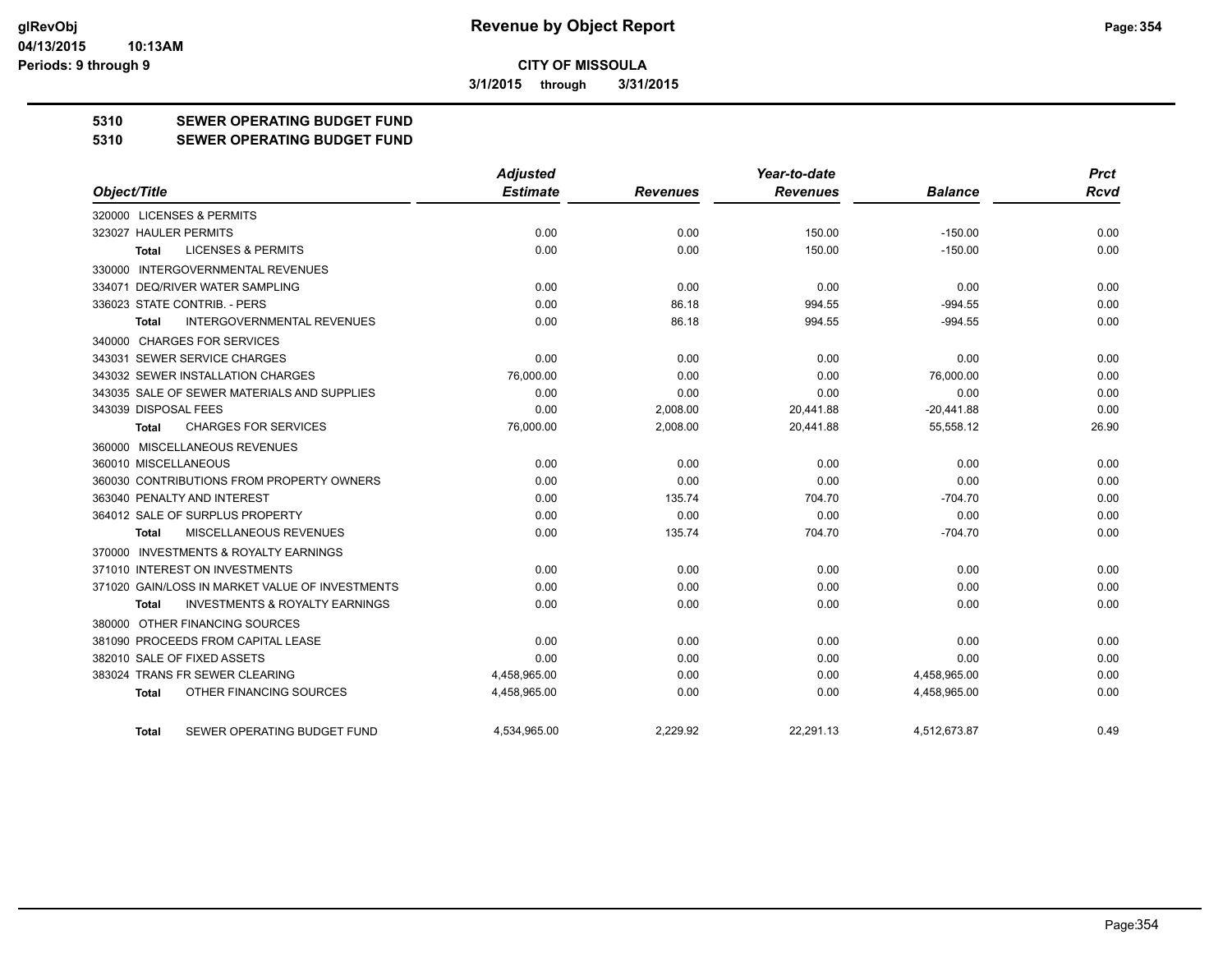**3/1/2015 through 3/31/2015**

### **5310 SEWER OPERATING BUDGET FUND**

|                                                    | <b>Adjusted</b> |                 | Year-to-date    |                | <b>Prct</b> |
|----------------------------------------------------|-----------------|-----------------|-----------------|----------------|-------------|
| Object/Title                                       | <b>Estimate</b> | <b>Revenues</b> | <b>Revenues</b> | <b>Balance</b> | <b>Rcvd</b> |
| 320000 LICENSES & PERMITS                          |                 |                 |                 |                |             |
| 323027 HAULER PERMITS                              | 0.00            | 0.00            | 150.00          | $-150.00$      | 0.00        |
| <b>LICENSES &amp; PERMITS</b><br>Total             | 0.00            | 0.00            | 150.00          | $-150.00$      | 0.00        |
| 330000 INTERGOVERNMENTAL REVENUES                  |                 |                 |                 |                |             |
| 334071 DEQ/RIVER WATER SAMPLING                    | 0.00            | 0.00            | 0.00            | 0.00           | 0.00        |
| 336023 STATE CONTRIB. - PERS                       | 0.00            | 86.18           | 994.55          | $-994.55$      | 0.00        |
| <b>INTERGOVERNMENTAL REVENUES</b><br>Total         | 0.00            | 86.18           | 994.55          | $-994.55$      | 0.00        |
| 340000 CHARGES FOR SERVICES                        |                 |                 |                 |                |             |
| 343031 SEWER SERVICE CHARGES                       | 0.00            | 0.00            | 0.00            | 0.00           | 0.00        |
| 343032 SEWER INSTALLATION CHARGES                  | 76,000.00       | 0.00            | 0.00            | 76,000.00      | 0.00        |
| 343035 SALE OF SEWER MATERIALS AND SUPPLIES        | 0.00            | 0.00            | 0.00            | 0.00           | 0.00        |
| 343039 DISPOSAL FEES                               | 0.00            | 2,008.00        | 20,441.88       | $-20,441.88$   | 0.00        |
| <b>CHARGES FOR SERVICES</b><br>Total               | 76,000.00       | 2,008.00        | 20,441.88       | 55,558.12      | 26.90       |
| 360000 MISCELLANEOUS REVENUES                      |                 |                 |                 |                |             |
| 360010 MISCELLANEOUS                               | 0.00            | 0.00            | 0.00            | 0.00           | 0.00        |
| 360030 CONTRIBUTIONS FROM PROPERTY OWNERS          | 0.00            | 0.00            | 0.00            | 0.00           | 0.00        |
| 363040 PENALTY AND INTEREST                        | 0.00            | 135.74          | 704.70          | $-704.70$      | 0.00        |
| 364012 SALE OF SURPLUS PROPERTY                    | 0.00            | 0.00            | 0.00            | 0.00           | 0.00        |
| MISCELLANEOUS REVENUES<br>Total                    | 0.00            | 135.74          | 704.70          | $-704.70$      | 0.00        |
| 370000 INVESTMENTS & ROYALTY EARNINGS              |                 |                 |                 |                |             |
| 371010 INTEREST ON INVESTMENTS                     | 0.00            | 0.00            | 0.00            | 0.00           | 0.00        |
| 371020 GAIN/LOSS IN MARKET VALUE OF INVESTMENT     | 0.00            | 0.00            | 0.00            | 0.00           | 0.00        |
| <b>INVESTMENTS &amp; ROYALTY EARNINGS</b><br>Total | 0.00            | 0.00            | 0.00            | 0.00           | 0.00        |
| 380000 OTHER FINANCING SOURCES                     |                 |                 |                 |                |             |
| 381090 PROCEEDS FROM CAPITAL LEASE                 | 0.00            | 0.00            | 0.00            | 0.00           | 0.00        |
| 382010 SALE OF FIXED ASSETS                        | 0.00            | 0.00            | 0.00            | 0.00           | 0.00        |
| 383024 TRANS FR SEWER CLEARING                     | 4,458,965.00    | 0.00            | 0.00            | 4,458,965.00   | 0.00        |
| OTHER FINANCING SOURCES<br>Total                   | 4,458,965.00    | 0.00            | 0.00            | 4,458,965.00   | 0.00        |
| SEWER OPERATING BUDGET FUND<br>Total               | 4,534,965.00    | 2.229.92        | 22,291.13       | 4,512,673.87   | 0.49        |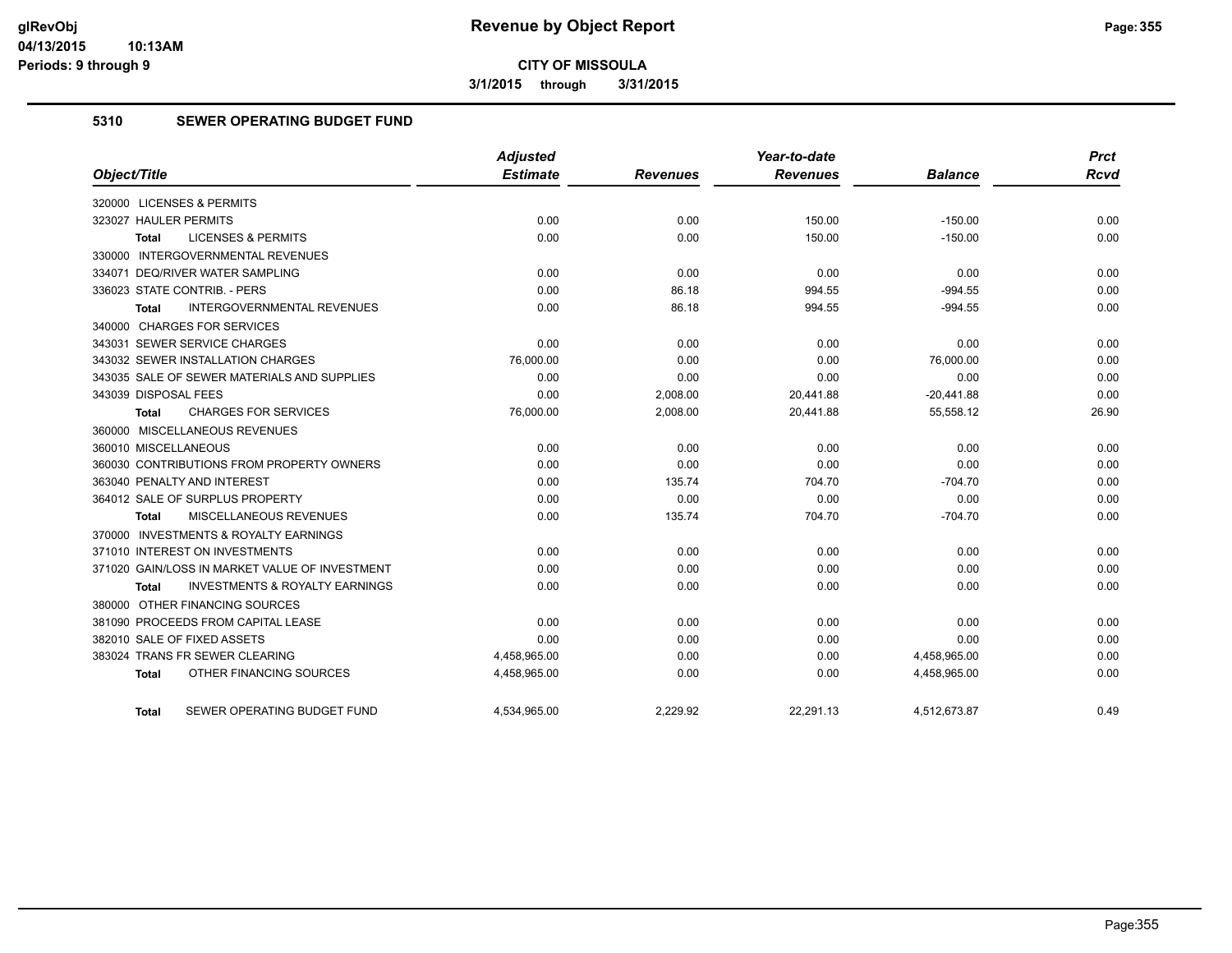**3/1/2015 through 3/31/2015**

# **5311 SEWER REVENUE COLLECTION & CLEARING FUND**

**5311 SEWER REVENUE COLLECTION & CLEARING FUND**

|                                                           | <b>Adjusted</b> |                 | Year-to-date    |                | <b>Prct</b> |
|-----------------------------------------------------------|-----------------|-----------------|-----------------|----------------|-------------|
| Object/Title                                              | <b>Estimate</b> | <b>Revenues</b> | <b>Revenues</b> | <b>Balance</b> | <b>Rcvd</b> |
| 330000 INTERGOVERNMENTAL REVENUES                         |                 |                 |                 |                |             |
| 331992 FEDERAL ARRA GRANTS                                | 0.00            | 0.00            | 0.00            | 0.00           | 0.00        |
| <b>INTERGOVERNMENTAL REVENUES</b><br><b>Total</b>         | 0.00            | 0.00            | 0.00            | 0.00           | 0.00        |
| 340000 CHARGES FOR SERVICES                               |                 |                 |                 |                |             |
| 343032 SEWER INSTALLATION CHARGES                         | 0.00            | 0.00            | 0.00            | 0.00           | 0.00        |
| 343034 TREATMENT FACILITIES FEES                          | 7,200,001.00    | 5.176.41        | 7,074,646.40    | 125.354.60     | 98.26       |
| 343037 DELINQUENT SEWER FEES                              | 0.00            | 0.00            | 0.00            | 0.00           | 0.00        |
| 343038 P & I TAX LIENS                                    | 0.00            | 149.86          | 5,159.30        | $-5,159.30$    | 0.00        |
| <b>CHARGES FOR SERVICES</b><br><b>Total</b>               | 7,200,001.00    | 5,326.27        | 7,079,805.70    | 120,195.30     | 98.33       |
| MISCELLANEOUS REVENUES<br>360000                          |                 |                 |                 |                |             |
| 360010 MISCELLANEOUS                                      | 0.00            | 0.00            | 0.00            | 0.00           | 0.00        |
| 361200 RADIO TOWER LEASE PAYMENTS                         | 0.00            | 0.00            | 2,850.00        | $-2,850.00$    | 0.00        |
| 361201 EKO LAND LEASE                                     | 0.00            | 12,293.18       | 36,879.54       | $-36,879.54$   | 0.00        |
| 365023 NORTHWESTERN ENERGY GRANT                          | 0.00            | 0.00            | 0.00            | 0.00           | 0.00        |
| <b>MISCELLANEOUS REVENUES</b><br><b>Total</b>             | 0.00            | 12,293.18       | 39,729.54       | $-39,729.54$   | 0.00        |
| 370000 INVESTMENTS & ROYALTY EARNINGS                     |                 |                 |                 |                |             |
| 371010 INTEREST ON INVESTMENTS                            | 0.00            | 0.00            | 0.00            | 0.00           | 0.00        |
| 371020 GAIN/LOSS IN MARKET VALUE OF INVESTMENTS           | 0.00            | 0.00            | 0.00            | 0.00           | 0.00        |
| <b>INVESTMENTS &amp; ROYALTY EARNINGS</b><br><b>Total</b> | 0.00            | 0.00            | 0.00            | 0.00           | 0.00        |
| OTHER FINANCING SOURCES<br>380000                         |                 |                 |                 |                |             |
| 383034 TRANS FR 01 SERIES DEBT SERVICE                    | 0.00            | 0.00            | 0.00            | 0.00           | 0.00        |
| 383042 TRANSFERS FROM OTHER FUNDS                         | 0.00            | 0.00            | 0.00            | 0.00           | 0.00        |
| OTHER FINANCING SOURCES<br><b>Total</b>                   | 0.00            | 0.00            | 0.00            | 0.00           | 0.00        |
| SEWER REVENUE COLLECTION & CLEARING<br><b>Total</b>       | 7,200,001.00    | 17,619.45       | 7,119,535.24    | 80,465.76      | 98.88       |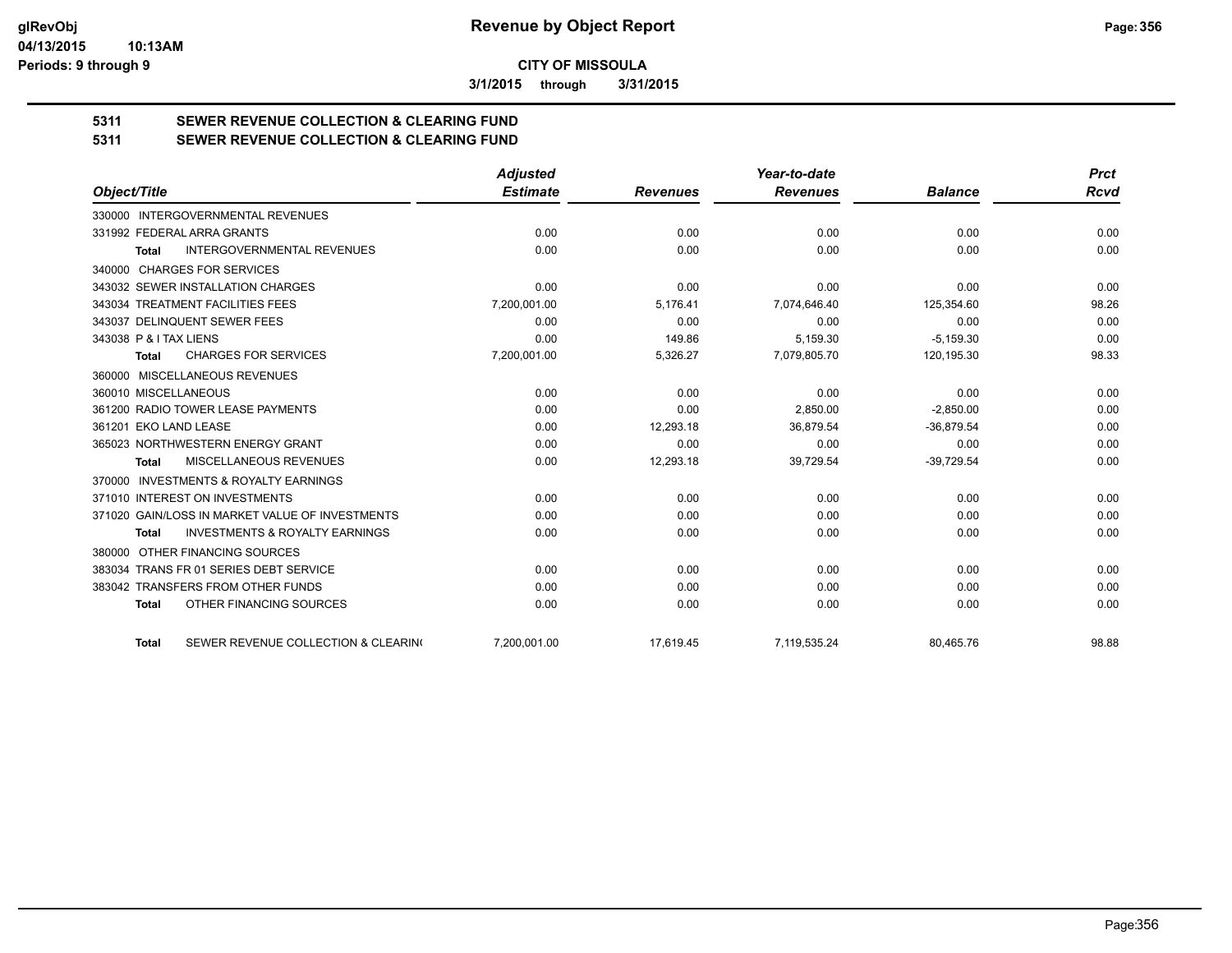**3/1/2015 through 3/31/2015**

### **5311 SEWER REVENUE COLLECTION & CLEARING FUND**

|                                                           | <b>Adjusted</b> |                 | Year-to-date    |                | <b>Prct</b> |
|-----------------------------------------------------------|-----------------|-----------------|-----------------|----------------|-------------|
| Object/Title                                              | <b>Estimate</b> | <b>Revenues</b> | <b>Revenues</b> | <b>Balance</b> | <b>Rcvd</b> |
| 330000 INTERGOVERNMENTAL REVENUES                         |                 |                 |                 |                |             |
| 331992 FEDERAL ARRA GRANTS                                | 0.00            | 0.00            | 0.00            | 0.00           | 0.00        |
| <b>INTERGOVERNMENTAL REVENUES</b><br><b>Total</b>         | 0.00            | 0.00            | 0.00            | 0.00           | 0.00        |
| 340000 CHARGES FOR SERVICES                               |                 |                 |                 |                |             |
| 343032 SEWER INSTALLATION CHARGES                         | 0.00            | 0.00            | 0.00            | 0.00           | 0.00        |
| 343034 TREATMENT FACILITIES FEES                          | 7,200,001.00    | 5,176.41        | 7,074,646.40    | 125,354.60     | 98.26       |
| 343037 DELINQUENT SEWER FEES                              | 0.00            | 0.00            | 0.00            | 0.00           | 0.00        |
| 343038 P & I TAX LIENS                                    | 0.00            | 149.86          | 5,159.30        | $-5.159.30$    | 0.00        |
| <b>CHARGES FOR SERVICES</b><br>Total                      | 7,200,001.00    | 5,326.27        | 7,079,805.70    | 120,195.30     | 98.33       |
| 360000 MISCELLANEOUS REVENUES                             |                 |                 |                 |                |             |
| 360010 MISCELLANEOUS                                      | 0.00            | 0.00            | 0.00            | 0.00           | 0.00        |
| 361200 RADIO TOWER LEASE PAYMENTS                         | 0.00            | 0.00            | 2,850.00        | $-2,850.00$    | 0.00        |
| 361201 EKO LAND LEASE                                     | 0.00            | 12.293.18       | 36.879.54       | $-36,879.54$   | 0.00        |
| 365023 NORTHWESTERN ENERGY GRANT                          | 0.00            | 0.00            | 0.00            | 0.00           | 0.00        |
| MISCELLANEOUS REVENUES<br><b>Total</b>                    | 0.00            | 12,293.18       | 39,729.54       | $-39,729.54$   | 0.00        |
| 370000 INVESTMENTS & ROYALTY EARNINGS                     |                 |                 |                 |                |             |
| 371010 INTEREST ON INVESTMENTS                            | 0.00            | 0.00            | 0.00            | 0.00           | 0.00        |
| 371020 GAIN/LOSS IN MARKET VALUE OF INVESTMENT            | 0.00            | 0.00            | 0.00            | 0.00           | 0.00        |
| <b>INVESTMENTS &amp; ROYALTY EARNINGS</b><br><b>Total</b> | 0.00            | 0.00            | 0.00            | 0.00           | 0.00        |
| OTHER FINANCING SOURCES<br>380000                         |                 |                 |                 |                |             |
| 383034 TRANS FR 01 SERIES DEBT SERVICE                    | 0.00            | 0.00            | 0.00            | 0.00           | 0.00        |
| 383042 TRANSFERS FROM OTHER FUNDS                         | 0.00            | 0.00            | 0.00            | 0.00           | 0.00        |
| OTHER FINANCING SOURCES<br><b>Total</b>                   | 0.00            | 0.00            | 0.00            | 0.00           | 0.00        |
| SEWER REVENUE COLLECTION & CLEARIN<br><b>Total</b>        | 7,200,001.00    | 17,619.45       | 7,119,535.24    | 80,465.76      | 98.88       |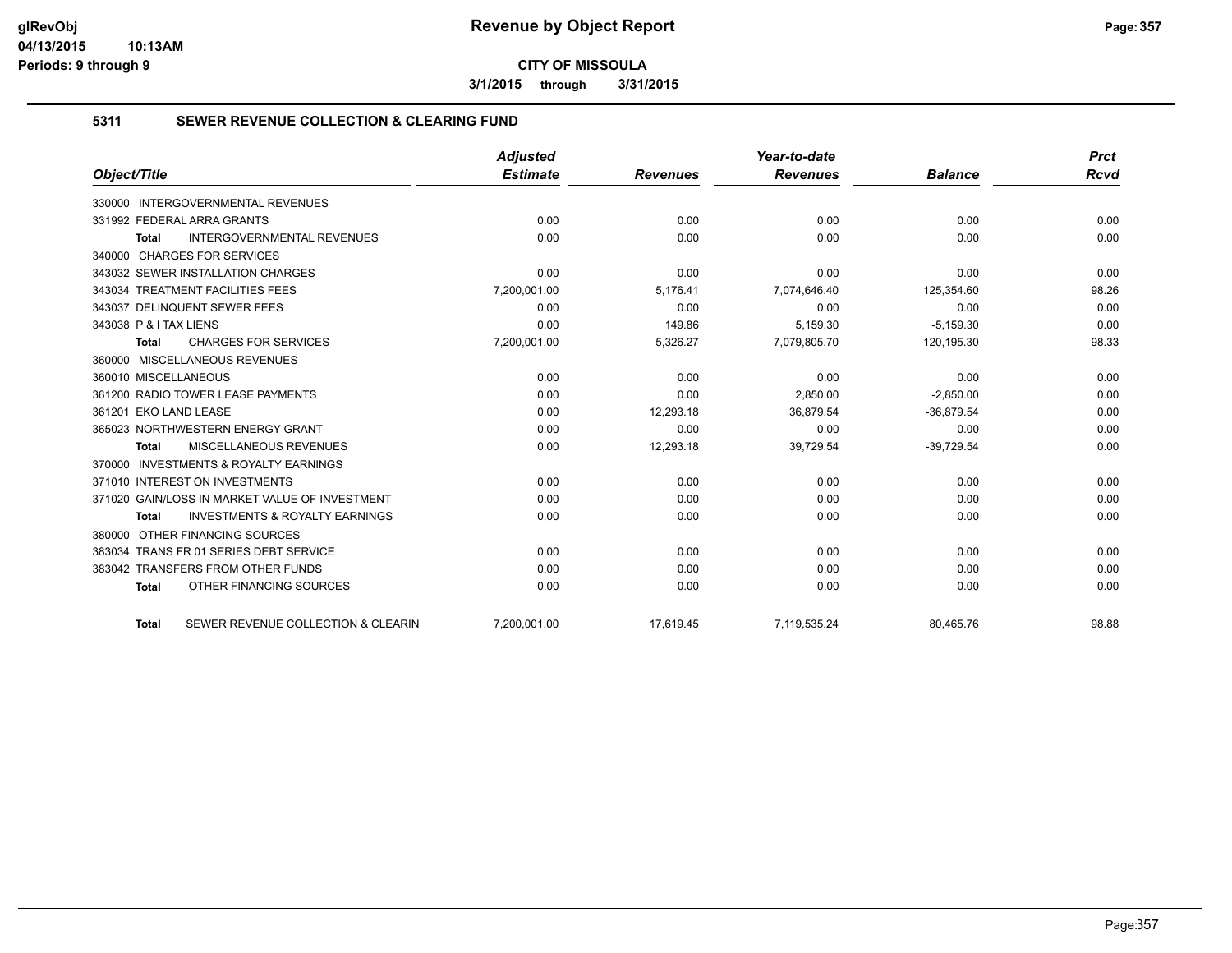**3/1/2015 through 3/31/2015**

**5315 SEWER LOAN FUND**

**5315 SEWER LOAN FUND**

|                                                           | <b>Adjusted</b> |                 | Year-to-date    |                | <b>Prct</b> |
|-----------------------------------------------------------|-----------------|-----------------|-----------------|----------------|-------------|
| Object/Title                                              | <b>Estimate</b> | <b>Revenues</b> | <b>Revenues</b> | <b>Balance</b> | <b>Rcvd</b> |
| <b>CHARGES FOR SERVICES</b><br>340000                     |                 |                 |                 |                |             |
| 343032 SEWER INSTALLATION CHARGES                         | 0.00            | 14,642.26       | 14,642.26       | $-14,642.26$   | 0.00        |
| 343035 SALE OF SEWER MATERIALS AND SUPPLIES               | 0.00            | 0.00            | $-18,239.20$    | 18,239.20      | 0.00        |
| 343037 GREASE INTERCEPTOR LOANS                           | 0.00            | 0.00            | 0.00            | 0.00           | 0.00        |
| <b>CHARGES FOR SERVICES</b><br><b>Total</b>               | 0.00            | 14,642.26       | $-3,596.94$     | 3,596.94       | 0.00        |
| MISCELLANEOUS REVENUES<br>360000                          |                 |                 |                 |                |             |
| 360010 MISCELLANEOUS                                      | 0.00            | 0.00            | 25.00           | $-25.00$       | 0.00        |
| MISCELLANEOUS REVENUES<br><b>Total</b>                    | 0.00            | 0.00            | 25.00           | $-25.00$       | 0.00        |
| <b>INVESTMENTS &amp; ROYALTY EARNINGS</b><br>370000       |                 |                 |                 |                |             |
| 371010 INTEREST ON INVESTMENTS                            | 0.00            | 0.00            | 0.00            | 0.00           | 0.00        |
| 371020 GAIN/LOSS IN MARKET VALUE OF INVESTMENTS           | 0.00            | 0.00            | 0.00            | 0.00           | 0.00        |
| <b>INVESTMENTS &amp; ROYALTY EARNINGS</b><br><b>Total</b> | 0.00            | 0.00            | 0.00            | 0.00           | 0.00        |
| OTHER FINANCING SOURCES<br>380000                         |                 |                 |                 |                |             |
| 383024 TRANS FR SEWER CLEARING                            | 0.00            | 0.00            | 0.00            | 0.00           | 0.00        |
| 383025 TRANS FR SEWER R & D                               | 0.00            | 0.00            | 0.00            | 0.00           | 0.00        |
| OTHER FINANCING SOURCES<br><b>Total</b>                   | 0.00            | 0.00            | 0.00            | 0.00           | 0.00        |
| <b>SEWER LOAN FUND</b><br>Total                           | 0.00            | 14,642.26       | $-3,571.94$     | 3,571.94       | 0.00        |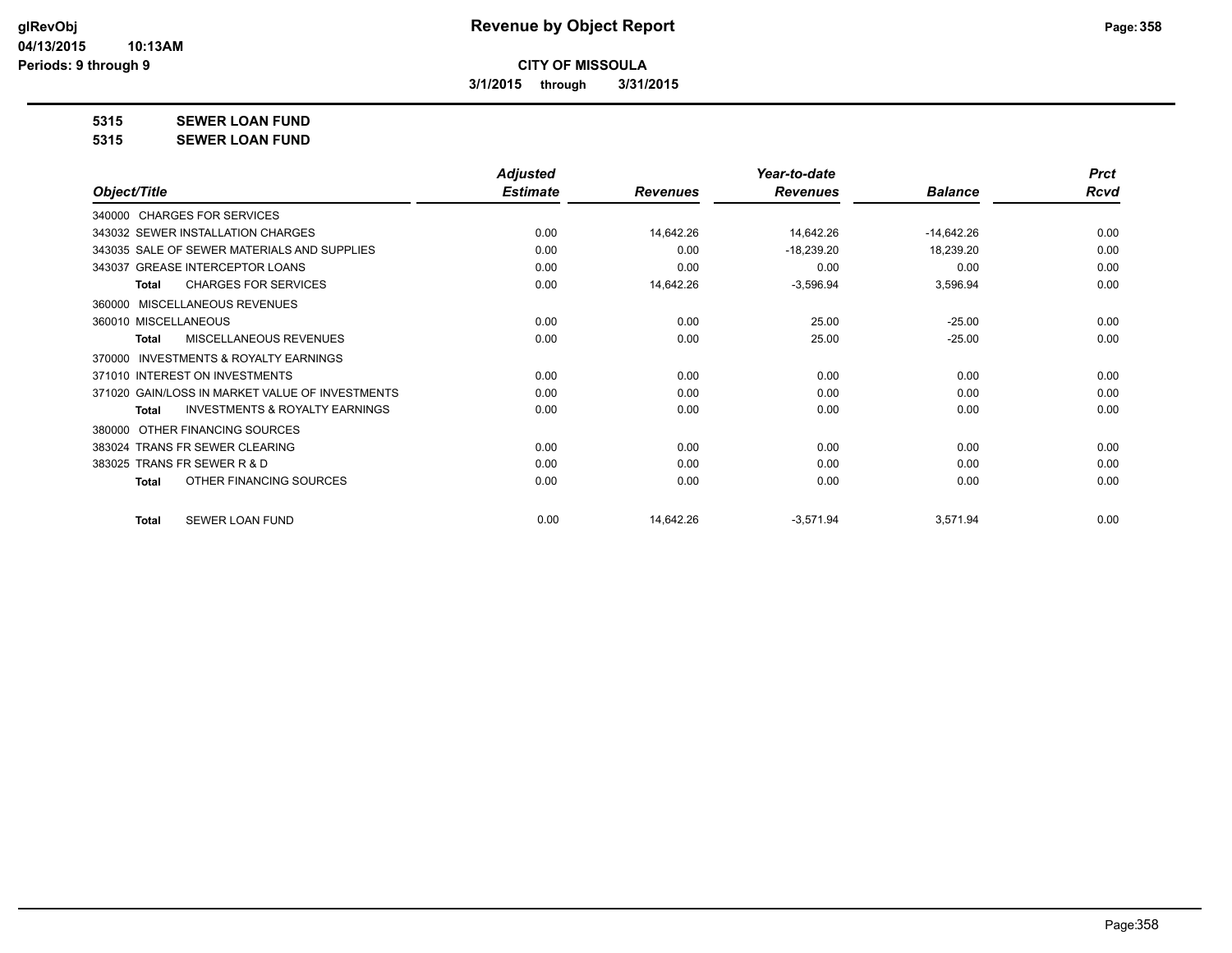**3/1/2015 through 3/31/2015**

#### **5315 SEWER LOAN FUND**

|                                                           | <b>Adjusted</b> |                 | Year-to-date    |                | <b>Prct</b> |
|-----------------------------------------------------------|-----------------|-----------------|-----------------|----------------|-------------|
| Object/Title                                              | <b>Estimate</b> | <b>Revenues</b> | <b>Revenues</b> | <b>Balance</b> | Rcvd        |
| 340000 CHARGES FOR SERVICES                               |                 |                 |                 |                |             |
| 343032 SEWER INSTALLATION CHARGES                         | 0.00            | 14,642.26       | 14,642.26       | $-14,642.26$   | 0.00        |
| 343035 SALE OF SEWER MATERIALS AND SUPPLIES               | 0.00            | 0.00            | $-18,239.20$    | 18,239.20      | 0.00        |
| 343037 GREASE INTERCEPTOR LOANS                           | 0.00            | 0.00            | 0.00            | 0.00           | 0.00        |
| <b>CHARGES FOR SERVICES</b><br><b>Total</b>               | 0.00            | 14,642.26       | $-3,596.94$     | 3,596.94       | 0.00        |
| MISCELLANEOUS REVENUES<br>360000                          |                 |                 |                 |                |             |
| 360010 MISCELLANEOUS                                      | 0.00            | 0.00            | 25.00           | $-25.00$       | 0.00        |
| <b>MISCELLANEOUS REVENUES</b><br><b>Total</b>             | 0.00            | 0.00            | 25.00           | $-25.00$       | 0.00        |
| <b>INVESTMENTS &amp; ROYALTY EARNINGS</b><br>370000       |                 |                 |                 |                |             |
| 371010 INTEREST ON INVESTMENTS                            | 0.00            | 0.00            | 0.00            | 0.00           | 0.00        |
| 371020 GAIN/LOSS IN MARKET VALUE OF INVESTMENT            | 0.00            | 0.00            | 0.00            | 0.00           | 0.00        |
| <b>INVESTMENTS &amp; ROYALTY EARNINGS</b><br><b>Total</b> | 0.00            | 0.00            | 0.00            | 0.00           | 0.00        |
| OTHER FINANCING SOURCES<br>380000                         |                 |                 |                 |                |             |
| 383024 TRANS FR SEWER CLEARING                            | 0.00            | 0.00            | 0.00            | 0.00           | 0.00        |
| 383025 TRANS FR SEWER R & D                               | 0.00            | 0.00            | 0.00            | 0.00           | 0.00        |
| OTHER FINANCING SOURCES<br><b>Total</b>                   | 0.00            | 0.00            | 0.00            | 0.00           | 0.00        |
| SEWER LOAN FUND<br><b>Total</b>                           | 0.00            | 14,642.26       | $-3,571.94$     | 3,571.94       | 0.00        |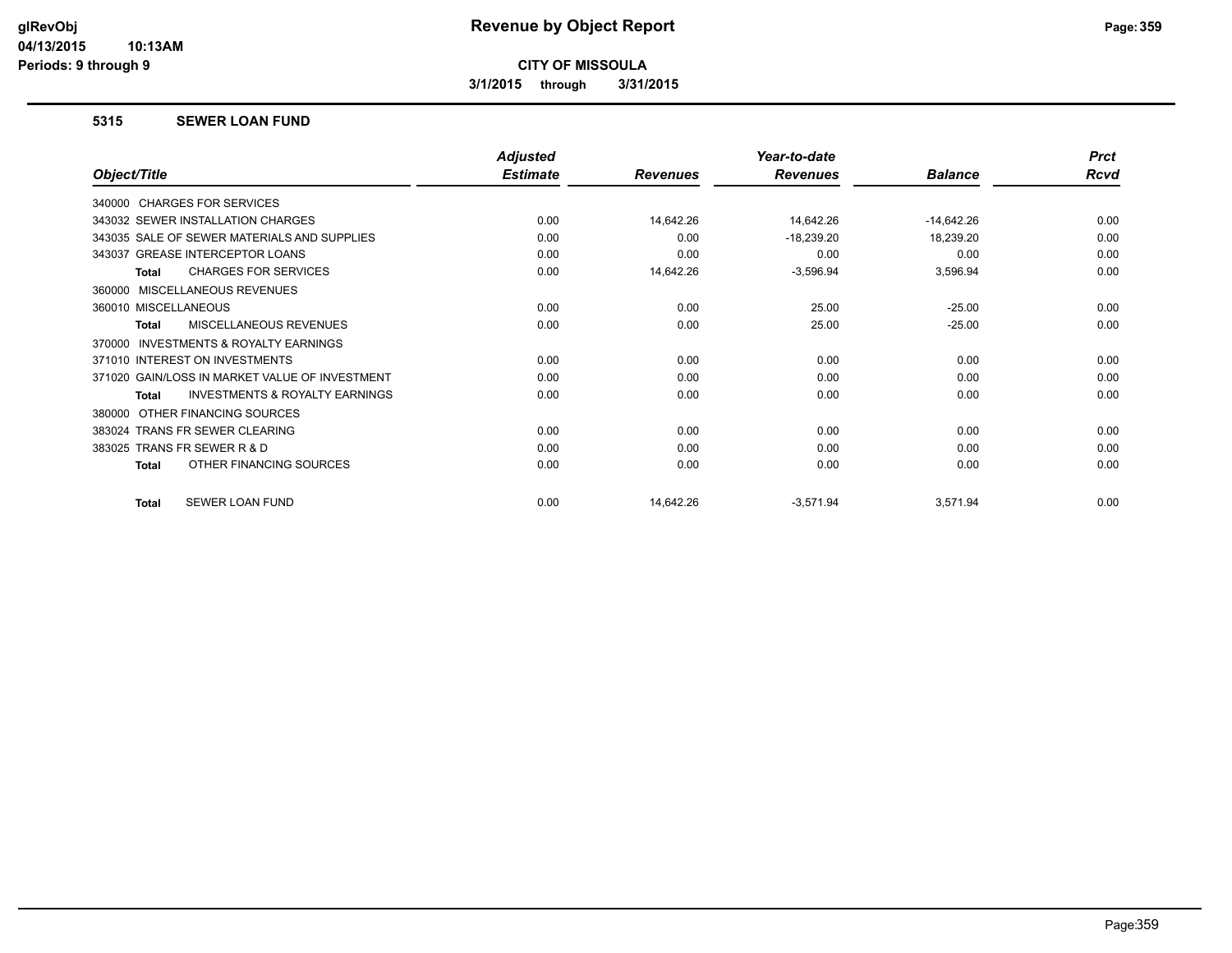**3/1/2015 through 3/31/2015**

# **5320 SEWER REPLACEMENT & DEPRECIATION FUND**

**5320 SEWER REPLACEMENT & DEPRECIATION FUND**

|                                                           | <b>Adjusted</b> |                 | Year-to-date    |                | <b>Prct</b> |
|-----------------------------------------------------------|-----------------|-----------------|-----------------|----------------|-------------|
| Object/Title                                              | <b>Estimate</b> | <b>Revenues</b> | <b>Revenues</b> | <b>Balance</b> | Rcvd        |
| 330000 INTERGOVERNMENTAL REVENUES                         |                 |                 |                 |                |             |
| 337010 COUNTY REIMBURSEMENT-DEANOS                        | 0.00            | 0.00            | 0.00            | 0.00           | 0.00        |
| <b>INTERGOVERNMENTAL REVENUES</b><br><b>Total</b>         | 0.00            | 0.00            | 0.00            | 0.00           | 0.00        |
| 340000 CHARGES FOR SERVICES                               |                 |                 |                 |                |             |
| 343032 SEWER INSTALLATION CHARGES                         | 0.00            | 4,250.00        | 17,652.50       | $-17,652.50$   | 0.00        |
| <b>CHARGES FOR SERVICES</b><br><b>Total</b>               | 0.00            | 4,250.00        | 17,652.50       | $-17,652.50$   | 0.00        |
| 360000 MISCELLANEOUS REVENUES                             |                 |                 |                 |                |             |
| 360000 MISCELLANEOUS REVENUES                             | 0.00            | 0.00            | 0.00            | 0.00           | 0.00        |
| 360010 MISCELLANEOUS                                      | 0.00            | 0.00            | 0.00            | 0.00           | 0.00        |
| 362006 GAIC INSURANCE SETTLEMENT                          | 0.00            | 0.00            | 0.00            | 0.00           | 0.00        |
| MISCELLANEOUS REVENUES<br><b>Total</b>                    | 0.00            | 0.00            | 0.00            | 0.00           | 0.00        |
| 370000 INVESTMENTS & ROYALTY EARNINGS                     |                 |                 |                 |                |             |
| 371010 INTEREST ON INVESTMENTS                            | 0.00            | 0.00            | 0.00            | 0.00           | 0.00        |
| 371020 GAIN/LOSS IN MARKET VALUE OF INVESTMENTS           | 0.00            | 0.00            | 0.00            | 0.00           | 0.00        |
| <b>INVESTMENTS &amp; ROYALTY EARNINGS</b><br><b>Total</b> | 0.00            | 0.00            | 0.00            | 0.00           | 0.00        |
| 380000 OTHER FINANCING SOURCES                            |                 |                 |                 |                |             |
| 381002 SRF LOAN                                           | 0.00            | 0.00            | 0.00            | 0.00           | 0.00        |
| 381020 REVENUE BONDS                                      | 0.00            | 0.00            | 0.00            | 0.00           | 0.00        |
| 383000 OPERATING TRANSFERS                                | 0.00            | 0.00            | 0.00            | 0.00           | 0.00        |
| 383024 TRANS FR SEWER CLEARING                            | 829,473.00      | 0.00            | 0.00            | 829,473.00     | 0.00        |
| 383042 TRANSFERS FROM OTHER FUNDS                         | 0.00            | 0.00            | 0.00            | 0.00           | 0.00        |
| OTHER FINANCING SOURCES<br><b>Total</b>                   | 829,473.00      | 0.00            | 0.00            | 829,473.00     | 0.00        |
| SEWER REPLACEMENT & DEPRECIATION FU<br><b>Total</b>       | 829,473.00      | 4,250.00        | 17,652.50       | 811,820.50     | 2.13        |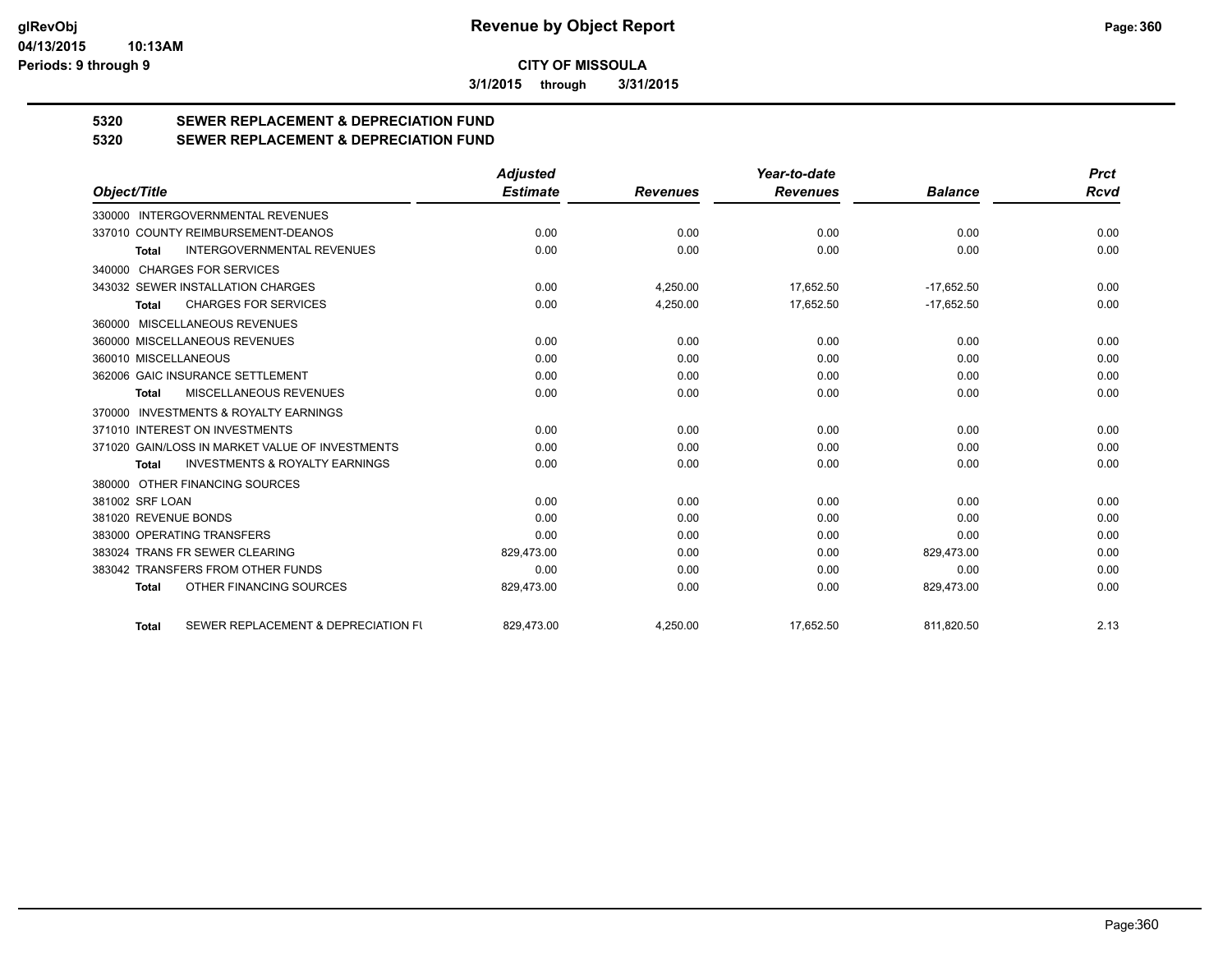**3/1/2015 through 3/31/2015**

### **5320 SEWER REPLACEMENT & DEPRECIATION FUND**

|                                                           | <b>Adjusted</b> |                 | Year-to-date    |                | <b>Prct</b> |
|-----------------------------------------------------------|-----------------|-----------------|-----------------|----------------|-------------|
| Object/Title                                              | <b>Estimate</b> | <b>Revenues</b> | <b>Revenues</b> | <b>Balance</b> | Rcvd        |
| 330000 INTERGOVERNMENTAL REVENUES                         |                 |                 |                 |                |             |
| 337010 COUNTY REIMBURSEMENT-DEANOS                        | 0.00            | 0.00            | 0.00            | 0.00           | 0.00        |
| <b>INTERGOVERNMENTAL REVENUES</b><br><b>Total</b>         | 0.00            | 0.00            | 0.00            | 0.00           | 0.00        |
| 340000 CHARGES FOR SERVICES                               |                 |                 |                 |                |             |
| 343032 SEWER INSTALLATION CHARGES                         | 0.00            | 4,250.00        | 17,652.50       | $-17,652.50$   | 0.00        |
| <b>CHARGES FOR SERVICES</b><br><b>Total</b>               | 0.00            | 4,250.00        | 17,652.50       | $-17,652.50$   | 0.00        |
| 360000 MISCELLANEOUS REVENUES                             |                 |                 |                 |                |             |
| 360000 MISCELLANEOUS REVENUES                             | 0.00            | 0.00            | 0.00            | 0.00           | 0.00        |
| 360010 MISCELLANEOUS                                      | 0.00            | 0.00            | 0.00            | 0.00           | 0.00        |
| 362006 GAIC INSURANCE SETTLEMENT                          | 0.00            | 0.00            | 0.00            | 0.00           | 0.00        |
| <b>MISCELLANEOUS REVENUES</b><br><b>Total</b>             | 0.00            | 0.00            | 0.00            | 0.00           | 0.00        |
| 370000 INVESTMENTS & ROYALTY EARNINGS                     |                 |                 |                 |                |             |
| 371010 INTEREST ON INVESTMENTS                            | 0.00            | 0.00            | 0.00            | 0.00           | 0.00        |
| 371020 GAIN/LOSS IN MARKET VALUE OF INVESTMENT            | 0.00            | 0.00            | 0.00            | 0.00           | 0.00        |
| <b>INVESTMENTS &amp; ROYALTY EARNINGS</b><br><b>Total</b> | 0.00            | 0.00            | 0.00            | 0.00           | 0.00        |
| 380000 OTHER FINANCING SOURCES                            |                 |                 |                 |                |             |
| 381002 SRF LOAN                                           | 0.00            | 0.00            | 0.00            | 0.00           | 0.00        |
| 381020 REVENUE BONDS                                      | 0.00            | 0.00            | 0.00            | 0.00           | 0.00        |
| 383000 OPERATING TRANSFERS                                | 0.00            | 0.00            | 0.00            | 0.00           | 0.00        |
| 383024 TRANS FR SEWER CLEARING                            | 829,473.00      | 0.00            | 0.00            | 829,473.00     | 0.00        |
| 383042 TRANSFERS FROM OTHER FUNDS                         | 0.00            | 0.00            | 0.00            | 0.00           | 0.00        |
| OTHER FINANCING SOURCES<br><b>Total</b>                   | 829,473.00      | 0.00            | 0.00            | 829,473.00     | 0.00        |
| SEWER REPLACEMENT & DEPRECIATION F<br><b>Total</b>        | 829.473.00      | 4.250.00        | 17.652.50       | 811.820.50     | 2.13        |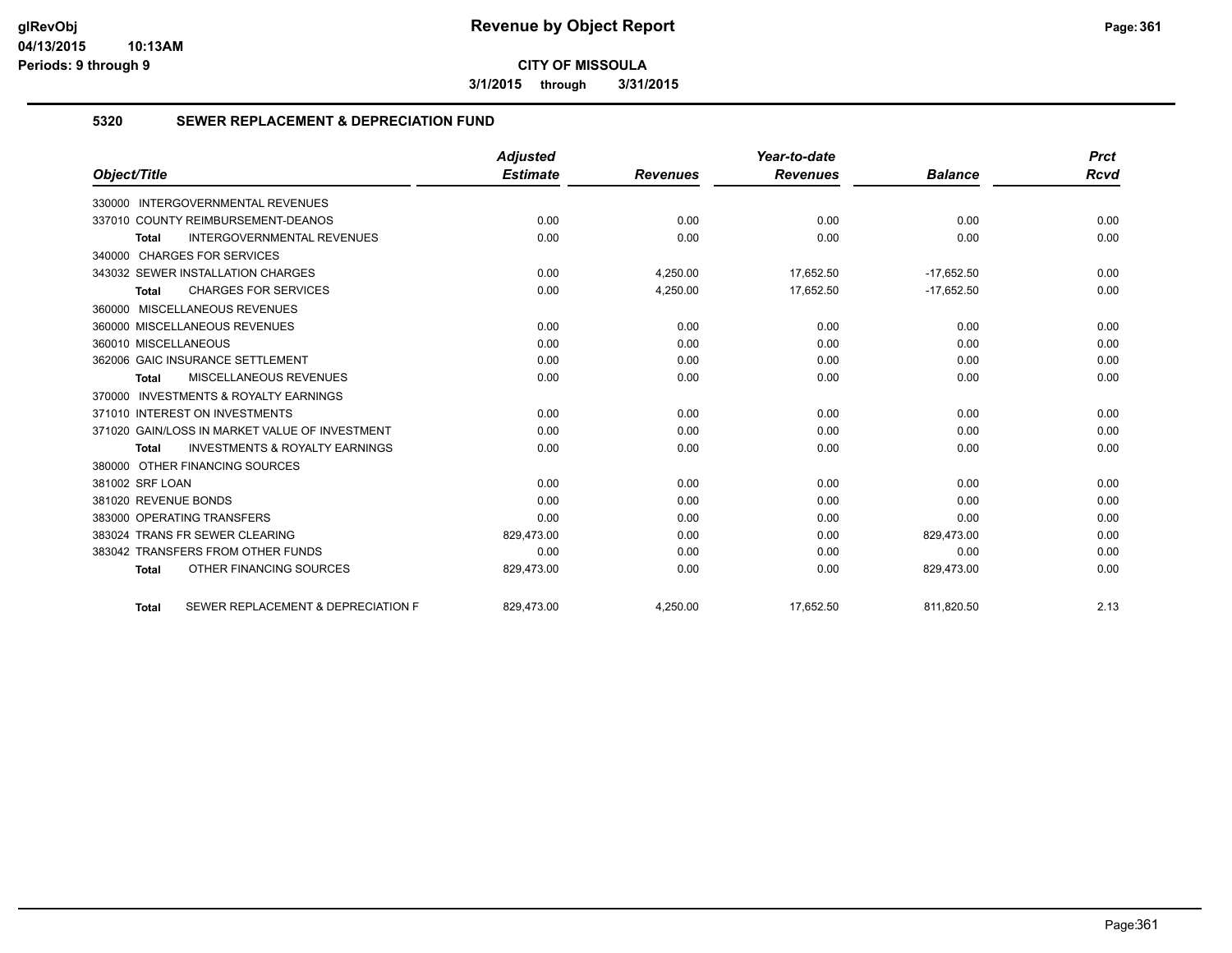**3/1/2015 through 3/31/2015**

### **5325 SEWER DEVELOPMENT FEE FUND**

**5325 SEWER DEVELOPMENT FEE FUND**

|                                                    | <b>Adjusted</b> |                 | Year-to-date    |                | <b>Prct</b> |
|----------------------------------------------------|-----------------|-----------------|-----------------|----------------|-------------|
| Object/Title                                       | <b>Estimate</b> | <b>Revenues</b> | <b>Revenues</b> | <b>Balance</b> | <b>Rcvd</b> |
| 330000 INTERGOVERNMENTAL REVENUES                  |                 |                 |                 |                |             |
| 334120 TSEP GRANT                                  | 0.00            | 0.00            | 0.00            | 0.00           | 0.00        |
| <b>INTERGOVERNMENTAL REVENUES</b><br><b>Total</b>  | 0.00            | 0.00            | 0.00            | 0.00           | 0.00        |
| 340000 CHARGES FOR SERVICES                        |                 |                 |                 |                |             |
| 343032 SEWER INSTALLATION CHARGES                  | 0.00            | 0.00            | 0.00            | 0.00           | 0.00        |
| 343034 TREATMENT FACILITIES FEES                   | 624,906.00      | 65,100.00       | 461,712.92      | 163,193.08     | 73.89       |
| 343036 *** Title Not Found ***                     | 0.00            | 0.00            | 0.00            | 0.00           | 0.00        |
| <b>CHARGES FOR SERVICES</b><br>Total               | 624,906.00      | 65,100.00       | 461,712.92      | 163,193.08     | 73.89       |
| 360000 MISCELLANEOUS REVENUES                      |                 |                 |                 |                |             |
| 360010 MISCELLANEOUS                               | 0.00            | 0.00            | 0.00            | 0.00           | 0.00        |
| 360030 CONTRIBUTIONS FROM PROPERTY OWNERS          | 0.00            | 0.00            | 0.00            | 0.00           | 0.00        |
| 362000 OTHER MISCELLANEOUS REVENUE                 | 0.00            | 0.00            | 32,310.55       | $-32,310.55$   | 0.00        |
| <b>MISCELLANEOUS REVENUES</b><br><b>Total</b>      | 0.00            | 0.00            | 32,310.55       | $-32,310.55$   | 0.00        |
| INVESTMENTS & ROYALTY EARNINGS<br>370000           |                 |                 |                 |                |             |
| 371010 INTEREST ON INVESTMENTS                     | 0.00            | 0.00            | 0.00            | 0.00           | 0.00        |
| 371020 GAIN/LOSS IN MARKET VALUE OF INVESTMENTS    | 0.00            | 0.00            | 0.00            | 0.00           | 0.00        |
| <b>INVESTMENTS &amp; ROYALTY EARNINGS</b><br>Total | 0.00            | 0.00            | 0.00            | 0.00           | 0.00        |
| 380000 OTHER FINANCING SOURCES                     |                 |                 |                 |                |             |
| 383042 TRANSFERS FROM OTHER FUNDS                  | 0.00            | 0.00            | 0.00            | 0.00           | 0.00        |
| OTHER FINANCING SOURCES<br>Total                   | 0.00            | 0.00            | 0.00            | 0.00           | 0.00        |
| SEWER DEVELOPMENT FEE FUND<br><b>Total</b>         | 624.906.00      | 65,100.00       | 494.023.47      | 130.882.53     | 79.06       |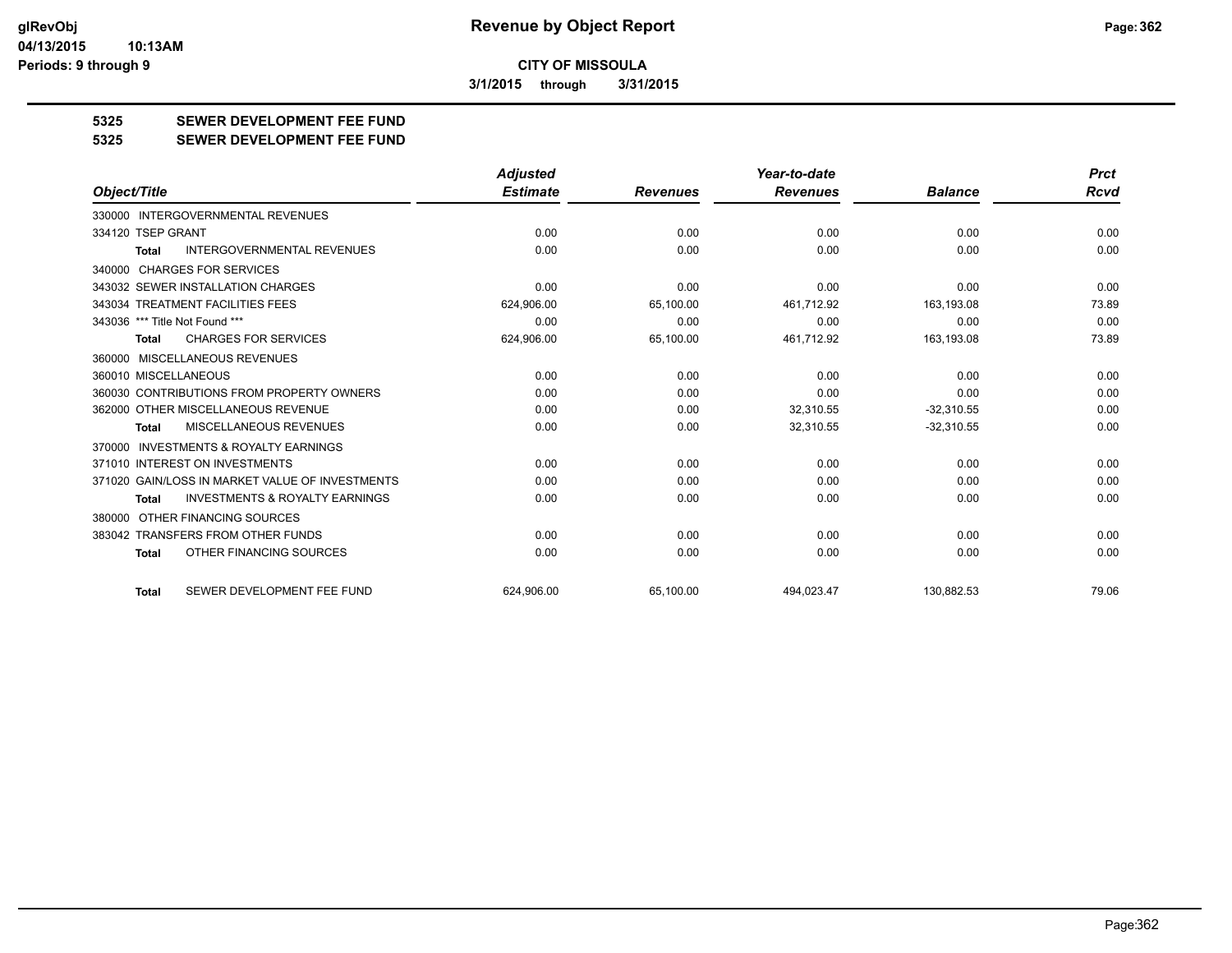**3/1/2015 through 3/31/2015**

### **5325 SEWER DEVELOPMENT FEE FUND**

|                                                    | <b>Adjusted</b> |                 | Year-to-date    |                | <b>Prct</b> |
|----------------------------------------------------|-----------------|-----------------|-----------------|----------------|-------------|
| Object/Title                                       | <b>Estimate</b> | <b>Revenues</b> | <b>Revenues</b> | <b>Balance</b> | Rcvd        |
| 330000 INTERGOVERNMENTAL REVENUES                  |                 |                 |                 |                |             |
| 334120 TSEP GRANT                                  | 0.00            | 0.00            | 0.00            | 0.00           | 0.00        |
| <b>INTERGOVERNMENTAL REVENUES</b><br><b>Total</b>  | 0.00            | 0.00            | 0.00            | 0.00           | 0.00        |
| 340000 CHARGES FOR SERVICES                        |                 |                 |                 |                |             |
| 343032 SEWER INSTALLATION CHARGES                  | 0.00            | 0.00            | 0.00            | 0.00           | 0.00        |
| 343034 TREATMENT FACILITIES FEES                   | 624,906.00      | 65,100.00       | 461,712.92      | 163,193.08     | 73.89       |
| 343036 *** Title Not Found ***                     | 0.00            | 0.00            | 0.00            | 0.00           | 0.00        |
| <b>CHARGES FOR SERVICES</b><br><b>Total</b>        | 624,906.00      | 65,100.00       | 461,712.92      | 163,193.08     | 73.89       |
| 360000 MISCELLANEOUS REVENUES                      |                 |                 |                 |                |             |
| 360010 MISCELLANEOUS                               | 0.00            | 0.00            | 0.00            | 0.00           | 0.00        |
| 360030 CONTRIBUTIONS FROM PROPERTY OWNERS          | 0.00            | 0.00            | 0.00            | 0.00           | 0.00        |
| 362000 OTHER MISCELLANEOUS REVENUE                 | 0.00            | 0.00            | 32,310.55       | $-32,310.55$   | 0.00        |
| MISCELLANEOUS REVENUES<br><b>Total</b>             | 0.00            | 0.00            | 32,310.55       | $-32,310.55$   | 0.00        |
| 370000 INVESTMENTS & ROYALTY EARNINGS              |                 |                 |                 |                |             |
| 371010 INTEREST ON INVESTMENTS                     | 0.00            | 0.00            | 0.00            | 0.00           | 0.00        |
| 371020 GAIN/LOSS IN MARKET VALUE OF INVESTMENT     | 0.00            | 0.00            | 0.00            | 0.00           | 0.00        |
| <b>INVESTMENTS &amp; ROYALTY EARNINGS</b><br>Total | 0.00            | 0.00            | 0.00            | 0.00           | 0.00        |
| 380000 OTHER FINANCING SOURCES                     |                 |                 |                 |                |             |
| 383042 TRANSFERS FROM OTHER FUNDS                  | 0.00            | 0.00            | 0.00            | 0.00           | 0.00        |
| OTHER FINANCING SOURCES<br><b>Total</b>            | 0.00            | 0.00            | 0.00            | 0.00           | 0.00        |
| SEWER DEVELOPMENT FEE FUND<br><b>Total</b>         | 624.906.00      | 65.100.00       | 494,023.47      | 130.882.53     | 79.06       |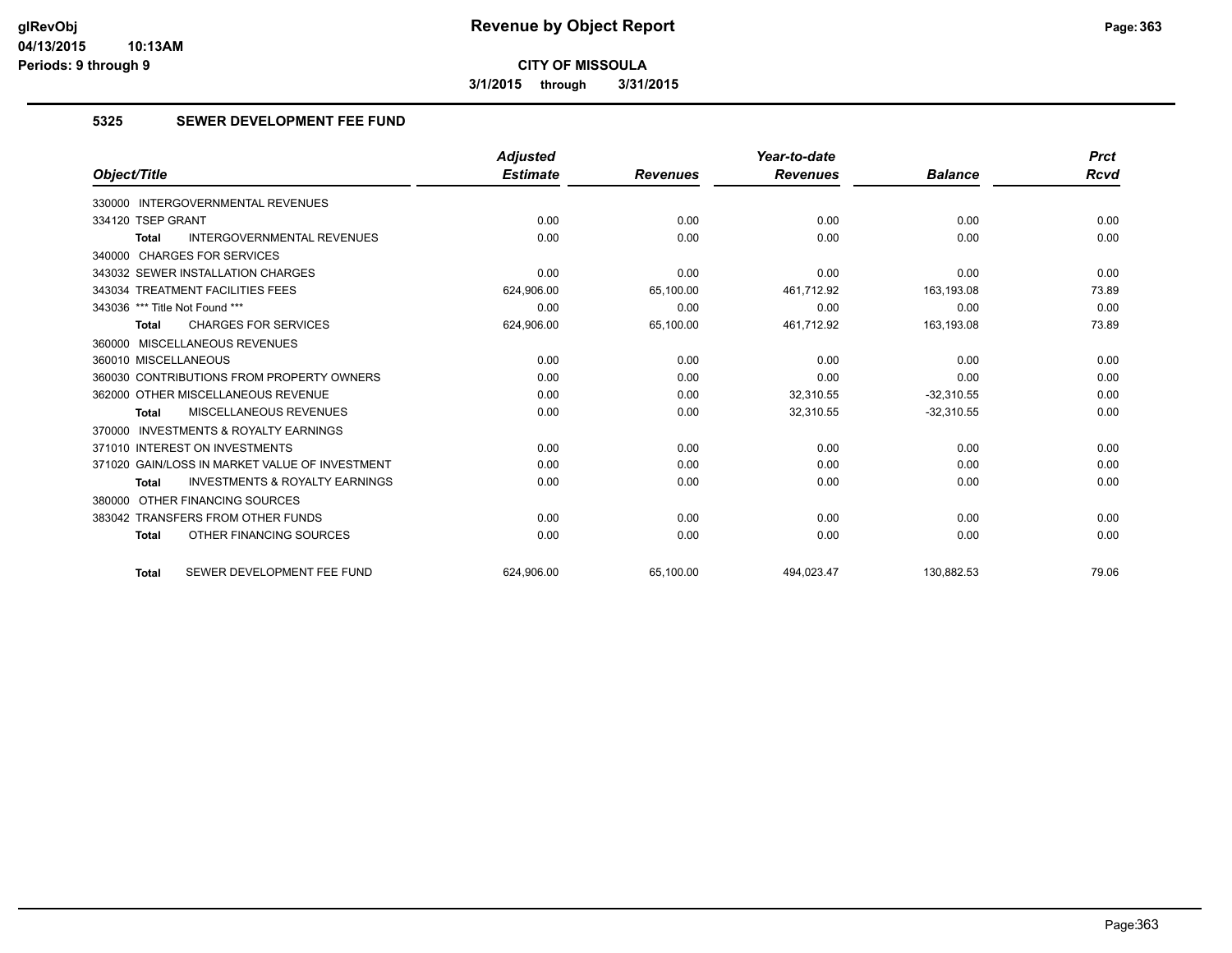**3/1/2015 through 3/31/2015**

### **5340 SEWER CONSTRUCTION FUND**

#### **5340 SEWER CONSTRUCTION FUND**

|                                                     | <b>Adjusted</b> |                 | Year-to-date    |                | <b>Prct</b> |
|-----------------------------------------------------|-----------------|-----------------|-----------------|----------------|-------------|
| Object/Title                                        | <b>Estimate</b> | <b>Revenues</b> | <b>Revenues</b> | <b>Balance</b> | <b>Rcvd</b> |
| 330000 INTERGOVERNMENTAL REVENUES                   |                 |                 |                 |                |             |
| 331090 EPA GRANT                                    | 0.00            | 0.00            | 0.00            | 0.00           | 0.00        |
| 334120 TSEP GRANT                                   | 0.00            | 0.00            | 0.00            | 0.00           | 0.00        |
| 334140 DNRC GRANT                                   | 0.00            | 0.00            | 0.00            | 0.00           | 0.00        |
| 337000 LOCAL GRANTS                                 | 0.00            | 0.00            | 0.00            | 0.00           | 0.00        |
| <b>INTERGOVERNMENTAL REVENUES</b><br><b>Total</b>   | 0.00            | 0.00            | 0.00            | 0.00           | 0.00        |
| 340000 CHARGES FOR SERVICES                         |                 |                 |                 |                |             |
| 343032 SEWER INSTALLATION CHARGES                   | 0.00            | 0.00            | 2,526.00        | $-2,526.00$    | 0.00        |
| <b>CHARGES FOR SERVICES</b><br>Total                | 0.00            | 0.00            | 2,526.00        | $-2,526.00$    | 0.00        |
| 360000 MISCELLANEOUS REVENUES                       |                 |                 |                 |                |             |
| 360030 CONTRIBUTIONS FROM PROPERTY OWNERS           | 0.00            | 0.00            | 0.00            | 0.00           | 0.00        |
| 363020 PROPERTY ASSESSMENTS                         | 0.00            | 0.00            | 0.00            | 0.00           | 0.00        |
| 365000 DONATIONS                                    | 0.00            | 0.00            | 0.00            | 0.00           | 0.00        |
| MISCELLANEOUS REVENUES<br>Total                     | 0.00            | 0.00            | 0.00            | 0.00           | 0.00        |
| <b>INVESTMENTS &amp; ROYALTY EARNINGS</b><br>370000 |                 |                 |                 |                |             |
| 371010 INTEREST ON INVESTMENTS                      | 0.00            | 0.00            | 0.00            | 0.00           | 0.00        |
| 371020 GAIN/LOSS IN MARKET VALUE OF INVESTMENTS     | 0.00            | 0.00            | 0.00            | 0.00           | 0.00        |
| <b>INVESTMENTS &amp; ROYALTY EARNINGS</b><br>Total  | 0.00            | 0.00            | 0.00            | 0.00           | 0.00        |
| 380000 OTHER FINANCING SOURCES                      |                 |                 |                 |                |             |
| 381002 SRF LOAN                                     | 0.00            | 0.00            | 0.00            | 0.00           | 0.00        |
| 381020 REVENUE BONDS                                | 920,000.00      | 0.00            | 0.00            | 920,000.00     | 0.00        |
| 383011 TRANS FR SID REVOLVING                       | 0.00            | 0.00            | 0.00            | 0.00           | 0.00        |
| 383024 TRANS FR SEWER CLEARING                      | 0.00            | 0.00            | 0.00            | 0.00           | 0.00        |
| 383025 TRANS FR SEWER R & D                         | 0.00            | 0.00            | 0.00            | 0.00           | 0.00        |
| 383026 TRANS FR CDBG                                | 0.00            | 0.00            | 0.00            | 0.00           | 0.00        |
| 383040 TRANSFER FROM CITY GRANTS                    | 0.00            | 0.00            | 0.00            | 0.00           | 0.00        |
| OTHER FINANCING SOURCES<br><b>Total</b>             | 920,000.00      | 0.00            | 0.00            | 920,000.00     | 0.00        |
| SEWER CONSTRUCTION FUND<br>Total                    | 920.000.00      | 0.00            | 2,526.00        | 917.474.00     | 0.27        |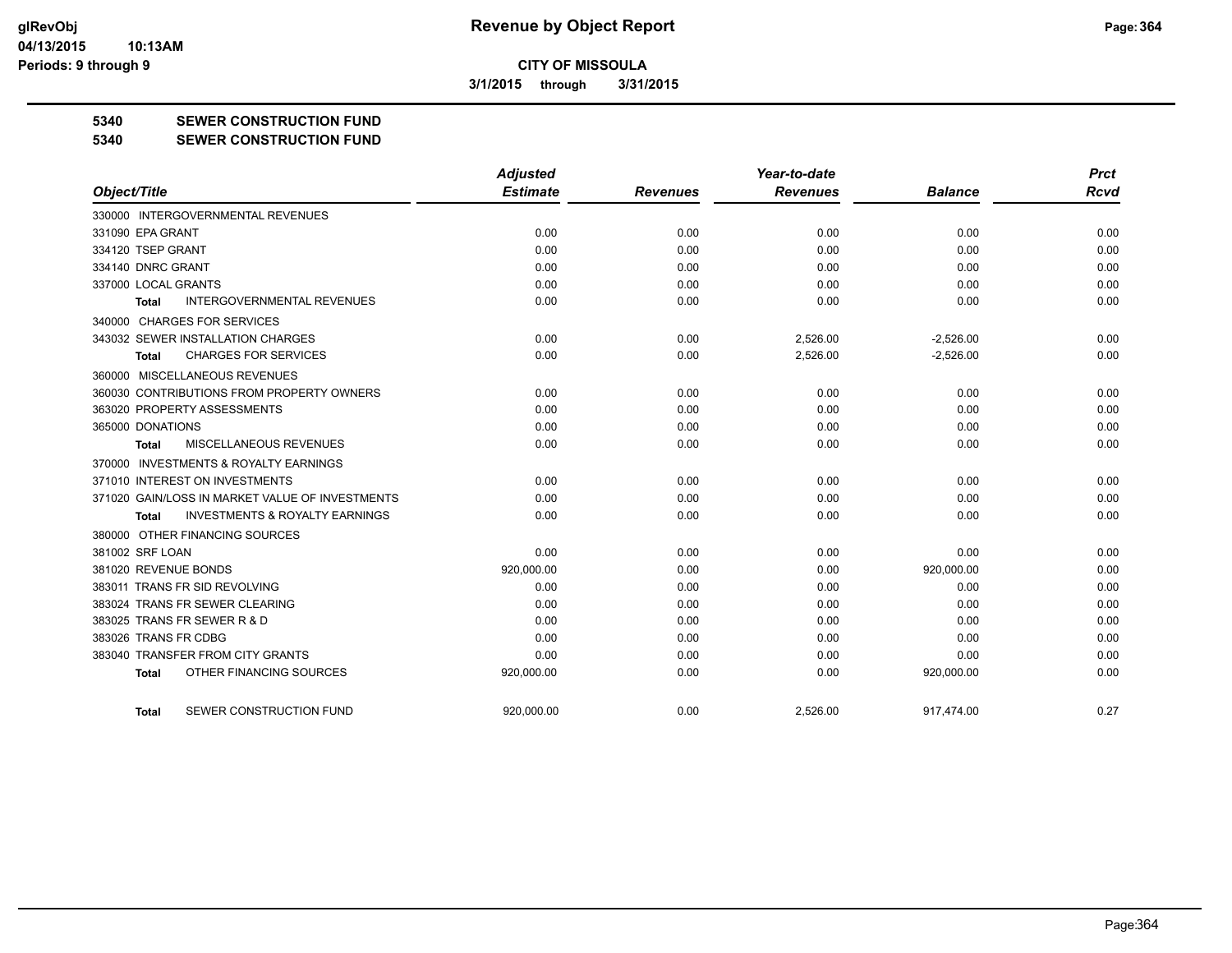**3/1/2015 through 3/31/2015**

### **5340 SEWER CONSTRUCTION FUND**

|                                                           | <b>Adjusted</b> |                 | Year-to-date    |                | <b>Prct</b> |
|-----------------------------------------------------------|-----------------|-----------------|-----------------|----------------|-------------|
| Object/Title                                              | <b>Estimate</b> | <b>Revenues</b> | <b>Revenues</b> | <b>Balance</b> | <b>Rcvd</b> |
| 330000 INTERGOVERNMENTAL REVENUES                         |                 |                 |                 |                |             |
| 331090 EPA GRANT                                          | 0.00            | 0.00            | 0.00            | 0.00           | 0.00        |
| 334120 TSEP GRANT                                         | 0.00            | 0.00            | 0.00            | 0.00           | 0.00        |
| 334140 DNRC GRANT                                         | 0.00            | 0.00            | 0.00            | 0.00           | 0.00        |
| 337000 LOCAL GRANTS                                       | 0.00            | 0.00            | 0.00            | 0.00           | 0.00        |
| <b>INTERGOVERNMENTAL REVENUES</b><br><b>Total</b>         | 0.00            | 0.00            | 0.00            | 0.00           | 0.00        |
| 340000 CHARGES FOR SERVICES                               |                 |                 |                 |                |             |
| 343032 SEWER INSTALLATION CHARGES                         | 0.00            | 0.00            | 2,526.00        | $-2,526.00$    | 0.00        |
| <b>CHARGES FOR SERVICES</b><br><b>Total</b>               | 0.00            | 0.00            | 2,526.00        | $-2,526.00$    | 0.00        |
| 360000 MISCELLANEOUS REVENUES                             |                 |                 |                 |                |             |
| 360030 CONTRIBUTIONS FROM PROPERTY OWNERS                 | 0.00            | 0.00            | 0.00            | 0.00           | 0.00        |
| 363020 PROPERTY ASSESSMENTS                               | 0.00            | 0.00            | 0.00            | 0.00           | 0.00        |
| 365000 DONATIONS                                          | 0.00            | 0.00            | 0.00            | 0.00           | 0.00        |
| MISCELLANEOUS REVENUES<br>Total                           | 0.00            | 0.00            | 0.00            | 0.00           | 0.00        |
| 370000 INVESTMENTS & ROYALTY EARNINGS                     |                 |                 |                 |                |             |
| 371010 INTEREST ON INVESTMENTS                            | 0.00            | 0.00            | 0.00            | 0.00           | 0.00        |
| 371020 GAIN/LOSS IN MARKET VALUE OF INVESTMENT            | 0.00            | 0.00            | 0.00            | 0.00           | 0.00        |
| <b>INVESTMENTS &amp; ROYALTY EARNINGS</b><br><b>Total</b> | 0.00            | 0.00            | 0.00            | 0.00           | 0.00        |
| 380000 OTHER FINANCING SOURCES                            |                 |                 |                 |                |             |
| 381002 SRF LOAN                                           | 0.00            | 0.00            | 0.00            | 0.00           | 0.00        |
| 381020 REVENUE BONDS                                      | 920,000.00      | 0.00            | 0.00            | 920,000.00     | 0.00        |
| 383011 TRANS FR SID REVOLVING                             | 0.00            | 0.00            | 0.00            | 0.00           | 0.00        |
| 383024 TRANS FR SEWER CLEARING                            | 0.00            | 0.00            | 0.00            | 0.00           | 0.00        |
| 383025 TRANS FR SEWER R & D                               | 0.00            | 0.00            | 0.00            | 0.00           | 0.00        |
| 383026 TRANS FR CDBG                                      | 0.00            | 0.00            | 0.00            | 0.00           | 0.00        |
| 383040 TRANSFER FROM CITY GRANTS                          | 0.00            | 0.00            | 0.00            | 0.00           | 0.00        |
| OTHER FINANCING SOURCES<br><b>Total</b>                   | 920,000.00      | 0.00            | 0.00            | 920,000.00     | 0.00        |
| SEWER CONSTRUCTION FUND<br><b>Total</b>                   | 920,000.00      | 0.00            | 2,526.00        | 917,474.00     | 0.27        |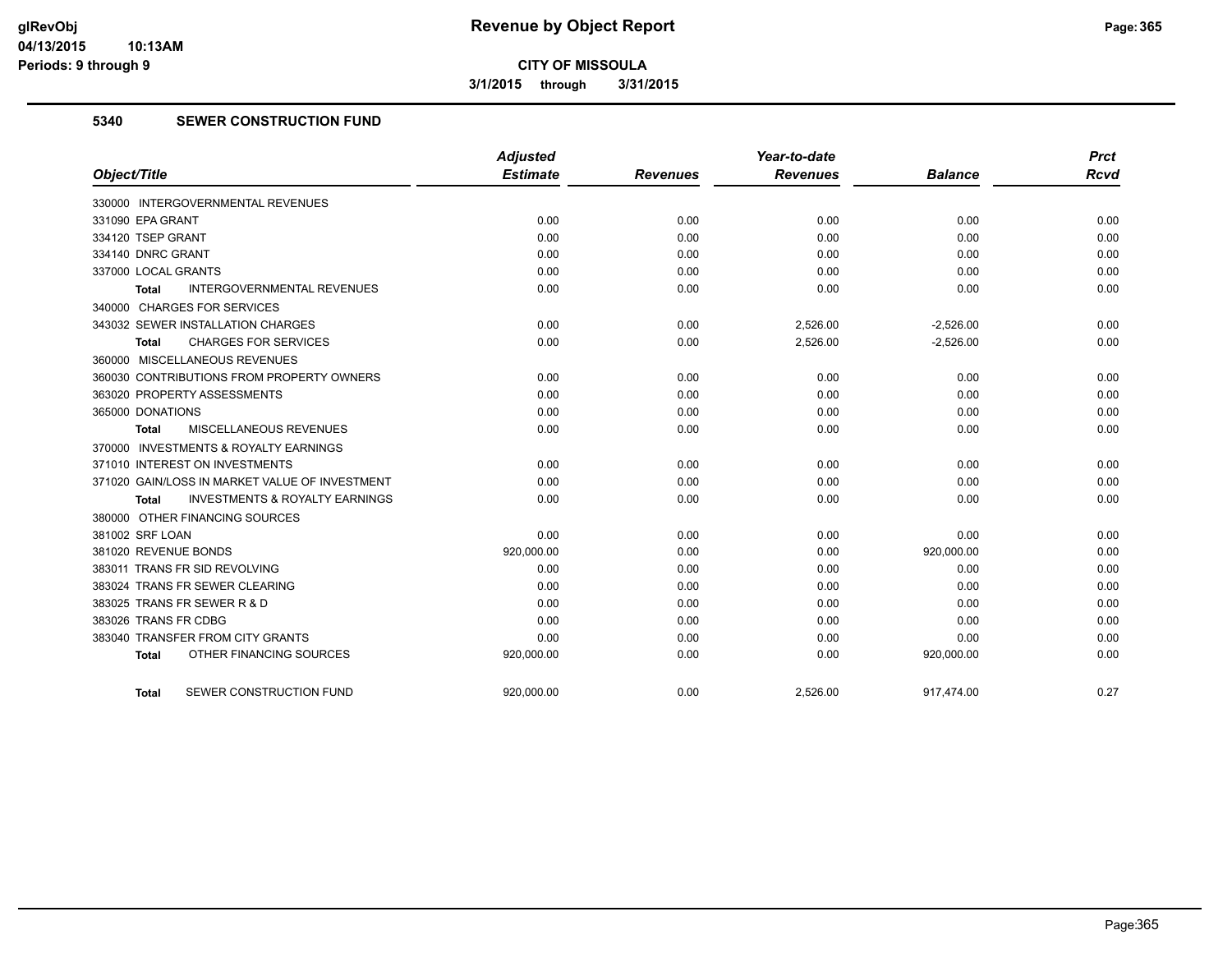**3/1/2015 through 3/31/2015**

### **5361 2001 SEWER REVENUE BONDS-DEBT SERVICE**

**5361 2001 SEWER REVENUE BONDS-DEBT SERVICE**

|                                                           | <b>Adjusted</b> |                 | Year-to-date    |                | <b>Prct</b> |
|-----------------------------------------------------------|-----------------|-----------------|-----------------|----------------|-------------|
| Object/Title                                              | <b>Estimate</b> | <b>Revenues</b> | <b>Revenues</b> | <b>Balance</b> | <b>Rcvd</b> |
| 340000 CHARGES FOR SERVICES                               |                 |                 |                 |                |             |
| <b>SEWER SERVICE CHARGES</b><br>343031                    | 0.00            | 0.00            | 0.00            | 0.00           | 0.00        |
| 343032 SEWER INSTALLATION CHARGES                         | 0.00            | 0.00            | 0.00            | 0.00           | 0.00        |
| 343035 SALE OF SEWER MATERIALS AND SUPPLIES               | 0.00            | 0.00            | 0.00            | 0.00           | 0.00        |
| <b>CHARGES FOR SERVICES</b><br><b>Total</b>               | 0.00            | 0.00            | 0.00            | 0.00           | 0.00        |
| <b>MISCELLANEOUS REVENUES</b><br>360000                   |                 |                 |                 |                |             |
| 360010 MISCELLANEOUS                                      | 0.00            | 0.00            | 0.00            | 0.00           | 0.00        |
| <b>MISCELLANEOUS REVENUES</b><br>Total                    | 0.00            | 0.00            | 0.00            | 0.00           | 0.00        |
| <b>INVESTMENTS &amp; ROYALTY EARNINGS</b><br>370000       |                 |                 |                 |                |             |
| 371010 INTEREST ON INVESTMENTS                            | 0.00            | 0.00            | 0.00            | 0.00           | 0.00        |
| 371020 GAIN/LOSS IN MARKET VALUE OF INVESTMENTS           | 0.00            | 0.00            | 0.00            | 0.00           | 0.00        |
| <b>INVESTMENTS &amp; ROYALTY EARNINGS</b><br><b>Total</b> | 0.00            | 0.00            | 0.00            | 0.00           | 0.00        |
| OTHER FINANCING SOURCES<br>380000                         |                 |                 |                 |                |             |
| 382010 SALE OF FIXED ASSETS                               | 0.00            | 0.00            | 0.00            | 0.00           | 0.00        |
| 383024 TRANS FR SEWER CLEARING                            | 30,590.00       | 0.00            | 0.00            | 30,590.00      | 0.00        |
| OTHER FINANCING SOURCES<br>Total                          | 30,590.00       | 0.00            | 0.00            | 30,590.00      | 0.00        |
|                                                           |                 |                 |                 |                |             |
| 2001 SEWER REVENUE BONDS-DEBT SERVI<br><b>Total</b>       | 30,590.00       | 0.00            | 0.00            | 30,590.00      | 0.00        |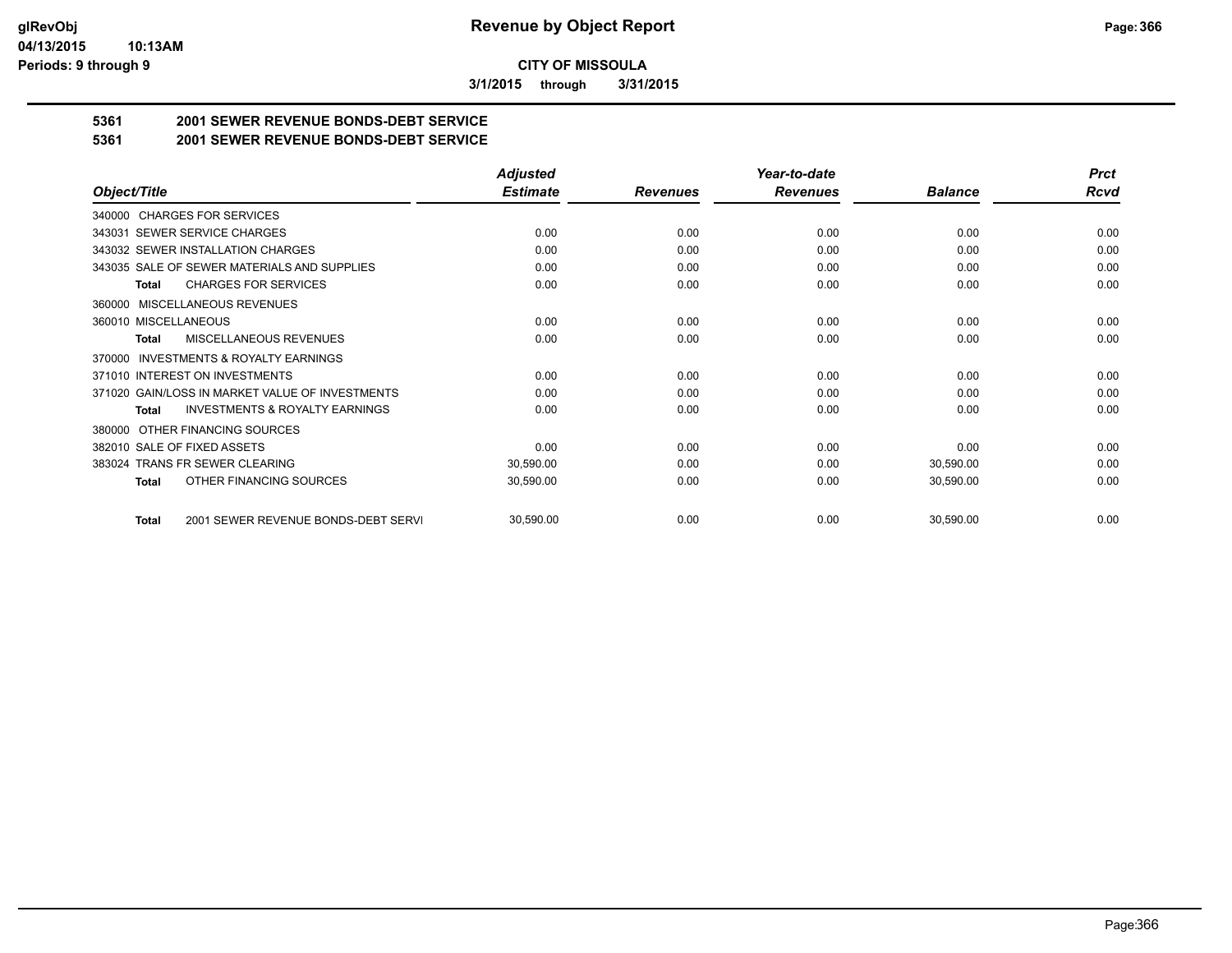**3/1/2015 through 3/31/2015**

### **5361 2001 SEWER REVENUE BONDS-DEBT SERVICE**

|                                                           | <b>Adjusted</b> |                 | Year-to-date    |                | <b>Prct</b> |
|-----------------------------------------------------------|-----------------|-----------------|-----------------|----------------|-------------|
| Object/Title                                              | <b>Estimate</b> | <b>Revenues</b> | <b>Revenues</b> | <b>Balance</b> | <b>Rcvd</b> |
| 340000 CHARGES FOR SERVICES                               |                 |                 |                 |                |             |
| SEWER SERVICE CHARGES<br>343031                           | 0.00            | 0.00            | 0.00            | 0.00           | 0.00        |
| 343032 SEWER INSTALLATION CHARGES                         | 0.00            | 0.00            | 0.00            | 0.00           | 0.00        |
| 343035 SALE OF SEWER MATERIALS AND SUPPLIES               | 0.00            | 0.00            | 0.00            | 0.00           | 0.00        |
| <b>CHARGES FOR SERVICES</b><br><b>Total</b>               | 0.00            | 0.00            | 0.00            | 0.00           | 0.00        |
| 360000 MISCELLANEOUS REVENUES                             |                 |                 |                 |                |             |
| 360010 MISCELLANEOUS                                      | 0.00            | 0.00            | 0.00            | 0.00           | 0.00        |
| MISCELLANEOUS REVENUES<br>Total                           | 0.00            | 0.00            | 0.00            | 0.00           | 0.00        |
| INVESTMENTS & ROYALTY EARNINGS<br>370000                  |                 |                 |                 |                |             |
| 371010 INTEREST ON INVESTMENTS                            | 0.00            | 0.00            | 0.00            | 0.00           | 0.00        |
| 371020 GAIN/LOSS IN MARKET VALUE OF INVESTMENT            | 0.00            | 0.00            | 0.00            | 0.00           | 0.00        |
| <b>INVESTMENTS &amp; ROYALTY EARNINGS</b><br><b>Total</b> | 0.00            | 0.00            | 0.00            | 0.00           | 0.00        |
| OTHER FINANCING SOURCES<br>380000                         |                 |                 |                 |                |             |
| 382010 SALE OF FIXED ASSETS                               | 0.00            | 0.00            | 0.00            | 0.00           | 0.00        |
| <b>TRANS FR SEWER CLEARING</b><br>383024                  | 30,590.00       | 0.00            | 0.00            | 30,590.00      | 0.00        |
| OTHER FINANCING SOURCES<br>Total                          | 30,590.00       | 0.00            | 0.00            | 30,590.00      | 0.00        |
|                                                           |                 |                 |                 |                |             |
| 2001 SEWER REVENUE BONDS-DEBT SERV<br><b>Total</b>        | 30,590.00       | 0.00            | 0.00            | 30,590.00      | 0.00        |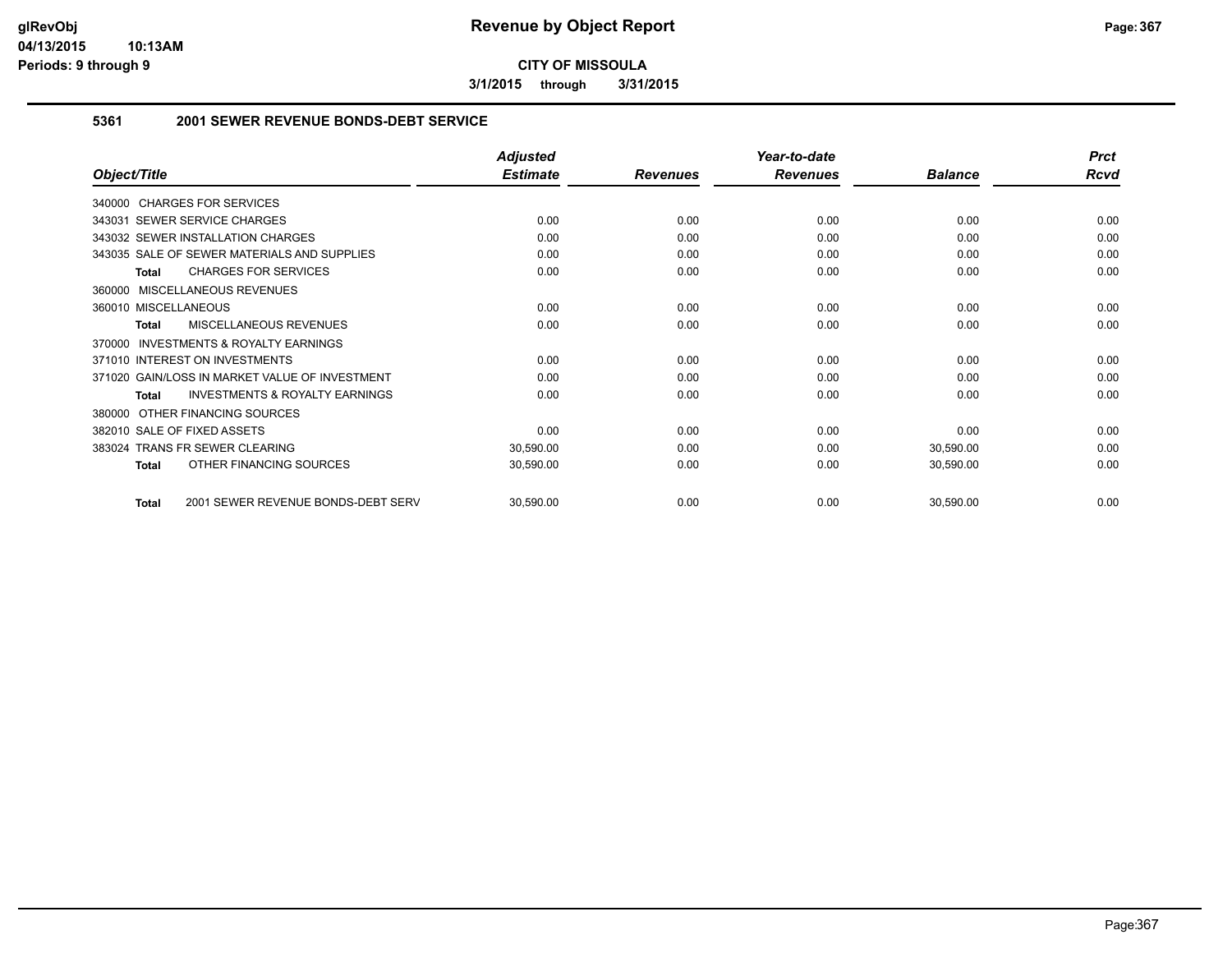**3/1/2015 through 3/31/2015**

## **5362 00 SEWER REVENUE BOND - SERIES B DEBT SE**

**5362 00 SEWER REVENUE BOND - SERIES B DEBT SE**

|                                                      | <b>Adjusted</b> |                 | Year-to-date    |                | <b>Prct</b> |
|------------------------------------------------------|-----------------|-----------------|-----------------|----------------|-------------|
| Object/Title                                         | <b>Estimate</b> | <b>Revenues</b> | <b>Revenues</b> | <b>Balance</b> | <b>Rcvd</b> |
| 340000 CHARGES FOR SERVICES                          |                 |                 |                 |                |             |
| 343032 SEWER INSTALLATION CHARGES                    | 0.00            | 0.00            | 0.00            | 0.00           | 0.00        |
| <b>CHARGES FOR SERVICES</b><br>Total                 | 0.00            | 0.00            | 0.00            | 0.00           | 0.00        |
| 360000 MISCELLANEOUS REVENUES                        |                 |                 |                 |                |             |
| 360010 MISCELLANEOUS                                 | 0.00            | 0.00            | 0.00            | 0.00           | 0.00        |
| <b>MISCELLANEOUS REVENUES</b><br>Total               | 0.00            | 0.00            | 0.00            | 0.00           | 0.00        |
| 370000 INVESTMENTS & ROYALTY EARNINGS                |                 |                 |                 |                |             |
| 371010 INTEREST ON INVESTMENTS                       | 0.00            | 0.00            | 0.00            | 0.00           | 0.00        |
| 371020 GAIN/LOSS IN MARKET VALUE OF INVESTMENTS      | 0.00            | 0.00            | 0.00            | 0.00           | 0.00        |
| <b>INVESTMENTS &amp; ROYALTY EARNINGS</b><br>Total   | 0.00            | 0.00            | 0.00            | 0.00           | 0.00        |
| OTHER FINANCING SOURCES<br>380000                    |                 |                 |                 |                |             |
| 383024 TRANS FR SEWER CLEARING                       | 49,240.00       | 0.00            | 0.00            | 49,240.00      | 0.00        |
| OTHER FINANCING SOURCES<br><b>Total</b>              | 49,240.00       | 0.00            | 0.00            | 49,240.00      | 0.00        |
| 00 SEWER REVENUE BOND - SERIES B DEB<br><b>Total</b> | 49.240.00       | 0.00            | 0.00            | 49,240.00      | 0.00        |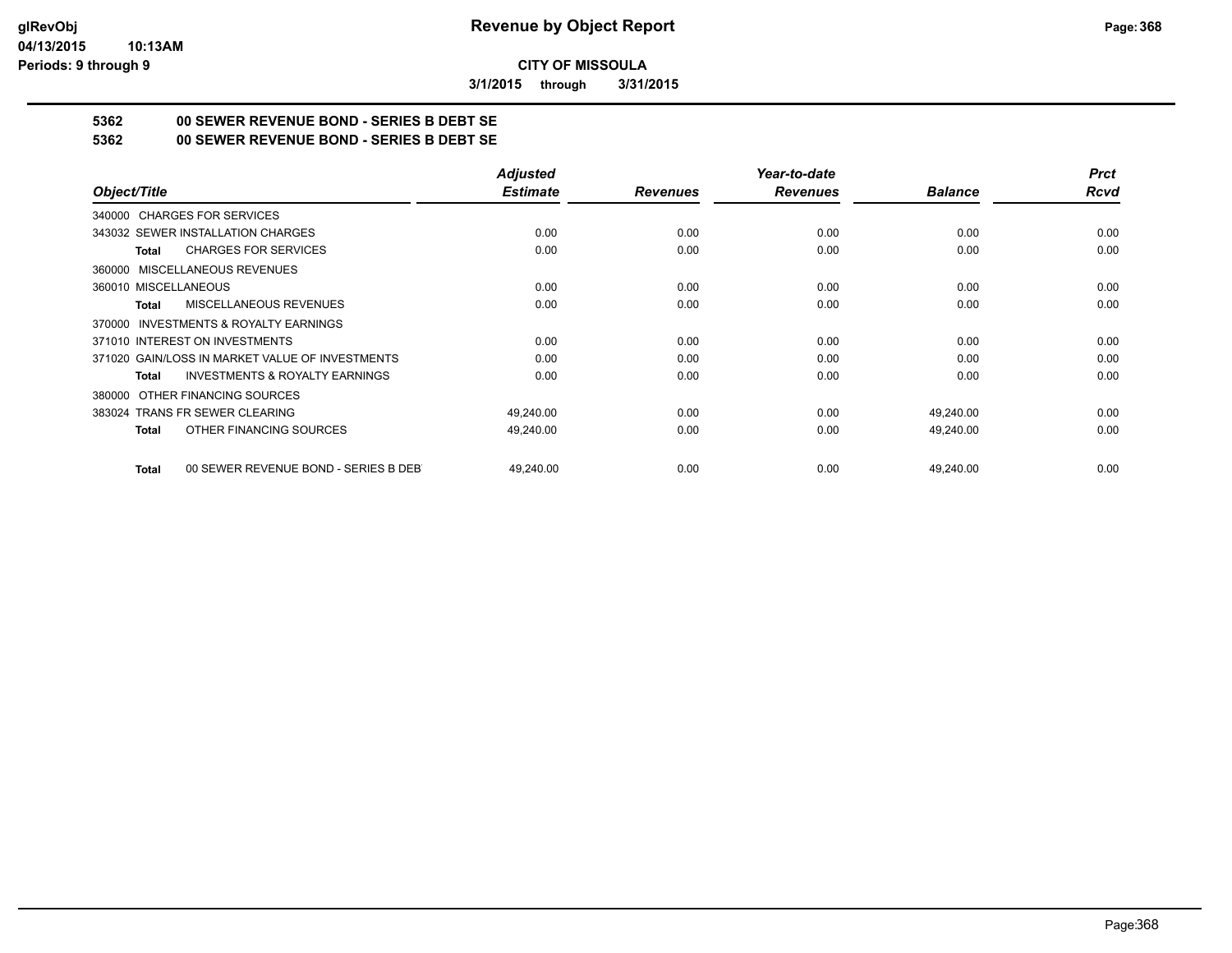**3/1/2015 through 3/31/2015**

### **5362 00 SEWER REVENUE BOND - SERIES B DEBT SE**

| Object/Title                                              |                                      | <b>Adjusted</b><br><b>Estimate</b> | <b>Revenues</b> | Year-to-date<br><b>Revenues</b> | <b>Balance</b> | <b>Prct</b><br><b>Rcvd</b> |
|-----------------------------------------------------------|--------------------------------------|------------------------------------|-----------------|---------------------------------|----------------|----------------------------|
| 340000 CHARGES FOR SERVICES                               |                                      |                                    |                 |                                 |                |                            |
| 343032 SEWER INSTALLATION CHARGES                         |                                      | 0.00                               | 0.00            | 0.00                            | 0.00           | 0.00                       |
| <b>CHARGES FOR SERVICES</b><br>Total                      |                                      | 0.00                               | 0.00            | 0.00                            | 0.00           | 0.00                       |
| 360000 MISCELLANEOUS REVENUES                             |                                      |                                    |                 |                                 |                |                            |
| 360010 MISCELLANEOUS                                      |                                      | 0.00                               | 0.00            | 0.00                            | 0.00           | 0.00                       |
| MISCELLANEOUS REVENUES<br><b>Total</b>                    |                                      | 0.00                               | 0.00            | 0.00                            | 0.00           | 0.00                       |
| <b>INVESTMENTS &amp; ROYALTY EARNINGS</b><br>370000       |                                      |                                    |                 |                                 |                |                            |
| 371010 INTEREST ON INVESTMENTS                            |                                      | 0.00                               | 0.00            | 0.00                            | 0.00           | 0.00                       |
| 371020 GAIN/LOSS IN MARKET VALUE OF INVESTMENT            |                                      | 0.00                               | 0.00            | 0.00                            | 0.00           | 0.00                       |
| <b>INVESTMENTS &amp; ROYALTY EARNINGS</b><br><b>Total</b> |                                      | 0.00                               | 0.00            | 0.00                            | 0.00           | 0.00                       |
| OTHER FINANCING SOURCES<br>380000                         |                                      |                                    |                 |                                 |                |                            |
| 383024 TRANS FR SEWER CLEARING                            |                                      | 49,240.00                          | 0.00            | 0.00                            | 49,240.00      | 0.00                       |
| OTHER FINANCING SOURCES<br><b>Total</b>                   |                                      | 49,240.00                          | 0.00            | 0.00                            | 49,240.00      | 0.00                       |
| <b>Total</b>                                              | 00 SEWER REVENUE BOND - SERIES B DEE | 49,240.00                          | 0.00            | 0.00                            | 49,240.00      | 0.00                       |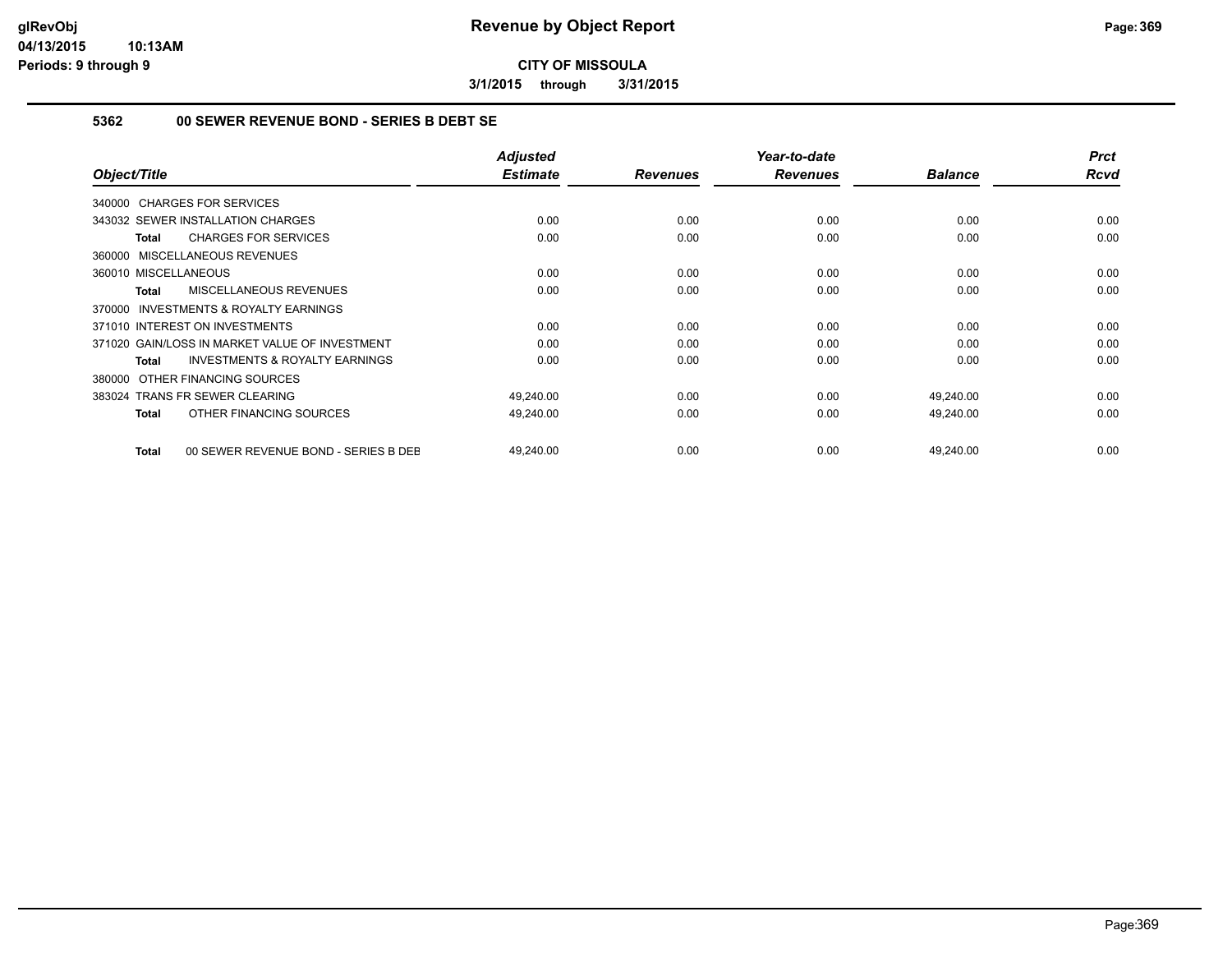**3/1/2015 through 3/31/2015**

# **5363 92 SEWER REVENUE BOND SERIES A DEBT SERV**

**5363 92 SEWER REVENUE BOND SERIES A DEBT SERV**

|                                                     | <b>Adjusted</b> |                 | Year-to-date    |                | <b>Prct</b> |
|-----------------------------------------------------|-----------------|-----------------|-----------------|----------------|-------------|
| Object/Title                                        | <b>Estimate</b> | <b>Revenues</b> | <b>Revenues</b> | <b>Balance</b> | <b>Rcvd</b> |
| 340000 CHARGES FOR SERVICES                         |                 |                 |                 |                |             |
| 343032 SEWER INSTALLATION CHARGES                   | 0.00            | 0.00            | 0.00            | 0.00           | 0.00        |
| <b>CHARGES FOR SERVICES</b><br>Total                | 0.00            | 0.00            | 0.00            | 0.00           | 0.00        |
| INVESTMENTS & ROYALTY EARNINGS<br>370000            |                 |                 |                 |                |             |
| 371010 INTEREST ON INVESTMENTS                      | 0.00            | 0.00            | 0.00            | 0.00           | 0.00        |
| 371020 GAIN/LOSS IN MARKET VALUE OF INVESTMENTS     | 0.00            | 0.00            | 0.00            | 0.00           | 0.00        |
| <b>INVESTMENTS &amp; ROYALTY EARNINGS</b><br>Total  | 0.00            | 0.00            | 0.00            | 0.00           | 0.00        |
| OTHER FINANCING SOURCES<br>380000                   |                 |                 |                 |                |             |
| 383024 TRANS FR SEWER CLEARING                      | 0.00            | 0.00            | 0.00            | 0.00           | 0.00        |
| 383042 TRANSFERS FROM OTHER FUNDS                   | 0.00            | 0.00            | 0.00            | 0.00           | 0.00        |
| OTHER FINANCING SOURCES<br>Total                    | 0.00            | 0.00            | 0.00            | 0.00           | 0.00        |
| 92 SEWER REVENUE BOND SERIES A DEBT<br><b>Total</b> | 0.00            | 0.00            | 0.00            | 0.00           | 0.00        |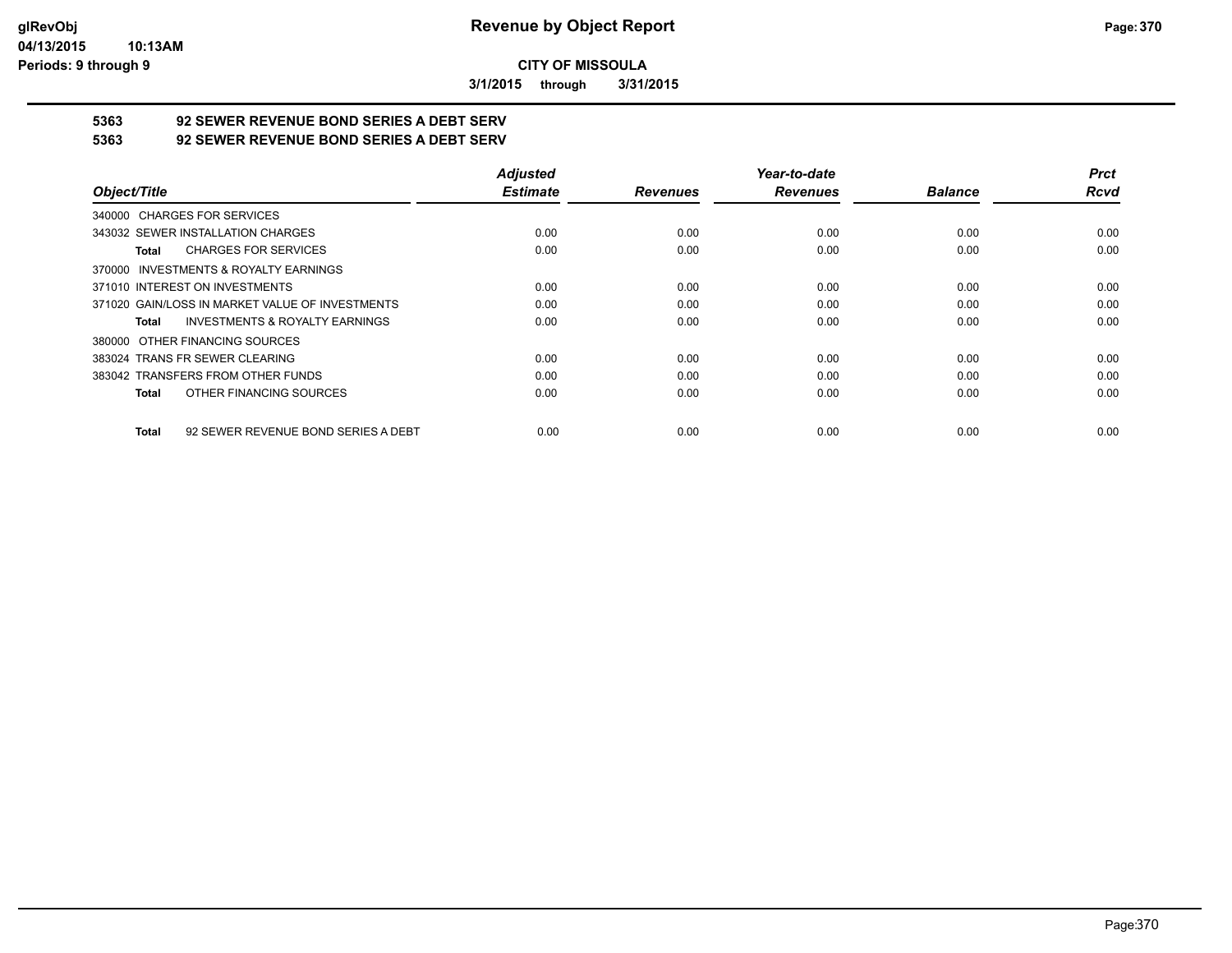**3/1/2015 through 3/31/2015**

### **5363 92 SEWER REVENUE BOND SERIES A DEBT SERV**

| Object/Title                                        | <b>Adjusted</b><br><b>Estimate</b> | <b>Revenues</b> | Year-to-date<br><b>Revenues</b> | <b>Balance</b> | <b>Prct</b><br>Rcvd |
|-----------------------------------------------------|------------------------------------|-----------------|---------------------------------|----------------|---------------------|
| 340000 CHARGES FOR SERVICES                         |                                    |                 |                                 |                |                     |
| 343032 SEWER INSTALLATION CHARGES                   | 0.00                               | 0.00            | 0.00                            | 0.00           | 0.00                |
| <b>CHARGES FOR SERVICES</b><br>Total                | 0.00                               | 0.00            | 0.00                            | 0.00           | 0.00                |
| INVESTMENTS & ROYALTY EARNINGS<br>370000            |                                    |                 |                                 |                |                     |
| 371010 INTEREST ON INVESTMENTS                      | 0.00                               | 0.00            | 0.00                            | 0.00           | 0.00                |
| 371020 GAIN/LOSS IN MARKET VALUE OF INVESTMENT      | 0.00                               | 0.00            | 0.00                            | 0.00           | 0.00                |
| INVESTMENTS & ROYALTY EARNINGS<br>Total             | 0.00                               | 0.00            | 0.00                            | 0.00           | 0.00                |
| 380000 OTHER FINANCING SOURCES                      |                                    |                 |                                 |                |                     |
| 383024 TRANS FR SEWER CLEARING                      | 0.00                               | 0.00            | 0.00                            | 0.00           | 0.00                |
| 383042 TRANSFERS FROM OTHER FUNDS                   | 0.00                               | 0.00            | 0.00                            | 0.00           | 0.00                |
| OTHER FINANCING SOURCES<br><b>Total</b>             | 0.00                               | 0.00            | 0.00                            | 0.00           | 0.00                |
| 92 SEWER REVENUE BOND SERIES A DEBT<br><b>Total</b> | 0.00                               | 0.00            | 0.00                            | 0.00           | 0.00                |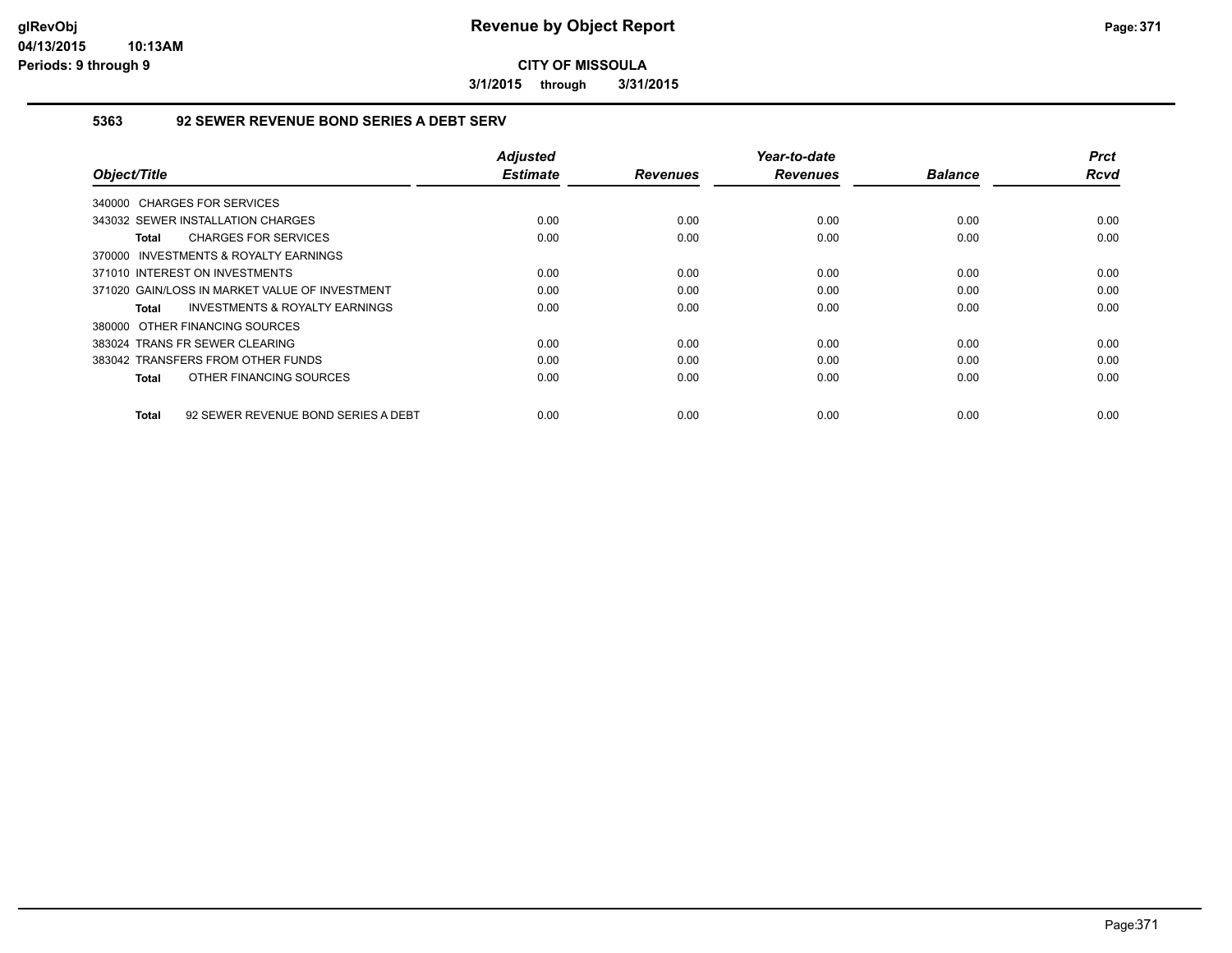**3/1/2015 through 3/31/2015**

# **5364 92 SEWER REVENUE BOND - SERIES B DEBT S**

**5364 92 SEWER REVENUE BOND - SERIES B DEBT S**

|                                                           | <b>Adjusted</b> |                 | Year-to-date    |                | <b>Prct</b> |
|-----------------------------------------------------------|-----------------|-----------------|-----------------|----------------|-------------|
| Object/Title                                              | <b>Estimate</b> | <b>Revenues</b> | <b>Revenues</b> | <b>Balance</b> | <b>Rcvd</b> |
| 340000 CHARGES FOR SERVICES                               |                 |                 |                 |                |             |
| 343032 SEWER INSTALLATION CHARGES                         | 0.00            | 0.00            | 0.00            | 0.00           | 0.00        |
| <b>CHARGES FOR SERVICES</b><br>Total                      | 0.00            | 0.00            | 0.00            | 0.00           | 0.00        |
| 370000 INVESTMENTS & ROYALTY EARNINGS                     |                 |                 |                 |                |             |
| 371010 INTEREST ON INVESTMENTS                            | 0.00            | 0.00            | 0.00            | 0.00           | 0.00        |
| 371020 GAIN/LOSS IN MARKET VALUE OF INVESTMENTS           | 0.00            | 0.00            | 0.00            | 0.00           | 0.00        |
| <b>INVESTMENTS &amp; ROYALTY EARNINGS</b><br><b>Total</b> | 0.00            | 0.00            | 0.00            | 0.00           | 0.00        |
| 380000 OTHER FINANCING SOURCES                            |                 |                 |                 |                |             |
| 383024 TRANS FR SEWER CLEARING                            | 0.00            | 0.00            | 0.00            | 0.00           | 0.00        |
| 383042 TRANSFERS FROM OTHER FUNDS                         | 0.00            | 0.00            | 0.00            | 0.00           | 0.00        |
| OTHER FINANCING SOURCES<br><b>Total</b>                   | 0.00            | 0.00            | 0.00            | 0.00           | 0.00        |
| 92 SEWER REVENUE BOND - SERIES B DEE<br><b>Total</b>      | 0.00            | 0.00            | 0.00            | 0.00           | 0.00        |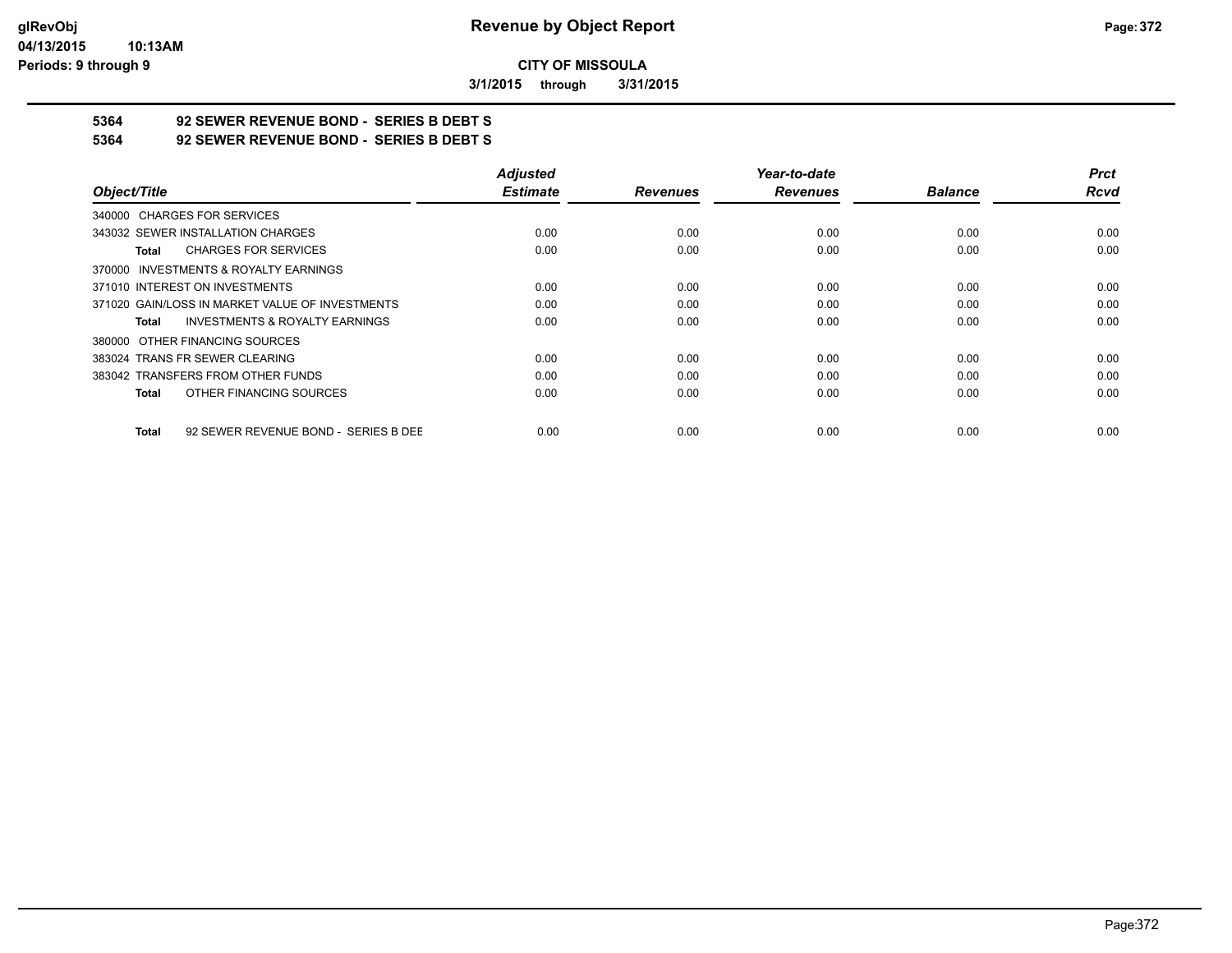**3/1/2015 through 3/31/2015**

### **5364 92 SEWER REVENUE BOND - SERIES B DEBT S**

| Object/Title                                         | <b>Adjusted</b><br><b>Estimate</b> | <b>Revenues</b> | Year-to-date<br><b>Revenues</b> | <b>Balance</b> | <b>Prct</b><br>Rcvd |
|------------------------------------------------------|------------------------------------|-----------------|---------------------------------|----------------|---------------------|
| 340000 CHARGES FOR SERVICES                          |                                    |                 |                                 |                |                     |
| 343032 SEWER INSTALLATION CHARGES                    | 0.00                               | 0.00            | 0.00                            | 0.00           | 0.00                |
| <b>CHARGES FOR SERVICES</b><br>Total                 | 0.00                               | 0.00            | 0.00                            | 0.00           | 0.00                |
| 370000 INVESTMENTS & ROYALTY EARNINGS                |                                    |                 |                                 |                |                     |
| 371010 INTEREST ON INVESTMENTS                       | 0.00                               | 0.00            | 0.00                            | 0.00           | 0.00                |
| 371020 GAIN/LOSS IN MARKET VALUE OF INVESTMENT       | 0.00                               | 0.00            | 0.00                            | 0.00           | 0.00                |
| <b>INVESTMENTS &amp; ROYALTY EARNINGS</b><br>Total   | 0.00                               | 0.00            | 0.00                            | 0.00           | 0.00                |
| 380000 OTHER FINANCING SOURCES                       |                                    |                 |                                 |                |                     |
| 383024 TRANS FR SEWER CLEARING                       | 0.00                               | 0.00            | 0.00                            | 0.00           | 0.00                |
| 383042 TRANSFERS FROM OTHER FUNDS                    | 0.00                               | 0.00            | 0.00                            | 0.00           | 0.00                |
| OTHER FINANCING SOURCES<br>Total                     | 0.00                               | 0.00            | 0.00                            | 0.00           | 0.00                |
| 92 SEWER REVENUE BOND - SERIES B DEI<br><b>Total</b> | 0.00                               | 0.00            | 0.00                            | 0.00           | 0.00                |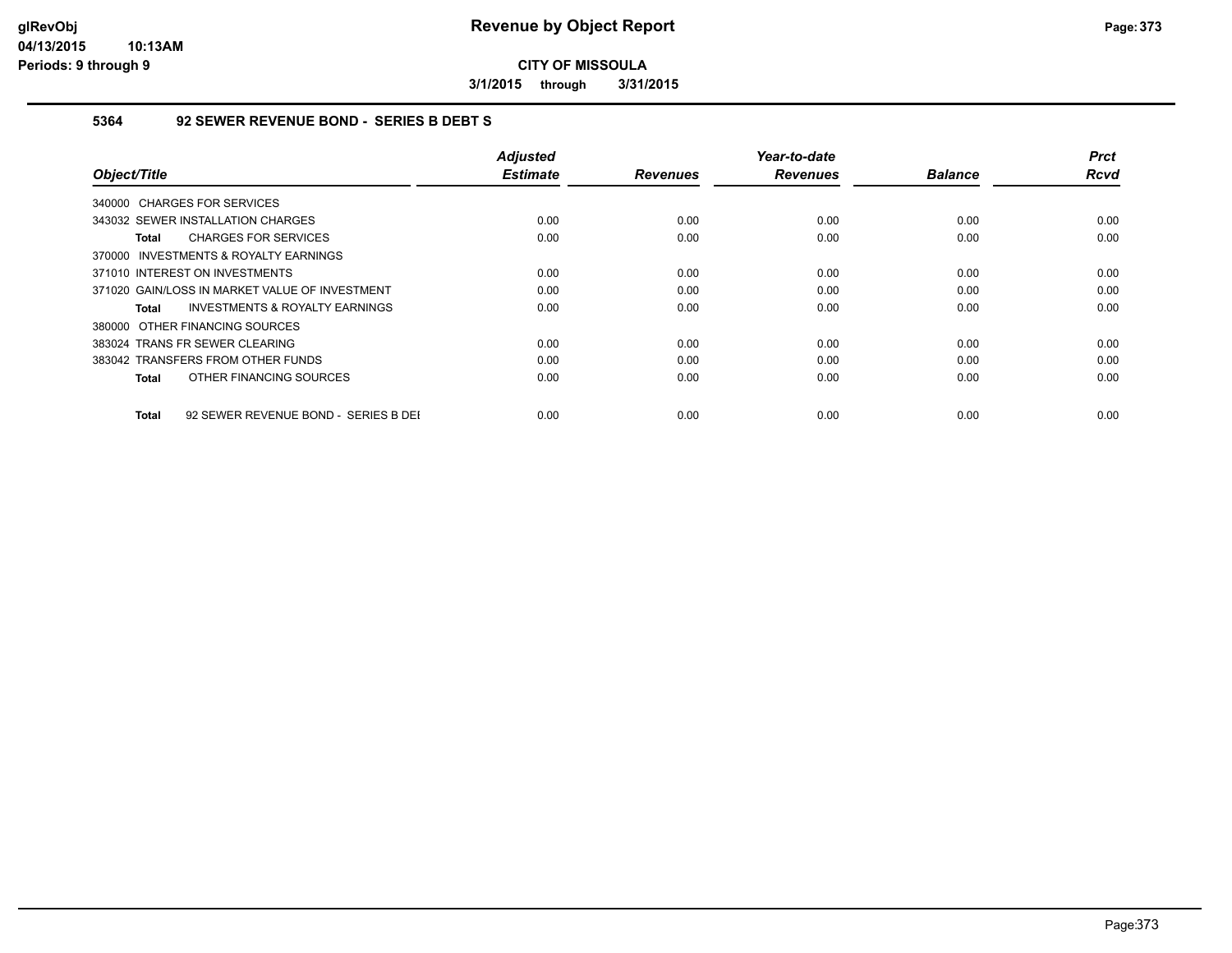**3/1/2015 through 3/31/2015**

# **5365 99 SEWER REVENUE BONDS DEBT SERVICE FUND**

**5365 99 SEWER REVENUE BONDS DEBT SERVICE FUND**

|                                                     | <b>Adjusted</b> |                 | Year-to-date    |                | <b>Prct</b> |
|-----------------------------------------------------|-----------------|-----------------|-----------------|----------------|-------------|
| Object/Title                                        | <b>Estimate</b> | <b>Revenues</b> | <b>Revenues</b> | <b>Balance</b> | <b>Rcvd</b> |
| 340000 CHARGES FOR SERVICES                         |                 |                 |                 |                |             |
| 343032 SEWER INSTALLATION CHARGES                   | 0.00            | 0.00            | 0.00            | 0.00           | 0.00        |
| <b>CHARGES FOR SERVICES</b><br>Total                | 0.00            | 0.00            | 0.00            | 0.00           | 0.00        |
| 370000 INVESTMENTS & ROYALTY EARNINGS               |                 |                 |                 |                |             |
| 371010 INTEREST ON INVESTMENTS                      | 0.00            | 0.00            | 0.00            | 0.00           | 0.00        |
| 371020 GAIN/LOSS IN MARKET VALUE OF INVESTMENTS     | 0.00            | 0.00            | 0.00            | 0.00           | 0.00        |
| <b>INVESTMENTS &amp; ROYALTY EARNINGS</b><br>Total  | 0.00            | 0.00            | 0.00            | 0.00           | 0.00        |
| 380000 OTHER FINANCING SOURCES                      |                 |                 |                 |                |             |
| 383024 TRANS FR SEWER CLEARING                      | 124.180.00      | 0.00            | 0.00            | 124.180.00     | 0.00        |
| OTHER FINANCING SOURCES<br><b>Total</b>             | 124.180.00      | 0.00            | 0.00            | 124.180.00     | 0.00        |
| 99 SEWER REVENUE BONDS DEBT SERVICE<br><b>Total</b> | 124.180.00      | 0.00            | 0.00            | 124.180.00     | 0.00        |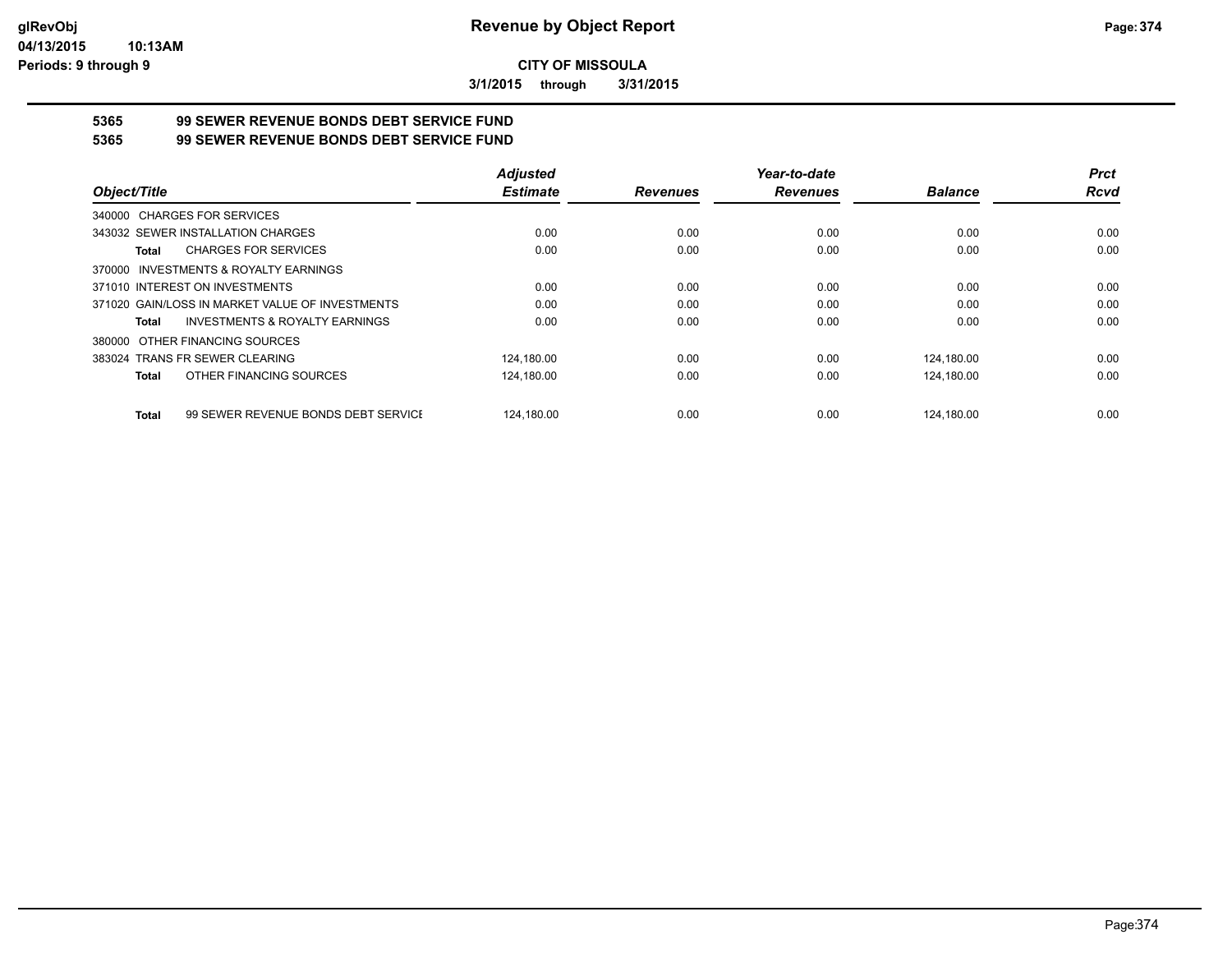**3/1/2015 through 3/31/2015**

### **5365 99 SEWER REVENUE BONDS DEBT SERVICE FUND**

| Object/Title                                       | <b>Adjusted</b><br><b>Estimate</b> | <b>Revenues</b> | Year-to-date<br><b>Revenues</b> | <b>Balance</b> | <b>Prct</b><br><b>Rcvd</b> |
|----------------------------------------------------|------------------------------------|-----------------|---------------------------------|----------------|----------------------------|
|                                                    |                                    |                 |                                 |                |                            |
| 340000 CHARGES FOR SERVICES                        |                                    |                 |                                 |                |                            |
| 343032 SEWER INSTALLATION CHARGES                  | 0.00                               | 0.00            | 0.00                            | 0.00           | 0.00                       |
| <b>CHARGES FOR SERVICES</b><br><b>Total</b>        | 0.00                               | 0.00            | 0.00                            | 0.00           | 0.00                       |
| 370000 INVESTMENTS & ROYALTY EARNINGS              |                                    |                 |                                 |                |                            |
| 371010 INTEREST ON INVESTMENTS                     | 0.00                               | 0.00            | 0.00                            | 0.00           | 0.00                       |
| 371020 GAIN/LOSS IN MARKET VALUE OF INVESTMENT     | 0.00                               | 0.00            | 0.00                            | 0.00           | 0.00                       |
| <b>INVESTMENTS &amp; ROYALTY EARNINGS</b><br>Total | 0.00                               | 0.00            | 0.00                            | 0.00           | 0.00                       |
| 380000 OTHER FINANCING SOURCES                     |                                    |                 |                                 |                |                            |
| 383024 TRANS FR SEWER CLEARING                     | 124,180.00                         | 0.00            | 0.00                            | 124,180.00     | 0.00                       |
| OTHER FINANCING SOURCES<br><b>Total</b>            | 124,180.00                         | 0.00            | 0.00                            | 124,180.00     | 0.00                       |
| 99 SEWER REVENUE BONDS DEBT SERVIC<br><b>Total</b> | 124.180.00                         | 0.00            | 0.00                            | 124.180.00     | 0.00                       |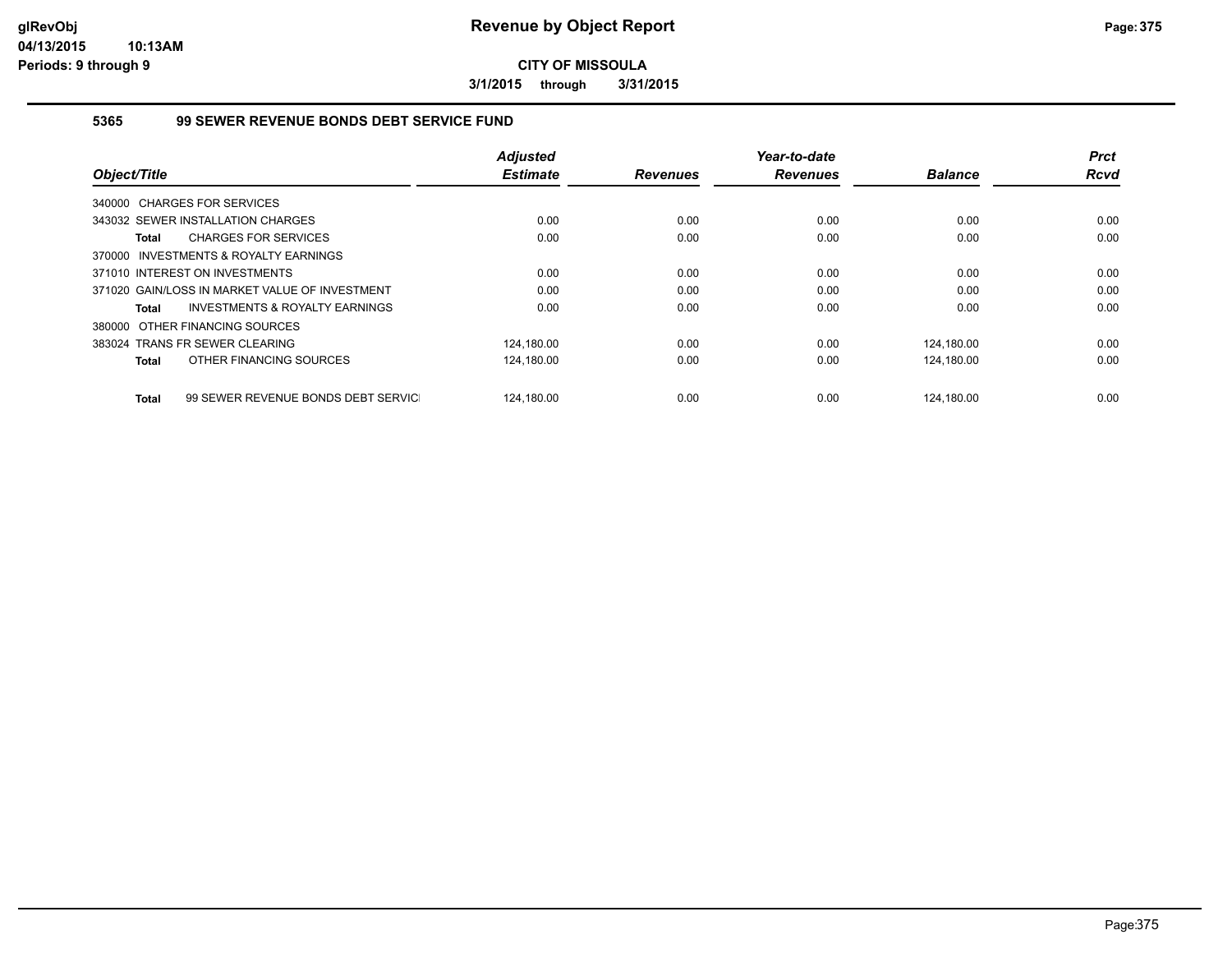**3/1/2015 through 3/31/2015**

# **5366 92 SEWER REVENUE BOND - SERIES A BOND RE**

**5366 92 SEWER REVENUE BOND - SERIES A BOND RE**

|                                                      | <b>Adjusted</b> |                 | Year-to-date    |                | <b>Prct</b> |
|------------------------------------------------------|-----------------|-----------------|-----------------|----------------|-------------|
| Object/Title                                         | <b>Estimate</b> | <b>Revenues</b> | <b>Revenues</b> | <b>Balance</b> | <b>Rcvd</b> |
| 370000 INVESTMENTS & ROYALTY EARNINGS                |                 |                 |                 |                |             |
| 371010 INTEREST ON INVESTMENTS                       | 0.00            | 0.00            | 0.00            | 0.00           | 0.00        |
| 371020 GAIN/LOSS IN MARKET VALUE OF INVESTMENTS      | 0.00            | 0.00            | 0.00            | 0.00           | 0.00        |
| INVESTMENTS & ROYALTY EARNINGS<br>Total              | 0.00            | 0.00            | 0.00            | 0.00           | 0.00        |
| 380000 OTHER FINANCING SOURCES                       |                 |                 |                 |                |             |
| 383024 TRANS FR SEWER CLEARING                       | 0.00            | 0.00            | 0.00            | 0.00           | 0.00        |
| 383042 TRANSFERS FROM OTHER FUNDS                    | 0.00            | 0.00            | 0.00            | 0.00           | 0.00        |
| OTHER FINANCING SOURCES<br>Total                     | 0.00            | 0.00            | 0.00            | 0.00           | 0.00        |
| 92 SEWER REVENUE BOND - SERIES A BON<br><b>Total</b> | 0.00            | 0.00            | 0.00            | 0.00           | 0.00        |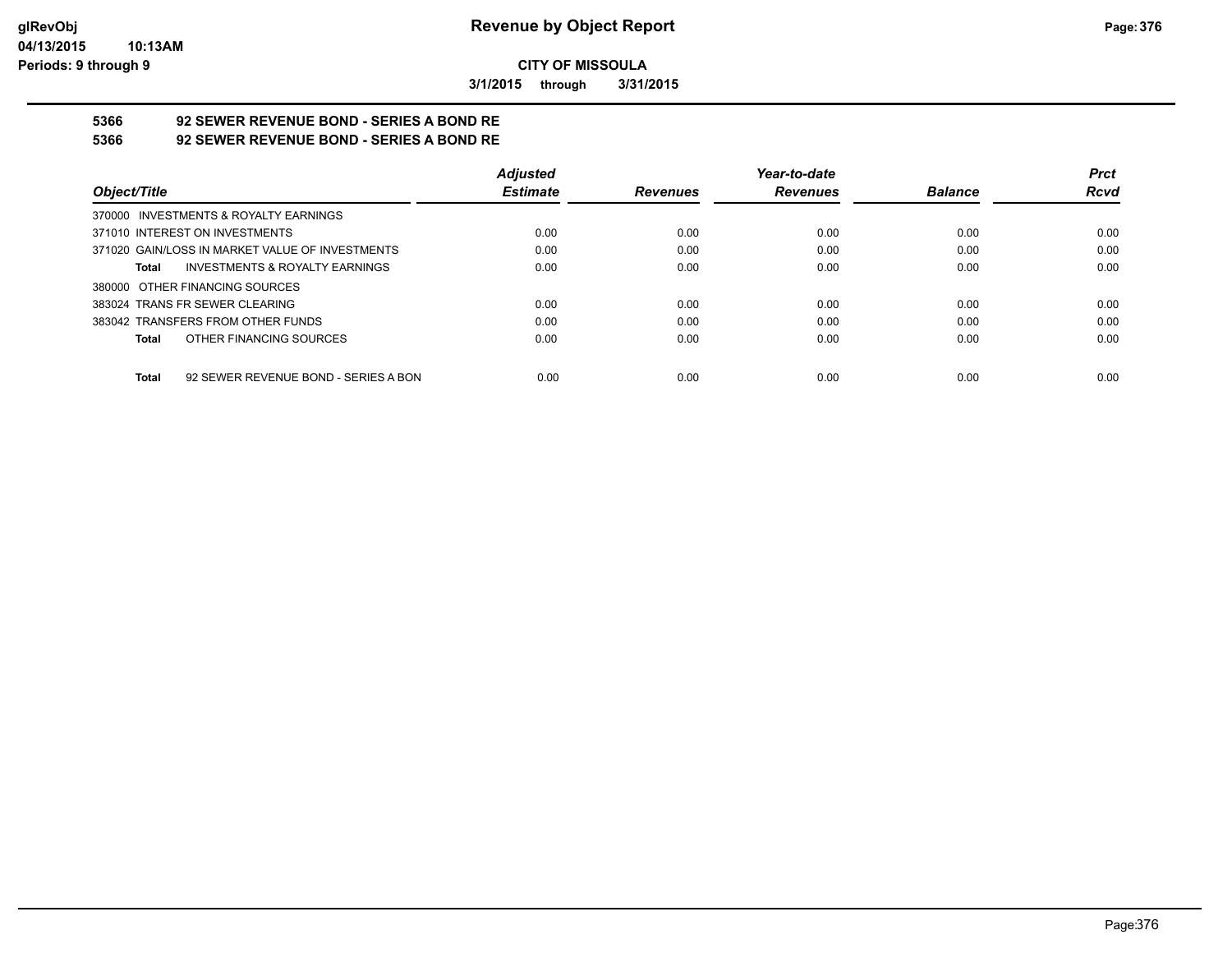**3/1/2015 through 3/31/2015**

### **5366 92 SEWER REVENUE BOND - SERIES A BOND RE**

|                                                      | <b>Adiusted</b> |                 | Year-to-date    |                | <b>Prct</b> |
|------------------------------------------------------|-----------------|-----------------|-----------------|----------------|-------------|
| Object/Title                                         | <b>Estimate</b> | <b>Revenues</b> | <b>Revenues</b> | <b>Balance</b> | Rcvd        |
| 370000 INVESTMENTS & ROYALTY EARNINGS                |                 |                 |                 |                |             |
| 371010 INTEREST ON INVESTMENTS                       | 0.00            | 0.00            | 0.00            | 0.00           | 0.00        |
| 371020 GAIN/LOSS IN MARKET VALUE OF INVESTMENT       | 0.00            | 0.00            | 0.00            | 0.00           | 0.00        |
| <b>INVESTMENTS &amp; ROYALTY EARNINGS</b><br>Total   | 0.00            | 0.00            | 0.00            | 0.00           | 0.00        |
| 380000 OTHER FINANCING SOURCES                       |                 |                 |                 |                |             |
| 383024 TRANS FR SEWER CLEARING                       | 0.00            | 0.00            | 0.00            | 0.00           | 0.00        |
| 383042 TRANSFERS FROM OTHER FUNDS                    | 0.00            | 0.00            | 0.00            | 0.00           | 0.00        |
| OTHER FINANCING SOURCES<br><b>Total</b>              | 0.00            | 0.00            | 0.00            | 0.00           | 0.00        |
|                                                      |                 |                 |                 |                |             |
| 92 SEWER REVENUE BOND - SERIES A BON<br><b>Total</b> | 0.00            | 0.00            | 0.00            | 0.00           | 0.00        |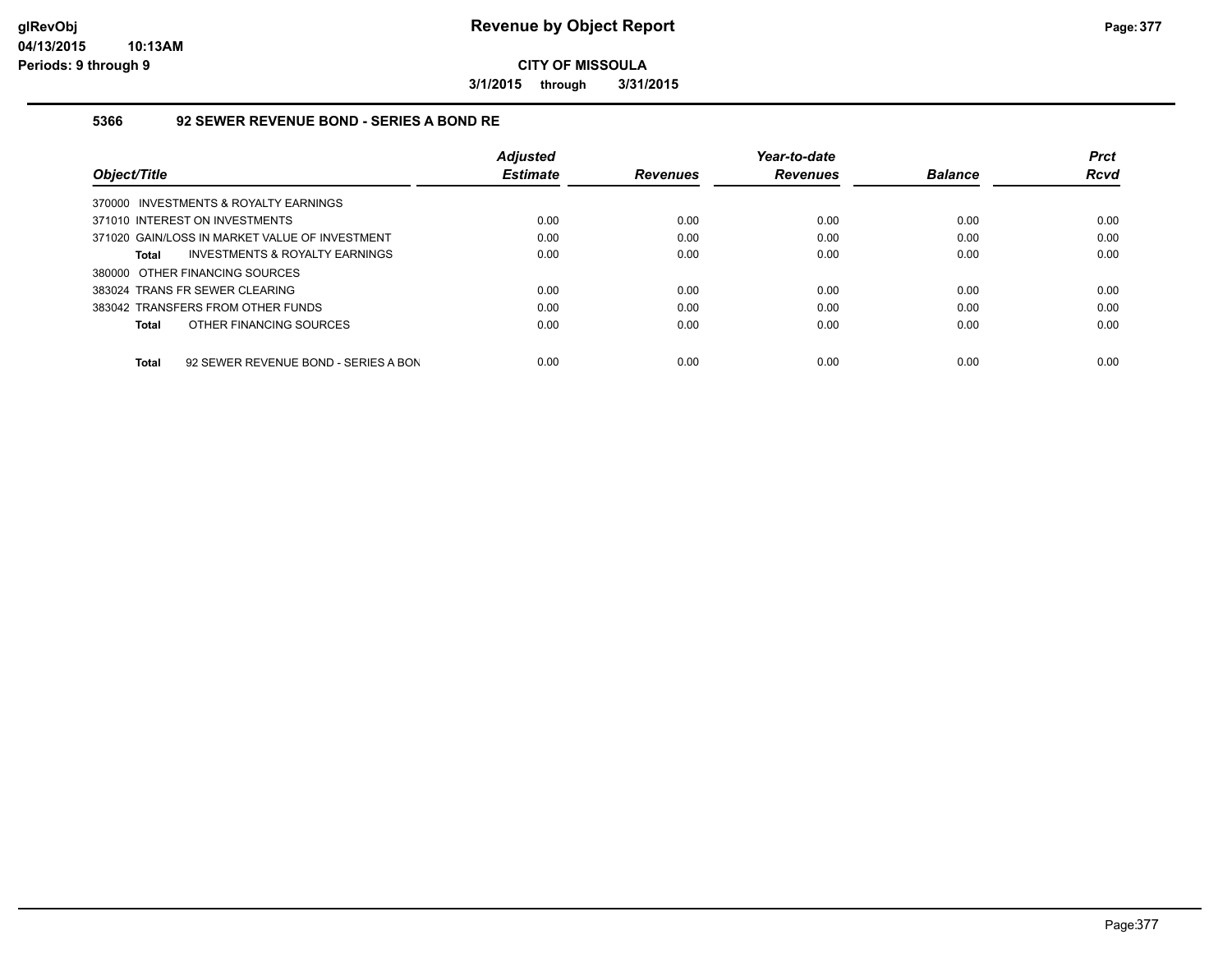**3/1/2015 through 3/31/2015**

# **5367 92 SEWER REVENUE BOND - SERIES B BOND RE**

**5367 92 SEWER REVENUE BOND - SERIES B BOND RE**

|                                                 | <b>Adjusted</b> |                 | Year-to-date    |                | <b>Prct</b> |
|-------------------------------------------------|-----------------|-----------------|-----------------|----------------|-------------|
| Object/Title                                    | <b>Estimate</b> | <b>Revenues</b> | <b>Revenues</b> | <b>Balance</b> | <b>Rcvd</b> |
| 370000 INVESTMENTS & ROYALTY EARNINGS           |                 |                 |                 |                |             |
| 371010 INTEREST ON INVESTMENTS                  | 0.00            | 0.00            | 0.00            | 0.00           | 0.00        |
| 371020 GAIN/LOSS IN MARKET VALUE OF INVESTMENTS | 0.00            | 0.00            | 0.00            | 0.00           | 0.00        |
| INVESTMENTS & ROYALTY EARNINGS<br>Total         | 0.00            | 0.00            | 0.00            | 0.00           | 0.00        |
| 380000 OTHER FINANCING SOURCES                  |                 |                 |                 |                |             |
| 383042 TRANSFERS FROM OTHER FUNDS               | 0.00            | 0.00            | 0.00            | 0.00           | 0.00        |
| OTHER FINANCING SOURCES<br>Total                | 0.00            | 0.00            | 0.00            | 0.00           | 0.00        |
|                                                 |                 |                 |                 |                |             |
| 92 SEWER REVENUE BOND - SERIES B BON<br>Total   | 0.00            | 0.00            | 0.00            | 0.00           | 0.00        |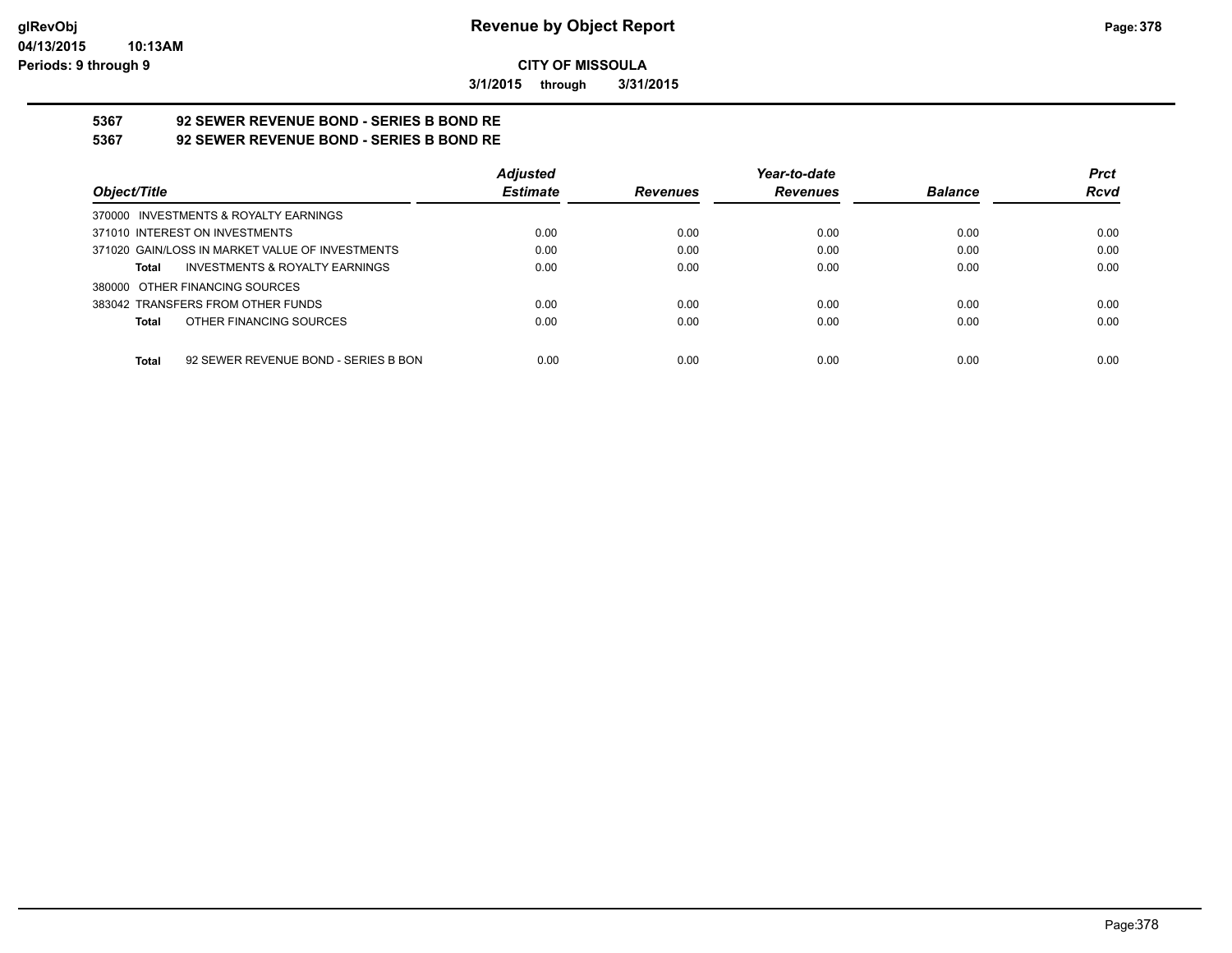**3/1/2015 through 3/31/2015**

### **5367 92 SEWER REVENUE BOND - SERIES B BOND RE**

|                                                      | <b>Adjusted</b> |                 | Year-to-date    |                | <b>Prct</b> |
|------------------------------------------------------|-----------------|-----------------|-----------------|----------------|-------------|
| Object/Title                                         | <b>Estimate</b> | <b>Revenues</b> | <b>Revenues</b> | <b>Balance</b> | <b>Rcvd</b> |
| 370000 INVESTMENTS & ROYALTY EARNINGS                |                 |                 |                 |                |             |
| 371010 INTEREST ON INVESTMENTS                       | 0.00            | 0.00            | 0.00            | 0.00           | 0.00        |
| 371020 GAIN/LOSS IN MARKET VALUE OF INVESTMENT       | 0.00            | 0.00            | 0.00            | 0.00           | 0.00        |
| INVESTMENTS & ROYALTY EARNINGS<br><b>Total</b>       | 0.00            | 0.00            | 0.00            | 0.00           | 0.00        |
| 380000 OTHER FINANCING SOURCES                       |                 |                 |                 |                |             |
| 383042 TRANSFERS FROM OTHER FUNDS                    | 0.00            | 0.00            | 0.00            | 0.00           | 0.00        |
| OTHER FINANCING SOURCES<br><b>Total</b>              | 0.00            | 0.00            | 0.00            | 0.00           | 0.00        |
|                                                      |                 |                 |                 |                |             |
| 92 SEWER REVENUE BOND - SERIES B BON<br><b>Total</b> | 0.00            | 0.00            | 0.00            | 0.00           | 0.00        |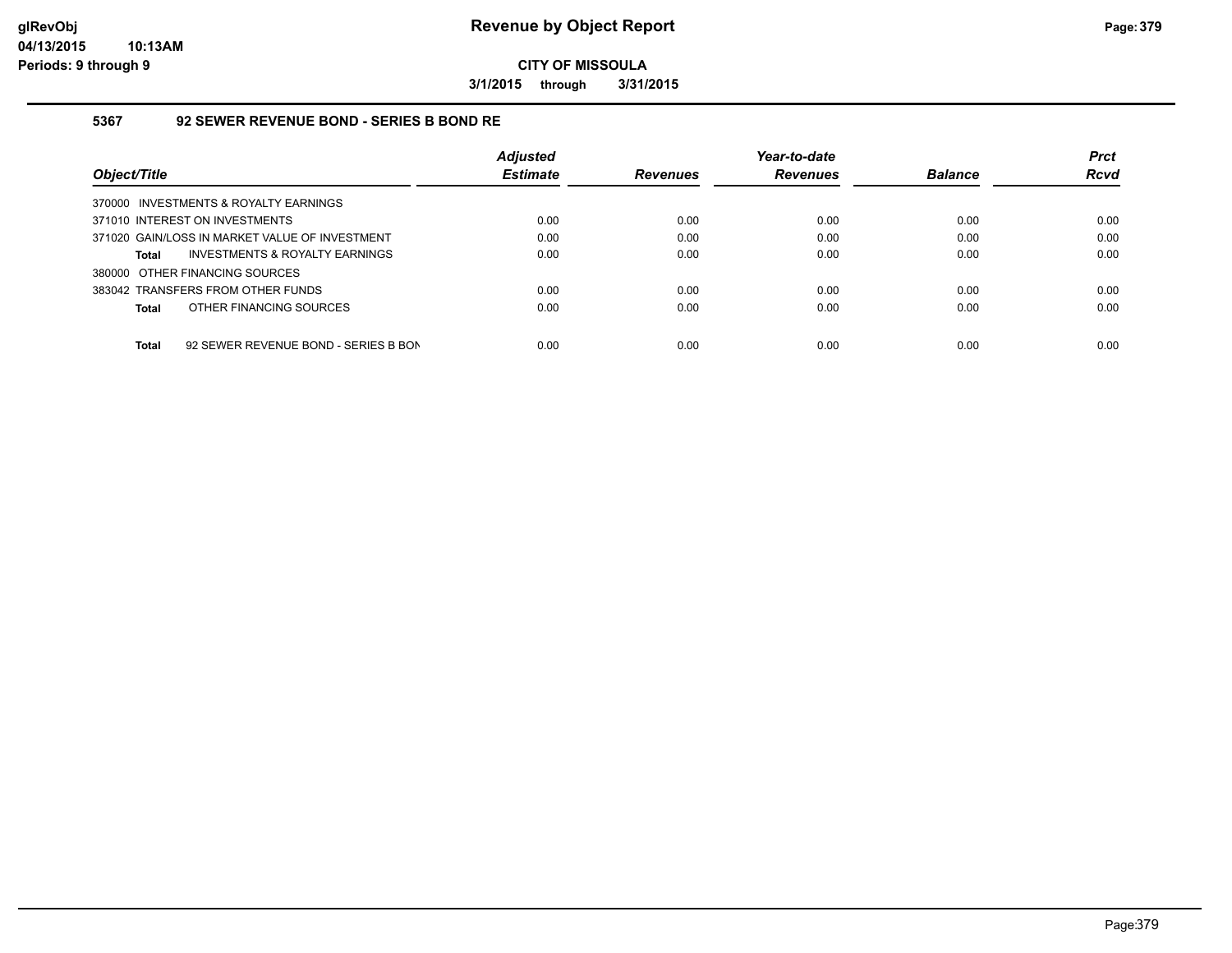**3/1/2015 through 3/31/2015**

## **5368 00 SEWER REVENUE BOND RESERVE FUND**

### **5368 00 SEWER REVENUE BOND RESERVE FUND**

|                                                    | <b>Adjusted</b> |                 | Year-to-date    |                | <b>Prct</b> |
|----------------------------------------------------|-----------------|-----------------|-----------------|----------------|-------------|
| Object/Title                                       | <b>Estimate</b> | <b>Revenues</b> | <b>Revenues</b> | <b>Balance</b> | <b>Rcvd</b> |
| 370000 INVESTMENTS & ROYALTY EARNINGS              |                 |                 |                 |                |             |
| 371010 INTEREST ON INVESTMENTS                     | 0.00            | 0.00            | 0.00            | 0.00           | 0.00        |
| 371020 GAIN/LOSS IN MARKET VALUE OF INVESTMENTS    | 0.00            | 0.00            | 0.00            | 0.00           | 0.00        |
| <b>INVESTMENTS &amp; ROYALTY EARNINGS</b><br>Total | 0.00            | 0.00            | 0.00            | 0.00           | 0.00        |
| 380000 OTHER FINANCING SOURCES                     |                 |                 |                 |                |             |
| 383042 TRANSFERS FROM OTHER FUNDS                  | 0.00            | 0.00            | 0.00            | 0.00           | 0.00        |
| OTHER FINANCING SOURCES<br>Total                   | 0.00            | 0.00            | 0.00            | 0.00           | 0.00        |
|                                                    |                 |                 |                 |                |             |
| <b>Total</b><br>00 SEWER REVENUE BOND RESERVE FUND | 0.00            | 0.00            | 0.00            | 0.00           | 0.00        |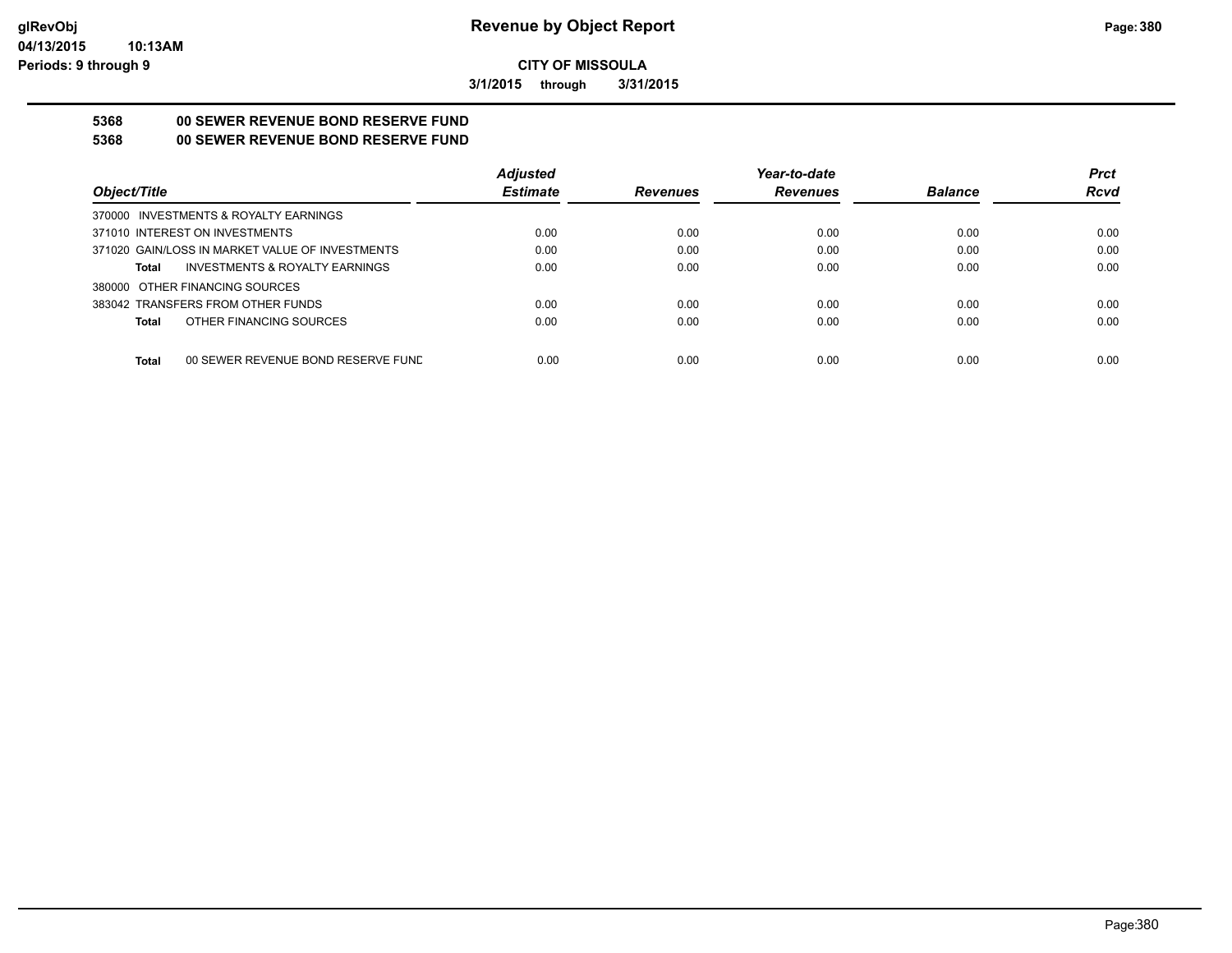**3/1/2015 through 3/31/2015**

### **5368 00 SEWER REVENUE BOND RESERVE FUND**

| Object/Title                                       | <b>Adjusted</b><br><b>Estimate</b> | <b>Revenues</b> | Year-to-date<br><b>Revenues</b> | <b>Balance</b> | <b>Prct</b><br><b>Rcvd</b> |
|----------------------------------------------------|------------------------------------|-----------------|---------------------------------|----------------|----------------------------|
| 370000 INVESTMENTS & ROYALTY EARNINGS              |                                    |                 |                                 |                |                            |
| 371010 INTEREST ON INVESTMENTS                     | 0.00                               | 0.00            | 0.00                            | 0.00           | 0.00                       |
| 371020 GAIN/LOSS IN MARKET VALUE OF INVESTMENT     | 0.00                               | 0.00            | 0.00                            | 0.00           | 0.00                       |
| INVESTMENTS & ROYALTY EARNINGS<br><b>Total</b>     | 0.00                               | 0.00            | 0.00                            | 0.00           | 0.00                       |
| 380000 OTHER FINANCING SOURCES                     |                                    |                 |                                 |                |                            |
| 383042 TRANSFERS FROM OTHER FUNDS                  | 0.00                               | 0.00            | 0.00                            | 0.00           | 0.00                       |
| OTHER FINANCING SOURCES<br><b>Total</b>            | 0.00                               | 0.00            | 0.00                            | 0.00           | 0.00                       |
|                                                    |                                    |                 |                                 |                |                            |
| 00 SEWER REVENUE BOND RESERVE FUNI<br><b>Total</b> | 0.00                               | 0.00            | 0.00                            | 0.00           | 0.00                       |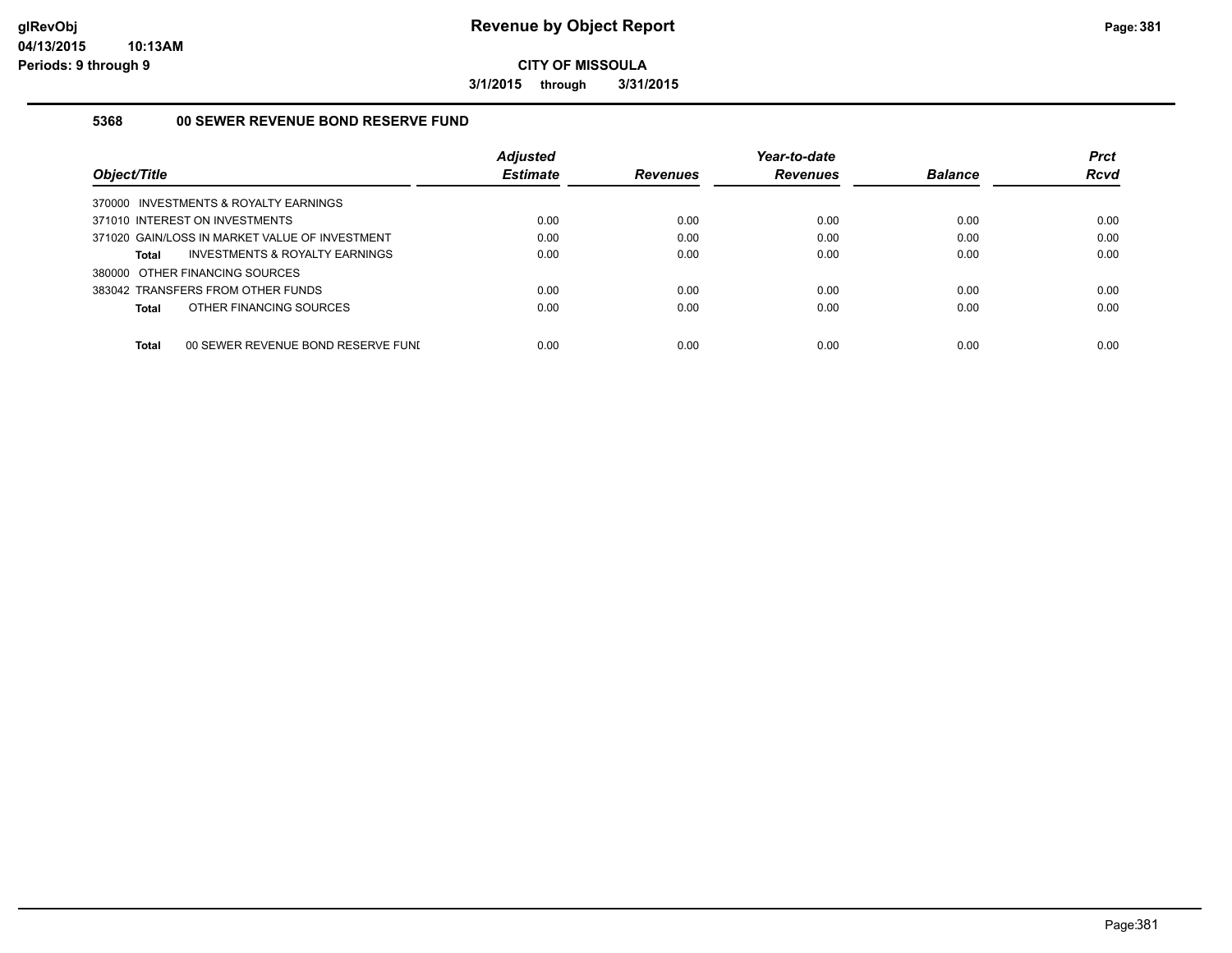**3/1/2015 through 3/31/2015**

### **5369 2001 SEWER REVENUE BOND**

**5369 2001 SEWER REVENUE BOND**

|                                                 | <b>Adjusted</b> |                 | Year-to-date    |                | <b>Prct</b> |
|-------------------------------------------------|-----------------|-----------------|-----------------|----------------|-------------|
| Object/Title                                    | <b>Estimate</b> | <b>Revenues</b> | <b>Revenues</b> | <b>Balance</b> | <b>Rcvd</b> |
| 370000 INVESTMENTS & ROYALTY EARNINGS           |                 |                 |                 |                |             |
| 371010 INTEREST ON INVESTMENTS                  | 0.00            | 0.00            | 0.00            | 0.00           | 0.00        |
| 371020 GAIN/LOSS IN MARKET VALUE OF INVESTMENTS | 0.00            | 0.00            | 0.00            | 0.00           | 0.00        |
| INVESTMENTS & ROYALTY EARNINGS<br>Total         | 0.00            | 0.00            | 0.00            | 0.00           | 0.00        |
| 380000 OTHER FINANCING SOURCES                  |                 |                 |                 |                |             |
| 383042 TRANSFERS FROM OTHER FUNDS               | 0.00            | 0.00            | 0.00            | 0.00           | 0.00        |
| OTHER FINANCING SOURCES<br><b>Total</b>         | 0.00            | 0.00            | 0.00            | 0.00           | 0.00        |
| <b>Total</b><br>2001 SEWER REVENUE BOND         | 0.00            | 0.00            | 0.00            | 0.00           | 0.00        |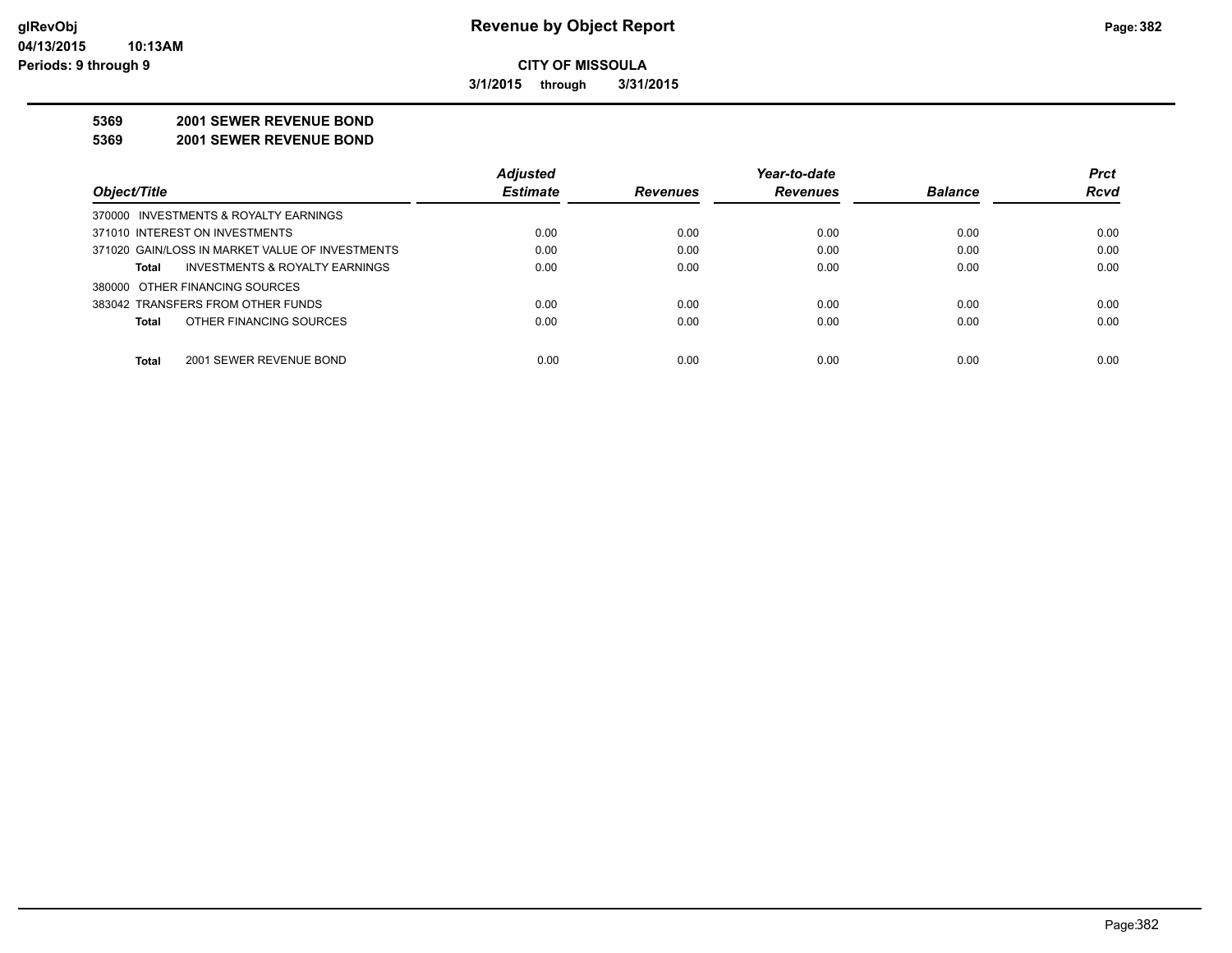**3/1/2015 through 3/31/2015**

### **5369 2001 SEWER REVENUE BOND**

|                                                | <b>Adjusted</b> |                 | Year-to-date    |                | <b>Prct</b> |
|------------------------------------------------|-----------------|-----------------|-----------------|----------------|-------------|
| Object/Title                                   | <b>Estimate</b> | <b>Revenues</b> | <b>Revenues</b> | <b>Balance</b> | <b>Rcvd</b> |
| 370000 INVESTMENTS & ROYALTY EARNINGS          |                 |                 |                 |                |             |
| 371010 INTEREST ON INVESTMENTS                 | 0.00            | 0.00            | 0.00            | 0.00           | 0.00        |
| 371020 GAIN/LOSS IN MARKET VALUE OF INVESTMENT | 0.00            | 0.00            | 0.00            | 0.00           | 0.00        |
| INVESTMENTS & ROYALTY EARNINGS<br>Total        | 0.00            | 0.00            | 0.00            | 0.00           | 0.00        |
| 380000 OTHER FINANCING SOURCES                 |                 |                 |                 |                |             |
| 383042 TRANSFERS FROM OTHER FUNDS              | 0.00            | 0.00            | 0.00            | 0.00           | 0.00        |
| OTHER FINANCING SOURCES<br>Total               | 0.00            | 0.00            | 0.00            | 0.00           | 0.00        |
| <b>Total</b><br>2001 SEWER REVENUE BOND        | 0.00            | 0.00            | 0.00            | 0.00           | 0.00        |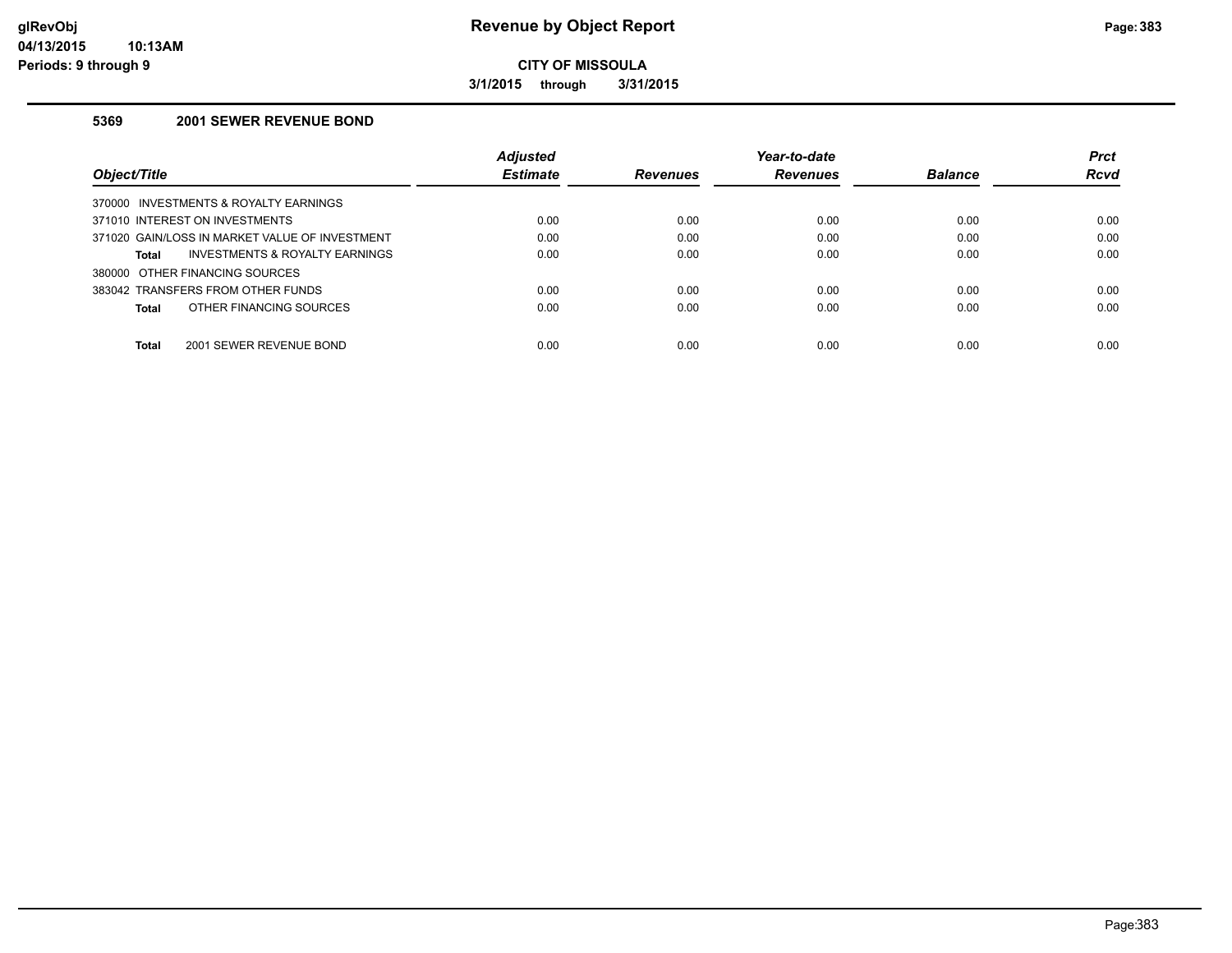**3/1/2015 through 3/31/2015**

### **5370 99 SEWER REVENUE BOND RESERVE FUND**

### **5370 99 SEWER REVENUE BOND RESERVE FUND**

|                                                    | <b>Adjusted</b> |                 | Year-to-date    |                | <b>Prct</b> |
|----------------------------------------------------|-----------------|-----------------|-----------------|----------------|-------------|
| Object/Title                                       | <b>Estimate</b> | <b>Revenues</b> | <b>Revenues</b> | <b>Balance</b> | Rcvd        |
| 360000 MISCELLANEOUS REVENUES                      |                 |                 |                 |                |             |
| 360010 MISCELLANEOUS                               | 0.00            | 0.00            | 0.00            | 0.00           | 0.00        |
| MISCELLANEOUS REVENUES<br>Total                    | 0.00            | 0.00            | 0.00            | 0.00           | 0.00        |
| 370000 INVESTMENTS & ROYALTY EARNINGS              |                 |                 |                 |                |             |
| 371010 INTEREST ON INVESTMENTS                     | 0.00            | 0.00            | 0.00            | 0.00           | 0.00        |
| 371020 GAIN/LOSS IN MARKET VALUE OF INVESTMENTS    | 0.00            | 0.00            | 0.00            | 0.00           | 0.00        |
| <b>INVESTMENTS &amp; ROYALTY EARNINGS</b><br>Total | 0.00            | 0.00            | 0.00            | 0.00           | 0.00        |
| 380000 OTHER FINANCING SOURCES                     |                 |                 |                 |                |             |
| 383042 TRANSFERS FROM OTHER FUNDS                  | 0.00            | 0.00            | 0.00            | 0.00           | 0.00        |
| OTHER FINANCING SOURCES<br>Total                   | 0.00            | 0.00            | 0.00            | 0.00           | 0.00        |
| 99 SEWER REVENUE BOND RESERVE FUND<br>Total        | 0.00            | 0.00            | 0.00            | 0.00           | 0.00        |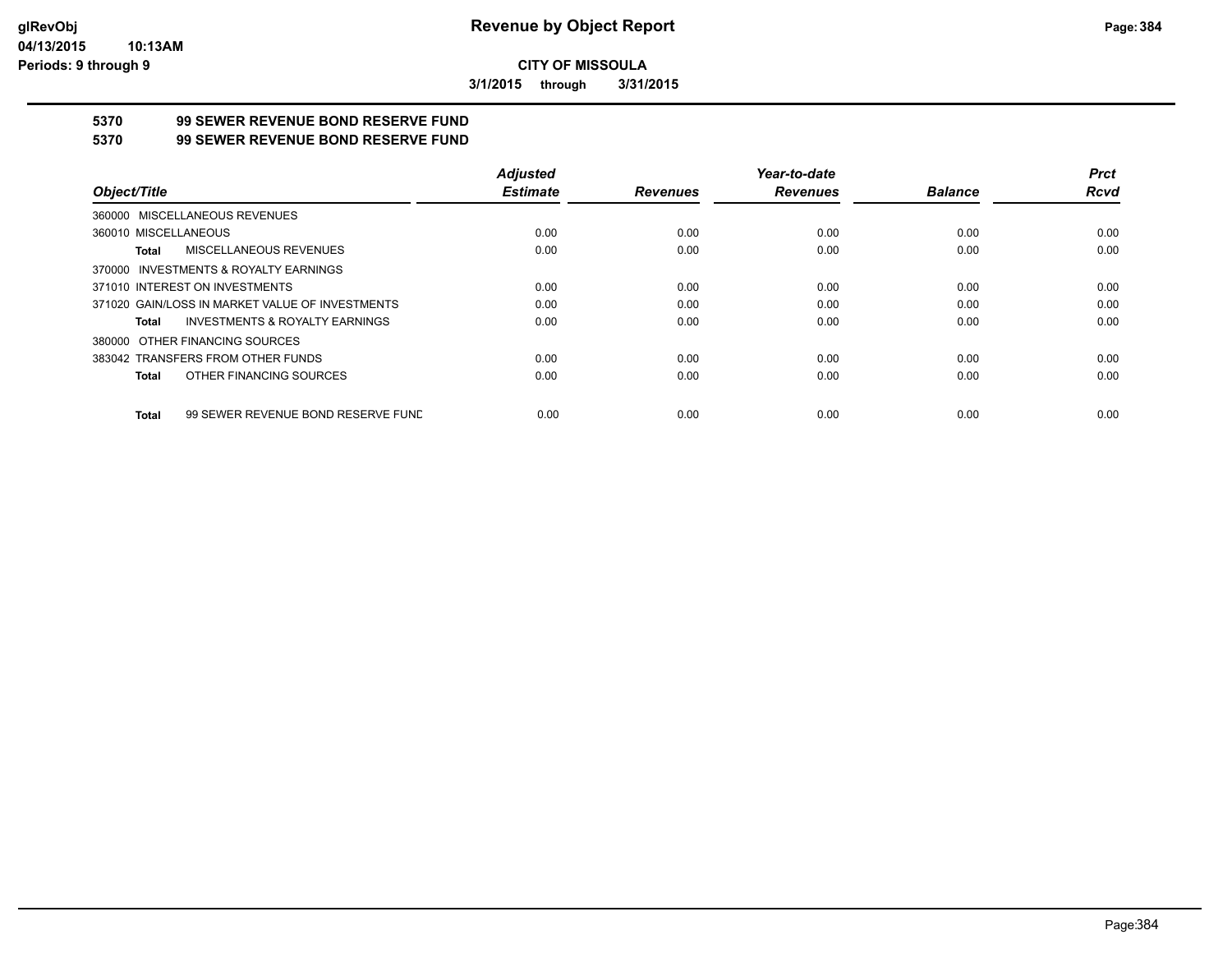**3/1/2015 through 3/31/2015**

### **5370 99 SEWER REVENUE BOND RESERVE FUND**

|                                                    | <b>Adjusted</b> |                 | Year-to-date    |                | <b>Prct</b> |
|----------------------------------------------------|-----------------|-----------------|-----------------|----------------|-------------|
| Object/Title                                       | <b>Estimate</b> | <b>Revenues</b> | <b>Revenues</b> | <b>Balance</b> | <b>Rcvd</b> |
| 360000 MISCELLANEOUS REVENUES                      |                 |                 |                 |                |             |
| 360010 MISCELLANEOUS                               | 0.00            | 0.00            | 0.00            | 0.00           | 0.00        |
| MISCELLANEOUS REVENUES<br><b>Total</b>             | 0.00            | 0.00            | 0.00            | 0.00           | 0.00        |
| 370000 INVESTMENTS & ROYALTY EARNINGS              |                 |                 |                 |                |             |
| 371010 INTEREST ON INVESTMENTS                     | 0.00            | 0.00            | 0.00            | 0.00           | 0.00        |
| 371020 GAIN/LOSS IN MARKET VALUE OF INVESTMENT     | 0.00            | 0.00            | 0.00            | 0.00           | 0.00        |
| INVESTMENTS & ROYALTY EARNINGS<br>Total            | 0.00            | 0.00            | 0.00            | 0.00           | 0.00        |
| 380000 OTHER FINANCING SOURCES                     |                 |                 |                 |                |             |
| 383042 TRANSFERS FROM OTHER FUNDS                  | 0.00            | 0.00            | 0.00            | 0.00           | 0.00        |
| OTHER FINANCING SOURCES<br><b>Total</b>            | 0.00            | 0.00            | 0.00            | 0.00           | 0.00        |
|                                                    |                 |                 |                 |                |             |
| 99 SEWER REVENUE BOND RESERVE FUNI<br><b>Total</b> | 0.00            | 0.00            | 0.00            | 0.00           | 0.00        |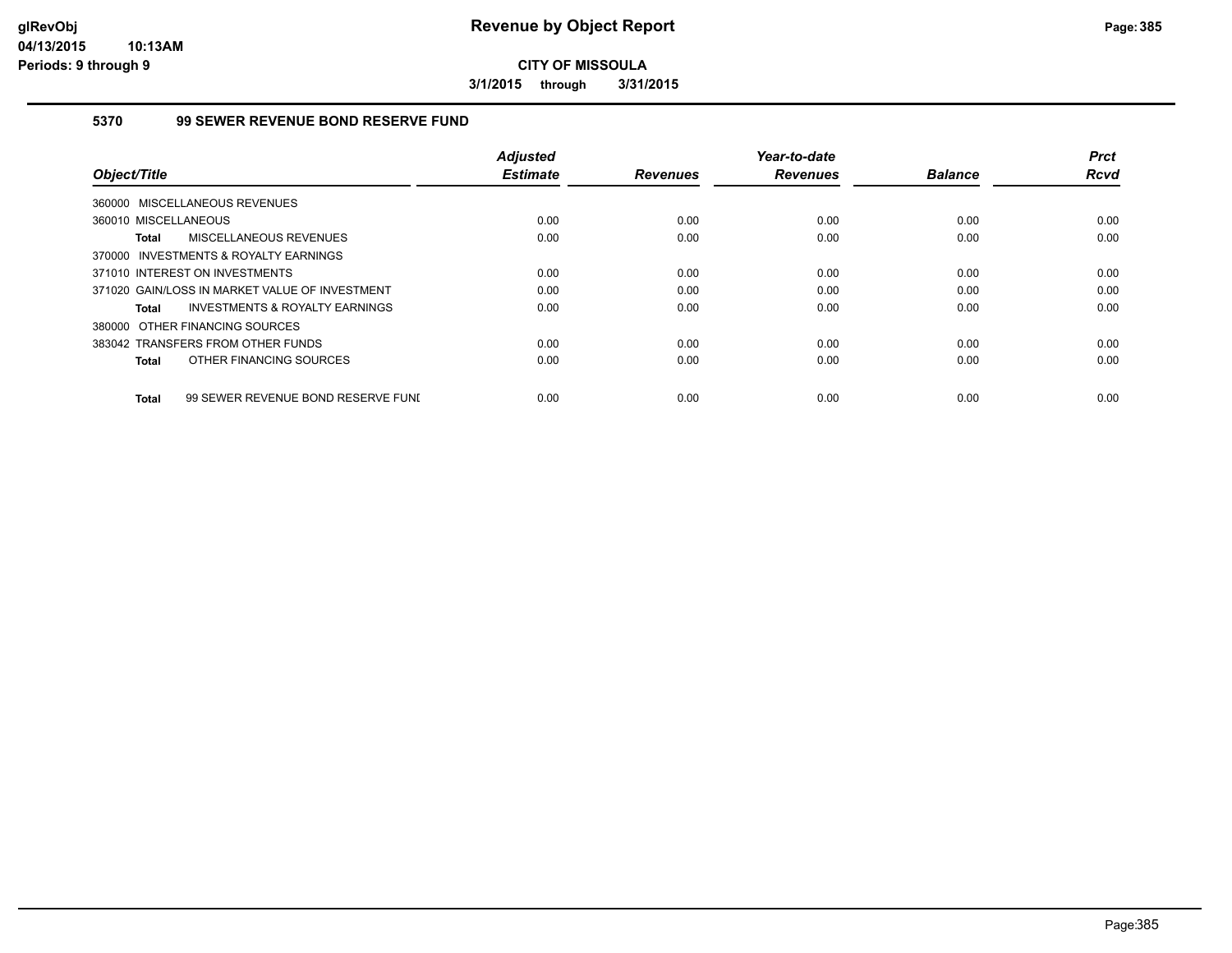**3/1/2015 through 3/31/2015**

**5371 2002 SEWER BONDS**

**5371 2002 SEWER BONDS**

|                                                 | <b>Adjusted</b> |                 | Year-to-date    |                | <b>Prct</b> |
|-------------------------------------------------|-----------------|-----------------|-----------------|----------------|-------------|
| Object/Title                                    | <b>Estimate</b> | <b>Revenues</b> | <b>Revenues</b> | <b>Balance</b> | <b>Rcvd</b> |
| 370000 INVESTMENTS & ROYALTY EARNINGS           |                 |                 |                 |                |             |
| 371010 INTEREST ON INVESTMENTS                  | 0.00            | 0.00            | 0.00            | 0.00           | 0.00        |
| 371020 GAIN/LOSS IN MARKET VALUE OF INVESTMENTS | 0.00            | 0.00            | 0.00            | 0.00           | 0.00        |
| INVESTMENTS & ROYALTY EARNINGS<br>Total         | 0.00            | 0.00            | 0.00            | 0.00           | 0.00        |
| 380000 OTHER FINANCING SOURCES                  |                 |                 |                 |                |             |
| 383024 TRANS FR SEWER CLEARING                  | 85.410.00       | 0.00            | 0.00            | 85.410.00      | 0.00        |
| OTHER FINANCING SOURCES<br>Total                | 85.410.00       | 0.00            | 0.00            | 85.410.00      | 0.00        |
|                                                 |                 |                 |                 |                |             |
| 2002 SEWER BONDS<br>Total                       | 85.410.00       | 0.00            | 0.00            | 85.410.00      | 0.00        |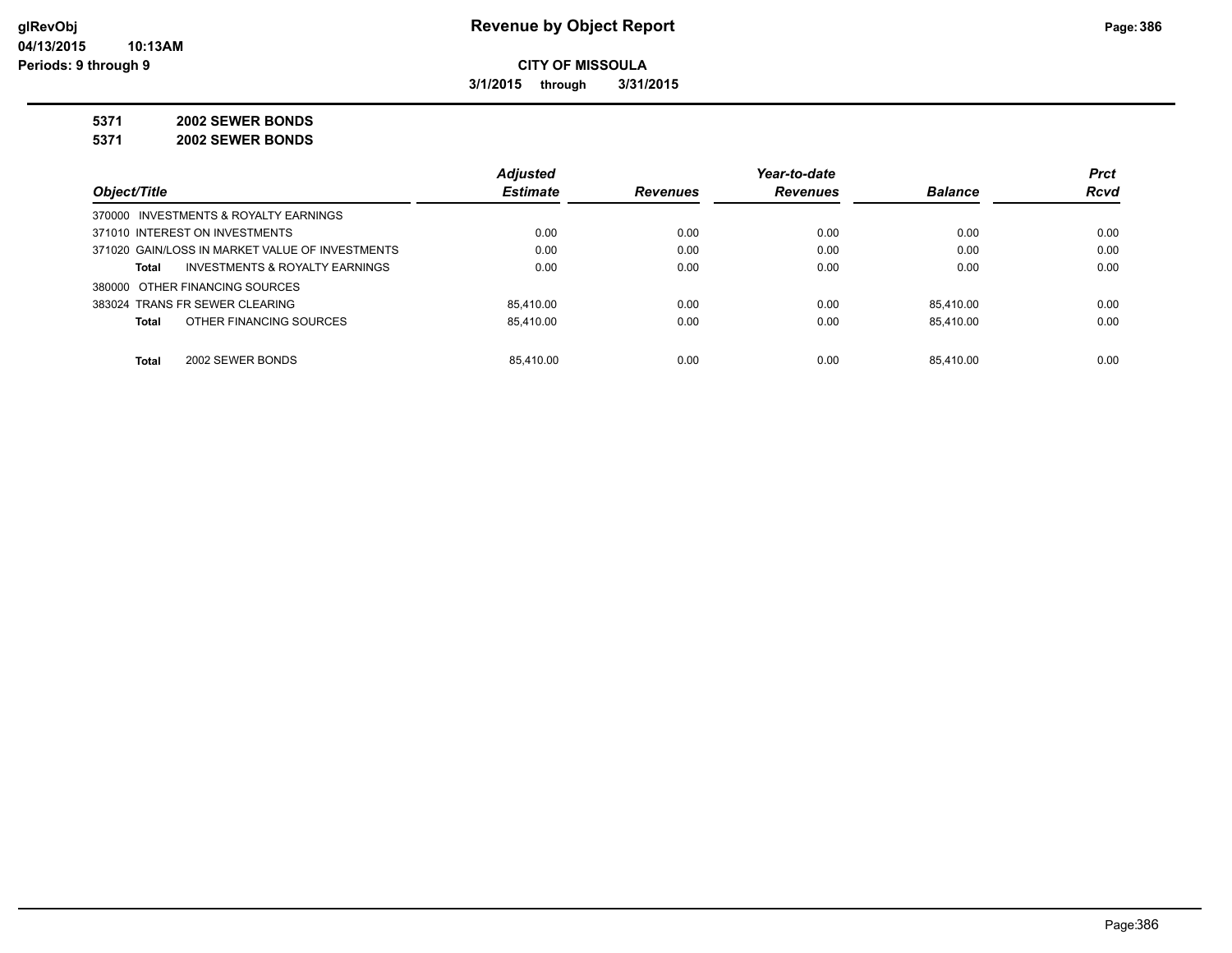**3/1/2015 through 3/31/2015**

#### **5371 2002 SEWER BONDS**

|                                                | <b>Adjusted</b> |                 | Year-to-date    |                | <b>Prct</b> |
|------------------------------------------------|-----------------|-----------------|-----------------|----------------|-------------|
| Object/Title                                   | <b>Estimate</b> | <b>Revenues</b> | <b>Revenues</b> | <b>Balance</b> | <b>Rcvd</b> |
| 370000 INVESTMENTS & ROYALTY EARNINGS          |                 |                 |                 |                |             |
| 371010 INTEREST ON INVESTMENTS                 | 0.00            | 0.00            | 0.00            | 0.00           | 0.00        |
| 371020 GAIN/LOSS IN MARKET VALUE OF INVESTMENT | 0.00            | 0.00            | 0.00            | 0.00           | 0.00        |
| INVESTMENTS & ROYALTY EARNINGS<br>Total        | 0.00            | 0.00            | 0.00            | 0.00           | 0.00        |
| 380000 OTHER FINANCING SOURCES                 |                 |                 |                 |                |             |
| 383024 TRANS FR SEWER CLEARING                 | 85.410.00       | 0.00            | 0.00            | 85.410.00      | 0.00        |
| OTHER FINANCING SOURCES<br>Total               | 85.410.00       | 0.00            | 0.00            | 85.410.00      | 0.00        |
|                                                |                 |                 |                 |                |             |
| 2002 SEWER BONDS<br><b>Total</b>               | 85.410.00       | 0.00            | 0.00            | 85.410.00      | 0.00        |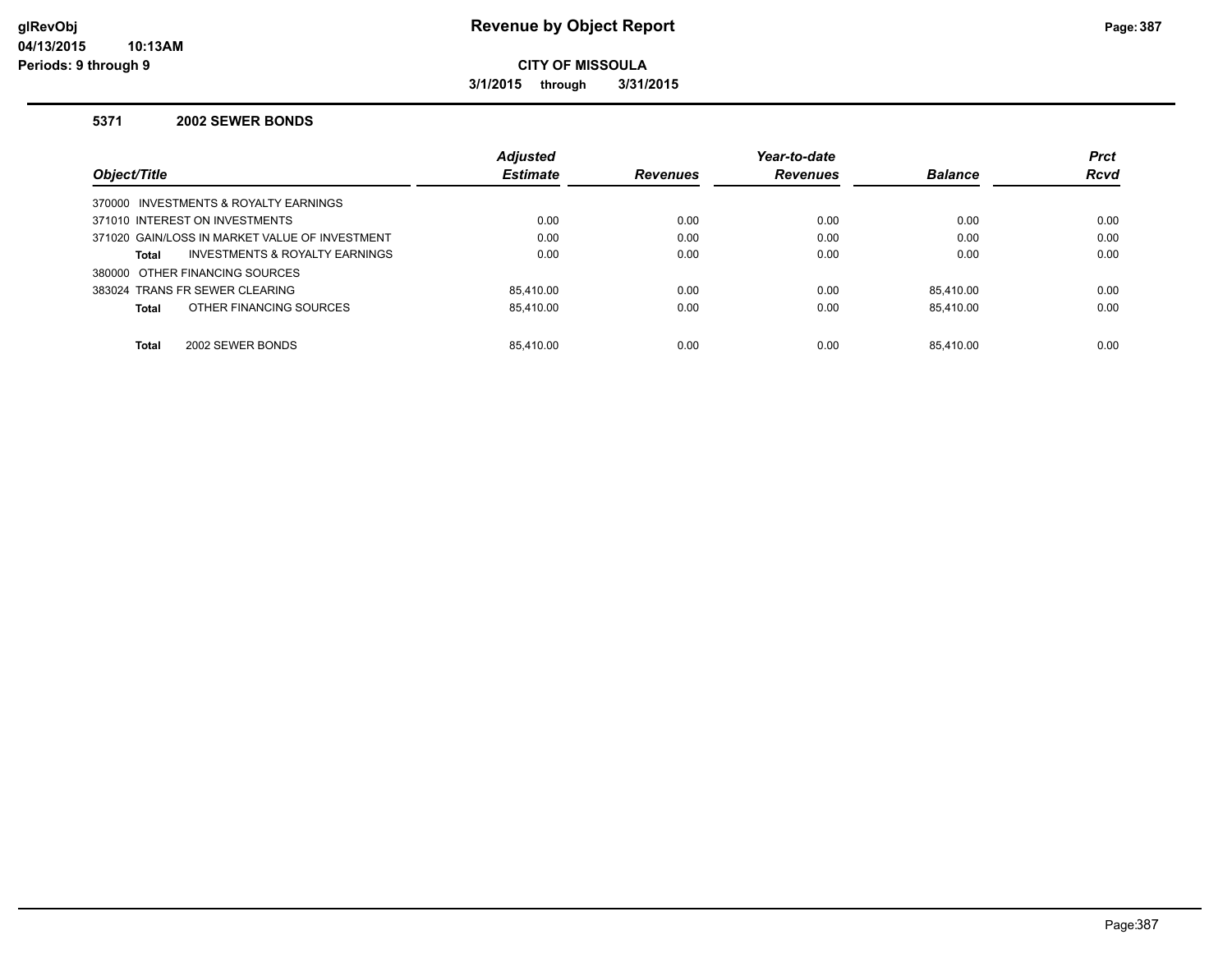**3/1/2015 through 3/31/2015**

#### **5372 2002 SEWER REVENUE BOND**

#### **5372 2002 SEWER REVENUE BOND**

| Object/Title                                       | <b>Adjusted</b><br><b>Estimate</b> | <b>Revenues</b> | Year-to-date<br><b>Revenues</b> | <b>Balance</b> | <b>Prct</b><br><b>Rcvd</b> |
|----------------------------------------------------|------------------------------------|-----------------|---------------------------------|----------------|----------------------------|
|                                                    |                                    |                 |                                 |                |                            |
| 360000 MISCELLANEOUS REVENUES                      |                                    |                 |                                 |                |                            |
| 360000 MISCELLANEOUS REVENUES                      | 0.00                               | 0.00            | 0.00                            | 0.00           | 0.00                       |
| MISCELLANEOUS REVENUES<br>Total                    | 0.00                               | 0.00            | 0.00                            | 0.00           | 0.00                       |
| 370000 INVESTMENTS & ROYALTY EARNINGS              |                                    |                 |                                 |                |                            |
| 371010 INTEREST ON INVESTMENTS                     | 0.00                               | 0.00            | 0.00                            | 0.00           | 0.00                       |
| 371020 GAIN/LOSS IN MARKET VALUE OF INVESTMENTS    | 0.00                               | 0.00            | 0.00                            | 0.00           | 0.00                       |
| <b>INVESTMENTS &amp; ROYALTY EARNINGS</b><br>Total | 0.00                               | 0.00            | 0.00                            | 0.00           | 0.00                       |
| 380000 OTHER FINANCING SOURCES                     |                                    |                 |                                 |                |                            |
| 383024 TRANS FR SEWER CLEARING                     | 0.00                               | 0.00            | 0.00                            | 0.00           | 0.00                       |
| 383042 TRANSFERS FROM OTHER FUNDS                  | 0.00                               | 0.00            | 0.00                            | 0.00           | 0.00                       |
| OTHER FINANCING SOURCES<br>Total                   | 0.00                               | 0.00            | 0.00                            | 0.00           | 0.00                       |
| 2002 SEWER REVENUE BOND<br>Total                   | 0.00                               | 0.00            | 0.00                            | 0.00           | 0.00                       |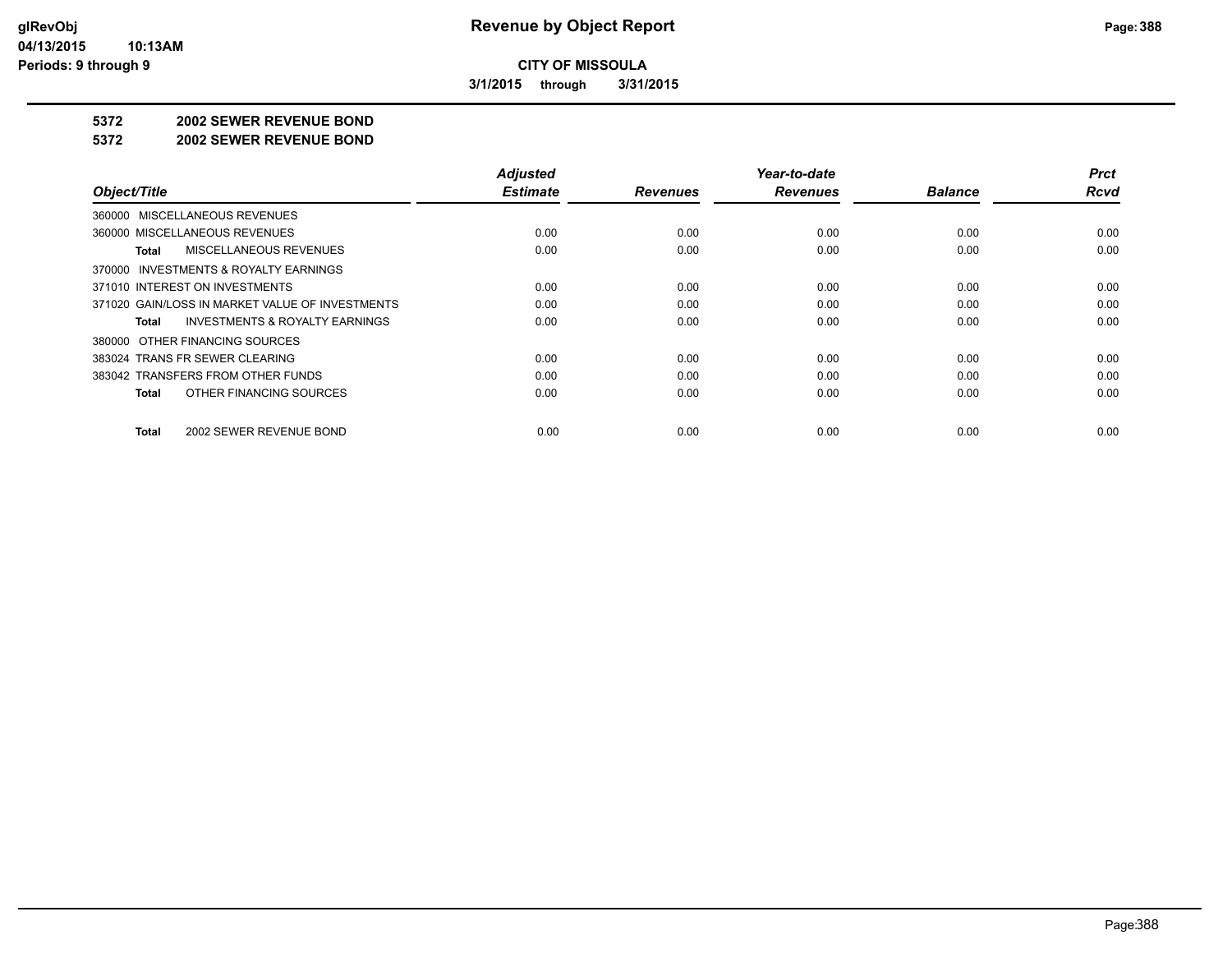**3/1/2015 through 3/31/2015**

### **5372 2002 SEWER REVENUE BOND**

| Object/Title                                       | <b>Adjusted</b><br><b>Estimate</b> | <b>Revenues</b> | Year-to-date<br><b>Revenues</b> | <b>Balance</b> | <b>Prct</b><br>Rcvd |
|----------------------------------------------------|------------------------------------|-----------------|---------------------------------|----------------|---------------------|
| 360000 MISCELLANEOUS REVENUES                      |                                    |                 |                                 |                |                     |
| 360000 MISCELLANEOUS REVENUES                      | 0.00                               | 0.00            | 0.00                            | 0.00           | 0.00                |
| MISCELLANEOUS REVENUES<br>Total                    | 0.00                               | 0.00            | 0.00                            | 0.00           | 0.00                |
| 370000 INVESTMENTS & ROYALTY EARNINGS              |                                    |                 |                                 |                |                     |
| 371010 INTEREST ON INVESTMENTS                     | 0.00                               | 0.00            | 0.00                            | 0.00           | 0.00                |
| 371020 GAIN/LOSS IN MARKET VALUE OF INVESTMENT     | 0.00                               | 0.00            | 0.00                            | 0.00           | 0.00                |
| <b>INVESTMENTS &amp; ROYALTY EARNINGS</b><br>Total | 0.00                               | 0.00            | 0.00                            | 0.00           | 0.00                |
| 380000 OTHER FINANCING SOURCES                     |                                    |                 |                                 |                |                     |
| 383024 TRANS FR SEWER CLEARING                     | 0.00                               | 0.00            | 0.00                            | 0.00           | 0.00                |
| 383042 TRANSFERS FROM OTHER FUNDS                  | 0.00                               | 0.00            | 0.00                            | 0.00           | 0.00                |
| OTHER FINANCING SOURCES<br>Total                   | 0.00                               | 0.00            | 0.00                            | 0.00           | 0.00                |
| <b>Total</b><br>2002 SEWER REVENUE BOND            | 0.00                               | 0.00            | 0.00                            | 0.00           | 0.00                |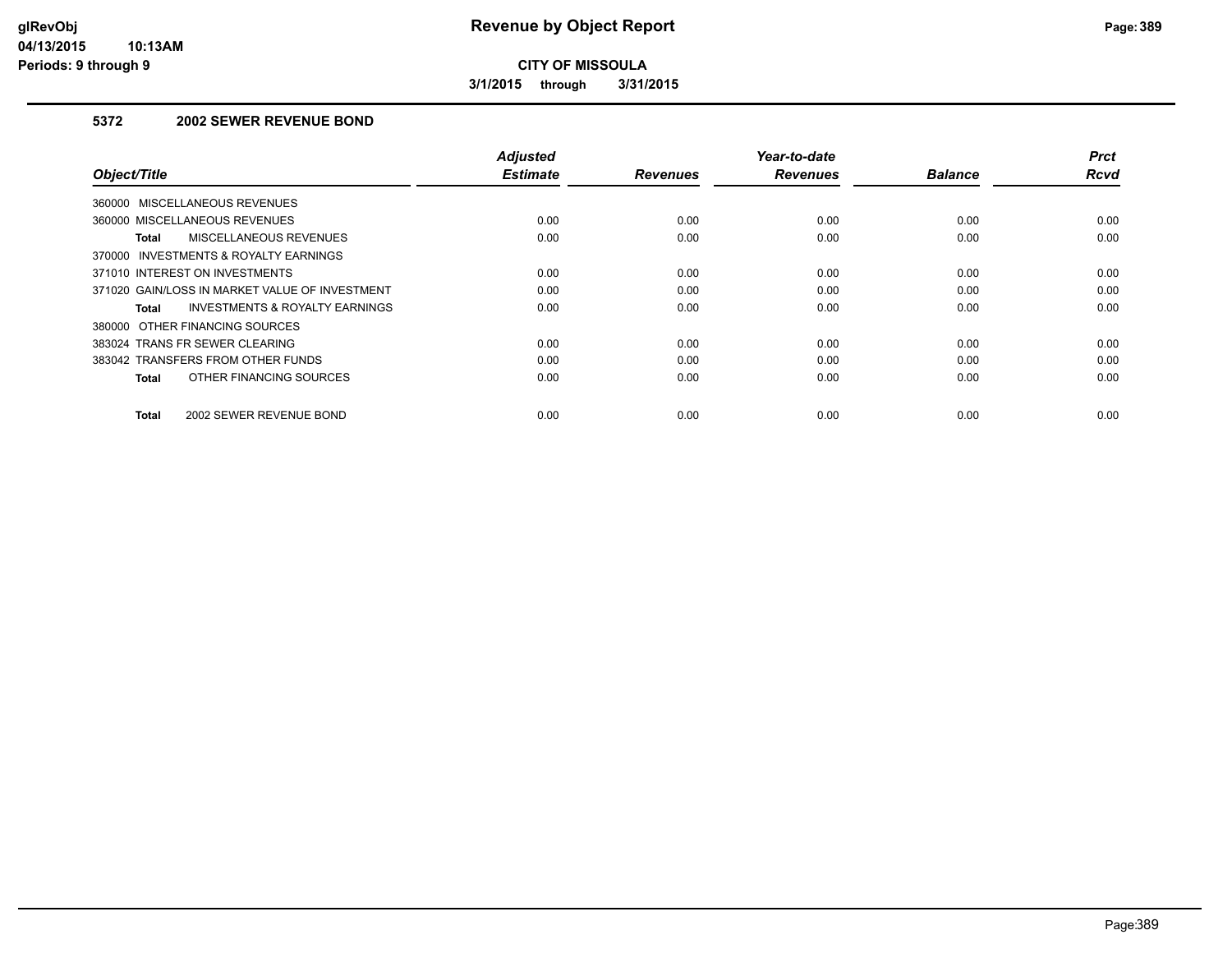**3/1/2015 through 3/31/2015**

## **5373 2002 WWTP UPGRADE REVENUE BOND**

### **5373 2002 WWTP UPGRADE REVENUE BOND**

|                                                 | <b>Adjusted</b> |                 | Year-to-date    |                | <b>Prct</b> |
|-------------------------------------------------|-----------------|-----------------|-----------------|----------------|-------------|
| Object/Title                                    | <b>Estimate</b> | <b>Revenues</b> | <b>Revenues</b> | <b>Balance</b> | <b>Rcvd</b> |
| 370000 INVESTMENTS & ROYALTY EARNINGS           |                 |                 |                 |                |             |
| 371010 INTEREST ON INVESTMENTS                  | 0.00            | 0.00            | 0.00            | 0.00           | 0.00        |
| 371020 GAIN/LOSS IN MARKET VALUE OF INVESTMENTS | 0.00            | 0.00            | 0.00            | 0.00           | 0.00        |
| INVESTMENTS & ROYALTY EARNINGS<br>Total         | 0.00            | 0.00            | 0.00            | 0.00           | 0.00        |
| 380000 OTHER FINANCING SOURCES                  |                 |                 |                 |                |             |
| 383024 TRANS FR SEWER CLEARING                  | 331.350.00      | 0.00            | 0.00            | 331.350.00     | 0.00        |
| OTHER FINANCING SOURCES<br>Total                | 331,350.00      | 0.00            | 0.00            | 331,350.00     | 0.00        |
|                                                 |                 |                 |                 |                |             |
| 2002 WWTP UPGRADE REVENUE BOND<br>Total         | 331.350.00      | 0.00            | 0.00            | 331.350.00     | 0.00        |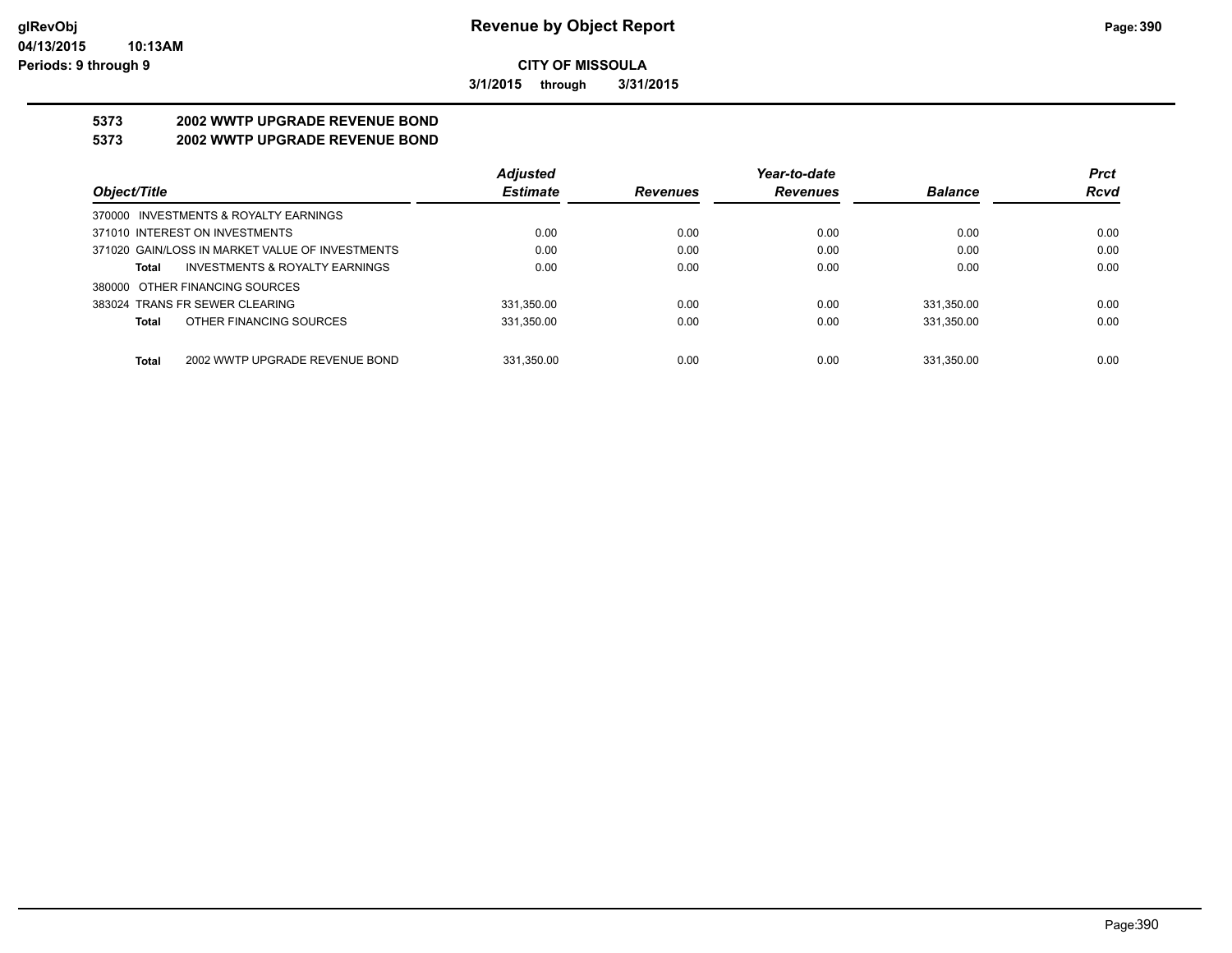**3/1/2015 through 3/31/2015**

### **5373 2002 WWTP UPGRADE REVENUE BOND**

|                                       |                                                | <b>Adjusted</b> |                 | Year-to-date    |                | <b>Prct</b> |
|---------------------------------------|------------------------------------------------|-----------------|-----------------|-----------------|----------------|-------------|
| Object/Title                          |                                                | <b>Estimate</b> | <b>Revenues</b> | <b>Revenues</b> | <b>Balance</b> | <b>Rcvd</b> |
| 370000 INVESTMENTS & ROYALTY EARNINGS |                                                |                 |                 |                 |                |             |
| 371010 INTEREST ON INVESTMENTS        |                                                | 0.00            | 0.00            | 0.00            | 0.00           | 0.00        |
|                                       | 371020 GAIN/LOSS IN MARKET VALUE OF INVESTMENT | 0.00            | 0.00            | 0.00            | 0.00           | 0.00        |
| Total                                 | INVESTMENTS & ROYALTY EARNINGS                 | 0.00            | 0.00            | 0.00            | 0.00           | 0.00        |
| 380000 OTHER FINANCING SOURCES        |                                                |                 |                 |                 |                |             |
| 383024 TRANS FR SEWER CLEARING        |                                                | 331.350.00      | 0.00            | 0.00            | 331.350.00     | 0.00        |
| Total                                 | OTHER FINANCING SOURCES                        | 331.350.00      | 0.00            | 0.00            | 331.350.00     | 0.00        |
| Total                                 | 2002 WWTP UPGRADE REVENUE BOND                 | 331.350.00      | 0.00            | 0.00            | 331.350.00     | 0.00        |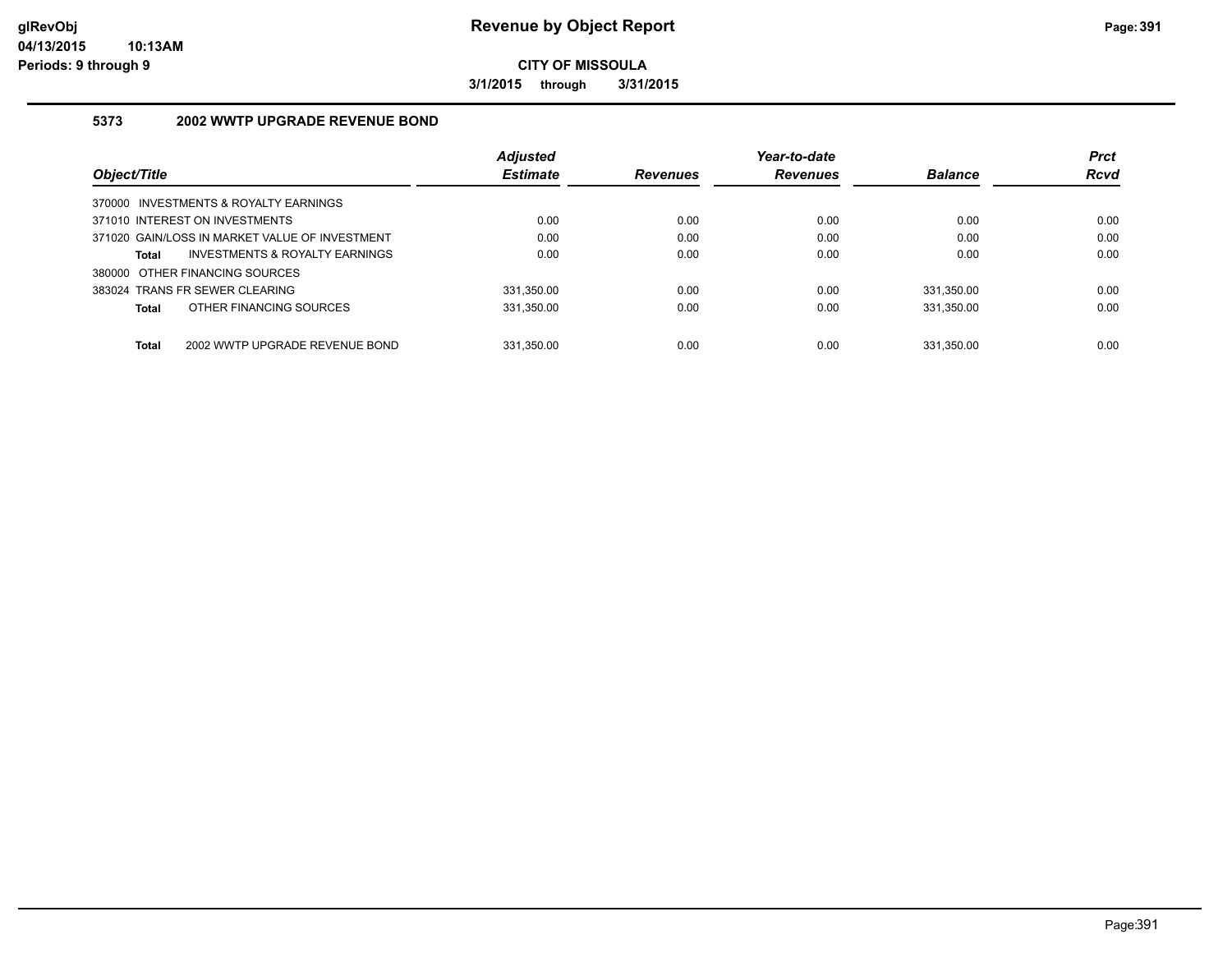**3/1/2015 through 3/31/2015**

### **5374 2002 WWTP UPGRADE RESERVE**

#### **5374 2002 WWTP UPGRADE RESERVE**

|                                                    | <b>Adjusted</b> |                 | Year-to-date    |                | <b>Prct</b> |
|----------------------------------------------------|-----------------|-----------------|-----------------|----------------|-------------|
| Object/Title                                       | <b>Estimate</b> | <b>Revenues</b> | <b>Revenues</b> | <b>Balance</b> | <b>Rcvd</b> |
| 360000 MISCELLANEOUS REVENUES                      |                 |                 |                 |                |             |
| 360000 MISCELLANEOUS REVENUES                      | 0.00            | 0.00            | 0.00            | 0.00           | 0.00        |
| <b>MISCELLANEOUS REVENUES</b><br>Total             | 0.00            | 0.00            | 0.00            | 0.00           | 0.00        |
| 370000 INVESTMENTS & ROYALTY EARNINGS              |                 |                 |                 |                |             |
| 371010 INTEREST ON INVESTMENTS                     | 0.00            | 0.00            | 0.00            | 0.00           | 0.00        |
| 371020 GAIN/LOSS IN MARKET VALUE OF INVESTMENTS    | 0.00            | 0.00            | 0.00            | 0.00           | 0.00        |
| <b>INVESTMENTS &amp; ROYALTY EARNINGS</b><br>Total | 0.00            | 0.00            | 0.00            | 0.00           | 0.00        |
| 380000 OTHER FINANCING SOURCES                     |                 |                 |                 |                |             |
| 381002 SRF LOAN                                    | 0.00            | 0.00            | 0.00            | 0.00           | 0.00        |
| 383042 TRANSFERS FROM OTHER FUNDS                  | 0.00            | 0.00            | 0.00            | 0.00           | 0.00        |
| OTHER FINANCING SOURCES<br>Total                   | 0.00            | 0.00            | 0.00            | 0.00           | 0.00        |
| 2002 WWTP UPGRADE RESERVE<br>Total                 | 0.00            | 0.00            | 0.00            | 0.00           | 0.00        |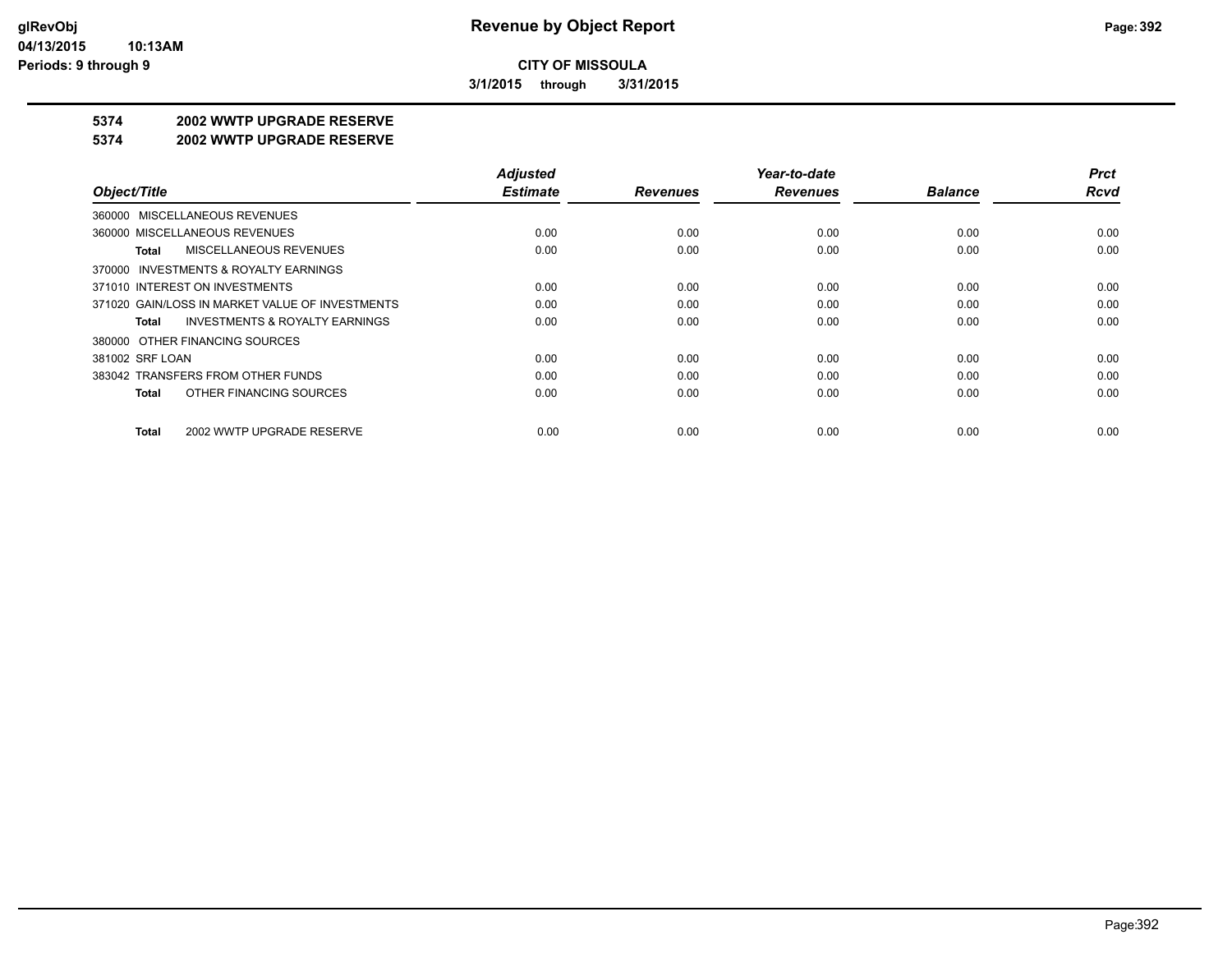**3/1/2015 through 3/31/2015**

### **5374 2002 WWTP UPGRADE RESERVE**

| Object/Title                                   | <b>Adjusted</b><br><b>Estimate</b> | <b>Revenues</b> | Year-to-date<br><b>Revenues</b> | <b>Balance</b> | <b>Prct</b><br><b>Rcvd</b> |
|------------------------------------------------|------------------------------------|-----------------|---------------------------------|----------------|----------------------------|
| 360000 MISCELLANEOUS REVENUES                  |                                    |                 |                                 |                |                            |
| 360000 MISCELLANEOUS REVENUES                  | 0.00                               | 0.00            | 0.00                            | 0.00           | 0.00                       |
| MISCELLANEOUS REVENUES<br>Total                | 0.00                               | 0.00            | 0.00                            | 0.00           | 0.00                       |
| 370000 INVESTMENTS & ROYALTY EARNINGS          |                                    |                 |                                 |                |                            |
| 371010 INTEREST ON INVESTMENTS                 | 0.00                               | 0.00            | 0.00                            | 0.00           | 0.00                       |
| 371020 GAIN/LOSS IN MARKET VALUE OF INVESTMENT | 0.00                               | 0.00            | 0.00                            | 0.00           | 0.00                       |
| INVESTMENTS & ROYALTY EARNINGS<br>Total        | 0.00                               | 0.00            | 0.00                            | 0.00           | 0.00                       |
| 380000 OTHER FINANCING SOURCES                 |                                    |                 |                                 |                |                            |
| 381002 SRF LOAN                                | 0.00                               | 0.00            | 0.00                            | 0.00           | 0.00                       |
| 383042 TRANSFERS FROM OTHER FUNDS              | 0.00                               | 0.00            | 0.00                            | 0.00           | 0.00                       |
| OTHER FINANCING SOURCES<br><b>Total</b>        | 0.00                               | 0.00            | 0.00                            | 0.00           | 0.00                       |
| 2002 WWTP UPGRADE RESERVE<br><b>Total</b>      | 0.00                               | 0.00            | 0.00                            | 0.00           | 0.00                       |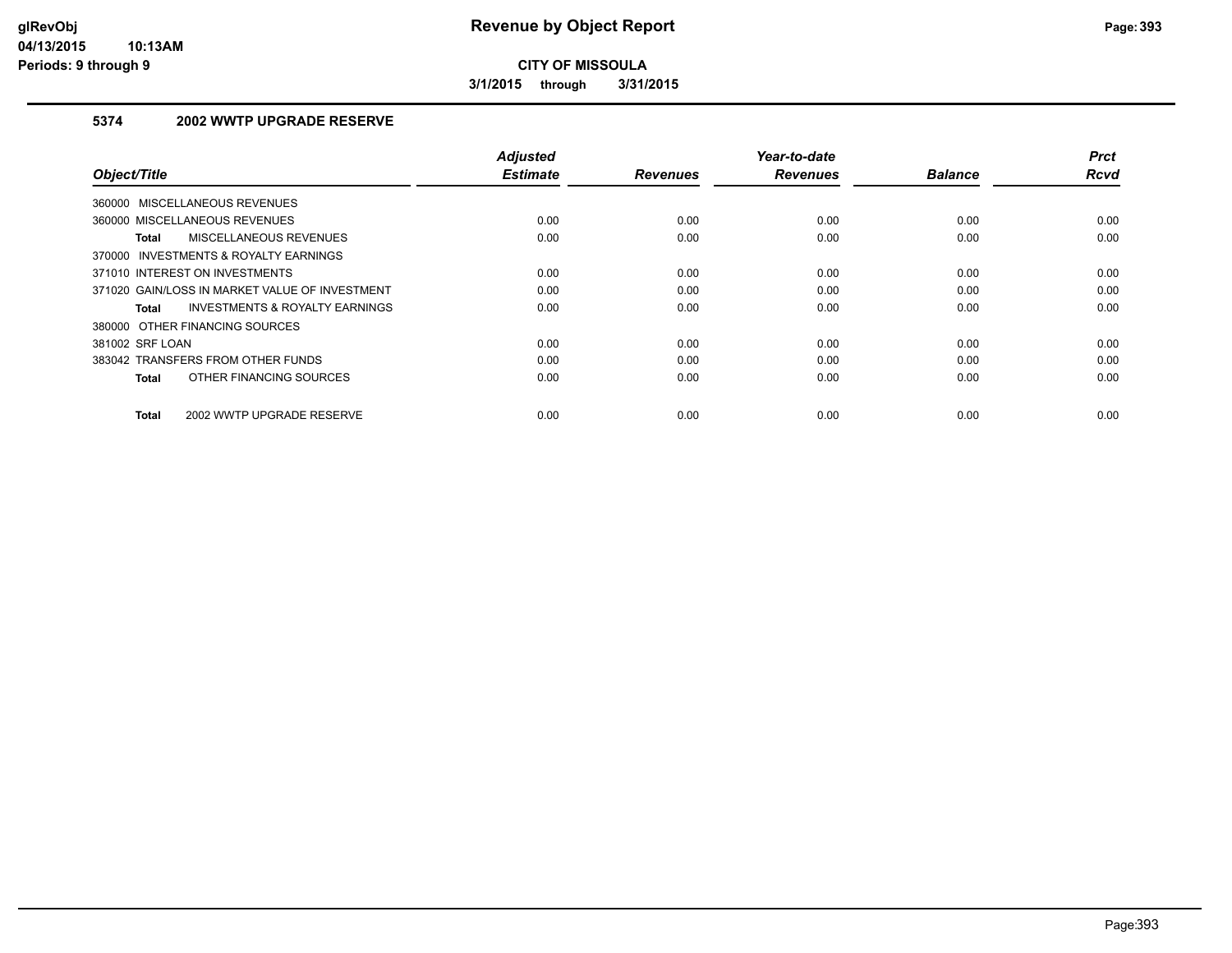**3/1/2015 through 3/31/2015**

### **5375 2003 WWTP SRF \$3.8M EPA DEBT**

**5375 2003 WWTP SRF \$3.8M EPA DEBT**

|                                                 | <b>Adjusted</b> |                 | Year-to-date    |                | <b>Prct</b> |
|-------------------------------------------------|-----------------|-----------------|-----------------|----------------|-------------|
| Object/Title                                    | <b>Estimate</b> | <b>Revenues</b> | <b>Revenues</b> | <b>Balance</b> | <b>Rcvd</b> |
| 340000 CHARGES FOR SERVICES                     |                 |                 |                 |                |             |
| 343032 SEWER INSTALLATION CHARGES               | 0.00            | 0.00            | 0.00            | 0.00           | 0.00        |
| <b>CHARGES FOR SERVICES</b><br>Total            | 0.00            | 0.00            | 0.00            | 0.00           | 0.00        |
| 370000 INVESTMENTS & ROYALTY EARNINGS           |                 |                 |                 |                |             |
| 371010 INTEREST ON INVESTMENTS                  | 0.00            | 0.00            | 0.00            | 0.00           | 0.00        |
| 371020 GAIN/LOSS IN MARKET VALUE OF INVESTMENTS | 0.00            | 0.00            | 0.00            | 0.00           | 0.00        |
| INVESTMENTS & ROYALTY EARNINGS<br>Total         | 0.00            | 0.00            | 0.00            | 0.00           | 0.00        |
| 380000 OTHER FINANCING SOURCES                  |                 |                 |                 |                |             |
| 383024 TRANS FR SEWER CLEARING                  | 250.595.00      | 0.00            | 0.00            | 250.595.00     | 0.00        |
| OTHER FINANCING SOURCES<br><b>Total</b>         | 250,595.00      | 0.00            | 0.00            | 250,595.00     | 0.00        |
| 2003 WWTP SRF \$3.8M EPA DEBT<br><b>Total</b>   | 250.595.00      | 0.00            | 0.00            | 250.595.00     | 0.00        |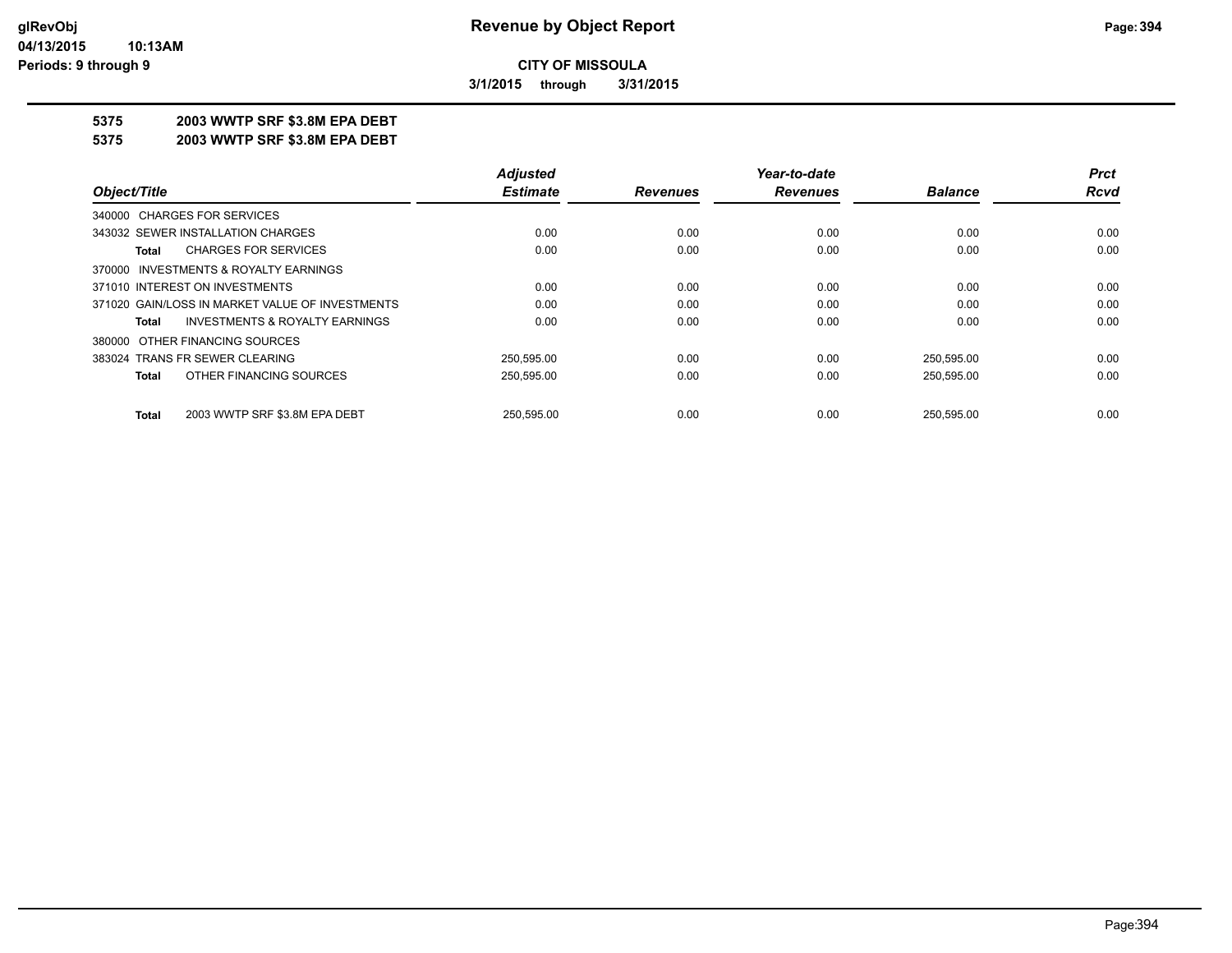**3/1/2015 through 3/31/2015**

### **5375 2003 WWTP SRF \$3.8M EPA DEBT**

| Object/Title                                       | <b>Adjusted</b><br><b>Estimate</b> | <b>Revenues</b> | Year-to-date<br><b>Revenues</b> | <b>Balance</b> | <b>Prct</b><br><b>Rcvd</b> |
|----------------------------------------------------|------------------------------------|-----------------|---------------------------------|----------------|----------------------------|
| 340000 CHARGES FOR SERVICES                        |                                    |                 |                                 |                |                            |
| 343032 SEWER INSTALLATION CHARGES                  | 0.00                               | 0.00            | 0.00                            | 0.00           | 0.00                       |
| <b>CHARGES FOR SERVICES</b><br>Total               | 0.00                               | 0.00            | 0.00                            | 0.00           | 0.00                       |
| 370000 INVESTMENTS & ROYALTY EARNINGS              |                                    |                 |                                 |                |                            |
| 371010 INTEREST ON INVESTMENTS                     | 0.00                               | 0.00            | 0.00                            | 0.00           | 0.00                       |
| 371020 GAIN/LOSS IN MARKET VALUE OF INVESTMENT     | 0.00                               | 0.00            | 0.00                            | 0.00           | 0.00                       |
| <b>INVESTMENTS &amp; ROYALTY EARNINGS</b><br>Total | 0.00                               | 0.00            | 0.00                            | 0.00           | 0.00                       |
| 380000 OTHER FINANCING SOURCES                     |                                    |                 |                                 |                |                            |
| 383024 TRANS FR SEWER CLEARING                     | 250.595.00                         | 0.00            | 0.00                            | 250.595.00     | 0.00                       |
| OTHER FINANCING SOURCES<br>Total                   | 250,595.00                         | 0.00            | 0.00                            | 250,595.00     | 0.00                       |
| 2003 WWTP SRF \$3.8M EPA DEBT<br>Total             | 250.595.00                         | 0.00            | 0.00                            | 250.595.00     | 0.00                       |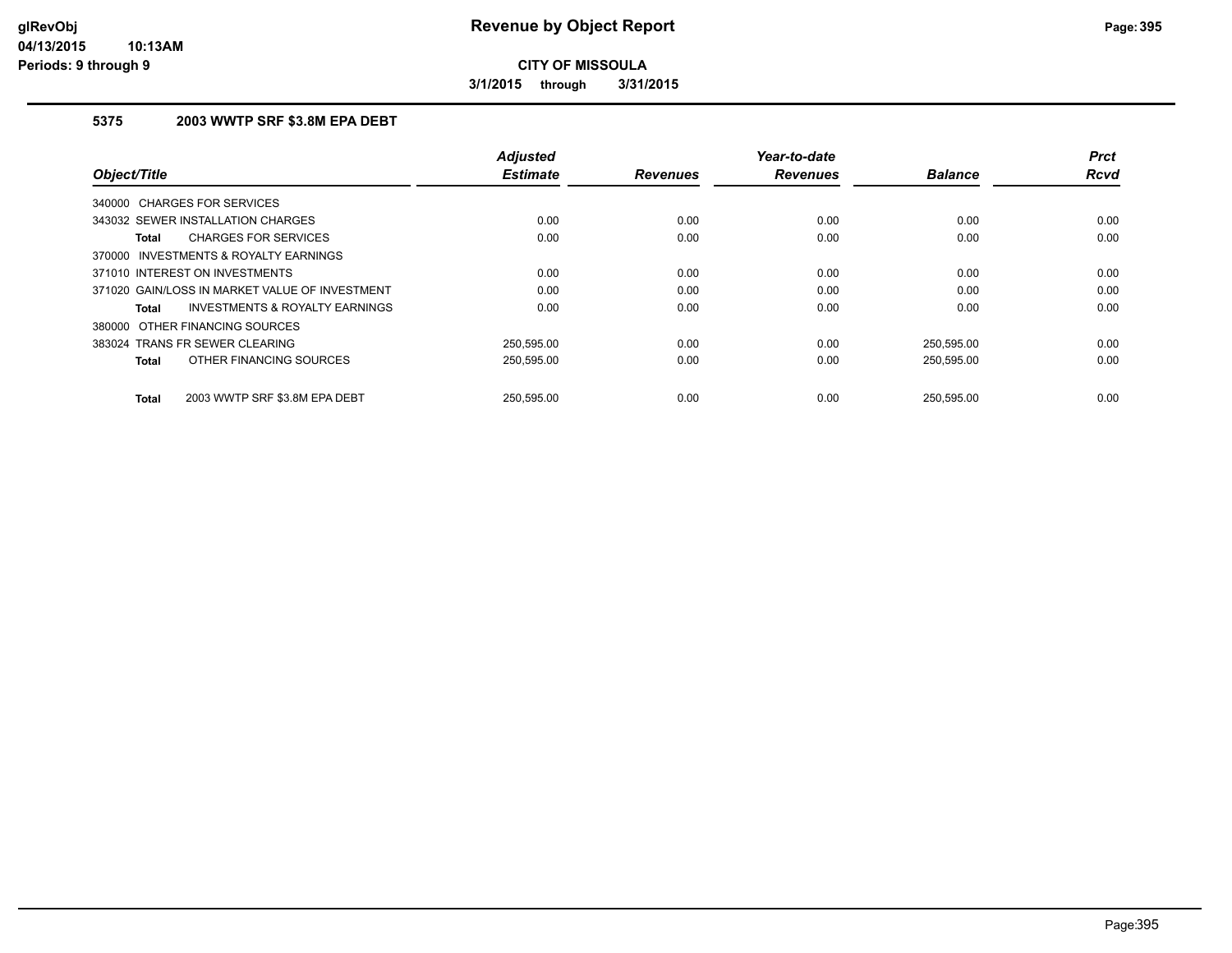**3/1/2015 through 3/31/2015**

### **5376 2003 WWTP SRF \$3.8M EPA RESERVE**

#### **5376 2003 WWTP SRF \$3.8M EPA RESERVE**

|                                                    | <b>Adjusted</b> |                 | Year-to-date    |                | <b>Prct</b> |
|----------------------------------------------------|-----------------|-----------------|-----------------|----------------|-------------|
| Object/Title                                       | <b>Estimate</b> | <b>Revenues</b> | <b>Revenues</b> | <b>Balance</b> | <b>Rcvd</b> |
| 360000 MISCELLANEOUS REVENUES                      |                 |                 |                 |                |             |
| 360000 MISCELLANEOUS REVENUES                      | 0.00            | 0.00            | 0.00            | 0.00           | 0.00        |
| 360010 MISCELLANEOUS                               | 0.00            | 0.00            | 0.00            | 0.00           | 0.00        |
| <b>MISCELLANEOUS REVENUES</b><br>Total             | 0.00            | 0.00            | 0.00            | 0.00           | 0.00        |
| 370000 INVESTMENTS & ROYALTY EARNINGS              |                 |                 |                 |                |             |
| 371010 INTEREST ON INVESTMENTS                     | 0.00            | 0.00            | 0.00            | 0.00           | 0.00        |
| 371020 GAIN/LOSS IN MARKET VALUE OF INVESTMENTS    | 0.00            | 0.00            | 0.00            | 0.00           | 0.00        |
| <b>INVESTMENTS &amp; ROYALTY EARNINGS</b><br>Total | 0.00            | 0.00            | 0.00            | 0.00           | 0.00        |
| 380000 OTHER FINANCING SOURCES                     |                 |                 |                 |                |             |
| 381002 SRF LOAN                                    | 0.00            | 0.00            | 0.00            | 0.00           | 0.00        |
| 383042 TRANSFERS FROM OTHER FUNDS                  | 0.00            | 0.00            | 0.00            | 0.00           | 0.00        |
| OTHER FINANCING SOURCES<br><b>Total</b>            | 0.00            | 0.00            | 0.00            | 0.00           | 0.00        |
| 2003 WWTP SRF \$3.8M EPA RESERVE<br><b>Total</b>   | 0.00            | 0.00            | 0.00            | 0.00           | 0.00        |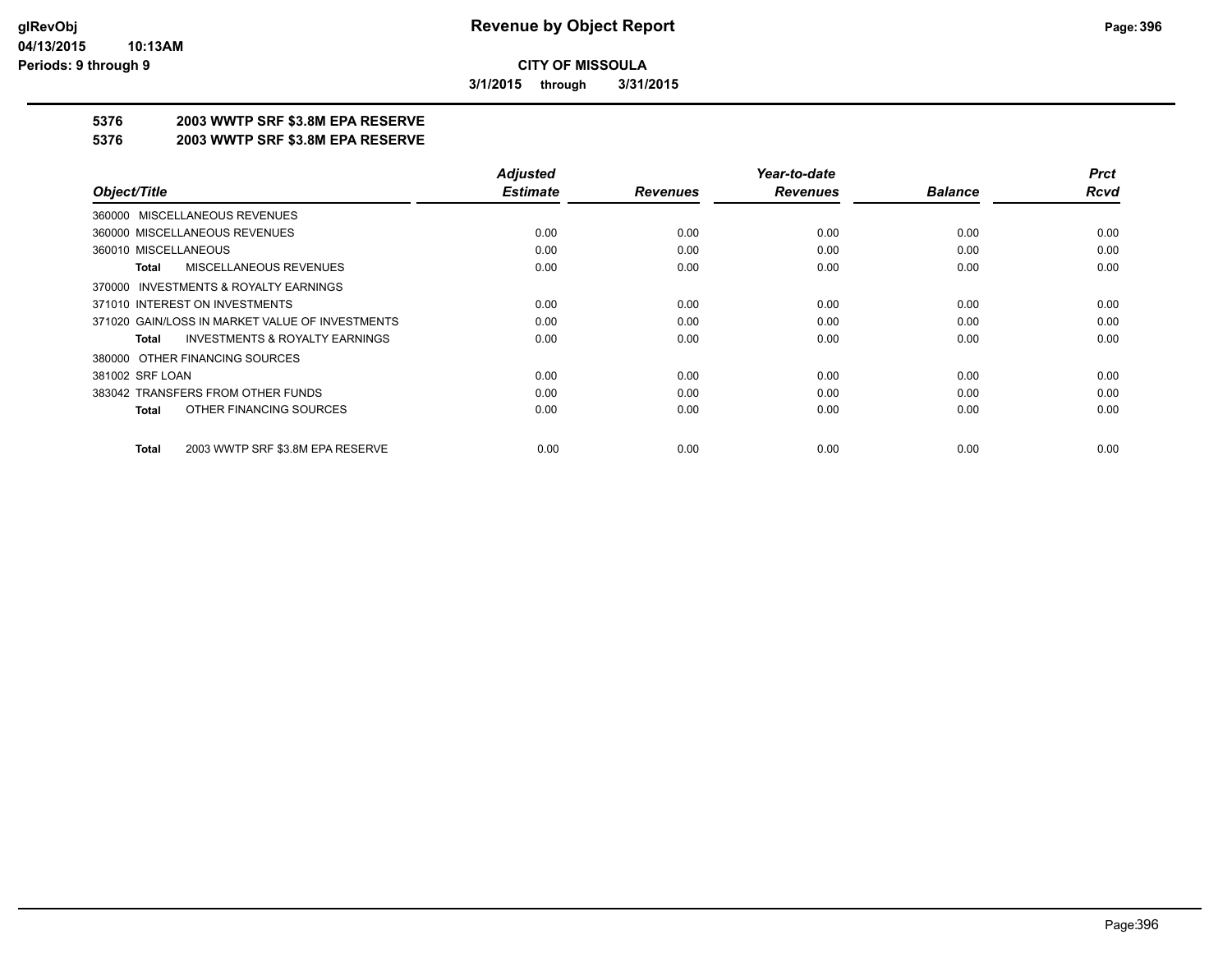**3/1/2015 through 3/31/2015**

# **5376 2003 WWTP SRF \$3.8M EPA RESERVE**

| Object/Title                                              | <b>Adjusted</b><br><b>Estimate</b> | <b>Revenues</b> | Year-to-date<br><b>Revenues</b> | <b>Balance</b> | <b>Prct</b><br><b>Rcvd</b> |
|-----------------------------------------------------------|------------------------------------|-----------------|---------------------------------|----------------|----------------------------|
| 360000 MISCELLANEOUS REVENUES                             |                                    |                 |                                 |                |                            |
|                                                           |                                    |                 |                                 |                |                            |
| 360000 MISCELLANEOUS REVENUES                             | 0.00                               | 0.00            | 0.00                            | 0.00           | 0.00                       |
| 360010 MISCELLANEOUS                                      | 0.00                               | 0.00            | 0.00                            | 0.00           | 0.00                       |
| MISCELLANEOUS REVENUES<br><b>Total</b>                    | 0.00                               | 0.00            | 0.00                            | 0.00           | 0.00                       |
| INVESTMENTS & ROYALTY EARNINGS<br>370000                  |                                    |                 |                                 |                |                            |
| 371010 INTEREST ON INVESTMENTS                            | 0.00                               | 0.00            | 0.00                            | 0.00           | 0.00                       |
| 371020 GAIN/LOSS IN MARKET VALUE OF INVESTMENT            | 0.00                               | 0.00            | 0.00                            | 0.00           | 0.00                       |
| <b>INVESTMENTS &amp; ROYALTY EARNINGS</b><br><b>Total</b> | 0.00                               | 0.00            | 0.00                            | 0.00           | 0.00                       |
| 380000 OTHER FINANCING SOURCES                            |                                    |                 |                                 |                |                            |
| 381002 SRF LOAN                                           | 0.00                               | 0.00            | 0.00                            | 0.00           | 0.00                       |
| 383042 TRANSFERS FROM OTHER FUNDS                         | 0.00                               | 0.00            | 0.00                            | 0.00           | 0.00                       |
| OTHER FINANCING SOURCES<br><b>Total</b>                   | 0.00                               | 0.00            | 0.00                            | 0.00           | 0.00                       |
|                                                           |                                    |                 |                                 |                |                            |
| 2003 WWTP SRF \$3.8M EPA RESERVE<br><b>Total</b>          | 0.00                               | 0.00            | 0.00                            | 0.00           | 0.00                       |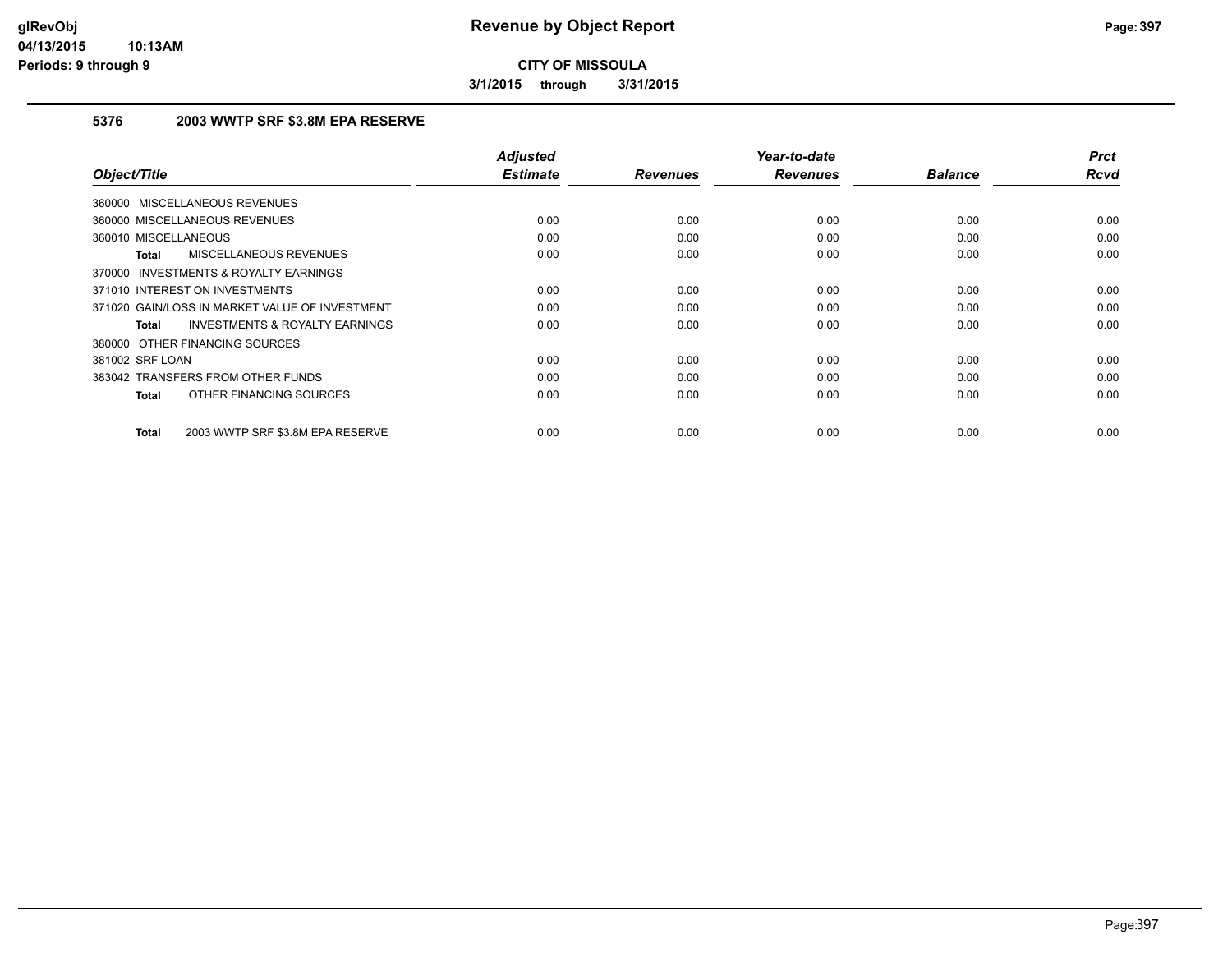**3/1/2015 through 3/31/2015**

# **5377 2004 WWTP \$3.023 LOAN DEBT SERVICE**

# **5377 2004 WWTP \$3.023 LOAN DEBT SERVICE**

|                                                     | <b>Adjusted</b> |                 | Year-to-date    |                | <b>Prct</b> |
|-----------------------------------------------------|-----------------|-----------------|-----------------|----------------|-------------|
| Object/Title                                        | <b>Estimate</b> | <b>Revenues</b> | <b>Revenues</b> | <b>Balance</b> | <b>Rcvd</b> |
| 340000 CHARGES FOR SERVICES                         |                 |                 |                 |                |             |
| 343032 SEWER INSTALLATION CHARGES                   | 0.00            | 0.00            | 0.00            | 0.00           | 0.00        |
| <b>CHARGES FOR SERVICES</b><br>Total                | 0.00            | 0.00            | 0.00            | 0.00           | 0.00        |
| 370000 INVESTMENTS & ROYALTY EARNINGS               |                 |                 |                 |                |             |
| 371010 INTEREST ON INVESTMENTS                      | 0.00            | 0.00            | 0.00            | 0.00           | 0.00        |
| 371020 GAIN/LOSS IN MARKET VALUE OF INVESTMENTS     | 0.00            | 0.00            | 0.00            | 0.00           | 0.00        |
| <b>INVESTMENTS &amp; ROYALTY EARNINGS</b><br>Total  | 0.00            | 0.00            | 0.00            | 0.00           | 0.00        |
| 380000 OTHER FINANCING SOURCES                      |                 |                 |                 |                |             |
| 383024 TRANS FR SEWER CLEARING                      | 0.00            | 0.00            | 0.00            | 0.00           | 0.00        |
| OTHER FINANCING SOURCES<br>Total                    | 0.00            | 0.00            | 0.00            | 0.00           | 0.00        |
| 2004 WWTP \$3.023 LOAN DEBT SERVICE<br><b>Total</b> | 0.00            | 0.00            | 0.00            | 0.00           | 0.00        |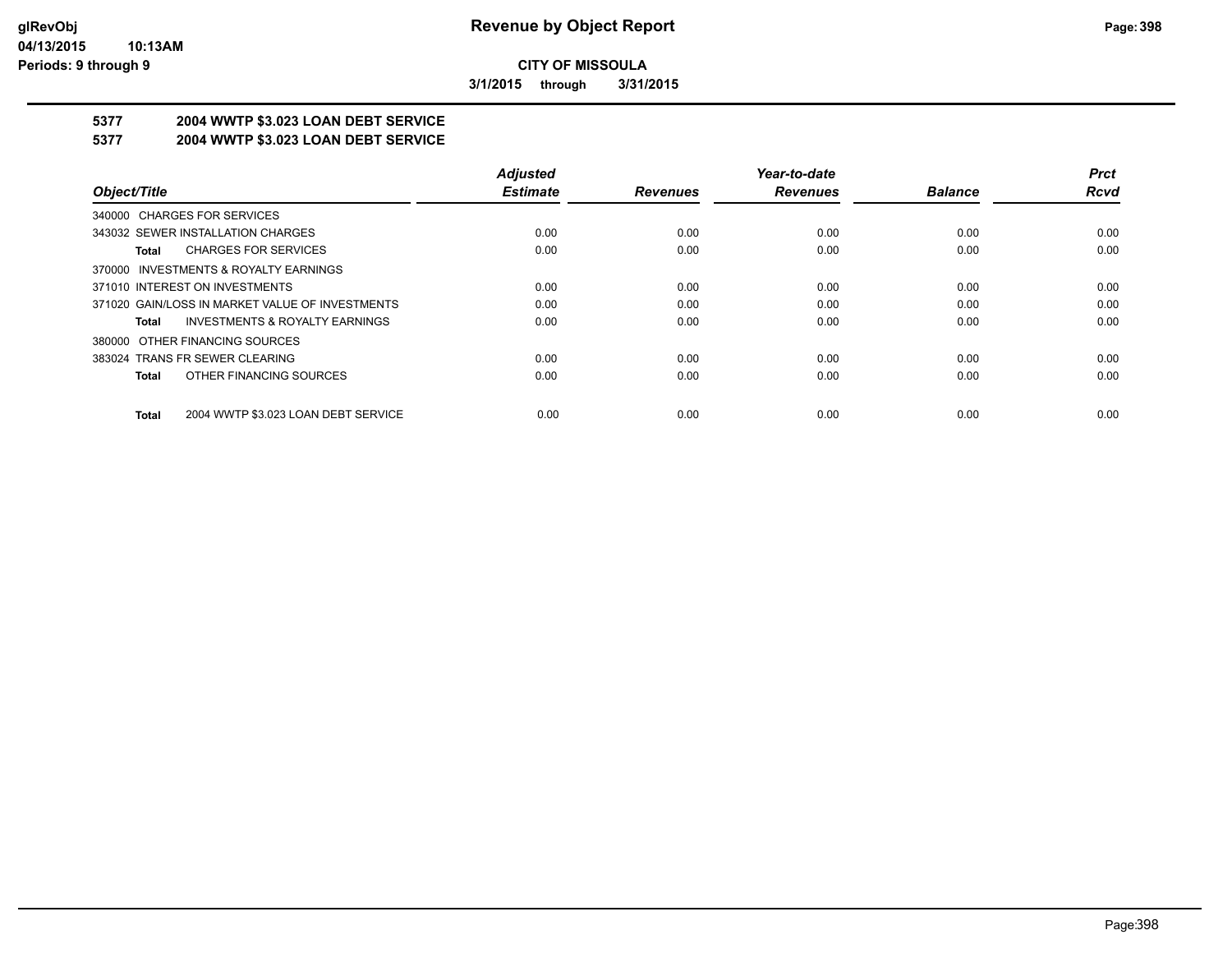**3/1/2015 through 3/31/2015**

# **5377 2004 WWTP \$3.023 LOAN DEBT SERVICE**

| Object/Title                                        | <b>Adjusted</b><br><b>Estimate</b> | <b>Revenues</b> | Year-to-date<br><b>Revenues</b> | <b>Balance</b> | <b>Prct</b><br><b>Rcvd</b> |
|-----------------------------------------------------|------------------------------------|-----------------|---------------------------------|----------------|----------------------------|
| 340000 CHARGES FOR SERVICES                         |                                    |                 |                                 |                |                            |
| 343032 SEWER INSTALLATION CHARGES                   | 0.00                               | 0.00            | 0.00                            | 0.00           | 0.00                       |
| <b>CHARGES FOR SERVICES</b><br>Total                | 0.00                               | 0.00            | 0.00                            | 0.00           | 0.00                       |
| 370000 INVESTMENTS & ROYALTY EARNINGS               |                                    |                 |                                 |                |                            |
| 371010 INTEREST ON INVESTMENTS                      | 0.00                               | 0.00            | 0.00                            | 0.00           | 0.00                       |
| 371020 GAIN/LOSS IN MARKET VALUE OF INVESTMENT      | 0.00                               | 0.00            | 0.00                            | 0.00           | 0.00                       |
| INVESTMENTS & ROYALTY EARNINGS<br>Total             | 0.00                               | 0.00            | 0.00                            | 0.00           | 0.00                       |
| 380000 OTHER FINANCING SOURCES                      |                                    |                 |                                 |                |                            |
| 383024 TRANS FR SEWER CLEARING                      | 0.00                               | 0.00            | 0.00                            | 0.00           | 0.00                       |
| OTHER FINANCING SOURCES<br><b>Total</b>             | 0.00                               | 0.00            | 0.00                            | 0.00           | 0.00                       |
| 2004 WWTP \$3.023 LOAN DEBT SERVICE<br><b>Total</b> | 0.00                               | 0.00            | 0.00                            | 0.00           | 0.00                       |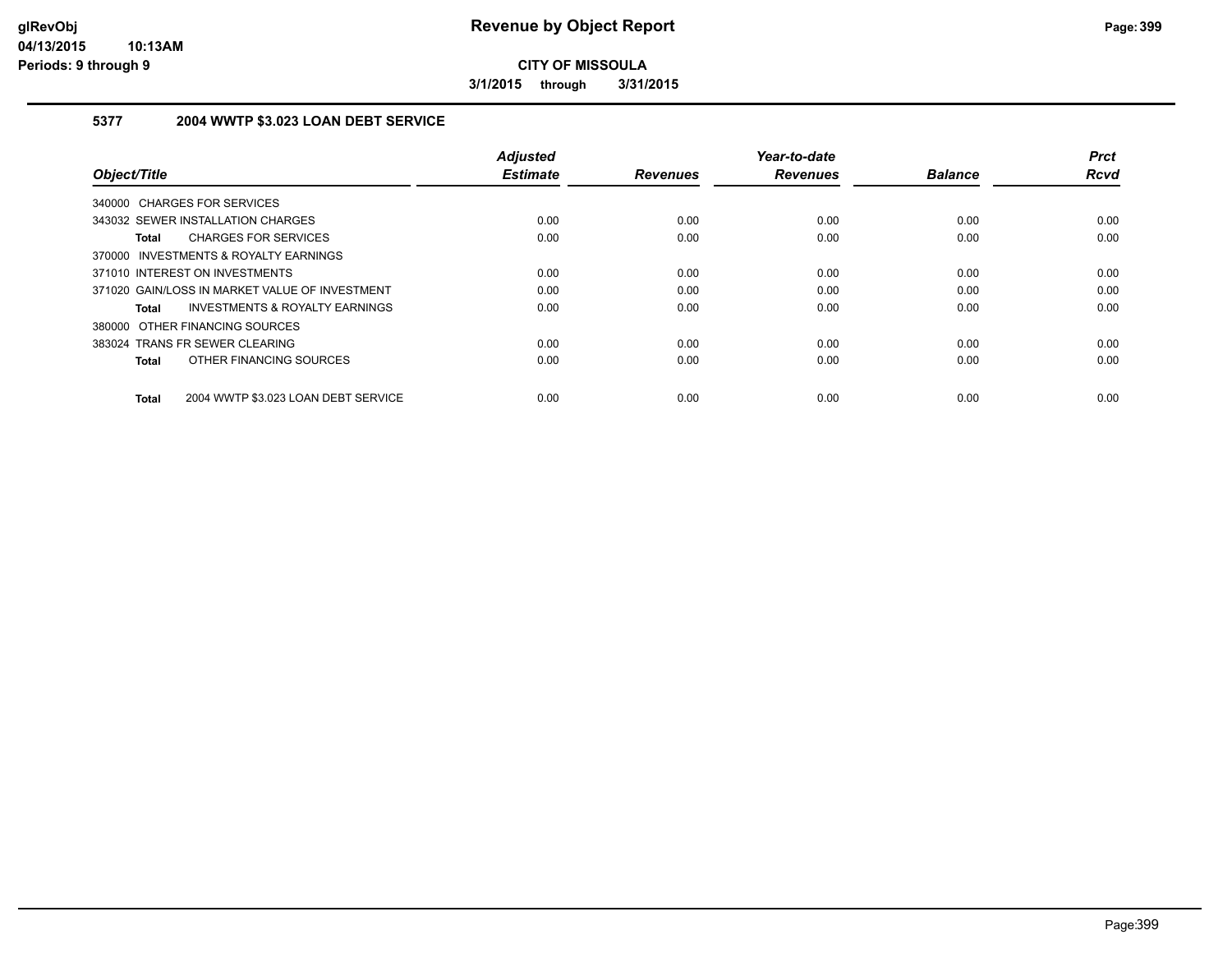**3/1/2015 through 3/31/2015**

# **5378 2004 WWTP \$3.023 LOAN RESERVE**

#### **5378 2004 WWTP \$3.023 LOAN RESERVE**

|                                                    | <b>Adjusted</b> |                 | Year-to-date    |                | <b>Prct</b> |
|----------------------------------------------------|-----------------|-----------------|-----------------|----------------|-------------|
| Object/Title                                       | <b>Estimate</b> | <b>Revenues</b> | <b>Revenues</b> | <b>Balance</b> | <b>Rcvd</b> |
| 360000 MISCELLANEOUS REVENUES                      |                 |                 |                 |                |             |
| 360000 MISCELLANEOUS REVENUES                      | 0.00            | 0.00            | 0.00            | 0.00           | 0.00        |
| MISCELLANEOUS REVENUES<br>Total                    | 0.00            | 0.00            | 0.00            | 0.00           | 0.00        |
| 370000 INVESTMENTS & ROYALTY EARNINGS              |                 |                 |                 |                |             |
| 371010 INTEREST ON INVESTMENTS                     | 0.00            | 0.00            | 0.00            | 0.00           | 0.00        |
| 371020 GAIN/LOSS IN MARKET VALUE OF INVESTMENTS    | 0.00            | 0.00            | 0.00            | 0.00           | 0.00        |
| <b>INVESTMENTS &amp; ROYALTY EARNINGS</b><br>Total | 0.00            | 0.00            | 0.00            | 0.00           | 0.00        |
| 380000 OTHER FINANCING SOURCES                     |                 |                 |                 |                |             |
| 381002 SRF LOAN                                    | 0.00            | 0.00            | 0.00            | 0.00           | 0.00        |
| 383024 TRANS FR SEWER CLEARING                     | 242.473.00      | 0.00            | 0.00            | 242.473.00     | 0.00        |
| 383042 TRANSFERS FROM OTHER FUNDS                  | 0.00            | 0.00            | 0.00            | 0.00           | 0.00        |
| OTHER FINANCING SOURCES<br>Total                   | 242,473.00      | 0.00            | 0.00            | 242,473.00     | 0.00        |
|                                                    |                 |                 |                 |                |             |
| 2004 WWTP \$3.023 LOAN RESERVE<br>Total            | 242,473.00      | 0.00            | 0.00            | 242,473.00     | 0.00        |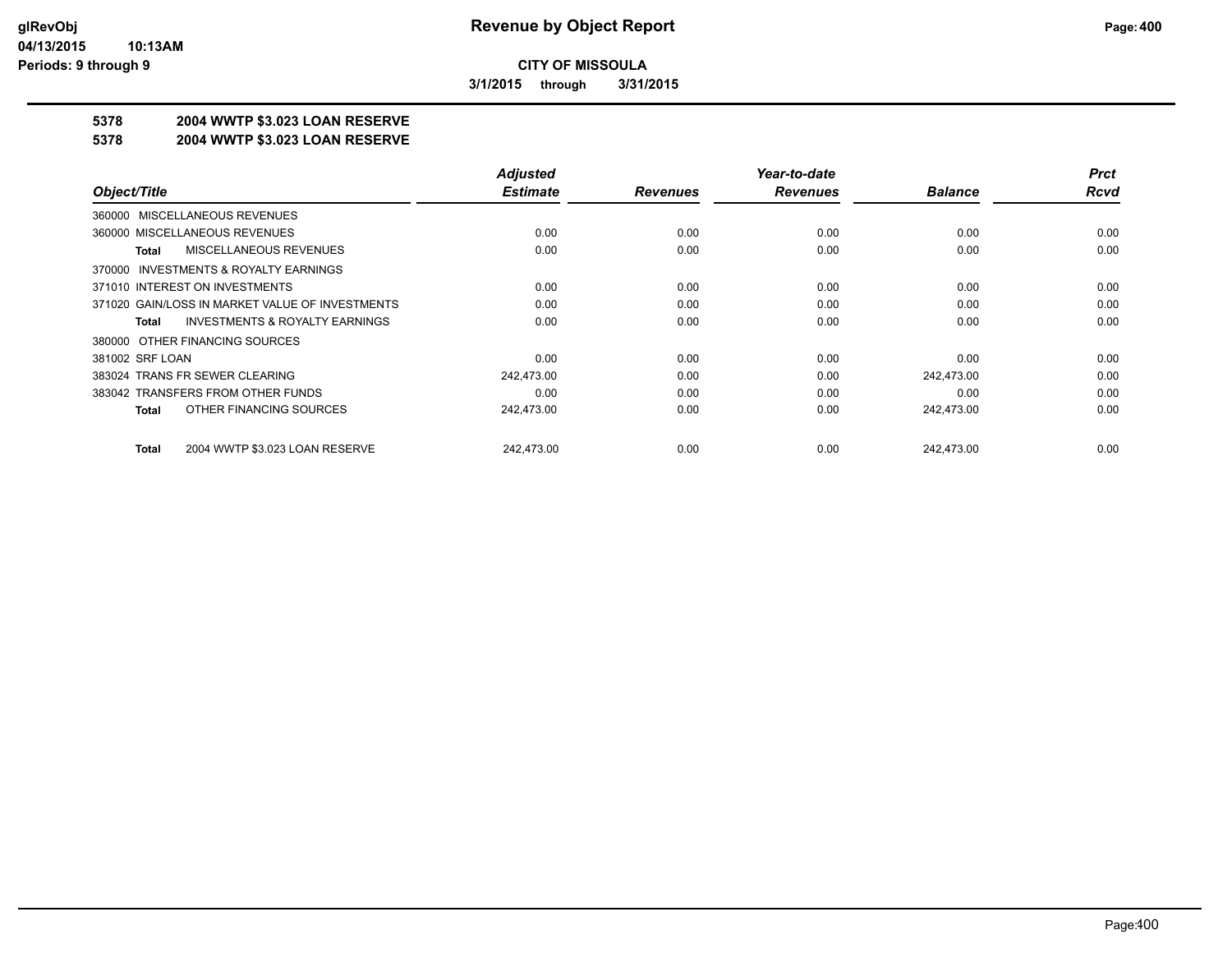**3/1/2015 through 3/31/2015**

# **5378 2004 WWTP \$3.023 LOAN RESERVE**

| Object/Title                                              | <b>Adjusted</b><br><b>Estimate</b> | <b>Revenues</b> | Year-to-date<br><b>Revenues</b> | <b>Balance</b> | <b>Prct</b><br><b>Rcvd</b> |
|-----------------------------------------------------------|------------------------------------|-----------------|---------------------------------|----------------|----------------------------|
|                                                           |                                    |                 |                                 |                |                            |
| 360000 MISCELLANEOUS REVENUES                             |                                    |                 |                                 |                |                            |
| 360000 MISCELLANEOUS REVENUES                             | 0.00                               | 0.00            | 0.00                            | 0.00           | 0.00                       |
| MISCELLANEOUS REVENUES<br><b>Total</b>                    | 0.00                               | 0.00            | 0.00                            | 0.00           | 0.00                       |
| INVESTMENTS & ROYALTY EARNINGS<br>370000                  |                                    |                 |                                 |                |                            |
| 371010 INTEREST ON INVESTMENTS                            | 0.00                               | 0.00            | 0.00                            | 0.00           | 0.00                       |
| 371020 GAIN/LOSS IN MARKET VALUE OF INVESTMENT            | 0.00                               | 0.00            | 0.00                            | 0.00           | 0.00                       |
| <b>INVESTMENTS &amp; ROYALTY EARNINGS</b><br><b>Total</b> | 0.00                               | 0.00            | 0.00                            | 0.00           | 0.00                       |
| 380000 OTHER FINANCING SOURCES                            |                                    |                 |                                 |                |                            |
| 381002 SRF LOAN                                           | 0.00                               | 0.00            | 0.00                            | 0.00           | 0.00                       |
| 383024 TRANS FR SEWER CLEARING                            | 242,473.00                         | 0.00            | 0.00                            | 242,473.00     | 0.00                       |
| 383042 TRANSFERS FROM OTHER FUNDS                         | 0.00                               | 0.00            | 0.00                            | 0.00           | 0.00                       |
| OTHER FINANCING SOURCES<br><b>Total</b>                   | 242,473.00                         | 0.00            | 0.00                            | 242,473.00     | 0.00                       |
|                                                           |                                    |                 |                                 |                |                            |
| 2004 WWTP \$3.023 LOAN RESERVE<br><b>Total</b>            | 242.473.00                         | 0.00            | 0.00                            | 242.473.00     | 0.00                       |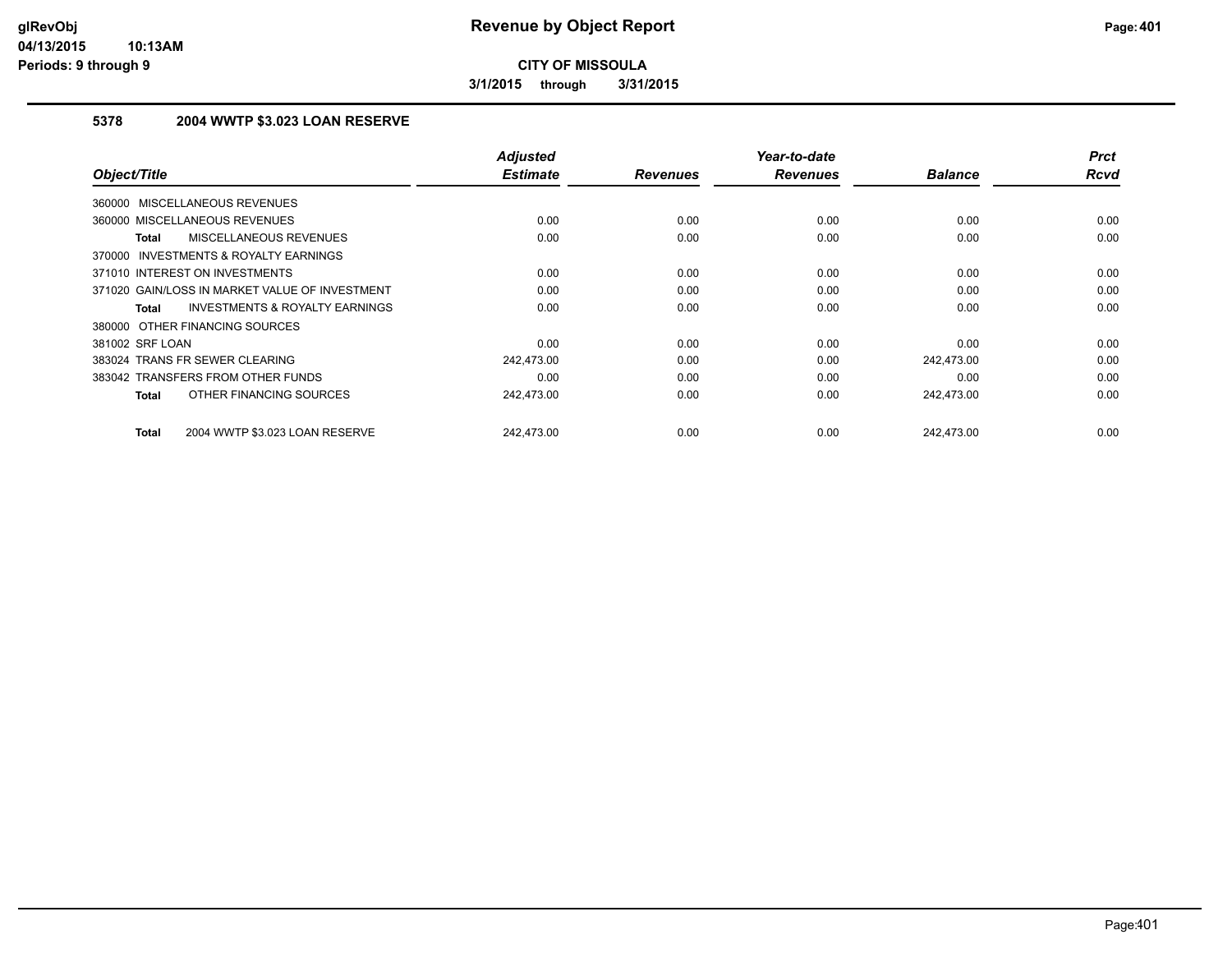**3/1/2015 through 3/31/2015**

# **5379 2005 BRICH/BRDY/LIN/GIL SRF DEBT**

**5379 2005 BRICH/BRDY/LIN/GIL SRF DEBT**

|                                                  | <b>Adjusted</b> |                 | Year-to-date    |                | <b>Prct</b> |
|--------------------------------------------------|-----------------|-----------------|-----------------|----------------|-------------|
| Object/Title                                     | <b>Estimate</b> | <b>Revenues</b> | <b>Revenues</b> | <b>Balance</b> | <b>Rcvd</b> |
| 370000 INVESTMENTS & ROYALTY EARNINGS            |                 |                 |                 |                |             |
| 371010 INTEREST ON INVESTMENTS                   | 0.00            | 0.00            | 0.00            | 0.00           | 0.00        |
| 371020 GAIN/LOSS IN MARKET VALUE OF INVESTMENTS  | 0.00            | 0.00            | 0.00            | 0.00           | 0.00        |
| INVESTMENTS & ROYALTY EARNINGS<br>Total          | 0.00            | 0.00            | 0.00            | 0.00           | 0.00        |
| 380000 OTHER FINANCING SOURCES                   |                 |                 |                 |                |             |
| 383024 TRANS FR SEWER CLEARING                   | 109.389.00      | 0.00            | 0.00            | 109.389.00     | 0.00        |
| OTHER FINANCING SOURCES<br><b>Total</b>          | 109,389.00      | 0.00            | 0.00            | 109.389.00     | 0.00        |
|                                                  |                 |                 |                 |                |             |
| <b>Total</b><br>2005 BRICH/BRDY/LIN/GIL SRF DEBT | 109.389.00      | 0.00            | 0.00            | 109.389.00     | 0.00        |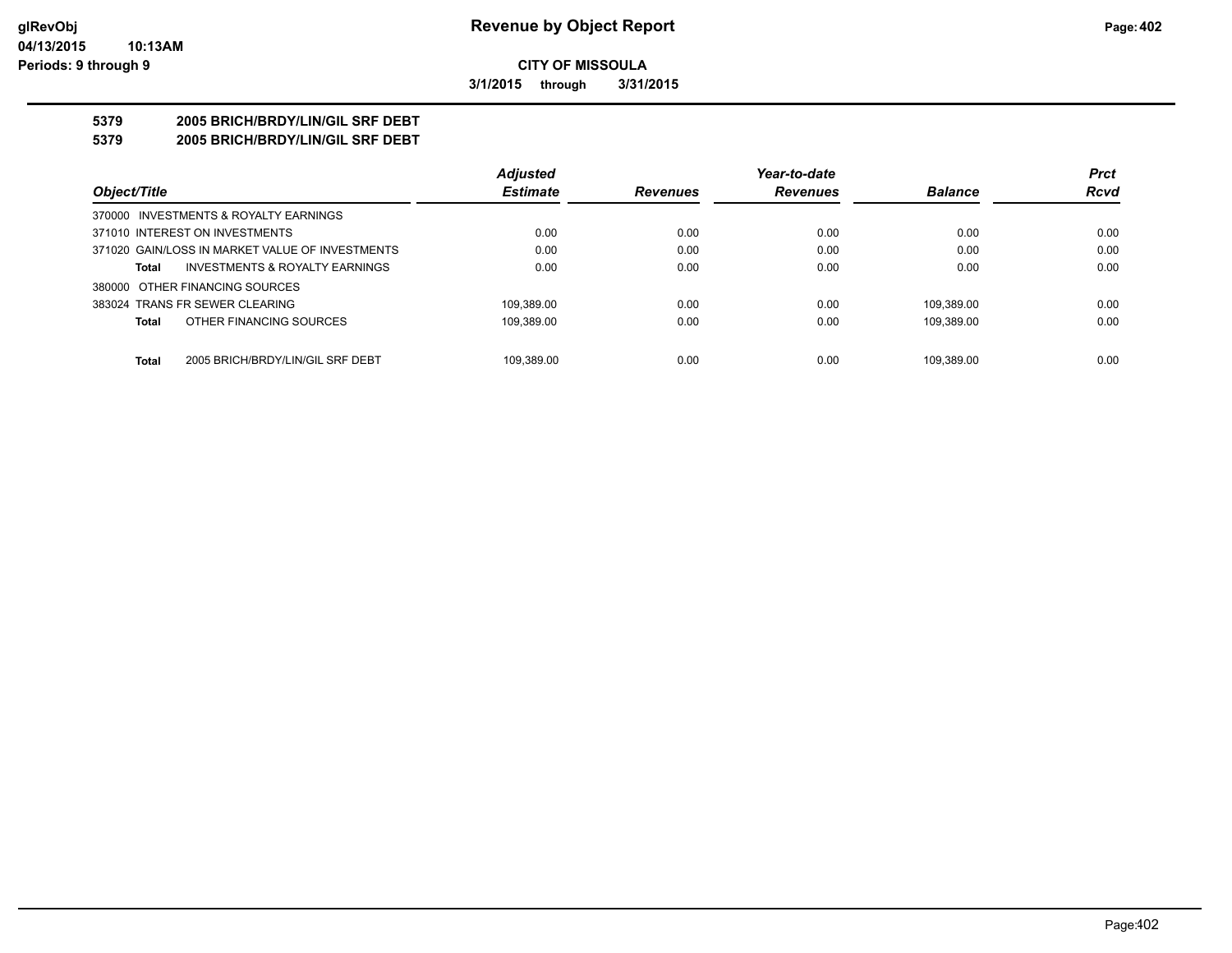**3/1/2015 through 3/31/2015**

### **5379 2005 BRICH/BRDY/LIN/GIL SRF DEBT**

|                                                  | <b>Adjusted</b> |                 | Year-to-date    |                | <b>Prct</b> |
|--------------------------------------------------|-----------------|-----------------|-----------------|----------------|-------------|
| Object/Title                                     | <b>Estimate</b> | <b>Revenues</b> | <b>Revenues</b> | <b>Balance</b> | <b>Rcvd</b> |
| 370000 INVESTMENTS & ROYALTY EARNINGS            |                 |                 |                 |                |             |
| 371010 INTEREST ON INVESTMENTS                   | 0.00            | 0.00            | 0.00            | 0.00           | 0.00        |
| 371020 GAIN/LOSS IN MARKET VALUE OF INVESTMENT   | 0.00            | 0.00            | 0.00            | 0.00           | 0.00        |
| INVESTMENTS & ROYALTY EARNINGS<br>Total          | 0.00            | 0.00            | 0.00            | 0.00           | 0.00        |
| 380000 OTHER FINANCING SOURCES                   |                 |                 |                 |                |             |
| 383024 TRANS FR SEWER CLEARING                   | 109.389.00      | 0.00            | 0.00            | 109.389.00     | 0.00        |
| OTHER FINANCING SOURCES<br>Total                 | 109.389.00      | 0.00            | 0.00            | 109.389.00     | 0.00        |
|                                                  |                 |                 |                 |                |             |
| <b>Total</b><br>2005 BRICH/BRDY/LIN/GIL SRF DEBT | 109.389.00      | 0.00            | 0.00            | 109.389.00     | 0.00        |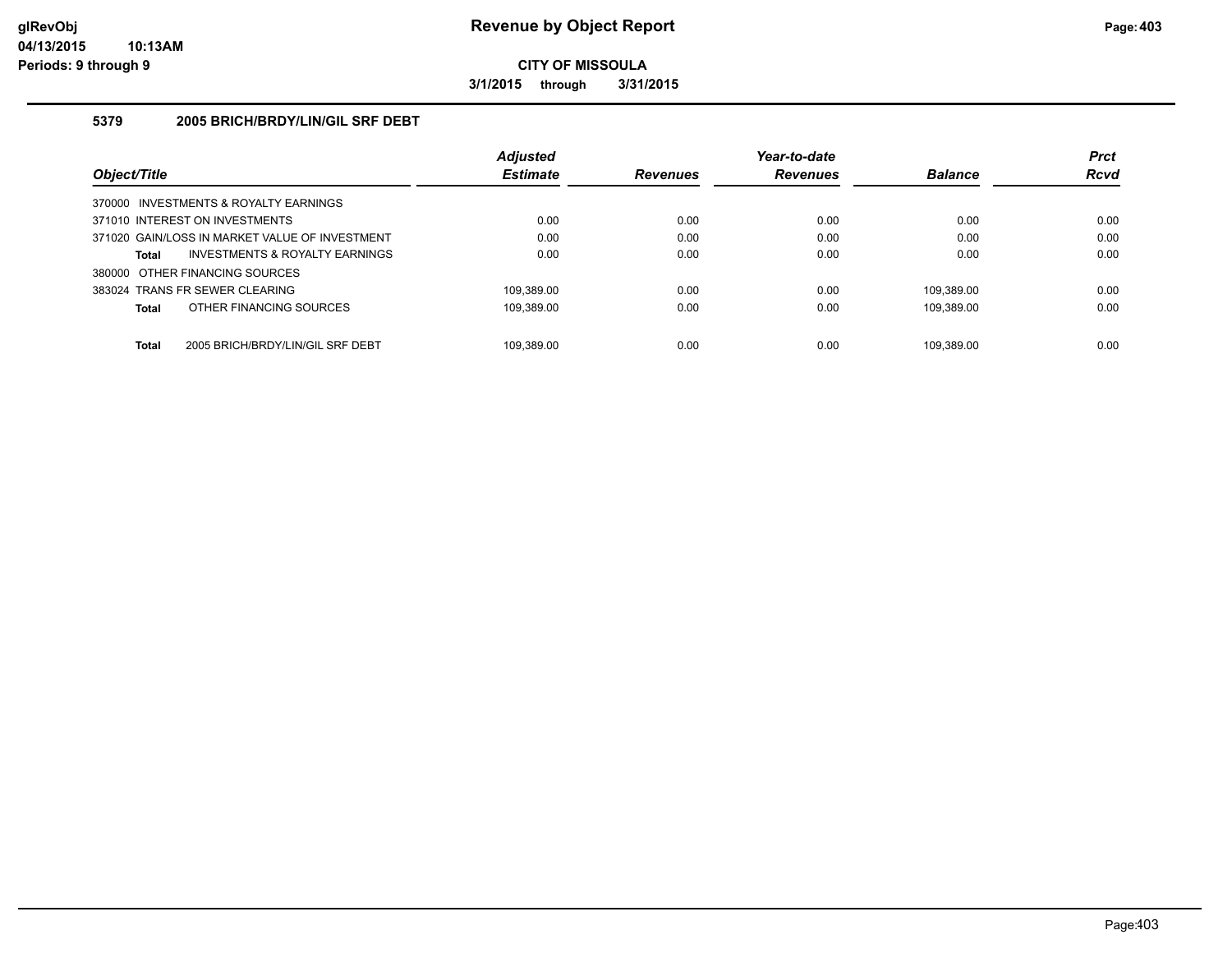**3/1/2015 through 3/31/2015**

#### **5380 BRDWY/BIRCH/GILBERT/LINCOLNWOOD 5380 BRDWY/BIRCH/GILBERT/LINCOLNWOOD**

|                                                    | <b>Adjusted</b> |                 | Year-to-date    |                | <b>Prct</b> |
|----------------------------------------------------|-----------------|-----------------|-----------------|----------------|-------------|
| Object/Title                                       | <b>Estimate</b> | <b>Revenues</b> | <b>Revenues</b> | <b>Balance</b> | <b>Rcvd</b> |
| 370000 INVESTMENTS & ROYALTY EARNINGS              |                 |                 |                 |                |             |
| 371010 INTEREST ON INVESTMENTS                     | 0.00            | 0.00            | 0.00            | 0.00           | 0.00        |
| 371020 GAIN/LOSS IN MARKET VALUE OF INVESTMENTS    | 0.00            | 0.00            | 0.00            | 0.00           | 0.00        |
| <b>INVESTMENTS &amp; ROYALTY EARNINGS</b><br>Total | 0.00            | 0.00            | 0.00            | 0.00           | 0.00        |
| 380000 OTHER FINANCING SOURCES                     |                 |                 |                 |                |             |
| 381002 SRF LOAN                                    | 0.00            | 0.00            | 0.00            | 0.00           | 0.00        |
| 383042 TRANSFERS FROM OTHER FUNDS                  | 0.00            | 0.00            | 0.00            | 0.00           | 0.00        |
| OTHER FINANCING SOURCES<br>Total                   | 0.00            | 0.00            | 0.00            | 0.00           | 0.00        |
|                                                    |                 |                 |                 |                |             |
| BRDWY/BIRCH/GILBERT/LINCOLNWOOD<br>Total           | 0.00            | 0.00            | 0.00            | 0.00           | 0.00        |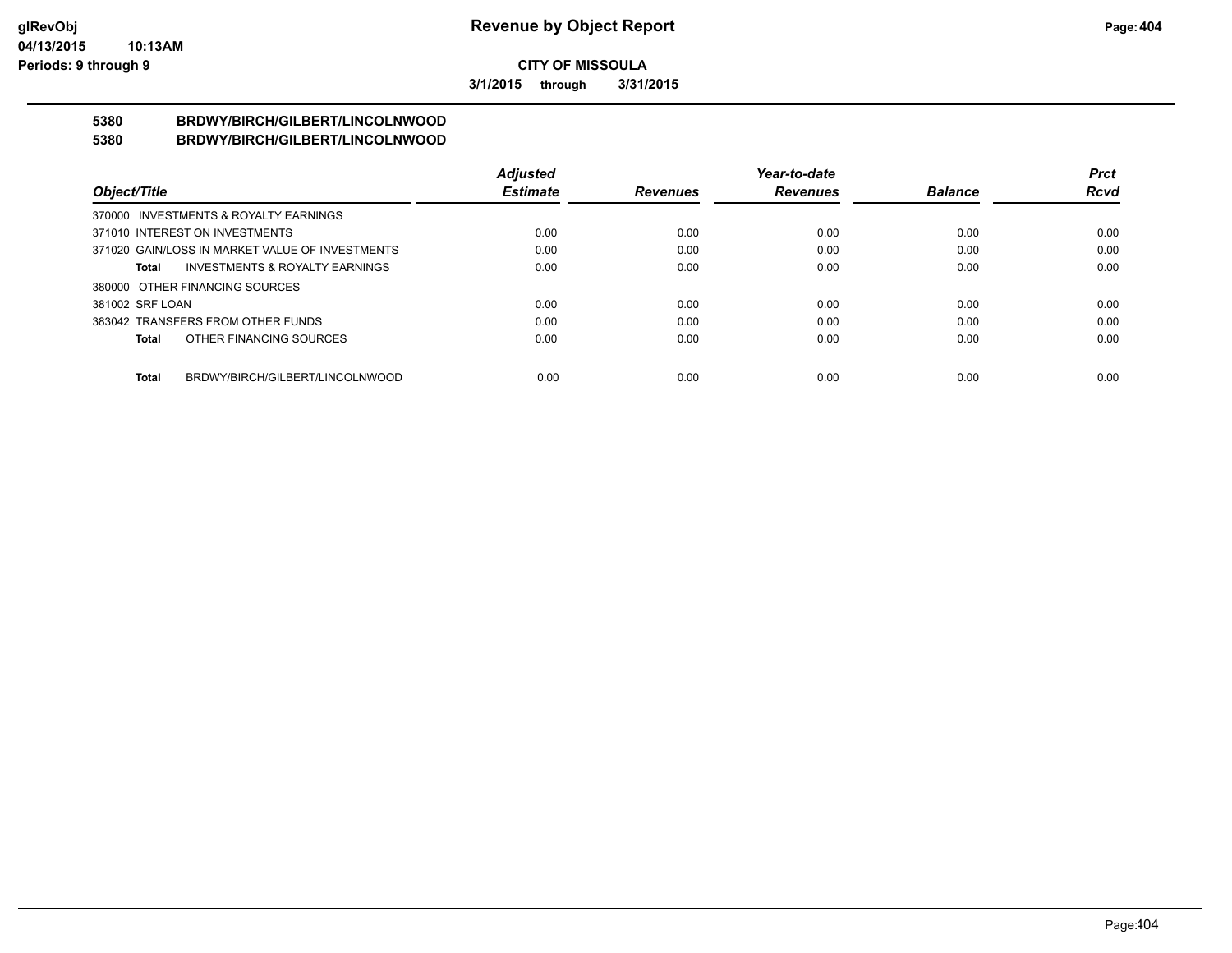**3/1/2015 through 3/31/2015**

### **5380 BRDWY/BIRCH/GILBERT/LINCOLNWOOD**

|                                       |                                                | <b>Adjusted</b> |                 | Year-to-date    |                | <b>Prct</b> |
|---------------------------------------|------------------------------------------------|-----------------|-----------------|-----------------|----------------|-------------|
| Object/Title                          |                                                | <b>Estimate</b> | <b>Revenues</b> | <b>Revenues</b> | <b>Balance</b> | <b>Rcvd</b> |
| 370000 INVESTMENTS & ROYALTY EARNINGS |                                                |                 |                 |                 |                |             |
| 371010 INTEREST ON INVESTMENTS        |                                                | 0.00            | 0.00            | 0.00            | 0.00           | 0.00        |
|                                       | 371020 GAIN/LOSS IN MARKET VALUE OF INVESTMENT | 0.00            | 0.00            | 0.00            | 0.00           | 0.00        |
| <b>Total</b>                          | INVESTMENTS & ROYALTY EARNINGS                 | 0.00            | 0.00            | 0.00            | 0.00           | 0.00        |
| 380000 OTHER FINANCING SOURCES        |                                                |                 |                 |                 |                |             |
| 381002 SRF LOAN                       |                                                | 0.00            | 0.00            | 0.00            | 0.00           | 0.00        |
| 383042 TRANSFERS FROM OTHER FUNDS     |                                                | 0.00            | 0.00            | 0.00            | 0.00           | 0.00        |
| <b>Total</b>                          | OTHER FINANCING SOURCES                        | 0.00            | 0.00            | 0.00            | 0.00           | 0.00        |
| <b>Total</b>                          | BRDWY/BIRCH/GILBERT/LINCOLNWOOD                | 0.00            | 0.00            | 0.00            | 0.00           | 0.00        |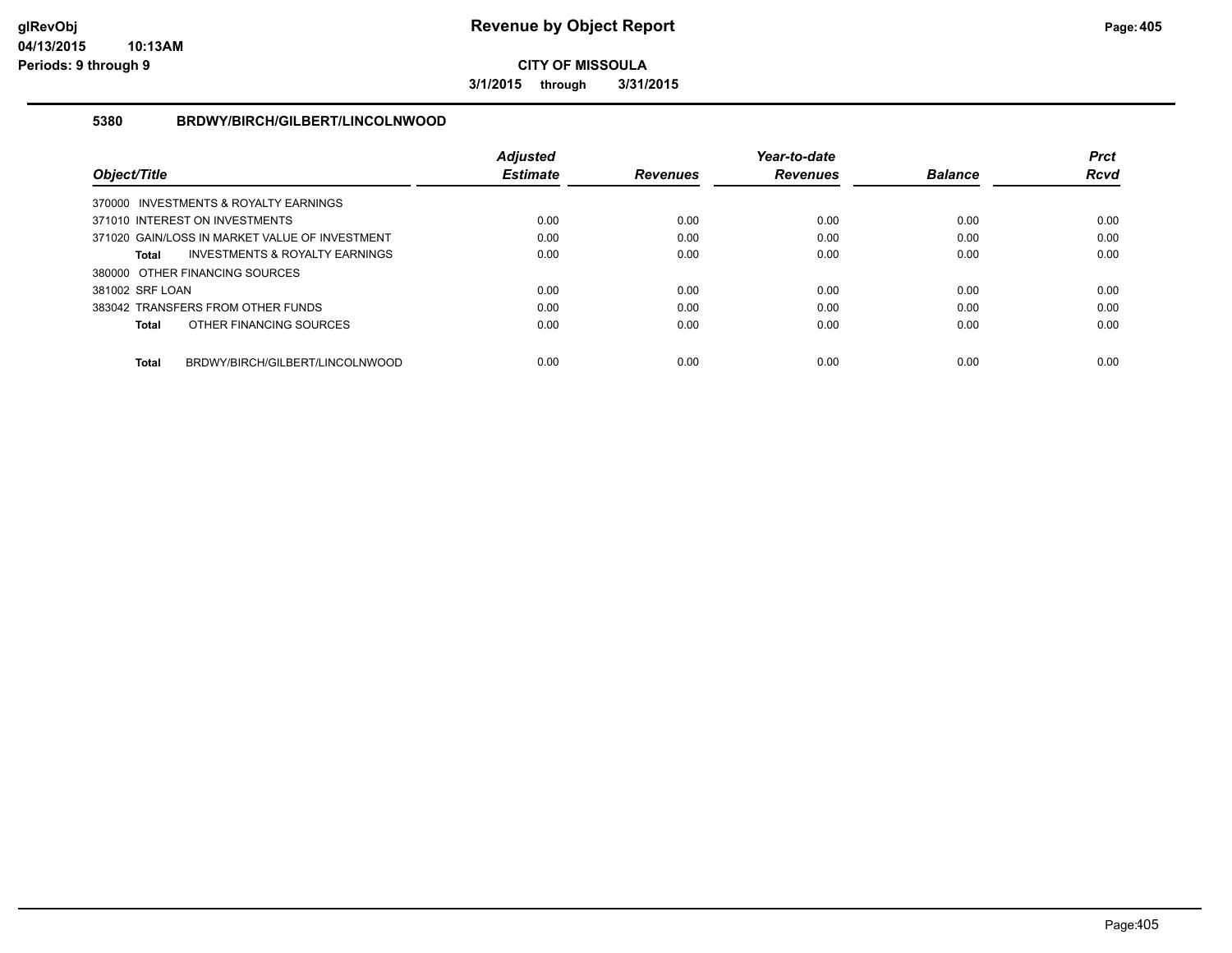**3/1/2015 through 3/31/2015**

# **5381 LINCOLNWOOD PH2 DEBT SERVICE**

#### **5381 LINCOLNWOOD PH2 DEBT SERVICE**

|                                                 | <b>Adjusted</b> |                 | Year-to-date    |                | <b>Prct</b> |
|-------------------------------------------------|-----------------|-----------------|-----------------|----------------|-------------|
| Object/Title                                    | <b>Estimate</b> | <b>Revenues</b> | <b>Revenues</b> | <b>Balance</b> | <b>Rcvd</b> |
| 370000 INVESTMENTS & ROYALTY EARNINGS           |                 |                 |                 |                |             |
| 371010 INTEREST ON INVESTMENTS                  | 0.00            | 0.00            | 0.00            | 0.00           | 0.00        |
| 371020 GAIN/LOSS IN MARKET VALUE OF INVESTMENTS | 0.00            | 0.00            | 0.00            | 0.00           | 0.00        |
| INVESTMENTS & ROYALTY EARNINGS<br>Total         | 0.00            | 0.00            | 0.00            | 0.00           | 0.00        |
| 380000 OTHER FINANCING SOURCES                  |                 |                 |                 |                |             |
| 383024 TRANS FR SEWER CLEARING                  | 0.00            | 0.00            | 0.00            | 0.00           | 0.00        |
| OTHER FINANCING SOURCES<br>Total                | 0.00            | 0.00            | 0.00            | 0.00           | 0.00        |
|                                                 |                 |                 |                 |                |             |
| Total<br>LINCOLNWOOD PH2 DEBT SERVICE           | 0.00            | 0.00            | 0.00            | 0.00           | 0.00        |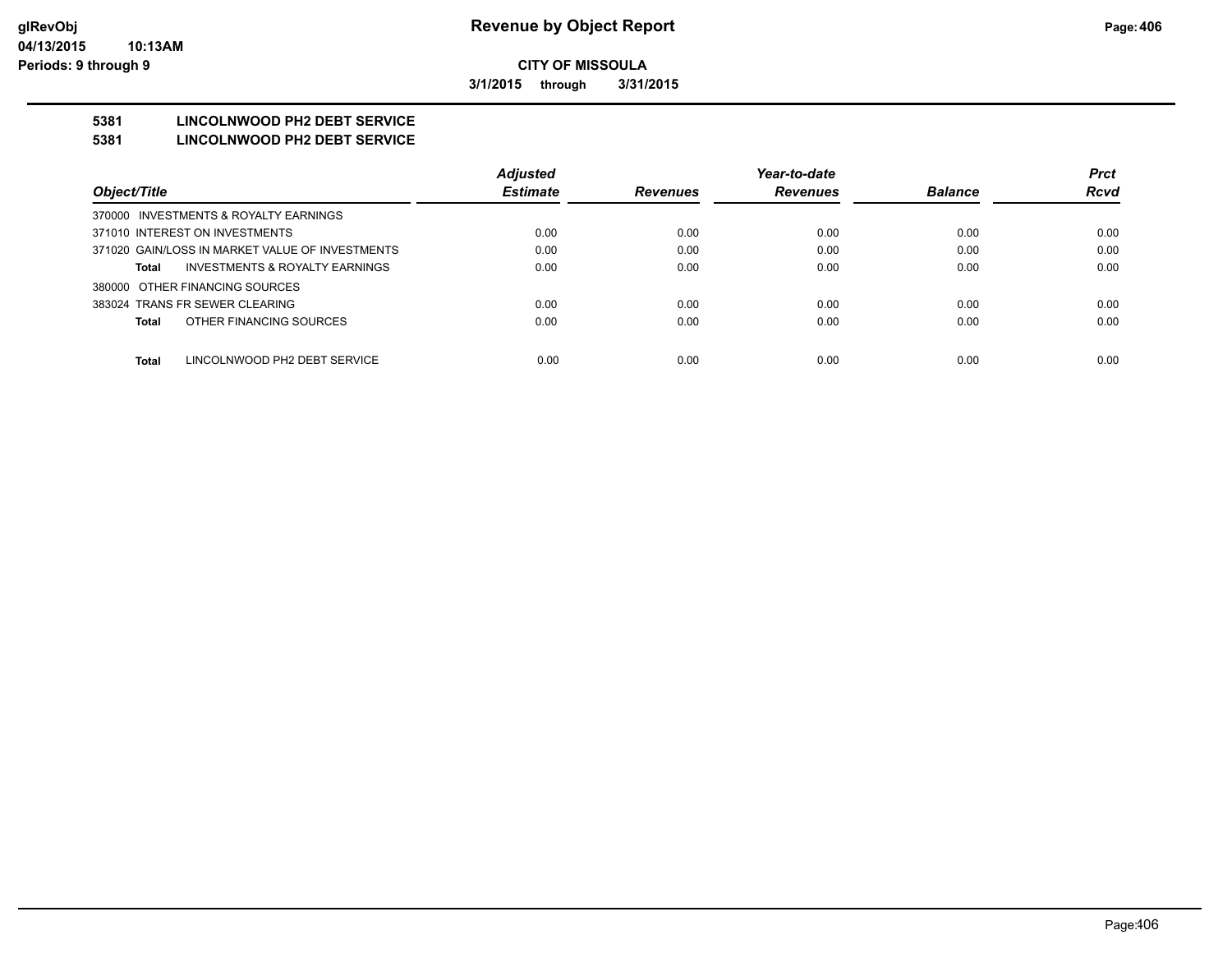**3/1/2015 through 3/31/2015**

# **5381 LINCOLNWOOD PH2 DEBT SERVICE**

|                                                | <b>Adjusted</b> |                 | Year-to-date    |                | <b>Prct</b> |
|------------------------------------------------|-----------------|-----------------|-----------------|----------------|-------------|
| Object/Title                                   | <b>Estimate</b> | <b>Revenues</b> | <b>Revenues</b> | <b>Balance</b> | <b>Rcvd</b> |
| 370000 INVESTMENTS & ROYALTY EARNINGS          |                 |                 |                 |                |             |
| 371010 INTEREST ON INVESTMENTS                 | 0.00            | 0.00            | 0.00            | 0.00           | 0.00        |
| 371020 GAIN/LOSS IN MARKET VALUE OF INVESTMENT | 0.00            | 0.00            | 0.00            | 0.00           | 0.00        |
| INVESTMENTS & ROYALTY EARNINGS<br>Total        | 0.00            | 0.00            | 0.00            | 0.00           | 0.00        |
| 380000 OTHER FINANCING SOURCES                 |                 |                 |                 |                |             |
| 383024 TRANS FR SEWER CLEARING                 | 0.00            | 0.00            | 0.00            | 0.00           | 0.00        |
| OTHER FINANCING SOURCES<br>Total               | 0.00            | 0.00            | 0.00            | 0.00           | 0.00        |
|                                                |                 |                 |                 |                |             |
| Total<br>LINCOLNWOOD PH2 DEBT SERVICE          | 0.00            | 0.00            | 0.00            | 0.00           | 0.00        |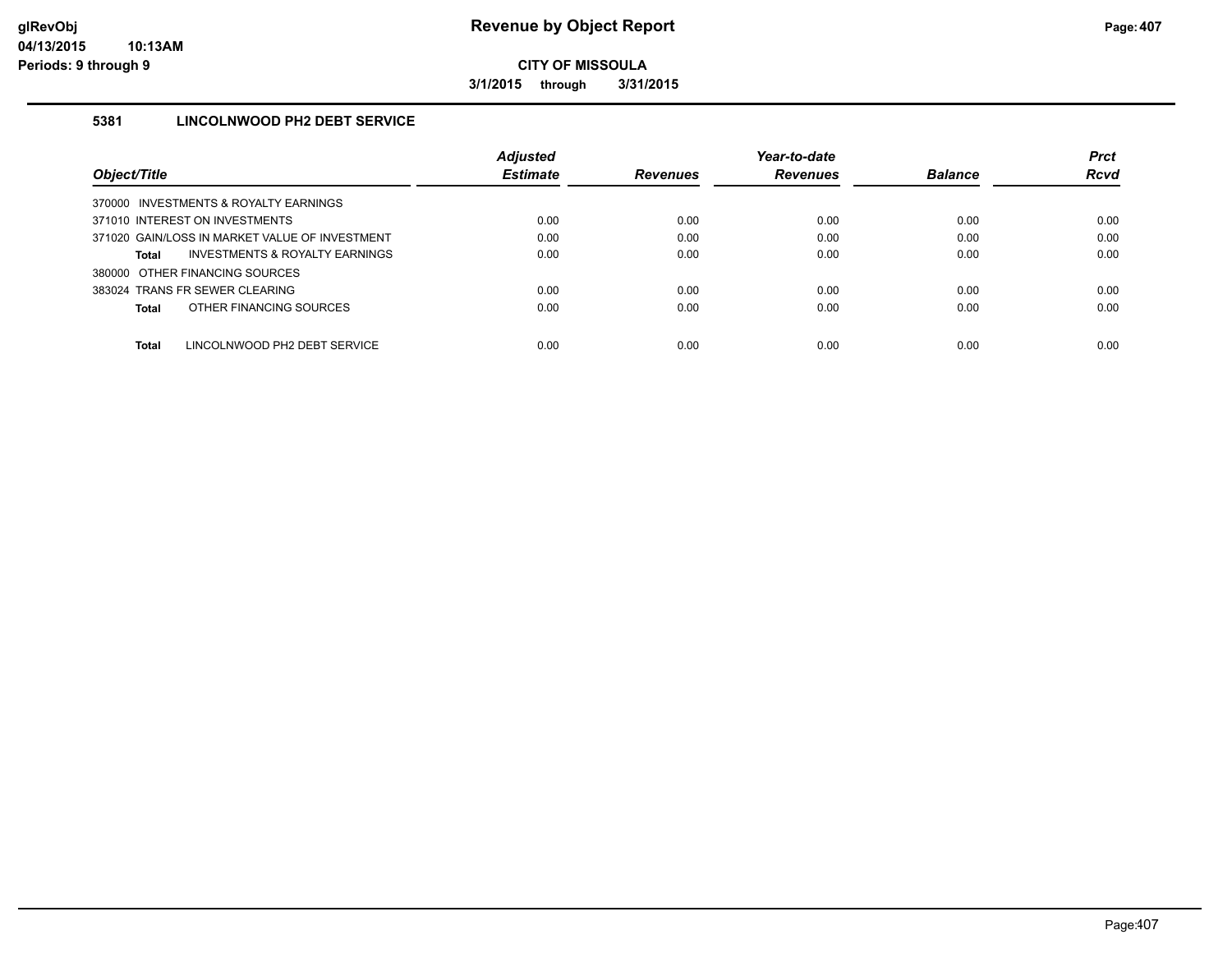**3/1/2015 through 3/31/2015**

# **5382 LINCOLNWOOD PH2 RESERVE FUND**

#### **5382 LINCOLNWOOD PH2 RESERVE FUND**

|                                                    | <b>Adjusted</b> |                 | Year-to-date    |                | <b>Prct</b> |
|----------------------------------------------------|-----------------|-----------------|-----------------|----------------|-------------|
| Object/Title                                       | <b>Estimate</b> | <b>Revenues</b> | <b>Revenues</b> | <b>Balance</b> | <b>Rcvd</b> |
| 370000 INVESTMENTS & ROYALTY EARNINGS              |                 |                 |                 |                |             |
| 371010 INTEREST ON INVESTMENTS                     | 0.00            | 0.00            | 0.00            | 0.00           | 0.00        |
| 371020 GAIN/LOSS IN MARKET VALUE OF INVESTMENTS    | 0.00            | 0.00            | 0.00            | 0.00           | 0.00        |
| <b>INVESTMENTS &amp; ROYALTY EARNINGS</b><br>Total | 0.00            | 0.00            | 0.00            | 0.00           | 0.00        |
| 380000 OTHER FINANCING SOURCES                     |                 |                 |                 |                |             |
| 381002 SRF LOAN                                    | 0.00            | 0.00            | 0.00            | 0.00           | 0.00        |
| 381030 SID BONDS PROCEEDS                          | 0.00            | 0.00            | 0.00            | 0.00           | 0.00        |
| 383024 TRANS FR SEWER CLEARING                     | 0.00            | 0.00            | 0.00            | 0.00           | 0.00        |
| 383042 TRANSFERS FROM OTHER FUNDS                  | 0.00            | 0.00            | 0.00            | 0.00           | 0.00        |
| OTHER FINANCING SOURCES<br>Total                   | 0.00            | 0.00            | 0.00            | 0.00           | 0.00        |
| LINCOLNWOOD PH2 RESERVE FUND<br><b>Total</b>       | 0.00            | 0.00            | 0.00            | 0.00           | 0.00        |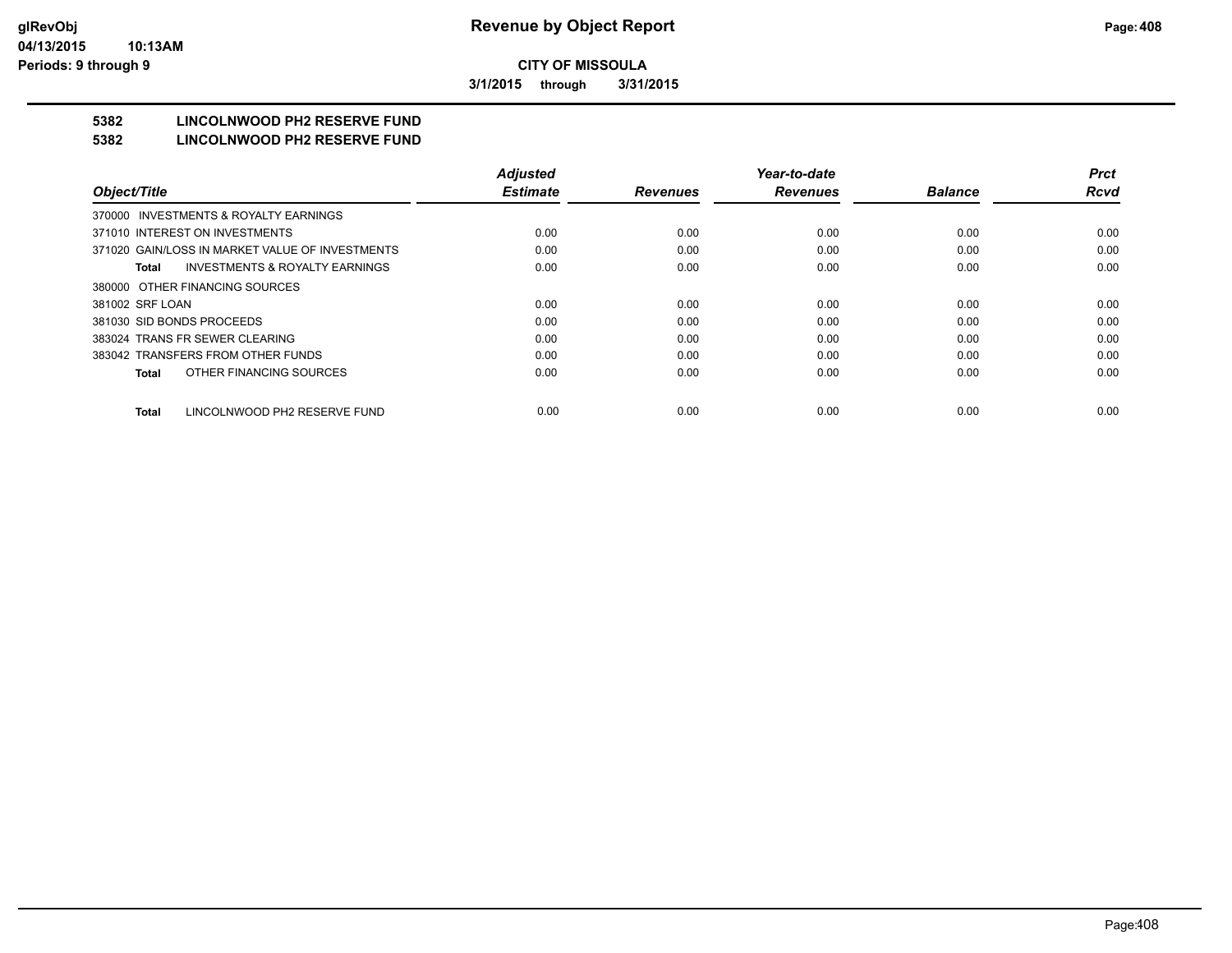**3/1/2015 through 3/31/2015**

# **5382 LINCOLNWOOD PH2 RESERVE FUND**

|                                                    | <b>Adiusted</b> |                 | Year-to-date    |                | <b>Prct</b> |
|----------------------------------------------------|-----------------|-----------------|-----------------|----------------|-------------|
| Object/Title                                       | <b>Estimate</b> | <b>Revenues</b> | <b>Revenues</b> | <b>Balance</b> | <b>Rcvd</b> |
| 370000 INVESTMENTS & ROYALTY EARNINGS              |                 |                 |                 |                |             |
| 371010 INTEREST ON INVESTMENTS                     | 0.00            | 0.00            | 0.00            | 0.00           | 0.00        |
| 371020 GAIN/LOSS IN MARKET VALUE OF INVESTMENT     | 0.00            | 0.00            | 0.00            | 0.00           | 0.00        |
| <b>INVESTMENTS &amp; ROYALTY EARNINGS</b><br>Total | 0.00            | 0.00            | 0.00            | 0.00           | 0.00        |
| 380000 OTHER FINANCING SOURCES                     |                 |                 |                 |                |             |
| 381002 SRF LOAN                                    | 0.00            | 0.00            | 0.00            | 0.00           | 0.00        |
| 381030 SID BONDS PROCEEDS                          | 0.00            | 0.00            | 0.00            | 0.00           | 0.00        |
| 383024 TRANS FR SEWER CLEARING                     | 0.00            | 0.00            | 0.00            | 0.00           | 0.00        |
| 383042 TRANSFERS FROM OTHER FUNDS                  | 0.00            | 0.00            | 0.00            | 0.00           | 0.00        |
| OTHER FINANCING SOURCES<br>Total                   | 0.00            | 0.00            | 0.00            | 0.00           | 0.00        |
|                                                    |                 |                 |                 |                |             |
| <b>Total</b><br>LINCOLNWOOD PH2 RESERVE FUND       | 0.00            | 0.00            | 0.00            | 0.00           | 0.00        |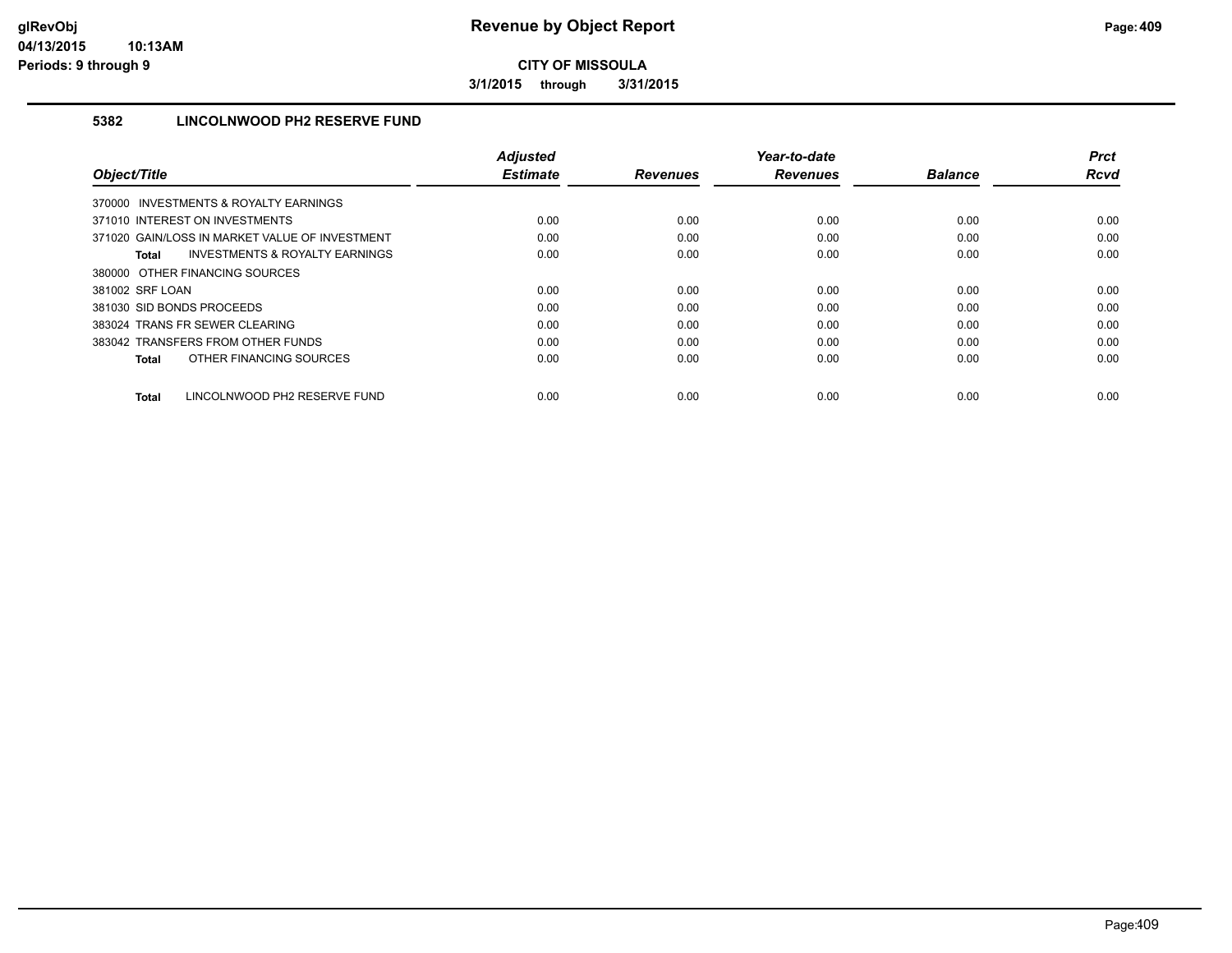**3/1/2015 through 3/31/2015**

# **5383 FY09 RATTLESNAKE SEWER DEBT SVS**

**5383 FY09 RATTLESNAKE SEWER DEBT SVS**

|                                                        | <b>Adjusted</b> |                 | Year-to-date    |                | <b>Prct</b> |
|--------------------------------------------------------|-----------------|-----------------|-----------------|----------------|-------------|
| Object/Title                                           | <b>Estimate</b> | <b>Revenues</b> | <b>Revenues</b> | <b>Balance</b> | <b>Rcvd</b> |
| 340000 CHARGES FOR SERVICES                            |                 |                 |                 |                |             |
| 343032 SEWER INSTALLATION CHARGES                      | 0.00            | 0.00            | 0.00            | 0.00           | 0.00        |
| <b>CHARGES FOR SERVICES</b><br>Total                   | 0.00            | 0.00            | 0.00            | 0.00           | 0.00        |
| <b>INVESTMENTS &amp; ROYALTY EARNINGS</b><br>370000    |                 |                 |                 |                |             |
| 371010 INTEREST ON INVESTMENTS                         | 0.00            | 0.00            | 0.00            | 0.00           | 0.00        |
| 371020 GAIN/LOSS IN MARKET VALUE OF INVESTMENTS        | 0.00            | 0.00            | 0.00            | 0.00           | 0.00        |
| <b>INVESTMENTS &amp; ROYALTY EARNINGS</b><br>Total     | 0.00            | 0.00            | 0.00            | 0.00           | 0.00        |
| OTHER FINANCING SOURCES<br>380000                      |                 |                 |                 |                |             |
| 381002 SRF LOAN                                        | 0.00            | 0.00            | 0.00            | 0.00           | 0.00        |
| 381020 REVENUE BONDS                                   | 0.00            | 0.00            | 0.00            | 0.00           | 0.00        |
| 383024 TRANS FR SEWER CLEARING                         | 31,550.00       | 0.00            | 0.00            | 31,550.00      | 0.00        |
| 383042 TRANSFERS FROM OTHER FUNDS                      | 0.00            | 0.00            | 0.00            | 0.00           | 0.00        |
| OTHER FINANCING SOURCES<br>Total                       | 31,550.00       | 0.00            | 0.00            | 31,550.00      | 0.00        |
| <b>FY09 RATTLESNAKE SEWER DEBT SVS</b><br><b>Total</b> | 31,550.00       | 0.00            | 0.00            | 31,550.00      | 0.00        |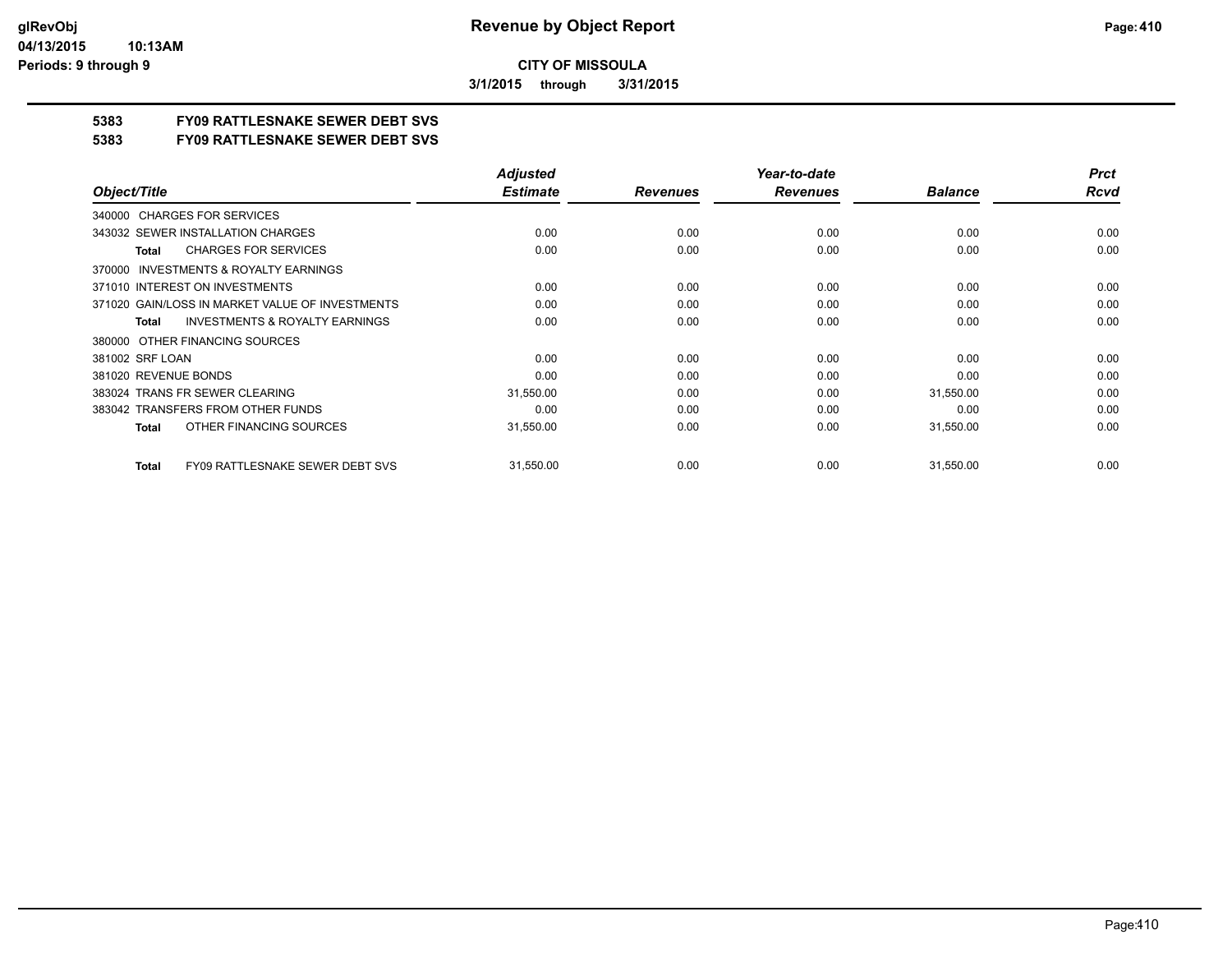**3/1/2015 through 3/31/2015**

# **5383 FY09 RATTLESNAKE SEWER DEBT SVS**

| Object/Title                                              | <b>Adjusted</b><br><b>Estimate</b> | <b>Revenues</b> | Year-to-date<br><b>Revenues</b> | <b>Balance</b> | <b>Prct</b><br>Rcvd |
|-----------------------------------------------------------|------------------------------------|-----------------|---------------------------------|----------------|---------------------|
| 340000 CHARGES FOR SERVICES                               |                                    |                 |                                 |                |                     |
|                                                           |                                    |                 |                                 |                |                     |
| 343032 SEWER INSTALLATION CHARGES                         | 0.00                               | 0.00            | 0.00                            | 0.00           | 0.00                |
| <b>CHARGES FOR SERVICES</b><br>Total                      | 0.00                               | 0.00            | 0.00                            | 0.00           | 0.00                |
| INVESTMENTS & ROYALTY EARNINGS<br>370000                  |                                    |                 |                                 |                |                     |
| 371010 INTEREST ON INVESTMENTS                            | 0.00                               | 0.00            | 0.00                            | 0.00           | 0.00                |
| 371020 GAIN/LOSS IN MARKET VALUE OF INVESTMENT            | 0.00                               | 0.00            | 0.00                            | 0.00           | 0.00                |
| <b>INVESTMENTS &amp; ROYALTY EARNINGS</b><br><b>Total</b> | 0.00                               | 0.00            | 0.00                            | 0.00           | 0.00                |
| 380000 OTHER FINANCING SOURCES                            |                                    |                 |                                 |                |                     |
| 381002 SRF LOAN                                           | 0.00                               | 0.00            | 0.00                            | 0.00           | 0.00                |
| 381020 REVENUE BONDS                                      | 0.00                               | 0.00            | 0.00                            | 0.00           | 0.00                |
| 383024 TRANS FR SEWER CLEARING                            | 31,550.00                          | 0.00            | 0.00                            | 31,550.00      | 0.00                |
| 383042 TRANSFERS FROM OTHER FUNDS                         | 0.00                               | 0.00            | 0.00                            | 0.00           | 0.00                |
| OTHER FINANCING SOURCES<br><b>Total</b>                   | 31,550.00                          | 0.00            | 0.00                            | 31,550.00      | 0.00                |
| <b>FY09 RATTLESNAKE SEWER DEBT SVS</b><br><b>Total</b>    | 31,550.00                          | 0.00            | 0.00                            | 31,550.00      | 0.00                |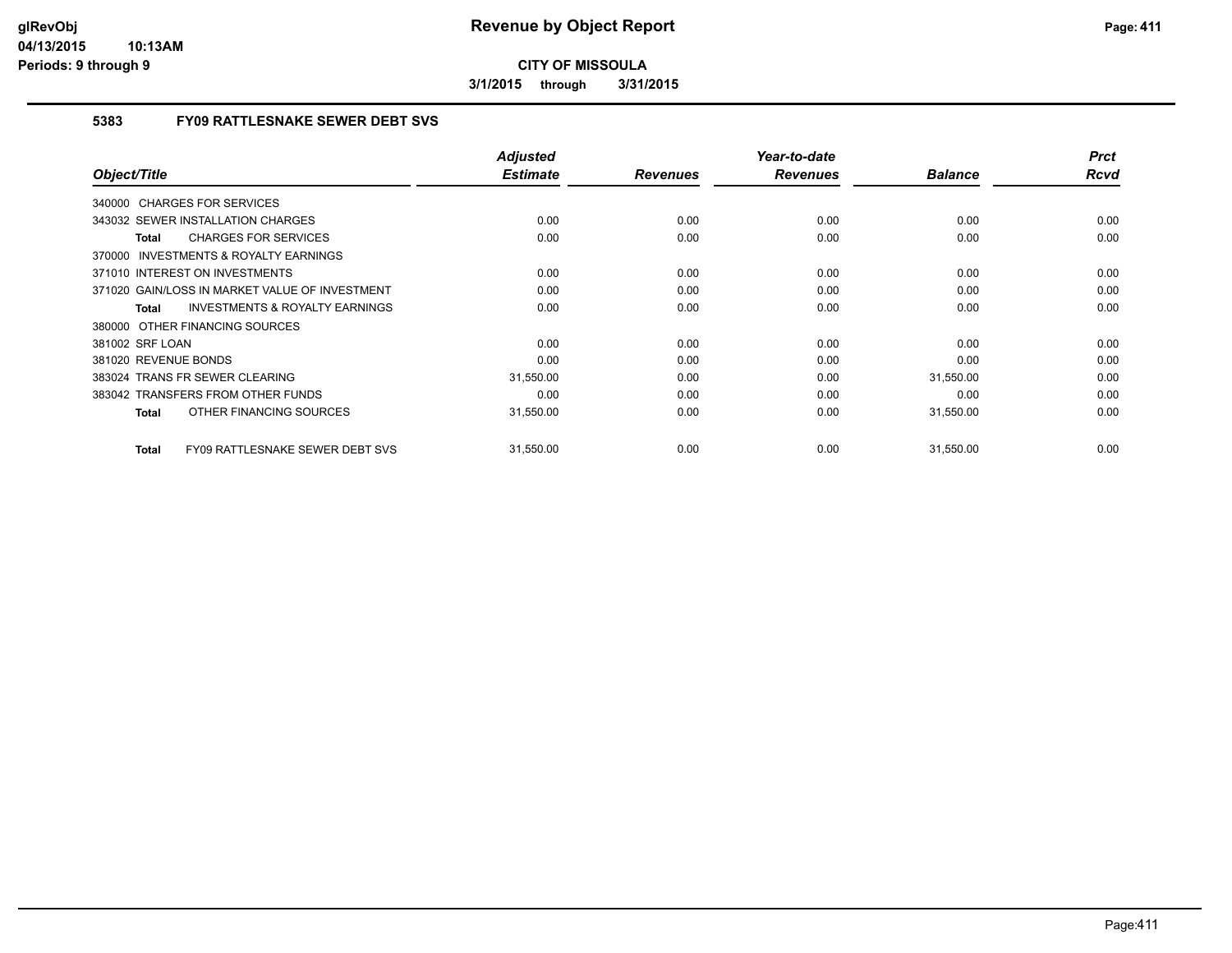**3/1/2015 through 3/31/2015**

# **5384 09 LOLO BOND RESERVE**

**5384 09 LOLO BOND RESERVE**

|                                                    | <b>Adjusted</b> |                 | Year-to-date    |                | <b>Prct</b> |
|----------------------------------------------------|-----------------|-----------------|-----------------|----------------|-------------|
| Object/Title                                       | <b>Estimate</b> | <b>Revenues</b> | <b>Revenues</b> | <b>Balance</b> | <b>Rcvd</b> |
| 370000 INVESTMENTS & ROYALTY EARNINGS              |                 |                 |                 |                |             |
| 371010 INTEREST ON INVESTMENTS                     | 0.00            | 0.00            | 0.00            | 0.00           | 0.00        |
| 371020 GAIN/LOSS IN MARKET VALUE OF INVESTMENTS    | 0.00            | 0.00            | 0.00            | 0.00           | 0.00        |
| <b>INVESTMENTS &amp; ROYALTY EARNINGS</b><br>Total | 0.00            | 0.00            | 0.00            | 0.00           | 0.00        |
| 380000 OTHER FINANCING SOURCES                     |                 |                 |                 |                |             |
| 381002 SRF LOAN                                    | 0.00            | 0.00            | 0.00            | 0.00           | 0.00        |
| 383024 TRANS FR SEWER CLEARING                     | 245,500.00      | 0.00            | 0.00            | 245,500.00     | 0.00        |
| OTHER FINANCING SOURCES<br>Total                   | 245,500.00      | 0.00            | 0.00            | 245.500.00     | 0.00        |
|                                                    |                 |                 |                 |                |             |
| 09 LOLO BOND RESERVE<br>Total                      | 245.500.00      | 0.00            | 0.00            | 245.500.00     | 0.00        |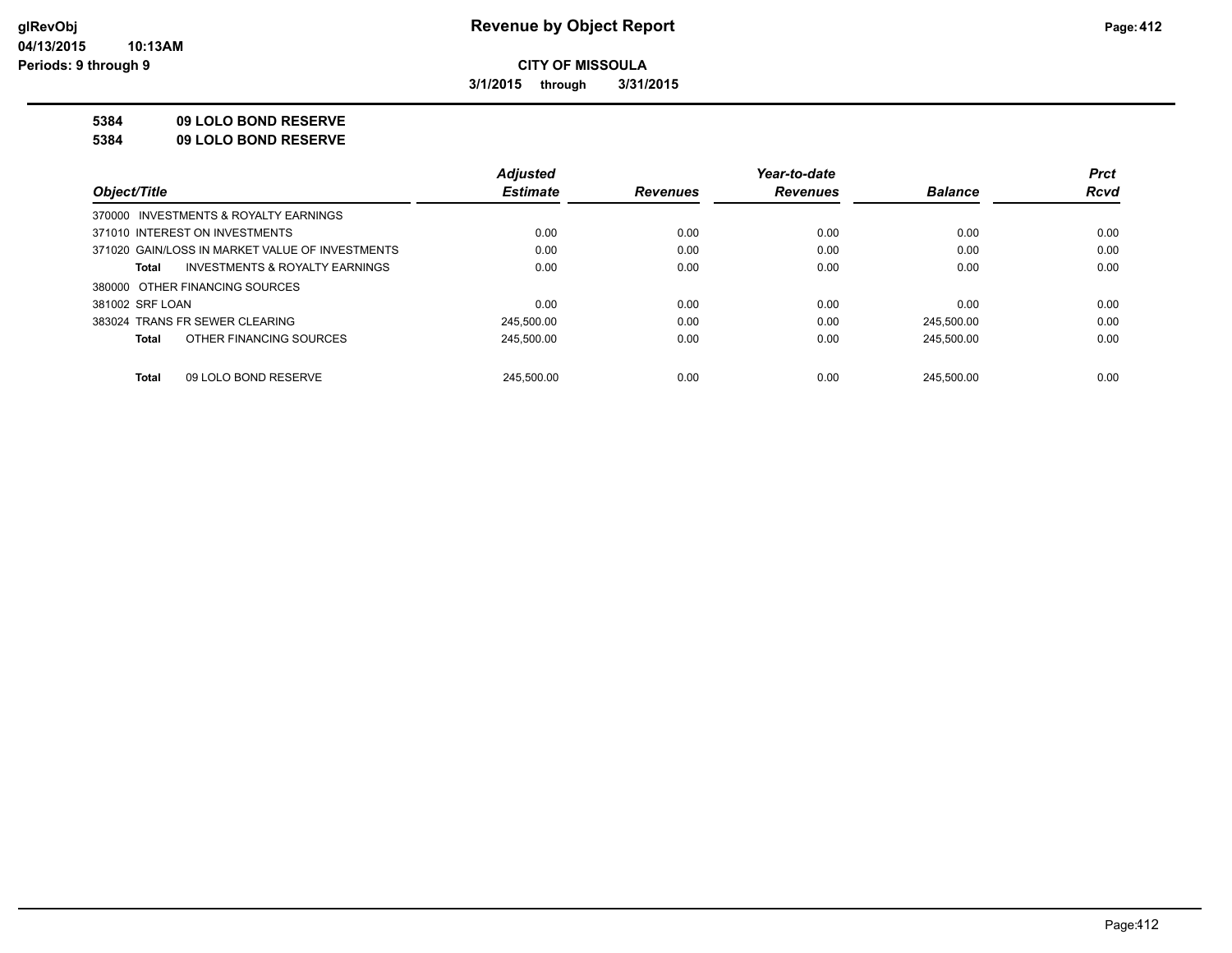**3/1/2015 through 3/31/2015**

#### **5384 09 LOLO BOND RESERVE**

|                                       |                                                | <b>Adjusted</b> |                 | Year-to-date    |                | <b>Prct</b> |
|---------------------------------------|------------------------------------------------|-----------------|-----------------|-----------------|----------------|-------------|
| Object/Title                          |                                                | <b>Estimate</b> | <b>Revenues</b> | <b>Revenues</b> | <b>Balance</b> | <b>Rcvd</b> |
| 370000 INVESTMENTS & ROYALTY EARNINGS |                                                |                 |                 |                 |                |             |
| 371010 INTEREST ON INVESTMENTS        |                                                | 0.00            | 0.00            | 0.00            | 0.00           | 0.00        |
|                                       | 371020 GAIN/LOSS IN MARKET VALUE OF INVESTMENT | 0.00            | 0.00            | 0.00            | 0.00           | 0.00        |
| <b>Total</b>                          | <b>INVESTMENTS &amp; ROYALTY EARNINGS</b>      | 0.00            | 0.00            | 0.00            | 0.00           | 0.00        |
| 380000 OTHER FINANCING SOURCES        |                                                |                 |                 |                 |                |             |
| 381002 SRF LOAN                       |                                                | 0.00            | 0.00            | 0.00            | 0.00           | 0.00        |
| 383024 TRANS FR SEWER CLEARING        |                                                | 245.500.00      | 0.00            | 0.00            | 245.500.00     | 0.00        |
| <b>Total</b>                          | OTHER FINANCING SOURCES                        | 245.500.00      | 0.00            | 0.00            | 245.500.00     | 0.00        |
| <b>Total</b>                          | 09 LOLO BOND RESERVE                           | 245.500.00      | 0.00            | 0.00            | 245.500.00     | 0.00        |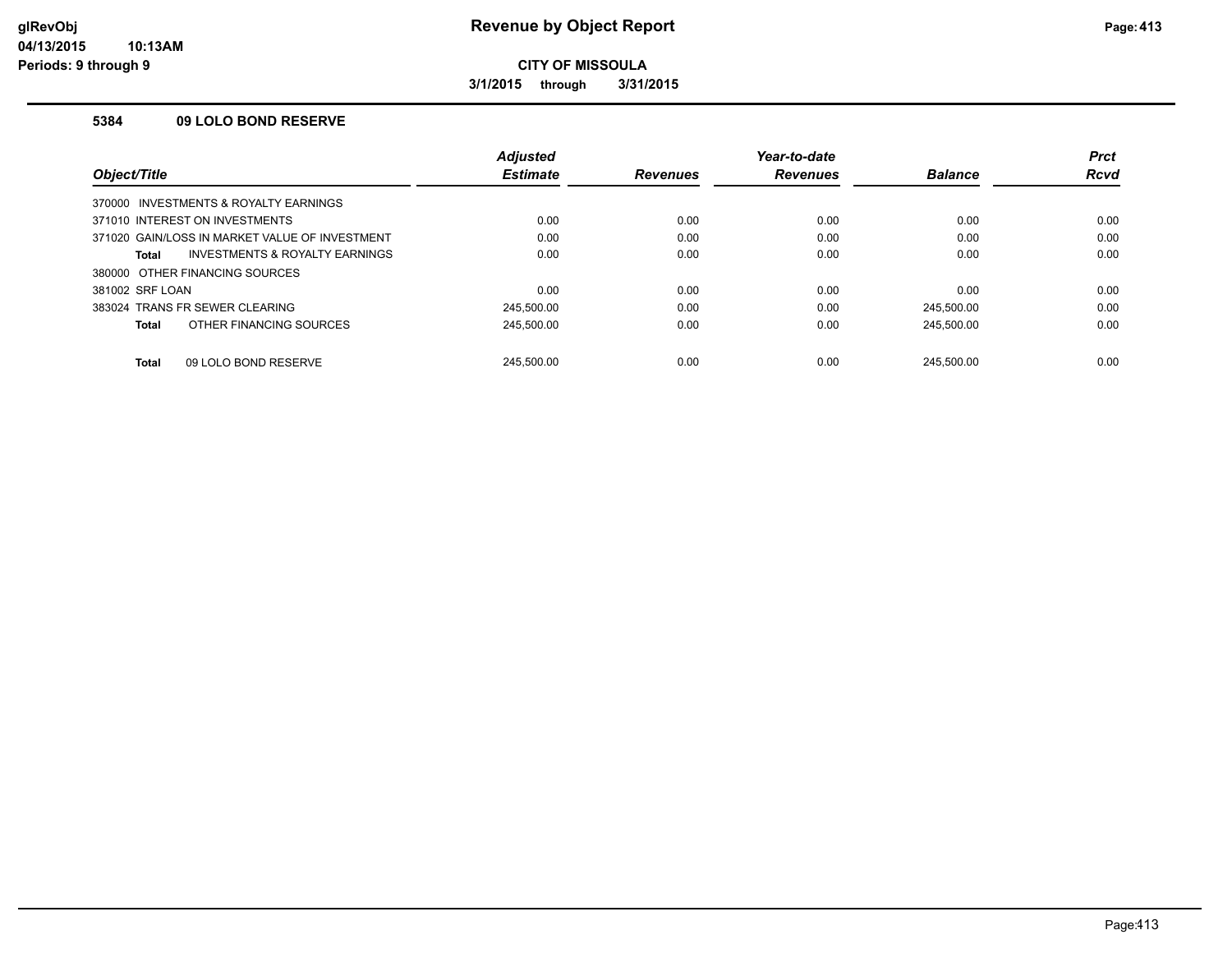**3/1/2015 through 3/31/2015**

# **5385 HEADWORKS 2010 BOND RESERVE**

#### **5385 HEADWORKS 2010 BOND RESERVE**

|                 |                                    | <b>Adjusted</b> |                 | <b>Prct</b>     |                |             |
|-----------------|------------------------------------|-----------------|-----------------|-----------------|----------------|-------------|
| Object/Title    |                                    | <b>Estimate</b> | <b>Revenues</b> | <b>Revenues</b> | <b>Balance</b> | <b>Rcvd</b> |
|                 | 380000 OTHER FINANCING SOURCES     |                 |                 |                 |                |             |
| 381002 SRF LOAN |                                    | 0.00            | 0.00            | 0.00            | 0.00           | 0.00        |
| Total           | OTHER FINANCING SOURCES            | 0.00            | 0.00            | 0.00            | 0.00           | 0.00        |
| <b>Total</b>    | <b>HEADWORKS 2010 BOND RESERVE</b> | 0.00            | 0.00            | 0.00            | 0.00           | 0.00        |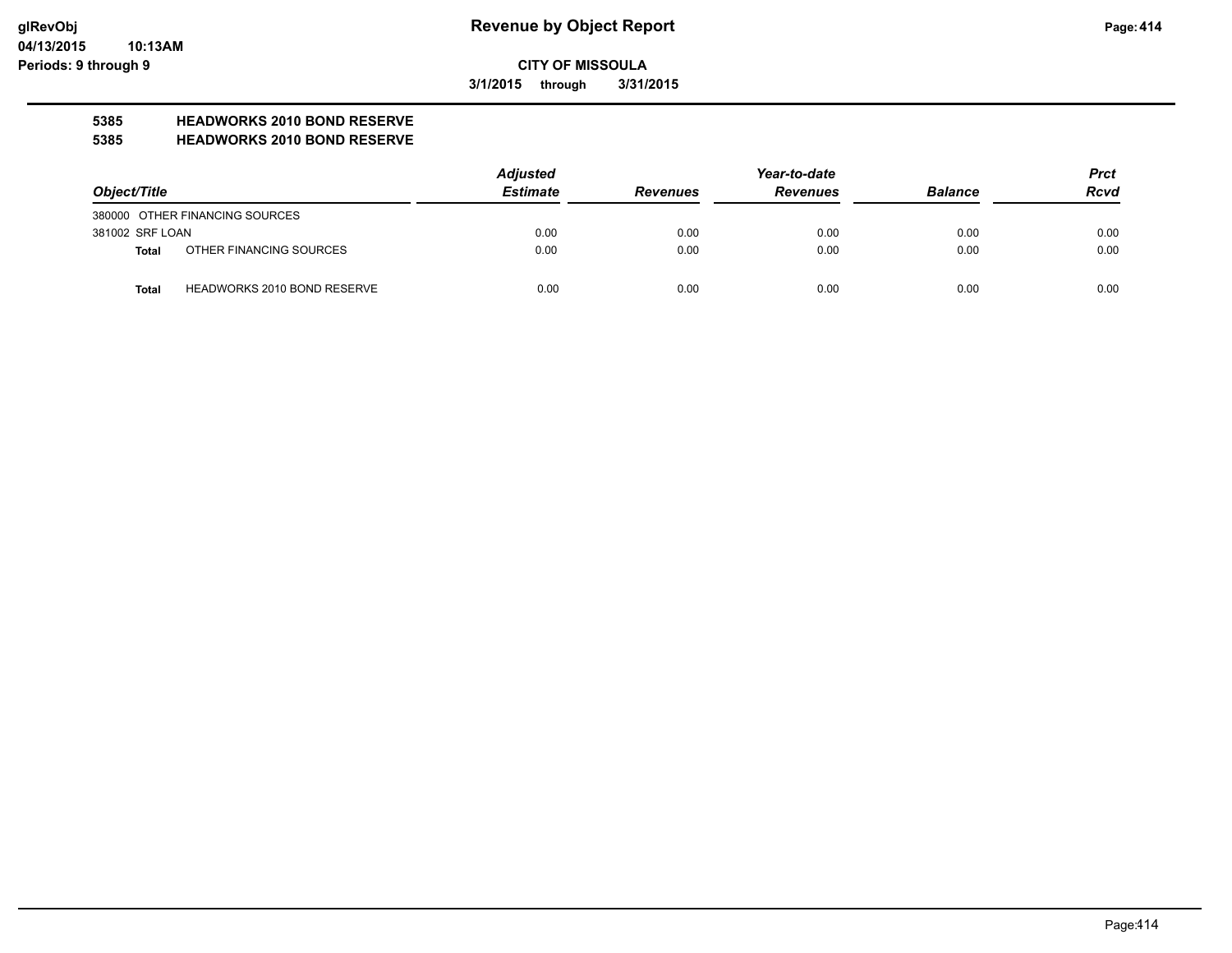**3/1/2015 through 3/31/2015**

### **5385 HEADWORKS 2010 BOND RESERVE**

| Object/Title    |                                    | <b>Adjusted</b><br><b>Estimate</b> | <b>Revenues</b> | Year-to-date<br><b>Revenues</b> | <b>Balance</b> | <b>Prct</b><br><b>Rcvd</b> |
|-----------------|------------------------------------|------------------------------------|-----------------|---------------------------------|----------------|----------------------------|
|                 | 380000 OTHER FINANCING SOURCES     |                                    |                 |                                 |                |                            |
| 381002 SRF LOAN |                                    | 0.00                               | 0.00            | 0.00                            | 0.00           | 0.00                       |
| <b>Total</b>    | OTHER FINANCING SOURCES            | 0.00                               | 0.00            | 0.00                            | 0.00           | 0.00                       |
| <b>Total</b>    | <b>HEADWORKS 2010 BOND RESERVE</b> | 0.00                               | 0.00            | 0.00                            | 0.00           | 0.00                       |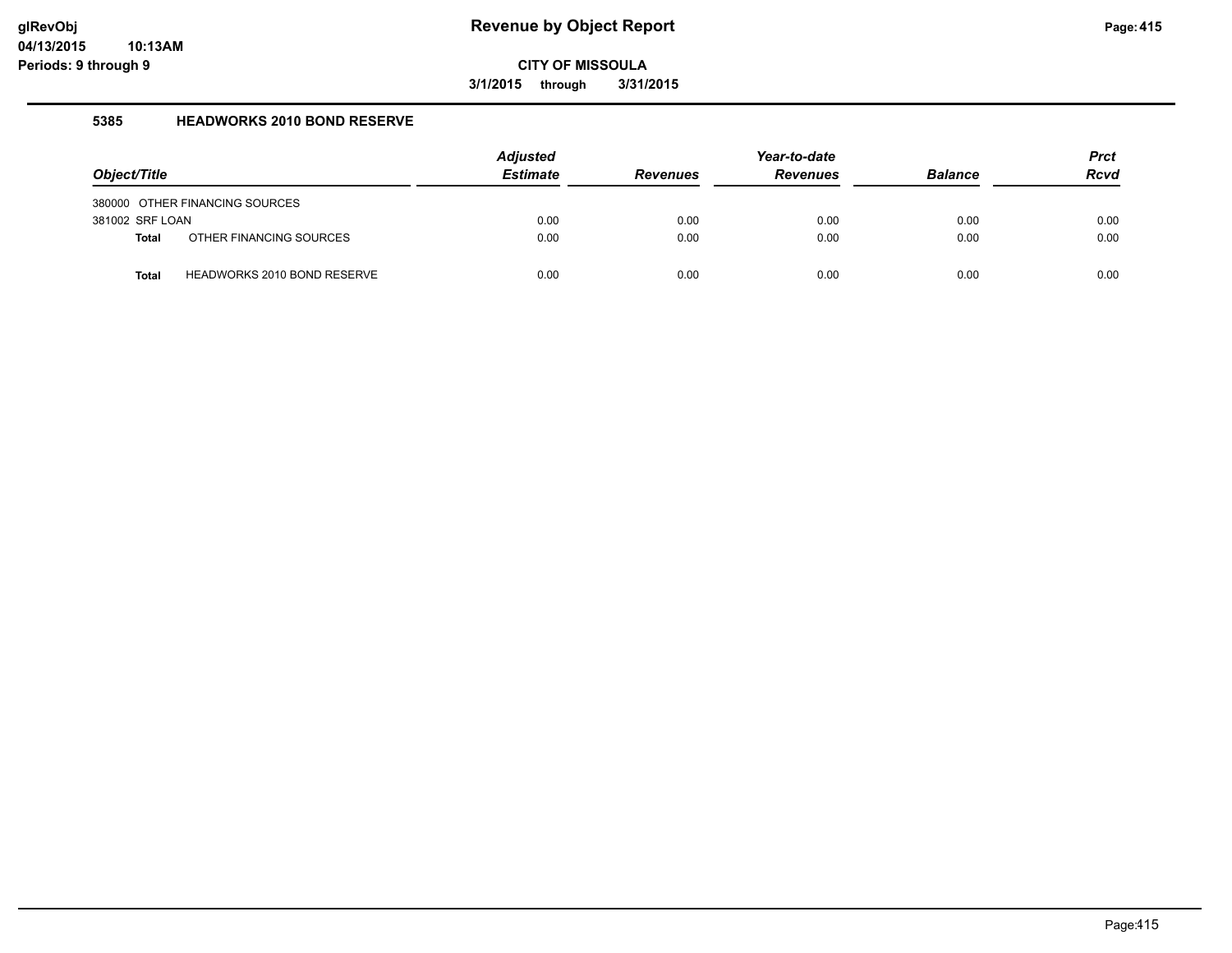**3/1/2015 through 3/31/2015**

# **5386 FY10 HEADWORKS DEBT SERVICE**

#### **5386 FY10 HEADWORKS DEBT SERVICE**

|                                            | <b>Adjusted</b> |                 | Year-to-date    |                | <b>Prct</b> |
|--------------------------------------------|-----------------|-----------------|-----------------|----------------|-------------|
| Object/Title                               | <b>Estimate</b> | <b>Revenues</b> | <b>Revenues</b> | <b>Balance</b> | <b>Rcvd</b> |
| 330000 INTERGOVERNMENTAL REVENUES          |                 |                 |                 |                |             |
| 331990 IRS REIMB/DEBT SVS INTEREST         | 254.857.00      | 0.00            | 118.126.16      | 136.730.84     | 46.35       |
| <b>INTERGOVERNMENTAL REVENUES</b><br>Total | 254,857.00      | 0.00            | 118.126.16      | 136.730.84     | 46.35       |
| 380000 OTHER FINANCING SOURCES             |                 |                 |                 |                |             |
| 381002 SRF LOAN                            | 0.00            | 0.00            | 0.00            | 0.00           | 0.00        |
| 383024 TRANS FR SEWER CLEARING             | 442.092.00      | 0.00            | 0.00            | 442,092.00     | 0.00        |
| OTHER FINANCING SOURCES<br>Total           | 442.092.00      | 0.00            | 0.00            | 442.092.00     | 0.00        |
|                                            |                 |                 |                 |                |             |
| FY10 HEADWORKS DEBT SERVICE<br>Total       | 696.949.00      | 0.00            | 118.126.16      | 578.822.84     | 16.95       |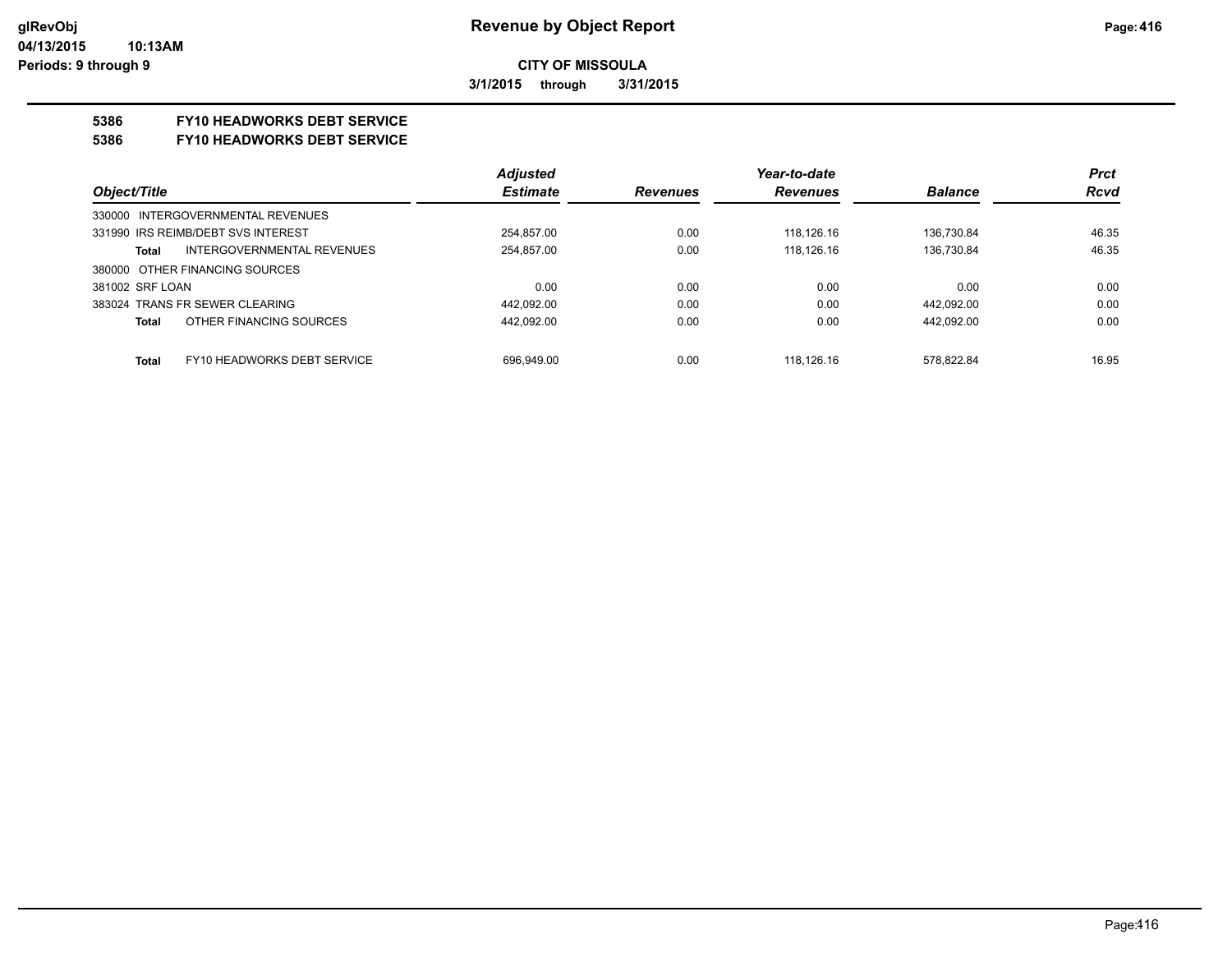**3/1/2015 through 3/31/2015**

# **5386 FY10 HEADWORKS DEBT SERVICE**

|                 |                                    | <b>Adjusted</b> |                 | Year-to-date    |                | <b>Prct</b> |
|-----------------|------------------------------------|-----------------|-----------------|-----------------|----------------|-------------|
| Object/Title    |                                    | <b>Estimate</b> | <b>Revenues</b> | <b>Revenues</b> | <b>Balance</b> | <b>Rcvd</b> |
|                 | 330000 INTERGOVERNMENTAL REVENUES  |                 |                 |                 |                |             |
|                 | 331990 IRS REIMB/DEBT SVS INTEREST | 254.857.00      | 0.00            | 118.126.16      | 136.730.84     | 46.35       |
| Total           | INTERGOVERNMENTAL REVENUES         | 254,857.00      | 0.00            | 118.126.16      | 136.730.84     | 46.35       |
|                 | 380000 OTHER FINANCING SOURCES     |                 |                 |                 |                |             |
| 381002 SRF LOAN |                                    | 0.00            | 0.00            | 0.00            | 0.00           | 0.00        |
|                 | 383024 TRANS FR SEWER CLEARING     | 442.092.00      | 0.00            | 0.00            | 442.092.00     | 0.00        |
| Total           | OTHER FINANCING SOURCES            | 442.092.00      | 0.00            | 0.00            | 442.092.00     | 0.00        |
| <b>Total</b>    | FY10 HEADWORKS DEBT SERVICE        | 696.949.00      | 0.00            | 118.126.16      | 578.822.84     | 16.95       |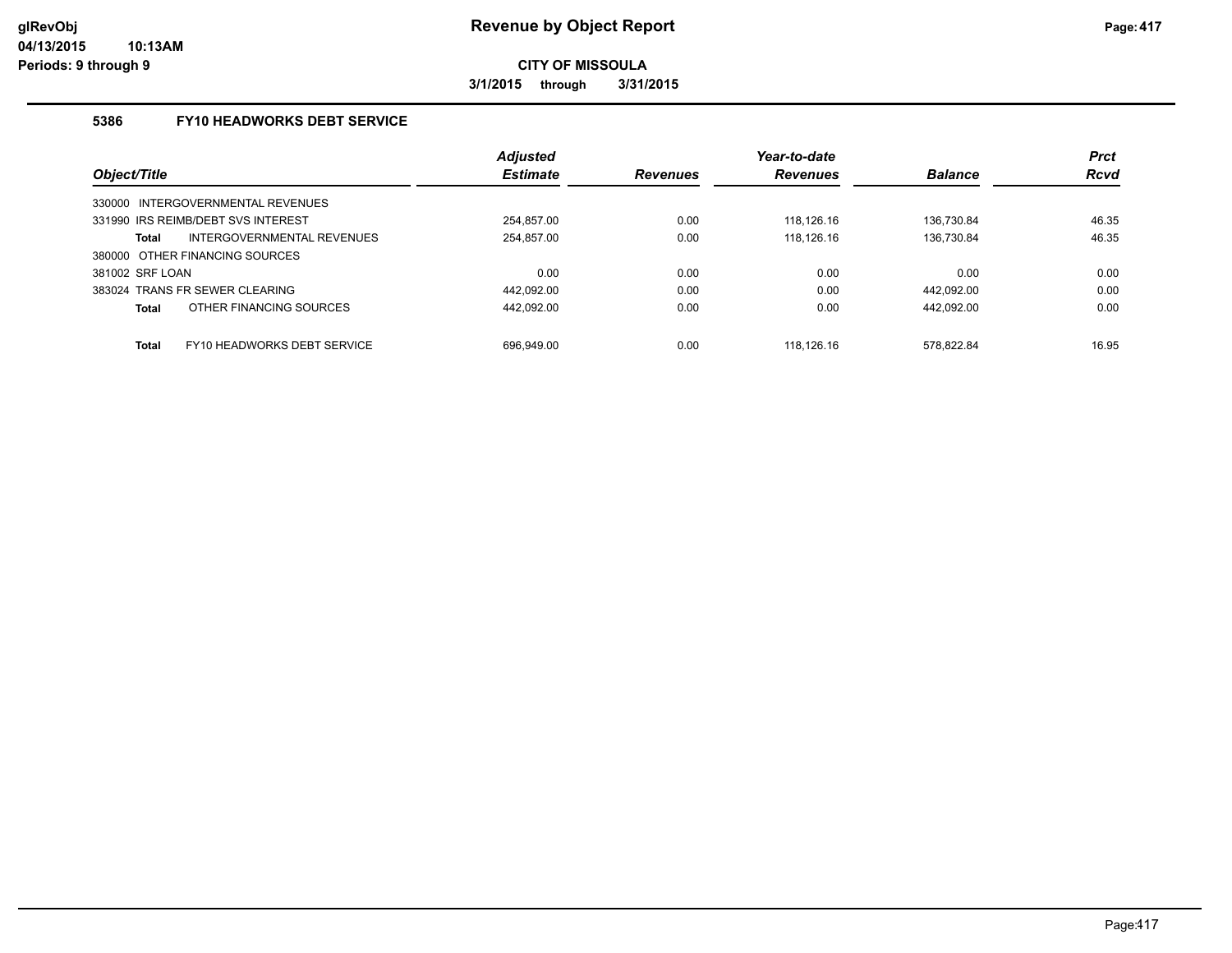**3/1/2015 through 3/31/2015**

# **5387 FY11 SEWER \$1.29M BOND DEBT SERVICE**

# **5387 FY11 SEWER \$1.29M BOND DEBT SERVICE**

|                                                      | <b>Adjusted</b> |                 | Year-to-date    |                | <b>Prct</b> |
|------------------------------------------------------|-----------------|-----------------|-----------------|----------------|-------------|
| Object/Title                                         | <b>Estimate</b> | <b>Revenues</b> | <b>Revenues</b> | <b>Balance</b> | <b>Rcvd</b> |
| 370000 INVESTMENTS & ROYALTY EARNINGS                |                 |                 |                 |                |             |
| 371010 INTEREST ON INVESTMENTS                       | 0.00            | 0.00            | 0.00            | 0.00           | 0.00        |
| 371020 GAIN/LOSS IN MARKET VALUE OF INVESTMENTS      | 0.00            | 0.00            | 0.00            | 0.00           | 0.00        |
| INVESTMENTS & ROYALTY EARNINGS<br>Total              | 0.00            | 0.00            | 0.00            | 0.00           | 0.00        |
| 380000 OTHER FINANCING SOURCES                       |                 |                 |                 |                |             |
| 383024 TRANS FR SEWER CLEARING                       | 103.430.00      | 0.00            | 0.00            | 103.430.00     | 0.00        |
| OTHER FINANCING SOURCES<br>Total                     | 103.430.00      | 0.00            | 0.00            | 103.430.00     | 0.00        |
|                                                      |                 |                 |                 |                |             |
| FY11 SEWER \$1.29M BOND DEBT SERVICE<br><b>Total</b> | 103.430.00      | 0.00            | 0.00            | 103.430.00     | 0.00        |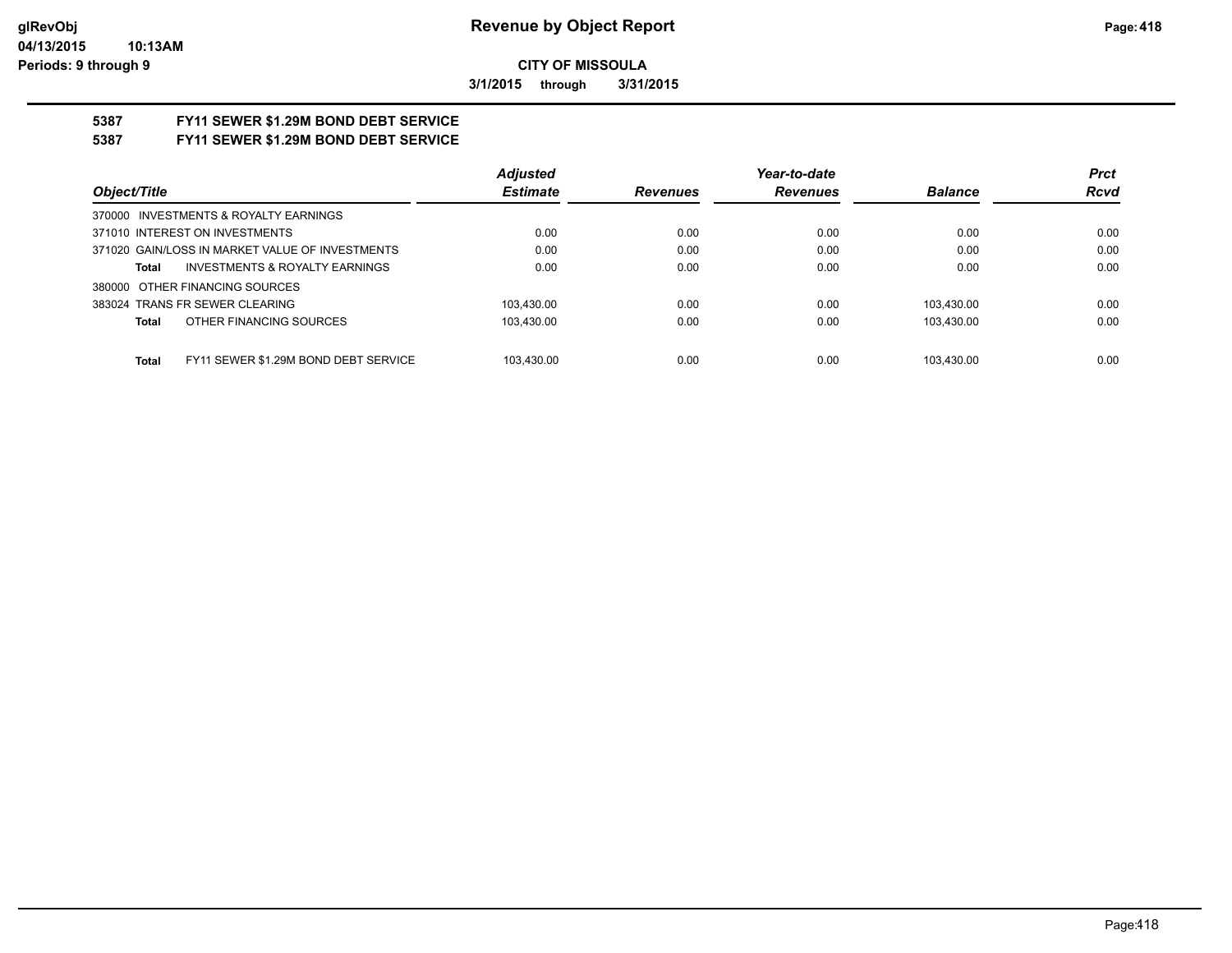**3/1/2015 through 3/31/2015**

## **5387 FY11 SEWER \$1.29M BOND DEBT SERVICE**

|                                                      | <b>Adjusted</b> |                 | Year-to-date    |                | <b>Prct</b> |
|------------------------------------------------------|-----------------|-----------------|-----------------|----------------|-------------|
| Object/Title                                         | <b>Estimate</b> | <b>Revenues</b> | <b>Revenues</b> | <b>Balance</b> | <b>Rcvd</b> |
| 370000 INVESTMENTS & ROYALTY EARNINGS                |                 |                 |                 |                |             |
| 371010 INTEREST ON INVESTMENTS                       | 0.00            | 0.00            | 0.00            | 0.00           | 0.00        |
| 371020 GAIN/LOSS IN MARKET VALUE OF INVESTMENT       | 0.00            | 0.00            | 0.00            | 0.00           | 0.00        |
| INVESTMENTS & ROYALTY EARNINGS<br><b>Total</b>       | 0.00            | 0.00            | 0.00            | 0.00           | 0.00        |
| 380000 OTHER FINANCING SOURCES                       |                 |                 |                 |                |             |
| 383024 TRANS FR SEWER CLEARING                       | 103.430.00      | 0.00            | 0.00            | 103.430.00     | 0.00        |
| OTHER FINANCING SOURCES<br><b>Total</b>              | 103.430.00      | 0.00            | 0.00            | 103.430.00     | 0.00        |
|                                                      |                 |                 |                 |                |             |
| <b>Total</b><br>FY11 SEWER \$1.29M BOND DEBT SERVICE | 103.430.00      | 0.00            | 0.00            | 103.430.00     | 0.00        |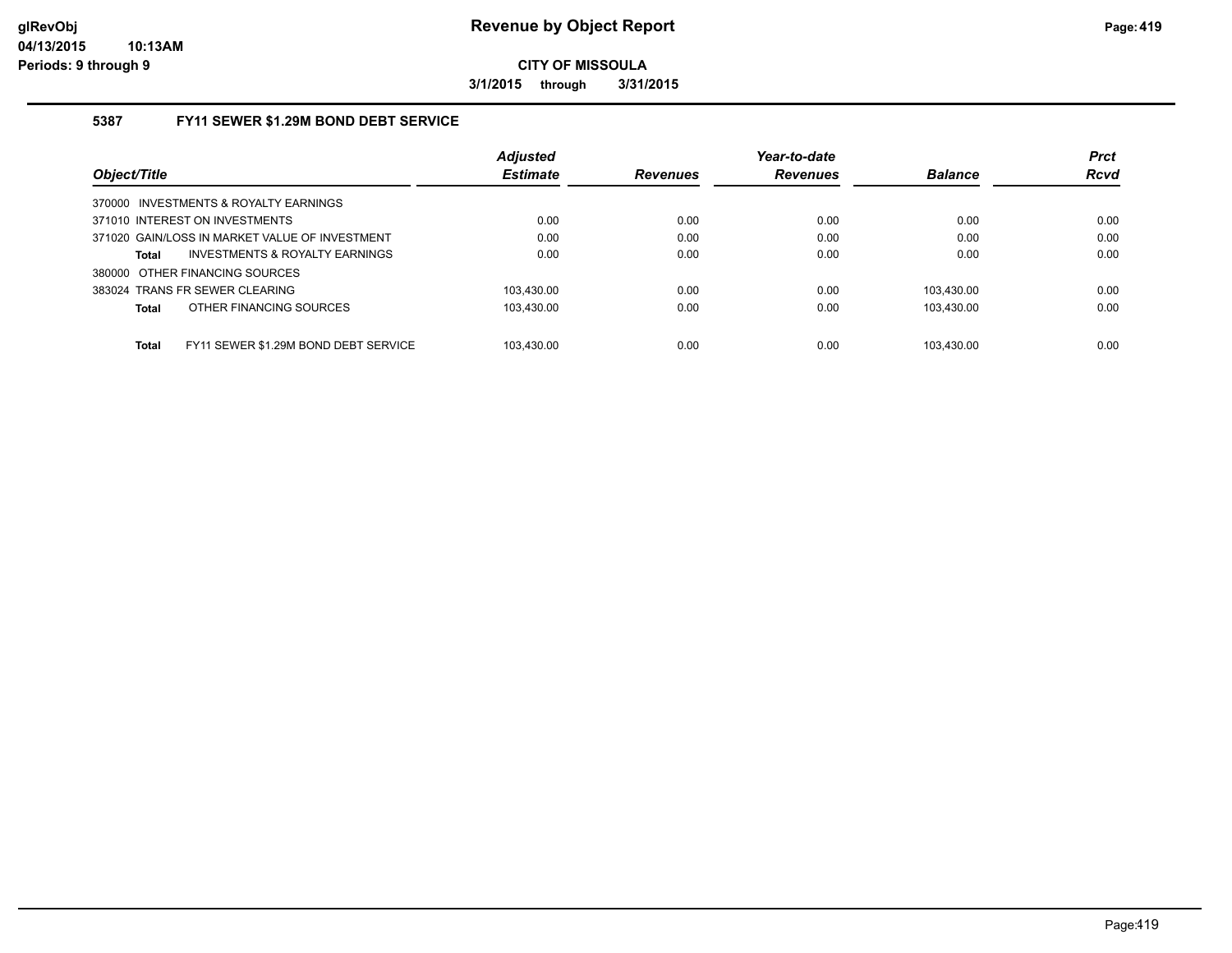**3/1/2015 through 3/31/2015**

# **5388 FY11 \$1.29M SEWER BOND RESERVE**

#### **5388 FY11 \$1.29M SEWER BOND RESERVE**

|                                                           | <b>Adjusted</b> |                 | Year-to-date    |                | <b>Prct</b> |
|-----------------------------------------------------------|-----------------|-----------------|-----------------|----------------|-------------|
| Object/Title                                              | <b>Estimate</b> | <b>Revenues</b> | <b>Revenues</b> | <b>Balance</b> | <b>Rcvd</b> |
| INVESTMENTS & ROYALTY EARNINGS<br>370000                  |                 |                 |                 |                |             |
| 371010 INTEREST ON INVESTMENTS                            | 0.00            | 0.00            | 0.00            | 0.00           | 0.00        |
| 371020 GAIN/LOSS IN MARKET VALUE OF INVESTMENTS           | 0.00            | 0.00            | 0.00            | 0.00           | 0.00        |
| <b>INVESTMENTS &amp; ROYALTY EARNINGS</b><br><b>Total</b> | 0.00            | 0.00            | 0.00            | 0.00           | 0.00        |
| 380000 OTHER FINANCING SOURCES                            |                 |                 |                 |                |             |
| 381002 SRF LOAN                                           | 0.00            | 0.00            | 0.00            | 0.00           | 0.00        |
| 381020 REVENUE BONDS                                      | 0.00            | 0.00            | 0.00            | 0.00           | 0.00        |
| 381030 SID BONDS PROCEEDS                                 | 0.00            | 0.00            | 0.00            | 0.00           | 0.00        |
| 383024 TRANS FR SEWER CLEARING                            | 0.00            | 0.00            | 0.00            | 0.00           | 0.00        |
| 383042 TRANSFERS FROM OTHER FUNDS                         | 0.00            | 0.00            | 0.00            | 0.00           | 0.00        |
| OTHER FINANCING SOURCES<br><b>Total</b>                   | 0.00            | 0.00            | 0.00            | 0.00           | 0.00        |
| FY11 \$1.29M SEWER BOND RESERVE<br><b>Total</b>           | 0.00            | 0.00            | 0.00            | 0.00           | 0.00        |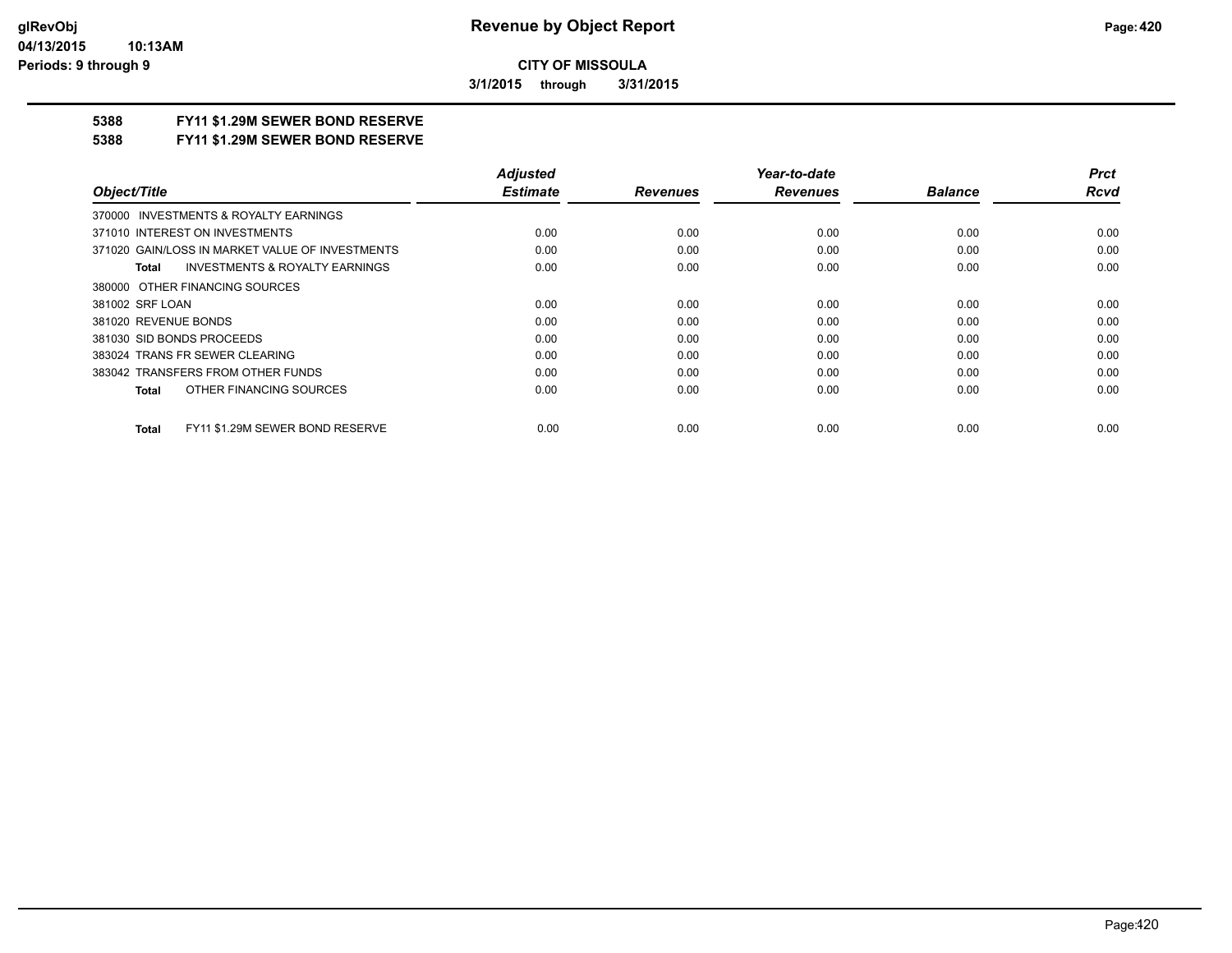**3/1/2015 through 3/31/2015**

## **5388 FY11 \$1.29M SEWER BOND RESERVE**

|                                                           | <b>Adjusted</b> |                 | Year-to-date    |                | <b>Prct</b> |
|-----------------------------------------------------------|-----------------|-----------------|-----------------|----------------|-------------|
| Object/Title                                              | <b>Estimate</b> | <b>Revenues</b> | <b>Revenues</b> | <b>Balance</b> | Rcvd        |
| 370000 INVESTMENTS & ROYALTY EARNINGS                     |                 |                 |                 |                |             |
| 371010 INTEREST ON INVESTMENTS                            | 0.00            | 0.00            | 0.00            | 0.00           | 0.00        |
| 371020 GAIN/LOSS IN MARKET VALUE OF INVESTMENT            | 0.00            | 0.00            | 0.00            | 0.00           | 0.00        |
| <b>INVESTMENTS &amp; ROYALTY EARNINGS</b><br><b>Total</b> | 0.00            | 0.00            | 0.00            | 0.00           | 0.00        |
| 380000 OTHER FINANCING SOURCES                            |                 |                 |                 |                |             |
| 381002 SRF LOAN                                           | 0.00            | 0.00            | 0.00            | 0.00           | 0.00        |
| 381020 REVENUE BONDS                                      | 0.00            | 0.00            | 0.00            | 0.00           | 0.00        |
| 381030 SID BONDS PROCEEDS                                 | 0.00            | 0.00            | 0.00            | 0.00           | 0.00        |
| 383024 TRANS FR SEWER CLEARING                            | 0.00            | 0.00            | 0.00            | 0.00           | 0.00        |
| 383042 TRANSFERS FROM OTHER FUNDS                         | 0.00            | 0.00            | 0.00            | 0.00           | 0.00        |
| OTHER FINANCING SOURCES<br><b>Total</b>                   | 0.00            | 0.00            | 0.00            | 0.00           | 0.00        |
| FY11 \$1.29M SEWER BOND RESERVE<br><b>Total</b>           | 0.00            | 0.00            | 0.00            | 0.00           | 0.00        |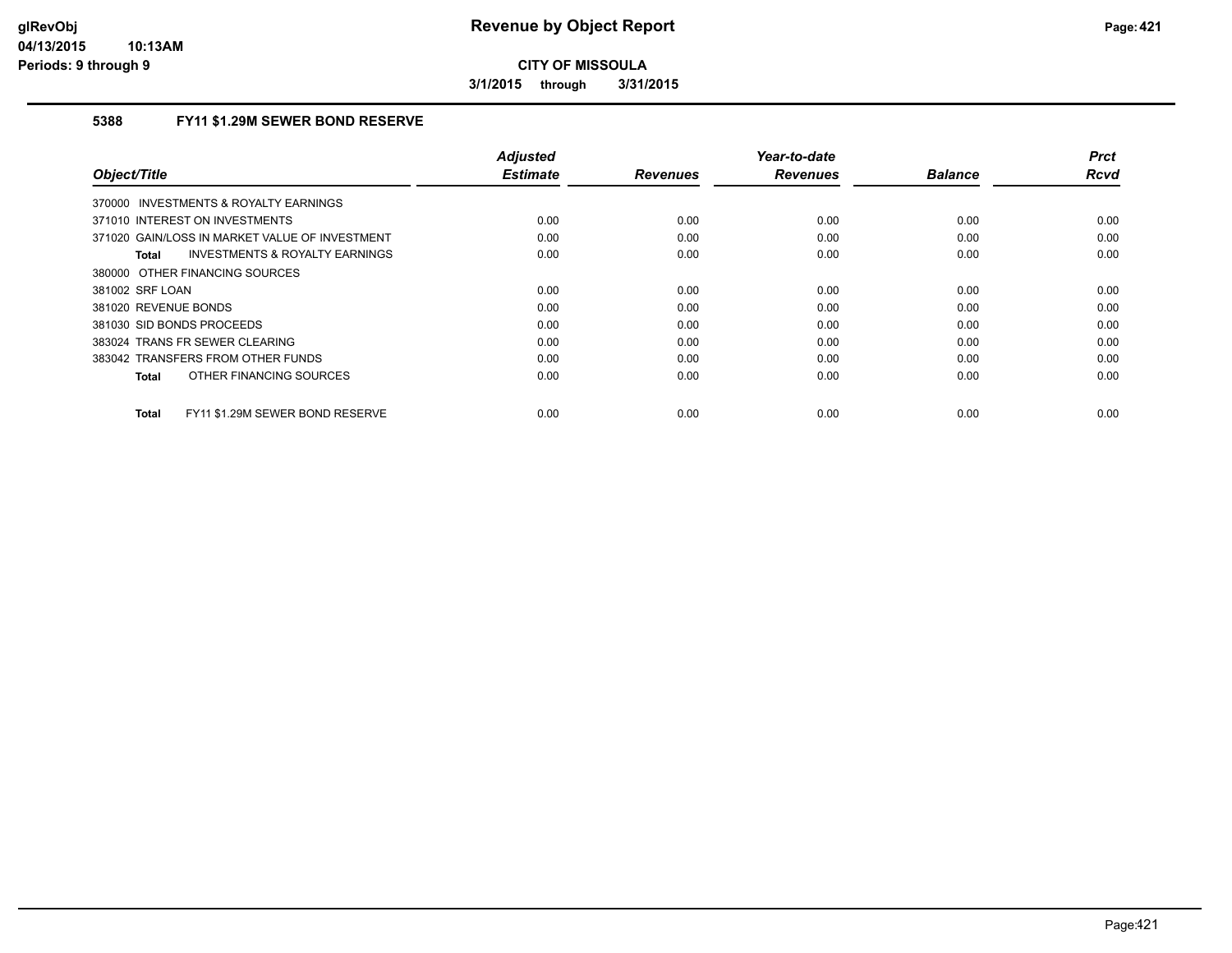**3/1/2015 through 3/31/2015**

# **5711 AQUATICS**

**5711 AQUATICS**

|                                                           | <b>Adjusted</b> |                 | Year-to-date    |                | <b>Prct</b> |
|-----------------------------------------------------------|-----------------|-----------------|-----------------|----------------|-------------|
| Object/Title                                              | <b>Estimate</b> | <b>Revenues</b> | <b>Revenues</b> | <b>Balance</b> | <b>Rcvd</b> |
| <b>INTERGOVERNMENTAL REVENUES</b><br>330000               |                 |                 |                 |                |             |
| 336023 STATE CONTRIB. - PERS                              | 0.00            | 31.27           | 526.72          | $-526.72$      | 0.00        |
| <b>INTERGOVERNMENTAL REVENUES</b><br><b>Total</b>         | 0.00            | 31.27           | 526.72          | $-526.72$      | 0.00        |
| <b>CHARGES FOR SERVICES</b><br>340000                     |                 |                 |                 |                |             |
| 340051 GRILL VAN CONCESSIONS                              | 0.00            | 0.00            | 19,438.50       | $-19,438.50$   | 0.00        |
| 346030 SWIMMING POOL FEES                                 | 1,045,954.00    | 1.855.12        | 399.252.91      | 646.701.09     | 38.17       |
| 346060 CURRENTS SWIMMING FACILITY                         | 0.00            | 49,267.75       | 304,390.94      | $-304,390.94$  | 0.00        |
| 346061 CURRENTS ENTERPRISE                                | 0.00            | 0.00            | 0.00            | 0.00           | 0.00        |
| 346062 SPLASH ENTERPRISE                                  | 0.00            | 0.00            | 0.00            | 0.00           | 0.00        |
| <b>CHARGES FOR SERVICES</b><br><b>Total</b>               | 1,045,954.00    | 51,122.87       | 723,082.35      | 322,871.65     | 69.13       |
| 360000 MISCELLANEOUS REVENUES                             |                 |                 |                 |                |             |
| 360010 MISCELLANEOUS                                      | 0.00            | 0.00            | 0.00            | 0.00           | 0.00        |
| 365000 DONATIONS                                          | 0.00            | 0.00            | 0.00            | 0.00           | 0.00        |
| 365019 AQUATICS DONATIONS & GRANTS                        | 150,000.00      | 0.00            | 0.00            | 150,000.00     | 0.00        |
| MISCELLANEOUS REVENUES<br><b>Total</b>                    | 150,000.00      | 0.00            | 0.00            | 150,000.00     | 0.00        |
| <b>INVESTMENTS &amp; ROYALTY EARNINGS</b><br>370000       |                 |                 |                 |                |             |
| 371010 INTEREST ON INVESTMENTS                            | 0.00            | 0.00            | 0.00            | 0.00           | 0.00        |
| <b>INVESTMENTS &amp; ROYALTY EARNINGS</b><br><b>Total</b> | 0.00            | 0.00            | 0.00            | 0.00           | 0.00        |
| OTHER FINANCING SOURCES<br>380000                         |                 |                 |                 |                |             |
| 383029 TRANS FR GENERAL                                   | 203.000.00      | 0.00            | 0.00            | 203,000.00     | 0.00        |
| 383043 TRANSFERS FROM IMPACT FEES                         | 0.00            | 0.00            | 0.00            | 0.00           | 0.00        |
| 383400 CAPITAL CONTRIBUTION                               | 0.00            | 0.00            | 0.00            | 0.00           | 0.00        |
| OTHER FINANCING SOURCES<br><b>Total</b>                   | 203,000.00      | 0.00            | 0.00            | 203,000.00     | 0.00        |
| <b>AQUATICS</b><br><b>Total</b>                           | 1,398,954.00    | 51,154.14       | 723,609.07      | 675,344.93     | 51.73       |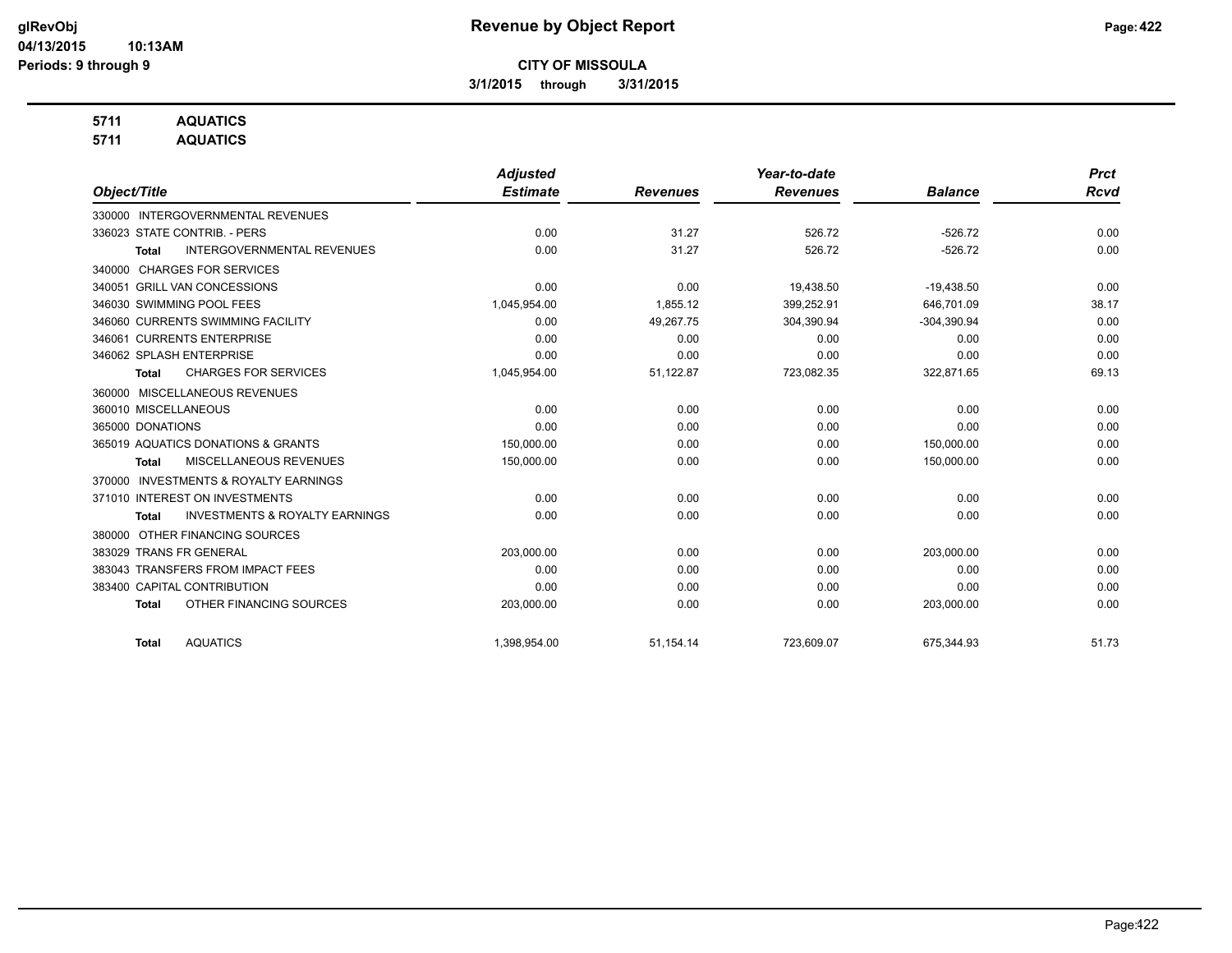**3/1/2015 through 3/31/2015**

#### **5711 AQUATICS**

|                                                           | <b>Adjusted</b> |                 | Year-to-date    |                | <b>Prct</b> |
|-----------------------------------------------------------|-----------------|-----------------|-----------------|----------------|-------------|
| Object/Title                                              | <b>Estimate</b> | <b>Revenues</b> | <b>Revenues</b> | <b>Balance</b> | <b>Rcvd</b> |
| 330000 INTERGOVERNMENTAL REVENUES                         |                 |                 |                 |                |             |
| 336023 STATE CONTRIB. - PERS                              | 0.00            | 31.27           | 526.72          | $-526.72$      | 0.00        |
| INTERGOVERNMENTAL REVENUES<br><b>Total</b>                | 0.00            | 31.27           | 526.72          | $-526.72$      | 0.00        |
| 340000 CHARGES FOR SERVICES                               |                 |                 |                 |                |             |
| 340051 GRILL VAN CONCESSIONS                              | 0.00            | 0.00            | 19,438.50       | $-19,438.50$   | 0.00        |
| 346030 SWIMMING POOL FEES                                 | 1,045,954.00    | 1,855.12        | 399,252.91      | 646,701.09     | 38.17       |
| 346060 CURRENTS SWIMMING FACILITY                         | 0.00            | 49,267.75       | 304,390.94      | $-304,390.94$  | 0.00        |
| 346061 CURRENTS ENTERPRISE                                | 0.00            | 0.00            | 0.00            | 0.00           | 0.00        |
| 346062 SPLASH ENTERPRISE                                  | 0.00            | 0.00            | 0.00            | 0.00           | 0.00        |
| <b>CHARGES FOR SERVICES</b><br><b>Total</b>               | 1,045,954.00    | 51,122.87       | 723,082.35      | 322,871.65     | 69.13       |
| 360000 MISCELLANEOUS REVENUES                             |                 |                 |                 |                |             |
| 360010 MISCELLANEOUS                                      | 0.00            | 0.00            | 0.00            | 0.00           | 0.00        |
| 365000 DONATIONS                                          | 0.00            | 0.00            | 0.00            | 0.00           | 0.00        |
| 365019 AQUATICS DONATIONS & GRANTS                        | 150,000.00      | 0.00            | 0.00            | 150,000.00     | 0.00        |
| MISCELLANEOUS REVENUES<br><b>Total</b>                    | 150,000.00      | 0.00            | 0.00            | 150,000.00     | 0.00        |
| 370000 INVESTMENTS & ROYALTY EARNINGS                     |                 |                 |                 |                |             |
| 371010 INTEREST ON INVESTMENTS                            | 0.00            | 0.00            | 0.00            | 0.00           | 0.00        |
| <b>INVESTMENTS &amp; ROYALTY EARNINGS</b><br><b>Total</b> | 0.00            | 0.00            | 0.00            | 0.00           | 0.00        |
| OTHER FINANCING SOURCES<br>380000                         |                 |                 |                 |                |             |
| 383029 TRANS FR GENERAL                                   | 203,000.00      | 0.00            | 0.00            | 203,000.00     | 0.00        |
| 383043 TRANSFERS FROM IMPACT FEES                         | 0.00            | 0.00            | 0.00            | 0.00           | 0.00        |
| 383400 CAPITAL CONTRIBUTION                               | 0.00            | 0.00            | 0.00            | 0.00           | 0.00        |
| OTHER FINANCING SOURCES<br><b>Total</b>                   | 203,000.00      | 0.00            | 0.00            | 203,000.00     | 0.00        |
| <b>AQUATICS</b><br><b>Total</b>                           | 1.398.954.00    | 51,154.14       | 723.609.07      | 675,344.93     | 51.73       |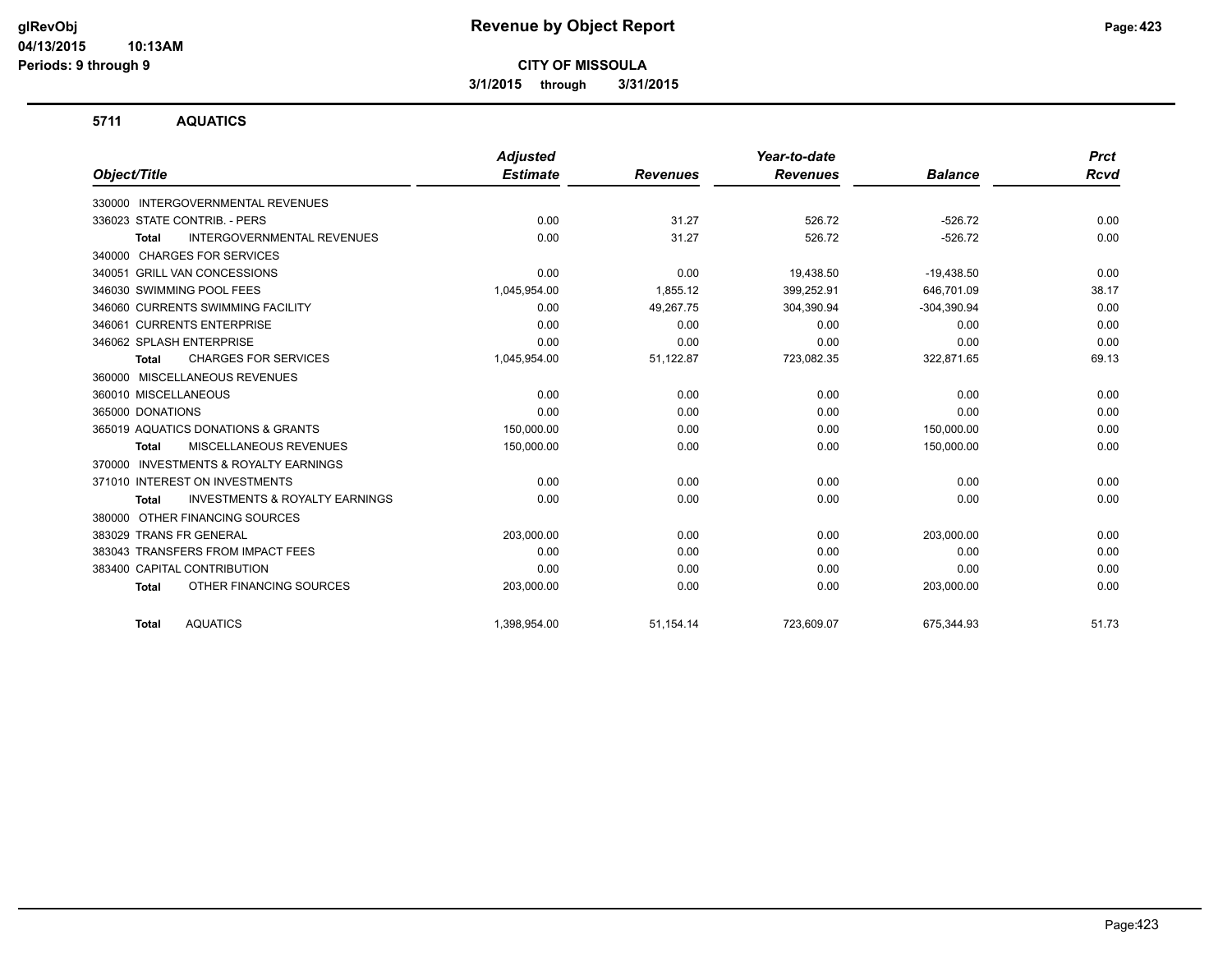**3/1/2015 through 3/31/2015**

# **6050 EMPLOYEE BENEFIT PLAN FUND**

#### **6050 EMPLOYEE BENEFIT PLAN FUND**

|                                                           | <b>Adjusted</b> |                 | Year-to-date    |                 | <b>Prct</b> |
|-----------------------------------------------------------|-----------------|-----------------|-----------------|-----------------|-------------|
| Object/Title                                              | <b>Estimate</b> | <b>Revenues</b> | <b>Revenues</b> | <b>Balance</b>  | Rcvd        |
| 330000 INTERGOVERNMENTAL REVENUES                         |                 |                 |                 |                 |             |
| 334112 WELLNESS GRANT                                     | 0.00            | 0.00            | 0.00            | 0.00            | 0.00        |
| INTERGOVERNMENTAL REVENUES<br><b>Total</b>                | 0.00            | 0.00            | 0.00            | 0.00            | 0.00        |
| 360000 MISCELLANEOUS REVENUES                             |                 |                 |                 |                 |             |
| 360010 MISCELLANEOUS                                      | 0.00            | 0.00            | 0.00            | 0.00            | 0.00        |
| MISCELLANEOUS REVENUES<br><b>Total</b>                    | 0.00            | 0.00            | 0.00            | 0.00            | 0.00        |
| 370000 INVESTMENTS & ROYALTY EARNINGS                     |                 |                 |                 |                 |             |
| 371010 INTEREST ON INVESTMENTS                            | 0.00            | 0.00            | 0.00            | 0.00            | 0.00        |
| <b>INVESTMENTS &amp; ROYALTY EARNINGS</b><br><b>Total</b> | 0.00            | 0.00            | 0.00            | 0.00            | 0.00        |
| 380000 OTHER FINANCING SOURCES                            |                 |                 |                 |                 |             |
| 383028 TRANS FROM GF FOR HEALTH RESERVE                   | 0.00            | 0.00            | 0.00            | 0.00            | 0.00        |
| 383029 TRANS FR GENERAL                                   | 692,000.00      | 6,336.45        | 66,280.24       | 625,719.76      | 9.58        |
| OTHER FINANCING SOURCES<br>Total                          | 692,000.00      | 6,336.45        | 66,280.24       | 625,719.76      | 9.58        |
| 390000 INTERNAL SERVICES                                  |                 |                 |                 |                 |             |
| 396001 INSURANCE REIMBURSEMENTS                           | 0.00            | 0.00            | 0.00            | 0.00            | 0.00        |
| 396002 CITY CONTRIBUTIONS                                 | 3.932.896.00    | 256,754.11      | 2,522,945.55    | 1,409,950.45    | 64.15       |
| 396003 EMPLOYEE DEDUCTION CONTRIBUTIONS                   | 845,040.00      | 64,267.39       | 775,200.69      | 69,839.31       | 91.74       |
| 396004 RETIREE CONTRIBUTIONS                              | 468,413.00      | 64,648.38       | 348,298.15      | 120,114.85      | 74.36       |
| 396005 FIRE + POLICE ADDTL HEALTH CONTRIB                 | 0.00            | 109,440.00      | 1,097,344.00    | $-1,097,344.00$ | 0.00        |
| 396006 RX REBATES                                         | 0.00            | 8,869.35        | 26,205.27       | $-26,205.27$    | 0.00        |
| 396007 OTHER PARTICIPANT HEALTH PREM CONTRIB              | 0.00            | 0.00            | 165.00          | $-165.00$       | 0.00        |
| 396008 COBRA CONTRIBUTIONS                                | 0.00            | 0.00            | 4.839.19        | $-4,839.19$     | 0.00        |
| 396009 WELLNESS PROGRAM CONTRIBUTIONS                     | 0.00            | 0.00            | 0.00            | 0.00            | 0.00        |
| 396010 EMPLOYEE SUPPLI LIFE INSURANCE CONTRI              | 0.00            | 2,568.17        | 23,731.08       | $-23,731.08$    | 0.00        |
| <b>EMPLOYEE VISION INSURANCE CONTRIBUTIONS</b><br>396011  | 0.00            | 182.54          | 1,479.54        | $-1,479.54$     | 0.00        |
| <b>INTERNAL SERVICES</b><br><b>Total</b>                  | 5,246,349.00    | 506,729.94      | 4,800,208.47    | 446,140.53      | 91.50       |
| <b>EMPLOYEE BENEFIT PLAN FUND</b><br>Total                | 5,938,349.00    | 513,066.39      | 4,866,488.71    | 1,071,860.29    | 81.95       |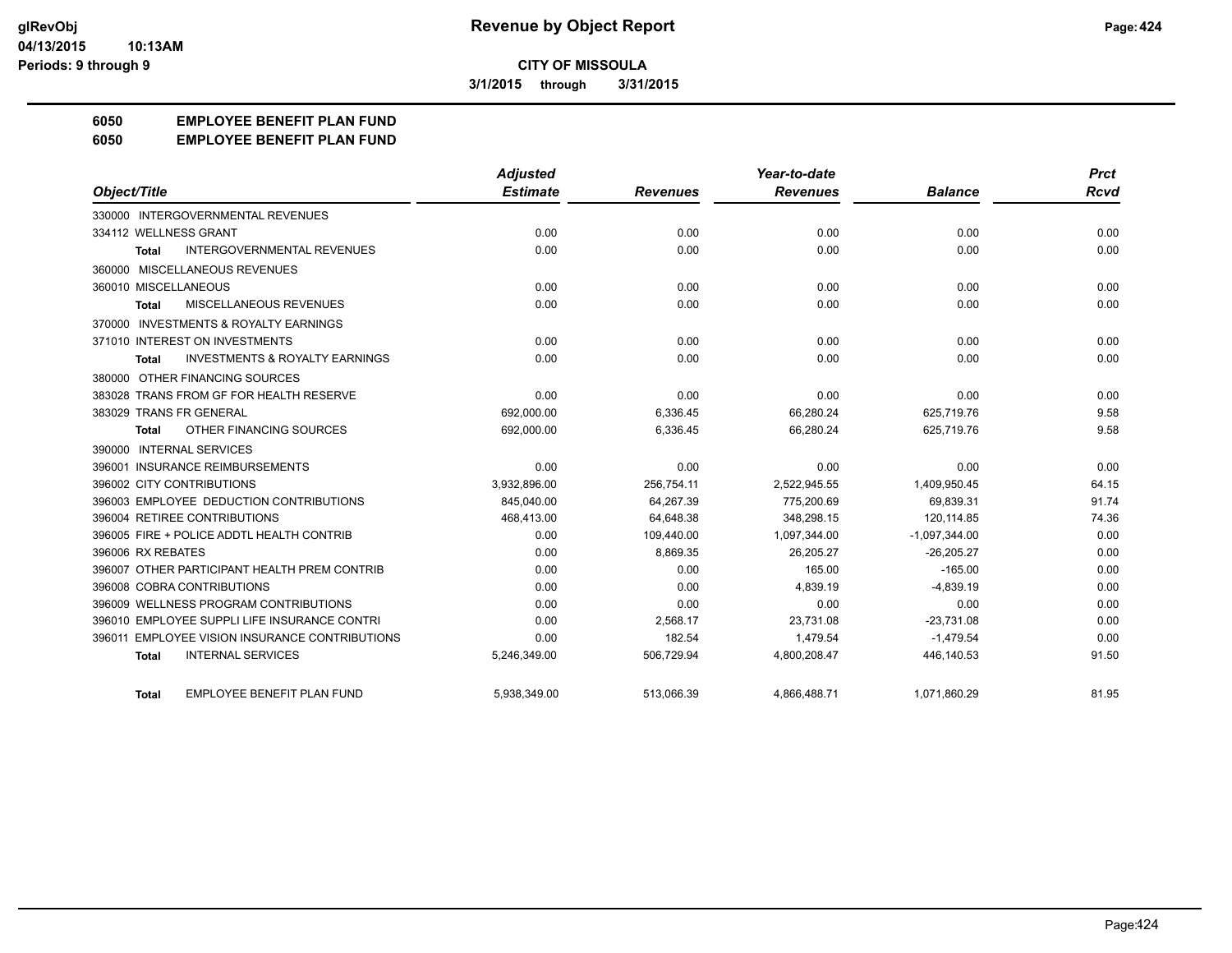**3/1/2015 through 3/31/2015**

# **6050 EMPLOYEE BENEFIT PLAN FUND**

|                                                    | <b>Adjusted</b> |                 | Year-to-date    |                 | <b>Prct</b> |
|----------------------------------------------------|-----------------|-----------------|-----------------|-----------------|-------------|
| Object/Title                                       | <b>Estimate</b> | <b>Revenues</b> | <b>Revenues</b> | <b>Balance</b>  | <b>Rcvd</b> |
| 330000 INTERGOVERNMENTAL REVENUES                  |                 |                 |                 |                 |             |
| 334112 WELLNESS GRANT                              | 0.00            | 0.00            | 0.00            | 0.00            | 0.00        |
| <b>INTERGOVERNMENTAL REVENUES</b><br>Total         | 0.00            | 0.00            | 0.00            | 0.00            | 0.00        |
| 360000 MISCELLANEOUS REVENUES                      |                 |                 |                 |                 |             |
| 360010 MISCELLANEOUS                               | 0.00            | 0.00            | 0.00            | 0.00            | 0.00        |
| MISCELLANEOUS REVENUES<br>Total                    | 0.00            | 0.00            | 0.00            | 0.00            | 0.00        |
| 370000 INVESTMENTS & ROYALTY EARNINGS              |                 |                 |                 |                 |             |
| 371010 INTEREST ON INVESTMENTS                     | 0.00            | 0.00            | 0.00            | 0.00            | 0.00        |
| <b>INVESTMENTS &amp; ROYALTY EARNINGS</b><br>Total | 0.00            | 0.00            | 0.00            | 0.00            | 0.00        |
| 380000 OTHER FINANCING SOURCES                     |                 |                 |                 |                 |             |
| 383028 TRANS FROM GF FOR HEALTH RESERVE            | 0.00            | 0.00            | 0.00            | 0.00            | 0.00        |
| 383029 TRANS FR GENERAL                            | 692,000.00      | 6,336.45        | 66,280.24       | 625,719.76      | 9.58        |
| OTHER FINANCING SOURCES<br>Total                   | 692,000.00      | 6,336.45        | 66,280.24       | 625,719.76      | 9.58        |
| 390000 INTERNAL SERVICES                           |                 |                 |                 |                 |             |
| 396001 INSURANCE REIMBURSEMENTS                    | 0.00            | 0.00            | 0.00            | 0.00            | 0.00        |
| 396002 CITY CONTRIBUTIONS                          | 3,932,896.00    | 256,754.11      | 2,522,945.55    | 1,409,950.45    | 64.15       |
| 396003 EMPLOYEE DEDUCTION CONTRIBUTIONS            | 845,040.00      | 64,267.39       | 775,200.69      | 69,839.31       | 91.74       |
| 396004 RETIREE CONTRIBUTIONS                       | 468,413.00      | 64,648.38       | 348,298.15      | 120,114.85      | 74.36       |
| 396005 FIRE + POLICE ADDTL HEALTH CONTRIB          | 0.00            | 109,440.00      | 1.097.344.00    | $-1,097,344.00$ | 0.00        |
| 396006 RX REBATES                                  | 0.00            | 8,869.35        | 26,205.27       | $-26,205.27$    | 0.00        |
| 396007 OTHER PARTICIPANT HEALTH PREM CONTRIB       | 0.00            | 0.00            | 165.00          | $-165.00$       | 0.00        |
| 396008 COBRA CONTRIBUTIONS                         | 0.00            | 0.00            | 4.839.19        | $-4,839.19$     | 0.00        |
| 396009 WELLNESS PROGRAM CONTRIBUTIONS              | 0.00            | 0.00            | 0.00            | 0.00            | 0.00        |
| 396010 EMPLOYEE SUPPLI LIFE INSURANCE CONTRI       | 0.00            | 2,568.17        | 23,731.08       | $-23,731.08$    | 0.00        |
| 396011 EMPLOYEE VISION INSURANCE CONTRIBUTION      | 0.00            | 182.54          | 1,479.54        | $-1,479.54$     | 0.00        |
| <b>INTERNAL SERVICES</b><br><b>Total</b>           | 5,246,349.00    | 506,729.94      | 4,800,208.47    | 446,140.53      | 91.50       |
| EMPLOYEE BENEFIT PLAN FUND<br>Total                | 5,938,349.00    | 513,066.39      | 4,866,488.71    | 1,071,860.29    | 81.95       |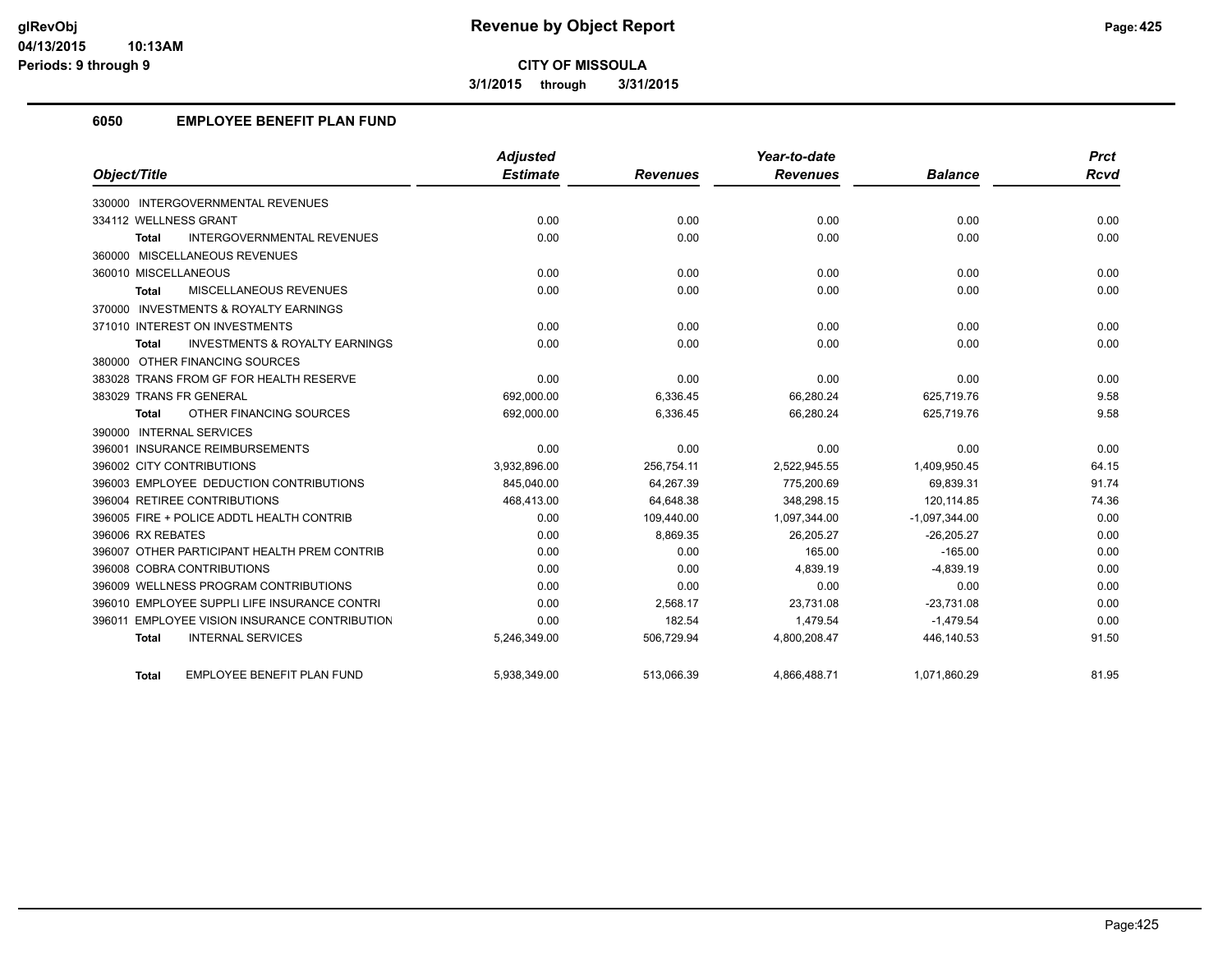**3/1/2015 through 3/31/2015**

#### **7370 PARKING COMMISSION FUND**

**7370 PARKING COMMISSION FUND**

|                                                           | <b>Adjusted</b> |                 | Year-to-date    |                | <b>Prct</b> |
|-----------------------------------------------------------|-----------------|-----------------|-----------------|----------------|-------------|
| Object/Title                                              | <b>Estimate</b> | <b>Revenues</b> | <b>Revenues</b> | <b>Balance</b> | <b>Rcvd</b> |
| 330000 INTERGOVERNMENTAL REVENUES                         |                 |                 |                 |                |             |
| 336023 STATE CONTRIB. - PERS                              | 0.00            | 32.43           | 384.04          | $-384.04$      | 0.00        |
| <b>INTERGOVERNMENTAL REVENUES</b><br><b>Total</b>         | 0.00            | 32.43           | 384.04          | $-384.04$      | 0.00        |
| 340000 CHARGES FOR SERVICES                               |                 |                 |                 |                |             |
| 343009 TOW CHARGES                                        | 0.00            | 0.00            | 0.00            | 0.00           | 0.00        |
| 343015 PARKING                                            | 1,405,905.00    | 0.00            | 0.00            | 1,405,905.00   | 0.00        |
| 343016 METER MONEY                                        | 0.00            | 47,536.10       | 406,581.57      | $-406,581.57$  | 0.00        |
| 343017 PARKING LEASE REVENUE                              | 0.00            | 77,874.00       | 521,609.06      | $-521,609.06$  | 0.00        |
| 343018 CENTRAL PARK REVENUE                               | 0.00            | 9,036.15        | 74,325.15       | $-74,325.15$   | 0.00        |
| 343301 BOOT REMOVAL                                       | 0.00            | 450.00          | 5,629.01        | $-5,629.01$    | 0.00        |
| <b>CHARGES FOR SERVICES</b><br><b>Total</b>               | 1,405,905.00    | 134,896.25      | 1,008,144.79    | 397,760.21     | 71.71       |
| 350000 FINES & FORFEITURES                                |                 |                 |                 |                |             |
| 352000 TICKETS                                            | 0.00            | 0.00            | 0.00            | 0.00           | 0.00        |
| 352001 PARKING TICKET REVENUE                             | 270,000.00      | 21,024.00       | 163,504.66      | 106,495.34     | 60.56       |
| 352002 PARKING FINES                                      | 0.00            | $-85.00$        | $-350.00$       | 350.00         | 0.00        |
| <b>FINES &amp; FORFEITURES</b><br><b>Total</b>            | 270,000.00      | 20,939.00       | 163,154.66      | 106,845.34     | 60.43       |
| 360000 MISCELLANEOUS REVENUES                             |                 |                 |                 |                |             |
| 360010 MISCELLANEOUS                                      | 0.00            | 1,097.50        | 36,449.15       | $-36,449.15$   | 0.00        |
| 360018 MARKET ON FRONT UTILITY PAYMENTS                   | 0.00            | 178.92          | 1,316.86        | $-1,316.86$    | 0.00        |
| 360019 GARBAGE-MARKET ON FRONT                            | 0.00            | 117.15          | 957.63          | $-957.63$      | 0.00        |
| 362002 BAD CHECK CHARGES                                  | 0.00            | 0.00            | 25.00           | $-25.00$       | 0.00        |
| 362005 LEASE LATE PAYMENT PENALTY                         | 0.00            | 0.00            | 0.00            | 0.00           | 0.00        |
| 364040 INSURANCE AND DAMAGE RECOVERY                      | 0.00            | 0.00            | 0.00            | 0.00           | 0.00        |
| MISCELLANEOUS REVENUES<br><b>Total</b>                    | 0.00            | 1,393.57        | 38,748.64       | -38,748.64     | 0.00        |
| 370000 INVESTMENTS & ROYALTY EARNINGS                     |                 |                 |                 |                |             |
| 371010 INTEREST ON INVESTMENTS                            | 20,000.00       | 0.00            | 0.00            | 20,000.00      | 0.00        |
| 371020 GAIN/LOSS IN MARKET VALUE OF INVESTMENTS           | 0.00            | 0.00            | 0.00            | 0.00           | 0.00        |
| <b>INVESTMENTS &amp; ROYALTY EARNINGS</b><br><b>Total</b> | 20,000.00       | 0.00            | 0.00            | 20,000.00      | 0.00        |
| 380000 OTHER FINANCING SOURCES                            |                 |                 |                 |                |             |
| 381010 BOND PROCEEDS                                      | 0.00            | 0.00            | 0.00            | 0.00           | 0.00        |
| 382010 SALE OF FIXED ASSETS                               | 0.00            | 0.00            | 0.00            | 0.00           | 0.00        |
| 383013 TRANS FR SID DEBT SERVICE                          | 0.00            | 0.00            | 0.00            | 0.00           | 0.00        |
| 383400 CAPITAL CONTRIBUTION                               | 0.00            | 0.00            | 0.00            | 0.00           | 0.00        |
| OTHER FINANCING SOURCES<br><b>Total</b>                   | 0.00            | 0.00            | 0.00            | 0.00           | 0.00        |
| PARKING COMMISSION FUND<br><b>Total</b>                   | 1,695,905.00    | 157,261.25      | 1,210,432.13    | 485,472.87     | 71.37       |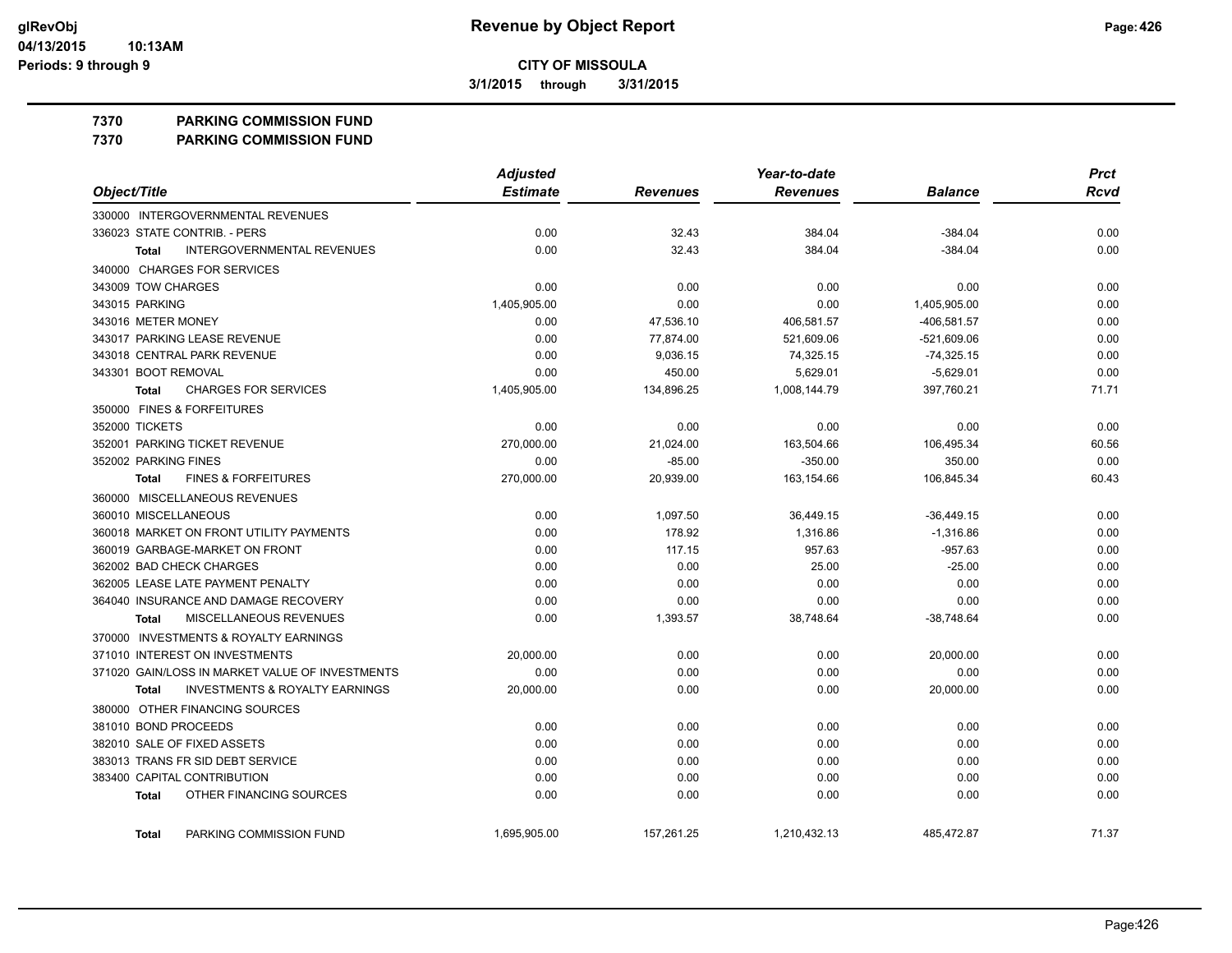**CITY OF MISSOULA 3/1/2015 through 3/31/2015**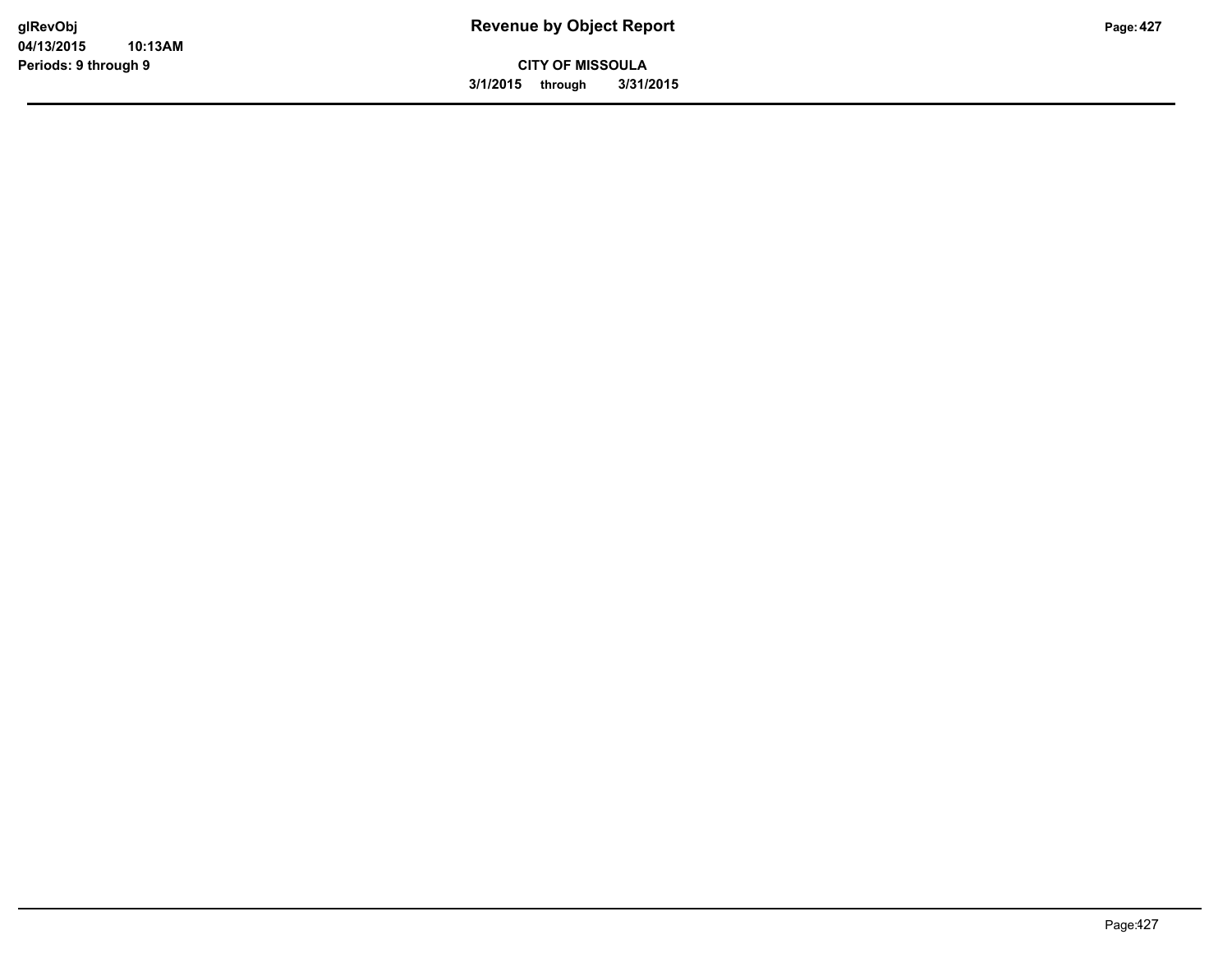**3/1/2015 through 3/31/2015**

## **7370 PARKING COMMISSION FUND**

|                                                           | <b>Adjusted</b> |                 | Year-to-date    |                | <b>Prct</b> |
|-----------------------------------------------------------|-----------------|-----------------|-----------------|----------------|-------------|
| Object/Title                                              | <b>Estimate</b> | <b>Revenues</b> | <b>Revenues</b> | <b>Balance</b> | <b>Rcvd</b> |
| 330000 INTERGOVERNMENTAL REVENUES                         |                 |                 |                 |                |             |
| 336023 STATE CONTRIB. - PERS                              | 0.00            | 32.43           | 384.04          | $-384.04$      | 0.00        |
| <b>INTERGOVERNMENTAL REVENUES</b><br><b>Total</b>         | 0.00            | 32.43           | 384.04          | $-384.04$      | 0.00        |
| 340000 CHARGES FOR SERVICES                               |                 |                 |                 |                |             |
| 343009 TOW CHARGES                                        | 0.00            | 0.00            | 0.00            | 0.00           | 0.00        |
| 343015 PARKING                                            | 1,405,905.00    | 0.00            | 0.00            | 1,405,905.00   | 0.00        |
| 343016 METER MONEY                                        | 0.00            | 47,536.10       | 406,581.57      | $-406,581.57$  | 0.00        |
| 343017 PARKING LEASE REVENUE                              | 0.00            | 77,874.00       | 521,609.06      | -521,609.06    | 0.00        |
| 343018 CENTRAL PARK REVENUE                               | 0.00            | 9,036.15        | 74,325.15       | $-74,325.15$   | 0.00        |
| 343301 BOOT REMOVAL                                       | 0.00            | 450.00          | 5,629.01        | $-5,629.01$    | 0.00        |
| <b>CHARGES FOR SERVICES</b><br><b>Total</b>               | 1,405,905.00    | 134,896.25      | 1,008,144.79    | 397,760.21     | 71.71       |
| 350000 FINES & FORFEITURES                                |                 |                 |                 |                |             |
| 352000 TICKETS                                            | 0.00            | 0.00            | 0.00            | 0.00           | 0.00        |
| 352001 PARKING TICKET REVENUE                             | 270,000.00      | 21,024.00       | 163,504.66      | 106,495.34     | 60.56       |
| 352002 PARKING FINES                                      | 0.00            | $-85.00$        | $-350.00$       | 350.00         | 0.00        |
| <b>FINES &amp; FORFEITURES</b><br><b>Total</b>            | 270,000.00      | 20,939.00       | 163,154.66      | 106,845.34     | 60.43       |
| 360000 MISCELLANEOUS REVENUES                             |                 |                 |                 |                |             |
| 360010 MISCELLANEOUS                                      | 0.00            | 1,097.50        | 36,449.15       | $-36,449.15$   | 0.00        |
| 360018 MARKET ON FRONT UTILITY PAYMENTS                   | 0.00            | 178.92          | 1,316.86        | $-1,316.86$    | 0.00        |
| 360019 GARBAGE-MARKET ON FRONT                            | 0.00            | 117.15          | 957.63          | $-957.63$      | 0.00        |
| 362002 BAD CHECK CHARGES                                  | 0.00            | 0.00            | 25.00           | $-25.00$       | 0.00        |
| 362005 LEASE LATE PAYMENT PENALTY                         | 0.00            | 0.00            | 0.00            | 0.00           | 0.00        |
| 364040 INSURANCE AND DAMAGE RECOVERY                      | 0.00            | 0.00            | 0.00            | 0.00           | 0.00        |
| <b>MISCELLANEOUS REVENUES</b><br><b>Total</b>             | 0.00            | 1,393.57        | 38,748.64       | $-38,748.64$   | 0.00        |
| 370000 INVESTMENTS & ROYALTY EARNINGS                     |                 |                 |                 |                |             |
| 371010 INTEREST ON INVESTMENTS                            | 20,000.00       | 0.00            | 0.00            | 20,000.00      | 0.00        |
| 371020 GAIN/LOSS IN MARKET VALUE OF INVESTMENT            | 0.00            | 0.00            | 0.00            | 0.00           | 0.00        |
| <b>INVESTMENTS &amp; ROYALTY EARNINGS</b><br><b>Total</b> | 20,000.00       | 0.00            | 0.00            | 20,000.00      | 0.00        |
| 380000 OTHER FINANCING SOURCES                            |                 |                 |                 |                |             |
| 381010 BOND PROCEEDS                                      | 0.00            | 0.00            | 0.00            | 0.00           | 0.00        |
| 382010 SALE OF FIXED ASSETS                               | 0.00            | 0.00            | 0.00            | 0.00           | 0.00        |
| 383013 TRANS FR SID DEBT SERVICE                          | 0.00            | 0.00            | 0.00            | 0.00           | 0.00        |
| 383400 CAPITAL CONTRIBUTION                               | 0.00            | 0.00            | 0.00            | 0.00           | 0.00        |
| OTHER FINANCING SOURCES<br><b>Total</b>                   | 0.00            | 0.00            | 0.00            | 0.00           | 0.00        |
| PARKING COMMISSION FUND<br><b>Total</b>                   | 1,695,905.00    | 157,261.25      | 1,210,432.13    | 485,472.87     | 71.37       |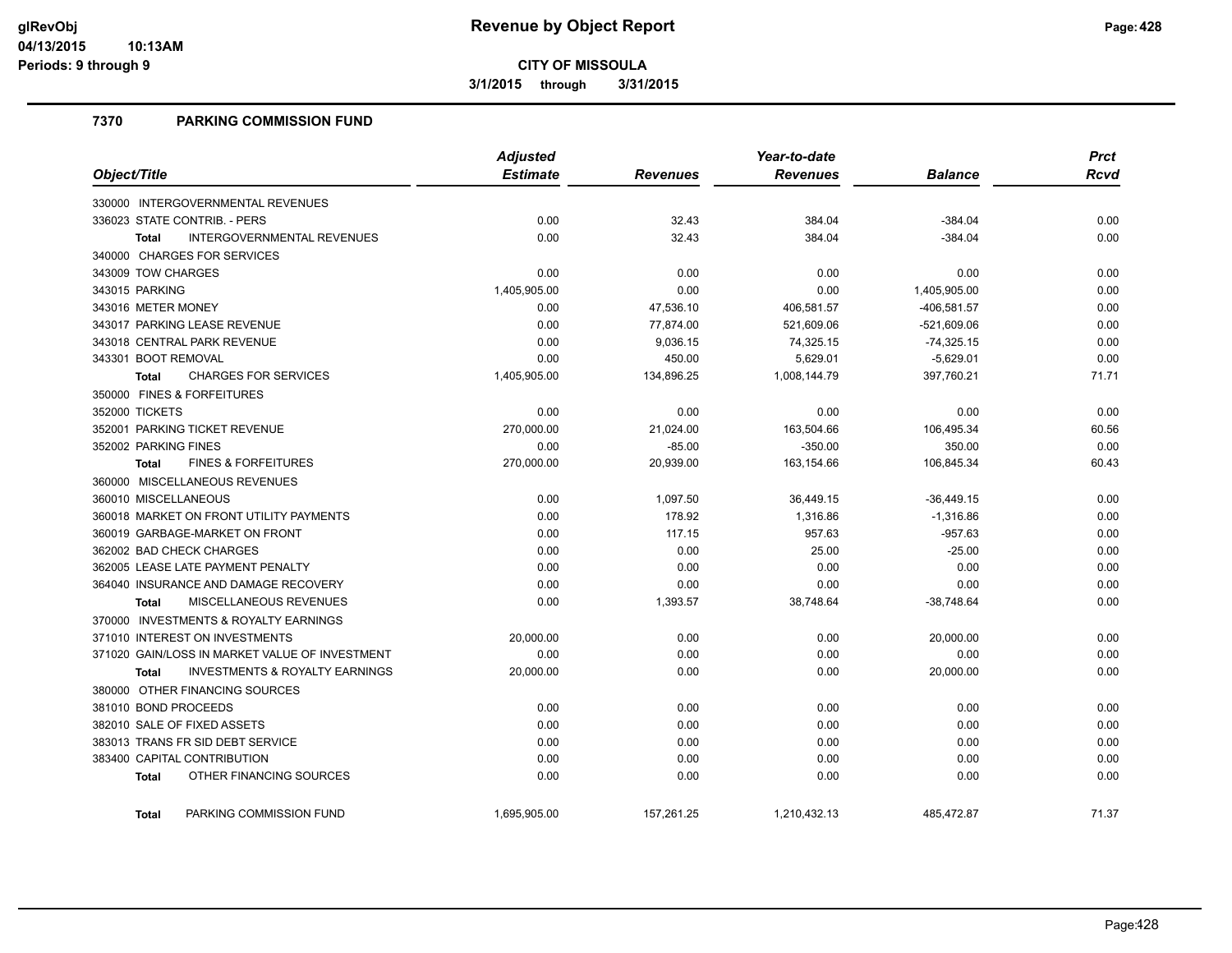**3/1/2015 through 3/31/2015**

# **7371 FRONT STREET PARKING BONDS**

**7371 FRONT STREET PARKING BONDS**

|                                                    | <b>Adjusted</b> |                 | Year-to-date    |                | <b>Prct</b> |
|----------------------------------------------------|-----------------|-----------------|-----------------|----------------|-------------|
| Object/Title                                       | <b>Estimate</b> | <b>Revenues</b> | <b>Revenues</b> | <b>Balance</b> | Rcvd        |
| 330000 INTERGOVERNMENTAL REVENUES                  |                 |                 |                 |                |             |
| 331990 IRS REIMB/DEBT SVS INTEREST                 | 0.00            | 0.00            | 0.00            | 0.00           | 0.00        |
| 338000 LOCAL SHARING OF TAX INCREMENT              | 0.00            | 0.00            | 0.00            | 0.00           | 0.00        |
| <b>INTERGOVERNMENTAL REVENUES</b><br><b>Total</b>  | 0.00            | 0.00            | 0.00            | 0.00           | 0.00        |
| 360000 MISCELLANEOUS REVENUES                      |                 |                 |                 |                |             |
| 360010 MISCELLANEOUS                               | 0.00            | 0.00            | 0.00            | 0.00           | 0.00        |
| MISCELLANEOUS REVENUES<br><b>Total</b>             | 0.00            | 0.00            | 0.00            | 0.00           | 0.00        |
| INVESTMENTS & ROYALTY EARNINGS<br>370000           |                 |                 |                 |                |             |
| 371010 INTEREST ON INVESTMENTS                     | 0.00            | 0.00            | 0.00            | 0.00           | 0.00        |
| <b>INVESTMENTS &amp; ROYALTY EARNINGS</b><br>Total | 0.00            | 0.00            | 0.00            | 0.00           | 0.00        |
| 380000 OTHER FINANCING SOURCES                     |                 |                 |                 |                |             |
| 381009 TRANSFERS IN                                | 269,059.00      | 0.00            | 0.00            | 269,059.00     | 0.00        |
| 381010 BOND PROCEEDS                               | 0.00            | 0.00            | 0.00            | 0.00           | 0.00        |
| 383000 OPERATING TRANSFERS                         | 0.00            | 161,225.34      | 161,225.34      | $-161,225.34$  | 0.00        |
| OTHER FINANCING SOURCES<br><b>Total</b>            | 269,059.00      | 161,225.34      | 161,225.34      | 107,833.66     | 59.92       |
| FRONT STREET PARKING BONDS<br><b>Total</b>         | 269,059.00      | 161,225.34      | 161,225.34      | 107,833.66     | 59.92       |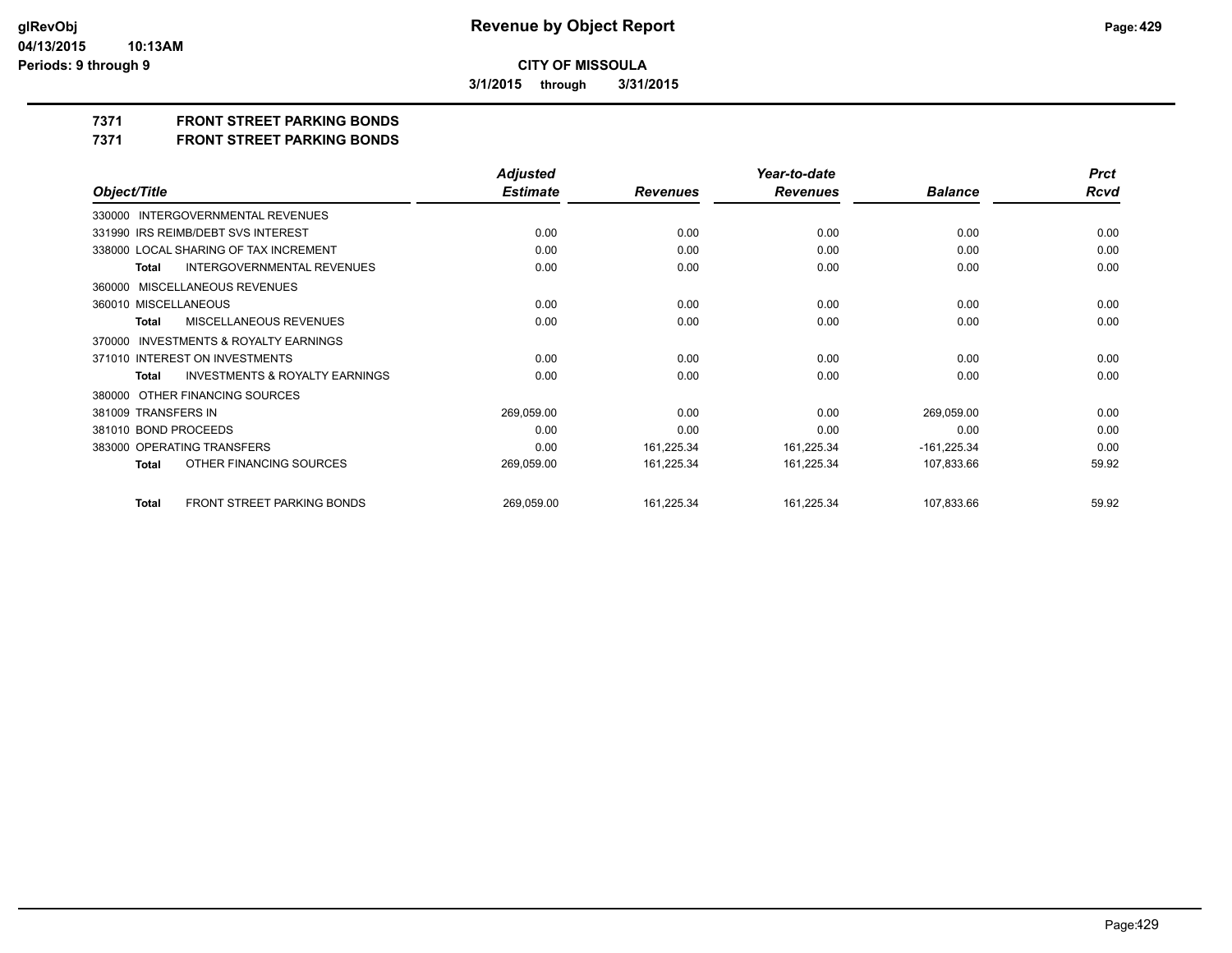**3/1/2015 through 3/31/2015**

# **7371 FRONT STREET PARKING BONDS**

|                                                           | <b>Adjusted</b> |                 | Year-to-date    |                | <b>Prct</b> |
|-----------------------------------------------------------|-----------------|-----------------|-----------------|----------------|-------------|
| Object/Title                                              | <b>Estimate</b> | <b>Revenues</b> | <b>Revenues</b> | <b>Balance</b> | <b>Rcvd</b> |
| 330000 INTERGOVERNMENTAL REVENUES                         |                 |                 |                 |                |             |
| 331990 IRS REIMB/DEBT SVS INTEREST                        | 0.00            | 0.00            | 0.00            | 0.00           | 0.00        |
| 338000 LOCAL SHARING OF TAX INCREMENT                     | 0.00            | 0.00            | 0.00            | 0.00           | 0.00        |
| INTERGOVERNMENTAL REVENUES<br>Total                       | 0.00            | 0.00            | 0.00            | 0.00           | 0.00        |
| 360000 MISCELLANEOUS REVENUES                             |                 |                 |                 |                |             |
| 360010 MISCELLANEOUS                                      | 0.00            | 0.00            | 0.00            | 0.00           | 0.00        |
| MISCELLANEOUS REVENUES<br>Total                           | 0.00            | 0.00            | 0.00            | 0.00           | 0.00        |
| 370000 INVESTMENTS & ROYALTY EARNINGS                     |                 |                 |                 |                |             |
| 371010 INTEREST ON INVESTMENTS                            | 0.00            | 0.00            | 0.00            | 0.00           | 0.00        |
| <b>INVESTMENTS &amp; ROYALTY EARNINGS</b><br><b>Total</b> | 0.00            | 0.00            | 0.00            | 0.00           | 0.00        |
| 380000 OTHER FINANCING SOURCES                            |                 |                 |                 |                |             |
| 381009 TRANSFERS IN                                       | 269,059.00      | 0.00            | 0.00            | 269,059.00     | 0.00        |
| 381010 BOND PROCEEDS                                      | 0.00            | 0.00            | 0.00            | 0.00           | 0.00        |
| 383000 OPERATING TRANSFERS                                | 0.00            | 161,225.34      | 161,225.34      | $-161,225.34$  | 0.00        |
| OTHER FINANCING SOURCES<br><b>Total</b>                   | 269,059.00      | 161,225.34      | 161,225.34      | 107,833.66     | 59.92       |
| FRONT STREET PARKING BONDS<br><b>Total</b>                | 269,059.00      | 161,225.34      | 161,225.34      | 107,833.66     | 59.92       |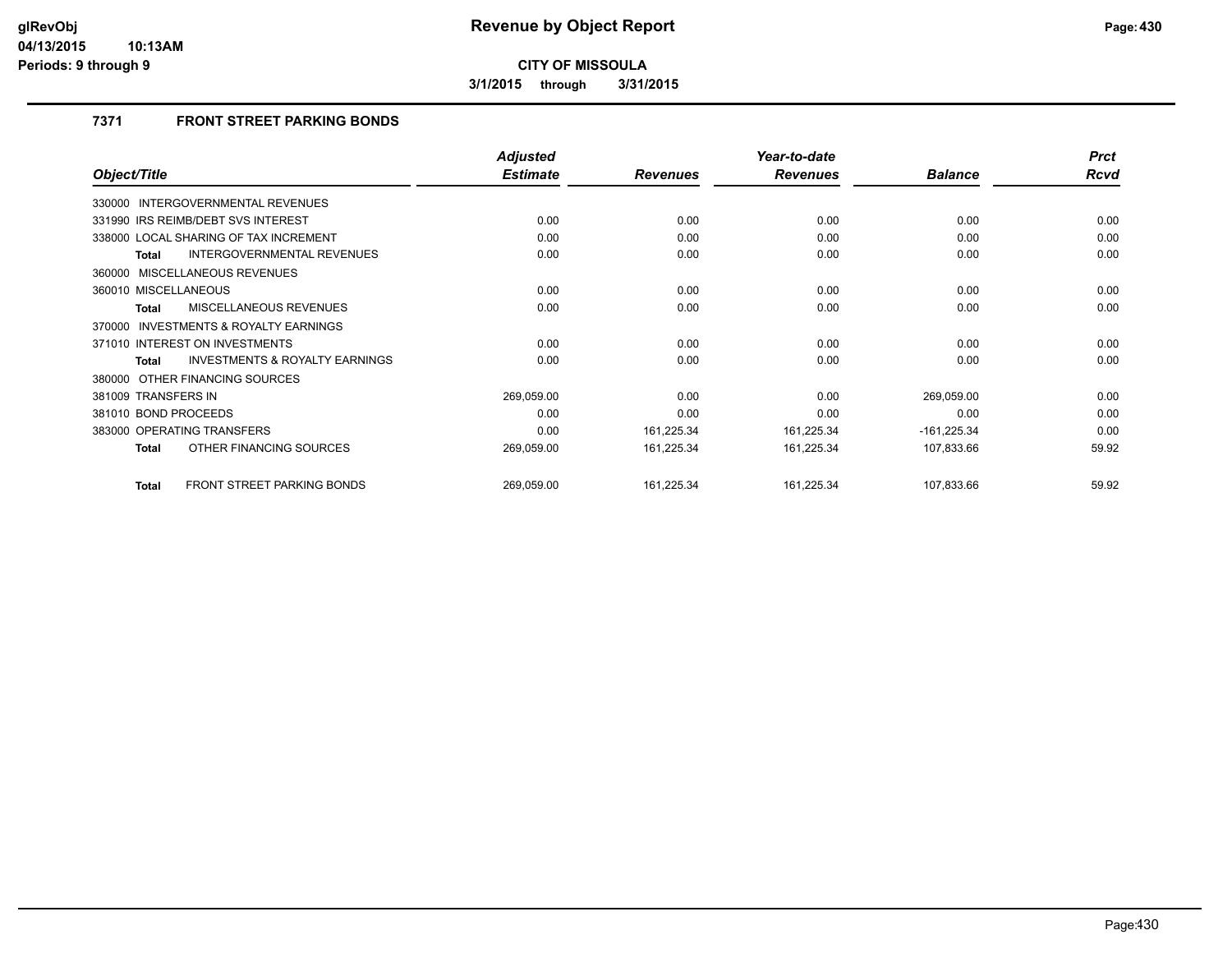**3/1/2015 through 3/31/2015**

# **7372 SINKING FUND/FRONT ST PARKING BONDS**

**7372 SINKING FUND/FRONT ST PARKING BONDS**

|                                                     | <b>Adjusted</b> |                 | Year-to-date    |                | <b>Prct</b> |
|-----------------------------------------------------|-----------------|-----------------|-----------------|----------------|-------------|
| Object/Title                                        | <b>Estimate</b> | <b>Revenues</b> | <b>Revenues</b> | <b>Balance</b> | <b>Rcvd</b> |
| 330000 INTERGOVERNMENTAL REVENUES                   |                 |                 |                 |                |             |
| 338000 LOCAL SHARING OF TAX INCREMENT               | 0.00            | 0.00            | 0.00            | 0.00           | 0.00        |
| <b>INTERGOVERNMENTAL REVENUES</b><br>Total          | 0.00            | 0.00            | 0.00            | 0.00           | 0.00        |
| 370000 INVESTMENTS & ROYALTY EARNINGS               |                 |                 |                 |                |             |
| 371010 INTEREST ON INVESTMENTS                      | 0.00            | 0.00            | 0.00            | 0.00           | 0.00        |
| <b>INVESTMENTS &amp; ROYALTY EARNINGS</b><br>Total  | 0.00            | 0.00            | 0.00            | 0.00           | 0.00        |
| 380000 OTHER FINANCING SOURCES                      |                 |                 |                 |                |             |
| 381009 TRANSFERS IN                                 | 40,000.00       | 0.00            | 0.00            | 40.000.00      | 0.00        |
| 381010 BOND PROCEEDS                                | 0.00            | 0.00            | 0.00            | 0.00           | 0.00        |
| 383000 OPERATING TRANSFERS                          | 0.00            | 79.500.00       | 79.500.00       | $-79.500.00$   | 0.00        |
| OTHER FINANCING SOURCES<br><b>Total</b>             | 40,000.00       | 79,500.00       | 79,500.00       | $-39,500.00$   | 198.75      |
| SINKING FUND/FRONT ST PARKING BONDS<br><b>Total</b> | 40.000.00       | 79.500.00       | 79.500.00       | $-39,500.00$   | 198.75      |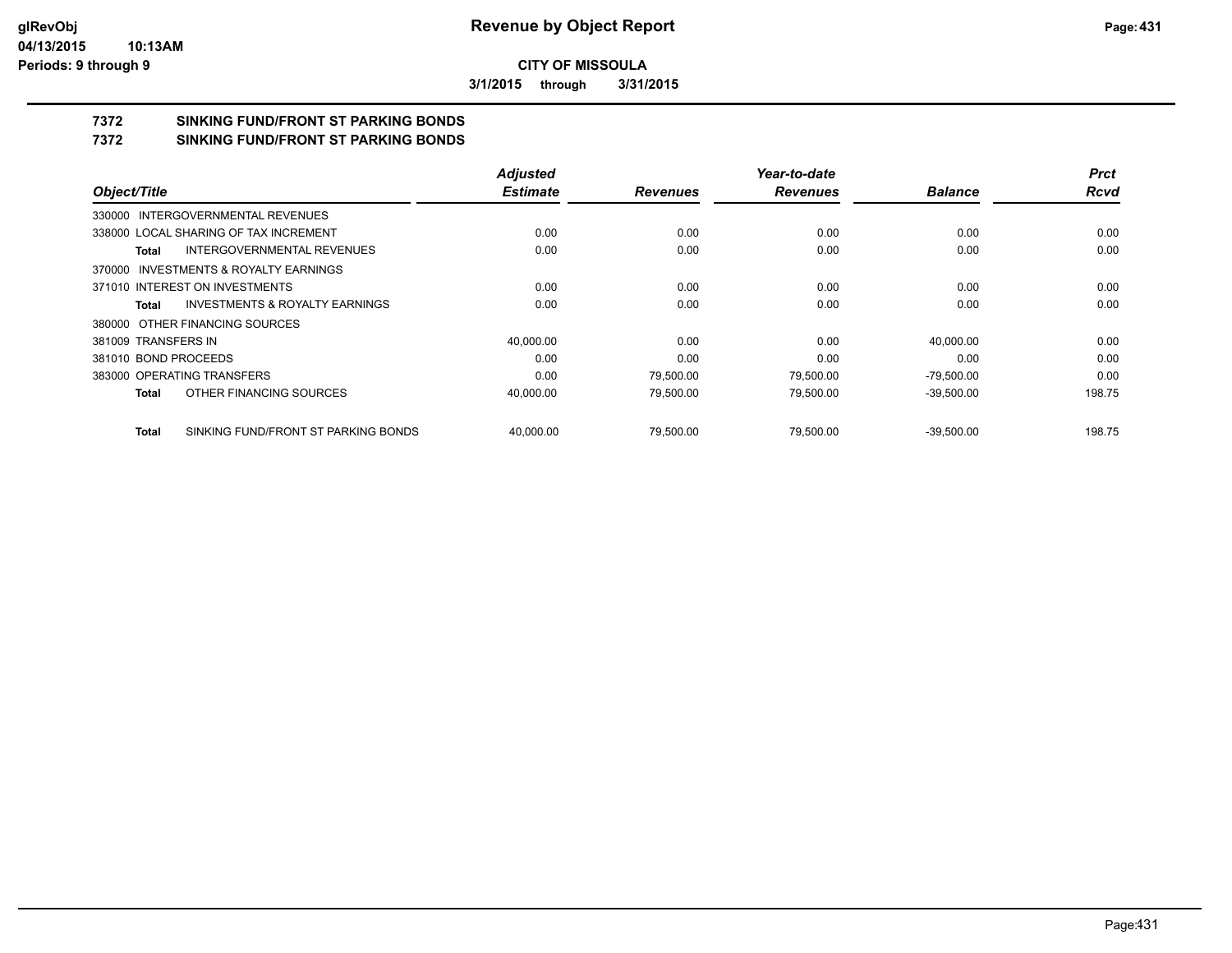**3/1/2015 through 3/31/2015**

### **7372 SINKING FUND/FRONT ST PARKING BONDS**

| Object/Title         |                                       | <b>Adjusted</b><br><b>Estimate</b> | <b>Revenues</b> | Year-to-date<br><b>Revenues</b> | <b>Balance</b> | <b>Prct</b><br><b>Rcvd</b> |
|----------------------|---------------------------------------|------------------------------------|-----------------|---------------------------------|----------------|----------------------------|
|                      | 330000 INTERGOVERNMENTAL REVENUES     |                                    |                 |                                 |                |                            |
|                      |                                       |                                    |                 |                                 |                |                            |
|                      | 338000 LOCAL SHARING OF TAX INCREMENT | 0.00                               | 0.00            | 0.00                            | 0.00           | 0.00                       |
| Total                | INTERGOVERNMENTAL REVENUES            | 0.00                               | 0.00            | 0.00                            | 0.00           | 0.00                       |
| 370000               | INVESTMENTS & ROYALTY EARNINGS        |                                    |                 |                                 |                |                            |
|                      | 371010 INTEREST ON INVESTMENTS        | 0.00                               | 0.00            | 0.00                            | 0.00           | 0.00                       |
| Total                | INVESTMENTS & ROYALTY EARNINGS        | 0.00                               | 0.00            | 0.00                            | 0.00           | 0.00                       |
|                      | 380000 OTHER FINANCING SOURCES        |                                    |                 |                                 |                |                            |
| 381009 TRANSFERS IN  |                                       | 40.000.00                          | 0.00            | 0.00                            | 40,000.00      | 0.00                       |
| 381010 BOND PROCEEDS |                                       | 0.00                               | 0.00            | 0.00                            | 0.00           | 0.00                       |
|                      | 383000 OPERATING TRANSFERS            | 0.00                               | 79,500.00       | 79,500.00                       | $-79,500.00$   | 0.00                       |
| Total                | OTHER FINANCING SOURCES               | 40.000.00                          | 79,500.00       | 79,500.00                       | $-39,500.00$   | 198.75                     |
| <b>Total</b>         | SINKING FUND/FRONT ST PARKING BONDS   | 40.000.00                          | 79.500.00       | 79.500.00                       | $-39,500.00$   | 198.75                     |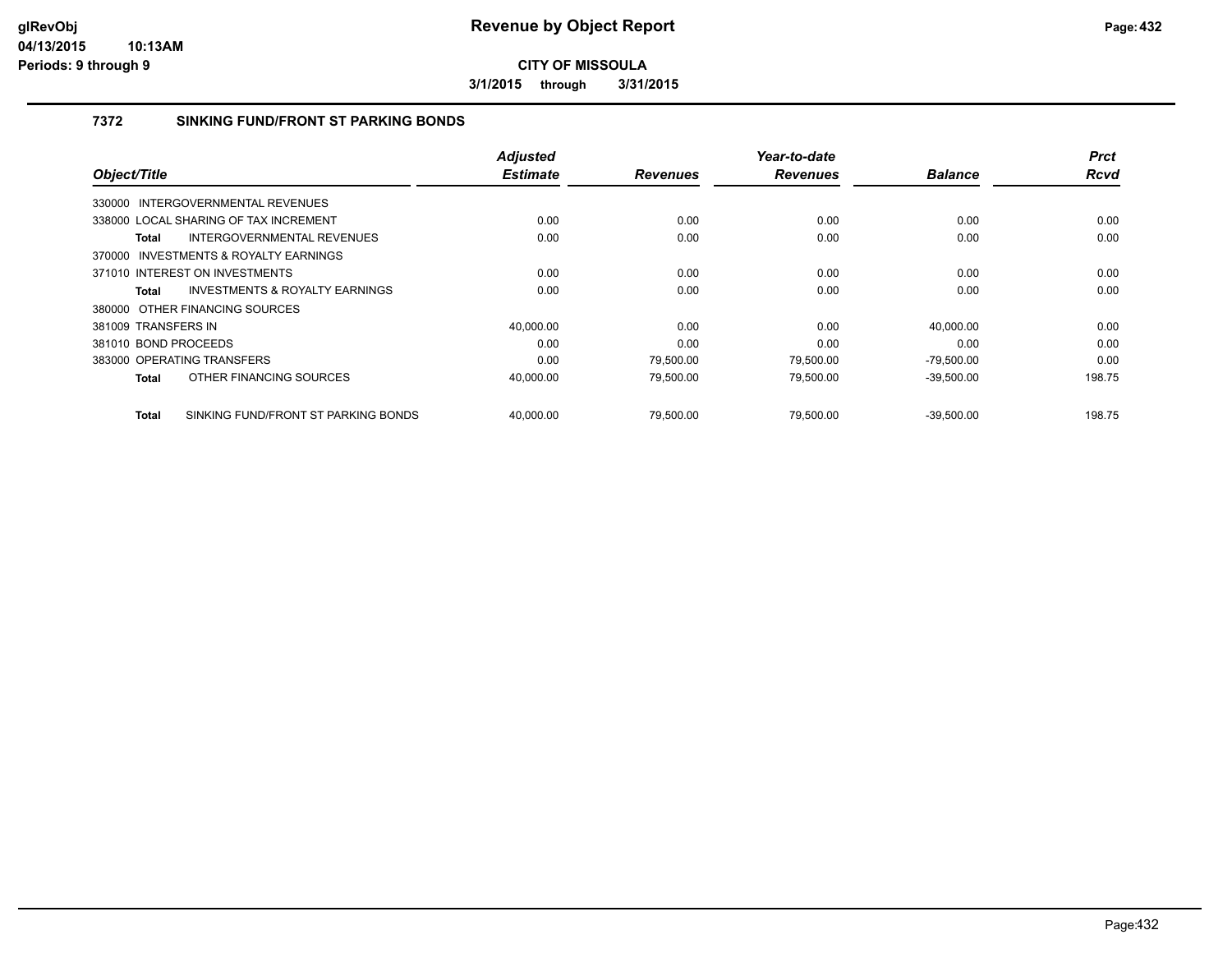**3/1/2015 through 3/31/2015**

## **7373 MPC SERIES 2010B CONSTRUCTION**

#### **7373 MPC SERIES 2010B CONSTRUCTION**

|                                                     | <b>Adjusted</b> |                 | Year-to-date    |                | <b>Prct</b> |
|-----------------------------------------------------|-----------------|-----------------|-----------------|----------------|-------------|
| Object/Title                                        | <b>Estimate</b> | <b>Revenues</b> | <b>Revenues</b> | <b>Balance</b> | Rcvd        |
| TAXES/ASSESSMENTS<br>310000                         |                 |                 |                 |                |             |
| PENALTIES & INTEREST<br>312001                      | 0.00            | 0.00            | 0.00            | 0.00           | 0.00        |
| TAXES/ASSESSMENTS<br>Total                          | 0.00            | 0.00            | 0.00            | 0.00           | 0.00        |
| <b>MISCELLANEOUS REVENUES</b><br>360000             |                 |                 |                 |                |             |
| 360010 MISCELLANEOUS                                | 0.00            | 0.00            | 0.00            | 0.00           | 0.00        |
| MISCELLANEOUS REVENUES<br>Total                     | 0.00            | 0.00            | 0.00            | 0.00           | 0.00        |
| <b>INVESTMENTS &amp; ROYALTY EARNINGS</b><br>370000 |                 |                 |                 |                |             |
| 371010 INTEREST ON INVESTMENTS                      | 0.00            | 0.00            | 0.00            | 0.00           | 0.00        |
| <b>INVESTMENTS &amp; ROYALTY EARNINGS</b><br>Total  | 0.00            | 0.00            | 0.00            | 0.00           | 0.00        |
| OTHER FINANCING SOURCES<br>380000                   |                 |                 |                 |                |             |
| 381010 BOND PROCEEDS                                | 0.00            | 0.00            | 0.00            | 0.00           | 0.00        |
| 383000 OPERATING TRANSFERS                          | 0.00            | 0.00            | 0.00            | 0.00           | 0.00        |
| 383042 TRANSFERS FROM OTHER FUNDS                   | 0.00            | 0.00            | 0.00            | 0.00           | 0.00        |
| 383400 CAPITAL CONTRIBUTION                         | 0.00            | 0.00            | 0.00            | 0.00           | 0.00        |
| OTHER FINANCING SOURCES<br><b>Total</b>             | 0.00            | 0.00            | 0.00            | 0.00           | 0.00        |
| MPC SERIES 2010B CONSTRUCTION<br>Total              | 0.00            | 0.00            | 0.00            | 0.00           | 0.00        |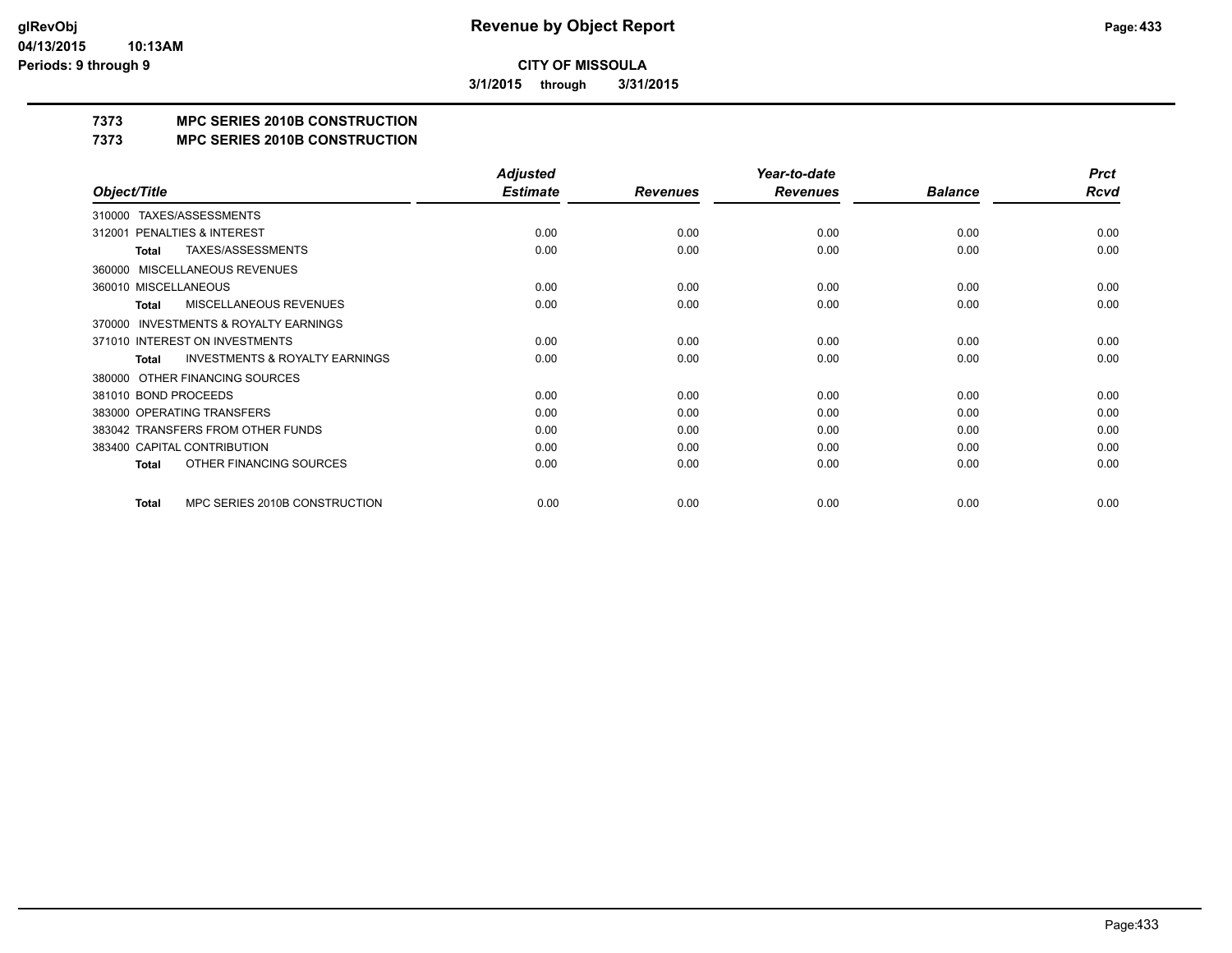**3/1/2015 through 3/31/2015**

## **7373 MPC SERIES 2010B CONSTRUCTION**

|                                                           | <b>Adjusted</b> |                 | Year-to-date    |                | <b>Prct</b> |
|-----------------------------------------------------------|-----------------|-----------------|-----------------|----------------|-------------|
| Object/Title                                              | <b>Estimate</b> | <b>Revenues</b> | <b>Revenues</b> | <b>Balance</b> | Rcvd        |
| TAXES/ASSESSMENTS<br>310000                               |                 |                 |                 |                |             |
| <b>PENALTIES &amp; INTEREST</b><br>312001                 | 0.00            | 0.00            | 0.00            | 0.00           | 0.00        |
| TAXES/ASSESSMENTS<br><b>Total</b>                         | 0.00            | 0.00            | 0.00            | 0.00           | 0.00        |
| 360000 MISCELLANEOUS REVENUES                             |                 |                 |                 |                |             |
| 360010 MISCELLANEOUS                                      | 0.00            | 0.00            | 0.00            | 0.00           | 0.00        |
| <b>MISCELLANEOUS REVENUES</b><br><b>Total</b>             | 0.00            | 0.00            | 0.00            | 0.00           | 0.00        |
| <b>INVESTMENTS &amp; ROYALTY EARNINGS</b><br>370000       |                 |                 |                 |                |             |
| 371010 INTEREST ON INVESTMENTS                            | 0.00            | 0.00            | 0.00            | 0.00           | 0.00        |
| <b>INVESTMENTS &amp; ROYALTY EARNINGS</b><br><b>Total</b> | 0.00            | 0.00            | 0.00            | 0.00           | 0.00        |
| 380000 OTHER FINANCING SOURCES                            |                 |                 |                 |                |             |
| 381010 BOND PROCEEDS                                      | 0.00            | 0.00            | 0.00            | 0.00           | 0.00        |
| 383000 OPERATING TRANSFERS                                | 0.00            | 0.00            | 0.00            | 0.00           | 0.00        |
| 383042 TRANSFERS FROM OTHER FUNDS                         | 0.00            | 0.00            | 0.00            | 0.00           | 0.00        |
| 383400 CAPITAL CONTRIBUTION                               | 0.00            | 0.00            | 0.00            | 0.00           | 0.00        |
| OTHER FINANCING SOURCES<br><b>Total</b>                   | 0.00            | 0.00            | 0.00            | 0.00           | 0.00        |
| MPC SERIES 2010B CONSTRUCTION<br><b>Total</b>             | 0.00            | 0.00            | 0.00            | 0.00           | 0.00        |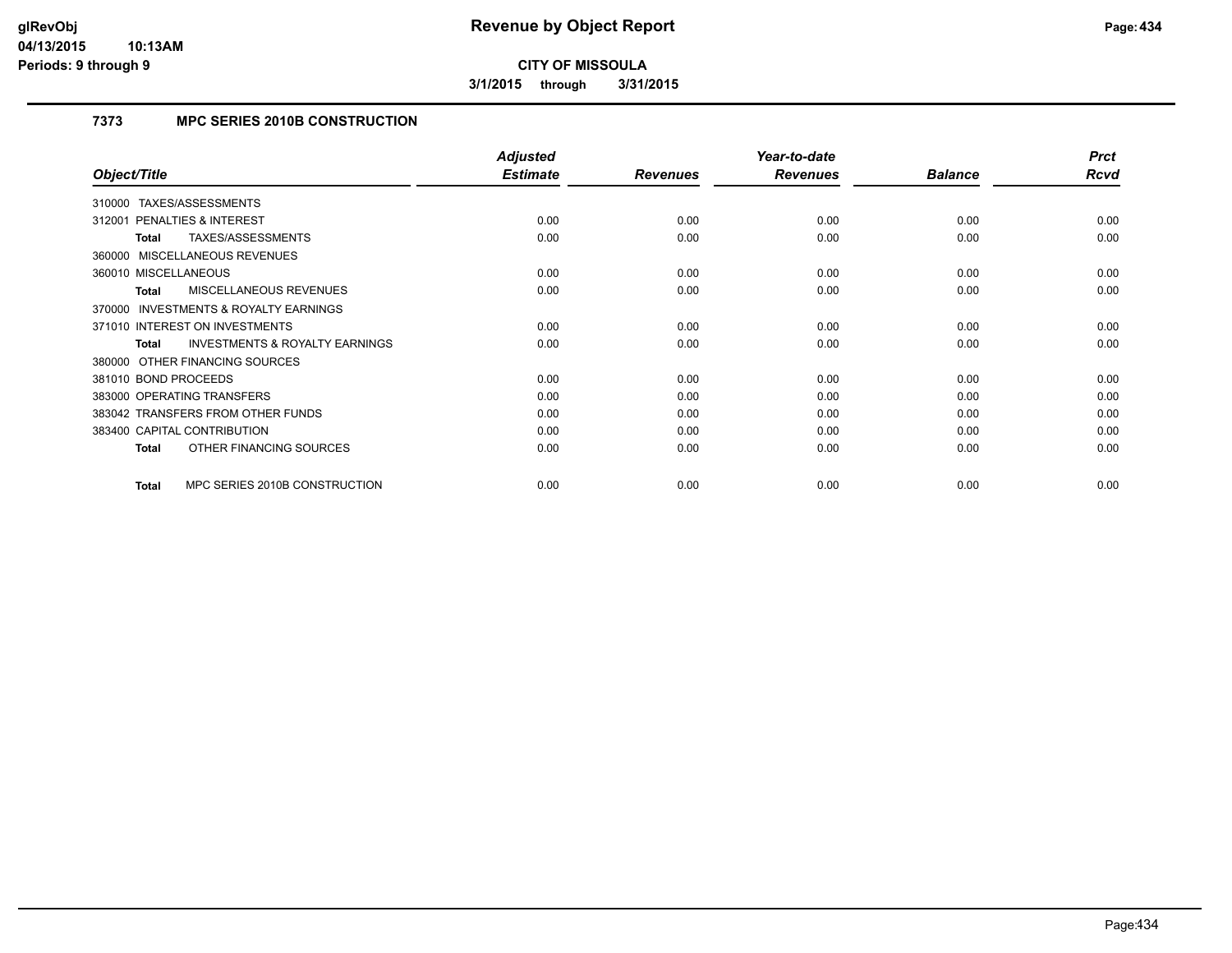**3/1/2015 through 3/31/2015**

## **7374 RESERVE FUND-PARKING BONDS**

#### **7374 RESERVE FUND-PARKING BONDS**

|                      |                                       | <b>Adjusted</b> |                 | Year-to-date    |                | <b>Prct</b> |
|----------------------|---------------------------------------|-----------------|-----------------|-----------------|----------------|-------------|
| Object/Title         |                                       | <b>Estimate</b> | <b>Revenues</b> | <b>Revenues</b> | <b>Balance</b> | <b>Rcvd</b> |
|                      | 370000 INVESTMENTS & ROYALTY EARNINGS |                 |                 |                 |                |             |
|                      | 371010 INTEREST ON INVESTMENTS        | 0.00            | 0.00            | 0.00            | 0.00           | 0.00        |
| Total                | INVESTMENTS & ROYALTY EARNINGS        | 0.00            | 0.00            | 0.00            | 0.00           | 0.00        |
|                      | 380000 OTHER FINANCING SOURCES        |                 |                 |                 |                |             |
| 381009 TRANSFERS IN  |                                       | 0.00            | 0.00            | 0.00            | 0.00           | 0.00        |
| 381010 BOND PROCEEDS |                                       | 0.00            | 0.00            | 0.00            | 0.00           | 0.00        |
|                      | 383000 OPERATING TRANSFERS            | 0.00            | 0.00            | 0.00            | 0.00           | 0.00        |
| <b>Total</b>         | OTHER FINANCING SOURCES               | 0.00            | 0.00            | 0.00            | 0.00           | 0.00        |
|                      |                                       |                 |                 |                 |                |             |
| <b>Total</b>         | RESERVE FUND-PARKING BONDS            | 0.00            | 0.00            | 0.00            | 0.00           | 0.00        |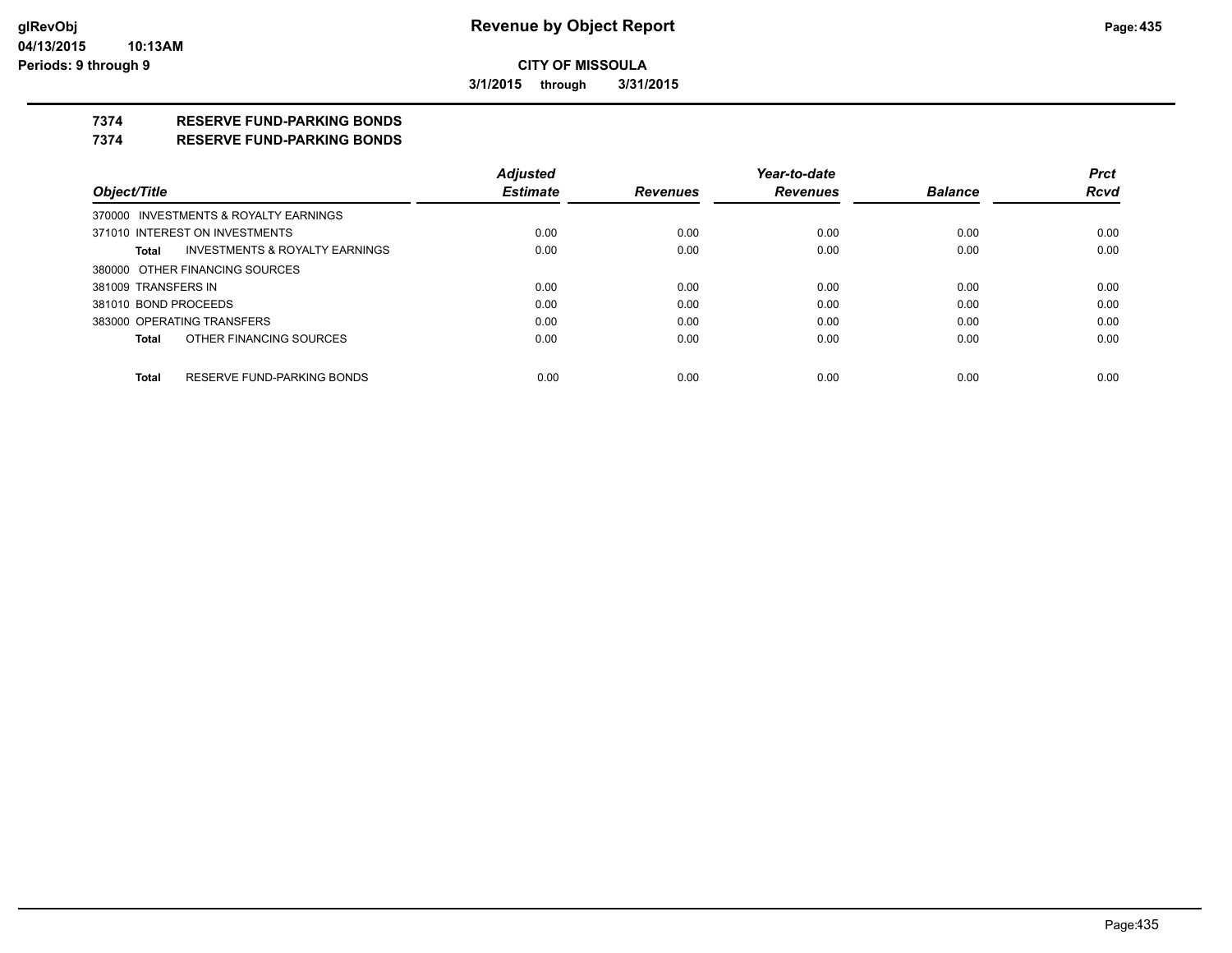**3/1/2015 through 3/31/2015**

## **7374 RESERVE FUND-PARKING BONDS**

|                                                    | <b>Adiusted</b> |                 | Year-to-date    |                | <b>Prct</b> |
|----------------------------------------------------|-----------------|-----------------|-----------------|----------------|-------------|
| Object/Title                                       | <b>Estimate</b> | <b>Revenues</b> | <b>Revenues</b> | <b>Balance</b> | <b>Rcvd</b> |
| 370000 INVESTMENTS & ROYALTY EARNINGS              |                 |                 |                 |                |             |
| 371010 INTEREST ON INVESTMENTS                     | 0.00            | 0.00            | 0.00            | 0.00           | 0.00        |
| <b>INVESTMENTS &amp; ROYALTY EARNINGS</b><br>Total | 0.00            | 0.00            | 0.00            | 0.00           | 0.00        |
| 380000 OTHER FINANCING SOURCES                     |                 |                 |                 |                |             |
| 381009 TRANSFERS IN                                | 0.00            | 0.00            | 0.00            | 0.00           | 0.00        |
| 381010 BOND PROCEEDS                               | 0.00            | 0.00            | 0.00            | 0.00           | 0.00        |
| 383000 OPERATING TRANSFERS                         | 0.00            | 0.00            | 0.00            | 0.00           | 0.00        |
| OTHER FINANCING SOURCES<br>Total                   | 0.00            | 0.00            | 0.00            | 0.00           | 0.00        |
| RESERVE FUND-PARKING BONDS<br><b>Total</b>         | 0.00            | 0.00            | 0.00            | 0.00           | 0.00        |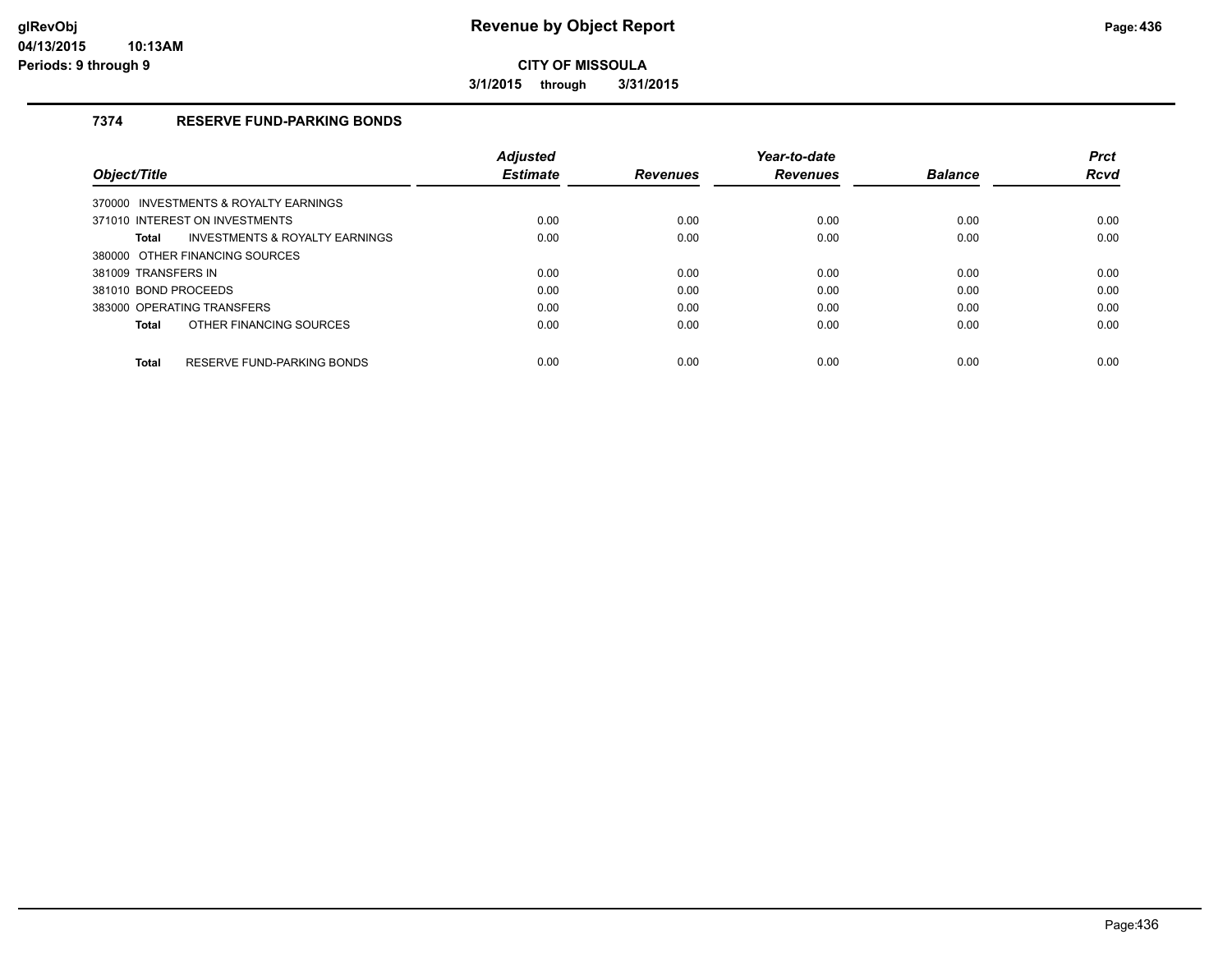**3/1/2015 through 3/31/2015**

# **7375 PLEDGED TAX INCREMENT-2010B BOND**

## **7375 PLEDGED TAX INCREMENT-2010B BOND**

|              |                                           | <b>Adjusted</b> |                 | Year-to-date    |                | <b>Prct</b> |
|--------------|-------------------------------------------|-----------------|-----------------|-----------------|----------------|-------------|
| Object/Title |                                           | <b>Estimate</b> | <b>Revenues</b> | <b>Revenues</b> | <b>Balance</b> | <b>Rcvd</b> |
|              | 330000 INTERGOVERNMENTAL REVENUES         |                 |                 |                 |                |             |
|              | 338000 LOCAL SHARING OF TAX INCREMENT     | 268.162.00      | 133.425.29      | 266.850.58      | 1.311.42       | 99.51       |
| Total        | <b>INTERGOVERNMENTAL REVENUES</b>         | 268.162.00      | 133.425.29      | 266.850.58      | 1.311.42       | 99.51       |
|              | 370000 INVESTMENTS & ROYALTY EARNINGS     |                 |                 |                 |                |             |
|              | 371010 INTEREST ON INVESTMENTS            | 0.00            | 0.00            | $-24.646.18$    | 24.646.18      | 0.00        |
| Total        | <b>INVESTMENTS &amp; ROYALTY EARNINGS</b> | 0.00            | 0.00            | $-24.646.18$    | 24.646.18      | 0.00        |
|              | 380000 OTHER FINANCING SOURCES            |                 |                 |                 |                |             |
|              | 383000 OPERATING TRANSFERS                | 0.00            | 0.00            | 0.00            | 0.00           | 0.00        |
| <b>Total</b> | OTHER FINANCING SOURCES                   | 0.00            | 0.00            | 0.00            | 0.00           | 0.00        |
| <b>Total</b> | PLEDGED TAX INCREMENT-2010B BOND          | 268.162.00      | 133.425.29      | 242.204.40      | 25.957.60      | 90.32       |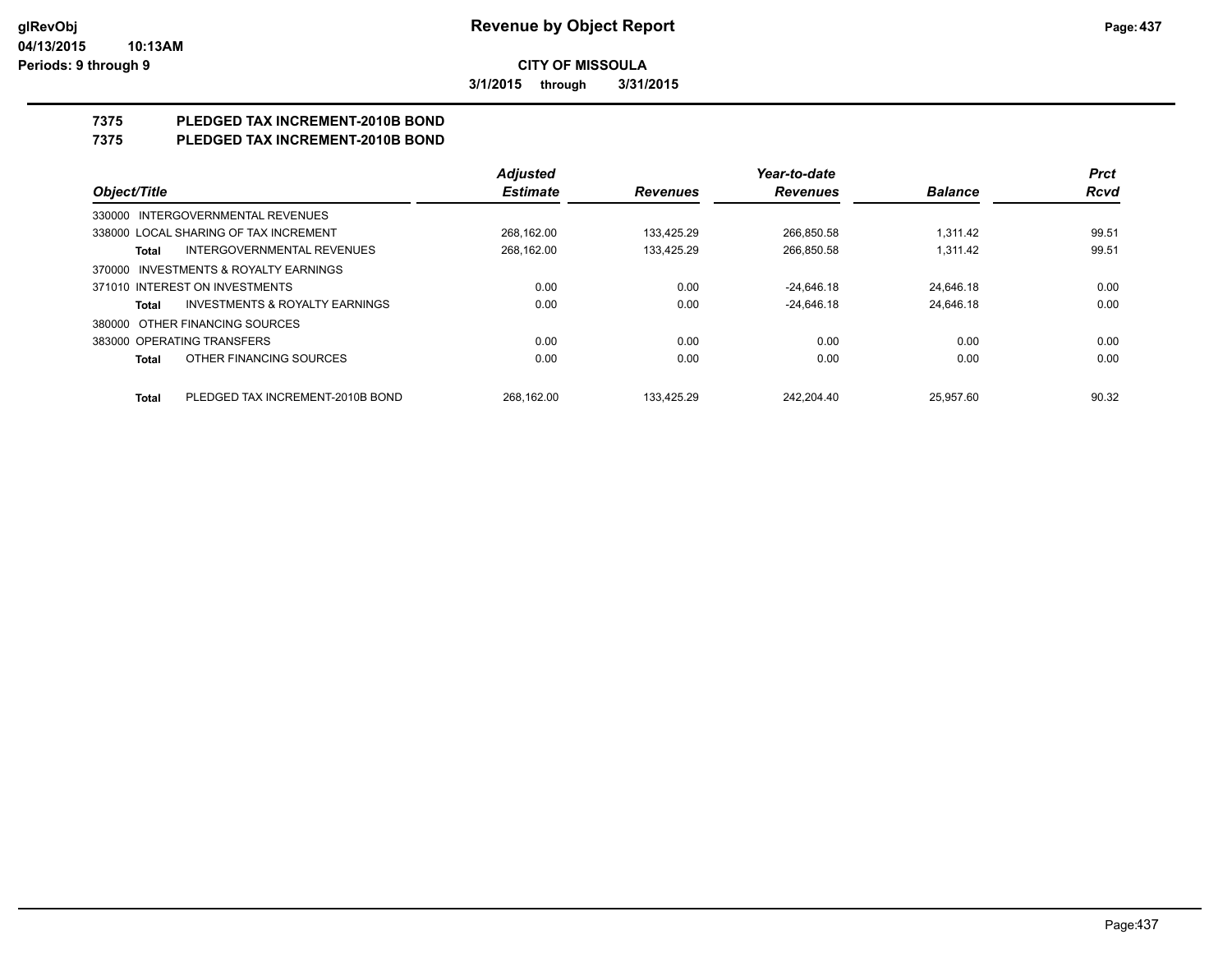**3/1/2015 through 3/31/2015**

## **7375 PLEDGED TAX INCREMENT-2010B BOND**

| Object/Title |                                       | <b>Adjusted</b><br><b>Estimate</b> | <b>Revenues</b> | Year-to-date<br><b>Revenues</b> | <b>Balance</b> | <b>Prct</b><br><b>Rcvd</b> |
|--------------|---------------------------------------|------------------------------------|-----------------|---------------------------------|----------------|----------------------------|
|              | 330000 INTERGOVERNMENTAL REVENUES     |                                    |                 |                                 |                |                            |
|              | 338000 LOCAL SHARING OF TAX INCREMENT | 268.162.00                         | 133.425.29      | 266.850.58                      | 1.311.42       | 99.51                      |
| <b>Total</b> | INTERGOVERNMENTAL REVENUES            | 268,162.00                         | 133,425.29      | 266,850.58                      | 1.311.42       | 99.51                      |
|              | 370000 INVESTMENTS & ROYALTY EARNINGS |                                    |                 |                                 |                |                            |
|              | 371010 INTEREST ON INVESTMENTS        | 0.00                               | 0.00            | $-24.646.18$                    | 24.646.18      | 0.00                       |
| <b>Total</b> | INVESTMENTS & ROYALTY EARNINGS        | 0.00                               | 0.00            | $-24.646.18$                    | 24.646.18      | 0.00                       |
|              | 380000 OTHER FINANCING SOURCES        |                                    |                 |                                 |                |                            |
|              | 383000 OPERATING TRANSFERS            | 0.00                               | 0.00            | 0.00                            | 0.00           | 0.00                       |
| <b>Total</b> | OTHER FINANCING SOURCES               | 0.00                               | 0.00            | 0.00                            | 0.00           | 0.00                       |
| <b>Total</b> | PLEDGED TAX INCREMENT-2010B BOND      | 268.162.00                         | 133.425.29      | 242.204.40                      | 25.957.60      | 90.32                      |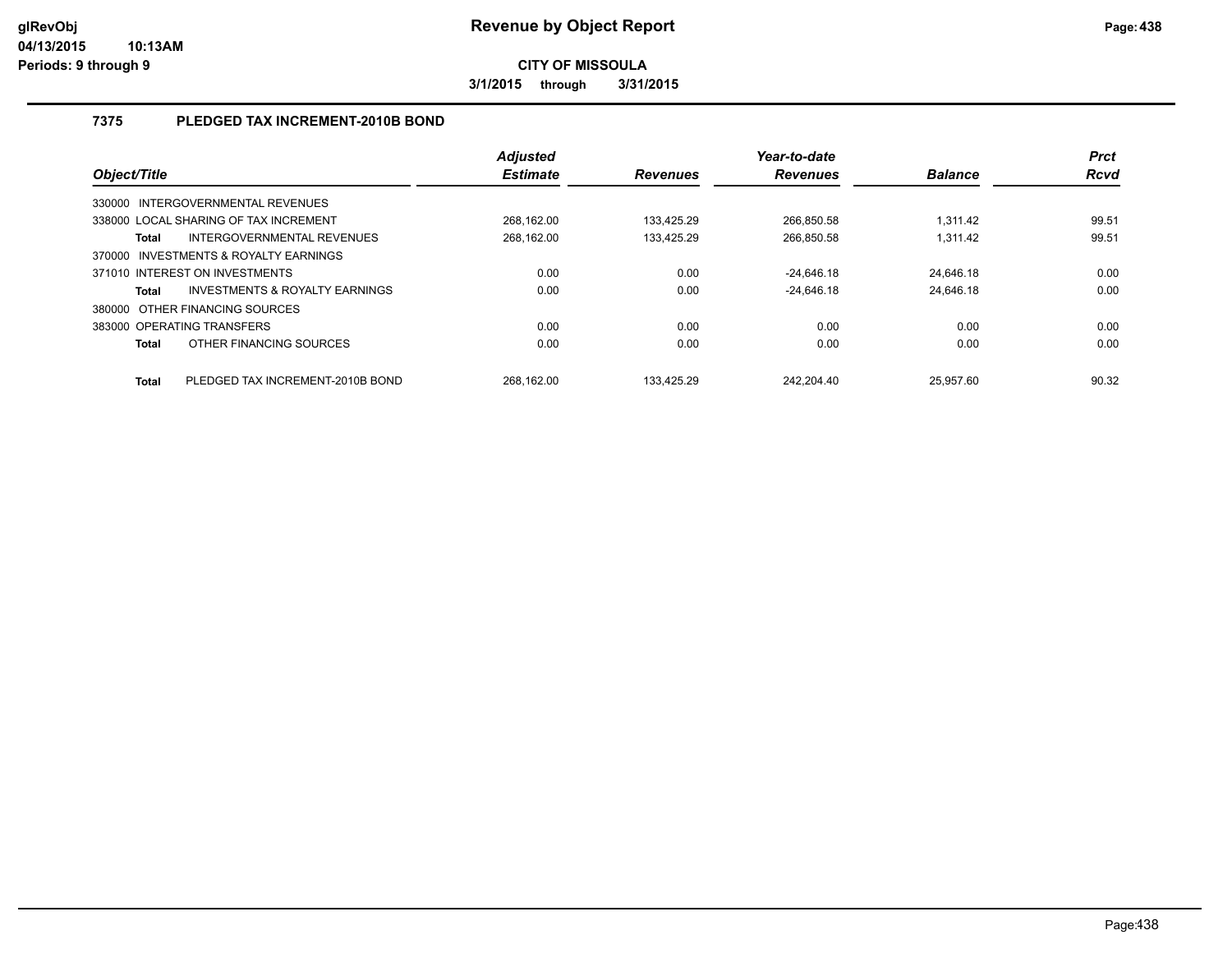**3/1/2015 through 3/31/2015**

## **7376 MPC 2010A BONDS DEBT INTEREST**

#### **7376 MPC 2010A BONDS DEBT INTEREST**

|                      |                                       | <b>Adjusted</b> |                 | Year-to-date    |                | <b>Prct</b> |
|----------------------|---------------------------------------|-----------------|-----------------|-----------------|----------------|-------------|
| Object/Title         |                                       | <b>Estimate</b> | <b>Revenues</b> | <b>Revenues</b> | <b>Balance</b> | <b>Rcvd</b> |
|                      | 370000 INVESTMENTS & ROYALTY EARNINGS |                 |                 |                 |                |             |
|                      | 371010 INTEREST ON INVESTMENTS        | 0.00            | 0.00            | 0.00            | 0.00           | 0.00        |
| Total                | INVESTMENTS & ROYALTY EARNINGS        | 0.00            | 0.00            | 0.00            | 0.00           | 0.00        |
|                      | 380000 OTHER FINANCING SOURCES        |                 |                 |                 |                |             |
| 381009 TRANSFERS IN  |                                       | 0.00            | 0.00            | 0.00            | 0.00           | 0.00        |
| 381010 BOND PROCEEDS |                                       | 0.00            | 0.00            | 0.00            | 0.00           | 0.00        |
|                      | 383000 OPERATING TRANSFERS            | 0.00            | 0.00            | 0.00            | 0.00           | 0.00        |
| Total                | OTHER FINANCING SOURCES               | 0.00            | 0.00            | 0.00            | 0.00           | 0.00        |
| Total                | MPC 2010A BONDS DEBT INTEREST         | 0.00            | 0.00            | 0.00            | 0.00           | 0.00        |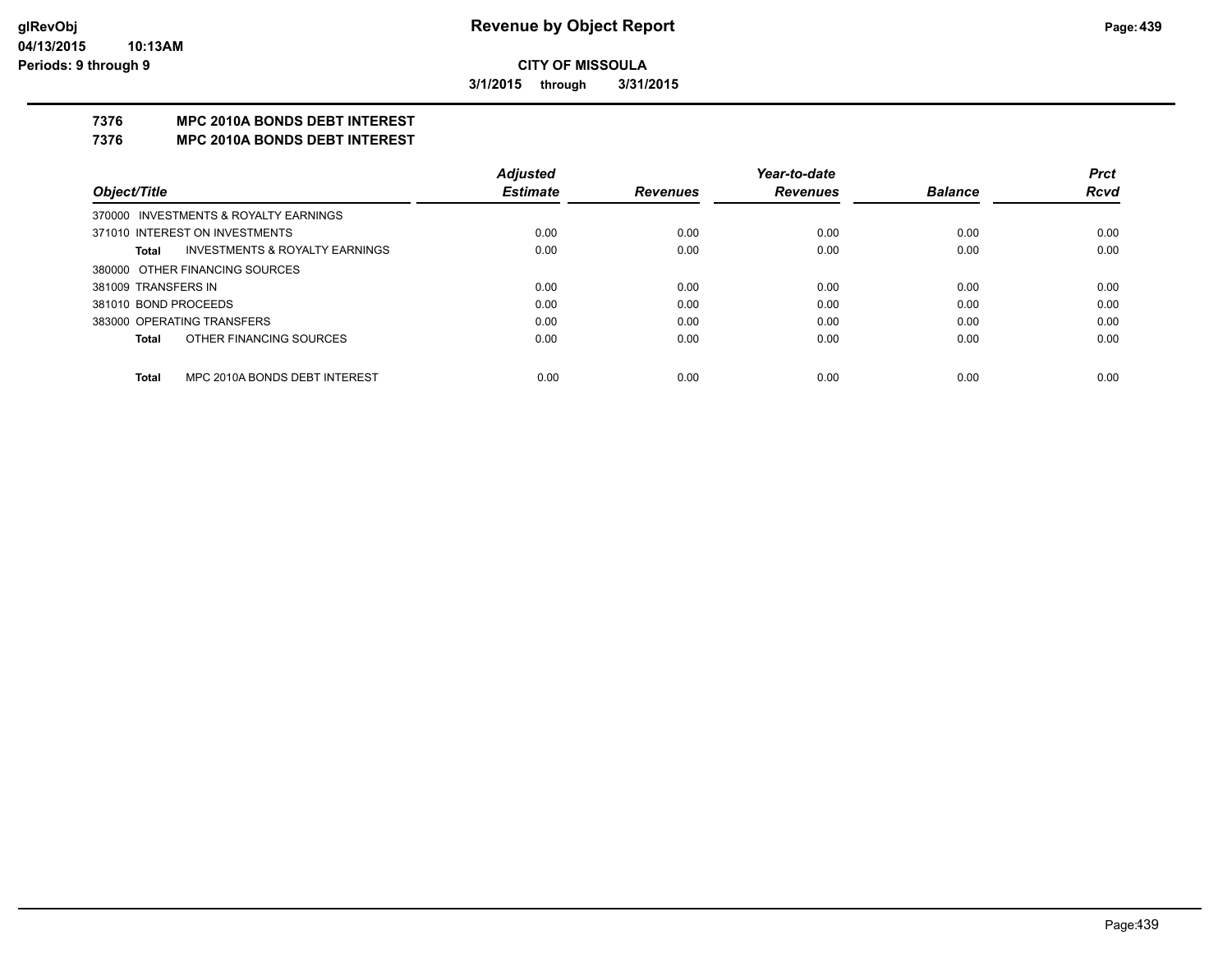**3/1/2015 through 3/31/2015**

## **7376 MPC 2010A BONDS DEBT INTEREST**

|                                                    | <b>Adjusted</b> |                 | Year-to-date    |                | <b>Prct</b> |
|----------------------------------------------------|-----------------|-----------------|-----------------|----------------|-------------|
| Object/Title                                       | <b>Estimate</b> | <b>Revenues</b> | <b>Revenues</b> | <b>Balance</b> | <b>Rcvd</b> |
| 370000 INVESTMENTS & ROYALTY EARNINGS              |                 |                 |                 |                |             |
| 371010 INTEREST ON INVESTMENTS                     | 0.00            | 0.00            | 0.00            | 0.00           | 0.00        |
| <b>INVESTMENTS &amp; ROYALTY EARNINGS</b><br>Total | 0.00            | 0.00            | 0.00            | 0.00           | 0.00        |
| 380000 OTHER FINANCING SOURCES                     |                 |                 |                 |                |             |
| 381009 TRANSFERS IN                                | 0.00            | 0.00            | 0.00            | 0.00           | 0.00        |
| 381010 BOND PROCEEDS                               | 0.00            | 0.00            | 0.00            | 0.00           | 0.00        |
| 383000 OPERATING TRANSFERS                         | 0.00            | 0.00            | 0.00            | 0.00           | 0.00        |
| OTHER FINANCING SOURCES<br>Total                   | 0.00            | 0.00            | 0.00            | 0.00           | 0.00        |
| MPC 2010A BONDS DEBT INTEREST<br>Total             | 0.00            | 0.00            | 0.00            | 0.00           | 0.00        |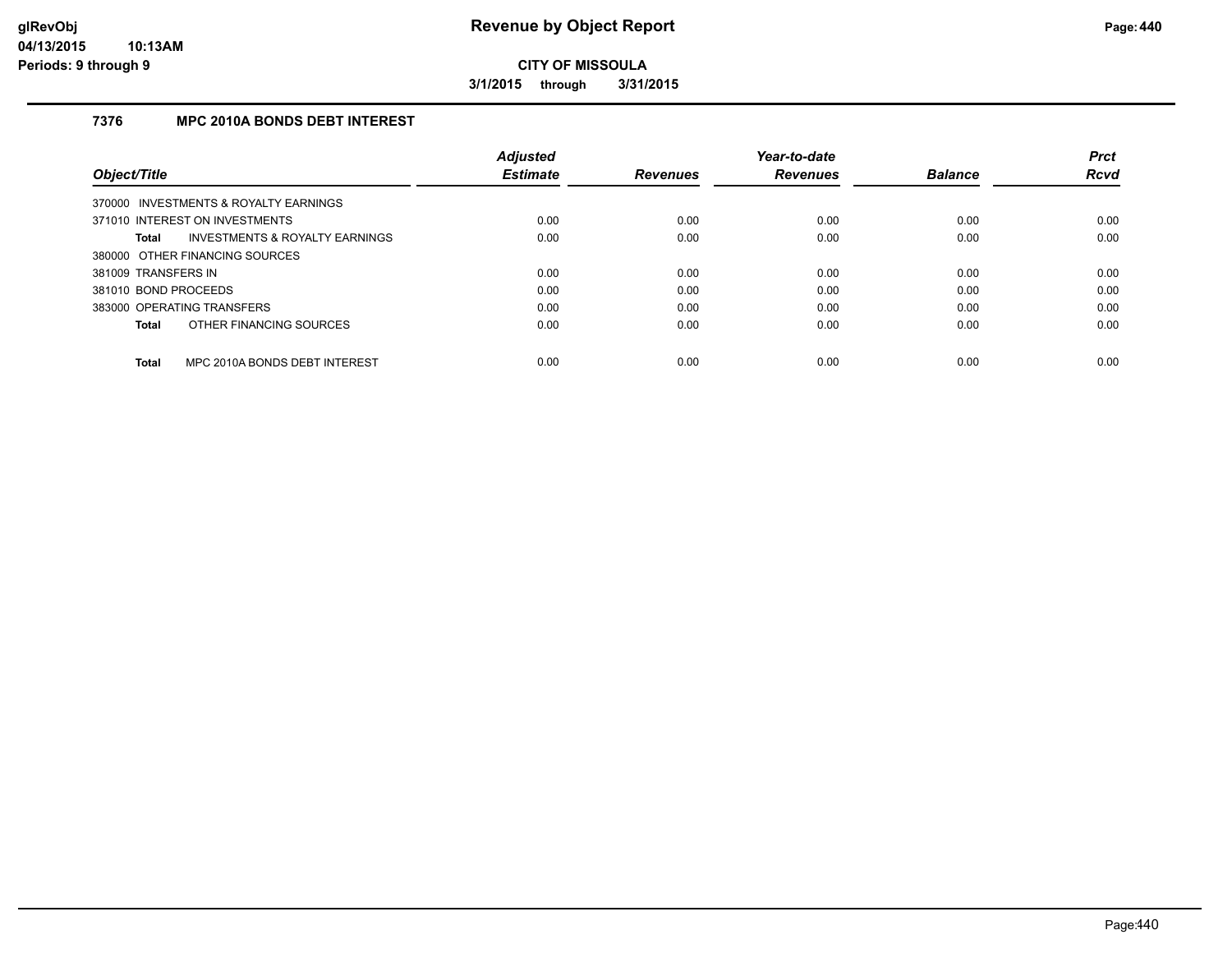**3/1/2015 through 3/31/2015**

## **7377 MPC 2010A BONDS SINKING FUND**

**7377 MPC 2010A BONDS SINKING FUND**

|                      |                                       | <b>Adjusted</b> |                 | Year-to-date    |                | <b>Prct</b> |
|----------------------|---------------------------------------|-----------------|-----------------|-----------------|----------------|-------------|
| Object/Title         |                                       | <b>Estimate</b> | <b>Revenues</b> | <b>Revenues</b> | <b>Balance</b> | <b>Rcvd</b> |
|                      | 370000 INVESTMENTS & ROYALTY EARNINGS |                 |                 |                 |                |             |
|                      | 371010 INTEREST ON INVESTMENTS        | 0.00            | 0.00            | 0.00            | 0.00           | 0.00        |
| Total                | INVESTMENTS & ROYALTY EARNINGS        | 0.00            | 0.00            | 0.00            | 0.00           | 0.00        |
|                      | 380000 OTHER FINANCING SOURCES        |                 |                 |                 |                |             |
| 381009 TRANSFERS IN  |                                       | 0.00            | 0.00            | 0.00            | 0.00           | 0.00        |
| 381010 BOND PROCEEDS |                                       | 0.00            | 0.00            | 0.00            | 0.00           | 0.00        |
|                      | 383000 OPERATING TRANSFERS            | 0.00            | 0.00            | 0.00            | 0.00           | 0.00        |
| Total                | OTHER FINANCING SOURCES               | 0.00            | 0.00            | 0.00            | 0.00           | 0.00        |
|                      |                                       |                 |                 |                 |                |             |
| <b>Total</b>         | MPC 2010A BONDS SINKING FUND          | 0.00            | 0.00            | 0.00            | 0.00           | 0.00        |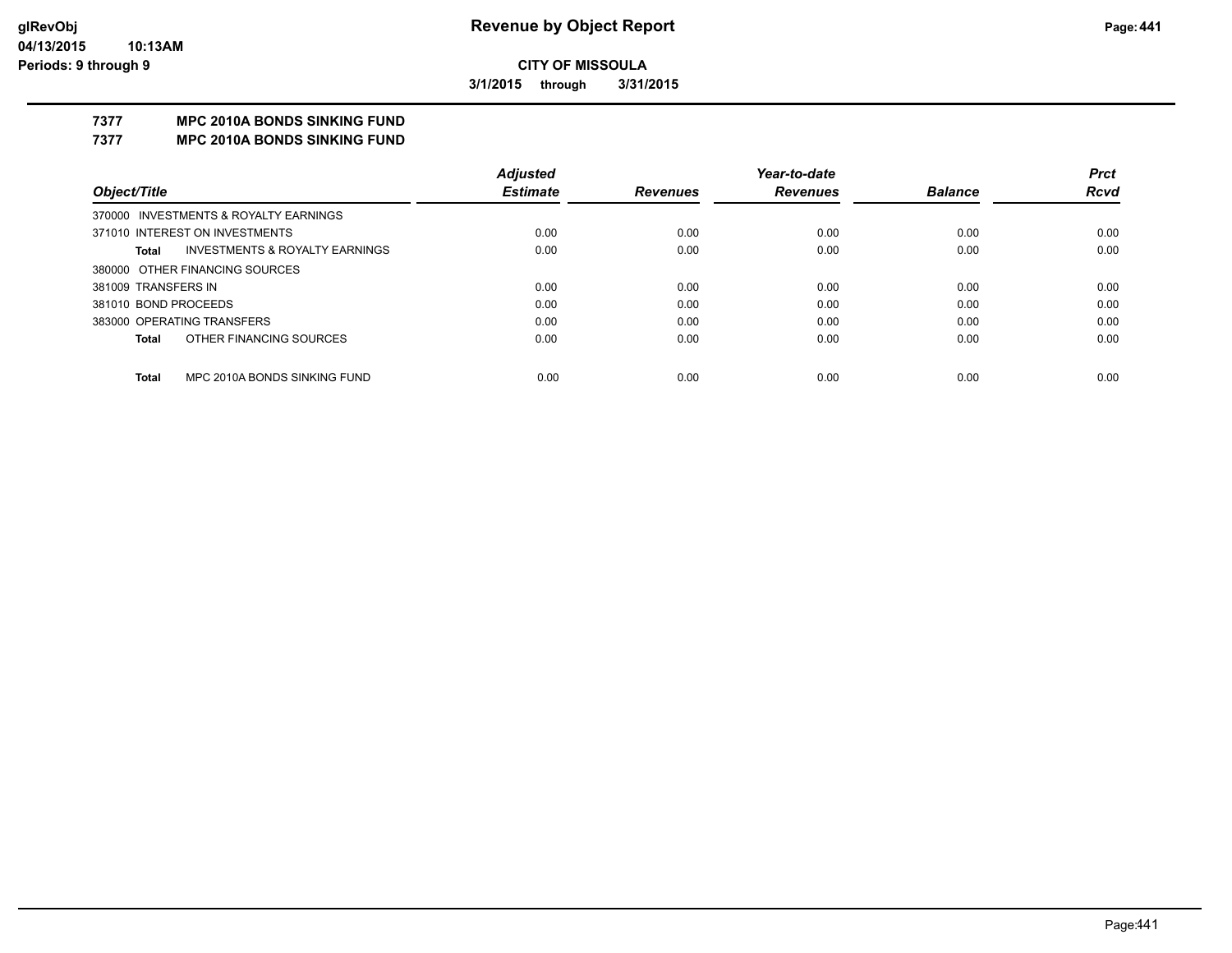**3/1/2015 through 3/31/2015**

## **7377 MPC 2010A BONDS SINKING FUND**

|                                              | <b>Adjusted</b> |                 | Year-to-date    |                | <b>Prct</b> |
|----------------------------------------------|-----------------|-----------------|-----------------|----------------|-------------|
| Object/Title                                 | <b>Estimate</b> | <b>Revenues</b> | <b>Revenues</b> | <b>Balance</b> | <b>Rcvd</b> |
| 370000 INVESTMENTS & ROYALTY EARNINGS        |                 |                 |                 |                |             |
| 371010 INTEREST ON INVESTMENTS               | 0.00            | 0.00            | 0.00            | 0.00           | 0.00        |
| INVESTMENTS & ROYALTY EARNINGS<br>Total      | 0.00            | 0.00            | 0.00            | 0.00           | 0.00        |
| 380000 OTHER FINANCING SOURCES               |                 |                 |                 |                |             |
| 381009 TRANSFERS IN                          | 0.00            | 0.00            | 0.00            | 0.00           | 0.00        |
| 381010 BOND PROCEEDS                         | 0.00            | 0.00            | 0.00            | 0.00           | 0.00        |
| 383000 OPERATING TRANSFERS                   | 0.00            | 0.00            | 0.00            | 0.00           | 0.00        |
| OTHER FINANCING SOURCES<br>Total             | 0.00            | 0.00            | 0.00            | 0.00           | 0.00        |
| MPC 2010A BONDS SINKING FUND<br><b>Total</b> | 0.00            | 0.00            | 0.00            | 0.00           | 0.00        |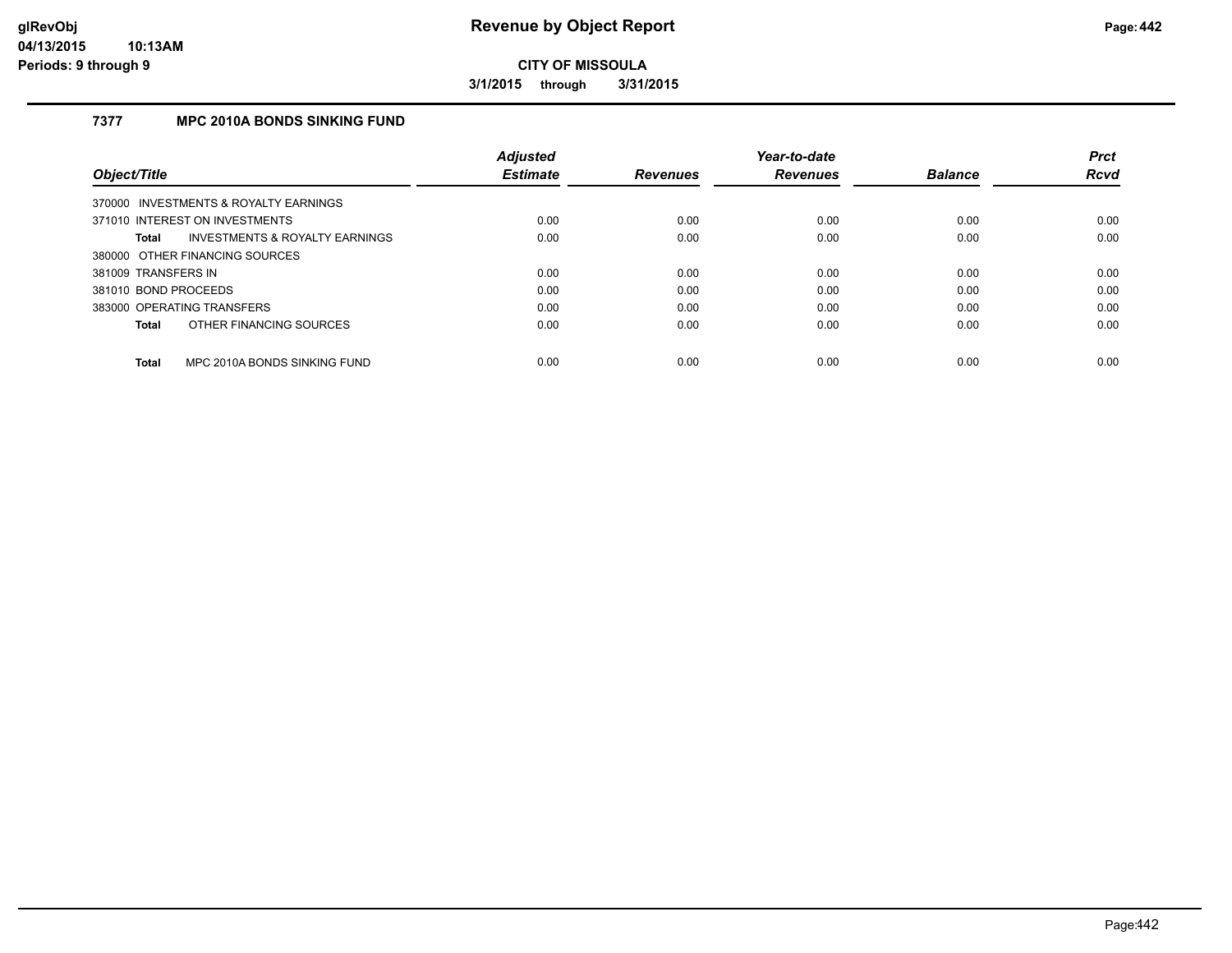**3/1/2015 through 3/31/2015**

#### **7378 MPC 2010A BOND RESERVE**

**7378 MPC 2010A BOND RESERVE**

|                      |                                       | <b>Adjusted</b> |                 | Year-to-date    |                | <b>Prct</b> |
|----------------------|---------------------------------------|-----------------|-----------------|-----------------|----------------|-------------|
| Object/Title         |                                       | <b>Estimate</b> | <b>Revenues</b> | <b>Revenues</b> | <b>Balance</b> | <b>Rcvd</b> |
|                      | 370000 INVESTMENTS & ROYALTY EARNINGS |                 |                 |                 |                |             |
|                      | 371010 INTEREST ON INVESTMENTS        | 0.00            | 0.00            | 0.00            | 0.00           | 0.00        |
| Total                | INVESTMENTS & ROYALTY EARNINGS        | 0.00            | 0.00            | 0.00            | 0.00           | 0.00        |
|                      | 380000 OTHER FINANCING SOURCES        |                 |                 |                 |                |             |
| 381009 TRANSFERS IN  |                                       | 0.00            | 0.00            | 0.00            | 0.00           | 0.00        |
| 381010 BOND PROCEEDS |                                       | 0.00            | 0.00            | 0.00            | 0.00           | 0.00        |
|                      | 383000 OPERATING TRANSFERS            | 0.00            | 0.00            | 0.00            | 0.00           | 0.00        |
| <b>Total</b>         | OTHER FINANCING SOURCES               | 0.00            | 0.00            | 0.00            | 0.00           | 0.00        |
|                      |                                       |                 |                 |                 |                |             |
| <b>Total</b>         | MPC 2010A BOND RESERVE                | 0.00            | 0.00            | 0.00            | 0.00           | 0.00        |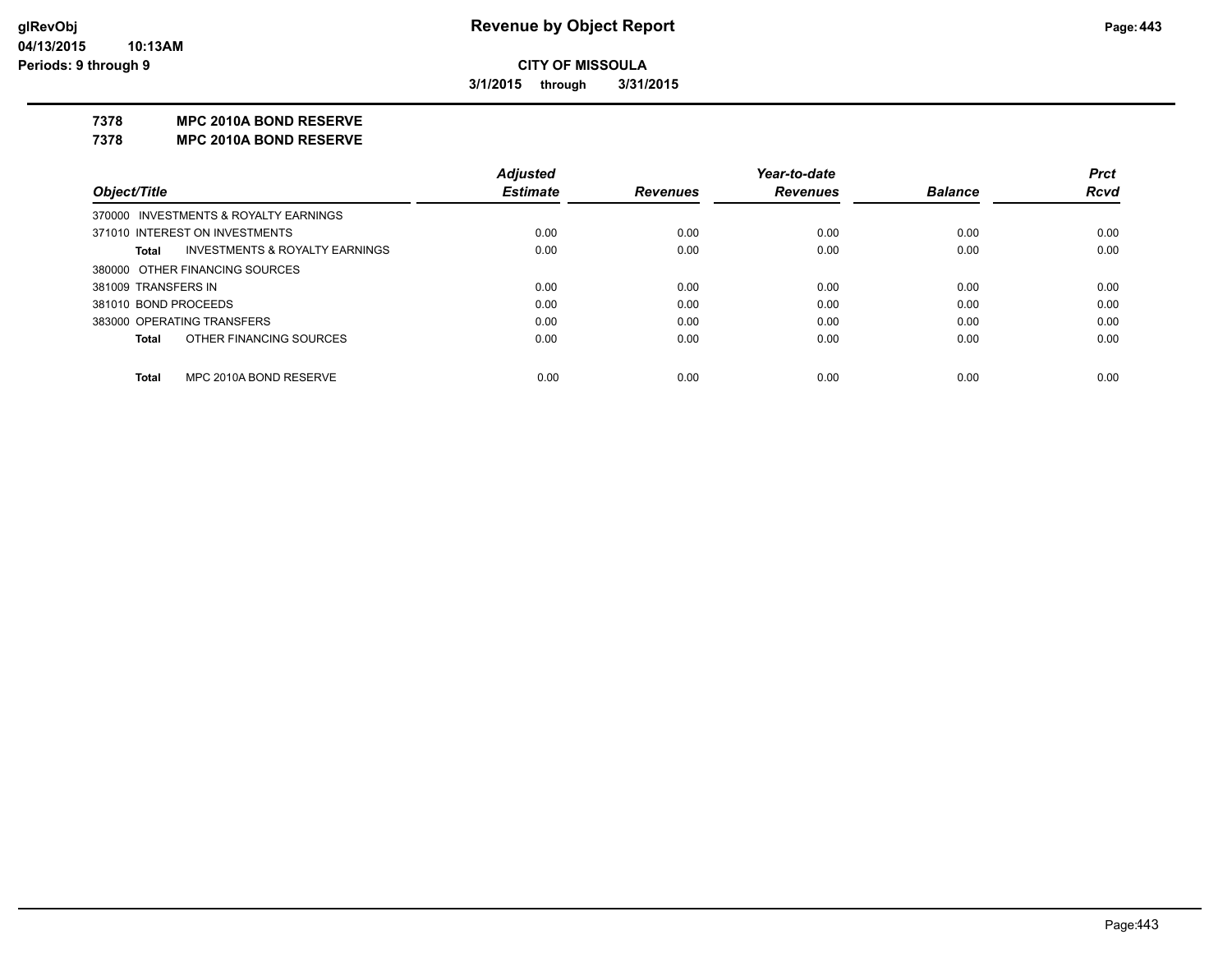**3/1/2015 through 3/31/2015**

## **7378 MPC 2010A BOND RESERVE**

|                                         | <b>Adjusted</b> |                 | Year-to-date    |                | <b>Prct</b> |
|-----------------------------------------|-----------------|-----------------|-----------------|----------------|-------------|
| Object/Title                            | <b>Estimate</b> | <b>Revenues</b> | <b>Revenues</b> | <b>Balance</b> | <b>Rcvd</b> |
| 370000 INVESTMENTS & ROYALTY EARNINGS   |                 |                 |                 |                |             |
| 371010 INTEREST ON INVESTMENTS          | 0.00            | 0.00            | 0.00            | 0.00           | 0.00        |
| INVESTMENTS & ROYALTY EARNINGS<br>Total | 0.00            | 0.00            | 0.00            | 0.00           | 0.00        |
| 380000 OTHER FINANCING SOURCES          |                 |                 |                 |                |             |
| 381009 TRANSFERS IN                     | 0.00            | 0.00            | 0.00            | 0.00           | 0.00        |
| 381010 BOND PROCEEDS                    | 0.00            | 0.00            | 0.00            | 0.00           | 0.00        |
| 383000 OPERATING TRANSFERS              | 0.00            | 0.00            | 0.00            | 0.00           | 0.00        |
| OTHER FINANCING SOURCES<br>Total        | 0.00            | 0.00            | 0.00            | 0.00           | 0.00        |
| MPC 2010A BOND RESERVE<br><b>Total</b>  | 0.00            | 0.00            | 0.00            | 0.00           | 0.00        |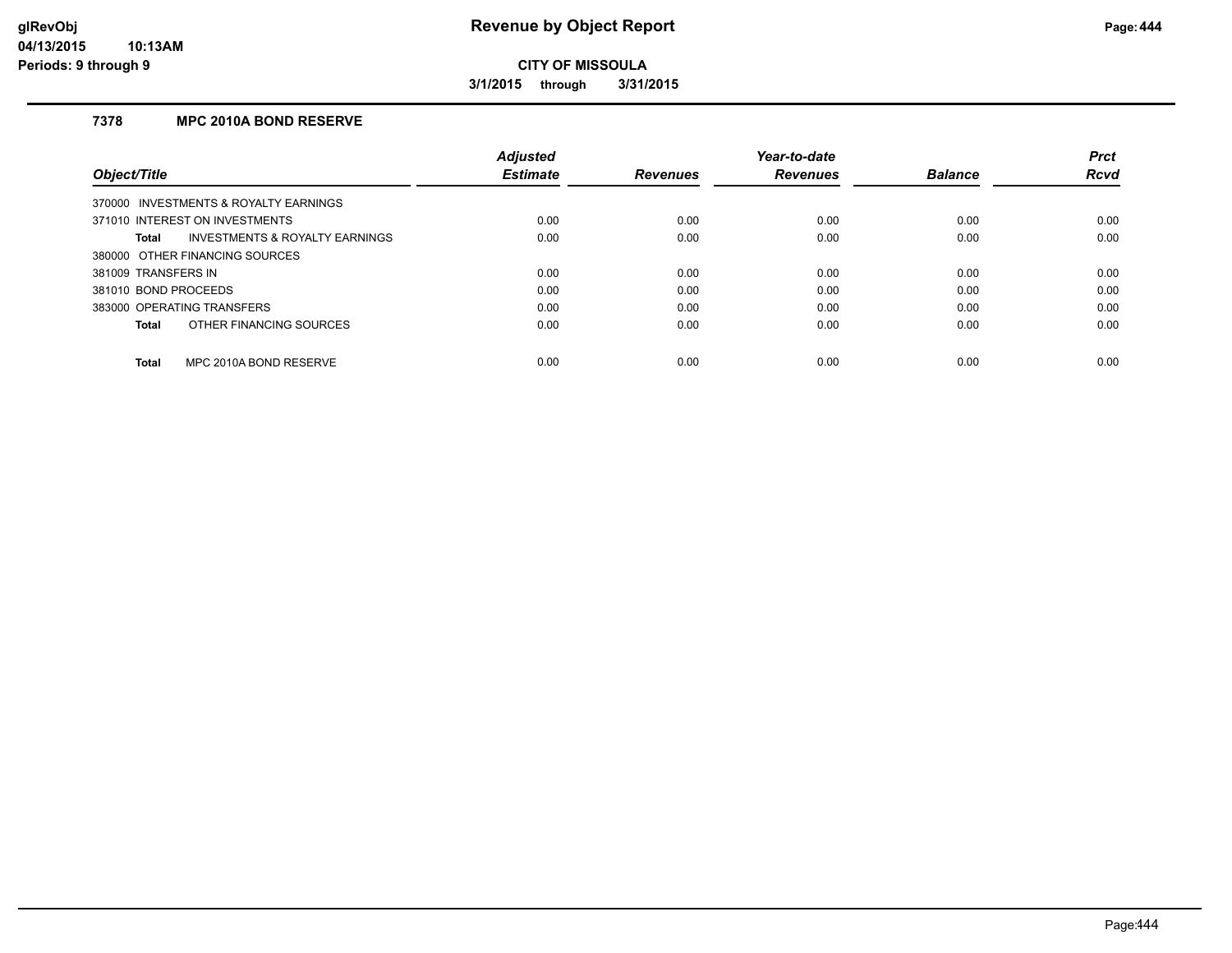**3/1/2015 through 3/31/2015**

## **7379 MPC 2010A BOND CONSTRUCTION**

#### **7379 MPC 2010A BOND CONSTRUCTION**

|                      |                                       | <b>Adjusted</b> |                 | Year-to-date    |                | <b>Prct</b> |
|----------------------|---------------------------------------|-----------------|-----------------|-----------------|----------------|-------------|
| Object/Title         |                                       | <b>Estimate</b> | <b>Revenues</b> | <b>Revenues</b> | <b>Balance</b> | <b>Rcvd</b> |
|                      | 370000 INVESTMENTS & ROYALTY EARNINGS |                 |                 |                 |                |             |
|                      | 371010 INTEREST ON INVESTMENTS        | 0.00            | 0.00            | 0.00            | 0.00           | 0.00        |
| Total                | INVESTMENTS & ROYALTY EARNINGS        | 0.00            | 0.00            | 0.00            | 0.00           | 0.00        |
|                      | 380000 OTHER FINANCING SOURCES        |                 |                 |                 |                |             |
| 381009 TRANSFERS IN  |                                       | 0.00            | 0.00            | 0.00            | 0.00           | 0.00        |
| 381010 BOND PROCEEDS |                                       | 0.00            | 0.00            | 0.00            | 0.00           | 0.00        |
|                      | 383000 OPERATING TRANSFERS            | 0.00            | 0.00            | 0.00            | 0.00           | 0.00        |
| Total                | OTHER FINANCING SOURCES               | 0.00            | 0.00            | 0.00            | 0.00           | 0.00        |
| <b>Total</b>         | MPC 2010A BOND CONSTRUCTION           | 0.00            | 0.00            | 0.00            | 0.00           | 0.00        |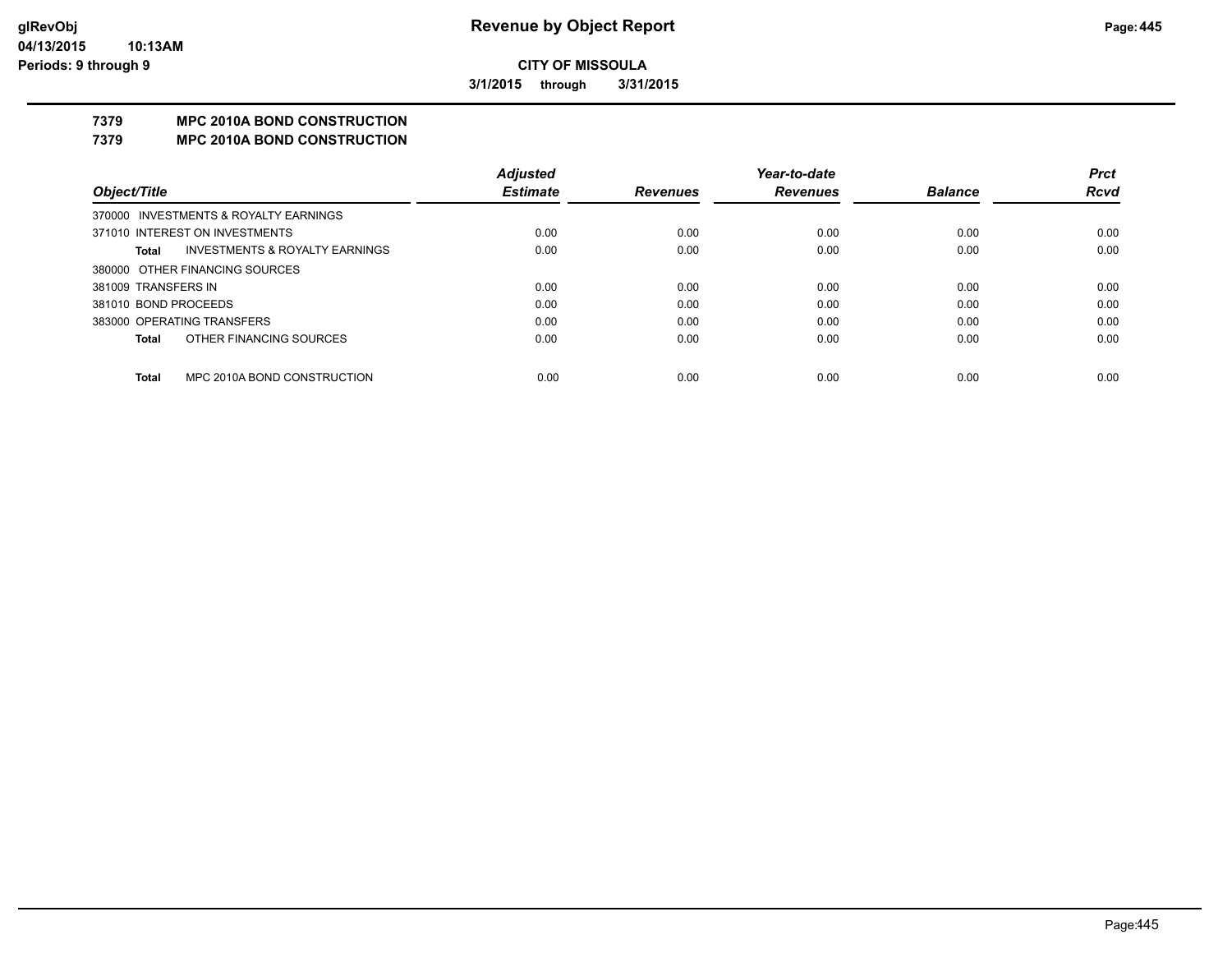**3/1/2015 through 3/31/2015**

## **7379 MPC 2010A BOND CONSTRUCTION**

|                      |                                           | <b>Adjusted</b> |                 | Year-to-date    |                | <b>Prct</b> |
|----------------------|-------------------------------------------|-----------------|-----------------|-----------------|----------------|-------------|
| Object/Title         |                                           | <b>Estimate</b> | <b>Revenues</b> | <b>Revenues</b> | <b>Balance</b> | <b>Rcvd</b> |
|                      | 370000 INVESTMENTS & ROYALTY EARNINGS     |                 |                 |                 |                |             |
|                      | 371010 INTEREST ON INVESTMENTS            | 0.00            | 0.00            | 0.00            | 0.00           | 0.00        |
| Total                | <b>INVESTMENTS &amp; ROYALTY EARNINGS</b> | 0.00            | 0.00            | 0.00            | 0.00           | 0.00        |
|                      | 380000 OTHER FINANCING SOURCES            |                 |                 |                 |                |             |
| 381009 TRANSFERS IN  |                                           | 0.00            | 0.00            | 0.00            | 0.00           | 0.00        |
| 381010 BOND PROCEEDS |                                           | 0.00            | 0.00            | 0.00            | 0.00           | 0.00        |
|                      | 383000 OPERATING TRANSFERS                | 0.00            | 0.00            | 0.00            | 0.00           | 0.00        |
| Total                | OTHER FINANCING SOURCES                   | 0.00            | 0.00            | 0.00            | 0.00           | 0.00        |
| <b>Total</b>         | MPC 2010A BOND CONSTRUCTION               | 0.00            | 0.00            | 0.00            | 0.00           | 0.00        |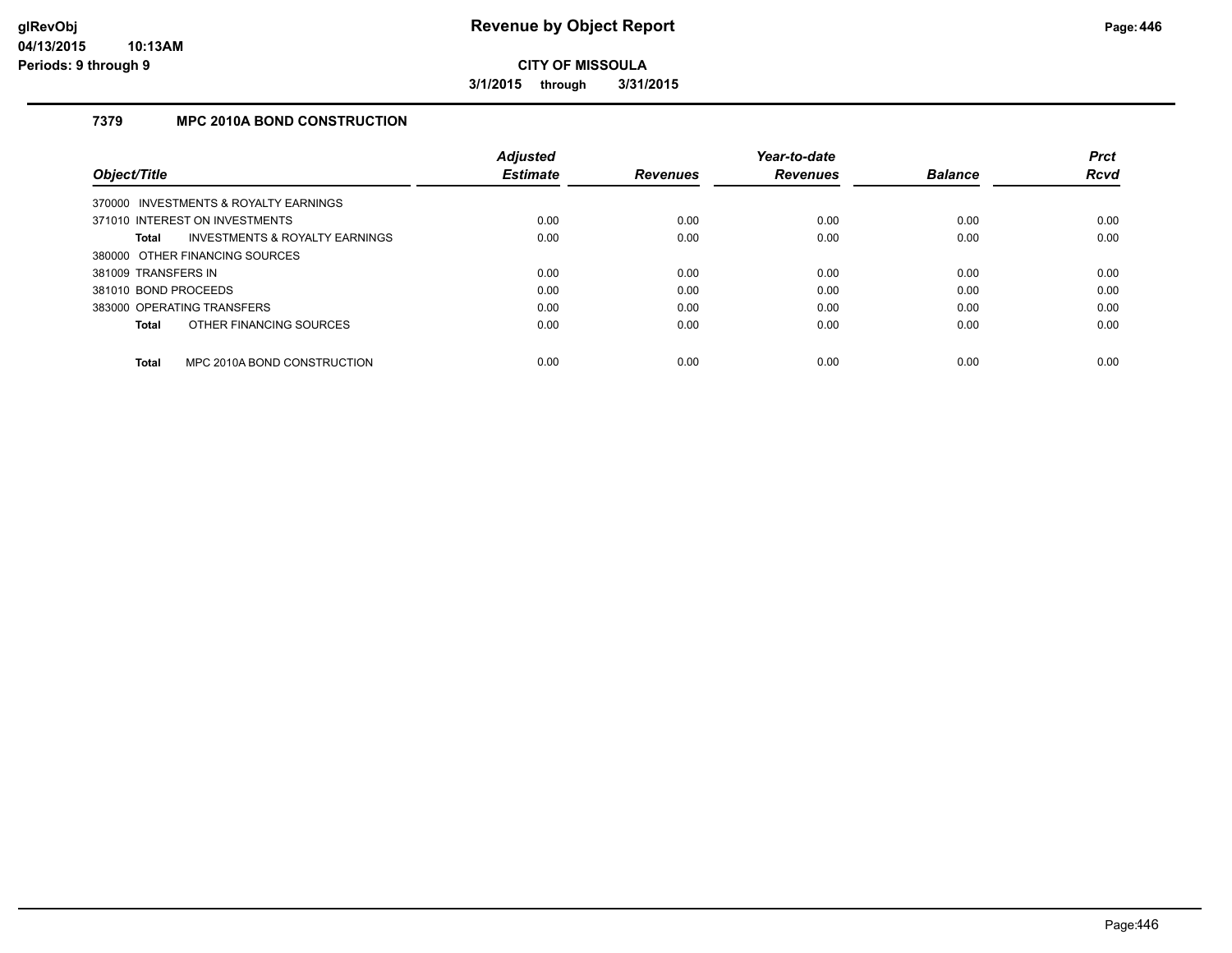**3/1/2015 through 3/31/2015**

## **7380 BUSINESS IMPROVEMENT DISTRICT**

#### **7380 BUSINESS IMPROVEMENT DISTRICT**

|                                                     | <b>Adjusted</b> |                 | Year-to-date    |                | <b>Prct</b> |
|-----------------------------------------------------|-----------------|-----------------|-----------------|----------------|-------------|
| Object/Title                                        | <b>Estimate</b> | <b>Revenues</b> | <b>Revenues</b> | <b>Balance</b> | Rcvd        |
| TAXES/ASSESSMENTS<br>310000                         |                 |                 |                 |                |             |
| 311011 TAX INCREMENT                                | 364,322.00      | 1,547.53        | 188,547.07      | 175,774.93     | 51.75       |
| <b>PENALTIES &amp; INTEREST</b><br>312001           | 0.00            | 4.67            | 597.47          | $-597.47$      | 0.00        |
| <b>TAXES/ASSESSMENTS</b><br>Total                   | 364,322.00      | 1,552.20        | 189,144.54      | 175,177.46     | 51.92       |
| <b>CHARGES FOR SERVICES</b><br>340000               |                 |                 |                 |                |             |
| <b>GARBAGE COLLECTION SERVICES</b><br>343041        | 5,000.00        | 1,293.77        | 14,281.53       | $-9,281.53$    | 285.63      |
| <b>CHARGES FOR SERVICES</b><br><b>Total</b>         | 5,000.00        | 1,293.77        | 14,281.53       | $-9,281.53$    | 285.63      |
| <b>MISCELLANEOUS REVENUES</b><br>360000             |                 |                 |                 |                |             |
| 363010 LIGHTING ASSESSMENTS                         | 0.00            | 0.00            | 0.00            | 0.00           | 0.00        |
| 363020 PROPERTY ASSESSMENTS                         | 0.00            | 0.00            | 0.00            | 0.00           | 0.00        |
| MISCELLANEOUS REVENUES<br>Total                     | 0.00            | 0.00            | 0.00            | 0.00           | 0.00        |
| <b>INVESTMENTS &amp; ROYALTY EARNINGS</b><br>370000 |                 |                 |                 |                |             |
| 371010 INTEREST ON INVESTMENTS                      | 0.00            | 0.00            | 0.00            | 0.00           | 0.00        |
| 371020 GAIN/LOSS IN MARKET VALUE OF INVESTMENTS     | 0.00            | 0.00            | 0.00            | 0.00           | 0.00        |
| <b>INVESTMENTS &amp; ROYALTY EARNINGS</b><br>Total  | 0.00            | 0.00            | 0.00            | 0.00           | 0.00        |
| <b>BUSINESS IMPROVEMENT DISTRICT</b><br>Total       | 369,322.00      | 2,845.97        | 203,426.07      | 165,895.93     | 55.08       |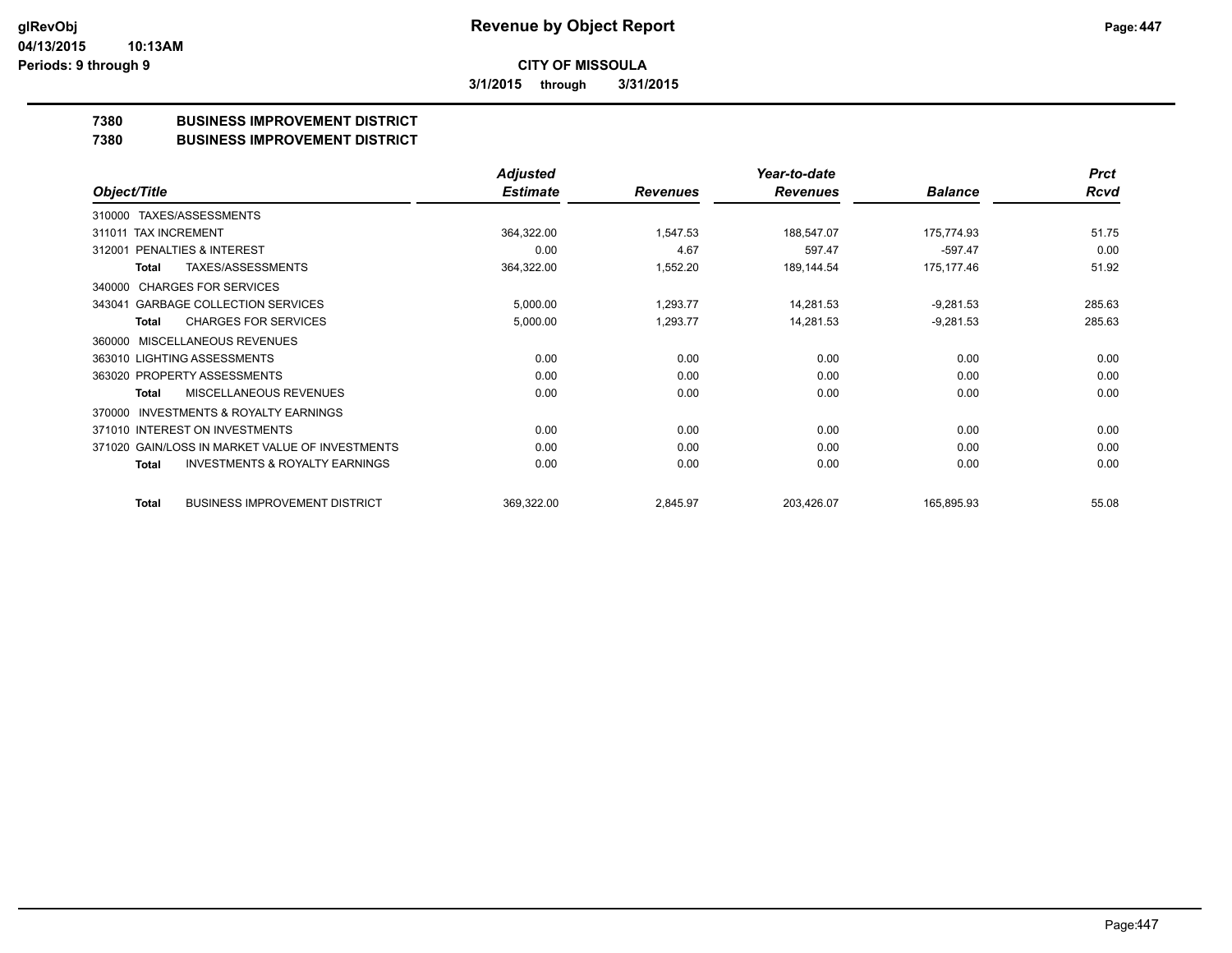**3/1/2015 through 3/31/2015**

## **7380 BUSINESS IMPROVEMENT DISTRICT**

|                                                           | <b>Adjusted</b> |                 | Year-to-date    |                | <b>Prct</b> |
|-----------------------------------------------------------|-----------------|-----------------|-----------------|----------------|-------------|
| Object/Title                                              | <b>Estimate</b> | <b>Revenues</b> | <b>Revenues</b> | <b>Balance</b> | <b>Rcvd</b> |
| TAXES/ASSESSMENTS<br>310000                               |                 |                 |                 |                |             |
| <b>TAX INCREMENT</b><br>311011                            | 364,322.00      | 1,547.53        | 188,547.07      | 175,774.93     | 51.75       |
| <b>PENALTIES &amp; INTEREST</b><br>312001                 | 0.00            | 4.67            | 597.47          | $-597.47$      | 0.00        |
| TAXES/ASSESSMENTS<br>Total                                | 364,322.00      | 1,552.20        | 189,144.54      | 175,177.46     | 51.92       |
| 340000 CHARGES FOR SERVICES                               |                 |                 |                 |                |             |
| <b>GARBAGE COLLECTION SERVICES</b><br>343041              | 5,000.00        | 1,293.77        | 14,281.53       | $-9,281.53$    | 285.63      |
| <b>CHARGES FOR SERVICES</b><br><b>Total</b>               | 5,000.00        | 1,293.77        | 14,281.53       | $-9,281.53$    | 285.63      |
| MISCELLANEOUS REVENUES<br>360000                          |                 |                 |                 |                |             |
| 363010 LIGHTING ASSESSMENTS                               | 0.00            | 0.00            | 0.00            | 0.00           | 0.00        |
| 363020 PROPERTY ASSESSMENTS                               | 0.00            | 0.00            | 0.00            | 0.00           | 0.00        |
| MISCELLANEOUS REVENUES<br><b>Total</b>                    | 0.00            | 0.00            | 0.00            | 0.00           | 0.00        |
| INVESTMENTS & ROYALTY EARNINGS<br>370000                  |                 |                 |                 |                |             |
| 371010 INTEREST ON INVESTMENTS                            | 0.00            | 0.00            | 0.00            | 0.00           | 0.00        |
| 371020 GAIN/LOSS IN MARKET VALUE OF INVESTMENT            | 0.00            | 0.00            | 0.00            | 0.00           | 0.00        |
| <b>INVESTMENTS &amp; ROYALTY EARNINGS</b><br><b>Total</b> | 0.00            | 0.00            | 0.00            | 0.00           | 0.00        |
| <b>BUSINESS IMPROVEMENT DISTRICT</b><br><b>Total</b>      | 369,322.00      | 2,845.97        | 203,426.07      | 165,895.93     | 55.08       |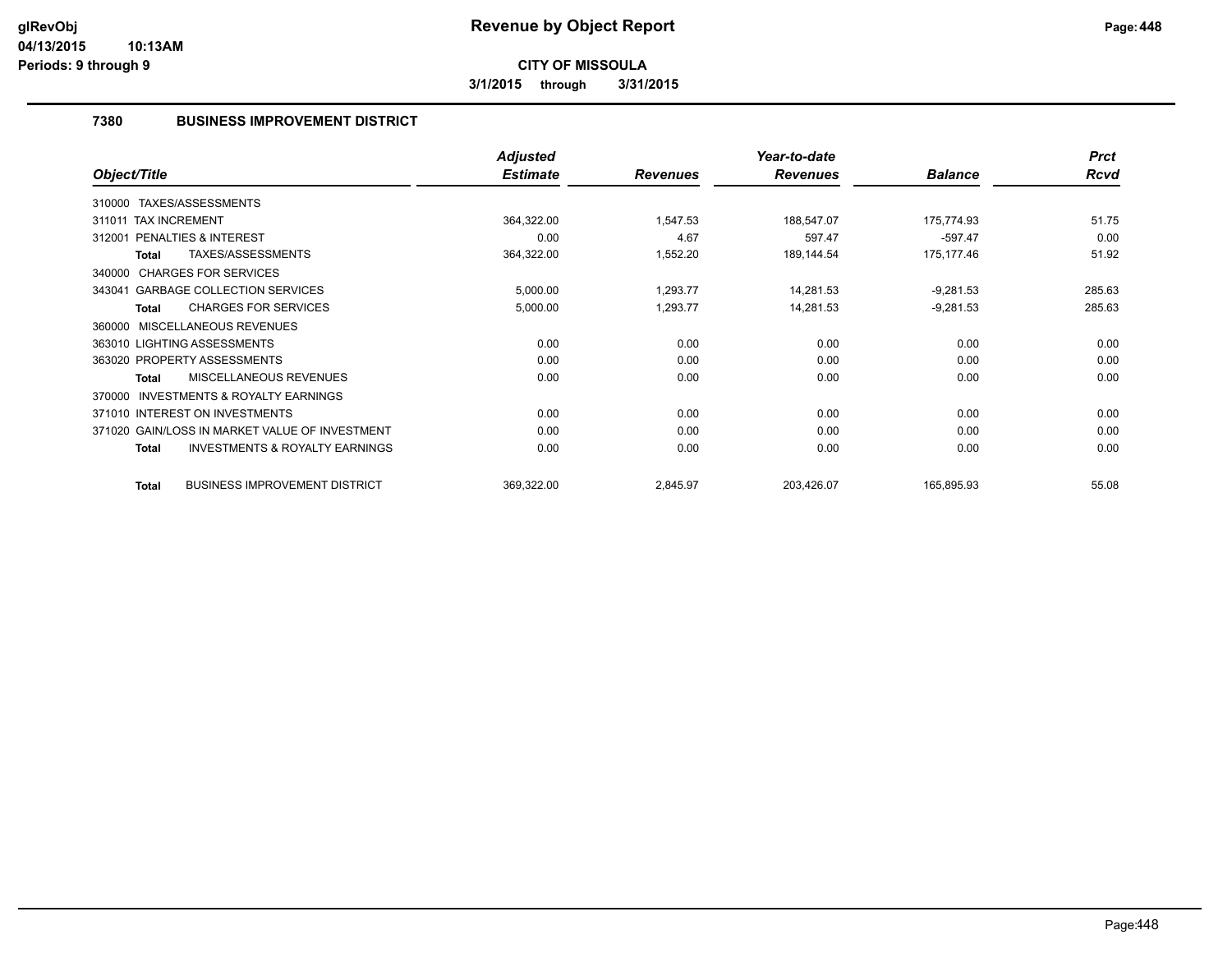**3/1/2015 through 3/31/2015**

#### **7381 TOURISM BUSINESS IMPROVEMENT DISTRICT 7381 TOURISM BUSINESS IMPROVEMENT DISTRICT**

|                                                     | <b>Adjusted</b> |                 | Year-to-date    |                | <b>Prct</b> |
|-----------------------------------------------------|-----------------|-----------------|-----------------|----------------|-------------|
| Object/Title                                        | <b>Estimate</b> | <b>Revenues</b> | <b>Revenues</b> | <b>Balance</b> | <b>Rcvd</b> |
| 310000 TAXES/ASSESSMENTS                            |                 |                 |                 |                |             |
| 314100 TBID REVENUE                                 | 620.494.00      | 0.00            | 0.00            | 620.494.00     | 0.00        |
| TAXES/ASSESSMENTS<br>Total                          | 620,494.00      | 0.00            | 0.00            | 620.494.00     | 0.00        |
| 370000 INVESTMENTS & ROYALTY EARNINGS               |                 |                 |                 |                |             |
| 371010 INTEREST ON INVESTMENTS                      | 0.00            | 0.00            | 0.00            | 0.00           | 0.00        |
| <b>INVESTMENTS &amp; ROYALTY EARNINGS</b><br>Total  | 0.00            | 0.00            | 0.00            | 0.00           | 0.00        |
|                                                     |                 |                 |                 |                |             |
| TOURISM BUSINESS IMPROVEMENT DISTRI<br><b>Total</b> | 620.494.00      | 0.00            | 0.00            | 620.494.00     | 0.00        |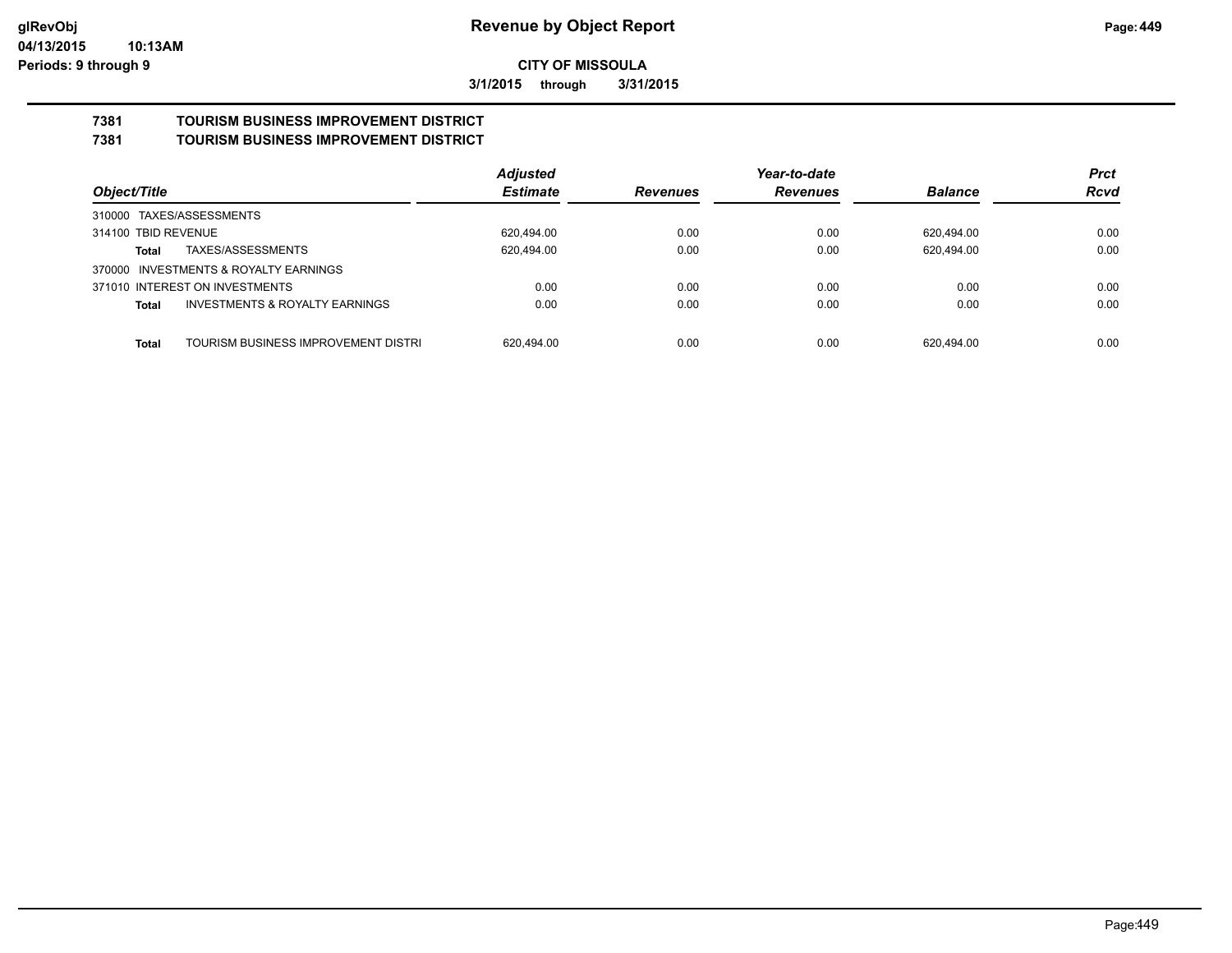**3/1/2015 through 3/31/2015**

## **7381 TOURISM BUSINESS IMPROVEMENT DISTRICT**

| Object/Title        |                                       | <b>Adjusted</b><br><b>Estimate</b> | <b>Revenues</b> | Year-to-date<br><b>Revenues</b> | <b>Balance</b> | <b>Prct</b><br><b>Rcvd</b> |
|---------------------|---------------------------------------|------------------------------------|-----------------|---------------------------------|----------------|----------------------------|
|                     | 310000 TAXES/ASSESSMENTS              |                                    |                 |                                 |                |                            |
| 314100 TBID REVENUE |                                       | 620.494.00                         | 0.00            | 0.00                            | 620.494.00     | 0.00                       |
| <b>Total</b>        | TAXES/ASSESSMENTS                     | 620,494.00                         | 0.00            | 0.00                            | 620.494.00     | 0.00                       |
|                     | 370000 INVESTMENTS & ROYALTY EARNINGS |                                    |                 |                                 |                |                            |
|                     | 371010 INTEREST ON INVESTMENTS        | 0.00                               | 0.00            | 0.00                            | 0.00           | 0.00                       |
| <b>Total</b>        | INVESTMENTS & ROYALTY EARNINGS        | 0.00                               | 0.00            | 0.00                            | 0.00           | 0.00                       |
| <b>Total</b>        | TOURISM BUSINESS IMPROVEMENT DISTR    | 620.494.00                         | 0.00            | 0.00                            | 620.494.00     | 0.00                       |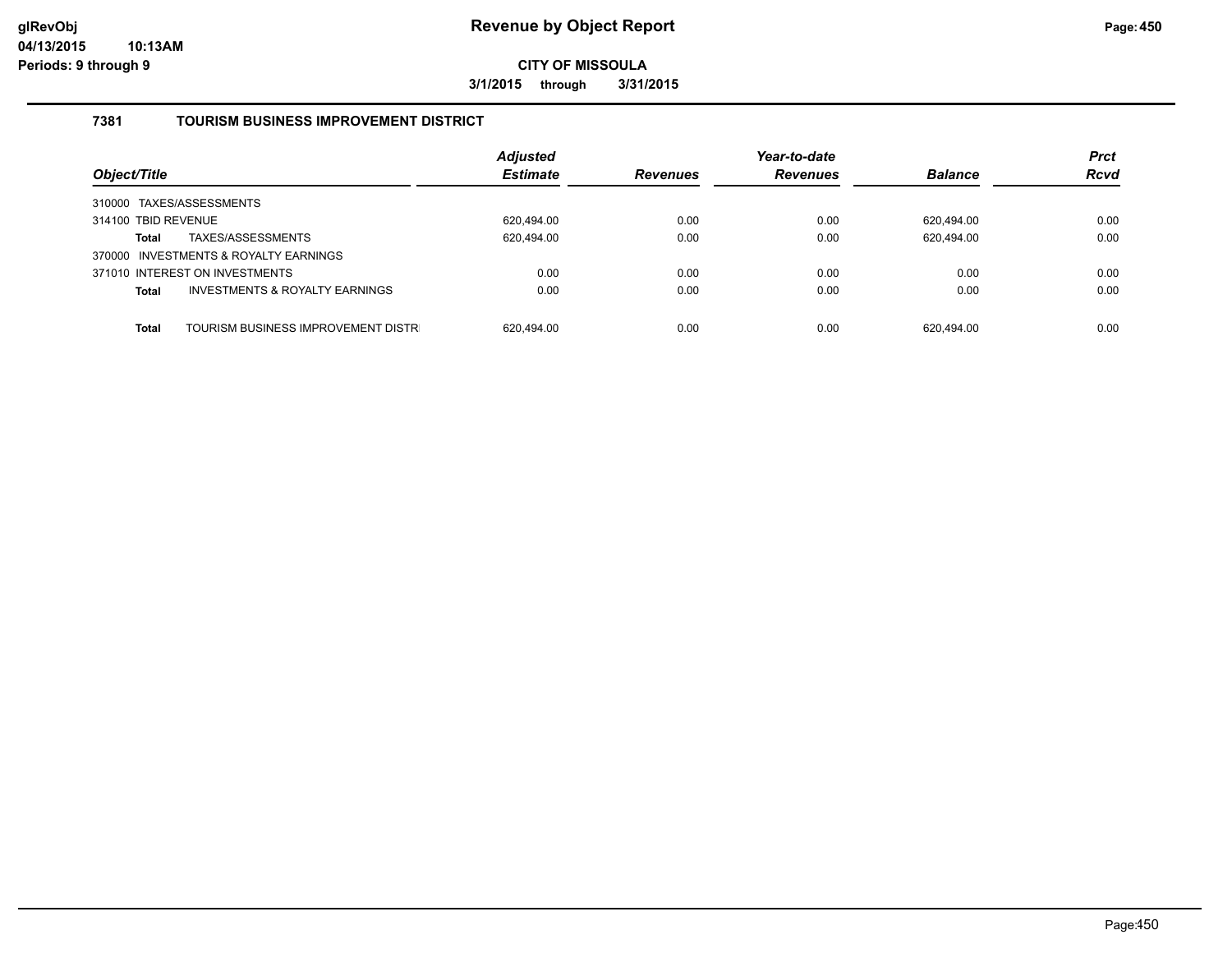**3/1/2015 through 3/31/2015**

## **7382 5.75M TIF RESERVE**

**7382 5.75M TIF RESERVE**

|                                         | <b>Adjusted</b> |                 | Year-to-date    |                | <b>Prct</b> |
|-----------------------------------------|-----------------|-----------------|-----------------|----------------|-------------|
| Object/Title                            | <b>Estimate</b> | <b>Revenues</b> | <b>Revenues</b> | <b>Balance</b> | <b>Rcvd</b> |
| 370000 INVESTMENTS & ROYALTY EARNINGS   |                 |                 |                 |                |             |
| 371010 INTEREST ON INVESTMENTS          | 0.00            | 0.00            | 0.00            | 0.00           | 0.00        |
| INVESTMENTS & ROYALTY EARNINGS<br>Total | 0.00            | 0.00            | 0.00            | 0.00           | 0.00        |
| 380000 OTHER FINANCING SOURCES          |                 |                 |                 |                |             |
| 381025 BOND PROCEEDS                    | 0.00            | 0.00            | 0.00            | 0.00           | 0.00        |
| 383014 TRANS FR MRA                     | 0.00            | 0.00            | 0.00            | 0.00           | 0.00        |
| 383040 TRANSFER FROM CITY GRANTS        | 0.00            | 0.00            | 0.00            | 0.00           | 0.00        |
| OTHER FINANCING SOURCES<br>Total        | 0.00            | 0.00            | 0.00            | 0.00           | 0.00        |
|                                         |                 |                 |                 |                |             |
| 5.75M TIF RESERVE<br><b>Total</b>       | 0.00            | 0.00            | 0.00            | 0.00           | 0.00        |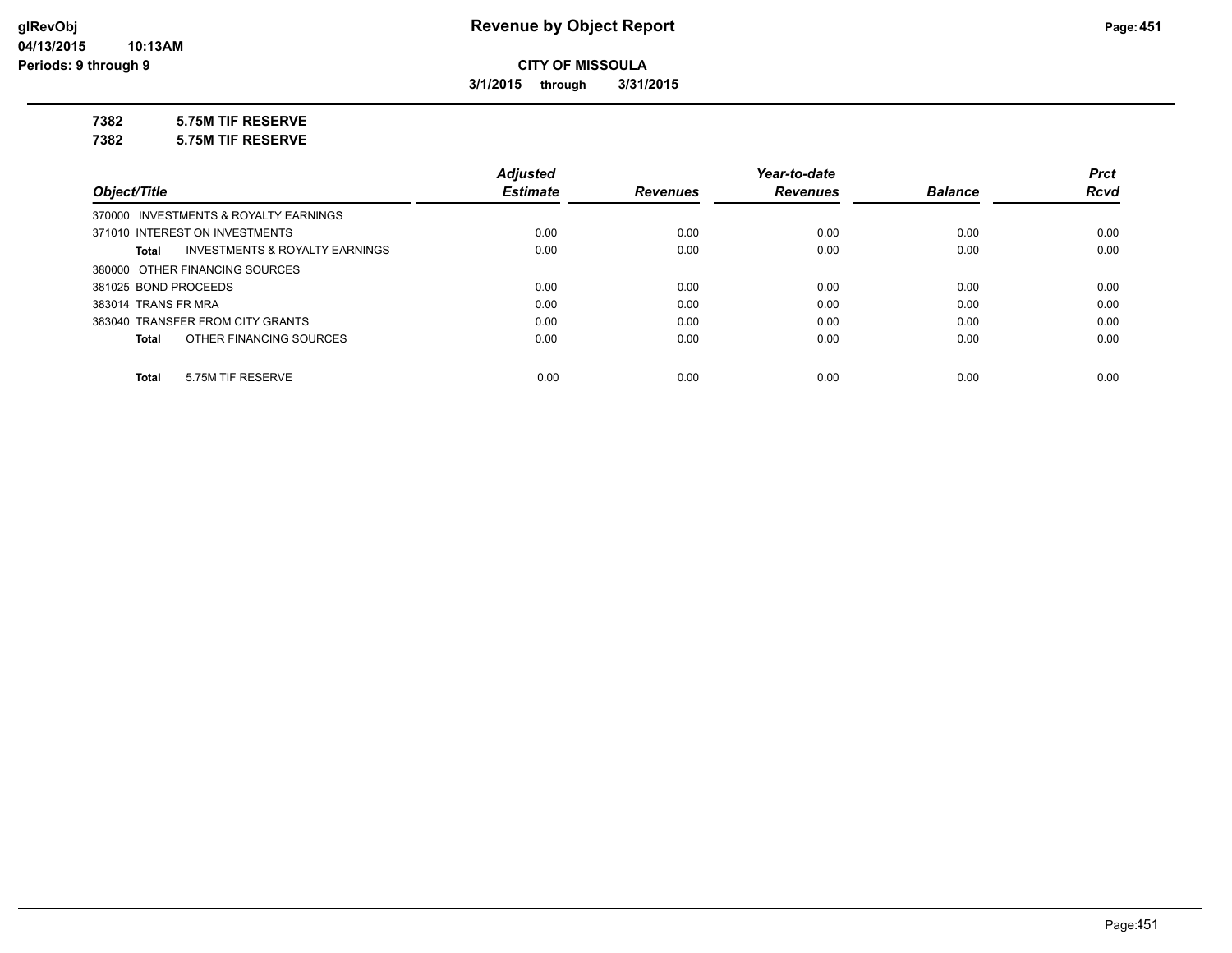**3/1/2015 through 3/31/2015**

#### **7382 5.75M TIF RESERVE**

|                                                    | <b>Adjusted</b> |                 | Year-to-date    |                | <b>Prct</b> |
|----------------------------------------------------|-----------------|-----------------|-----------------|----------------|-------------|
| Object/Title                                       | <b>Estimate</b> | <b>Revenues</b> | <b>Revenues</b> | <b>Balance</b> | <b>Rcvd</b> |
| 370000 INVESTMENTS & ROYALTY EARNINGS              |                 |                 |                 |                |             |
| 371010 INTEREST ON INVESTMENTS                     | 0.00            | 0.00            | 0.00            | 0.00           | 0.00        |
| <b>INVESTMENTS &amp; ROYALTY EARNINGS</b><br>Total | 0.00            | 0.00            | 0.00            | 0.00           | 0.00        |
| 380000 OTHER FINANCING SOURCES                     |                 |                 |                 |                |             |
| 381025 BOND PROCEEDS                               | 0.00            | 0.00            | 0.00            | 0.00           | 0.00        |
| 383014 TRANS FR MRA                                | 0.00            | 0.00            | 0.00            | 0.00           | 0.00        |
| 383040 TRANSFER FROM CITY GRANTS                   | 0.00            | 0.00            | 0.00            | 0.00           | 0.00        |
| OTHER FINANCING SOURCES<br>Total                   | 0.00            | 0.00            | 0.00            | 0.00           | 0.00        |
| 5.75M TIF RESERVE<br><b>Total</b>                  | 0.00            | 0.00            | 0.00            | 0.00           | 0.00        |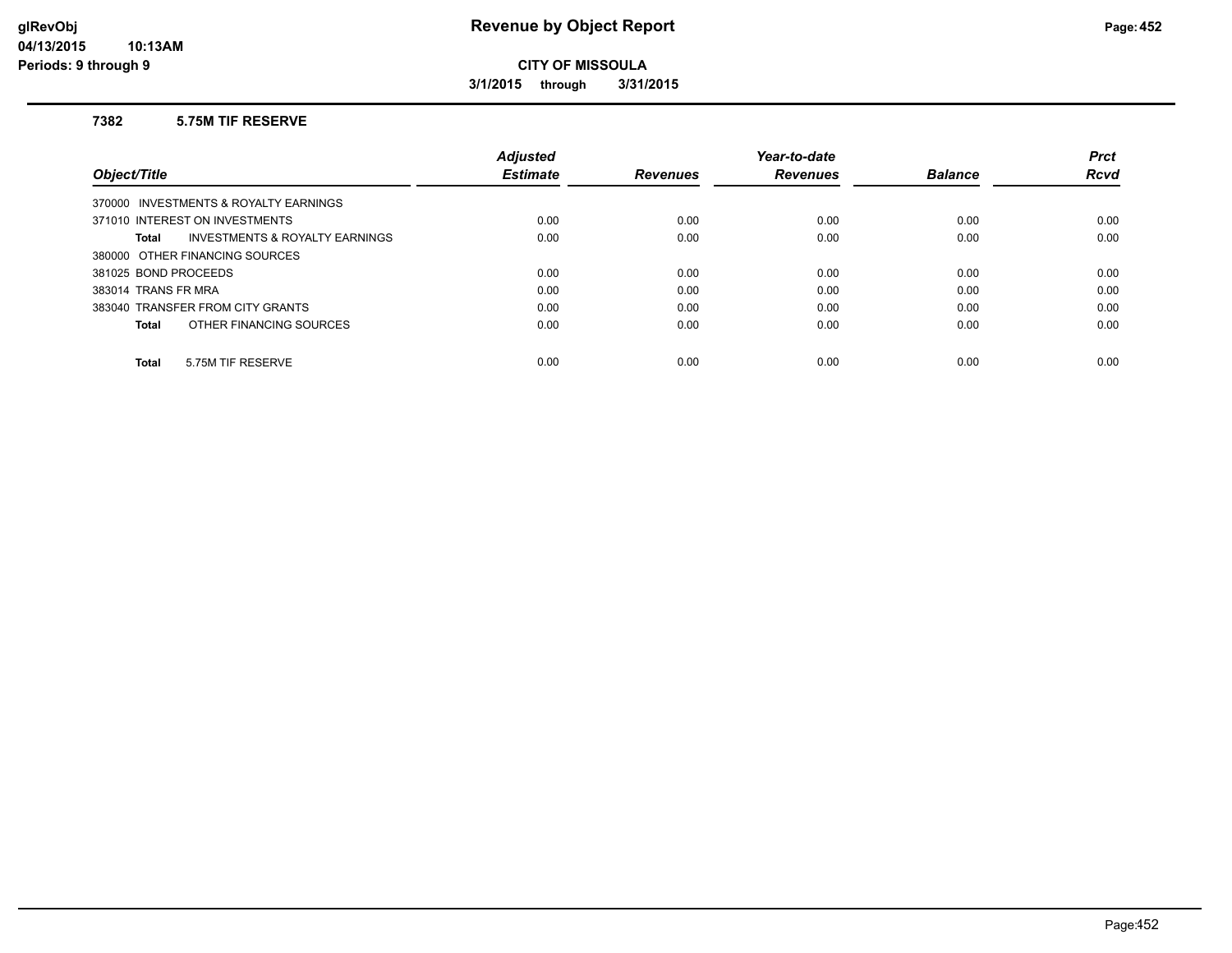**3/1/2015 through 3/31/2015**

## **7383 RIVERFRONT TRIANGLE URD**

**7383 RIVERFRONT TRIANGLE URD**

|                                                           | <b>Adjusted</b> |                 | Year-to-date    |                | <b>Prct</b> |
|-----------------------------------------------------------|-----------------|-----------------|-----------------|----------------|-------------|
| Object/Title                                              | <b>Estimate</b> | <b>Revenues</b> | <b>Revenues</b> | <b>Balance</b> | <b>Rcvd</b> |
| 310000 TAXES/ASSESSMENTS                                  |                 |                 |                 |                |             |
| 311011 TAX INCREMENT                                      | 0.00            | 97.05           | 2.779.61        | $-2.779.61$    | 0.00        |
| <b>PENALTIES &amp; INTEREST</b><br>312001                 | 0.00            | 4.08            | 13.02           | $-13.02$       | 0.00        |
| TAXES/ASSESSMENTS<br>Total                                | 0.00            | 101.13          | 2.792.63        | $-2,792.63$    | 0.00        |
| 330000 INTERGOVERNMENTAL REVENUES                         |                 |                 |                 |                |             |
| 335210 PERSONAL PROPERTY TAX REIMBURSEMENT                | 4,494.00        | 0.00            | 4.657.92        | $-163.92$      | 103.65      |
| <b>INTERGOVERNMENTAL REVENUES</b><br>Total                | 4,494.00        | 0.00            | 4,657.92        | $-163.92$      | 103.65      |
| 370000 INVESTMENTS & ROYALTY EARNINGS                     |                 |                 |                 |                |             |
| 371010 INTEREST ON INVESTMENTS                            | 0.00            | 0.00            | 0.00            | 0.00           | 0.00        |
| <b>INVESTMENTS &amp; ROYALTY EARNINGS</b><br><b>Total</b> | 0.00            | 0.00            | 0.00            | 0.00           | 0.00        |
| <b>RIVERFRONT TRIANGLE URD</b><br><b>Total</b>            | 4.494.00        | 101.13          | 7.450.55        | $-2.956.55$    | 165.79      |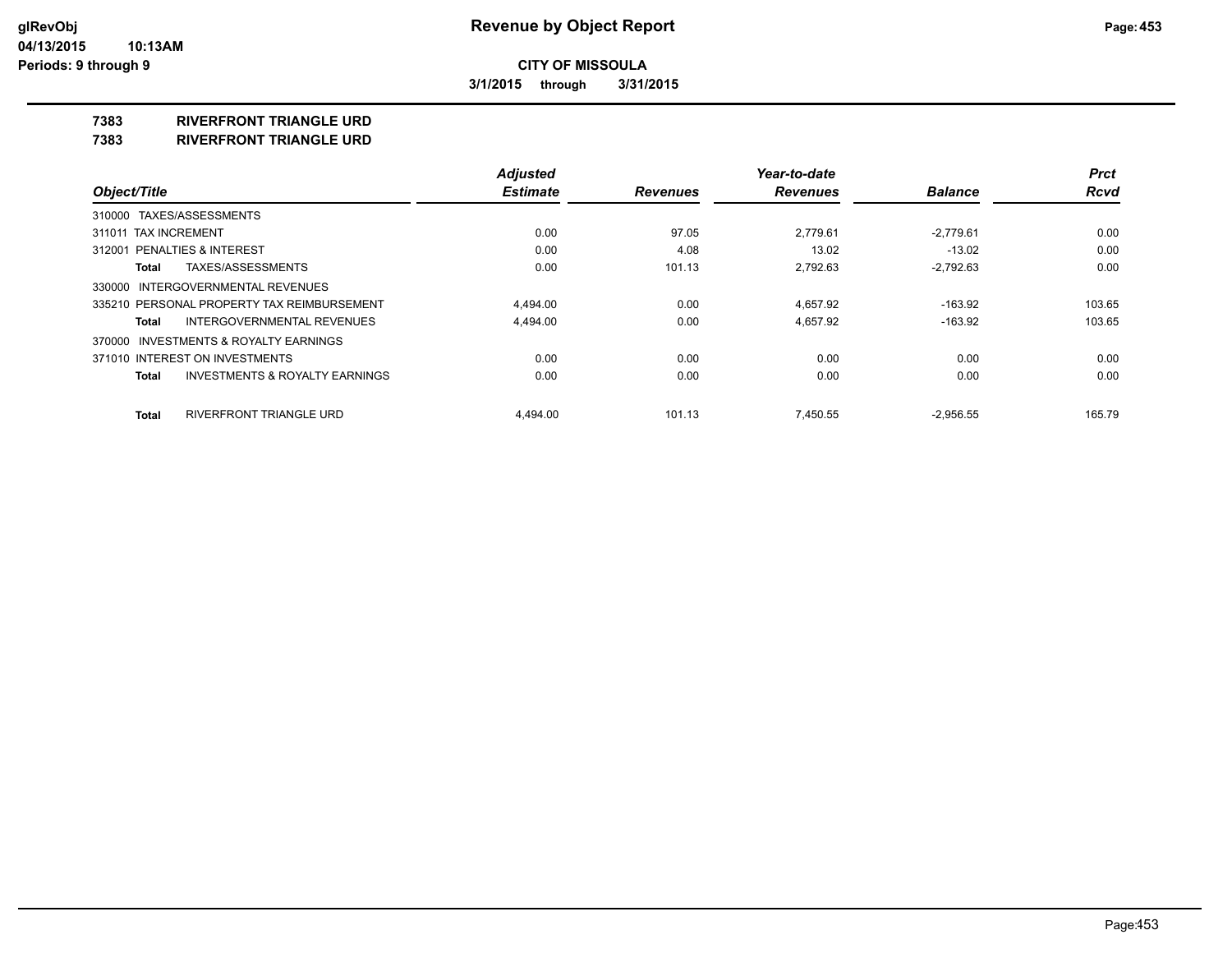**3/1/2015 through 3/31/2015**

## **7383 RIVERFRONT TRIANGLE URD**

|                                                           | <b>Adjusted</b> |                 | Year-to-date    |                | <b>Prct</b> |
|-----------------------------------------------------------|-----------------|-----------------|-----------------|----------------|-------------|
| Object/Title                                              | <b>Estimate</b> | <b>Revenues</b> | <b>Revenues</b> | <b>Balance</b> | <b>Rcvd</b> |
| TAXES/ASSESSMENTS<br>310000                               |                 |                 |                 |                |             |
| 311011 TAX INCREMENT                                      | 0.00            | 97.05           | 2.779.61        | $-2.779.61$    | 0.00        |
| 312001 PENALTIES & INTEREST                               | 0.00            | 4.08            | 13.02           | $-13.02$       | 0.00        |
| TAXES/ASSESSMENTS<br><b>Total</b>                         | 0.00            | 101.13          | 2,792.63        | $-2,792.63$    | 0.00        |
| INTERGOVERNMENTAL REVENUES<br>330000                      |                 |                 |                 |                |             |
| 335210 PERSONAL PROPERTY TAX REIMBURSEMENT                | 4.494.00        | 0.00            | 4.657.92        | $-163.92$      | 103.65      |
| <b>INTERGOVERNMENTAL REVENUES</b><br><b>Total</b>         | 4.494.00        | 0.00            | 4.657.92        | $-163.92$      | 103.65      |
| 370000 INVESTMENTS & ROYALTY EARNINGS                     |                 |                 |                 |                |             |
| 371010 INTEREST ON INVESTMENTS                            | 0.00            | 0.00            | 0.00            | 0.00           | 0.00        |
| <b>INVESTMENTS &amp; ROYALTY EARNINGS</b><br><b>Total</b> | 0.00            | 0.00            | 0.00            | 0.00           | 0.00        |
| RIVERFRONT TRIANGLE URD<br><b>Total</b>                   | 4.494.00        | 101.13          | 7.450.55        | $-2.956.55$    | 165.79      |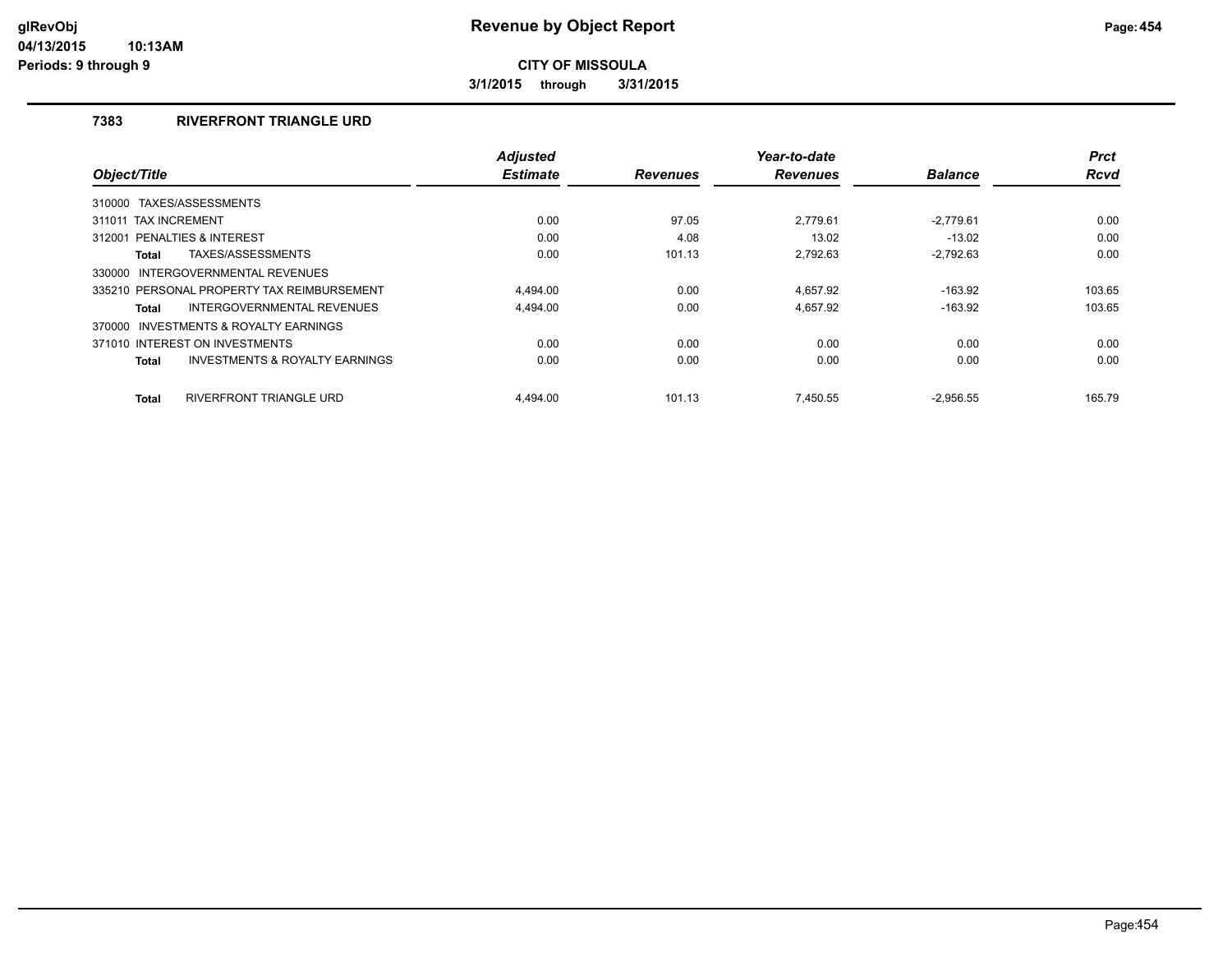**3/1/2015 through 3/31/2015**

## **7384 MILLSITE TAX INCREMENT FUND**

#### **7384 MILLSITE TAX INCREMENT FUND**

|                                                           | <b>Adjusted</b> |                 | Year-to-date    |                | <b>Prct</b> |
|-----------------------------------------------------------|-----------------|-----------------|-----------------|----------------|-------------|
| Object/Title                                              | <b>Estimate</b> | <b>Revenues</b> | <b>Revenues</b> | <b>Balance</b> | <b>Rcvd</b> |
| 370000 INVESTMENTS & ROYALTY EARNINGS                     |                 |                 |                 |                |             |
| 371010 INTEREST ON INVESTMENTS                            | 0.00            | 0.00            | 0.00            | 0.00           | 0.00        |
| <b>INVESTMENTS &amp; ROYALTY EARNINGS</b><br><b>Total</b> | 0.00            | 0.00            | 0.00            | 0.00           | 0.00        |
| 380000 OTHER FINANCING SOURCES                            |                 |                 |                 |                |             |
| 383014 TRANS FR MRA                                       | 0.00            | 0.00            | 0.00            | 0.00           | 0.00        |
| OTHER FINANCING SOURCES<br><b>Total</b>                   | 0.00            | 0.00            | 0.00            | 0.00           | 0.00        |
|                                                           |                 |                 |                 |                |             |
| MILLSITE TAX INCREMENT FUND<br><b>Total</b>               | 0.00            | 0.00            | 0.00            | 0.00           | 0.00        |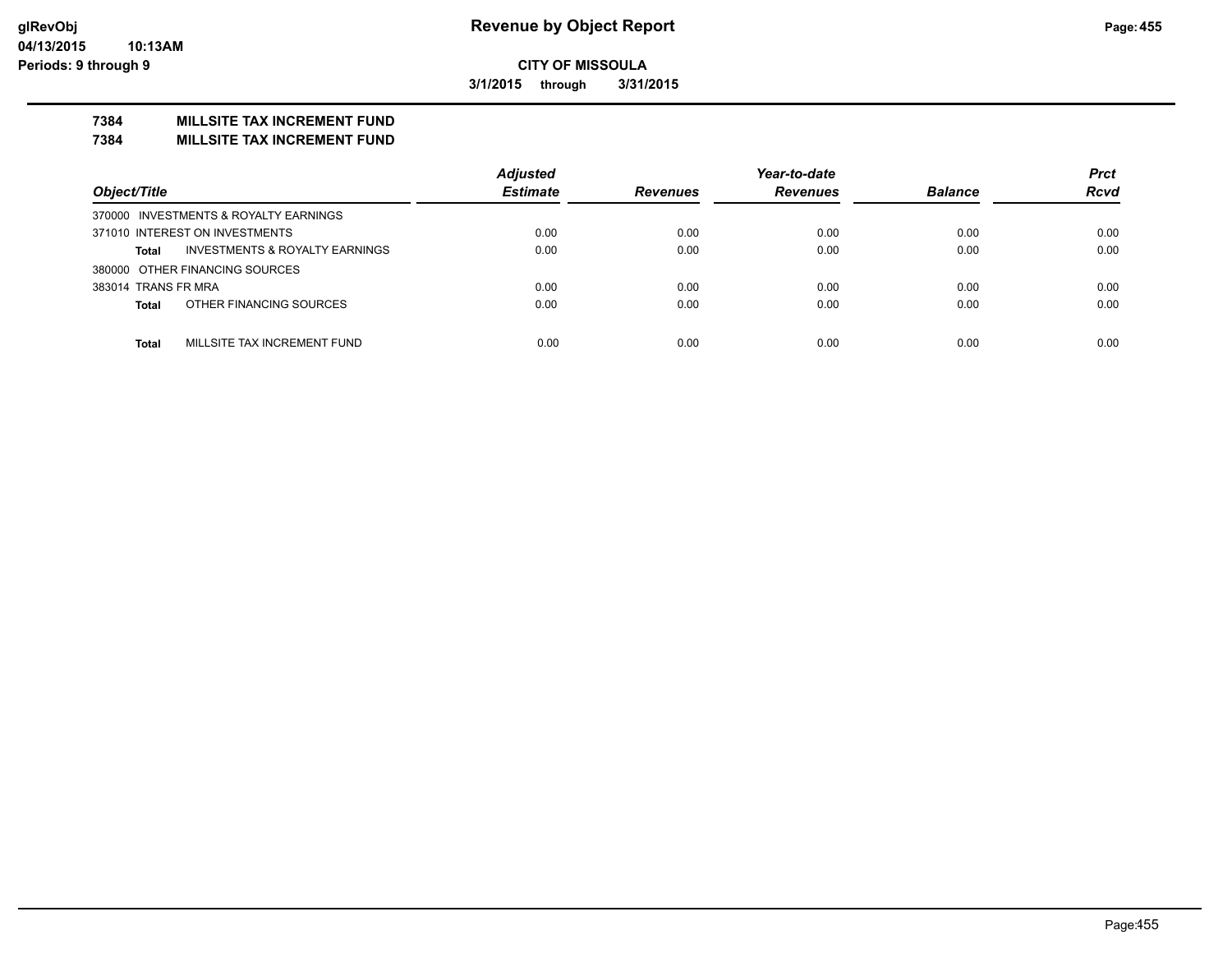**3/1/2015 through 3/31/2015**

## **7384 MILLSITE TAX INCREMENT FUND**

| Object/Title                                | <b>Adjusted</b><br><b>Estimate</b> | <b>Revenues</b> | Year-to-date<br><b>Revenues</b> | <b>Balance</b> | <b>Prct</b><br><b>Rcvd</b> |
|---------------------------------------------|------------------------------------|-----------------|---------------------------------|----------------|----------------------------|
| 370000 INVESTMENTS & ROYALTY EARNINGS       |                                    |                 |                                 |                |                            |
| 371010 INTEREST ON INVESTMENTS              | 0.00                               | 0.00            | 0.00                            | 0.00           | 0.00                       |
| INVESTMENTS & ROYALTY EARNINGS<br>Total     | 0.00                               | 0.00            | 0.00                            | 0.00           | 0.00                       |
| 380000 OTHER FINANCING SOURCES              |                                    |                 |                                 |                |                            |
| 383014 TRANS FR MRA                         | 0.00                               | 0.00            | 0.00                            | 0.00           | 0.00                       |
| OTHER FINANCING SOURCES<br><b>Total</b>     | 0.00                               | 0.00            | 0.00                            | 0.00           | 0.00                       |
|                                             |                                    |                 |                                 |                |                            |
| <b>Total</b><br>MILLSITE TAX INCREMENT FUND | 0.00                               | 0.00            | 0.00                            | 0.00           | 0.00                       |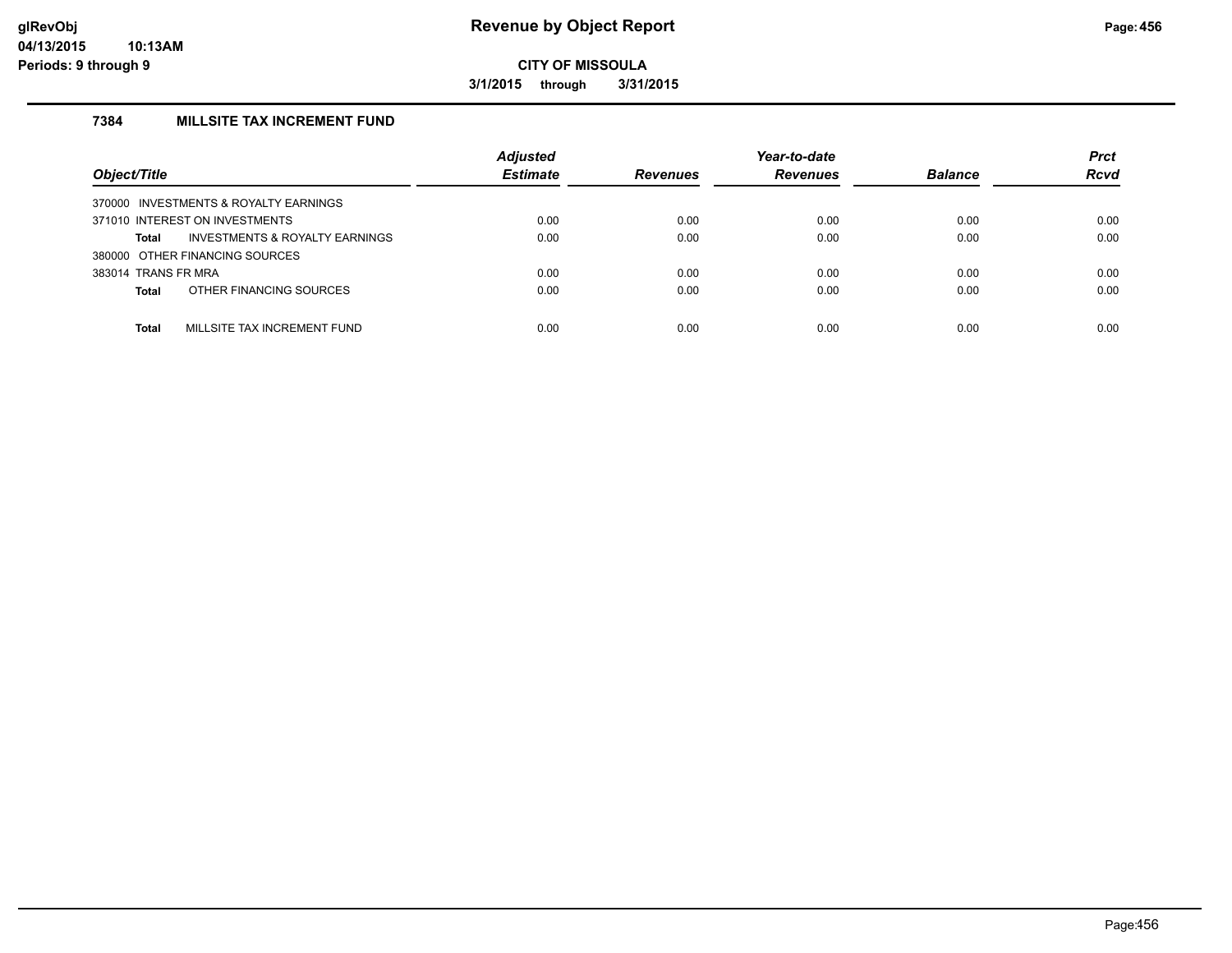**3/1/2015 through 3/31/2015**

**7385 FRONT STREET URD 7385 FRONT STREET URD**

|                                                           | <b>Adjusted</b> |                 | Year-to-date    |                | <b>Prct</b> |
|-----------------------------------------------------------|-----------------|-----------------|-----------------|----------------|-------------|
| Object/Title                                              | <b>Estimate</b> | <b>Revenues</b> | <b>Revenues</b> | <b>Balance</b> | <b>Rcvd</b> |
| 310000 TAXES/ASSESSMENTS                                  |                 |                 |                 |                |             |
| 311011 TAX INCREMENT                                      | 0.00            | 0.00            | 0.00            | 0.00           | 0.00        |
| TAXES/ASSESSMENTS<br><b>Total</b>                         | 0.00            | 0.00            | 0.00            | 0.00           | 0.00        |
| <b>INTERGOVERNMENTAL REVENUES</b><br>330000               |                 |                 |                 |                |             |
| 331056 MDT FEDERAL CMAQ                                   | 0.00            | $-2,914.18$     | 44,106.54       | $-44, 106.54$  | 0.00        |
| 335210 PERSONAL PROPERTY TAX REIMBURSEMENT                | 0.00            | 0.00            | 0.00            | 0.00           | 0.00        |
| <b>INTERGOVERNMENTAL REVENUES</b><br><b>Total</b>         | 0.00            | $-2,914.18$     | 44,106.54       | $-44, 106.54$  | 0.00        |
| MISCELLANEOUS REVENUES<br>360000                          |                 |                 |                 |                |             |
| 365000 DONATIONS                                          | 0.00            | 0.00            | 0.00            | 0.00           | 0.00        |
| <b>MISCELLANEOUS REVENUES</b><br>Total                    | 0.00            | 0.00            | 0.00            | 0.00           | 0.00        |
| <b>INVESTMENTS &amp; ROYALTY EARNINGS</b><br>370000       |                 |                 |                 |                |             |
| 371010 INTEREST ON INVESTMENTS                            | 0.00            | 0.00            | 0.00            | 0.00           | 0.00        |
| <b>INVESTMENTS &amp; ROYALTY EARNINGS</b><br><b>Total</b> | 0.00            | 0.00            | 0.00            | 0.00           | 0.00        |
| OTHER FINANCING SOURCES<br>380000                         |                 |                 |                 |                |             |
| 381029 PARKING STRUCTURE BOND PROCEEDS                    | 0.00            | 0.00            | 0.00            | 0.00           | 0.00        |
| 381071 WILMA NOTE PROCEEDS                                | 0.00            | 0.00            | 0.00            | 0.00           | 0.00        |
| 381072 FIB NOTE PROCEEDS                                  | 0.00            | 0.00            | 0.00            | 0.00           | 0.00        |
| 383066 TRANSFER FROM FRONT ST CLEARING                    | 164,160.00      | 0.00            | 0.00            | 164,160.00     | 0.00        |
| 383067 TRANSFER FROM FSPS                                 | 0.00            | 0.00            | 0.00            | 0.00           | 0.00        |
| 383068 TRANSFER FROM SUBORDINATE LIEN                     | 0.00            | 0.00            | 0.00            | 0.00           | 0.00        |
| OTHER FINANCING SOURCES<br><b>Total</b>                   | 164,160.00      | 0.00            | 0.00            | 164,160.00     | 0.00        |
| <b>FRONT STREET URD</b><br><b>Total</b>                   | 164.160.00      | $-2,914.18$     | 44,106.54       | 120.053.46     | 26.87       |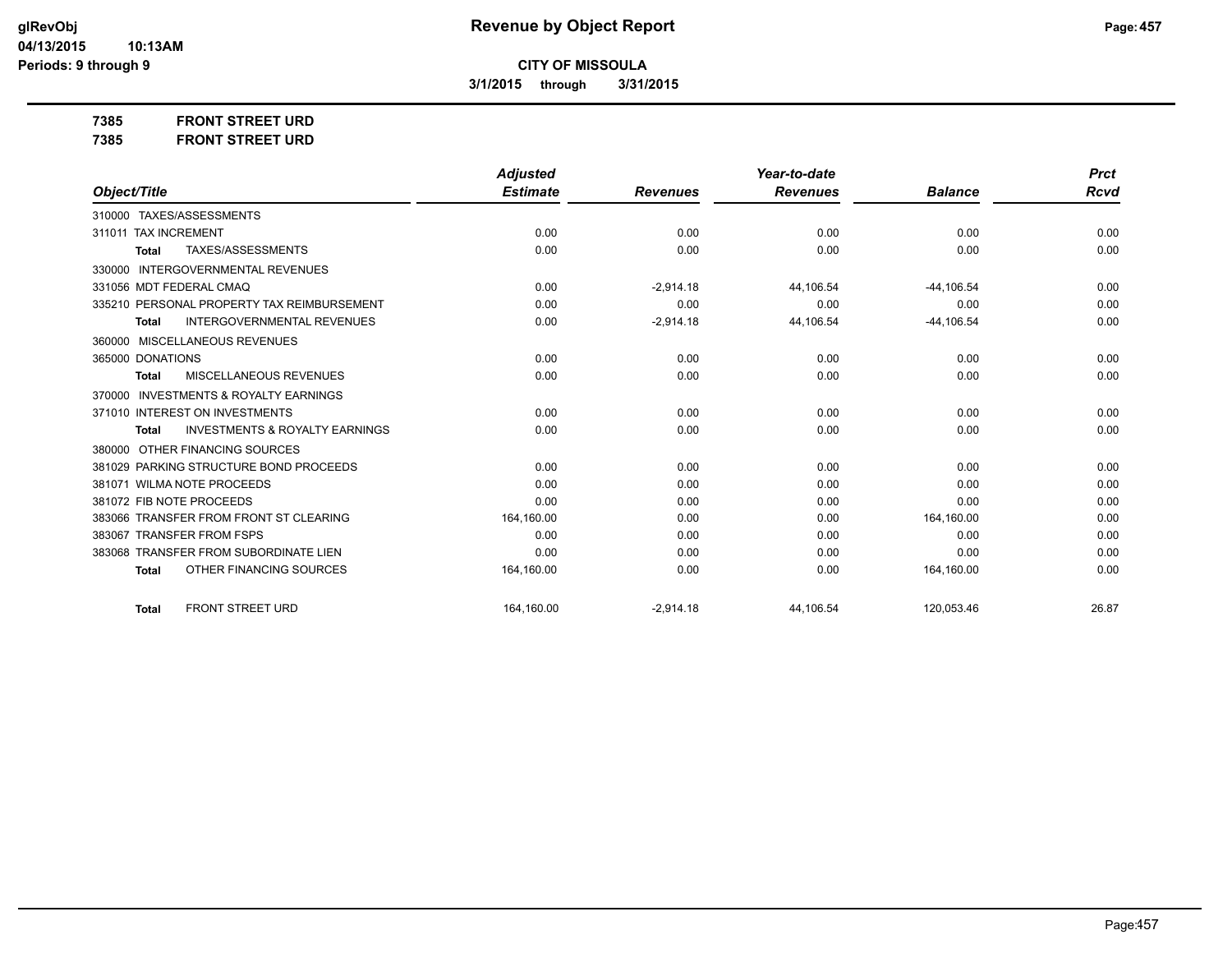**3/1/2015 through 3/31/2015**

#### **7385 FRONT STREET URD**

|                                                           | <b>Adjusted</b> |                 | Year-to-date    |                | <b>Prct</b> |
|-----------------------------------------------------------|-----------------|-----------------|-----------------|----------------|-------------|
| Object/Title                                              | <b>Estimate</b> | <b>Revenues</b> | <b>Revenues</b> | <b>Balance</b> | Rcvd        |
| 310000 TAXES/ASSESSMENTS                                  |                 |                 |                 |                |             |
| 311011 TAX INCREMENT                                      | 0.00            | 0.00            | 0.00            | 0.00           | 0.00        |
| TAXES/ASSESSMENTS<br><b>Total</b>                         | 0.00            | 0.00            | 0.00            | 0.00           | 0.00        |
| <b>INTERGOVERNMENTAL REVENUES</b><br>330000               |                 |                 |                 |                |             |
| 331056 MDT FEDERAL CMAO                                   | 0.00            | $-2,914.18$     | 44,106.54       | $-44, 106.54$  | 0.00        |
| 335210 PERSONAL PROPERTY TAX REIMBURSEMENT                | 0.00            | 0.00            | 0.00            | 0.00           | 0.00        |
| <b>INTERGOVERNMENTAL REVENUES</b><br><b>Total</b>         | 0.00            | $-2,914.18$     | 44,106.54       | $-44, 106.54$  | 0.00        |
| 360000 MISCELLANEOUS REVENUES                             |                 |                 |                 |                |             |
| 365000 DONATIONS                                          | 0.00            | 0.00            | 0.00            | 0.00           | 0.00        |
| MISCELLANEOUS REVENUES<br><b>Total</b>                    | 0.00            | 0.00            | 0.00            | 0.00           | 0.00        |
| 370000 INVESTMENTS & ROYALTY EARNINGS                     |                 |                 |                 |                |             |
| 371010 INTEREST ON INVESTMENTS                            | 0.00            | 0.00            | 0.00            | 0.00           | 0.00        |
| <b>INVESTMENTS &amp; ROYALTY EARNINGS</b><br><b>Total</b> | 0.00            | 0.00            | 0.00            | 0.00           | 0.00        |
| 380000 OTHER FINANCING SOURCES                            |                 |                 |                 |                |             |
| 381029 PARKING STRUCTURE BOND PROCEEDS                    | 0.00            | 0.00            | 0.00            | 0.00           | 0.00        |
| 381071 WILMA NOTE PROCEEDS                                | 0.00            | 0.00            | 0.00            | 0.00           | 0.00        |
| 381072 FIB NOTE PROCEEDS                                  | 0.00            | 0.00            | 0.00            | 0.00           | 0.00        |
| 383066 TRANSFER FROM FRONT ST CLEARING                    | 164,160.00      | 0.00            | 0.00            | 164,160.00     | 0.00        |
| 383067 TRANSFER FROM FSPS                                 | 0.00            | 0.00            | 0.00            | 0.00           | 0.00        |
| 383068 TRANSFER FROM SUBORDINATE LIEN                     | 0.00            | 0.00            | 0.00            | 0.00           | 0.00        |
| OTHER FINANCING SOURCES<br><b>Total</b>                   | 164,160.00      | 0.00            | 0.00            | 164,160.00     | 0.00        |
| <b>FRONT STREET URD</b><br><b>Total</b>                   | 164.160.00      | $-2.914.18$     | 44.106.54       | 120.053.46     | 26.87       |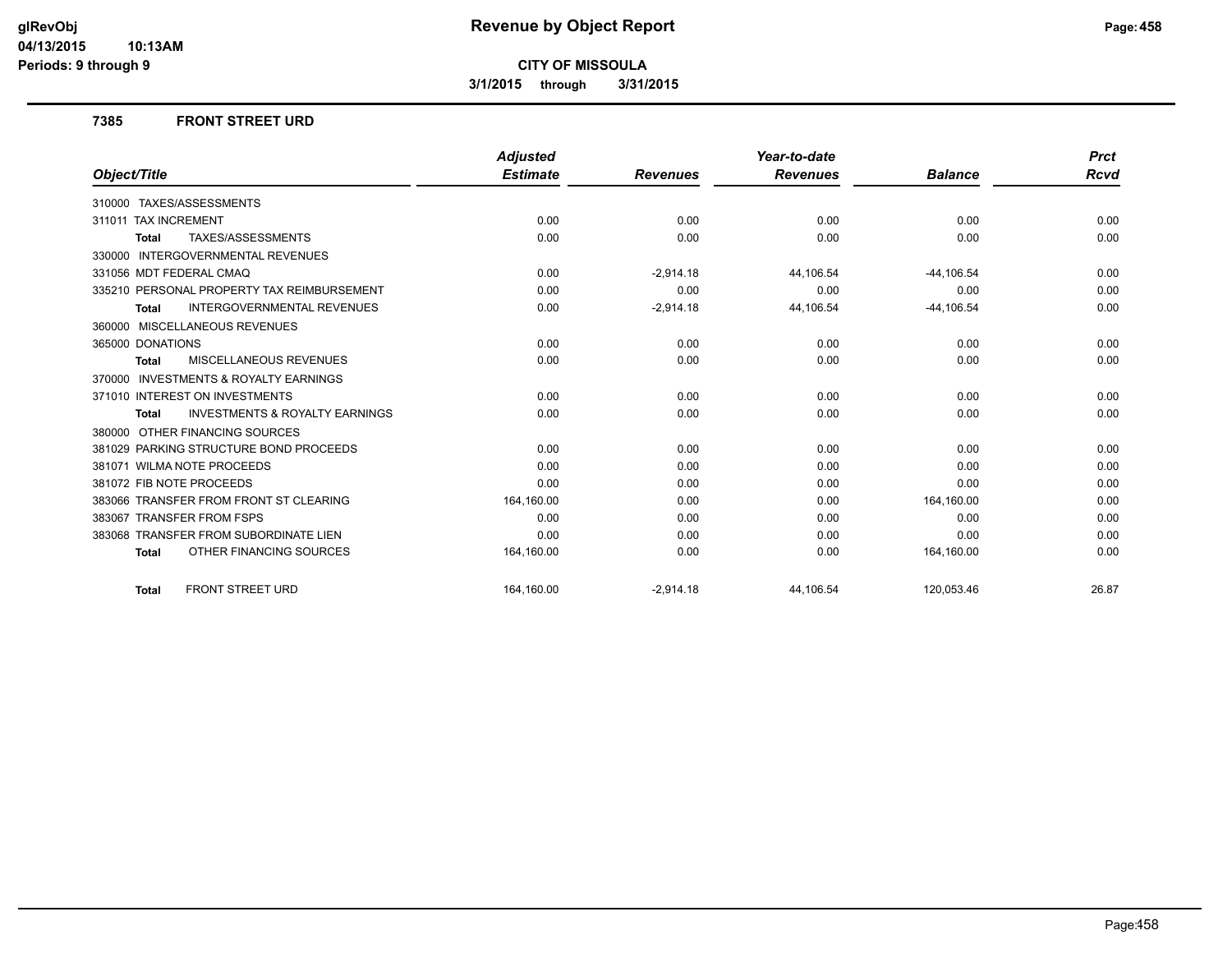**3/1/2015 through 3/31/2015**

## **7386 DEBT SERVICE-SAFEWAY/ST PAT 1.5M**

**7386 DEBT SERVICE-SAFEWAY/ST PAT 1.5M**

|                                                           | <b>Adjusted</b> |                 | Year-to-date    |                | <b>Prct</b> |
|-----------------------------------------------------------|-----------------|-----------------|-----------------|----------------|-------------|
| Object/Title                                              | <b>Estimate</b> | <b>Revenues</b> | <b>Revenues</b> | <b>Balance</b> | <b>Rcvd</b> |
| 310000 TAXES/ASSESSMENTS                                  |                 |                 |                 |                |             |
| 311011 TAX INCREMENT                                      | 0.00            | 0.00            | 0.00            | 0.00           | 0.00        |
| TAXES/ASSESSMENTS<br>Total                                | 0.00            | 0.00            | 0.00            | 0.00           | 0.00        |
| MISCELLANEOUS REVENUES<br>360000                          |                 |                 |                 |                |             |
| 365000 DONATIONS                                          | 0.00            | 0.00            | 0.00            | 0.00           | 0.00        |
| MISCELLANEOUS REVENUES<br>Total                           | 0.00            | 0.00            | 0.00            | 0.00           | 0.00        |
| <b>INVESTMENTS &amp; ROYALTY EARNINGS</b><br>370000       |                 |                 |                 |                |             |
| 371010 INTEREST ON INVESTMENTS                            | 0.00            | 0.00            | 0.00            | 0.00           | 0.00        |
| <b>INVESTMENTS &amp; ROYALTY EARNINGS</b><br><b>Total</b> | 0.00            | 0.00            | 0.00            | 0.00           | 0.00        |
| OTHER FINANCING SOURCES<br>380000                         |                 |                 |                 |                |             |
| 383014 TRANS FR MRA                                       | 155,875.00      | 0.00            | 149,702.00      | 6,173.00       | 96.04       |
| 383037 TRANSFER - URD II                                  | 0.00            | 0.00            | 0.00            | 0.00           | 0.00        |
| 384000 GUARANTOR REVENUE                                  | 0.00            | 0.00            | 0.00            | 0.00           | 0.00        |
| OTHER FINANCING SOURCES<br>Total                          | 155,875.00      | 0.00            | 149,702.00      | 6,173.00       | 96.04       |
| DEBT SERVICE-SAFEWAY/ST PAT 1.5M<br>Total                 | 155,875.00      | 0.00            | 149,702.00      | 6,173.00       | 96.04       |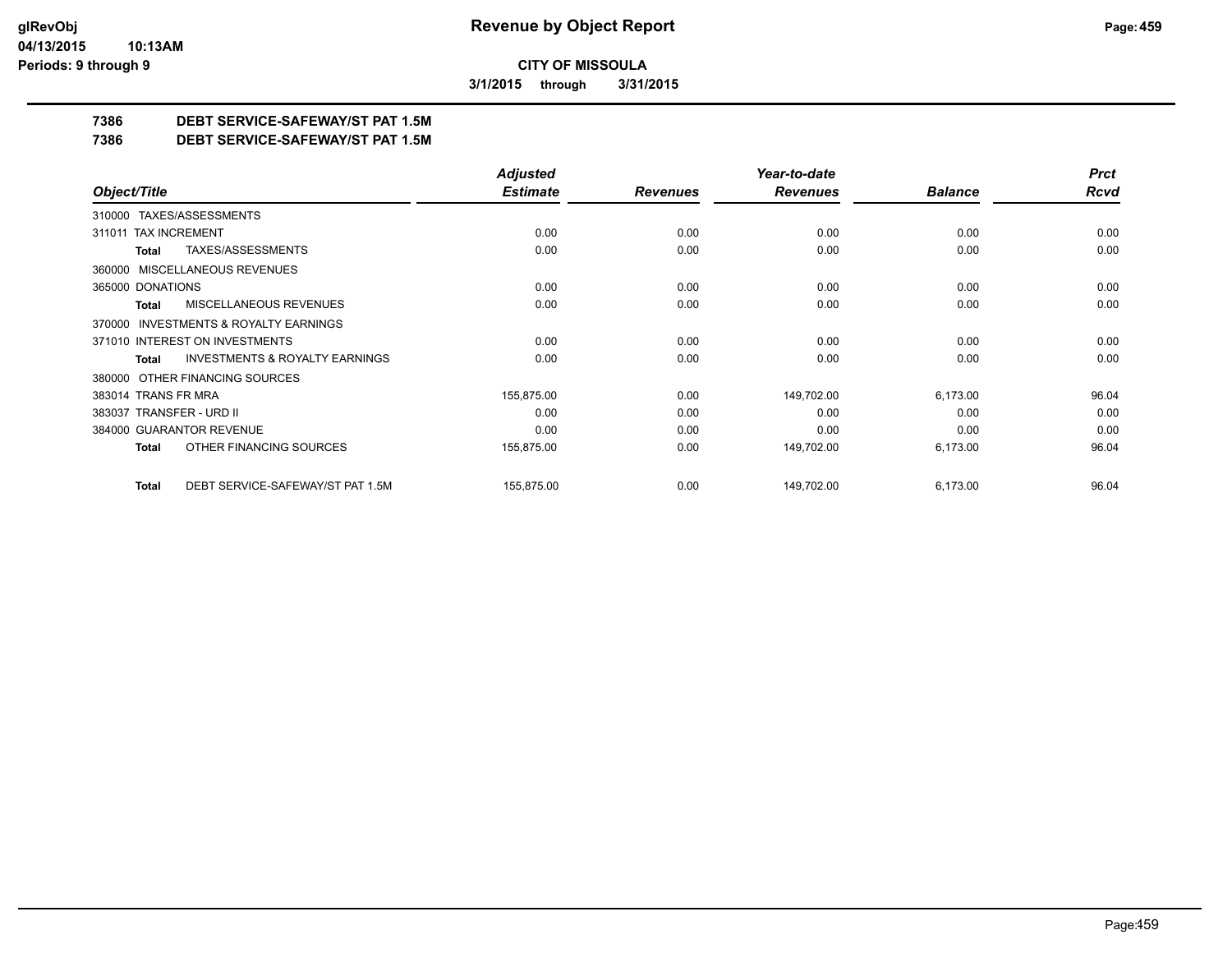**3/1/2015 through 3/31/2015**

## **7386 DEBT SERVICE-SAFEWAY/ST PAT 1.5M**

|                                                           | <b>Adjusted</b> |                 | Year-to-date    |                | <b>Prct</b> |
|-----------------------------------------------------------|-----------------|-----------------|-----------------|----------------|-------------|
| Object/Title                                              | <b>Estimate</b> | <b>Revenues</b> | <b>Revenues</b> | <b>Balance</b> | <b>Rcvd</b> |
| 310000 TAXES/ASSESSMENTS                                  |                 |                 |                 |                |             |
| <b>TAX INCREMENT</b><br>311011                            | 0.00            | 0.00            | 0.00            | 0.00           | 0.00        |
| TAXES/ASSESSMENTS<br><b>Total</b>                         | 0.00            | 0.00            | 0.00            | 0.00           | 0.00        |
| 360000 MISCELLANEOUS REVENUES                             |                 |                 |                 |                |             |
| 365000 DONATIONS                                          | 0.00            | 0.00            | 0.00            | 0.00           | 0.00        |
| <b>MISCELLANEOUS REVENUES</b><br><b>Total</b>             | 0.00            | 0.00            | 0.00            | 0.00           | 0.00        |
| <b>INVESTMENTS &amp; ROYALTY EARNINGS</b><br>370000       |                 |                 |                 |                |             |
| 371010 INTEREST ON INVESTMENTS                            | 0.00            | 0.00            | 0.00            | 0.00           | 0.00        |
| <b>INVESTMENTS &amp; ROYALTY EARNINGS</b><br><b>Total</b> | 0.00            | 0.00            | 0.00            | 0.00           | 0.00        |
| 380000 OTHER FINANCING SOURCES                            |                 |                 |                 |                |             |
| 383014 TRANS FR MRA                                       | 155,875.00      | 0.00            | 149,702.00      | 6,173.00       | 96.04       |
| 383037 TRANSFER - URD II                                  | 0.00            | 0.00            | 0.00            | 0.00           | 0.00        |
| 384000 GUARANTOR REVENUE                                  | 0.00            | 0.00            | 0.00            | 0.00           | 0.00        |
| OTHER FINANCING SOURCES<br><b>Total</b>                   | 155,875.00      | 0.00            | 149,702.00      | 6,173.00       | 96.04       |
| DEBT SERVICE-SAFEWAY/ST PAT 1.5M<br><b>Total</b>          | 155,875.00      | 0.00            | 149,702.00      | 6,173.00       | 96.04       |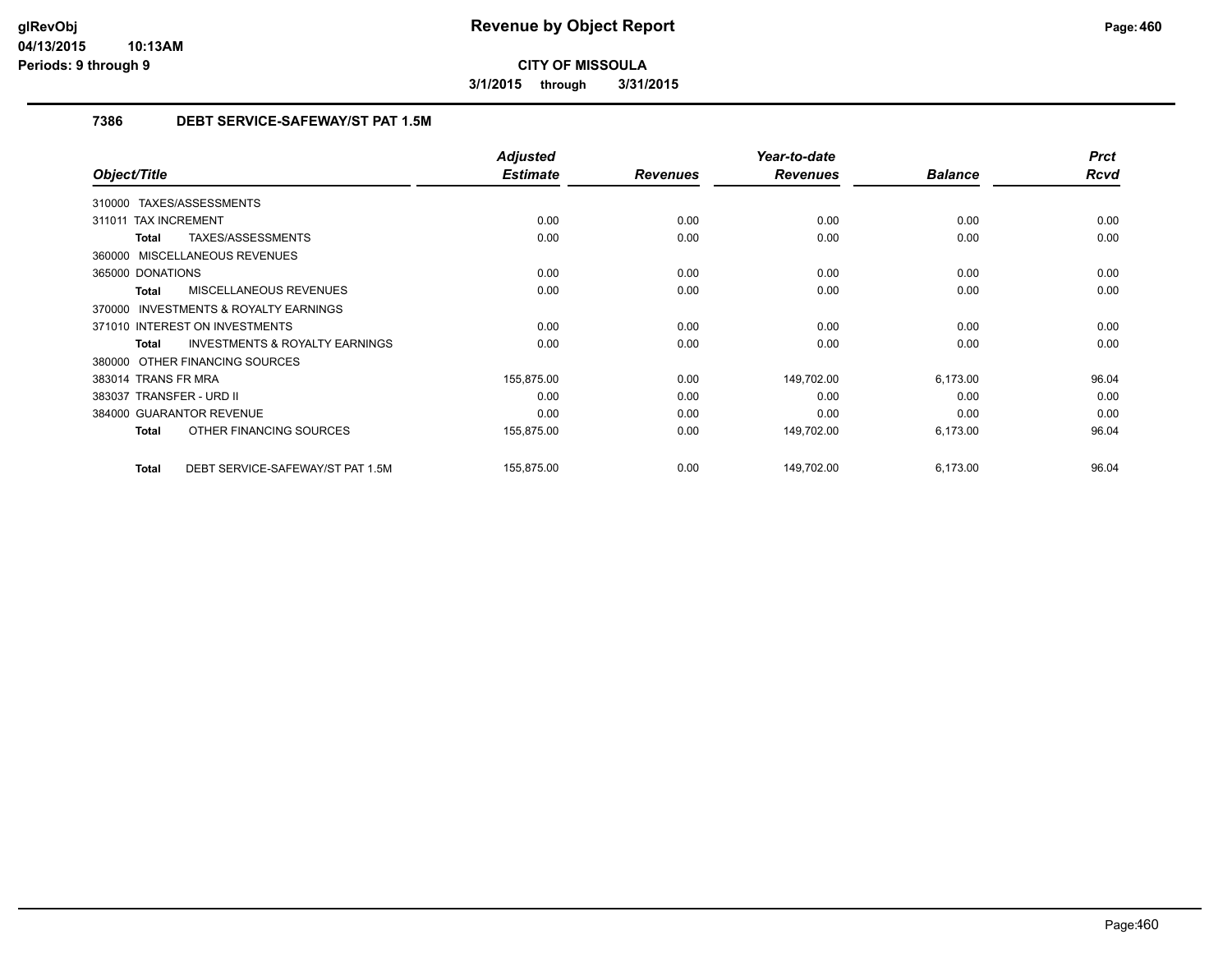**3/1/2015 through 3/31/2015**

# **7387 DEBT SERVICE-BROWNFIELD RLF 1.125M**

**7387 DEBT SERVICE-BROWNFIELD RLF 1.125M**

|                                                    | <b>Adjusted</b> |                 | Year-to-date    |                | <b>Prct</b> |
|----------------------------------------------------|-----------------|-----------------|-----------------|----------------|-------------|
| Object/Title                                       | <b>Estimate</b> | <b>Revenues</b> | <b>Revenues</b> | <b>Balance</b> | Rcvd        |
| 310000 TAXES/ASSESSMENTS                           |                 |                 |                 |                |             |
| 311011 TAX INCREMENT                               | 0.00            | 0.00            | 0.00            | 0.00           | 0.00        |
| TAXES/ASSESSMENTS<br>Total                         | 0.00            | 0.00            | 0.00            | 0.00           | 0.00        |
| 370000 INVESTMENTS & ROYALTY EARNINGS              |                 |                 |                 |                |             |
| 371010 INTEREST ON INVESTMENTS                     | 0.00            | 0.00            | 0.00            | 0.00           | 0.00        |
| <b>INVESTMENTS &amp; ROYALTY EARNINGS</b><br>Total | 0.00            | 0.00            | 0.00            | 0.00           | 0.00        |
| 380000 OTHER FINANCING SOURCES                     |                 |                 |                 |                |             |
| 383014 TRANS FR MRA                                | 31.941.00       | 0.00            | 22.600.00       | 9.341.00       | 70.76       |
| 383016 TRANS FR TAX INCREMENT BOND                 | 0.00            | 0.00            | 0.00            | 0.00           | 0.00        |
| OTHER FINANCING SOURCES<br>Total                   | 31.941.00       | 0.00            | 22,600.00       | 9.341.00       | 70.76       |
| DEBT SERVICE-BROWNFIELD RLF 1.125M<br><b>Total</b> | 31.941.00       | 0.00            | 22.600.00       | 9.341.00       | 70.76       |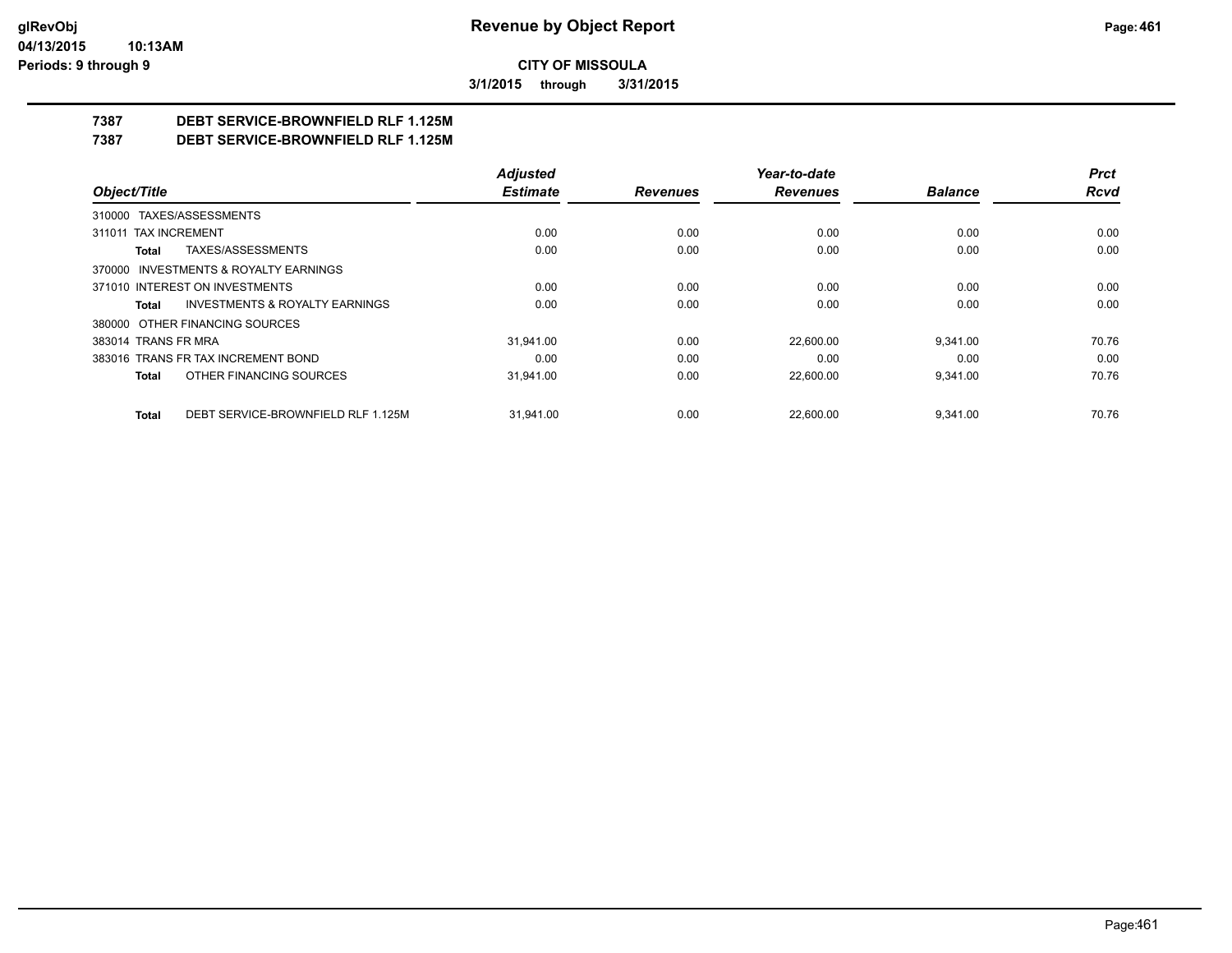**3/1/2015 through 3/31/2015**

## **7387 DEBT SERVICE-BROWNFIELD RLF 1.125M**

|                                                    | <b>Adjusted</b> |                 | Year-to-date    |                | <b>Prct</b> |
|----------------------------------------------------|-----------------|-----------------|-----------------|----------------|-------------|
| Object/Title                                       | <b>Estimate</b> | <b>Revenues</b> | <b>Revenues</b> | <b>Balance</b> | <b>Rcvd</b> |
| TAXES/ASSESSMENTS<br>310000                        |                 |                 |                 |                |             |
| 311011 TAX INCREMENT                               | 0.00            | 0.00            | 0.00            | 0.00           | 0.00        |
| TAXES/ASSESSMENTS<br><b>Total</b>                  | 0.00            | 0.00            | 0.00            | 0.00           | 0.00        |
| 370000 INVESTMENTS & ROYALTY EARNINGS              |                 |                 |                 |                |             |
| 371010 INTEREST ON INVESTMENTS                     | 0.00            | 0.00            | 0.00            | 0.00           | 0.00        |
| INVESTMENTS & ROYALTY EARNINGS<br><b>Total</b>     | 0.00            | 0.00            | 0.00            | 0.00           | 0.00        |
| 380000 OTHER FINANCING SOURCES                     |                 |                 |                 |                |             |
| 383014 TRANS FR MRA                                | 31.941.00       | 0.00            | 22,600.00       | 9.341.00       | 70.76       |
| 383016 TRANS FR TAX INCREMENT BOND                 | 0.00            | 0.00            | 0.00            | 0.00           | 0.00        |
| OTHER FINANCING SOURCES<br><b>Total</b>            | 31.941.00       | 0.00            | 22,600.00       | 9,341.00       | 70.76       |
| DEBT SERVICE-BROWNFIELD RLF 1.125M<br><b>Total</b> | 31.941.00       | 0.00            | 22.600.00       | 9.341.00       | 70.76       |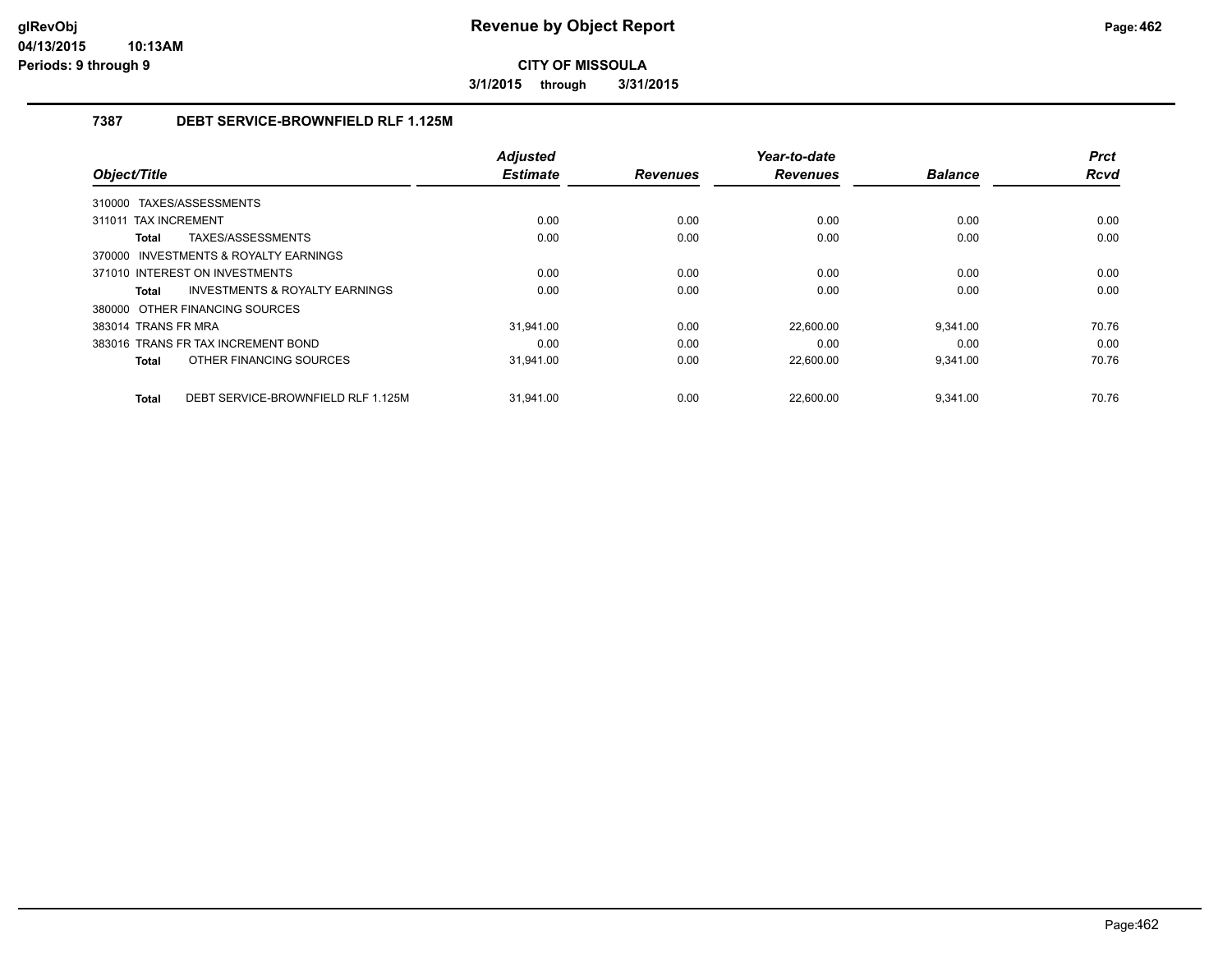**3/1/2015 through 3/31/2015**

**7388 RESERVE-3.6m TIF**

**7388 RESERVE-3.6m TIF**

|                                                    | <b>Adjusted</b> |                 | Year-to-date    |                | <b>Prct</b> |
|----------------------------------------------------|-----------------|-----------------|-----------------|----------------|-------------|
| Object/Title                                       | <b>Estimate</b> | <b>Revenues</b> | <b>Revenues</b> | <b>Balance</b> | <b>Rcvd</b> |
| 370000 INVESTMENTS & ROYALTY EARNINGS              |                 |                 |                 |                |             |
| 371010 INTEREST ON INVESTMENTS                     | 0.00            | 0.00            | 0.00            | 0.00           | 0.00        |
| 371020 GAIN/LOSS IN MARKET VALUE OF INVESTMENTS    | 0.00            | 0.00            | 0.00            | 0.00           | 0.00        |
| <b>INVESTMENTS &amp; ROYALTY EARNINGS</b><br>Total | 0.00            | 0.00            | 0.00            | 0.00           | 0.00        |
| 380000 OTHER FINANCING SOURCES                     |                 |                 |                 |                |             |
| 381025 BOND PROCEEDS                               | 0.00            | 0.00            | 0.00            | 0.00           | 0.00        |
| 383014 TRANS FR MRA                                | 0.00            | 0.00            | 0.00            | 0.00           | 0.00        |
| 383037 TRANSFER - URD II                           | 0.00            | 0.00            | 0.00            | 0.00           | 0.00        |
| 383040 TRANSFER FROM CITY GRANTS                   | 0.00            | 0.00            | 0.00            | 0.00           | 0.00        |
| OTHER FINANCING SOURCES<br>Total                   | 0.00            | 0.00            | 0.00            | 0.00           | 0.00        |
| RESERVE-3.6m TIF<br>Total                          | 0.00            | 0.00            | 0.00            | 0.00           | 0.00        |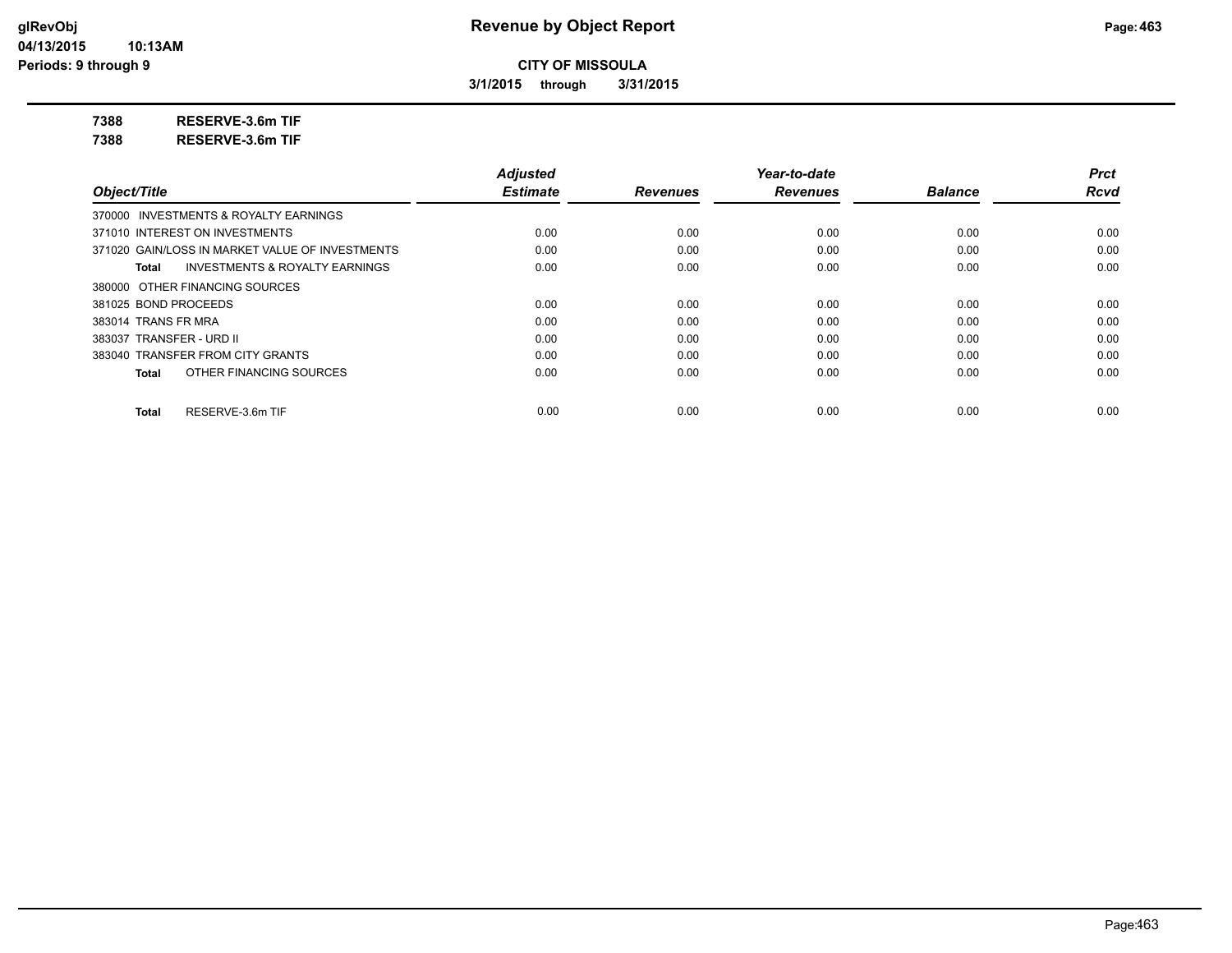**3/1/2015 through 3/31/2015**

#### **7388 RESERVE-3.6m TIF**

|                                                    | <b>Adjusted</b> |                 | Year-to-date    |                | <b>Prct</b> |
|----------------------------------------------------|-----------------|-----------------|-----------------|----------------|-------------|
| Object/Title                                       | <b>Estimate</b> | <b>Revenues</b> | <b>Revenues</b> | <b>Balance</b> | Rcvd        |
| 370000 INVESTMENTS & ROYALTY EARNINGS              |                 |                 |                 |                |             |
| 371010 INTEREST ON INVESTMENTS                     | 0.00            | 0.00            | 0.00            | 0.00           | 0.00        |
| 371020 GAIN/LOSS IN MARKET VALUE OF INVESTMENT     | 0.00            | 0.00            | 0.00            | 0.00           | 0.00        |
| <b>INVESTMENTS &amp; ROYALTY EARNINGS</b><br>Total | 0.00            | 0.00            | 0.00            | 0.00           | 0.00        |
| 380000 OTHER FINANCING SOURCES                     |                 |                 |                 |                |             |
| 381025 BOND PROCEEDS                               | 0.00            | 0.00            | 0.00            | 0.00           | 0.00        |
| 383014 TRANS FR MRA                                | 0.00            | 0.00            | 0.00            | 0.00           | 0.00        |
| 383037 TRANSFER - URD II                           | 0.00            | 0.00            | 0.00            | 0.00           | 0.00        |
| 383040 TRANSFER FROM CITY GRANTS                   | 0.00            | 0.00            | 0.00            | 0.00           | 0.00        |
| OTHER FINANCING SOURCES<br>Total                   | 0.00            | 0.00            | 0.00            | 0.00           | 0.00        |
| RESERVE-3.6m TIF<br><b>Total</b>                   | 0.00            | 0.00            | 0.00            | 0.00           | 0.00        |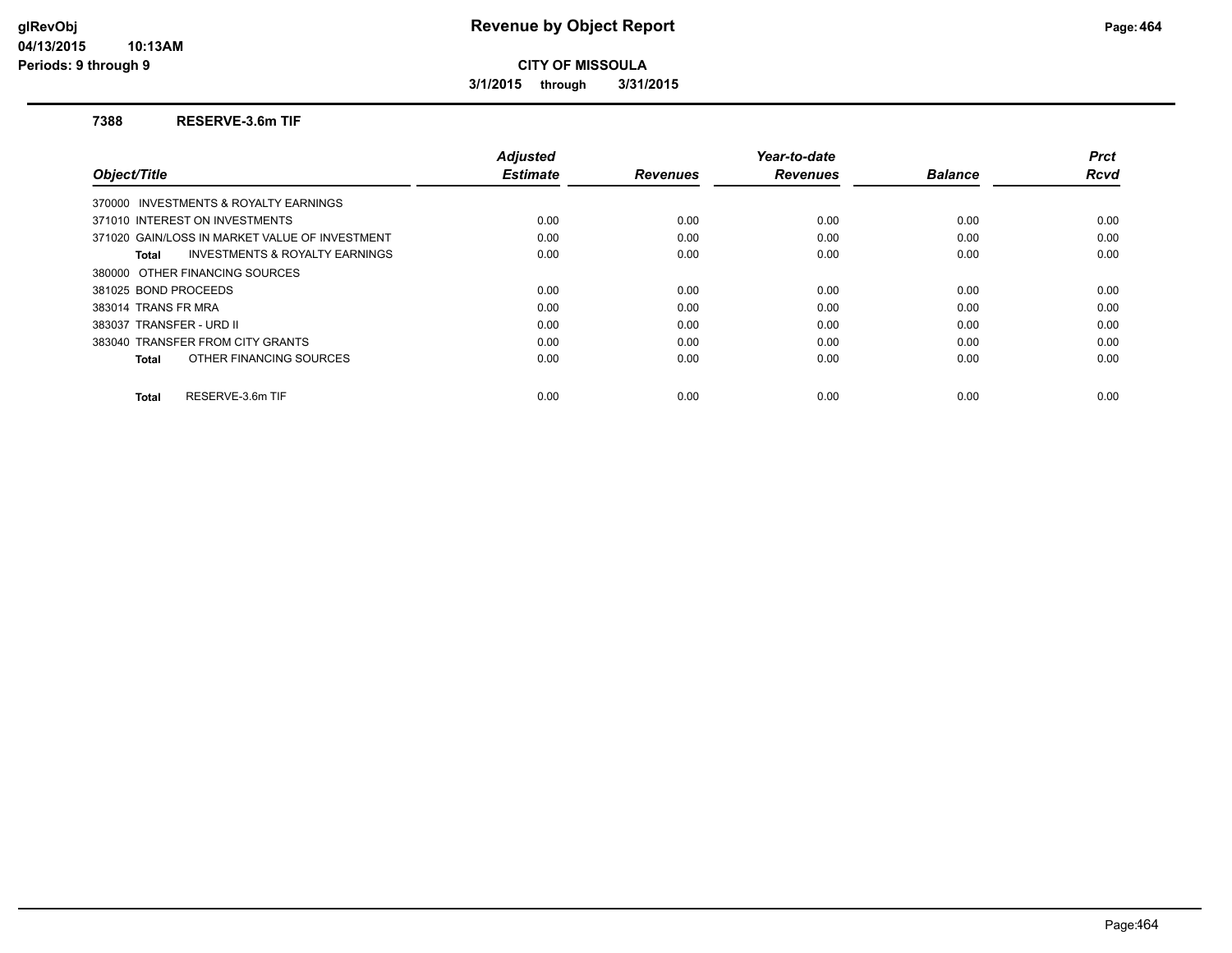**3/1/2015 through 3/31/2015**

**7389 DEBT SERVICE - 3.6M/5.75M**

**7389 DEBT SERVICE - 3.6M/5.75M**

|                                                 |                                | <b>Adjusted</b> |                 | Year-to-date    |                | <b>Prct</b> |
|-------------------------------------------------|--------------------------------|-----------------|-----------------|-----------------|----------------|-------------|
| Object/Title                                    |                                | <b>Estimate</b> | <b>Revenues</b> | <b>Revenues</b> | <b>Balance</b> | Rcvd        |
| 370000 INVESTMENTS & ROYALTY EARNINGS           |                                |                 |                 |                 |                |             |
| 371010 INTEREST ON INVESTMENTS                  |                                | 0.00            | 0.00            | 0.00            | 0.00           | 0.00        |
| 371020 GAIN/LOSS IN MARKET VALUE OF INVESTMENTS |                                | 0.00            | 0.00            | 0.00            | 0.00           | 0.00        |
| Total                                           | INVESTMENTS & ROYALTY EARNINGS | 0.00            | 0.00            | 0.00            | 0.00           | 0.00        |
| 380000 OTHER FINANCING SOURCES                  |                                |                 |                 |                 |                |             |
| 381009 TRANSFER FROM CLEARING                   |                                | 0.00            | 0.00            | 0.00            | 0.00           | 0.00        |
| 381025 BOND PROCEEDS                            |                                | 0.00            | 0.00            | 0.00            | 0.00           | 0.00        |
| 383014 TRANS FR MRA                             |                                | 921,916.00      | 0.00            | 515,728.50      | 406,187.50     | 55.94       |
| OTHER FINANCING SOURCES<br>Total                |                                | 921.916.00      | 0.00            | 515.728.50      | 406.187.50     | 55.94       |
| DEBT SERVICE - 3.6M/5.75M<br>Total              |                                | 921.916.00      | 0.00            | 515.728.50      | 406.187.50     | 55.94       |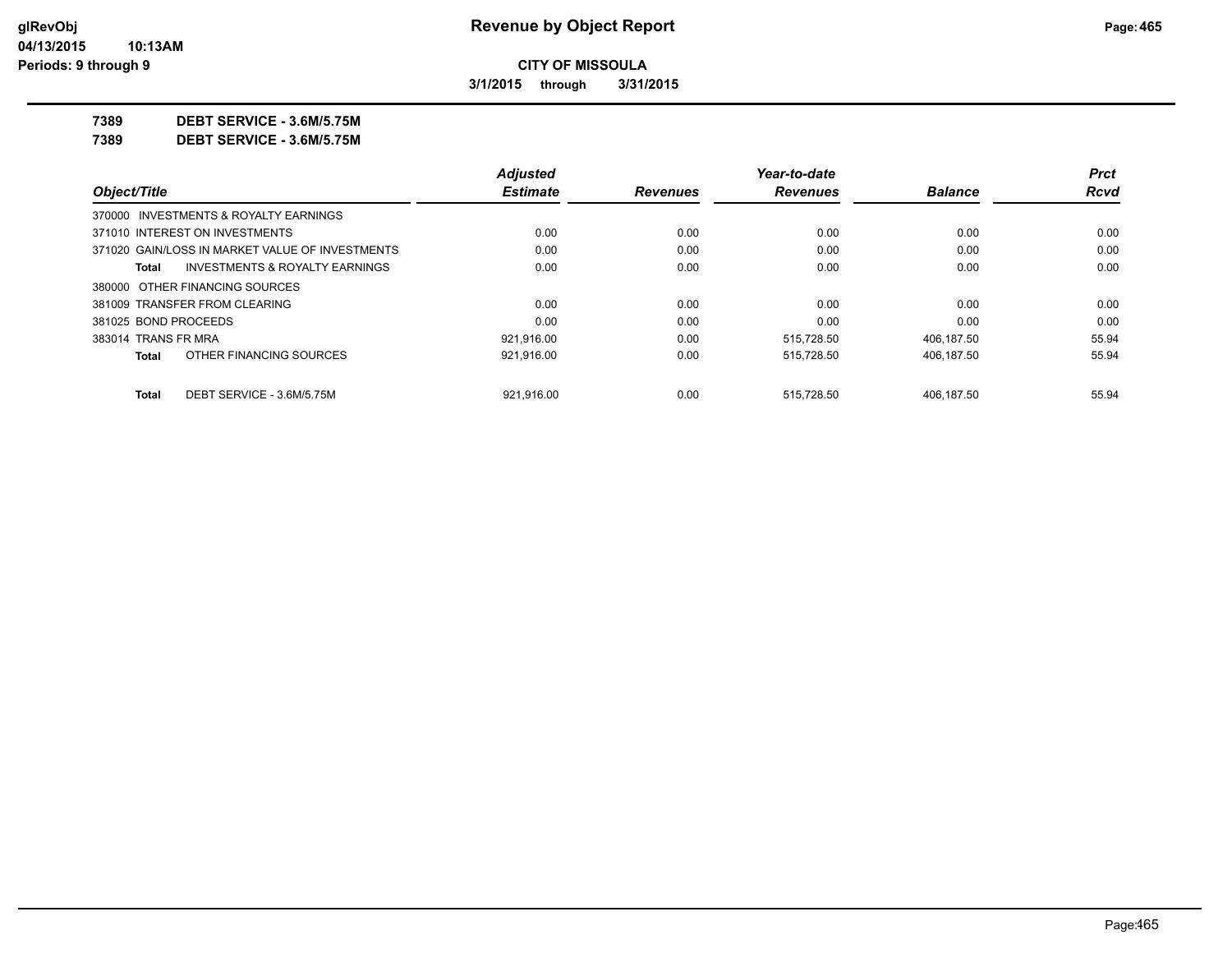**3/1/2015 through 3/31/2015**

## **7389 DEBT SERVICE - 3.6M/5.75M**

| Object/Title                                   | <b>Adjusted</b><br><b>Estimate</b> | <b>Revenues</b> | Year-to-date<br><b>Revenues</b> | <b>Balance</b> | <b>Prct</b><br><b>Rcvd</b> |
|------------------------------------------------|------------------------------------|-----------------|---------------------------------|----------------|----------------------------|
| 370000 INVESTMENTS & ROYALTY EARNINGS          |                                    |                 |                                 |                |                            |
| 371010 INTEREST ON INVESTMENTS                 | 0.00                               | 0.00            | 0.00                            | 0.00           | 0.00                       |
| 371020 GAIN/LOSS IN MARKET VALUE OF INVESTMENT | 0.00                               | 0.00            | 0.00                            | 0.00           | 0.00                       |
| INVESTMENTS & ROYALTY EARNINGS<br>Total        | 0.00                               | 0.00            | 0.00                            | 0.00           | 0.00                       |
| 380000 OTHER FINANCING SOURCES                 |                                    |                 |                                 |                |                            |
| 381009 TRANSFER FROM CLEARING                  | 0.00                               | 0.00            | 0.00                            | 0.00           | 0.00                       |
| 381025 BOND PROCEEDS                           | 0.00                               | 0.00            | 0.00                            | 0.00           | 0.00                       |
| 383014 TRANS FR MRA                            | 921,916.00                         | 0.00            | 515.728.50                      | 406,187.50     | 55.94                      |
| OTHER FINANCING SOURCES<br><b>Total</b>        | 921,916.00                         | 0.00            | 515,728.50                      | 406,187.50     | 55.94                      |
| DEBT SERVICE - 3.6M/5.75M<br><b>Total</b>      | 921.916.00                         | 0.00            | 515.728.50                      | 406.187.50     | 55.94                      |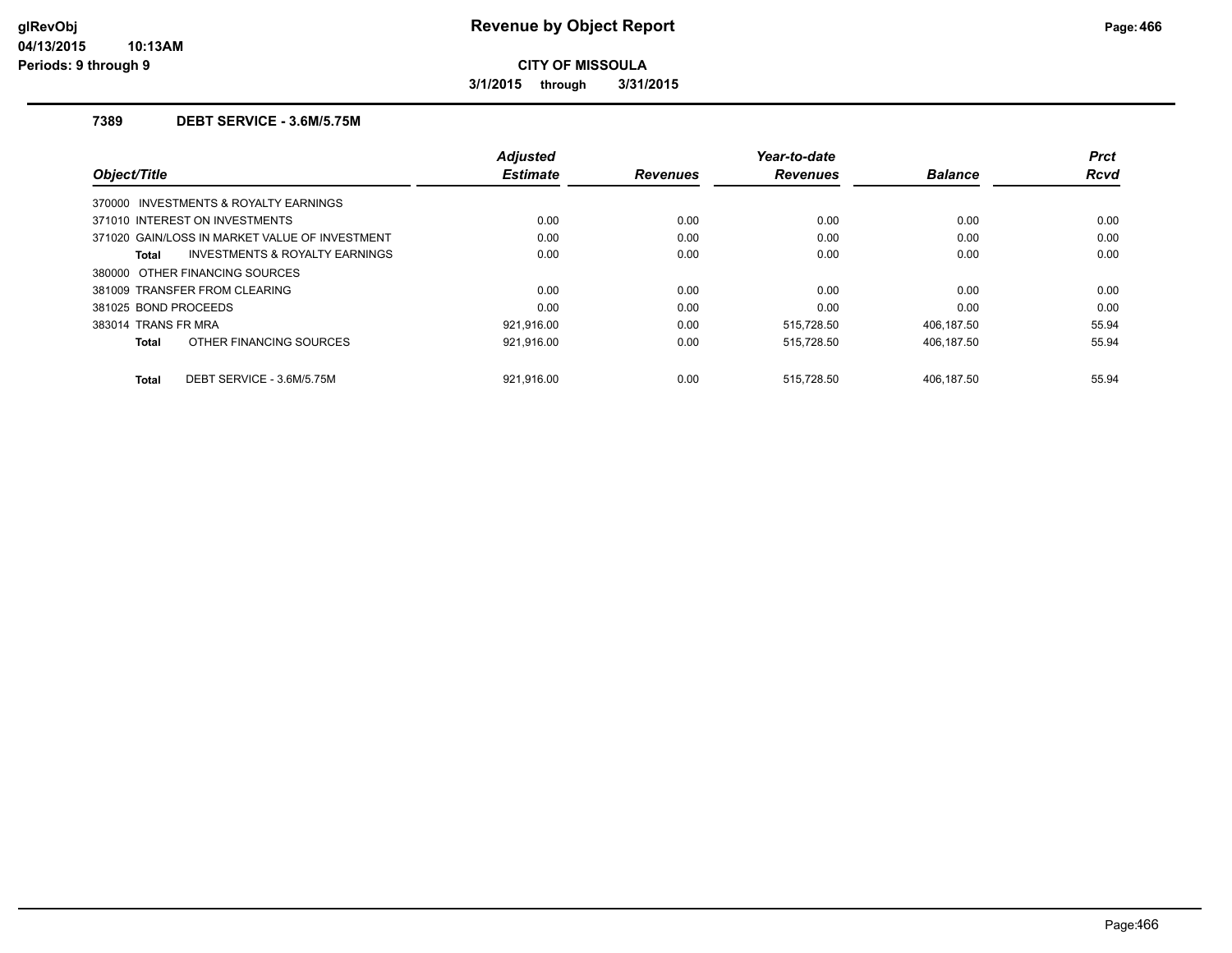**3/1/2015 through 3/31/2015**

**7390 URDII CLEARING - 3.6M TIF**

| <b>URDII CLEARING - 3.6M TIF</b><br>7390 |  |
|------------------------------------------|--|
|------------------------------------------|--|

|                                                     | <b>Adjusted</b> |                 | Year-to-date    |                | <b>Prct</b> |
|-----------------------------------------------------|-----------------|-----------------|-----------------|----------------|-------------|
| Object/Title                                        | <b>Estimate</b> | <b>Revenues</b> | <b>Revenues</b> | <b>Balance</b> | Rcvd        |
| TAXES/ASSESSMENTS<br>310000                         |                 |                 |                 |                |             |
| 310000 TAXES/ASSESSMENTS                            | 0.00            | 0.00            | 0.00            | 0.00           | 0.00        |
| 311011 TAX INCREMENT                                | 1,872,885.00    | 13,212.09       | 933,202.00      | 939,683.00     | 49.83       |
| PENALTIES & INTEREST<br>312001                      | 0.00            | 202.02          | 2,211.56        | $-2,211.56$    | 0.00        |
| TAXES/ASSESSMENTS<br><b>Total</b>                   | 1,872,885.00    | 13,414.11       | 935,413.56      | 937,471.44     | 49.95       |
| INTERGOVERNMENTAL REVENUES<br>330000                |                 |                 |                 |                |             |
| 335210 PERSONAL PROPERTY TAX REIMBURSEMENT          | 0.00            | 0.00            | 93,665.65       | $-93,665.65$   | 0.00        |
| 335230 HB 124 REVENUE                               | 0.00            | 0.00            | 127,630.00      | $-127,630.00$  | 0.00        |
| INTERGOVERNMENTAL REVENUES<br>Total                 | 0.00            | 0.00            | 221,295.65      | $-221, 295.65$ | 0.00        |
| <b>INVESTMENTS &amp; ROYALTY EARNINGS</b><br>370000 |                 |                 |                 |                |             |
| 371010 INTEREST ON INVESTMENTS                      | 0.00            | 0.00            | 0.00            | 0.00           | 0.00        |
| 371020 GAIN/LOSS IN MARKET VALUE OF INVESTMENTS     | 0.00            | 0.00            | 0.00            | 0.00           | 0.00        |
| <b>INVESTMENTS &amp; ROYALTY EARNINGS</b><br>Total  | 0.00            | 0.00            | 0.00            | 0.00           | 0.00        |
| OTHER FINANCING SOURCES<br>380000                   |                 |                 |                 |                |             |
| 383037 TRANSFER FROM URD II                         | 0.00            | 0.00            | 0.00            | 0.00           | 0.00        |
| OTHER FINANCING SOURCES<br><b>Total</b>             | 0.00            | 0.00            | 0.00            | 0.00           | 0.00        |
| URDII CLEARING - 3.6M TIF<br><b>Total</b>           | 1,872,885.00    | 13,414.11       | 1,156,709.21    | 716,175.79     | 61.76       |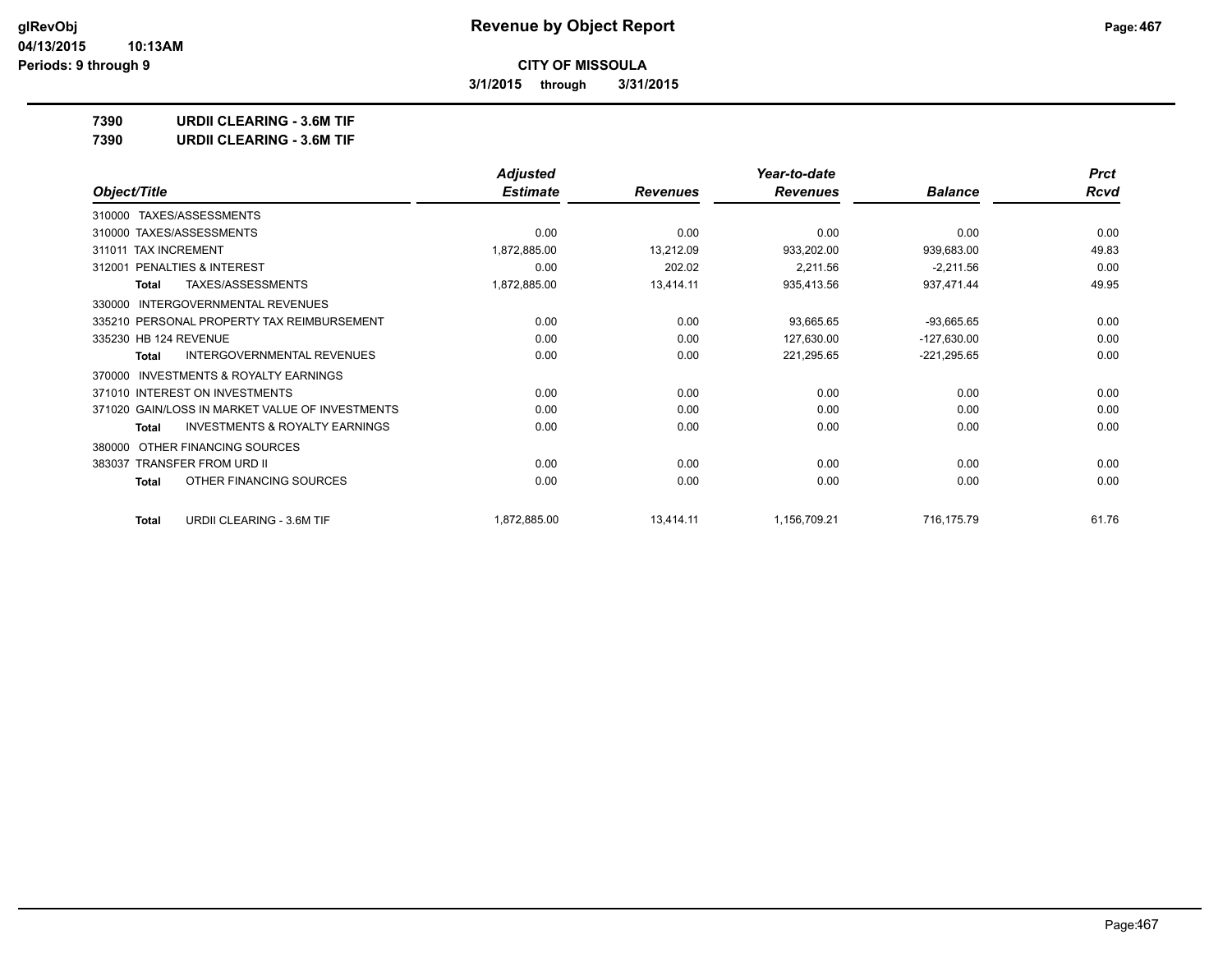**3/1/2015 through 3/31/2015**

## **7390 URDII CLEARING - 3.6M TIF**

|                                                           | <b>Adjusted</b> |                 | Year-to-date    |                | <b>Prct</b> |
|-----------------------------------------------------------|-----------------|-----------------|-----------------|----------------|-------------|
| Object/Title                                              | <b>Estimate</b> | <b>Revenues</b> | <b>Revenues</b> | <b>Balance</b> | <b>Rcvd</b> |
| TAXES/ASSESSMENTS<br>310000                               |                 |                 |                 |                |             |
| 310000 TAXES/ASSESSMENTS                                  | 0.00            | 0.00            | 0.00            | 0.00           | 0.00        |
| 311011 TAX INCREMENT                                      | 1,872,885.00    | 13,212.09       | 933,202.00      | 939,683.00     | 49.83       |
| 312001 PENALTIES & INTEREST                               | 0.00            | 202.02          | 2,211.56        | $-2,211.56$    | 0.00        |
| TAXES/ASSESSMENTS<br>Total                                | 1,872,885.00    | 13,414.11       | 935,413.56      | 937,471.44     | 49.95       |
| <b>INTERGOVERNMENTAL REVENUES</b><br>330000               |                 |                 |                 |                |             |
| 335210 PERSONAL PROPERTY TAX REIMBURSEMENT                | 0.00            | 0.00            | 93,665.65       | $-93,665.65$   | 0.00        |
| 335230 HB 124 REVENUE                                     | 0.00            | 0.00            | 127,630.00      | $-127,630.00$  | 0.00        |
| INTERGOVERNMENTAL REVENUES<br>Total                       | 0.00            | 0.00            | 221,295.65      | $-221,295.65$  | 0.00        |
| 370000 INVESTMENTS & ROYALTY EARNINGS                     |                 |                 |                 |                |             |
| 371010 INTEREST ON INVESTMENTS                            | 0.00            | 0.00            | 0.00            | 0.00           | 0.00        |
| 371020 GAIN/LOSS IN MARKET VALUE OF INVESTMENT            | 0.00            | 0.00            | 0.00            | 0.00           | 0.00        |
| <b>INVESTMENTS &amp; ROYALTY EARNINGS</b><br><b>Total</b> | 0.00            | 0.00            | 0.00            | 0.00           | 0.00        |
| OTHER FINANCING SOURCES<br>380000                         |                 |                 |                 |                |             |
| 383037 TRANSFER FROM URD II                               | 0.00            | 0.00            | 0.00            | 0.00           | 0.00        |
| OTHER FINANCING SOURCES<br>Total                          | 0.00            | 0.00            | 0.00            | 0.00           | 0.00        |
| URDII CLEARING - 3.6M TIF<br>Total                        | 1,872,885.00    | 13,414.11       | 1,156,709.21    | 716,175.79     | 61.76       |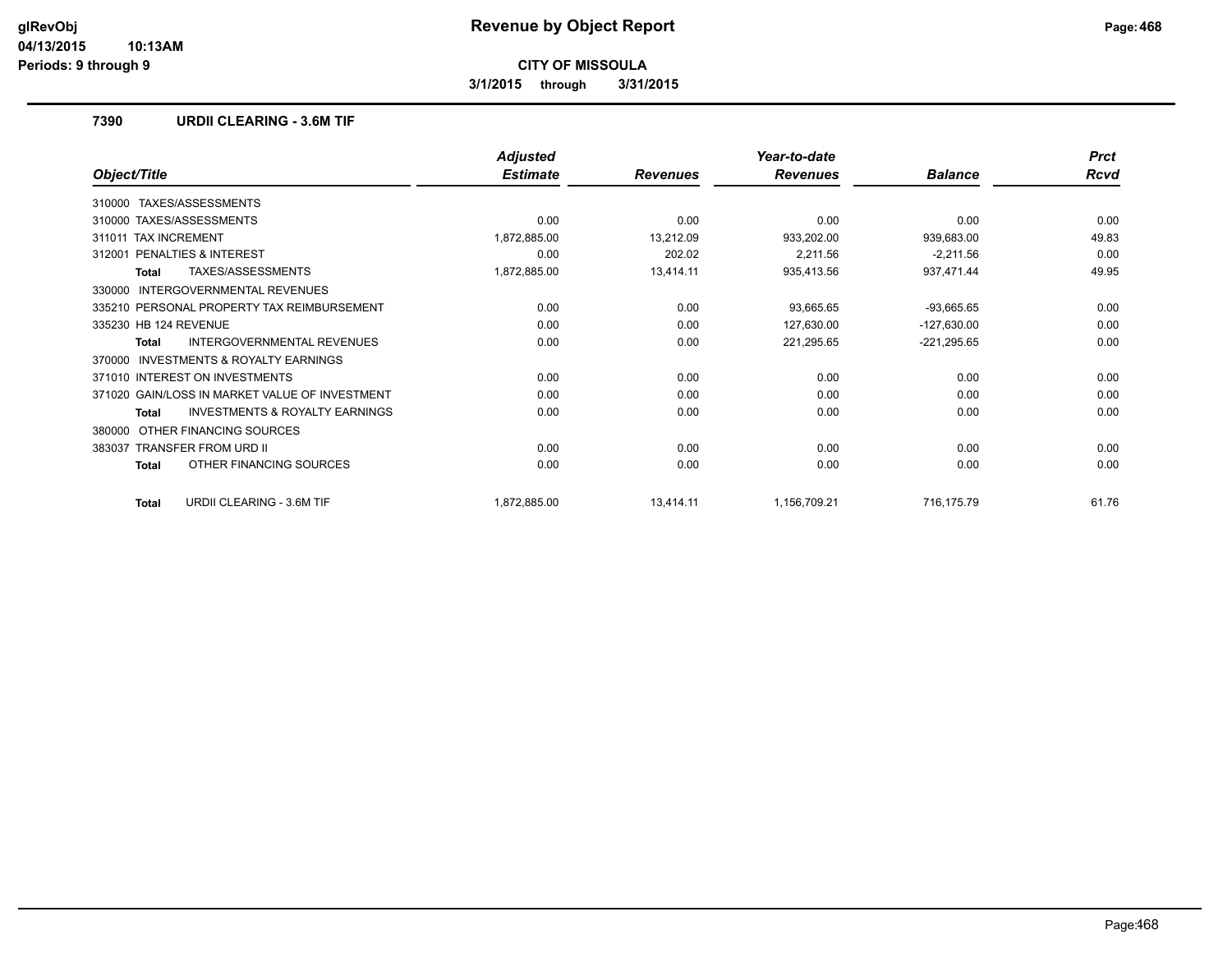**3/1/2015 through 3/31/2015**

**7391 MRA - URD I FUND 7391 MRA - URD I FUND**

|                                                    | <b>Adjusted</b> |                 | Year-to-date    |                | <b>Prct</b> |
|----------------------------------------------------|-----------------|-----------------|-----------------|----------------|-------------|
| Object/Title                                       | <b>Estimate</b> | <b>Revenues</b> | <b>Revenues</b> | <b>Balance</b> | <b>Rcvd</b> |
| 310000 TAXES/ASSESSMENTS                           |                 |                 |                 |                |             |
| 311011 TAX INCREMENT                               | 0.00            | 0.00            | 0.00            | 0.00           | 0.00        |
| 312001 PENALTIES & INTEREST                        | 0.00            | 0.00            | 0.00            | 0.00           | 0.00        |
| TAXES/ASSESSMENTS<br>Total                         | 0.00            | 0.00            | 0.00            | 0.00           | 0.00        |
| 330000 INTERGOVERNMENTAL REVENUES                  |                 |                 |                 |                |             |
| 331050 ISTEA/CTEP GRANT                            | 0.00            | 0.00            | 0.00            | 0.00           | 0.00        |
| 336023 STATE CONTRIB. - PERS                       | 0.00            | 0.00            | 0.00            | 0.00           | 0.00        |
| <b>INTERGOVERNMENTAL REVENUES</b><br><b>Total</b>  | 0.00            | 0.00            | 0.00            | 0.00           | 0.00        |
| 360000 MISCELLANEOUS REVENUES                      |                 |                 |                 |                |             |
| 360000 MISCELLANEOUS REVENUES                      | 0.00            | 0.00            | 0.00            | 0.00           | 0.00        |
| 360010 MISCELLANEOUS                               | 0.00            | 0.00            | 0.00            | 0.00           | 0.00        |
| 364012 SALE OF SURPLUS PROPERTY                    | 0.00            | 0.00            | 0.00            | 0.00           | 0.00        |
| 365000 DONATIONS                                   | 0.00            | 0.00            | 0.00            | 0.00           | 0.00        |
| <b>MISCELLANEOUS REVENUES</b><br>Total             | 0.00            | 0.00            | 0.00            | 0.00           | 0.00        |
| 370000 INVESTMENTS & ROYALTY EARNINGS              |                 |                 |                 |                |             |
| 371010 INTEREST ON INVESTMENTS                     | 0.00            | 0.00            | 0.00            | 0.00           | 0.00        |
| 371020 GAIN/LOSS IN MARKET VALUE OF INVESTMENTS    | 0.00            | 0.00            | 0.00            | 0.00           | 0.00        |
| <b>INVESTMENTS &amp; ROYALTY EARNINGS</b><br>Total | 0.00            | 0.00            | 0.00            | 0.00           | 0.00        |
| 380000 OTHER FINANCING SOURCES                     |                 |                 |                 |                |             |
| 382010 SALE OF FIXED ASSETS                        | 0.00            | 0.00            | 0.00            | 0.00           | 0.00        |
| 383001 TRANS FR FLUSHING DISTRICT                  | 0.00            | 0.00            | 0.00            | 0.00           | 0.00        |
| 383016 TRANS FR TAX INCREMENT BOND                 | 0.00            | 0.00            | 0.00            | 0.00           | 0.00        |
| 383029 TRANS FR GENERAL                            | 0.00            | 0.00            | 0.00            | 0.00           | 0.00        |
| 383037 TRANSFER - URD II                           | 0.00            | 0.00            | 0.00            | 0.00           | 0.00        |
| 383038 TRANSFER - URD III                          | 0.00            | 0.00            | 0.00            | 0.00           | 0.00        |
| OTHER FINANCING SOURCES<br><b>Total</b>            | 0.00            | 0.00            | 0.00            | 0.00           | 0.00        |
|                                                    |                 |                 |                 |                |             |
| <b>MRA - URD I FUND</b><br>Total                   | 0.00            | 0.00            | 0.00            | 0.00           | 0.00        |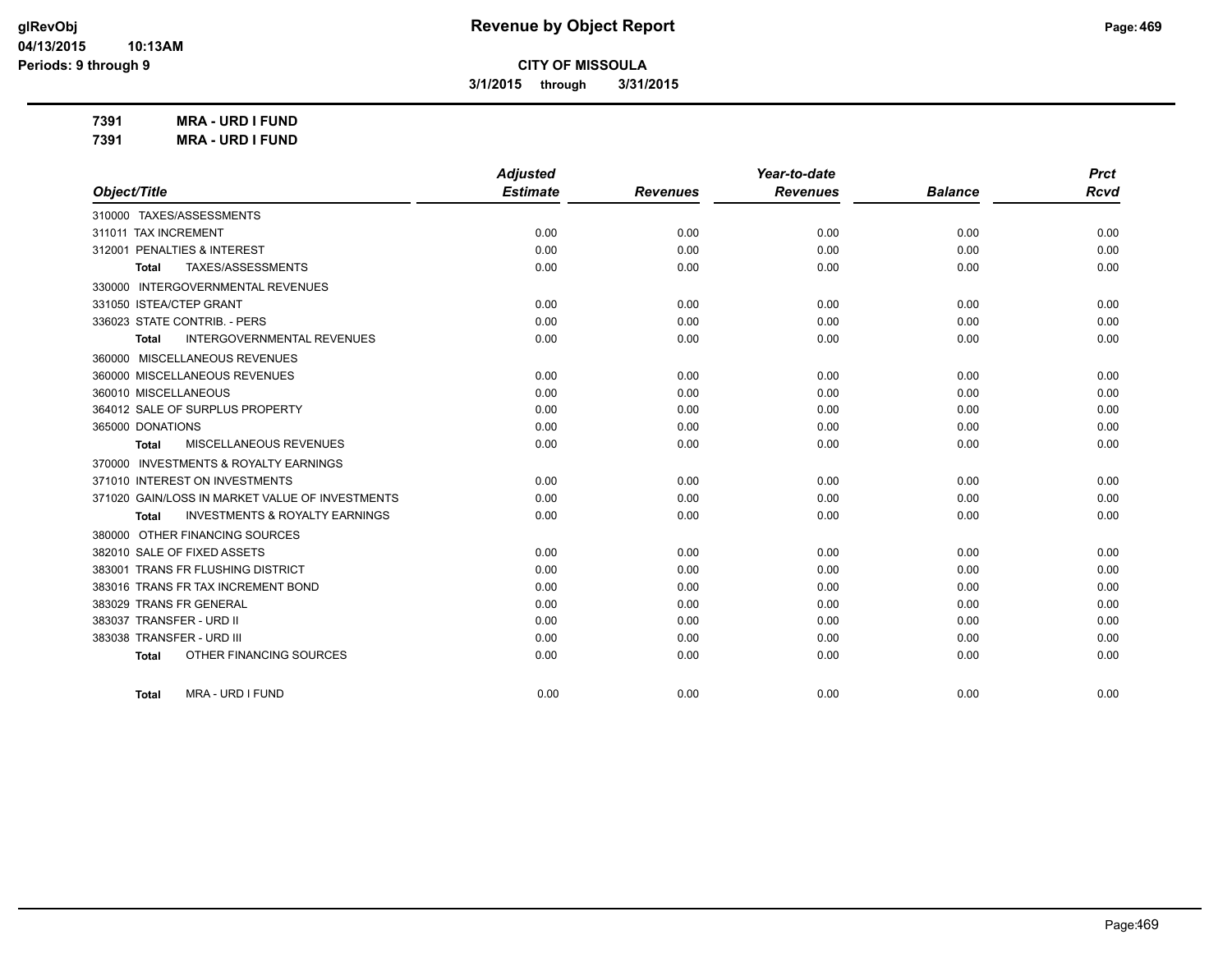**3/1/2015 through 3/31/2015**

#### **7391 MRA - URD I FUND**

|                                                    | <b>Adjusted</b> |                 | Year-to-date    |                | <b>Prct</b> |
|----------------------------------------------------|-----------------|-----------------|-----------------|----------------|-------------|
| Object/Title                                       | <b>Estimate</b> | <b>Revenues</b> | <b>Revenues</b> | <b>Balance</b> | <b>Rcvd</b> |
| 310000 TAXES/ASSESSMENTS                           |                 |                 |                 |                |             |
| 311011 TAX INCREMENT                               | 0.00            | 0.00            | 0.00            | 0.00           | 0.00        |
| 312001 PENALTIES & INTEREST                        | 0.00            | 0.00            | 0.00            | 0.00           | 0.00        |
| TAXES/ASSESSMENTS<br><b>Total</b>                  | 0.00            | 0.00            | 0.00            | 0.00           | 0.00        |
| 330000 INTERGOVERNMENTAL REVENUES                  |                 |                 |                 |                |             |
| 331050 ISTEA/CTEP GRANT                            | 0.00            | 0.00            | 0.00            | 0.00           | 0.00        |
| 336023 STATE CONTRIB. - PERS                       | 0.00            | 0.00            | 0.00            | 0.00           | 0.00        |
| <b>INTERGOVERNMENTAL REVENUES</b><br>Total         | 0.00            | 0.00            | 0.00            | 0.00           | 0.00        |
| 360000 MISCELLANEOUS REVENUES                      |                 |                 |                 |                |             |
| 360000 MISCELLANEOUS REVENUES                      | 0.00            | 0.00            | 0.00            | 0.00           | 0.00        |
| 360010 MISCELLANEOUS                               | 0.00            | 0.00            | 0.00            | 0.00           | 0.00        |
| 364012 SALE OF SURPLUS PROPERTY                    | 0.00            | 0.00            | 0.00            | 0.00           | 0.00        |
| 365000 DONATIONS                                   | 0.00            | 0.00            | 0.00            | 0.00           | 0.00        |
| MISCELLANEOUS REVENUES<br><b>Total</b>             | 0.00            | 0.00            | 0.00            | 0.00           | 0.00        |
| 370000 INVESTMENTS & ROYALTY EARNINGS              |                 |                 |                 |                |             |
| 371010 INTEREST ON INVESTMENTS                     | 0.00            | 0.00            | 0.00            | 0.00           | 0.00        |
| 371020 GAIN/LOSS IN MARKET VALUE OF INVESTMENT     | 0.00            | 0.00            | 0.00            | 0.00           | 0.00        |
| <b>INVESTMENTS &amp; ROYALTY EARNINGS</b><br>Total | 0.00            | 0.00            | 0.00            | 0.00           | 0.00        |
| 380000 OTHER FINANCING SOURCES                     |                 |                 |                 |                |             |
| 382010 SALE OF FIXED ASSETS                        | 0.00            | 0.00            | 0.00            | 0.00           | 0.00        |
| 383001 TRANS FR FLUSHING DISTRICT                  | 0.00            | 0.00            | 0.00            | 0.00           | 0.00        |
| 383016 TRANS FR TAX INCREMENT BOND                 | 0.00            | 0.00            | 0.00            | 0.00           | 0.00        |
| 383029 TRANS FR GENERAL                            | 0.00            | 0.00            | 0.00            | 0.00           | 0.00        |
| 383037 TRANSFER - URD II                           | 0.00            | 0.00            | 0.00            | 0.00           | 0.00        |
| 383038 TRANSFER - URD III                          | 0.00            | 0.00            | 0.00            | 0.00           | 0.00        |
| OTHER FINANCING SOURCES<br><b>Total</b>            | 0.00            | 0.00            | 0.00            | 0.00           | 0.00        |
| MRA - URD I FUND<br><b>Total</b>                   | 0.00            | 0.00            | 0.00            | 0.00           | 0.00        |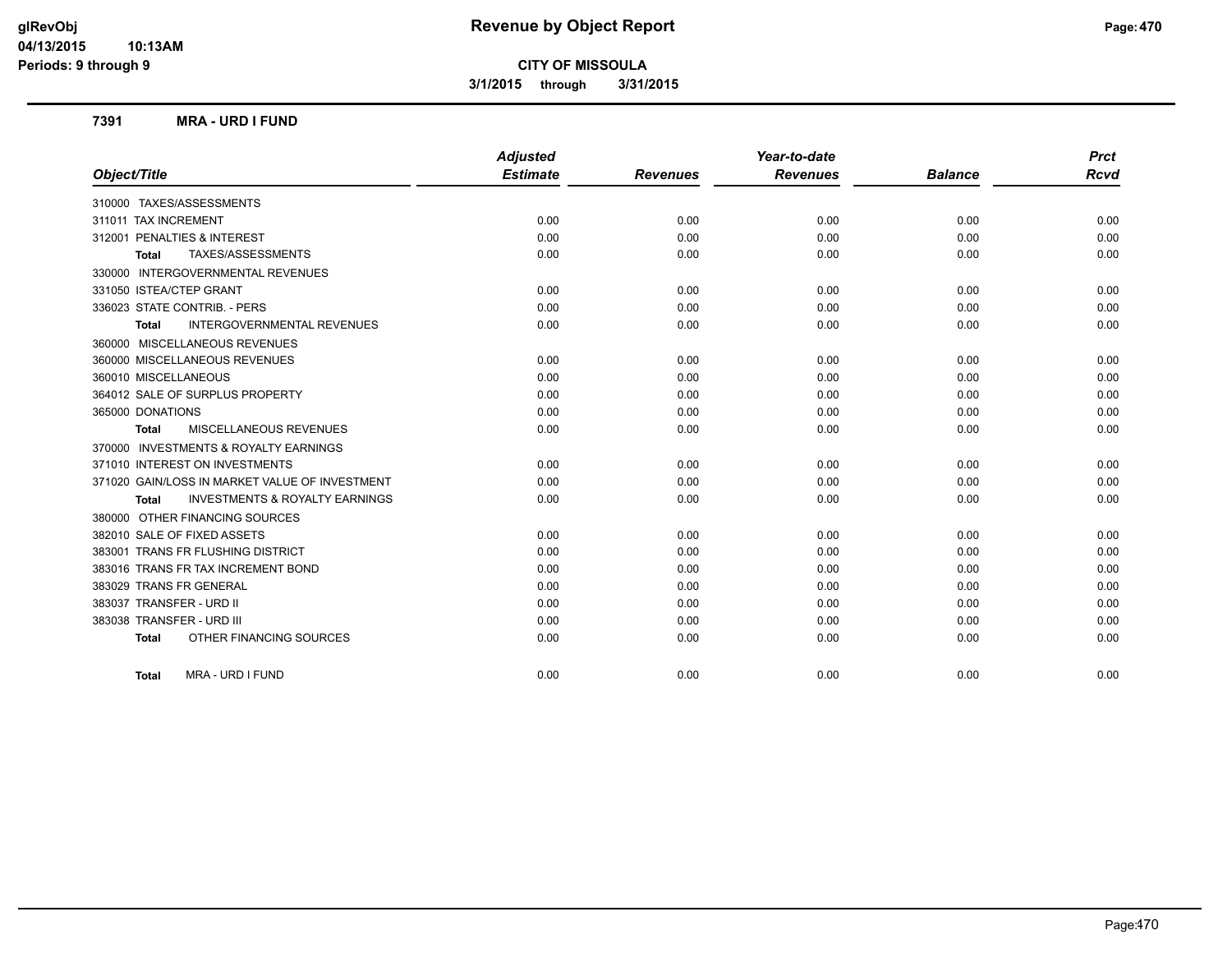**3/1/2015 through 3/31/2015**

**7392 MRA - URD II FUND 7392 MRA - URD II FUND**

|                                                           | <b>Adjusted</b> |                 | Year-to-date    |                | <b>Prct</b> |
|-----------------------------------------------------------|-----------------|-----------------|-----------------|----------------|-------------|
| Object/Title                                              | <b>Estimate</b> | <b>Revenues</b> | <b>Revenues</b> | <b>Balance</b> | <b>Rcvd</b> |
| 310000 TAXES/ASSESSMENTS                                  |                 |                 |                 |                |             |
| 311011 TAX INCREMENT                                      | 0.00            | 0.00            | 0.00            | 0.00           | 0.00        |
| TAXES/ASSESSMENTS<br><b>Total</b>                         | 0.00            | 0.00            | 0.00            | 0.00           | 0.00        |
| 330000 INTERGOVERNMENTAL REVENUES                         |                 |                 |                 |                |             |
| 330000 INTERGOVERNMENTAL REVENUES                         | 0.00            | 0.00            | 0.00            | 0.00           | 0.00        |
| 331050 ISTEA/CTEP GRANT                                   | 0.00            | 0.00            | 140,813.71      | $-140,813.71$  | 0.00        |
| 331060 NATL RECREATION TRAILS GRANTS                      | 0.00            | 0.00            | 0.00            | 0.00           | 0.00        |
| 335210 PERSONAL PROPERTY TAX REIMBURSEMENT                | 0.00            | 0.00            | 0.00            | 0.00           | 0.00        |
| 335230 HB 124 REVENUE                                     | 0.00            | 0.00            | 0.00            | 0.00           | 0.00        |
| 335250 STATE REIMB - SB #184                              | 200,000.00      | 0.00            | 0.00            | 200,000.00     | 0.00        |
| 336023 STATE CONTRIB. - PERS                              | 0.00            | 0.00            | 0.00            | 0.00           | 0.00        |
| <b>INTERGOVERNMENTAL REVENUES</b><br><b>Total</b>         | 200,000.00      | 0.00            | 140,813.71      | 59,186.29      | 70.41       |
| 340000 CHARGES FOR SERVICES                               |                 |                 |                 |                |             |
| 343300 MISC CHARGES FOR SERVICES                          | 0.00            | 0.00            | 0.00            | 0.00           | 0.00        |
| <b>CHARGES FOR SERVICES</b><br><b>Total</b>               | 0.00            | 0.00            | 0.00            | 0.00           | 0.00        |
| 360000 MISCELLANEOUS REVENUES                             |                 |                 |                 |                |             |
| 360000 MISCELLANEOUS REVENUES                             | 0.00            | 0.00            | 0.00            | 0.00           | 0.00        |
| 360007 RLF REVENUES                                       | 0.00            | 0.00            | 0.00            | 0.00           | 0.00        |
| 360010 MISCELLANEOUS                                      | 0.00            | 0.00            | 0.00            | 0.00           | 0.00        |
| 365000 DONATIONS                                          | 0.00            | 0.00            | 0.00            | 0.00           | 0.00        |
| MISCELLANEOUS REVENUES<br><b>Total</b>                    | 0.00            | 0.00            | 0.00            | 0.00           | 0.00        |
| 370000 INVESTMENTS & ROYALTY EARNINGS                     |                 |                 |                 |                |             |
| 371010 INTEREST ON INVESTMENTS                            | 0.00            | 0.00            | 0.00            | 0.00           | 0.00        |
| 371020 GAIN/LOSS IN MARKET VALUE OF INVESTMENTS           | 0.00            | 0.00            | 0.00            | 0.00           | 0.00        |
| <b>INVESTMENTS &amp; ROYALTY EARNINGS</b><br><b>Total</b> | 0.00            | 0.00            | 0.00            | 0.00           | 0.00        |
| 380000 OTHER FINANCING SOURCES                            |                 |                 |                 |                |             |
| 381009 TRANSFERS IN                                       | 0.00            | 0.00            | 0.00            | 0.00           | 0.00        |
| 381025 BOND PROCEEDS                                      | 0.00            | 0.00            | 0.00            | 0.00           | 0.00        |
| 381026 DEBT SERVICE/BROWNSFIELD RLF 1.125M                | 0.00            | 0.00            | 0.00            | 0.00           | 0.00        |
| 381027 SAFEWAY/ST PAT 1.5M                                | 0.00            | 0.00            | 0.00            | 0.00           | 0.00        |
| 381028 BOND PROCEEDS-MILL SITE                            | 0.00            | 0.00            | 0.00            | 0.00           | 0.00        |
| 381074 CIVIC STADIUM TIF NOTES 1.5M                       | 0.00            | 0.00            | 0.00            | 0.00           | 0.00        |
| 383014 TRANS FR MRA                                       | 616,365.00      | 0.00            | 301,141.60      | 315,223.40     | 48.86       |
| 383037 TRANSFER - URD II                                  | 0.00            | 0.00            | 0.00            | 0.00           | 0.00        |
| 383038 TRANSFER - URD III                                 | 0.00            | 0.00            | 0.00            | 0.00           | 0.00        |
| 383039 FROM SID TRANSFERS                                 | 0.00            | 0.00            | 0.00            | 0.00           | 0.00        |
| 383060 TRANSFERS FROM FRONT ST URD                        | 0.00            | 0.00            | 0.00            | 0.00           | 0.00        |
| 383061 TRANSFERS FROM PARK IMPACT FEES                    | 0.00            | 0.00            | 0.00            | 0.00           | 0.00        |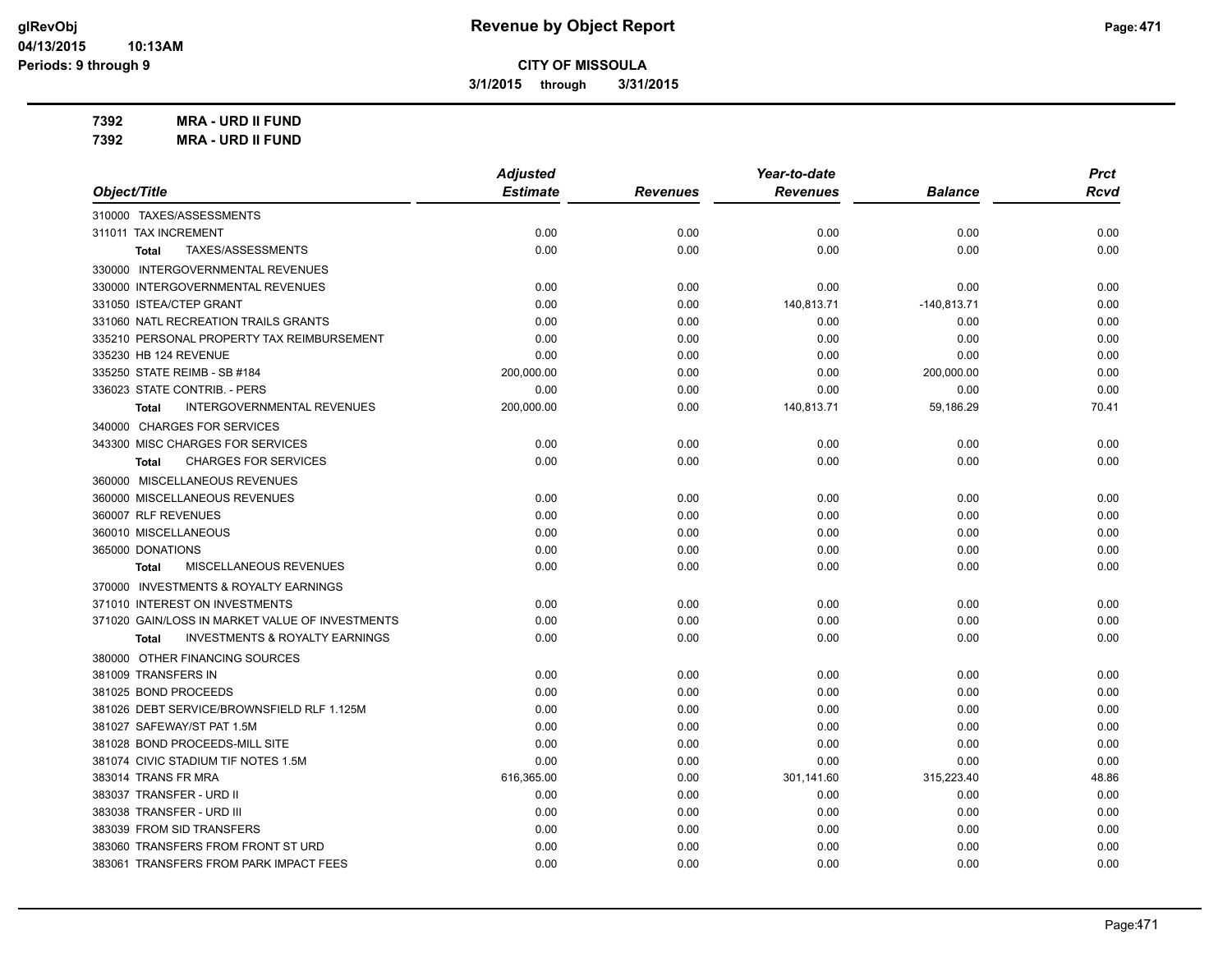**3/1/2015 through 3/31/2015**

**7392 MRA - URD II FUND 7392 MRA - URD II FUND**

|                                         | <b>Adjusted</b> | Year-to-date    |                 |                | Prct  |
|-----------------------------------------|-----------------|-----------------|-----------------|----------------|-------|
| Object/Title                            | <b>Estimate</b> | <b>Revenues</b> | <b>Revenues</b> | <b>Balance</b> | Rcvd  |
| 383062 TRANSFERS FROM PARK SIDS         | 0.00            | 0.00            | 0.00            | 0.00           | 0.00  |
| 383063 TRANSF FROM SAFETY-LU (CTEP)FUND | 0.00            | 0.00            | 0.00            | 0.00           | 0.00  |
| OTHER FINANCING SOURCES<br><b>Total</b> | 616.365.00      | 0.00            | 301.141.60      | 315.223.40     | 48.86 |
| MRA - URD II FUND<br><b>Total</b>       | 816,365.00      | 0.00            | 441.955.31      | 374.409.69     | 54.14 |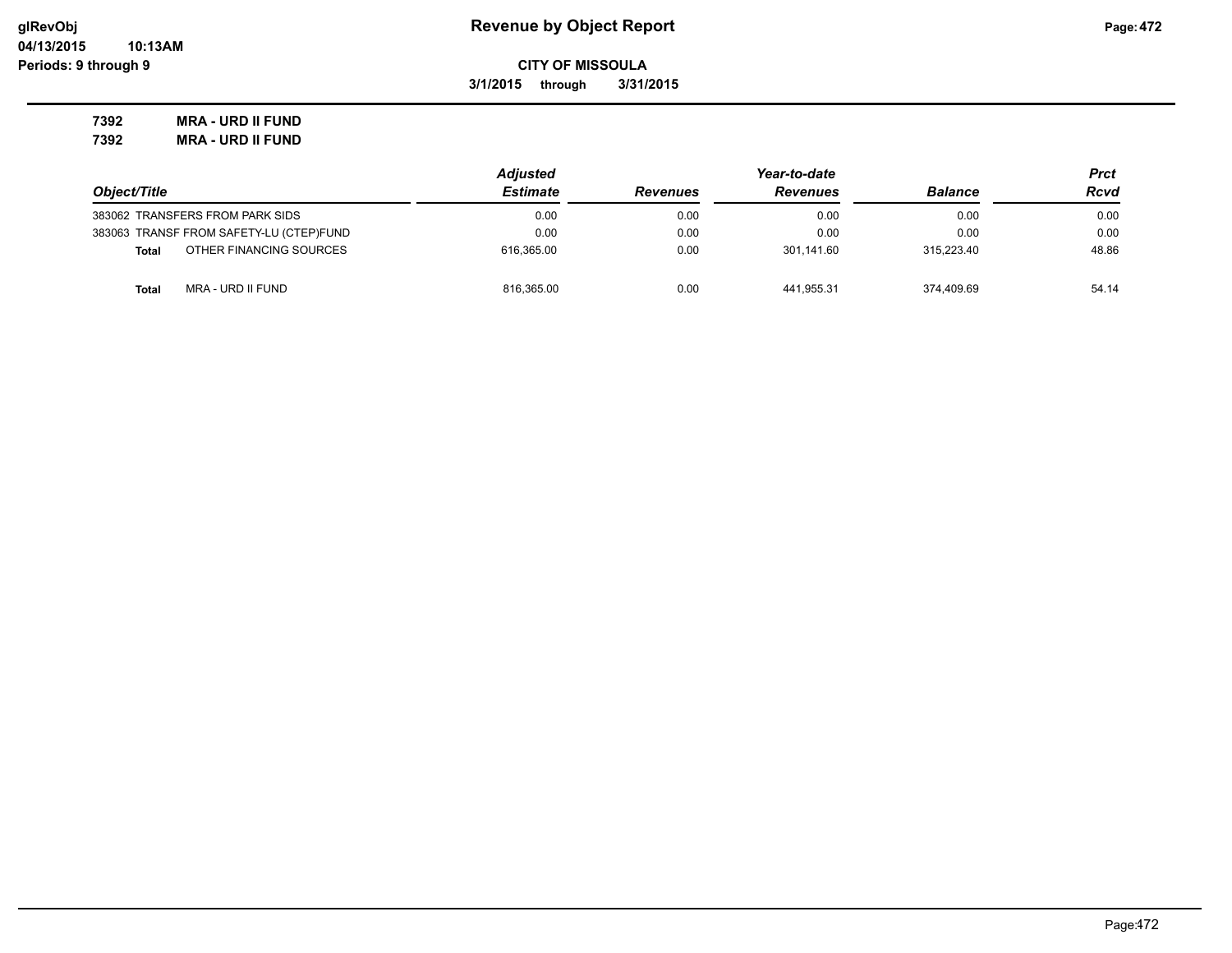**3/1/2015 through 3/31/2015**

#### **7392 MRA - URD II FUND**

|                                                           | <b>Adjusted</b> | Year-to-date    |                 |                | <b>Prct</b> |
|-----------------------------------------------------------|-----------------|-----------------|-----------------|----------------|-------------|
| Object/Title                                              | <b>Estimate</b> | <b>Revenues</b> | <b>Revenues</b> | <b>Balance</b> | <b>Rcvd</b> |
| 310000 TAXES/ASSESSMENTS                                  |                 |                 |                 |                |             |
| 311011 TAX INCREMENT                                      | 0.00            | 0.00            | 0.00            | 0.00           | 0.00        |
| TAXES/ASSESSMENTS<br><b>Total</b>                         | 0.00            | 0.00            | 0.00            | 0.00           | 0.00        |
| 330000 INTERGOVERNMENTAL REVENUES                         |                 |                 |                 |                |             |
| 330000 INTERGOVERNMENTAL REVENUES                         | 0.00            | 0.00            | 0.00            | 0.00           | 0.00        |
| 331050 ISTEA/CTEP GRANT                                   | 0.00            | 0.00            | 140,813.71      | $-140,813.71$  | 0.00        |
| 331060 NATL RECREATION TRAILS GRANTS                      | 0.00            | 0.00            | 0.00            | 0.00           | 0.00        |
| 335210 PERSONAL PROPERTY TAX REIMBURSEMENT                | 0.00            | 0.00            | 0.00            | 0.00           | 0.00        |
| 335230 HB 124 REVENUE                                     | 0.00            | 0.00            | 0.00            | 0.00           | 0.00        |
| 335250 STATE REIMB - SB #184                              | 200,000.00      | 0.00            | 0.00            | 200,000.00     | 0.00        |
| 336023 STATE CONTRIB. - PERS                              | 0.00            | 0.00            | 0.00            | 0.00           | 0.00        |
| <b>INTERGOVERNMENTAL REVENUES</b><br><b>Total</b>         | 200,000.00      | 0.00            | 140,813.71      | 59,186.29      | 70.41       |
| 340000 CHARGES FOR SERVICES                               |                 |                 |                 |                |             |
| 343300 MISC CHARGES FOR SERVICES                          | 0.00            | 0.00            | 0.00            | 0.00           | 0.00        |
| <b>CHARGES FOR SERVICES</b><br><b>Total</b>               | 0.00            | 0.00            | 0.00            | 0.00           | 0.00        |
| 360000 MISCELLANEOUS REVENUES                             |                 |                 |                 |                |             |
| 360000 MISCELLANEOUS REVENUES                             | 0.00            | 0.00            | 0.00            | 0.00           | 0.00        |
| 360007 RLF REVENUES                                       | 0.00            | 0.00            | 0.00            | 0.00           | 0.00        |
| 360010 MISCELLANEOUS                                      | 0.00            | 0.00            | 0.00            | 0.00           | 0.00        |
| 365000 DONATIONS                                          | 0.00            | 0.00            | 0.00            | 0.00           | 0.00        |
| MISCELLANEOUS REVENUES<br><b>Total</b>                    | 0.00            | 0.00            | 0.00            | 0.00           | 0.00        |
| 370000 INVESTMENTS & ROYALTY EARNINGS                     |                 |                 |                 |                |             |
| 371010 INTEREST ON INVESTMENTS                            | 0.00            | 0.00            | 0.00            | 0.00           | 0.00        |
| 371020 GAIN/LOSS IN MARKET VALUE OF INVESTMENT            | 0.00            | 0.00            | 0.00            | 0.00           | 0.00        |
| <b>INVESTMENTS &amp; ROYALTY EARNINGS</b><br><b>Total</b> | 0.00            | 0.00            | 0.00            | 0.00           | 0.00        |
| 380000 OTHER FINANCING SOURCES                            |                 |                 |                 |                |             |
| 381009 TRANSFERS IN                                       | 0.00            | 0.00            | 0.00            | 0.00           | 0.00        |
| 381025 BOND PROCEEDS                                      | 0.00            | 0.00            | 0.00            | 0.00           | 0.00        |
| 381026 DEBT SERVICE/BROWNSFIELD RLF 1.125M                | 0.00            | 0.00            | 0.00            | 0.00           | 0.00        |
| 381027 SAFEWAY/ST PAT 1.5M                                | 0.00            | 0.00            | 0.00            | 0.00           | 0.00        |
| 381028 BOND PROCEEDS-MILL SITE                            | 0.00            | 0.00            | 0.00            | 0.00           | 0.00        |
| 381074 CIVIC STADIUM TIF NOTES 1.5M                       | 0.00            | 0.00            | 0.00            | 0.00           | 0.00        |
| 383014 TRANS FR MRA                                       | 616,365.00      | 0.00            | 301,141.60      | 315,223.40     | 48.86       |
| 383037 TRANSFER - URD II                                  | 0.00            | 0.00            | 0.00            | 0.00           | 0.00        |
| 383038 TRANSFER - URD III                                 | 0.00            | 0.00            | 0.00            | 0.00           | 0.00        |
| 383039 FROM SID TRANSFERS                                 | 0.00            | 0.00            | 0.00            | 0.00           | 0.00        |
| 383060 TRANSFERS FROM FRONT ST URD                        | 0.00            | 0.00            | 0.00            | 0.00           | 0.00        |
| 383061 TRANSFERS FROM PARK IMPACT FEES                    | 0.00            | 0.00            | 0.00            | 0.00           | 0.00        |
| 383062 TRANSFERS FROM PARK SIDS                           | 0.00            | 0.00            | 0.00            | 0.00           | 0.00        |
|                                                           |                 |                 |                 |                |             |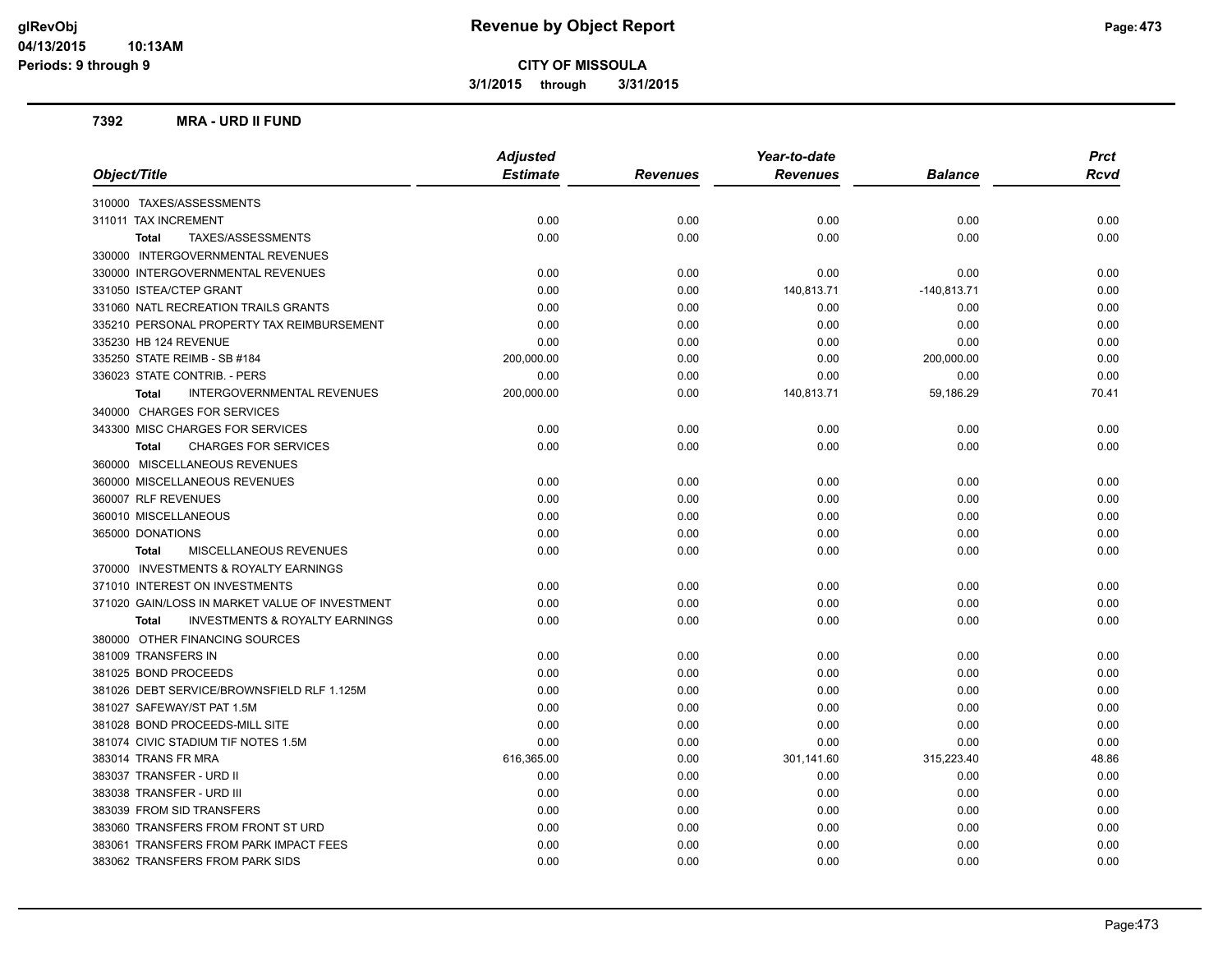# **glRevObj Revenue by Object Report Page:474**

**CITY OF MISSOULA**

**3/1/2015 through 3/31/2015**

#### **7392 MRA - URD II FUND**

|              |                                         | <b>Adjusted</b> | Year-to-date    |                 |                | <b>Prct</b> |
|--------------|-----------------------------------------|-----------------|-----------------|-----------------|----------------|-------------|
| Object/Title |                                         | <b>Estimate</b> | <b>Revenues</b> | <b>Revenues</b> | <b>Balance</b> | <b>Rcvd</b> |
|              | 383063 TRANSF FROM SAFETY-LU (CTEP)FUND | 0.00            | 0.00            | 0.00            | 0.00           | 0.00        |
| <b>Total</b> | OTHER FINANCING SOURCES                 | 616.365.00      | 0.00            | 301.141.60      | 315.223.40     | 48.86       |
| Total        | MRA - URD II FUND                       | 816,365.00      | 0.00            | 441,955.31      | 374.409.69     | 54.14       |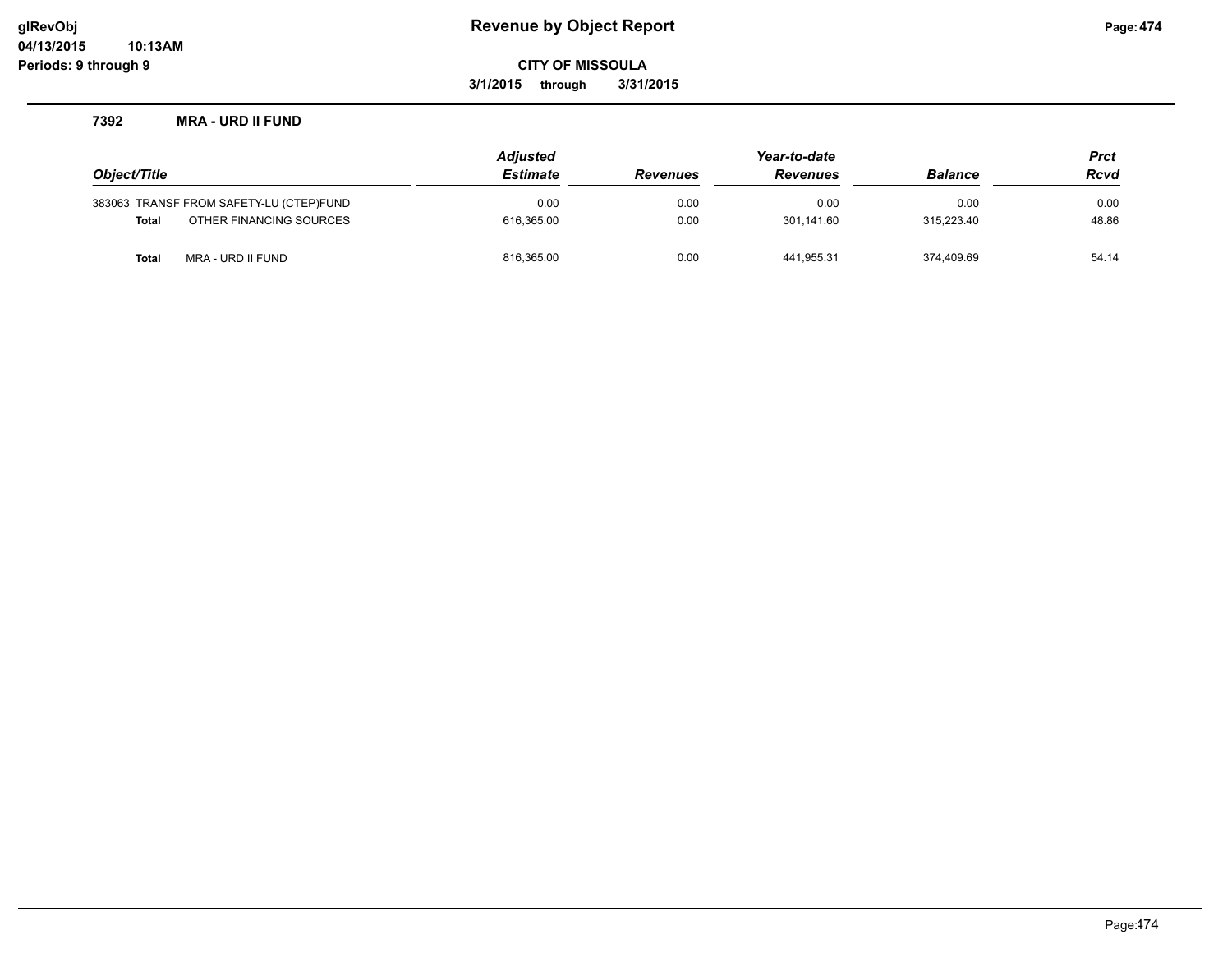**3/1/2015 through 3/31/2015**

**7393 MRA - URD III FUND**

| 7393 | <b>MRA - URD III FUND</b> |
|------|---------------------------|
|      |                           |

|                                                           | <b>Adjusted</b> |                 | Year-to-date    |                | <b>Prct</b> |
|-----------------------------------------------------------|-----------------|-----------------|-----------------|----------------|-------------|
| Object/Title                                              | <b>Estimate</b> | <b>Revenues</b> | <b>Revenues</b> | <b>Balance</b> | Rcvd        |
| 310000 TAXES/ASSESSMENTS                                  |                 |                 |                 |                |             |
| 311011 TAX INCREMENT                                      | 1,837,654.00    | 4,550.87        | 676,772.86      | 1,160,881.14   | 36.83       |
| 312001 PENALTIES & INTEREST                               | 0.00            | 82.98           | 867.70          | $-867.70$      | 0.00        |
| TAXES/ASSESSMENTS<br><b>Total</b>                         | 1,837,654.00    | 4,633.85        | 677,640.56      | 1,160,013.44   | 36.88       |
| 330000 INTERGOVERNMENTAL REVENUES                         |                 |                 |                 |                |             |
| 331050 ISTEA/CTEP GRANT                                   | 0.00            | 0.00            | 0.00            | 0.00           | 0.00        |
| 331060 NATL RECREATION TRAILS GRANTS                      | 0.00            | 0.00            | 0.00            | 0.00           | 0.00        |
| 335210 PERSONAL PROPERTY TAX REIMBURSEMENT                | 121,116.00      | 0.00            | 138,925.02      | $-17,809.02$   | 114.70      |
| 336023 STATE CONTRIB. - PERS                              | 0.00            | 39.65           | 268.51          | $-268.51$      | 0.00        |
| <b>INTERGOVERNMENTAL REVENUES</b><br><b>Total</b>         | 121,116.00      | 39.65           | 139,193.53      | $-18,077.53$   | 114.93      |
| 360000 MISCELLANEOUS REVENUES                             |                 |                 |                 |                |             |
| 360000 MISCELLANEOUS REVENUES                             | 0.00            | 0.00            | 0.00            | 0.00           | 0.00        |
| 360010 MISCELLANEOUS                                      | 0.00            | 0.00            | 0.00            | 0.00           | 0.00        |
| 362000 OTHER MISCELLANEOUS REVENUE                        | 0.00            | 0.00            | 0.00            | 0.00           | 0.00        |
| 362004 URD III FACADE IMPROVEMENT LOAN REC                | 0.00            | 0.00            | 0.00            | 0.00           | 0.00        |
| 365000 DONATIONS                                          | 0.00            | 0.00            | 0.00            | 0.00           | 0.00        |
| MISCELLANEOUS REVENUES<br><b>Total</b>                    | 0.00            | 0.00            | 0.00            | 0.00           | 0.00        |
| <b>INVESTMENTS &amp; ROYALTY EARNINGS</b><br>370000       |                 |                 |                 |                |             |
| 371010 INTEREST ON INVESTMENTS                            | 0.00            | 0.00            | 0.00            | 0.00           | 0.00        |
| 371020 GAIN/LOSS IN MARKET VALUE OF INVESTMENTS           | 0.00            | 0.00            | 0.00            | 0.00           | 0.00        |
| <b>INVESTMENTS &amp; ROYALTY EARNINGS</b><br><b>Total</b> | 0.00            | 0.00            | 0.00            | 0.00           | 0.00        |
| OTHER FINANCING SOURCES<br>380000                         |                 |                 |                 |                |             |
| 381000 LOAN PROCEEDS                                      | 0.00            | 0.00            | 0.00            | 0.00           | 0.00        |
| 383037 TRANSFER - URD II                                  | 250,000.00      | 0.00            | 0.00            | 250,000.00     | 0.00        |
| OTHER FINANCING SOURCES<br><b>Total</b>                   | 250,000.00      | 0.00            | 0.00            | 250,000.00     | 0.00        |
| MRA - URD III FUND<br><b>Total</b>                        | 2,208,770.00    | 4,673.50        | 816,834.09      | 1,391,935.91   | 36.98       |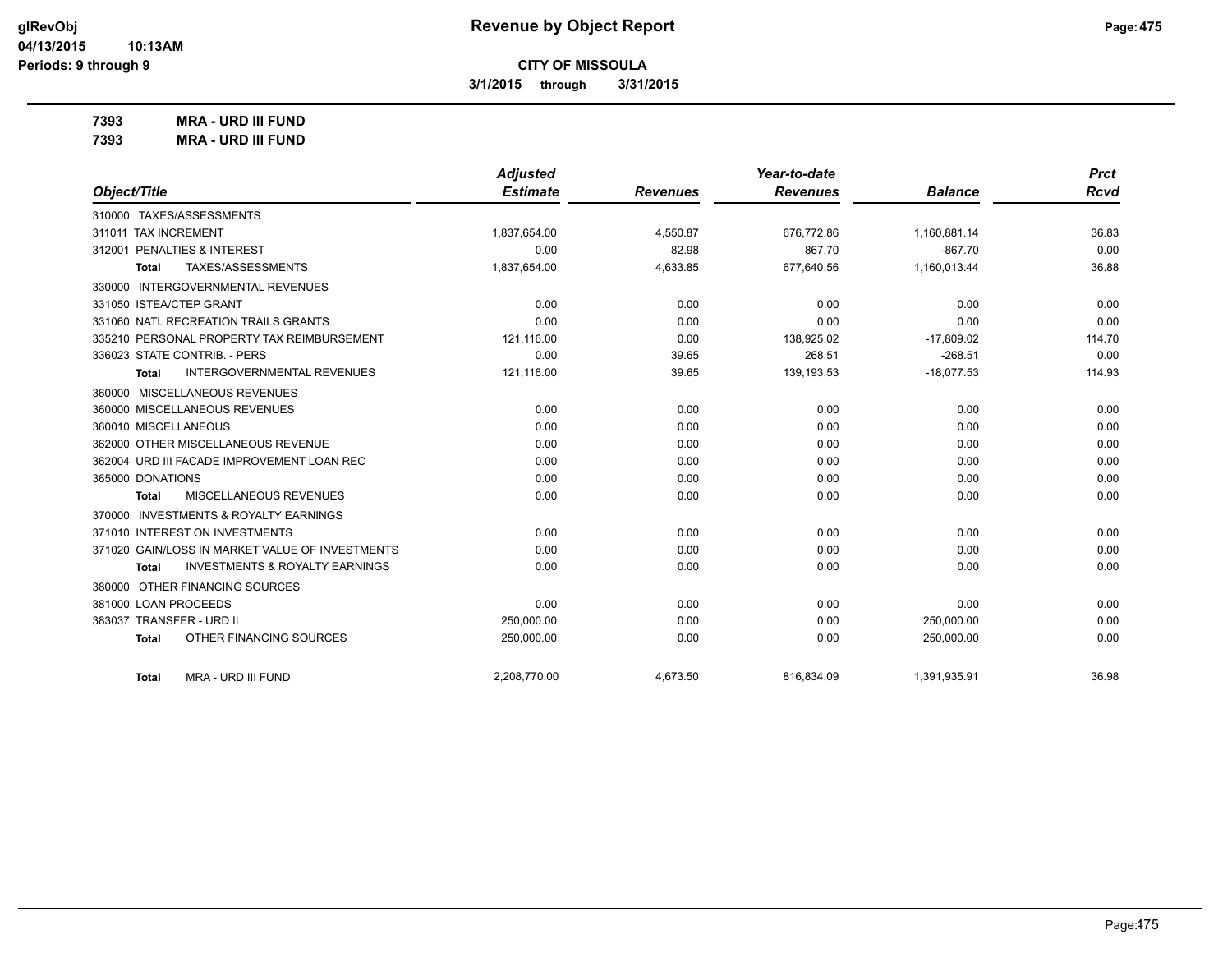**3/1/2015 through 3/31/2015**

#### **7393 MRA - URD III FUND**

|                                                           | <b>Adjusted</b> |                 | Year-to-date    |                | <b>Prct</b> |
|-----------------------------------------------------------|-----------------|-----------------|-----------------|----------------|-------------|
| Object/Title                                              | <b>Estimate</b> | <b>Revenues</b> | <b>Revenues</b> | <b>Balance</b> | <b>Rcvd</b> |
| 310000 TAXES/ASSESSMENTS                                  |                 |                 |                 |                |             |
| 311011 TAX INCREMENT                                      | 1,837,654.00    | 4.550.87        | 676.772.86      | 1,160,881.14   | 36.83       |
| 312001 PENALTIES & INTEREST                               | 0.00            | 82.98           | 867.70          | $-867.70$      | 0.00        |
| TAXES/ASSESSMENTS<br><b>Total</b>                         | 1,837,654.00    | 4,633.85        | 677,640.56      | 1,160,013.44   | 36.88       |
| 330000 INTERGOVERNMENTAL REVENUES                         |                 |                 |                 |                |             |
| 331050 ISTEA/CTEP GRANT                                   | 0.00            | 0.00            | 0.00            | 0.00           | 0.00        |
| 331060 NATL RECREATION TRAILS GRANTS                      | 0.00            | 0.00            | 0.00            | 0.00           | 0.00        |
| 335210 PERSONAL PROPERTY TAX REIMBURSEMENT                | 121,116.00      | 0.00            | 138,925.02      | $-17,809.02$   | 114.70      |
| 336023 STATE CONTRIB. - PERS                              | 0.00            | 39.65           | 268.51          | $-268.51$      | 0.00        |
| <b>INTERGOVERNMENTAL REVENUES</b><br><b>Total</b>         | 121,116.00      | 39.65           | 139,193.53      | $-18,077.53$   | 114.93      |
| 360000 MISCELLANEOUS REVENUES                             |                 |                 |                 |                |             |
| 360000 MISCELLANEOUS REVENUES                             | 0.00            | 0.00            | 0.00            | 0.00           | 0.00        |
| 360010 MISCELLANEOUS                                      | 0.00            | 0.00            | 0.00            | 0.00           | 0.00        |
| 362000 OTHER MISCELLANEOUS REVENUE                        | 0.00            | 0.00            | 0.00            | 0.00           | 0.00        |
| 362004 URD III FACADE IMPROVEMENT LOAN REC                | 0.00            | 0.00            | 0.00            | 0.00           | 0.00        |
| 365000 DONATIONS                                          | 0.00            | 0.00            | 0.00            | 0.00           | 0.00        |
| MISCELLANEOUS REVENUES<br><b>Total</b>                    | 0.00            | 0.00            | 0.00            | 0.00           | 0.00        |
| 370000 INVESTMENTS & ROYALTY EARNINGS                     |                 |                 |                 |                |             |
| 371010 INTEREST ON INVESTMENTS                            | 0.00            | 0.00            | 0.00            | 0.00           | 0.00        |
| 371020 GAIN/LOSS IN MARKET VALUE OF INVESTMENT            | 0.00            | 0.00            | 0.00            | 0.00           | 0.00        |
| <b>INVESTMENTS &amp; ROYALTY EARNINGS</b><br><b>Total</b> | 0.00            | 0.00            | 0.00            | 0.00           | 0.00        |
| 380000 OTHER FINANCING SOURCES                            |                 |                 |                 |                |             |
| 381000 LOAN PROCEEDS                                      | 0.00            | 0.00            | 0.00            | 0.00           | 0.00        |
| 383037 TRANSFER - URD II                                  | 250,000.00      | 0.00            | 0.00            | 250,000.00     | 0.00        |
| OTHER FINANCING SOURCES<br><b>Total</b>                   | 250,000.00      | 0.00            | 0.00            | 250,000.00     | 0.00        |
| MRA - URD III FUND<br><b>Total</b>                        | 2.208.770.00    | 4.673.50        | 816.834.09      | 1.391.935.91   | 36.98       |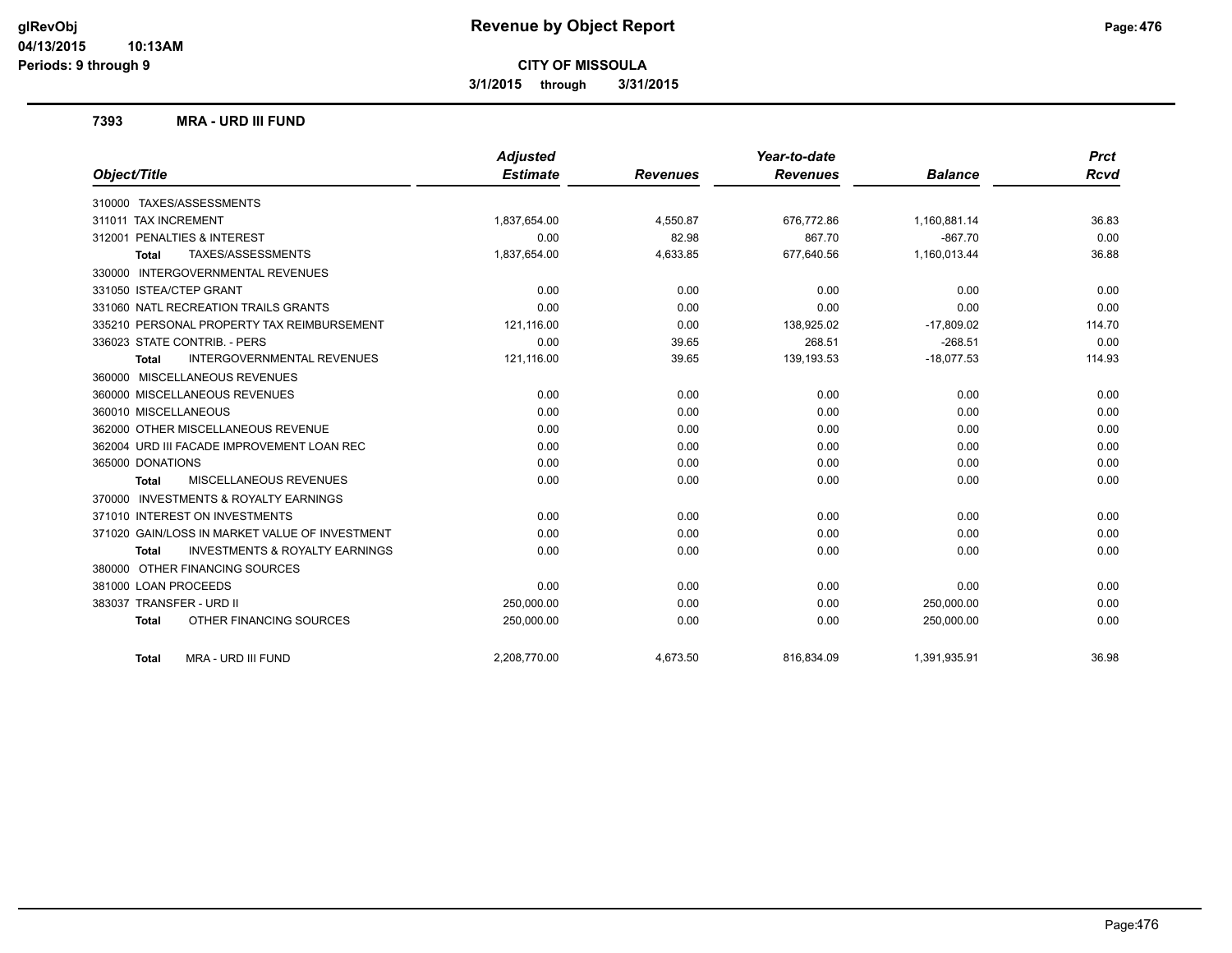**3/1/2015 through 3/31/2015**

# **7394 MRA TAX INCREMENT DEBT CLEARING FUND**

**7394 MRA TAX INCREMENT DEBT CLEARING FUND**

|                                                     | <b>Adjusted</b> |                 | Year-to-date    |                | <b>Prct</b> |
|-----------------------------------------------------|-----------------|-----------------|-----------------|----------------|-------------|
| Object/Title                                        | <b>Estimate</b> | <b>Revenues</b> | <b>Revenues</b> | <b>Balance</b> | <b>Rcvd</b> |
| 310000 TAXES/ASSESSMENTS                            |                 |                 |                 |                |             |
| <b>TAX INCREMENT</b><br>311011                      | 0.00            | 0.00            | 0.00            | 0.00           | 0.00        |
| TAXES/ASSESSMENTS<br>Total                          | 0.00            | 0.00            | 0.00            | 0.00           | 0.00        |
| <b>INTERGOVERNMENTAL REVENUES</b><br>330000         |                 |                 |                 |                |             |
| 335210 PERSONAL PROPERTY TAX REIMBURSEMENT          | 0.00            | 0.00            | 0.00            | 0.00           | 0.00        |
| 335230 HB 124 REVENUE                               | 0.00            | 0.00            | 0.00            | 0.00           | 0.00        |
| 335250 STATE REIMB - SB #184                        | 0.00            | 0.00            | 0.00            | 0.00           | 0.00        |
| INTERGOVERNMENTAL REVENUES<br>Total                 | 0.00            | 0.00            | 0.00            | 0.00           | 0.00        |
| <b>INVESTMENTS &amp; ROYALTY EARNINGS</b><br>370000 |                 |                 |                 |                |             |
| 371010 INTEREST ON INVESTMENTS                      | 0.00            | 0.00            | 0.00            | 0.00           | 0.00        |
| 371020 GAIN/LOSS IN MARKET VALUE OF INVESTMENTS     | 0.00            | 0.00            | 0.00            | 0.00           | 0.00        |
| <b>INVESTMENTS &amp; ROYALTY EARNINGS</b><br>Total  | 0.00            | 0.00            | 0.00            | 0.00           | 0.00        |
| OTHER FINANCING SOURCES<br>380000                   |                 |                 |                 |                |             |
| 383014 TRANS FR MRA                                 | 0.00            | 0.00            | 0.00            | 0.00           | 0.00        |
| OTHER FINANCING SOURCES<br>Total                    | 0.00            | 0.00            | 0.00            | 0.00           | 0.00        |
| MRA TAX INCREMENT DEBT CLEARING FUN<br>Total        | 0.00            | 0.00            | 0.00            | 0.00           | 0.00        |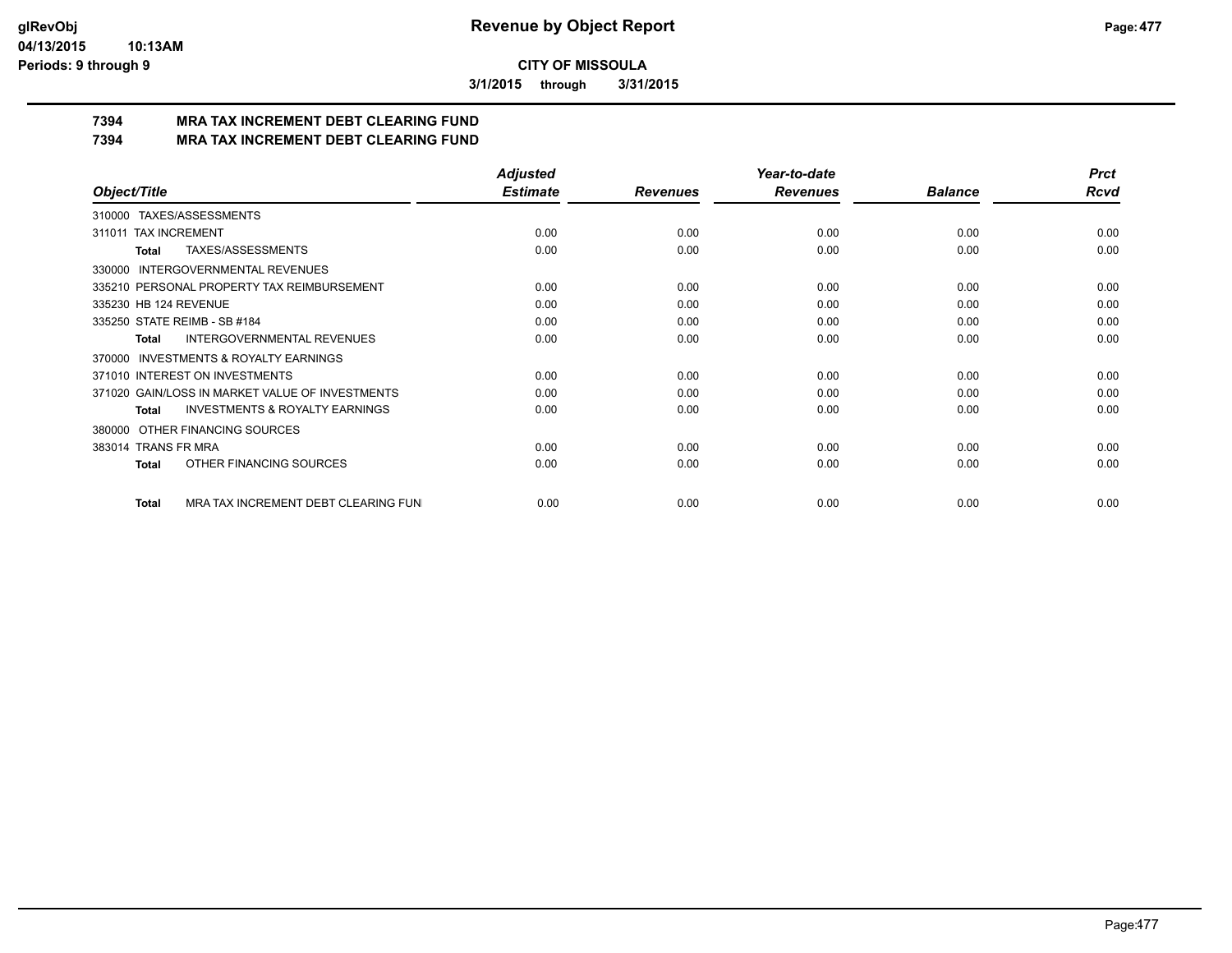**3/1/2015 through 3/31/2015**

## **7394 MRA TAX INCREMENT DEBT CLEARING FUND**

|                                                     | <b>Adjusted</b> |                 | Year-to-date    |                | <b>Prct</b> |
|-----------------------------------------------------|-----------------|-----------------|-----------------|----------------|-------------|
| Object/Title                                        | <b>Estimate</b> | <b>Revenues</b> | <b>Revenues</b> | <b>Balance</b> | Rcvd        |
| TAXES/ASSESSMENTS<br>310000                         |                 |                 |                 |                |             |
| 311011 TAX INCREMENT                                | 0.00            | 0.00            | 0.00            | 0.00           | 0.00        |
| TAXES/ASSESSMENTS<br><b>Total</b>                   | 0.00            | 0.00            | 0.00            | 0.00           | 0.00        |
| 330000 INTERGOVERNMENTAL REVENUES                   |                 |                 |                 |                |             |
| 335210 PERSONAL PROPERTY TAX REIMBURSEMENT          | 0.00            | 0.00            | 0.00            | 0.00           | 0.00        |
| 335230 HB 124 REVENUE                               | 0.00            | 0.00            | 0.00            | 0.00           | 0.00        |
| 335250 STATE REIMB - SB #184                        | 0.00            | 0.00            | 0.00            | 0.00           | 0.00        |
| <b>INTERGOVERNMENTAL REVENUES</b><br><b>Total</b>   | 0.00            | 0.00            | 0.00            | 0.00           | 0.00        |
| <b>INVESTMENTS &amp; ROYALTY EARNINGS</b><br>370000 |                 |                 |                 |                |             |
| 371010 INTEREST ON INVESTMENTS                      | 0.00            | 0.00            | 0.00            | 0.00           | 0.00        |
| 371020 GAIN/LOSS IN MARKET VALUE OF INVESTMENT      | 0.00            | 0.00            | 0.00            | 0.00           | 0.00        |
| <b>INVESTMENTS &amp; ROYALTY EARNINGS</b><br>Total  | 0.00            | 0.00            | 0.00            | 0.00           | 0.00        |
| 380000 OTHER FINANCING SOURCES                      |                 |                 |                 |                |             |
| 383014 TRANS FR MRA                                 | 0.00            | 0.00            | 0.00            | 0.00           | 0.00        |
| OTHER FINANCING SOURCES<br><b>Total</b>             | 0.00            | 0.00            | 0.00            | 0.00           | 0.00        |
| MRA TAX INCREMENT DEBT CLEARING FUN<br><b>Total</b> | 0.00            | 0.00            | 0.00            | 0.00           | 0.00        |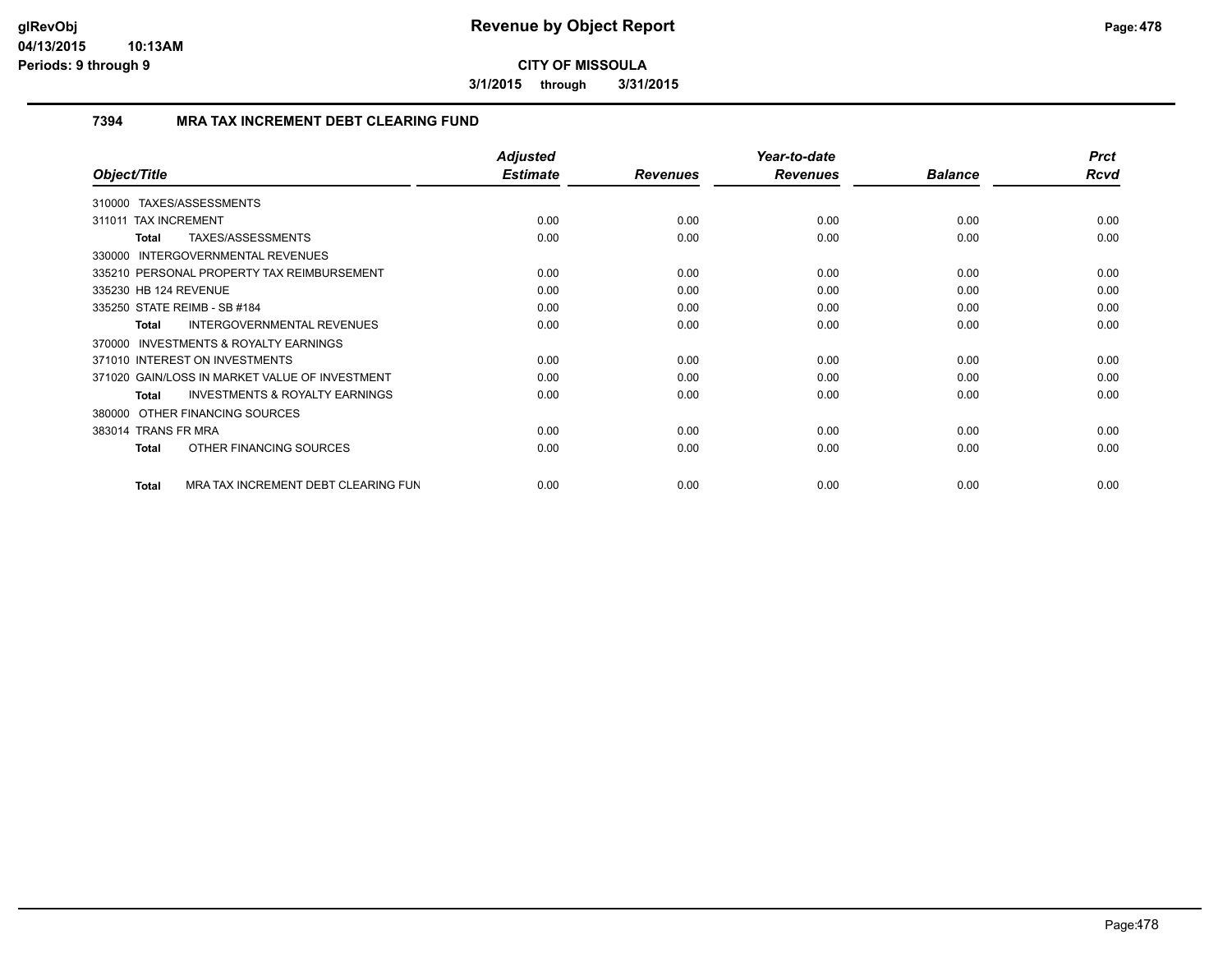**3/1/2015 through 3/31/2015**

#### **7395 MRA TAX INCREMENT DEBT SERVICE INTEREST 7395 MRA TAX INCREMENT DEBT SERVICE INTEREST**

|                                                      | <b>Adjusted</b> |                 | Year-to-date    |                | <b>Prct</b> |
|------------------------------------------------------|-----------------|-----------------|-----------------|----------------|-------------|
| Object/Title                                         | <b>Estimate</b> | <b>Revenues</b> | <b>Revenues</b> | <b>Balance</b> | <b>Rcvd</b> |
| MISCELLANEOUS REVENUES<br>360000                     |                 |                 |                 |                |             |
| 360010 MISCELLANEOUS                                 | 0.00            | 0.00            | 0.00            | 0.00           | 0.00        |
| MISCELLANEOUS REVENUES<br>Total                      | 0.00            | 0.00            | 0.00            | 0.00           | 0.00        |
| 370000 INVESTMENTS & ROYALTY EARNINGS                |                 |                 |                 |                |             |
| 371010 INTEREST ON INVESTMENTS                       | 0.00            | 0.00            | 0.00            | 0.00           | 0.00        |
| 371020 GAIN/LOSS IN MARKET VALUE OF INVESTMENTS      | 0.00            | 0.00            | 0.00            | 0.00           | 0.00        |
| <b>INVESTMENTS &amp; ROYALTY EARNINGS</b><br>Total   | 0.00            | 0.00            | 0.00            | 0.00           | 0.00        |
| OTHER FINANCING SOURCES<br>380000                    |                 |                 |                 |                |             |
| 383014 TRANS FR MRA                                  | 0.00            | 0.00            | 0.00            | 0.00           | 0.00        |
| OTHER FINANCING SOURCES<br>Total                     | 0.00            | 0.00            | 0.00            | 0.00           | 0.00        |
| MRA TAX INCREMENT DEBT SERVICE INTER<br><b>Total</b> | 0.00            | 0.00            | 0.00            | 0.00           | 0.00        |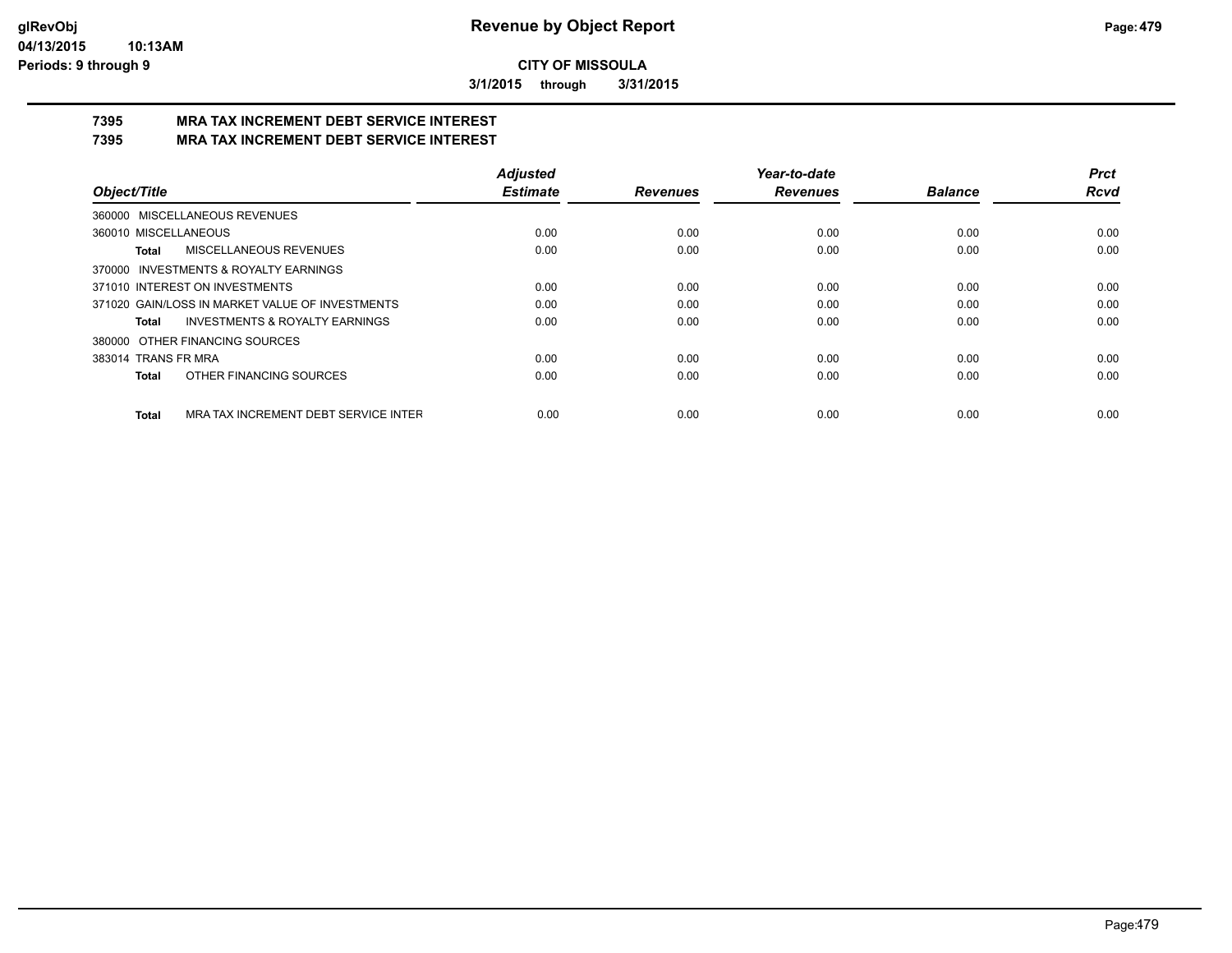**3/1/2015 through 3/31/2015**

## **7395 MRA TAX INCREMENT DEBT SERVICE INTEREST**

|                                                      | <b>Adjusted</b> |                 | Year-to-date    |                | <b>Prct</b> |
|------------------------------------------------------|-----------------|-----------------|-----------------|----------------|-------------|
| Object/Title                                         | <b>Estimate</b> | <b>Revenues</b> | <b>Revenues</b> | <b>Balance</b> | <b>Rcvd</b> |
| 360000 MISCELLANEOUS REVENUES                        |                 |                 |                 |                |             |
| 360010 MISCELLANEOUS                                 | 0.00            | 0.00            | 0.00            | 0.00           | 0.00        |
| MISCELLANEOUS REVENUES<br><b>Total</b>               | 0.00            | 0.00            | 0.00            | 0.00           | 0.00        |
| 370000 INVESTMENTS & ROYALTY EARNINGS                |                 |                 |                 |                |             |
| 371010 INTEREST ON INVESTMENTS                       | 0.00            | 0.00            | 0.00            | 0.00           | 0.00        |
| 371020 GAIN/LOSS IN MARKET VALUE OF INVESTMENT       | 0.00            | 0.00            | 0.00            | 0.00           | 0.00        |
| <b>INVESTMENTS &amp; ROYALTY EARNINGS</b><br>Total   | 0.00            | 0.00            | 0.00            | 0.00           | 0.00        |
| 380000 OTHER FINANCING SOURCES                       |                 |                 |                 |                |             |
| 383014 TRANS FR MRA                                  | 0.00            | 0.00            | 0.00            | 0.00           | 0.00        |
| OTHER FINANCING SOURCES<br>Total                     | 0.00            | 0.00            | 0.00            | 0.00           | 0.00        |
| MRA TAX INCREMENT DEBT SERVICE INTER<br><b>Total</b> | 0.00            | 0.00            | 0.00            | 0.00           | 0.00        |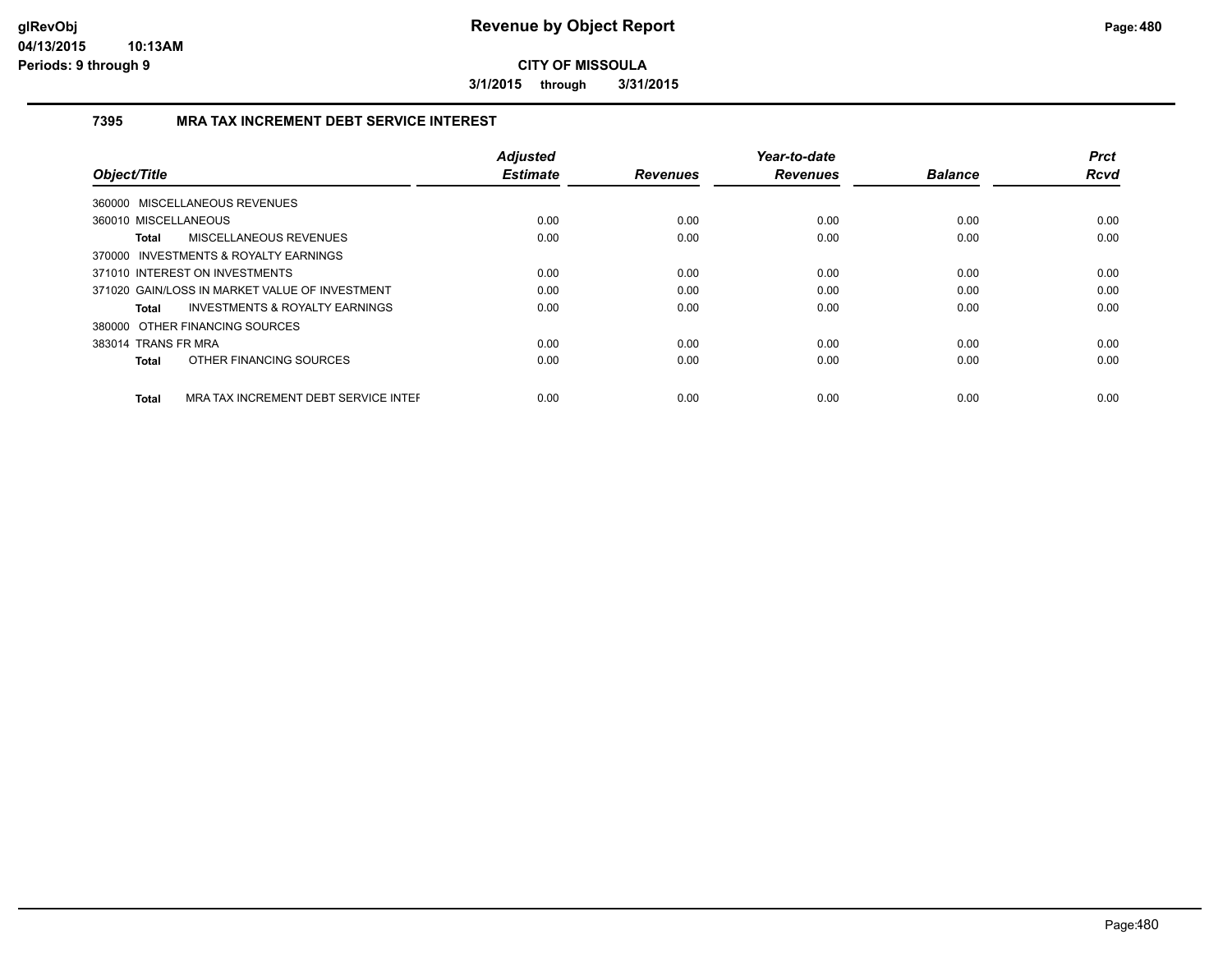**3/1/2015 through 3/31/2015**

#### **7396 MRA TAX INCREMENT DEBT SERVICE SINKING F 7396 MRA TAX INCREMENT DEBT SERVICE SINKING F**

|                                                 | <b>Adjusted</b> |                 | Year-to-date    |                | <b>Prct</b> |
|-------------------------------------------------|-----------------|-----------------|-----------------|----------------|-------------|
| Object/Title                                    | <b>Estimate</b> | <b>Revenues</b> | <b>Revenues</b> | <b>Balance</b> | <b>Rcvd</b> |
| 370000 INVESTMENTS & ROYALTY EARNINGS           |                 |                 |                 |                |             |
| 371010 INTEREST ON INVESTMENTS                  | 0.00            | 0.00            | 0.00            | 0.00           | 0.00        |
| 371020 GAIN/LOSS IN MARKET VALUE OF INVESTMENTS | 0.00            | 0.00            | 0.00            | 0.00           | 0.00        |
| INVESTMENTS & ROYALTY EARNINGS<br>Total         | 0.00            | 0.00            | 0.00            | 0.00           | 0.00        |
| 380000 OTHER FINANCING SOURCES                  |                 |                 |                 |                |             |
| 383014 TRANS FR MRA                             | 0.00            | 0.00            | 0.00            | 0.00           | 0.00        |
| OTHER FINANCING SOURCES<br>Total                | 0.00            | 0.00            | 0.00            | 0.00           | 0.00        |
|                                                 |                 |                 |                 |                |             |
| Total<br>MRA TAX INCREMENT DEBT SERVICE SINKII  | 0.00            | 0.00            | 0.00            | 0.00           | 0.00        |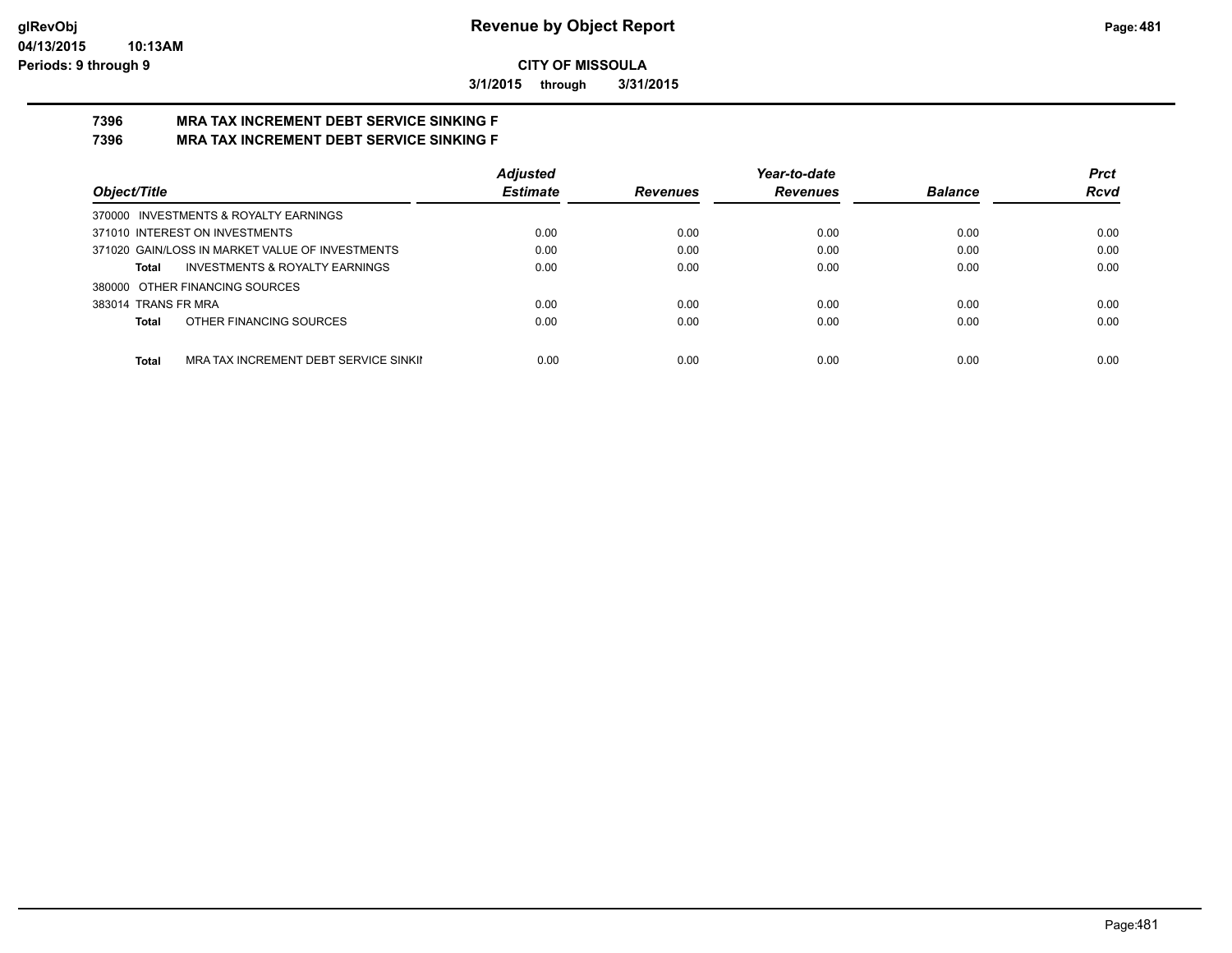**3/1/2015 through 3/31/2015**

## **7396 MRA TAX INCREMENT DEBT SERVICE SINKING F**

| Object/Title                                         | <b>Adjusted</b><br><b>Estimate</b> | <b>Revenues</b> | Year-to-date<br><b>Revenues</b> | <b>Balance</b> | <b>Prct</b><br><b>Rcvd</b> |
|------------------------------------------------------|------------------------------------|-----------------|---------------------------------|----------------|----------------------------|
| 370000 INVESTMENTS & ROYALTY EARNINGS                |                                    |                 |                                 |                |                            |
| 371010 INTEREST ON INVESTMENTS                       | 0.00                               | 0.00            | 0.00                            | 0.00           | 0.00                       |
| 371020 GAIN/LOSS IN MARKET VALUE OF INVESTMENT       | 0.00                               | 0.00            | 0.00                            | 0.00           | 0.00                       |
| <b>INVESTMENTS &amp; ROYALTY EARNINGS</b><br>Total   | 0.00                               | 0.00            | 0.00                            | 0.00           | 0.00                       |
| 380000 OTHER FINANCING SOURCES                       |                                    |                 |                                 |                |                            |
| 383014 TRANS FR MRA                                  | 0.00                               | 0.00            | 0.00                            | 0.00           | 0.00                       |
| OTHER FINANCING SOURCES<br><b>Total</b>              | 0.00                               | 0.00            | 0.00                            | 0.00           | 0.00                       |
|                                                      |                                    |                 |                                 |                |                            |
| <b>Total</b><br>MRA TAX INCREMENT DEBT SERVICE SINKI | 0.00                               | 0.00            | 0.00                            | 0.00           | 0.00                       |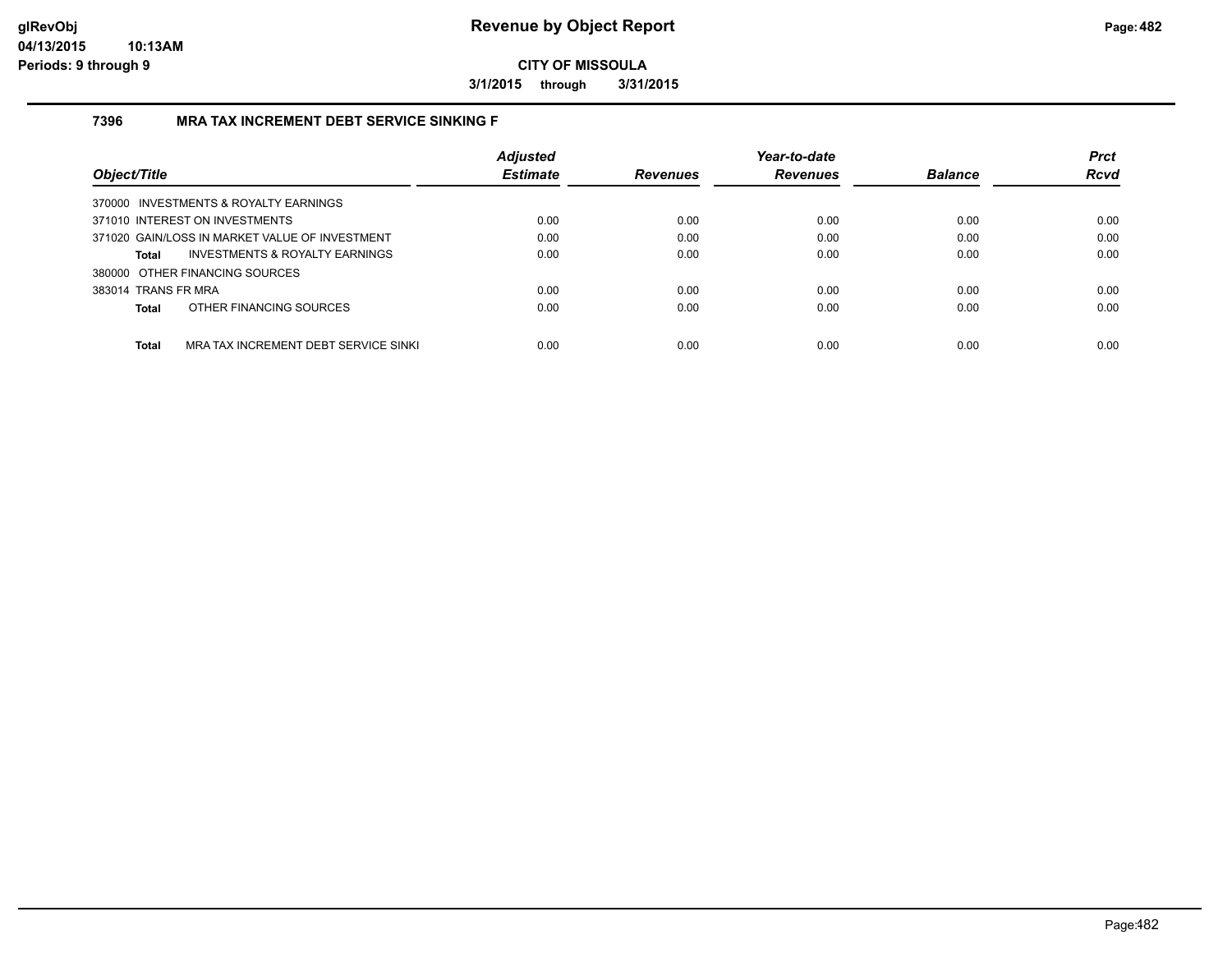**3/1/2015 through 3/31/2015**

#### **7397 MRA TAX INCREMENT BOND RESERVE FUND 7397 MRA TAX INCREMENT BOND RESERVE FUND**

|                                                     | <b>Adjusted</b> |                 | Year-to-date    |                | <b>Prct</b> |
|-----------------------------------------------------|-----------------|-----------------|-----------------|----------------|-------------|
| Object/Title                                        | <b>Estimate</b> | <b>Revenues</b> | <b>Revenues</b> | <b>Balance</b> | <b>Rcvd</b> |
| 370000 INVESTMENTS & ROYALTY EARNINGS               |                 |                 |                 |                |             |
| 371010 INTEREST ON INVESTMENTS                      | 0.00            | 0.00            | 0.00            | 0.00           | 0.00        |
| 371020 GAIN/LOSS IN MARKET VALUE OF INVESTMENTS     | 0.00            | 0.00            | 0.00            | 0.00           | 0.00        |
| INVESTMENTS & ROYALTY EARNINGS<br>Total             | 0.00            | 0.00            | 0.00            | 0.00           | 0.00        |
| 380000 OTHER FINANCING SOURCES                      |                 |                 |                 |                |             |
| 383014 TRANS FR MRA                                 | 0.00            | 0.00            | 0.00            | 0.00           | 0.00        |
| OTHER FINANCING SOURCES<br>Total                    | 0.00            | 0.00            | 0.00            | 0.00           | 0.00        |
|                                                     |                 |                 |                 |                |             |
| MRA TAX INCREMENT BOND RESERVE FUNI<br><b>Total</b> | 0.00            | 0.00            | 0.00            | 0.00           | 0.00        |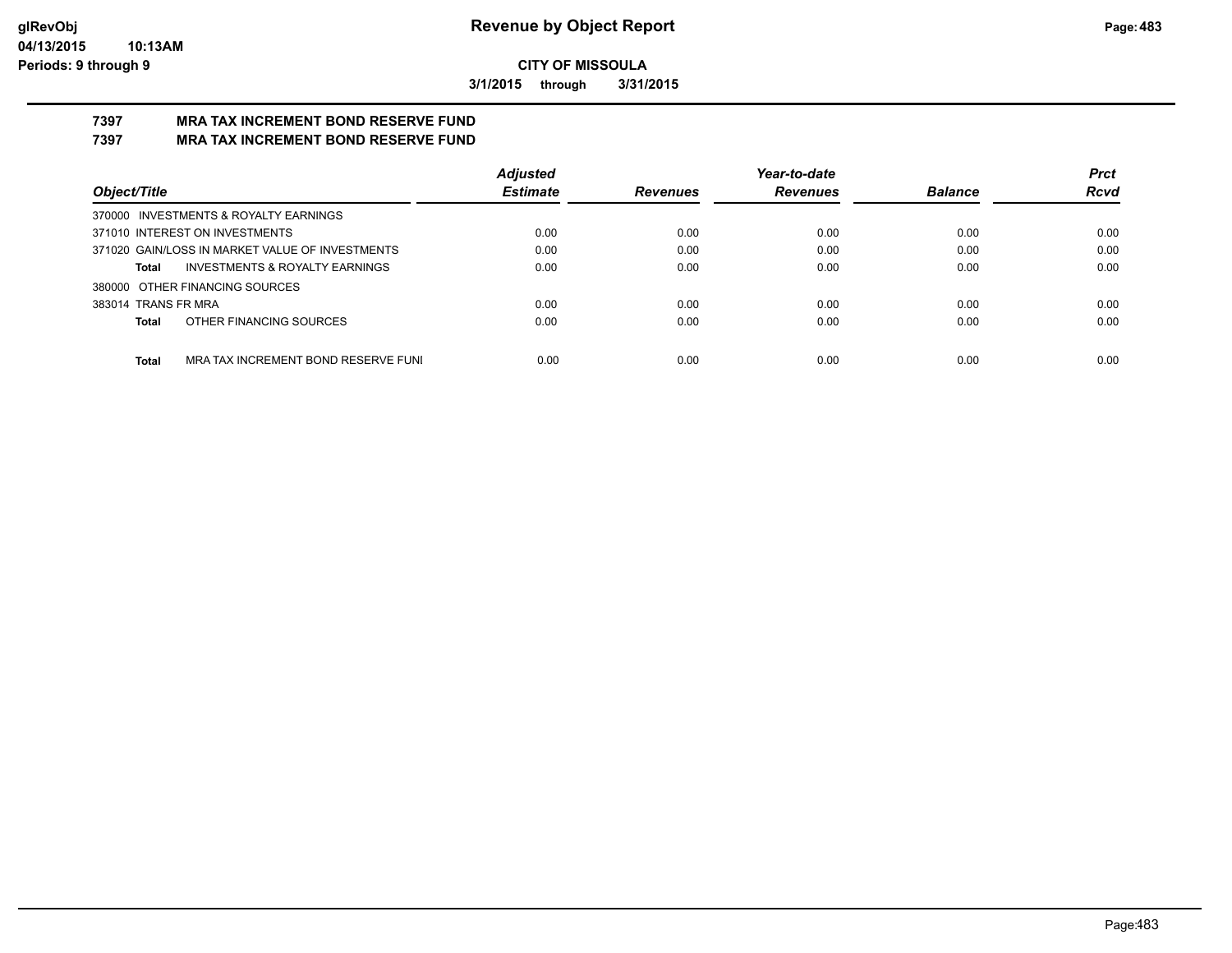**3/1/2015 through 3/31/2015**

## **7397 MRA TAX INCREMENT BOND RESERVE FUND**

| Object/Title        |                                                | <b>Adjusted</b><br><b>Estimate</b> | <b>Revenues</b> | Year-to-date<br><b>Revenues</b> | <b>Balance</b> | <b>Prct</b><br><b>Rcvd</b> |
|---------------------|------------------------------------------------|------------------------------------|-----------------|---------------------------------|----------------|----------------------------|
|                     | 370000 INVESTMENTS & ROYALTY EARNINGS          |                                    |                 |                                 |                |                            |
|                     | 371010 INTEREST ON INVESTMENTS                 | 0.00                               | 0.00            | 0.00                            | 0.00           | 0.00                       |
|                     | 371020 GAIN/LOSS IN MARKET VALUE OF INVESTMENT | 0.00                               | 0.00            | 0.00                            | 0.00           | 0.00                       |
| Total               | <b>INVESTMENTS &amp; ROYALTY EARNINGS</b>      | 0.00                               | 0.00            | 0.00                            | 0.00           | 0.00                       |
|                     | 380000 OTHER FINANCING SOURCES                 |                                    |                 |                                 |                |                            |
| 383014 TRANS FR MRA |                                                | 0.00                               | 0.00            | 0.00                            | 0.00           | 0.00                       |
| Total               | OTHER FINANCING SOURCES                        | 0.00                               | 0.00            | 0.00                            | 0.00           | 0.00                       |
| <b>Total</b>        | MRA TAX INCREMENT BOND RESERVE FUN             | 0.00                               | 0.00            | 0.00                            | 0.00           | 0.00                       |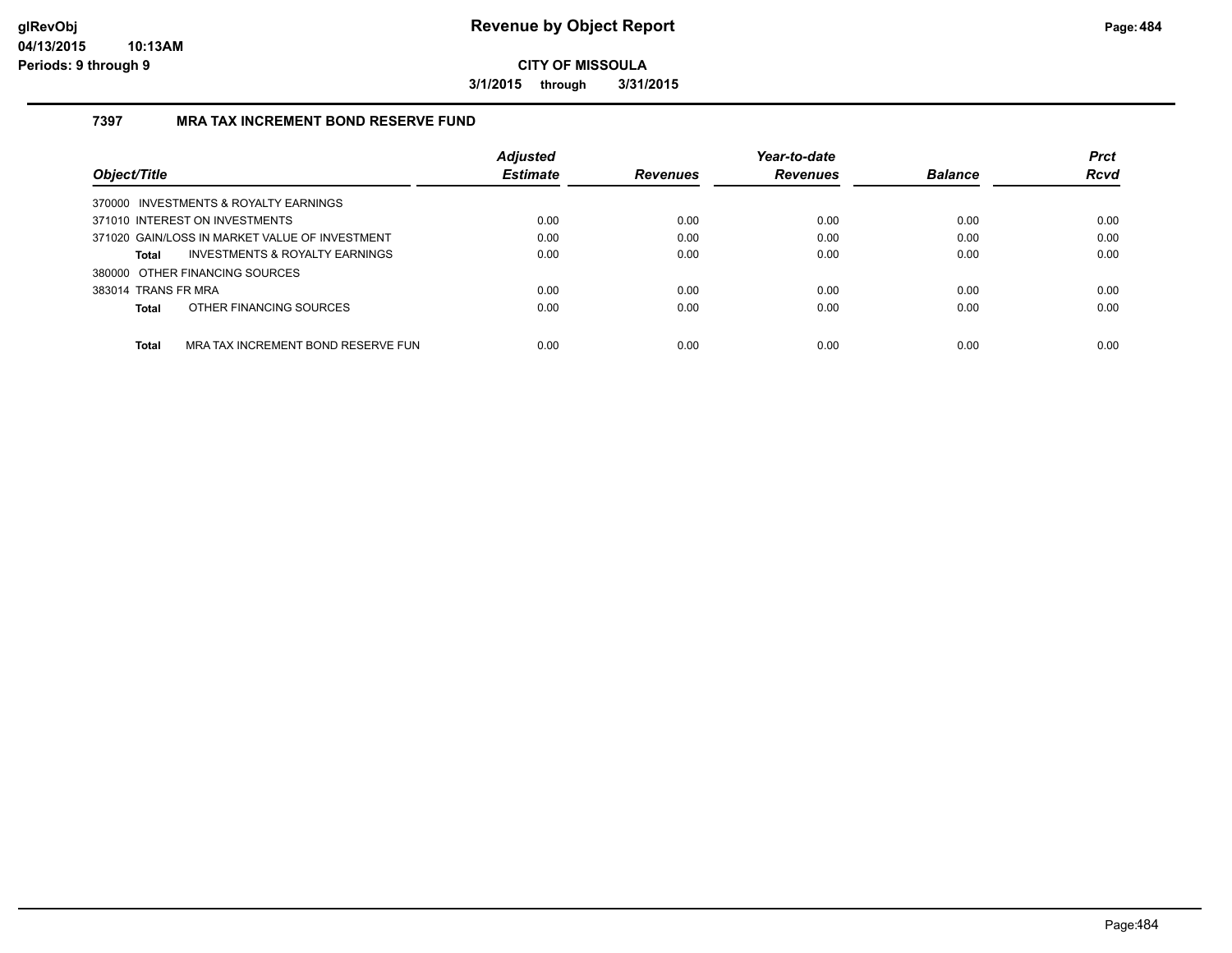**3/1/2015 through 3/31/2015**

# **7399 INTERMOUNTAIN BOND DEBT SERVICE**

**7399 INTERMOUNTAIN BOND DEBT SERVICE**

|                      |                                           | <b>Adjusted</b> |                 | Year-to-date    |                | <b>Prct</b> |
|----------------------|-------------------------------------------|-----------------|-----------------|-----------------|----------------|-------------|
| Object/Title         |                                           | <b>Estimate</b> | <b>Revenues</b> | <b>Revenues</b> | <b>Balance</b> | <b>Rcvd</b> |
|                      | 310000 TAXES/ASSESSMENTS                  |                 |                 |                 |                |             |
| 311011               | <b>TAX INCREMENT</b>                      | 0.00            | 0.00            | 0.00            | 0.00           | 0.00        |
| Total                | TAXES/ASSESSMENTS                         | 0.00            | 0.00            | 0.00            | 0.00           | 0.00        |
|                      | 370000 INVESTMENTS & ROYALTY EARNINGS     |                 |                 |                 |                |             |
|                      | 371010 INTEREST ON INVESTMENTS            | 0.00            | 0.00            | 0.00            | 0.00           | 0.00        |
| Total                | <b>INVESTMENTS &amp; ROYALTY EARNINGS</b> | 0.00            | 0.00            | 0.00            | 0.00           | 0.00        |
|                      | 380000 OTHER FINANCING SOURCES            |                 |                 |                 |                |             |
| 381025 BOND PROCEEDS |                                           | 0.00            | 0.00            | 0.00            | 0.00           | 0.00        |
|                      | 383000 OPERATING TRANSFERS                | 146,788.00      | 0.00            | 0.00            | 146,788.00     | 0.00        |
| 383014 TRANS FR MRA  |                                           | 0.00            | 0.00            | 154,123.00      | -154,123.00    | 0.00        |
| <b>Total</b>         | OTHER FINANCING SOURCES                   | 146,788.00      | 0.00            | 154,123.00      | $-7,335.00$    | 105.00      |
| Total                | <b>INTERMOUNTAIN BOND DEBT SERVICE</b>    | 146.788.00      | 0.00            | 154.123.00      | $-7,335.00$    | 105.00      |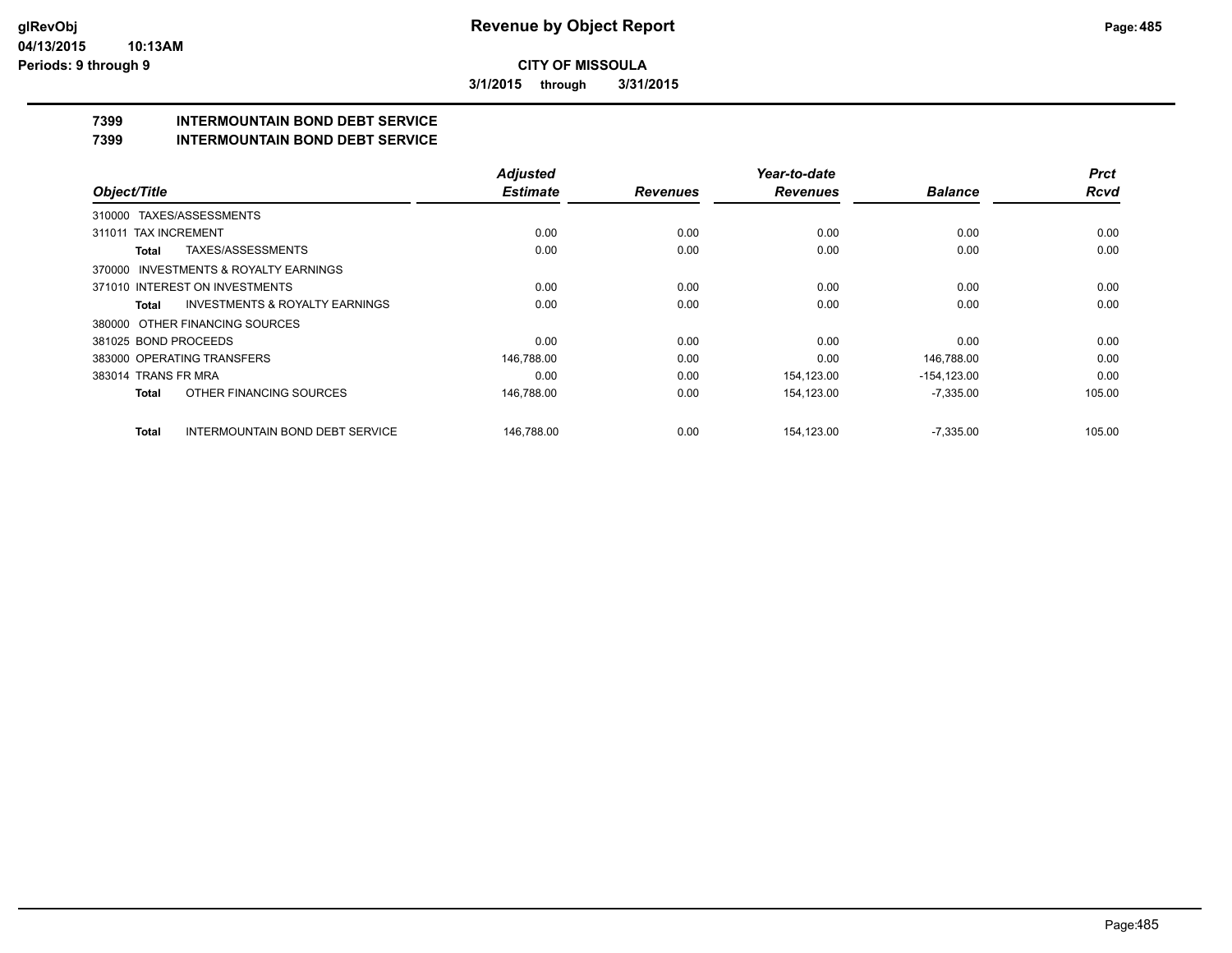**3/1/2015 through 3/31/2015**

# **7399 INTERMOUNTAIN BOND DEBT SERVICE**

| Object/Title                                              | <b>Adjusted</b><br><b>Estimate</b> | <b>Revenues</b> | Year-to-date<br><b>Revenues</b> | <b>Balance</b> | <b>Prct</b><br><b>Rcvd</b> |
|-----------------------------------------------------------|------------------------------------|-----------------|---------------------------------|----------------|----------------------------|
|                                                           |                                    |                 |                                 |                |                            |
| 310000 TAXES/ASSESSMENTS                                  |                                    |                 |                                 |                |                            |
| 311011 TAX INCREMENT                                      | 0.00                               | 0.00            | 0.00                            | 0.00           | 0.00                       |
| TAXES/ASSESSMENTS<br><b>Total</b>                         | 0.00                               | 0.00            | 0.00                            | 0.00           | 0.00                       |
| 370000 INVESTMENTS & ROYALTY EARNINGS                     |                                    |                 |                                 |                |                            |
| 371010 INTEREST ON INVESTMENTS                            | 0.00                               | 0.00            | 0.00                            | 0.00           | 0.00                       |
| <b>INVESTMENTS &amp; ROYALTY EARNINGS</b><br><b>Total</b> | 0.00                               | 0.00            | 0.00                            | 0.00           | 0.00                       |
| 380000 OTHER FINANCING SOURCES                            |                                    |                 |                                 |                |                            |
| 381025 BOND PROCEEDS                                      | 0.00                               | 0.00            | 0.00                            | 0.00           | 0.00                       |
| 383000 OPERATING TRANSFERS                                | 146,788.00                         | 0.00            | 0.00                            | 146,788.00     | 0.00                       |
| 383014 TRANS FR MRA                                       | 0.00                               | 0.00            | 154,123.00                      | $-154, 123.00$ | 0.00                       |
| OTHER FINANCING SOURCES<br><b>Total</b>                   | 146,788.00                         | 0.00            | 154,123.00                      | $-7,335.00$    | 105.00                     |
| INTERMOUNTAIN BOND DEBT SERVICE<br><b>Total</b>           | 146.788.00                         | 0.00            | 154.123.00                      | $-7,335.00$    | 105.00                     |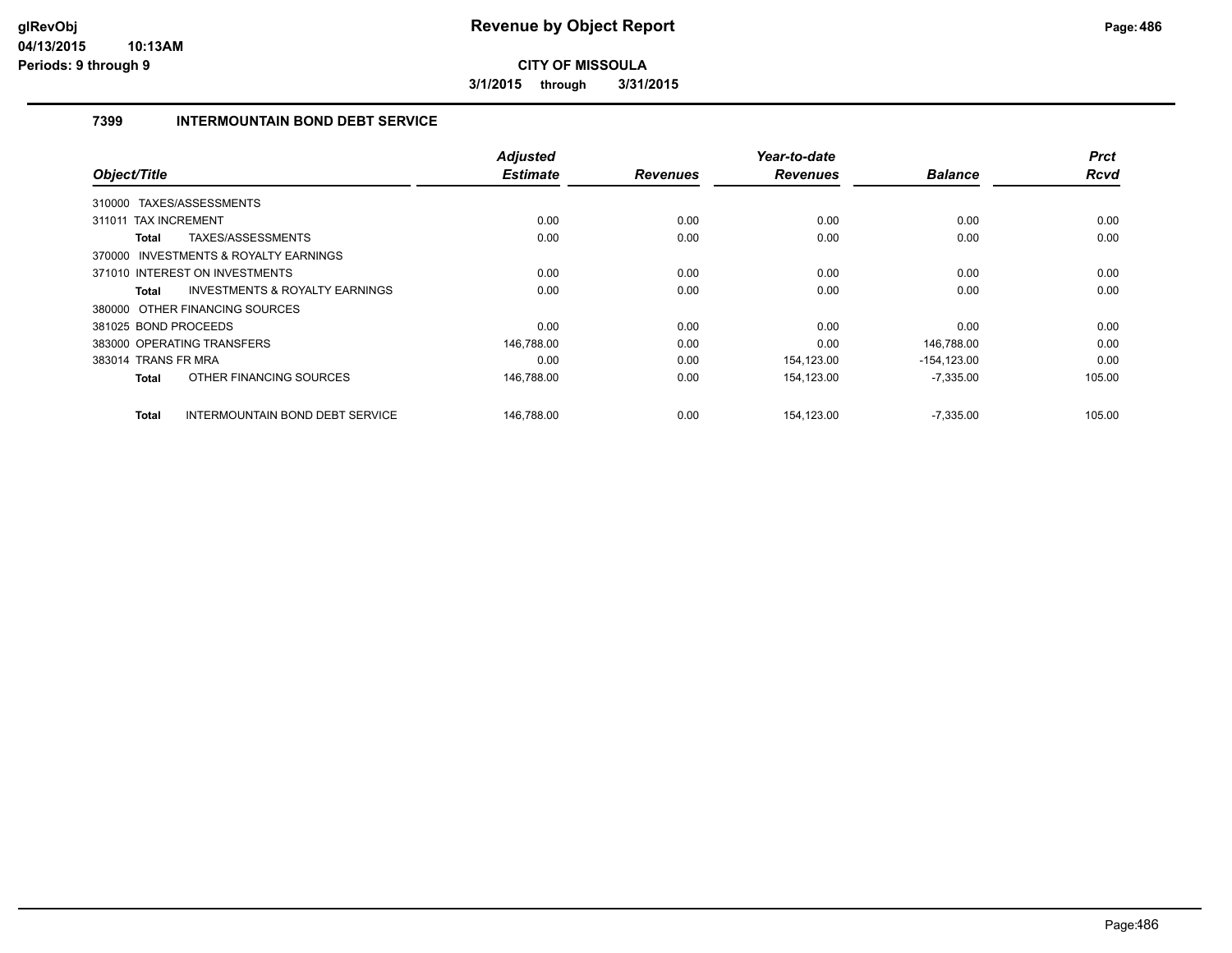**3/1/2015 through 3/31/2015**

## **7400 FRONT ST BOND CLEARING**

**7400 FRONT ST BOND CLEARING**

|                                                    | <b>Adjusted</b> |                 | Year-to-date    |                | <b>Prct</b> |
|----------------------------------------------------|-----------------|-----------------|-----------------|----------------|-------------|
| Object/Title                                       | <b>Estimate</b> | <b>Revenues</b> | <b>Revenues</b> | <b>Balance</b> | Rcvd        |
| 310000 TAXES/ASSESSMENTS                           |                 |                 |                 |                |             |
| 311011 TAX INCREMENT                               | 453,262.00      | 0.00            | 227.552.05      | 225.709.95     | 50.20       |
| 312001 PENALTIES & INTEREST                        | 0.00            | 0.11            | 268.48          | $-268.48$      | 0.00        |
| TAXES/ASSESSMENTS<br>Total                         | 453,262.00      | 0.11            | 227.820.53      | 225.441.47     | 50.26       |
| 330000 INTERGOVERNMENTAL REVENUES                  |                 |                 |                 |                |             |
| 335210 PERSONAL PROPERTY TAX REIMBURSEMENT         | 0.00            | 0.00            | 26.987.29       | $-26.987.29$   | 0.00        |
| INTERGOVERNMENTAL REVENUES<br>Total                | 0.00            | 0.00            | 26.987.29       | $-26.987.29$   | 0.00        |
| 370000 INVESTMENTS & ROYALTY EARNINGS              |                 |                 |                 |                |             |
| 371010 INTEREST ON INVESTMENTS                     | 0.00            | 0.00            | 0.00            | 0.00           | 0.00        |
| <b>INVESTMENTS &amp; ROYALTY EARNINGS</b><br>Total | 0.00            | 0.00            | 0.00            | 0.00           | 0.00        |
| FRONT ST BOND CLEARING<br>Total                    | 453,262.00      | 0.11            | 254.807.82      | 198.454.18     | 56.22       |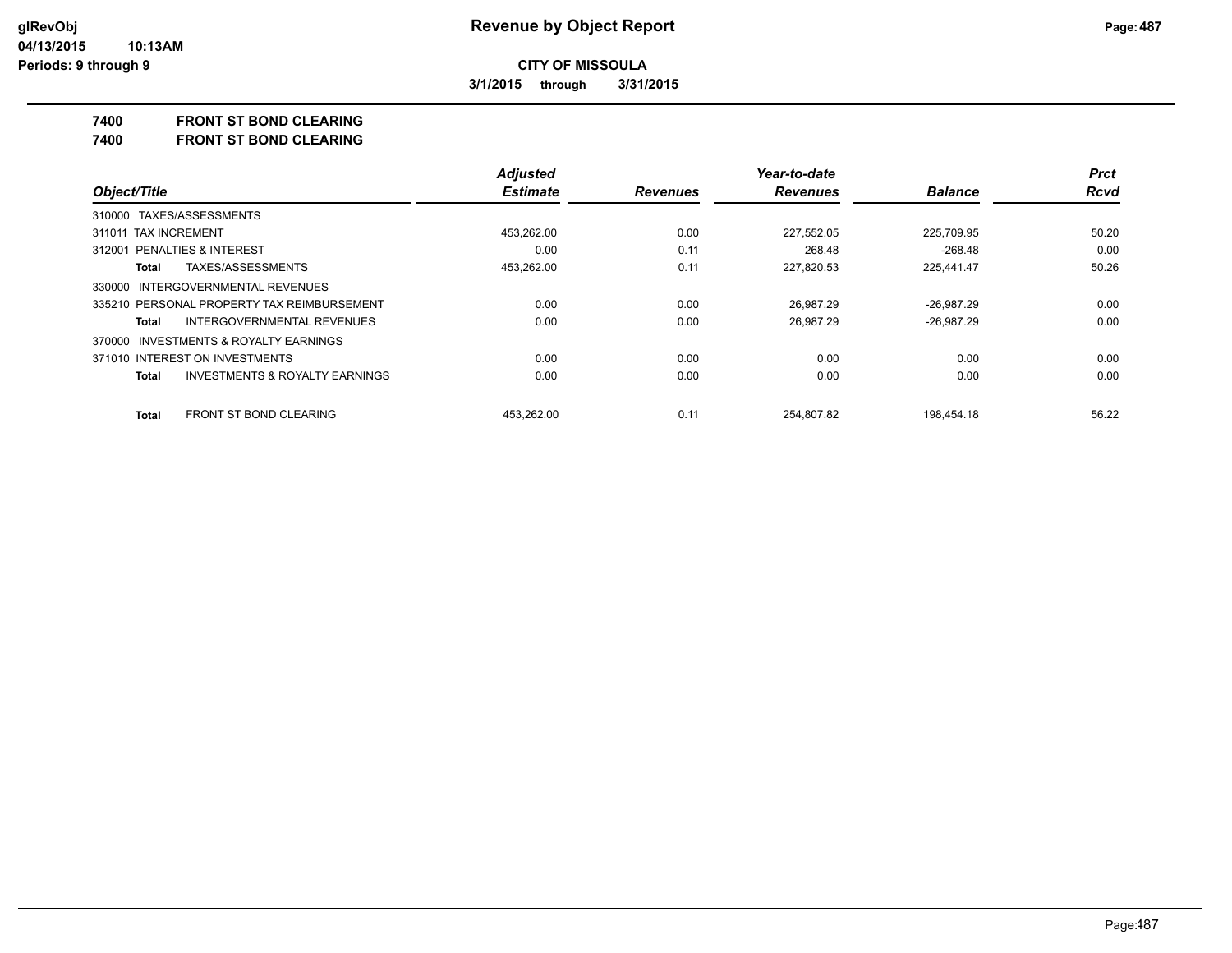**3/1/2015 through 3/31/2015**

# **7400 FRONT ST BOND CLEARING**

| Object/Title                                  | <b>Adjusted</b><br><b>Estimate</b> | <b>Revenues</b> | Year-to-date<br><b>Revenues</b> | <b>Balance</b> | <b>Prct</b><br><b>Rcvd</b> |
|-----------------------------------------------|------------------------------------|-----------------|---------------------------------|----------------|----------------------------|
| TAXES/ASSESSMENTS<br>310000                   |                                    |                 |                                 |                |                            |
| <b>TAX INCREMENT</b><br>311011                | 453,262.00                         | 0.00            | 227,552.05                      | 225.709.95     | 50.20                      |
| PENALTIES & INTEREST<br>312001                | 0.00                               | 0.11            | 268.48                          | $-268.48$      | 0.00                       |
| <b>TAXES/ASSESSMENTS</b><br><b>Total</b>      | 453,262.00                         | 0.11            | 227,820.53                      | 225.441.47     | 50.26                      |
| 330000 INTERGOVERNMENTAL REVENUES             |                                    |                 |                                 |                |                            |
| 335210 PERSONAL PROPERTY TAX REIMBURSEMENT    | 0.00                               | 0.00            | 26,987.29                       | $-26,987.29$   | 0.00                       |
| INTERGOVERNMENTAL REVENUES<br>Total           | 0.00                               | 0.00            | 26.987.29                       | $-26.987.29$   | 0.00                       |
| 370000 INVESTMENTS & ROYALTY EARNINGS         |                                    |                 |                                 |                |                            |
| 371010 INTEREST ON INVESTMENTS                | 0.00                               | 0.00            | 0.00                            | 0.00           | 0.00                       |
| INVESTMENTS & ROYALTY EARNINGS<br>Total       | 0.00                               | 0.00            | 0.00                            | 0.00           | 0.00                       |
| <b>FRONT ST BOND CLEARING</b><br><b>Total</b> | 453.262.00                         | 0.11            | 254.807.82                      | 198.454.18     | 56.22                      |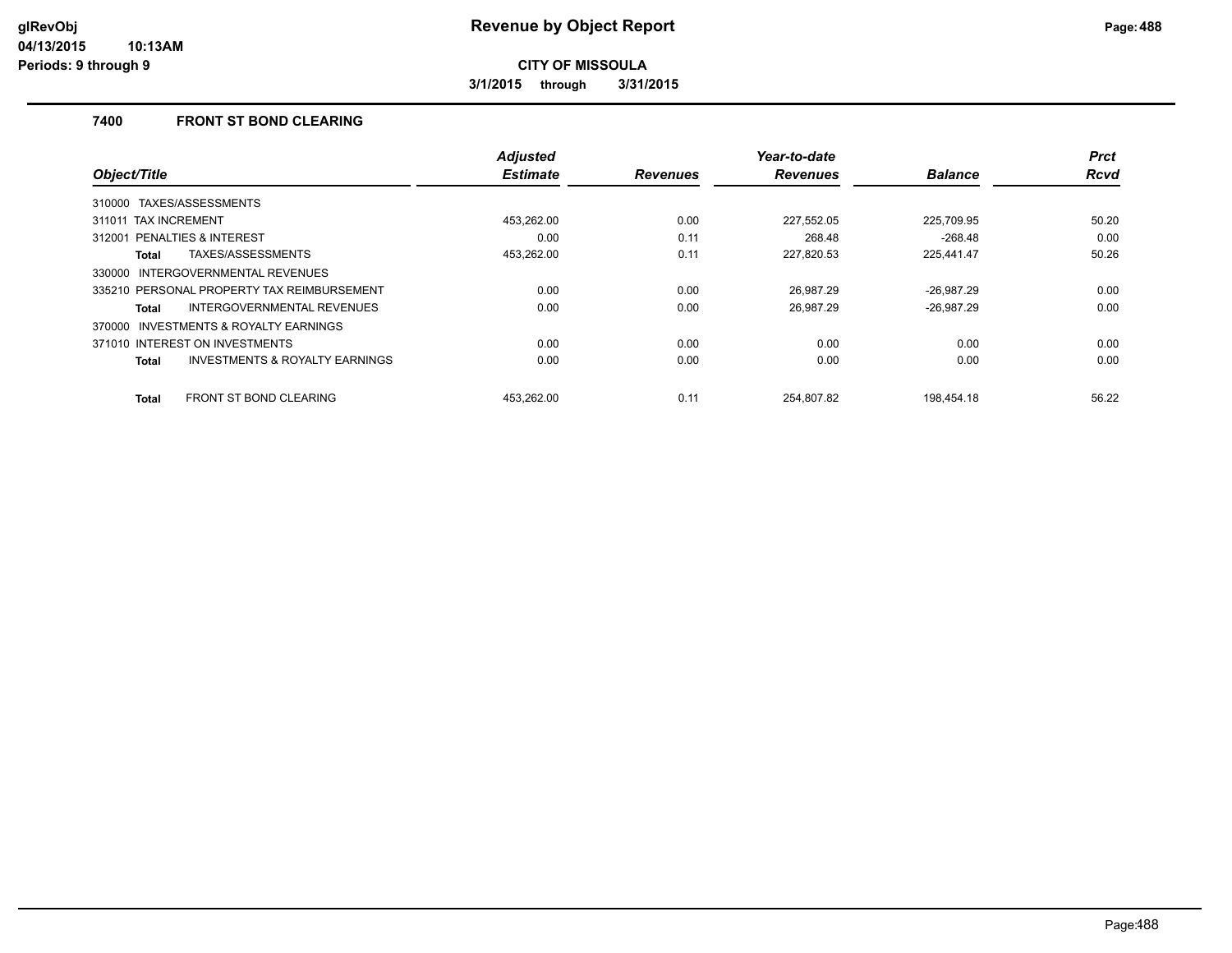**3/1/2015 through 3/31/2015**

# **7401 FRONT ST PARKING STRUCTURE**

**7401 FRONT ST PARKING STRUCTURE**

|                                            | <b>Adjusted</b> |                 | Year-to-date    |                | <b>Prct</b> |
|--------------------------------------------|-----------------|-----------------|-----------------|----------------|-------------|
| Object/Title                               | <b>Estimate</b> | <b>Revenues</b> | <b>Revenues</b> | <b>Balance</b> | <b>Rcvd</b> |
| 370000 INVESTMENTS & ROYALTY EARNINGS      |                 |                 |                 |                |             |
| 371010 INTEREST ON INVESTMENTS             | 0.00            | 0.00            | 0.00            | 0.00           | 0.00        |
| INVESTMENTS & ROYALTY EARNINGS<br>Total    | 0.00            | 0.00            | 0.00            | 0.00           | 0.00        |
| 380000 OTHER FINANCING SOURCES             |                 |                 |                 |                |             |
| 383066 TRANSFER FROM FRONT ST CLEARING     | 146.472.00      | 126.099.00      | 126.099.00      | 20.373.00      | 86.09       |
| OTHER FINANCING SOURCES<br>Total           | 146.472.00      | 126.099.00      | 126.099.00      | 20.373.00      | 86.09       |
|                                            |                 |                 |                 |                |             |
| <b>FRONT ST PARKING STRUCTURE</b><br>Total | 146.472.00      | 126.099.00      | 126.099.00      | 20.373.00      | 86.09       |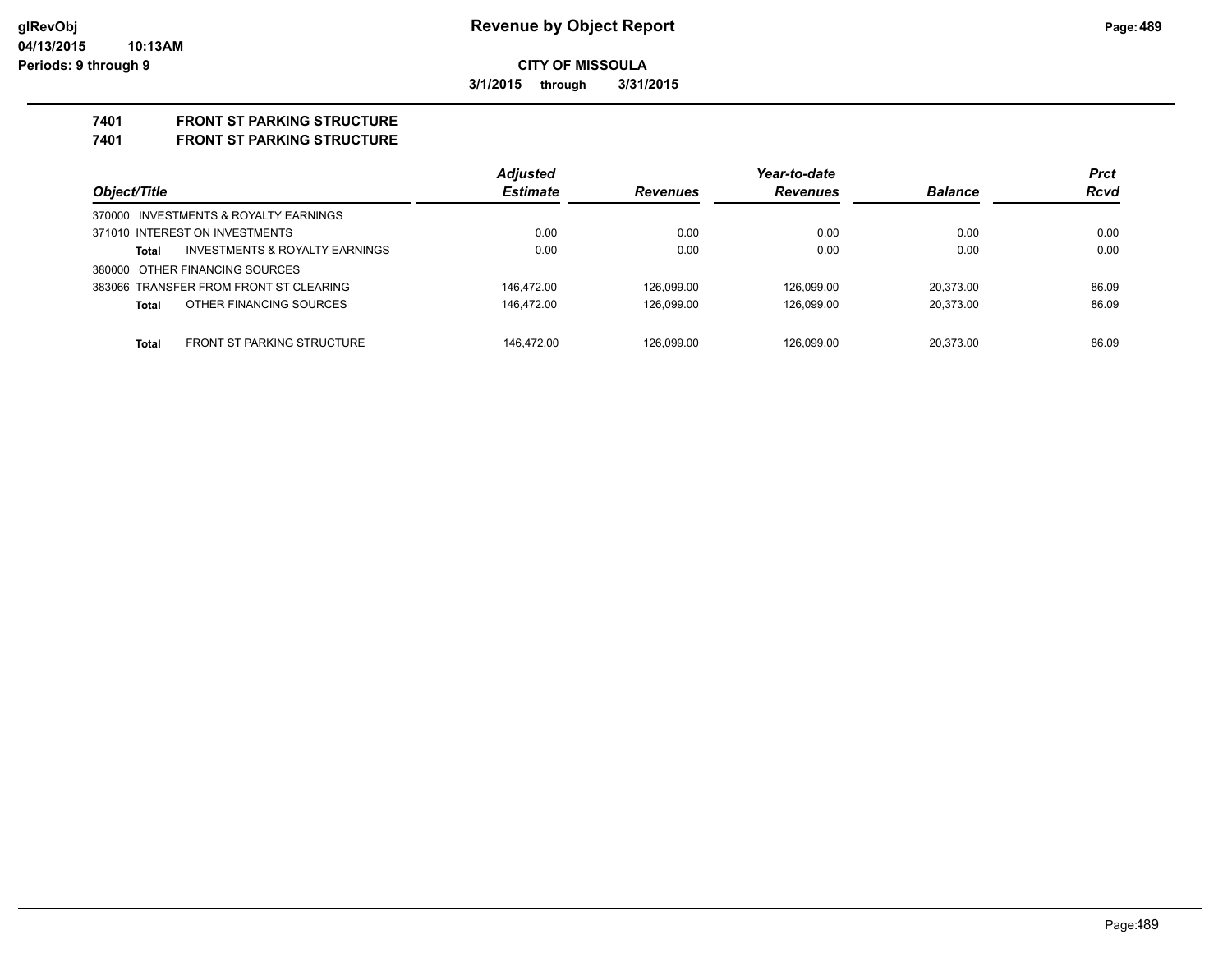**3/1/2015 through 3/31/2015**

# **7401 FRONT ST PARKING STRUCTURE**

| Object/Title                                       | <b>Adjusted</b><br><b>Estimate</b> | <b>Revenues</b> | Year-to-date<br><b>Revenues</b> | <b>Balance</b> | <b>Prct</b><br><b>Rcvd</b> |
|----------------------------------------------------|------------------------------------|-----------------|---------------------------------|----------------|----------------------------|
| 370000 INVESTMENTS & ROYALTY EARNINGS              |                                    |                 |                                 |                |                            |
| 371010 INTEREST ON INVESTMENTS                     | 0.00                               | 0.00            | 0.00                            | 0.00           | 0.00                       |
| <b>INVESTMENTS &amp; ROYALTY EARNINGS</b><br>Total | 0.00                               | 0.00            | 0.00                            | 0.00           | 0.00                       |
| 380000 OTHER FINANCING SOURCES                     |                                    |                 |                                 |                |                            |
| 383066 TRANSFER FROM FRONT ST CLEARING             | 146.472.00                         | 126.099.00      | 126.099.00                      | 20.373.00      | 86.09                      |
| OTHER FINANCING SOURCES<br><b>Total</b>            | 146,472.00                         | 126,099.00      | 126,099.00                      | 20,373.00      | 86.09                      |
|                                                    |                                    |                 |                                 |                |                            |
| <b>FRONT ST PARKING STRUCTURE</b><br><b>Total</b>  | 146.472.00                         | 126.099.00      | 126.099.00                      | 20.373.00      | 86.09                      |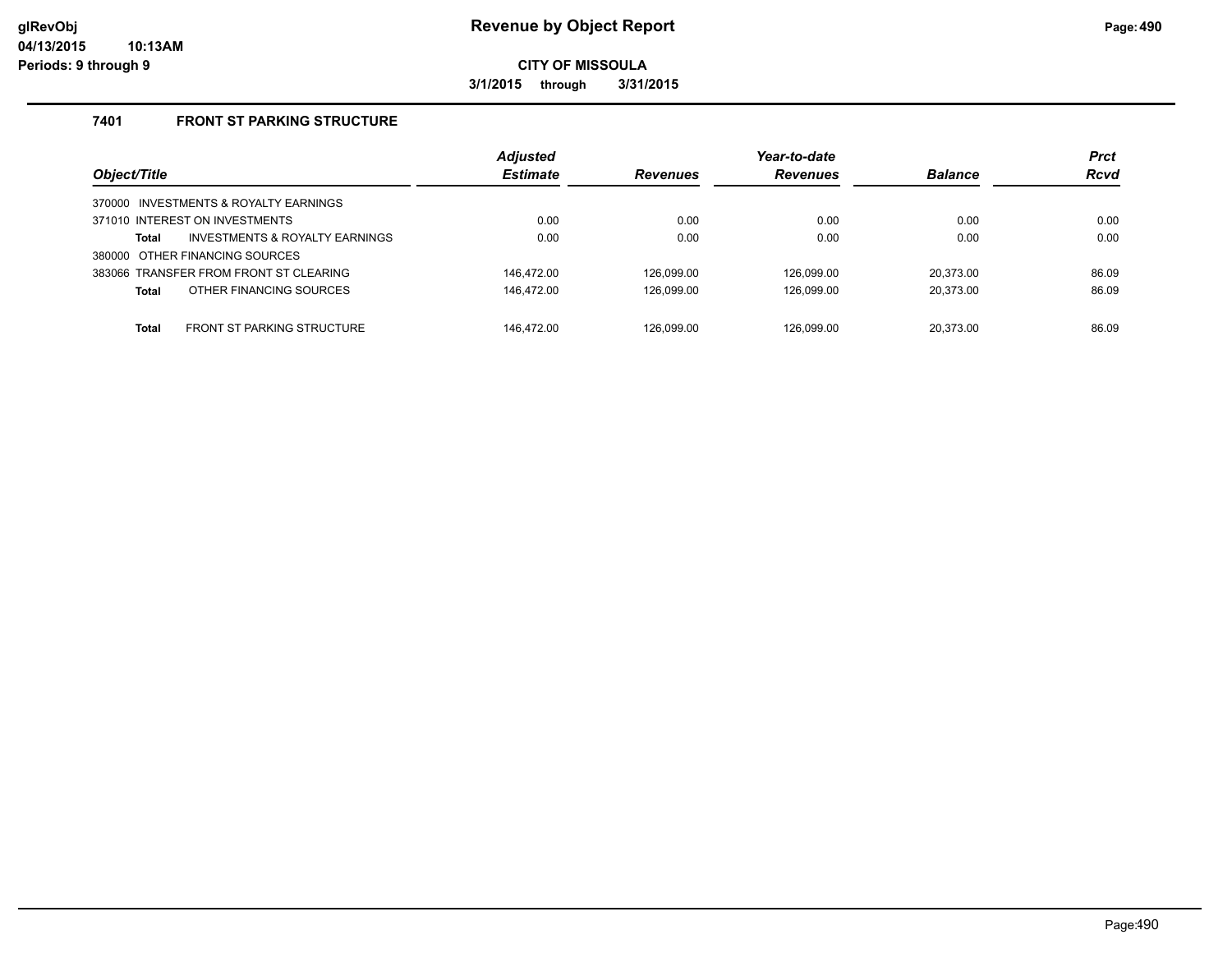**3/1/2015 through 3/31/2015**

# **7402 FRONT ST SUBORDINATE LIEN NOTE**

**7402 FRONT ST SUBORDINATE LIEN NOTE**

|                                                       | <b>Adjusted</b> |                 | Year-to-date    |                | <b>Prct</b> |
|-------------------------------------------------------|-----------------|-----------------|-----------------|----------------|-------------|
| Object/Title                                          | <b>Estimate</b> | <b>Revenues</b> | <b>Revenues</b> | <b>Balance</b> | Rcvd        |
| 330000 INTERGOVERNMENTAL REVENUES                     |                 |                 |                 |                |             |
| 338001 EXCESS PLEDGED TAX INCREMENT RETURNED          | 0.00            | 0.00            | 0.00            | 0.00           | 0.00        |
| INTERGOVERNMENTAL REVENUES<br>Total                   | 0.00            | 0.00            | 0.00            | 0.00           | 0.00        |
| 370000 INVESTMENTS & ROYALTY EARNINGS                 |                 |                 |                 |                |             |
| 371010 INTEREST ON INVESTMENTS                        | 0.00            | 0.00            | 0.00            | 0.00           | 0.00        |
| INVESTMENTS & ROYALTY EARNINGS<br>Total               | 0.00            | 0.00            | 0.00            | 0.00           | 0.00        |
| 380000 OTHER FINANCING SOURCES                        |                 |                 |                 |                |             |
| 383066 TRANSFER FROM FRONT ST CLEARING                | 142.631.00      | 128.708.00      | 128.708.00      | 13.923.00      | 90.24       |
| 383067 TRANSFER FROM FSPS                             | 0.00            | 0.00            | 0.00            | 0.00           | 0.00        |
| OTHER FINANCING SOURCES<br>Total                      | 142,631.00      | 128,708.00      | 128,708.00      | 13,923.00      | 90.24       |
| <b>FRONT ST SUBORDINATE LIEN NOTE</b><br><b>Total</b> | 142.631.00      | 128.708.00      | 128.708.00      | 13,923.00      | 90.24       |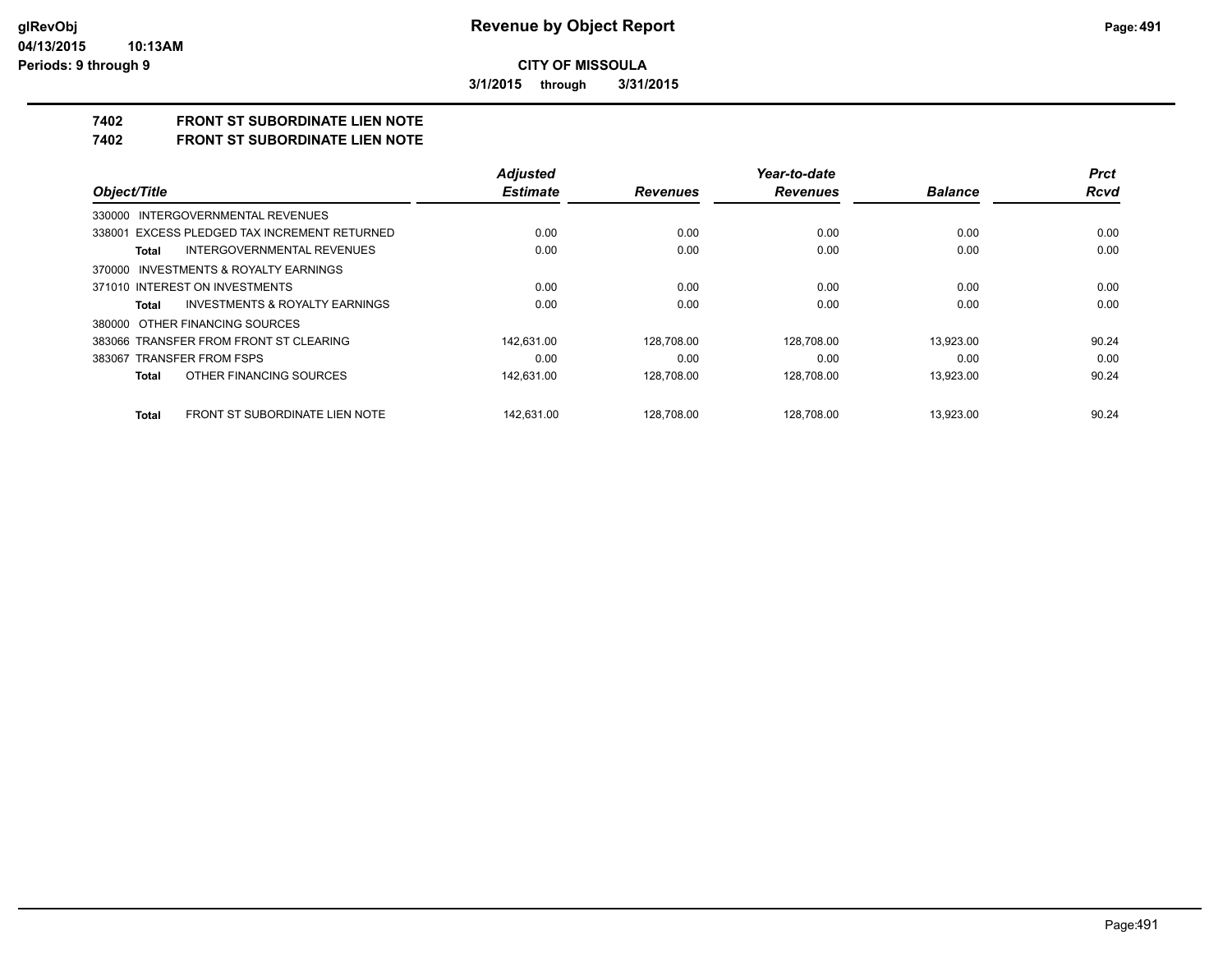**3/1/2015 through 3/31/2015**

# **7402 FRONT ST SUBORDINATE LIEN NOTE**

|                                                        | <b>Adjusted</b> |                 | Year-to-date    |                | <b>Prct</b> |
|--------------------------------------------------------|-----------------|-----------------|-----------------|----------------|-------------|
| Object/Title                                           | <b>Estimate</b> | <b>Revenues</b> | <b>Revenues</b> | <b>Balance</b> | <b>Rcvd</b> |
| INTERGOVERNMENTAL REVENUES<br>330000                   |                 |                 |                 |                |             |
| <b>EXCESS PLEDGED TAX INCREMENT RETURNED</b><br>338001 | 0.00            | 0.00            | 0.00            | 0.00           | 0.00        |
| INTERGOVERNMENTAL REVENUES<br>Total                    | 0.00            | 0.00            | 0.00            | 0.00           | 0.00        |
| 370000 INVESTMENTS & ROYALTY EARNINGS                  |                 |                 |                 |                |             |
| 371010 INTEREST ON INVESTMENTS                         | 0.00            | 0.00            | 0.00            | 0.00           | 0.00        |
| INVESTMENTS & ROYALTY EARNINGS<br>Total                | 0.00            | 0.00            | 0.00            | 0.00           | 0.00        |
| 380000 OTHER FINANCING SOURCES                         |                 |                 |                 |                |             |
| 383066 TRANSFER FROM FRONT ST CLEARING                 | 142.631.00      | 128.708.00      | 128.708.00      | 13.923.00      | 90.24       |
| 383067 TRANSFER FROM FSPS                              | 0.00            | 0.00            | 0.00            | 0.00           | 0.00        |
| OTHER FINANCING SOURCES<br>Total                       | 142,631.00      | 128.708.00      | 128.708.00      | 13.923.00      | 90.24       |
| FRONT ST SUBORDINATE LIEN NOTE<br><b>Total</b>         | 142.631.00      | 128.708.00      | 128.708.00      | 13.923.00      | 90.24       |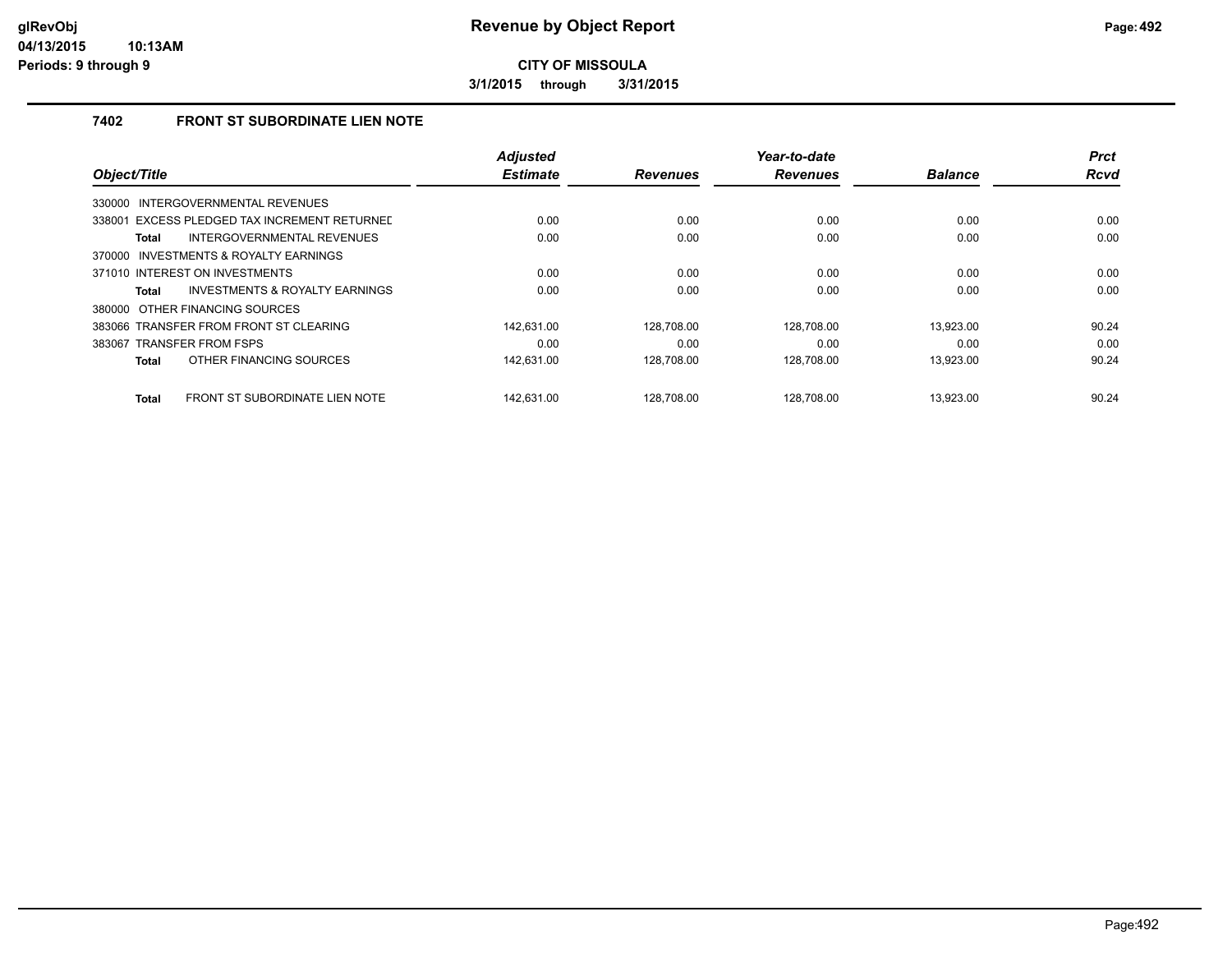**3/1/2015 through 3/31/2015**

# **7447 COURT COLLECTED PARKING FINES**

**7447 COURT COLLECTED PARKING FINES**

|                                         | <b>Adjusted</b> |                 | Year-to-date    |                | <b>Prct</b> |
|-----------------------------------------|-----------------|-----------------|-----------------|----------------|-------------|
| Object/Title                            | <b>Estimate</b> | <b>Revenues</b> | <b>Revenues</b> | <b>Balance</b> | <b>Rcvd</b> |
| 350000 FINES & FORFEITURES              |                 |                 |                 |                |             |
| 352002 PARKING FINES                    | 0.00            | 0.00            | 320.00          | $-320.00$      | 0.00        |
| <b>FINES &amp; FORFEITURES</b><br>Total | 0.00            | 0.00            | 320.00          | $-320.00$      | 0.00        |
| 370000 INVESTMENTS & ROYALTY EARNINGS   |                 |                 |                 |                |             |
| 371010 INTEREST ON INVESTMENTS          | 0.00            | 0.00            | 0.00            | 0.00           | 0.00        |
| INVESTMENTS & ROYALTY EARNINGS<br>Total | 0.00            | 0.00            | 0.00            | 0.00           | 0.00        |
|                                         |                 |                 |                 |                |             |
| COURT COLLECTED PARKING FINES<br>Total  | 0.00            | 0.00            | 320.00          | $-320.00$      | 0.00        |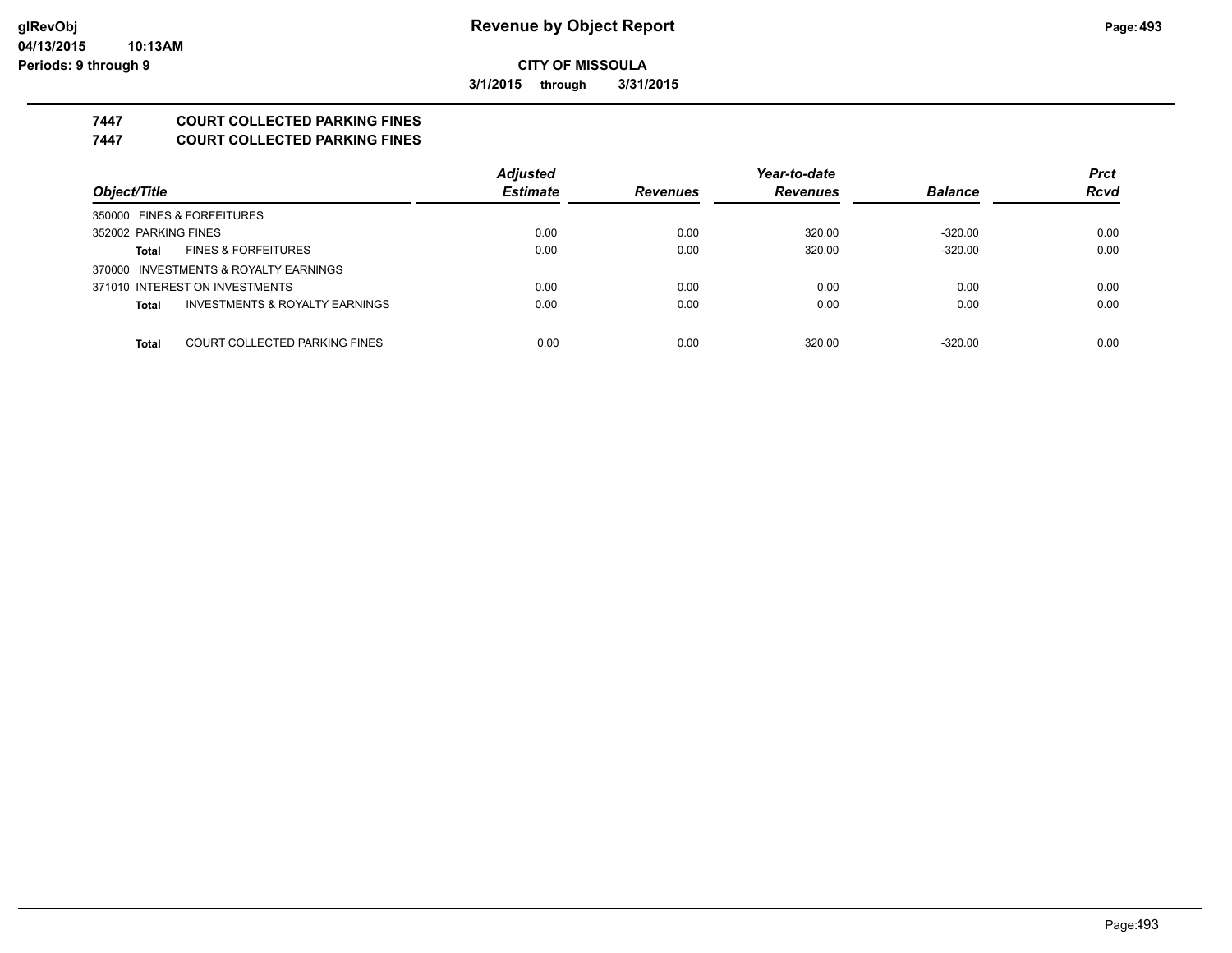**3/1/2015 through 3/31/2015**

# **7447 COURT COLLECTED PARKING FINES**

| Object/Title                                              | <b>Adjusted</b><br><b>Estimate</b> | <b>Revenues</b> | Year-to-date<br><b>Revenues</b> | <b>Balance</b> | <b>Prct</b><br><b>Rcvd</b> |
|-----------------------------------------------------------|------------------------------------|-----------------|---------------------------------|----------------|----------------------------|
| 350000 FINES & FORFEITURES                                |                                    |                 |                                 |                |                            |
| 352002 PARKING FINES                                      | 0.00                               | 0.00            | 320.00                          | $-320.00$      | 0.00                       |
| <b>FINES &amp; FORFEITURES</b><br>Total                   | 0.00                               | 0.00            | 320.00                          | $-320.00$      | 0.00                       |
| 370000 INVESTMENTS & ROYALTY EARNINGS                     |                                    |                 |                                 |                |                            |
| 371010 INTEREST ON INVESTMENTS                            | 0.00                               | 0.00            | 0.00                            | 0.00           | 0.00                       |
| <b>INVESTMENTS &amp; ROYALTY EARNINGS</b><br><b>Total</b> | 0.00                               | 0.00            | 0.00                            | 0.00           | 0.00                       |
|                                                           |                                    |                 |                                 |                |                            |
| COURT COLLECTED PARKING FINES<br><b>Total</b>             | 0.00                               | 0.00            | 320.00                          | $-320.00$      | 0.00                       |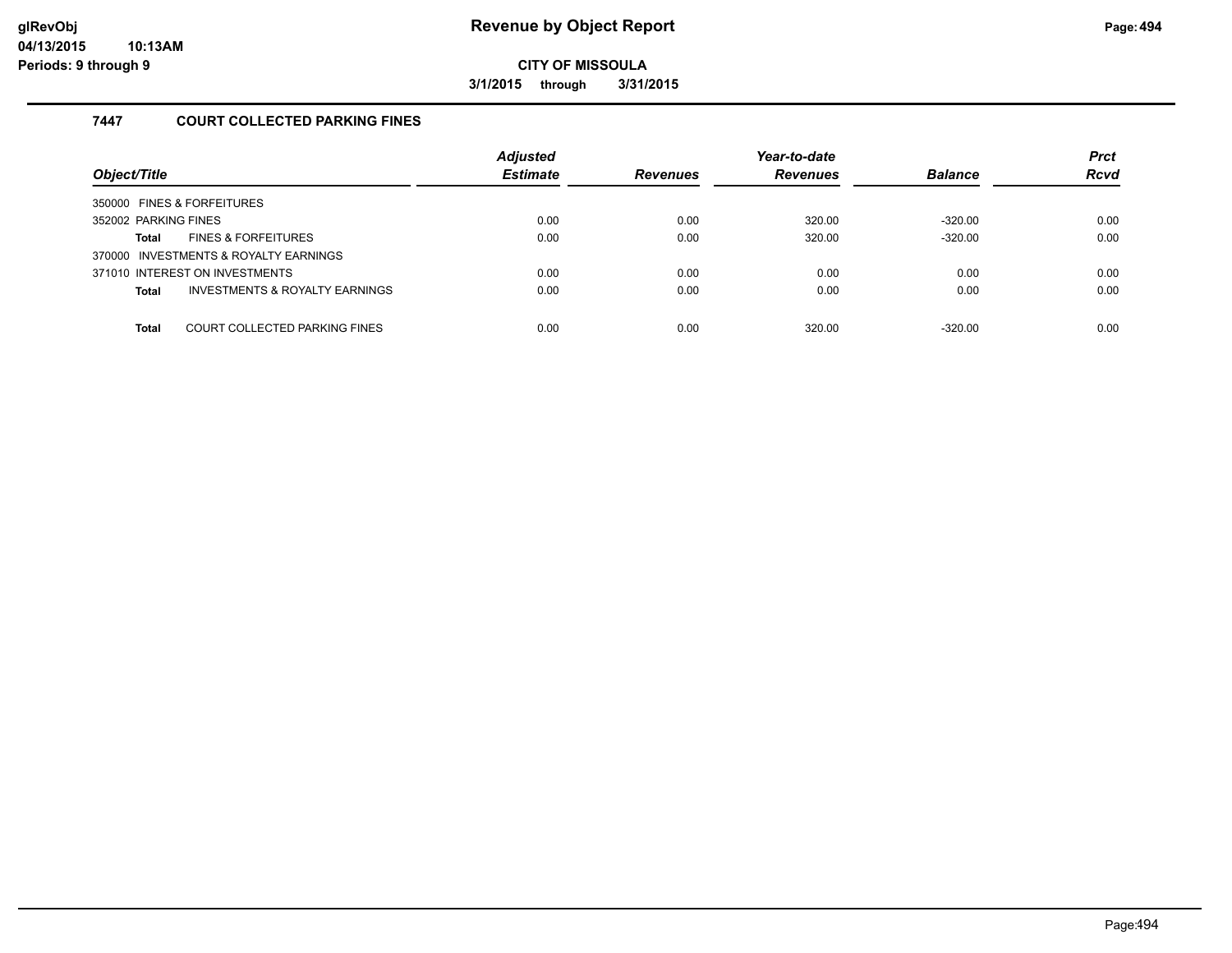**3/1/2015 through 3/31/2015**

**7458 COURT SURCHARGE**

**7458 COURT SURCHARGE**

|                                                 | <b>Adjusted</b> |                 | Year-to-date    |                | <b>Prct</b> |
|-------------------------------------------------|-----------------|-----------------|-----------------|----------------|-------------|
| Object/Title                                    | <b>Estimate</b> | <b>Revenues</b> | <b>Revenues</b> | <b>Balance</b> | <b>Rcvd</b> |
| 350000 FINES & FORFEITURES                      |                 |                 |                 |                |             |
| 351032 SURCHARGE ON FINES                       | 0.00            | 10.630.65       | 10.630.65       | $-10.630.65$   | 0.00        |
| <b>FINES &amp; FORFEITURES</b><br>Total         | 0.00            | 10.630.65       | 10.630.65       | $-10.630.65$   | 0.00        |
| 370000 INVESTMENTS & ROYALTY EARNINGS           |                 |                 |                 |                |             |
| 371010 INTEREST ON INVESTMENTS                  | 0.00            | 0.00            | 0.00            | 0.00           | 0.00        |
| 371020 GAIN/LOSS IN MARKET VALUE OF INVESTMENTS | 0.00            | 0.00            | 0.00            | 0.00           | 0.00        |
| INVESTMENTS & ROYALTY EARNINGS<br>Total         | 0.00            | 0.00            | 0.00            | 0.00           | 0.00        |
| <b>COURT SURCHARGE</b><br><b>Total</b>          | 0.00            | 10.630.65       | 10.630.65       | $-10.630.65$   | 0.00        |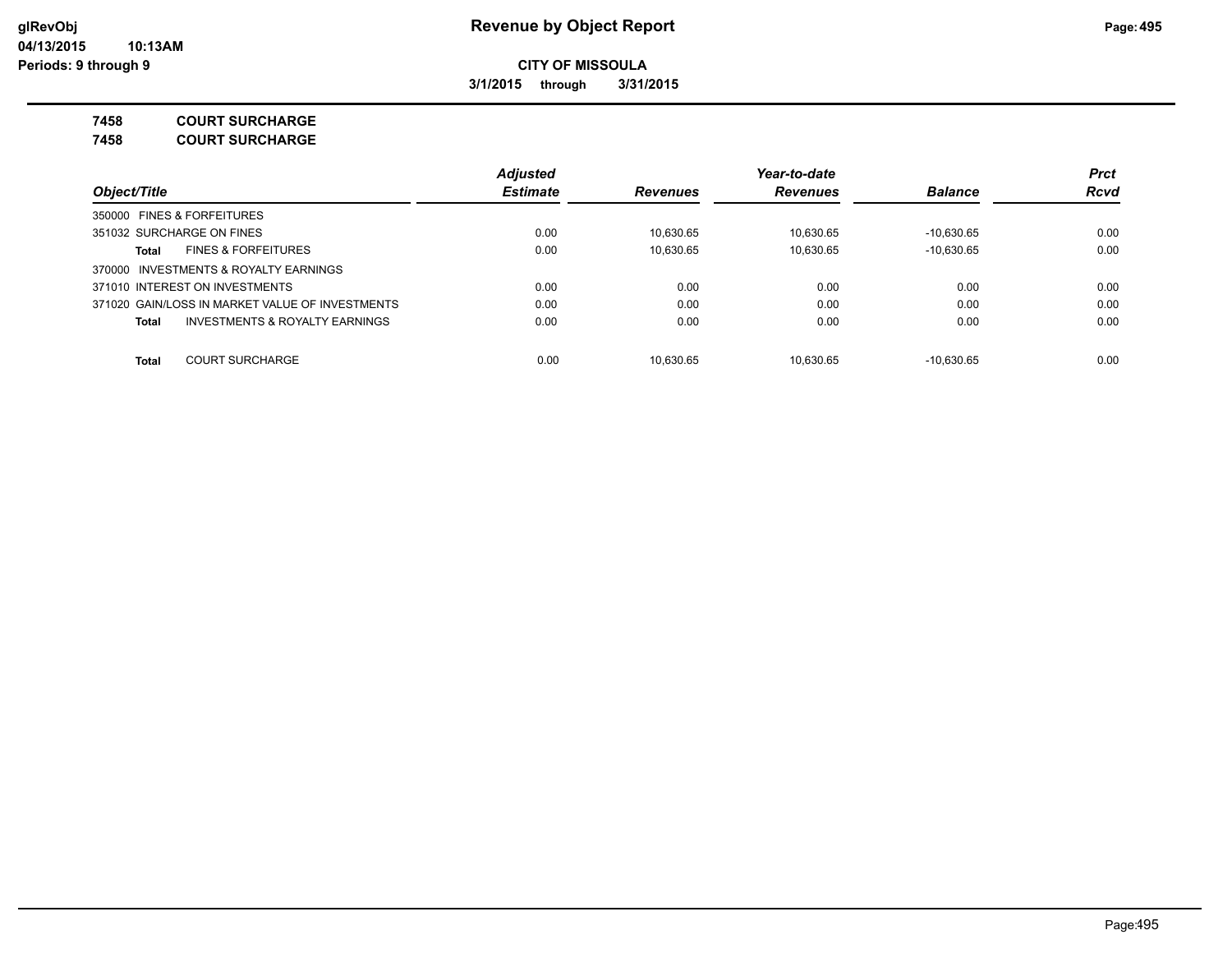**3/1/2015 through 3/31/2015**

#### **7458 COURT SURCHARGE**

|                                                | <b>Adjusted</b> |                 | Year-to-date    |                | <b>Prct</b> |
|------------------------------------------------|-----------------|-----------------|-----------------|----------------|-------------|
| Object/Title                                   | <b>Estimate</b> | <b>Revenues</b> | <b>Revenues</b> | <b>Balance</b> | <b>Rcvd</b> |
| 350000 FINES & FORFEITURES                     |                 |                 |                 |                |             |
| 351032 SURCHARGE ON FINES                      | 0.00            | 10.630.65       | 10.630.65       | $-10.630.65$   | 0.00        |
| <b>FINES &amp; FORFEITURES</b><br>Total        | 0.00            | 10,630.65       | 10,630.65       | $-10,630.65$   | 0.00        |
| 370000 INVESTMENTS & ROYALTY EARNINGS          |                 |                 |                 |                |             |
| 371010 INTEREST ON INVESTMENTS                 | 0.00            | 0.00            | 0.00            | 0.00           | 0.00        |
| 371020 GAIN/LOSS IN MARKET VALUE OF INVESTMENT | 0.00            | 0.00            | 0.00            | 0.00           | 0.00        |
| INVESTMENTS & ROYALTY EARNINGS<br>Total        | 0.00            | 0.00            | 0.00            | 0.00           | 0.00        |
|                                                |                 |                 |                 |                |             |
| <b>Total</b><br><b>COURT SURCHARGE</b>         | 0.00            | 10.630.65       | 10.630.65       | $-10.630.65$   | 0.00        |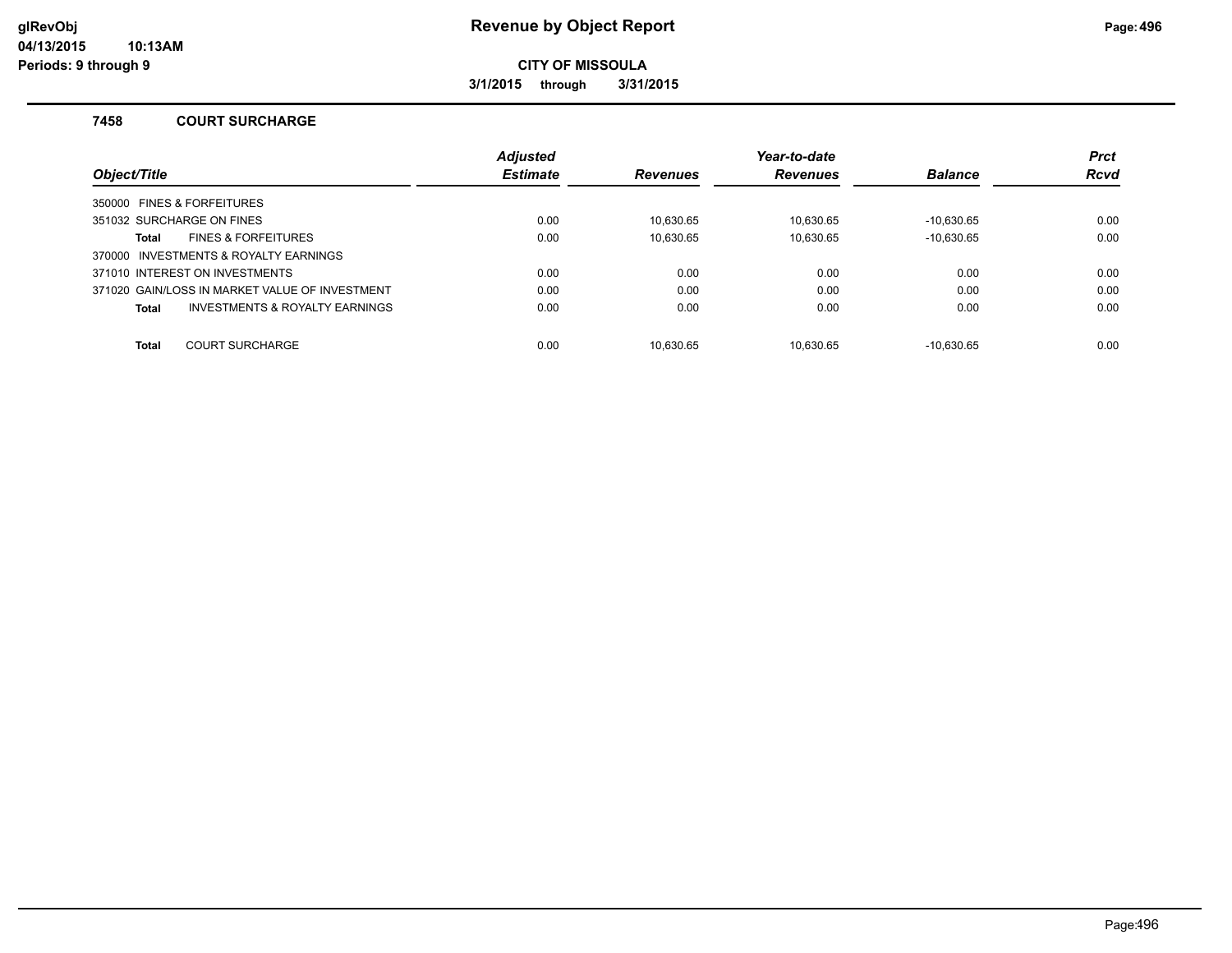**3/1/2015 through 3/31/2015**

**7469 PUBLIC DEFENDER FEES**

**7469 PUBLIC DEFENDER FEES**

|                                                    | <b>Adjusted</b> |                 | Year-to-date    |                | <b>Prct</b> |
|----------------------------------------------------|-----------------|-----------------|-----------------|----------------|-------------|
| Object/Title                                       | <b>Estimate</b> | <b>Revenues</b> | <b>Revenues</b> | <b>Balance</b> | <b>Rcvd</b> |
| 350000 FINES & FORFEITURES                         |                 |                 |                 |                |             |
| 351032 SURCHARGE ON FINES                          | 0.00            | 0.00            | 0.00            | 0.00           | 0.00        |
| 351033 PUBLIC DEFENDER FEES                        | 0.00            | 635.00          | 635.00          | $-635.00$      | 0.00        |
| <b>FINES &amp; FORFEITURES</b><br>Total            | 0.00            | 635.00          | 635.00          | $-635.00$      | 0.00        |
| 370000 INVESTMENTS & ROYALTY EARNINGS              |                 |                 |                 |                |             |
| 371010 INTEREST ON INVESTMENTS                     | 0.00            | 0.00            | 0.00            | 0.00           | 0.00        |
| 371020 GAIN/LOSS IN MARKET VALUE OF INVESTMENTS    | 0.00            | 0.00            | 0.00            | 0.00           | 0.00        |
| <b>INVESTMENTS &amp; ROYALTY EARNINGS</b><br>Total | 0.00            | 0.00            | 0.00            | 0.00           | 0.00        |
| PUBLIC DEFENDER FEES<br><b>Total</b>               | 0.00            | 635.00          | 635.00          | $-635.00$      | 0.00        |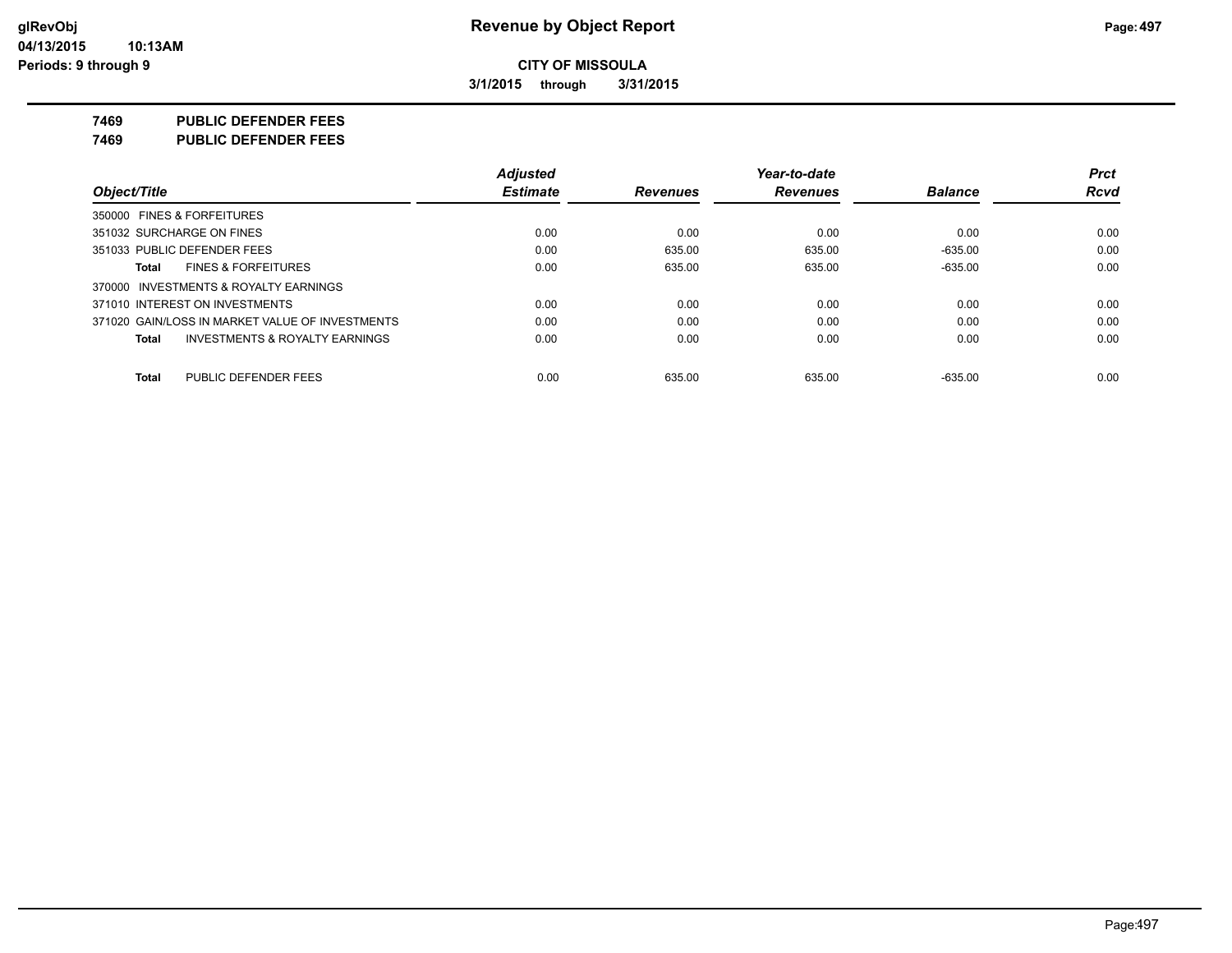**3/1/2015 through 3/31/2015**

## **7469 PUBLIC DEFENDER FEES**

|                                                | <b>Adiusted</b> |                 | Year-to-date    |                | <b>Prct</b> |
|------------------------------------------------|-----------------|-----------------|-----------------|----------------|-------------|
| Obiect/Title                                   | <b>Estimate</b> | <b>Revenues</b> | <b>Revenues</b> | <b>Balance</b> | Rcvd        |
| 350000 FINES & FORFEITURES                     |                 |                 |                 |                |             |
| 351032 SURCHARGE ON FINES                      | 0.00            | 0.00            | 0.00            | 0.00           | 0.00        |
| 351033 PUBLIC DEFENDER FEES                    | 0.00            | 635.00          | 635.00          | $-635.00$      | 0.00        |
| <b>FINES &amp; FORFEITURES</b><br>Total        | 0.00            | 635.00          | 635.00          | $-635.00$      | 0.00        |
| 370000 INVESTMENTS & ROYALTY EARNINGS          |                 |                 |                 |                |             |
| 371010 INTEREST ON INVESTMENTS                 | 0.00            | 0.00            | 0.00            | 0.00           | 0.00        |
| 371020 GAIN/LOSS IN MARKET VALUE OF INVESTMENT | 0.00            | 0.00            | 0.00            | 0.00           | 0.00        |
| INVESTMENTS & ROYALTY EARNINGS<br>Total        | 0.00            | 0.00            | 0.00            | 0.00           | 0.00        |
| PUBLIC DEFENDER FEES<br><b>Total</b>           | 0.00            | 635.00          | 635.00          | $-635.00$      | 0.00        |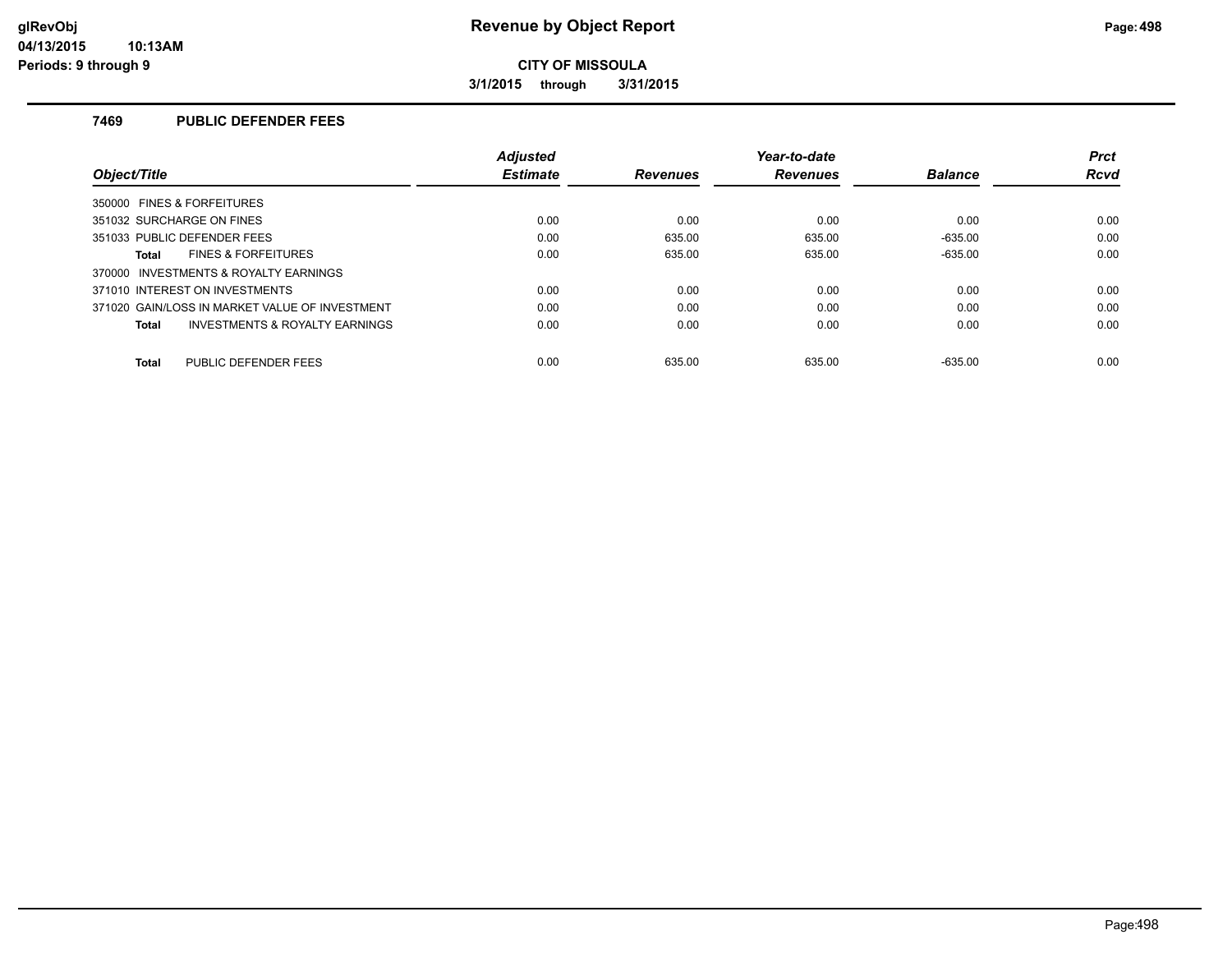**3/1/2015 through 3/31/2015**

**7900 PAYROLL CLEARING FUND 7900 PAYROLL CLEARING FUND**

|                                                    | <b>Adjusted</b> |                 | Year-to-date    |                | Prct |
|----------------------------------------------------|-----------------|-----------------|-----------------|----------------|------|
| Object/Title                                       | <b>Estimate</b> | <b>Revenues</b> | <b>Revenues</b> | <b>Balance</b> | Rcvd |
| 370000 INVESTMENTS & ROYALTY EARNINGS              |                 |                 |                 |                |      |
| 371010 INTEREST ON INVESTMENTS                     | 0.00            | 0.00            | 0.00            | 0.00           | 0.00 |
| 371020 GAIN/LOSS IN MARKET VALUE OF INVESTMENTS    | 0.00            | 0.00            | 0.00            | 0.00           | 0.00 |
| <b>INVESTMENTS &amp; ROYALTY EARNINGS</b><br>Total | 0.00            | 0.00            | 0.00            | 0.00           | 0.00 |
| Total<br>PAYROLL CLEARING FUND                     | 0.00            | 0.00            | 0.00            | 0.00           | 0.00 |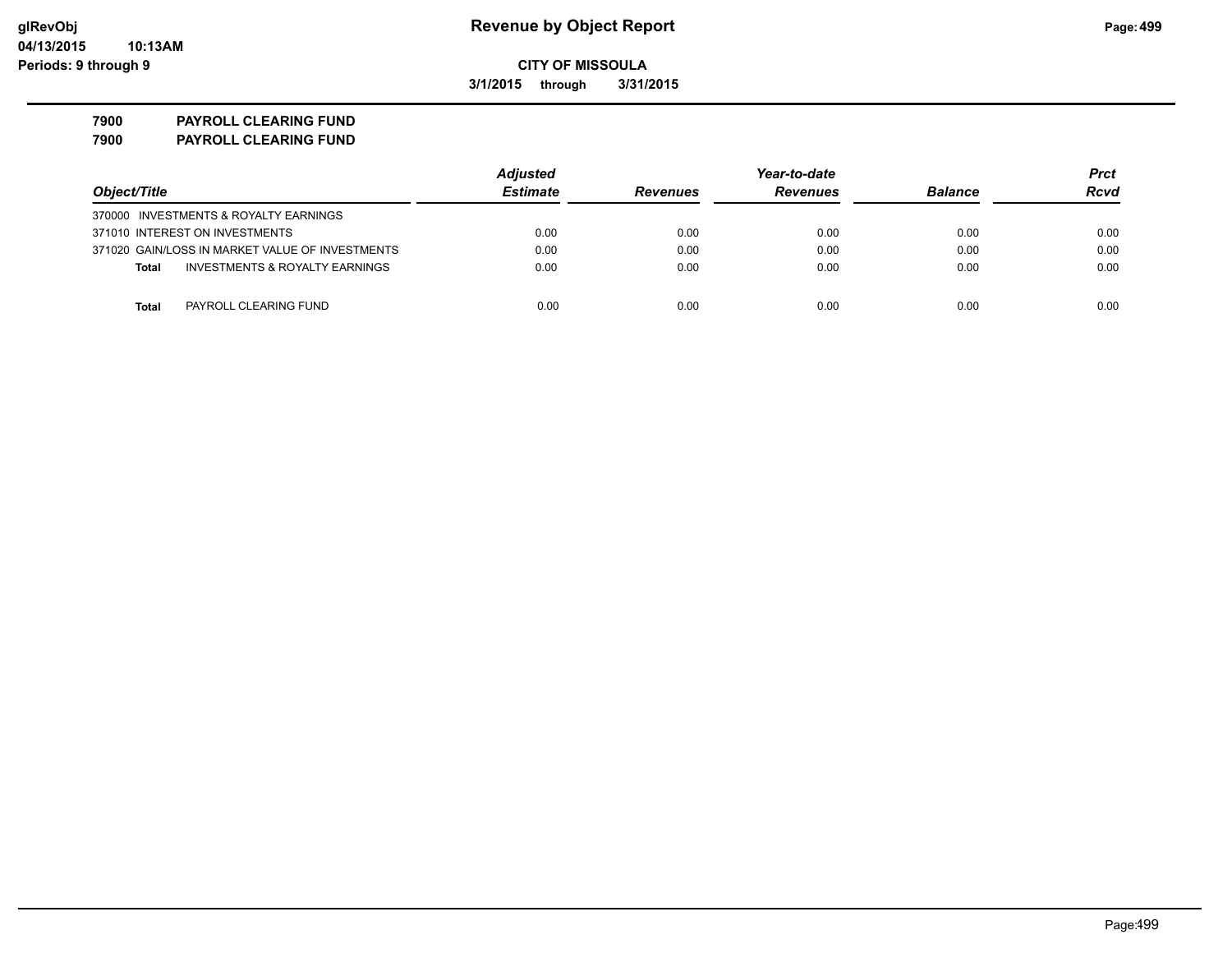# **glRevObj Revenue by Object Report Page:500**

**CITY OF MISSOULA**

**3/1/2015 through 3/31/2015**

## **7900 PAYROLL CLEARING FUND**

| Object/Title                                   | <b>Adjusted</b><br><b>Estimate</b> | <b>Revenues</b> | Year-to-date<br><b>Revenues</b> | <b>Balance</b> | <b>Prct</b><br><b>Rcvd</b> |
|------------------------------------------------|------------------------------------|-----------------|---------------------------------|----------------|----------------------------|
| 370000 INVESTMENTS & ROYALTY EARNINGS          |                                    |                 |                                 |                |                            |
| 371010 INTEREST ON INVESTMENTS                 | 0.00                               | 0.00            | 0.00                            | 0.00           | 0.00                       |
| 371020 GAIN/LOSS IN MARKET VALUE OF INVESTMENT | 0.00                               | 0.00            | 0.00                            | 0.00           | 0.00                       |
| INVESTMENTS & ROYALTY EARNINGS<br><b>Total</b> | 0.00                               | 0.00            | 0.00                            | 0.00           | 0.00                       |
|                                                |                                    |                 |                                 |                |                            |
| PAYROLL CLEARING FUND<br>Total                 | 0.00                               | 0.00            | 0.00                            | 0.00           | 0.00                       |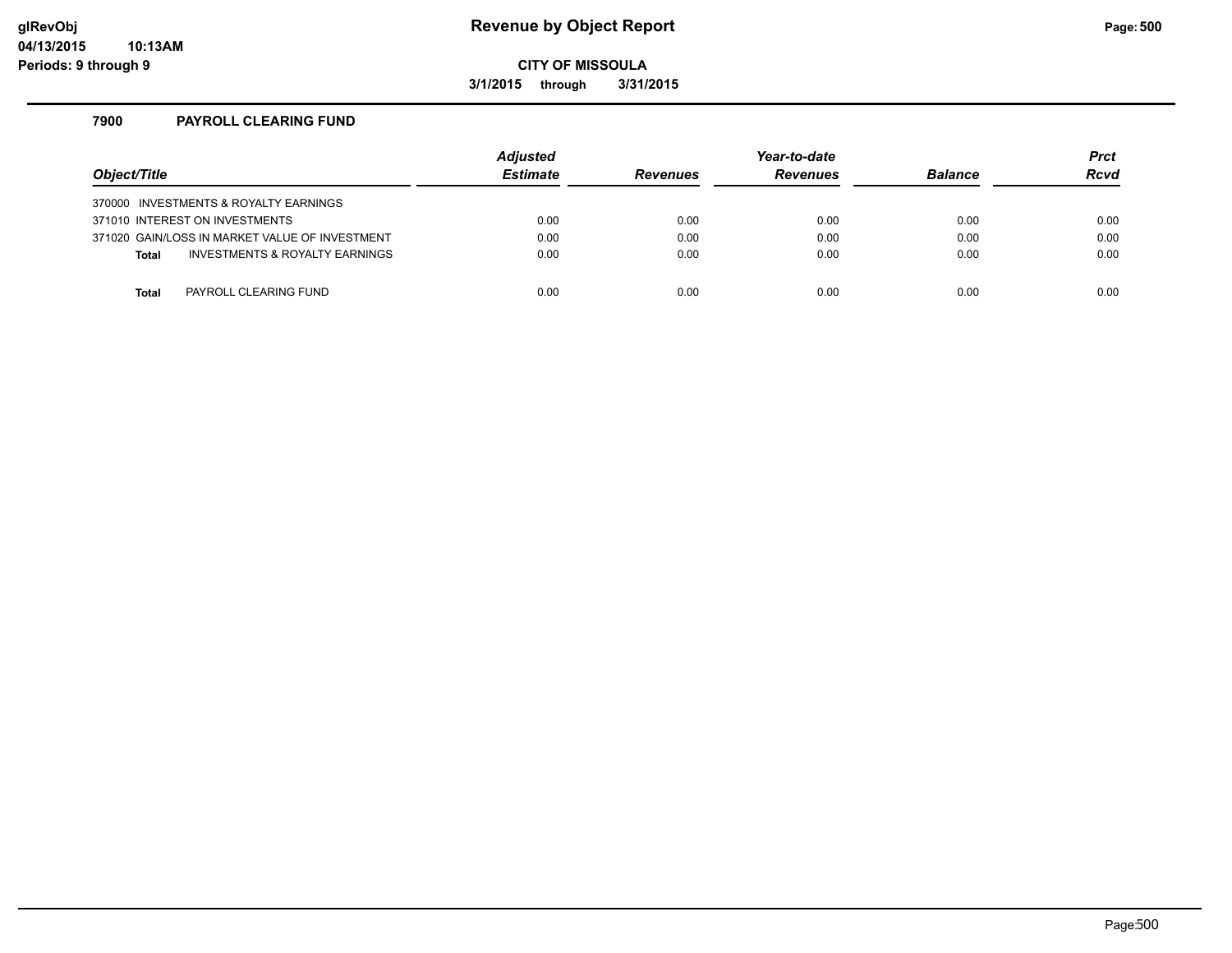**3/1/2015 through 3/31/2015**

**7903 COUNTY CLEARING**

**7903 COUNTY CLEARING**

|                                                    | <b>Adjusted</b> |                 | Year-to-date    |                | <b>Prct</b> |
|----------------------------------------------------|-----------------|-----------------|-----------------|----------------|-------------|
| Object/Title                                       | <b>Estimate</b> | <b>Revenues</b> | <b>Revenues</b> | <b>Balance</b> | <b>Rcvd</b> |
| 320000 LICENSES & PERMITS                          |                 |                 |                 |                |             |
| 323030 ANIMAL LICENSES                             | 0.00            | 787.00          | 5.832.00        | $-5.832.00$    | 0.00        |
| LICENSES & PERMITS<br>Total                        | 0.00            | 787.00          | 5,832.00        | $-5,832.00$    | 0.00        |
| 360000 MISCELLANEOUS REVENUES                      |                 |                 |                 |                |             |
| 360010 MISCELLANEOUS                               | 0.00            | 0.00            | 0.00            | 0.00           | 0.00        |
| MISCELLANEOUS REVENUES<br>Total                    | 0.00            | 0.00            | 0.00            | 0.00           | 0.00        |
| 370000 INVESTMENTS & ROYALTY EARNINGS              |                 |                 |                 |                |             |
| 371010 INTEREST ON INVESTMENTS                     | 0.00            | 0.00            | 0.00            | 0.00           | 0.00        |
| 371020 GAIN/LOSS IN MARKET VALUE OF INVESTMENTS    | 0.00            | 0.00            | 0.00            | 0.00           | 0.00        |
| <b>INVESTMENTS &amp; ROYALTY EARNINGS</b><br>Total | 0.00            | 0.00            | 0.00            | 0.00           | 0.00        |
| <b>COUNTY CLEARING</b><br><b>Total</b>             | 0.00            | 787.00          | 5.832.00        | $-5.832.00$    | 0.00        |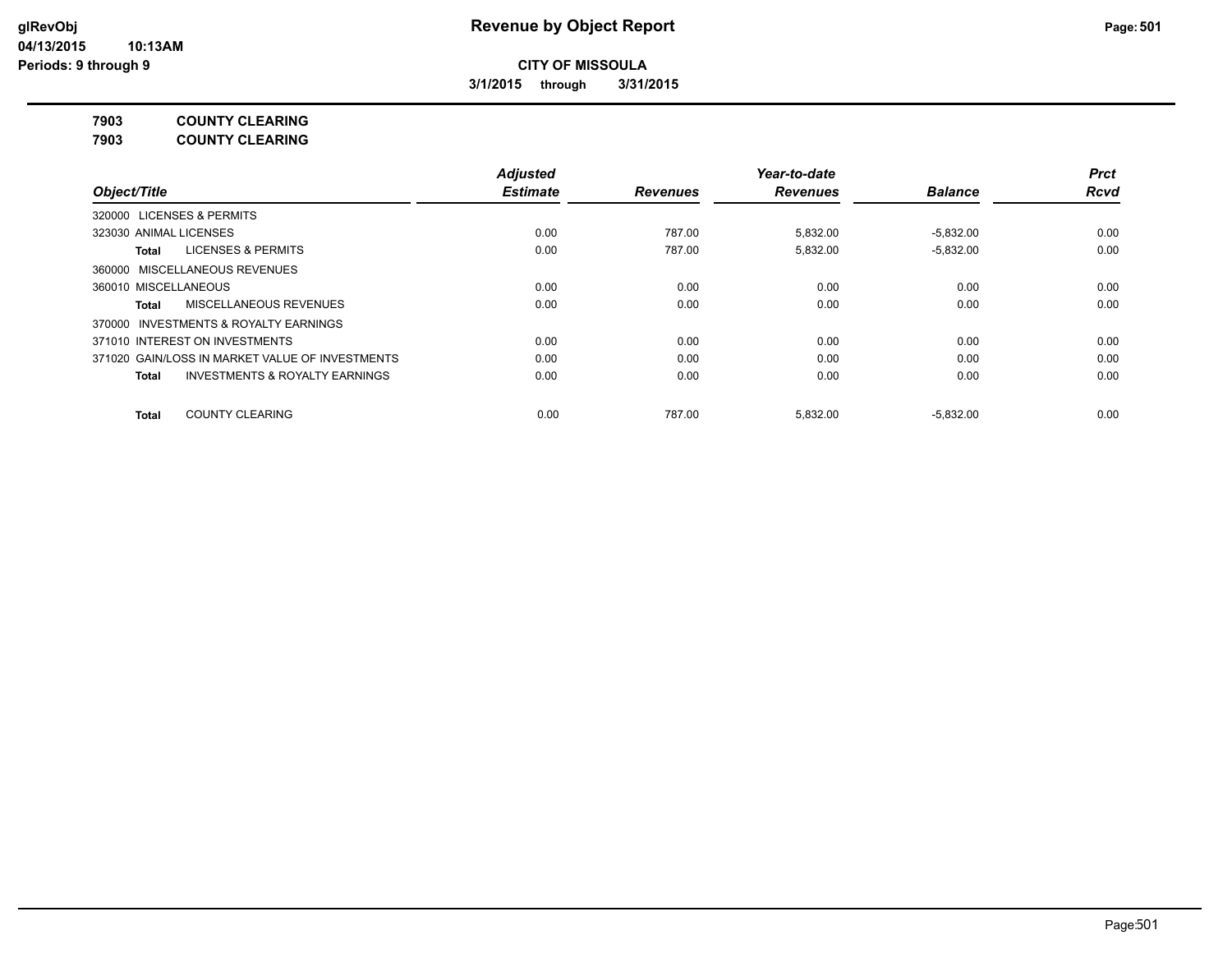**3/1/2015 through 3/31/2015**

#### **7903 COUNTY CLEARING**

| Object/Title                                       | <b>Adjusted</b><br><b>Estimate</b> | <b>Revenues</b> | Year-to-date<br><b>Revenues</b> | <b>Balance</b> | <b>Prct</b><br>Rcvd |
|----------------------------------------------------|------------------------------------|-----------------|---------------------------------|----------------|---------------------|
|                                                    |                                    |                 |                                 |                |                     |
| 320000 LICENSES & PERMITS                          |                                    |                 |                                 |                |                     |
| 323030 ANIMAL LICENSES                             | 0.00                               | 787.00          | 5,832.00                        | $-5,832.00$    | 0.00                |
| <b>LICENSES &amp; PERMITS</b><br>Total             | 0.00                               | 787.00          | 5.832.00                        | $-5.832.00$    | 0.00                |
| 360000 MISCELLANEOUS REVENUES                      |                                    |                 |                                 |                |                     |
| 360010 MISCELLANEOUS                               | 0.00                               | 0.00            | 0.00                            | 0.00           | 0.00                |
| <b>MISCELLANEOUS REVENUES</b><br>Total             | 0.00                               | 0.00            | 0.00                            | 0.00           | 0.00                |
| 370000 INVESTMENTS & ROYALTY EARNINGS              |                                    |                 |                                 |                |                     |
| 371010 INTEREST ON INVESTMENTS                     | 0.00                               | 0.00            | 0.00                            | 0.00           | 0.00                |
| 371020 GAIN/LOSS IN MARKET VALUE OF INVESTMENT     | 0.00                               | 0.00            | 0.00                            | 0.00           | 0.00                |
| <b>INVESTMENTS &amp; ROYALTY EARNINGS</b><br>Total | 0.00                               | 0.00            | 0.00                            | 0.00           | 0.00                |
|                                                    |                                    |                 |                                 |                |                     |
| <b>COUNTY CLEARING</b><br>Total                    | 0.00                               | 787.00          | 5.832.00                        | $-5.832.00$    | 0.00                |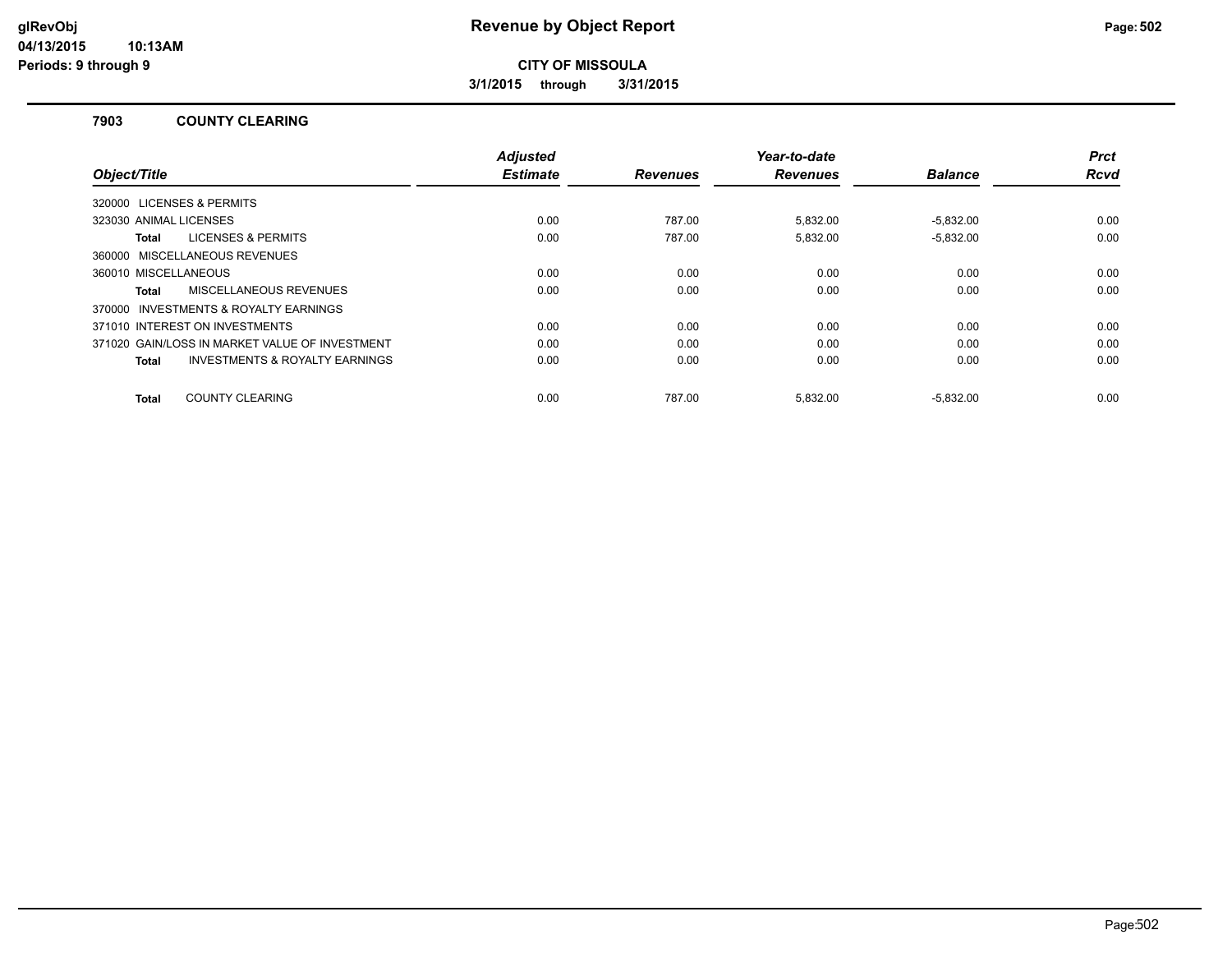**3/1/2015 through 3/31/2015**

**7904 SEWER REBATE**

**7904 SEWER REBATE**

|                                                    | <b>Adjusted</b> |                 | Year-to-date    |                | <b>Prct</b> |
|----------------------------------------------------|-----------------|-----------------|-----------------|----------------|-------------|
| Object/Title                                       | <b>Estimate</b> | <b>Revenues</b> | <b>Revenues</b> | <b>Balance</b> | <b>Rcvd</b> |
| 340000 CHARGES FOR SERVICES                        |                 |                 |                 |                |             |
| 343036 *** Title Not Found ***                     | 0.00            | 0.00            | 0.00            | 0.00           | 0.00        |
| <b>CHARGES FOR SERVICES</b><br>Total               | 0.00            | 0.00            | 0.00            | 0.00           | 0.00        |
| 360000 MISCELLANEOUS REVENUES                      |                 |                 |                 |                |             |
| 360010 MISCELLANEOUS                               | 0.00            | 0.00            | 0.00            | 0.00           | 0.00        |
| MISCELLANEOUS REVENUES<br>Total                    | 0.00            | 0.00            | 0.00            | 0.00           | 0.00        |
| 370000 INVESTMENTS & ROYALTY EARNINGS              |                 |                 |                 |                |             |
| 371010 INTEREST ON INVESTMENTS                     | 0.00            | 0.00            | 0.00            | 0.00           | 0.00        |
| 371020 GAIN/LOSS IN MARKET VALUE OF INVESTMENTS    | 0.00            | 0.00            | 0.00            | 0.00           | 0.00        |
| <b>INVESTMENTS &amp; ROYALTY EARNINGS</b><br>Total | 0.00            | 0.00            | 0.00            | 0.00           | 0.00        |
|                                                    |                 |                 |                 |                |             |
| <b>SEWER REBATE</b><br>Total                       | 0.00            | 0.00            | 0.00            | 0.00           | 0.00        |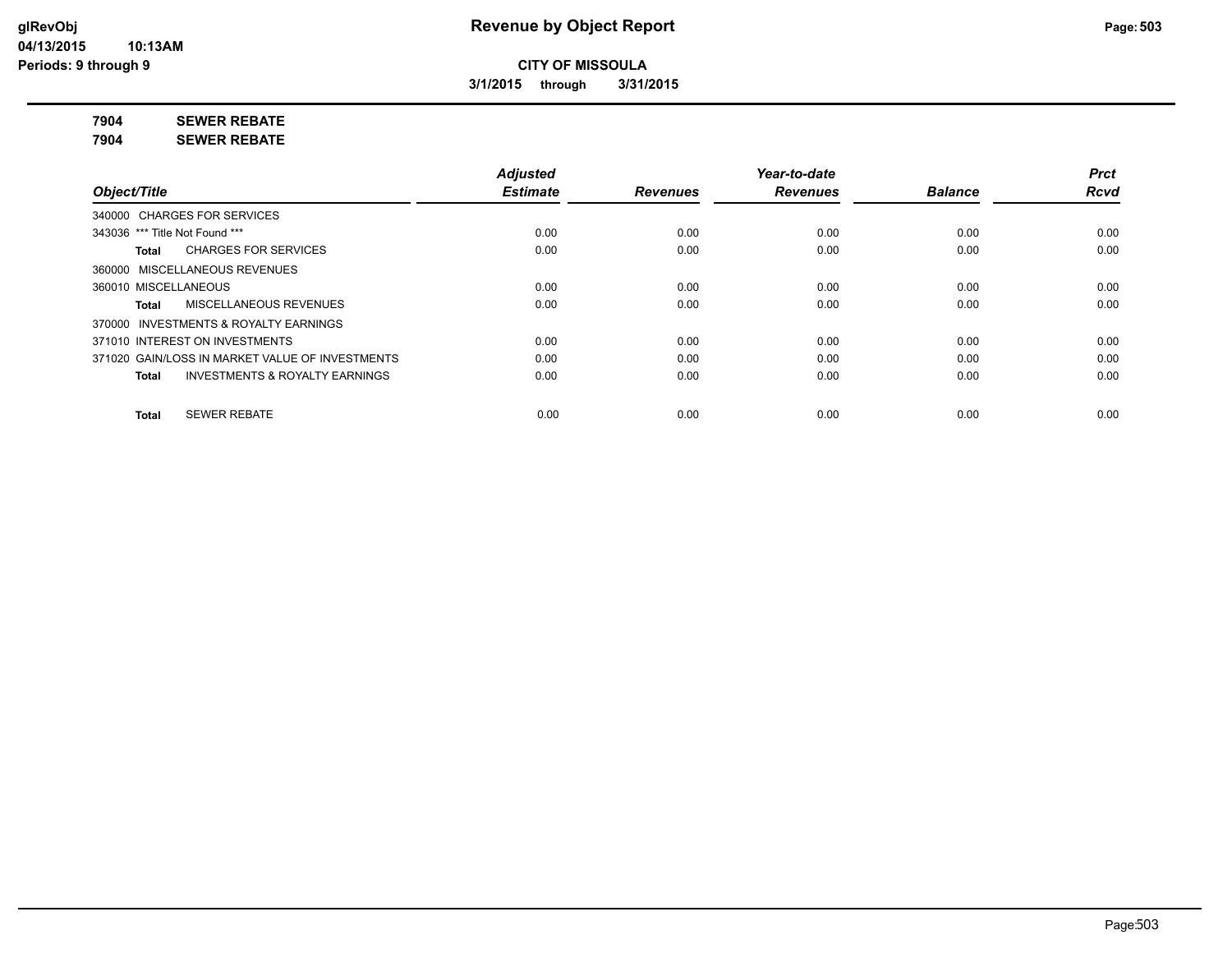**3/1/2015 through 3/31/2015**

#### **7904 SEWER REBATE**

|                                                    | <b>Adjusted</b> |                 | Year-to-date    |                | <b>Prct</b> |
|----------------------------------------------------|-----------------|-----------------|-----------------|----------------|-------------|
| Object/Title                                       | <b>Estimate</b> | <b>Revenues</b> | <b>Revenues</b> | <b>Balance</b> | <b>Rcvd</b> |
| 340000 CHARGES FOR SERVICES                        |                 |                 |                 |                |             |
| 343036 *** Title Not Found ***                     | 0.00            | 0.00            | 0.00            | 0.00           | 0.00        |
| <b>CHARGES FOR SERVICES</b><br>Total               | 0.00            | 0.00            | 0.00            | 0.00           | 0.00        |
| 360000 MISCELLANEOUS REVENUES                      |                 |                 |                 |                |             |
| 360010 MISCELLANEOUS                               | 0.00            | 0.00            | 0.00            | 0.00           | 0.00        |
| MISCELLANEOUS REVENUES<br>Total                    | 0.00            | 0.00            | 0.00            | 0.00           | 0.00        |
| 370000 INVESTMENTS & ROYALTY EARNINGS              |                 |                 |                 |                |             |
| 371010 INTEREST ON INVESTMENTS                     | 0.00            | 0.00            | 0.00            | 0.00           | 0.00        |
| 371020 GAIN/LOSS IN MARKET VALUE OF INVESTMENT     | 0.00            | 0.00            | 0.00            | 0.00           | 0.00        |
| <b>INVESTMENTS &amp; ROYALTY EARNINGS</b><br>Total | 0.00            | 0.00            | 0.00            | 0.00           | 0.00        |
|                                                    |                 |                 |                 |                |             |
| <b>SEWER REBATE</b><br>Total                       | 0.00            | 0.00            | 0.00            | 0.00           | 0.00        |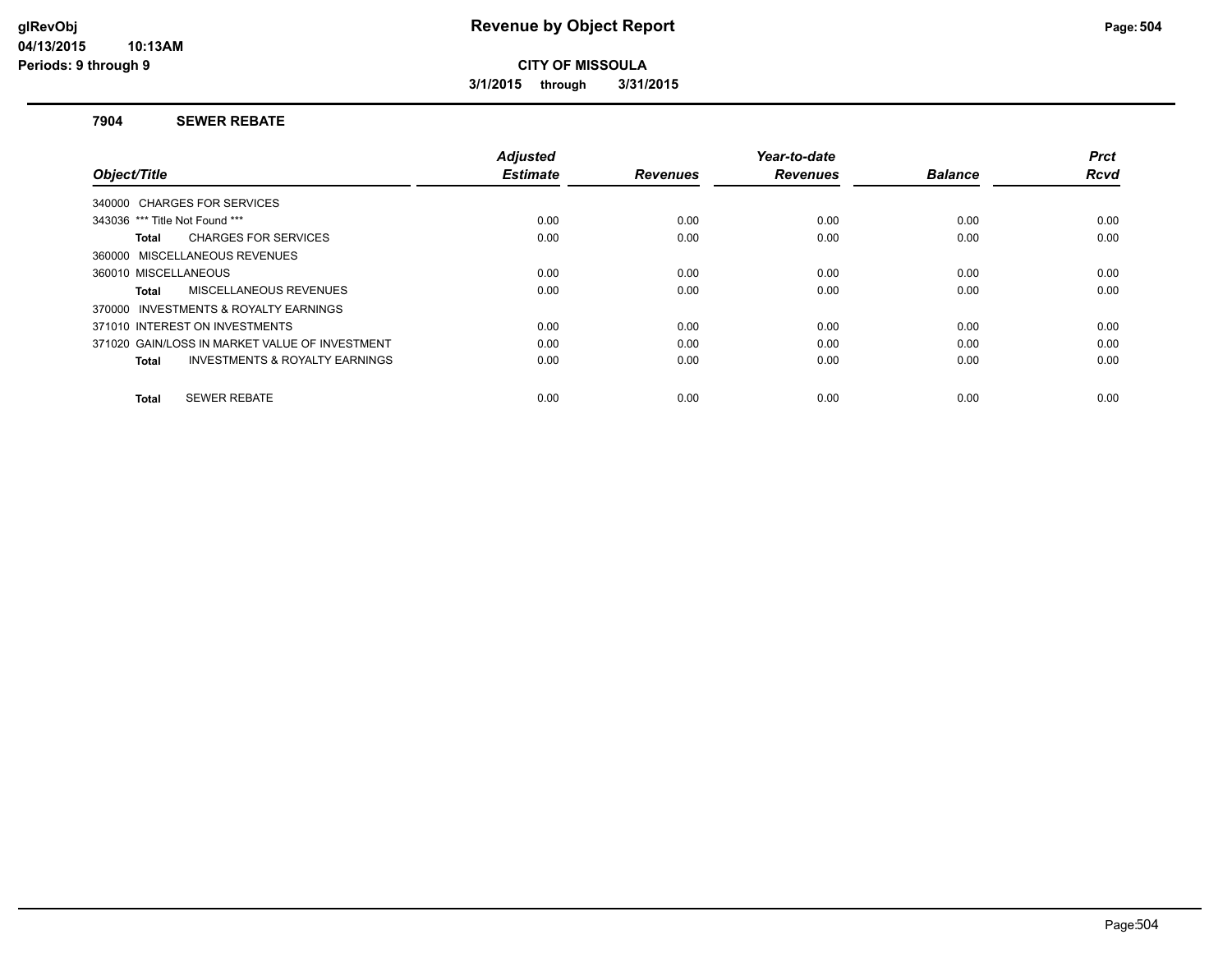**3/1/2015 through 3/31/2015**

**7905 WYE SEWER RSID 8489**

**7905 WYE SEWER RSID 8489**

|                                                 | <b>Adjusted</b> |                 | Year-to-date    |                | <b>Prct</b> |
|-------------------------------------------------|-----------------|-----------------|-----------------|----------------|-------------|
| Object/Title                                    | <b>Estimate</b> | <b>Revenues</b> | <b>Revenues</b> | <b>Balance</b> | <b>Rcvd</b> |
| 360000 MISCELLANEOUS REVENUES                   |                 |                 |                 |                |             |
| 360010 MISCELLANEOUS                            | 0.00            | 0.00            | 0.00            | 0.00           | 0.00        |
| MISCELLANEOUS REVENUES<br>Total                 | 0.00            | 0.00            | 0.00            | 0.00           | 0.00        |
| 370000 INVESTMENTS & ROYALTY EARNINGS           |                 |                 |                 |                |             |
| 371010 INTEREST ON INVESTMENTS                  | 0.00            | 0.00            | 0.00            | 0.00           | 0.00        |
| 371020 GAIN/LOSS IN MARKET VALUE OF INVESTMENTS | 0.00            | 0.00            | 0.00            | 0.00           | 0.00        |
| INVESTMENTS & ROYALTY EARNINGS<br>Total         | 0.00            | 0.00            | 0.00            | 0.00           | 0.00        |
|                                                 |                 |                 |                 |                |             |
| WYE SEWER RSID 8489<br><b>Total</b>             | 0.00            | 0.00            | 0.00            | 0.00           | 0.00        |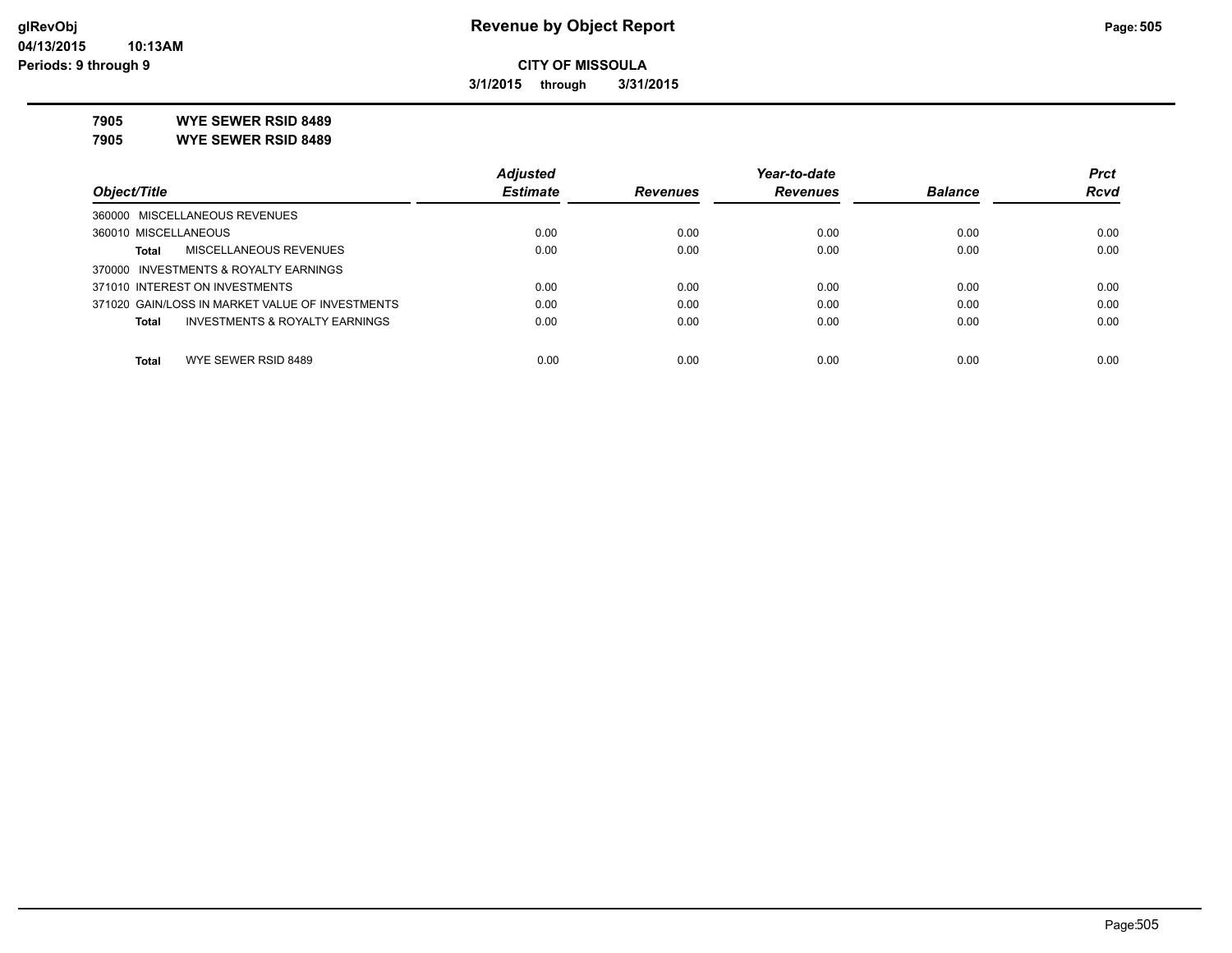**3/1/2015 through 3/31/2015**

#### **7905 WYE SEWER RSID 8489**

|                                                    | <b>Adjusted</b> |                 | Year-to-date    |                | <b>Prct</b> |
|----------------------------------------------------|-----------------|-----------------|-----------------|----------------|-------------|
| Object/Title                                       | <b>Estimate</b> | <b>Revenues</b> | <b>Revenues</b> | <b>Balance</b> | <b>Rcvd</b> |
| 360000 MISCELLANEOUS REVENUES                      |                 |                 |                 |                |             |
| 360010 MISCELLANEOUS                               | 0.00            | 0.00            | 0.00            | 0.00           | 0.00        |
| MISCELLANEOUS REVENUES<br>Total                    | 0.00            | 0.00            | 0.00            | 0.00           | 0.00        |
| 370000 INVESTMENTS & ROYALTY EARNINGS              |                 |                 |                 |                |             |
| 371010 INTEREST ON INVESTMENTS                     | 0.00            | 0.00            | 0.00            | 0.00           | 0.00        |
| 371020 GAIN/LOSS IN MARKET VALUE OF INVESTMENT     | 0.00            | 0.00            | 0.00            | 0.00           | 0.00        |
| <b>INVESTMENTS &amp; ROYALTY EARNINGS</b><br>Total | 0.00            | 0.00            | 0.00            | 0.00           | 0.00        |
|                                                    |                 |                 |                 |                |             |
| Total<br>WYE SEWER RSID 8489                       | 0.00            | 0.00            | 0.00            | 0.00           | 0.00        |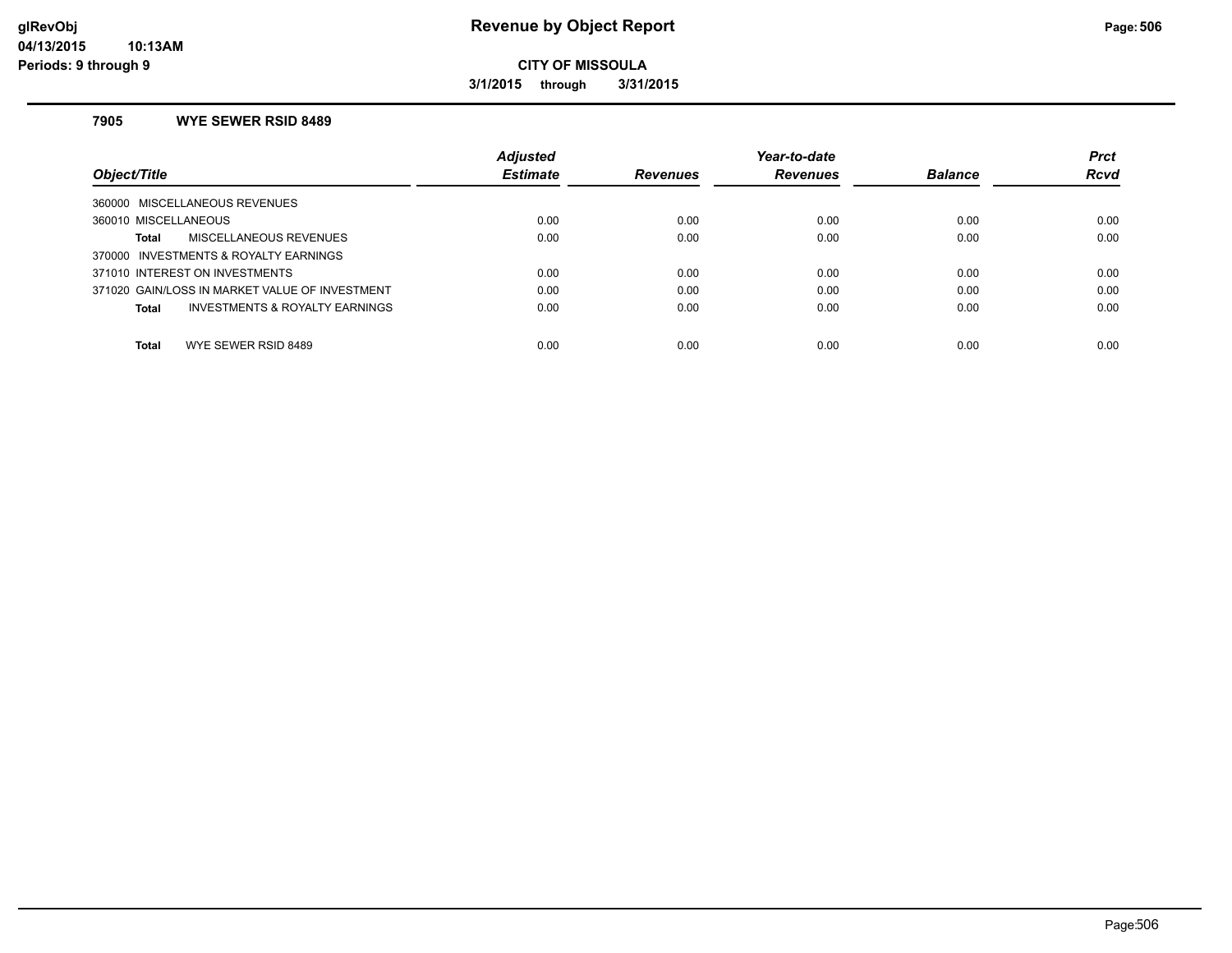**3/1/2015 through 3/31/2015**

**7906 COUNTY PARK BOARD CIP**

**7906 COUNTY PARK BOARD CIP**

|                                                 | <b>Adjusted</b> |                 | Year-to-date    |                | <b>Prct</b> |
|-------------------------------------------------|-----------------|-----------------|-----------------|----------------|-------------|
| Object/Title                                    | <b>Estimate</b> | <b>Revenues</b> | <b>Revenues</b> | <b>Balance</b> | <b>Rcvd</b> |
| 340000 CHARGES FOR SERVICES                     |                 |                 |                 |                |             |
| 346050 COUNTY PLAYGROUND CONTRACT               | 0.00            | 0.00            | 0.00            | 0.00           | 0.00        |
| <b>CHARGES FOR SERVICES</b><br>Total            | 0.00            | 0.00            | 0.00            | 0.00           | 0.00        |
| 370000 INVESTMENTS & ROYALTY EARNINGS           |                 |                 |                 |                |             |
| 371010 INTEREST ON INVESTMENTS                  | 0.00            | 0.00            | 0.00            | 0.00           | 0.00        |
| 371020 GAIN/LOSS IN MARKET VALUE OF INVESTMENTS | 0.00            | 0.00            | 0.00            | 0.00           | 0.00        |
| INVESTMENTS & ROYALTY EARNINGS<br>Total         | 0.00            | 0.00            | 0.00            | 0.00           | 0.00        |
| COUNTY PARK BOARD CIP<br><b>Total</b>           | 0.00            | 0.00            | 0.00            | 0.00           | 0.00        |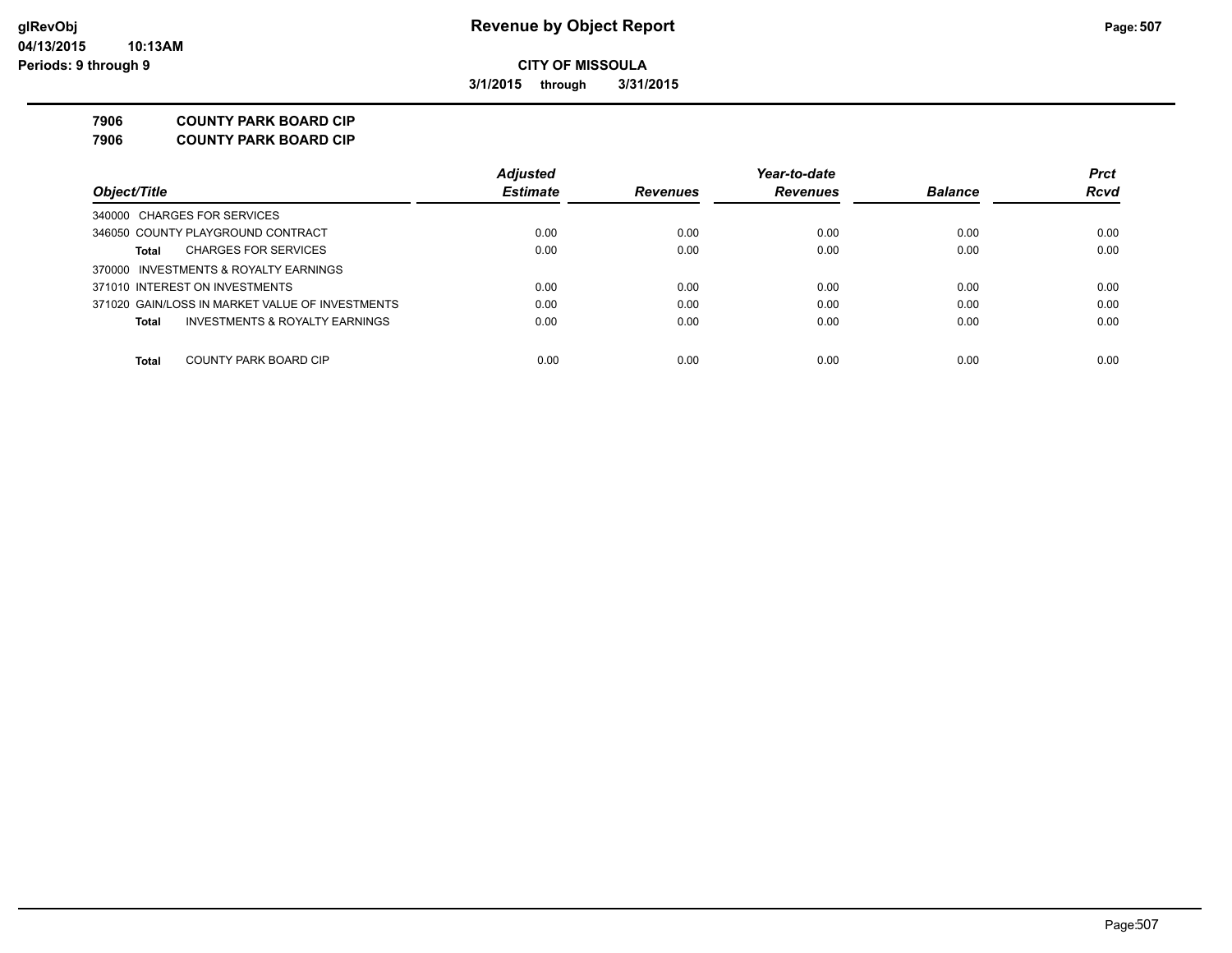**3/1/2015 through 3/31/2015**

### **7906 COUNTY PARK BOARD CIP**

|                                                           | <b>Adjusted</b> |                 | Year-to-date    |                | <b>Prct</b> |
|-----------------------------------------------------------|-----------------|-----------------|-----------------|----------------|-------------|
| Object/Title                                              | <b>Estimate</b> | <b>Revenues</b> | <b>Revenues</b> | <b>Balance</b> | <b>Rcvd</b> |
| 340000 CHARGES FOR SERVICES                               |                 |                 |                 |                |             |
| 346050 COUNTY PLAYGROUND CONTRACT                         | 0.00            | 0.00            | 0.00            | 0.00           | 0.00        |
| <b>CHARGES FOR SERVICES</b><br><b>Total</b>               | 0.00            | 0.00            | 0.00            | 0.00           | 0.00        |
| 370000 INVESTMENTS & ROYALTY EARNINGS                     |                 |                 |                 |                |             |
| 371010 INTEREST ON INVESTMENTS                            | 0.00            | 0.00            | 0.00            | 0.00           | 0.00        |
| 371020 GAIN/LOSS IN MARKET VALUE OF INVESTMENT            | 0.00            | 0.00            | 0.00            | 0.00           | 0.00        |
| <b>INVESTMENTS &amp; ROYALTY EARNINGS</b><br><b>Total</b> | 0.00            | 0.00            | 0.00            | 0.00           | 0.00        |
|                                                           |                 |                 |                 |                |             |
| <b>Total</b><br>COUNTY PARK BOARD CIP                     | 0.00            | 0.00            | 0.00            | 0.00           | 0.00        |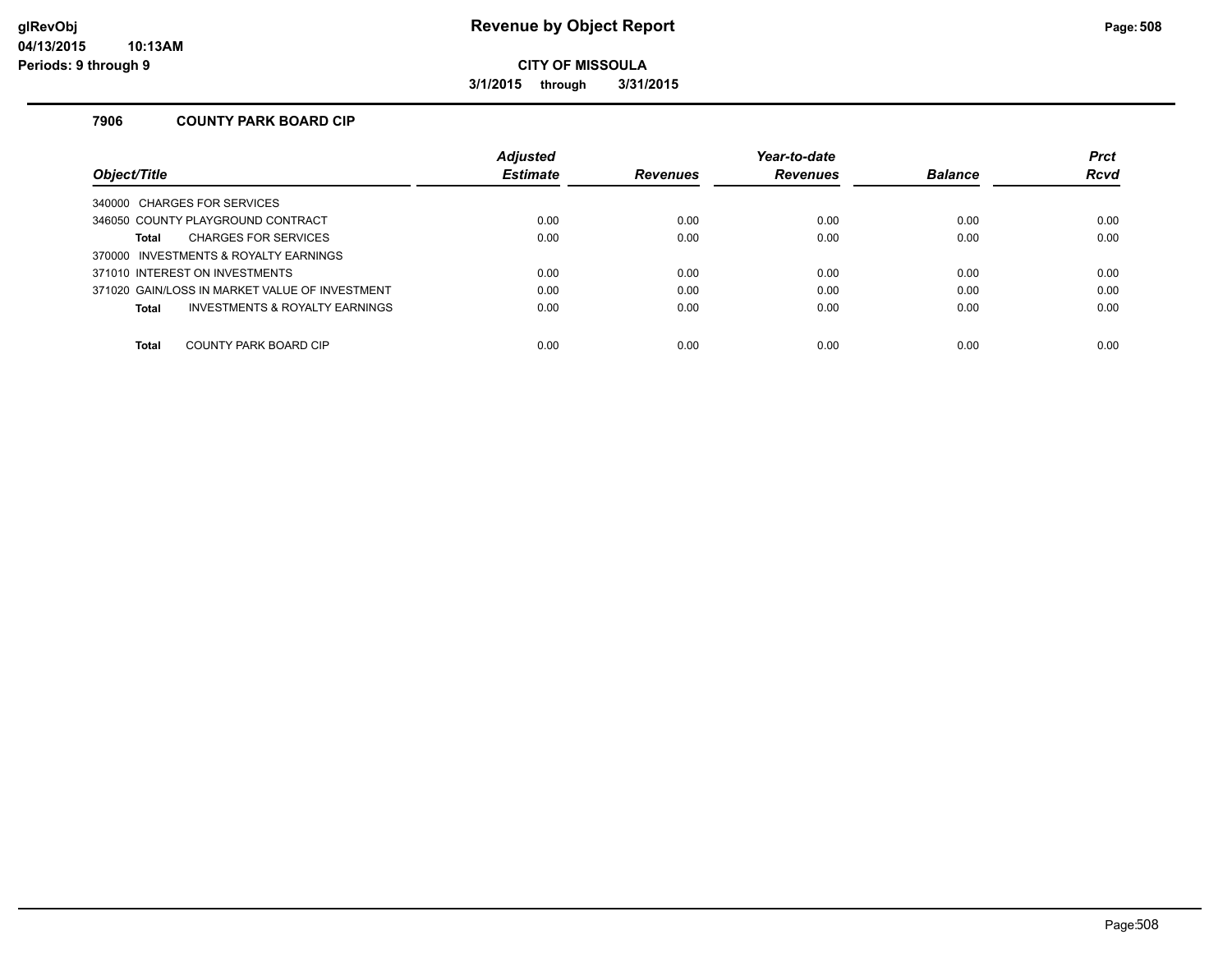**3/1/2015 through 3/31/2015**

#### **7907 ELK HILLS SUBDIVISION**

**7907 ELK HILLS SUBDIVISION**

|                                                           | <b>Adjusted</b> |                 | Year-to-date    |                |      |
|-----------------------------------------------------------|-----------------|-----------------|-----------------|----------------|------|
| Object/Title                                              | <b>Estimate</b> | <b>Revenues</b> | <b>Revenues</b> | <b>Balance</b> | Rcvd |
| 370000 INVESTMENTS & ROYALTY EARNINGS                     |                 |                 |                 |                |      |
| 371010 INTEREST ON INVESTMENTS                            | 0.00            | 0.00            | 0.00            | 0.00           | 0.00 |
| 371020 GAIN/LOSS IN MARKET VALUE OF INVESTMENTS           | 0.00            | 0.00            | 0.00            | 0.00           | 0.00 |
| <b>INVESTMENTS &amp; ROYALTY EARNINGS</b><br><b>Total</b> | 0.00            | 0.00            | 0.00            | 0.00           | 0.00 |
|                                                           |                 |                 |                 |                |      |
| ELK HILLS SUBDIVISION<br><b>Total</b>                     | 0.00            | 0.00            | 0.00            | 0.00           | 0.00 |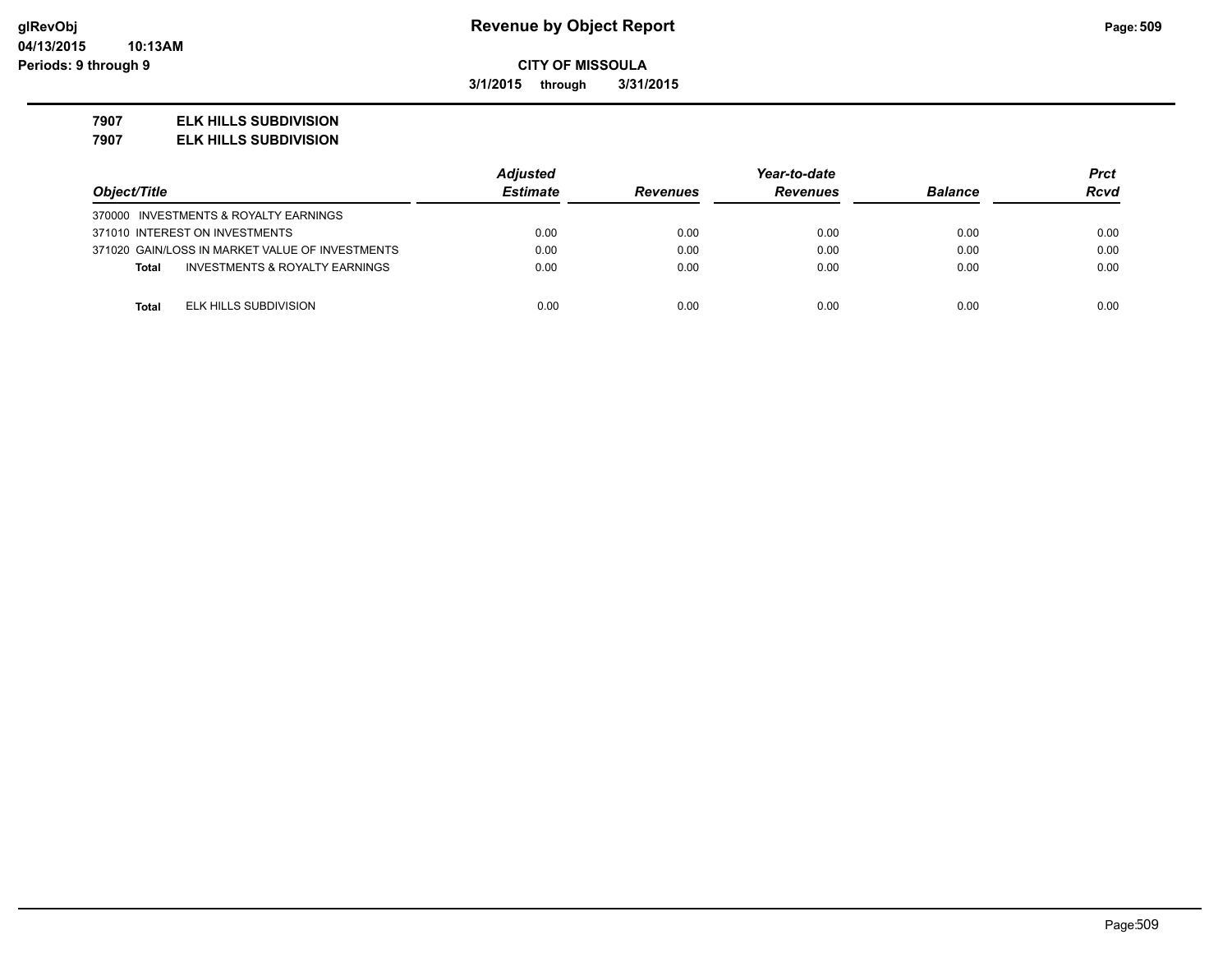### **glRevObj Revenue by Object Report Page:510**

**CITY OF MISSOULA**

**3/1/2015 through 3/31/2015**

#### **7907 ELK HILLS SUBDIVISION**

| Object/Title |                                                | <b>Adjusted</b><br><b>Estimate</b> | <b>Revenues</b> | Year-to-date<br><b>Revenues</b> | <b>Balance</b> | <b>Prct</b><br><b>Rcvd</b> |
|--------------|------------------------------------------------|------------------------------------|-----------------|---------------------------------|----------------|----------------------------|
|              | 370000 INVESTMENTS & ROYALTY EARNINGS          |                                    |                 |                                 |                |                            |
|              | 371010 INTEREST ON INVESTMENTS                 | 0.00                               | 0.00            | 0.00                            | 0.00           | 0.00                       |
|              | 371020 GAIN/LOSS IN MARKET VALUE OF INVESTMENT | 0.00                               | 0.00            | 0.00                            | 0.00           | 0.00                       |
| <b>Total</b> | INVESTMENTS & ROYALTY EARNINGS                 | 0.00                               | 0.00            | 0.00                            | 0.00           | 0.00                       |
|              |                                                |                                    |                 |                                 |                |                            |
| Total        | ELK HILLS SUBDIVISION                          | 0.00                               | 0.00            | 0.00                            | 0.00           | 0.00                       |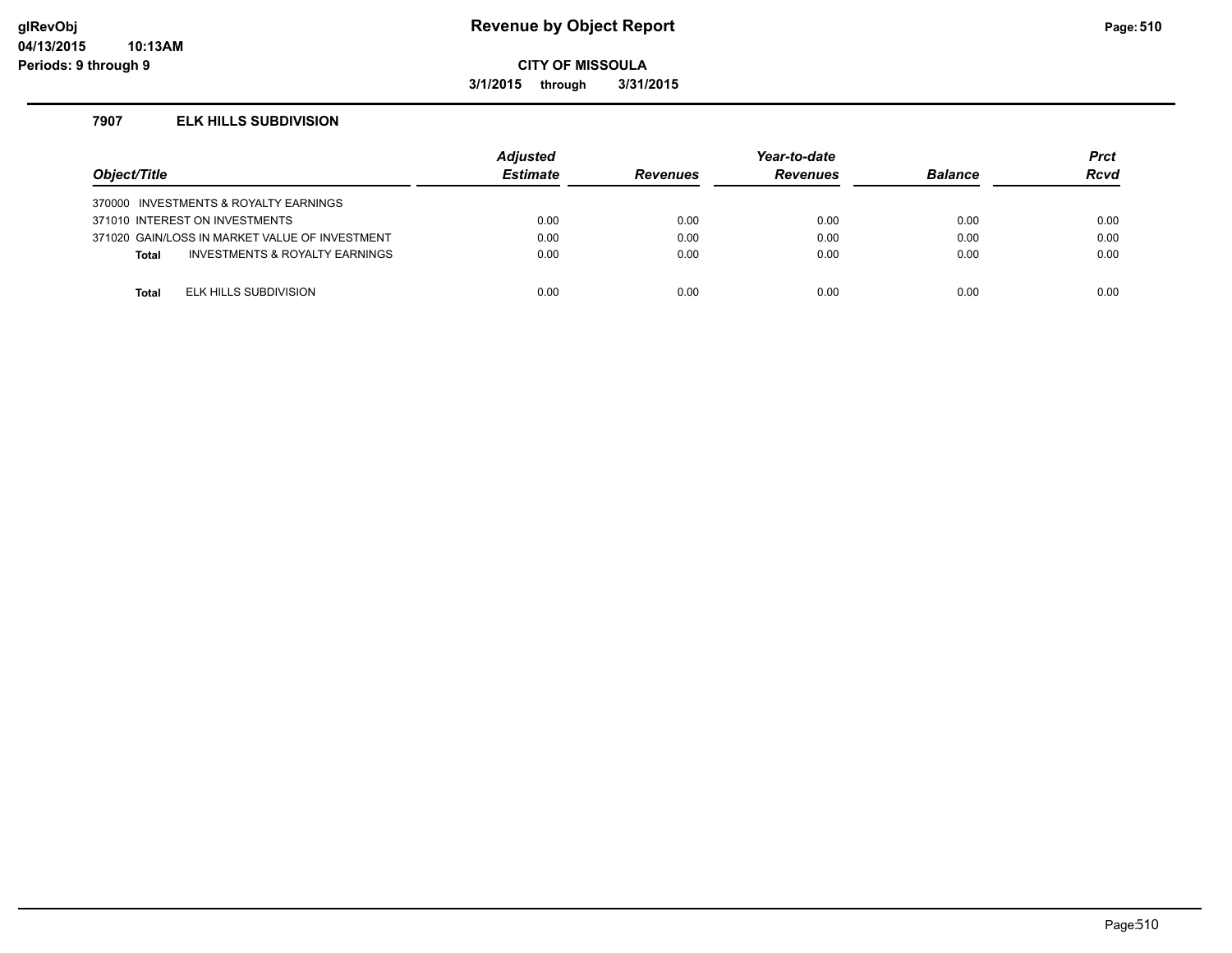**3/1/2015 through 3/31/2015**

# **7908 RATTLESNAKE-CORNERSTONE TRAIL SW**

### **7908 RATTLESNAKE-CORNERSTONE TRAIL SW**

|                                                    | <b>Adjusted</b> |                 | Year-to-date    |                | <b>Prct</b> |
|----------------------------------------------------|-----------------|-----------------|-----------------|----------------|-------------|
| Object/Title                                       | <b>Estimate</b> | <b>Revenues</b> | <b>Revenues</b> | <b>Balance</b> | <b>Rcvd</b> |
| 370000 INVESTMENTS & ROYALTY EARNINGS              |                 |                 |                 |                |             |
| 371010 INTEREST ON INVESTMENTS                     | 0.00            | 0.00            | 0.00            | 0.00           | 0.00        |
| 371020 GAIN/LOSS IN MARKET VALUE OF INVESTMENTS    | 0.00            | 0.00            | 0.00            | 0.00           | 0.00        |
| <b>INVESTMENTS &amp; ROYALTY EARNINGS</b><br>Total | 0.00            | 0.00            | 0.00            | 0.00           | 0.00        |
| 380000 OTHER FINANCING SOURCES                     |                 |                 |                 |                |             |
| 383000 OPERATING TRANSFERS                         | 0.00            | 0.00            | 0.00            | 0.00           | 0.00        |
| OTHER FINANCING SOURCES<br>Total                   | 0.00            | 0.00            | 0.00            | 0.00           | 0.00        |
|                                                    |                 |                 |                 |                |             |
| RATTLESNAKE-CORNERSTONE TRAIL SW<br>Total          | 0.00            | 0.00            | 0.00            | 0.00           | 0.00        |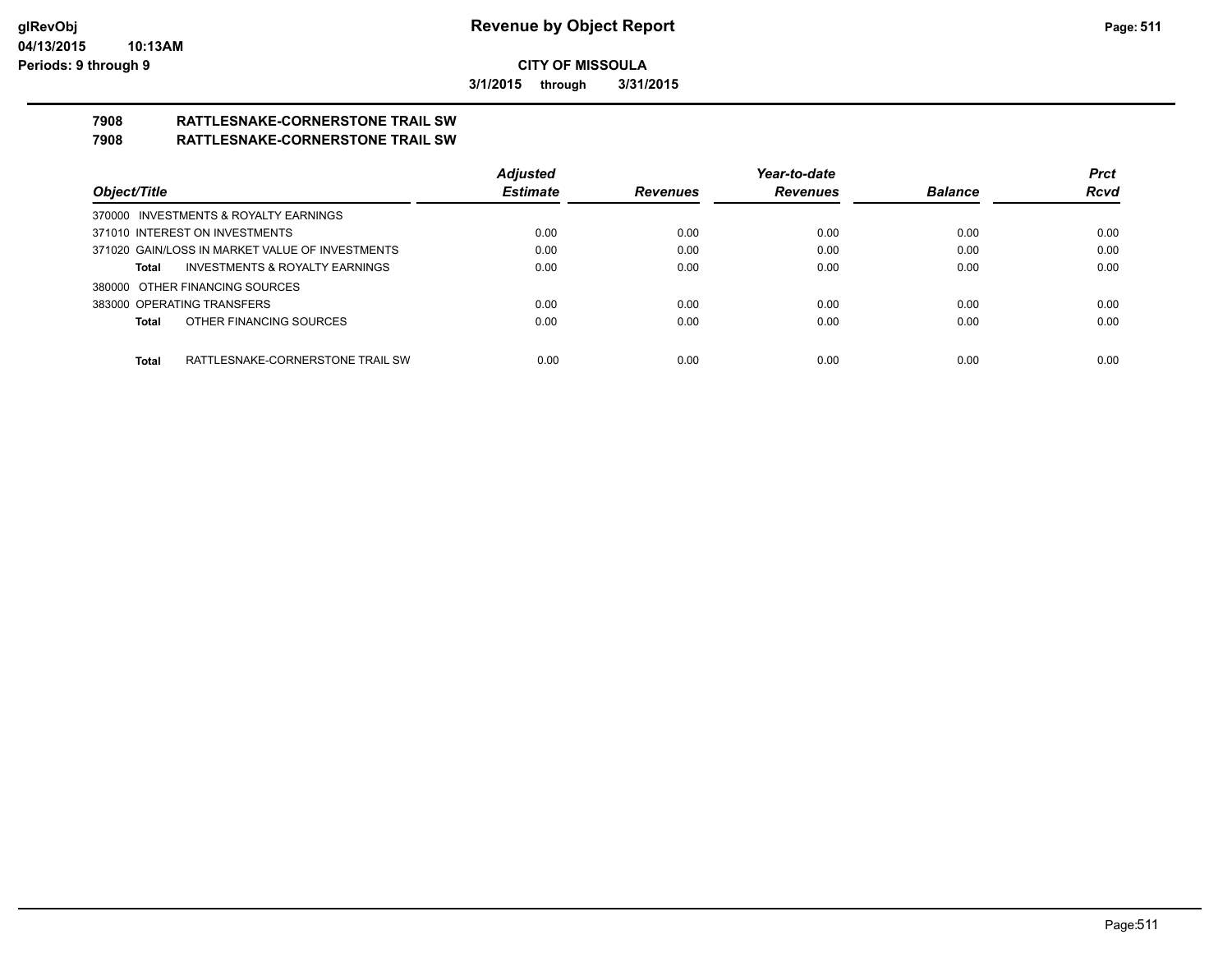**3/1/2015 through 3/31/2015**

#### **7908 RATTLESNAKE-CORNERSTONE TRAIL SW**

| Object/Title |                                                | <b>Adjusted</b><br><b>Estimate</b> | <b>Revenues</b> | Year-to-date<br><b>Revenues</b> | <b>Balance</b> | <b>Prct</b><br><b>Rcvd</b> |
|--------------|------------------------------------------------|------------------------------------|-----------------|---------------------------------|----------------|----------------------------|
|              | 370000 INVESTMENTS & ROYALTY EARNINGS          |                                    |                 |                                 |                |                            |
|              | 371010 INTEREST ON INVESTMENTS                 | 0.00                               | 0.00            | 0.00                            | 0.00           | 0.00                       |
|              | 371020 GAIN/LOSS IN MARKET VALUE OF INVESTMENT | 0.00                               | 0.00            | 0.00                            | 0.00           | 0.00                       |
| Total        | <b>INVESTMENTS &amp; ROYALTY EARNINGS</b>      | 0.00                               | 0.00            | 0.00                            | 0.00           | 0.00                       |
|              | 380000 OTHER FINANCING SOURCES                 |                                    |                 |                                 |                |                            |
|              | 383000 OPERATING TRANSFERS                     | 0.00                               | 0.00            | 0.00                            | 0.00           | 0.00                       |
| Total        | OTHER FINANCING SOURCES                        | 0.00                               | 0.00            | 0.00                            | 0.00           | 0.00                       |
| <b>Total</b> | RATTLESNAKE-CORNERSTONE TRAIL SW               | 0.00                               | 0.00            | 0.00                            | 0.00           | 0.00                       |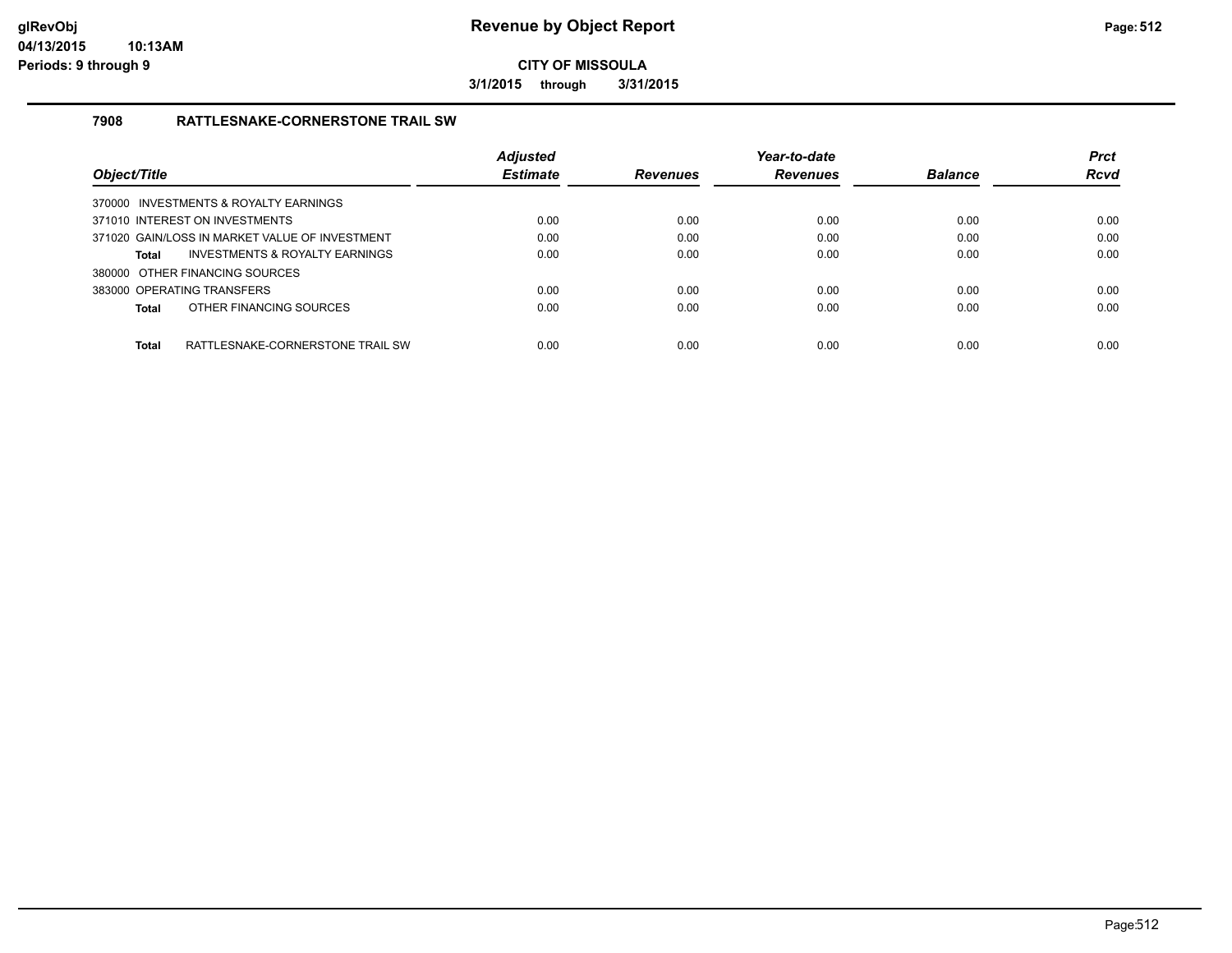**3/1/2015 through 3/31/2015**

**7909 YOUTH PROGRAMS**

**7909 YOUTH PROGRAMS**

|                                                           | <b>Adjusted</b> |                 | Year-to-date    |                | <b>Prct</b> |
|-----------------------------------------------------------|-----------------|-----------------|-----------------|----------------|-------------|
| Object/Title                                              | <b>Estimate</b> | <b>Revenues</b> | <b>Revenues</b> | <b>Balance</b> | <b>Rcvd</b> |
| 370000 INVESTMENTS & ROYALTY EARNINGS                     |                 |                 |                 |                |             |
| 371010 INTEREST ON INVESTMENTS                            | 0.00            | 0.00            | 0.00            | 0.00           | 0.00        |
| 371020 GAIN/LOSS IN MARKET VALUE OF INVESTMENTS           | 0.00            | 0.00            | 0.00            | 0.00           | 0.00        |
| <b>INVESTMENTS &amp; ROYALTY EARNINGS</b><br><b>Total</b> | 0.00            | 0.00            | 0.00            | 0.00           | 0.00        |
|                                                           |                 |                 |                 |                |             |
| YOUTH PROGRAMS<br>Total                                   | 0.00            | 0.00            | 0.00            | 0.00           | 0.00        |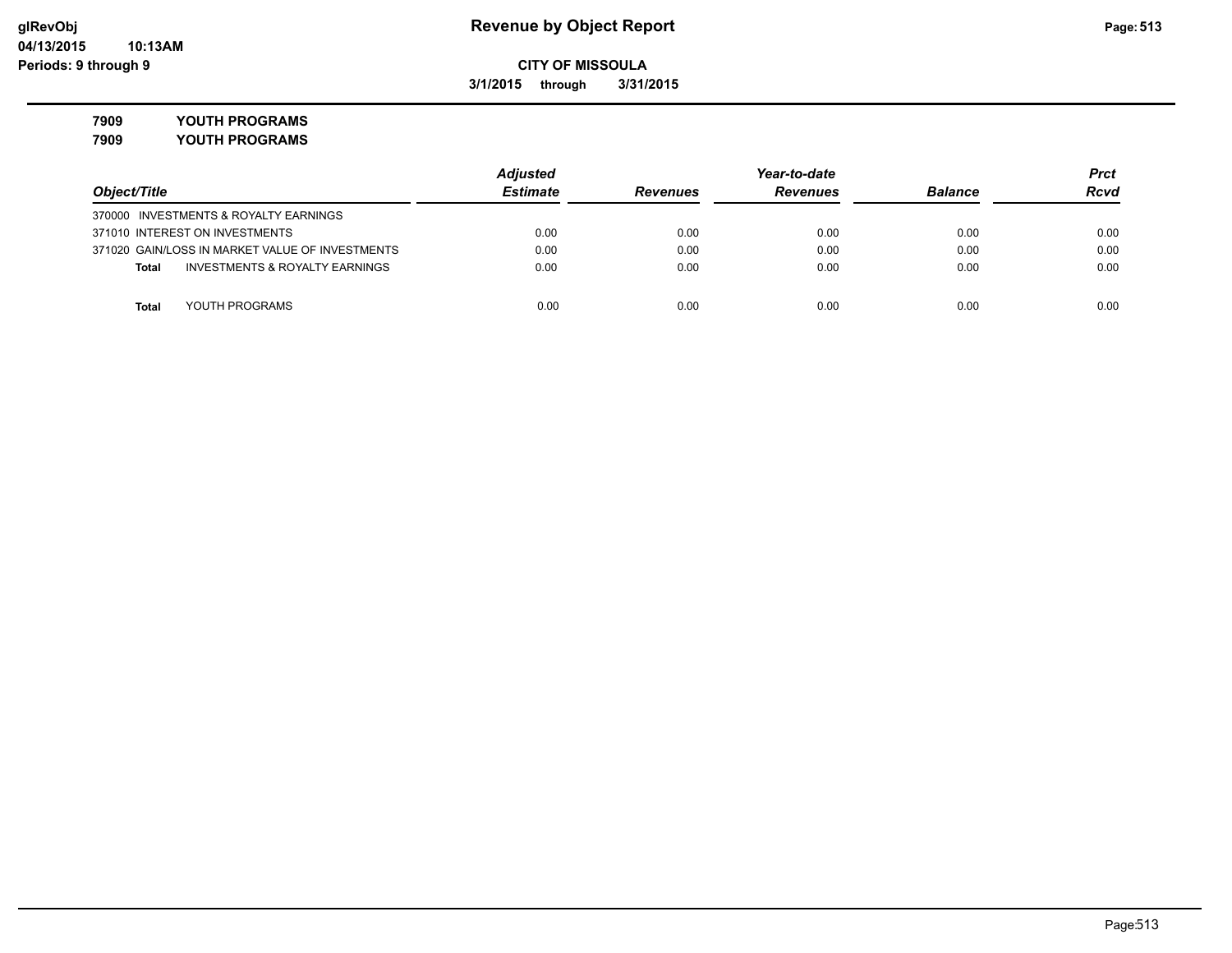### **glRevObj Revenue by Object Report Page:514**

**CITY OF MISSOULA**

**3/1/2015 through 3/31/2015**

#### **7909 YOUTH PROGRAMS**

| Object/Title |                                                | <b>Adjusted</b><br><b>Estimate</b> | <b>Revenues</b> | Year-to-date<br><b>Revenues</b> | <b>Balance</b> | <b>Prct</b><br>Rcvd |
|--------------|------------------------------------------------|------------------------------------|-----------------|---------------------------------|----------------|---------------------|
|              | 370000 INVESTMENTS & ROYALTY EARNINGS          |                                    |                 |                                 |                |                     |
|              | 371010 INTEREST ON INVESTMENTS                 | 0.00                               | 0.00            | 0.00                            | 0.00           | 0.00                |
|              | 371020 GAIN/LOSS IN MARKET VALUE OF INVESTMENT | 0.00                               | 0.00            | 0.00                            | 0.00           | 0.00                |
| <b>Total</b> | INVESTMENTS & ROYALTY EARNINGS                 | 0.00                               | 0.00            | 0.00                            | 0.00           | 0.00                |
|              |                                                |                                    |                 |                                 |                |                     |
| Total        | YOUTH PROGRAMS                                 | 0.00                               | 0.00            | 0.00                            | 0.00           | 0.00                |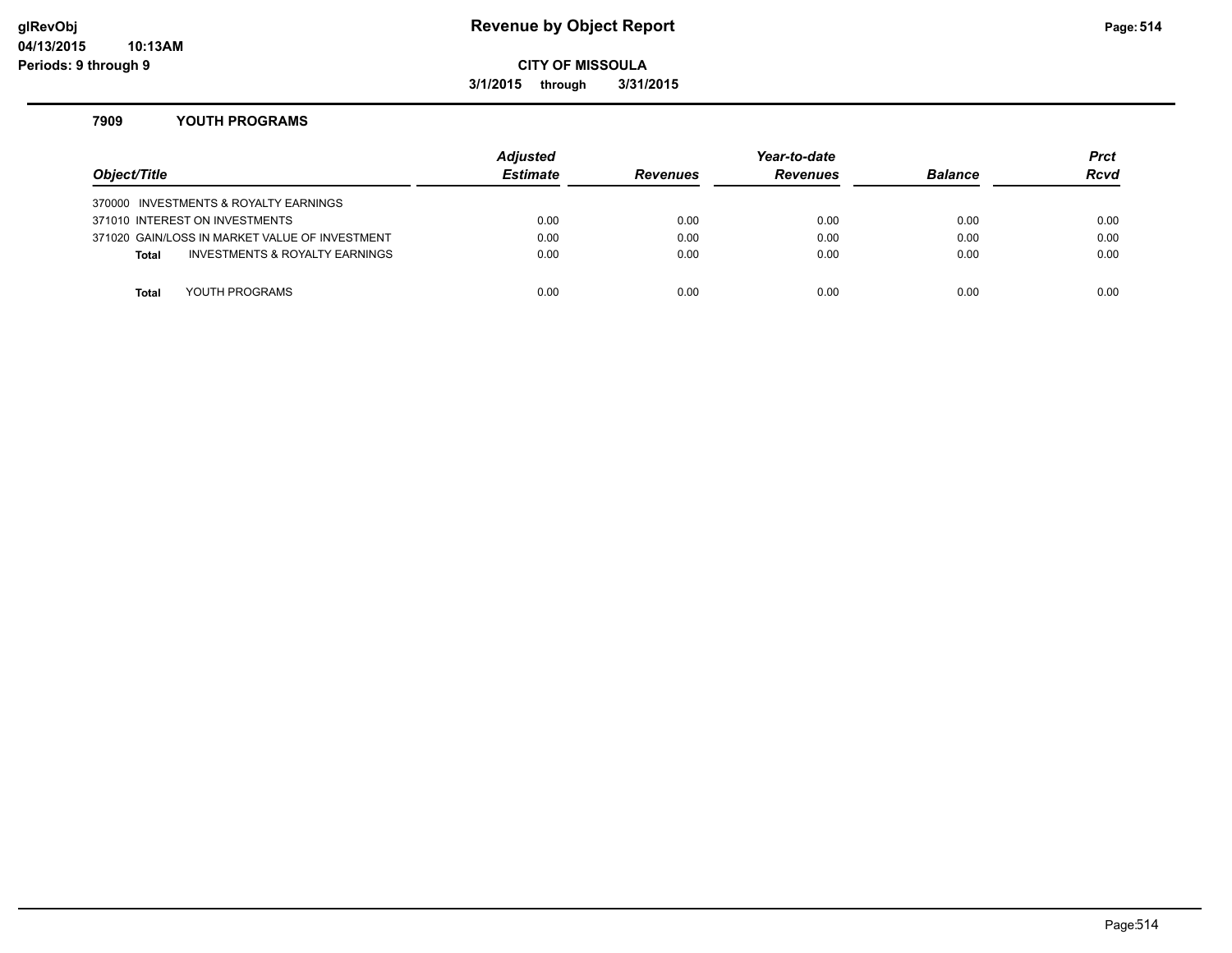**3/1/2015 through 3/31/2015**

### **7910 SIDEWALK & CURB LOAN FUND**

**7910 SIDEWALK & CURB LOAN FUND**

|                                                           | <b>Adjusted</b> |                 | Year-to-date    |                | Prct        |
|-----------------------------------------------------------|-----------------|-----------------|-----------------|----------------|-------------|
| Object/Title                                              | <b>Estimate</b> | <b>Revenues</b> | <b>Revenues</b> | <b>Balance</b> | <b>Rcvd</b> |
| 370000 INVESTMENTS & ROYALTY EARNINGS                     |                 |                 |                 |                |             |
| 371010 INTEREST ON INVESTMENTS                            | 0.00            | 0.00            | 0.00            | 0.00           | 0.00        |
| 371020 GAIN/LOSS IN MARKET VALUE OF INVESTMENTS           | 0.00            | 0.00            | 0.00            | 0.00           | 0.00        |
| <b>INVESTMENTS &amp; ROYALTY EARNINGS</b><br><b>Total</b> | 0.00            | 0.00            | 0.00            | 0.00           | 0.00        |
|                                                           |                 |                 |                 |                |             |
| SIDEWALK & CURB LOAN FUND<br><b>Total</b>                 | 0.00            | 0.00            | 0.00            | 0.00           | 0.00        |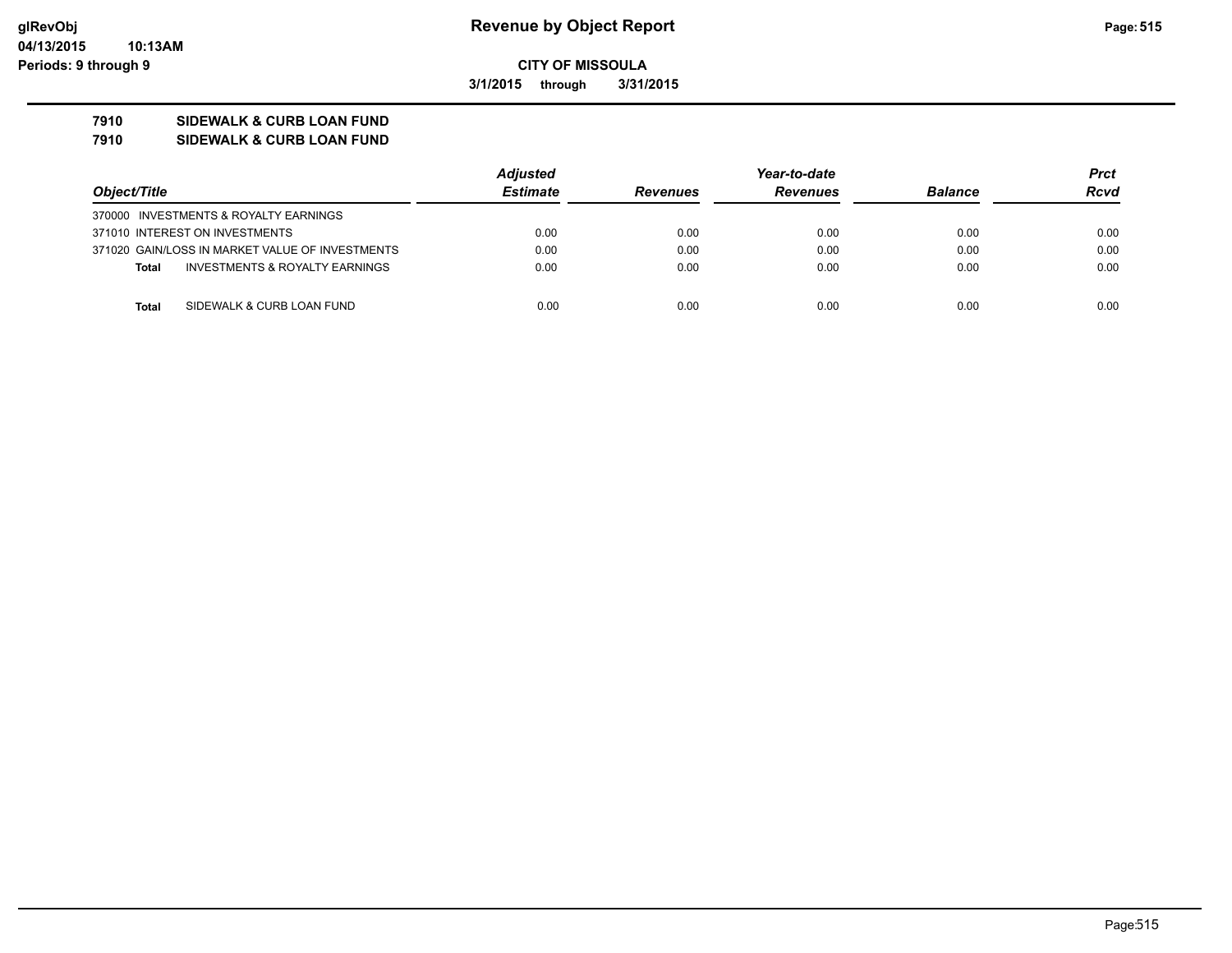**3/1/2015 through 3/31/2015**

### **7910 SIDEWALK & CURB LOAN FUND**

| Object/Title |                                                | <b>Adjusted</b><br><b>Estimate</b> | <b>Revenues</b> | Year-to-date<br><b>Revenues</b> | <b>Balance</b> | <b>Prct</b><br><b>Rcvd</b> |
|--------------|------------------------------------------------|------------------------------------|-----------------|---------------------------------|----------------|----------------------------|
|              | 370000 INVESTMENTS & ROYALTY EARNINGS          |                                    |                 |                                 |                |                            |
|              | 371010 INTEREST ON INVESTMENTS                 | 0.00                               | 0.00            | 0.00                            | 0.00           | 0.00                       |
|              | 371020 GAIN/LOSS IN MARKET VALUE OF INVESTMENT | 0.00                               | 0.00            | 0.00                            | 0.00           | 0.00                       |
| <b>Total</b> | INVESTMENTS & ROYALTY EARNINGS                 | 0.00                               | 0.00            | 0.00                            | 0.00           | 0.00                       |
|              |                                                |                                    |                 |                                 |                |                            |
| Total        | SIDEWALK & CURB LOAN FUND                      | 0.00                               | 0.00            | 0.00                            | 0.00           | 0.00                       |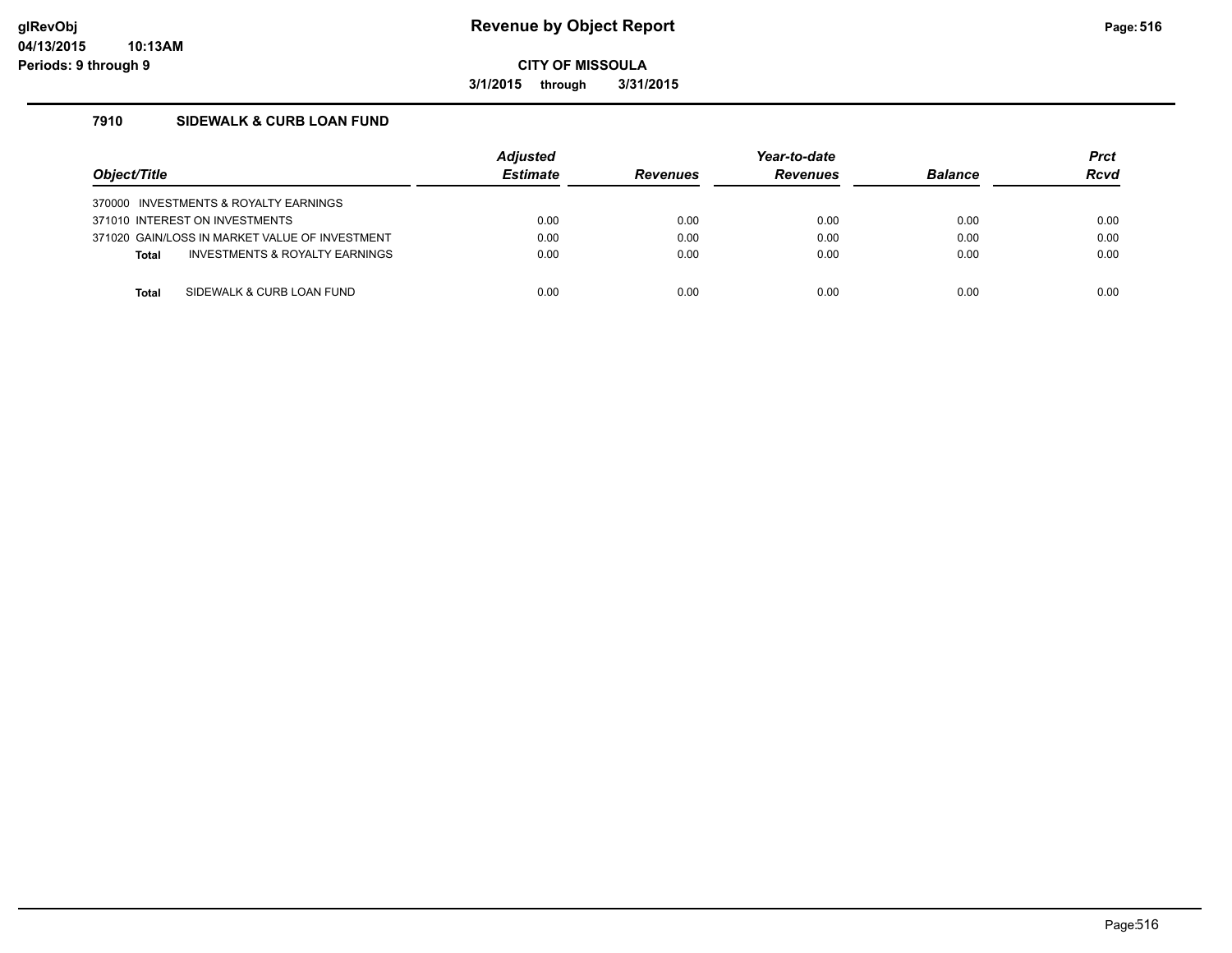**3/1/2015 through 3/31/2015**

### **7911 RESIDENTIAL INSPECTION FUND**

#### **7911 RESIDENTIAL INSPECTION FUND**

|                                                    | <b>Adjusted</b> |                 | Year-to-date    |                | <b>Prct</b> |
|----------------------------------------------------|-----------------|-----------------|-----------------|----------------|-------------|
| Object/Title                                       | <b>Estimate</b> | <b>Revenues</b> | <b>Revenues</b> | <b>Balance</b> | <b>Rcvd</b> |
| 320000 LICENSES & PERMITS                          |                 |                 |                 |                |             |
| 323018 PAVING ASSESSMENTS                          | 0.00            | 15.00           | 30.00           | $-30.00$       | 0.00        |
| <b>LICENSES &amp; PERMITS</b><br>Total             | 0.00            | 15.00           | 30.00           | $-30.00$       | 0.00        |
| 360000 MISCELLANEOUS REVENUES                      |                 |                 |                 |                |             |
| 360010 MISCELLANEOUS                               | 0.00            | 0.00            | 0.00            | 0.00           | 0.00        |
| 365001 *** Title Not Found ***                     | 0.00            | 0.00            | 0.00            | 0.00           | 0.00        |
| 365002 OTHER RECREATION DONATIONS                  | 0.00            | 0.00            | 0.00            | 0.00           | 0.00        |
| MISCELLANEOUS REVENUES<br>Total                    | 0.00            | 0.00            | 0.00            | 0.00           | 0.00        |
| 370000 INVESTMENTS & ROYALTY EARNINGS              |                 |                 |                 |                |             |
| 371010 INTEREST ON INVESTMENTS                     | 0.00            | 0.00            | 0.00            | 0.00           | 0.00        |
| 371020 GAIN/LOSS IN MARKET VALUE OF INVESTMENTS    | 0.00            | 0.00            | 0.00            | 0.00           | 0.00        |
| <b>INVESTMENTS &amp; ROYALTY EARNINGS</b><br>Total | 0.00            | 0.00            | 0.00            | 0.00           | 0.00        |
| <b>RESIDENTIAL INSPECTION FUND</b><br><b>Total</b> | 0.00            | 15.00           | 30.00           | $-30.00$       | 0.00        |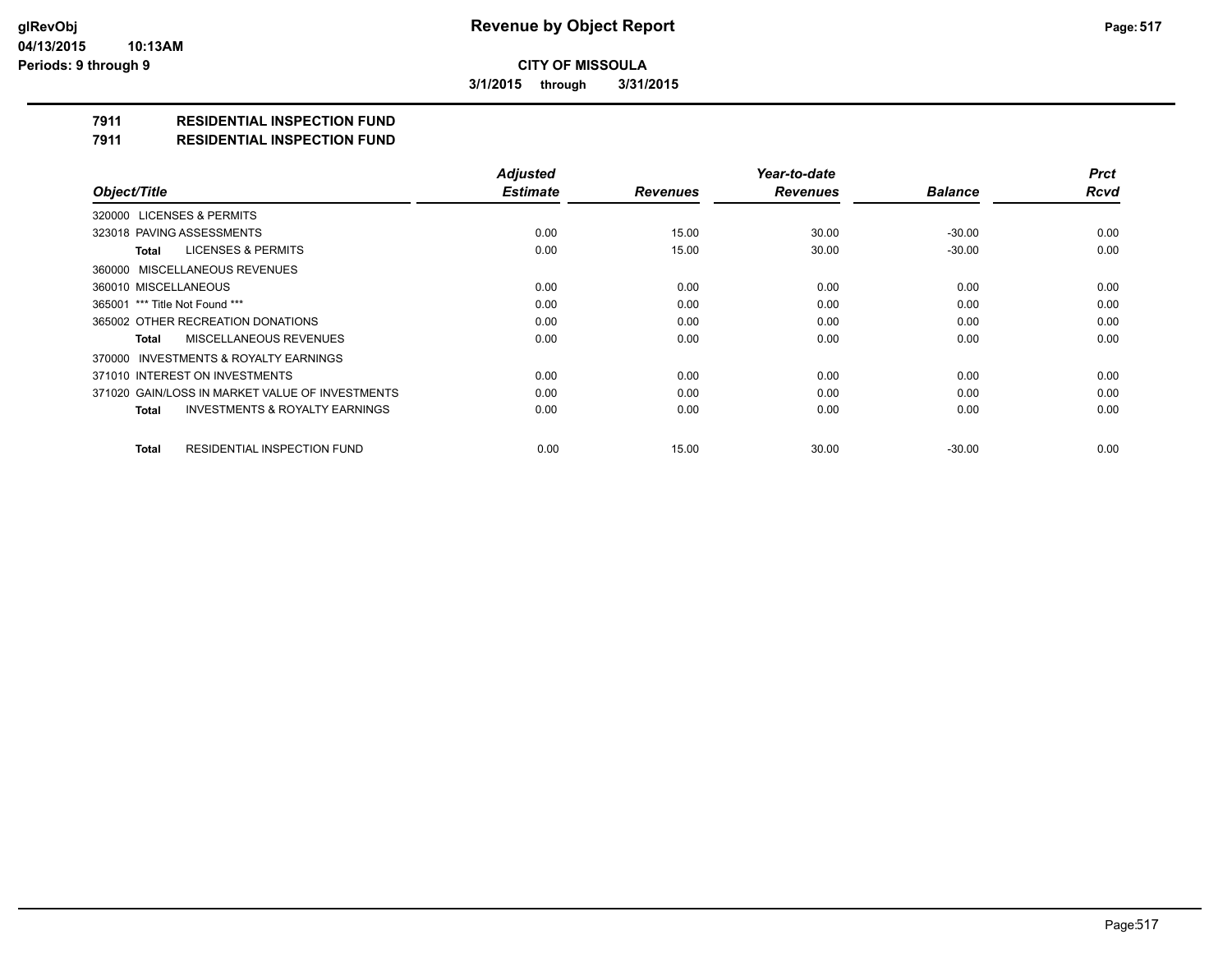**3/1/2015 through 3/31/2015**

### **7911 RESIDENTIAL INSPECTION FUND**

| Object/Title                                        | <b>Adjusted</b><br><b>Estimate</b> | <b>Revenues</b> | Year-to-date    | <b>Balance</b> | <b>Prct</b><br><b>Rcvd</b> |
|-----------------------------------------------------|------------------------------------|-----------------|-----------------|----------------|----------------------------|
|                                                     |                                    |                 | <b>Revenues</b> |                |                            |
| 320000 LICENSES & PERMITS                           |                                    |                 |                 |                |                            |
| 323018 PAVING ASSESSMENTS                           | 0.00                               | 15.00           | 30.00           | $-30.00$       | 0.00                       |
| <b>LICENSES &amp; PERMITS</b><br>Total              | 0.00                               | 15.00           | 30.00           | $-30.00$       | 0.00                       |
| 360000 MISCELLANEOUS REVENUES                       |                                    |                 |                 |                |                            |
| 360010 MISCELLANEOUS                                | 0.00                               | 0.00            | 0.00            | 0.00           | 0.00                       |
| 365001 *** Title Not Found ***                      | 0.00                               | 0.00            | 0.00            | 0.00           | 0.00                       |
| 365002 OTHER RECREATION DONATIONS                   | 0.00                               | 0.00            | 0.00            | 0.00           | 0.00                       |
| <b>MISCELLANEOUS REVENUES</b><br>Total              | 0.00                               | 0.00            | 0.00            | 0.00           | 0.00                       |
| <b>INVESTMENTS &amp; ROYALTY EARNINGS</b><br>370000 |                                    |                 |                 |                |                            |
| 371010 INTEREST ON INVESTMENTS                      | 0.00                               | 0.00            | 0.00            | 0.00           | 0.00                       |
| 371020 GAIN/LOSS IN MARKET VALUE OF INVESTMENT      | 0.00                               | 0.00            | 0.00            | 0.00           | 0.00                       |
| <b>INVESTMENTS &amp; ROYALTY EARNINGS</b><br>Total  | 0.00                               | 0.00            | 0.00            | 0.00           | 0.00                       |
|                                                     |                                    |                 |                 |                |                            |
| <b>RESIDENTIAL INSPECTION FUND</b><br><b>Total</b>  | 0.00                               | 15.00           | 30.00           | $-30.00$       | 0.00                       |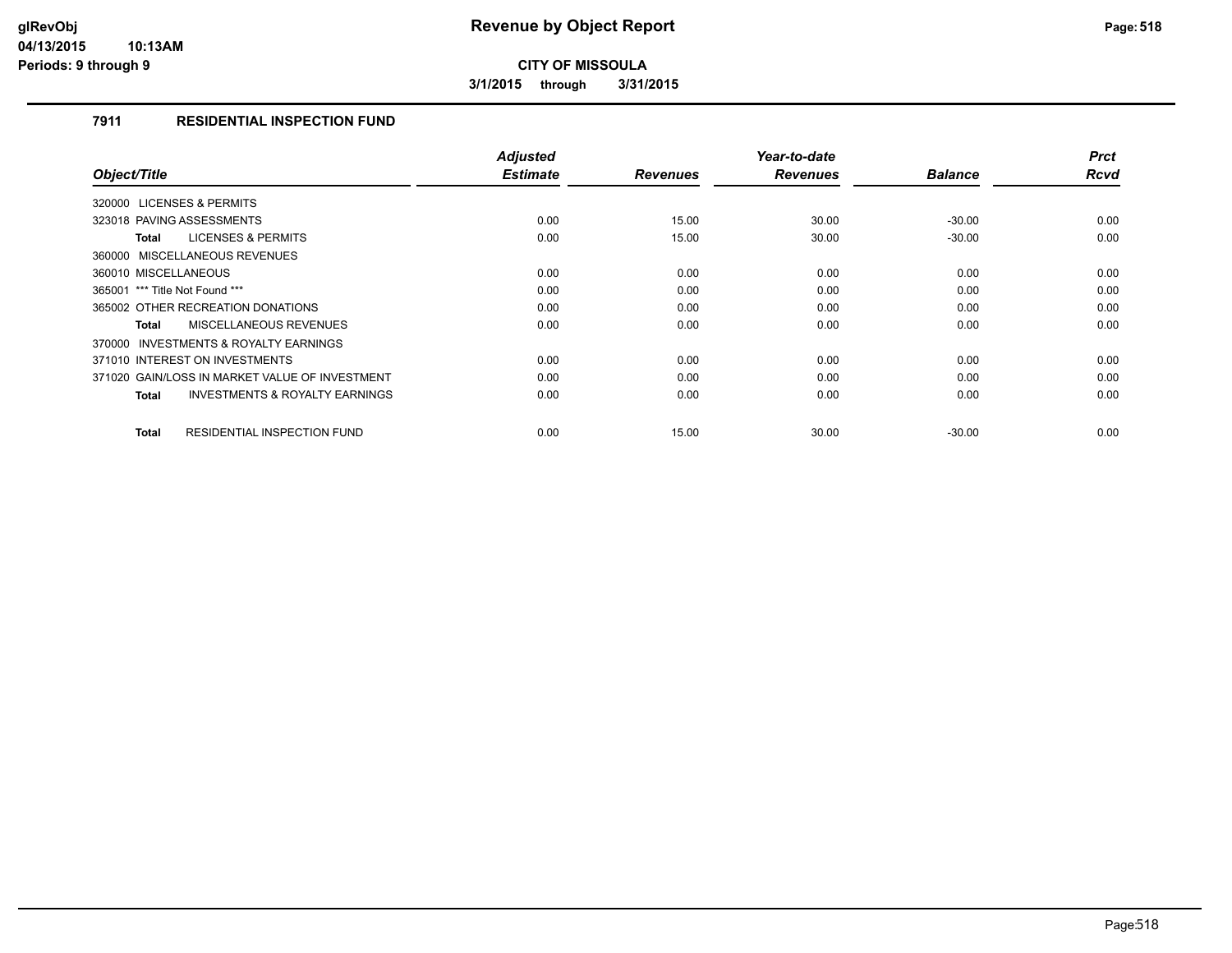**3/1/2015 through 3/31/2015**

#### **9000 GENERAL FIXED ASSETS ACCOUNT GROUP 9000 GENERAL FIXED ASSETS ACCOUNT GROUP**

|                                |                                           | <b>Adjusted</b> |                 | Year-to-date    |                | <b>Prct</b> |
|--------------------------------|-------------------------------------------|-----------------|-----------------|-----------------|----------------|-------------|
| Object/Title                   |                                           | <b>Estimate</b> | <b>Revenues</b> | <b>Revenues</b> | <b>Balance</b> | <b>Rcvd</b> |
|                                | 380000 OTHER FINANCING SOURCES            |                 |                 |                 |                |             |
| 382000 *** Title Not Found *** |                                           | 0.00            | 0.00            | 0.00            | 0.00           | 0.00        |
| <b>Total</b>                   | OTHER FINANCING SOURCES                   | 0.00            | 0.00            | 0.00            | 0.00           | 0.00        |
| <b>Total</b>                   | <b>GENERAL FIXED ASSETS ACCOUNT GROUP</b> | 0.00            | 0.00            | 0.00            | 0.00           | 0.00        |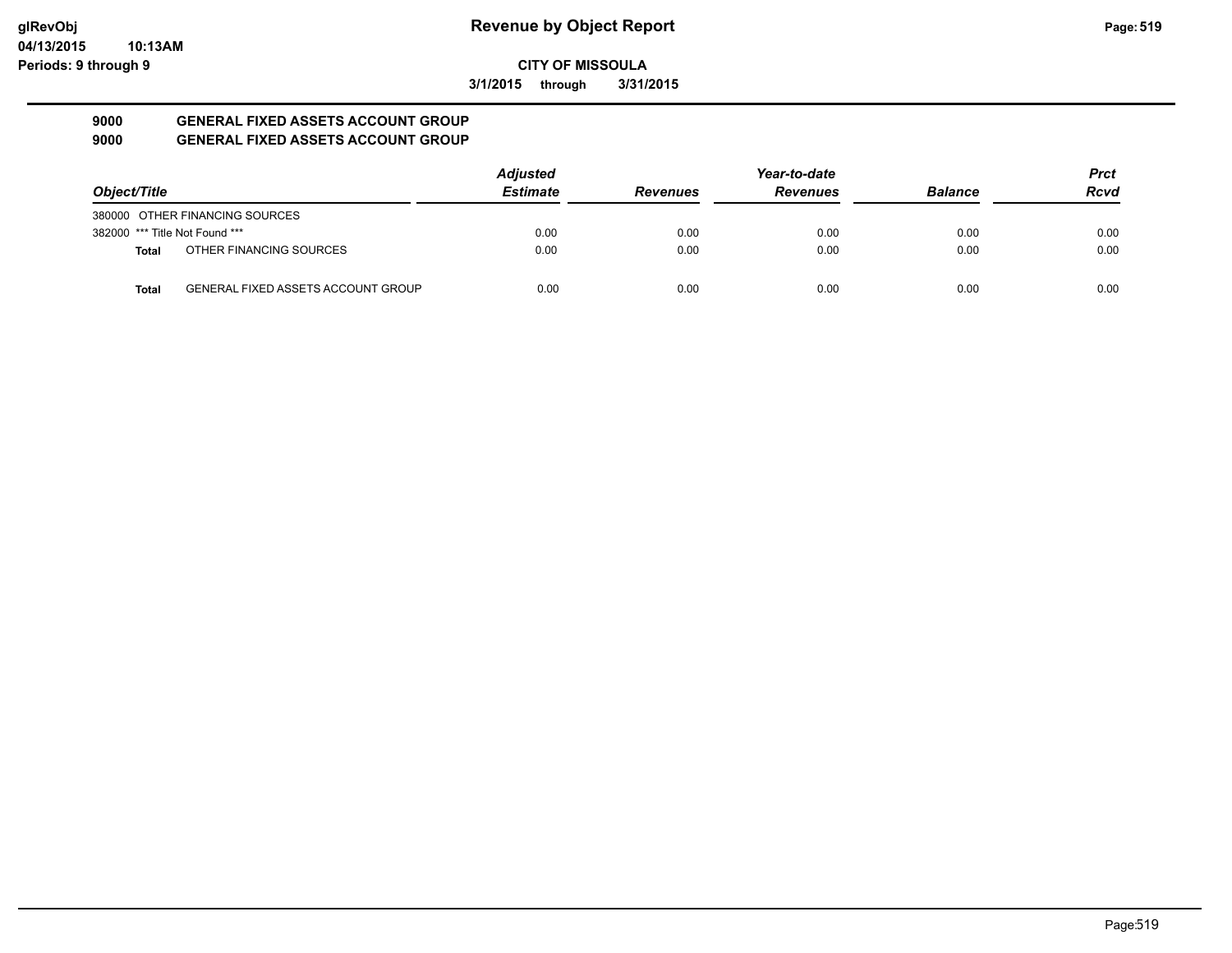**3/1/2015 through 3/31/2015**

#### **9000 GENERAL FIXED ASSETS ACCOUNT GROUP**

|                                |                                           | <b>Adjusted</b> |                 | Year-to-date    |                | <b>Prct</b> |
|--------------------------------|-------------------------------------------|-----------------|-----------------|-----------------|----------------|-------------|
| Object/Title                   |                                           | <b>Estimate</b> | <b>Revenues</b> | <b>Revenues</b> | <b>Balance</b> | <b>Rcvd</b> |
|                                | 380000 OTHER FINANCING SOURCES            |                 |                 |                 |                |             |
| 382000 *** Title Not Found *** |                                           | 0.00            | 0.00            | 0.00            | 0.00           | 0.00        |
| <b>Total</b>                   | OTHER FINANCING SOURCES                   | 0.00            | 0.00            | 0.00            | 0.00           | 0.00        |
| <b>Total</b>                   | <b>GENERAL FIXED ASSETS ACCOUNT GROUF</b> | 0.00            | 0.00            | 0.00            | 0.00           | 0.00        |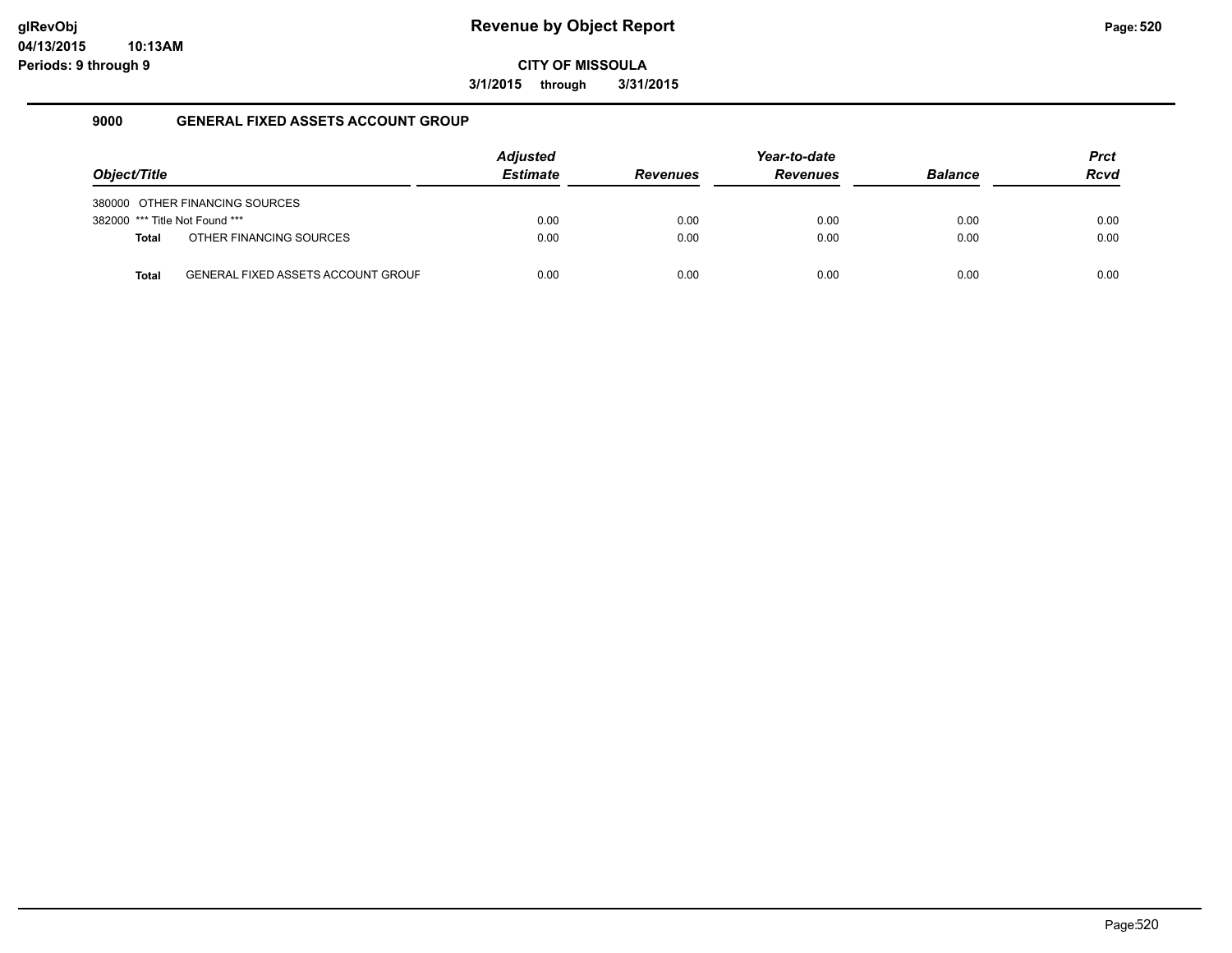**CITY OF MISSOULA 3/1/2015 through 3/31/2015**

#### *Grand Totals*

|                                                | <b>Adjusted</b> |                 | Year-to-date    |                | <b>Prct</b> |
|------------------------------------------------|-----------------|-----------------|-----------------|----------------|-------------|
| Object/Title                                   | <b>Estimate</b> | <b>Revenues</b> | <b>Revenues</b> | <b>Balance</b> | <b>Rcvd</b> |
| 310000 TAXES/ASSESSMENTS                       |                 |                 |                 |                |             |
| 310000 TAXES/ASSESSMENTS                       | 0.00            | 0.00            | 0.00            | 0.00           | 0.00        |
| 311000 GENERAL PROPERTY TAXES                  | 26,837,655.00   | 94,784.04       | 14,043,319.43   | 12,794,335.57  | 52.33       |
| 311001 CURRENT TAXES                           | 0.00            | 0.00            | 0.00            | 0.00           | 0.00        |
| 311005 DELINQUENT TAXES                        | 0.00            | 9,854.64        | 82,589.20       | $-82,589.20$   | 0.00        |
| 311011 TAX INCREMENT                           | 4,528,123.00    | 19,407.54       | 2,028,853.59    | 2,499,269.41   | 44.81       |
| 311030 MOTOR VEHICLE TAXES                     | 1,320,185.00    | 109,050.35      | 678,488.62      | 641,696.38     | 51.39       |
| 312000 PENALTIES & INTEREST - DELINQUENT TAXES | 0.00            | 0.00            | 0.00            | 0.00           | 0.00        |
| 312001 PENALTIES & INTEREST                    | 99,383.00       | 4,175.80        | 22,236.73       | 77,146.27      | 22.37       |
| 314000 PROP TAX - OTHER THAN ASSESSED VAL      | 0.00            | 0.00            | 0.00            | 0.00           | 0.00        |
| 314001 LIGHT VEHICLE TAX                       | 0.00            | 0.00            | 0.00            | 0.00           | 0.00        |
| 314100 TBID REVENUE                            | 620,494.00      | 0.00            | 0.00            | 620,494.00     | 0.00        |
| TAXES/ASSESSMENTS<br><b>Total</b>              | 33,405,840.00   | 237,272.37      | 16,855,487.57   | 16,550,352.43  | 50.46       |
| 320000 LICENSES & PERMITS                      |                 |                 |                 |                |             |
| 322011 LIQUOR LICENSES                         | 33,975.00       | 0.00            | 31,531.25       | 2,443.75       | 92.81       |
| 322012 BEER LICENSES                           | 34,900.00       | 800.00          | 46,200.00       | $-11,300.00$   | 132.38      |
| 322013 WINE LICENSES                           | 11,700.00       | 0.00            | 200.00          | 11,500.00      | 1.71        |
| 322014 GOING OUT OF BUSINESS LICENSE           | 0.00            | 0.00            | 0.00            | 0.00           | 0.00        |
| 322020 GENERAL BUSINESS/PROF/OCCUPATIONAL LIC  | 642,344.00      | 36,281.00       | 303,729.08      | 338,614.92     | 47.28       |
| 322021 RENTAL LICENSES                         | 60,828.00       | 0.00            | 1,855.80        | 58,972.20      | 3.05        |
| 322022 BLIC PENALTIES & LICENSES               | 12,360.00       | 356.00          | 10,355.48       | 2,004.52       | 83.78       |
| 322030 FRANCHISE FEES                          | 0.00            | 0.00            | 0.00            | 0.00           | 0.00        |
| 322031 FRANCHISE FEE - AT&T                    | 680,000.00      | 0.00            | 504,203.49      | 175,796.51     | 74.15       |
| 322032 FRANCHISE FEE - FIBERVISION             | 0.00            | 0.00            | 0.00            | 0.00           | 0.00        |
| 322033 FRANCHISE FEE - MASADA                  | 0.00            | 0.00            | 0.00            | 0.00           | 0.00        |
| 322034 PEG ACCESS                              | 56,000.00       | 0.00            | 31,729.19       | 24,270.81      | 56.66       |
| 323011 BUILDING PERMITS                        | 671,560.00      | 125,814.26      | 712,661.56      | $-41,101.56$   | 106.12      |
| 323012 ELECTRICAL PERMITS                      | 193,640.00      | 21,356.95       | 163,840.26      | 29,799.74      | 84.61       |
| 323013 PLUMBING PERMITS                        | 111,240.00      | 15,865.00       | 96,090.00       | 15,150.00      | 86.38       |
| 323014 BLDG PERMIT REVIEW FEE                  | 0.00            | 0.00            | 0.00            | 0.00           | 0.00        |
| 323015 EXCAVATING PERMITS                      | 396,550.00      | 61,593.50       | 283,947.64      | 112,602.36     | 71.60       |
| 323016 MOVING PERMITS                          | 6,644.00        | 0.00            | 412.00          | 6,232.00       | 6.20        |
| 323017 MECHANICAL PERMITS                      | 81,370.00       | 8,006.00        | 71,134.80       | 10,235.20      | 87.42       |
| 323018 PAVING ASSESSMENTS                      | 64,196.00       | 15.00           | 7,783.00        | 56,413.00      | 12.12       |
| 323019 ALARM USERS PERMITS                     | 16,068.00       | 104.00          | 9,229.00        | 6,839.00       | 57.44       |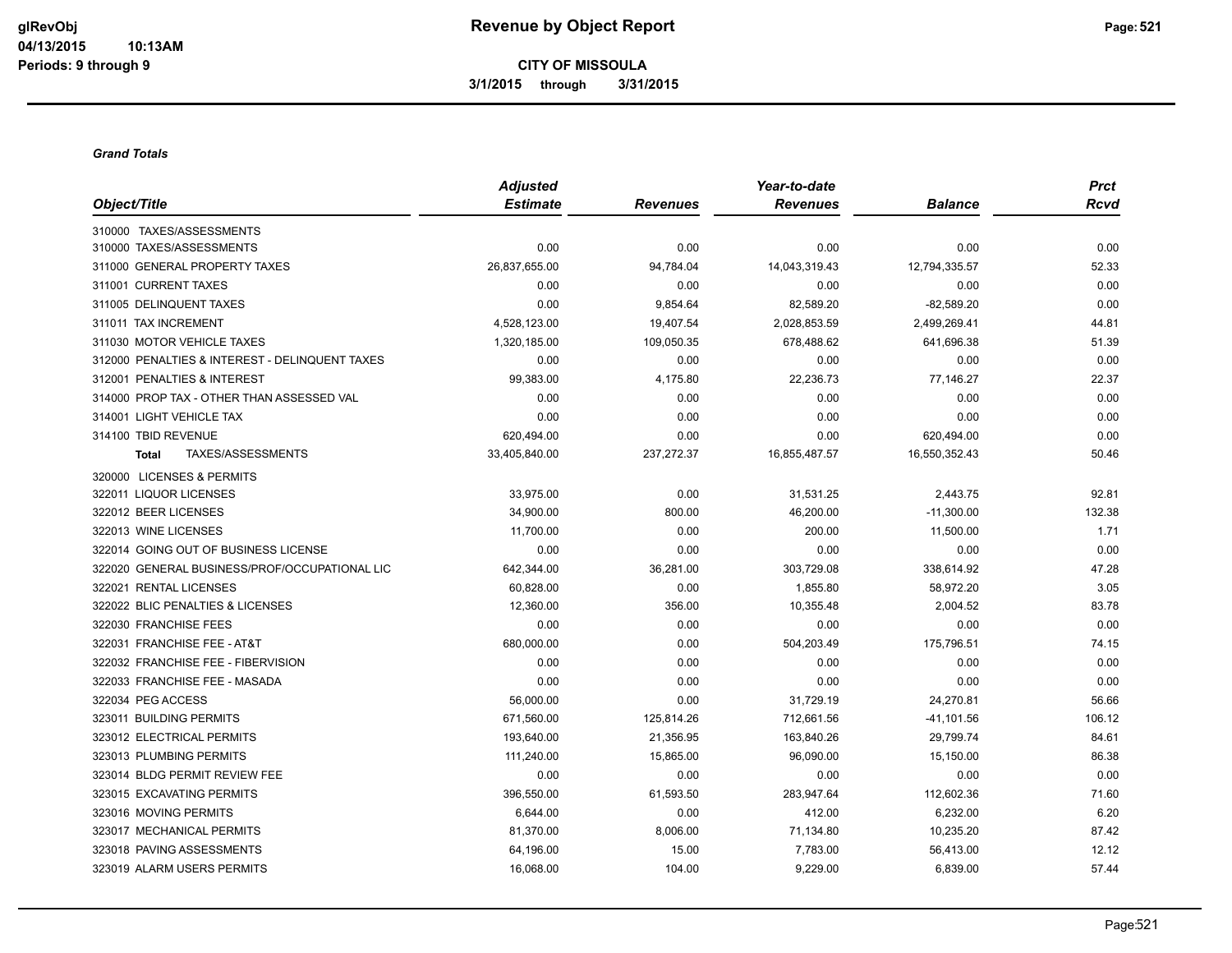**3/1/2015 through 3/31/2015**

| Object/Title                                   | <b>Adjusted</b><br><b>Estimate</b> | <b>Revenues</b> | Year-to-date<br><b>Revenues</b> | <b>Balance</b> | Prct<br>Rcvd |
|------------------------------------------------|------------------------------------|-----------------|---------------------------------|----------------|--------------|
| 323020 FENCE PERMITS                           | 13,792.00                          | 176.00          | 5,354.00                        | 8,438.00       | 38.82        |
| 323021 PAVING PERMITS                          | 32,960.00                          | 3,764.00        | 26,673.00                       | 6,287.00       | 80.93        |
| 323022 GRADING/DRAINAGE PERMITS                | 7,723.00                           | 347.00          | 9,136.00                        | $-1,413.00$    | 118.30       |
| 323023 ADA ACCESS PERMITS                      | 14,343.00                          | 1,550.00        | 14,725.00                       | $-382.00$      | 102.66       |
| 323025 STREET USE PERMITS                      | 3,862.00                           | 580.00          | 2,755.00                        | 1,107.00       | 71.34        |
| 323026 PYROTECHNICS PERMITS                    | 1,765.00                           | 382.00          | 3,622.00                        | $-1,857.00$    | 205.21       |
| 323027 HAULER PERMITS                          | 0.00                               | 0.00            | 150.00                          | $-150.00$      | 0.00         |
| 323030 ANIMAL LICENSES                         | 0.00                               | 787.00          | 5,832.00                        | $-5,832.00$    | 0.00         |
| 323031 CHICKEN LICENSES                        | 477.00                             | 15.00           | 270.00                          | 207.00         | 56.60        |
| 323051 BICYCLE LICENSES                        | 0.00                               | 0.00            | 0.00                            | 0.00           | 0.00         |
| 323052 STORM WATER POLLUTION PREVENTION PERMIT | 3,811.00                           | 286.00          | 3,993.00                        | $-182.00$      | 104.78       |
| 323054 ZONING COMPLIANCE PERMITS               | 3,090.00                           | 1,003.00        | 15,399.00                       | $-12,309.00$   | 498.35       |
| 323055 FLOOD PLAIN PERMITS                     | 0.00                               | 0.00            | 1,648.00                        | $-1,648.00$    | 0.00         |
| 323056 SIGN PERMITS                            | 7,210.00                           | 1,280.00        | 13,587.00                       | $-6,377.00$    | 188.45       |
| <b>LICENSES &amp; PERMITS</b><br><b>Total</b>  | 3,162,408.00                       | 280,361.71      | 2,378,046.55                    | 784,361.45     | 75.20        |
| 330000 INTERGOVERNMENTAL REVENUES              |                                    |                 |                                 |                |              |
| 330000 INTERGOVERNMENTAL REVENUES              | 64,009.00                          | 0.00            | 134,701.44                      | $-70,692.44$   | 210.44       |
| 331000 FEDERAL GRANTS                          | 97,549.00                          | 0.00            | 22,539.25                       | 75,009.75      | 23.11        |
| 331001 BYRNE DISCRETIONARY                     | 0.00                               | 0.00            | 0.00                            | 0.00           | 0.00         |
| 331002 COUNTY ASSISTANCE CIP PROJECTS          | 0.00                               | 0.00            | 0.00                            | 0.00           | 0.00         |
| 331003 STATE HOME PROGRAM INCOME               | 186,489.00                         | 0.00            | 0.00                            | 186,489.00     | 0.00         |
| 331004 CITY ASSESSMENTS                        | 0.00                               | 0.00            | 0.00                            | 0.00           | 0.00         |
| 331005 WESTERN FEDERAL LANDS GRANT             | 0.00                               | 0.00            | 0.00                            | 0.00           | 0.00         |
| 331010 ENTITLEMENT - CDBG                      | 620,073.00                         | 22,511.11       | 363,435.44                      | 256,637.56     | 58.61        |
| 331011 NSP GRANT/SILVERTIP PROJECT             | 0.00                               | 0.00            | 0.00                            | 0.00           | 0.00         |
| 331012 ARRA/CDBG STIMULUS REVENUE              | 0.00                               | 0.00            | 0.00                            | 0.00           | 0.00         |
| 331013 NORTHSIDE PED BRIDGE ARRA GRANT         | 0.00                               | 0.00            | 0.00                            | 0.00           | 0.00         |
| 331014 WHITE PINE PLAYGROUND-CDBG GRANT        | 0.00                               | 0.00            | 0.00                            | 0.00           | 0.00         |
| 331016 HOMEWORD 1800 PHILLIPS                  | 0.00                               | 0.00            | 0.00                            | 0.00           | 0.00         |
| 331017 HUD 6.7M/SILVERTIP APTS                 | 0.00                               | 0.00            | 0.00                            | 0.00           | 0.00         |
| 331018 MHA 1M/SILVERTIP APTS                   | 0.00                               | 0.00            | 0.00                            | 0.00           | 0.00         |
| 331020 COPS GRANT                              | 0.00                               | 0.00            | 0.00                            | 0.00           | 0.00         |
| 331022 SMART POLICING GRANT                    | 0.00                               | 0.00            | 0.00                            | 0.00           | 0.00         |
| 331023 COPS HIRING GRANT 2011                  | 55,000.00                          | 9,260.14        | 63,240.35                       | $-8,240.35$    | 114.98       |
| 331024 DEPT OF JUSTICE GRANTS                  | 143,000.00                         | 0.00            | 23,838.37                       | 119,161.63     | 16.67        |
| 331025 DV ACCOUNTABILITY PROJECT               | 63.831.00                          | 0.00            | 19.894.51                       | 43.936.49      | 31.17        |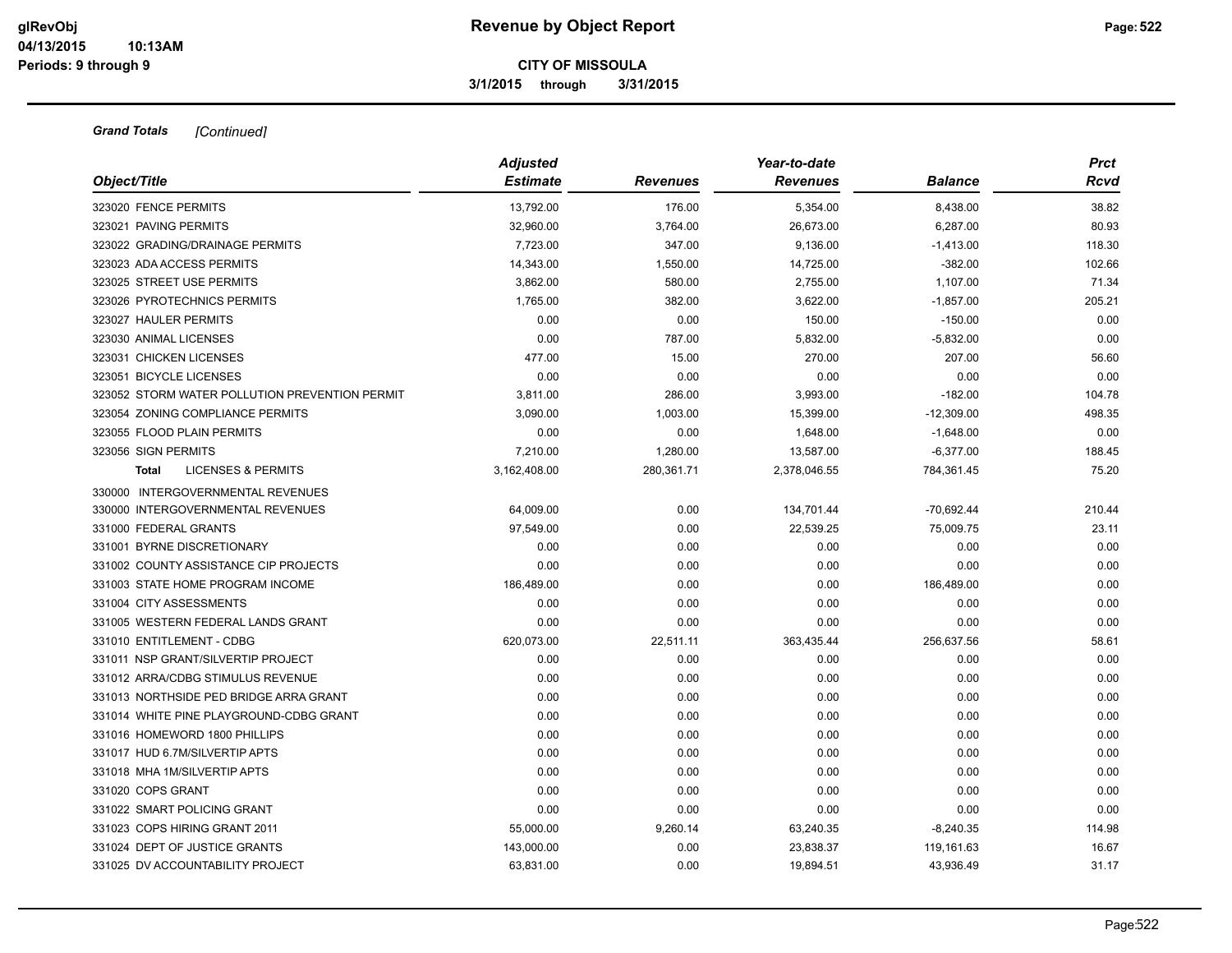**3/1/2015 through 3/31/2015**

|                                             | <b>Adjusted</b> |                 | Year-to-date    |                | <b>Prct</b> |
|---------------------------------------------|-----------------|-----------------|-----------------|----------------|-------------|
| Object/Title                                | <b>Estimate</b> | <b>Revenues</b> | <b>Revenues</b> | <b>Balance</b> | Rcvd        |
| 331026 ICAC GRANT                           | 102,698.00      | 0.00            | 57,954.46       | 44,743.54      | 56.43       |
| 331027 JAG GRANTS REVENUE                   | 0.00            | 0.00            | 22,542.48       | $-22,542.48$   | 0.00        |
| 331028 DUI-COPS IN SHOPS                    | 5,000.00        | 0.00            | 0.00            | 5,000.00       | 0.00        |
| 331029 CHRP GRANT                           | 0.00            | 0.00            | 0.00            | 0.00           | 0.00        |
| 331030 COMMUNITY RESOURCE OFFICER/MCPS      | 0.00            | 0.00            | 0.00            | 0.00           | 0.00        |
| 331031 EECBG REVOLVING LOAN                 | 0.00            | 0.00            | 0.00            | 0.00           | 0.00        |
| 331033 WORD                                 | 0.00            | 0.00            | 17,410.00       | $-17,410.00$   | 0.00        |
| 331036 RIVER HOUSE GRANT                    | 0.00            | 0.00            | 0.00            | 0.00           | 0.00        |
| 331037 ELOCAL.COM LOAN REPAYMENT            | 0.00            | 0.00            | 0.00            | 0.00           | 0.00        |
| 331038 EPA BROWNSFIELD GRANT                | 0.00            | 0.00            | 0.00            | 0.00           | 0.00        |
| 331039 EPA BROWNSFIELD ARRA                 | 0.00            | 0.00            | 0.00            | 0.00           | 0.00        |
| 331050 ISTEA/CTEP GRANT                     | 0.00            | 0.00            | 140,813.71      | -140,813.71    | 0.00        |
| 331051 ISTEA/CTEP-HIGGINS HILL/BECKWITH     | 0.00            | 0.00            | 0.00            | 0.00           | 0.00        |
| 331052 MDT CMAQ STRIPING GRANT              | 0.00            | 0.00            | 0.00            | 0.00           | 0.00        |
| 331053 CTEP PLAYFAIR                        | 0.00            | 0.00            | 0.00            | 0.00           | 0.00        |
| 331054 FHWA PL GRANT                        | 602,667.00      | 0.00            | 199,484.22      | 403,182.78     | 33.10       |
| 331055 FTA GRANT                            | 17,744.00       | $-37,969.00$    | 31,466.91       | $-13,722.91$   | 177.34      |
| 331056 MDT FEDERAL CMAQ                     | 381,084.00      | 92,293.85       | 175, 112.11     | 205,971.89     | 45.95       |
| 331057 TRANSIT-MUTD CMAQ                    | 151,515.00      | 0.00            | 0.00            | 151,515.00     | 0.00        |
| 331060 NATL RECREATION TRAILS GRANTS        | 0.00            | 0.00            | 0.00            | 0.00           | 0.00        |
| 331081 GRANTS/DONATIONS - FORT MISSOULA     | 0.00            | 0.00            | 0.00            | 0.00           | 0.00        |
| 331090 EPA GRANT                            | 433,065.00      | 0.00            | 0.00            | 433,065.00     | 0.00        |
| 331091 US DOT HMEP GRANT                    | 0.00            | 0.00            | 0.00            | 0.00           | 0.00        |
| 331112 SAFER GRANT                          | 0.00            | 0.00            | 0.00            | 0.00           | 0.00        |
| 331113 FEMA GRANT                           | 0.00            | 0.00            | 0.00            | 0.00           | 0.00        |
| 331114 TITLE III GRANT-MSLA CO              | 0.00            | 0.00            | 14,500.00       | $-14,500.00$   | 0.00        |
| 331153 RUSSELL S 3RD IMPROVEMENTS           | 0.00            | 0.00            | 0.00            | 0.00           | 0.00        |
| 331154 CTEP-MILWAUKEE RR TRAIL              | 0.00            | 0.00            | 0.00            | 0.00           | 0.00        |
| 331155 CTEP/GRANT CREEK TRAIL BCN           | 0.00            | 0.00            | 640,425.98      | -640,425.98    | 0.00        |
| 331156 CTEP GRANT - S HILLS TRAIL SYSTEM    | 870,129.00      | 0.00            | 0.00            | 870,129.00     | 0.00        |
| 331159 CTEP-U OF M CROSSWALK PROJECT        | 0.00            | 0.00            | 0.00            | 0.00           | 0.00        |
| 331160 SAFE ROUTES TO SCHOOLS fY08 \$82,500 | 0.00            | 0.00            | 0.00            | 0.00           | 0.00        |
| 331161 CTEP-LOLO ST/BRIDGE TO DUNCAN S/C    | 0.00            | 0.00            | 0.00            | 0.00           | 0.00        |
| 331170 HISTORICAL PRESERVATION GRANT        | 5,500.00        | 2,025.00        | 7,250.00        | $-1,750.00$    | 131.82      |
| 331178 DUI TASK FORCE                       | 250,000.00      | 0.00            | 429.60          | 249,570.40     | 0.17        |
| 331180 LIBRARY LITERACY GRANT               | 0.00            | 0.00            | 0.00            | 0.00           | 0.00        |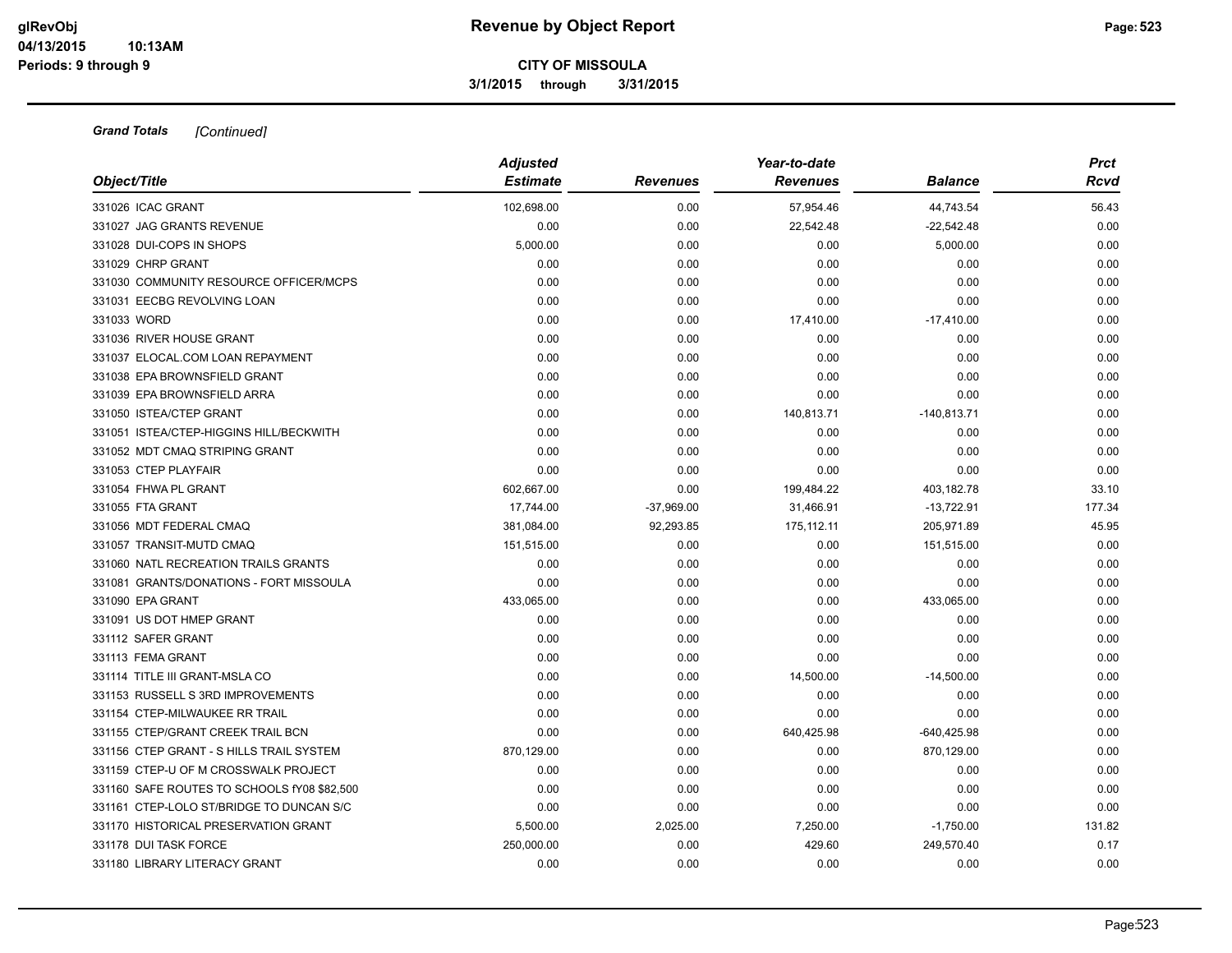**3/1/2015 through 3/31/2015**

|                                               | <b>Adjusted</b> |                 | Year-to-date    |                | <b>Prct</b> |  |
|-----------------------------------------------|-----------------|-----------------|-----------------|----------------|-------------|--|
| Object/Title                                  | <b>Estimate</b> | <b>Revenues</b> | <b>Revenues</b> | <b>Balance</b> | Rcvd        |  |
| 331181 CTEP/CMAQ MADISON ST TO U CONNECTOR    | 0.00            | 0.00            | 0.00            | 0.00           | 0.00        |  |
| 331990 IRS REIMB/DEBT SVS INTEREST            | 254,857.00      | 0.00            | 118,126.16      | 136,730.84     | 46.35       |  |
| 331992 FEDERAL ARRA GRANTS                    | 0.00            | 0.00            | 0.00            | 0.00           | 0.00        |  |
| 334013 STATE GRANT - OT SEATBELT              | 35,000.00       | 0.00            | 30,969.48       | 4,030.52       | 88.48       |  |
| 334014 MISSOULA COUNTY-GRANT CREEK TRAIL      | 0.00            | 0.00            | 0.00            | 0.00           | 0.00        |  |
| 334015 COPS TECHNOLOGY GRANT                  | 322.299.00      | 0.00            | 66,368.81       | 255,930.19     | 20.59       |  |
| 334016 BULLETPROOF VEST GRANT                 | 10,500.00       | 0.00            | 0.00            | 10,500.00      | 0.00        |  |
| 334017 SCHOOL RESOURCE OFFICER                | 0.00            | 0.00            | 248,850.00      | $-248,850.00$  | 0.00        |  |
| 334018 STATE GRANT - CAPITAL                  | 0.00            | 0.00            | 0.00            | 0.00           | 0.00        |  |
| 334020 UNDERAGE DRINKING GRANT                | 0.00            | 0.00            | 3,293.98        | $-3,293.98$    | 0.00        |  |
| 334025 COUNTY WEED                            | 13,200.00       | 0.00            | 5,998.68        | 7,201.32       | 45.44       |  |
| 334026 FOREST HEALTH GRANT                    | 0.00            | 0.00            | 0.00            | 0.00           | 0.00        |  |
| 334028 DEPT OF AG INTERN GRANT                | 0.00            | 0.00            | 0.00            | 0.00           | 0.00        |  |
| 334040 GAS TAX APPORTIONMENT                  | 982,213.00      | 89,963.30       | 809,669.75      | 172,543.25     | 82.43       |  |
| 334045 MONTANA DEPARTMENT TRANSPORTATION      | 0.00            | 0.00            | 0.00            | 0.00           | 0.00        |  |
| 334055 BANK CORP. LIC. TAX (CURRENT)          | 0.00            | 0.00            | 0.00            | 0.00           | 0.00        |  |
| 334056 BANK CORP. LIC. TAX - (PREVIOUS YEARS) | 0.00            | 0.00            | 0.00            | 0.00           | 0.00        |  |
| 334061 IMPACT FEES-CLEARING ACCOUNT           | 0.00            | 0.00            | 0.00            | 0.00           | 0.00        |  |
| 334071 DEQ/RIVER WATER SAMPLING               | 0.00            | 0.00            | 0.00            | 0.00           | 0.00        |  |
| 334076 BIG SKY TRUST FUND GRANTS              | 30,000.00       | 0.00            | 90,000.00       | $-60,000.00$   | 300.00      |  |
| 334112 WELLNESS GRANT                         | 0.00            | 0.00            | 0.00            | 0.00           | 0.00        |  |
| 334120 TSEP GRANT                             | 0.00            | 0.00            | 0.00            | 0.00           | 0.00        |  |
| 334121 DNRC GRANT                             | 0.00            | 192,562.11      | 166,517.93      | $-166,517.93$  | 0.00        |  |
| 334123 MAQI FEDERAL ASSISTANCE                | 0.00            | 0.00            | 0.00            | 0.00           | 0.00        |  |
| 334124 GRANTS-CIP                             | 0.00            | 0.00            | 0.00            | 0.00           | 0.00        |  |
| 334125 FIRE FIGHTER GRANT                     | 15,000.00       | 0.00            | 73,578.10       | $-58,578.10$   | 490.52      |  |
| 334126 DEVELOPER ASSESSMENTS                  | 0.00            | 0.00            | 0.00            | 0.00           | 0.00        |  |
| 334127 TONKIN TRAIL - FISH WILDLIFE PARKS     | 0.00            | 0.00            | 0.00            | 0.00           | 0.00        |  |
| 334128 CDBG FIRE HYDRANT GRANT                | 0.00            | 0.00            | 0.00            | 0.00           | 0.00        |  |
| 334140 DNRC GRANT                             | 0.00            | 0.00            | 0.00            | 0.00           | 0.00        |  |
| 334145 WESTERN MT MENTAL HEALTH CTR           | 0.00            | 0.00            | 365,761.53      | $-365,761.53$  | 0.00        |  |
| 334146 ADDI FUNDS-1ST TIME HOMEBUYERS         | 12,243.00       | 0.00            | 0.00            | 12,243.00      | 0.00        |  |
| 334149 MISSOULA HOMEOWNERSHIP PROGRAM         | 300,000.00      | 0.00            | 0.00            | 300,000.00     | 0.00        |  |
| 334153 FY14 DISTRICT XI HRC TBRA              | 0.00            | 0.00            | 1,995.02        | $-1,995.02$    | 0.00        |  |
| 334154 FY08 homeWORD                          | 0.00            | 0.00            | 0.00            | 0.00           | 0.00        |  |
| 334155 FY08 NMCDC                             | 0.00            | 0.00            | 0.00            | 0.00           | 0.00        |  |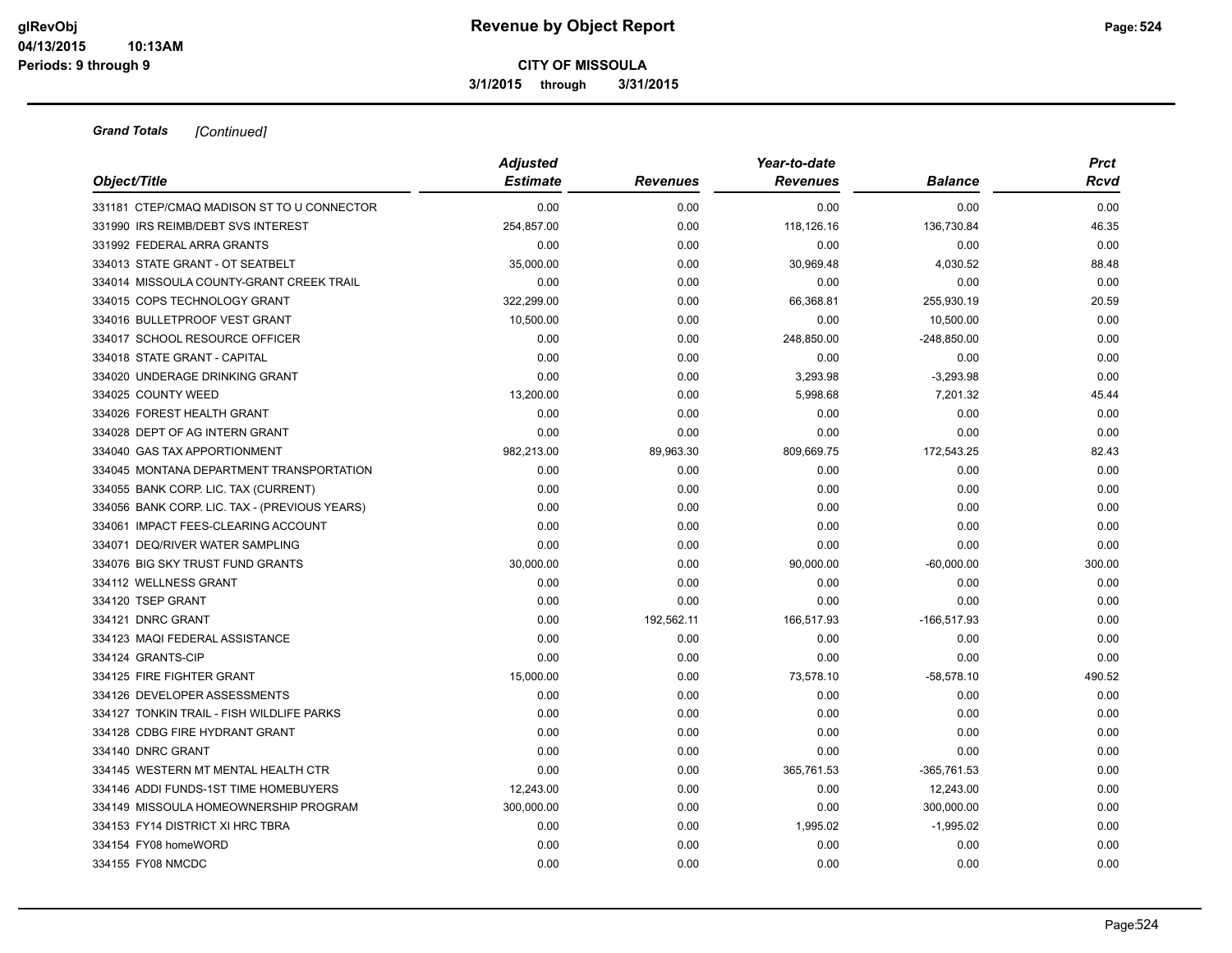**3/1/2015 through 3/31/2015**

|                                                   | <b>Adjusted</b> |                 | Year-to-date    |                | <b>Prct</b> |  |
|---------------------------------------------------|-----------------|-----------------|-----------------|----------------|-------------|--|
| Object/Title                                      | <b>Estimate</b> | <b>Revenues</b> | <b>Revenues</b> | <b>Balance</b> | Rcvd        |  |
| 334156 HOME PROGRAM INCOME                        | 35,500.00       | 0.00            | 0.00            | 35,500.00      | 0.00        |  |
| 334157 FY09 MHA                                   | 0.00            | 0.00            | 0.00            | 0.00           | 0.00        |  |
| 334159 FY09 HOMEWORD                              | 0.00            | 0.00            | 0.00            | 0.00           | 0.00        |  |
| 334160 FY09 NMCDC                                 | 0.00            | 0.00            | 0.00            | 0.00           | 0.00        |  |
| 334161 FY10 DISTRICT XI HRC                       | 0.00            | 0.00            | 0.00            | 0.00           | 0.00        |  |
| 334163 FY10 homeWORD/SOLSTICE APT                 | 0.00            | 0.00            | 0.00            | 0.00           | 0.00        |  |
| 334990 ARRA FUNDING                               | 0.00            | 0.00            | 0.00            | 0.00           | 0.00        |  |
| 334991 ARRA HB645 FUNDING                         | 0.00            | 0.00            | 0.00            | 0.00           | 0.00        |  |
| 334992 ARRA LOAN                                  | 0.00            | 0.00            | 0.00            | 0.00           | 0.00        |  |
| 335075 STATE GAMBLING/VIDEO/KENO/BINGO FEES       | 127,650.00      | 0.00            | 108,325.00      | 19,325.00      | 84.86       |  |
| 335076 STATE GAMBLING LICENSE FEES                | 0.00            | 0.00            | 0.00            | 0.00           | 0.00        |  |
| 335077 STATE KENO/BINGO PROCEEDS TAX              | 0.00            | 0.00            | 0.00            | 0.00           | 0.00        |  |
| 335210 PERSONAL PROPERTY TAX REIMBURSEMENT        | 554,296.00      | 0.00            | 264,235.88      | 290,060.12     | 47.67       |  |
| 335230 HB 124 REVENUE                             | 7,300,985.00    | 1,993,952.67    | 6,109,488.01    | 1,191,496.99   | 83.68       |  |
| 335250 STATE REIMB - SB #184                      | 200.000.00      | 0.00            | 0.00            | 200,000.00     | 0.00        |  |
| 336001 MDT REIMBURSEMENTS                         | 0.00            | 0.00            | 0.00            | 0.00           | 0.00        |  |
| 336021 STATE CONTRIB - POLICE RETIREMENT          | 2,180,799.00    | 173,243.43      | 1,632,878.78    | 547,920.22     | 74.88       |  |
| 336022 STATE CONTRIB. - FIRE RETIREMENT           | 2,262,024.00    | 173,703.18      | 1,633,030.51    | 628,993.49     | 72.19       |  |
| 336023 STATE CONTRIB. - PERS                      | 9,986.00        | 1,059.64        | 12,085.11       | $-2,099.11$    | 121.02      |  |
| 336030 COUNTY CONTRIBUTION                        | 19,800.00       | 0.00            | 0.00            | 19,800.00      | 0.00        |  |
| 337000 LOCAL GRANTS                               | 0.00            | 0.00            | 0.00            | 0.00           | 0.00        |  |
| 337002 MRA GRANT                                  | 0.00            | 0.00            | 15,000.00       | $-15,000.00$   | 0.00        |  |
| 337003 HEALTH DEPT-STORM WATER MGMT               | 0.00            | 0.00            | 0.00            | 0.00           | 0.00        |  |
| 337010 COUNTY REIMBURSEMENT-DEANOS                | 0.00            | 0.00            | 0.00            | 0.00           | 0.00        |  |
| 337012 LEGAL SERVICES-CONTRACTED/REIMB.           | 0.00            | 0.00            | 6,075.00        | $-6,075.00$    | 0.00        |  |
| 337013 MUTD SIGN MAINTENANCE AGREEMENT            | 3,000.00        | 0.00            | 0.00            | 3,000.00       | 0.00        |  |
| 338000 LOCAL SHARING OF TAX INCREMENT             | 268,162.00      | 133,425.29      | 266,850.58      | 1,311.42       | 99.51       |  |
| 338001 EXCESS PLEDGED TAX INCREMENT RETURNED      | 0.00            | 0.00            | 0.00            | 0.00           | 0.00        |  |
| 338100 PLANNING MILLS PASSED THRU COUNTY          | 329,157.00      | 0.00            | 192,956.91      | 136,200.09     | 58.62       |  |
| 339000 PAYMENT IN LIEU OF TAXES                   | 34,056.00       | 0.00            | 14,678.00       | 19,378.00      | 43.10       |  |
| <b>INTERGOVERNMENTAL REVENUES</b><br><b>Total</b> | 19,350,080.00   | 2,846,030.72    | 14, 171, 772.05 | 5,178,307.95   | 73.24       |  |
| 340000 CHARGES FOR SERVICES                       |                 |                 |                 |                |             |  |
| 340051 GRILL VAN CONCESSIONS                      | 0.00            | 0.00            | 19,438.50       | $-19,438.50$   | 0.00        |  |
| 341009 BLDG ADMIN FEES                            | 245,008.00      | 0.00            | 122,504.00      | 122,504.00     | 50.00       |  |
| 341010 MISCELLANEOUS COLLECTIONS                  | 350.00          | 0.00            | 106.75          | 243.25         | 30.50       |  |
| 341011 TRANSPORTATION ADMIN FEES                  | 24,000.00       | 0.00            | 0.00            | 24,000.00      | 0.00        |  |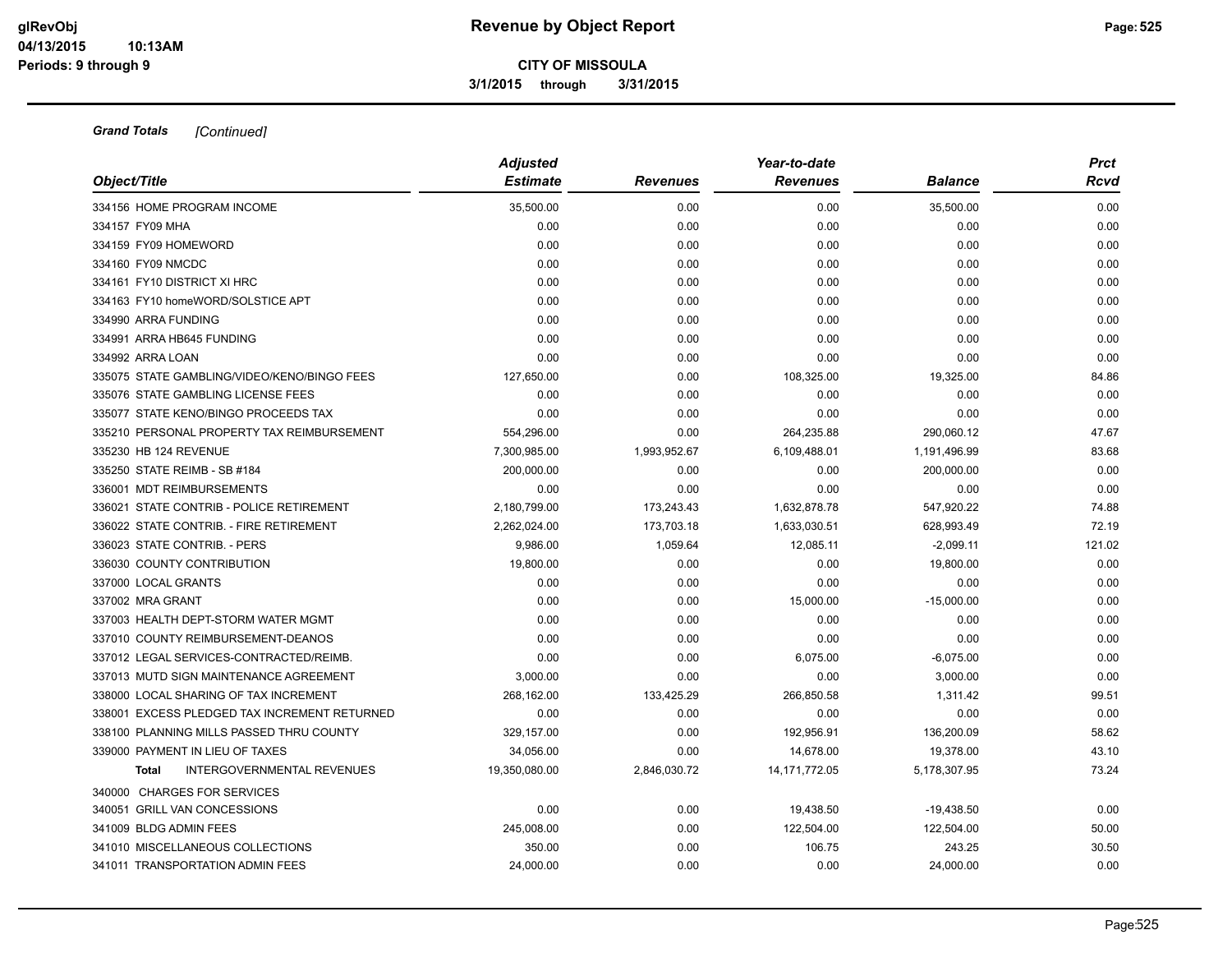### **CITY OF MISSOULA 3/1/2015 through 3/31/2015**

|                                            | <b>Adjusted</b> |                 | Year-to-date    |                | <b>Prct</b> |  |
|--------------------------------------------|-----------------|-----------------|-----------------|----------------|-------------|--|
| Object/Title                               | <b>Estimate</b> | <b>Revenues</b> | <b>Revenues</b> | <b>Balance</b> | Rcvd        |  |
| 341012 MAYORS PROCLAMATION FEES            | 100.00          | 0.00            | 40.00           | 60.00          | 40.00       |  |
| 341013 AIR FUND FEES                       | 250.00          | 0.00            | 55.00           | 195.00         | 22.00       |  |
| 341015 SEWER ADMINISTRATION FEES           | 1,173,327.00    | 0.00            | 586,663.50      | 586,663.50     | 50.00       |  |
| 341016 MRA ADMINISTRATION FEES             | 117,053.00      | 0.00            | 58,526.50       | 58,526.50      | 50.00       |  |
| 341017 LIGHTING ADMINISTRATION FEES        | 15,002.00       | 0.00            | 0.00            | 15,002.00      | 0.00        |  |
| 341018 PARKING COMM ADMIN FEES             | 173,680.00      | 0.00            | 86,840.00       | 86,840.00      | 50.00       |  |
| 341021 SID ADMINISTRATION FEES             | 0.00            | 0.00            | 0.00            | 0.00           | 0.00        |  |
| 341022 PROJECT ADMIN FEES                  | 0.00            | 0.00            | 0.00            | 0.00           | 0.00        |  |
| 341023 PLANNING ADMIN FEES                 | 24,000.00       | 0.00            | 0.00            | 24,000.00      | 0.00        |  |
| 341031 STATE REIMB MUNI COURT              | 0.00            | 0.00            | 0.00            | 0.00           | 0.00        |  |
| 341032 IMPACT FEE CLEARING ACCOUNT         | 900,000.00      | 168,035.27      | 916,646.86      | $-16,646.86$   | 101.85      |  |
| 341033 IMPACT FEES-PARKS SHARE             | 0.00            | 0.00            | 0.00            | 0.00           | 0.00        |  |
| 341034 IMPACT FEES-FIRE SHARE              | 0.00            | 0.00            | 0.00            | 0.00           | 0.00        |  |
| 341035 IMPACT FEES-POLICE SHARE            | 0.00            | 0.00            | 0.00            | 0.00           | 0.00        |  |
| 341036 IMPACT FEES-COMMUNITY SERVICE SHARE | 0.00            | 0.00            | 0.00            | 0.00           | 0.00        |  |
| 341037 IMPACT FEE-ROAD SHARE               | 0.00            | 0.00            | 0.00            | 0.00           | 0.00        |  |
| 341041 SEWER EXTENSION RECORDING FEES      | 4,500.00        | 113.00          | 2,234.00        | 2,266.00       | 49.64       |  |
| 341052 MUNICIPAL COURT FILING FEES         | 283,400.00      | 40,106.65       | 209,370.00      | 74,030.00      | 73.88       |  |
| 341055 CRIME VICTIM SURCHARGE              | 2,500.00        | 344.23          | 1,199.94        | 1,300.06       | 48.00       |  |
| 341067 SUBDIVISION EXEMPTION AFFIDAVITS    | 0.00            | 1,200.00        | 5,000.00        | $-5,000.00$    | 0.00        |  |
| 341068 SUBDIVISON FEES                     | 5,000.00        | 1,213.00        | 5,368.00        | $-368.00$      | 107.36      |  |
| 341069 REZONING FEES                       | 5,000.00        | 0.00            | 0.00            | 5,000.00       | 0.00        |  |
| 341070 DESIGN REVIEW BOARD                 | 15,000.00       | 5,801.40        | 27,105.32       | $-12,105.32$   | 180.70      |  |
| 341071 BOARD OF ADJUST. ZONING, SIGNS      | 58,400.00       | 0.00            | 0.00            | 58,400.00      | 0.00        |  |
| 341072 FLOOD PLAIN-0THER FEES              | 0.00            | 0.00            | 0.00            | 0.00           | 0.00        |  |
| 341073 FIRE PLAN CHECK FEES                | 27,981.00       | 3,031.00        | 23,393.00       | 4,588.00       | 83.60       |  |
| 341074 FIRE INSPECTION FEES                | 0.00            | 5,212.00        | 44,755.99       | $-44,755.99$   | 0.00        |  |
| 341076 ENGINEERING PLAN CHECK FEES         | 33,478.00       | 4,012.00        | 31,834.00       | 1,644.00       | 95.09       |  |
| 341077 ZONING COMPLIANCE INSPECTIONS       | 0.00            | 0.00            | 0.00            | 0.00           | 0.00        |  |
| 341078 ENGINEERING MAP FEES                | 120.00          | 5.00            | 65.00           | 55.00          | 54.17       |  |
| 341079 GREASE INTERCEPTOR APPEAL FEES      | 2,000.00        | 154.50          | 762.50          | 1,237.50       | 38.13       |  |
| 341090 STREET VACATION PETITION FEES       | 0.00            | 0.00            | 1,923.00        | $-1,923.00$    | 0.00        |  |
| 341091 INSPECTION CODE BOOKS & COPIES      | 515.00          | 25.00           | 526.00          | $-11.00$       | 102.14      |  |
| 341100 GRANT ADMINISTRATION SERVICE FEES   | 0.00            | 0.00            | 0.00            | 0.00           | 0.00        |  |
| 341450 *** Title Not Found ***             | 0.00            | 0.00            | 0.00            | 0.00           | 0.00        |  |
| 342000 ANTI-GRAFFITI PROJECT               | 5,000.00        | 0.00            | 1,000.00        | 4,000.00       | 20.00       |  |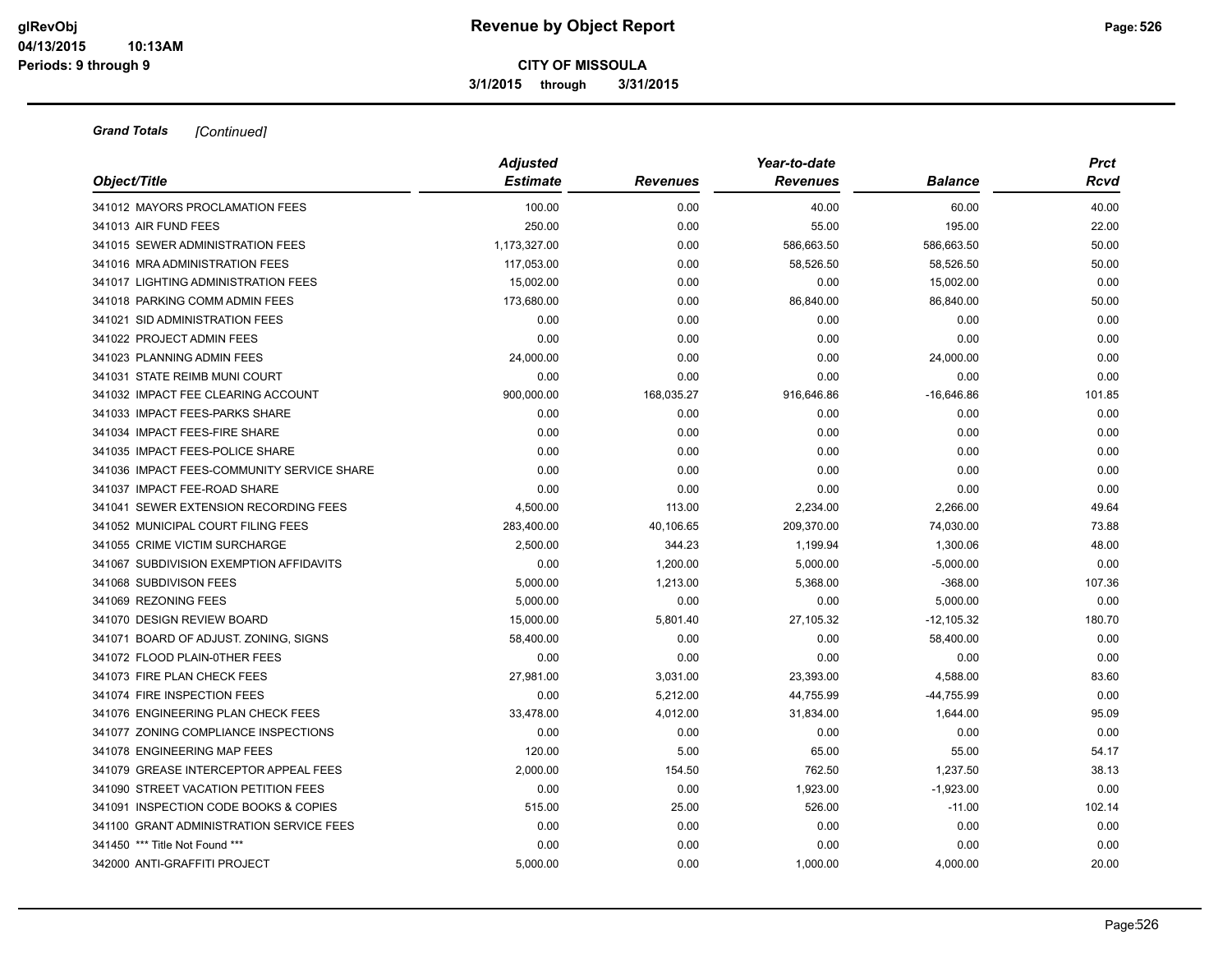**3/1/2015 through 3/31/2015**

|                                             | <b>Adjusted</b> |                 | Year-to-date    |                | <b>Prct</b> |  |
|---------------------------------------------|-----------------|-----------------|-----------------|----------------|-------------|--|
| Object/Title                                | <b>Estimate</b> | <b>Revenues</b> | <b>Revenues</b> | <b>Balance</b> | Rcvd        |  |
| 342010 POLICE/BID AGREEMENT                 | 0.00            | 0.00            | 0.00            | 0.00           | 0.00        |  |
| 342012 PD REIMBURSABLE SERVICES             | 0.00            | 0.00            | 0.00            | 0.00           | 0.00        |  |
| 342013 SECURITY INVEST FEES                 | 61,000.00       | 29,782.14       | 85,795.77       | $-24,795.77$   | 140.65      |  |
| 342014 POLICE DEPARTMENT SERVICE FEES       | 157,300.00      | $-1,245.50$     | 55,924.34       | 101,375.66     | 35.55       |  |
| 342015 POLICE OVERTIME FEES                 | 84,000.00       | 6,959.49        | 82,855.30       | 1,144.70       | 98.64       |  |
| 342016 POLICE TRAINING FEES                 | 36,000.00       | 1,207.67        | 6,459.97        | 29,540.03      | 17.94       |  |
| 342017 CATERING FEES                        | 7,200.00        | 245.00          | 11,534.56       | $-4,334.56$    | 160.20      |  |
| 342018 DESK REPORTS                         | 20,000.00       | 1,851.00        | 17,613.00       | 2,387.00       | 88.07       |  |
| 342019 ABANDONED VEHICLE REVENUE FEES       | 32,500.00       | 0.00            | 10,217.50       | 22,282.50      | 31.44       |  |
| 342020 FIRE DEPARTMENT FEES                 | 100.00          | 94.50           | 325.50          | $-225.50$      | 325.50      |  |
| 342021 CPR EDUCATION PROGRAM                | 7,435.00        | 455.00          | 6,375.00        | 1,060.00       | 85.74       |  |
| 342022 OUTSIDE HIRES                        | 524,890.00      | 898.44          | 409,820.78      | 115,069.22     | 78.08       |  |
| 342060 BIKE PROGRAM SALES & FEES            | 2,700.00        | 0.00            | 1,229.37        | 1,470.63       | 45.53       |  |
| 343000 PW REIMBURSABLE SERVICES             | 31,258.00       | 0.00            | 3,355.00        | 27,903.00      | 10.73       |  |
| 343001 SIGN FABRICATION & CONTRACTS         | 500.00          | 0.00            | 0.00            | 500.00         | 0.00        |  |
| 343002 OTHER AGENCIES - VEH MAINT           | 48,000.00       | 12,356.72       | 30,458.48       | 17,541.52      | 63.46       |  |
| 343003 STATE PAYMENT - TRAFFIC COUNTS       | 4,450.00        | 0.00            | 0.00            | 4,450.00       | 0.00        |  |
| 343004 SPECIAL STATE CONTRACTS              | 80,000.00       | 0.00            | 0.00            | 80,000.00      | 0.00        |  |
| 343005 NON-ARRA MOUNTAIN WATER CONTRACT     | 0.00            | 0.00            | 0.00            | 0.00           | 0.00        |  |
| 343006 OTHER GOVT AGENCY-STREET PROJECTS    | 98,318.00       | 0.00            | 171,329.85      | $-73,011.85$   | 174.26      |  |
| 343008 PRIVATE COMPANY STREET PAYMENTS      | 0.00            | 0.00            | 0.00            | 0.00           | 0.00        |  |
| 343009 TOW CHARGES                          | 0.00            | 0.00            | 0.00            | 0.00           | 0.00        |  |
| 343010 STREET DEPT SALES & SERVICES         | 19,195.00       | 0.00            | 0.00            | 19,195.00      | 0.00        |  |
| 343011 STREET AND ROADWAY REPAIR CHARGES    | 0.00            | 0.00            | 0.00            | 0.00           | 0.00        |  |
| 343013 SNOW REMOVAL FEES                    | 1,500.00        | 354.00          | 1,038.50        | 461.50         | 69.23       |  |
| 343015 PARKING                              | 1,405,905.00    | 0.00            | 0.00            | 1,405,905.00   | 0.00        |  |
| 343016 METER MONEY                          | 0.00            | 47,536.10       | 406,581.57      | -406,581.57    | 0.00        |  |
| 343017 PARKING LEASE REVENUE                | 0.00            | 77,874.00       | 521,609.06      | $-521,609.06$  | 0.00        |  |
| 343018 CENTRAL PARK REVENUE                 | 0.00            | 9,036.15        | 74,325.15       | $-74,325.15$   | 0.00        |  |
| 343031 SEWER SERVICE CHARGES                | 0.00            | 0.00            | 0.00            | 0.00           | 0.00        |  |
| 343032 SEWER INSTALLATION CHARGES           | 76,000.00       | 18,892.26       | 34,820.76       | 41,179.24      | 45.82       |  |
| 343034 TREATMENT FACILITIES FEES            | 7,824,907.00    | 70,276.41       | 7,536,359.32    | 288,547.68     | 96.31       |  |
| 343035 SALE OF SEWER MATERIALS AND SUPPLIES | 0.00            | 0.00            | $-18,239.20$    | 18,239.20      | 0.00        |  |
| 343036 *** Title Not Found ***              | 0.00            | 0.00            | 0.00            | 0.00           | 0.00        |  |
| 343037 GREASE INTERCEPTOR LOANS             | 0.00            | 0.00            | 0.00            | 0.00           | 0.00        |  |
| 343038 P & I TAX LIENS                      | 0.00            | 149.86          | 5,159.30        | $-5,159.30$    | 0.00        |  |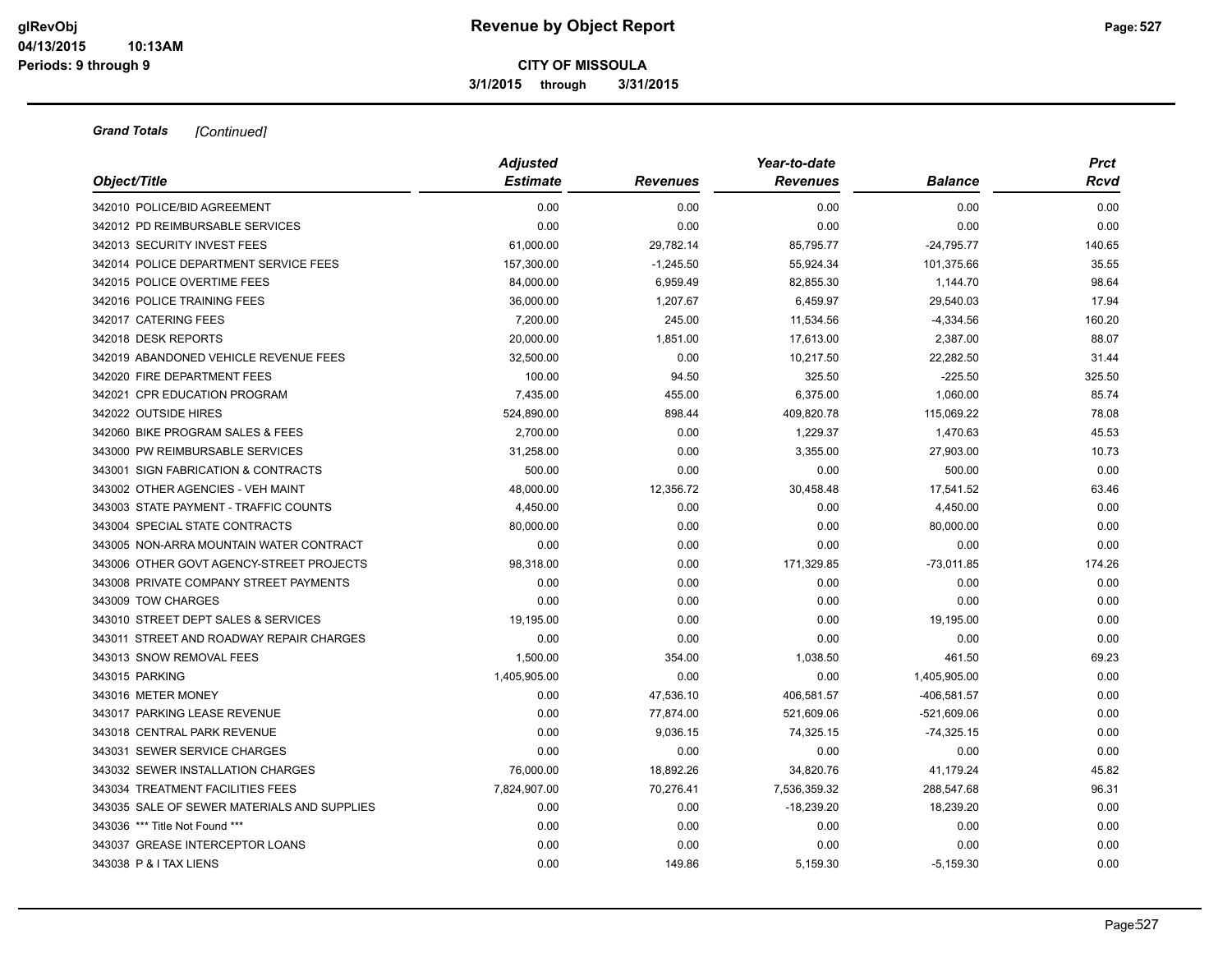**3/1/2015 through 3/31/2015**

| Object/Title                              | <b>Adjusted</b><br><b>Estimate</b> | Revenues  | Year-to-date<br><b>Revenues</b> | <b>Balance</b> | <b>Prct</b><br>Rcvd |
|-------------------------------------------|------------------------------------|-----------|---------------------------------|----------------|---------------------|
| 343039 DISPOSAL FEES                      | 0.00                               | 2,008.00  | 20,441.88                       | $-20,441.88$   | 0.00                |
| 343041 GARBAGE COLLECTION SERVICES        | 5,000.00                           | 1,293.77  | 14,281.53                       | $-9,281.53$    | 285.63              |
| 343065 BUILDING RENTALS                   | 0.00                               | 0.00      | 0.00                            | 0.00           | 0.00                |
| 343080 STATE MAINTENANCE CONTRACT         | 530,082.00                         | 0.00      | 333,619.27                      | 196,462.73     | 62.94               |
| 343082 MDT URBAN PROJECTS                 | 0.00                               | 0.00      | 0.00                            | 0.00           | 0.00                |
| 343083 CONTRACT SEWER APPLICATIONS        | 0.00                               | 0.00      | 0.00                            | 0.00           | 0.00                |
| 343084 STREET MAINTENANCE MATERIALS REIMB | 55,500.00                          | 0.00      | 39,722.64                       | 15,777.36      | 71.57               |
| 343097 SIDEWALK AND CURB FEES             | 340,000.00                         | 13,148.50 | 195,876.55                      | 144,123.45     | 57.61               |
| 343300 MISC CHARGES FOR SERVICES          | 0.00                               | 0.00      | 0.00                            | 0.00           | 0.00                |
| 343301 BOOT REMOVAL                       | 0.00                               | 450.00    | 5,629.01                        | $-5,629.01$    | 0.00                |
| 343302 PARKS SOIL PROJECT                 | 0.00                               | 6,610.00  | 15,810.00                       | $-15,810.00$   | 0.00                |
| 343310 SALE OF NICHE NAMEPLATES & VASES   | 0.00                               | 1,000.00  | 11,200.00                       | $-11,200.00$   | 0.00                |
| 343311 SALE OF NICHES                     | 3,200.00                           | 0.00      | 0.00                            | 3,200.00       | 0.00                |
| 343320 CEMETERY - SALE OF PLOTS           | 12,870.00                          | 1,400.00  | 13,100.00                       | $-230.00$      | 101.79              |
| 343321 CEMETERY FOUNDATIONS               | 1,570.00                           | 0.00      | 5,890.00                        | $-4,320.00$    | 375.16              |
| 343322 CEMETERY FLOWER CARE               | 4,250.00                           | 4,860.00  | 5,780.00                        | $-1,530.00$    | 136.00              |
| 343323 CEMETERY - LINER INSTALL FEES      | 5,580.00                           | 200.00    | 16,000.00                       | $-10,420.00$   | 286.74              |
| 343324 OTHER CEMETERY FEES                | 1,500.00                           | 300.00    | 2,700.00                        | $-1,200.00$    | 180.00              |
| 343325 2ND INTERMENT RIGHT                | 0.00                               | 0.00      | 3,200.00                        | $-3,200.00$    | 0.00                |
| 343340 CEMETERY - OPENINGS & CLOSINGS     | 10,950.00                          | 350.00    | 16,700.00                       | $-5,750.00$    | 152.51              |
| 343350 CEMETERY CARE, FEES                | 99,000.00                          | 0.00      | 0.00                            | 99,000.00      | 0.00                |
| 343360 WEED CONTROL                       | 3,000.00                           | 0.00      | 2,086.00                        | 914.00         | 69.53               |
| 346000 FEES                               | 220,000.00                         | 2,980.46  | 20,091.63                       | 199,908.37     | 9.13                |
| 346001 TENNIS FEE                         | 0.00                               | 0.00      | 503.14                          | $-503.14$      | 0.00                |
| 346029 PARKS PETTY CASH FUND              | 0.00                               | 0.00      | 0.00                            | 0.00           | 0.00                |
| 346030 SWIMMING POOL FEES                 | 1,045,954.00                       | 1,855.12  | 400,002.91                      | 645,951.09     | 38.24               |
| 346031 RECREATION FEES                    | 273,988.00                         | 26,623.85 | 127,065.34                      | 146,922.66     | 46.38               |
| 346032 PRESCHOOL PROGRAMS                 | 0.00                               | 0.00      | 0.00                            | 0.00           | 0.00                |
| 346033 PARK FEES/FACILITY RENTALS         | 85,000.00                          | 7,569.19  | 53,074.64                       | 31,925.36      | 62.44               |
| 346034 GROUNDS MAINTENANCE CONTRACT       | 85,000.00                          | 0.00      | 0.00                            | 85,000.00      | 0.00                |
| 346036 PARK CONCESSION FEES               | 3,000.00                           | 53.00     | 812.62                          | 2,187.38       | 27.09               |
| 346037 YOUTH DRUG COURT CONTRACT          | 11,700.00                          | 0.00      | 0.00                            | 11,700.00      | 0.00                |
| 346040 MCCORMICK SWIMMING POOL            | 0.00                               | 0.00      | 0.00                            | 0.00           | 0.00                |
| 346050 COUNTY PLAYGROUND CONTRACT         | 3,150.00                           | 0.00      | 0.00                            | 3,150.00       | 0.00                |
| 346051 MONTANA PARKS/REC CONFERENCE 2012  | 4,500.00                           | 619.18    | 1,089.52                        | 3,410.48       | 24.21               |
| 346052 PLAYGROUND SAFETY TRAINING         | 0.00                               | 0.00      | 0.00                            | 0.00           | 0.00                |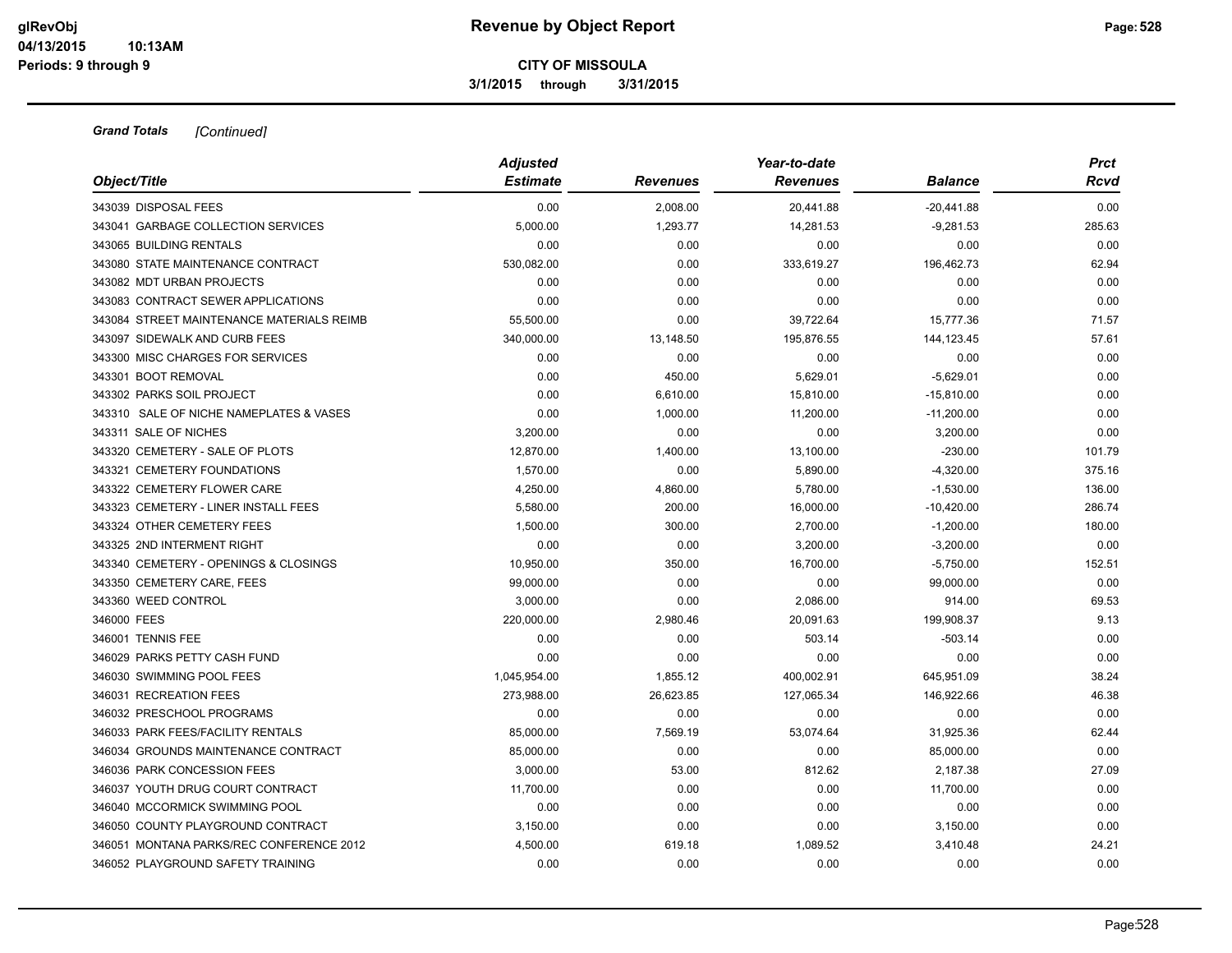**3/1/2015 through 3/31/2015**

| Object/Title                                   | <b>Adjusted</b><br><b>Estimate</b> | <b>Revenues</b> | Year-to-date<br><b>Revenues</b> | <b>Balance</b> | <b>Prct</b><br>Rcvd |
|------------------------------------------------|------------------------------------|-----------------|---------------------------------|----------------|---------------------|
|                                                |                                    |                 |                                 |                |                     |
| 346053 CITY LIFE PROGRAMS                      | 12,500.00                          | 885.00          | 7,713.00                        | 4,787.00       | 61.70               |
| 346055 COUNTY PARK SUPPORT                     | 0.00                               | 0.00            | 0.00                            | 0.00           | 0.00                |
| 346060 CURRENTS SWIMMING FACILITY              | 0.00                               | 49,267.75       | 304,395.94                      | $-304, 395.94$ | 0.00                |
| 346061 CURRENTS ENTERPRISE                     | 0.00                               | 0.00            | 0.00                            | 0.00           | 0.00                |
| 346062 SPLASH ENTERPRISE                       | 0.00                               | 0.00            | 0.00                            | 0.00           | 0.00                |
| 346070 RECREATION GENERAL MERCHANDISE          | 0.00                               | 0.00            | 0.00                            | 0.00           | 0.00                |
| 346080 PAYMENT IN LIEU OF PARKS                | 288,120.00                         | 0.00            | 6,654.46                        | 281,465.54     | 2.31                |
| 346082 HIGH PARK EASEMENT EXCHANGE             | 0.00                               | 0.00            | 0.00                            | 0.00           | 0.00                |
| <b>CHARGES FOR SERVICES</b><br><b>Total</b>    | 16,744,236.00                      | 627,450.11      | 13,223,746.82                   | 3,520,489.18   | 78.97               |
| 350000 FINES & FORFEITURES                     |                                    |                 |                                 |                |                     |
| 351013 DRUG FORFEITURES                        | 16,800.00                          | 3,726.57        | 11,346.84                       | 5,453.16       | 67.54               |
| 351022 LAW ENFORCEMENT ACADEMY SURCHARGE #5    | 0.00                               | 11,157.54       | 11,157.54                       | $-11, 157.54$  | 0.00                |
| 351031 TRAFFIC FINES                           | 1,386,857.00                       | 171,753.66      | 719,922.11                      | 666,934.89     | 51.91               |
| 351032 SURCHARGE ON FINES                      | 129,089.00                         | 42,897.58       | 91,537.71                       | 37,551.29      | 70.91               |
| 351033 PUBLIC DEFENDER FEES                    | 0.00                               | 635.00          | 635.00                          | $-635.00$      | 0.00                |
| 351034 CELLULAR PHONE FINES                    | 62,000.00                          | 7,168.00        | 69,656.50                       | $-7,656.50$    | 112.35              |
| 351035 CELL PHONE FINES: EDUCATION             | 0.00                               | 0.00            | 14,089.50                       | $-14,089.50$   | 0.00                |
| 352000 TICKETS                                 | 0.00                               | 0.00            | 0.00                            | 0.00           | 0.00                |
| 352001 PARKING TICKET REVENUE                  | 270,000.00                         | 21,024.00       | 163,504.66                      | 106,495.34     | 60.56               |
| 352002 PARKING FINES                           | 0.00                               | $-85.00$        | $-30.00$                        | 30.00          | 0.00                |
| 355000 FALSE ALARM PENALTY                     | 20,000.00                          | 156.00          | 2,080.00                        | 17,920.00      | 10.40               |
| <b>FINES &amp; FORFEITURES</b><br><b>Total</b> | 1,884,746.00                       | 258,433.35      | 1,083,899.86                    | 800,846.14     | 57.51               |
| 360000 MISCELLANEOUS REVENUES                  |                                    |                 |                                 |                |                     |
| 360000 MISCELLANEOUS REVENUES                  | 0.00                               | 0.00            | 0.00                            | 0.00           | 0.00                |
| 360001 COPIES                                  | 2,200.00                           | 172.00          | 951.75                          | 1,248.25       | 43.26               |
| 360002 PHONES                                  | 0.00                               | 0.00            | 0.00                            | 0.00           | 0.00                |
| 360003 MMIA REIMBURSEMENT-ATTORNEY             | 0.00                               | 0.00            | 0.00                            | 0.00           | 0.00                |
| 360005 LOAN REPAYMENTS                         | 0.00                               | 0.00            | 0.00                            | 0.00           | 0.00                |
| 360007 RLF REVENUES                            | 0.00                               | 0.00            | 0.00                            | 0.00           | 0.00                |
| 360010 MISCELLANEOUS                           | 15,000.00                          | 22,440.69       | 117,273.57                      | $-102,273.57$  | 781.82              |
| 360011 YOUTH COUNCIL FUNDS                     | 9,010.00                           | 0.00            | 9,339.65                        | $-329.65$      | 103.66              |
| 360012 SEWER GRANT REPAYMENTS                  | 0.00                               | 0.00            | 0.00                            | 0.00           | 0.00                |
| 360013 REPAYMENT OF SEWER GRANT                | 7,000.00                           | 9,866.00        | 11,926.00                       | $-4,926.00$    | 170.37              |
| 360014 REPAYMENT OF LOAN/MHA                   | 0.00                               | 0.00            | 0.00                            | 0.00           | 0.00                |
| 360015 CONFERENCE REVENUES - BUILDING          | 0.00                               | 0.00            | 0.00                            | 0.00           | 0.00                |
| 360016 MRA SHARE OF CIVIC STADIUM PARKING      | 0.00                               | 0.00            | 0.00                            | 0.00           | 0.00                |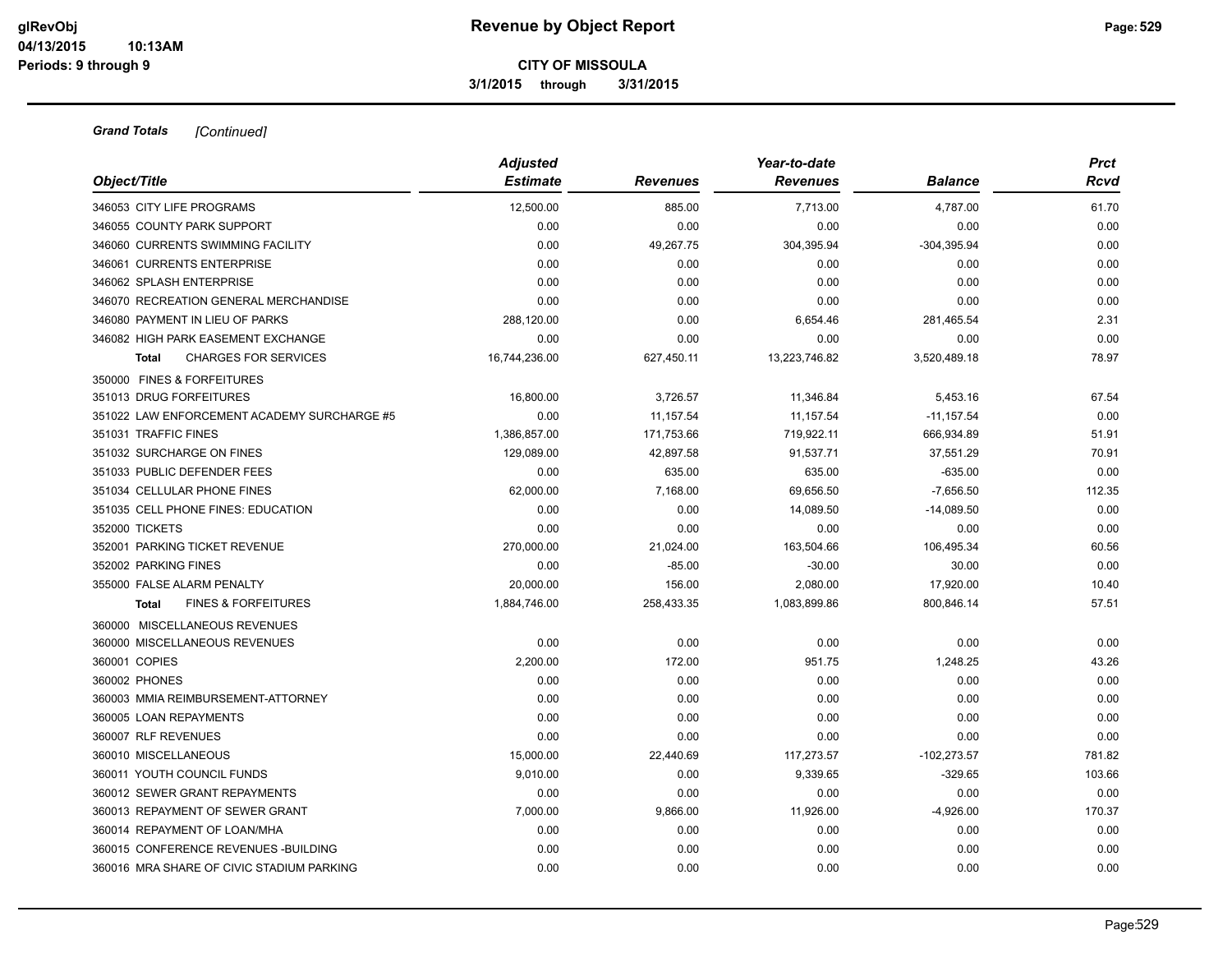**3/1/2015 through 3/31/2015**

| Object/Title                               | <b>Adjusted</b> |                 | Year-to-date    |                | <b>Prct</b> |
|--------------------------------------------|-----------------|-----------------|-----------------|----------------|-------------|
|                                            | <b>Estimate</b> | <b>Revenues</b> | <b>Revenues</b> | <b>Balance</b> | Rcvd        |
| 360017 PARK PLANS FORFEITURE               | 0.00            | 0.00            | 20.00           | $-20.00$       | 0.00        |
| 360018 MARKET ON FRONT UTILITY PAYMENTS    | 0.00            | 178.92          | 1,316.86        | $-1,316.86$    | 0.00        |
| 360019 GARBAGE-MARKET ON FRONT             | 0.00            | 117.15          | 957.63          | $-957.63$      | 0.00        |
| 360020 GREENOUGH PARK ENCROACHMENTS        | 0.00            | 0.00            | 0.00            | 0.00           | 0.00        |
| 360030 CONTRIBUTIONS FROM PROPERTY OWNERS  | 0.00            | 0.00            | 0.00            | 0.00           | 0.00        |
| 360050 OVER/SHORT                          | 0.00            | 0.00            | 104.00          | $-104.00$      | 0.00        |
| 360100 REFUNDS                             | 200.00          | 0.00            | 0.00            | 200.00         | 0.00        |
| 361000 RATTLESNAKE LAND LEASES             | 0.00            | 1,000.00        | 1,100.00        | $-1,100.00$    | 0.00        |
| 361003 CARAS PARK CONCERT REVENUE          | 0.00            | 0.00            | 0.00            | 0.00           | 0.00        |
| 361010 RENTAL REVENUE                      | 120,000.00      | 30,000.00       | 30,000.00       | 90,000.00      | 25.00       |
| 361013 CLOSED GRANT REPAYMENTS             | 0.00            | 0.00            | 0.00            | 0.00           | 0.00        |
| 361200 RADIO TOWER LEASE PAYMENTS          | 0.00            | 0.00            | 2,850.00        | $-2,850.00$    | 0.00        |
| 361201 EKO LAND LEASE                      | 0.00            | 12,293.18       | 36,879.54       | $-36,879.54$   | 0.00        |
| 362000 OTHER MISCELLANEOUS REVENUE         | 8,000.00        | 0.00            | 33,933.67       | $-25,933.67$   | 424.17      |
| 362001 MUNICIPAL COURT BAD CHECK CHARGES   | 0.00            | 0.00            | 0.00            | 0.00           | 0.00        |
| 362002 BAD CHECK CHARGES                   | 500.00          | 0.00            | 145.00          | 355.00         | 29.00       |
| 362003 US BANK FEE REIMBURSEMENT           | 0.00            | 0.00            | 0.00            | 0.00           | 0.00        |
| 362004 URD III FACADE IMPROVEMENT LOAN REC | 0.00            | 405.14          | 405.14          | $-405.14$      | 0.00        |
| 362005 LEASE LATE PAYMENT PENALTY          | 0.00            | 0.00            | 0.00            | 0.00           | 0.00        |
| 362006 GAIC INSURANCE SETTLEMENT           | 0.00            | 0.00            | 0.00            | 0.00           | 0.00        |
| 362011 SALE OF UNCLAIMED PROPERTY          | 0.00            | 0.00            | 0.00            | 0.00           | 0.00        |
| 362012 REC/GREEN TAG PROGRAM               | 300.00          | 0.00            | 0.00            | 300.00         | 0.00        |
| 363000 ASSESSMENTS PAID                    | 15.000.00       | 0.00            | 0.00            | 15,000.00      | 0.00        |
| 363010 LIGHTING ASSESSMENTS                | 404,652.00      | 1,162.73        | 342,730.38      | 61,921.62      | 84.70       |
| 363020 PROPERTY ASSESSMENTS                | 3,773,616.00    | 15,088.47       | 1,920,535.95    | 1,853,080.05   | 50.89       |
| 363021 PAYOFF PRINCIPAL ASSESSMENTS        | 0.00            | 2,818.06        | 92,842.03       | $-92,842.03$   | 0.00        |
| 363022 BOND INTEREST ASSESSMENTS           | 0.00            | 0.00            | 0.00            | 0.00           | 0.00        |
| 363030 SIDEWALK AND CURB ASSESSMENTS       | 0.00            | 0.00            | 0.00            | 0.00           | 0.00        |
| 363040 PENALTY AND INTEREST                | 0.00            | 608.56          | 3,632.66        | $-3,632.66$    | 0.00        |
| 364012 SALE OF SURPLUS PROPERTY            | 40,000.00       | 0.00            | 4,000.00        | 36,000.00      | 10.00       |
| 364040 INSURANCE AND DAMAGE RECOVERY       | 40,000.00       | 852.48          | 23,446.17       | 16,553.83      | 58.62       |
| 364041 WORKERS COMPENSATION REIMBURSEMENT  | 2,500.00        | 0.00            | 0.00            | 2,500.00       | 0.00        |
| 364042 EXPENDITURE REIMBURSEMENTS          | 1,200.00        | 0.00            | 326.96          | 873.04         | 27.25       |
| 364043 RATTLESNAKE CORRIDOR REIMBURSEMENT  | 10,000.00       | 1,716.00        | 5,148.00        | 4,852.00       | 51.48       |
| 364044 EMERGENCY RESPONSE REIMBURSEMENT    | 50,000.00       | 0.00            | 0.00            | 50,000.00      | 0.00        |
| 364047 MMIA EXPENDITURE REIMBURSEMENT      | 0.00            | 0.00            | 0.00            | 0.00           | 0.00        |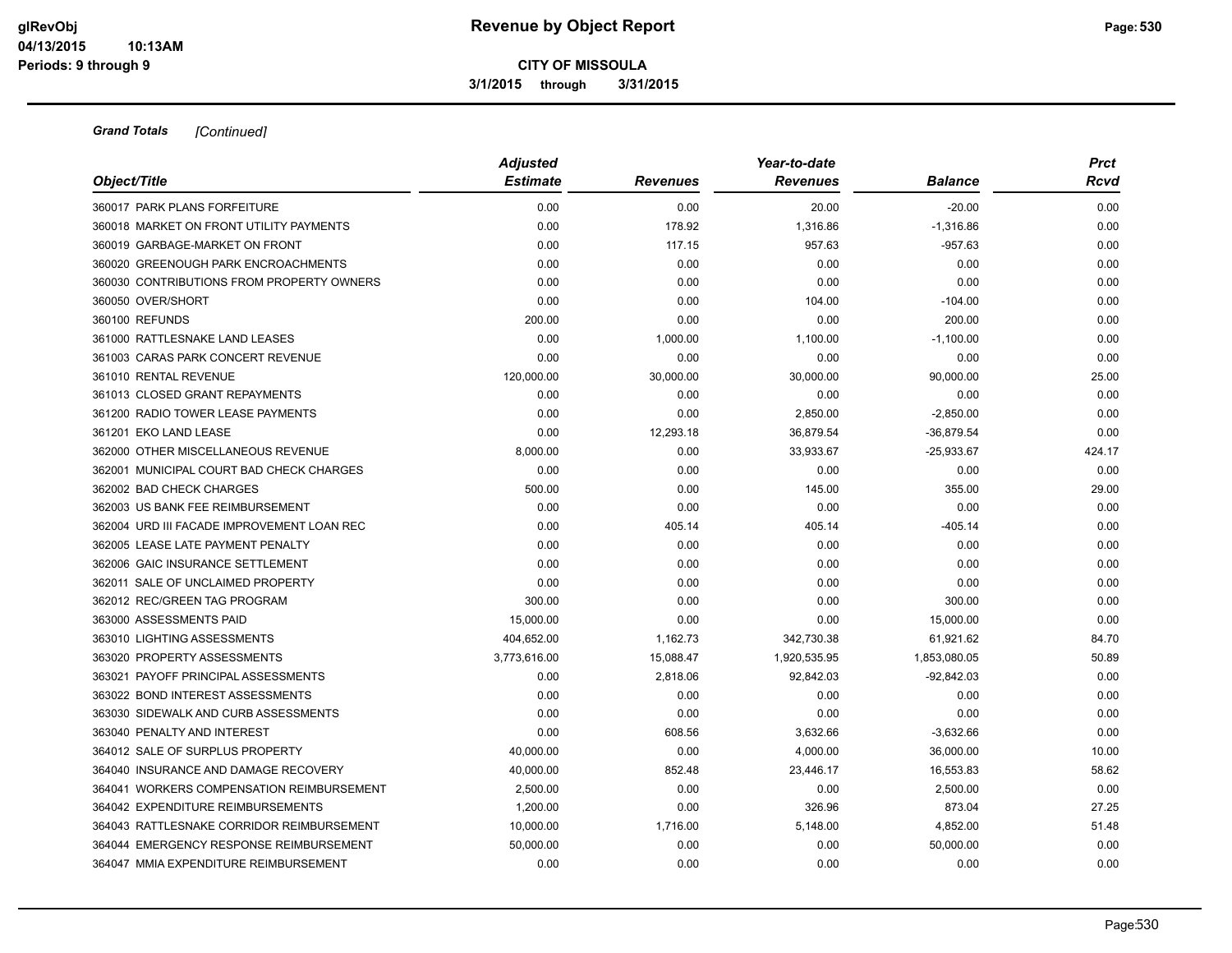**3/1/2015 through 3/31/2015**

| Object/Title                                    | <b>Adjusted</b><br><b>Estimate</b> | <b>Revenues</b> | Year-to-date<br><b>Revenues</b> | <b>Balance</b> | <b>Prct</b><br><b>Rcvd</b> |
|-------------------------------------------------|------------------------------------|-----------------|---------------------------------|----------------|----------------------------|
| 364051 DOT RADAR GRANT                          | 0.00                               |                 |                                 |                |                            |
| 364053 EXPENDITURE REIMB-FIRE SERVICES          | 0.00                               | 0.00<br>0.00    | 0.00<br>0.00                    | 0.00<br>0.00   | 0.00<br>0.00               |
| 364060 REIMB LETTER OF CREDIT-709 PARKVIEW      | 0.00                               | 0.00            | $-4,195.00$                     | 4,195.00       | 0.00                       |
| 364061 REIMB LETTER OF CREDIT-LINNEA LANE       |                                    | 0.00            |                                 | 0.00           |                            |
| 365000 DONATIONS                                | 0.00<br>818,689.00                 | 8,002.20        | 0.00<br>16,525.49               | 802,163.51     | 0.00<br>2.02               |
| 365001 *** Title Not Found ***                  | 10,000.00                          | 0.00            | 10,250.00                       | $-250.00$      | 102.50                     |
|                                                 |                                    |                 |                                 |                |                            |
| 365002 OTHER RECREATION DONATIONS               | 50,000.00                          | 0.00            | 6,912.18                        | 43,087.82      | 13.82                      |
| 365003 DONATIONS - SMOKE ALARMS                 | 25,000.00                          | 0.00            | 0.00                            | 25,000.00      | 0.00                       |
| 365004 GRANT CR TRAIL ASSN DONATION             | 0.00                               | 0.00            | 0.00                            | 0.00           | 0.00                       |
| 365005 DONATIONS - ARCO                         | 0.00                               | 0.00            | 0.00                            | 0.00           | 0.00                       |
| 365009 DONATIONS - BASKETBALL/TENNIS COURT      | 65,000.00                          | 0.00            | 6,650.58                        | 58,349.42      | 10.23                      |
| 365010 FRIENDS OF MISSOULA PARKS DONATION       | 0.00                               | 0.00            | 0.00                            | 0.00           | 0.00                       |
| 365015 GREEN BLOCK PILOT PROJECT                | 0.00                               | 0.00            | 0.00                            | 0.00           | 0.00                       |
| 365016 LOCAL MATCH MDT                          | 13,585.00                          | 1,127.50        | 4,317.00                        | 9,268.00       | 31.78                      |
| 365017 LOCAL MATCH TRANSIT                      | 9,559.00                           | 0.00            | 0.00                            | 9,559.00       | 0.00                       |
| 365018 DONATIONS - THERMAL IMAGING              | 0.00                               | 0.00            | 0.00                            | 0.00           | 0.00                       |
| 365019 PARKS DONATIONS                          | 1,072,446.00                       | 164.69          | 158,738.83                      | 913,707.17     | 14.80                      |
| 365020 OPEN SPACE DONATIONS                     | 5,000.00                           | 0.00            | 25.00                           | 4,975.00       | 0.50                       |
| 365021 COMBAT CHALLENGE DONATIONS               | 0.00                               | 0.00            | 0.00                            | 0.00           | 0.00                       |
| 365022 NEIGHBORHOOD COUNCIL DONATIONS           | 0.00                               | 0.00            | 0.00                            | 0.00           | 0.00                       |
| 365023 NORTHWESTERN ENERGY GRANT                | 0.00                               | 0.00            | 0.00                            | 0.00           | 0.00                       |
| 365030 WHITE PINE PARK DONATION-ZIP BEVERAGE    | 0.00                               | 4,000.00        | 4,000.00                        | $-4,000.00$    | 0.00                       |
| 365100 RECREATION OUTDOOR                       | 25,000.00                          | 4,000.00        | 7,191.80                        | 17,808.20      | 28.77                      |
| 365101 RECREATION SCHOLARSHIP                   | 35,000.00                          | $-126.34$       | 12,114.23                       | 22,885.77      | 34.61                      |
| 365102 RECREATION YOUTH & ADULT SPORTS          | 25,000.00                          | 0.00            | 6,765.00                        | 18,235.00      | 27.06                      |
| 365103 URBAN FORESTRY PROGRAMS                  | 55,000.00                          | 302.00          | 4,161.17                        | 50,838.83      | 7.57                       |
| 365109 CONSERVATION LANDS DONATIONS             | 0.00                               | 0.00            | 0.00                            | 0.00           | 0.00                       |
| 368000 SALE OF COINS                            | 0.00                               | 0.00            | 0.00                            | 0.00           | 0.00                       |
| 368001 SALE OF POLICE PROMOTIONS                | 0.00                               | 0.00            | 0.00                            | 0.00           | 0.00                       |
| 368002 SALE OF FIRE PROMOTIONS                  | 0.00                               | 0.00            | 0.00                            | 0.00           | 0.00                       |
| 368010 SALE OF T-SHIRTS                         | 0.00                               | 0.00            | 0.00                            | 0.00           | 0.00                       |
| MISCELLANEOUS REVENUES<br><b>Total</b>          | 6,708,457.00                       | 116,189.43      | 2,873,321.24                    | 3,835,135.76   | 42.83                      |
| 370000 INVESTMENTS & ROYALTY EARNINGS           |                                    |                 |                                 |                |                            |
| 371010 INTEREST ON INVESTMENTS                  | 23,500.00                          | 0.00            | $-23,140.28$                    | 46,640.28      | $-98.47$                   |
| 371020 GAIN/LOSS IN MARKET VALUE OF INVESTMENTS | 0.00                               | 0.00            | 0.00                            | 0.00           | 0.00                       |
| 371500 INTEREST ON INTERFUND LOAN               | 0.00                               | 0.00            | 0.00                            | 0.00           | 0.00                       |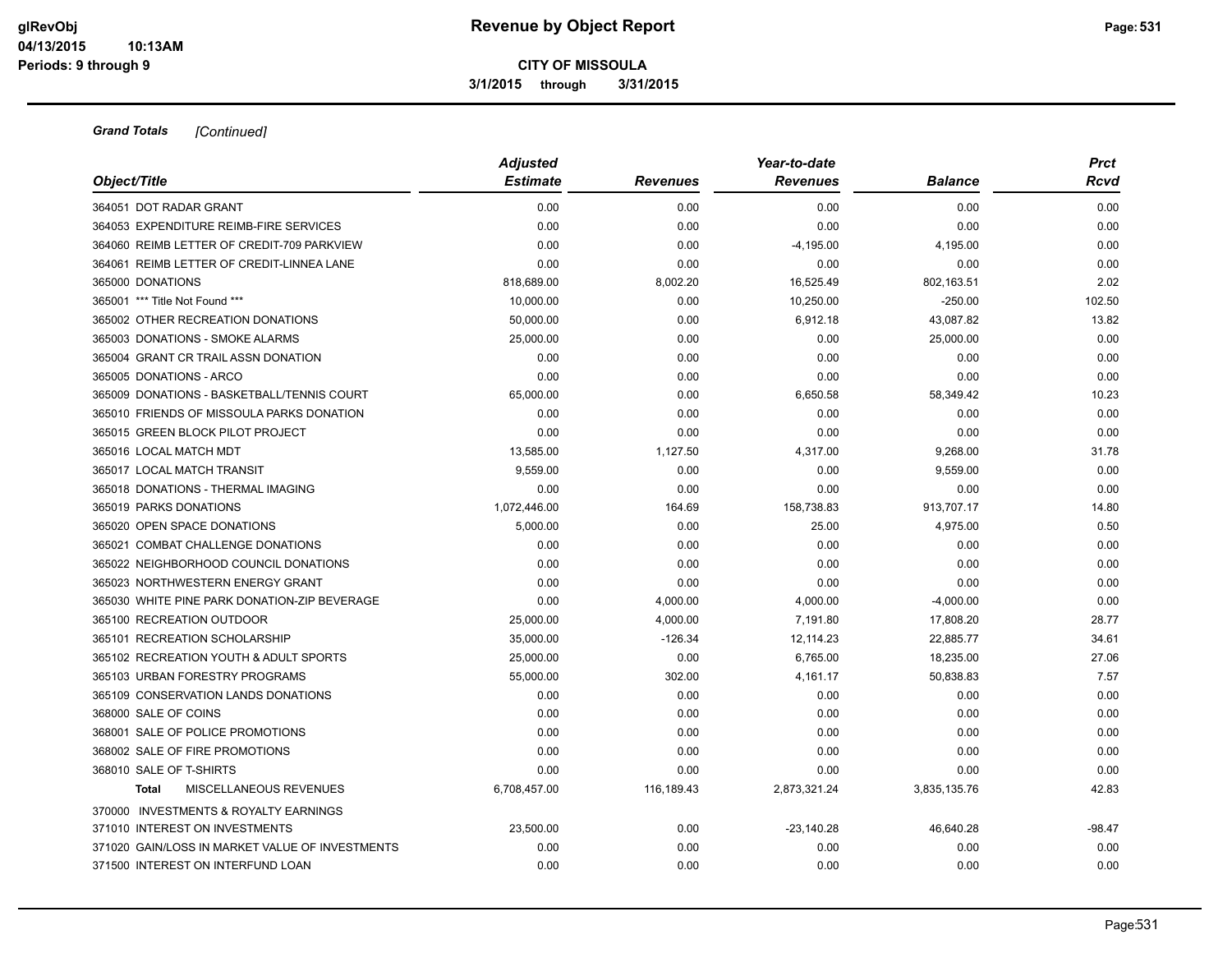**3/1/2015 through 3/31/2015**

| Object/Title                                              | <b>Adjusted</b> |                 | Year-to-date<br><b>Revenues</b> | <b>Balance</b>  | <b>Prct</b><br>Rcvd |
|-----------------------------------------------------------|-----------------|-----------------|---------------------------------|-----------------|---------------------|
|                                                           | <b>Estimate</b> | <b>Revenues</b> |                                 |                 |                     |
| 373002 LOAN REPAYMENT - FAMILY SERVICES                   | 20,000.00       | 0.00            | 0.00                            | 20,000.00       | 0.00                |
| 373006 BURNS ST COMMONS                                   | 0.00            | 0.00            | 60,000.00                       | $-60,000.00$    | 0.00                |
| <b>INVESTMENTS &amp; ROYALTY EARNINGS</b><br><b>Total</b> | 43,500.00       | 0.00            | 36,859.72                       | 6,640.28        | 84.73               |
| 380000 OTHER FINANCING SOURCES                            |                 |                 |                                 |                 |                     |
| 380000 OTHER FINANCING SOURCES                            | 0.00            | 0.00            | 0.00                            | 0.00            | 0.00                |
| 381000 LOAN PROCEEDS                                      | 0.00            | 0.00            | 0.00                            | 0.00            | 0.00                |
| 381002 SRF LOAN                                           | 0.00            | 0.00            | 0.00                            | 0.00            | 0.00                |
| 381009 TRANSFERS IN                                       | 309,059.00      | 0.00            | 0.00                            | 309,059.00      | 0.00                |
| 381010 BOND PROCEEDS                                      | 0.00            | 0.00            | 0.00                            | 0.00            | 0.00                |
| 381011 OPEN SPACE REVENUE                                 | 0.00            | 0.00            | 0.00                            | 0.00            | 0.00                |
| 381012 \$680,000 FIRE GF DEBT                             | 0.00            | 0.00            | 0.00                            | 0.00            | 0.00                |
| 381015 \$1,010,000 LIMITED TAX GO BONDS 2010C             | 0.00            | 0.00            | 0.00                            | 0.00            | 0.00                |
| 381020 REVENUE BONDS                                      | 920,000.00      | 0.00            | 0.00                            | 920,000.00      | 0.00                |
| 381023 DOMESTIC VIOLENCE ACCOUNTABILITY GRANT             | 0.00            | 0.00            | 0.00                            | 0.00            | 0.00                |
| 381025 BOND PROCEEDS                                      | 0.00            | 0.00            | 0.00                            | 0.00            | 0.00                |
| 381026 DEBT SERVICE/BROWNSFIELD RLF 1.125M                | 0.00            | 0.00            | 0.00                            | 0.00            | 0.00                |
| 381027 SAFEWAY/ST PAT 1.5M                                | 0.00            | 0.00            | 0.00                            | 0.00            | 0.00                |
| 381028 BOND PROCEEDS-MILL SITE                            | 0.00            | 0.00            | 0.00                            | 0.00            | 0.00                |
| 381029 PARKING STRUCTURE BOND PROCEEDS                    | 0.00            | 0.00            | 0.00                            | 0.00            | 0.00                |
| 381030 SID BONDS PROCEEDS                                 | 0.00            | 0.00            | 0.00                            | 0.00            | 0.00                |
| 381070 PROCEEDS FROM NOTES/LOANS/INTERCAP                 | 0.00            | 0.00            | 0.00                            | 0.00            | 0.00                |
| 381071 WILMA NOTE PROCEEDS                                | 0.00            | 0.00            | 0.00                            | 0.00            | 0.00                |
| 381072 FIB NOTE PROCEEDS                                  | 0.00            | 0.00            | 0.00                            | 0.00            | 0.00                |
| 381074 CIVIC STADIUM TIF NOTES 1.5M                       | 0.00            | 0.00            | 0.00                            | 0.00            | 0.00                |
| 381090 PROCEEDS FROM CAPITAL LEASE                        | 0.00            | 0.00            | 3,159,644.24                    | $-3,159,644.24$ | 0.00                |
| 382000 *** Title Not Found ***                            | 0.00            | 0.00            | 0.00                            | 0.00            | 0.00                |
| 382010 SALE OF FIXED ASSETS                               | 0.00            | 0.00            | 0.00                            | 0.00            | 0.00                |
| 383000 OPERATING TRANSFERS                                | 491,688.00      | 240,792.01      | 265,508.36                      | 226,179.64      | 54.00               |
| 383001 TRANS FR FLUSHING DISTRICT                         | 27,281.00       | 0.00            | 13,640.50                       | 13,640.50       | 50.00               |
| 383002 TRANS FR GAS TAX                                   | 564,000.00      | 0.00            | 282,000.00                      | 282,000.00      | 50.00               |
| 383003 TRANS FR COMPREHENSIVE INSURANCE LEVY              | 0.00            | 0.00            | 0.00                            | 0.00            | 0.00                |
| 383004 TRANS FR EMPLOYEE HEALTH INSURANCE LEVY            | 4,296,467.00    | 0.00            | 2,148,233.50                    | 2,148,233.50    | 50.00               |
| 383007 TRANS FR CABLE FRANCHISE                           | 244,110.00      | 0.00            | 122,055.00                      | 122,055.00      | 50.00               |
| 383008 TRANS FR RUSSELL PARK DISTRICT                     | 0.00            | 0.00            | 0.00                            | 0.00            | 0.00                |
| 383009 TRANS FR TITLE I                                   | 0.00            | 0.00            | 0.00                            | 0.00            | 0.00                |
| 383010 TRANS FR CIP                                       | 0.00            | 0.00            | 0.00                            | 0.00            | 0.00                |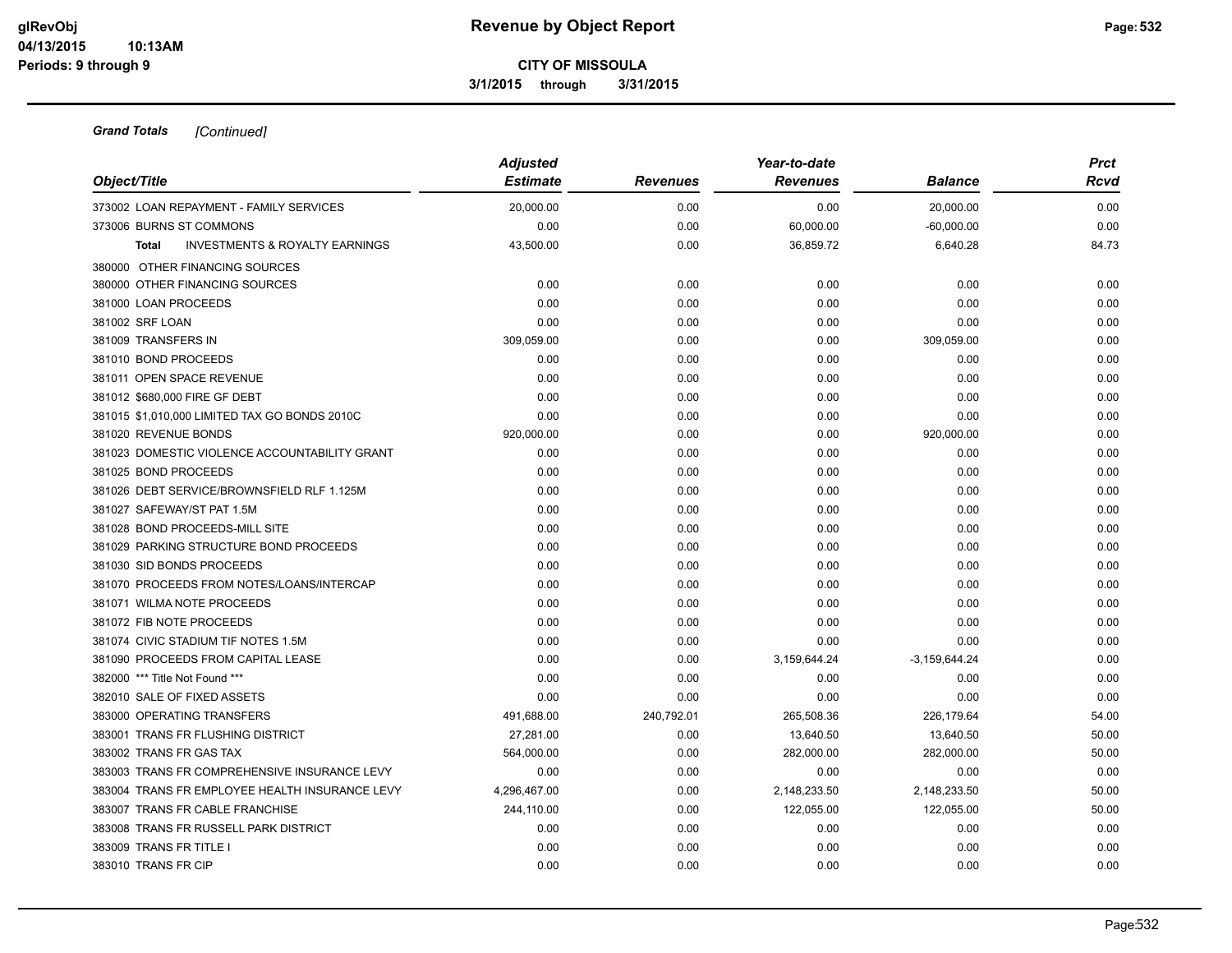### **CITY OF MISSOULA 3/1/2015 through 3/31/2015**

| Object/Title                                | <b>Adjusted</b> |                 | Year-to-date<br><b>Revenues</b> | <b>Balance</b> | <b>Prct</b><br>Rcvd |
|---------------------------------------------|-----------------|-----------------|---------------------------------|----------------|---------------------|
|                                             | <b>Estimate</b> | <b>Revenues</b> |                                 |                |                     |
| 383011 TRANS FR SID REVOLVING               | 100,000.00      | 0.00            | 0.00                            | 100,000.00     | 0.00                |
| 383013 TRANS FR SID DEBT SERVICE            | 0.00            | 0.00            | 0.00                            | 0.00           | 0.00                |
| 383014 TRANS FR MRA                         | 1,726,097.00    | 0.00            | 1,143,295.10                    | 582,801.90     | 66.24               |
| 383015 TRANS FR MPC                         | 0.00            | 0.00            | 0.00                            | 0.00           | 0.00                |
| 383016 TRANS FR TAX INCREMENT BOND          | 0.00            | 0.00            | 0.00                            | 0.00           | 0.00                |
| 383017 TRANS FR BUILDING                    | 0.00            | 0.00            | 0.00                            | 0.00           | 0.00                |
| 383018 TRANS FR WILLOWWOOD PARK DISTRICT    | 0.00            | 0.00            | 0.00                            | 0.00           | 0.00                |
| 383020 TRANS FR CEMETERY CARE               | 9,545.00        | 0.00            | 0.00                            | 9,545.00       | 0.00                |
| 383021 TRANS FR P&R TRAILS DEVLP            | 50,000.00       | 0.00            | 0.00                            | 50,000.00      | 0.00                |
| 383022 TRANS FR OPEN SPACE BOND             | 0.00            | 0.00            | 0.00                            | 0.00           | 0.00                |
| 383023 TRANS FR DRUG FORFEITURE             | 0.00            | 0.00            | 0.00                            | 0.00           | 0.00                |
| 383024 TRANS FR SEWER CLEARING              | 7,334,237.00    | 0.00            | 0.00                            | 7,334,237.00   | 0.00                |
| 383025 TRANS FR SEWER R & D                 | 0.00            | 0.00            | 0.00                            | 0.00           | 0.00                |
| 383026 TRANS FR CDBG                        | 0.00            | 0.00            | 75,000.00                       | $-75,000.00$   | 0.00                |
| 383027 TRANS FR URD                         | 0.00            | 0.00            | 0.00                            | 0.00           | 0.00                |
| 383028 TRANS FROM GF FOR HEALTH RESERVE     | 0.00            | 0.00            | 0.00                            | 0.00           | 0.00                |
| 383029 TRANS FR GENERAL                     | 1,975,677.00    | 6,336.45        | 66,280.24                       | 1,909,396.76   | 3.35                |
| 383034 TRANS FR 01 SERIES DEBT SERVICE      | 0.00            | 0.00            | 0.00                            | 0.00           | 0.00                |
| 383036 TRANSFER - GRANT                     | 0.00            | 0.00            | 0.00                            | 0.00           | 0.00                |
| 383037 TRANSFER FROM URD II                 | 250,000.00      | 0.00            | 0.00                            | 250,000.00     | 0.00                |
| 383038 TRANSFER - URD III                   | 0.00            | 0.00            | 0.00                            | 0.00           | 0.00                |
| 383039 FROM SID TRANSFERS                   | 0.00            | 0.00            | 0.00                            | 0.00           | 0.00                |
| 383040 TRANSFER FROM CITY GRANTS            | 0.00            | 0.00            | 0.00                            | 0.00           | 0.00                |
| 383041 TRANS FR CDBG                        | 0.00            | 0.00            | 0.00                            | 0.00           | 0.00                |
| 383042 TRANSFERS FROM OTHER FUNDS           | 0.00            | 0.00            | 0.00                            | 0.00           | 0.00                |
| 383043 TRANSFERS FROM IMPACT FEES           | 0.00            | 0.00            | 0.00                            | 0.00           | 0.00                |
| 383044 TRANSFER FROM PYMT IN LIEU OF PARKS  | 0.00            | 0.00            | 0.00                            | 0.00           | 0.00                |
| 383045 TRANSFER FROM PARK ENTERPRISE        | 0.00            | 0.00            | 0.00                            | 0.00           | 0.00                |
| 383046 TRANS FR PARKS MAINTENANCE DIST      | 0.00            | 0.00            | 0.00                            | 0.00           | 0.00                |
| 383047 TRANS FR STREET MAINTENANCE DISTRICT | 0.00            | 0.00            | 0.00                            | 0.00           | 0.00                |
| 383050 TRANSFER FROM IMPACT FEES            | 0.00            | 0.00            | 0.00                            | 0.00           | 0.00                |
| 383060 TRANSFERS FROM FRONT ST URD          | 0.00            | 0.00            | 0.00                            | 0.00           | 0.00                |
| 383061 TRANSFERS FROM PARK IMPACT FEES      | 0.00            | 0.00            | 0.00                            | 0.00           | 0.00                |
| 383062 TRANSFERS FROM PARK SIDS             | 0.00            | 0.00            | 0.00                            | 0.00           | 0.00                |
| 383063 TRANSF FROM SAFETY-LU (CTEP)FUND     | 0.00            | 0.00            | 0.00                            | 0.00           | 0.00                |
| 383065 TRANSFER FROM WWTF                   | 0.00            | 0.00            | 0.00                            | 0.00           | 0.00                |